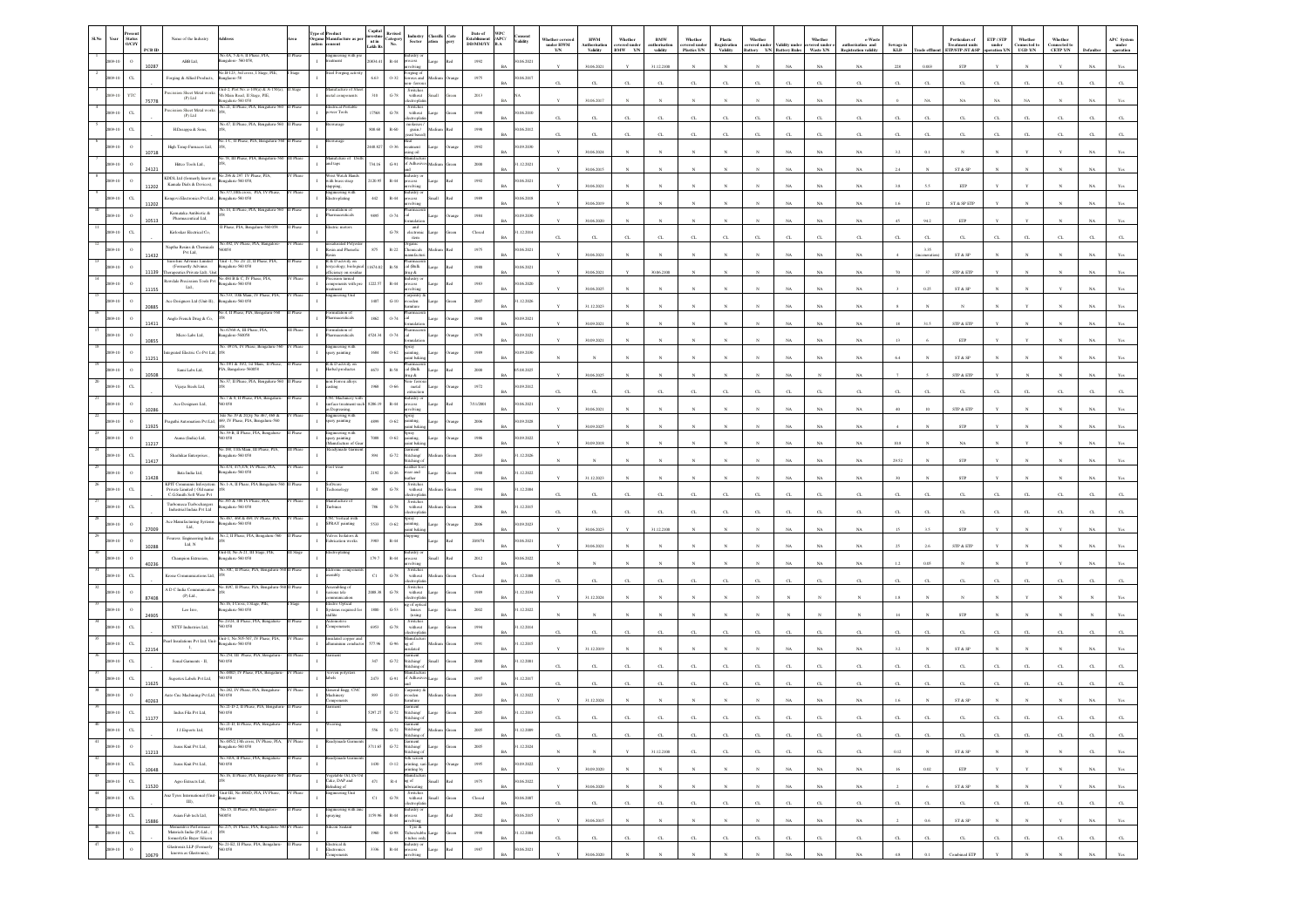|                  | 13301                | cemerly known as H-Tech Bengaluru-560 058<br>matics Treaters Pvt Ltd,)                | rivi Technologies Pyt Ltd., (No.V-34(A), 7th Main, II Stan                                                |            |                                                                                  |              |                                          |                                                                                                      |                |                         | 09.202                  |                  |             |                       |              |              |              |                       |                       |             |                       |                  |              |                                                                |             |              |              |             |                                  |
|------------------|----------------------|---------------------------------------------------------------------------------------|-----------------------------------------------------------------------------------------------------------|------------|----------------------------------------------------------------------------------|--------------|------------------------------------------|------------------------------------------------------------------------------------------------------|----------------|-------------------------|-------------------------|------------------|-------------|-----------------------|--------------|--------------|--------------|-----------------------|-----------------------|-------------|-----------------------|------------------|--------------|----------------------------------------------------------------|-------------|--------------|--------------|-------------|----------------------------------|
|                  | $\alpha$             | industan Eletero Technology<br>Pvt Ltd.                                               | No. SB-57, I Stage, PIE, Bengaluru-                                                                       |            | cering Us                                                                        | $\bf 89$     | $\mbox{G-78}$                            | Switcher<br>$% \left\vert \left( \mathbf{1}_{\mathbf{1}}\right) \right\rangle$ without<br>ectropha   | Small          | $1972\,$                | .12.2014                |                  |             |                       |              |              |              |                       |                       | C1          | Œ.                    |                  |              |                                                                |             |              |              |             |                                  |
|                  | $\circ$              | amalam Handlooms Pvt Ltd.                                                             |                                                                                                           |            | : yarn dyein                                                                     | 688.36       | $R-40$                                   | Textile                                                                                              |                | 2003                    | 06.2021                 |                  |             |                       |              |              |              |                       |                       |             |                       |                  |              |                                                                |             |              |              |             |                                  |
|                  | 19677                | Kotak Urja Pvt Ltd,                                                                   | 0.378, IV Phase, PIA, Bengaluru-5                                                                         |            | tovoltaic s<br>solar power<br>enerating sys                                      | 1545         | $\textrm{G-114}$                         | olar pos<br>eration<br>ugh                                                                           |                | 1997                    | .12.2021                |                  | 30.06.2021  |                       |              |              |              |                       |                       | <b>NA</b>   | NA                    |                  |              | ST & SP ETF                                                    |             |              |              |             |                                  |
|                  | 11421                | lag Engineering (P) Ltd, Unit                                                         | Unit -1, No.1A/1, 1st main road, 11<br>ase, PIA, Bengalaru-560 058                                        |            | All types of sheet<br>netal Fabrication with                                     | 2355.59      | $\mathbb{R}\text{-}44$                   | process<br>involving                                                                                 |                | 2007                    | 0.6.2013                |                  | 31.12.2025  |                       |              |              |              |                       |                       | NA          | $_{\rm NA}$           | 0.5              |              | ST & SP                                                        |             |              |              |             |                                  |
|                  |                      | $\mathbf{L}$<br>Organica Aromatics                                                    | o.407, IV Phase, PIA, Bengaluru<br>0.058,                                                                 | Phas       | reatment                                                                         |              | $R-84$                                   | metal<br>metal<br>surface                                                                            |                |                         |                         | $\sigma$         | CL          | C1                    | C1           | CL.          | CL.          |                       |                       | C1          | Œ.                    | $\sigma$         |              | C1                                                             |             |              |              |             |                                  |
|                  | $_{\rm CL}$<br>13216 | (Bangalore) Pvt Ltd,                                                                  | o.248, III Phase, PIA, Bengaluru-560 III Phase                                                            |            | cel rerolling                                                                    | 374.03       |                                          | steel                                                                                                |                | 2004                    | 0.6.2018                |                  | $_{\rm CL}$ | $\alpha$              | $\alpha$     | $\alpha$     | $\alpha$     |                       |                       | C1          | α                     | $\sigma$         |              | C1                                                             |             |              |              |             |                                  |
|                  | $_{\rm C1}$          | Peenya Alloys Pvt Ltd,<br>Beckman Coulter India Pvt                                   | No.50 B, II Phase, PIA, Bangal                                                                            |            | & D activity                                                                     | $_{\rm C1}$  | $0 - 63$                                 | products<br>using                                                                                    |                | $\operatorname{Closed}$ | 09.2004                 | $\sigma$         | $_{\rm CL}$ | C1                    | CL.          | $\alpha$     | CL           |                       |                       | CL          | α.                    | $\sigma$         |              | $_{\rm CL}$                                                    |             |              |              |             |                                  |
|                  | 10522                | Ltd.,(Formerly known as Rea<br>Matrix India Pvt Ltd).<br>adiall India (P) Ltd (former | 0058,<br>% No 25D II 1                                                                                    |            | facture o                                                                        | 1535         | $R-S8$                                   | cal (Balk<br>A ganl                                                                                  |                | 2003                    | 0.06.2021               |                  | 30.06.2021  |                       | 31.12.2100   |              |              |                       |                       | NA          | NA.                   |                  |              | <b>Combined ET</b>                                             |             |              |              |             |                                  |
|                  | $\circ$<br>12053     | Known as Radial Protection<br>$(P)$ Ltd),                                             | 560 058,                                                                                                  |            | mectors with<br>lable assembly                                                   | 12.23        | $G-78$                                   |                                                                                                      | llum           | 1994                    | .12.2022                |                  | 31.12.2022  |                       |              |              |              |                       |                       | NA          | NA                    |                  |              |                                                                |             |              |              |             |                                  |
|                  | $\alpha$             | Saritorius Bio-Tech Pvt Ltd,                                                          | o 10, III Phase, PIA, Bengaluru-560 III Phase                                                             |            | ring with<br>roplating                                                           | $1202\,$     | $\mathbb{R}\text{-}44$                   | process<br>involving<br>metal                                                                        | Large          | 1999                    | 1.06.2010               | $\sigma$         | $_{\rm CL}$ | C1                    | CL.          | $\alpha$     | $\alpha$     |                       |                       | C1          | α.                    | $\sigma$         |              | C1                                                             |             |              |              |             |                                  |
|                  | $\alpha$             | Shiltron Electronics &<br>Engineering,                                                | IOC, II Phase, PIA, Bo                                                                                    |            |                                                                                  | $_{\rm Cl}$  | $R-44$                                   | proces<br>involving<br>metal                                                                         | Iliami         | Closed                  | 0.06.2010               |                  | CL          | CL                    | CL.          | CL.          | CL.          |                       |                       | $\alpha$    | $\alpha$              | $\sigma$         |              | $\alpha$                                                       |             |              |              |             |                                  |
|                  | $_{\rm CL}$          | Shyam Steel Rolling Mills,                                                            | 5C, I Phase, PIA, Ben                                                                                     |            |                                                                                  | $_{\rm C1}$  | $0 - 63$                                 | steel<br>$\begin{array}{c}\n m_{\rm eff} \\  \hline\n \text{weights} \\  \text{using}\n \end{array}$ | <b>Ilumi</b>   | Closed                  | 0.09.2010               | $\sigma$         | $_{\rm CL}$ | $\alpha$              | $\alpha$     | $\alpha$     | $\alpha$     |                       |                       | C1          | $\alpha$              | $\sigma$         |              | C1                                                             |             |              |              |             |                                  |
|                  | $\alpha$             | Sutures India $\mbox{Pvt}\,\mbox{Lid},$                                               | io.118, III Phase, PIA, Beng                                                                              |            |                                                                                  | $_{\rm Cl}$  | $_{\rm R-44}$                            | involving<br>metal                                                                                   |                | $\operatorname{Closed}$ | 1.06.2007               | $\sigma$         | CL          | CL                    | CL.          | CL.          | CL           |                       |                       | CL          | CL.                   | $\sigma$         | $\alpha$     | C1                                                             |             | $\alpha$     |              |             |                                  |
|                  | $C$ L<br>11700       | Swan Silk Ltd,                                                                        | 107-108, III Pha<br>sgalore-560058                                                                        |            | k yarn dyei                                                                      | 213          | $R-40$                                   | Textile                                                                                              |                | 1993                    | 0.06.2022               |                  | 30.06.2020  |                       |              |              |              |                       |                       | NA          | NA.                   | 0s               |              | ST & SP ETF                                                    |             |              |              |             |                                  |
|                  |                      | Hi-tech pneumatics                                                                    | Vo.V-34(B) II Stage, PIE, Bengalar<br>60058                                                               |            | neering Unit                                                                     | $_{\rm C1}$  | $G-78$                                   | Switcher<br>without                                                                                  |                | $\operatorname{Closed}$ | .12.2002                |                  |             |                       |              |              |              |                       |                       |             |                       |                  |              |                                                                |             |              |              |             |                                  |
|                  |                      | The Southern Gas Pvt Ltd,                                                             | 10F. Il Phase, PIA, E<br>60058                                                                            |            | ten Gas &<br>ous Oxide                                                           | 600          | $G-109$                                  | lepacking                                                                                            |                | 1985                    | .12.2024                | $\sigma$         | CL          |                       |              |              |              |                       |                       | $_{\rm CL}$ | G.                    |                  | $\alpha$     | C1                                                             |             |              |              |             |                                  |
|                  |                      | Therelek Engineers Pvt Ltd,                                                           | 40.70/71, III Phase, PIA, Bangalore<br>0058                                                               | III Phase  | Manufacture of<br>rnaces, Ovens &                                                | 1321.53      | 0.36                                     | šcat<br>catment                                                                                      |                | $1981\,$                | 0.09.2022               |                  | 30.06.2008  |                       |              |              |              |                       |                       | NA          | NA                    |                  |              | ST & SP                                                        |             |              |              |             |                                  |
|                  | 24302                | dvinus Therapeutics Pvt Ltd,                                                          | mit -2 No.203, III Phase, PIA,<br>ngalore-560058                                                          | II Phase   | inerators 2. Heat<br>R & D activity on<br>maceuticals, Bulk                      |              | $\mathbb{R}\text{-}\mathbb{S}\mathbb{S}$ | lio sni<br>cal (Balk                                                                                 |                |                         |                         |                  | 30.09.2021  |                       |              |              |              |                       |                       | NA          | NA                    |                  |              | ST & SP                                                        |             |              |              |             |                                  |
|                  | 20194                | unit - 2,                                                                             | .17-A, II Phase, PIA, Benga                                                                               |            | hug & Bio                                                                        | 909.1        |                                          | rug &                                                                                                |                | 2005                    | 06.2021                 |                  | 30.06.2021  |                       |              |              |              |                       |                       | NA          | NA                    |                  |              | $_{\rm NA}$                                                    |             |              |              |             |                                  |
|                  | 11615                | Alufit (India) Pvt Ltd,<br>smstrong Acmite India Mfg                                  | 058<br>33B II Phase, PIA, Ben                                                                             |            | on Ferrou all                                                                    | 570          | $R-44$                                   | xess<br>olving                                                                                       |                | 2002                    | 0.6.2021<br><b>BA</b>   |                  | 30.06.2021  |                       |              |              |              |                       | NA                    | $_{\rm NA}$ | NA                    | 3.6              | 0.6          | $_{\rm NA}$                                                    |             |              |              |             |                                  |
|                  | $\alpha$             | $(P)$ Ltd,                                                                            | o.46-A, 3rd Main road, Unit -2, II                                                                        |            | zing<br>ald Steel Cabin                                                          | 220          | 0.66                                     | metal<br>xtraction<br>dustry.                                                                        |                | 2005                    | 0.09.2011               |                  | $_{\rm CL}$ | C1                    | $\alpha$     | $_{\rm CI}$  | $\alpha$     |                       |                       | $\alpha$    | α.                    |                  |              | $_{\rm GL}$                                                    |             |              |              |             |                                  |
|                  | 11412                | Mag Engineering Pvt Ltd (A<br>unit of Sandhar Technologies)                           | ase, PIA, Bengaluru-560 058,<br>0.62, III Phase, PIA, Bengalu                                             |            | control Panels,<br>witch Boards<br>ad Acid Bat                                   | $54\bar{3}8$ | $R-44$                                   |                                                                                                      |                | $2004\,$                | 0.06, 2024              |                  | 30.06.2020  |                       |              |              |              |                       |                       | NA          | NA                    |                  | 10.5         | ${\rm STP}$ & ${\rm ETP}$                                      |             |              |              |             |                                  |
|                  | 17763                | Mysore Thermo Electric Pvt<br>Lad.                                                    | 393, IV Phase, PIA,                                                                                       |            | ufacture                                                                         | 396.5        | $\mathbb{R}.7$                           | ad acid<br>ttery<br>ufac                                                                             | arge           | 1974                    | 0.6.2021                |                  | 30.06.2020  |                       |              |              |              |                       |                       | NA          | NA                    |                  |              | ST & SP ETP(trt is<br>$Unit-II)$                               |             |              |              |             |                                  |
|                  | $\alpha$<br>33278    | Nash Industry,                                                                        | 0058                                                                                                      |            | ring wit<br>wder caoting                                                         | 376          | $R-44$                                   | cess                                                                                                 |                | 1/8/2004                | 0.06.2010               |                  | $_{\rm CL}$ | CL                    | $\alpha$     | $\alpha$     | $\alpha$     |                       |                       |             | α.                    |                  |              | $_{\rm GL}$                                                    |             |              |              |             |                                  |
|                  |                      | Seenu Precission Tooling<br>Systems (P) Ltd Unit-II.                                  | Unit-II, No.484, IV Phase, PIA,<br>galaru-560 058,                                                        |            | ingineering with<br>reatment                                                     | 267          | $0.63\,$                                 | Industri<br>with Heat<br>catmen                                                                      |                | 1/7/2006                | 1.06.2011               |                  | CL          | CL                    | C1           | CL           | $\alpha$     |                       |                       | C1          | CL.                   | $\sigma$         | $\alpha$     | C1                                                             |             |              |              |             |                                  |
|                  | 32065                | Alutop,                                                                               | o.P 26C, 10th Main, I<br>ngalaru-560 058                                                                  |            | roof caps                                                                        | 258          | $\mathbf{G}\text{-}1$                    | sluminum<br>ircles by                                                                                | Ham            | 2010                    | .12.2026<br>RA          |                  | NA          |                       |              |              |              |                       |                       | <b>NA</b>   | NA                    | 2.5              | NA           | ST & SP                                                        |             |              |              |             |                                  |
|                  | 10964                | Mysore Thermo Electric Pvt<br>$\rm{Lid}_*$                                            | No.36, III Phase, PIA, Bengaluru-56                                                                       |            | ufacture o<br>med plates                                                         | 88.02        | $\mathbb{R}\text{-}7$                    | cad acid<br>ttery<br>mufac                                                                           |                | $1974\,$                | 06.2023                 |                  | 30.06.2023  |                       |              |              |              |                       |                       | NA          | $_{\rm NA}$           | 0.62             |              | $\operatorname{ST}$ & $\operatorname{SP}$ $\operatorname{ETP}$ |             |              |              |             |                                  |
|                  |                      | Ador Fontech Ltd, Unit-I                                                              | No.486, B -1, 14th Cross, 3ed Mai<br>IV Phase, PIA, Bangalore - 58,                                       |            | litez dec                                                                        | 376          | $0\text{--}4$                            | tota<br>ctrode                                                                                       |                | $2003\,$                | 0.09.2022               |                  |             |                       |              |              |              |                       |                       |             |                       |                  |              |                                                                |             |              |              |             |                                  |
|                  |                      | Ador Multiproducts Limited.,                                                          | No.A-13 & 14, III Stage,PIE,<br>engalaru-560 058                                                          |            |                                                                                  | 360          | $O-10$                                   | sufact<br>nufact<br>ag of tooth                                                                      |                | 1996                    | 0.9.2023                |                  | 30.09.2022  |                       |              |              |              |                       |                       | NA          | NA                    |                  |              |                                                                |             |              |              |             |                                  |
|                  | 19593                | Advani Overlikon Ltd,                                                                 | io.A-288, Il Stage,PIE, Bengal<br>50 058                                                                  |            | eering U                                                                         | $_{\rm C1}$  | $\mbox{G-}78$                            | vder<br>Switche<br>$% \left\vert \left( \mathbf{1}_{\mathbf{1}}\right) \right\rangle$ without        |                | Closed                  | .12.2006                |                  |             |                       |              |              |              |                       |                       | $_{\rm NA}$ | $_{\rm NA}$           | 0.64             |              | NA                                                             |             |              |              |             |                                  |
|                  |                      | Ame Cook Ware (I) Ltd,                                                                | 40.21A, II Phase, PIA, Bengaluri<br>D 058,                                                                |            | ikware ut                                                                        | 895          | $\operatorname{G-1}$                     |                                                                                                      |                | $2001\,$                | .12.2004                | $\sigma$         | CL          | C1                    | CL.          | $_{\rm CI}$  | $\alpha$     |                       |                       | C1          | α.                    | $\alpha$         |              | C1                                                             |             |              |              |             |                                  |
|                  | $C_{L}$              | Bleach Lakier,                                                                        | 260, IV Phase, PIA, Bengaluru-                                                                            | V Phas     | o par                                                                            | 6.5          | $G-78$                                   | ircles by<br>Switcher<br>without                                                                     |                | 2006                    | .12.2012                | $\sigma$         | CL          | CL                    | C1           | C1           | CL.          |                       |                       | C1          | Œ.                    | $\sigma$         |              | C1                                                             |             |              |              |             |                                  |
|                  |                      |                                                                                       | Vo.B-67 & 68, III Stage,PIE<br>ngaluru-560 058                                                            |            | ro polishi                                                                       | $184\,$      | 0.96                                     | iold and<br>ilver                                                                                    |                | 1988                    | 1.09.2022               |                  | $_{\rm CL}$ | C1                    | $\alpha$     | $\alpha$     | $\alpha$     |                       |                       | $\alpha$    | $\alpha$              | $\alpha$         |              | C1                                                             |             |              |              |             |                                  |
|                  | 39610                | Ceramed Engineers Pvt Ltd,                                                            | No.58, 4th Main, 2nd cros                                                                                 |            |                                                                                  |              |                                          | 3arment<br>Stitching/                                                                                |                |                         |                         |                  | 30.09.2022  |                       |              |              |              |                       |                       | $_{\rm NA}$ | $_{\rm NA}$           |                  | 0.11         | $_{\rm NA}$                                                    |             |              |              |             |                                  |
|                  | $\alpha$<br>11591    | cenbay Royon Fashions Ltd. PIA, Bengaluru-560 058<br>cans Knit Pvt Ltd, (Fibres &     | 46.21-E, 20/A, II Phase,                                                                                  |            |                                                                                  | 1229         | $G-72$                                   | titching c                                                                                           |                | 1997                    | 1.12.2020               |                  | 30.09.2018  |                       |              |              |              |                       |                       | NA          | NA                    |                  |              | <b>STP</b>                                                     |             |              |              |             |                                  |
|                  | 10696                | Fabrics International),                                                               | Bangalore-560058,<br>No.1-E, 1st Main, II Phase, PIA                                                      |            |                                                                                  | 5553.7       | 0.50                                     | andry.                                                                                               |                | 2005                    | 0.09.2022               |                  | 30.09.2022  |                       | 31.12.2100   |              |              |                       |                       | NA          | $_{\rm NA}$           |                  | 1599         | ETP                                                            |             |              |              |             |                                  |
|                  | 16488                | Gemini Dyeing & Printing<br>IIII Ltd Division -I (formerly<br>G Exports unit-L(Form   | ngaluru-560 058,<br>o.27/A, II Phase, PIA,                                                                |            | titching of read<br>rade Garments<br>1gineering ·                                | 992.19       | $_{\mathrm{G-72}}$                       | titching/<br>ching                                                                                   |                | 2006                    | .12.2022                |                  |             |                       |              |              |              |                       |                       | NA          | NA                    |                  |              | ST & SP                                                        |             |              |              |             |                                  |
|                  |                      | Gerb Vibration Control<br>Systems Pvt Ltd.,                                           | D OS8,<br>io.477-B, IV Phase, PIA, Bangal                                                                 |            | snin                                                                             | 2666         | $O-62$                                   | ather                                                                                                |                | 1993                    | 0.09.2021               |                  | 30.09.2020  |                       |              |              |              |                       |                       |             |                       |                  | 0.02         | ST & SP                                                        |             |              |              |             |                                  |
|                  | $\alpha$<br>12854    | Greys Exim Pvt Ltd,                                                                   | cosss.                                                                                                    |            | ititching of Garment<br>k Garment Washing                                        | 876          | $0-50\,$                                 | undry<br>ing oil                                                                                     |                | $200\mathrm{3}$         | 1.09.2022               |                  |             |                       |              |              |              |                       |                       | NA          | NA                    |                  |              | $\operatorname{ST}$ & $\operatorname{SP}$ $\operatorname{ETP}$ |             |              |              |             |                                  |
|                  |                      | 4 & R Flavours & Fregrand                                                             | . Il State PII                                                                                            |            |                                                                                  | $_{\rm C1}$  | $0-10\,$                                 | powder.                                                                                              |                | $\operatorname{Closed}$ | 1.09.2004               | $\sigma$         | CL.         |                       |              | CL           | CL           |                       |                       | C1          | а.                    |                  |              | C1                                                             |             |              |              |             |                                  |
|                  | $\alpha$             | ndus youth Engineering Pvt<br>Ltd.                                                    | o.1A, II Phase, PIA, Beng                                                                                 |            | dachinery & spa<br>or Rabber                                                     | 167          | $G-78$                                   | Switcher<br>without                                                                                  |                | 1996                    | 1.12.2009               |                  |             |                       |              |              |              |                       |                       |             |                       |                  |              |                                                                |             |              |              |             |                                  |
|                  | $\sigma$             | Kashyap Coated Sands,                                                                 | io.477, IV Phase, PIA,<br>0.058                                                                           | / Phase    | teering Uni                                                                      | $_{\rm C1}$  | $G-78$                                   | Switche<br>$% \left\vert \left( \mathbf{1}_{\mathbf{1}}\right) \right\rangle$ without                |                | $\operatorname{Closed}$ | .12.2005                |                  |             |                       |              |              |              |                       |                       |             |                       |                  |              |                                                                |             |              |              |             |                                  |
|                  |                      | Kaveri Steels Ltd,                                                                    |                                                                                                           |            |                                                                                  | 322.5        | $G-78$                                   | withou                                                                                               |                |                         | 12.2000<br><b>BA</b>    |                  | CL.         |                       |              |              |              |                       |                       |             |                       |                  |              |                                                                |             |              |              |             | <b>CL</b>                        |
| 89<br>009-10     | $\circ$              | Name Meyer Health Care),                                                              | Meyer Organics Pvt. Ltd.,(Old No.10-D, II Phase, PIA, Bengaluru-                                          | Phase      | ulation of<br>armaceuticals                                                      | $1900\,$     | 0.74                                     | cal<br>.<br>ormalati                                                                                 | Large          | 1996                    | 90.09.2022<br>RA        |                  |             | $\boldsymbol{\kappa}$ |              | $\mathbf{N}$ |              | $\mathbf{N}$          |                       |             |                       |                  |              |                                                                |             |              |              |             |                                  |
| 90<br>009-10     | 10925<br>$\,$ 0      | Nash Industries (I) Pvt Ltd.<br>(E.O.U.)                                              | No.236-237/2, 8th Main, III Phase,<br>PIA, Bengaluru-560 058,                                             | III Phase  | abrication of Sher<br>etal                                                       | $1688\,$     |                                          | Panel Board,<br>$$\rm{G-78}$$ $$\rm{S}$ witches                                                      | Large          | 2003                    | 1.12.2021               |                  | 30.09.2018  |                       | $\mathbf{N}$ |              | $\mathbf{v}$ |                       | $_{\rm NA}$           | $_{\rm NA}$ | $_{\rm NA}$           | 16               | 42           | $\ensuremath{\mathrm{ETP}}$                                    |             | $\mathbf{v}$ | $\mathbf{N}$ | $_{\rm NA}$ | $\mathbf{Y}\mathbf{c}\mathbf{s}$ |
| 91<br>009-10     | 16680<br>$\,$ o      |                                                                                       | .<br>No.413, 11th cross, IV Phase, PIA, Pragathi Automation Pvt LtL, Bengaluru-560 058,                   |            | General Engineering<br>activity with spray                                       | $4168\,$     | $0 - 62$                                 | vithout<br>servicing.                                                                                | Large<br>trang | 1986                    | <b>BA</b><br>0.09.2021  |                  | 31.12.2025  |                       |              |              |              |                       | $_{\rm NA}$           | $_{\rm NA}$ | $_{\rm NA}$           | $7.2\,$          | $\rm 0.5$    | $\text{ST} \ \& \ \text{SP}$                                   |             |              |              | $_{\rm NA}$ | $\mathbf{Yes}$                   |
| $-92$<br>2009-10 | 11635<br>$\,$ 0      | Prerana Motors Pvt Ltd,                                                               | No 28D/29, Il Phase, PIA, Bangalon<br>560058,                                                             | .<br>Tháoc | Painting: Compone<br>nobile Ser                                                  | $1022\,$     | $O-62$                                   | epairing                                                                                             | Large          | 1993                    | <b>BA</b><br>30.09.2022 |                  | 30.09.2021  | $_{\rm N}$            | $\mathbf{N}$ | $_{\rm N}$   | $_{\rm N}$   | $\mathbf{N}$          | NA                    | NA          | NA                    | 4.8              |              | NA                                                             |             | v            | $\mathbf{v}$ | NA          | Yes                              |
| 93<br>09-10      | 10663<br>$\alpha$    | Remidex Pharma Pvt Ltd,                                                               | No.B-249, II Stage, PIE, Bangalore-<br>560058                                                             | II Stage   | To noitalamy                                                                     | 2535         |                                          | servicing,<br>repairing<br>cal                                                                       |                |                         | <b>BA</b>               |                  | 30.09.2022  | $\mathbf{N}$          | $\mathbb{N}$ | $\mathbf{N}$ | $\mathbf{N}$ | $\mathbf{N}$          | $_{\rm NA}$           | $_{\rm NA}$ | $_{\rm NA}$           | $4.8\,$          | $\mathbf{N}$ | ${\tt STP}$                                                    |             | $\mathbb{N}$ | $_{\rm N}$   | $_{\rm NA}$ | $\mathbf{Y}\mathbf{c}\mathbf{s}$ |
| 94               | 11209                |                                                                                       | .<br>S.R.K. Products Pvt Ltd. PIA, Bangalore - 560058,                                                    | II Phas    | Pharmaceuticals:<br>Tablets, Capsules &<br>ioap nut powder<br>urmeric powder and |              | 0.74                                     | Re-packing<br>of finished                                                                            | Large          | $1983\,$                | 0.09.2021<br><b>BA</b>  |                  | 30.09.2021  |                       | 31.12.2100   | $\mathbf{N}$ |              |                       | $_{\rm NA}$           | $_{\rm NA}$ | NA                    | 6.5              | $4.7\,$      | $_{\rm{ETP}}$                                                  |             |              |              | $_{\rm NA}$ | Yes                              |
| 009-10<br>95     | $\,$ $\,$<br>16604   |                                                                                       | No.Sb-57, I Stage, PIA, Bengaluru-560   Stage                                                             |            | offfe poder<br>gineering Unit                                                    | 211          | $_{\mathrm{G-47}}$                       | studes                                                                                               | Small          | 1994                    | 1.12.2026<br><b>BA</b>  |                  | $_{\rm N}$  | $\mathbf{N}$          | $\mathbf{N}$ | $\mathbf{N}$ | $\mathbf{v}$ | $\mathbf{N}$          | NA                    | NA          | NA                    |                  |              | ST & SP                                                        |             | $\mathbf{N}$ |              | NA          | Yes                              |
| 009-10           | $_{\rm{CL}}$         | earock Precission Products,                                                           |                                                                                                           | IV Phase   | lverizing                                                                        | $_{\rm Cl}$  | $\operatorname{G-78}$                    | Switches<br>without<br>electroplatin                                                                 | Small          | Closed                  | 1.12.2012<br>B          | $_{\mathrm{CL}}$ | $_{\rm CL}$ | $_{\rm CL}$           | $_{\rm CL}$  | $_{\rm CL}$  | $_{\rm CL}$  | $_{\mbox{\tiny{CL}}}$ | $_{\mbox{\tiny{CL}}}$ | $_{\rm CL}$ | $_{\mbox{\tiny{CL}}}$ | $_{\mathrm{CL}}$ | $_{\rm CL}$  | $_{\rm{CL}}$                                                   | $_{\rm CL}$ | $_{\rm CL}$  | $_{\rm CL}$  | $_{\rm CL}$ | $_{\mathrm{CL}}$                 |
|                  | $_{\rm{CL}}$         |                                                                                       | Singarama Roller Flour Mills IV Phase, PIA, Bengaluru-560 058, Ltd, IV Phase, PIA, Bengaluru- $560\,058,$ |            |                                                                                  | $_{\rm{Cl}}$ | $0 - 26$                                 | processing<br>mineral                                                                                |                | ${\it Closed}$          | 1.09.2007<br><b>BA</b>  | $\sigma$         | CL          | CL                    | CL.          | $_{\rm CL}$  | CL           | $\alpha$              | $\alpha$              | C1          | $_{\rm{CL}}$          | α.               | $C_{L}$      | $\alpha$                                                       | $C$ L       | CL           | $C$ L        | CL.         | ${\rm CL}$                       |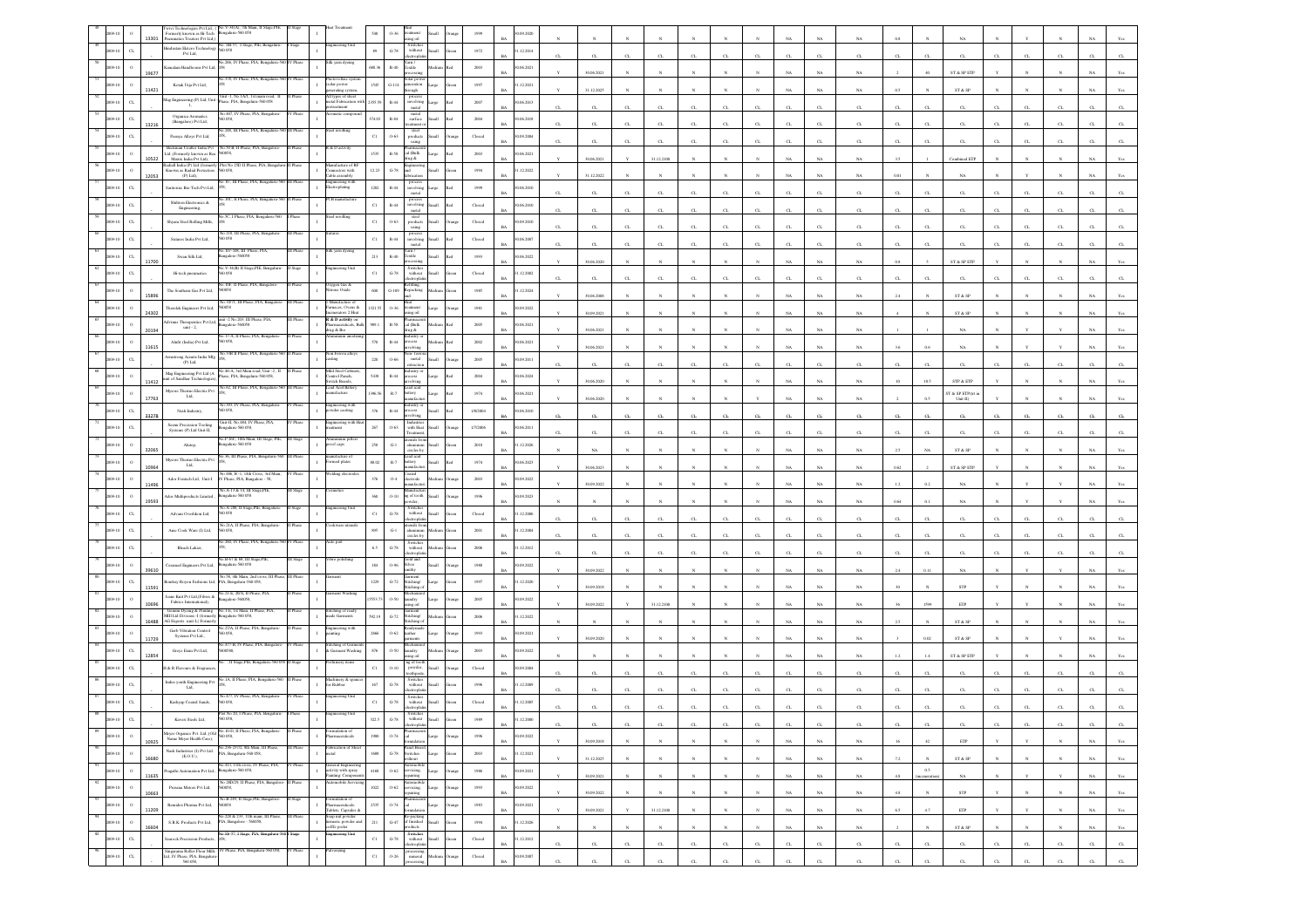|                |                                      | Stanzen Links,                                                    | No.473, A-2, IV Phase, PIA<br>ngalore-560058,                                                                                                            |           |                                                               | 882          | $G - 77$                           | of Motor &                                                                             |                 |                                                     | 12.202                   |                  |              |              |              |              |                       |                       |                       |             |               |                       |              | ST & S       |             |              |              |             |                  |
|----------------|--------------------------------------|-------------------------------------------------------------------|----------------------------------------------------------------------------------------------------------------------------------------------------------|-----------|---------------------------------------------------------------|--------------|------------------------------------|----------------------------------------------------------------------------------------|-----------------|-----------------------------------------------------|--------------------------|------------------|--------------|--------------|--------------|--------------|-----------------------|-----------------------|-----------------------|-------------|---------------|-----------------------|--------------|--------------|-------------|--------------|--------------|-------------|------------------|
|                |                                      | te India Thermit Corporation<br>Lad,                              | No.366, Iv Phase, PIA, Bengaluru-56                                                                                                                      | V Phase   |                                                               | $\bf 242$    | $G-99$                             | sand<br>eclamation                                                                     |                 | 1997                                                | .12.2007                 |                  |              |              |              |              |                       |                       |                       |             |               |                       |              |              |             |              |              |             |                  |
|                |                                      | lavami Engineering (P) Ltd,                                       |                                                                                                                                                          |           |                                                               | $142\,$      | W-14                               | unit                                                                                   |                 | 2005                                                | .12.2025                 |                  |              |              |              |              |                       |                       |                       | C1          |               |                       |              |              |             |              |              |             |                  |
|                | 27522                                |                                                                   | 40.3, III Phase, PIA, Ban<br>0058,                                                                                                                       |           |                                                               |              |                                    |                                                                                        |                 |                                                     |                          |                  |              |              |              |              |                       |                       |                       | <b>NA</b>   | NA            |                       |              | NA.          |             |              |              |             |                  |
|                | 21655                                | New Arya Bhavana,                                                 | io. 1 & 2 . III State PIE. Benzi                                                                                                                         |           | weet & kara)<br>nblinz                                        | $144\,$      | $0\mbox{-}2$                       | units with<br>Switches<br>without                                                      |                 | 2004                                                | 09.2013                  | $\sigma$         | CL.          |              | CL.          | $\alpha$     | CL                    | α                     |                       | C1          | α.            | $\sigma$              | $\alpha$     | C1           |             |              |              |             |                  |
|                |                                      | Abb Ltd,                                                          | D 058<br>o.34B, II Phase, PIA, Bengaluru-                                                                                                                |           | tegration<br>dy mix es                                        | 599          | $\operatorname{G-78}$              | ctroph<br>Ready mi                                                                     |                 | 1996                                                | .12.2009                 | $\sigma$         | CL           | C1           | C1           | CL.          | CL                    |                       |                       | C1          | Œ.            | $\sigma$              |              | $\alpha$     |             |              |              |             |                  |
|                |                                      | Acc Ready Mix Concrete,                                           | 40.282. IV Phase. PIA Bengaluru-560 IV Phase                                                                                                             |           |                                                               | 981          | $G-37$                             | cement                                                                                 |                 | 2000                                                | .12.2011                 |                  | CL           | C1           |              | $_{\rm C1}$  | $\alpha$              |                       |                       | $\alpha$    | α.            | $\sigma$              |              | C1           |             |              |              |             |                  |
|                | 10286                                | Ace Designers Ltd (Unit-I),                                       |                                                                                                                                                          |           | gineering Uni                                                 | $_{\rm C1}$  | $\mbox{G-}78$                      | Switches<br>without<br>ctroph                                                          |                 | $\operatorname{Closed}$                             | .12.2007                 | $\sigma$         | CL           | C1           | $\alpha$     | $\alpha$     | $\alpha$              |                       |                       | $_{\rm CL}$ | $\alpha$      | $\alpha$              |              | CL           |             |              |              |             |                  |
|                | 27008                                | $\,$ AMS Bhargava Machining Pvt., Ltd.,                           | ∛o.A-153 & 154, 2nd C Main Road<br>Stage, PIE, Bangalore-E145056005                                                                                      | Stage     | hining                                                        | 255          | $0 - 63$                           | stries<br>vith Heat                                                                    |                 | 2007                                                | 0.09.2027                |                  |              |              |              |              |                       |                       |                       | NA          | NA            | 0 <sub>m</sub>        | 0.84         |              |             |              |              |             |                  |
|                |                                      | Ace Malti Axes Ltd,                                               | o.A-50/49, II Stage,PIE, Bengal<br>560 058                                                                                                               |           | NC Machining<br>Manufacture of<br>Machine Compo               | $1257\,$     | $G-78$                             | anel Boa<br><b>Switches</b><br>ithout                                                  | Large           | 1996                                                | 1.12.2022                |                  | 31.12.2026   |              |              |              |                       |                       |                       | NA          | NA            |                       |              |              |             |              |              |             |                  |
|                | 12033                                |                                                                   | No.9/F, 3rd Main Road, 10th Cross,<br>umtica Technogies Pvt Ltd Stage, PIE, Bengaluru-560 058,                                                           |           |                                                               | 331.56       | $_{\mathrm{G-72}}$                 | stitching/<br>Stitching c                                                              | Large           | 15/1/03                                             | .12.2026                 |                  |              |              |              |              |                       |                       |                       |             |               |                       |              |              |             |              |              |             |                  |
|                | 25854<br>$\alpha$                    | Apeego Ltd,                                                       | 1498, IV Phase, PIA, Bengalur<br>D 058,                                                                                                                  |           | gineering Un                                                  | $_{\rm Cl}$  | $G-78$                             | without                                                                                |                 | Closed                                              | 1.12.2009                |                  | 31.12.2017   |              |              |              |                       |                       |                       | NA          | $_{\rm NA}$   | 0.32                  |              | $_{\rm NA}$  |             |              |              |             |                  |
|                | CL                                   |                                                                   | 296, IV Phase, PIA, Bangalore,                                                                                                                           |           |                                                               | $_{\rm C1}$  | $\mbox{G-}72$                      | monte<br>nent                                                                          | <b>Hat</b>      | Closed                                              | 1.12.2002                |                  | CL           | CL           | CL.          | CL           | $\alpha$              |                       |                       | $\alpha$    | $\alpha$      | $\sigma$              |              | C1           |             |              |              |             |                  |
|                |                                      | Argee Exports,                                                    | No.B-13 & 14, 2nd "B" Main road,<br>Stage,PIE, Bengaluru-560 058                                                                                         |           |                                                               |              |                                    | Stitching/<br>Stitching c                                                              |                 |                                                     |                          | $\alpha$         | $_{\rm CL}$  | C1           |              | $\alpha$     | $\alpha$              |                       |                       | $\alpha$    | $\alpha$      | $\alpha$              |              | C1           |             |              |              |             |                  |
|                |                                      | Balaji Garments Pvt Ltd,                                          | o.12/B, 6th Main, III Phase, P                                                                                                                           |           |                                                               | $156\,$      | $_{\mathrm{G-72}}$                 | titching/<br>ching                                                                     |                 | $19\%$                                              | .12.2022                 |                  |              |              |              |              |                       |                       |                       | $_{\rm NA}$ | NA            | 2.88                  |              | NA           |             |              |              |             |                  |
|                | 12035                                | Bangalore Shirt Co,                                               | ngalaru-560 058,                                                                                                                                         |           |                                                               | 782.35       | $G-72$                             | Stitching/<br>ichino .                                                                 |                 | 2005                                                | 1.12.2024                |                  | 31.12.2020   |              |              |              |                       |                       |                       | NA          | NA.           |                       |              |              |             |              |              |             |                  |
|                |                                      | Buildmet Fibres Pvt Ltd,                                          | No.A9, I Stage, PIE, Bengaluru-56                                                                                                                        |           | ven saeks                                                     | $40\,$       | $G-79$                             | lastic sack<br>ags, we<br>sack                                                         |                 | 1999                                                | .12.2010<br><b>BA</b>    |                  | C1           |              |              | $_{\rm CI}$  |                       |                       |                       | C1          | α.            |                       |              |              |             |              |              |             |                  |
|                |                                      | Consolidated Engineering<br>Construction Co.                      | 244. III Phase, PIA                                                                                                                                      |           |                                                               | 56.8         | $_{\mathrm{G-78}}$                 | Switches<br>without<br>ctrordi                                                         |                 | 1997                                                | .12.2013                 | $\sigma$         | CL.          |              | C1           | CL           | $\alpha$              |                       |                       | C1          | а.            | $\sigma$              | $\alpha$     | C1           |             |              |              |             |                  |
|                |                                      | Healthium Medtech Pvt Ltd<br>(Formerly Sutures India Pvt)<br>Ltd, | No.472D, IV Phase, PIA, Bengaluru-<br>60058                                                                                                              | IV Phase  | Manf of catgut<br>utures, silk sutures,<br>nulon sutures PGA. | 5584         | $R-44$                             | ustry o<br>cess<br>olvina                                                              |                 | 2003                                                | 0.06.2021                |                  |              |              |              |              |                       |                       |                       |             |               |                       |              |              |             |              |              |             |                  |
|                | 11117<br>$\alpha$                    | beers India Surveys Pvt Ltd, 058                                  | No.36A, II Phase, PIA, Bengalaru-560 II Phase                                                                                                            |           | dineral Processing                                            | $_{\rm 312}$ | $0.26\,$                           | $_{\rm mineral}$                                                                       |                 | $2002\,$                                            | 09.2012                  |                  | 30.6.2021    |              | 31.12.2100   |              |                       |                       |                       | NA          | $_{\rm NA}$   |                       |              | Combined ET  |             |              |              |             |                  |
|                | 13311<br>$\alpha$                    | Foretel Cables Pvt Ltd.,                                          | .116, 7th Main, III Phase, PIA,<br>sgalaru-560 058,                                                                                                      |           | latu of wire and                                              | 371.64       | $G-96$                             | ag of                                                                                  |                 | 2002                                                | 1.12.2012                | $\sigma$         | $_{\rm CL}$  | CL.          | CL.          | CL.          | CL                    |                       |                       | CL          | $\alpha$      | $\alpha$              | $\alpha$     | C1           |             |              |              |             |                  |
|                | 11529<br>$\alpha$                    |                                                                   | 0.473/A, IV Phase<br>0058.                                                                                                                               |           |                                                               |              |                                    | ulated<br>stitching/                                                                   |                 |                                                     | WA                       | $_{\mathrm{CL}}$ | $_{\rm CL}$  | $_{\rm CL}$  | CL.          | CL           | $_{\rm CL}$           | $\alpha$              | $\alpha$              | CL          | $\alpha$      | $\alpha$              | CL           | CL           | CL          | $_{\rm CL}$  | CL           |             |                  |
|                |                                      | Dadani Exports Pvt Ltd,                                           | a 397, IV Phase, PIA, Bengaluru-560                                                                                                                      | / Phas    | ber Foot we                                                   | $_{\rm C1}$  | $\textrm{G-72}$                    | titching<br>wear and<br>leather                                                        |                 | $\rm Closed$                                        | 1.12.2004                |                  | CL           | $_{\rm C1}$  | $\alpha$     | $_{\rm C1}$  | $\alpha$              |                       |                       | $\alpha$    | α.            |                       |              | $_{\rm GL}$  |             |              |              |             |                  |
|                | $_{\mbox{\scriptsize{CL}}}$<br>12765 | Elastrex Polymers Pvt Ltd,                                        | Phase, PIA, Bengali                                                                                                                                      |           | ering Ui                                                      | $709$        | $\,$ G-26 $\,$                     | Switche                                                                                |                 | $2001\,$                                            | .12.2006                 |                  |              |              |              | $_{\rm CI}$  |                       |                       |                       | $\alpha$    | α.            |                       |              |              |             |              |              |             |                  |
|                | CL.                                  | Emfoam Power Project (P)<br>Ltd, I                                |                                                                                                                                                          |           |                                                               | $_{\rm C1}$  | $\mbox{G-78}$                      | without<br>tronic                                                                      |                 | Closed                                              | .12.2009                 |                  | CL.          | C1           |              | CL           | $\alpha$              |                       |                       | C1          | Œ.            |                       |              |              |             |              |              |             |                  |
|                | CL.                                  | Eternit Exist Ltd                                                 | hase, PIA, Beng                                                                                                                                          |           |                                                               | $_{\rm C1}$  | $\textrm{G-72}$                    | Stitching/<br>Stitching c                                                              |                 | Closed                                              | 1.12.2013                |                  | $_{\rm C1}$  | C1           | $_{\rm C1}$  | $_{\rm CI}$  | $\alpha$              |                       |                       | $_{\rm C1}$ | α.            |                       |              | C1           |             | $\alpha$     |              |             |                  |
|                | $\alpha$                             | Euro Clothing Co,                                                 | No.38/A, III Phase, PIA, Bengaluru<br>160 058,                                                                                                           | II Phas   |                                                               | $_{\rm Cl}$  | $\operatorname{G-72}$              | Garment<br>Stitching/<br>Stitching o                                                   |                 | Closed                                              | .12.2013                 | $\sigma$         | CL.          | CL.          | C1           | CL           | $\alpha$              |                       |                       | C1          | α.            | $\alpha$              |              | C1           |             | $\alpha$     |              |             |                  |
|                | CL                                   | Foretel Cables Pvt Ltd.,                                          | 403, IV Phase, PIA, B                                                                                                                                    |           |                                                               | $_{\rm Cl}$  | $\mbox{G-}78$                      | Switches<br>without                                                                    |                 | Closed                                              | .12.2007<br>RA           | $\sigma$         | CL.          | CL.          | $\Gamma$     | CL.          | CL.                   |                       |                       | $\alpha$    | $\alpha$      | $\sigma$              |              | $\alpha$     |             |              |              |             |                  |
|                |                                      | $\operatorname{G.C.L.}$ India Pvt Ltd,                            | 40.A-415, II Stage,PIE, Beng<br>0.058                                                                                                                    |           | ineering with                                                 | 55.71        | $0 - 62$                           | anting                                                                                 |                 | 1993                                                | 09.2017                  |                  |              |              |              |              |                       |                       |                       |             |               |                       |              |              |             |              |              |             |                  |
|                |                                      | G.C.L. India Pvt Ltd,                                             | to A-419 & 420. Il State<br>sgalaru-560 058                                                                                                              |           |                                                               | 462          | $_{\mathrm{G-72}}$                 | titching/                                                                              |                 | 1993                                                | 1.12.2013                |                  |              |              |              |              |                       |                       |                       | NA          | $_{\rm NA}$   |                       |              | NA           |             |              |              |             |                  |
|                | $\alpha$                             | <b>BOMBAY RAYON</b>                                               | 57/A, III Phase, PIA, Bengalui<br>0058.                                                                                                                  |           |                                                               | 631          | $\mbox{G-}72$                      | itching<br>micit<br>Stitching/                                                         |                 | 1/10/2013                                           | .12.2021                 |                  |              |              |              |              |                       |                       |                       | NA          |               |                       |              |              |             |              |              |             |                  |
|                | 12045                                | FASHIONS LTD., Unt-2A                                             | 8-1D, I Stage, PIE, Banga                                                                                                                                |           |                                                               |              |                                    | tiching<br>arment                                                                      |                 |                                                     |                          |                  | 30.09.2010   |              |              |              |                       |                       |                       | NA          | NA            | 4.8                   |              |              |             |              |              |             |                  |
|                |                                      | preVÀgÉ                                                           | 60.A-30 & B-31, III Stage,PIE,                                                                                                                           |           | ering l                                                       | $306\,$      | $\textrm{G-}77$                    | stitching/<br>tching                                                                   |                 | $2003\,$                                            | .12.2017                 | $\sigma$         | CL           | C1           | CL.          | $_{\rm CI}$  | $\alpha$              |                       |                       | C1          | $\alpha$      | $\sigma$              |              | C1           |             |              |              |             |                  |
|                | 30065                                | Grantools,                                                        | 1galaru-560 058<br>o.A-53, II Stage,PIE, Bengaluru-5                                                                                                     |           | teering Uni                                                   | $103\,$      | $\operatorname{G-78}$              | Switches<br>without<br>ctropha<br>rass and                                             |                 | 1950                                                | .12.2025                 |                  |              |              |              |              |                       |                       |                       | NA          | NA            | 0.8                   |              | NA           |             |              |              |             |                  |
|                | $\alpha$                             | Grantools Pvt Ltd,                                                | IMT Ltd, No.30C, II Phase, PIA,                                                                                                                          |           |                                                               | 150          | $\mbox{G-7}$                       | bell metal                                                                             |                 | 1994                                                | .12.2013<br>WA           | $\alpha$         | $_{\rm CL}$  | C1           |              | $_{\rm CL}$  | $\alpha$              |                       |                       | $\alpha$    | $\alpha$      | $\alpha$              |              | C1           |             |              |              |             |                  |
|                |                                      | H.M.T Ltd,                                                        | galaru-560 058,                                                                                                                                          |           | incering U                                                    | $_{\rm C1}$  | $\mbox{G-}78$                      | Switches<br>without<br>ctroph                                                          |                 | $\operatorname{Closed}$                             | .12.2008                 | а.               | CL           | CL           | CL.          | CL           | CL                    |                       |                       | $_{\rm CL}$ | а.            | $\alpha$              |              | $_{\rm CL}$  |             | CI.          |              |             |                  |
|                | $\alpha$                             | Hind High Vaccum Pvt Ltd.                                         | 40.472, IV Phase, PIA, Benga                                                                                                                             |           | gineering U                                                   | $_{\rm Cl}$  | $\mbox{G-}78$                      | Switches<br>without<br>ctrophi                                                         |                 | Closed                                              | 1.12.2009                |                  |              |              |              | CL           | CT                    |                       |                       |             | CL.           |                       |              |              |             |              |              |             |                  |
|                | $\circ$<br>25726                     | Hydrolines India,                                                 | s.M-4, I Stage, PIA,                                                                                                                                     |           |                                                               | 943          | $G - 77$                           | of Motor &<br>Pumps<br>without                                                         |                 | 1999                                                | 1.12.2023                |                  | 31.12.2023   |              |              |              |                       |                       |                       | NA          | $_{\rm NA}$   |                       |              | $_{\rm NA}$  |             |              |              |             |                  |
|                |                                      | Innova Polypack Pvt Ltd,                                          | io.A-7 & 8, I Stage, PIE, Bang                                                                                                                           |           | PP/PP W                                                       | 544          | $\operatorname{G-79}$              | lastic sa<br>ags, wor                                                                  |                 | 1998                                                | .12.2012                 |                  |              |              |              |              |                       |                       |                       |             |               |                       |              |              |             |              |              |             |                  |
|                |                                      | IPA Pvt Ltd.                                                      | 472/B2, IV Phase<br>D 0.58                                                                                                                               |           |                                                               | 1183         | $G-78$                             | sack<br>Switches<br>without                                                            |                 | 1978                                                | 1.12.2034                |                  | CL.          | C1           |              | CL           | $\alpha$              |                       |                       | C1          | CL.           | $\alpha$              |              | C1           |             |              |              |             |                  |
|                |                                      | John Crane Flexibox (India)<br>Pvt Ltd,                           | No.10-B, II Phase, PIA, Bengalur<br>0.058                                                                                                                |           | teering Uni                                                   | $_{\rm C1}$  | $G-78$                             | monte<br>Switcher<br>without                                                           |                 | Closed                                              | .12.2013                 |                  |              |              |              |              |                       |                       |                       | NA          | NA            | 0.8                   |              | ST & SP      |             |              |              |             |                  |
|                |                                      |                                                                   | 484, IV Phase, PI.                                                                                                                                       |           |                                                               |              |                                    |                                                                                        |                 |                                                     |                          |                  | C1           | C1           |              | $_{\rm CI}$  |                       |                       |                       | C1          | α.            |                       |              |              |             |              |              |             |                  |
|                |                                      | K.K. Nag Ltd,                                                     | 9, Il Phase, PIA, Beng                                                                                                                                   |           | eering Un                                                     | $_{\rm C1}$  | $\mbox{G-}78$                      | with out<br>Switcher                                                                   |                 | $\operatorname{Closed}$                             | .12.2006                 | $\sigma$         | CL.          | C1           |              | CL.          | CL                    |                       |                       | C1          | а.            |                       |              | C1           |             |              |              |             |                  |
|                | $\sigma$                             | K.R.M.International,                                              |                                                                                                                                                          |           |                                                               | $_{\rm C1}$  | $G-78$                             | without                                                                                |                 | Closed                                              | 1.12.2008                |                  |              |              |              |              |                       |                       |                       |             |               |                       |              |              |             |              |              |             |                  |
|                | $\alpha$                             | Kongovi Electronics                                               |                                                                                                                                                          |           |                                                               | 1100         | $R - 44$                           |                                                                                        |                 | 2006                                                | 06.2021                  |                  |              |              |              |              |                       |                       |                       |             |               |                       |              | ST & SP ET   |             |              |              |             |                  |
|                |                                      | hukaram Machine T                                                 |                                                                                                                                                          |           |                                                               |              | $G-78$                             | electrophat                                                                            |                 |                                                     | 12.2013<br>BA            |                  | CL.          |              |              |              |                       |                       |                       | $\alpha$    |               |                       |              |              |             | $\alpha$     |              |             | CL.              |
| 138<br>2009-10 | $_{\rm{CL}}$<br>11636                | L.T.Karle & Co,                                                   | No.V-77 & 78, II Stage, PIE, Bangalor-II Stage                                                                                                           |           |                                                               | 1699.83      | $\operatorname{G-72}$              | Garment<br>Stitching/<br>Stitching of                                                  | Large           | 2001                                                | 31.12.2024<br><b>BA</b>  |                  | $\mathbf{N}$ | $\mathbf{N}$ | $\mathbf{N}$ | $\mathbf{N}$ | $\mathbf{x}$          | $\mathbf{N}$          | $_{\rm NA}$           | $_{\rm NA}$ | $_{\rm NA}$   | $8.8\,$               |              | ${\tt STP}$  |             | $\mathbf{N}$ | $\mathbf{N}$ | $_{\rm NA}$ | $\mathbf{Yes}$   |
| 139<br>009-10  | $_{\rm{CL}}$                         | L.V.Exports,                                                      | No.152, III Phase, PIA, Bengaluru-<br>560 058                                                                                                            | III Phase |                                                               | $_{\rm C1}$  |                                    | Garment<br>G-72 Stitching/<br>Stitching of                                             | Small           | $\operatorname*{Closed}% \left( \mathcal{M}\right)$ | 1.12.2004<br>$_{\rm BA}$ |                  | $_{\rm CL}$  | $_{\rm CL}$  |              | $_{\rm CL}$  | $_{\rm CL}$           |                       |                       |             |               |                       |              |              |             |              |              |             |                  |
| 140<br>2009-10 | $_{\rm CL}$                          | L.V.K. Investments Pvt Ltd,                                       | 40.112, I Stage, PIE, Banglaore-58                                                                                                                       | Stage     |                                                               | $_{\rm{C1}}$ |                                    | Garment<br>G-72 Stitching/<br>Stitching of                                             | Small<br>ireen  | ${\it Closed}$                                      | 1.12.2006                | $_{\mathrm{CL}}$ |              |              | $_{\rm CL}$  |              |                       | $_{\mbox{\tiny{CL}}}$ | $_{\mbox{\tiny{CL}}}$ | $_{\rm CL}$ | $\mathrm{CL}$ | $_{\mathrm{CL}}$      | $_{\rm CL}$  | $_{\rm{CL}}$ | $_{\rm CL}$ | $_{\rm CL}$  | $_{\rm CL}$  | $_{\rm CL}$ | $_{\mathrm{CL}}$ |
| 141<br>2009-10 | $\Omega$                             |                                                                   | $\textbf{B} \text{combay Royon Frashions Ltd.} \begin{tabular}{l} unit -10, No.2, 4th Cross, 1 Suppose,\\ \textbf{DIA, Bengahru-560 058}, \end{tabular}$ | stage     |                                                               | 667          |                                    | $\begin{tabular}{ll} \bf \textbf{Garnent} \\ \bf G-72 & \bf Stiching/\\ \end{tabular}$ | Medium<br>ireen | 1996                                                | <b>BA</b><br>31.12.2022  | $\sigma$         | $_{\rm CL}$  | CL.          | $_{\rm CL}$  | CL.          | CL                    | $\alpha$              | CL                    | CL          | $\alpha$      | $\alpha$              | $C_{\rm L}$  | CL           | CL          | CL           | CL           | CL.         | CL               |
| 142            | 11628                                |                                                                   | No.487/C, 14th cross, IV Phase, PIA, IV Phase<br>Benealuru-560.058                                                                                       |           | Control panel cabins<br>with spray painting                   |              |                                    | Stitching of<br>Spray<br>painting,<br>paint baking                                     |                 |                                                     | <b>BA</b>                |                  | $_{\rm N}$   | $\mathbf{N}$ | $_{\rm N}$   | $\mathbf{N}$ | $\mathbf{N}$          | $\mathbf{N}$          | $_{\rm NA}$           | $_{\rm NA}$ | $_{\rm NA}$   | $10\,$                | $\mathbf{N}$ | $_{\rm NA}$  | $_{\rm N}$  | Y            | $_{\rm N}$   | $_{\rm NA}$ | $\mathbf{Yes}$   |
| 009-10<br>143  | $\,$ o<br>11193                      | MPP Technologies Pvt Ltd,                                         | engalaru-560 058,<br>Avery Dennsion India private No.9091, 7th Main, III Phase, PIA,<br>limited (Formerly Paxar Air Bangalore-560058,                    | III Phas  | Manufacture of<br>Woven labels & heat                         | 1286.95      | $0.62\,$<br>Yarn /<br>R-40 Textile |                                                                                        | Large           | $1982\,$                                            | 0.09.2021<br><b>BA</b>   |                  | 30.09.2021   | $\mathbf{N}$ |              | $_{\rm N}$   |                       |                       | $_{\rm NA}$           | $_{\rm NA}$ | $_{\rm NA}$   | 1.5                   |              | ${\tt STP}$  |             |              |              | $_{\rm NA}$ | Yes              |
| 2009-10<br>144 | $_{\rm CL}$<br>11593                 | Pvt Ltd.)                                                         | No.28, II Phase, PIA, Bengaluru-560 II Phase                                                                                                             |           | $\mathbf{I}$<br>ransfer tags with<br><b>Janmest</b>           | 3280         |                                    | ocessing                                                                               | Large<br>ked    | 1997                                                | 0.06.2017<br><b>BA</b>   |                  | 30.06.2019   | $_{\rm N}$   | $\mathbf{N}$ | $_{\rm N}$   | $\boldsymbol{\kappa}$ | $\mathbb{N}$          | NA                    | NA          | NA            | 15                    | 6.5          | STP & ETP    |             | $_{\rm N}$   | $\mathbf{N}$ | NA          | Yes              |
| 2009-10        | $_{\rm{CL}}$                         | Manipal Apparels,                                                 |                                                                                                                                                          |           |                                                               | $_{\rm C1}$  |                                    | Garment<br>G-72 Stitching<br>Stitching of                                              | Small           | Closed                                              | 1.12.2007<br><b>BA</b>   | $_{\mathrm{CL}}$ | $_{\rm CL}$  | $_{\rm CL}$  | $_{\rm CL}$  | $_{\rm CL}$  | $_{\rm CL}$           | $_{\mbox{\tiny{CL}}}$ | $_{\mathrm{CL}}$      | $_{\rm CL}$ | $\mathrm{CL}$ | $_{\mbox{\tiny{CL}}}$ | $_{\rm CL}$  | $_{\rm{CL}}$ | $_{\rm CL}$ | $_{\rm CL}$  | $_{\rm CL}$  | $_{\rm CL}$ | $\tt C L$        |
| 145            | $_{\rm{CL}}$<br>11917                | Mapal India,                                                      | No.307 & 308, Iv Phase, PIA,<br>ngalaru-560 058,                                                                                                         | IV Phase  | ngineering Unit                                               | 1379         | $_{\mathrm{G-10}}$                 | Carpentry &<br>wooden<br>furniture                                                     | Large           | $2001\,$                                            | 1.12.2018<br><b>BA</b>   |                  |              |              |              |              |                       |                       | NA                    | $_{\rm NA}$ | $_{\rm NA}$   | $0.8\,$               |              | ST & SP      |             |              |              | NA          | Yes              |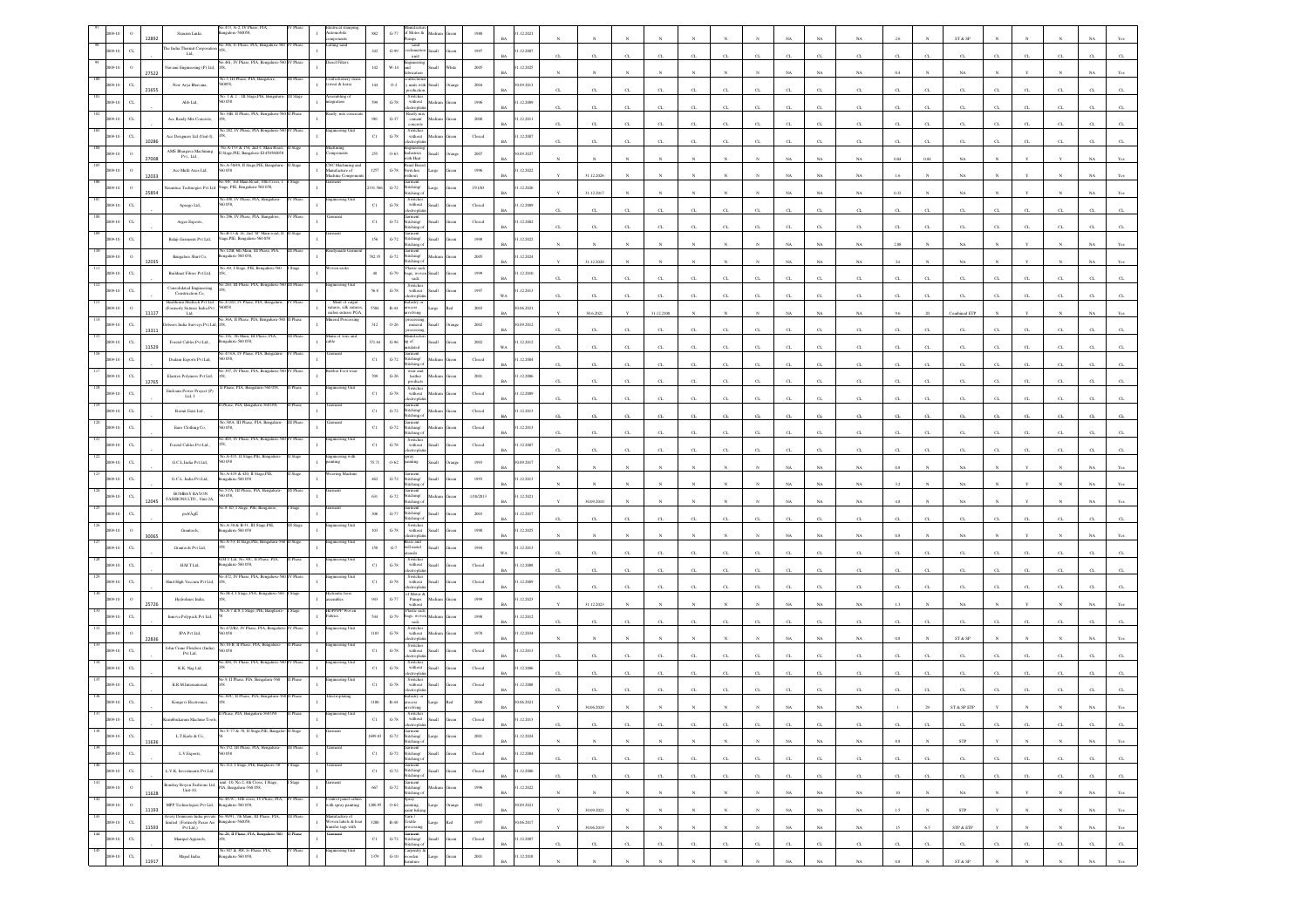|     |                                      |       | !15, 4th Cross, I Stage,<br>igalaru-560058.<br>Quality Profiles (P) Ltd                                                           |              | inutacturing of<br>122les, Blades                                       | 497                | without<br>$\,$ G-78 $\,$                                                                                          |     | 2016                        | .12.2026                    |                       |             |              |             |              |              |                       |                  |              |               |                       |              |                                                                 |              |             |                             |             |                  |
|-----|--------------------------------------|-------|-----------------------------------------------------------------------------------------------------------------------------------|--------------|-------------------------------------------------------------------------|--------------------|--------------------------------------------------------------------------------------------------------------------|-----|-----------------------------|-----------------------------|-----------------------|-------------|--------------|-------------|--------------|--------------|-----------------------|------------------|--------------|---------------|-----------------------|--------------|-----------------------------------------------------------------|--------------|-------------|-----------------------------|-------------|------------------|
|     | $\Omega$                             | 31626 | io. 50-A/51, II Phase, PIA<br>Merck Life Science Pvt Ltd.,<br>sgalaru-560 058,                                                    |              | gineering with I<br>ting (Medical                                       | 3095               | ectroph<br>search<br>has                                                                                           |     |                             | WA                          |                       |             |              |             |              |              |                       |                  | NA           |               |                       |              |                                                                 |              |             |                             |             |                  |
|     |                                      | 10555 | ormerly known as Millip<br>(India) Pvt Ltd),<br>No.497-B, Iv Phase, PIA, Bengaluru                                                | V Phase      | toulding with                                                           |                    | R-83                                                                                                               |     | 1989                        | 0.06.2021                   |                       | 30.06.2021  |              | 31.12.2100  |              |              |                       |                  | NA           | NA            |                       |              | Combined ET                                                     |              |             |                             |             |                  |
|     | $_{\rm{CL}}$                         |       | Multilink,<br>058                                                                                                                 |              |                                                                         | $427\,$            | moulding<br>Fiber Glas<br>$0 - 92$<br>all.                                                                         |     | 1992                        | 0.09.2010<br><b>BA</b>      |                       | CL          |              |             |              |              |                       |                  | CL           |               |                       |              | $\alpha$                                                        |              |             |                             |             |                  |
|     | C1                                   |       | o 296-297, IV Phase, PIA, Benga<br>Texport Syndicate India Pvt.<br>058.<br>Ltd.,                                                  |              |                                                                         | 178                | iarment<br>\titching/<br>$G-72$<br>titching o                                                                      |     | 1992                        | 1.12.2017<br>RA             |                       | 31.12.2021  |              |             |              |              |                       |                  | NA           | NA            |                       |              | <b>STP</b>                                                      |              |             |                             |             |                  |
|     | $\circ$                              |       | .26C/27-A, II Phas<br>Nagel Special Machines Pvt $\operatorname{Lid}_n$<br>sgalore-560058.                                        |              | iing maa<br>ertical, Horizonta                                          | 80.L               | $0 - 62$                                                                                                           |     | 1993                        | 0.09.2021                   |                       |             |              |             |              |              |                       |                  |              |               |                       |              |                                                                 |              |             |                             |             |                  |
|     |                                      | 1598  | No.303, IV Phase, PIA, Bengalun                                                                                                   |              | special urpose)<br>Feeding bottles 1<br>ipples) Plastic                 |                    | ainting,<br>aint bakir<br>olythen                                                                                  |     |                             |                             |                       | 30.09.2020  |              |             |              |              |                       |                  | NA           | $_{\rm NA}$   |                       | 0.75         | ST & SP                                                         |              |             |                             |             |                  |
|     | $\circ$                              | 22907 | 058,<br>Narang Plastics Pvt Ltd,<br>io.B-226, I Stage, PIE, Bengal                                                                |              |                                                                         | 688.1              | $_{\mathrm{G-32}}$<br>nd plastic                                                                                   |     | $1982\,$                    | 1.12.2023<br>BA             |                       |             |              |             |              |              |                       |                  | NA           | NA            | 1.2                   |              | $ST \& SP$                                                      |              |             |                             |             |                  |
|     | C1                                   | 16681 | Nash Industry, No.B-226.1<br>Stage, PIE, Bengaluru-560 058                                                                        |              | ering U                                                                 | $_{\rm C1}$        | Switche<br>$G-78$<br>without<br>tronic                                                                             |     | Closed                      | 1.12.2011<br><b>BA</b>      | $\alpha$              | CL.         | CL.          | CL.         | CL.          | CL.          | $\sigma$              |                  | $C_{\rm L}$  | $\alpha$      | $\alpha$              |              | $C_{L}$                                                         |              | C1          | $\sim$                      |             |                  |
|     | $_{\rm{CL}}$                         |       | No.C-199, 4th Cross, I Stage, PIE<br>Neri Machine Tools Pvt Ltd.,<br>sgalaru-560 058,                                             |              | ingineering Unit<br>Manufcturing of<br>'NC Manchines an                 | 69.45              | larpentry<br>$_{\mathrm{G-10}}$<br>oden<br>miture                                                                  |     | $2004\,$                    | .12.2024                    |                       |             |              |             |              |              |                       |                  |              |               |                       |              |                                                                 |              |             |                             |             |                  |
|     | $_{\rm{CL}}$                         | 26488 | No.28E, II Phase, PIA, Be<br>New Generation Apparels,                                                                             |              |                                                                         | 517                | iarment<br>titching/<br>$_{\mathrm{G-72}}$                                                                         |     | 10/1/1994                   | 1.12.2012                   |                       |             |              |             |              |              |                       |                  | $_{\rm NA}$  | $_{\rm NA}$   | $^{1.2}$              |              | $_{\rm NA}$                                                     |              |             |                             |             |                  |
|     |                                      |       | No.A-356, I Stage, PIA, Bengal<br>The News Line Printers                                                                          |              | tting press                                                             |                    | itching o                                                                                                          |     |                             |                             |                       |             | $\alpha$     | C1          | CL           | C1           |                       |                  | C1           | CL.           |                       |              | $\alpha$                                                        |              |             |                             |             |                  |
|     |                                      | 24127 | 0.58<br>Bangalore,<br>0.485/11. IV Phase, PIA, Bengal                                                                             |              |                                                                         | 181                | 'rinting<br>eess &/or<br>$0 - 59$                                                                                  |     | 1999                        | 0.09.2028<br>RA             |                       |             |              |             |              |              |                       |                  | NA           | NA            | 0.54                  |              | NA                                                              |              |             |                             |             |                  |
|     |                                      | 22773 | Nisha Designs,<br>058.                                                                                                            |              |                                                                         | $171$              | iannen<br>$G-72$<br>Stitching/<br>Stitching o                                                                      |     | $2003\,$                    | 12.2023                     |                       | 31.12.2021  |              | 31.12.201   |              |              |                       |                  | NA           | $_{\rm NA}$   |                       |              | STP - BWSSE                                                     |              |             |                             |             |                  |
|     | $\alpha$                             |       | 0.487-A. IV Phase, PIA, Bennal<br>OEN India Ltd,<br>058,                                                                          |              |                                                                         | $254\,$            | irici<br>$_{\rm{G-110}}$<br>cnerator                                                                               |     | 1986                        | 1.12.2016                   |                       |             |              |             |              |              |                       |                  |              |               |                       |              |                                                                 |              |             |                             |             |                  |
|     | $\circ$                              | 21650 | o.30C, II Phase, PIA, Bengaluro<br>0058                                                                                           |              |                                                                         | $2220\,$           | ets (250)<br>Garment<br>Stitching/<br>Stitching o<br>$G-72$                                                        |     | 2000                        | BA<br>1.12.2022             | $\sigma$              | CL.         | C1           | C1          | CL.          | C1           |                       |                  | $C_{L}$      | CL.           | $\sigma$              |              | C1                                                              |              |             |                             |             |                  |
|     |                                      | 10646 | Out Door Clothing, N<br>io.527, IV Phase, PIA, Bengaluru-560 IV Phase                                                             |              | nufacture of bar                                                        |                    | danufact                                                                                                           |     |                             | <b>BA</b>                   |                       | 31.12.2017  |              |             |              |              |                       |                  | NA           | NA            |                       |              | ${\tt STP}$                                                     |              |             |                             |             |                  |
|     | $_{\rm{CL}}$                         | 22153 | Pearl Metal Products,                                                                                                             |              | alated alumini                                                          | 245                | $\,$ G-96 $\,$<br>g of                                                                                             |     | 1991                        | 12.2015                     |                       | 30.09.2018  |              |             |              |              |                       |                  | $_{\rm NA}$  | $_{\rm NA}$   |                       |              | ST & SP                                                         |              |             |                             |             |                  |
|     | $_{\rm{CL}}$                         |       | io.C-10, I Stage, PIE, I<br>eel+Fluchs (India) Pvt L<br>(Software Unit),                                                          |              | tonology                                                                | 146                | Switches<br>without<br>$\operatorname{G-78}$<br>ectronic                                                           |     | 2001                        | 1.12.2012                   |                       | CL.         | $\mathbf{C}$ | CT.         | CT.          | $\mathbf{C}$ |                       |                  | $C_{L}$      | $\sigma$      | а                     |              | $\Gamma$                                                        |              |             |                             |             |                  |
|     | C1                                   |       | .15 & 16, III Phase,<br>Power Gear Pvt Ltdq,<br>coss.                                                                             |              | rical Go<br>pray paiting<br>$\mathbf{I}$                                | 740                | xay<br>$0 - 62$<br>inting,<br>int bakir                                                                            |     | 1980                        | 0.09.2019                   |                       |             |              |             |              |              |                       |                  |              |               |                       |              |                                                                 |              |             |                             |             |                  |
|     | $\alpha$                             |       | io.473/D, IV Phase, PIA, Bengalu<br>058,                                                                                          |              | teering Uni                                                             | $_{\rm Cl}$        | Switches<br>without                                                                                                |     |                             | <b>BA</b>                   |                       | $_{\rm CL}$ | $\alpha$     |             | $\alpha$     | $\alpha$     |                       |                  | $_{\rm{CL}}$ | $\alpha$      | $\sigma$              |              | $\alpha$                                                        |              |             |                             |             |                  |
|     |                                      |       | recission Moulding Pvt Ltd<br>359, III Phase, PIA,                                                                                |              |                                                                         |                    | $_{\mathrm{G-78}}$<br>ectroph                                                                                      |     | Closed                      |                             | $\sigma$              | CL.         | CL           |             | CL           | C1           |                       |                  | CL           | CL.           | $\sigma$              |              | C1                                                              |              |             |                             |             |                  |
|     |                                      |       | Prime Lables Pvt Ltd,                                                                                                             |              |                                                                         | 486                | $G-91$<br>f Adhe                                                                                                   |     | 1995                        | 1.12.2024<br>RA             |                       |             |              |             |              |              |                       |                  | NA           | NA            | 0.5                   |              | ST & SP                                                         |              |             |                             |             |                  |
|     |                                      |       | Unit-II) No.B-164, II Stage, PIE,<br>Prime Lables Pvt Ltd, (Unit-II)<br>ealuru-560 058<br>$_{\rm N}$                              |              | yster woven<br>ment labels                                              | $424\,$            | $\,$ G-91 $\,$<br>f Adher                                                                                          |     | $2002\,$                    | .12.2024<br><b>BA</b>       |                       |             |              |             |              |              |                       | NA               | NA           | $_{\rm NA}$   | 0.2                   |              | $_{\rm NA}$                                                     |              |             |                             |             |                  |
|     | $\alpha$                             |       | io.A-317/318, 7th Main, II S<br>Primex Plastics Pvt Ltd,<br>IE, Bengaluru-560 058,                                                |              | stic injection<br>ulded compo                                           | 748                | $_{\mathrm{G-32}}$<br>nd plastic                                                                                   |     | $19\%$                      | .12.2014                    |                       |             |              |             |              |              |                       |                  |              |               |                       |              |                                                                 |              |             |                             |             |                  |
|     |                                      |       | io.86, III Phase, PIA, E                                                                                                          |              | ad moulds<br>ring t                                                     | 349                | essed                                                                                                              |     |                             |                             | $\alpha$              | CL.         | CL           | CL          | CL           | CL           | $\sigma$              | $\sigma$         | CL           | CL.           | α.                    | $\alpha$     | CL                                                              | $\sigma$     | CL          | $\alpha$                    |             |                  |
|     | $\circ$                              | 15378 | Process Pumps (I) Pvt Ltd,<br>No.84/85, III Phase, PIA, Bengalur                                                                  | II Phase     | ble manufac                                                             |                    | $_{\mathrm{G-77}}$<br>of Motor &<br>Switche                                                                        |     | 1986                        | 1.12.2022                   |                       |             |              |             |              |              |                       |                  | NA           | NA            | 0.25                  |              | ST & SP                                                         |              |             |                             |             |                  |
|     | C1                                   |       | Reliance Engineers Ltd,<br>0058                                                                                                   |              |                                                                         | 491                | $G-78$<br>without                                                                                                  |     | 15/8/81                     | .12.2016<br><b>BA</b>       |                       |             |              |             |              |              |                       |                  | NA           | NA            |                       |              | ST & SP                                                         |              |             |                             |             |                  |
|     | C1                                   |       | 28-A. II Phase, PI<br><b>Rewadale Precission Tools Pv</b><br>058<br>Lad,                                                          |              |                                                                         | 477                | Switches<br>without<br>$_{\mathrm{G-78}}$<br>ectropi                                                               |     | $2003\,$                    |                             |                       |             | CL           |             | $\alpha$     | C1           |                       |                  | C1           | α.            |                       |              | C1                                                              |              |             |                             |             |                  |
|     | $\circ$                              |       | Vo.509, IV Phase, PIA, Bengaluru<br>Sagittarius Metals Pvt Ltd,<br>0.58                                                           |              | el processing                                                           | 344                | $G-46$<br>umiture                                                                                                  |     | 2002                        | 1.12.2026                   |                       |             |              |             |              |              |                       |                  |              |               |                       |              |                                                                 |              |             |                             |             |                  |
|     |                                      | 28510 | io 256. 8th Cross, IV Phase, PIA.                                                                                                 |              | <b>Tset printing</b>                                                    |                    | dibout<br>'rinting<br>eess &/or                                                                                    |     |                             |                             |                       |             |              |             |              |              |                       |                  | NA           | $_{\rm NA}$   |                       |              | NA                                                              |              |             |                             |             |                  |
|     | $_{\rm{CL}}$                         |       | Sai Security Printers Pvt Ltd.<br>galaru-560 058                                                                                  |              |                                                                         | 889                | $0 - 59$                                                                                                           |     | 1996                        | 1.12.2015<br><b>BA</b>      |                       | 31.12.2016  |              |             |              |              |                       |                  | NA           | $_{\rm NA}$   | 4.8                   |              | ${\hbox{\footnotesize\rm ST}}$ & ${\hbox{\footnotesize\rm SP}}$ |              |             |                             |             |                  |
|     |                                      |       |                                                                                                                                   |              |                                                                         |                    |                                                                                                                    |     |                             |                             |                       |             |              |             |              |              |                       |                  |              |               |                       |              |                                                                 |              |             |                             |             |                  |
|     | $_{\rm{CL}}$                         | 11333 | cotts Garments, No.V-27, 7th<br>No.V-27, 7th Main, II Stage,PIE<br>Bengaluru-560 058<br>Main, II Stage, PIE, Bengalard<br>560 058 |              |                                                                         | 536                | Garment<br>Stitching/<br>$G-72$<br>titching o                                                                      |     | 2000                        | 1.12.2022<br>RÁ             |                       | 31.12.2018  |              |             |              |              |                       |                  | NA           | NA            |                       |              | STP - BWSSB                                                     |              |             |                             |             |                  |
|     | $_{\rm{CL}}$                         |       | o.55, III Phase, PIA, Benga<br>Scorpio Engineering,                                                                               |              |                                                                         | $_{\rm C1}$        | Switche<br>$G-78$                                                                                                  |     | Closed                      |                             |                       |             |              |             |              |              |                       |                  |              |               |                       |              |                                                                 |              |             |                             |             |                  |
|     |                                      |       | So.28-A. II Phase, PIA, Benzalun<br>Seenu Precissions Tooling                                                                     | <b>Phase</b> | sufacture of To                                                         |                    | without<br>electroplati                                                                                            |     |                             |                             | $\alpha$              | CL          | $_{\rm CI}$  | $\alpha$    | CL           | C1           |                       |                  | $_{\rm{CL}}$ | $\alpha$      | $\alpha$              |              | C1                                                              |              | $\alpha$    |                             |             |                  |
|     |                                      | 18131 | Systems (P) Ltd,<br>.147, III Phase, PIA, Beng                                                                                    |              | <b>Holders &amp; Checks</b><br>ering Unit<br>ering Uni                  | 487                | Switches<br>without<br>$G-78$<br>ectropla                                                                          |     | $1992\,$                    | 1.12.2022<br>WA             |                       |             |              |             |              |              |                       |                  | NA           | NA            | 0.4                   |              | ST & SP                                                         |              |             |                             |             |                  |
|     | $_{\rm{CL}}$                         |       | Shankala Industries,                                                                                                              |              |                                                                         | $_{\rm C1}$        | Switche<br>$G-78$<br>without<br>tronic                                                                             |     | Closed                      | 1.12.2014<br>RÁ             |                       | CL.         | $\mathbf{C}$ |             | CT.          | CL           |                       |                  | $C_{L}$      | $\alpha$      | $\sigma$              |              | $C_{L}$                                                         |              |             |                             |             |                  |
|     |                                      |       | lo.C-299/300, I Stage, PIE, Bangla<br>Sigma Punch Forms (P) Ltc                                                                   |              | teering Unit                                                            | 631                | arpentry<br>$G-10$<br>oden<br>miture                                                                               |     | 1991                        | 1.12.2024                   |                       |             |              |             |              |              |                       |                  | NA           | $_{\rm NA}$   | 1.8                   |              | NA                                                              |              |             |                             |             |                  |
|     |                                      |       | Site No.1, 1A and 3, Plot No.491, IV<br>Phase, PIA, Bengaluru-560 058,<br>Creative Design and                                     |              | line benification<br>nponents etc                                       | 1100               | $0.62\,$                                                                                                           |     | 2017                        | (09.2030)                   |                       |             |              |             |              |              |                       |                  |              |               |                       |              |                                                                 |              |             |                             |             |                  |
|     |                                      | 33170 | Manufacturing<br>≗II, No.97/98, 8th∶                                                                                              |              |                                                                         |                    | $\overline{\text{pry}}$ inting.<br>int baki                                                                        |     |                             | BA                          |                       |             |              |             |              |              |                       |                  | NA           | NA            |                       |              | NA                                                              |              |             |                             |             |                  |
|     |                                      |       | Span Global Pvt Ltd, Unit-II, PIA, Bengaluru-560 058<br>No.290,4th Main, IV Phase, PIA,                                           |              | neering industr                                                         | 298                | $G-72$<br>titching/<br>tichine                                                                                     |     | 2003                        | .12.2014<br>RA              | $\sigma$              | CL          | CL.          | CL.         | CL.          | CL.          | $\sigma$              |                  | $C_{\rm L}$  | $\alpha$      | $\alpha$              |              | $C_{\rm L}$                                                     |              | а           |                             |             |                  |
|     |                                      | 13314 | Steer Engineering Pvt Ltd,<br>sgalaru-560 058                                                                                     |              | with heat treatment<br>Ewin screw                                       | 2687               | $\mathbb{R}\text{-}\mathbb{S}\mathbb{S}$<br>cal (Bulk<br>drug &                                                    |     | 8/11/1994                   | (06.2021                    |                       | 30.06.2021  |              |             |              |              |                       |                  | NA           | $_{\rm NA}$   | 12.8                  |              | $_{\rm NA}$                                                     |              |             |                             |             |                  |
|     | $_{\rm G}$                           |       | io.323, IV Phase, PIA, Be<br>Super Star Garments,                                                                                 |              | n est                                                                   | $_{\rm C1}$        | men<br>$_{\mathrm{G-72}}$<br>titching/<br>itching                                                                  |     | $\operatorname{Closed}$     |                             |                       |             |              |             | $\alpha$     |              |                       |                  |              | CL.           |                       |              |                                                                 |              |             |                             |             |                  |
|     |                                      |       | 8117, 3rd Main Road, II Stage, PIE<br>Intech Dmis Pvt Ltd<br>galaru-560 058                                                       |              | ditive<br>anufactured /3D                                               | 1248               | rass and<br>${\bf G}\mbox{-}7$<br>hell metal                                                                       |     | 2014                        | 12.2026                     |                       |             |              |             |              |              |                       |                  |              |               |                       |              |                                                                 |              |             |                             |             |                  |
|     |                                      | 33803 | No.1-B, II Phase, PIA, Bangalore<br>8200                                                                                          |              | ted metal                                                               |                    | sils<br>idustry                                                                                                    |     |                             | BA                          |                       | 31.12.2022  |              |             |              |              |                       |                  | NA           | NA            |                       |              | NA                                                              |              |             |                             |             |                  |
|     |                                      |       | Surhennings Pvt Ltd,<br>o.A-313 & 314, II Stage, PIE                                                                              |              | ngineering with<br>arface treatment an<br>der caoting<br>gineering Unit | 1487               | $R-44$<br>ocess<br>volving                                                                                         |     | $1980\,$                    | 06.2021                     |                       | 30.06.2015  |              |             |              |              |                       |                  | NA           | NA.           |                       |              | ${\tt STP}$                                                     |              |             |                             |             |                  |
|     | $\alpha$                             |       | Surya Designers,<br>igalaru-560 058                                                                                               |              |                                                                         | 109                | Switches<br>without<br>$G-78$<br>ectronia                                                                          |     | 2003                        | 1.12.2004                   |                       | CL.         | CT           | CT.         | CT.          | $\mathbf{C}$ |                       |                  | CL           | $\sigma$      |                       |              | $C_{L}$                                                         |              |             |                             |             |                  |
|     | $\Omega$                             | 1605  | 262/263, IV Phase<br>Synthetic Packers Pyt Ltd.<br>sgalaru-560 058                                                                |              | lythene Rolls and<br>Bags of thicknes m                                 | 2012               | astic sac<br>$G-79$<br>ags, wove<br>ack -- 10 10                                                                   |     | 1981                        | 1.12.2022<br>BA             |                       |             |              |             |              | 29.01.2021   |                       |                  | NA           | NA            |                       |              | ${\rm ST}$ & ${\rm SP}$                                         |              |             |                             |             |                  |
|     |                                      |       | in 490R IV Phase PLA B<br>export Industries pvt Itd,ur<br>$-4,$                                                                   |              | un 40 microns                                                           | 709.5              | titching/<br>$_{\mathrm{G-72}}$                                                                                    |     | $2002\,$                    | 12.2023                     |                       |             |              |             |              |              |                       |                  |              |               |                       |              |                                                                 |              |             |                             |             |                  |
|     |                                      | 26312 | 119, III Phase                                                                                                                    |              |                                                                         |                    | itching o                                                                                                          |     |                             |                             |                       | 31.12.2016  |              |             |              |              |                       |                  | NA           | NA.           |                       |              | STP - BWSSB                                                     |              |             |                             |             |                  |
|     | $\alpha$                             |       | Texport International,<br>058.                                                                                                    |              |                                                                         | $_{\rm Cl}$        | iarment<br>titching/<br>$G-72$<br>tite bino                                                                        |     | Closed                      | 1.12.2013                   |                       |             |              |             |              |              |                       |                  |              |               |                       |              |                                                                 |              |             |                             |             |                  |
|     |                                      |       | Texport Oversea                                                                                                                   |              |                                                                         | 640                | $G-72$<br>titching o                                                                                               |     | 2005                        | 1.12.2013<br>$_{\rm BA}$    |                       | $_{\rm CL}$ | $_{\rm CL}$  |             | $_{\rm CL}$  | ${\rm CL}$   | $_{\mbox{\tiny{CL}}}$ | $\alpha$         | $_{\rm CL}$  | $\alpha$      |                       | CL           |                                                                 | $_{\rm CL}$  | C1          | $_{\rm CL}$                 | CL          | CL               |
|     | $\,$ 0<br>2009-10                    |       | Phase, PIA, Bengaluru-560 058<br>Textronics (I) Ltd,                                                                              |              |                                                                         |                    | lectrical<br>$_{\rm W\text{-}13}$<br>ht                                                                            |     | $2005\,$                    | .12.2022<br>WA              |                       | $_{\rm N}$  | N            |             |              |              |                       | NA               | $_{\rm NA}$  | $_{\rm NA}$   | $_{\rm NA}$           |              | $_{\rm NA}$                                                     |              |             |                             | $_{\rm NA}$ | NA               |
|     | $_{\mathrm{CL}}$<br>2009-10          |       | x.A-153, I Stage, PIE, Banglac<br>Thermal Transfer Products                                                                       |              | gineering U                                                             | $_{\rm Cl}$        | $G-78$<br>Iliam                                                                                                    |     | Closed                      | 30.06.2003                  |                       |             |              |             |              |              |                       |                  |              |               |                       |              |                                                                 |              |             |                             |             |                  |
| 189 |                                      |       | No.17, II Phase, PIA, Bengaluru-560 II Phase                                                                                      |              | ngineering Unit<br>$\mathbf{L}$                                         |                    | Switches<br>without<br>electroplatin                                                                               |     |                             | <b>BA</b>                   | $\alpha$              | CL          | CL           | $_{\rm CL}$ | CL           | CL           | $\alpha$              | $\alpha$         | CL           | $_{\rm{CL}}$  | $\alpha$              | CL           | $_{\rm CL}$                                                     | $_{\rm{CL}}$ | CL          | $\alpha$                    | CL          | CL               |
|     | $_{\rm{CL}}$<br>2009-10              |       | <b>Towler Enterprises Solution</b><br>io.489, IV Phase, PIA, Bengaluru-3                                                          |              |                                                                         | $_{\rm C1}$        | Switches<br>without<br>$\mbox{G-78}$<br><b>Han</b><br>ectroplati                                                   |     | $\operatorname{Closed}$     | $_{\rm BA}$                 | $_{\mbox{\tiny{CL}}}$ | $_{\rm CL}$ | $_{\rm CL}$  | $_{\rm CL}$ | $_{\rm CL}$  | $_{\rm CL}$  | а.                    | $\alpha$         | $_{\rm CL}$  | $\mathrm{CL}$ | $\alpha$              | $_{\rm CL}$  | $_{\rm{CL}}$                                                    | $_{\rm CL}$  | $_{\rm CL}$ | $_{\rm CL}$                 | $_{\rm CL}$ | $\mathrm{CL}$    |
|     | $_{\rm{CL}}$<br>2009-10              |       | Transpack Asia Pvt Ltd,                                                                                                           |              |                                                                         | $430 -$            | covered<br>under<br>Plastic<br>$\operatorname{G-79}$<br>llam                                                       | een | $2003\,$                    | 1.12.2014<br>BA             | $\alpha$              | $_{\rm CL}$ | CL           | CL          | CL           | CL           | $_{\mathrm{CL}}$      | GL               | CL           | C             | $\alpha$              | CL           | CL                                                              | CL           | CL          | CL                          | CL.         | GL               |
|     | $\,$ o<br>2009-10                    | 37738 | BPREX Pharma Packaging No.485, IV Phase, PIA, Bengaluru-560 IV Phase                                                              |              | plastic contain<br>[PHARMA]                                             | $5908\,$           | DG set of<br>$0 - 25$<br>capacity<br>>IMVA but<br>arge                                                             |     | $1997\,$                    | 30.09.2022<br><b>BA</b>     |                       |             | $\mathbf{N}$ | $_{\rm N}$  | $\mathbf{x}$ | $\mathbf{N}$ | $\mathbf{N}$          |                  |              |               | 10                    | $\mathbf{N}$ |                                                                 | $\mathbf{N}$ |             | $_{\rm N}$                  |             |                  |
|     | $_{\mathrm{c} }$<br>2009-10          |       | India Pvt Ltd (Rexam Pharma $\rm India$ Pvt Ltd),<br>No.17D, II Phase, PIA, Bengaluru-560 II Phase<br>Tulip Labels,               |              | arment                                                                  | 364                | Garment<br>Stitching/<br>$\operatorname{G-72}$<br>di.                                                              |     | $2003\,$                    | 1.12.2012                   |                       | 30.09.2022  |              |             |              |              |                       | $_{\rm NA}$      | $_{\rm NA}$  | $_{\rm NA}$   |                       |              | $_{\rm NA}$                                                     |              |             |                             | $_{\rm NA}$ | $_{\rm Yes}$     |
|     |                                      |       | io.1-2, I Stage, PIE, Banglaore -58                                                                                               |              |                                                                         |                    | titching of                                                                                                        |     |                             | $_{\rm BA}$                 | $\alpha$              | $_{\rm CL}$ | $_{\rm CL}$  | $_{\rm CL}$ | $_{\rm CL}$  | $_{\rm CL}$  | $_{\mbox{\tiny{CL}}}$ | $_{\mathrm{CL}}$ | $_{\rm CL}$  | $\mathrm{CL}$ | $_{\mbox{\tiny{CL}}}$ | $_{\rm CL}$  | $_{\rm{CL}}$                                                    | $_{\rm CL}$  | $_{\rm CL}$ | $_{\mbox{\scriptsize{CL}}}$ | $_{\rm CL}$ | $_{\mathrm{CL}}$ |
|     | $_{\rm{CL}}$<br>2009-10<br>$\,$ $\,$ |       | Ujwala Hotel International,<br>No.485/7, 14th cross, IV Phase, PIA,<br>Unique Punch Systems,<br>ngalaru-560 058                   | IV Phase     | ity<br>Engineering Activies<br>with CNC Sheet Metal                     | $256\,$<br>$713\,$ | Hotels/Reso<br>s having<br>$\textrm{G-52}$<br>Ilian<br>tore than 2<br>Brass and<br>bell metal<br>$_{\mathrm{G-7}}$ |     | $2001\,$<br>$200\mathbf{l}$ | .12.2023<br>BA<br>1.12.2023 | $\alpha$              | $_{\rm CL}$ | $_{\rm CL}$  | CL          | $_{\rm CL}$  | $_{\rm CL}$  | $_{\mathrm{CL}}$      | $\alpha$         | $_{\rm CL}$  | $\alpha$      | $\alpha$              | CL           | CL                                                              | CL           | CL          | CL                          | $_{\rm CL}$ | ${\rm CL}$       |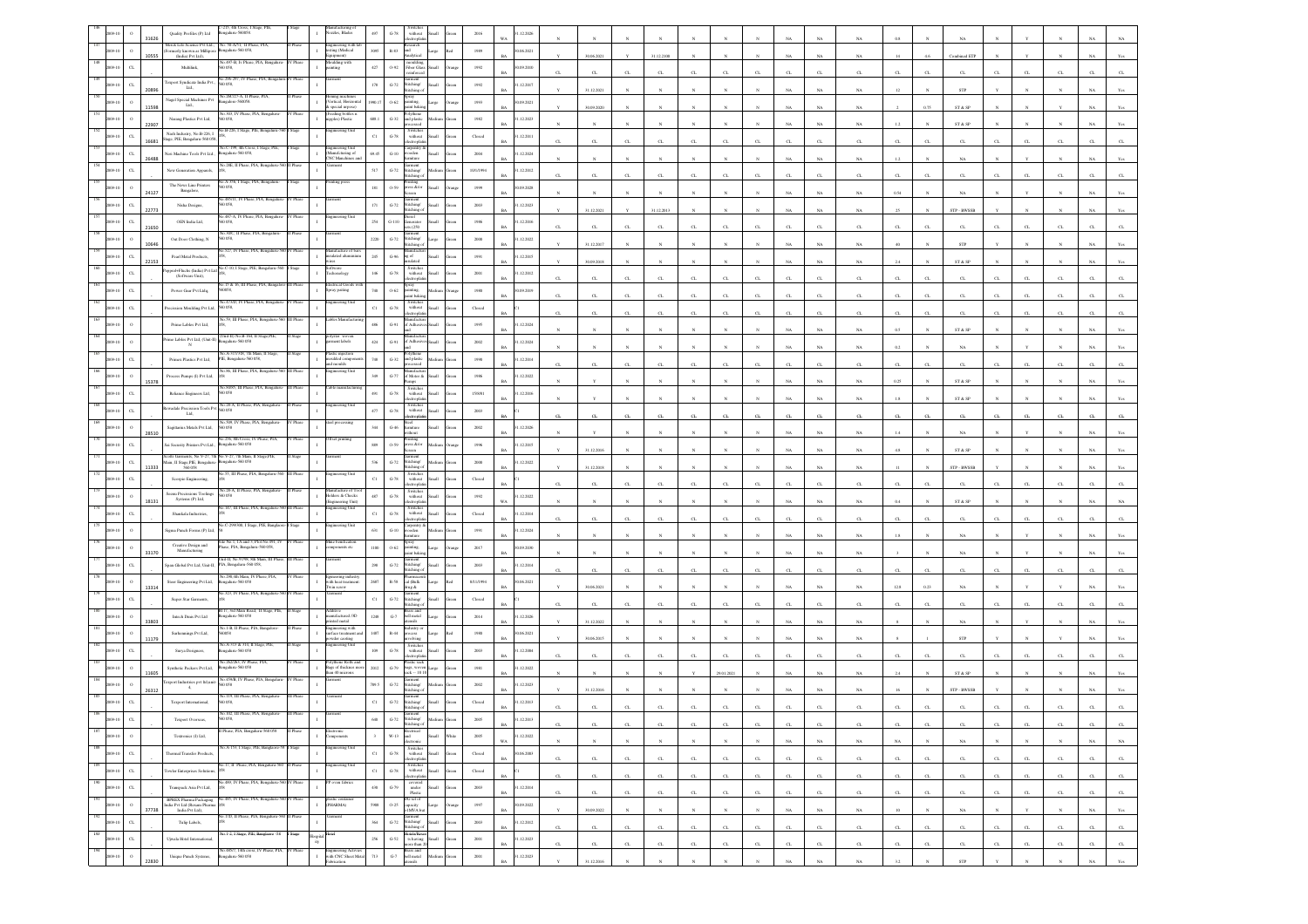|                           |                       | Vardana Banda Ltd,                                                 | D 058                                                                                                                                   |         |                                            | 243                          | $\mbox{G-}78$                                             | without<br>ctronic                                                                                                                                                                                                                                |                                                                                                                                                                                                                                                                                                                                                                      |                         | 09.2016                   |             |             |              |              |              |                |             |             |             |              |          |             |                         |          |              |              |             |             |
|---------------------------|-----------------------|--------------------------------------------------------------------|-----------------------------------------------------------------------------------------------------------------------------------------|---------|--------------------------------------------|------------------------------|-----------------------------------------------------------|---------------------------------------------------------------------------------------------------------------------------------------------------------------------------------------------------------------------------------------------------|----------------------------------------------------------------------------------------------------------------------------------------------------------------------------------------------------------------------------------------------------------------------------------------------------------------------------------------------------------------------|-------------------------|---------------------------|-------------|-------------|--------------|--------------|--------------|----------------|-------------|-------------|-------------|--------------|----------|-------------|-------------------------|----------|--------------|--------------|-------------|-------------|
|                           | 13307                 | inayaka Cnc Centre Pvt Ltd                                         | 347, II Stage, PIE, Bengaluru-5                                                                                                         |         | ufacutre o<br>incering                     | 647                          | $O-96$                                                    | iold and<br>Silver                                                                                                                                                                                                                                |                                                                                                                                                                                                                                                                                                                                                                      | 1985                    | 0.09.2021                 |             | 30.09.2021  |              |              |              |                |             |             | NA          | $_{\rm NA}$  |          |             | NA                      |          |              |              |             |             |
|                           | 11902                 | Waters (India) Pvt Ltd,                                            | 40.36A, II Phase, PIA, Benga<br>0.058                                                                                                   |         | sembly of Liqu<br>omatography<br>tem.      | 1607                         | $\mbox{G-}78$                                             | Switches<br>without                                                                                                                                                                                                                               |                                                                                                                                                                                                                                                                                                                                                                      | $1986\,$                | .12.2022                  |             |             |              |              |              |                |             |             | NA          | NA           |          |             | ST & SP                 |          |              |              |             |             |
|                           | $C$ L<br>15090        | Welflex Polymers (P) Ltd,                                          | o.26-E, II Phase, PIA, Benga<br>D 058                                                                                                   |         |                                            | $190\,$                      | $\,$ G-86 $\,$                                            | cluding<br>e-cured                                                                                                                                                                                                                                | llam                                                                                                                                                                                                                                                                                                                                                                 | 1983                    | .12.2011                  |             |             |              |              |              |                |             |             | NA          | NA           |          |             | ST & SP                 |          |              |              |             |             |
|                           | $\alpha$              | ombay Royon Fashions Ltd,<br>P                                     | hit -15, Plot No 40, 4th Main, 11<br>Phase, PIA, Bengaluru-560 058                                                                      |         |                                            | 243                          | $G-72$                                                    | Stitching/<br>Stitching c                                                                                                                                                                                                                         |                                                                                                                                                                                                                                                                                                                                                                      | 1995                    | 1.12.2022                 |             |             |              |              |              |                |             |             | NA          | $_{\rm NA}$  |          |             | $\alpha$                |          |              |              |             |             |
|                           | $\alpha$              | Abb Ltd,                                                           | io.543, IV Phase, PIA, Bengaluru-560 IV Phase                                                                                           |         | Assembly low<br>witch gear                 | 646                          | $\,$ G-78 $\,$                                            | Switches<br>without<br>ctropha                                                                                                                                                                                                                    |                                                                                                                                                                                                                                                                                                                                                                      | 2005                    | .12.2012                  | $\sigma$    | CL          | C1           | C1           | CL.          | CL.            |             |             | C1          | CL.          |          |             | C1                      |          |              |              |             |             |
|                           | $_{\rm CL}$           |                                                                    | ite No.15,Sy No.467, 468 & 469,<br>ce Super Auto Forge Pvt Ltd, Phase, PIA, Bengaluru-560 058                                           |         |                                            | $\pmb{346}$                  | $\mbox{G-78}$                                             | Switches<br>without<br>tronic                                                                                                                                                                                                                     |                                                                                                                                                                                                                                                                                                                                                                      | 2007                    | .12.2014<br>RA            | $\sigma$    | CL.         | CL.          | $\Gamma$     | CL.          | CL             |             |             | CL          | $\alpha$     | $\sigma$ |             | $C_{\rm L}$             |          |              |              |             |             |
|                           |                       | Navalagunda Auto Park,                                             | No.323, III Phase, PIA, Bengalur<br>50058                                                                                               |         |                                            | $421\,$                      | $\textrm{G-}72$                                           | micat<br>Stitching/<br>Stitching c                                                                                                                                                                                                                |                                                                                                                                                                                                                                                                                                                                                                      | 2006                    | .12.2022                  | $\sigma$    | CL.         | C1           | CL.          | $\alpha$     | CL             |             |             | C1          | $_{\rm{CL}}$ | a        |             | $_{\rm CL}$             |          | CI.          |              |             |             |
|                           | 12812                 | uto Cnc Machining Pvt Ltd,<br>Site                                 | ite No.16.Sv No.467, 468 & 469.1<br>ase, PIA, Bengaluru-560 058                                                                         |         | NC Machi                                   | 1351                         | $_{\mathrm{G-10}}$                                        | rpentr<br>rođen<br>ikuro                                                                                                                                                                                                                          |                                                                                                                                                                                                                                                                                                                                                                      | 2006                    | .12.2022                  |             | 31.12.2020  |              |              |              |                |             |             | NA          | NA           |          |             | ST & SP                 |          |              |              |             |             |
|                           | 22622                 | Control Infotech Pvt Ltd,                                          | 0.426, IV Phase, PIA, Bengalur                                                                                                          |         | trol panel ca                              | 195                          | $\mbox{G-}78$                                             | anel Boar<br><b>Switches</b><br>thous                                                                                                                                                                                                             | <b>Illami</b>                                                                                                                                                                                                                                                                                                                                                        | 1995                    | 1.12.2023<br>RA           |             |             |              |              |              |                |             |             | NA          | NA           | 0.82     |             | ST & SP                 |          |              |              |             |             |
|                           |                       | Debeers India Pvt Ltd,                                             | o.Sb-14, I Stage, PIE, Bengaluru                                                                                                        |         | teering Unit                               | $_{\rm Cl}$                  | $\mbox{G-}78$                                             | Switcher<br>$% \left\vert \left( \mathbf{1}_{\mathbf{1}}\right) \right\rangle$ without                                                                                                                                                            |                                                                                                                                                                                                                                                                                                                                                                      | Closed                  | .12.2012                  | $\sigma$    | C1          | C1           |              |              |                |             |             | C1          | $\alpha$     |          |             | C1                      |          |              |              |             |             |
|                           | $\alpha$              | <b>hakshini Appareals Pvt Ltd.</b>                                 | 374. A Ty Phase PIA Rena<br>0058,                                                                                                       |         |                                            | 315                          | $\operatorname{G-72}$                                     | Stitching/<br>Stitching of<br>oe un                                                                                                                                                                                                               |                                                                                                                                                                                                                                                                                                                                                                      | 2005                    | .12.2008                  |             | CL.         | CL.          | C1           | CL.          | $\alpha$       |             |             | C1          | CL.          |          |             | C1                      |          |              |              |             |             |
|                           | $\circ$<br>14980      | Electronics & Controls Powe<br>Systems (P) Ltd, Unit-II,           | nit-II, No.29-A, II Phase, PIA<br>ngalaru-560 058,                                                                                      |         | 'S System                                  | 521.65                       | $G-78$                                                    | Switche<br>without                                                                                                                                                                                                                                |                                                                                                                                                                                                                                                                                                                                                                      | 1998                    | .12.2021                  |             |             |              |              |              |                |             |             | NA          | NA           |          |             | ${\rm ST}$ & ${\rm SP}$ |          |              |              |             |             |
|                           | $_{\rm{CL}}$<br>24110 | Gokuldas Images (P) Ltd,                                           | ad, No.81/82, III Phase, PIA,<br>galaru-560 058,                                                                                        |         |                                            | $193\,$                      | $\mbox{G-}72$                                             | arment<br>stitching/                                                                                                                                                                                                                              |                                                                                                                                                                                                                                                                                                                                                                      | $2004\,$                | .12.2010                  | $\sigma$    | C1          | C1           |              | $\alpha$     | $\alpha$       |             |             | $\alpha$    | α.           |          |             | C1                      |          |              |              |             |             |
|                           | $\alpha$              | Hoshi Tools (P) Ltd,                                               | No.B-166, II Stage, PIE, Bengalu<br>D 058                                                                                               |         | ering !                                    | $153\,$                      | $\mbox{G-78}$                                             | itching (<br>Switches<br>without<br>tronic                                                                                                                                                                                                        | llam                                                                                                                                                                                                                                                                                                                                                                 | 1994                    | 1.12.2012                 |             |             | $\mathbf{C}$ |              | CL           | $\mathbf{C}$   |             |             | $\sim$      | $\alpha$     |          |             | $\Gamma$                |          |              |              |             |             |
|                           |                       | Heatronix, Unit-2                                                  | 341, 9th Cross.<br>ngalaru-560 058                                                                                                      |         | and making billets                         | 24.35                        | 0.28                                                      | ion-fer<br>$_{\rm metal}$                                                                                                                                                                                                                         | <b>Illett</b>                                                                                                                                                                                                                                                                                                                                                        | 2016                    | 0.09.2021<br>RA           |             |             |              |              |              |                |             |             |             |              | 0.18     |             | NA                      |          |              |              |             |             |
|                           | 31213                 | Cinematic Transmissions (P)<br>Ltd,                                | io.A-274, Il Stage, PIE, Beng<br>0.58                                                                                                   |         | neering Uni                                | $150\,$                      | $\operatorname{G-78}$                                     | Switches<br>without                                                                                                                                                                                                                               |                                                                                                                                                                                                                                                                                                                                                                      | $\,$ 2004 $\,$          | .12.2022                  |             |             |              |              |              |                |             |             | NA          | $_{\rm NA}$  |          |             |                         |          |              |              |             |             |
|                           |                       | Leitz Tooling Systems India<br>(P) Ltd.                            | .486C, 14th cross<br>ngalaru-560 058                                                                                                    |         | working                                    | 1665                         | $G-10$                                                    | ectrophi<br>rpentry<br>>oden                                                                                                                                                                                                                      |                                                                                                                                                                                                                                                                                                                                                                      | 1999                    | 1.12.2022                 | $\sigma$    | CL.         | CI.          |              | CL           | $\alpha$       |             |             | C1          | CL.          | $\alpha$ |             | C1                      |          |              |              |             |             |
|                           | 11404                 | Iotherson Sumi Systems Ltd, 560 058                                | No.471D, IV Phase, PIA, Bengaları                                                                                                       | V Phase | eral Engine                                | 895                          | $G-78$                                                    | situ o<br>Switcher<br>without                                                                                                                                                                                                                     |                                                                                                                                                                                                                                                                                                                                                                      | 2004                    | R4<br>.12.2012            |             |             |              |              |              |                |             |             | NA          | NA           | 1.8      |             | NA                      |          |              |              |             |             |
|                           |                       | Research Development $\&$<br>Manufacturing Corporation,            | io.A-490-K. IV Phase, PL<br>galaru-560 058                                                                                              |         |                                            | 1167                         | $\operatorname{G-78}$                                     | Switch<br>with out                                                                                                                                                                                                                                | arge                                                                                                                                                                                                                                                                                                                                                                 | $2010\,$                | WA<br>.12.2028            | $\sigma$    | $_{\rm CL}$ | CL           | CL.          | CL           | $_{\rm CL}$    | $\alpha$    |             | CL          | $_{\rm{CL}}$ | $\alpha$ | $\sim$      | C1                      | C1       | C1           |              |             |             |
|                           | $\sigma$              | iartorius Mechatronics India<br>$(P)$ Ltd.                         | o.17, III Phase, PIA,                                                                                                                   |         |                                            | 525                          | $G-78$                                                    | ctroph<br>Switcher<br>without                                                                                                                                                                                                                     |                                                                                                                                                                                                                                                                                                                                                                      | 2005                    | 1.12.2012                 |             |             |              |              |              |                |             |             | $_{\rm NA}$ | NA           | 0.83     |             | $ST \& SP$              |          |              |              |             |             |
|                           | 31649                 |                                                                    | iealed Air Packaging Materials No.245, 8th Main, III Phase, PIA, India) LLP (Formerly Sealed Bengaluru-560 058<br>Air (India) Pvt Ltd., |         | latufacture of p<br>arryr bags             | 1007                         | $_{\mathrm{G-32}}$                                        | olythene<br>nd plastic                                                                                                                                                                                                                            |                                                                                                                                                                                                                                                                                                                                                                      | 23/6/2005               | .12.2022                  |             |             |              |              | CL           |                |             |             |             | Œ.           |          |             |                         |          |              |              |             |             |
|                           | 11622                 | Synthetic Packers Pvt Ltd,                                         | tit.3, A-360, 8th Cr<br>ngalaru-560 058                                                                                                 |         |                                            | 596                          | $_{\mathrm{G-32}}$                                        | olythene<br>and plastic                                                                                                                                                                                                                           |                                                                                                                                                                                                                                                                                                                                                                      | 2015                    |                           |             | 31.12.2022  |              |              |              | 18.12.2020     |             |             | NA          | NA           |          |             | ST & SP                 |          |              |              |             |             |
|                           |                       | Spice Islands Apparels Ltd,                                        | io.193B, III Phase, PIA, Bengaluru<br>0058                                                                                              |         |                                            | $_{\rm C1}$                  | $G-72$                                                    | ment<br>.<br>Stitching/                                                                                                                                                                                                                           |                                                                                                                                                                                                                                                                                                                                                                      | Closed                  | 1.12.2013                 |             | 30.06.2019  |              |              |              |                |             |             | NA          | NA           |          |             | NA                      |          |              |              |             |             |
|                           | $_{\rm CL}$           | Sri Sai International,                                             | a 392/1, IV Phase, PIA, Banglaore                                                                                                       | V Phase | incering Un                                | $_{\rm C1}$                  | $\,$ G-78 $\,$                                            | stiching -<br>Switches<br>without                                                                                                                                                                                                                 |                                                                                                                                                                                                                                                                                                                                                                      | Closed                  | 1.06.2007                 |             | CL          | CL           |              | $\alpha$     |                |             |             |             | α            |          |             | $\alpha$                |          |              |              |             |             |
|                           | $\circ$               | dider Bags Bengaluru (P) Ltd                                       | o.A-367, 6th Main, I State, PIE,<br>engalore-58                                                                                         |         | istic proce                                | $107\,$                      | $G-32$                                                    | and plastic                                                                                                                                                                                                                                       | Small                                                                                                                                                                                                                                                                                                                                                                | 2013                    | .12.2023                  |             | CL          | CL           | $\alpha$     | $\alpha$     | $\alpha$       |             |             | $\alpha$    | α.           |          |             | C1                      | $\alpha$ |              |              |             |             |
|                           | 24909<br>CL           |                                                                    | .<br>Inuique Appareals (P) Ltd, N. II Stage, PIE, Bengaluru-560 058,                                                                    |         |                                            | 139                          | $G-72$                                                    | essed<br>nent<br>Stitching/                                                                                                                                                                                                                       | <b>Iliam</b>                                                                                                                                                                                                                                                                                                                                                         | 2005                    | <b>WA</b>                 |             |             |              |              |              |                |             |             | NA.         | NA           | 0.16     |             |                         |          |              |              |             |             |
|                           | $\alpha$              | Vijaya Engineering Pvt Ltd,                                        | No.379/380, IV Phase, PIA<br>galaru-560 05                                                                                              | / Phase | neering Uni                                | 175                          | $\mbox{G-78}$                                             | titching<br>Switches<br>without                                                                                                                                                                                                                   | <b>Iliami</b>                                                                                                                                                                                                                                                                                                                                                        | $\operatorname{Closed}$ | .12.2023                  | $\alpha$    | CL          | C1           | C1           | $\alpha$     | $\alpha$       |             |             | $_{\rm C1}$ | $\alpha$     | Ò        |             | $\alpha$                |          |              |              |             |             |
|                           | $\,$ 0                |                                                                    | .<br>Vipra Machine Tools Pvt Ltd, No.<br>29/30, III Phase, PIA, Bengaluru                                                               |         | eering l                                   | 1075                         | $G-110$                                                   | ectropha<br>enerator                                                                                                                                                                                                                              | large                                                                                                                                                                                                                                                                                                                                                                | 1991                    | .12.2023                  | $\sigma$    | CL          | CL           |              | CL           | $\alpha$       |             |             | $\alpha$    | CL.          |          |             | $\alpha$                |          |              |              |             |             |
|                           | 22989<br>$\sigma$     | Rewdale Precision Tools Pvt                                        | 560 058<br>No.28-A, II Phase, PIA, Banglaore                                                                                            |         | igh precision To                           | $477\,$                      | $G-78$                                                    | \$6250<br>Switches<br>without<br>electroplati                                                                                                                                                                                                     |                                                                                                                                                                                                                                                                                                                                                                      | 2003                    | RA<br>1.12.2021           |             | 31.12.2023  |              |              |              |                |             |             | NA          | NA           | 1.08     |             | ST & SP                 |          |              |              |             |             |
|                           |                       | Ltd (Unit-II),                                                     | Veir Minerals India Pvt. Ltd., No.471/D-1, IV Phase, PIA Bengali                                                                        |         |                                            | 1277                         | $\operatorname{G-}77$                                     | of Motor &                                                                                                                                                                                                                                        |                                                                                                                                                                                                                                                                                                                                                                      | 2002                    | .12.2021                  | $\alpha$    | $_{\rm CL}$ | CL           | C1           | CL           | $\alpha$       |             |             | $\alpha$    | α.           | $\sigma$ |             | C1                      |          |              |              |             |             |
|                           | 12433                 | (FormerlyWarman<br>sternational (India) Pvt Ltd,<br>3 M Batteries, | ngalaru-560 058                                                                                                                         |         |                                            | $_{\rm C1}$                  | $R-7$                                                     | battery<br>unufacti                                                                                                                                                                                                                               |                                                                                                                                                                                                                                                                                                                                                                      | Closed                  | 1.06.2007                 |             | 31.12.2022  |              |              |              |                |             |             | NA          | NA           |          |             |                         |          |              |              |             |             |
|                           |                       | A.P.S Industires,                                                  | No.B-213, II Stage, PIE, Bangalor<br>a200                                                                                               |         | ad suboxide                                | 22.52                        | $\mathbb{R}\text{-}7$                                     | excludi<br>ead acid<br>tery<br>mufar                                                                                                                                                                                                              |                                                                                                                                                                                                                                                                                                                                                                      | 1997                    | RA<br>0.06, 2022          | $\sigma$    | CL.         | CL           | $\mathbf{C}$ | CL.          | CL             |             |             | $\alpha$    | $\alpha$     | $\sigma$ |             | CL                      |          |              |              |             |             |
|                           | 33384                 | Abhirami Industries,                                               | o.C-59. Il State, PIE, I                                                                                                                |         |                                            | $_{\rm C1}$                  | $\mbox{G-}78$                                             | Switches<br>without                                                                                                                                                                                                                               |                                                                                                                                                                                                                                                                                                                                                                      | $\operatorname{Closed}$ | 06.2017                   |             | 30.06.2013  |              |              |              |                |             |             | NA          | $_{\rm NA}$  |          |             | NA                      |          |              |              |             |             |
|                           |                       | Ace Carbo Nitrades,                                                | io.A-145, 3rd Cross, I Stage, PIA,<br>ngalore-560058.                                                                                   |         | agineering with I<br>ment                  | 356                          | $0 - 63$                                                  | ctrordi<br>dustries                                                                                                                                                                                                                               |                                                                                                                                                                                                                                                                                                                                                                      | 1974                    | 0.9.2022                  |             | CL.         |              |              |              |                |             |             |             | CL.          |          |             |                         |          |              |              |             |             |
|                           | 20600                 | Accura Die Casters,                                                | o.19, 1st Main Road, II<br>ngalaru-560 058,                                                                                             |         | anufacturing o<br><b>Iluminium Pres</b>    | $198\,$                      | $0.41\,$                                                  | vith Heat<br>ssure die                                                                                                                                                                                                                            |                                                                                                                                                                                                                                                                                                                                                                      | $2002\,$                | 1.09.2030                 |             | 30.06.2018  |              |              |              |                |             |             | NA          | NA           |          | 0.1         |                         |          |              |              |             |             |
|                           | 24119                 | Adept Engineers,                                                   | 162, III Phase, PIA, I                                                                                                                  |         | te Casting<br>teering U                    | $_{\rm Cl}$                  | $G-78$                                                    | Switches<br>without                                                                                                                                                                                                                               |                                                                                                                                                                                                                                                                                                                                                                      | Closed                  | 0.06.2018                 |             |             |              |              |              |                |             |             |             | NA.          |          |             |                         |          |              |              |             |             |
|                           |                       | Adpro System India (P) Ltd                                         | 8, 8th cross, IV Phi<br>ngalaru-560 058,                                                                                                |         | Iectroplating<br>Iardchrome)               | 173.4                        | $R-44$                                                    | monte<br>xes                                                                                                                                                                                                                                      |                                                                                                                                                                                                                                                                                                                                                                      | 2003                    | 0.06.2023                 |             |             |              |              | CL           |                |             |             | CL          | $\sigma$     |          |             | $\alpha$                |          |              |              |             |             |
|                           | 15058                 | Agrochem Industries,                                               | io.A-320, II Stage, PIE, Ber                                                                                                            |         | sticides $\&$                              | $25\,$                       | $R - 37$                                                  |                                                                                                                                                                                                                                                   |                                                                                                                                                                                                                                                                                                                                                                      | 1987                    | 0.06, 2005                |             |             |              |              |              |                |             |             | NA          | $_{\rm NA}$  |          |             | ${\rm ST}$ & ${\rm SP}$ |          |              |              |             |             |
|                           |                       | Aldee Castings,                                                    | o.B-116, II Stage,                                                                                                                      |         | cticides<br>ineering U                     | $_{\rm Cl}$                  | $G-78$                                                    | without                                                                                                                                                                                                                                           |                                                                                                                                                                                                                                                                                                                                                                      | Closed                  | 1.12.2009                 |             |             |              |              |              |                |             |             | NA          | $_{\rm NA}$  |          |             | $_{\rm NA}$             |          |              |              |             |             |
|                           |                       | Alisons Electroplatin                                              |                                                                                                                                         |         |                                            | C1                           | $R - 44$                                                  |                                                                                                                                                                                                                                                   |                                                                                                                                                                                                                                                                                                                                                                      | Closed                  | 0.06.2011                 |             |             |              |              |              |                |             |             |             |              |          |             |                         |          |              |              |             |             |
| $236$<br>2009-10          | $\,$ $\,$             | All Cast Industries,                                               | No.B-31/32, I Stage, PIE, Bangalore<br>560058                                                                                           | I Stage | minium alloy an<br>ainless steel           | 46.81                        |                                                           | $\begin{tabular}{c} \multicolumn{2}{ c }{\textbf{Verrows and}}\\ \multicolumn{2}{ c }{\textbf{Corrows}} & \multicolumn{2}{ c }{\textbf{Small}}\\ \multicolumn{2}{ c }{\textbf{non-ferrors}} & \multicolumn{2}{ c }{\textbf{Small}} \end{tabular}$ |                                                                                                                                                                                                                                                                                                                                                                      | $1974\,$                | BA<br>0.09.2022           |             | C1          | C1           | C1           | $_{\rm C1}$  | $_{\rm C1}$    | $_{\rm C1}$ | $_{\rm NA}$ | $_{\rm NA}$ | $_{\rm NA}$  |          | $_{\rm N}$  | $_{\rm NA}$             |          |              |              | NA          | NA 1        |
| 237<br>2009-10            | 33580<br>$\,$ 0       | Ammonia Marketing Co,                                              | No.125, III Phase, PIA, Bengaluru                                                                                                       |         | otting/ Refilling o                        | 506                          |                                                           |                                                                                                                                                                                                                                                   | hunge<br>$\begin{tabular}{ll} \bf R-22 & \bf Organica& \bf Medium& \bf Red\\ manufacturi & \end{tabular}$                                                                                                                                                                                                                                                            | 1988                    | <b>BA</b><br>30.06.2024   |             | $_{\rm N}$  | $\mathbb{N}$ |              | N            |                |             | $_{\rm NA}$ | $_{\rm NA}$ | $_{\rm NA}$  | 0.32     |             | NA                      |          |              |              | $_{\rm NA}$ | Yes         |
| 238<br>2009-10            | 13783                 |                                                                    | 560 058<br>No.C-81, III Stage, PIE, Bengaluru-560 III Stage                                                                             |         | Anhydrous Liquid<br>amonia<br>cad smelting |                              |                                                           |                                                                                                                                                                                                                                                   |                                                                                                                                                                                                                                                                                                                                                                      |                         | <b>BA</b>                 |             | $_{\rm N}$  | $_{\rm N}$   | $_{\rm N}$   | $\mathbb{N}$ | $\mathbf{N}$   | $_{\rm N}$  | NA          | NA          | NA           | 0.48     |             | ST & SP                 | N        | $\mathbf{N}$ | $\mathbf{N}$ | NA          | Yes         |
| 239                       | $_{\rm CL}$<br>11439  | Ananda Metal Corporation,<br>napsons Chemicals Lab Ltd,            | Stage, PIE, Bengalaru-560 05                                                                                                            |         |                                            | $25.5\,$                     |                                                           |                                                                                                                                                                                                                                                   | $\begin{tabular}{c} \bf R-7 \quad \  \  \, \text{head acid} \\ \bf R-7 \quad \  \  \, \text{battery} \\ \quad \  \  \, \text{manufacturi} \end{tabular} \quad \  \  \, \text{Red}$<br>$\begin{tabular}{ c c c c } \hline \multicolumn{1}{ c }{chemicals} & \\ \multicolumn{1}{ c }{R-25} & \multicolumn{1}{ c }{and electron} & Small & Red \\ \hline \end{tabular}$ | 1998                    | 30.06.2018<br>$_{\rm BA}$ |             | 30.06.2015  | $_{\rm N}$   |              | $_{\rm N}$   | $\overline{N}$ |             | $_{\rm NA}$ | $_{\rm NA}$ | $_{\rm NA}$  | 0.2      |             | $_{\rm NA}$             |          |              |              | $_{\rm NA}$ | Yes         |
| 2009-10<br>240            | $_{\rm CL}$           |                                                                    | No.24, III Phase, PIA, Bengaluru-560 III Phase                                                                                          |         | leding rods                                | $_{\rm{C1}}$                 |                                                           | chemicals                                                                                                                                                                                                                                         |                                                                                                                                                                                                                                                                                                                                                                      | ${\it Closed}$          | 30.06.2012<br>$_{\rm BA}$ | C1          | C1          | C1           | $_{\rm Cl}$  | C1           | C1             | C1          | NA          | $_{\rm NA}$ | NA           |          |             | NA                      |          | $_{\rm N}$   | $_{\rm N}$   | NA          | $_{\rm NA}$ |
| 2009-10<br>241<br>2009-10 | $_{\rm CL}$           | Anita Flaxes Alloy Speciality,<br>Annapurna Chemicals Lab,         | . 1 Stage, PIE, Banglaore -58                                                                                                           | Stage   | hemical                                    | $_{\rm{C1}}$<br>$\,$ 23 $\,$ | $\langle \mathbf{R}, \mathbf{R} \rangle$<br>$_{\rm R-25}$ | chemicals                                                                                                                                                                                                                                         | $\begin{tabular}{l} process \\ involving \\ metal \\ \end{tabular}$ $\begin{tabular}{c}  \end{tabular}$ $\begin{tabular}{c} Rod \\ Red \\ \end{tabular}$                                                                                                                                                                                                             | 1982                    | 30.06.2010<br>BA          | $_{\rm Cl}$ | C1          | $_{\rm C1}$  | $_{\rm C1}$  | $_{\rm C1}$  | $_{\rm C1}$    | $_{\rm C1}$ | $_{\rm NA}$ | $_{\rm NA}$ | $_{\rm NA}$  |          |             | $_{\rm NA}$             |          | $\mathbb{N}$ | $_{\rm N}$   | $_{\rm NA}$ | $_{\rm NA}$ |
| 242                       | $_{\rm CL}$           | No.,                                                               | No. A-357, I Stage, PIE, Bengalaru-<br>560 058                                                                                          | Stage   | gineering Unit                             |                              |                                                           | chemicals<br>$\begin{tabular}{ll} \bf Switches \\ \bf{without} & Small \end{tabular}$                                                                                                                                                             | and electro $Small$ $Red$                                                                                                                                                                                                                                                                                                                                            | ${\bf Closed}$          | 30.06.2009<br>$_{\rm BA}$ | $_{\rm C1}$ | $_{\rm C1}$ | $_{\rm C1}$  | $_{\rm C1}$  | $_{\rm C1}$  | $_{\rm C1}$    | $_{\rm C1}$ | $_{\rm NA}$ | $_{\rm NA}$ | $_{\rm NA}$  |          |             | $_{\rm NA}$             |          |              |              | $_{\rm NA}$ | $_{\rm NA}$ |
| 2009-10<br>243            | $_{\rm CL}$           | Annapurna Enterprises,                                             | io.B-95, I Stage, PIE, Banglacee-58                                                                                                     | Stage   | agineering Unit                            | $_{\rm{C1}}$                 | $\,$ G-78 $\,$                                            | Printers<br>Switches<br>Switches<br>without Small<br>electroplatin                                                                                                                                                                                | Green                                                                                                                                                                                                                                                                                                                                                                | ${\it Closed}$          | 1.12.2014<br>$_{\rm BA}$  | $_{\rm C1}$ | C1          | $_{\rm Cl}$  | $_{\rm Cl}$  | $_{\rm C1}$  | C1             | C1          | $_{\rm NA}$ | $_{\rm NA}$ | $_{\rm NA}$  |          | $\mathbf N$ | $_{\rm NA}$             |          | $_{\rm N}$   | $_{\rm N}$   | $_{\rm NA}$ | $_{\rm NA}$ |
| 009-10                    | $_{\rm CL}$           | Annapurna Heat Treaters,                                           |                                                                                                                                         |         |                                            | $_{\rm{Cl}}$                 | $_{\mathrm{G-78}}$                                        |                                                                                                                                                                                                                                                   |                                                                                                                                                                                                                                                                                                                                                                      | ${\it Closed}$          | 30.06, 2007               | C1          | C1          | $_{\rm CI}$  | C1           | $_{\rm CI}$  | C1             | $_{\rm C1}$ | $_{\rm NA}$ | $_{\rm NA}$ | $_{\rm NA}$  |          |             | $_{\rm NA}$             |          |              | $\mathbf{N}$ | $_{\rm NA}$ | $_{\rm NA}$ |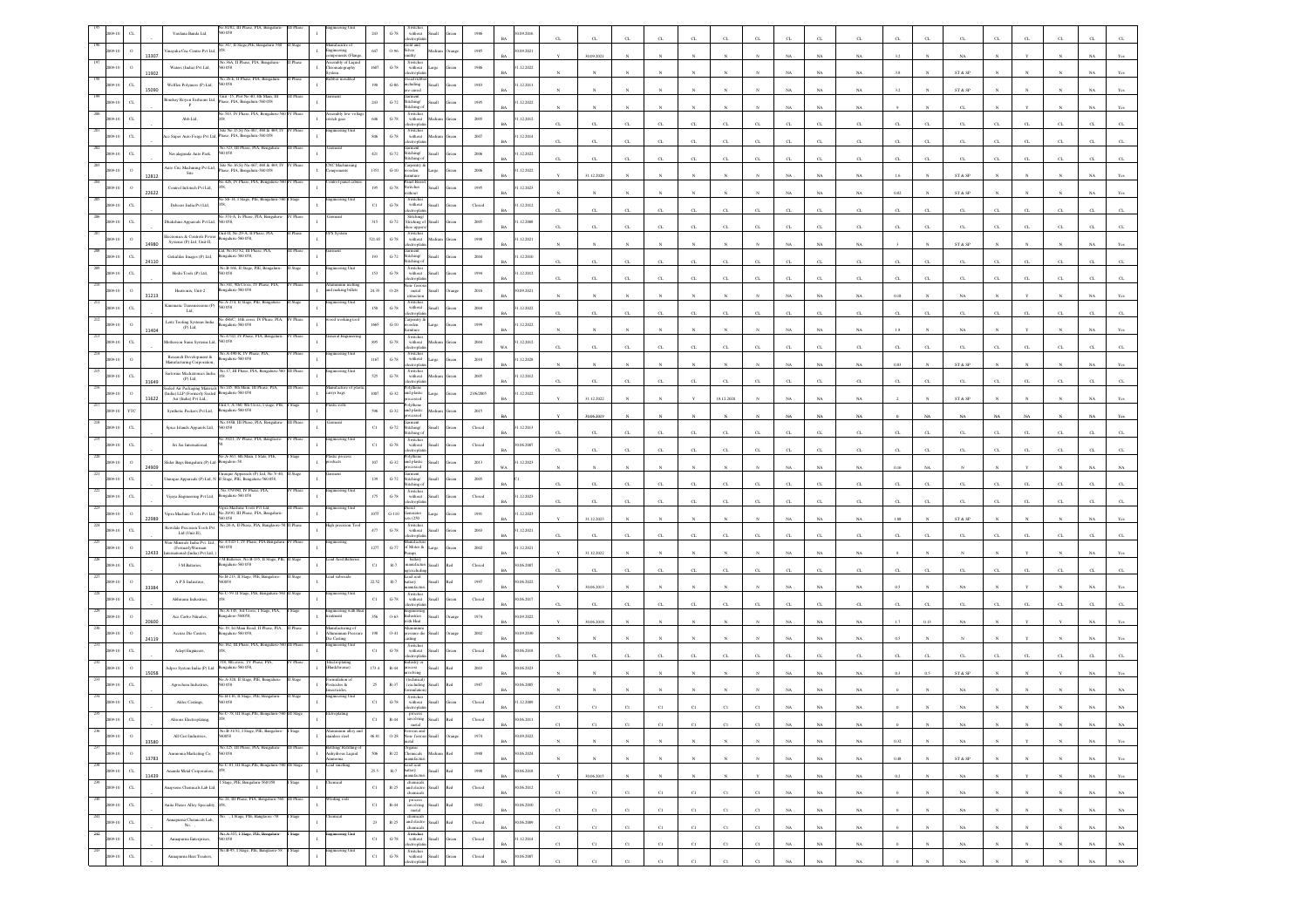|                                   | Anoop Ceram                                                                  | a.C-246, 5tl<br>iglaore - 58                                                                             |             |                                                                | 60.2                    | $0 - 22$               |                                                                                            |                                |                                                     | 06.201                    |             |             |              |             |                |                         |              |             |             |             |                      |              |                         |             |              |              |             |             |
|-----------------------------------|------------------------------------------------------------------------------|----------------------------------------------------------------------------------------------------------|-------------|----------------------------------------------------------------|-------------------------|------------------------|--------------------------------------------------------------------------------------------|--------------------------------|-----------------------------------------------------|---------------------------|-------------|-------------|--------------|-------------|----------------|-------------------------|--------------|-------------|-------------|-------------|----------------------|--------------|-------------------------|-------------|--------------|--------------|-------------|-------------|
| $\alpha$                          | Anz International,                                                           | No.519, II Stage, PIE, Bengaluru-56                                                                      | I Stage     | ering Uni                                                      | $_{\rm C1}$             | $\,$ G-78 $\,$         | Switches<br>without                                                                        | Small                          | $\operatorname{Closed}$                             | .12.2009                  |             |             |              |             |                |                         |              |             |             |             |                      |              |                         |             |              |              |             |             |
| $_{\rm{CL}}$                      | Anz Tyres International.                                                     | 0.058                                                                                                    |             | gmeering<br>ompnent with Heat                                  | $11\,$                  | 0.36                   | ectrophat<br>treatmen<br>using oil                                                         | Medium                         | 2004                                                | 0.09.2012                 |             |             |              |             | C1             |                         |              |             | NA          |             |                      |              |                         |             |              |              |             |             |
|                                   | Apollo Lubricants, Next Ton                                                  | Next Ton Bmtc Depot, IV Phase, PLA<br>ngalaru-560 058,                                                   |             |                                                                |                         |                        | ed fun<br>chemical                                                                         |                                |                                                     | RA                        | C1          |             |              |             | C1             | C1                      | CI           |             | <b>NA</b>   | NA          |                      |              |                         |             |              |              |             |             |
|                                   | Britic Depot,                                                                | io.B-222, I Stage, PIE, Bangl                                                                            |             |                                                                | $_{\rm Cl}$             | $\mathbb{R}\text{-}25$ | and electro<br>chemicals<br>Switches<br>without                                            |                                | $\operatorname{Closed}$                             | 06.2003                   | C1          | C1          |              | C1          | C1             | $_{\rm CI}$             | C1           |             | NA          | $_{\rm NA}$ |                      |              |                         |             |              |              |             |             |
| $\alpha$                          | Appollo Industries,                                                          | o.51, 4th Main, III Phase, PIA,                                                                          |             |                                                                | $_{\rm{C1}}$            | $\,$ G-78 $\,$         | ctropha                                                                                    |                                | $\operatorname{Closed}$                             | 1.06.2007                 | C1          | C1          | C1           | CI          | $_{\rm C1}$    | $_{\rm CI}$             | CI           |             | NA          | NA          |                      |              | NA                      |             |              |              |             |             |
| 13590                             | Apollo Paints Pvt Ltd,                                                       | ngalore-560058.<br>o.SB-44, I Stage, PIE, Banglaore                                                      |             |                                                                | $303\,$                 | 0.54                   | Paint<br>blending an<br>ixing (Ball                                                        |                                | 1984                                                | 0.09.2021                 |             | 30.06.2021  |              |             |                |                         |              |             | NA          | $_{\rm NA}$ |                      |              |                         |             |              |              |             |             |
|                                   | Aravind Alloys Pvt Ltd,                                                      |                                                                                                          |             | teering Un                                                     | $_{\rm C1}$             | $\,$ G-78 $\,$         | Switches<br>without<br>ectropha                                                            | llam                           | ${\it Closed}$                                      | 06.2010                   | C1          | $_{\rm C1}$ | C1           | C1          | $_{\rm C1}$    | $_{\rm CI}$             |              |             | $_{\rm NA}$ | $_{\rm NA}$ |                      |              | $_{\rm NA}$             |             |              |              |             |             |
| 12520                             | Arun Industries,                                                             | o.B-64, III Stage, PIE, Bengaluru                                                                        |             | 'aste oil<br>cessing                                           | 14.93                   | $0 - 81$               | Industries<br>engaged in<br>cling /                                                        | Iliami                         | 2004                                                | 0.09.2030                 |             | 30.09.2025  |              |             |                |                         |              |             | NA          | NA          |                      |              |                         |             |              |              |             |             |
| $_{\rm CL}$                       | Ash Coat,                                                                    | 77, IV Phase, PIA, Benga                                                                                 |             |                                                                | 33.77                   | $G-57$                 | powder<br>fine dust of Small                                                               |                                | 16/8/2002                                           | 0.06.2008                 |             |             |              |             |                |                         |              |             |             |             |                      |              |                         |             |              |              |             |             |
| $\alpha$                          | Ashish Metal Ltd, $\,$                                                       | o.A-2, II Stage, PIE, Bengaluru-56                                                                       |             |                                                                | $_{\rm Cl}$             | $\,$ G-78 $\,$         | sand)<br>Switches<br>without                                                               | Ilamõ                          | $\operatorname*{Closed}% \left( \mathcal{M}\right)$ | 0.06, 2008                |             | C1          |              |             | C1             |                         |              |             | NA          | NA          |                      |              |                         |             |              |              |             |             |
| $\alpha$                          | Ashoka Industries,                                                           | 40.B-232, II Stage, PIE, Bengaluru<br>D 0.58                                                             |             | ineering U                                                     | $_{\rm Cl}$             | $\,$ G-78 $\,$         | ctroph<br>Switches<br>without                                                              |                                | Closed                                              | 0.06.2009                 |             | C1          | C1           | C1          | $\overline{c}$ | C1                      |              |             | NA          | $_{\rm NA}$ |                      |              | $_{\rm NA}$             |             |              |              |             |             |
|                                   | Associated Chemicals &                                                       | o.B-301, 5th Main , IV Phase, PIA                                                                        |             | lling of ind                                                   |                         |                        | monte                                                                                      |                                |                                                     |                           |             | C1          | CI           |             | C1             | CI                      |              |             | NA          | NA          |                      |              | NA                      |             |              |              |             |             |
| $\circ$<br>15066                  | Engineering Company,                                                         | ngalaru-560 058<br>40.B-104, I Stage, PIE, Bangalore                                                     |             | emicals and HW<br>ering Uni                                    | 48.16                   | $R-72$                 | lecycling                                                                                  | <b>Iliam</b>                   | $1984\,$                                            | 0.06.2021                 |             | 30.06.2021  |              |             |                |                         |              |             |             |             | 1.2                  |              | ${\rm ST}$ & ${\rm SP}$ |             |              |              |             |             |
| $\alpha$                          | ssociated Electro Ceramics.                                                  | 368, IV Phas                                                                                             |             |                                                                | $_{\rm C1}$             | $\operatorname{G-78}$  | Switches<br>without<br>ectrophi                                                            |                                | $\operatorname{Closed}$                             |                           | C1          | C1          | C1           | CI          | $_{\rm C1}$    | $_{\rm CI}$             |              |             | NA          | NA          |                      |              | NA                      |             |              |              |             |             |
| $\alpha$                          | Associated Oxides &<br>Chemicals,                                            | 0.058,                                                                                                   |             |                                                                | $_{\rm C1}$             | $\mathbb{R}{\cdot}25$  | themical<br>and electro<br>hemical                                                         | Iliami<br>h.                   | Closed                                              | 0.06.2005                 |             |             |              |             | C1             | $\mathcal{C}^{\dagger}$ |              |             | NA          |             |                      |              |                         |             |              |              |             |             |
| $\alpha$                          | Auditya Industries,                                                          | No.S-25, III Stage, PIE, Bengaluri<br>0058                                                               | II Stage    | ltry feeds                                                     | 15.86                   | 0.30                   | poultry feed<br>and cattle<br>${\rm feed}$                                                 |                                | $19\!\,50$                                          | 09.2010<br><b>BA</b>      |             |             |              |             |                |                         |              |             | NA          | NA          |                      |              |                         |             |              |              |             |             |
|                                   | Balaji Castings,                                                             | 114, II Stage, PIE, E                                                                                    |             |                                                                | $_{\rm C1}$             | $\operatorname{G-78}$  | Switches<br>without                                                                        |                                | $\operatorname{Closed}$                             | 0.9.2010                  | C1          | C1          |              |             | CI             | CI                      | CI           |             |             |             |                      |              | NA                      |             |              |              |             |             |
|                                   | Balaji Coaters, N                                                            | šo.120, III Phase, PIA, Bengaluru-5                                                                      |             | vder coating                                                   | $18\,$                  | $\mathbb{R}\text{-}44$ | ctroph<br>lustry o<br>cess                                                                 |                                | 2001                                                | 0.06.2019                 |             |             |              |             |                |                         |              |             | NA          | NA          |                      |              |                         |             |              |              |             |             |
|                                   | Sree Balaji Enterprises,                                                     | 40.A-302(a), 7th Main, II Stage, PIE,<br>ngalaru-560 058,                                                | II Stage    | minium anod<br>powder coating                                  | $26.1\,$                | $_{\rm R-44}$          | olving<br>dustry<br>×ess                                                                   |                                | $2003\,$                                            | 0.06.2019                 |             | C1          |              |             | C1             | $\mathbf{C}$            |              |             | NA          | $_{\rm NA}$ |                      |              |                         |             |              |              |             |             |
|                                   |                                                                              | šo.333, 9th cross , 4th Main, IV                                                                         |             |                                                                |                         |                        | lving                                                                                      |                                |                                                     |                           |             |             |              |             |                |                         |              |             | $_{\rm NA}$ | $_{\rm NA}$ | 0.08                 |              | NA                      |             |              |              |             |             |
| $\circ$<br>14182                  | Sri Balaji Enterprises,                                                      | ase, PIA, Bengalaru-560 058,<br>ilaji Foanis, No.485, I                                                  |             | ingineering Unit with<br>Eectroplating (Zinc<br>Eectroplating) | 23.45                   | $\mathbb{R}\text{-}44$ | xess<br>olving                                                                             | Small<br>lo:                   | 27.06.2005                                          | 0.06.2024<br><b>BA</b>    |             |             |              |             |                | N                       |              | NA          | $_{\rm NA}$ | NA          | 0.1                  | 0.05         |                         |             |              |              |             |             |
| CL                                | Balaji Foams                                                                 | ngalaru-560 058,<br>No.C-185, II Stage, PIE, Bengaluru                                                   |             |                                                                | $_{\rm C1}$             | $\mathbb{R}\text{-}25$ | $% \left\vert \phi _{0}\right\rangle _{0}$ and electro chemicals                           | Iliami<br>ha!                  | $\rm Closed$                                        | 1.12.2012                 |             | C1          | C1           |             | C1             | C1                      |              |             | NA          | $_{\rm NA}$ |                      |              |                         |             |              |              |             |             |
| $\alpha$                          | Balaji Hard Chrome,                                                          | 560 058                                                                                                  |             |                                                                | $\scriptstyle\rm 24.45$ | $R-44$                 | $\begin{array}{c} \mathbf{process} \\ \mathbf{involving} \\ \mathbf{metal} \end{array}$    | <b>Iliami</b><br>ho!           | $2003\,$                                            | 0.06.2007<br><b>BA</b>    |             |             |              |             |                |                         |              |             | NA          | NA          |                      |              |                         |             |              |              |             |             |
| $\circ$<br>15270                  | Balambiga Metal Finishers,                                                   | .C-435, I Stage, PIE, Bengal                                                                             |             | ctroplating Zii<br>sting                                       | 129                     | $\mathbb{R}\text{-}44$ | ustry o<br>xess<br>olvina                                                                  | <b>Illami</b>                  | 2003                                                | 0.06.2022<br>RA           |             |             |              |             |                |                         |              |             | NA          | NA          |                      |              |                         |             |              |              |             |             |
| $\Omega$                          | ngalore Acids & Chemicals,                                                   | o.SB-42/1, I Stage<br>560 058,                                                                           |             | illing and<br>Chemicals                                        | 139.84                  | $\mathbb{R}\text{-}22$ | hemicals<br>ufact                                                                          | Iliam                          | 2000                                                | 0.06.2024                 |             | NA          |              |             |                |                         |              |             | NA          | $_{\rm NA}$ | 0.19                 |              |                         |             |              |              |             |             |
| $\alpha$                          | Bangalore Cable Industries                                                   | No.B-230, I Stage, PIE, Banglaore                                                                        |             | teering Unit                                                   | $_{\rm Cl}$             | $\,$ G-78 $\,$         | Switches<br>without                                                                        |                                | Closed                                              | .12.2008                  |             |             |              |             |                |                         |              |             |             |             |                      |              |                         |             |              |              |             |             |
| $\circ$                           | siaan Metals and Alumin<br>Castings Pvt Ltd., (Formerly                      | 257/258, IV Phase, PL<br>ngalaru-560 058,                                                                |             | inium Ingot                                                    | 302.55                  | $0.28\,$               | ectropha<br>Non-ferro                                                                      | Iliami                         | 2006                                                | 0.09.2022                 | C1          | C1          | CI           | CI          | C1             | CI                      |              |             | NA          | NA          |                      |              | NA                      |             |              |              |             |             |
| 14727                             | Bangalore Die castings)                                                      | No.93, III Phase, PIA, Ban                                                                               |             | icrap and alumini<br>fie casting of<br>io bluom tnen           |                         |                        | tal<br>abricatin                                                                           |                                |                                                     | RA                        |             | 30.06.2019  |              |             |                |                         |              |             | NA          | NA          |                      |              |                         |             |              |              |             |             |
| 33543                             | ingalore Chemical Industry,                                                  | 50058,<br>a B-381. I Stan                                                                                |             |                                                                | $6.95\,$                | $_{\mathrm{G-27}}$     | il, greases                                                                                | Small                          | 1974                                                | .12.2026                  |             | NA          |              |             |                |                         |              |             | NA          | $_{\rm NA}$ | 0.15                 |              | ST & SP                 |             |              |              |             |             |
|                                   | Bangalore Dye Stuff,                                                         | o.C-75, II Stage, PIE, Bengal                                                                            |             |                                                                | $_{\rm C1}$             | $_{\mathrm{G-19}}$     | torage and Small<br>lustry or                                                              |                                | $\operatorname{Closed}$                             | 1.12.2007                 |             |             |              |             | C1             |                         |              |             | NA          |             |                      |              |                         |             |              |              |             |             |
|                                   | Bangalore Electroplating<br>Industry                                         | 0.058                                                                                                    |             | electroplating ( ZIM<br>PLATING)                               | $2.86\,$                | R-44                   | rocess<br>nivin                                                                            | <b>Illami</b>                  | 1998                                                | 0.06.2022                 |             |             |              |             |                |                         |              |             | NA          | $_{\rm NA}$ |                      |              |                         |             |              |              |             |             |
|                                   | Bangalore Forge,                                                             | .C-283, I Stage, PIE, Bangla                                                                             |             | teering Un                                                     | $_{\rm Cl}$             | $\,$ G-78 $\,$         | Switcher<br>$% \left\vert \left( \mathbf{1}_{\mathbf{1}}\right) \right\rangle$ without     |                                | $\operatorname{Closed}$                             | .12.2002                  | C1          | C1          |              | C1          | $\overline{c}$ | C1                      | $_{\rm CI}$  |             | NA          | $_{\rm NA}$ |                      |              | $_{\rm NA}$             |             |              |              |             |             |
| $\alpha$                          | <b>Bangalore Heat Treaters Pv</b><br>Ltd.                                    | A-147, I Stage, PIE, Bangl                                                                               |             | eering Ur                                                      | $_{\rm C1}$             | $\,$ G-78 $\,$         | Switches<br>without<br>ectropha                                                            |                                | Closed                                              |                           | C1          | C1          | CI           | CI          | $_{\rm C1}$    | C1                      | CI           |             | NA          | NA          |                      |              | NA                      |             |              |              |             |             |
| $_{\rm CL}$                       | angalore Liquid Oxygen Co,                                                   | o.83, III Phase, PIA, Bengaluru-5                                                                        | I Phas      | ygen refilling                                                 | $_{\rm C1}$             | $\mathbb{R}\text{-}25$ | chemicals<br>and electro                                                                   | Small                          | Closed                                              | 0.06.2008<br>RA           |             |             |              |             |                |                         |              |             |             |             |                      |              |                         |             |              |              |             |             |
| $\circ$                           | Bangalore Oxygen (P) Ltd,                                                    | io.10E. II Phase, PIA, Bengaluru-                                                                        |             | etylene ga                                                     | 104.11                  | $\mathbb{R}\mbox{-}6$  | emical<br>arbon                                                                            |                                | 8.5.1984                                            | 06.2023                   | C1          | $_{\rm C1}$ | C1           | C1          | $_{\rm C1}$    | C1                      | CI           |             | NA          | $_{\rm NA}$ |                      |              | $_{\rm NA}$             |             |              |              |             |             |
| 15889<br>$\alpha$                 | angalore Polyresins Pvt Ltd                                                  | B-228, I Stage, PIE,                                                                                     |             |                                                                | $_{\rm Cl}$             | 0.75                   | Synthetic                                                                                  | Small                          | Closed                                              | 0.09.2011                 |             | 30.06.2010  |              |             |                |                         |              |             | $_{\rm NA}$ | $_{\rm NA}$ | 0.5                  | 0(Recycle)   | ${\rm ST}$ & ${\rm SP}$ |             |              |              |             |             |
|                                   |                                                                              | A-18, III Stage, PIE                                                                                     |             |                                                                |                         |                        | resins<br>process                                                                          |                                |                                                     |                           |             | CI          |              |             | C1             | CI                      |              |             | NA          | NA          |                      |              |                         |             |              |              |             |             |
| CL                                | Bangalore Refinery,<br>angalore Technomet Pvt Ltd No.B-223, II Stage, PIE, I |                                                                                                          |             |                                                                | $_{\rm{C1}}$            | $R-44$                 | involving<br>$_{\rm metal}$                                                                | Medium <sup>1</sup><br>h.      | $\operatorname{Closed}$                             | 0.06.2008<br><b>BA</b>    |             | C1          | CI           |             | C1             | CI                      |              |             | NA          | $_{\rm NA}$ |                      |              | NA                      |             |              |              |             |             |
| $_{\rm CL}$<br>12064              | Formerly Known as Heat<br>Treatment Service Centre)                          | 0058,                                                                                                    |             |                                                                | 97.79                   | $0 - 63$               | dustries<br>ith Heat                                                                       |                                | $1987\,$                                            | 1.06.2018                 |             |             |              |             |                |                         |              |             | NA          | NA          |                      |              | NA                      |             |              |              |             |             |
| CL<br>12745                       | Basrur Universal Gaskets Pvt<br>Ltd.                                         | 0058.                                                                                                    |             |                                                                | 1412.85                 | $R - 24$               | and asbest<br>based<br>industries                                                          |                                | 107/2001                                            | 0.06.2010                 |             | 30.09.2014  |              |             |                |                         |              |             | NA          |             |                      |              |                         |             |              |              |             |             |
| $\alpha$                          | Beltron India Ltd,                                                           | No.B-38, III Stage, PIE, Bengaluru<br>0.058                                                              | III Stage   | neering Uni                                                    | $_{\rm C1}$             | $G-78$                 | Switches<br>without                                                                        |                                | Closed                                              | .12.2007                  |             | C1          |              |             |                |                         |              |             | NA          | NA          |                      |              |                         |             |              |              |             |             |
|                                   | Best Coats,                                                                  | <b>ASS/C. IV P</b>                                                                                       |             |                                                                | $_{\rm Cl}$             | $\operatorname{G-78}$  | with out<br>ctroph                                                                         |                                | $\operatorname{Closed}$                             |                           | C1          | C1          | CI           | CI          | C1             | C1                      |              |             | $_{\rm NA}$ | NA          |                      |              | NA                      |             |              |              |             |             |
| $\alpha$                          | Best India Anodisers,                                                        | o.458, IV Phase, PIA, Bengaluru-                                                                         |             | teering Uni                                                    | $_{\rm Cl}$             | $\mbox{G-78}$          | Switches<br>without                                                                        |                                | Closed                                              | 0.06.2006                 |             |             |              |             |                |                         |              |             |             |             |                      |              |                         |             |              |              |             |             |
| $\,$ o                            | hagyalakshmi Metal Works,                                                    | o.121, III Phase, PIA, B<br>coss.                                                                        |             | oundry (cast iron<br>ough Casting)                             | 9.89                    | $0 - 42$               |                                                                                            |                                | 1992                                                | 1.06.2017                 |             |             |              |             |                |                         |              |             |             |             |                      |              |                         |             |              |              |             |             |
| 14720<br>$\alpha$                 |                                                                              |                                                                                                          |             |                                                                |                         | $G-78$                 | Switches<br>without                                                                        |                                | Closed                                              | .12.2006                  |             |             |              |             |                |                         |              |             |             |             |                      |              | ST & S                  |             |              |              |             |             |
| 285                               | <b>Bhakta Maruthi Enterp</b>                                                 | Plot No.473, D5, II Floor, 13th Cross, 1                                                                 | V Phase     | Ink conce<br>get fuel                                          |                         |                        |                                                                                            |                                |                                                     | <b>BA</b>                 |             | C1          |              |             |                |                         |              | NA          | NA          | NA          |                      |              | NA.                     |             |              |              | NA.         | NA          |
| $\,$ 0<br>2009-10<br>40659<br>286 | Sheab Laboratories                                                           | 4th Phase, PIA, Bengalore-58<br>Vo.B-104, I Stage, PIE, Banglaore-58                                     | Stage       | $\mathbf{I}$<br>efractory mater                                | $44\,$                  | $0.58\,$               | Printing ink<br>manufacturi Medium<br>na                                                   |                                | 2014                                                | 30.09.2023<br>$_{\rm WA}$ |             | 30.06.2017  | $\mathbf{N}$ | $_{\rm N}$  | $\mathbf{N}$   | $\mathbf{N}$            | $\mathbf{N}$ | $_{\rm NA}$ | $_{\rm NA}$ | $_{\rm NA}$ | $0.16\,$             | $_{\rm NA}$  | $_{\rm NA}$             | $_{\rm NA}$ | $\mathbf{v}$ | $\mathbf{N}$ | $_{\rm NA}$ | $_{\rm NA}$ |
| $_{\rm{CL}}$<br>2009-10           | Bhargava Refractories,                                                       |                                                                                                          |             |                                                                | $_{\rm C1}$             | $0 - 22$               | Ceramics<br>and<br>defractories                                                            | $\operatorname{Small}$<br>rang | $\operatorname*{Closed}% \left( \mathcal{M}\right)$ | 0.09.2009<br>$_{\rm WA}$  | $_{\rm Cl}$ | $_{\rm C1}$ | $_{\rm C1}$  | $_{\rm C1}$ | $_{\rm C1}$    | $_{\rm C1}$             | $_{\rm C1}$  | $_{\rm NA}$ | $_{\rm NA}$ | $_{\rm NA}$ |                      |              | $_{\rm NA}$             |             |              |              | $_{\rm NA}$ | $_{\rm NA}$ |
| 287<br>$\circ$<br>009-10          |                                                                              | $\begin{tabular}{ll} Aeromech Technologies Pvt & No.362, 10th Cross, IV Phasc, PIA, 13d., \end{tabular}$ | / Phase     | agineering Unit                                                | $15\mathrm{3}$          | $_{\mathrm{G-10}}$     | Carpentry &<br>wooden<br>furniture                                                         | Small<br>Green                 | 2008                                                | 1.12.2022<br>BA           | $_{\rm N}$  | N           | N            | $_{\rm N}$  | N              | N                       | $\mathbb{N}$ | NA          | $_{\rm NA}$ | NA          | 0.8                  | $\mathbf{N}$ | ST & SP                 |             | $_{\rm N}$   | $_{\rm N}$   | NA          | Yes         |
| 288<br>$_{\rm CL}$<br>2009-10     | Bhavani Metal Finishers,                                                     | io.121, III Phase, PIA, Bengaluru-5                                                                      | 0 III Phase | gineering Uni                                                  | $_{\rm C1}$             | $\,$ G-78 $\,$         | Switches<br>without Small<br>electroplatin                                                 | ireen                          | ${\bf Closed}$                                      | <b>BA</b>                 | $_{\rm C1}$ | C1          | $_{\rm C1}$  | $_{\rm C1}$ | $_{\rm C1}$    | $_{\rm C1}$             | $_{\rm C1}$  | $_{\rm NA}$ | $_{\rm NA}$ | $_{\rm NA}$ | $\alpha$             |              | $_{\rm NA}$             | $_{\rm N}$  | $\mathbb{N}$ | $_{\rm N}$   | $_{\rm NA}$ | $_{\rm NA}$ |
| 289<br>$_{\rm{CL}}$               | io-Culture Mfg Laboratorie                                                   | No.259, IV Phase, PIA, Bengaluru-560 IV Phase                                                            |             | ingineering Unit                                               | $_{\rm{Cl}}$            | $\,$ G-78 $\,$         | Switches<br>without<br>electroplatin                                                       | Small<br>ireen                 | ${\rm Closed}$                                      | 1.12.2005<br><b>BA</b>    | C1          | C1          | $_{\rm C1}$  | C1          | C1             | $_{\rm C1}$             | $_{\rm C1}$  | $_{\rm NA}$ | NA          | $_{\rm NA}$ |                      |              | $_{\rm NA}$             |             |              |              | $_{\rm NA}$ | NA          |
| 290<br>$_{\rm{CL}}$<br>009-10     | Bonn Polymers,                                                               | .194, III Phase, PIA, Bengaluru                                                                          | III Phas    | stic bags                                                      | $_{\rm{Cl}}$            |                        | Polythene<br>G-32 and plastic Small                                                        | Green                          | ${\it Closed}$                                      |                           |             |             |              |             |                |                         |              |             |             |             |                      |              |                         |             |              |              |             |             |
| 291<br>$_{\rm CL}$<br>009-10      | Bonn Polymers Pvt Ltd, I                                                     | IV Phase, PIA, Bengalura-560 058,                                                                        | IV Phase    |                                                                | $_{\rm C1}$             | 0.75                   | esed                                                                                       | Small                          | Closed                                              | <b>BA</b><br>90.06.2004   | C1          | C1          | C1           | C1          | C1             | C1                      | C1           | NA          | $_{\rm NA}$ | $_{\rm NA}$ |                      |              | NA                      |             | $\mathbf{N}$ | $\mathbf{N}$ | NA          | $_{\rm NA}$ |
| 292<br>$\,$ 0 $\,$<br>19-10       | Bright Services,                                                             | No.B-142, 3rd cross, I Stage, PIE,<br>Bengaluru-560 058,                                                 | I Stage     | Bright Bars<br>$\mathbf{1}$                                    | 33.53                   | $\operatorname{G-78}$  | $\begin{array}{c} \text{Synthetic} \\ \text{resins} \end{array}$<br>Industry or<br>process | Small                          | $1991\,$                                            | <b>BA</b><br>1.12.2026    | $_{\rm C1}$ | $_{\rm C1}$ | $_{\rm C1}$  | $_{\rm C1}$ | $_{\rm C1}$    | $_{\rm C1}$             | $_{\rm C1}$  | $_{\rm NA}$ | $_{\rm NA}$ | $_{\rm NA}$ | $\ddot{\phantom{0}}$ | $\mathbf{N}$ | $_{\rm NA}$             | $_{\rm N}$  | $\mathbb{N}$ | $_{\rm N}$   | $_{\rm NA}$ | $_{\rm NA}$ |
|                                   |                                                                              |                                                                                                          |             |                                                                |                         |                        | saivlova                                                                                   |                                |                                                     | <b>BA</b>                 |             | NA          |              |             |                |                         |              | NA          | $_{\rm NA}$ | $_{\rm NA}$ | 0.1                  |              | NA                      |             |              |              | NA          | Yes         |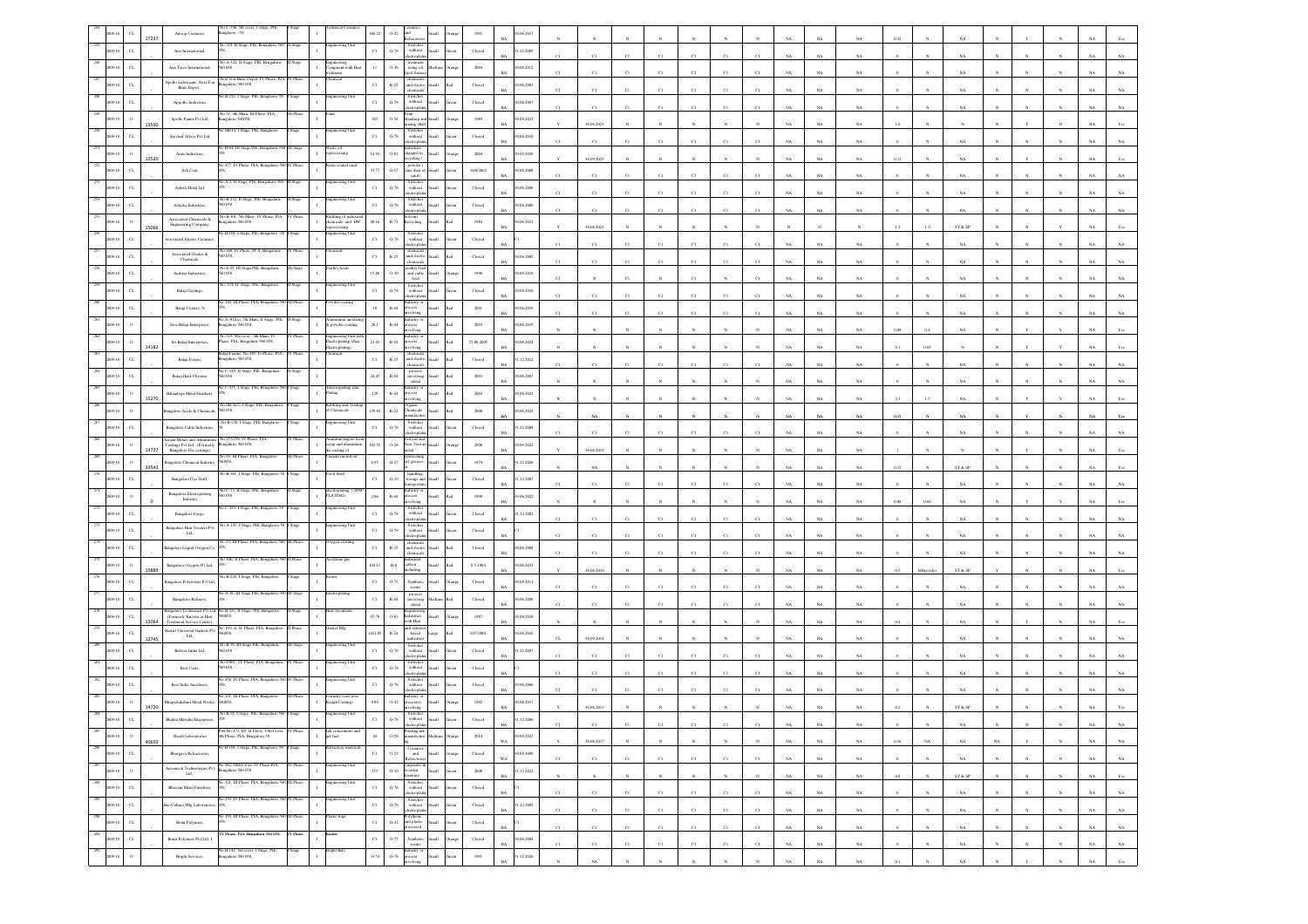|     |                             |       | <b>C.B.S</b> Industrial Equipmen                                                    | Vo.160, III Phase<br>058,                                       |          |                                                             | CI              | $G-78$<br>$% \left\vert \left( \mathbf{1}_{\mathbf{1}_{\mathbf{1}}},\mathbf{1}_{\mathbf{1}_{\mathbf{2}}},\mathbf{1}_{\mathbf{2}}\right) \right\rangle$ without           |       |                         |                             |              |             |                |              |              |              |             |             |             |             |             |                |                         |              |              |            |             |                   |
|-----|-----------------------------|-------|-------------------------------------------------------------------------------------|-----------------------------------------------------------------|----------|-------------------------------------------------------------|-----------------|--------------------------------------------------------------------------------------------------------------------------------------------------------------------------|-------|-------------------------|-----------------------------|--------------|-------------|----------------|--------------|--------------|--------------|-------------|-------------|-------------|-------------|-------------|----------------|-------------------------|--------------|--------------|------------|-------------|-------------------|
|     | $_{\rm{CL}}$                |       | Cables & Conductors                                                                 | Vo.A-15, III Stage, PIE, Bangalore -5                           | HI Stage | danufacture of<br>opper/ aluminur                           | 37.84           | ndustry or<br>rocess<br>$\,$ R-44                                                                                                                                        |       | $1987\,$                |                             |              |             |                |              |              |              |             |             |             |             |             |                |                         |              |              |            |             |                   |
|     | C1                          |       | Canara Agro Chemicals,                                                              | 058.                                                            |          | ductors for                                                 | $45 -$          | volving<br>$\mathbb{R}\text{-}25$<br><b>Irganic</b>                                                                                                                      |       | 1994                    | 0.06.2019                   |              |             |                |              |              |              |             |             | NA          |             |             |                |                         |              |              |            |             |                   |
|     |                             |       |                                                                                     | 0.471/B, IV Phase, PIA, Bangal<br>058,                          |          | tery manufacti                                              |                 | .<br>Irina<br>Lead acid                                                                                                                                                  |       |                         | <b>WA</b>                   |              | 30.06.2008  |                |              |              |              |             |             | NA          | NA          |             |                | NA                      |              |              |            |             |                   |
|     |                             | 11519 | Celtek Batteries,                                                                   | o.A-156, 3rd c                                                  |          |                                                             |                 | $\mathbb{R}.7$<br>attery<br>ianufact<br>ine Smel                                                                                                                         |       | $1989\,$                | (06, 2024)<br>BA            |              | 30.06.2024  |                |              |              |              |             |             | NA          | $_{\rm NA}$ |             |                | NA                      |              |              |            |             |                   |
|     | $\alpha$                    | 15255 | Chemitals Pvt Ltd,                                                                  | glaore-58<br>o.B-304, Il Stage, PIE, Bangalor                   |          |                                                             | 286             | R-55                                                                                                                                                                     |       | 1973                    | (06.2017<br><b>BA</b>       |              | 30.06.2018  |                |              |              |              |             | NA          | NA          | NA          |             |                | NA                      |              |              |            |             |                   |
|     | C1                          | 13016 | Chevur Chemicals Pvt Ltd                                                            | 8200                                                            |          | per oxychl                                                  | 57.92           | $R - 44$<br>ocess<br>rolvins                                                                                                                                             |       | 1982                    | 0.06.2014<br>BΑ             |              | 30.06.2015  |                |              |              |              |             | NA          | NA          | $_{\rm NA}$ | $0.16\,$    |                | $_{\rm NA}$             |              |              |            |             |                   |
|     | $\alpha$                    |       | Chirag Polymers,                                                                    | io.B-42. III Stage.PIE. Bengaluru-5                             |          |                                                             | $_{\rm C1}$     | vntheti<br>0.75<br>sins                                                                                                                                                  |       | $1982\,$                | (09.2002)<br>ΒA             | $\mathbf{C}$ | $_{\rm C1}$ | $\overline{c}$ | $_{\rm C1}$  | C1           | C1           | CI          |             | $_{\rm NA}$ | $_{\rm NA}$ |             |                | $_{\rm NA}$             |              |              |            |             |                   |
|     | $\alpha$                    |       | Chitra Granite Works,                                                               | o.141, III Phase, PIA, Benga                                    |          | inite cutting a<br>shing                                    | 10 <sup>°</sup> | itting,<br>$G-56$<br>izing and<br>dishing o                                                                                                                              |       | 1999                    | 0.09.2011<br>W <sub>A</sub> |              |             |                |              |              |              |             |             | NA          | NA          |             |                | ST & SP                 |              |              |            |             |                   |
|     | $\circ$                     |       | City Coats,                                                                         | <b>B-318, I Stage</b><br>8200                                   |          | ding &mixing<br>yester resin pu                             | 16.85           | ints and<br>$0 - 55$<br>amishes                                                                                                                                          |       | 1994                    | 0.09.2021                   |              |             |                |              |              |              |             |             |             |             |             |                |                         |              |              |            |             |                   |
|     | $\alpha$                    | 420   | Colloids Impex Pvt Ltd,                                                             | No.B-42, III Stage, PIE, Benga<br>058,                          |          | ical refiling<br>ling                                       | $40\,$          | ixing and<br>$\mathbb{R}\text{-}25$                                                                                                                                      |       | $2002\,$                | <b>BA</b><br>(06.2012)      |              |             |                |              |              |              |             |             | NA          | $_{\rm NA}$ | 04          |                | NA                      |              |              |            |             |                   |
|     |                             |       |                                                                                     | 0.123, III Phase, PIA, Bengal                                   |          | ting inl                                                    |                 | enemicals<br>and electro<br>chemicals<br>nting ir                                                                                                                        |       |                         | BA                          |              |             |                |              |              |              |             |             | NA          | $_{\rm NA}$ |             |                | $_{\rm NA}$             |              |              |            |             |                   |
|     | $\alpha$                    |       | Colour Inks Pvt Ltd,                                                                | 058,<br>.216, III Phase, PIA, I                                 |          | et printing                                                 | $_{\rm Cl}$     | 0.58<br>mufacte<br>ng<br>press &/or                                                                                                                                      |       | Closed                  | 0.09.2008<br>RA             |              | C1          | C1             | C1           | C1           | C1           | CI          |             | NA          | NA          |             |                | NA.                     |              |              |            |             |                   |
|     | $_{\rm{CL}}$                |       | Colour Pack,                                                                        | 058.<br>io.A-151, II Stage, PIE, B                              |          | eering Uni                                                  | 37.7            | $0 - 59$<br>Screen<br>Printing                                                                                                                                           |       | 24/11/98                | 1.12.2006<br><b>BA</b>      | C1           | $_{\rm C1}$ | $_{\rm C1}$    | C1           | C1           | C1           | CI          | NA          | NA          | $_{\rm NA}$ | 0.2         |                | ${\rm ST}$ & ${\rm SP}$ |              |              |            |             |                   |
|     | C1                          |       | Composite Technologies Pv<br>Lad,                                                   |                                                                 |          |                                                             | $_{\rm C1}$     | Switches<br>without<br>$_{\mathrm{G-78}}$<br>ectrophi                                                                                                                    |       | Closed                  | (06.2015<br>B٨              | C1           | C1          | C1             | C1           | $_{\rm C1}$  | $_{\rm CI}$  | CI          | NA          | NA          | NA          |             |                | NA                      |              |              |            |             |                   |
|     | $_{\rm{CL}}$                |       | Data Cast Malleable,                                                                | 370, I Stage.                                                   |          |                                                             | 4.49            | on- fer<br>$O-28$<br>metal<br>win                                                                                                                                        |       | 1978                    | 0.06.2015                   |              | 30.06.2010  |                |              |              |              |             |             | NA          | NA          |             |                |                         |              |              |            |             |                   |
|     | $\sigma$                    |       | eepak Industrial Chemical                                                           | No.SB-116, I Stage, PIA, Bang<br>ooss.                          |          | ast Preventiv<br>dau                                        | 25.54           | dustry or<br>$\mathbb{R}\text{-}44$<br>cess<br>olving                                                                                                                    |       | 1989                    | 0.06.2014<br><b>BA</b>      |              |             |                |              |              |              |             |             | NA          | $_{\rm NA}$ |             |                |                         |              |              |            |             |                   |
|     |                             |       | <b>Deepak Tools Heat Treaters</b>                                                   | o.B-257, II Sta<br>058                                          |          |                                                             | 46.11           | $0 - 36$<br>atment                                                                                                                                                       |       | 1999                    | (06.2014)                   |              |             |                |              |              |              |             |             |             |             |             |                |                         |              |              |            |             |                   |
|     |                             |       | Deepthy Labs Pvt Ltd,                                                               | 40.23, III Stage, PIE, Ben                                      |          | rid purificatio                                             | 86              | sing oil<br>hemicals<br>$R-25$                                                                                                                                           |       | 1999                    | BA<br>0.06.2023             |              |             |                |              |              |              |             |             | NA          | NA          | 0.3         |                | NA                      |              |              |            |             |                   |
|     | $_{\rm{CL}}$                | 1697  |                                                                                     | lo.C-73, Il Stage, PIE, Bengalur                                |          | ery manufac                                                 | 35              | nd electro<br>battery<br>$\mathbb{R}\text{-}7$<br>nufact                                                                                                                 |       | 1997                    | 0.06.2010                   |              |             |                |              |              |              |             | NA          | NA          | $_{\rm NA}$ |             |                | NA                      |              |              |            |             |                   |
|     |                             |       | Deepu Batteries,                                                                    | io.A-325, Il Stage, PIE, Be                                     |          | ering Un                                                    |                 | Switches<br>without                                                                                                                                                      |       |                         | <b>BA</b>                   | C1           | C1          | $_{\rm C1}$    | $_{\rm C1}$  | C1           | C1           | C1          | NA          | $_{\rm NA}$ | $_{\rm NA}$ |             |                | NA                      |              |              |            |             |                   |
|     | C1                          |       | Demink Engineering,                                                                 |                                                                 |          | nbly of Bicy                                                | $_{\rm C1}$     | $G-78$<br>ectropla                                                                                                                                                       |       | Closed                  | 1.12.2010<br>BA             | C1           | C1          | C1             | C1           | $_{\rm Cl}$  | $_{\rm C1}$  | $_{\rm C1}$ | $_{\rm NA}$ | $_{\rm NA}$ | NA          |             |                | $_{\rm NA}$             |              |              |            |             |                   |
|     | $\circ$                     |       | Dwaraka Industries<br>Enterprises,                                                  | sglaore-58<br>No.B-260, Il Stage, PIE, Bengalur                 |          | tamo lighting se<br>out electropla<br>ture needles          | 43              | $W-2$<br>écycles<br>haby                                                                                                                                                 |       | 1980                    | 1.12.2020                   |              |             |                |              |              |              |             |             | NA          | $_{\rm NA}$ | $_{0.24}$   |                | NA                      |              |              |            |             |                   |
|     | $_{\rm{CL}}$                |       | stures India (Old name : Eas<br>Stitch Needles) Pvt Ltd,                            | 058                                                             |          | ufactore with<br>roless polishir                            | $165\,$         | process<br>involving<br>$\,$ R-44 $\,$<br>all.<br>metal                                                                                                                  |       | 1998                    | 0.06.2009<br><b>BA</b>      |              |             |                |              |              |              |             |             | NA          | $_{\rm NA}$ |             |                |                         |              |              |            |             |                   |
|     | $_{\rm{CL}}$                |       | Electrochemical Industry,                                                           | 537, IV Phase, PIA, Benga<br>058,                               |          | roplating                                                   | $_{\rm C1}$     | process<br>$\mathbb{R}{\text{-}}44$<br>involving<br>metal                                                                                                                |       | Closed                  | 06.2009<br>RÁ               |              | CI          |                |              | C1           |              |             |             | NA          | NA          |             |                |                         |              |              |            |             |                   |
|     | $\circ$                     |       | Elheat Ceramics Engineering<br>Pvt Ltd,                                             | o.B-93, 2nd cross, 1<br>sgalore-560058,                         |          | amics refa<br>ricks with celem                              | 55.38           | $0 - 64$<br>ht.                                                                                                                                                          |       | 2001                    | 0.06.2028                   |              |             |                |              |              |              |             | NA          | NA          | $_{\rm NA}$ | 0.8         |                | $_{\rm NA}$             |              |              |            |             |                   |
|     | $_{\rm{CL}}$                |       | Eshwari Paper Mill Pvt Ltd,                                                         | No.253, III Phase, PIA, Bengaluru<br>058,                       |          | $d$ & Clay<br>raft Paper                                    | 3.36            | Paper (<br>waste pape<br>$\mathbb{R}\text{-}18$                                                                                                                          |       | 1973                    | (09.2008                    |              |             |                |              |              |              |             |             |             |             |             |                |                         |              |              |            |             |                   |
|     | $\Omega$                    |       | Eskay Heat transformers Pvt.                                                        | 444-445, 12th cross<br>PIA, Bangalore-560058,                   |          | ut exchange<br>abrication &                                 | 379.33          | based<br>$0 - 63$<br><b>ndustries</b>                                                                                                                                    |       | 2007                    | <b>BA</b><br>1.09.2028      |              |             |                |              |              |              |             |             | NA          | NA          |             |                | NA                      |              |              |            |             |                   |
|     |                             | 74256 | Ltd. (Eskay Industries),                                                            | No.B-215, II Stage, PIE, Benga<br>058                           |          | vder coating                                                |                 | ith Heat<br>dustry o                                                                                                                                                     |       |                         | <b>BA</b>                   |              | 30.06.2015  |                |              |              |              |             | NA          | NA          | NA          |             |                | NA.                     |              |              |            |             |                   |
|     | $_{\rm C1}$                 | 24111 | Essem Powder Coatings,                                                              | io.B-208, II Stage.                                             |          |                                                             | 42.95           | $\,$ R-44<br>seess<br>olving<br>Switches                                                                                                                                 |       | 1/6/2001                | (06, 2018)                  |              |             |                |              |              |              |             |             | $_{\rm NA}$ | $_{\rm NA}$ |             |                | NA                      |              |              |            |             |                   |
|     | $\alpha$                    |       | $\begin{array}{c} \textbf{Essen Engineers & Heat} \\ \textbf{Tredment} \end{array}$ | 058,<br>io.C-91, III Stage,PIE, Benga                           |          | vder coating                                                | $_{\rm C1}$     | $_{\mathrm{G-78}}$<br>without<br>ectrophi<br>dustry or                                                                                                                   |       | $\operatorname{Closed}$ | 0.06.2008<br>BA             |              | C1          |                |              | C1           |              |             |             | NA          | NA          |             |                |                         |              |              |            |             |                   |
|     | $\sigma$                    |       | Essen Powder Coaters.                                                               | 0.58<br>0.484/D, IV Phase, PIA, Bangal                          |          | cial purpose                                                | C1              | $\mathbb{R}\text{-}44$<br>secon<br>volving                                                                                                                               |       | Closed                  | 0.09.2006<br><b>BA</b>      |              | C1          |                |              | C1           | CI           | CI          |             | NA          | $_{\rm NA}$ |             |                | NA                      |              |              |            |             |                   |
|     |                             |       | ETA Technology Pvt Ltd,                                                             | 0058,                                                           |          | achines with spr<br>ting activity with                      | 1039            | $0.63\,$<br>dustries<br>ith Heat                                                                                                                                         |       | $2004\,$                | (09.2021)                   |              | 30.06.2023  |                |              |              |              |             |             | NA          | $_{\rm NA}$ | 5.2         |                | $_{\rm NA}$             |              |              |            |             |                   |
|     |                             | 506   | Excel Process Pvt Ltd,                                                              | o 278, 4th Main, IV Phase, PLA<br>sgalaru-560 058,              |          | sted name plate<br>rication,<br>odization & spra            | 86.81           | adustry o<br>$\,$ R-44<br>cess<br>volving                                                                                                                                |       | $1992\,$                | (06, 2022)<br>BA            |              |             |                |              |              |              |             | NA          | NA          | NA          | 0.64        | 0.16           | $ST \& SP$              |              |              |            |             |                   |
|     | $\Omega$                    | 21033 | Excel Metal Engineering Pvt<br>$\rm{Lid}_*$                                         | No.340, IV Phase, PIA, Benga                                    |          | General Engineering<br>for pressed & turnes                 | 1531            | Brass and<br>bell metal<br>$\,$ G-7 $\,$                                                                                                                                 |       | 2000                    | 1.12.2024<br><b>BA</b>      |              | 31.12.2024  |                |              |              |              |             | NA          | $_{\rm NA}$ | $_{\rm NA}$ | $10.8\,$    |                | ${\tt STP}$             |              |              |            |             |                   |
|     | $\sigma$                    |       | Forge Craft,                                                                        | io.108, III Phase, PIA, Bengalu<br>058                          |          | eering Uni                                                  | $_{\rm C1}$     | Switches<br>without<br>$\,$ G-78 $\,$                                                                                                                                    |       | ${\it Closed}$          | .12.2002                    |              |             | $_{\rm{Cl}}$   | $_{\rm C1}$  |              |              |             |             |             |             |             |                |                         |              |              |            |             |                   |
|     | $\circ$                     |       | Universal Heat Treaters,                                                            | No. V-44, 8th Main Road,<br>E, Bengalore-58                     |          | at Treate                                                   | $108\,$         | lectroph<br>kat<br>0.36                                                                                                                                                  |       | 1975                    | ΒA<br>0.09.2019             | C1           | $_{\rm C1}$ |                |              | $_{\rm Cl}$  | $_{\rm C1}$  | CI          | NA          | $_{\rm NA}$ | $_{\rm NA}$ |             |                | $_{\rm NA}$             |              |              |            |             |                   |
|     | C1                          | 82479 | G.N.Industries                                                                      | 1490-D, IV Phase<br>058                                         |          |                                                             | 47.09           | Sing oil<br>ead acid<br>$\mathbb{R}\text{-}7$                                                                                                                            |       | 9/12/2002               | RA<br>0.06.2017             |              |             |                |              |              |              |             |             | NA          | NA          |             | NA             | ST & SP                 |              |              |            |             |                   |
|     |                             |       |                                                                                     | io 22, III Phase, PIA,                                          |          |                                                             |                 | attery<br>ianufac<br>ng of<br>Iubricating                                                                                                                                |       |                         | <b>BA</b>                   |              | 30.06.2015  |                |              |              |              |             | NA          | NA          | $_{\rm NA}$ | 0.3         | 0.2            | $_{\rm NA}$             |              |              |            |             |                   |
|     |                             |       | G.R.Lubricants,                                                                     | (17F, II Pha                                                    |          |                                                             | $_{\rm C1}$     | $_{\rm R-4}$<br>sils .grea<br>ustry                                                                                                                                      |       | Closed                  | (06.2011                    | C1           | C1          | CI             | CI           | C1           | CI           |             |             | NA          | NA          |             |                | NA                      |              |              |            |             |                   |
|     |                             | 15893 | G.V.Enterprises                                                                     | No.C-212, I Stage, PIE, Ban                                     |          | roplating                                                   | 93.12           | $R - 44$<br>cess<br>volving<br>ustry o                                                                                                                                   |       | 2003                    | 0.06.2022<br>Rá             |              | 30.06.2022  |                |              |              |              |             |             | NA          | NA          | 0.4         |                | ST & SP ETF             |              |              |            |             |                   |
|     | C1                          | 12523 | lanapathi Metal Finisher                                                            |                                                                 |          |                                                             | 19.9            | $\mathbb{R}\text{-}44$                                                                                                                                                   |       | $200\mathrm{l}$         | 06.2006<br>BA               |              | $_{\rm C1}$ |                | C1           | C1           |              |             |             | NA          | NA          |             |                | NA                      |              |              |            |             |                   |
|     |                             | 507   | Ganesh Engineering,                                                                 |                                                                 |          | rdchron                                                     | 345.12          | $\mbox{R-44}$<br>olvins                                                                                                                                                  |       | $1988\,$                | 3.11.2024                   |              | 30.06.2024  |                |              |              |              |             |             | NA          | NA          | 0.15        |                | NA                      |              |              |            |             |                   |
|     | $\alpha$                    |       | Gayathri Colour Coats                                                               | B-291, II Stage, PIE,                                           |          |                                                             | $_{\rm Cl}$     | ustry o<br>$\mathbb{R}{\text{-}}44$<br>cess                                                                                                                              |       | Closed                  | 0.06.2004                   |              | C1          |                |              | C1           |              |             |             | NA          |             |             |                |                         |              |              |            |             |                   |
|     |                             |       | Gayathri Metal Finishers                                                            |                                                                 |          |                                                             | $_{\rm Cl}$     | $R - 44$                                                                                                                                                                 |       | $\operatorname{Closed}$ | 06.2007<br><b>BA</b>        |              |             |                |              |              |              |             |             |             |             |             |                |                         |              |              |            |             |                   |
|     |                             |       | Geethashree Forge,                                                                  | io.B-88, 2nd                                                    |          |                                                             |                 | neta                                                                                                                                                                     |       |                         | 06.2013                     |              |             |                |              |              |              |             |             |             |             |             |                |                         |              |              |            |             |                   |
| 334 | $\,$ 0<br>$2009 - 10$       | 15411 | Geeyem Refractories, $% \left\vert \cdot \right\rangle$                             | No.SB-114, 3rd Cross, I Stage, PIE, 1 Stage<br>Banglaore-560058 |          | fractory material<br>$\mathbf{I}$                           | $11.4\,$        | non-ferrous<br>Ceramics<br>0-22 and<br>Refractories<br>Small                                                                                                             | range | 2000                    | BA<br>30.06.2029            |              |             |                |              |              |              |             | NA          | NA          | NA          | 0.25        |                | NA.                     |              |              |            | NA          | Yes               |
| 335 | $\,$ $\,$                   | 15443 |                                                                                     | No.B-266, II Stage, PIE, Bangalore-<br>0058                     | II Stage | $\mathbf{I}$                                                | $9.25\,$        | Paint                                                                                                                                                                    |       | 1982                    | $_{\rm BA}$<br>30.09.2022   |              | $_{\rm N}$  | $\mathbf{N}$   | $\mathbf{N}$ | $_{\rm N}$   | $\mathbb{N}$ | $_{\rm N}$  | $_{\rm NA}$ | $_{\rm NA}$ | $_{\rm NA}$ | 0.6         | $\mathbf{N}$   | $_{\rm NA}$             | $\mathbf{N}$ | $\mathbf{Y}$ | $_{\rm N}$ | $_{\rm NA}$ | Yes               |
| 336 | 2009-10                     | 14739 | Gem Paints,                                                                         | No.281, IV Phase, PIA, Bengaluru-560<br>058,                    |          |                                                             |                 | O-52 blending and Small<br>mixing (Ball                                                                                                                                  | hange |                         | $_{\rm BA}$                 |              | $_{\rm N}$  | $\bar{N}$      |              | $_{\rm N}$   | $_{\rm N}$   | $_{\rm N}$  | $_{\rm NA}$ | $_{\rm NA}$ | $_{\rm NA}$ | $0.48\,$    |                | $_{\rm NA}$             |              |              |            | $_{\rm NA}$ | Yes               |
|     | $\,$ $\,$<br>2009-10        | 17691 | Gem Paints Ltd, Unit II                                                             | No.490-H, IV Phase, PIA, Bengaluru-                             | V Phase  | Paint , Primers,<br>1 cnamel, varnish ,<br>thinners & alkyd | 34.9            | $\fbox{\parbox{1.5cm} {\begin{tabular}{ c c } \hline \textbf{O-S2} & \textbf{Paint} \\ \textbf{Pdending and Small} \\ \textbf{mixing (Ball)} \\ \hline \end{tabular}}}}$ | hunge | 1986                    | 30.09.2022<br><b>BA</b>     | $_{\rm N}$   | N           | $_{\rm N}$     | $_{\rm N}$   | N            | N            | $_{\rm N}$  | NA          | $_{\rm NA}$ | NA          | 0.8         | $_{\rm N}$     | ST & SP                 |              | $_{\rm N}$   | $_{\rm N}$ | NA          | Yes               |
|     | $\,$ o<br>$2009 - 10$       | 14739 | Gem Paints Ltd,                                                                     | 560 058,                                                        |          | $\mathbf{I}$                                                | 48.75           | $\begin{tabular}{ll} \bf{0-52} & \bf{Point} \\ \bf{0-52} & \bf{belending} \ \bf{and} \ \bf{Small} \\ \end{tabular}$<br>mixing (Ball                                      | range | 2000                    | 30.09.2022<br>$_{\rm BA}$   | $\mathbf{N}$ | $_{\rm N}$  | $\mathbf{N}$   | $_{\rm N}$   | $_{\rm N}$   | $_{\rm N}$   | $_{\rm N}$  | $_{\rm NA}$ | $_{\rm NA}$ | $_{\rm NA}$ | $3.6\,$     | 0.7 (recycled) | $ST\ \&\ SP$            | $_{\rm N}$   | $\mathbb{N}$ | $_{\rm N}$ | $_{\rm NA}$ | $\gamma_{\rm CS}$ |
| 338 | $_{\mathrm{CL}}$<br>2009-10 |       | Gemini Die Chem                                                                     | 40.B-382, I Stage, PIE, Banglaore-58 I Stage                    |          | iarment dyeing                                              | $_{\rm{Cl}}$    | Textile<br>processing<br>$\,$ R-40 $\,$<br>dium<br>involving                                                                                                             | ho!   | 2010                    | 30.06.2017<br>$_{\rm BA}$   | C1           | C1          | $_{\rm C1}$    | $_{\rm C1}$  | C1           | C1           | $_{\rm C1}$ | $_{\rm NA}$ | NA.         | NA          | $_{\rm NA}$ |                | $_{\rm NA}$             |              |              |            | NA          | Yes               |
|     | $_{\rm CL}$<br>2009-10      |       | Goyal Mg Gases,                                                                     | No.439, 12th cross, IV Phase, PIA,<br>Bengaluru-560 058,        | Phase    | refilling of indust<br>1 gases, Oxygen &<br>aogu            | 44.51           | Production<br>of<br>Industrial<br>$\,$ R-84 $\,$<br>Small                                                                                                                | to!   | 1988                    | 30.06.2007<br>BA            | $_{\rm N}$   | $_{\rm N}$  | $\mathbf{N}$   | $\mathbf{N}$ | $\mathbb{N}$ | $_{\rm N}$   | $_{\rm N}$  | NA          | NA          | NA          | 0.08        | N              | ST & SP                 | $\mathbf{N}$ | $_{\rm N}$   | $_{\rm N}$ | NA          | $_{\rm NA}$       |
|     | $_{\mathrm{CL}}$<br>2009-10 |       | Gravi Castings,                                                                     | No.B-137, I Stage, PIE, Banglaore -58 1 Stage                   |          | asting                                                      | $_{\rm C1}$     | Non-ferrou<br>metal<br>extraction<br>$0\hbox{-} 28$<br>Iliami                                                                                                            |       | Closed                  | 30.06.2013<br>$_{\rm BA}$   | $_{\rm C1}$  | $_{\rm C1}$ | $_{\rm C1}$    | $_{\rm C1}$  | $_{\rm C1}$  | $_{\rm C1}$  | $_{\rm C1}$ | $_{\rm NA}$ | $_{\rm NA}$ | $_{\rm NA}$ | $\,$ 0 $\,$ | $_{\rm N}$     | $_{\rm NA}$             | $_{\rm N}$   | $_{\rm N}$   | $_{\rm N}$ | $_{\rm NA}$ | $_{\rm NA}$       |
|     | $_{\rm{CL}}$                |       | Hanashree Treaters,                                                                 | No.C-252, I Stage, PIE, Banglaore -58   Stage                   |          | <b>Heat Treatment</b><br>$\mathbf{I}$                       | $75\,$          | Engineering<br>Industries<br>$0.63\,$<br><b>Ilam</b>                                                                                                                     |       | $2002\,$                | 0.06.2011                   |              |             |                |              |              |              |             |             |             |             |             |                |                         |              |              |            |             |                   |
|     |                             |       |                                                                                     |                                                                 |          |                                                             |                 | with Heat                                                                                                                                                                |       |                         | BA                          |              |             |                |              |              |              |             | $_{\rm NA}$ | $_{\rm NA}$ | $_{\rm NA}$ |             |                | <b>NA</b>               |              |              |            | NA          | $\mathbf{Yes}$    |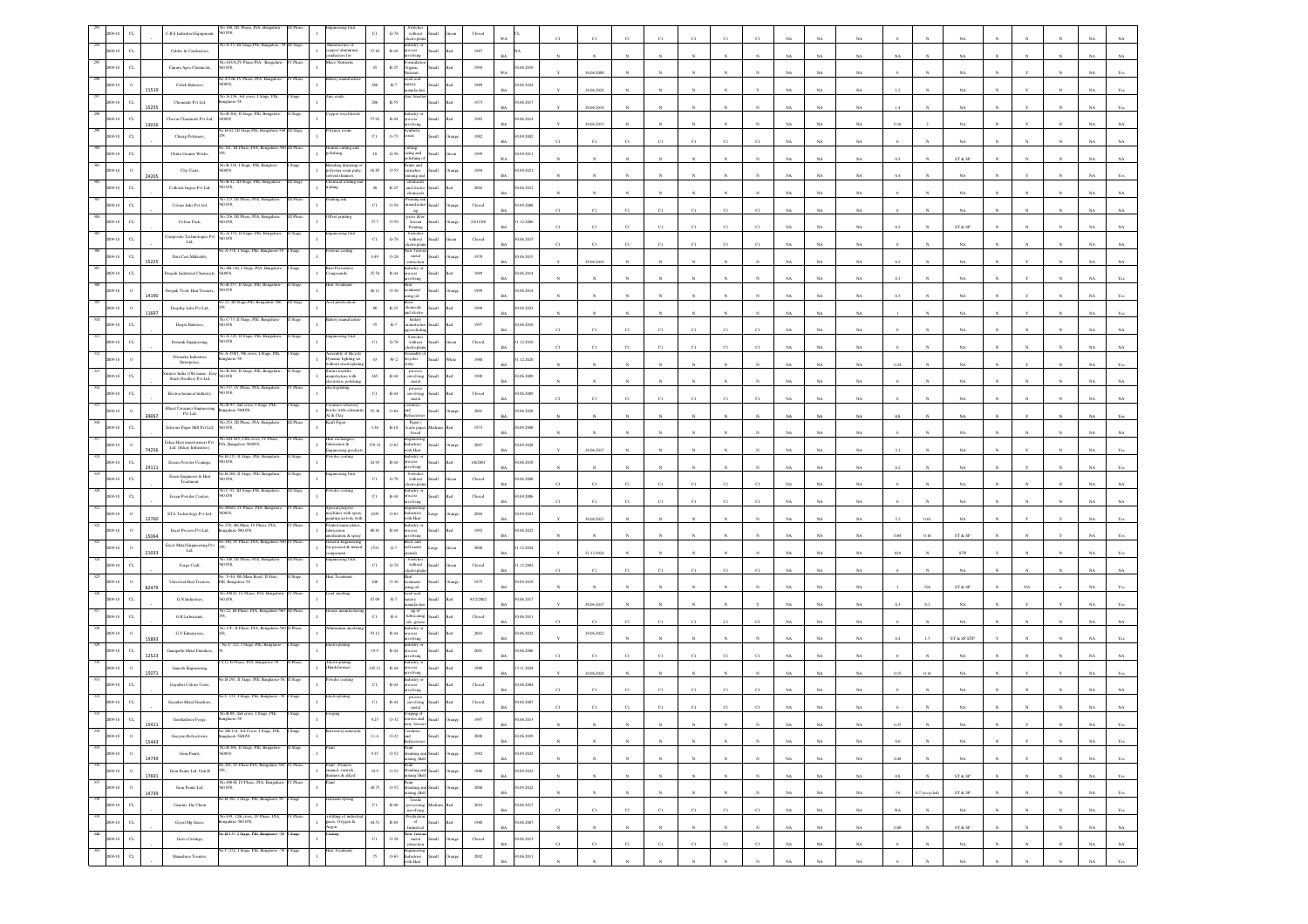|                |                         |       | Hanu Heat Treaters,                                                                   | galaru-560 058,                                                                      |              |                                                 | 86.93              | $0 - 63$<br>Industries<br>with Heat                                                                                               |       | 2002                                                                                                    | (09.2029)                    |                       |             |                |             |              |               |                         |             |             |             |           |              |                              |              |              |              |             |                |
|----------------|-------------------------|-------|---------------------------------------------------------------------------------------|--------------------------------------------------------------------------------------|--------------|-------------------------------------------------|--------------------|-----------------------------------------------------------------------------------------------------------------------------------|-------|---------------------------------------------------------------------------------------------------------|------------------------------|-----------------------|-------------|----------------|-------------|--------------|---------------|-------------------------|-------------|-------------|-------------|-----------|--------------|------------------------------|--------------|--------------|--------------|-------------|----------------|
|                | C1                      |       | Haseen Glass Marbles,                                                                 | io.525, Iv Phase, PIA, I                                                             |              | ass art wo                                      | $_{\rm Cl}$        | ceramics<br>0.34<br>carthen<br>rio s                                                                                              |       | Closed                                                                                                  | 0.09.2004<br>RA              |                       |             | $^{c}$ 1       |             | C1           | C1            |                         |             | NA          | NA          |           |              |                              |              |              |              |             |                |
|                | C1                      |       | Heat Chem Industries                                                                  |                                                                                      |              |                                                 | $_{\rm Cl}$        | $0 - 63$<br><b>ndustries</b><br>ith Heat                                                                                          |       | Closed                                                                                                  | 0.09.2012<br><b>BA</b>       |                       | C1          | $^{c}$ 1       |             | C1           | C1            |                         |             | NA          | NA          |           |              | NA                           |              |              |              |             |                |
|                |                         |       | Hebran Coats,                                                                         | io.B-168, I Stage                                                                    |              |                                                 | $_{\rm C1}$        | process<br>involving<br>$_{\rm R-44}$<br>metal                                                                                    |       | $\operatorname*{Closed}% \left( \mathcal{M}\right) \equiv\operatorname*{Disc}\left( \mathcal{M}\right)$ | (06.2011<br>BA               | C1                    | C1          | C1             | CI          | C1           | C1            |                         |             | NA          | NA          |           |              | NA                           |              |              |              |             |                |
|                |                         |       | Hemalatha Metal Mart                                                                  | B-65, III S<br>058                                                                   |              |                                                 | $_{\rm Cl}$        | battery<br>$\mathbb{R}.7$<br>mufacte<br>excludi                                                                                   |       | Closed                                                                                                  | 0.06.2007<br>Rá              |                       | C1          | C1             | C1          | C1           | C1            |                         |             | NA          | NA.         |           |              | NA                           |              |              |              |             |                |
|                |                         | 33521 | Ganesh Forge Tech. (<br>ormerly Known as M/s Hi-<br>Tech Forge),                      | Vo.C-259, 5th cross, I Stage, PIE,<br>glaore-58                                      |              | ed Forging                                      | 99.77              | orging of<br>errous and<br>$0 - 32$                                                                                               |       | 1995                                                                                                    | (09.2022)<br><b>BA</b>       |                       |             |                |             |              |               |                         |             | NA          | NA.         |           |              |                              |              |              |              |             |                |
|                |                         | 19954 | Hi-Tech Forgings (Bangalore<br>Pvt Ltd.                                               | V-1(A), 3rd e<br>galuru-560 058,                                                     |              | d & C<br>rging                                  | 361.9              | ging)<br>$0.32\,$<br>ous and<br>1- ferro                                                                                          |       | $2003\,$                                                                                                | (09.2021)                    |                       |             |                |             |              |               |                         |             | NA          | NA          |           |              | NA                           |              |              |              |             |                |
|                |                         | 24388 | Hind Forge Tech (Formerly<br>Known as M/s.D F Forging                                 | io.B-353, I Stage, PIE, Banglaore-                                                   |              | eel Forging activ                               | 24.01              | 'orging o<br>$0 - 32$<br>rous and<br>ыl<br>n-ferro                                                                                |       | 1998                                                                                                    | 0.09.2029                    |                       |             |                |             |              |               |                         |             | NA          | NA          |           |              |                              |              |              |              |             |                |
|                | $\sigma$                |       | Hindal Industrial Oil &<br>Lubricants, IV Phase, PIA,<br>Bengaluru-560 058,           | Phase, PIA, Bengaluru-560 058,                                                       | Phase        | se manufact                                     | $_{\rm C1}$        | ng of<br>$_{\rm R-4}$<br>lubricating                                                                                              |       | ${\it Closed}$                                                                                          | 0.06.2010<br><b>BA</b>       |                       | C1          |                |             |              |               |                         |             | NA          | $_{\rm NA}$ |           |              |                              |              |              |              |             |                |
|                |                         | 16277 | ${\rm LEE}$ Engineering Enterpri ${\rm Pvt}$ Ltd,                                     | io.B-94, 2nd cross. I Stage, PIE<br>glaore-58                                        |              | olypropyler<br>ectrical capacitor               | 216                | ils .greas<br>pray<br>$0 - 62$<br>inting.<br>aint bakir                                                                           |       | 1986                                                                                                    | 1.09.2027<br><b>BA</b>       |                       | 30.06.2015  |                |             |              |               |                         |             | NA          | NA          |           |              | NA                           |              |              |              |             |                |
|                | C1                      |       | Incap Paints,                                                                         | vo.536, Iv Phase, PIA, Bengaluru<br>058.                                             |              | C motors                                        | $_{\rm C1}$        | 1g of pai<br>$R-21$<br>varnishes<br>pigments                                                                                      |       | Closed                                                                                                  | 0.06.2012<br>BA              | C1                    |             | C1             | CI          | $_{\rm CI}$  | CI            |                         |             | NA          | $_{\rm NA}$ |           |              |                              |              |              |              |             |                |
|                | $\circ$                 |       | EYE-M-EYE MACHINES PV<br>LTD.,                                                        | No.170, 10th Main, III Phase, PIA,<br>galore-5600058                                 |              | yre Retreadin<br>hinery                         | 189                | yres and<br>$_{\mathrm{G-48}}$<br>ibe                                                                                             |       | 1/1/1996                                                                                                | 1.12.2035                    |                       | $_{\rm C1}$ |                |             |              |               |                         |             |             | $_{\rm NA}$ |           |              | NA                           |              |              |              |             |                |
|                | C1                      | 77120 | Indian Metal Industries,                                                              | .170, III Phase, PIA, Benga<br>058                                                   |              | troplating                                      | 43                 | eading<br>$\mathbb{R}\text{-}44$<br>involving                                                                                     |       | 1985                                                                                                    | <b>BA</b><br>0.06.2014       |                       | $_{\rm NA}$ |                |             |              |               |                         |             | NA          |             |           |              | NA                           |              |              |              |             |                |
|                |                         |       | Indian Oxide                                                                          | o.C-141, II Stage, PIE,<br>058                                                       |              |                                                 | 16.35              | metal<br>ead acid<br>$\mathbb{R}\text{-}7$<br>attery<br>tonufact<br>ыl                                                            |       | $19\%$                                                                                                  | <b>BA</b><br>0.06.2024       |                       | C1          |                | C1          |              | CI            |                         |             | NA          | NA          |           |              | NA                           |              |              |              |             |                |
|                | $\alpha$                |       | Indian Silk Printing $\&$<br>Processing,                                              | Vo.25-A, II Phase, PIA, Ben                                                          |              | Dyeing & Printin<br>ilk fabric                  | 67                 | Textile<br>$\mathbb{R}\text{-}40$                                                                                                 |       | $1982\,$                                                                                                | Rá<br>(06, 2008)             |                       |             |                |             |              |               |                         |             | NA          | $_{\rm NA}$ | 0.12      |              | NA                           |              |              |              |             |                |
|                |                         |       | Indo Lubes & Solvents,                                                                | . 185, III Phase, PIA.<br>0.58                                                       |              | ste oil<br>ocessing                             | $_{\rm C1}$        | isvolving<br>ngaged in<br>$_{\rm R-3}$<br>vcline                                                                                  |       | Closed                                                                                                  | BA<br>06.2005                |                       | 30.06.2013  | CI             |             | CI           |               |                         |             | NA          | NA          |           |              |                              |              |              |              |             |                |
|                |                         |       | Indo Lubes & Solvents,                                                                | o.352, IV Phase, PIA, B<br>058                                                       |              | cium Salt & g                                   | \$8.28\$           | $_{\rm R-4}$<br>t of                                                                                                              |       | $2002\,$                                                                                                | <b>BA</b><br>(06.2017        | C1                    | C1          | CI             | C1          | C1           | C1            | $\mathcal{C}^{\dagger}$ | NA          | NA          | NA          |           |              | NA                           |              |              |              |             |                |
|                |                         |       | Indo Metal Lubricants,                                                                | o.B-35/P. III<br>058                                                                 |              | <i>icanting</i>                                 | 84.87              | nthetic<br>$0 - 75$<br>ins                                                                                                        |       | 1998                                                                                                    | ΒA<br>(09.2029)              |                       | 30.06.2019  |                |             |              |               |                         |             | NA          | $_{\rm NA}$ |           |              | NA                           |              |              |              |             |                |
|                |                         |       | Indrajit Industries                                                                   | 0.4243, III Phase, PIA, Bangale<br>8200                                              |              | pound &<br>Dyeing & Printing<br>silk fabric     | $127\,$            | cfilling<br>Repacking<br>$G-109$                                                                                                  |       | 1973                                                                                                    | BA<br>1.12.2033              |                       |             |                |             |              |               |                         |             | NA          | NA          |           |              | NA                           |              |              |              |             |                |
|                | $\alpha$                | 81388 | Industrial Alloy Casting                                                              | io.33B, II Phase, PIA, I                                                             |              |                                                 | $_{\rm C1}$        | d blen<br>xı- fer<br>$0 - 28$<br>$_{\rm metal}$                                                                                   |       | $\rm Closed$                                                                                            | <b>BA</b><br>0.06.2011       |                       | NA          |                |             |              |               |                         | NA          | $_{\rm NA}$ | $_{\rm NA}$ | 0.16      |              | NA                           |              |              |              |             |                |
|                | $\alpha$                |       | dustrial Metalic Painting Co                                                          | o.198. III Phase, PIA                                                                |              |                                                 | $12\,$             | dustry or<br>$R-44$<br>cess                                                                                                       |       | $\,2004$                                                                                                | 0.06.2011                    | $\mathbf{C}$          | C1          | $_{\rm C1}$    | $_{\rm C1}$ | C1           | C1            | CI                      |             | $_{\rm NA}$ | $_{\rm NA}$ |           |              | NA                           |              |              |              |             |                |
|                | C1                      |       | Intigrated Metal Coats,                                                               | 464, IV Phase, PIA, Ben                                                              |              | lectroplating Eles<br>ss nickel platers         | 8.9                | volving<br>process<br>$R - 44$<br>involving                                                                                       |       | $2006\,$                                                                                                | BA<br>0.06.2005              |                       |             |                |             |              |               |                         |             | NA          | NA          |           |              |                              |              |              |              |             |                |
|                | $_{\rm{CL}}$            |       | Jagan Mirror,                                                                         | 60.P-21, III Stage, PIE, B                                                           |              |                                                 | $_{\rm C1}$        | $\rm metal$<br>ceramics,<br>carthen<br>0.34                                                                                       |       | $\rm Closed$                                                                                            | <b>BA</b><br>06.2008         |                       |             |                |             |              |               |                         |             | NA          | $_{\rm NA}$ |           |              | NA                           |              |              |              |             |                |
|                | $\circ$                 |       | Jaymech Ultra Coaters.                                                                | io.B-232, 6th Cross, I Stage, PIE                                                    |              | vder coating                                    | 45.82              | eries a<br>ustry o<br>$R-44$<br>cess                                                                                              |       | 2002                                                                                                    | BA<br>0.06.2024              | C1                    | C1          | $\overline{c}$ | $_{\rm C1}$ | $_{\rm CI}$  | <sub>C1</sub> |                         |             | NA          | $_{\rm NA}$ |           |              | $_{\rm NA}$                  |              |              |              |             |                |
|                | C1                      | 17223 | Jaylac Paints & Varnishes                                                             | 171, III Phase, PIA, I                                                               |              | -rusting<br>preasing, zinc                      | $\bf8$             | volving<br>$R - 21$                                                                                                               |       | 2003                                                                                                    | RA<br>0.06.2008              |                       | 30.06.2010  |                |             |              |               |                         |             | NA          | NA          | 0.4       |              | NA                           |              |              |              |             |                |
|                | $\alpha$                |       | JIT Lubricants,                                                                       | 486. IV Phase, PIA, Bo                                                               |              | blendin                                         | $_{\rm C1}$        | ng of paints<br>varnishes,<br>ngaged i<br>$_{\rm R-3}$                                                                            |       | $\operatorname*{Closed}% \left( \mathcal{M}\right) \equiv\operatorname*{Disc}\left( \mathcal{M}\right)$ | <b>BA</b><br>06.2005         |                       |             |                |             |              |               |                         |             | NA          | NA          |           |              | $_{\rm NA}$                  |              |              |              |             |                |
|                | $_{\rm{CL}}$            |       | K.K.Systems,                                                                          | 171. III Phase, PL<br>058.                                                           |              |                                                 | $_{\rm Cl}$        | cling)<br>Switch<br>$G-78$<br>without                                                                                             |       | Closed                                                                                                  | B٨<br>1.12.2012              | C1                    | C1          | CI             | CI          | C1           | $_{\rm CI}$   |                         |             | $_{\rm NA}$ | NA          |           |              | NA                           |              |              |              |             |                |
|                | C1                      |       |                                                                                       | Vo.39, III Phase, PIA, B<br>xxx                                                      |              | ferrous ca                                      | 22.34              | monte<br>ous an<br>0.66<br>ion-fer                                                                                                |       |                                                                                                         | RÁ                           |                       | C1          | C1             | C1          | C1           | CI            |                         |             | NA          | NA          |           |              | NA                           |              |              |              |             |                |
|                | $\circ$                 |       | K.S.N. Enterprises<br>iaan Metals & Alu                                               | 26-B. II Phase, PI<br>058,                                                           |              |                                                 |                    |                                                                                                                                   |       | 1992                                                                                                    | 0.06.2012<br><b>BA</b>       |                       |             |                |             |              |               |                         |             | NA          | NA          | 0.18      |              | ST & SP                      |              |              |              |             |                |
|                | C1                      | 3048  | Casting Private limited<br>(formerly known as Asian<br>Karnataka Chemical Indsutr     | o.A-3 & 4, II Stage, PIE, Bengah                                                     |              |                                                 | 696<br>$_{\rm C1}$ | $0 - 66$<br>chemica<br>$R-25$                                                                                                     |       | $2003\,$<br>Closed                                                                                      | (09.2030)<br>BA<br>0.06.2005 |                       | 30.09.2024  |                |             |              |               |                         |             | NA          | NA          |           |              | ST & SP                      |              |              |              |             |                |
|                |                         |       | Karnataka State Co-Op                                                                 | 0.58<br>39/A, II Phase, PIA, Bengaluru<br>058                                        |              | mulation of<br>A edicides                       |                    | and electro<br>hemical<br>technical                                                                                               |       |                                                                                                         | RA                           | C1                    | C1          | $^{c}$ 1       | C1          | C1           | cт            |                         |             | NA          | NA          |           |              | NA.                          |              |              |              |             |                |
|                | $_{\rm C1}$             |       | Marketing Federation,<br>Karnataka Insecticide $\&$                                   | 27- B. II Phase, PIA, E                                                              |              | icides<br>ecticides &                           | $58\,$             | $R - 37$<br>excludin                                                                                                              |       | $1984\,$                                                                                                | 06.2010<br><b>BA</b>         |                       | 30.06.2010  |                |             | C1           |               |                         |             | NA          | $_{\rm NA}$ |           |              | NA                           |              |              |              |             |                |
|                |                         | .970  | Fungascide,<br>Karnataka Insecticides &                                               | 058.<br>o.A-149, I Stage, PIE, Banglaon                                              |              | ingicides<br>mlation                            | 67.94              | $0 - 29$<br>d Pesticid<br>ecticide,<br>ehnical                                                                                    |       | $1986\,$                                                                                                | (09.2022)<br><b>BA</b>       |                       | 30.09.2022  |                |             |              |               |                         |             | $_{\rm NA}$ | NA          |           |              | $ST \& SP$                   |              |              |              |             |                |
|                | $\sigma$                |       | Fungacides ,                                                                          | No.A-16, III Stage,PIE, Bengalun                                                     | <b>Stage</b> | inding conduct                                  | $_{\rm C1}$        | R-37<br>(excluding<br>$m$ Lan<br>Switches<br>without                                                                              |       | Closed                                                                                                  | 0.06.2013<br>wa              | C1                    | C1          | $\overline{c}$ |             | C1           | CI            |                         |             | NA          | NA          |           |              | NA                           |              |              |              |             |                |
|                | $\circ$                 | 24163 | Kamataka Metal Products,<br>Kamataka Chemicals                                        | 058<br>a.A-151, I Stage, PIE, Bangla                                                 |              | aper covered/<br>ered                           | $_{\rm 24.8}$      | $G-78$<br>ctropi<br>chemicals<br>and electro                                                                                      |       | $1977\,$                                                                                                | 1.12.2023<br>WA              |                       |             |                |             |              |               |                         |             | NA          | $_{\rm NA}$ |           |              |                              |              |              |              |             |                |
|                | C1                      |       | Industries Ltd.                                                                       | o.B-220, 5th Man, II                                                                 |              |                                                 | $_{\rm Cl}$        | $R - 25$<br>chemical                                                                                                              |       | Closed                                                                                                  | 0.06.2011<br>RA              | C1                    | C1          | C1             | C1          | C1           | C1            |                         |             | NA          | NA          |           |              | NA.                          |              |              |              |             |                |
|                |                         |       | $\begin{array}{c} \textbf{Karnstaka Thermal} \\ \textbf{Engineering Co,} \end{array}$ | galaru-560 058<br>io.485, IV Phase, PIA, Bengaluru-                                  |              | neering Uni                                     | 19.73              | $0 - 36$<br>catment<br>ing oil<br>Switches<br>without                                                                             |       | 1984                                                                                                    | 0.09.2028                    |                       |             |                |             |              |               |                         |             | NA          | $_{\rm NA}$ |           |              | NA                           |              |              |              |             |                |
|                | $_{\rm{CL}}$            |       | <b>Karnataka Welding Products</b>                                                     | No.B-21, I Stage, PIE, Bang                                                          |              |                                                 | $_{\rm C1}$        | $_{\mathrm{G-78}}$<br>ectropla                                                                                                    |       | $\operatorname{Closed}$                                                                                 | 1.12.2009<br>BA              |                       | C1          | C1             | CI          | $_{\rm Cl}$  | CI            |                         |             | NA          | NA          |           |              | NA                           |              |              |              |             |                |
|                | $\Omega$                |       | Kasturi Heat Carbo,                                                                   | io 234. III Phase, PIA, Bena                                                         |              | eering Uni                                      | 16.55              | $0 - 63$<br>dustries<br>ith Heat                                                                                                  |       | 1996                                                                                                    | (09.2029)<br><b>BA</b>       |                       |             |                |             |              |               |                         |             | NA          | NA          |           |              | NA.                          |              |              |              |             |                |
|                | C1                      |       | Kaviraj Appliances Pvt Ltd,                                                           | 058<br>No.13/C, III Phase, PIA, Bengalari                                            |              | eering Ur                                       | $_{\rm Cl}$        | Switches<br>without<br>electroplat<br>$G-78$<br>Switches<br>without                                                               |       | Closed                                                                                                  | 1.12.2009                    |                       | C1          | C1             | CI          | C1           | C1            |                         |             | NA          | NA          |           |              |                              |              |              |              |             |                |
|                |                         |       | Kaviraj Housewares,                                                                   |                                                                                      |              |                                                 | C1                 | $G-78$<br>ctrond                                                                                                                  |       | $\operatorname{Closed}$                                                                                 | (06, 2009)                   |                       |             |                |             |              |               |                         |             |             |             |           |              |                              |              |              |              |             |                |
| 383            |                         | 14296 | Kaviraj Incorporation,                                                                | No.470, IV Phase, PIA, Bengaluru-560 IV Phase                                        |              | on stick ut<br>(th Coati<br>troplating          |                    | $G-1$<br>sils 1<br>Al circles                                                                                                     |       | $26 - 4 - 01$                                                                                           | .12.2034<br><b>BA</b>        |                       |             |                |             |              |               |                         | <b>NA</b>   | NA          | NA          | 05        |              | ST & SP                      |              |              |              | <b>NA</b>   | Yes            |
| 2009-10        | $_{\mathrm{CL}}$        |       | Kayanathu Surface Finishing<br>Pvt Ltd,                                               | V Phase, PIA, Banzalor                                                               |              | gineering Un                                    | 34.37              | $\begin{array}{c} \text{process} \\ \text{involving} \\ \text{metal} \end{array}$<br>$\,$ R-44                                    |       | $1987\,$                                                                                                | 0.06.2002<br><b>BA</b>       | $_{\mbox{\tiny{CL}}}$ | $_{\rm CL}$ | $_{\rm C1}$    |             | $_{\rm C1}$  | $_{\rm N}$    | $_{\rm C1}$             | NA          | $_{\rm NA}$ | $_{\rm NA}$ |           |              | $_{\rm NA}$                  |              |              |              | $_{\rm NA}$ | $_{\rm NA}$    |
| 385            | $_{\rm{CL}}$<br>2009-10 |       | Keerthi Containers (P) Ltd,                                                           | io.B-43, I Stage, PIE, Banglaore-58                                                  | Stage        | $\mathbf{I}$<br>eat Treatment                   | $_{\rm{Cl}}$       | Switches<br>without<br>$\mbox{G-78}$<br>Small<br>ectroplati                                                                       | een   | ${\it Closed}$                                                                                          | 1.12.2006<br>BA              | C1                    | C1          | C1             | $_{\rm C1}$ | C1           | C1            | C1                      | $_{\rm NA}$ | NA          | $_{\rm NA}$ |           | $_{\rm N}$   | $_{\rm NA}$                  |              | N            | $_{\rm N}$   | $_{\rm NA}$ | $_{\rm NA}$    |
| 2009-10<br>386 | $_{\rm{CL}}$            |       | Kyes Industries,                                                                      | No.422, 11th cross, IV Phase, PIA,                                                   | V Phase      |                                                 | $8.27\,$           | $\begin{tabular}{ll} \bf{D-63} & \bf{Eng} \rm{incering} \\ \bf{0-63} & \bf{Industries} \\ \bf{with Heat} \end{tabular}$<br>Iliami | rangs | 1974                                                                                                    | 0.09.2012<br>WA              | $_{\rm C1}$           | $_{\rm N}$  | $_{\rm C1}$    | $_{\rm N}$  | $_{\rm C1}$  | $_{\rm N}$    | $_{\rm C1}$             | $_{\rm NA}$ | $_{\rm NA}$ | $_{\rm NA}$ |           | $\sim$       | $_{\rm NA}$                  | $\mathbf{N}$ | $\mathbb{N}$ | $_{\rm N}$   | $_{\rm NA}$ | $_{\rm NA}$    |
| 2009-10<br>387 | $\,$ 0                  | 11471 | Monarch Paints (Kincha Paints & Colour) Co,                                           | 820 032-availages                                                                    | III Phase    | ilicon Rubber                                   | 36.5               | Paint<br>blending and<br>mixing (Ball<br>$0.54\,$<br><b>Ham</b>                                                                   |       | $2005\,$                                                                                                | 90.09.2022<br>$_{\rm BA}$    |                       | $_{\rm N}$  | $_{\rm N}$     |             | $_{\rm N}$   | $_{\rm N}$    | $_{\rm N}$              | $_{\rm NA}$ | $_{\rm NA}$ | $_{\rm NA}$ | $\rm 0.3$ |              | $\text{ST} \ \& \ \text{SP}$ |              | $_{\rm N}$   | $_{\rm N}$   | $_{\rm NA}$ | $\mathbf{Yes}$ |
| 2009-10        | $_{\mathrm{CL}}$        |       | Kodiyal Rubber Works Pvt<br>Lad,                                                      | No.245, III Phase, PIA, Bengaluru-<br>560 058,<br>ko.B-172, Il Stage, PIE, Bengaluro | tag          | mpounds<br>ickel and chro                       | $13.8\,$           | $\frac{goods}{industry}$<br>$_{\mathrm{G-}41}$<br><b>Ham</b><br>(with gas                                                         |       | 18/7/02                                                                                                 | 31.12.2009<br><b>BA</b>      | C1                    | C1          | C1             | C1          | C1           | C1            | C1                      | NA          | NA          | NA          |           |              | <b>NA</b>                    |              |              | $\mathbf{N}$ | NA          | $_{\rm NA}$    |
|                | $_{\rm{CL}}$<br>2009-10 |       | Kongavi Electronics Pvt Ltd,                                                          | 560 058                                                                              |              | $\mathbf{I}$<br>plating onl                     | 95.54              | process<br>involving<br>metal<br>$R-44$<br><b>Ilum</b>                                                                            | ho!   | $1997\,$                                                                                                | 0.06.2006<br>$_{\rm BA}$     |                       | 30.06.2010  | $_{\rm C1}$    |             | $_{\rm{Cl}}$ | $\mathbf{N}$  | $_{\rm C1}$             | $_{\rm NA}$ | $_{\rm NA}$ | $_{\rm NA}$ |           | $\mathbf{N}$ | $_{\rm NA}$                  |              |              |              | $_{\rm NA}$ | $_{\rm NA}$    |
| 2009-10        | $_{\mathrm{c} }$        |       | Kongavi Plastics,                                                                     | So.Sb-105, I Stage, PIE, Banglaore                                                   | lage         | lastic injection<br>toulding and elect<br>ating | $65.34\,$          | Polythene<br>and plastic<br>processed<br>$_{\rm{G-32}}$<br>$_{\rm flat}$                                                          |       | 1950                                                                                                    | 1.12.2000<br>$_{\rm BA}$     | $_{\rm N}$            | $_{\rm N}$  | $_{\rm C1}$    | $_{\rm N}$  | $_{\rm C1}$  | $_{\rm N}$    | $_{\rm C1}$             | $_{\rm NA}$ | $_{\rm NA}$ | $_{\rm NA}$ |           | $_{\rm N}$   | $_{\rm NA}$                  |              | $_{\rm N}$   | $_{\rm N}$   | $_{\rm NA}$ | $_{\rm NA}$    |
|                | $_{\mathrm{c}}$         |       | Kripa Industries,                                                                     | No.79/80, III Phase, PIA, Bengaluru-<br>0.058,                                       |              | gineering Unit                                  | $_{\rm C1}$        | Switches<br>without<br>electroplatin<br>$\,$ G-78 $\,$<br><b>Ilum</b>                                                             |       | ${\it Closed}$                                                                                          | 0.06.2012<br><b>BA</b>       | C1                    | C1          | C1             | C1          | C1           | C1            | C1                      | NA          | NA          | NA          |           |              | NA                           |              |              |              | NA          | $_{\rm NA}$    |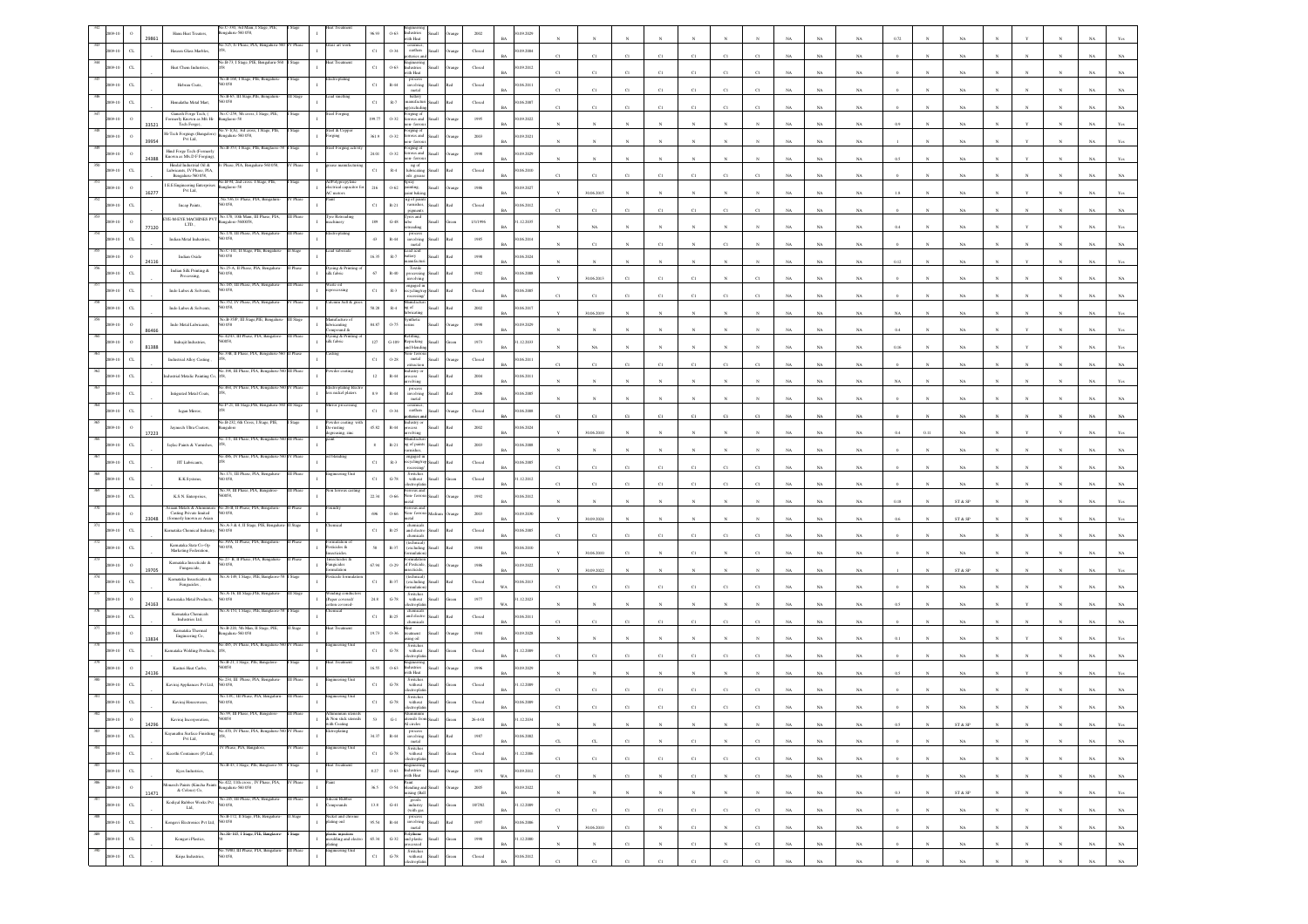|     |                             |       | 058.                                                                                                     |           |                                                                              |                     |                                                                                         |       |                                                     | 06.201                    |             |             |                |              |              |                  |             |             |             |             |              |              |                                                                |              |              |              |             |                |
|-----|-----------------------------|-------|----------------------------------------------------------------------------------------------------------|-----------|------------------------------------------------------------------------------|---------------------|-----------------------------------------------------------------------------------------|-------|-----------------------------------------------------|---------------------------|-------------|-------------|----------------|--------------|--------------|------------------|-------------|-------------|-------------|-------------|--------------|--------------|----------------------------------------------------------------|--------------|--------------|--------------|-------------|----------------|
|     | $\alpha$                    |       | No.C-22, II Stage, PIE, Bengaluru-<br>Krishna Polymers,                                                  |           |                                                                              | $_{\rm Cl}$         | 0.75<br>Synthetic                                                                       |       | $\operatorname{Closed}$                             | 0.06.2007                 |             |             |                |              | CI           |                  |             |             | NA          |             |              |              |                                                                |              |              |              |             |                |
|     |                             |       | B-278, 7th Mai<br>Lach Products,<br>sgalore-560058                                                       |           | ғассиорынд оғ<br>Lead, Zinc & Nickel                                         | 8.27                | esins<br>ustry o<br>$\mathbb{R}\text{-}44$<br>secon                                     |       | 2000                                                | 0.06.2022                 |             |             |                |              |              |                  |             |             |             |             |              |              |                                                                |              |              |              |             |                |
|     |                             |       | o.79/80, III Phase, PIA, Bengal<br>Sri Luxmi Electroplating<br>058,                                      |           | troplating                                                                   | 34.53               | volving<br>ustry<br>$\mathbb{R}\text{-}44$                                              |       | 1993                                                | RA<br>(06, 2025)          |             | 30.06.2013  |                |              |              |                  |             |             | NA          | NA          | 0.18         | 0.075        | NA                                                             |              |              |              |             |                |
|     | $\alpha$                    | 14179 | 455.IV Phase, PIA.1                                                                                      |           | tro Platin                                                                   | $20\,$              | ocess<br>rolving<br>process<br>involving<br>$R-44$                                      |       | $2001\,$                                            | 0.06.2021                 |             |             |                |              |              |                  |             |             | NA          | $_{\rm NA}$ |              |              | NA                                                             |              |              |              |             |                |
|     |                             |       | Lakshmi Electroplaters,<br>o.C-260, I Stage, PIE, Bengal                                                 |           |                                                                              |                     | metal                                                                                   |       |                                                     | <b>BA</b>                 |             |             |                |              |              |                  |             |             | NA          | NA          | 0.96         | 0.05         | NA                                                             |              |              |              |             |                |
|     |                             |       | Lakshmi Industries,<br>Vo.B-294, II Stage, PIE, Bengaluri                                                |           | troplati                                                                     | C1                  | process<br>involving<br>$R - 44$<br>$\rm metal$                                         |       | Closed                                              | 0.06.2009<br><b>BA</b>    | $_{\rm Cl}$ | $_{\rm C1}$ | CI             | CI           | C1           | C1               | CI          |             | NA          | $_{\rm NA}$ |              |              | $_{\rm NA}$                                                    |              |              |              |             |                |
|     |                             |       | Lakshmi Metal Works,<br>058                                                                              |           |                                                                              | $_{\rm C1}$         | $\frac{process}{involving}$<br>$\mathbb{R}\text{-}44$                                   |       | ${\it Closed}$                                      | 1.06.2008<br>ΒA           | C1          | C1          | $\overline{c}$ | $_{\rm C1}$  | C1           | C1               |             |             | $_{\rm NA}$ | $_{\rm NA}$ |              |              | NA                                                             |              |              |              |             |                |
|     | $\alpha$                    |       | Vo.B-160, I Stage, PIE, I<br>Lakshmi Powder Coating                                                      |           |                                                                              | 21                  | dustry or<br>$\mathbb{R}{\text{-}}44$<br>cess<br>volving                                |       | 1993                                                | 0.06.2009                 |             |             |                |              |              |                  |             |             | NA          | NA          |              |              |                                                                |              |              |              |             |                |
|     |                             |       | io.B-226, 5th Main, II<br>Vintech Surface coaters<br>sgalore-560058<br>ormerly Lalan Enterpris           |           | vder coating v<br>surface treats                                             | 49.72               | astry or<br>$R - 44$<br>secon<br>volving                                                |       | $1984\,$                                            | 0.06.2024<br><b>BA</b>    |             |             |                |              |              |                  |             |             | NA          | $_{\rm NA}$ | 0.72         | 0.2          |                                                                |              |              |              |             |                |
|     |                             |       | No.B-73, I Stage, 2nd cross, PIE,<br>kanglaore-58<br>Leo Hard Chrome,                                    |           | chine of<br>ydraulics with                                                   | $22.62\,$           | dustry or<br>ocess<br>rolving<br>$_{\rm R-44}$                                          |       | $2000\,$                                            | 1.06.2024<br>BA           |             |             |                |              |              |                  |             |             | NA          | $_{\rm NA}$ | 0.24         | 0.2          | $_{\rm NA}$                                                    |              |              |              |             |                |
|     |                             |       | .108, I Stage, PIE, Ban<br>Leo Engineering                                                               |           | troplating<br>lectroplating<br>lardchrome)                                   | 12.69               | dustry o<br>$R-44$<br>cess                                                              |       | 1994                                                | 0.06.2023                 |             |             |                |              |              |                  |             |             |             |             |              |              |                                                                |              |              |              |             |                |
|     | C1                          |       | o.V-31, II Stage, PIE<br>conid Chemicals Pvt Ltd, N<br>058.                                              |           |                                                                              | $_{\rm C1}$         | volving<br>$0-74$<br>cal                                                                |       | Closed                                              | <b>BA</b><br>0.09.2012    |             | 12.06.2007  |                |              |              |                  |             |             | NA          | NA          | 0.4          | 0.05         | NA                                                             |              |              |              |             |                |
|     |                             |       | 490, Iv Phase, PIA, B                                                                                    |           | neering Uni                                                                  |                     | Switches<br>without                                                                     |       |                                                     | <b>BA</b>                 | C1          | $_{\rm C1}$ | CI             | C1           | C1           | C1               | CI          |             | NA          | $_{\rm NA}$ |              |              | $_{\rm NA}$                                                    |              |              |              |             |                |
|     |                             |       | Maatha Industries,<br>. A-346, 9th Main                                                                  |           | ire drawing !                                                                | C1                  | $_{\mathrm{G-78}}$<br>ectrophi<br>lastry c                                              |       | $\operatorname{Closed}$                             | (06, 2000)                | C1          | $_{\rm C1}$ | C1             | CI           | $_{\rm C1}$  | $_{\rm CI}$      |             |             | NA          | NA          |              |              | NA                                                             |              |              |              |             |                |
|     | $\mathbf{o}$                | 24167 | Mehar Metals India Pvt Ltd,<br>galaru-560 058<br>io.409, Iv Phase, PIA, B                                |           | ickling<br>tineering Uni                                                     | 81.34               | $R - 44$<br>rocess<br>volving<br>Switches                                               |       | 1985                                                | 0.06.2024                 |             |             |                |              |              |                  |             |             | NA          | NA          |              |              |                                                                |              |              |              |             |                |
|     | C1                          |       | Mahat Power Systems (P) Ltd                                                                              |           |                                                                              | $_{\rm C1}$         | without<br>$G-78$<br>ctroph                                                             |       | ${\it Closed}$                                      | <b>BA</b>                 |             |             |                |              | C1           |                  |             |             | NA          | NA          |              |              |                                                                |              |              |              |             |                |
|     |                             |       | Mahaveera Mineral                                                                                        |           |                                                                              | $_{\rm C1}$         | Switches<br>without<br>$_{\mathrm{G-78}}$<br>ectroph                                    |       | $\operatorname{Closed}$                             | (06, 2019)<br>BA          | C1          | C1          | CI             | CI           | C1           | CI               | CI          |             | NA          | $_{\rm NA}$ |              |              | NA                                                             |              |              |              |             |                |
|     |                             | 1217: | 40.A-280, Il Stage, PIE, Benj<br>Makam Agrochem Pvt Ltd<br>0.58                                          |           | A edicides<br>cticides                                                       | 94.51               | meides<br>$R - 37$<br>technical)<br>xclodins                                            |       | 1978                                                | 0.06.2014                 |             | 30.06.2019  |                |              |              |                  |             |             | NA          | $_{\rm NA}$ |              |              | NA                                                             |              |              |              |             |                |
|     | C1                          |       | o.235, III Phase, PIA, Bengalur<br>Mani Industries,                                                      |           | Casting Iron ros<br>:asting                                                  | $22\,$              | involvir<br>$\mathbb{R}\text{-}53$                                                      |       | 1995                                                | 0.06.2011<br><b>BA</b>    | C1          |             | $_{\rm C1}$    |              | $_{\rm Cl}$  |                  | CI          |             | $_{\rm NA}$ | $_{\rm NA}$ |              |              | NA                                                             |              |              |              |             |                |
|     | C1                          |       | .198, III Phase, PIA, Ba<br><b>Aaruthi Industrial Enterpris</b>                                          |           |                                                                              | 32                  | rom ore<br>astry o<br>$\mathbb{R}{\text{-}}44$<br>cess                                  |       | 2002                                                | 0.06.2013                 |             |             |                |              |              |                  |             |             |             |             |              |              |                                                                |              |              |              |             |                |
|     | C1                          |       | ascot Agrochemicals Pvt Lt                                                                               |           | ticide 8<br>ecticide                                                         | $_{\rm C1}$         | volving<br>$R - 37$<br>technical)<br><b>Han</b>                                         |       | Closed                                              | $_{\rm BA}$<br>30.06.2012 |             | N           | N              |              | $_{\rm N}$   | $\boldsymbol{N}$ |             | NA          | $_{\rm NA}$ | $_{\rm NA}$ |              |              | $_{\rm NA}$                                                    |              |              |              |             |                |
|     | C1                          |       | o.B-81, I Stage, PIE, Banglacee<br>Mascot Chemicals Works,                                               |           | nical                                                                        |                     | xcluding<br>chemicals<br>and electro<br>di.                                             |       |                                                     | BA                        |             | $_{\rm C1}$ | C1             | CI           | C1           | C1               |             |             | NA          | NA          |              |              |                                                                |              |              |              |             |                |
|     |                             |       |                                                                                                          |           |                                                                              | $_{\rm Cl}$         | $R-25$<br>hemical                                                                       |       | ${\it Closed}$                                      | 0.06.2013<br><b>BA</b>    |             |             |                |              | $_{\rm CI}$  |                  |             |             | NA          | NA          |              |              |                                                                |              |              |              |             |                |
|     | $\sigma$                    |       | Myur Polymers,                                                                                           |           |                                                                              | $\bf 28$            | $0-75$<br>Synthetic<br>resins<br>Switche                                                |       | 1998                                                | 0.09.2012<br><b>BA</b>    |             |             |                |              |              |                  |             |             | NA          | NA          |              |              |                                                                |              |              |              |             |                |
|     | C1                          |       | Mayurka Instruments Pvt Lt                                                                               |           |                                                                              | $_{\rm C1}$         | without<br>lectroplat<br>$G-78$<br><b>Ham</b>                                           |       | Closed                                              | 0.06.2009<br>BA           | $_{\rm Cl}$ | C1          | C1             | C1           | C1           | C1               |             |             | N/          | $_{\rm NA}$ |              |              | $_{\rm NA}$                                                    |              |              |              |             |                |
|     | C1                          | 15257 | No.B-152, II Stage, PIE, Bengaları<br>Mekala Metal Works,                                                |           | ad smeltir                                                                   | 155                 | Lead acid<br>battery<br>manufactu<br>$_{\rm R-7}$                                       |       | 1993                                                | 0.06.2019<br><b>BA</b>    |             | 30.06.2020  |                |              |              |                  |             |             | NA          | NA          | 0.2          |              | NA                                                             |              |              |              |             |                |
|     |                             | 21284 | B-180, II Stage,<br>Metal Coats,                                                                         |           |                                                                              | 25.61               | ustry o<br>$\mathbb{R}{\text{-}}44$<br>ocess<br>volving                                 |       | 1999                                                | 0.06.2024<br><b>BA</b>    |             | 30.06.2020  |                |              |              |                  |             |             | NA          | NA          | 0.4          |              | NA.                                                            |              |              |              |             |                |
|     |                             |       | M-14, I Stage, PIE, Ba<br>Metal Nitrides,                                                                |           |                                                                              | $_{\rm C1}$         | dustry o<br>$\,$ R-44<br>ocess<br>olving                                                |       | $\rm Closed$                                        | 1.06.2007                 | C1          | C1          |                | C1           | $_{\rm CI}$  | $_{\rm C1}$      |             |             | NA          | $_{\rm NA}$ |              |              | NA                                                             |              |              |              |             |                |
|     |                             |       | 2-249, I Stage, PH<br>Metal Process,                                                                     |           |                                                                              | 1.64                | in i<br>$0 - 36$                                                                        |       | $1992\,$                                            | 0.09.2022                 |             |             |                |              |              |                  |             |             |             |             |              |              |                                                                |              |              |              |             |                |
|     |                             | 4140  | Ltd, No.C-200, I Stage, PII<br>Metco Metalizers Pvt Ltd,<br>sglaore-58                                   |           |                                                                              | $_{\rm C1}$         | sing oil<br>sand<br>$G-99$<br>eclamatic                                                 |       | Closed                                              | 0.06.2018                 |             |             |                |              |              |                  |             |             | NA          | NA          |              |              |                                                                |              |              |              |             |                |
|     |                             |       | Vo.C-76, III Stage,PIE, Beng<br>Metreat Chem Enterpri<br>058                                             |           | troplating Gl<br>Iver Plating                                                | $6.5\,$             | $\mathsf{univ}$<br>dustry<br>$\,$ R-44                                                  |       | $1988\,$                                            | <b>BA</b><br>0.06.2023    |             | $_{\rm C1}$ |                |              | CI           | CI               |             |             | NA          | $_{\rm NA}$ |              |              | NA                                                             |              |              |              |             |                |
|     |                             |       | io.172, III Phase, PIA, B                                                                                |           | ad Acid Bat                                                                  |                     | ocess<br>volving<br>ead acid                                                            |       |                                                     |                           |             | 30.06.2023  |                |              |              |                  |             |             | NA          | $_{\rm NA}$ | 0.16         |              | ETP                                                            |              |              |              |             |                |
|     |                             |       | Metro Batteries,<br>058.<br>io.B-147, III Phase, PIA, Benga                                              |           | gineering Uni                                                                | $_{\rm Cl}$         | $_{\rm R-7}$<br>attery<br>aufactu<br>Switches                                           |       | Closed                                              | 0.06.2007<br><b>BA</b>    | C1          | C1          | C1             | CI           | C1           | C1               | CI          |             | NA          | NA          |              |              | NA                                                             |              |              |              |             |                |
|     | $\alpha$                    |       | Micast,<br>058.<br>No.42 & 43,2nd Main, II Phase, PIA                                                    |           |                                                                              | $_{\rm C1}$         | $G-78$<br>without<br>cad acid                                                           |       | Closed                                              | 0.06.2016<br><b>BA</b>    | $_{\rm Cl}$ | $_{\rm C1}$ | C1             | CI           | C1           | C1               |             |             | NA          | $_{\rm NA}$ |              |              | $_{\rm NA}$                                                    |              |              |              |             |                |
|     |                             | 1150  | Microtex Energy Pvt Ltd.,<br>galore-560058,                                                              |           |                                                                              | 4815                | $\mathbb{R}\text{-}7$<br>mery                                                           |       | $200\mathrm{l}$                                     | 0.06.2021<br>BA           |             | 30.06.2021  |                |              |              |                  |             |             | $_{\rm NA}$ | $_{\rm NA}$ | 2.5          |              | $\operatorname{ST}$ & $\operatorname{SP}$ $\operatorname{ETP}$ |              |              |              |             |                |
|     | $\circ$                     | 16510 | io.180, 11 Main, III P<br>Mineral Processing Ltd,<br>sgalore-560058                                      |           | ineral Grind<br>shing                                                        | 28.01               | bry coal<br>$0 - 26$<br>cessing<br>ineral                                               |       | 1993                                                | 0.06.2018<br>RA           |             |             |                |              |              |                  |             |             | NA          | NA          |              |              |                                                                |              |              |              |             |                |
|     |                             |       | o.B-103, 2nd cross<br>Modern Light Industries,<br>sglaore-58                                             |           | ufacture of<br>minium, Staink<br>teel & Brass name                           | $\scriptstyle 27.2$ | ustry or<br>$\,$ R-44 $\,$<br>ocess<br>HH.<br>volving                                   |       | $1980\,$                                            | 0.06.2024<br><b>BA</b>    |             |             |                |              |              |                  |             |             | NA          | $_{\rm NA}$ | 0.36         | 0.16         | NA                                                             |              |              |              |             |                |
|     |                             | 4055  | o.122. 7th Main, 2nd cross, III<br>Mohan Metal Crafts,<br>ase, PIA, Bangalore-560058                     |           |                                                                              | 75.27               | orging of<br>errous and<br>on-ferrou<br>$0 - 32$                                        |       | $1987\,$                                            | (06.2019)<br><b>BA</b>    |             |             |                |              |              |                  |             |             | NA          | NA          |              |              | ST & SP                                                        |              |              |              |             |                |
|     | $\alpha$                    |       | ra Metal Indu<br>Mora Metal Industies.<br>tage, PIE, Banglaore-58                                        |           |                                                                              | $_{\rm C1}$         | $0 - 63$<br>dustries                                                                    |       | Closed                                              | 0.09.2012                 |             |             |                |              |              |                  |             |             |             |             |              |              |                                                                |              |              |              |             |                |
|     | $\alpha$                    |       | io.B-385, I Stage, PIE, Banglaor<br>Multi Heat Treaters                                                  |           | at Treatment                                                                 | $_{\rm C1}$         | with Heat<br>Industries<br>with Heat<br>$0 - 63$                                        |       | $\operatorname{Closed}$                             | RA<br>0.06.2018           |             | C1          |                | C1           | C1           |                  |             |             | NA          | NA          |              |              | NA                                                             |              |              |              |             |                |
|     |                             |       | 443-A. IV Phase.<br>Multimin Agro Chemicals,                                                             |           | sticides $\&$                                                                | 17.57               | $0 - 29$<br>f Pesticio                                                                  |       | $2004\,$                                            | 1.09.2023                 |             |             |                |              | $_{\rm CI}$  |                  |             |             | NA          | NA.         |              |              | NA                                                             |              |              |              |             |                |
|     |                             | 13570 | 40.454, IV Phase, PIA, Be                                                                                |           | ecticides.<br>c Sulphate                                                     |                     | ecticide<br>ne Sme                                                                      |       |                                                     |                           |             |             |                |              |              |                  |             |             | NA          | NA          |              |              | ST & SP                                                        |              |              |              |             |                |
|     |                             | 34676 | Multiplex Agricare Pvt Ltd,<br>o.C-428, I Stag                                                           |           | ilization of                                                                 |                     | $0 - 32$                                                                                |       | 1998                                                | 0.09.2021                 |             | 30.09.202   |                |              |              |                  |             |             |             |             |              |              | ST & SI                                                        |              |              |              |             |                |
|     |                             | 34133 | Multiplex Bio-Tech Pvt Ltd                                                                               |           | arboys &<br>facturing o                                                      | 24.44               | $\mathbb{R}\text{-}\mathbb{S}\mathbb{S}$<br>cal (Balk<br>ug &                           |       | $2009\,$                                            | 0.06.2021                 |             |             |                |              |              |                  |             |             |             |             |              |              |                                                                |              |              |              |             |                |
|     |                             |       | Mysore Alkaline Batte                                                                                    |           |                                                                              |                     | $R-7$                                                                                   |       |                                                     | 06.2005<br>BA             |             |             |                |              |              |                  |             | NA          | NA          | NA          |              |              | NA.                                                            |              |              |              | NA.         | NA             |
| 432 | $_{\mathrm{c} }$<br>2009-10 |       | No.108-C, III Phase, PIA, Bengaluru-<br>N.C.Bhandari Forging,<br>560 058,                                | III Phase | teering Unit                                                                 | $_{\rm C1}$         | Switches<br>without<br>$\,$ G-78 $\,$<br><b>Ham</b><br>ectrophat                        |       | Closed                                              | 30.06.2018<br>$_{\rm BA}$ | $_{\rm C1}$ | $_{\rm C1}$ | $_{\rm C1}$    | $_{\rm C1}$  | $_{\rm C1}$  | $_{\rm C1}$      | $_{\rm C1}$ | $_{\rm NA}$ | $_{\rm NA}$ | $_{\rm NA}$ |              | $\mathbf{N}$ | $_{\rm NA}$                                                    | $\mathbf{N}$ | $\mathbf{N}$ | $\mathbf{N}$ | $_{\rm NA}$ | $_{\rm NA}$    |
| 433 | $_{\mathrm{CL}}$<br>2009-10 | 12428 | No.B-32, III Stage, PIE, Bengaluru-<br>Navkar Metals,<br>0058,                                           | III Stage | Casting of Ferrous &<br>1011 ferrous alloys<br>$\mathbf{I}$                  | 36.61               | Ferrous and<br>O-28 Non-ferrous<br>$_{\rm flat}$<br>setal                               | range | $2003\,$                                            | 0.06.2018<br>$_{\rm BA}$  |             | $_{\rm N}$  | $\bar{N}$      |              | $_{\rm N}$   | $\bar{N}$        |             | $_{\rm NA}$ | $_{\rm NA}$ | $_{\rm NA}$ | $0.24\,$     |              | $_{\rm NA}$                                                    |              |              |              | $_{\rm NA}$ | $\mathbf{Yes}$ |
| 434 | $_{\rm{CL}}$<br>2009-10     |       | io.305, IV Phase, PIA, Bengaluru<br>New Long Wires,                                                      |           | ible manu                                                                    | $_{\rm Cl}$         | Switches<br>without<br>$\,$ G-78 $\,$<br><b>Illami</b>                                  | reen  | $\operatorname{Closed}$                             | BA                        | C1          | C1          | C1             | C1           | C1           | C1               | C1          | NA          | NA          | NA          |              |              | NA                                                             |              | $_{\rm N}$   | $_{\rm N}$   | NA          | $_{\rm NA}$    |
|     | $_{\mathrm{CL}}$<br>2009-10 |       | . III Stage,PIE, Bengalaru-560 05<br>Nathanial Engineering Co,                                           | I Stage   | ctroplating                                                                  | $_{\rm C1}$         | ectroplati<br>$$\,{\rm process}$$ involving $$\,{\rm metal}$$<br>$R-44$<br><b>Iliam</b> | ho3   | $\operatorname*{Closed}% \left( \mathcal{M}\right)$ | 30.06.2009                |             |             |                |              |              |                  |             |             |             |             |              |              |                                                                |              |              |              |             |                |
| 436 | $_{\mathrm{CL}}$<br>2009-10 |       | No.19-A, II Phase, PIA, Bengaluru-<br>Nordon Laboratories,<br>058,                                       | II Phase  | temical laborator                                                            | $_{\rm C1}$         | chemicals<br>and electro<br>$\mathbb{R}\text{-}25$<br><b>Ilam</b>                       | ho!   | ${\bf Closed}$                                      | $_{\rm BA}$<br>0.06.2007  | $_{\rm C1}$ | $_{\rm C1}$ | $_{\rm C1}$    | $_{\rm C1}$  | $_{\rm C1}$  | $_{\rm C1}$      | $_{\rm C1}$ | $_{\rm NA}$ | $_{\rm NA}$ | $_{\rm NA}$ | $\mathbf{0}$ | $\mathbf{N}$ | $_{\rm NA}$                                                    | $_{\rm N}$   | $\mathbb{N}$ | $_{\rm N}$   | $_{\rm NA}$ | $_{\rm NA}$    |
|     | $\,$ $\,$<br>2009-10        |       | No.C-71, II Stage, PIE, Bangalore<br>560058<br>Odochem Indsutries,                                       | itage     | Manufacture of<br>I Aldehyde                                                 | 22.17               | chemicals<br>Fragrance,<br>flavours<br>$_{\rm{G-112}}$<br><b>Illami</b>                 | reen  | 1991                                                | BA<br>0.12.2099           | C1          | $_{\rm C1}$ | $_{\rm C1}$    | $_{\rm C1}$  | $_{\rm Cl}$  | C1               | $_{\rm C1}$ | $_{\rm NA}$ | $_{\rm NA}$ | $_{\rm NA}$ |              |              | NA                                                             |              |              |              | $_{\rm NA}$ | $_{\rm NA}$    |
| 438 |                             |       | No.B-196, II Stage, PIE, Bangalore-                                                                      | II Stage  |                                                                              |                     | sence etc                                                                               |       |                                                     | <b>BA</b>                 | $_{\rm N}$  | $_{\rm NA}$ | $\mathbf{N}$   | $\mathbf{N}$ | $_{\rm N}$   | $\boldsymbol{N}$ | $_{\rm N}$  | NA          | NA          | $_{\rm NA}$ | 0.015        | $\mathbf{N}$ | NA                                                             |              | v            | $\mathbf{N}$ | NA          | Yes            |
|     | $_{\rm CL}$<br>2009-10      | 17082 | Om Shiva Shakthi Metal $$\tt Industries$,$<br>560058,<br>No.112, III Phase, PIA, Bengaluru-560 III Phase |           | Lead in guards by<br>recycling of lead acid<br>batteries<br>ingineering Unit | 99                  | Industries<br>engaged in<br>recycling<br>$R-32$<br><b>Illami</b>                        | ho!   | $2005\,$                                            | 90.06.2017<br><b>BA</b>   |             | 30.06.2018  | $\mathbf{v}$   | $_{\rm N}$   | $\mathbf{N}$ | $\mathbf{N}$     | $_{\rm Y}$  | $_{\rm NA}$ | $_{\rm NA}$ | $_{\rm NA}$ | $0.4\,$      | $\mathbf{N}$ | $_{\rm NA}$                                                    | $\mathbf{N}$ | Y            | $_{\rm N}$   | $_{\rm NA}$ | $\mathbf{Yes}$ |
|     | $_{\mathrm{CL}}$<br>2009-10 |       | Om Steel Industries,                                                                                     |           | $\mathbf{I}$                                                                 | $_{\rm C1}$         | Switches<br>without<br>$\,$ G-78 $\,$<br>nall<br>lectroplatin                           |       | $\operatorname{Closed}$                             | 0.06.2007<br>$_{\rm BA}$  | C1          | C1          | $_{\rm CI}$    | $_{\rm C1}$  | $_{\rm Cl}$  | C1               | $_{\rm CI}$ | $_{\rm NA}$ | $_{\rm NA}$ | $_{\rm NA}$ |              |              | NA.                                                            |              |              |              | NA          | $_{\rm NA}$    |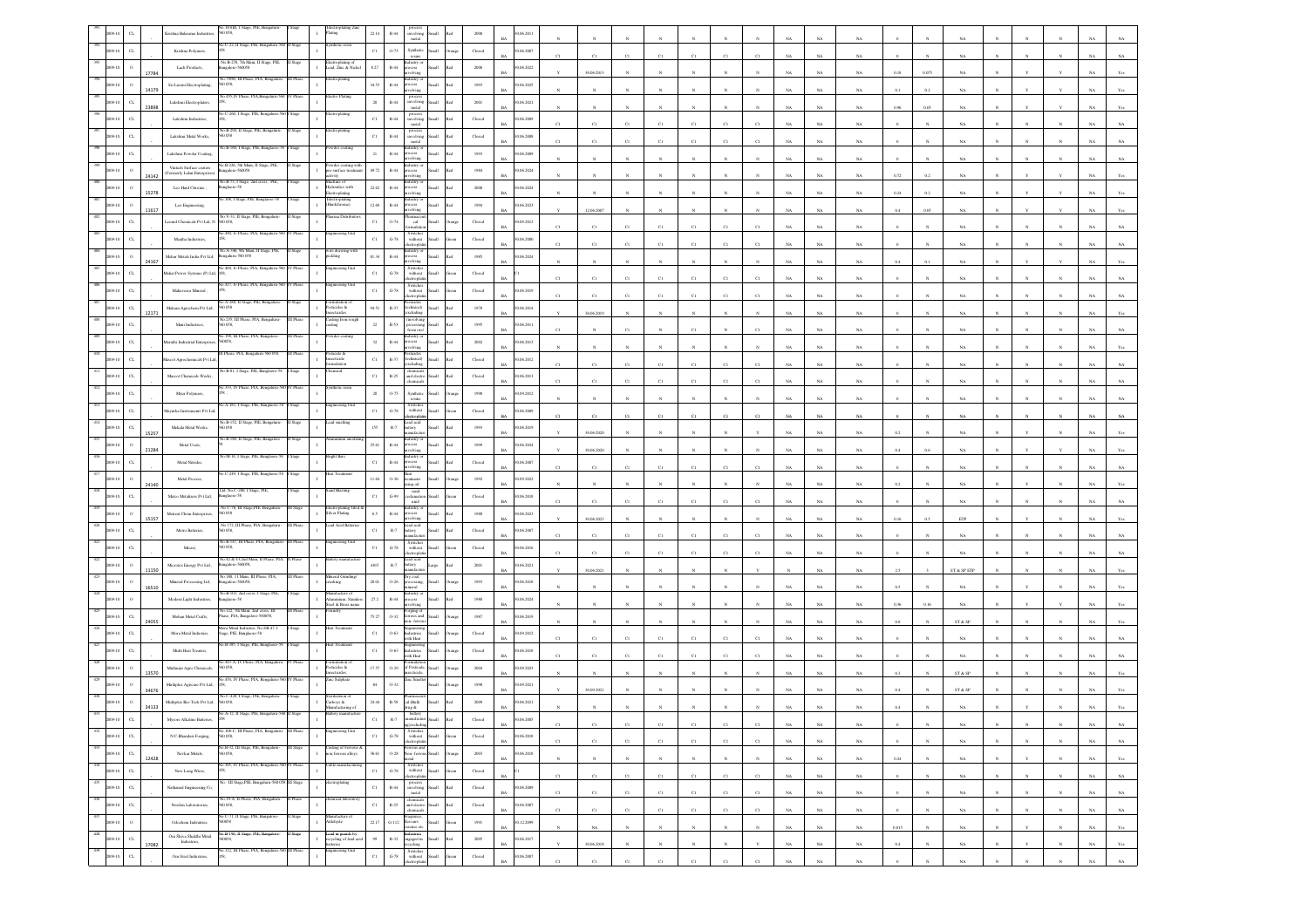|                |                             | Oorja Udyog,                                                             | $0. B - 32.$ III<br>058                                                           |                  |                                                            | $_{\rm C1}$ | $\mbox{G-}78$          | $% \left\vert \left( \mathbf{1}_{\mathbf{1}}\right) \right\rangle$ without<br>ectrophat                                                                                                                                                                                                                                                                                                                                                                                                                                            |                                                                                                                                                                                                                                                                                                                                                                                                                                                                                                                           | Closed                  | 06.2018                   |             |             |             |             |                |             |             |             |             |             |          |              |                                                                |            |              |              |             |                |
|----------------|-----------------------------|--------------------------------------------------------------------------|-----------------------------------------------------------------------------------|------------------|------------------------------------------------------------|-------------|------------------------|------------------------------------------------------------------------------------------------------------------------------------------------------------------------------------------------------------------------------------------------------------------------------------------------------------------------------------------------------------------------------------------------------------------------------------------------------------------------------------------------------------------------------------|---------------------------------------------------------------------------------------------------------------------------------------------------------------------------------------------------------------------------------------------------------------------------------------------------------------------------------------------------------------------------------------------------------------------------------------------------------------------------------------------------------------------------|-------------------------|---------------------------|-------------|-------------|-------------|-------------|----------------|-------------|-------------|-------------|-------------|-------------|----------|--------------|----------------------------------------------------------------|------------|--------------|--------------|-------------|----------------|
|                | $\alpha$                    | Oxide India.                                                             | No.C-31, II Stage, PIE, Bangalore<br>0058                                         | itago            |                                                            | 12.38       | $_{\rm R-7}$           | Lead acid<br>battery<br>ufact                                                                                                                                                                                                                                                                                                                                                                                                                                                                                                      | llam<br>ho!                                                                                                                                                                                                                                                                                                                                                                                                                                                                                                               | 1984                    | 0.06.2018                 |             |             |             |             |                |             |             |             | <b>NA</b>   | NA          |          |              |                                                                |            |              |              |             |                |
|                | $\alpha$                    | P & S Chemicals                                                          | B-223, I Stage, PIE, Bangl                                                        |                  |                                                            | $_{\rm Cl}$ | $\mathbb{R}\text{-}25$ | chemicals<br>and electro                                                                                                                                                                                                                                                                                                                                                                                                                                                                                                           | <b>Small</b><br>hd.                                                                                                                                                                                                                                                                                                                                                                                                                                                                                                       | Closed                  | 0.06.2009<br>RA           |             | C1          |             |             | C1             | CI          | CI          |             | NA          | NA          |          |              | NA                                                             |            |              |              |             |                |
|                |                             | ${\bf P}$ & S Galvasols,                                                 | 0.490-1, IV Phase, PIA, Beng<br>058,                                              |                  |                                                            | $169\,$     | $_{\rm R-44}$          |                                                                                                                                                                                                                                                                                                                                                                                                                                                                                                                                    |                                                                                                                                                                                                                                                                                                                                                                                                                                                                                                                           | $19\%$                  | 0.06, 2022                |             | NA          |             |             |                |             |             |             | NA          | NA          |          | 0.5          | ST & SP                                                        |            |              |              |             |                |
|                | 23857                       | P & S Precitech,                                                         | A-174, 4th et<br>sglaore-58                                                       |                  |                                                            | 103.4       | R-25                   | hemicals<br><b>Loborn</b>                                                                                                                                                                                                                                                                                                                                                                                                                                                                                                          |                                                                                                                                                                                                                                                                                                                                                                                                                                                                                                                           | 1996                    | 0.06.2017                 |             |             |             |             |                |             |             |             | NA          | NA          | 0.16     |              | NA                                                             |            |              |              |             |                |
|                | 33732                       | P.C.Process Pvt Ltd,                                                     | o.V-3(C), 14th cross, II Stage, PIE,<br>sgalore-560058                            | I Stage          | nted Circuit B<br>nufacture                                | 260         | $\mathbb{R}\text{-}74$ | nted<br>ircuit boa                                                                                                                                                                                                                                                                                                                                                                                                                                                                                                                 |                                                                                                                                                                                                                                                                                                                                                                                                                                                                                                                           | 1999                    | 0.06, 2022                |             |             |             |             |                |             |             |             | NA          | $_{\rm NA}$ | 0.08     | 0.23         | NA                                                             |            |              |              |             |                |
|                |                             | Panch Dhata,                                                             | o.B-47, III Stage, PIE,                                                           |                  | asting & copper<br>floy casting                            | 56.69       | $0 - 28$               | on- fer                                                                                                                                                                                                                                                                                                                                                                                                                                                                                                                            |                                                                                                                                                                                                                                                                                                                                                                                                                                                                                                                           | $1991\,$                | 1.09.2029                 |             | 30.06.2022  |             |             |                |             |             |             |             |             |          |              |                                                                |            |              |              |             |                |
|                | 24056<br>$\alpha$           | Parachem Agrochem Ltd,                                                   | No.B-196, II Stage, PIE, Bengaluru-<br>50 058                                     |                  | > Fertlizer                                                | $_{\rm C1}$ | 0.29                   | $\prime$                                                                                                                                                                                                                                                                                                                                                                                                                                                                                                                           |                                                                                                                                                                                                                                                                                                                                                                                                                                                                                                                           | $\rm Closed$            | 0.09.2012                 |             |             |             |             |                |             |             |             | NA          | NA          | 0.3      |              | NA                                                             |            |              |              |             |                |
|                | $_{\mbox{\scriptsize{CL}}}$ | earl Coatings & Chemicals,                                               | No.B-248, 6th Main, II Stage, PIA,<br>ngalore-560058                              | lage             | istemper, Prime<br>utty & Emulsion                         | 21.58       | $R-21$                 | anufact<br>g of paint                                                                                                                                                                                                                                                                                                                                                                                                                                                                                                              |                                                                                                                                                                                                                                                                                                                                                                                                                                                                                                                           | 2002                    | 1.06.2019                 |             | C1          | C)          |             | C1             | CI          |             |             | NA          | $_{\rm NA}$ |          |              |                                                                |            |              |              |             |                |
|                | 23030<br>$\alpha$           | Peenya Heat Treatment Co,                                                | o.424,11th cross, IV Phase, PIA,<br>ngaluru-560 058,                              |                  | eat Treatm                                                 | $21\,$      | $0 - 63$               | ustries                                                                                                                                                                                                                                                                                                                                                                                                                                                                                                                            |                                                                                                                                                                                                                                                                                                                                                                                                                                                                                                                           | 2003                    | 0.6.2011                  |             | NA          |             |             |                |             |             |             | NA          | $_{\rm NA}$ |          |              |                                                                |            |              |              |             |                |
|                | $_{\rm CL}$                 | Perfect Profiles,                                                        | 40.B-233, 6th cross, I Stage, PIE,<br>ngalaru-560 058                             |                  | Carryingout drawing<br>and polishing of Iron               | 222.6       | $R-44$                 | vith Heat<br>ustry o<br>ocess                                                                                                                                                                                                                                                                                                                                                                                                                                                                                                      |                                                                                                                                                                                                                                                                                                                                                                                                                                                                                                                           | 1997                    | 0.06.2018                 | C1          | C1          | CI          | CI          | CI             | CI          |             |             | NA          | NA          |          |              | NA                                                             |            |              |              |             |                |
| 19.1           | 16595<br>$_{\rm{CL}}$       | est Control (India) Pvt Ltd,                                             | No.B-384, I Stage, PIE, Bengaluru<br>0058                                         |                  | and steel bass & coils<br>crilization of                   | 32.33       | $0 - 65$               | Surgical a<br>nedical                                                                                                                                                                                                                                                                                                                                                                                                                                                                                                              |                                                                                                                                                                                                                                                                                                                                                                                                                                                                                                                           | 2000                    | 1.06.2018                 |             |             |             |             |                |             |             |             | NA          | $_{\rm NA}$ | 0.3      |              | ST & SP                                                        |            |              |              |             |                |
|                | 24138<br>$\alpha$           |                                                                          | Phase, PIA, Bengali                                                               |                  | surgical Gloves,<br>Medical Disposab                       |             | 0.29                   | ducts                                                                                                                                                                                                                                                                                                                                                                                                                                                                                                                              |                                                                                                                                                                                                                                                                                                                                                                                                                                                                                                                           |                         | 09.2012                   |             |             |             |             |                |             |             |             | NA          | NA          | 0.25     |              | NA                                                             |            |              |              |             |                |
|                |                             | hosphate Plasticizers (P) Ltd,                                           | io.B-212, II Stage, F                                                             |                  |                                                            |             |                        | $\overline{1}$<br>ng of<br>lubricating                                                                                                                                                                                                                                                                                                                                                                                                                                                                                             |                                                                                                                                                                                                                                                                                                                                                                                                                                                                                                                           | Closed                  | RA                        | C1          | C1          | CI          |             | C1             | C1          |             |             | NA          | NA          |          |              | NA                                                             |            |              |              |             |                |
|                | CL                          | Pioneer Petro Chemicals,                                                 | 60 058<br>No.B-226, I Stage, PIE, Banglaore-                                      |                  | cad Acid Batter                                            | $_{\rm C1}$ | $_{\rm R-4}$           | ils .greas<br>Lead acid<br>battery                                                                                                                                                                                                                                                                                                                                                                                                                                                                                                 | Ha<br>h.                                                                                                                                                                                                                                                                                                                                                                                                                                                                                                                  | Closed                  | 0.06.2010                 | C1          | C1          | C1          | C1          | C1             | C1          | $_{\rm CI}$ |             | $_{\rm NA}$ | $_{\rm NA}$ |          |              | $_{\rm NA}$                                                    |            |              |              |             |                |
|                | $\alpha$                    | Pollite Batteries,<br>yo Paints Pvt Ltd (Former                          | io.B-225, 5th Main, II Stage                                                      |                  | iufacturing o                                              | $_{\rm C1}$ | $\mathbb{R}\text{-}7$  | ints and                                                                                                                                                                                                                                                                                                                                                                                                                                                                                                                           |                                                                                                                                                                                                                                                                                                                                                                                                                                                                                                                           | $\operatorname{Closed}$ | 0.06.2011                 |             | CI          |             |             | C1             | CI          |             |             | NA          | NA          |          |              |                                                                |            |              |              |             |                |
|                | $\rm ^o$<br>11614           | Polo Paints Pvt Ltd).                                                    | ngalaru-560 058<br>o.C-77, III Stage, PIE, Ber                                    |                  | $\mathbf{I}$<br>saints by blending &<br>xins               | 29.57       | 0.55                   | amishes<br>xine a                                                                                                                                                                                                                                                                                                                                                                                                                                                                                                                  | Iliami                                                                                                                                                                                                                                                                                                                                                                                                                                                                                                                    | 1996                    | 0.09.2028<br>RA           |             |             |             |             |                |             |             |             | <b>NA</b>   | NA          |          |              | NA.                                                            |            |              |              |             |                |
|                | $\alpha$                    | Polymer & Allied Products                                                | o.Sb-46, I Stage, PIE,                                                            |                  |                                                            | $_{\rm C1}$ | $0 - 75$               | Synthetic<br>resins                                                                                                                                                                                                                                                                                                                                                                                                                                                                                                                |                                                                                                                                                                                                                                                                                                                                                                                                                                                                                                                           | Closed                  | 09.2010                   | C1          | C1          |             |             | $\overline{c}$ | C1          | $_{\rm CI}$ |             | NA          | $_{\rm NA}$ |          |              | NA                                                             |            |              |              |             |                |
|                | $\alpha$                    | Pooja Chemicals,                                                         | 058<br>o.B-52, III Stage, PIE, Bengaluru-                                         |                  | ery manufact                                               | $_{\rm C1}$ | $_{\rm R-25}$          | and electr<br>hemical<br>battery                                                                                                                                                                                                                                                                                                                                                                                                                                                                                                   |                                                                                                                                                                                                                                                                                                                                                                                                                                                                                                                           | Closed                  | 1.06.2011                 | CI          | C1          | CI          | CI          | $_{\rm C1}$    | $_{\rm CI}$ | CI          |             | NA          | NA          |          |              |                                                                |            |              |              |             |                |
|                | $_{\rm CL}$                 | ower Build Batteries Pvt Ltd                                             | 40.B-54, III Stage, PIE, Bengaluru-                                               |                  | ad Acid Batt                                               | $_{\rm C1}$ | $\mathbb{R}.7$         | nanufacti<br><b>cxcludi</b><br>cad acid                                                                                                                                                                                                                                                                                                                                                                                                                                                                                            |                                                                                                                                                                                                                                                                                                                                                                                                                                                                                                                           | Closed                  | 0.6.2013<br><b>BA</b>     | C1          | C1          | C1          | C1          | C1             | C1          | C1          | NA          | $_{\rm NA}$ | NA          |          |              | $_{\rm NA}$                                                    |            |              |              | NA          |                |
|                | $_{\rm C1}$                 | wer Build Batteries Unit - I                                             | in 251 III Phase PIA Bengaluru, 560 II                                            | II Phas          | ad Acid Ba                                                 | $_{\rm C1}$ | $\mathbb{R}\text{-}7$  | ttery<br>cad acid                                                                                                                                                                                                                                                                                                                                                                                                                                                                                                                  |                                                                                                                                                                                                                                                                                                                                                                                                                                                                                                                           | $\operatorname{Closed}$ | 06.2008                   | C1          | C1          | $_{\rm CI}$ | C1          | C1             | $_{\rm CI}$ | CI          |             | $_{\rm NA}$ | $_{\rm NA}$ |          |              | NA                                                             |            |              |              |             |                |
|                | $_{\rm{CL}}$                | Pradeepthi Power Products,                                               |                                                                                   |                  |                                                            | $_{\rm C1}$ | $\mathbb{R}\text{-}7$  | attery<br>ufac                                                                                                                                                                                                                                                                                                                                                                                                                                                                                                                     |                                                                                                                                                                                                                                                                                                                                                                                                                                                                                                                           | $\operatorname{Closed}$ | 0.06.2010                 |             | CI          | CI          | CI          | C1             | CI          |             |             | NA          | NA          |          |              |                                                                |            |              |              |             |                |
| 19.1           | $_{\rm CL}$                 | Praveen Electroplaters,                                                  | C-288, I Stage, PIE, Banglaore-3                                                  | Stage            |                                                            | $_{\rm C1}$ | $R-44$                 | involving<br>metal                                                                                                                                                                                                                                                                                                                                                                                                                                                                                                                 | <b>Illett</b>                                                                                                                                                                                                                                                                                                                                                                                                                                                                                                             | Closed                  | 0.06.2013                 |             | C1          | CI          | CI          | C1             | CI          | CI          |             | NA          | $_{\rm NA}$ |          |              |                                                                |            |              |              |             |                |
|                | $_{\mbox{\scriptsize{CL}}}$ | Precission Pattern Pvt Ltd,                                              | a.C-248, I Stage, PIE, Banglaore-5                                                |                  | ineering Un                                                | $_{\rm C1}$ | $\mbox{G-}78$          | Switches<br>without<br>:troph                                                                                                                                                                                                                                                                                                                                                                                                                                                                                                      |                                                                                                                                                                                                                                                                                                                                                                                                                                                                                                                           | $\operatorname{Closed}$ |                           | C1          | C1          | C1          | C1          | $\overline{c}$ | C1          |             |             | NA          | $_{\rm NA}$ |          |              | $_{\rm NA}$                                                    |            |              |              |             |                |
|                | $_{\rm CL}$                 | Premadasa Process,                                                       | o.A-266, II Stage, PIE, Bengalur<br>D 0.58                                        |                  | ineering Un                                                | $_{\rm Cl}$ | $\mbox{G-}78$          | Switches<br>without<br>tronic                                                                                                                                                                                                                                                                                                                                                                                                                                                                                                      |                                                                                                                                                                                                                                                                                                                                                                                                                                                                                                                           | Closed                  |                           | C1          | C1          | C1          | CI          | C1             | C1          |             |             | NA          | NA.         |          |              | NA                                                             |            |              |              |             |                |
| $9 - 10$       | $_{\rm{CL}}$                | Premier Alloy Foundry,<br>No. 172 III Phase PIA<br>Bengaluru-560 058,    | io.172, III Phase, PIA, Ba<br>60 058                                              |                  |                                                            | $_{\rm C1}$ | 0.28                   | ion-fer<br>$\begin{array}{c} \mathbf{metal} \\ \mathbf{extraction} \end{array}$                                                                                                                                                                                                                                                                                                                                                                                                                                                    | <b>Ham</b>                                                                                                                                                                                                                                                                                                                                                                                                                                                                                                                | Closed                  | 0.09.2004                 | C1          | $_{\rm C1}$ | C1          | C1          | C1             | C1          |             |             | NA          | $_{\rm NA}$ |          |              | $_{\rm NA}$                                                    |            |              |              |             |                |
|                | $_{\rm{CL}}$                | Vemier Metal Finishers, No.C-<br>60, I Stage, PIE, Banglaore-58          | 40.C-260, I Stage, PIE, Banglac                                                   |                  |                                                            | $_{\rm C1}$ | $\mathbb{R}\text{-}44$ | involving<br>metal                                                                                                                                                                                                                                                                                                                                                                                                                                                                                                                 | Iliami                                                                                                                                                                                                                                                                                                                                                                                                                                                                                                                    | $\operatorname{Closed}$ | 1.06.2006                 | C1          | C1          | CI          | CI          | C1             | $_{\rm CI}$ |             |             | NA          | NA          |          |              | NA                                                             |            |              |              |             |                |
|                | $_{\rm CL}$                 | Prince Auto Batteries, No.C-<br>92, II Stage, PIE, Bengaluru-<br>560 058 | o.C-92, II Stage, PIE,Beng                                                        |                  |                                                            | $_{\rm Cl}$ | $\mathbb{R}.7$         | battery<br>unufacturi<br>excludi                                                                                                                                                                                                                                                                                                                                                                                                                                                                                                   | Iliam<br>h.                                                                                                                                                                                                                                                                                                                                                                                                                                                                                                               | Closed                  | 0.06.2011<br>R4           |             | C1          | C1          | C1          | C1             | C1          |             |             | NA          | NA          |          |              | NA.                                                            |            |              |              |             |                |
| 19.1           | $_{\rm{CL}}$<br>11708       | Prithvi Fabrications Pvt Ltd,                                            | No.189, 11th Main, 2nd Cross, III<br>Phase, PIA, Bangalore-560058                 |                  | minum cans<br>rasing                                       | 48.44       | $R-44$                 | ustry o                                                                                                                                                                                                                                                                                                                                                                                                                                                                                                                            |                                                                                                                                                                                                                                                                                                                                                                                                                                                                                                                           | 1979                    | 0.06.2019                 |             | 30.06.2019  |             |             |                |             |             |             | NA          | NA          |          |              | $\operatorname{ST}$ & $\operatorname{SP}$ $\operatorname{ETP}$ |            |              |              |             |                |
|                | $_{\rm{CL}}$<br>12041       | vadarshini Textile Proces<br>House, (Unit of Karnatka                    | No.A-9 & 10, II Stage, PIE, Bang<br>60058                                         |                  | Reeching, dyeing a<br>rinting fabric and<br>ilk yam dyeing | $305\,$     | $\mathbb{R}\text{-}40$ | xtic                                                                                                                                                                                                                                                                                                                                                                                                                                                                                                                               |                                                                                                                                                                                                                                                                                                                                                                                                                                                                                                                           | $1980\,$                | 1.06.2017                 |             | 30.06.2017  |             |             |                |             |             |             | NA          | NA          |          |              | ETP                                                            |            |              |              |             |                |
|                | $\alpha$                    | handloom development corp<br>Process Pumps (I) Pvt Ltd,                  | io. B-32, I Stage, PIE, Bengalaru-56                                              |                  | nps manufactu                                              | $_{\rm C1}$ | $_{\mathrm{G-77}}$     | d' Motor &<br>Pumps<br>without                                                                                                                                                                                                                                                                                                                                                                                                                                                                                                     |                                                                                                                                                                                                                                                                                                                                                                                                                                                                                                                           | Closed                  | 0.06.2017                 | C1          | C1          |             |             | C1             | C1          |             |             | NA          | NA          |          |              | NA                                                             |            |              |              |             |                |
|                | $_{\rm CL}$                 | Anode tech (Formerly Profal<br>Coters),                                  | No.342, 9th cross, IV Phase, PIA,<br>sgalore-560058                               | V Phase          | nium an                                                    | 66          | $R-44$                 | cess                                                                                                                                                                                                                                                                                                                                                                                                                                                                                                                               |                                                                                                                                                                                                                                                                                                                                                                                                                                                                                                                           | $2001\,$                | 1.06.2017                 |             |             |             |             |                |             |             |             |             |             |          |              |                                                                |            |              |              |             |                |
|                | 34603<br>$\alpha$           | Project Consultant,                                                      | io.160. III Phase, PIA, Benna<br>D 0.58                                           |                  | saintender                                                 | $47.43\,$   | $_{\rm R-44}$          | cess                                                                                                                                                                                                                                                                                                                                                                                                                                                                                                                               |                                                                                                                                                                                                                                                                                                                                                                                                                                                                                                                           | 1997                    | 0.06, 2008                |             |             |             |             |                |             |             |             | $_{\rm NA}$ | $_{\rm NA}$ | 0.4      |              | ${\rm ST}$ & ${\rm SP}$                                        |            |              |              |             |                |
|                | $\alpha$                    | Prominent Power Systems,                                                 | No.C-98, III Stage,PIE, Bengaluru<br>0058                                         | Stage            | PS System                                                  | 78          | $G-78$                 | olvin<br>anel Boa<br>switches                                                                                                                                                                                                                                                                                                                                                                                                                                                                                                      |                                                                                                                                                                                                                                                                                                                                                                                                                                                                                                                           | 2005                    | 0.06.2002                 | C1          | C1          | CI          | CI          | $_{\rm C1}$    | $_{\rm Cl}$ |             |             | NA          | NA          |          |              | NA                                                             |            |              |              |             |                |
|                | $C$ L                       | Protech Systems,                                                         | 40.427, 12th cross, Iv Phase, PIA,<br>ngaluru-560 058,                            | V Phase          | ot Dip Galvan                                              | 17.93       | $0 - 41$               | ithout<br>Hot dip                                                                                                                                                                                                                                                                                                                                                                                                                                                                                                                  |                                                                                                                                                                                                                                                                                                                                                                                                                                                                                                                           | $19\%$                  | 0.06, 2008                |             |             |             |             |                |             |             |             | NA          | $_{\rm NA}$ |          |              |                                                                |            |              |              |             |                |
|                | $\circ$                     | Protective Coatings Pvt Ltd,                                             | 40.B-264, II Stage, PIE, Bengalar<br>i0 058                                       |                  |                                                            | 17.41       | $\mathbb{R}\text{-}44$ | SLAB., Zin<br>astry c<br>xess                                                                                                                                                                                                                                                                                                                                                                                                                                                                                                      |                                                                                                                                                                                                                                                                                                                                                                                                                                                                                                                           | 1997                    | 0.06.2023                 |             |             |             |             |                |             |             |             | NA          | NA          |          |              |                                                                |            |              |              |             |                |
|                | 14976<br>$_{\rm CL}$        | ushpagiri Forgings Pvt Ltd,                                              | 516, 10th Main T<br>ngalaru-560 058,                                              |                  | orging with I<br>ment                                      | 176         | $O-32$                 | volving<br>orging o<br>rous and                                                                                                                                                                                                                                                                                                                                                                                                                                                                                                    | <b>Ham</b>                                                                                                                                                                                                                                                                                                                                                                                                                                                                                                                | 1989                    | RA<br>0.06.2017           |             | 30.06.2017  |             |             |                |             |             |             | NA          | NA          | 1.04     |              | NA                                                             |            |              |              |             |                |
|                | 14960<br>$\circ$            | Qualidels,                                                               | No.C-88, 3ed cross, III Stage, PIE,<br>Bengalaru-560 058,                         | III Stage        | teral Engi                                                 | 39.34       | $\,$ G-78 $\,$         | n-fem<br>Switcher<br>without                                                                                                                                                                                                                                                                                                                                                                                                                                                                                                       |                                                                                                                                                                                                                                                                                                                                                                                                                                                                                                                           | 2004                    | .12.2021                  |             |             |             |             |                |             |             |             | NA          | $_{\rm NA}$ |          |              | ST & SP                                                        |            |              |              |             |                |
|                | $_{\rm CL}$                 | Quality Casting                                                          | 40.B-77, I Stage, PIE, Benga                                                      |                  |                                                            |             | $0 - 28$               | ctroph<br>metal                                                                                                                                                                                                                                                                                                                                                                                                                                                                                                                    |                                                                                                                                                                                                                                                                                                                                                                                                                                                                                                                           | Closed                  | WA.<br>0.6.2009           |             |             |             |             |                |             |             |             | NA          | NA          | 0.12     |              | NA                                                             |            |              |              |             |                |
|                | $C$ L                       | Super Bond Industries (R.D.                                              | Vo.B-297, II Stage, PIE, Beng<br>8200                                             |                  |                                                            | 27.68       | 0.51                   | tractio<br>thetic                                                                                                                                                                                                                                                                                                                                                                                                                                                                                                                  | llam                                                                                                                                                                                                                                                                                                                                                                                                                                                                                                                      |                         | RA                        |             | CI          | cт          |             | $^{c}$ 1       | CI          |             |             | NA          | NA          |          |              | NA                                                             |            |              |              |             |                |
|                |                             | Industries),                                                             | No.477-C, IV Phase, PIA, Bengaluru                                                | IV Phase         | gineering Unit                                             |             |                        | <b>fhesive</b><br>Switcher                                                                                                                                                                                                                                                                                                                                                                                                                                                                                                         |                                                                                                                                                                                                                                                                                                                                                                                                                                                                                                                           | 1993                    | 0.09.2009                 |             |             |             |             |                |             |             |             | NA          | NA          |          |              |                                                                |            |              |              |             |                |
|                | $\alpha$                    | R.J.Hitech Pvt Ltd,                                                      |                                                                                   |                  |                                                            |             | $G-78$                 | with out<br>ctroph<br>Switches<br>without                                                                                                                                                                                                                                                                                                                                                                                                                                                                                          |                                                                                                                                                                                                                                                                                                                                                                                                                                                                                                                           | $\operatorname{Closed}$ |                           |             |             |             |             |                |             |             |             |             |             |          |              |                                                                |            |              |              |             |                |
| 481            |                             | Raga Industries,                                                         | No.425, 11 th Cross, IV Phase, PIA, IV Phase                                      |                  | owder coating with                                         |             | $\,$ G-78 $\,$         |                                                                                                                                                                                                                                                                                                                                                                                                                                                                                                                                    |                                                                                                                                                                                                                                                                                                                                                                                                                                                                                                                           | ${\it Closed}$          | 0.06.2013<br><b>BA</b>    |             | C1          | C1          |             | CI             | C1          | C1          | <b>NA</b>   | NA          | NA          |          |              | NA.                                                            |            | $\mathbf{N}$ |              | NA 1        | NA 1           |
| 2009-10<br>482 | $_{\rm CL}$<br>15192        | Rainbow Powder Coaters,                                                  | Bengaluru-560 058,<br>in 147 III Phase PIA Rengaluru.560 III Phas                 |                  | re-surface treatment<br>:tivity<br>mummu                   | 45.84       | $\,$ R-44 $\,$         | Industry or<br>process<br>involving                                                                                                                                                                                                                                                                                                                                                                                                                                                                                                | Small<br>Red                                                                                                                                                                                                                                                                                                                                                                                                                                                                                                              | 1/3/1994                | 0.06.2013<br>$_{\rm BA}$  |             | $_{\rm N}$  | $_{\rm N}$  | $_{\rm N}$  | $\mathbf{N}$   | $_{\rm N}$  | $_{\rm N}$  | $_{\rm NA}$ | $_{\rm NA}$ | $_{\rm NA}$ | $0.14\,$ | 0.1          | $\text{ST} \ \& \ \text{SP}$                                   |            | $_{\rm N}$   |              | $_{\rm NA}$ | $\mathbf{Yes}$ |
| 2009-10<br>483 | $_{\rm CL}$                 | Raj Interior Designers,                                                  | No.C-307, I Stage, PIE, Bengaluru-                                                | Stage            | Fabrication with<br>todising<br>on ferrous casting         |             | $_{\rm R-44}$          |                                                                                                                                                                                                                                                                                                                                                                                                                                                                                                                                    | $\begin{tabular}{l} process \\ involving \\ metal \\ \end{tabular} \begin{tabular}{c} \includegraphics[width=0.5cm]{Figs/0.25cm} \includegraphics[width=0.5cm]{Figs/0.25cm} \includegraphics[width=0.5cm]{Figs/0.25cm} \includegraphics[width=0.5cm]{Figs/0.25cm} \includegraphics[width=0.5cm]{Figs/0.25cm} \includegraphics[width=0.5cm]{Figs/0.25cm} \includegraphics[width=0.5cm]{Figs/0.25cm} \includegraphics[width=0.5cm]{Figs/0.25cm} \includegraphics[width=0.5cm]{Figs/0.25cm} \includegraphics[width=0.5cm]{F$ | ${\bf Closed}$          | 0.06.2009<br><b>BA</b>    | $_{\rm C1}$ | C1          | C1          | C1          | C1             | $_{\rm Cl}$ | C1          | $_{\rm NA}$ | $_{\rm NA}$ | $_{\rm NA}$ |          |              | $_{\rm NA}$                                                    |            | $\mathbb{N}$ | $_{\rm N}$   | $_{\rm NA}$ | $_{\rm NA}$    |
| 2009-10<br>484 | $_{\rm CL}$                 | Raja Rajeshwari Metals,                                                  | 560 058<br>No.B-385, I Stage, PIE, Bengaluru-560 I Stage                          |                  | est Treatment                                              |             |                        | Forging of<br>O-32 ferrous and Small<br>non-ferrous                                                                                                                                                                                                                                                                                                                                                                                                                                                                                | Orange                                                                                                                                                                                                                                                                                                                                                                                                                                                                                                                    | $\operatorname{Closed}$ | 30.09.2012<br>$_{\rm BA}$ | $_{\rm C1}$ | C1          | $_{\rm C1}$ | $_{\rm C1}$ | $_{\rm C1}$    | $_{\rm C1}$ | $_{\rm C1}$ | $_{\rm NA}$ | $_{\rm NA}$ | $_{\rm NA}$ | $\alpha$ | $_{\rm N}$   | $_{\rm NA}$                                                    | $_{\rm N}$ | $\mathbb{N}$ | $_{\rm N}$   | $_{\rm NA}$ | $_{\rm NA}$    |
| 2009-10        | $_{\rm{CL}}$                | Rakhi Heat Treaters,                                                     |                                                                                   |                  |                                                            |             | $0 - 63$               | Engineering<br>Industries<br>with Heat                                                                                                                                                                                                                                                                                                                                                                                                                                                                                             | Small<br>Orange                                                                                                                                                                                                                                                                                                                                                                                                                                                                                                           | ${\bf Closed}$          | 90.09.2012<br>$_{\rm BA}$ | $_{\rm C1}$ | $_{\rm C1}$ | $_{\rm C1}$ | $_{\rm C1}$ | $_{\rm C1}$    | $_{\rm C1}$ | $_{\rm C1}$ | $_{\rm NA}$ | $_{\rm NA}$ | $_{\rm NA}$ |          |              | $_{\rm NA}$                                                    |            | $_{\rm N}$   | $_{\rm N}$   | $_{\rm NA}$ | $_{\rm NA}$    |
| 485<br>009-10  | $_{\rm CL}$                 | Rapalano Enterprises,                                                    | No.D-432, II Stage, PIE, Bengaluru-<br>0058<br>vo.B-34, III Phase,PIE, Bengaluru- | I Stage<br>Phase | ngineering Unit                                            |             | $\mbox{G-}78$          | Switches<br>without Small<br>lectroplatin                                                                                                                                                                                                                                                                                                                                                                                                                                                                                          | Green                                                                                                                                                                                                                                                                                                                                                                                                                                                                                                                     | Closed                  | 30.09.2012<br><b>BA</b>   | C1          | C1          | C1          | C1          | C1             | C1          | C1          | NA          | NA          | NA          |          |              | NA                                                             |            | $\mathbf{N}$ | $\mathbf{N}$ | NA          | NA             |
| 486<br>2009-10 | $_{\rm{CL}}$                | Rare Alloys And Castings,                                                | 560 058                                                                           |                  | 1 ferrous casting<br>$\mathbf{I}$                          |             | $0 - 32$               | Forging of<br>ferrous and Small<br>ton-ferrous                                                                                                                                                                                                                                                                                                                                                                                                                                                                                     | Stand                                                                                                                                                                                                                                                                                                                                                                                                                                                                                                                     | Closed                  | 30.06.2009<br>$_{\rm BA}$ | $_{\rm C1}$ | C1          | $_{\rm C1}$ | $_{\rm C1}$ | $_{\rm C1}$    | $_{\rm C1}$ | $_{\rm C1}$ | $_{\rm NA}$ | $_{\rm NA}$ | $_{\rm NA}$ |          | $\mathbf{N}$ | $_{\rm NA}$                                                    |            |              |              | $_{\rm NA}$ | $_{\rm NA}$    |
| 487<br>2009-10 | $\,$ $\,$<br>17642          | Rare Metal Manufacturers,                                                | No.C-147, II Stage, PIE, Bengaluru-<br>560 058                                    | II Stage         | mmonia &<br>paratungstate, Cobalt<br>Oxide<br>$\mathbf{I}$ | 30.16       | $\mathbb{R}\text{-}10$ | Industries<br>engaged in<br>recycling                                                                                                                                                                                                                                                                                                                                                                                                                                                                                              | Small<br>kal                                                                                                                                                                                                                                                                                                                                                                                                                                                                                                              | 1983                    | 0.06.2024<br>$_{\rm BA}$  | $_{\rm N}$  | $_{\rm N}$  | $_{\rm N}$  | $_{\rm N}$  | $_{\rm N}$     | $_{\rm N}$  | $_{\rm N}$  | $_{\rm NA}$ | $_{\rm NA}$ | $_{\rm NA}$ | $0.12\,$ | $0.24\,$     | $_{\rm NA}$                                                    |            | $_{\rm Y}$   | $_{\rm Y}$   | $_{\rm NA}$ | $\mathbf{Yes}$ |
| 488<br>009-10  | $_{\rm CL}$                 | Rasayana,                                                                | No. A-353, II Stage, PIE, Bengaluru-                                              | II Stage         | ngineering Unit                                            |             | $\,$ G-78 $\,$         | $\begin{tabular}{ll} \multicolumn{2}{l}{Swithcat & Small \\ \multicolumn{2}{l}{%{withcat} & Small \\ \multicolumn{2}{l}{%{withcat} & Small \\ \multicolumn{2}{l}{%{withcat} & small \\ \multicolumn{2}{l}{%{withcat} & small \\ \multicolumn{2}{l}{%{withcat} & small \\ \multicolumn{2}{l}{%{withcat} & small \\ \multicolumn{2}{l}{%{withcat} & small \\ \multicolumn{2}{l}{%{withcat} & small \\ \multicolumn{2}{l}{%{withcat} & small \\ \multicolumn{2}{l}{%{withcat} & small \\ \multicolumn{2}{l}{%{withcat$<br>ectroplatin |                                                                                                                                                                                                                                                                                                                                                                                                                                                                                                                           | ${\it Closed}$          | 1.12.2006<br><b>BA</b>    | C1          | C1          | C1          | C1          | $_{\rm C1}$    | C1          | C1          | NA          | NA          | NA          |          |              | <b>NA</b>                                                      |            | $\mathbf{N}$ | $\mathbf{N}$ | NA          | $_{\rm NA}$    |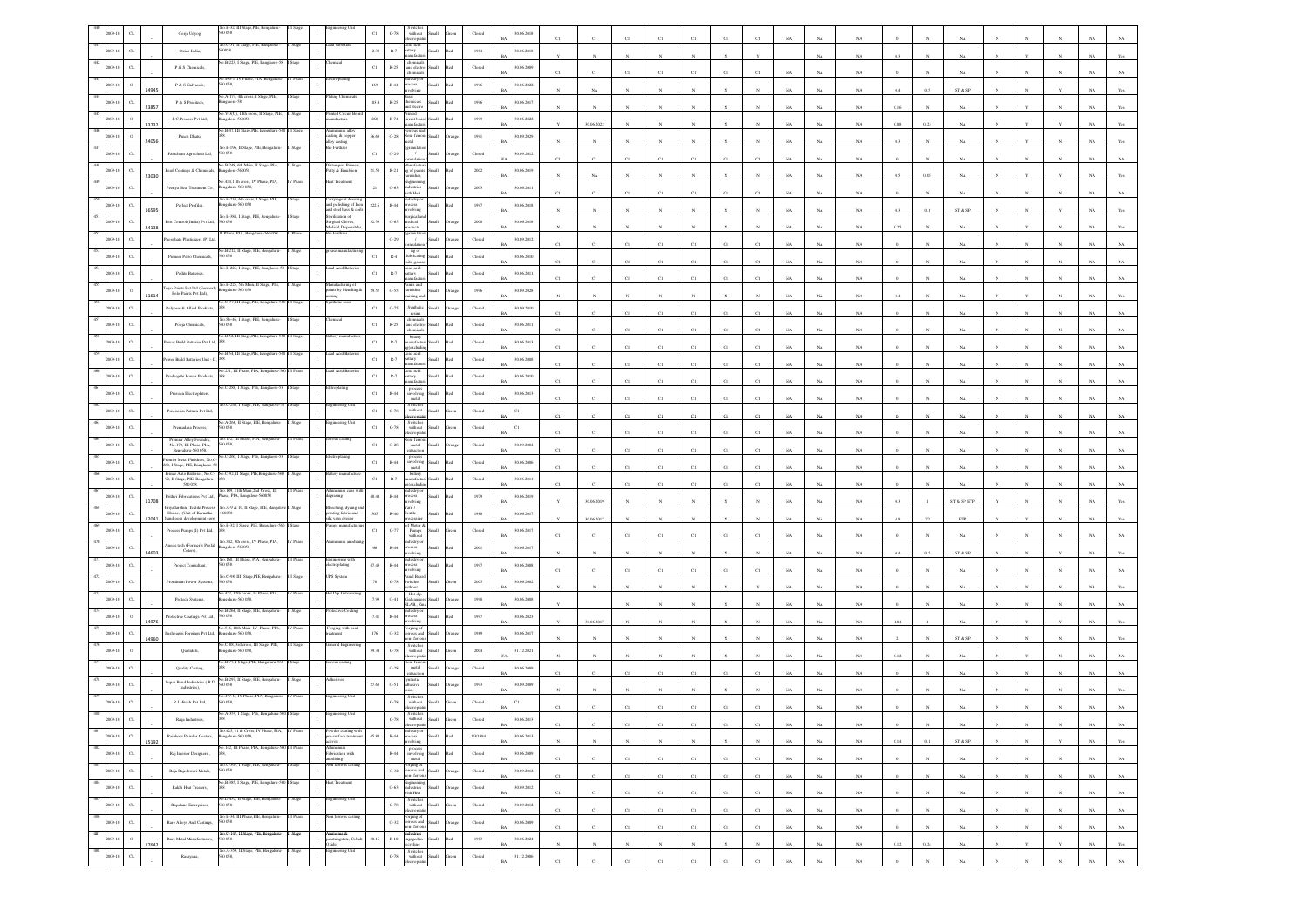|                  |                                      | Rathod Rubber Products,                      | 058                                                                        |           |                                                                     |                | $G-41$                 | ods                                                                                                                                                              |                       |                         | 06.2010                   |              |              |                       |              |              |                       |              |             |             |             |      |              |                         |            |            |              |             |             |
|------------------|--------------------------------------|----------------------------------------------|----------------------------------------------------------------------------|-----------|---------------------------------------------------------------------|----------------|------------------------|------------------------------------------------------------------------------------------------------------------------------------------------------------------|-----------------------|-------------------------|---------------------------|--------------|--------------|-----------------------|--------------|--------------|-----------------------|--------------|-------------|-------------|-------------|------|--------------|-------------------------|------------|------------|--------------|-------------|-------------|
|                  | $\alpha$                             | Reinforced Plastics,                         | 40.B-167, II Stage, PIE, Bengalum<br>0.058                                 |           |                                                                     | 9.6            | 0.92                   | Helmet<br>Anufacturi Small<br>$\rm ng$                                                                                                                           |                       | 2002                    | 0.06.2007                 |              |              |                       |              | $^{c}$ 1     |                       |              |             | <b>NA</b>   | NA.         |      |              |                         |            |            |              |             |             |
|                  | $_{\rm{CL}}$<br>15664                | Rhodium Ferro Alloys                         | .73, III Phase,<br>50058                                                   |           |                                                                     | 116            | $0 - 26$               | try coal<br>cessing                                                                                                                                              | Small                 | 24.10.2001              | 0.06.2017<br>RA           |              |              |                       |              |              |                       |              |             | NA          | NA          |      |              | ${\rm ST}$ & ${\rm SP}$ |            |            |              |             |             |
|                  | $\alpha$                             | Roxy Metal Finishers,                        | A-158, I Stage, PIE,                                                       |           | ectro platin<br>temicals by                                         | $8.47\,$       | $\mathbb{R}\text{-}44$ |                                                                                                                                                                  |                       | $1976\,$                | 0.06.2007                 |              |              |                       |              |              |                       |              |             |             |             |      |              |                         |            |            |              |             |             |
|                  | $\alpha$                             | Rubber Extrusions &<br>Moulding Co.          |                                                                            |           |                                                                     | $20\,$         | $G-41$                 | ods                                                                                                                                                              |                       | 1984                    | 1.12.2004                 |              |              |                       |              |              |                       |              |             | NA          | NA          |      |              | NA                      |            |            |              |             |             |
|                  |                                      | S.L.Industries                               | 40.251, III Phase, PIA, Bengalur<br>0.058                                  |           | embling and<br>without and<br>wiring of electrical<br>control panel | $19.8\,$       | $_{\rm W\text{-}14}$   |                                                                                                                                                                  |                       | Closed                  |                           |              |              |                       |              | $^{c}$ 1     |                       |              |             | NA          | NA.         |      |              | NA.                     |            |            |              |             |             |
|                  |                                      | S.M.Powder Coaters,                          | B-215, II Stan<br>0 O.SS                                                   |           |                                                                     | $_{\rm C1}$    | $_{\rm R-44}$          |                                                                                                                                                                  |                       | $\operatorname{Closed}$ | 1.06.2009                 |              |              |                       |              |              |                       |              |             | NA          |             |      |              |                         |            |            |              |             |             |
|                  |                                      |                                              | No.50, III Phase, PIA, Ba<br>0058,                                         |           | M.S.General<br>tructural fabrication                                |                | $0 - 63$               | dustries                                                                                                                                                         |                       | 1990                    | 0.09.2028                 | CI           | CI           | CI                    | CI           | C1           | CI                    |              |             | $_{\rm NA}$ | NA          |      |              | NA                      |            |            |              |             |             |
|                  | 14723                                | S.P. Engineering Enterprises                 | No.C-140, II Stage, PIE, Banga<br>60058                                    |           | & Stress reliving m/c<br>cad suboxide                               | 44.65          |                        | vith Heat<br>cad acid                                                                                                                                            |                       |                         |                           |              |              |                       |              |              |                       |              |             | NA          | $_{\rm NA}$ |      |              |                         |            |            |              |             |             |
|                  | $C$ L                                | S.R.Industries                               | 57-C, III Phase, PIA, Bengal                                               |           |                                                                     | 12.65          | $\mathbb{R}.7$         | attery<br>ead acid                                                                                                                                               |                       | 1992                    | 1.06.2017                 |              |              |                       |              |              |                       |              |             | NA          | NA          |      |              |                         |            |            |              |             |             |
|                  | 4951                                 | S.S.Industries,                              | D 058,<br>40.B-186, II Stage, PIE, Bangalor                                |           | rrous & non                                                         | 33.32          | $R-7$                  | attery<br>nufact<br>a- fa                                                                                                                                        |                       | 2001                    | 0.6.2017                  |              | 30.06.2014   |                       |              |              |                       |              |             | NA          | NA          | 0.25 |              | ST & SP                 |            |            |              |             |             |
|                  | $\sigma$                             | S.S. Engineering.                            | 0058<br>No.1-A, III Phase, PIA, Bangalore-                                 | II Phase  | śng<br>orging                                                       | $\bf 28$       | $0 - 28$               | metal<br>extraction                                                                                                                                              |                       | 1993                    | 0.06.2011                 |              |              |                       |              |              |                       |              |             | NA          | $_{\rm NA}$ |      |              | ST & SP                 |            |            |              |             |             |
|                  | $_{\mbox{\scriptsize{CL}}}$<br>15474 | Sabari forgings,                             | 0058,<br>.<br>A-10, III Stage, PIE, Benga                                  |           |                                                                     | $42.1\,$       | $0 - 32$               | on-fen<br>metals (                                                                                                                                               |                       | 1989                    | 1.06.2017                 |              |              |                       |              |              |                       |              |             | NA          | NA          |      |              | NA                      |            |            |              |             |             |
|                  | $\circ$<br>33725                     | Sagar Art Glasses,                           | . 60-61. 4th Main, I                                                       |           | ss painting<br>tarch)Dextrin                                        | 11.23          | 0.34                   | ramics,<br>rthen                                                                                                                                                 | Iliami                | 2000                    | 0.09.2022<br>RA           |              |              |                       |              |              |                       |              |             | NA          | NA          | 0.2  | 0.05         | NA                      |            |            |              |             |             |
|                  | $\Omega$<br>14711                    | ahayadri Starch & Chemical<br>Pvt Ltd,       | ngalore-560058,                                                            |           | .<br>Liquid Adhesives<br>hrough Blending                            | 53.64          | 0.72                   | sins                                                                                                                                                             | <b>Illami</b>         | 1976                    | 0.09.2022                 |              |              |                       |              |              |                       |              |             | NA          | $_{\rm NA}$ | 0.5  | 0.15         | ST & SP                 |            |            |              |             |             |
|                  | $\alpha$                             | Sai Quality Casting,                         | No.C-470, I Stage, PIE, Bengalure                                          |           |                                                                     | $_{\rm C1}$    | $0.28\,$               | ion- fer<br>$_{\rm metal}$<br>xtractio                                                                                                                           |                       | $\operatorname{Closed}$ | 0.09.2012                 |              |              |                       |              | C1           |                       |              |             | NA          | NA          |      |              |                         |            |            |              |             |             |
|                  | $_{\rm CL}$                          | Sandilya Tubes,                              | o.B-180, II Stag<br>0.058                                                  |           |                                                                     | $_{\rm C1}$    | $G-79$                 | covered<br>under<br>Plastic                                                                                                                                      | Iliami                | Closed                  |                           | C1           | C1           |                       |              | C1           | C1                    |              |             | <b>NA</b>   | NA          |      |              | NA.                     |            |            |              |             |             |
|                  |                                      | angeeta Dyes & Chemical                      | io.439, IV Phase, PIA, E<br>0.058                                          |           |                                                                     | $_{\rm C1}$    | $\mathbb{R}{\cdot}25$  | chemica<br>and electro<br>chemicals                                                                                                                              |                       | Closed                  |                           |              | C1           |                       |              |              | CI                    |              |             | NA          | $_{\rm NA}$ |      |              | NA                      |            |            |              |             |             |
|                  | $\alpha$                             | Sanjaya Minerals (P) Ltd,                    | 30-A. II Phase, PI                                                         |           |                                                                     | $900 -$        | 0.50                   | mdry<br>ing oil                                                                                                                                                  |                       | Closed                  | 1.06.2013                 |              |              |                       |              |              |                       |              |             | NA          | NA          |      |              | NA                      |            |            |              |             |             |
|                  | CL                                   | Sarvana Electroplaters                       | o. 199, 12th Main, III Phase, PIA,<br>sgalore-560058                       | I Phas    | ctroplating                                                         | $2.53\,$       | $\mbox{R-44}$          | process<br>involving<br>metal                                                                                                                                    | <b>Ham</b>            | 1993                    | 0.6.2013<br><b>BA</b>     |              | 30.06.2010   |                       |              |              |                       |              | NA          | $_{\rm NA}$ | $_{\rm NA}$ | 0.25 | 0.2          | ST & SP                 |            |            |              |             |             |
|                  |                                      | Servo Batteries Pvt Ltd,                     | a 502-1, IV Phase, PIA, Bengalar<br>50 058,                                |           | ad Acid Batt                                                        | $\rm 26$       | $\mathbb{R}\text{-}7$  | cad acid<br>attery                                                                                                                                               |                       | 1999                    | 0.06, 2007                |              | C1           |                       |              | $_{\rm C1}$  | $_{\rm CI}$           |              |             |             |             |      |              |                         |            |            |              |             |             |
|                  |                                      | Shakthi Prakash Metal<br>Finishers,          | 40.C-341. Il Stage, PIE, Benzalur<br>0 O.S8                                |           |                                                                     | $_{\rm C1}$    | $_{\rm R-44}$          | process<br>involving                                                                                                                                             | Ilamõ                 | $\operatorname{Closed}$ | 0.06.2008                 |              |              | C1                    | C1           |              |                       |              |             | $_{\rm NA}$ | $_{\rm NA}$ |      |              | $_{\rm NA}$             |            |            |              |             |             |
|                  |                                      | Shakti Treads,                               | io.B-292(a), 7th Main, II Stage, PII<br>ngalore-560058                     |           | ad rubbe                                                            | 76.85          | $0 - 70$               | metal<br>Tyre & tabe                                                                                                                                             | <b>Iliam</b>          | 1950                    | 0.09.2022                 |              | CI           |                       |              | C1           |                       |              |             | NA          | NA          |      |              |                         |            |            |              |             |             |
|                  | 13813                                | Shalini Enterprises,                         | o.A-6, III Stage, PIE, Bengaluru-56                                        |           | lvent repo<br>and used barrels                                      | $155\,$        | $\mathbb{R}\text{-}72$ | ecycling                                                                                                                                                         |                       | 1995                    | RA<br>06.2023             |              |              |                       |              |              |                       |              |             | NA          | $_{\rm NA}$ | 0.4  |              | NA                      |            |            |              |             |             |
|                  | 12425<br>C1                          | Shet Electricals Pvt Ltd.                    | éo.49-B, III Phase, PIA, Bangalor<br>0058                                  |           | vashing<br>Ingineering with<br>tickling                             | 658            | $\,$ R-44              | lustry (<br>xess                                                                                                                                                 |                       | 2004                    | 0.06.2006                 |              | 30.06.2023   |                       |              |              |                       |              |             | NA          | $_{\rm NA}$ |      |              | $_{\rm NA}$             |            |            |              |             |             |
|                  | 12422<br>$\alpha$                    | Dr. Shet Magnetics (P) Ltd,                  | SB-48, I Stage, PIE,                                                       |           |                                                                     | $\bf 29$       | $\mathbb{R}\text{-}3$  | volving<br>ngaged in                                                                                                                                             | <b>Illami</b>         | 1980                    | WA.<br>0.06.2012          |              | 30.06.2018   |                       |              |              |                       |              |             | NA          | NA.         |      |              | NA                      |            |            |              |             |             |
|                  | $\alpha$                             |                                              | o.C-178, II Stage, PIE, Ben                                                |           | eat Treatmen                                                        | $_{\rm Cl}$    | $0 - 63$               | :ling/                                                                                                                                                           | Small                 |                         | RA<br>0.09.2012           |              |              |                       |              |              |                       |              |             | NA          | $_{\rm NA}$ |      |              | NA                      |            |            |              |             |             |
|                  |                                      | Shobha Enterprises,                          | io.A-275, II Stap                                                          |           |                                                                     |                |                        | dustries<br>ith Heat<br>dustry (                                                                                                                                 |                       | $\operatorname{Closed}$ |                           | CI           | C1           | CI                    |              | CI           | CI                    |              |             | $_{\rm NA}$ | NA          |      |              | NA                      |            |            |              |             |             |
|                  | $\alpha$                             | Sri Siddeshwara Coaters,                     | D 0.58<br>No.B-247, II Stage, PIE, Bangalor                                | Stage     | older Wires &                                                       | 19             | $\mathbb{R}\text{-}44$ | xess<br>olvina                                                                                                                                                   | <b>Small</b><br>h.    | 2002                    | 0.06.2014<br>RA           |              |              |                       |              |              |                       |              |             | NA          | NA.         |      |              |                         |            |            |              |             |             |
|                  | $\Omega$<br>17992                    | Solux Smelting Pvt Ltd,                      | 50058                                                                      |           | Solder Stics                                                        | $\mathbf{q}$   | $0 - 72$               | awing ar                                                                                                                                                         | <b>Iliami</b>         | 1982                    | 09.2021<br><b>BA</b>      |              |              |                       |              |              |                       |              |             | NA          | NA          |      |              |                         |            |            |              |             |             |
|                  |                                      | nit Aromatic Chemicals Ltd,                  | io.435, IV Phase, PIA, Bengalur                                            |           | Bright steel Ban                                                    | $_{\rm Cl}$    | $\mathbb{R}{\cdot}25$  | and electr<br>hemical                                                                                                                                            |                       | $\operatorname{Closed}$ | 0.6.2013                  | C1           | C1           |                       |              | CI           | CI                    |              |             | NA          | NA          |      |              | NA                      |            |            |              |             |             |
|                  | 26926                                | South India Wire Products                    | 0.058<br>40.A1 to A6, I cross, I Stage, PIE,                               |           | <b>General Engg)</b><br>ptic lenses                                 | $85\,$         | $G-40$                 | tolling mill<br>gas fired)<br>doo<br>anufactu                                                                                                                    |                       | 1988                    | 1.12.2034                 |              | 31.12.2024   |                       |              |              |                       |              |             | NA          | NA          | 05   |              | ST & SP                 |            |            |              |             |             |
|                  | 11731                                | aboratory for Electro Optics<br>System       | galaru-560 058<br>o.A-18, I Stage, PIE, Bar                                |           | rat Treatm                                                          | 106            | $G-53$                 | ig of optici                                                                                                                                                     |                       | 2016                    | .12.2026                  |              |              |                       |              |              |                       |              |             | $_{\rm NA}$ | $_{\rm NA}$ |      |              | NA                      |            |            |              |             |             |
|                  |                                      | Southern Enterprises,                        | 40.D-422, II Stage, PIE, Bengalur                                          |           | rat Treatmer                                                        | $_{\rm C1}$    | $0 - 63$               | ustries<br>vith Heat                                                                                                                                             | Iliami                | $\operatorname{Closed}$ | 0.09.2012                 | C1           | C1           | CI                    | CI           | $_{\rm C1}$  | $_{\rm Cl}$           |              |             | $_{\rm NA}$ | NA          |      |              | NA                      |            |            |              |             |             |
|                  | $\alpha$                             | Southern Enterprises                         | 0.058<br>40.308, IV Phase, PIA, Bengaluru-560                              | V Phase   |                                                                     | $_{\rm C1}$    | $0 - 63$               | tineeri<br>dustries<br>vith Heat                                                                                                                                 | Iliami                | $\rm Closed$            | 0.06.2012                 |              | C1           | C)                    |              | $_{\rm CI}$  | CI                    |              |             | NA          | NA          |      |              |                         |            |            |              |             |             |
|                  | $_{\rm CL}$                          | Southern Founders,                           |                                                                            |           |                                                                     | $\bf{22}$      | $0 - 32$               | Forging of<br>ferrous and<br>fen                                                                                                                                 | <b>Illam</b>          | 1999                    | 0.06.2012<br><b>BA</b>    |              |              |                       |              |              |                       |              |             | NA          | NA          |      |              | ST & SP                 |            |            |              |             |             |
|                  | $_{\rm CL}$                          | <b>Southern Mineral Agencies</b> ,           | o.150, III Phase, PIA, Benga<br>D 0.58                                     |           | ral crushin                                                         | $_{\rm C1}$    | $0 - 26$               | miteral                                                                                                                                                          | Small                 | Closed                  | 1.12.2014<br>RA           | C1           | C1           |                       |              | C1           | C1                    |              |             | NA          | NA          |      |              | NA                      |            |            |              |             |             |
|                  | $_{\rm{CL}}$                         | pace Age Electro Technolog<br>India Pvt Ltd, | 36-B, Il Phase, PIA<br>0058                                                |           | olar therma<br>bserbar by using<br>tra sonic and lase               | $97.9\,$       | $G-114$                | through<br>solar                                                                                                                                                 | <b>Small</b>          | 1993                    | 1.12.2015<br>WA           |              |              |                       |              |              |                       |              |             | NA          | $_{\rm NA}$ |      |              | $_{\rm NA}$             |            |            |              |             |             |
|                  | $_{\rm CL}$                          | Spectrum Powder Coaters,                     | No.B-121, I Stage, PIE, Bengaluru-                                         |           | wder coatin                                                         | $_{\rm{C1}}$   | $_{\rm R-44}$          | dustry o<br>ocess<br>shring                                                                                                                                      |                       | $\operatorname{Closed}$ | 0.06.2010                 | CI           | C1           | CI                    | CI           | $_{\rm C1}$  | CI                    |              |             | NA          | NA          |      |              | NA                      |            |            |              |             |             |
|                  | $_{\rm CL}$                          | phoorthi Machine Tools Pv<br>Ltd.            | vo.B-55, III Stage,PIE,<br>0.58                                            |           | teering U                                                           | $_{\rm Cl}$    | $\mbox{G-}78$          | Switche<br>without<br>tronic                                                                                                                                     | Iliami                | Closed                  | RA                        | C1           | C1           | CI                    |              | C1           | C1                    |              |             | NA          | NA.         |      |              | NA                      |            |            |              |             |             |
|                  | $C$ L                                | Sree Associates,                             | No.B-187, II Stage, PIE, Bengalu<br>50 058                                 |           | teering Unit                                                        | $_{\rm C1}$    | $G-78$                 | Switcher<br>$% \left\vert \left( \mathbf{1}_{\mathbf{1}_{\mathbf{1}}},\mathbf{1}_{\mathbf{1}_{\mathbf{2}}},\mathbf{1}_{\mathbf{2}}\right) \right\rangle$ without | llam                  | $\rm Closed$            | 0.06.2008                 |              |              |                       |              | C1           |                       |              |             |             |             |      |              |                         |            |            |              |             |             |
|                  | 28672                                | Synpack slide N zip Pvt Ltd                  | No.118/1, 3rd cross, 1st stage, Peenya<br>strial cestate, bengaluru-560058 |           | olythene &<br>olyprpolyne<br>fucts                                  |                | $G-32$                 | olythene &<br>lyprpoi                                                                                                                                            |                       | $2016\,$                |                           |              |              |                       |              |              |                       |              |             |             |             |      |              | ST & S                  |            |            |              |             |             |
|                  | $\alpha$                             | ri Mangalam Chrome Platers                   |                                                                            |           |                                                                     | $_{\rm C1}$    | $_{\rm R-44}$          | metal                                                                                                                                                            |                       | Closed                  | BA                        |              | C1           | C1                    |              | C1           | C1                    | C1           | <b>NA</b>   |             | NA          |      |              | NA                      |            |            |              | NA 1        |             |
| 530<br>009-10    | $_{\rm{CL}}$                         | iri Ram Hot Dip Galvanizers.                 | No.537A, IV Phase, PIA, Bengaluru- IV Phase<br>560 058                     |           | fine galvanizing                                                    | $43.3\,$       | $\,$ R-44 $\,$         | ndustry or<br>process<br>involving                                                                                                                               | Small<br>kol          | 1/7/2004                | 0.06.2007                 |              |              |                       |              |              |                       |              |             | NA          |             |      |              |                         |            |            |              |             | NA 1        |
| $-531$<br>009-10 | $_{\rm CL}$                          | Sri Rathna Industries,                       | No.A-320, II Stage, PIE, Bengaluru-<br>560 058                             | I Stage   | inc Sulphate                                                        | 45             | $\,$ R-44 $\,$         | Industry or<br>process                                                                                                                                           | $\rm{Red}$<br>Small   | 1950                    | $_{\rm BA}$<br>0.06.2005  | $_{\rm C1}$  | $30.06.2008$ | $_{\rm N}$            |              |              |                       |              | $_{\rm NA}$ | $_{\rm NA}$ | $_{\rm NA}$ |      |              | $_{\rm NA}$             |            |            |              | $_{\rm NA}$ | $_{\rm NA}$ |
| 532<br>2009-10   | $_{\rm{CL}}$                         | Sri Sai Krishna Industries,                  | o.332, Iv Phase, PIA, Bengaluru-560 IV Phase                               |           | agineering Unit                                                     | $_{\rm C1}$    | $G-78$                 | saivlova<br>$\begin{tabular}{ll} \multicolumn{2}{c}{Swithcs} \\ \multicolumn{2}{c}{without} & Small \end{tabular}$                                               | Green                 | $\operatorname{Closed}$ | $_{\rm BA}$<br>1.12.2002  | C1           | C1           | C1                    | C1           | C1           | C1                    | C1           | NA          | NA          | $_{\rm NA}$ |      |              | $_{\rm NA}$             |            | N          | $_{\rm N}$   | $_{\rm NA}$ | $_{\rm NA}$ |
| 533<br>2009-10   | $_{\rm{CL}}$                         | Sri Saibaba Industries,                      | No.332, Iv Phase, PIA, Bengaluru-560 IV Phase                              |           | sickling                                                            | $10\,$         | $_{\rm R-44}$          | lectroplatin<br>ndustry or                                                                                                                                       | Small<br>$_{\rm Red}$ | 1998                    | $_{\rm BA}$<br>90.06.2004 | $_{\rm C1}$  | C1           | $_{\rm C1}$           | $_{\rm C1}$  | $_{\rm C1}$  | $_{\rm C1}$           | $_{\rm C1}$  | $_{\rm NA}$ | $_{\rm NA}$ | $_{\rm NA}$ |      | $\mathbf{N}$ | $_{\rm NA}$             | $_{\rm N}$ | $_{\rm N}$ | $_{\rm N}$   | $_{\rm NA}$ | $_{\rm NA}$ |
| 534<br>009-10    | $\,$ 0 $\,$                          | Sri Shankar Enterprises.                     | No M-2/1, 5th cross, I Stage, PIE,<br>Bengalaru-560 058                    | I Stage   | Grit blasting                                                       | 15.48          | $\mathrm{G}$ -92       | process<br>involving<br>Shot blasti<br>operation                                                                                                                 | Small                 | 2003                    | $_{\rm BA}$<br>30.06.2019 | $_{\rm C1}$  | $_{\rm C1}$  | $_{\rm C1}$           | $_{\rm C1}$  | $_{\rm C1}$  | $_{\rm C1}$           | $_{\rm C1}$  | $_{\rm NA}$ | $_{\rm NA}$ | $_{\rm NA}$ |      |              | $_{\rm NA}$             |            | $_{\rm N}$ | $_{\rm N}$   | $_{\rm NA}$ | $_{\rm NA}$ |
| 535<br>2009-10   | 23860<br>$_{\rm{CL}}$                | Sri Srikanteshwara                           | io M-2, I Stage, PIE, Bengalaru-560                                        | Stage     | gineering Uni<br>$\mathbf{I}$                                       | ${\rm c}$      | $G-78$                 | Switches                                                                                                                                                         | Green                 |                         | BA                        |              | N            | $\boldsymbol{\kappa}$ | $\mathbf{N}$ | $_{\rm N}$   | $\boldsymbol{\kappa}$ | $\mathbb{N}$ | NA          | NA          | NA          | 0.1  |              | NA                      |            |            | $\mathbf{N}$ | NA          | Yes         |
| 536              |                                      | Eneterprises,                                | Vo.B-95, I Stage, PIE, Bangalore -58 I Stage                               |           | gineering Unit                                                      |                |                        | $% \begin{tabular}{c} \hline \textbf{w} & \textbf{Small} \\ \textbf{electrophatin} \end{tabular}$                                                                | Green                 | $\operatorname{Closed}$ | $_{\rm BA}$               | $_{\rm Cl}$  | C1           | $_{\rm C1}$           | $_{\rm C1}$  | $_{\rm C1}$  | $_{\rm C1}$           | $_{\rm C1}$  | $_{\rm NA}$ | $_{\rm NA}$ | $_{\rm NA}$ |      | $\mathbf{N}$ | $_{\rm NA}$             |            |            |              | $_{\rm NA}$ | $_{\rm NA}$ |
| 2009-10          | $_{\rm CL}$                          | Sri Varadaraju Industries,                   | No. 134, III Phase, PIA, Bengaluru-                                        | III Phase | Copper Oxide from<br>reprocessing of PCB                            | $_{\rm Cl}$    | $\operatorname{G-78}$  | Switches<br>without<br>electroplatin<br>Industries<br>engaged in                                                                                                 | Small                 | ${\bf Closed}$          | 0.06.2019<br>$_{\rm BA}$  | $_{\rm C1}$  | $_{\rm C1}$  | $_{\rm C1}$           | $_{\rm C1}$  | $_{\rm C1}$  | $_{\rm C1}$           | $_{\rm C1}$  | $_{\rm NA}$ | $_{\rm NA}$ | $_{\rm NA}$ |      | $_{\rm N}$   | $_{\rm NA}$             |            | $_{\rm N}$ | $_{\rm N}$   | $_{\rm NA}$ | $_{\rm NA}$ |
| 09-10            | $_{\rm{CL}}$<br>14912                | Sri Varu Acid & Chemicals,                   | 50 058                                                                     |           | chant and copper                                                    | $_{\rm 37.41}$ | $_{\rm R-3}$           |                                                                                                                                                                  | kal<br>Small          | $2002\,$                | 30.06.2019<br><b>BA</b>   | $\mathbf{v}$ | 30.06.2020   | $\mathbf{N}$          |              | $\mathbf{N}$ |                       |              | $_{\rm NA}$ | $_{\rm NA}$ | $_{\rm NA}$ | 0.5  | 0.3          | ST & SP                 |            | $_{\rm N}$ | $\mathbf{Y}$ | $_{\rm NA}$ | Yes         |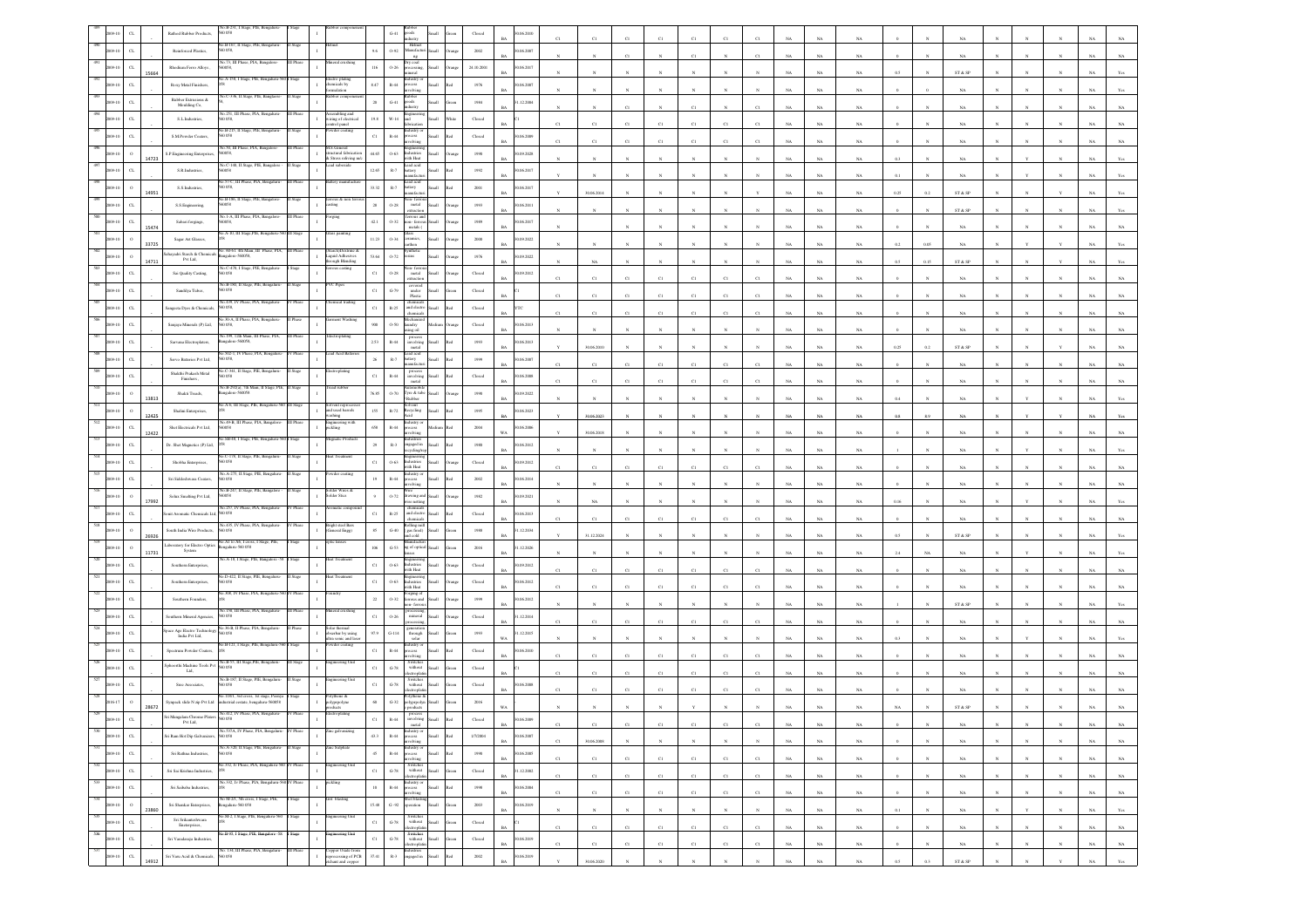|            |                             |       | Venkateshwara Indust                                                                     |          |                                                          |                            | $\,$ G-78 $\,$<br>$% \left\vert \left( \mathbf{1}_{\mathbf{1}}\right) \right\rangle$ without<br>ectropla                                                 |       |                                                                                                         |                           |             |             |                |             |              |              |              |             |             |             |                      |              |             |              |              |              |             |                |
|------------|-----------------------------|-------|------------------------------------------------------------------------------------------|----------|----------------------------------------------------------|----------------------------|----------------------------------------------------------------------------------------------------------------------------------------------------------|-------|---------------------------------------------------------------------------------------------------------|---------------------------|-------------|-------------|----------------|-------------|--------------|--------------|--------------|-------------|-------------|-------------|----------------------|--------------|-------------|--------------|--------------|--------------|-------------|----------------|
|            |                             | 15222 | 40.C-333, 3rd Main<br>inivasa Industrial Chemics<br>sgalore-560051                       |          | spating Che<br>nicals by                                 | 7.56                       | ecovery<br>e of<br>$R - 25$<br>sedor                                                                                                                     |       | 1980                                                                                                    | 0.06.2024                 |             | 30.06.2024  |                |             |              |              |              |             | NA          | NA          |                      |              |             |              |              |              |             |                |
|            | C1                          |       | 284, IV Phase<br>Standard Engineers,<br>0058                                             |          | ering Uni                                                | $_{\rm Cl}$                | Switches<br>$G-78$<br>without<br><b>Ban</b>                                                                                                              |       | Closed                                                                                                  | 0.06.2018<br><b>BA</b>    | C1          | $_{\rm C1}$ |                |             | C1           | C1           |              |             | NA          | NA          |                      |              | NA          |              |              |              |             |                |
|            |                             | 1508  | o.471-C, 13th Cross, P<br>sgalaru-560 058,<br>undard Screws Industries                   |          | kight steel bars .<br>Sckling                            | 60.31                      | dustry o<br>ocess<br>rolving<br>$_{\rm R-44}$                                                                                                            |       | $1994\,$                                                                                                | 10.2024<br>BA             |             | 30.06.2013  |                |             |              |              |              |             | NA          | $_{\rm NA}$ |                      |              | NA          |              |              |              |             |                |
|            |                             |       | A-23 & 24, III, St<br>Steel Storage & Retrivales<br>sgalaru-560 058,<br>Systems Pvt Ltd, |          |                                                          | C1                         | Switches<br>without<br>dectroplati<br>$G-78$                                                                                                             |       | 2001                                                                                                    | 1.12.2006<br>RA           | C1          | C1          | $^{c}$ 1       | C1          | C1           | C1           |              |             | NA          | NA          |                      |              | NA          |              |              |              |             |                |
|            |                             |       | 40.B-17. 1st cross. 1 Stare, PIE<br>Strayfield Heating Pvt Ltd,<br>galaru-560 058,       |          | embly of heat<br>pments                                  | 45.05                      | lectrical<br>$W-13$<br>ht                                                                                                                                |       | 1992                                                                                                    | 1.12.2016<br><b>BA</b>    |             |             |                |             |              |              |              |             | NA          | $_{\rm NA}$ | 0.75                 |              | NA          |              |              |              |             |                |
|            |                             |       | 490-E. IV Phase, PI<br>Sudarshan Tubes,<br>058                                           |          |                                                          | C1                         | covered<br>under<br>$\mbox{G-}79$<br>Plastic                                                                                                             |       | $\operatorname{Closed}$                                                                                 | (06, 2010)                | C1          | C1          | C1             | CI          | C1           | C1           |              |             | NA          | NA          |                      |              | NA          |              |              |              |             |                |
|            |                             | 15504 | No.201, 12th Main, IIIPhase, PIA,<br>Sudha Minechem Industry<br>ngalore-560058,          |          | verizing of Soap<br>stone, Lime stone,<br>Mspar, Dolomit | 30.93                      | R-                                                                                                                                                       |       | 1977                                                                                                    | 0.06.2020                 |             |             |                |             |              |              |              |             | NA          | NA          | o۶                   |              | ST & SP     |              |              |              |             |                |
|            |                             | 15275 | No.B-70, 3rd Stage, PIE, Bengalur<br>Sumuka Electroplaters,<br>0058                      | Stage    | ctroplating                                              | $47.45\,$                  | dustry<br>$\,$ R-44 $\,$<br>ocess<br>lving                                                                                                               |       | $200\mathrm{l}$                                                                                         | 0.06.2025<br><b>BA</b>    |             |             |                |             |              |              |              |             | NA          | $_{\rm NA}$ | 1.2                  | 0.25         |             |              |              |              |             |                |
|            | C1                          |       | 466, IV Phase, PIA, Bangal<br>Sunchrome Industries,                                      |          |                                                          | $_{\rm C1}$                | process<br>involving<br>$\mathbb{R}{\text{-}}44$<br>metal                                                                                                |       | Closed                                                                                                  | 0.06.2003<br><b>BA</b>    |             | C1          | C1             | CI          | $_{\rm C1}$  | CI           |              |             | NA          | NA          |                      |              | NA          |              |              |              |             |                |
|            | C1                          | 23553 | io.C-214, I Stage, PIA, Benga<br><b>Suntrac Energy Systems Pvt</b><br>058.<br>Lad,       |          |                                                          | 20.06                      | Dry cell<br>$0-73$<br>attery (<br>scluding                                                                                                               |       | 2004                                                                                                    | 1.12.2013<br>WA           |             |             |                |             |              |              |              |             | NA          | $_{\rm NA}$ | 0.25                 |              | $_{\rm NA}$ |              |              |              |             |                |
|            | $_{\rm{CL}}$                |       | ko.C-272, I Stage, PIE, Bengaluru<br>Super Bond Adhesives,                               |          |                                                          | $_{\rm C1}$                | adhesive<br>resin,<br>tooden bo<br>$0 - 51$                                                                                                              |       | Closed                                                                                                  | 0.09.2012<br>WA           |             | C1          | $_{\rm CI}$    | C1          | C1           |              |              |             | NA          | $_{\rm NA}$ |                      |              | NA          |              |              |              |             |                |
|            |                             | 15053 | .A-172, 4th Cross, I Stage, PIE<br>Super Bright Steels Pvt Ltd,<br>glaore-58,            |          |                                                          | 120.65                     | ustry or<br>$\mathbb{R}{\text{-}}44$<br>cess<br>saivlov                                                                                                  |       | 2002                                                                                                    | 0.06.2022<br><b>BA</b>    |             |             |                |             |              |              |              |             | NA          | NA          | 0.8                  | 0.17         | NA.         |              |              |              |             |                |
|            | $\circ$                     |       | o.C-258, I Stage,<br>Superceram,<br>058                                                  |          |                                                          | 25.63                      | $0\mbox{-}22$<br>hm<br><b>Ban</b>                                                                                                                        |       | 1978                                                                                                    | 90.09.2029                |             |             |                |             |              |              |              |             |             |             | o.s                  |              |             |              |              |              |             |                |
|            | $\alpha$                    | 39352 | io.B-136, II Stage, PIE, 1<br>Super Power System,                                        |          |                                                          | $_{\rm Cl}$                | battery<br>nanufactu<br>$_{\rm R-7}$                                                                                                                     |       | $2001\,$                                                                                                | BA<br>0.06.2011           |             |             |                |             |              |              |              |             | NA          | $_{\rm NA}$ |                      |              | $_{\rm NA}$ |              |              |              |             |                |
|            | $\alpha$                    |       | Super Power Systems,                                                                     |          |                                                          | $_{23}$                    | (excludin<br>battery<br>$\mathbb{R}.7$<br>anufacto                                                                                                       |       | 1990                                                                                                    | <b>BA</b><br>0.06.2009    |             |             | C1             |             | C1           | CI           |              |             | NA          | NA          |                      |              |             |              |              |              |             |                |
|            |                             |       | o.B-70, III Stag<br>ipraja Sriram & Co Pvt Li<br>058                                     |          |                                                          | $_{\rm Cl}$                | excludir<br>chemica<br>$\mathbb{R}\text{-}25$<br>and electro<br>chemicals                                                                                |       | Closed                                                                                                  | <b>BA</b><br>(06, 2014)   | C1          |             | CI             |             | C1           |              | CI           |             | NA          | NA          |                      |              | NA          |              |              |              |             |                |
|            |                             |       | 446, IV PI<br>Supreme Industries,<br>058.                                                |          |                                                          | $\mathbb{H}$               | process<br>involving<br>$\,$ R-44                                                                                                                        |       | $2010\,$                                                                                                | BA<br>0.06.2011           | C1          | C1          | $\overline{c}$ | $_{\rm C1}$ | C1           | C1           |              |             | NA          | $_{\rm NA}$ |                      |              | NA          |              |              |              |             |                |
|            |                             |       | 557, IV Phase, PIA, Benga<br>Suraj Enterprises,                                          |          | eering Uni                                               | C1                         | metal<br>Switches<br>without<br>$G-78$<br>HH.                                                                                                            |       | Closed                                                                                                  | <b>BA</b>                 |             | 30.06.2014  |                |             |              |              |              |             | NA          | NA          |                      |              | NA          |              |              |              |             |                |
|            |                             |       | io.B-41, III Stage, PIE, B<br>Surchem Finishers,<br>0.58                                 |          |                                                          | $_{\rm C1}$                | ctrophi<br>proces<br>$\mathbb{R}\text{-}44$                                                                                                              |       | $\rm Closed$                                                                                            | <b>BA</b><br>1.06.2008    | C1          | $_{\rm C1}$ | C1             | C1          | C1           | C1           | C1           | NA          | $_{\rm NA}$ | $_{\rm NA}$ |                      |              | NA          |              |              |              |             |                |
|            |                             |       | 87/B-2, IV Phase, PIA<br>Surfa Coats (India) Pvt Ltd,<br>058,                            |          | ufacutre of Pai<br>ater based paints &                   | 89.59                      | $\begin{array}{c} {\rm involving}\\ {\rm metal} \end{array}$<br>aints and<br>0.55<br>amishes                                                             |       | 1/11/2000                                                                                               | 0.09.2022                 | C1          | $_{\rm C1}$ | $_{\rm C1}$    | C1          | $_{\rm{Cl}}$ | $_{\rm C1}$  | $\mathbf{C}$ |             | $_{\rm NA}$ | $_{\rm NA}$ |                      |              | $_{\rm NA}$ |              |              |              |             |                |
|            |                             | 17650 | 40.A-107, II Stage, PIE, Bang<br>Surfa Coats (Bangalore ) Ltd,<br>0058                   |          | il based paints<br>cture of Pa                           | 102                        | iixing an<br>W-14                                                                                                                                        |       | 1994                                                                                                    | 0.09.2022                 |             |             |                |             |              |              |              |             | NA          | NA          | 1.28                 | 0.7          | ST & SP     |              |              |              |             |                |
|            |                             | 33199 | io.A-55, II Stage, PIE, Bang<br>Surfa Coats (Bangalore) Ltd<br>nse                       |          |                                                          | 87.14                      | 0.54<br>ending a                                                                                                                                         |       | 1994                                                                                                    | <b>BA</b><br>(09.2021)    |             |             |                |             |              |              |              |             | NA          | $_{\rm NA}$ |                      |              | NA          |              |              |              |             |                |
|            | C1                          | 17650 | П,<br>io S-10, I Stage, PIE, 1<br>Surya Hard Chrome Indust                               |          | lectroplating<br>·lardchrome)                            | 59.85                      | cing (Ball<br>lastry or<br>$R-44$<br>cess                                                                                                                |       | 2000                                                                                                    | <b>BA</b><br>0.06.2015    |             | $_{\rm NA}$ |                |             |              |              |              |             | NA          | $_{\rm NA}$ | 1.76                 |              | $_{\rm NA}$ |              |              |              |             |                |
|            | $_{\rm{CL}}$                | 15057 | Synthetic Resin Products,<br>058                                                         |          |                                                          | $_{\rm Cl}$                | volving<br>$0 - 75$<br>Synthetic<br><b>Ham</b>                                                                                                           |       | $\operatorname{Closed}$                                                                                 | RA<br>0.09.2012           |             | 30.06.2018  |                |             |              |              |              |             | NA          | NA          | o.s                  | 0.25         | NA          |              |              |              |             |                |
|            |                             |       | io.C-304, I Stage, PIE, Benj<br>Systems & Services,                                      |          | teering Uni                                              |                            | resins<br>Switches<br>without<br>$_{\mathrm{G-78}}$                                                                                                      |       | $\operatorname*{Closed}% \left( \mathcal{M}\right) \equiv\operatorname*{Disc}\left( \mathcal{M}\right)$ | <b>BA</b>                 | C1          | $_{\rm C1}$ | C1             | C1          | C1           | C1           |              |             | NA          | $_{\rm NA}$ |                      |              | NA          |              |              |              |             |                |
|            | $\alpha$                    |       | Technical Think Tank,<br>058.                                                            |          |                                                          | $_{\rm C1}$<br>$_{\rm C1}$ | lectropla<br>Panel Boa<br>Switches<br>$G-78$                                                                                                             |       | Closed                                                                                                  | <b>BA</b><br>0.06.2012    | C1          | C1          | C1             | CI          | $_{\rm C1}$  | $_{\rm CI}$  |              |             | $_{\rm NA}$ | NA          |                      |              | NA          |              |              |              |             |                |
|            |                             |       | .V-28, II Stage                                                                          |          |                                                          |                            | ithout<br>undry                                                                                                                                          |       |                                                                                                         | RA                        |             | C1          | $^{c}$ 1       | C1          | C1           | C1           |              |             | NA          | NA          |                      |              |             |              |              |              |             |                |
|            |                             |       | <b>Technomet Indsutries</b>                                                              |          |                                                          | 10.25                      | and<br>G.99                                                                                                                                              |       | $2001\,$                                                                                                | 1.12.2021<br><b>BA</b>    |             |             |                |             |              |              |              |             | NA          | NA          | 0.23                 |              |             |              |              |              |             |                |
|            |                             |       | Technomet Services,<br>o.B-38, III Stage, PIE, Beng                                      |          |                                                          | 99.73                      | $0.63\,$<br>ith Heat<br>process<br>involving                                                                                                             |       | $1992\,$                                                                                                | (09.2023)<br>BA           |             |             |                |             |              |              |              |             | NA          | NA          | 0.48                 |              | NA          |              |              |              |             |                |
|            |                             |       | Tejus Engineering<br>0.58<br>io.C-91, III Stage, PIE, Beng                               |          | eering Uni                                               | $_{\rm C1}$                | $\,$ R-44<br>metal                                                                                                                                       |       | Closed                                                                                                  | 0.06.2006<br>w۵           |             | C1          |                |             | C1           | C1           |              |             | NA          | NA          |                      |              | NA          |              |              |              |             |                |
|            |                             |       | <b>Texell Engineers</b><br>058<br>0.487-C. IV Phase, PIA.<br>ermal Transfer Products P   |          |                                                          | 20.41                      | $_{\rm W\text{-}14}$<br>ыĪ<br>Switches<br>without                                                                                                        |       | $2003\,$                                                                                                | 1.12.2012                 |             |             |                |             |              |              |              |             | $_{\rm NA}$ | $_{\rm NA}$ | NA                   |              | NA          |              |              |              |             |                |
|            |                             |       | 058.<br>Ltd.<br>io.B-64, III Stage,PIE, Bengaluru-                                       |          |                                                          | $_{\rm C1}$                | $_{\mathrm{G-78}}$<br>ectroph<br>'orging of<br>errous and                                                                                                |       | Closed                                                                                                  |                           |             |             |                |             |              |              |              |             | $_{\rm NA}$ | NA          |                      |              | NA          |              |              |              |             |                |
|            | $\alpha$                    |       | Thiwari Alloys Pvt Ltd,<br>Vo.B-183, II Stage, PIE, Bengaları                            |          | eineering Uni                                            | C1                         | $0 - 32$<br>HH.<br>on-ferror<br>Switches                                                                                                                 |       | Closed                                                                                                  | 0.09.2012                 |             | C1          | C1             |             | C1           | C1           |              |             | NA          | NA          |                      |              |             |              |              |              |             |                |
|            | C1                          |       | Torkari,<br>Ltd, No.244, 11th Main, III Pha<br>PIA, Bangalore-560058,                    |          | /ood/MDS/MS<br>ouse hold furnit                          | $_{\rm C1}$                | $G-78$<br>$% \left\vert \left( \mathbf{1}_{\mathbf{1}}\right) \right\rangle$ without<br>all.<br>ctroph<br>Modular<br>tooden                              |       | ${\it Closed}$                                                                                          | 0.06.2018<br><b>BA</b>    |             |             |                |             | CI           |              |              |             | NA          | NA          |                      |              |             |              |              |              |             |                |
|            | $^{\circ}$                  | 10669 | Tube Style Interiors Pvt Ltd,<br>143, III Phase                                          |          |                                                          | 405.24                     | 0.51<br>miture                                                                                                                                           |       | 1987                                                                                                    | 1.09.2027<br>RA           |             |             |                |             |              |              |              |             | NA          | NA          |                      |              | NA          |              |              |              |             |                |
|            | C1                          | 39548 | Tulip Engineers Bangalore<br>058.<br>No.283, Iv Phase, PIA, Benga                        |          | lectroplating<br>·lardChrome)                            | 34                         | $R-44$<br>ocess<br>rolving                                                                                                                               |       | Closed                                                                                                  | 0.06.2011<br>BA           |             |             |                |             |              |              |              |             | $_{\rm NA}$ | NA          |                      |              | $_{\rm NA}$ |              |              |              |             |                |
|            | $_{\rm{CL}}$                |       | lalsi Paints & Allied Produc<br>.<br>120, III Phase, PIA, E                              |          |                                                          | $_{\rm C1}$                | $\mathbb{R}\text{-}21$<br>g of paint                                                                                                                     |       | $\operatorname{Closed}$                                                                                 | 0.06.2008<br><b>BA</b>    |             | C1          | C1             | CI          | C1           |              |              |             | NA          | NA          |                      |              | NA          |              |              |              |             |                |
|            |                             |       | Newcast Die casting,<br>465. IV Phase, PIA, E                                            |          | isting<br>olts, Wires and bir                            | 168.08                     | $0 - 28$<br>ion- fer<br>ustry                                                                                                                            |       | 2002                                                                                                    | 1.09.2022<br><b>BA</b>    |             |             |                |             |              |              |              |             | NA          | NA          |                      |              | NA.         |              |              |              |             |                |
|            |                             |       | United Forgings,<br>io.C-138, II Stage, PIE,                                             |          | ars with pickling<br>cad suboxide                        | 18                         | $\,$ R-44                                                                                                                                                |       | 1992                                                                                                    | 0.06.2012                 |             |             |                |             |              |              |              |             | NA          | $_{\rm NA}$ | 0.72                 |              | ST & SP     |              |              |              |             |                |
|            |                             |       | R.N. Industries (Bansal<br>Oxides),                                                      |          | packing and                                              |                            | Lead acid<br>battery<br>$\mathbb{R}.7$                                                                                                                   |       | $2001\,$                                                                                                | (06.2015                  |             |             |                |             |              |              |              |             |             |             |                      |              |             |              |              |              |             |                |
| 579        |                             | 15464 | Vaishnavi Industries<br>No.536 & 537, IV Phase, PIA,                                     | IV Phase | ding of poly Al<br>Chloride & Sodium                     | $_{20}$                    | $0 - 41$<br>Storage and<br>Manufacturi                                                                                                                   |       | 1/4/199                                                                                                 | 9.2029<br><b>BA</b>       |             | NA          | N              |             |              | $\mathbf{N}$ | $\mathbb{N}$ | NA          | NA.         | <b>NA</b>   | 0.16                 | N            | NA.         | N            |              |              | NA 1        | Yes            |
| $590 -$    | $_{\rm{CL}}$<br>2009-10     |       | Valley Paints Pvt Ltd,<br>Bengaluru-560 058,<br>No.A-370, I Stage, PIE, Bengalaru-       |          | gineering Uni                                            | $74.98\,$                  | $\begin{tabular}{ll} R-21 & ng of points & Small \\ varnishes. \end{tabular}$                                                                            | ho!   | 1/4/2002                                                                                                | 30.06.2010<br>$_{\rm BA}$ |             | $_{\rm N}$  | $\mathbf{N}$   |             | $_{\rm N}$   | $_{\rm N}$   | $_{\rm N}$   | $_{\rm NA}$ | $_{\rm NA}$ | $_{\rm NA}$ |                      |              | $_{\rm NA}$ |              |              |              | $_{\rm NA}$ | $\mathbf{Yes}$ |
|            | $_{\rm{CL}}$<br>2009-10     |       | Varalakshmi Enterprises,<br>560 058<br>No.B-231, I Stage, PIE, Bengaluru-560 I Stage     |          | $\mathbf{I}$                                             | $_{\rm{C1}}$               | Switches<br>without Small<br>$_{\rm{G-78}}$<br>electroplatin                                                                                             | ireen | ${\it Closed}$                                                                                          | 30.06.2012<br>$BA$        | C1          | C1          | C1             | $_{\rm C1}$ | C1           | C1           | $_{\rm Cl}$  | $_{\rm NA}$ | NA          | NA          | $\circ$              | $_{\rm N}$   | $_{\rm NA}$ | N            | $\mathbb{N}$ | $\mathbb{N}$ | $_{\rm NA}$ | NA             |
| 581<br>582 | $_{\rm CL}$<br>$2009 - 10$  |       | Vashishta Engineering,                                                                   |          | kight bars<br>$\mathbf{I}$                               | $\sqrt{54}$                | $\begin{tabular}{l c c} \hline \textbf{process} & \textbf{small} \\ \textbf{R-44} & involving & Small \\ & metal \\ \hline \end{tabular}$                | ho3   | $2001\,$                                                                                                | 30.06.2008<br>$_{\rm BA}$ | N           | $_{\rm N}$  | $_{\rm N}$     | $_{\rm N}$  | $_{\rm N}$   | $_{\rm N}$   | $_{\rm N}$   | $_{\rm NA}$ | $_{\rm NA}$ | $_{\rm NA}$ | $\ddot{\phantom{0}}$ | $_{\rm N}$   | $_{\rm NA}$ | $_{\rm N}$   | $\mathbb{N}$ | $_{\rm N}$   | $_{\rm NA}$ | $_{\rm NA}$    |
|            | $_{\rm CL}$<br>$2009 - 10$  | 11488 | No.C-27, II Stage, PIE, Bengaluru-<br>Newcast Die casting,<br>560 058,                   | II Stage | omatic chemical                                          | 21.17                      | $R-22 \hspace{1.5mm} \textbf{Organic} \\ \hspace{1.5mm} \textbf{R}-22 \hspace{1.5mm} \textbf{Chemicals} \\ \hspace{1.5mm} \textbf{manufacturi}$<br>Small | ho3   | $2006\,$                                                                                                | $_{\rm BA}$               | $_{\rm N}$  | $_{\rm N}$  | $_{\rm N}$     | $_{\rm N}$  | $_{\rm N}$   | $_{\rm N}$   | $_{\rm N}$   | $_{\rm NA}$ | $_{\rm NA}$ | $_{\rm NA}$ | $_{\rm NA}$          | $\mathbf N$  | $_{\rm NA}$ | $_{\rm N}$   | $_{\rm N}$   | $_{\rm N}$   | $_{\rm NA}$ | Yes            |
| 583        | $_{\rm{CL}}$<br>2009-10     |       | No.C-87, II Stage, PIE, Bengaluru-<br>Veeyer Formulators,<br>0058                        | II Stage | Pharmacuitical<br>formulation<br>$\mathbf{I}$            | $_{\rm{Cl}}$               | Pharmaceu<br>cal<br>0.74<br><b>Illens</b><br>mulatio                                                                                                     | hunge | ${\it Closed}$                                                                                          | 30.09.2012<br><b>BA</b>   | C1          | C1          | C1             | C1          | C1           | C1           | C1           | NA          | NA          | NA          |                      | $\mathbf{N}$ | NA          | $\mathbf{N}$ | $\mathbf{N}$ | $\mathbf{N}$ | NA          | $_{\rm NA}$    |
|            | $_{\rm CL}$<br>2009-10      |       | ko.283, Iv Phase, PIA, Bengaluru-56<br>Venkateshwara Industries<br>058.                  | Phase    | gineering Uni<br>$\mathbf{I}$                            | $_{\rm{C1}}$               | Switches<br>$G-78$<br>without<br>Small<br>lectroplatin                                                                                                   | ireen | Closed                                                                                                  | 30.06.2006<br>$_{\rm BA}$ | $_{\rm C1}$ | C1          | C1             | $_{\rm C1}$ | $_{\rm C1}$  | $_{\rm C1}$  | $_{\rm C1}$  | $_{\rm NA}$ | $_{\rm NA}$ | $_{\rm NA}$ |                      | $\sim$       | $_{\rm NA}$ |              |              | $\mathbf{N}$ | $_{\rm NA}$ | $_{\rm NA}$    |
| 585        | $_{\mathrm{CL}}$<br>2009-10 |       | No.B-107, III Stage,PIE, Bengaluru-<br>Vensions Wires,<br>560 058                        | III Suge | Wire drawing<br>$\mathbf{1}$                             | $17.54\,$                  | Wire<br>drawing and S<br>wire netting<br>0.72<br><b>Ilam</b>                                                                                             |       | 2.5.1993                                                                                                | 0.06.2008<br>$_{\rm BA}$  | $_{\rm N}$  | $_{\rm N}$  | $\bar{N}$      | $_{\rm N}$  | $_{\rm N}$   | $_{\rm N}$   | $_{\rm N}$   | $_{\rm NA}$ | $_{\rm NA}$ | $_{\rm NA}$ | $\,$ 0 $\,$          | $_{\rm N}$   | $_{\rm NA}$ |              | $_{\rm N}$   | $_{\rm N}$   | $_{\rm NA}$ | $_{\rm NA}$    |
|            | $_{\rm{CL}}$<br>2009-10     |       | No.SB-42, 1st cross, I Stage, PIE,<br>Bengaluru-560 058<br>Ventech Foundries,            | I Stage  | ion ferrous casting<br>$\mathbf{1}$                      | $4.2\,$                    | Ferrous and<br>Non-ferrous<br>$0.28\,$<br><b>Ilum</b><br>metal                                                                                           |       | 1973                                                                                                    | 30.06.2018<br>BA          |             | $_{N}$      |                |             | $\mathbf{N}$ |              |              | NA          | NA          | NA          | 0.1                  |              | NA          |              |              | $_{\rm N}$   | NA          | Yes            |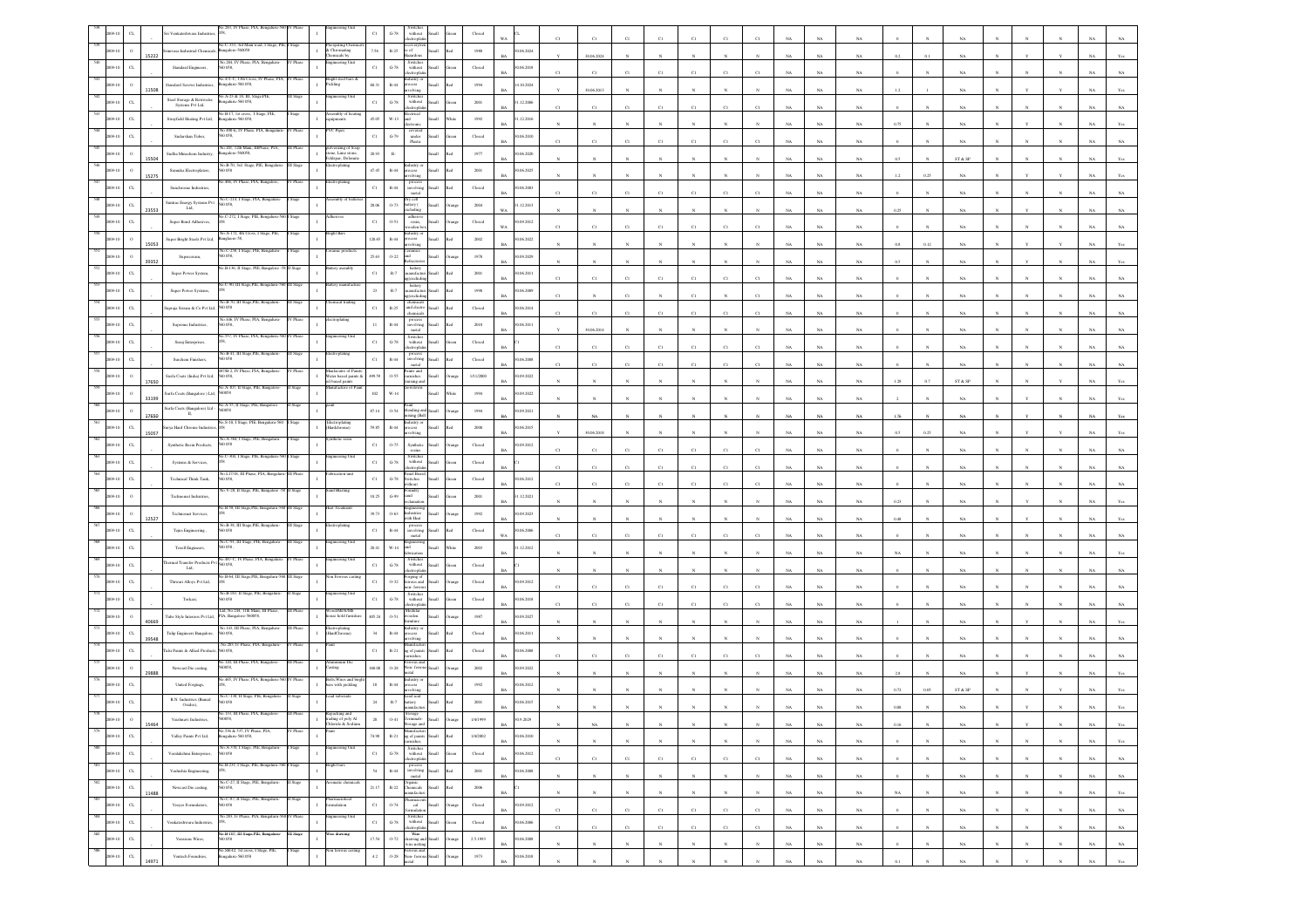|                |                      | Vibromech Engineers $\&$<br>Services Ltd.           | 0.058                                                                                                                                                                                                                                                                                                                                                         |           | involution cumpers<br>: Automobile Engine<br>ponents only   | 82.9        | $\mbox{G-}78$          | without<br>ectropha                                                                                                   |                                                                                            | 1995                    | .12.2015                 |    |              |                |              |              |                       |              |             |             |             |              |              |                              |              |              |              |             |                |
|----------------|----------------------|-----------------------------------------------------|---------------------------------------------------------------------------------------------------------------------------------------------------------------------------------------------------------------------------------------------------------------------------------------------------------------------------------------------------------------|-----------|-------------------------------------------------------------|-------------|------------------------|-----------------------------------------------------------------------------------------------------------------------|--------------------------------------------------------------------------------------------|-------------------------|--------------------------|----|--------------|----------------|--------------|--------------|-----------------------|--------------|-------------|-------------|-------------|--------------|--------------|------------------------------|--------------|--------------|--------------|-------------|----------------|
|                | $\alpha$             | Vijaya Chemical Industries,                         | io.A-272, II Stage, PIE, Bengal<br>0058                                                                                                                                                                                                                                                                                                                       |           | ading                                                       | $_{\rm C1}$ | $\mathbb{R}\text{-}25$ | chemicals<br>and electro Small<br>chemicals                                                                           | h.                                                                                         | $\rm Closed$            | 0.06.2008                |    | C1           |                |              | $^{c}$ 1     |                       |              |             | $_{\rm NA}$ | $_{\rm NA}$ |              |              |                              |              |              |              |             |                |
|                | $\circ$<br>14214     | Vijaya Metal Finishers,                             | No.365, IV Phase, PIA, Bengalur<br>0.058                                                                                                                                                                                                                                                                                                                      | Phase     | ctroplating                                                 | 149.3       | $\mathbb{R}\text{-}44$ | ndustry or<br>$rac{1}{2}$<br>lving                                                                                    |                                                                                            | 1985                    | 0.06.2023<br><b>BA</b>   |    | 30.09.2023   |                |              |              |                       |              |             | NA          | NA          |              | 0.35         |                              |              |              |              |             |                |
|                | $C$ L<br>11701       | Vijaya Seamless Containers<br>(P) Ltd.              | o.189, 11th Main, 111 P<br>ingalore-560058,                                                                                                                                                                                                                                                                                                                   |           | mmum<br>stainers/Bottles,<br>hades and plastic              | $107\,$     | $\mathbb{R}\text{-}44$ | astry o<br>ocess<br>volving                                                                                           | Small<br>h.                                                                                | 1985                    | 0.06.2022<br>RA          |    | 30.06.2015   |                |              |              |                       |              |             | NA          | NA          | 0.6          | 0.5          | ST & SP ETF                  |              |              |              |             |                |
|                |                      | Vijay Spheroidals Private<br>Limited.,              | 0.17-B, II Phase, I<br>0058,                                                                                                                                                                                                                                                                                                                                  |           | ast Iron Casting<br>Foundry)<br>iG iron castings            | 302.711     | 0.66                   | Von-ferr                                                                                                              | Iliam                                                                                      | $1988\,$                | 0.09.2022                |    |              |                |              |              |                       |              |             |             |             |              |              |                              |              |              |              |             |                |
|                | 15901                | A.S.Surface Finishers,                              | Vo.P-27, 10th Main, III Stage, PIE<br>sgalaru-560 058                                                                                                                                                                                                                                                                                                         |           | Electroplating<br>Hardchrome)                               | 11.35       | $\mathbb{R}\text{-}44$ |                                                                                                                       |                                                                                            | 2004                    | 0.06.2024                |    | 30.06.2015   |                |              |              |                       |              |             | NA          | $_{\rm NA}$ | 1.5          |              | $_{\rm NA}$                  |              |              |              |             |                |
|                | 15178<br>$\sigma$    | Alchemist Processors, ,                             | o.A-150, II Stage, PIE, B<br>0058                                                                                                                                                                                                                                                                                                                             |           |                                                             | $11.8\,$    | $R-3$                  | lving<br>1gaged in                                                                                                    |                                                                                            | 2006                    | 06.2008                  |    |              |                |              |              |                       |              |             | NA          | NA          | 0.4          |              | NA                           |              |              |              |             |                |
|                | 15109                | Allianz Trans Alloys (P) Ltd,                       | No.B-279(A), I Stage, PIE, E<br>0058,                                                                                                                                                                                                                                                                                                                         |           | son ferrous mac<br>omponents for<br>atomobile & other       | 16.16       | $0 - 66$               | ion-ferr                                                                                                              |                                                                                            | 2004                    | RA<br>09.2028            |    | 30.06.2010   |                |              |              |                       |              |             | NA          | NA          |              |              | NA                           |              |              |              |             |                |
|                | 23050<br>$\alpha$    | <b>Allied Metallurgical Products</b>                | 0.293. IV Phase, PIA.                                                                                                                                                                                                                                                                                                                                         |           | on Ferrous Cas                                              | $_{\rm Cl}$ | $0 - 32$               | orging of<br>errous and                                                                                               |                                                                                            | $\operatorname{Closed}$ | .12.2015                 |    |              |                |              |              |                       |              |             | NA          | $_{\rm NA}$ |              |              | NA                           |              |              |              |             |                |
|                |                      | Pvt Ltd.<br>ermes Chem Impex (P) Ltd, 560 058,      | io.A-29, III Stage, PIE, Bengalu                                                                                                                                                                                                                                                                                                                              |           | ineering Unit                                               | 89.03       | $G-78$                 | n-ferro<br>Switcher<br>without                                                                                        | Small                                                                                      | 2004                    | 0.06.2006                |    |              |                |              |              |                       |              |             | NA          | NA          |              |              |                              |              |              |              |             |                |
|                |                      | Jain Wire Industries,                               | o.C-94, III Stage, PIE, Bengalur<br>0058                                                                                                                                                                                                                                                                                                                      |           | Fire drawing (<br>razing and Welding                        | 14.55       | $0 - 32$               | rous and                                                                                                              |                                                                                            | 1995                    | RA<br>09.2023            |    |              |                |              |              |                       |              |             | NA          | NA          |              |              |                              |              |              |              |             |                |
|                | 12526                | Jaya Vijaya Industries,                             | io.C-205, 4th cross, I State, PIE<br>ngaluru-560 058,                                                                                                                                                                                                                                                                                                         |           |                                                             | 122.17      | $_{\rm R-7}$           | non-ferro<br>metals (<br>cad acid<br>attery                                                                           |                                                                                            | $2003\,$                | 1.06.2024                |    |              |                |              |              |                       |              |             | NA          | $_{\rm NA}$ | 0.4          |              | NA                           |              |              |              |             |                |
|                | 14831                | Bright India Steel Industry                         | No.280/3, IV Phase, PIA, Bengalun                                                                                                                                                                                                                                                                                                                             | / Phase   | ight Steel Bar:                                             | 167.01      | $R-44$                 | sufacti<br>astry o<br>rocess                                                                                          | llum                                                                                       | 1/4/2002                |                          |    | 30.06.2014   |                |              |              |                       |              |             | NA          | NA          | 0.48         | 0.3          | NA                           |              |              |              |             |                |
|                | 14752                | (Formerly known as Laxmi<br>Industries),            | 0.058<br>No.SB-47, I Stage, Peenya Industria                                                                                                                                                                                                                                                                                                                  |           | eat Treatmen                                                |             |                        | rolvina<br>treatment<br>using oil                                                                                     |                                                                                            |                         | 0.06.2023                |    | NA           |                |              |              |                       |              |             | NA          | $_{\rm NA}$ | 1.2          | 0.27         | ${\rm ST}$ & ${\rm SP}$      |              |              |              |             |                |
|                | $\alpha$<br>24740    | M.M. Heat Treaters,                                 | tate, Bangalore,<br>No.B-256, II Stage, PIE, Bengalur                                                                                                                                                                                                                                                                                                         |           | ort Blasting ac                                             | $20\,$      | $0 - 36$               | ed fun                                                                                                                | llan                                                                                       | $2004\,$                | 06.2008                  |    |              |                |              |              |                       |              |             | $_{\rm NA}$ | $_{\rm NA}$ |              |              | $_{\rm NA}$                  |              |              |              |             |                |
|                | $\alpha$             | M.S. Heat Treaters,                                 | D 058,<br>-300, 7th Main Road                                                                                                                                                                                                                                                                                                                                 |           |                                                             | 13.36       | $G-92$                 | eration                                                                                                               |                                                                                            | 2003                    | 1.12.2006                |    |              |                |              |              |                       |              |             | NA          | NA.         |              |              |                              |              |              |              |             |                |
|                | $\alpha$             | Micast,                                             | ngalaru-560 058,<br>B-242, 6th Main, II Stage, PLA                                                                                                                                                                                                                                                                                                            |           | rical Sutr                                                  | 49          | $0 - 28$               | Von-fer                                                                                                               |                                                                                            | $\,2004$                | 0.06.2008<br>RA          |    |              |                |              |              |                       |              |             | NA          | NA          |              |              |                              |              |              |              |             |                |
|                | 77681                | ficro Sharp Needles Pvt Ltd,                        | ngalore-560058,<br>√o.B-303, II Stage, PIE                                                                                                                                                                                                                                                                                                                    |           |                                                             | 39.17       | $0 - 63$               | dustries<br>ith Heat                                                                                                  | Iliami                                                                                     | $\,2004$                | 0.06.2023                |    | 30.06.2023   |                |              |              |                       |              |             | NA          | NA          |              | 0.25         | NA                           |              |              |              |             |                |
|                | 32222                | Multi Carbo                                         | D OSS,<br>io.20-B, II Phase, PIA, Bangalore                                                                                                                                                                                                                                                                                                                   | Phase     | ineering Unit                                               | 20.73       | $0 - 63$               | astries<br>vith Heat<br>Switcher                                                                                      |                                                                                            | 1/6/2002                | 0.09.2023                |    |              |                |              |              |                       |              |             | NA          | $_{\rm NA}$ | 0.32         |              | NA                           |              |              |              |             |                |
|                |                      | Pals Industry,                                      | o.C-102, III Stage, PIE, Ber                                                                                                                                                                                                                                                                                                                                  |           |                                                             | $_{\rm C1}$ | $G-78$                 | without                                                                                                               |                                                                                            | Closed                  | 1.06.2018<br>RA          | C1 | $_{\rm C1}$  | C1             | C1           | C1           | C1                    | $^{c}$ 1     |             | NA          | $_{\rm NA}$ |              |              | $_{\rm NA}$                  |              |              |              |             |                |
|                | 11537                | Pragathi Coaters,                                   | 40.B-210, 11 Stage, PIE,                                                                                                                                                                                                                                                                                                                                      |           |                                                             | $37\,$      | $_{\rm R-44}$          |                                                                                                                       |                                                                                            | $\,2004$                | 0.06.2023                |    |              |                |              |              |                       |              |             | NA          | NA          | 0.12         | 0.15         | NA                           |              |              |              |             |                |
|                | 11493                | Protective Coatings Pvt Ltd,                        | 560058,                                                                                                                                                                                                                                                                                                                                                       |           | vler coati<br>Zuow di                                       | 99.06       | $R-44$                 | process                                                                                                               |                                                                                            | 2003                    | 0.06.2023                |    | 30.06.2016   |                |              |              |                       |              |             | NA          | NA.         | 0.22         |              |                              |              |              |              |             |                |
|                | 11494                | $\mathbb{R}.\mathbb{R}.\mathbb{F}$ orgings pvt ltd, | o.332-B, 4th Main 9th cross, IV<br>Phase, PIE, Bengaluru-560 058,<br>o.A-283/284, 6th Mian, II                                                                                                                                                                                                                                                                | Phase     | ingineering with<br><sup>5</sup> orging                     | $\bf 292$   | 0.32                   | <sup>2</sup> orging of<br>errous and                                                                                  |                                                                                            | $\,2004$                | 1.06.2029<br><b>BA</b>   |    |              |                |              |              |                       |              |             | NA          | NA          |              |              |                              |              |              |              |             |                |
|                | 13931                | Ring Forgings Pvt Ltd,                              | ngalore-560058,                                                                                                                                                                                                                                                                                                                                               |           | rging and He<br>sament activity                             | 721.41      | $0 - 32$               | rging o<br>rous and<br>a-ferro                                                                                        |                                                                                            | 2005                    | 0.09.2022                |    |              |                |              |              |                       |              |             | NA          | NA          |              |              |                              |              |              |              |             |                |
|                |                      | S.S.Coating Systems,                                | o.450-A, IV Phase, PIA, Bengaluru<br>0058.                                                                                                                                                                                                                                                                                                                    | V Phase   | wder coatin                                                 | 20.47       | $R-44$                 | dustry o<br>ocess<br>volving                                                                                          |                                                                                            | 1/1/2003                | 0.06.2004                |    |              |                |              |              |                       |              |             | NA          | NA          |              |              |                              |              |              |              |             |                |
|                | $\alpha$<br>16609    | Sarda Alloy Steels,                                 | io.A-367, 2nd cross, I Stage, PIE<br>ngalaru-560 058                                                                                                                                                                                                                                                                                                          |           | right bars                                                  | 329.56      | $\mathbb{R}\text{-}44$ | process<br>involving<br>metal                                                                                         | Ilamõ                                                                                      | 2006                    | 1.06.2007                |    |              |                |              |              |                       |              |             | $_{\rm NA}$ | $_{\rm NA}$ |              |              | NA                           |              |              |              |             |                |
|                | $\alpha$             | Sil Mirror Pvt Ltd,                                 | No.45-B, III Phase, PIA, Benga<br>D 058,                                                                                                                                                                                                                                                                                                                      |           | ror Manuf                                                   | $_{\rm C1}$ | 0.34                   | ceramics,<br>carthen<br>teries a                                                                                      | Small                                                                                      | Closed                  | 1.12.2015<br>RA          | C1 | C1           | C1             |              | C1           | C1                    |              |             | NA.         | NA          |              |              | NA                           |              |              |              |             |                |
|                | 26992                | South India Wire Products,                          | o.A-44(A), II Stage,<br>0058.                                                                                                                                                                                                                                                                                                                                 |           |                                                             | 86.29       | $\mbox{G-7}$           | ass and<br>latum flott<br>slien                                                                                       | Iliami                                                                                     | 1999                    | 1.12.2024                |    | 31.12.2018   |                |              |              |                       |              |             | $_{\rm NA}$ | $_{\rm NA}$ | 0.4          |              | NA                           |              |              |              |             |                |
|                | 14820                | Spraymet Surface<br>Technologies (P) Ltd,           | Vo.A-413, II Stage, PIE, Bengalure                                                                                                                                                                                                                                                                                                                            | Stage     | irit blasting and<br>ma spray coo                           | 46.83       | $0.62\,$               | Spray<br><br>vainting, unt bakis                                                                                      | <b>Iliami</b>                                                                              | $2000\,$                | 1.06.2022                |    |              |                |              |              |                       |              |             | NA          | NA          | 0.83         |              | NA                           |              |              |              |             |                |
|                |                      | Varalaxmi Enterprises,                              | a.A-195, 4th cross.<br>ngaluru-560 058,                                                                                                                                                                                                                                                                                                                       |           | vder coatin                                                 | $85\,$      | $\mathbb{R}\text{-}44$ | astry (<br>xess<br>olvina                                                                                             | Small<br>lo:                                                                               | 1991                    | 0.06, 2020<br>RA         |    | 30.06.2015   |                |              |              |                       |              |             | NA          | NA          |              |              | NA                           |              |              |              |             |                |
|                |                      | Benz-O-Chem,                                        | a 389, 10th cross, IV Phase, PIA,<br>nglaore-58,                                                                                                                                                                                                                                                                                                              |           | tical disti                                                 |             | $\mathbb{R}\text{-}25$ | chemical<br>and electro<br>chemical                                                                                   | Small<br>h.                                                                                | 1/12/2001               | 0.06.2020                |    |              |                |              |              |                       |              |             | $_{\rm NA}$ | $_{\rm NA}$ | 0.4          |              | $_{\rm NA}$                  |              |              |              |             |                |
|                | 15407                | A.B.Engineering Works,                              | No.N-1/3, 4th cross, I Stage, PIE<br>sgalore-56005                                                                                                                                                                                                                                                                                                            |           |                                                             | 87.65       | $0 - 32$               | -<br>creous and<br>crrous and<br>a-ferro                                                                              |                                                                                            | 1989                    | 0.06.2029                |    |              |                |              |              |                       |              |             | NA          | NA          |              |              | NA                           |              |              |              |             |                |
|                | CL.<br>23553         | Suntrac Energy System.                              | lot No 321-A, 8<br>PIA, Bagalore-58                                                                                                                                                                                                                                                                                                                           |           | iling o<br>olyprophylene heat<br>aled batteries             | 51.68       | $0 - 73$               | sattery (<br>chulin                                                                                                   | llum                                                                                       | 2008                    | 06.2014<br>RA            |    |              |                |              |              |                       |              |             | NA          | NA          | 0.25         |              | ST & SP                      |              |              |              |             |                |
|                |                      | Abay Raj Food Products,                             | No.B-15, I Stage, PIE, Ber                                                                                                                                                                                                                                                                                                                                    |           |                                                             | $_{\rm C1}$ | $0\mbox{-} 26$         | $_{\rm ore}$                                                                                                          |                                                                                            | $\operatorname{Closed}$ | 1.09.2017                |    |              |                |              |              |                       |              |             |             |             |              |              |                              |              |              |              |             |                |
|                |                      | Shubamangala Industries                             | A-416, 417& 4181<br>ngalore-560058                                                                                                                                                                                                                                                                                                                            |           | attle feed an<br>sultry feed                                | $145\,$     | $0 - 30$               | ish feed.<br>oultry feed                                                                                              |                                                                                            | $1988\,$                | 1.09.2022                |    |              |                |              |              | CI                    |              |             | NA          | $_{\rm NA}$ |              |              | NA                           |              |              |              |             |                |
|                | 34822<br>$\alpha$    | Ajit Global Fashions,                               | 119, III Phase, PIA, Bengaluru                                                                                                                                                                                                                                                                                                                                |           |                                                             | $_{\rm C1}$ | $\mbox{G-}72$          | d cattle<br>arment<br>Stitching/                                                                                      | <b>Illami</b>                                                                              | Closed                  |                          |    |              |                |              |              |                       |              |             |             |             |              |              |                              |              |              |              |             |                |
|                |                      | Alankar Enterprises,                                | 40.150, III Phase, PIA, Bengalus<br>50 058                                                                                                                                                                                                                                                                                                                    |           | lk yarn dyein                                               | $_{\rm Cl}$ | $\mathbb{R}\text{-}40$ | tichine.<br>Textile                                                                                                   |                                                                                            | $\operatorname{Closed}$ | 1.06.2014                |    |              |                |              | C1           |                       |              |             | $_{\rm NA}$ | NA.         |              |              |                              |              |              |              |             |                |
|                | $\alpha$             | Alminrock                                           | .17, II Phase, PIA, Bengal                                                                                                                                                                                                                                                                                                                                    |           | te carving                                                  | $_{\rm Cl}$ | $G-56$                 | rocessing<br>involving<br>sizing and<br>polishing of Small                                                            |                                                                                            | Closed                  | 1.12.2012                |    | C1           |                |              | $_{\rm CI}$  | CI                    |              |             | NA          | NA          |              |              | NA                           |              |              |              |             |                |
|                | CL                   | Amaranarayana Grinding                              | 058                                                                                                                                                                                                                                                                                                                                                           |           |                                                             | 7.79        | w.37                   | marble<br>Agarbathi<br>danufactur                                                                                     | Iliami                                                                                     | 1950                    | 1.12.2012                |    | C1           |                |              | C1           |                       |              |             | NA          |             |              |              |                              |              |              |              |             |                |
|                | $\alpha$             | Industries,<br>Anitha Enterprises,                  | , II Stage, PIE, Ben                                                                                                                                                                                                                                                                                                                                          |           |                                                             | $_{\rm C1}$ | $G-78$                 | ng<br>Switches<br>without                                                                                             |                                                                                            | $\operatorname{Closed}$ | 1.09.2017                |    | C1           | CI             |              | C1           | CI                    |              |             | NA          | NA.         |              |              | NA                           |              |              |              |             |                |
|                |                      | Arvind Motors Pvt Ltd,                              | 65-B, III Pha                                                                                                                                                                                                                                                                                                                                                 |           |                                                             | 327         | $0 - 18$               | vicing.                                                                                                               |                                                                                            | 1992                    | 09.2022                  |    | C1           |                |              |              | CI                    |              |             | NA          | NA          |              |              | NA                           |              |              |              |             |                |
|                | 35318                | Aries Tanks & Vessels Pvt                           |                                                                                                                                                                                                                                                                                                                                                               |           |                                                             |             | $W-14$                 |                                                                                                                       |                                                                                            | 1981                    | .12.2025                 |    |              |                |              |              |                       |              |             |             |             |              |              | ST & S                       |              |              |              |             |                |
| $628\,$        | 27249                | Rinse Top Tex Pvt $\,$ Ltd, ( $\,$                  | No.A-418(A), 9th Main, II Stage, PIE, II                                                                                                                                                                                                                                                                                                                      | I Stage   | /ashing of<br>sadymade garmen                               |             |                        |                                                                                                                       |                                                                                            |                         | BA                       |    |              |                |              |              |                       |              | $_{\rm NA}$ | $_{\rm NA}$ | $_{\rm NA}$ | $0.8\,$      |              | $_{\rm NA}$                  |              |              |              | $_{\rm NA}$ | Yes            |
| 1009-10<br>629 | $\,$ o<br>13251      | Armon Textile)                                      | ngalore-560058,<br>o.A-56, II Stage, PIE, Bengaluru                                                                                                                                                                                                                                                                                                           |           | ectrical                                                    | $377\,$     | 0.50                   | secumus<br>laundry<br>asing oil<br>Switches<br>without Small                                                          | Small                                                                                      | $\,2004$                | 1.09.2023<br><b>BA</b>   |    | $_{\rm N}$   |                |              |              |                       |              | $_{\rm NA}$ | $_{\rm NA}$ | $_{\rm NA}$ | $1.1\,$      | 22.36        | $\ensuremath{\mathrm{ETP}}$  |              |              |              | $_{\rm NA}$ | Yes            |
| 009-10<br>630  | $_{\rm CL}$          | Arpee Electricals Pvt Ltd,                          | No.193, III Phase, PIA, Bengaluru-                                                                                                                                                                                                                                                                                                                            | III Phase | mponentes<br>ngineering Unit                                | 34          | $\operatorname{G-78}$  | lectroplatin                                                                                                          |                                                                                            | 2001                    | 1.12.2004<br>WA          |    | $_{\rm N}$   | $\mathbf{N}$   | $\mathbf{N}$ | $\mathbf{N}$ | $\boldsymbol{\kappa}$ | $_{\rm N}$   | NA          | NA          | $_{\rm NA}$ |              | $\mathbf{N}$ | NA                           | $\mathbf{N}$ | $\mathbf{N}$ | $\mathbf{N}$ | NA          | $_{\rm NA}$    |
| 2009-10<br>631 | $\,$ $\,$            | Arun Indsutries,                                    | 560 058<br>No.C-257, 5th cross, I Stage, PIE,                                                                                                                                                                                                                                                                                                                 |           |                                                             | $12.5\,$    | $_{\mathrm{W-14}}$     | Engineering<br>and<br>fabrication                                                                                     | $\operatorname{Small}$<br>Vhite                                                            | 1992                    | 0.06.2017<br>$_{\rm BA}$ |    | $_{\rm N}$   | $\bar{N}$      |              | $\bar{N}$    |                       |              | $_{\rm NA}$ | $_{\rm NA}$ | $_{\rm NA}$ | $_{\rm NA}$  |              | $_{\rm NA}$                  |              |              |              | $_{\rm NA}$ | $\mathbf{Yes}$ |
| 1009-10<br>632 | $\,$ 0 $\,$<br>17319 | Delta Abrasives,                                    | ngalore-560058<br>No.C-259, I Stage, PIE, Bengaluru-56                                                                                                                                                                                                                                                                                                        | Stage     | Ceramic produc<br>using<br>electrical kiln)<br>ectroplating | $_{\rm 32}$ | $0.22\,$               | and<br>Refractorie                                                                                                    | Small<br>hung                                                                              | $1992\,$                | 0.09.2022<br><b>BA</b>   |    | 30.06.2015   | $_{\rm N}$     | $_{\rm N}$   | $_{\rm N}$   | $_{\rm N}$            | $_{\rm N}$   | $_{\rm NA}$ | $_{\rm NA}$ | $_{\rm NA}$ | 0.6          |              | NA                           |              | Y            | $_{\rm N}$   | $_{\rm NA}$ | Yes            |
| 2009-10<br>633 | $_{\rm CL}$          | Kiran Metal Finishers,                              | No.SM-6, III Stage, PIE, Bengaluru-                                                                                                                                                                                                                                                                                                                           | III Stage | Paints: ( water base                                        | $8.68\,$    | $\,$ R-44 $\,$         | $_{\rm metal}$                                                                                                        | $\begin{tabular}{ c c } \hline process \\ involving & Small & Red \\ \hline \end{tabular}$ | 1996                    | 30.06.2014<br>WA         |    | $\mathbf{N}$ | $\mathbf{N}$   | $\mathbb{N}$ | $\mathbf{N}$ | $\mathbf{N}$          | $\mathbf{N}$ | $_{\rm NA}$ | $_{\rm NA}$ | $_{\rm NA}$ |              |              | $_{\rm NA}$                  |              | $\mathbb{N}$ | $_{\rm N}$   | $_{\rm NA}$ | $_{\rm NA}$    |
| 2009-10<br>634 | $\,$ $\,$<br>23009   | Micro Paints,                                       | 560 058                                                                                                                                                                                                                                                                                                                                                       | Stage     | rimer, Distemper,<br>nterior Emulsion,<br>troplating        | $10.1\,$    |                        | $\begin{tabular}{ll} \bf{Point} & \bf{Point} \\ \bf{O-S4} & \bf{blending \ and \ Small} \end{tabular}$<br>ixing (Ball | trang                                                                                      | $2005\,$                | 1.12.2021<br>$_{\rm WA}$ |    | $_{\rm N}$   | $\overline{N}$ |              | $\bar{N}$    |                       |              | $_{\rm NA}$ | $_{\rm NA}$ | $_{\rm NA}$ | $0.08\,$     |              | $_{\rm NA}$                  |              |              |              | $_{\rm NA}$ | $_{\rm NA}$    |
| 2009-10<br>635 | $_{\rm CL}$          |                                                     | $\label{eq:space} \begin{minipage}{.4\textwidth} \begin{minipage}{.4\textwidth} \begin{tabular}{l} {\bf{Spec. PIE, Bengular}} \\ {\bf{PVI\,} La}, \end{tabular} \end{minipage} \hfill \begin{minipage}{.4\textwidth} \begin{tabular}{l} {\bf{Mod. SIO:}} \\ {\bf{16.01}} \\ {\bf{16.02}} \\ \end{tabular} \end{minipage}$<br>No.338,9th Cross, IV Phase, PIA, |           |                                                             | $45\,$      | $_{\rm R-44}$          | $\begin{array}{c} \hbox{process} \\ \hbox{involving} \\ \hbox{metal} \end{array}$ Small                               | ho:                                                                                        | $2002\,$                | 0.06.2007<br>$_{\rm BA}$ |    | $_{\rm N}$   | $\mathbf{N}$   | $_{\rm N}$   | $_{\rm N}$   | $_{\rm N}$            | $_{\rm N}$   | $_{\rm NA}$ | $_{\rm NA}$ | $_{\rm NA}$ | $\mathbf{0}$ | $\mathbf N$  | $_{\rm NA}$                  |              | $_{\rm N}$   | $_{\rm N}$   | $_{\rm NA}$ | $_{\rm NA}$    |
| 09-10          | $\,$ $\,$<br>15133   | Vishnu Hard Chrone<br>Industries,                   | 820 032-analage:                                                                                                                                                                                                                                                                                                                                              | V Phase   | Electroplating<br>Hardchrome)                               | 18.88       | $_{\rm R-44}$          | ndustry or<br>reocess                                                                                                 | Small<br>hd.                                                                               | $2005\,$                | 0.06.2022<br>RA          |    | $\mathbf{N}$ |                |              | $\mathbf{x}$ |                       |              | NA          | NA          | $_{\rm NA}$ | 0.05         | $0.02\,$     | $\text{ST} \ \& \ \text{SP}$ |              | $\mathbf{N}$ | $\mathbf{v}$ | $_{\rm NA}$ | $_{\rm Yes}$   |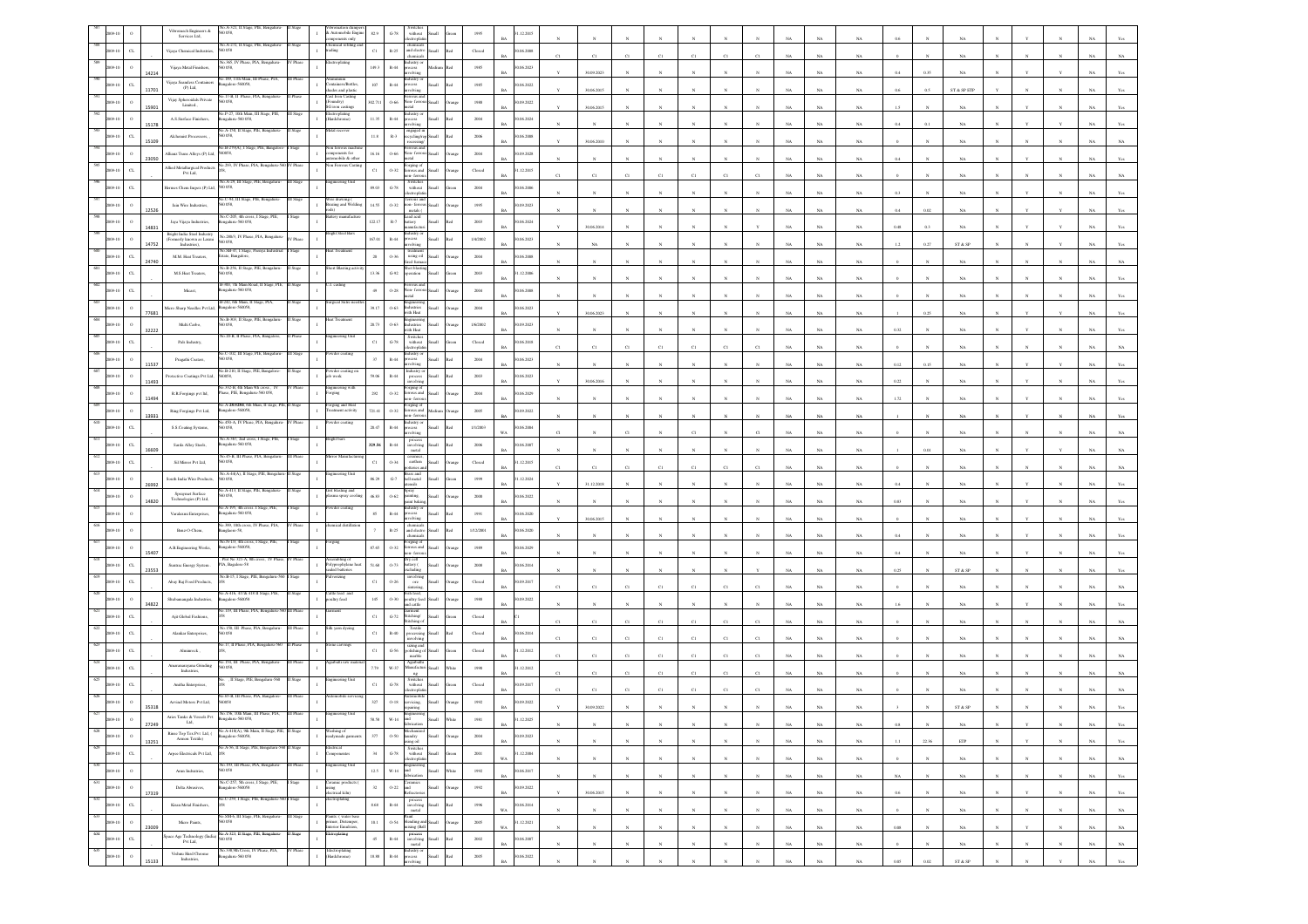|     |                         |       | Spl-11, I Stage, PIE, Beng<br>Dwaraka Industrial                                                                                                      |           | roplating                                          | $\rm R\text{-}44$<br>130                                                                                 |                       | 1980                    | 06.2009                  |             |                       |              |             |              |                       |                |             |             |             |          |              |                                                                 |              |              |              |             |                |
|-----|-------------------------|-------|-------------------------------------------------------------------------------------------------------------------------------------------------------|-----------|----------------------------------------------------|----------------------------------------------------------------------------------------------------------|-----------------------|-------------------------|--------------------------|-------------|-----------------------|--------------|-------------|--------------|-----------------------|----------------|-------------|-------------|-------------|----------|--------------|-----------------------------------------------------------------|--------------|--------------|--------------|-------------|----------------|
|     |                         |       | Enterprises,<br>No.A-349, 9th Main Road, II Stage<br>Nipra Industries Pvt                                                                             |           |                                                    | volving<br>ravure                                                                                        |                       |                         |                          |             |                       |              |             |              |                       |                |             |             |             |          |              |                                                                 |              |              |              |             |                |
|     | $\circ$                 | 13863 | Ltd.,(Formerly Aryes Graph O PIE, Bangalore-560058,<br>Packs),                                                                                        |           |                                                    | $0 - 35$<br>printing,<br>172.67<br>Istisi                                                                | ыl                    | 1986                    | 0.09.2028                |             | NA                    |              |             |              |                       |                |             | NA          | NA          |          |              | NA                                                              |              |              |              |             |                |
|     | $_{\rm{CL}}$            |       | No.185-B, III Phase, PIE, Bengaluri<br>napa Industrial Enterprise<br>058                                                                              | I Phase   | ower coating activ<br>$\sin$ degreasing &          | ndustry o<br>$21.58\,$<br>$\,$ R-44<br>$_{\rm excess}$                                                   |                       | 1998                    | 0.06.2002                |             |                       |              |             |              |                       |                |             |             |             |          |              |                                                                 |              |              |              |             |                |
|     |                         |       | o.118, III Phase, PIA, Benga                                                                                                                          |           | lishing<br>xtroplating                             | volving<br>ustry o                                                                                       |                       |                         | <b>BA</b>                |             |                       |              |             |              |                       |                |             | NA          | NA          |          |              |                                                                 |              |              |              |             |                |
|     | $\circ$                 | 15276 | Industrial Metal Finishers,                                                                                                                           |           |                                                    | 88.78<br>$\mathbb{R}{\text{-}}44$<br>ocess<br>volving                                                    |                       | 15/7/05                 | 0.06.2025<br>RA          |             |                       |              |             |              |                       |                |             | NA          | NA          |          | 0.63         | NA.                                                             |              |              |              |             |                |
|     | C1                      |       | 485-5, IV Phase,<br>Quality Wire Products<br>ooss                                                                                                     |           | ire drawing an<br>pickling copper<br>coated        | $81.2\,$<br>R-51<br>Copper<br>Smelter                                                                    |                       | Closed                  | 0.06.2005                |             |                       |              |             |              |                       |                |             |             |             |          |              |                                                                 |              |              |              |             |                |
|     |                         |       | No.A-18, I Stage, PIE, Bengaluru-5                                                                                                                    |           | gineering Uni                                      | Switches<br>without                                                                                      |                       |                         |                          | $_{\rm Cl}$ | $_{\rm C1}$           | $_{\rm C1}$  | C1          | $_{\rm CI}$  | C1                    | $_{\rm C1}$    | NA          | NA          | $_{\rm NA}$ |          |              | ST & SP                                                         |              |              |              |             |                |
|     | $_{\rm{CL}}$            |       | Ashish Products,<br>0.47, III Phase, PIA, Ber                                                                                                         |           |                                                    | $_{\rm C1}$<br>$_{\mathrm{G-78}}$<br>lectrophat                                                          |                       | $\operatorname{Closed}$ | BA                       | C1          | C1                    | C1           | CI          | C1           | C1                    | CI             |             | $_{\rm NA}$ | NA          |          |              | NA                                                              |              |              |              |             |                |
|     | C1                      |       | B.G.Deeps Chemicals Pvt Ltd.                                                                                                                          |           | ading                                              | chemicals<br>and electro<br>$_{\rm C1}$<br>$R - 25$<br>chemicals                                         |                       | Closed                  | 0.09.2007<br><b>BA</b>   | C1          | C1                    | C1           | C1          | C1           | C1                    | CI             | NA          | NA          | NA          |          |              | <b>NA</b>                                                       |              |              |              |             |                |
|     | $\,$ o                  |       | 1.481 to 483, IV Phase, PIA<br>BMTC Depot-22,<br>galaru-560 058                                                                                       |           | s Depot                                            | 67.17<br>$0 - 18$                                                                                        |                       | 2003                    | (09.2022)                |             |                       |              |             |              |                       |                |             |             |             |          |              |                                                                 |              |              |              |             |                |
|     |                         | 23694 | Vo.B-122, II Stage, PIE, Bang                                                                                                                         |           |                                                    | ervicing,<br>epairing<br>Foam                                                                            |                       |                         | ΒA                       |             | 30.09.2022            |              |             |              |                       |                |             | $_{\rm NA}$ | $_{\rm NA}$ | 0.8      |              | $\operatorname{ST}$ & $\operatorname{SP}$ $\operatorname{ETP}$  |              |              |              |             |                |
|     | $_{\rm{CL}}$            |       | Balaji Foams,                                                                                                                                         |           |                                                    | $_{\rm C1}$<br>$0-80\,$<br>mufact<br>ng                                                                  |                       | $\operatorname{Closed}$ | (09.2012)<br>BA          |             | C1                    | C1           | CI          | $_{\rm Cl}$  | CI                    |                |             | NA          | NA          |          |              | NA                                                              |              |              |              |             |                |
|     | $\sigma$                |       | o.419, IV Phase, PIA, Bengalus<br>Bangalore Drug $\mathbf{Co}_{\text{t}}$<br>0058                                                                     |           | macuitic<br>malation                               | $_{\rm Cl}$<br>$0-74$<br>cal                                                                             |                       | Closed                  | 0.09.2011<br>RA          |             |                       |              |             |              |                       |                |             |             |             |          |              |                                                                 |              |              |              |             |                |
|     |                         |       | io.473C, IV Phase, PIA, Bengalur<br>0058                                                                                                              |           | nulation of<br>maceuticals-                        |                                                                                                          |                       |                         |                          | C1          | C1                    | CI           | C1          | C1           | C1                    |                |             | NA          | NA          |          |              | NA                                                              |              |              |              |             |                |
|     |                         |       | Bentley & Remington,<br>n 167/168 111 Phase PLA Benga                                                                                                 |           | ablets & Capsule<br>R & D activity                 | 536.42<br>0.74                                                                                           |                       | 1990                    | (09.2022)                |             |                       |              |             |              |                       |                |             | NA          | $_{\rm NA}$ |          |              | $\ensuremath{\mathsf{ETP}}$                                     |              |              |              |             |                |
|     | $_{\rm{CL}}$            | 33160 | Bio Gen Extracts Pvt Ltd,<br>058                                                                                                                      |           |                                                    | $_{\rm C1}$<br>$\mbox{R}{\sim}58$<br>cal (Balk<br>A san                                                  |                       | $\operatorname{Closed}$ | 0.06.2010<br><b>BA</b>   | C1          | C1                    | C1           | C1          | C1           | C1                    | CI             |             | NA          | NA          |          |              | NA                                                              |              |              |              |             |                |
|     | $\circ$                 |       | io.B-64/1, III Stage, PIE, Bengali<br>BioOrganics & Applied<br>0.58                                                                                   |           | & D activity                                       | Pharmaceu<br>cal (Bulk<br>$\mathbb{R}\text{-}\mathbb{S}\mathbb{S}$<br>73.84                              |                       | 2002                    | 0.06.2022                |             |                       |              |             |              |                       |                |             |             |             |          |              |                                                                 |              |              |              |             |                |
|     |                         | 33269 | Materials Pvt Ltd,<br>399, IV Phase, PIA, Bengaluru-                                                                                                  | V Phase   | ablest & Syrups                                    | A gan<br>harmac                                                                                          |                       |                         | <b>BA</b>                |             |                       |              |             |              |                       |                | NA          | NA          | $_{\rm NA}$ | 0.1      | 0.01         | ${\rm ST}$ & ${\rm SP}$                                         |              |              |              |             |                |
|     | $\circ$                 | 19912 | $\begin{tabular}{l} Bio Pharma Drays & \\ \hline \end{tabular}$                                                                                       |           |                                                    | 17.71<br>$0 - 74$                                                                                        |                       | 2000                    | 0.09.2023<br>ΒA          |             |                       |              |             |              |                       |                |             | $_{\rm NA}$ | $_{\rm NA}$ | 0.3      | 0.05         | ST & SP                                                         |              |              |              |             |                |
|     | $\circ$                 | 35239 | o.D-434, Il Stage, PIE,<br>Biopharm Laboratories,                                                                                                     |           | centical                                           | 30.21<br>$G-31$                                                                                          |                       | 1992                    | 1.12.2027<br>RA          |             | NA                    |              |             |              |                       |                |             | NA          | NA          | o t      |              | NA                                                              |              |              |              |             |                |
|     | C1                      |       | 528, IV Phase,<br>Bisheshwar Galvanisers.<br>0058                                                                                                     |           | nc galvanizing<br>lip galvanizing)<br>$\mathbf{I}$ | stry o<br>62.59<br>$R - 44$<br>ocess                                                                     |                       | 1994                    | 0.06.2019                |             |                       |              |             |              |                       |                |             |             |             |          |              |                                                                 |              |              |              |             |                |
|     |                         | 12165 | 0.336. IV Phase, PIA, Beng                                                                                                                            |           | ulation of                                         | volving                                                                                                  |                       |                         | <b>BA</b>                |             | 30.06.2015            |              |             |              |                       |                |             | NA          | $_{\rm NA}$ | 0.4      | 0.02         | ST & SP                                                         |              |              |              |             |                |
|     | $\circ$                 | 12867 | Ce-Chem Pharmaceuticals                                                                                                                               |           | naceuticals                                        | 484.77<br>0.74                                                                                           |                       | $1988\,$                | (09.2023)<br><b>BA</b>   |             | 30.09.2023            |              |             |              |                       |                |             | NA          | NA          | 2.4      | 0.4          | NA                                                              |              |              |              |             |                |
|     | C1                      |       | 249. III Phase, PIA, E<br>hamundeshwari Chemical                                                                                                      |           |                                                    | $_{\rm Cl}$<br>$R - 25$<br>and electro<br>chemical                                                       |                       | Closed                  | 0.06.2010<br><b>BA</b>   | C1          | C1                    | C1           | C1          | C1           | C1                    | CI             | NA          | NA          | NA          |          |              | NA.                                                             |              |              |              |             |                |
|     |                         |       | io.73, III Phase, PIA, Bengaluru-560                                                                                                                  |           | tivated Carbon                                     | 65<br>$G-100$<br>Activated                                                                               |                       |                         | 1.12.2013                |             |                       |              |             |              |                       |                |             |             |             |          |              |                                                                 |              |              |              |             |                |
|     | $_{\rm{CL}}$            |       | Aqua Carbons,                                                                                                                                         |           |                                                    | carbon                                                                                                   |                       | 2005                    | <b>BA</b>                | C1          | $\boldsymbol{\kappa}$ | $_{\rm C1}$  |             | $_{\rm C1}$  | $\boldsymbol{\kappa}$ | C1             | NA          | $_{\rm NA}$ | $_{\rm NA}$ |          |              | $_{\rm NA}$                                                     |              |              |              |             |                |
|     | $\,$ o                  | 21733 | 46 221, 8th Main, 2nd Cross, III<br>Thase, PIA,Bangalore – 560 058<br>Dantal Hydraulics Pvt Ltd,                                                      |           | esemoing or<br>lydraulic power<br>acks without     | eay<br>inting,<br>$451\,$<br>$0.62\,$<br>int bakir                                                       |                       | $2008\,$                | (09.2029)<br><b>BA</b>   |             |                       |              |             |              |                       |                | NA          | $_{\rm NA}$ | NA          | 2.4      |              | NA                                                              |              |              |              |             |                |
|     | $_{\rm{CL}}$            |       | io.83, III Phase, PIA, Be<br>Dolar Equipments Pvt Ltd                                                                                                 |           | cery equipme<br>rith spray painting                | Bakery and<br>$0.2\,$<br>74<br>cenfection                                                                |                       | 1/9/2000                | 0.06.2013                |             |                       |              |             |              |                       |                |             |             |             |          |              |                                                                 |              |              |              |             |                |
|     |                         |       | No.109, 6th Main, III Phase, PIA<br>Eshwari Textile Processing Pvt<br>ealore-560058                                                                   |           | stile processing                                   | units wit<br>$\frac{Yarn}{r}$ extile<br>119.98<br>$R-40$                                                 |                       |                         |                          |             |                       |              |             | C1           |                       |                |             | NA          | NA          |          |              |                                                                 |              |              |              |             |                |
|     |                         | 12522 | Ltd.,<br>o 232 III Phase, PIA                                                                                                                         |           | cing and washin                                    |                                                                                                          |                       | $2005\,$                | (06, 2022)<br><b>BA</b>  |             | 30.06.2018            |              |             |              |                       |                |             | NA          | $_{\rm NA}$ | $^{2.5}$ |              | $\operatorname{ST}$ & $\operatorname{SP}$ $\operatorname{ETP}$  |              |              |              |             |                |
|     |                         | 15357 | cam Products Polyurethan                                                                                                                              |           |                                                    | $\,$ G-90 $\,$<br>124.6<br>maces)                                                                        |                       | 2007                    | .12.2021                 |             |                       |              |             |              |                       |                |             | NA          | NA          | 0.8      |              | ST & SP                                                         |              |              |              |             |                |
|     |                         |       | No.B-448, I Stage, PIE, Bangalore<br>Food Associates Bangalore<br>058                                                                                 |           | mrind powder                                       | Famarind<br>powder<br>73.15<br>$G-55$                                                                    |                       | 1981                    | 1.12.2027                |             |                       |              |             |              |                       |                |             |             |             |          |              |                                                                 |              |              |              |             |                |
|     |                         | 24139 | No.V-53, II Stage, PIE, Bengalaru-                                                                                                                    |           | imal feed / Po                                     | mufactu<br>Fish feed,                                                                                    |                       |                         |                          |             |                       |              |             |              |                       |                |             | NA          | $_{\rm NA}$ | 0.25     |              | $_{\rm NA}$                                                     |              |              |              |             |                |
|     | $\circ$                 | 19520 | Forind Nutrients Pvt Ltd,<br>io.C-20, II Stage, PIE, Benj                                                                                             |           |                                                    | $65.42\,$<br>$0 - 30$<br>oultry feed<br>d cattle                                                         |                       | 07.01.2004              | 0.09.2022<br><b>BA</b>   |             |                       |              |             |              |                       |                |             | $_{\rm NA}$ | $_{\rm NA}$ | $0.18\,$ |              | ${\hbox{\footnotesize\rm ST}}$ & ${\hbox{\footnotesize\rm SP}}$ |              |              |              |             |                |
|     | C1                      |       | Ganesh Pulvarisers,                                                                                                                                   |           |                                                    | $_{\rm C1}$<br>$0 - 26$<br>ore                                                                           |                       | Closed                  | 0.09.2007<br><b>BA</b>   | C1          | C1                    | C1           | C1          | C1           | C1                    | CI             | NA          | NA          | NA          |          |              | <b>NA</b>                                                       |              |              |              |             |                |
|     | $\Omega$                |       | $N-3$ , 5th cross,<br>Giliyal Industries,<br>sgalore-560058                                                                                           |           | gineering w<br>ting                                | ipray<br>canting,<br>97.09<br>$0 - 62$                                                                   | ыl                    | 1994                    | 0.09.2029                |             |                       |              |             |              |                       |                |             |             |             |          |              |                                                                 |              |              |              |             |                |
|     |                         |       | No.V-51, II Stage, PIE, Bengaluru-5                                                                                                                   | Stage     | oney repro                                         | int bakin<br>ancy                                                                                        |                       |                         | BA                       |             | 30.06.2015            |              |             |              |                       |                |             | NA          | $_{\rm NA}$ | 0.3      |              | NA                                                              |              |              |              |             |                |
|     | $_{\rm{CL}}$            |       | Gram Mooliga Co Ltd,<br>vo.B-64/2, III Stage,PIE,                                                                                                     |           |                                                    | 97.56<br>$W-51$                                                                                          |                       | $\,2004$                | 1.12.2015<br>BA          |             |                       |              |             |              |                       |                |             | NA          | NA          | 0.08     |              | ST & SP                                                         |              |              |              |             |                |
|     | C1                      |       | Gurupriya Conductors,<br>058                                                                                                                          |           |                                                    | 0.73<br>19.59<br>attery (<br>scluding                                                                    |                       | 1983                    | 1.12.2013<br><b>BA</b>   |             |                       |              |             |              |                       |                |             | NA          | NA          |          |              | NA                                                              |              |              |              |             |                |
|     |                         |       | Hi-Power Equipments (P) Ltd, (P) Ltd, No.427, 12th Cross, IV Ph<br>PIA, Bengaluru-560 058,                                                            |           | nent stiching                                      | Stitching<br>$G-72$<br>906                                                                               |                       | $1988\,$                | 1.12.2024                |             |                       |              |             |              |                       |                |             |             |             |          |              |                                                                 |              |              |              |             |                |
|     |                         |       | (formerly Text port<br>industries)<br>No.6-A, III Phase, PIA, Bangalore                                                                               |           | uminum c                                           | Stitching of<br>shoe upper                                                                               |                       |                         | BA                       |             |                       |              |             |              |                       |                | NA          | NA          | $_{\rm NA}$ |          |              | $_{\rm NA}$                                                     |              |              |              |             |                |
|     |                         | 15666 | Hind Comp (P) Ltd,                                                                                                                                    |           | $_{\rm using}$                                     | 9.62<br>$0 - 17$<br>copper<br>traction                                                                   |                       | $1978\,$                | (09.2029)<br><b>BA</b>   |             | 30.06.2014            |              |             |              |                       |                | NA          | $_{\rm NA}$ | NA          | 0.45     | 0.5          | ST & SP                                                         |              |              |              |             |                |
|     | $\Omega$                | 22818 | o.B-305 & 306, II Stage<br>Hot Dip Galvanising,<br>sgalore-560058                                                                                     |           | c galvanizi                                        | $\mathbb{R}\text{-}41$<br>61.01<br>lopper<br>ables                                                       |                       | 1984                    | (06, 2024)<br>RÁ         |             | NA                    |              |             |              |                       |                | NA          | NA          | NA          | 0.3      | 0.1          | <b>NA</b>                                                       |              |              |              |             |                |
|     | $\circ$                 |       | No.230, 11th Main, III Phase, PIA<br>dustrial Rubber Products,<br>galaru-560 058                                                                      |           | bber & Foot W                                      | ubbe<br>oods<br>idustry<br>54.87<br>$_{\mathrm{G-}41}$                                                   |                       | 2007                    | .12.2020                 |             |                       |              |             |              |                       |                |             |             |             |          |              |                                                                 |              |              |              |             |                |
|     |                         | 16976 | 77. III Phase, PIA, Ban-                                                                                                                              |           |                                                    |                                                                                                          |                       |                         |                          |             |                       |              |             |              |                       |                |             | NA          | $_{\rm NA}$ | 6.4      |              | ST & SP                                                         |              |              |              |             |                |
|     | $\alpha$                |       | Insula: Wires,                                                                                                                                        |           |                                                    | Switches<br>without<br>$_{\rm C1}$<br>$\,$ G-78 $\,$<br>ctroni                                           |                       | $\operatorname{Closed}$ | 1.12.2010                |             |                       |              |             | C1           |                       |                |             | NA          | NA          |          |              |                                                                 |              |              |              |             |                |
|     |                         |       | io.255, IV Phase, PIA, Bengal<br>emational Machine Tool<br>0058                                                                                       |           | neering Unit                                       | Switches<br>without<br>$G-78$                                                                            |                       | $\operatorname{Closed}$ | 09.2007<br><b>BA</b>     |             | C1                    |              |             | C1           | C1                    |                |             | NA          | $_{\rm NA}$ |          |              | NA                                                              |              |              |              |             |                |
|     |                         |       | Vo.B-48, III Stage, PIE, Benga<br>Johnson & Smith Co,<br>058                                                                                          |           | dation o<br>naceuticals                            | 59.3<br>0.74                                                                                             |                       | $1992\,$                | (09.2022)                |             |                       |              |             |              |                       |                |             |             |             |          |              |                                                                 |              |              |              |             |                |
|     |                         | 3520  | 40.305, IV Phase, PIA, E                                                                                                                              |           | epair & Servic                                     |                                                                                                          |                       |                         |                          |             |                       |              |             |              |                       |                |             | NA          | $_{\rm NA}$ | 0.3      |              | $_{\rm NA}$                                                     |              |              |              |             |                |
|     |                         | 36827 | KHT Agencies Pvt Ltd,<br>058,                                                                                                                         |           |                                                    | 64.32<br>$O-18$<br>ervicing.<br>sairing                                                                  |                       | 2001                    | 0.09.2022                |             | 30.09.2022            |              |             |              |                       |                |             | NA          | NA.         |          |              | ST & SP ETF                                                     |              |              |              |             |                |
|     | C1                      |       | o.B-124, 2nd cross,<br>amath Transfermers Pvt Ltd<br>galaru-560 058                                                                                   |           | sformer<br>anufacturing with                       | repairing<br>nanufactu<br>$148\,$<br>$0 - 69$                                                            |                       | 1997                    | 0.09.2008                |             |                       |              |             |              |                       |                |             | NA          | NA          |          |              |                                                                 |              |              |              |             |                |
|     |                         | 16766 | 40.49. III Phase, PIA, Be<br>nataka Consumer Produc                                                                                                   |           | hen Eoui                                           | ng (dry<br>Switches<br>without<br>$G-78$<br>C1                                                           |                       | $\rm Closed$            | <b>BA</b>                |             |                       |              |             |              |                       |                |             |             |             |          |              | NA                                                              |              |              |              |             |                |
|     |                         |       |                                                                                                                                                       |           |                                                    | ectroph                                                                                                  |                       |                         |                          | C1          | C1                    | $_{\rm C1}$  | C1          | C1           | C1                    |                |             | NA          | NA.         |          |              | $_{\rm NA}$                                                     |              |              |              |             |                |
|     | $\alpha$                |       | amataka Foods Corpo                                                                                                                                   |           |                                                    | $_{\rm Cl}$<br>$0-2$<br>units with                                                                       |                       | Closed                  | 0.06.2012                |             |                       |              |             |              |                       |                |             |             |             |          |              |                                                                 |              |              |              |             |                |
|     |                         |       | Kaveri Enamel & Allid                                                                                                                                 |           |                                                    | $R - 44$                                                                                                 |                       | 1982                    | (06, 2012)<br>BA         |             |                       | $_{\rm N}$   |             |              |                       |                | $_{\rm NA}$ | $_{\rm NA}$ | $_{\rm NA}$ |          | $_{\rm N}$   | $_{\rm NA}$                                                     |              |              |              | NA          | NA 1           |
|     | $_{\rm{CL}}$<br>2009-10 |       | No.138, III Phase, PIA, Bengaluru-<br>Kaveri Winery & Distilleries,<br>560 058                                                                        | III Phase |                                                    | molasses /<br>grain /<br>yeast based<br>$_{\rm C1}$<br>$\mathbb{R}\text{-}60$                            | <b>Ilum</b>           | ${\it Closed}$          | 0.06.2010                |             |                       |              |             |              |                       |                |             |             |             |          |              |                                                                 |              |              |              |             |                |
|     |                         |       | 40.A-143, I Stage, PIE, Bengaluru-5                                                                                                                   |           |                                                    |                                                                                                          |                       |                         | $BA$                     | C1          | $_{\rm C1}$           | $_{\rm C1}$  | $_{\rm C1}$ | $_{\rm Cl}$  | C1                    | $_{\rm C1}$    | $_{\rm NA}$ | $_{\rm NA}$ | NA          |          |              | $_{\rm NA}$                                                     |              |              |              | $_{\rm NA}$ | $_{\rm NA}$    |
|     | $_{\rm{CL}}$<br>2009-10 |       | Konica Mirror Co Pvt Ltd,                                                                                                                             |           |                                                    | ng of mirror<br>from sheet S<br>$_{\rm C1}$<br>$0 - 47$<br>glass                                         | <b>Iliam</b><br>rangs | Closed                  | 30.09.2008<br>BA         | C1          | C1                    | C1           | $_{\rm C1}$ | C1           | C1                    | C1             | NA          | NA          | NA          |          | $\mathbf{N}$ | $_{\rm NA}$                                                     | $\mathbf{N}$ | $\mathbf{N}$ | $\mathbf{N}$ | NA          | $_{\rm NA}$    |
| 679 | $_{\rm CL}$<br>2009-10  |       | No.A-181, I Stage, PIE, Bengaluru-<br>Leas Enterprises,<br>560 058                                                                                    | I Stage   | Engineering with<br>painting<br>$\mathbf{I}$       | $\begin{tabular}{c} \bf{O-62} & \tt{Spany} \\ \bf{O-62} & \tt{paint baking,} \\ \end{tabular}$<br>$79\,$ | <b>Illum</b>          | $2003\,$                | 0.09.2008<br>$_{\rm BA}$ |             | $_{\rm N}$            | $\bar{N}$    |             | $_{\rm N}$   | $_{\rm N}$            | $_{\rm N}$     |             |             |             |          |              | $\text{ST} \ \& \ \text{SP}$                                    |              |              |              |             |                |
| 680 | $_{\rm{CL}}$<br>2009-10 |       | No.A-343, 9th Mian, II Stage, PIE,<br>Bengaluru-560 058<br><b>Turbotech Precision</b>                                                                 |           |                                                    | Switches<br>without<br>$1615\,$<br>$\mbox{G-78}$                                                         | Large<br>reen         | $2007\,$                | 1.12.2022                |             |                       |              |             |              |                       |                | $_{\rm NA}$ | $_{\rm NA}$ | $_{\rm NA}$ |          |              |                                                                 |              |              |              | $_{\rm NA}$ | $\mathbf{Yes}$ |
| 681 |                         | 11824 | Engineering,<br>No.292-294, IV Phase, PIA, Bengalur<br>Madhur Pharma & Research                                                                       | IV Phase  | Ayarvedic<br>Formulation                           | electroplati                                                                                             |                       |                         | $_{\rm BA}$              | $_{\rm N}$  | C1                    | $_{\rm N}$   | $_{\rm Cl}$ | $_{\rm N}$   | C1                    | $_{\rm N}$     | NA          | NA          | NA          |          |              | NA                                                              |              | $_{\rm N}$   | N            | $_{\rm NA}$ | $_{\rm NA}$    |
|     | $\,$ o<br>2009-10       | 25241 | 560 058<br>Lab,                                                                                                                                       |           | $\mathbf{I}$                                       | Ayurvedic<br>O-19 and<br>homeopath<br>$319\,$                                                            | <b>Ilum</b><br>rang   | 1994                    | 30.09.2022<br><b>BA</b>  |             | $\mathbf{N}$          | $\mathbf{v}$ | $_{\rm N}$  | $\mathbf{N}$ | $\mathbf{N}$          | $_{\rm N}$     | $_{\rm NA}$ | $_{\rm NA}$ | $_{\rm NA}$ | $2.3\,$  | $0.5\,$      | $_{\rm NA}$                                                     |              |              | $\mathbf{Y}$ | $_{\rm NA}$ | $\mathbf{Yes}$ |
| 682 | $\,$ 0<br>2009-10       | 20407 | No.371/372, IV Phase, PIA, Bengaluru-IV Phase<br>Mahendra Labs Pvt Ltd,<br>560 058                                                                    |           | rmulation of Dru<br>$\mathbf{I}$                   | Pharmaceuti<br>$335\,$<br>0.74<br>cal                                                                    | <b>Illum</b><br>rang  | $1985\,$                | 0.09.2023<br>$_{\rm BA}$ |             | 0.09.2023             |              |             | $_{\rm N}$   |                       | $\overline{N}$ | $_{\rm NA}$ | $_{\rm NA}$ | $_{\rm NA}$ | $0.8\,$  | $\,0.1$      | $_{\rm NA}$                                                     |              |              |              | $_{\rm NA}$ | $\mathbf{Yes}$ |
| 683 | $_{\rm{CL}}$<br>2009-10 |       | $\label{eq:1} \begin{array}{c} \mbox{No.C-331, C-332, II Suge, HE} \\ \mbox{Multiplya Fine Chen Put Ltd,} \quad \mbox{Bengalara-560 058} \end{array}$ | Stage     | od colours                                         | $$\mathbf{0}\text{-}7$$ $$\mathbf{food}$$ and<br>55.3                                                    | <b>Han</b>            | $1986\,$                | (09.2019)                |             |                       |              |             |              |                       |                |             |             |             |          |              |                                                                 |              |              |              |             |                |
|     |                         | 20150 | No.C-307, I Stage, PIE, Bengaluru-560 I                                                                                                               | Stage     | gineering Unit                                     | ocessing<br>Switches<br>without<br>electroplatin                                                         |                       |                         | $_{\rm BA}$              | $_{\rm N}$  | $_{\rm N}$            | $\mathbf{N}$ | N           | $_{\rm N}$   | $_{\rm N}$            | $_{\rm N}$     | $_{\rm NA}$ | $_{\rm NA}$ | $_{\rm NA}$ | $0.8\,$  |              | $_{\rm NA}$                                                     |              | Y            | Y            | $_{\rm NA}$ | Yes            |
|     | $_{\rm{CL}}$<br>2009-10 |       | Mayer Industries,                                                                                                                                     |           |                                                    | $_{\rm C1}$<br>$\,$ G-78 $\,$                                                                            | <b>Ham</b>            | ${\bf Closed}$          |                          |             |                       |              |             |              | $_{\rm C1}$           | $_{\rm Cl}$    | NA          | NA          | $_{\rm NA}$ |          |              |                                                                 |              |              |              | NA          | $_{\rm NA}$    |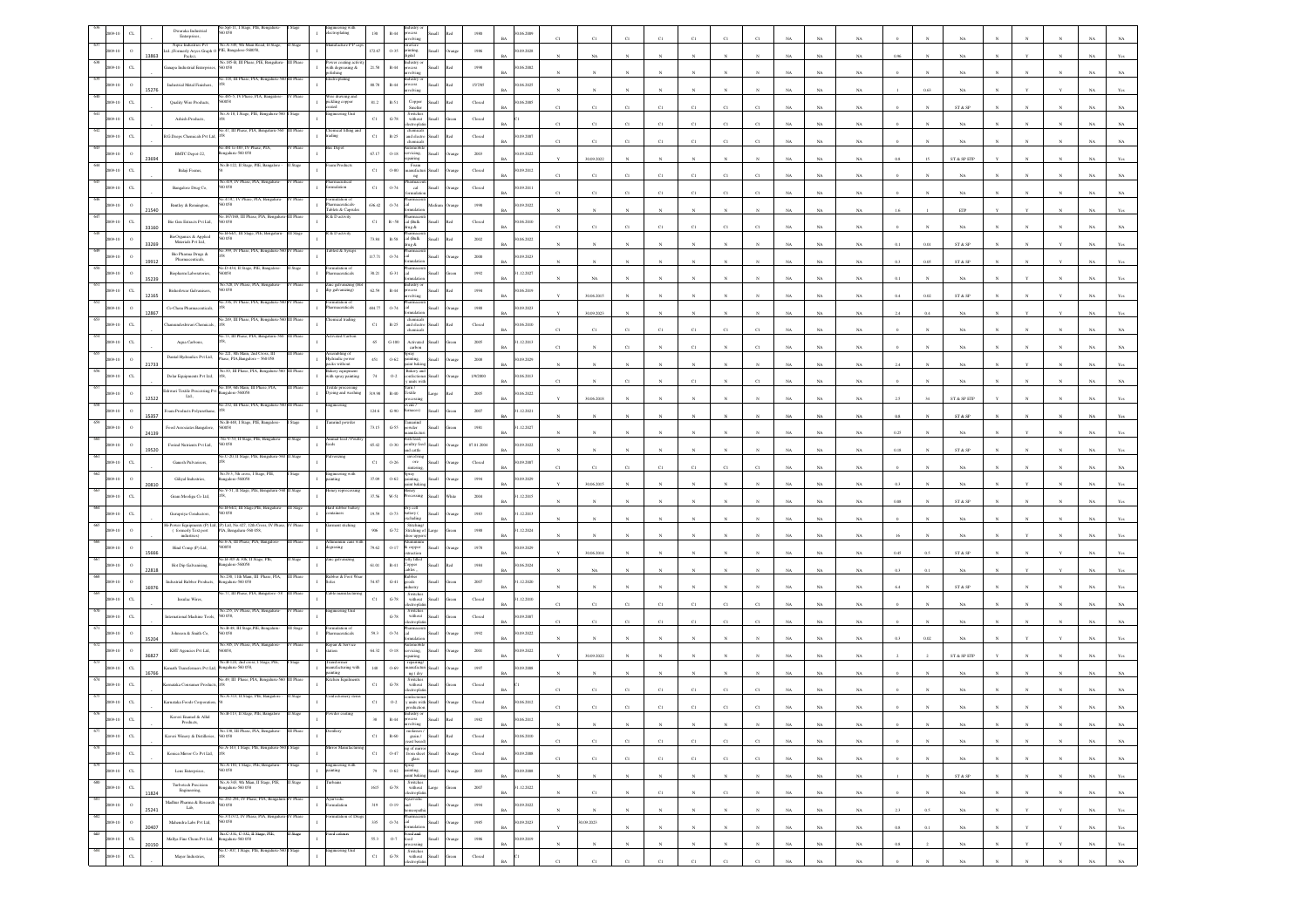|                |                             | Mek Tek Engineers,                                              | $C-183$ , II 3<br>0.058                                              |           |                                                                          | $_{\rm C1}$  | $\mathbb{R}\text{-}44$          | involving<br>metal                                                                                                                                       |                                                                                                                                      | Closed                                              | 06.2014                   |              |             |             |              |                 |             |             |             |             |             |      |              |             |            |              |              |             |                |
|----------------|-----------------------------|-----------------------------------------------------------------|----------------------------------------------------------------------|-----------|--------------------------------------------------------------------------|--------------|---------------------------------|----------------------------------------------------------------------------------------------------------------------------------------------------------|--------------------------------------------------------------------------------------------------------------------------------------|-----------------------------------------------------|---------------------------|--------------|-------------|-------------|--------------|-----------------|-------------|-------------|-------------|-------------|-------------|------|--------------|-------------|------------|--------------|--------------|-------------|----------------|
|                | 27348                       | Metal Storage Systems Pvt Ltd,                                  | io.409, IV Phase, PIA, Benga                                         |           | ngineering with<br>pray painting and<br>wder coating                     | $_{\rm 841}$ | $\mbox{G-97}$                   | rwder<br>ating on<br>rface of                                                                                                                            |                                                                                                                                      | 2002                                                | 1.12.2025                 |              | 30.06.2019  |             |              |                 |             |             |             | <b>NA</b>   | NA          |      |              |             |            |              |              |             |                |
|                | $\alpha$                    | Marthy & Co.                                                    | 0058                                                                 |           | ring Uni                                                                 | $_{\rm{C1}}$ | $\,$ G-78 $\,$                  | Switches<br>without                                                                                                                                      | <b>Ilumi</b>                                                                                                                         | Closed                                              | 1.12.2006<br><b>BA</b>    |              | C1          |             |              | C1              | CI          |             |             | NA          |             |      |              |             |            |              |              |             |                |
|                | $\alpha$                    | Mysore Pharmaceuticals,                                         | a 316. IV Phase, PIA, E<br>0.58                                      |           | macuitica<br>lation                                                      | $_{\rm C1}$  | 0.74                            | $_{\rm cal}$                                                                                                                                             |                                                                                                                                      | $\operatorname{Closed}$                             | 0.09.2008                 | CI           | CI          |             |              | C1              | CI          |             |             | NA          | NA          |      |              | NA          |            |              |              |             |                |
|                | $\sigma$                    | N.S.S. Engineering Pvt Ltd,                                     | 529.1<br>0.058                                                       |           | :ring                                                                    | 17.2         | $W-14$                          |                                                                                                                                                          |                                                                                                                                      | 2002                                                | 1.12.2010                 |              |             | cт          |              | C1              |             |             |             | NA          | NA.         |      |              |             |            |              |              |             |                |
|                |                             | Navahira Graphics,                                              | o.C-305, I Stage, PIE, Bengalaru-5                                   |           | ineering Unit                                                            | 17.2         | $W-14$                          |                                                                                                                                                          |                                                                                                                                      | $2002\,$                                            | 1.09.2017                 |              |             |             |              | $\overline{c}$  |             |             |             | NA          |             |      |              |             |            |              |              |             |                |
|                |                             | Zonta Bauer Pvt Ltd                                             | 108/EL 6th Main Road<br>A. Bengaluru-560058                          |           | ste Bins fo<br>micipal usage                                             | $115\,$      | $\mbox{G-}78$                   | witches                                                                                                                                                  |                                                                                                                                      | $2016\,$                                            | .12.2026                  |              |             |             |              |                 |             |             |             | $_{\rm NA}$ | NA          |      |              | NA          |            |              |              |             |                |
|                |                             | Not-Con Fruit & Fodd<br>Processing,                             | o.490, IV Phase,PIA,Bengaluru-560                                    | / Phase   | od proce                                                                 | C1           | $0-7$                           | food<br>rocessin<br><b>Hodin</b>                                                                                                                         |                                                                                                                                      | $\rm Closed$                                        | 1.09.2007                 |              |             | c.          |              | $\overline{c}$  | CI          |             |             | NA          | $_{\rm NA}$ |      |              |             |            |              |              |             |                |
|                | $\alpha$                    | Oceanic Engineering Co,                                         | No.373, IV Phase, PIA, Bengaluru<br>60058                            | V Phase   | incering Uni                                                             | $_{\rm C1}$  | $G-78$                          | Switcher<br>without                                                                                                                                      |                                                                                                                                      | $\operatorname{Closed}$                             |                           |              |             |             |              | $\overline{c}$  |             |             |             | NA          | NA          |      |              |             |            |              |              |             |                |
|                | $\alpha$                    | Pacific Pharmaceuticals Pv<br>Ltd.                              | 309, IV Phase, PIA, Benga<br>058                                     |           |                                                                          | 44.9         | $0-19$                          |                                                                                                                                                          |                                                                                                                                      | 1985                                                | 0.9.2007                  |              | CI          | CI          | CI           | C1              | CI          |             |             |             |             |      |              | NA          |            |              |              |             |                |
|                | $_{\mbox{\scriptsize{CL}}}$ | Peenya Polymers Pvt Ltd,                                        | io.B-288, Il Stage, PIE, Bangalore                                   |           |                                                                          | $_{\rm C1}$  | $0 - 75$                        | Syntheti                                                                                                                                                 |                                                                                                                                      | Closed                                              | 1.12.2009                 |              |             |             |              | $\overline{c}$  |             |             |             | NA          | NA          |      |              |             |            |              |              |             |                |
|                | $\circ$                     | Plasmix Limited,                                                | io.404, IV Phase, PIA, Bengaluru-                                    | V Phase   | stic pellet                                                              | $46\,$       | $_{\mathrm{G-32}}$              | olythene<br>nd plastic                                                                                                                                   | ilia                                                                                                                                 | 1997                                                | .12.2034                  |              | C1          | C1          | C1           |                 | CI          |             |             | NA          | $_{\rm NA}$ |      |              | NA          |            |              |              |             |                |
|                | $C$ L                       | Pranava Insulatators,                                           | o.B-283, II Stage, PIE, Bengal<br>0.58                               |           |                                                                          | $_{\rm C1}$  | $\mbox{G-}78$                   | without                                                                                                                                                  | Iliami                                                                                                                               | Closed                                              |                           |              |             |             |              |                 |             |             |             | NA          | NA          |      |              | NA          |            |              |              |             |                |
|                | CL                          | R.X Rubber Industries,                                          | hase, PIA, Beng                                                      |           |                                                                          | $_{\rm C1}$  | $_{\mathrm{G-}41}$              | trondo<br>toods<br>ndustry                                                                                                                               | <b>Iliami</b>                                                                                                                        | Closed                                              |                           | C1           | C1          | C1          | C1           | C1              | C1          |             |             | NA          | NA          |      |              | NA          |            |              |              |             |                |
|                | $\alpha$                    | Rakesh Foams,                                                   | 40.B-23, I Stage, PIE, Bengaluru-5                                   |           |                                                                          | $_{\rm Cl}$  | $_{\mathrm{G-90}}$              | foam<br>strusion                                                                                                                                         | Iliamā                                                                                                                               | $\operatorname{Closed}$                             |                           | C1           | C1          | $_{\rm CI}$ | C1           | $_{\rm C1}$     | $_{\rm CI}$ | CI          |             | NA          | NA          |      |              | NA          |            |              |              |             |                |
|                | $_{\rm CL}$                 | Reliance Marketing,                                             |                                                                      |           |                                                                          | $_{\rm Cl}$  | $\mbox{G-}78$                   | an allied<br>Switches<br>without                                                                                                                         | <b>Small</b>                                                                                                                         | Closed                                              | .12.2013                  |              | CI          |             |              | C1              | CI          |             |             | NA          |             |      |              |             |            |              |              |             |                |
|                |                             | Rhino Rubber Industrie                                          | o.B-83, I Stage, PIE, Bo                                             |           |                                                                          | $_{\rm C1}$  | $_{\mathrm{G-}41}$              | tronic<br>shoo                                                                                                                                           |                                                                                                                                      | Closed                                              | RA<br>1.06.2015           | C1           | C1          | cт          | C1           | C1              | C1          | CI          |             | <b>NA</b>   | NA          |      |              | NA.         |            |              |              |             |                |
|                | $\alpha$                    | Rima Transformers and                                           | o.18-D. II Phase, PI<br>058,                                         |           |                                                                          | 650.793      | $0 - 69$                        | 'ring/                                                                                                                                                   |                                                                                                                                      | 1988                                                | 0.09.2021                 | C1           | C1          |             |              | $\overline{c}$  | $_{\rm CI}$ |             |             | NA          | $_{\rm NA}$ |      |              | NA          |            |              |              |             |                |
|                | 13491                       | Conductors Pvt Ltd.,<br>S.N.Enterprises,                        | .138, III Phase, PIA, Bengaluru-3                                    | II Phas   | teering Uni                                                              | $_{\rm C1}$  | $G-78$                          | Switche<br>without                                                                                                                                       |                                                                                                                                      | Closed                                              | .12.2013                  |              | 30.06.2015  |             |              |                 |             |             |             | NA          | NA          |      |              |             |            |              |              |             |                |
|                |                             | Sameer Exports,                                                 | o.A-266, Il Stage, PIE, Benga<br>0058                                |           |                                                                          | $_{\rm C1}$  | $\mbox{G-}72$                   | Stitchin                                                                                                                                                 |                                                                                                                                      | $\operatorname{Closed}$                             | <b>BA</b><br>.12.2013     | C1           | C1          | C1          | C1           | C1              | C1          | C1          | NA          | $_{\rm NA}$ | NA          |      |              | NA          |            |              |              |             |                |
|                |                             | Sami Labs,                                                      | No.A-53, II Stage, PIE, Benga<br>i0 058                              |           | ulation                                                                  | $_{\rm C1}$  | $O-19$                          | titching o                                                                                                                                               |                                                                                                                                      | $\operatorname{Closed}$                             | 0.09.2011                 |              | C1          |             | C1           |                 | $_{\rm CI}$ |             |             | NA          | $_{\rm NA}$ |      |              | NA          |            |              |              |             |                |
|                |                             |                                                                 | 40.B-119, I Stage, PIE, Bengalun<br>560 058                          |           | amic produ                                                               | 53.39        | $G-21$                          | obour                                                                                                                                                    | <b>Ham</b>                                                                                                                           |                                                     | 0.09.2011                 |              | CI          |             |              | C1              | CI          |             |             | NA          | NA          |      |              |             |            |              |              |             |                |
|                |                             | Sargur Ceramics Pvt Ltd,                                        | 60.340-B, 9th cross, I<br>Phase, PLA                                 |           | la uni                                                                   |              |                                 |                                                                                                                                                          |                                                                                                                                      | 1950                                                | RA                        |              |             |             |              |                 |             |             |             | NA          | $_{\rm NA}$ |      |              | NA          |            |              |              |             |                |
|                | 38731                       | Selva Foods,                                                    | igalaru-560 058,<br>∛o.B-111, III Stage, PII                         |           | edchilly, coriane<br>naric powder<br>lanufacture of<br>:fence Grade Shel | 17.68        | $_{\mathrm{G-112}}$             | ours<br>rnoe et<br>pray                                                                                                                                  |                                                                                                                                      | 1950                                                | .12.2100                  |              |             |             |              |                 |             |             |             | NA          | $_{\rm NA}$ | 0.54 |              | ST & SP     |            |              |              |             |                |
|                | $C$ L                       | lerendip Associates Pvt Ltd,                                    | i0 058,<br>A-17, III Stage, PIE                                      |           |                                                                          | $137\,$      | $0 - 62$                        | sting<br>aint bakir<br>Paper                                                                                                                             |                                                                                                                                      | 2000                                                | 0.09.2017                 |              |             |             |              |                 |             |             |             | NA          | NA          |      |              | NA.         |            |              |              |             |                |
|                | CL                          | ${\rm Shericf~Paper~\&~Publ} \\ {\rm Products},$                | o.A-147, I Stage, PIE, Ben                                           |           |                                                                          | $_{\rm Cl}$  | $\mathbb{R}\text{-}\mathrm{SI}$ | vaste pap                                                                                                                                                | αi                                                                                                                                   | Closed                                              | 0.09.2007<br>RA           |              | $_{\rm C1}$ | C1          | CI           | C1              | C1          |             |             | NA          | $_{\rm NA}$ |      |              | $_{\rm NA}$ |            |              |              |             |                |
|                | $_{\rm{CL}}$                | Shiva Extrusions (P) Ltd,                                       | 058<br>109 IV Phase PIA Reno                                         |           | traps with<br>asing                                                      | $_{\rm C1}$  | $\mathbb{R}\text{-}44$          | involving<br>metal                                                                                                                                       | Small                                                                                                                                | $\operatorname{Closed}$                             | 06.2004                   | C1           | C1          | CI          | CI           | C1              | CI          |             |             | $_{\rm NA}$ | NA          |      |              | NA          |            |              |              |             |                |
|                | $C$ L                       | hrishma Chemicals Pvt Ltd,                                      | nitex Appearls Ltd. Unit-III.( Unit-III, No.252, 11th Main, III Pha  | II Phase  | ment washing                                                             | $_{\rm C1}$  | $\mathbb{R}\text{-}25$          | and electro<br>chemical                                                                                                                                  | Iliami<br>h.                                                                                                                         | Closed                                              | 0.09.2008<br>R4           |              | C1          | c.          |              | C1              | CI          |             |             | NA          | NA.         |      |              | NA          |            |              |              |             |                |
|                | $_{\rm{CL}}$<br>11640       | nerly, Snow White Hi-Tech PIA, Bengaluru-560 058<br>Laundrette) | 135, III Phase, PLA                                                  |           |                                                                          | 299.0        | 0.50                            | undry<br>sing oil                                                                                                                                        |                                                                                                                                      | $19\%$                                              | 0.9.2018<br><b>BA</b>     |              | 30.09.2017  |             |              |                 |             |             |             | NA          |             |      |              | ST & SP ETP |            |              |              |             |                |
|                | $\alpha$                    | Solar Automobiles,                                              | 40.22, III Phase, PIA, Benga                                         |           |                                                                          | $_{\rm Cl}$  | $0.18\,$                        | rvicing.<br>siring<br>ment                                                                                                                               |                                                                                                                                      | $\operatorname{Closed}$                             | 09.2011                   | C1           | C1          | CI          | CI           | C1              | CI          |             |             | NA          | NA          |      |              | NA          |            |              |              |             |                |
|                | CL                          | ona Garments & Proces                                           | o.C-136, II Stage, PIE, Bengalur                                     |           |                                                                          | $_{\rm Cl}$  | $G-72$                          | stitching/<br><b>Said</b> ra<br>ng of tooth                                                                                                              |                                                                                                                                      | Closed                                              | 0.09.2011                 | C1           | C1          | C1          | C1           | C1              | C1          | CI          |             | NA          | NA.         |      |              | NA          |            |              |              |             |                |
|                | $\alpha$                    | narome Chemicals Pvt Ltd,                                       | 0058<br>o.C-265, I Stage, PIE, Beng                                  |           |                                                                          | $_{\rm C1}$  | $0 - 10$                        | powder,                                                                                                                                                  |                                                                                                                                      | Closed                                              | 09.2013                   |              | C1          | C1          | C1           | $_{\rm C1}$     | $_{\rm CI}$ |             |             | $_{\rm NA}$ | $_{\rm NA}$ |      |              | NA          |            |              |              |             |                |
|                | $\alpha$                    | Southern Enterprises,                                           | 0 O.SS<br>No. 166, 10th Main, III Phase, PIA,                        | I Phas    | ice mfs                                                                  | $_{\rm Cl}$  | $\operatorname{G-78}$           | Switches<br>without<br>ctroph<br>śсе                                                                                                                     |                                                                                                                                      | $\operatorname{Closed}$                             | .12.2014                  | C1           | C1          | $_{\rm CI}$ | CI           | $_{\rm C1}$     | $_{\rm Cl}$ | CI          |             | $_{\rm NA}$ | NA          |      |              | NA          |            |              |              |             |                |
|                | $\alpha$                    | Sree Raghavendra Spices,                                        | engalaru-560 058<br>No.B-33, III Stage, PIE, Bengaluru-560 III Stage |           | incering Uni                                                             | $21.6\,$     | $G-44$                          | grinding (20 Small<br>HP motor)<br>Switches                                                                                                              |                                                                                                                                      | 1995                                                | 1.12.2014                 |              |             |             |              |                 |             |             |             | NA          | $_{\rm NA}$ |      |              | ST & SP     |            |              |              |             |                |
|                | $_{\mbox{\scriptsize{CL}}}$ | Sri Ram Industries, ${\rm N}$                                   | 49a, III Phase, PIA, Bangalore                                       |           |                                                                          | $_{\rm C1}$  | $G-78$                          | without<br>troph                                                                                                                                         | <b>Illam</b>                                                                                                                         | $\operatorname{Closed}$                             | .12.2004                  |              |             |             |              |                 |             |             |             | NA          | NA          |      |              |             |            |              |              |             |                |
|                | $_{\rm CL}$                 | iri Rama Hot-Dip Galvania<br>Pvt Ltd.                           | o.14-A, III Phase, PIA                                               |           |                                                                          | $_{\rm C1}$  | $\mathbb{R}\text{-}44$          | process<br>involving<br>metal                                                                                                                            | Small                                                                                                                                | Closed                                              | 1.06.2004<br>RA           | C1           | CI          | C1          |              | C1              | C1          |             |             | <b>NA</b>   | NA          |      |              | NA          |            |              |              |             |                |
|                | $_{\rm CL}$                 | Sri Vasavi Traders,                                             | 0058.<br>No.B-87, I Stage, PIE, Bengaluru-56                         |           | ering Ur                                                                 | 16           | Close                           | Switcher                                                                                                                                                 |                                                                                                                                      | 2002                                                | 0.09.2009                 |              |             | C1          |              | $\overline{c}$  |             |             |             | NA          | NA          |      |              | NA          |            |              |              |             |                |
|                | $_{\rm{CL}}$                | Sri Vignesh Enterprises,                                        | io. 154, 10th Main Road, III Phi                                     |           |                                                                          | $_{\rm Cl}$  | $\,$ G-78 $\,$                  | $% \left\vert \left( \mathbf{1}_{\mathbf{1}}\right) \right\rangle$ without<br>ctropha                                                                    |                                                                                                                                      | Closed                                              | 09.2017                   |              | CI          | CI          | CI           | C1              |             |             |             | NA          | NA          |      |              | NA          |            |              |              |             |                |
|                | 15658                       | Srushti Pharmaceuticals Pyt<br>Ltd.                             | IA, Bengaluru-560 058<br>No.284, IV Phase, PIA, Benga                |           | centicals<br>eering Unit                                                 | 180.26       | 0.74                            | Switcher                                                                                                                                                 |                                                                                                                                      | 1987                                                | 09.2022<br>RA             |              |             |             |              |                 |             |             |             | <b>NA</b>   | NA          |      |              | NA          |            |              |              |             |                |
|                |                             | Standard Engineering                                            | 0058<br>No.428, IV Phase, PIA, Benealur                              |           |                                                                          | $_{\rm C1}$  | $G-78$                          | without                                                                                                                                                  |                                                                                                                                      | $\rm Closed$                                        | 0.09.2004                 |              |             |             |              | $^{c}$ 1        |             |             |             | NA          | NA          |      |              |             |            |              |              |             |                |
|                | 21078                       | Stanmed Labs,                                                   |                                                                      |           | nulation of<br>maceuticals                                               |              | 0-74                            |                                                                                                                                                          |                                                                                                                                      | $2001\,$                                            | 0.09.2021                 |              |             |             |              |                 |             |             |             |             |             |      |              | ST & S      |            |              |              |             |                |
| 726            | 21193                       | Super Coat Paints Pvt Ltd,                                      |                                                                      |           |                                                                          |              | $R-21$                          |                                                                                                                                                          |                                                                                                                                      |                                                     | <b>BA</b>                 |              |             |             |              |                 |             |             | <b>NA</b>   | NA          | NA          | 0.5  |              | NA          |            |              |              | NA 1        | Yes            |
| 2009-10<br>727 | $_{\rm CL}$                 | Suraj Enterprises,                                              | No.557, IV Phase, PIA, Bengaluru-<br>560 058,                        | IV Phase  | gineering Unit                                                           | $_{\rm Cl}$  | $\,$ G-78 $\,$                  | Switches<br>without Small<br>electroplatin                                                                                                               | Green                                                                                                                                | $\operatorname*{Closed}% \left( \mathcal{M}\right)$ | $_{\rm BA}$               | $_{\rm C1}$  | C1          | $_{\rm C1}$ | $_{\rm C1}$  | $_{\rm C1}$     | $_{\rm C1}$ | $_{\rm C1}$ | $_{\rm NA}$ | $_{\rm NA}$ | $_{\rm NA}$ |      |              | $_{\rm NA}$ |            |              |              | $_{\rm NA}$ | $_{\rm NA}$    |
| 2009-10        | $_{\rm CL}$                 | Swan Wash Tech,                                                 | 46.9, I Stage, PIE, Bengaluru-560 058 1 Stage                        |           | eering Unit                                                              | $_{\rm{C1}}$ | $\mbox{G-78}$                   | $\begin{tabular}{ll} \multicolumn{2}{l}{Swithcs} \\ \multicolumn{2}{c}{withcat} & Small \end{tabular}$<br>electroplatin                                  | Green                                                                                                                                | ${\bf Closed}$                                      | 30.06.2018<br>$_{\rm BA}$ | C1           | C1          | C1          | C1           | C1              | C1          | C1          | NA          | $_{\rm NA}$ | $_{\rm NA}$ |      | $_{\rm N}$   | $_{\rm NA}$ |            | N            | $_{\rm N}$   | $_{\rm NA}$ | $_{\rm NA}$    |
| 728<br>2009-10 | $\,$ 0 $\,$<br>41914        | Teal Power Coatings,                                            | io.49A, III Phase, PIA, Bangalore-<br>560058,                        | III Phase | General Engineering<br>with Powder coating<br>$\mathbf{I}$               | 49.67        |                                 | $\begin{tabular}{cc} \textbf{S} \textbf{p} \textbf{r} \textbf{a} \textbf{y} & \\ \textbf{pointing} & \\ \textbf{point baking,} \end{tabular} \textbf{S}$ | Small<br>Orange                                                                                                                      | 1993                                                | 30.09.2023<br>$_{\rm BA}$ | $\mathbf{v}$ | 30.09.2015  | $_{\rm N}$  | $\mathbb{N}$ | $_{\mathrm{N}}$ | $_{\rm N}$  | $_{\rm N}$  | $_{\rm NA}$ | $_{\rm NA}$ | $_{\rm NA}$ | 0.5  | $\mathbf{N}$ | $ST \& SP$  | $_{\rm N}$ | $_{\rm N}$   | $_{\rm N}$   | $_{\rm NA}$ | $\mathbf{Yes}$ |
| 729<br>2009-10 | $_{\rm CL}$                 | Fedimity Aeromatic Pvt Ltd,                                     | No.B-377, I Stage, PIE, Bengaluru-<br>560 058                        | I Stage   | Aldehyde & Testers<br>(Organic Chemicals)                                | $\,$ 25 $\,$ | $\mathbb{R}\text{-}25$          | $\begin{tabular}{ll} chemicals\\ and electro\\ chemicals\\ \end{tabular}$                                                                                | $_{\rm Red}$                                                                                                                         | 1996                                                | 30.06.2012<br>$_{\rm BA}$ | $_{\rm C1}$  | $_{\rm C1}$ | $_{\rm C1}$ | $_{\rm C1}$  | $_{\rm C1}$     | $_{\rm C1}$ | $_{\rm C1}$ | $_{\rm NA}$ | $_{\rm NA}$ | $_{\rm NA}$ |      |              | $_{\rm NA}$ |            | $_{\rm N}$   | $_{\rm N}$   | $_{\rm NA}$ | $_{\rm NA}$    |
| 730<br>2009-10 | $_{\rm CL}$                 | Thumbe Engineering Services                                     | No.B-235, I Stage, PIE, Bengaluru-<br>0058                           | Stage     | ingineering with<br>nting                                                | 81.68        | $0 - 62$                        | Spray<br>painting,<br>paint baking,                                                                                                                      | Small<br><b>Drange</b>                                                                                                               | 1999                                                | 30.09.2011<br>BA          | C1           | C1          | C1          | C1           | C1              | C1          | C1          | NA          | NA          | NA          |      |              | NA          |            | $_{\rm N}$   | $\mathbf{N}$ | NA          | NA             |
| 731<br>2009-10 | $_{\rm CL}$                 | Tilrode Chemicals,                                              | ode Chemicals, No.A-288, I<br>Stage, PIE, Bengaluru-560 058          | luge      | ical trading<br>$\mathbf{I}$                                             | $_{\rm{C1}}$ |                                 |                                                                                                                                                          | $\begin{tabular}{ll} \bf{R-25} & \bf{chemicals} \\ \bf{R-25} & \bf{and} \text{ electric} \\ \bf{chemicals} & \bf{R-1} \end{tabular}$ | ${\it Closed}$                                      | 30.06.2010<br>$_{\rm BA}$ | $_{\rm C1}$  | C1          | $_{\rm C1}$ | $_{\rm C1}$  | $_{\rm C1}$     | $_{\rm C1}$ | $_{\rm C1}$ | $_{\rm NA}$ | $_{\rm NA}$ | $_{\rm NA}$ |      | $\mathbf{N}$ | $_{\rm NA}$ |            |              | $\mathbf{N}$ | $_{\rm NA}$ | $_{\rm NA}$    |
| 732<br>2009-10 | $_{\rm CL}$                 | Tuflan Interiors,                                               | No.B-293, Il Stage, PIE, Bengaluru-<br>0058,                         | II Stage  | ächen cabinet                                                            | $_{\rm C1}$  | $\operatorname{G-78}$           | Switches<br>without<br>electroplatin                                                                                                                     | Small<br>iten                                                                                                                        | ${\bf Closed}$                                      | $_{\rm BA}$               | $_{\rm C1}$  | $_{\rm C1}$ | $_{\rm C1}$ | $_{\rm C1}$  | $_{\rm C1}$     | $_{\rm C1}$ | $_{\rm C1}$ | $_{\rm NA}$ | $_{\rm NA}$ | $_{\rm NA}$ |      | $_{\rm N}$   | $_{\rm NA}$ |            | $_{\rm N}$   | $_{\rm N}$   | $_{\rm NA}$ | $_{\rm NA}$    |
| 09-10          | $_{\rm{CL}}$                | Unicon Systems,                                                 | No.194/1, III Phase, PIA, Bengaluru-<br>560 058,                     | III Phase | Engineering with<br>spary painting<br>$\mathbf{I}$                       | $58.69$      | $0 - 62$                        | Spray<br>painting,<br>raint baking,                                                                                                                      | $\operatorname{Small}$<br>trang                                                                                                      | 17/6/96                                             | 30.09.2010<br>BA          | C1           | $_{\rm N}$  | C1          |              | $_{\rm C1}$     | $_{\rm N}$  | $_{\rm Cl}$ | NA          | NA          | NA          |      |              | <b>NA</b>   |            | $\mathbf{N}$ | $_{\rm N}$   | $_{\rm NA}$ | $_{\rm NA}$    |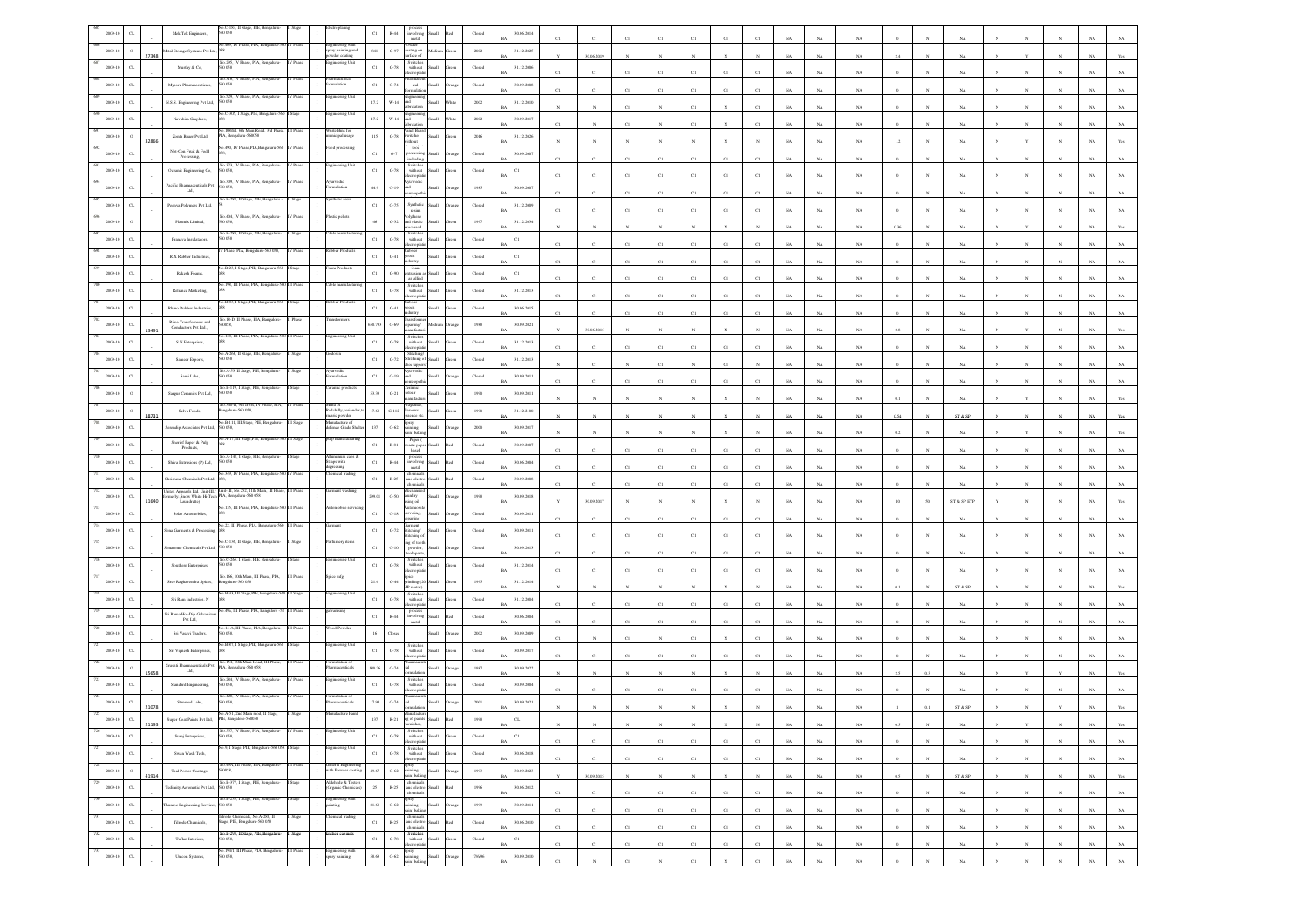|     |                             |       | A-367.1<br>United Technologies,                                                       |                                                          |           |                                                                       |               | without<br>$G-78$                                                                                                                            |       |                         |                           |              |                |                                |             |              |                       |                 |             |             |             |             |              |                                                                 |              |              |              |                            |                |
|-----|-----------------------------|-------|---------------------------------------------------------------------------------------|----------------------------------------------------------|-----------|-----------------------------------------------------------------------|---------------|----------------------------------------------------------------------------------------------------------------------------------------------|-------|-------------------------|---------------------------|--------------|----------------|--------------------------------|-------------|--------------|-----------------------|-----------------|-------------|-------------|-------------|-------------|--------------|-----------------------------------------------------------------|--------------|--------------|--------------|----------------------------|----------------|
|     | $_{\rm{CL}}$                |       | Universal Special Abresvier<br>0.58                                                   | No.B-355, I Stage, PIE, Bengali                          |           |                                                                       | $_{\rm Cl}$   | f Adhes<br>$G-91$<br>and<br>adhesiy.                                                                                                         |       | Closed                  | 0.09.2018<br>RA           |              | $\mathcal{C}1$ | C1                             | C1          | C1           | CI                    |                 |             | NA          | NA          |             |              |                                                                 |              |              |              |                            |                |
|     | $_{\rm{CL}}$                |       | Venkat Pharma,                                                                        | 3.220, 6th Main Raod,<br>PIA, Bangalore-560058           |           | lation of<br>$\mathbf{I}$<br>urvedic Ointm<br>maceuticals)            | 56.67         | $0-19$<br>ht<br>Hom                                                                                                                          |       | 2001                    | 0.09.2018<br><b>BA</b>    |              | $_{\rm NA}$    |                                |             |              |                       |                 |             | NA          | $_{\rm NA}$ | 04          | 0.02         | ${\rm ST}$ & ${\rm SP}$                                         |              |              |              |                            |                |
|     |                             |       | Vibromech Engineers $\&$<br>058<br>Services Ltd,                                      | io.B-259, II Stage, PIE, Bengalur                        |           | ineering Unit                                                         | 71.26         | Switches<br>without<br>$_{\mathrm{G-78}}$                                                                                                    |       | 1/11/1996               | .12.2012                  |              |                |                                |             |              |                       |                 |             |             |             |             |              |                                                                 |              |              |              |                            |                |
|     |                             |       | Vyoma Switch Gear,<br>0.58                                                            | 33 A/2 II Phas                                           |           | gineering Uni<br>stroplating                                          | 91            | lectropla<br>process<br>involving<br>R-44                                                                                                    |       | 2007                    | 0.06.2024                 |              |                |                                |             |              |                       |                 |             | NA          | $_{\rm NA}$ |             |              | NA                                                              |              |              |              |                            |                |
|     |                             |       | Wash Well Proce<br>058                                                                | io.17D, II Phase, PIA, Bengaluru                         |           | gineering Unit                                                        | $_{\rm C1}$   | metal<br>Switches<br>without<br>$G-78$                                                                                                       |       | $\operatorname{Closed}$ | RA                        |              |                |                                |             |              |                       |                 | NA          | NA          | NA          | 1.2         | 002          | NA.                                                             |              |              |              |                            |                |
|     |                             |       | Washwell Processings,                                                                 | 143. III Phase, PL                                       |           |                                                                       | $_{\rm C1}$   | tropi<br>Switches<br>without<br>$\,$ G-78 $\,$                                                                                               |       | Closed                  | 1.12.2000                 |              | C1             | $\overline{c}$                 |             | C1           | C1                    |                 |             | NA          | NA.         |             |              | NA                                                              |              |              |              |                            |                |
|     | C1                          |       | Yaka International<br>8200                                                            | No.B-69(A), Il Stage, PIE, Bangalo                       |           | erfume spray & a                                                      | 12.57         | ectrophi<br>anufactu<br>$0-10$<br>ag of tooth<br>ыl                                                                                          |       | 1994                    | WA                        | C1           | C1             | C1                             | C1          | C1           | C1                    | CI              |             | $_{\rm NA}$ | NA          |             |              | NA                                                              |              |              |              |                            |                |
|     |                             | 17882 | 058                                                                                   | No.C-145, II Stage, PIE, Bengalur                        |           | gineering Uni                                                         |               | wder.<br>Switches                                                                                                                            |       |                         | 0.06.2019                 |              |                |                                |             |              |                       |                 |             | NA          | NA          |             |              | NA                                                              |              |              |              |                            |                |
|     | $_{\rm{CL}}$                |       | ${\bf A.B. Precision~Tools} {\bf Pvt} \\ {\bf LId},$<br>A K E Infra Structure Private | No.424, II Cross, IV Phase, PIA,<br> engalaru-560 058    |           | ering Un                                                              | $_{\rm C1}$   | $G-78$<br>$% \left\vert \left( \mathbf{1}_{\mathbf{1}}\right) \right\rangle$ without<br>sil<br>tropis<br>Switches<br>without                 |       | ${\it Closed}$          | 1.12.2013<br><b>BA</b>    |              | C1             |                                | C1          | C1           | C1                    |                 |             | NA          | $_{\rm NA}$ |             |              |                                                                 |              |              |              |                            |                |
|     | C1                          |       | Limited (Formerly Known as<br>A.K.Engineering),                                       | Vo.D-430, II Stage, PIE, Bengaluru                       |           | extronic                                                              | 339           | $G-78$<br>lectropla                                                                                                                          |       | Closed                  | 0.06.2002<br>WA           |              |                |                                |             |              |                       |                 |             | NA          | NA          |             |              | NA                                                              |              |              |              |                            |                |
|     | C1                          |       | Aar Pee Electronics,<br>0058                                                          | Vo.3,I Main Road, I Stage, PIE,                          |           | <i>sponenets</i><br>& D activity                                      | $9.14\,$      | W-14<br>ht<br>ocardi                                                                                                                         |       | 1992                    | 1.12.2013<br>WA           |              |                |                                |             |              |                       |                 |             | NA          | $_{\rm NA}$ |             |              | $_{\rm NA}$                                                     |              |              |              |                            |                |
|     | $\circ$                     | 32000 | Bioneeds India Pvt Ltd                                                                | galaru-560 058,<br>o.D-425, 424, 423 II Stage, PIE,      |           | ineering Uni                                                          | $1115\,$      | $R-83$<br>ht<br>Switche                                                                                                                      |       | 2016                    | 0.06.2021<br><b>BA</b>    |              |                |                                | 31.12.2100  |              |                       |                 |             | NA          | $_{\rm NA}$ |             | 0.32         | ${\hbox{\footnotesize\rm ST}}$ & ${\hbox{\footnotesize\rm SP}}$ |              |              |              |                            |                |
|     | $\circ$                     |       | Accuspirals<br>galore - 58                                                            | io.450, 12th cross, I                                    |           |                                                                       | 1118          | $G-78$<br>without<br>ane.<br>ctropla                                                                                                         |       | 1989                    | 1.12.2034<br><b>BA</b>    |              |                |                                |             |              |                       |                 |             | NA          | NA          | 1.8         |              | NA.                                                             |              |              |              |                            |                |
|     | C1                          |       | Accutech Enterprises,                                                                 | galaru-560 058,                                          |           | eering Un                                                             | 25            | $_{\rm W\text{-}14}$<br>hm<br><b>Ban</b>                                                                                                     |       | 2002                    | 1.12.2012<br>wa           |              |                |                                |             |              |                       |                 |             | NA          | $_{\rm NA}$ | $0.28\,$    |              | ST & SP                                                         |              |              |              |                            |                |
|     | $_{\rm{CL}}$                | 10286 | Ace Designers Ltd,                                                                    | No.A-49, II Stage, PIE, Bengaluru-                       |           | gineering Uni                                                         | 39.3          | Switches<br>without<br>$G-78$<br>lectropla                                                                                                   |       | $2007\,$                | 1.12.2001<br>BA           |              |                |                                |             |              |                       |                 |             | NA          | NA          |             |              | NA                                                              |              |              |              |                            |                |
|     | $\circ$                     | 12799 | Ace Multi Axes Pvt Ltd,                                                               | 17, Plot No, 46<br>PIA, Bengaluru-560 058,               |           | teral Engin<br>without Spray                                          | 3090          | arpentry<br>$_{\mathrm{G-10}}$<br>rooden                                                                                                     |       | 2006                    | 1.12.2021<br><b>BA</b>    |              | 122025         |                                |             |              |                       |                 | NA          | NA          | NA          | 1.8         |              | ST & SP                                                         |              |              |              |                            |                |
|     |                             |       | Active Microtek,<br>058                                                               | io.B-70(A), II Stage, PIE, Bengal                        |           | izing ager                                                            | $1078\,$      | $\mathbb{R}\text{-}\mathbb{S}\mathbb{S}$<br>cal (Bulk<br>drug &                                                                              |       | $2003\,$                | (06, 2012)<br>BA          | $_{\rm Cl}$  | C1             |                                | C1          | C1           | C1                    |                 |             | NA          | $_{\rm NA}$ |             |              | $_{\rm NA}$                                                     |              |              |              |                            |                |
|     | $\alpha$                    |       | Adept Polymers,                                                                       | io.B-121. 3rd Main. II<br>galaru-560 058                 |           | astic inject<br>oulding                                               | 1078          | $_{\mathrm{G-32}}$<br>nd plastic                                                                                                             |       | 1988                    | 1.12.2022<br><b>BA</b>    |              | 31.12.2016     |                                |             |              |                       |                 | NA          | $_{\rm NA}$ | NA          | 0.4         |              | NA                                                              |              |              |              |                            |                |
|     |                             |       | Adit Sales & Services                                                                 | 302, IV Phase, PIA, Bangal                               |           | jiteering Uni                                                         | $_{\rm C1}$   | Switches<br>without<br>$G-78$                                                                                                                |       | Closed                  | WA                        | C1           | C1             | C1                             | C1          | C1           | C1                    | C1              | NA          | $_{\rm NA}$ | $_{\rm NA}$ |             |              | NA                                                              |              |              |              |                            |                |
|     |                             |       | Advith Industries,<br>058                                                             | Vo.B-150, II Stage, PIE, Benga                           |           | teering Ur                                                            | 18.7          | $W-14$<br>ыĪ                                                                                                                                 |       | 1995                    | 1.12.2013                 |              |                |                                |             |              |                       |                 |             |             |             | 0.2         |              | $_{\rm NA}$                                                     |              |              |              |                            |                |
|     | $\circ$                     | 34330 | Aerosol Filters (P) Ltd,<br>058                                                       | No.B-200, II Stage, PIE, Bengala                         |           |                                                                       | 44.83         | Switches<br>without<br>$\,$ G-78 $\,$                                                                                                        |       | $1982\,$                | 1.12.2022                 |              |                |                                |             |              |                       |                 |             | $_{\rm NA}$ | $_{\rm NA}$ |             |              |                                                                 |              |              |              |                            |                |
|     | C1                          | 30833 | Agro Exports Inc.                                                                     | o.C-77, III Stage, PIE, Bengaluru-                       |           |                                                                       | 23            | ectropla<br>$G-70$<br>of Bio-                                                                                                                |       | 1998                    | BA<br>1.12.2021           |              |                |                                |             |              |                       |                 |             | NA          | NA          |             |              |                                                                 |              |              |              |                            |                |
|     |                             |       | Airvent Pvt Ltd,<br>058,                                                              | No.460, IV Phase, PIA, Bangalos                          |           | incering with<br>ary painting                                         | 107.5         | icide<br>$0.62\,$<br>ainting,<br>aint bakin                                                                                                  |       | $1983\,$                | <b>BA</b><br>(09.2022)    |              |                |                                |             |              |                       |                 |             | NA          | $_{\rm NA}$ |             |              | NA                                                              |              |              |              |                            |                |
|     | $\alpha$                    | 35189 | Akshay Polypacks,                                                                     | o.471-A2, IV Phase, PL                                   |           | rugated Be                                                            | $_{\rm C1}$   | $\mathbb{G}\mathcal{A}$                                                                                                                      |       | Closed                  | <b>BA</b><br>1.12.2020    |              |                |                                |             |              |                       |                 |             | NA          | $_{\rm NA}$ | 0.75        |              | $_{\rm NA}$                                                     |              |              |              |                            |                |
|     | $\Omega$                    |       | Akshaya Enterprises                                                                   | C-59, 2nd Main, 2nd Cross<br>age, PIE, Bengaluru-560 058 |           |                                                                       | $11.9\,$      | BOX<br>$_{\mathrm{G-}41}$                                                                                                                    |       | 1996                    | RA<br>1.12.2020           |              | C1             | C1                             | C1          | $_{\rm CI}$  | C1                    |                 |             | NA          | NA          |             |              | NA.                                                             |              |              |              |                            |                |
|     |                             | 569   | Alfa Engineers,                                                                       | io.C-275, I Stage, PIE, Be                               |           | teering Uni                                                           | 41.42         | oods<br>1dustry<br>anel Boa<br>$\,$ G-78 $\,$                                                                                                |       | 1995                    | <b>BA</b><br>.12.2025     |              |                |                                |             |              |                       |                 |             | NA          | $_{\rm NA}$ | 0.12        |              | $_{\rm NA}$                                                     |              |              |              |                            |                |
|     | $\alpha$                    | 10900 | Allied Polymers,                                                                      | .407, IV Phase, PL                                       |           |                                                                       | C1            | witches<br>rithout<br>0.75                                                                                                                   |       |                         | <b>BA</b><br>1.12.2008    |              |                |                                |             |              |                       |                 |             | $_{\rm NA}$ | NA          | 0.15        |              | NA                                                              |              |              |              |                            |                |
|     |                             |       |                                                                                       | No.B-312, 7th Main, II Stage, PII                        |           | draulic cyli                                                          |               | Synthetic<br>ыl<br>ercins<br>anel Boar                                                                                                       |       | Closed                  | RA                        |              | C1             | $^{c}$ 1                       |             | C1           | C1                    |                 |             | NA          | NA          |             |              | NA                                                              |              |              |              |                            |                |
|     |                             | 77285 | Allweld Engineering,<br>galore-58<br>0.A-196, 4th ct                                  |                                                          |           | ng Equip                                                              | 210           | $G-78$<br>witches                                                                                                                            |       | 1995                    | 1.12.2033<br><b>BA</b>    |              |                |                                |             |              |                       |                 |             | NA          | $_{\rm NA}$ | 0.9         |              |                                                                 |              |              |              |                            |                |
|     |                             |       | Alman Plastics Pvt Ltd,                                                               | galaru-560 058,<br>40.A-369, I Stage, PIE, Banga         |           | lding                                                                 | $121\,$       | $_{\mathrm{G-32}}$<br>nd plastic<br>essed<br>ustry o                                                                                         |       | $1997\,$                | .12.2013                  |              |                |                                |             |              |                       |                 |             | NA          | NA          | 0.25        |              | NA                                                              |              |              |              |                            |                |
|     |                             | 1939  | Alufit (India) Pvt Ltd,<br>058                                                        | io.A-146, I Stage,PIE, Beng                              |           | Fabrication and<br>dizing<br>luminum caps &                           | 285           | $R-44$<br>acess<br>rolving<br>nsils fr                                                                                                       |       | 2014                    | 0.06.2021                 |              |                |                                |             |              |                       |                 |             | NA          | NA          | 0.8         |              | NA.                                                             |              |              |              |                            |                |
|     | $_{\rm{CL}}$                | 32065 | Alutop,                                                                               | Vo.B-245, II Stage, PIE, B                               |           | raps                                                                  | 16.1          | $_{\mathrm{G-1}}$<br>ircles by                                                                                                               |       | 1990                    | 12.2013<br>WA             |              |                |                                |             |              |                       |                 |             | $_{\rm NA}$ | $_{\rm NA}$ | 1.4         |              | $_{\rm NA}$                                                     |              |              |              |                            |                |
|     |                             |       | Amar Engineering,                                                                     | o.B-245, II Stage, PIE, Bangai                           |           | Sheet metal<br>brication)<br>stic injection                           | $44\,$        | $_{\mathrm{G-46}}$<br>miture<br>ithout                                                                                                       |       | 1999                    | .12.2023<br>BA            |              |                |                                |             |              |                       |                 | NA          | $_{\rm NA}$ | NA          | 0.32        |              | NA                                                              |              |              |              |                            |                |
|     | $\sigma$                    |       | Amar Jyothi Plastics,                                                                 | Vo.B-189, II Stage, PIE, Bengalar                        |           | seibluol<br>lastic injection                                          | $_{\rm C1}$   | $_{\rm{G-32}}$<br>and plastic<br><b>SSAT</b><br>olythene                                                                                     |       | Closed                  |                           |              | C1             | C1                             | CI          | C1           | C1                    |                 |             | NA          | $_{\rm NA}$ |             |              | NA                                                              |              |              |              |                            |                |
|     | C1                          |       | Amarjyothi Plast,                                                                     |                                                          |           | $\cdot$ dding                                                         | $\mathbb{C}1$ | $G-32$<br>nd plastic<br>sll                                                                                                                  |       | ${\it Closed}$          | 1.12.2013<br><b>BA</b>    |              |                |                                |             | C1           |                       |                 |             | NA          | $_{\rm NA}$ |             |              |                                                                 |              |              |              |                            |                |
|     | C1                          |       | Anil Asbestos,<br>058.                                                                | 34-B, II Phase, PIA, Bengal                              |           | ket Mfg                                                               | $_{\rm Cl}$   | including<br>pre-cured<br>$G-86$<br>rubber                                                                                                   |       | Closed                  | <b>WA</b>                 | C1           | C1             | C1                             | C1          | C1           | C1                    |                 |             | NA          | NA          |             |              | NA.                                                             |              |              |              |                            |                |
|     | C1                          |       | Anil Gears                                                                            | io.B-229, I Stage, PIE,                                  |           |                                                                       | $25.1\,$      | ooden<br>$G-10$<br>mitun                                                                                                                     |       | 1997                    | 1.12.2015<br>WA           |              |                |                                |             |              |                       |                 |             | NA          | $_{\rm NA}$ | 0.18        |              | $_{\rm NA}$                                                     |              |              |              |                            |                |
|     |                             | 17157 | Animode Exports,                                                                      | Vo.V-24(B), 6th Main, II Stage, PIE,                     |           | titching of ready<br>1ade Garments                                    | $112\,$       | Garment<br>Stitching/<br>Hitching of<br>$_{\mathrm{G-72}}$                                                                                   |       | 2009                    | 1.12.2022<br><b>BA</b>    |              |                |                                |             |              |                       |                 |             | NA          | NA          | 4.8         |              | NA                                                              |              |              |              |                            |                |
|     |                             | 27824 | Anssons Rubbers Pvt Ltd.<br>058                                                       | o.A-358, I Stage, PIE, I                                 |           |                                                                       | 36.21         | yre &<br>$G-98$<br><b>Desimi</b>                                                                                                             |       | 1987                    | 1.12.2027<br><b>BA</b>    |              |                |                                |             |              |                       |                 |             | NA          | NA          | 0.8         |              | NA.                                                             |              |              |              |                            |                |
|     |                             |       | Anugraha Electronic<br>Indsutries,<br>058                                             | o.C-269, I Stage, PIE, B                                 |           | bricators<br>Jominium D                                               | 14.18         | $G-1$<br>ensils fro                                                                                                                          |       | $1988\,$                | 1.12.2022                 |              |                |                                |             |              |                       |                 |             | NA          | NA          | 0.1         |              |                                                                 |              |              |              |                            |                |
|     |                             | 17033 | APD Exports,                                                                          | Vo.B-291, II Stage, PIE, Bangalo                         |           |                                                                       | 177.31        | iarment<br>titching/<br>$G-72$<br>itching                                                                                                    |       | $2000\,$                | .12.2021                  |              |                |                                |             |              |                       |                 |             |             |             |             |              |                                                                 |              |              |              |                            |                |
|     |                             |       | Apex Corporations                                                                     |                                                          |           |                                                                       |               | Switche<br>$G-78$<br>without<br>electroplatin                                                                                                |       | Closed                  | 12.2001<br><b>BA</b>      |              | C1             | C1                             |             | C1           | C1.                   | C1              | NA          | NA.         | <b>NA</b>   |             | N            | <b>NA</b>                                                       | N            | $\mathbf{N}$ |              | NA 1                       | NA 1           |
|     | $_{\mathrm{CL}}$<br>2009-10 |       | Apex Textiles,<br>560 058                                                             | No.233, III Phase, PIA, Bengaluru-                       | III Phase | arment                                                                | $_{\rm C1}$   | Garment<br>Stitching/<br>Stitching of<br>$\operatorname{G-72}$<br><b>Illami</b>                                                              |       | ${\bf Closed}$          | 31.12.2022<br>$_{\rm BA}$ |              | $_{\rm C1}$    | $_{\rm C1}$                    | $_{\rm C1}$ | $_{\rm C1}$  | $_{\rm C1}$           | $_{\rm C1}$     | $_{\rm NA}$ | $_{\rm NA}$ |             |             |              |                                                                 |              | $_{\rm N}$   |              |                            | $_{\rm NA}$    |
|     | $\,$ $\,$<br>2009-10        |       | Arasu Enterprises,                                                                    | No.B-241, 6th main, 11 Stage, PIE,<br>Bengalaru-560 058, | II Stage  | gineering Unit<br>$\mathbf{I}$                                        | $56\,$        | Engineering<br>W-14 and<br>Small                                                                                                             | Vhite | $2003\,$                | 31.12.2012<br>$_{\rm WA}$ | $_{\rm C1}$  | $_{\rm N}$     | $_{\rm N}$                     |             | $_{\rm N}$   | $_{\rm N}$            | $_{\mathrm{N}}$ | $_{\rm NA}$ | NA          | $_{\rm NA}$ | 0.2         | $_{\rm N}$   | $_{\rm NA}$                                                     |              | Y            | $\mathbb{N}$ | $_{\rm NA}$<br>$_{\rm NA}$ | $_{\rm NA}$    |
|     | $_{\rm CL}$<br>2009-10      |       | Arfa Industries,<br>560 058                                                           | No. 103 , II Stage, PIE, Bengaluru-                      | II Stage  | ngineering Unit<br>$\mathbf{I}$                                       | 23.8          | fabrication<br>$\begin{tabular}{ll} \bf \textit{Engineering} \\ \textit{W-14} & \textit{and} \\ \textit{fabrication} \end{tabular}$<br>Small | Vhite | 1996                    | 31.12.2006                | N            |                |                                | N           |              |                       |                 |             |             | NA          |             |              | $_{\rm NA}$                                                     | N            |              |              |                            |                |
| 778 | $\,$ 0<br>$2009 - 10$       |       | Asian Paints Ltd,<br>560 058,                                                         | No.B-32, II Phase, PIA, Bengaluru-                       | II Phase  | ant Godown                                                            | $1008\,$      | Large                                                                                                                                        | ireen | 1998                    | $_{\rm BA}$<br>31.12.2026 | $\mathbf N$  | ${\bf N}$      | $_{\rm N}$                     | $_{\rm N}$  | $_{\rm N}$   | $_{\rm N}$            | $_{\rm N}$      | $_{\rm NA}$ | $_{\rm NA}$ | $_{\rm NA}$ | $\circ$     | $_{\rm N}$   | $_{\rm NA}$                                                     | $_{\rm N}$   | $\mathbb{N}$ | $_{\rm N}$   | $_{\rm NA}$                | $\mathbf{Yes}$ |
| 779 | $\,$ o<br>2009-10           | 21204 | Asmet Industries,<br>0058,                                                            | No.503, IV Phase, PIA, Bangalore-                        | IV Phase  | <b>General Engineering</b><br>(Steel fabrication such<br>$\mathbf{I}$ | $202\,$       | Spray<br>painting,<br>paint baking,<br>$0 - 62$<br><b>Ham</b>                                                                                | hunge | $1981\,$                | $_{\rm BA}$<br>30.09.2023 |              | 31.12.2019     | $\mathbf{N}$<br>$\overline{N}$ | $_{\rm N}$  | $_{\rm N}$   | $_{\rm N}$            | $_{\rm N}$      | $_{\rm NA}$ | $_{\rm NA}$ | $_{\rm NA}$ |             | $\mathbf N$  | $_{\rm NA}$                                                     |              | Y            | $_{\rm N}$   | $_{\rm NA}$                | $\mathbf{Yes}$ |
|     | $_{\rm CL}$<br>2009-10      | 23026 | Astra Engineering Pvt Ltd,<br>560 058                                                 | Vo.B-253, II Stage, PIE, Bengaluru-                      | Stage     | as heat exchangers,<br>gineering Unit<br>$\mathbf{I}$                 | $_{\rm{Cl}}$  | Switches<br>$G-78$<br>without<br><b>Illami</b>                                                                                               | een   | ${\it Closed}$          | BA                        | $\mathbf{v}$ | 30.09.2023     |                                | NA          | $_{\rm N}$   | $_{\rm N}$            | $_{\rm N}$      | NA          | NA          | NA          | 1.2         | $\mathbf{N}$ | ST & SP                                                         | $\mathbf{N}$ | $\mathbf{N}$ | $\mathbf{N}$ | NA                         | Yes            |
| 781 | $_{\mathrm{CL}}$<br>2009-10 |       | Atec International,<br>0.058,                                                         | io.A-322, II Stage, PIE, Bengaluru-                      | II Stage  | ngineering Unit<br>$\mathbf{1}$                                       | $_{\rm C1}$   | ectrophat<br>Switches<br>without<br>electroplatin<br>$\operatorname{G-78}$<br>llan                                                           |       | $\operatorname{Closed}$ | $_{\rm BA}$<br>30.09.2007 | $_{\rm C1}$  | C1             | C1                             | $_{\rm C1}$ | $_{\rm C1}$  | $_{\rm C1}$           | $_{\rm C1}$     | $_{\rm NA}$ | $_{\rm NA}$ | $_{\rm NA}$ |             | $\sim$       | $_{\rm NA}$                                                     |              |              | $\mathbf{N}$ | $_{\rm NA}$                | $_{\rm NA}$    |
|     | $\,$ $\,$                   |       |                                                                                       | No.487, D1-D2, IV Phase, PIA,<br>Bengalaru-560 058,      | IV Phase  | Manufacture of<br>pumps<br>$\mathbf{1}$                               | $176\,$       | Spray<br>painting,<br>$0 - 62$                                                                                                               |       | 1986                    | $_{\rm BA}$<br>30.09.2022 | $_{\rm C1}$  | $_{\rm C1}$    | $_{\rm C1}$                    | $_{\rm C1}$ | $_{\rm C1}$  | $_{\rm C1}$           | $_{\rm C1}$     | $_{\rm NA}$ | $_{\rm NA}$ | $_{\rm NA}$ | $\,$ 0 $\,$ | $_{\rm N}$   | $_{\rm NA}$                                                     |              | $_{\rm N}$   | $_{\rm N}$   | $_{\rm NA}$                | $_{\rm NA}$    |
|     | 2009-10                     |       | Atlanta Pumps,                                                                        |                                                          |           |                                                                       |               | <b>Ilum</b><br>paint baking                                                                                                                  |       |                         | <b>BA</b>                 |              | $_{\rm N}$     |                                |             | $\mathbf{N}$ | $\boldsymbol{\kappa}$ |                 | NA          | NA          | NA          | 0.8         |              | NA                                                              |              |              | $_{\rm N}$   | NA                         | Yes            |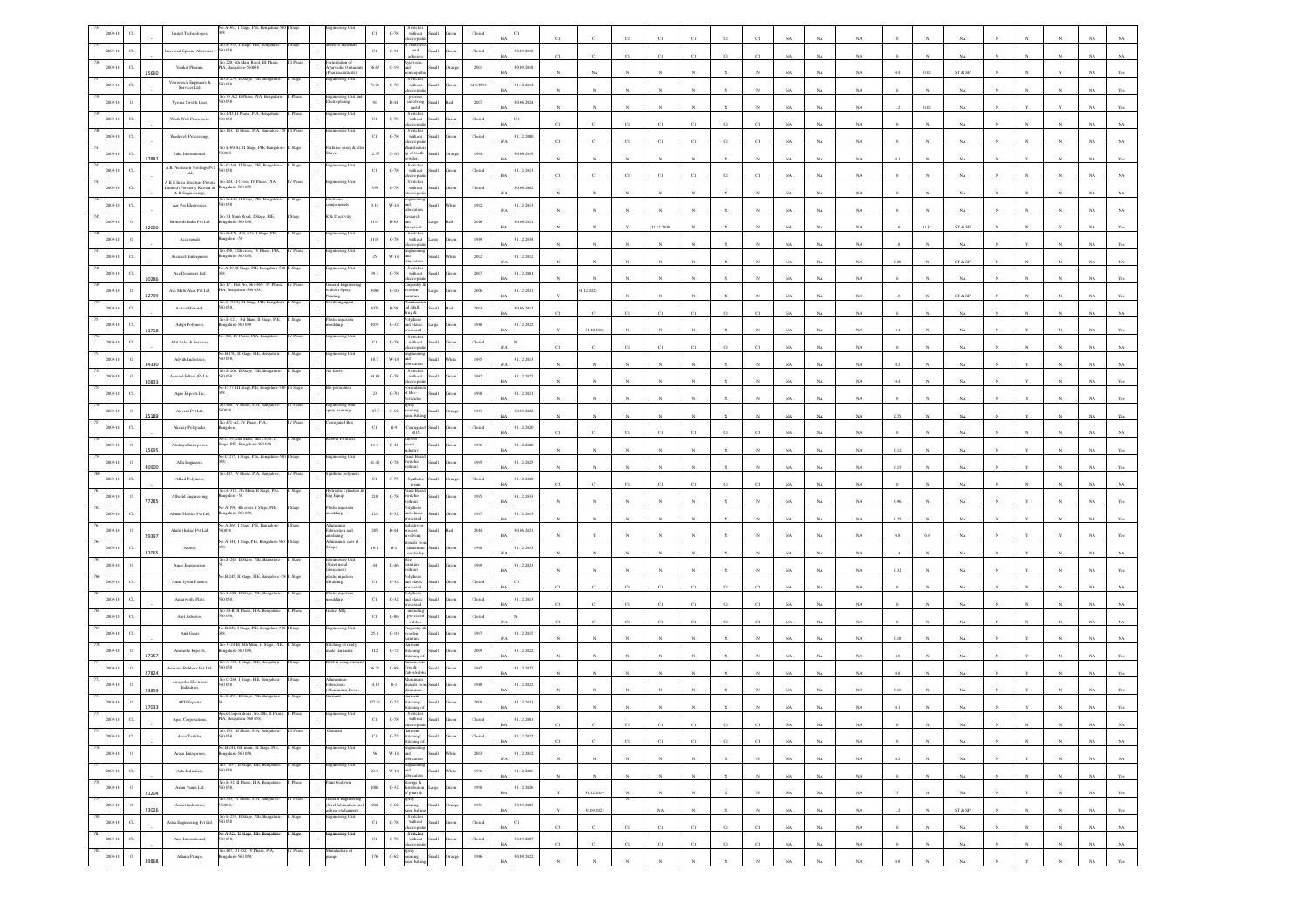|                                         |                                                                               | 0.058                                                                                                                                                                      |          |                                                                                                 | $_{\rm C1}$    | $G-78$                  | without<br>electroplati                                                                                                |                                 |                         |                           |              |            |                       |              |              |                |              |             |             |             |                |              |                              |              |              |              |             |                |
|-----------------------------------------|-------------------------------------------------------------------------------|----------------------------------------------------------------------------------------------------------------------------------------------------------------------------|----------|-------------------------------------------------------------------------------------------------|----------------|-------------------------|------------------------------------------------------------------------------------------------------------------------|---------------------------------|-------------------------|---------------------------|--------------|------------|-----------------------|--------------|--------------|----------------|--------------|-------------|-------------|-------------|----------------|--------------|------------------------------|--------------|--------------|--------------|-------------|----------------|
|                                         | Auto Tech Industries,                                                         | No.C-289, I Stage, PIE, Bengaluru-3                                                                                                                                        |          |                                                                                                 | $_{\rm{C1}}$   | $\mbox{G-78}$           | Switches<br>without<br>ectropha                                                                                        | Small                           | $\operatorname{Closed}$ |                           |              |            |                       |              | C1           |                |              |             | NA          |             |                |              |                              |              |              |              |             |                |
|                                         | Autograph,                                                                    | 0.058                                                                                                                                                                      |          |                                                                                                 | 63.5           | $\,$ G-78 $\,$          | Switches<br>without                                                                                                    | Small                           | 08.04.1986              | 1.12.2025                 |              |            |                       |              |              |                |              |             |             |             |                |              |                              |              |              |              |             |                |
|                                         | <b>B.G.K.</b> Precission Product                                              | No.C-89, III Stage,PIE, Benga<br>0 O.S8                                                                                                                                    |          |                                                                                                 | 48.88          | $\mbox{G-}78$           | monte<br>Switcher<br>$% \left\vert \left( \mathbf{1}_{\mathbf{1}}\right) \right\rangle$ without                        |                                 | $2000\,$                | .12.2012                  |              |            |                       |              |              |                |              |             | NA          | NA          |                |              | ST & SP                      |              |              |              |             |                |
|                                         | B.P.Products,                                                                 | io.B-28-A. 1st cross. I Stage, PIE<br>ngaluru-560 058,                                                                                                                     |          |                                                                                                 | 32.16          | $\,$ G-78 $\,$          | ctroph<br>Switches<br>without                                                                                          |                                 | $2002\,$                | 1.12.2013                 |              |            |                       |              |              | C1             |              |             | NA          | NA          |                |              | NA                           |              |              |              |             |                |
|                                         |                                                                               | A-315, Il Stage, PIE, Bangal                                                                                                                                               |          | ber produc                                                                                      |                |                         | ctroph                                                                                                                 |                                 |                         | WA.                       |              |            |                       |              |              |                |              |             | NA          | NA          |                |              | NA                           |              |              |              |             |                |
|                                         | <b>B.P.Timber Products</b>                                                    | 40.B-122, 3rd Cross, I Stage, PIE                                                                                                                                          |          | Iver and gold                                                                                   | 22.16          | $W-14$                  | ind<br>Gold and                                                                                                        |                                 | 1996                    | 0.06.2018                 |              |            |                       |              |              |                |              |             | NA          | $_{\rm NA}$ | NA             |              | $_{\rm NA}$                  |              |              |              |             |                |
|                                         | B.R.Industries,                                                               | igalaru-560 058,<br>40.A-351, 8th Main, II Stage, PIE                                                                                                                      |          | icles<br>astic carry bags                                                                       | 61.53          | 0.96                    | ilver<br>Silk screen                                                                                                   |                                 | $2001\,$                | 1.09.2029                 |              |            |                       |              |              |                |              |             | $_{\rm NA}$ | $_{\rm NA}$ |                |              | $_{\rm NA}$                  |              |              |              |             |                |
| 24606                                   | Bajaj Packlines,                                                              | ngalaru-560 058<br>o.B-153, II Stage,                                                                                                                                      |          | inated pouches<br>wear                                                                          | 195.65         | $0 - 65$                | vrinting, sari<br>vrinting by<br>ather fo                                                                              | <b>Small</b>                    | 2009                    | 0.09.2030                 |              |            |                       |              |              | 31.12.2017     |              |             | NA          | NA          |                |              |                              |              |              |              |             |                |
|                                         | Balaji Footwear Pvt Ltd,                                                      | 60058                                                                                                                                                                      |          |                                                                                                 | 103.82         | $G-26$                  | wear and                                                                                                               | Small                           | 1999                    | 1.12.2024<br>RA           |              |            |                       |              |              |                |              |             | NA          | $_{\rm NA}$ |                |              | NA                           |              |              |              |             |                |
|                                         | Balaji Rubbers,                                                               | o.A-154, II Stage, PIE, Be<br>0.58                                                                                                                                         |          |                                                                                                 | $\gamma\gamma$ | $_{\mathrm{G-}41}$      | shoo                                                                                                                   |                                 | $2001\,$                | .12.2021                  |              |            |                       |              |              |                |              |             | NA          | $_{\rm NA}$ |                |              | $_{\rm NA}$                  |              |              |              |             |                |
|                                         | tashankari Engineering Pv<br>Lad,                                             | 29-A-1, II Phase<br>D 058,                                                                                                                                                 |          | mbling o                                                                                        | $26.8\,$       | $\,$ G-26 $\,$          | Leather fo<br>wear and<br>abor.                                                                                        |                                 | 2004                    | 1.12.2015                 |              |            |                       |              |              |                |              |             | NA          | NA          |                |              | ST & SP                      |              |              |              |             |                |
|                                         | Banashankari Industries,                                                      | o.B-226, I Stage,PIE, I                                                                                                                                                    |          | twears                                                                                          | $22.31\,$      | $\,$ G-26 $\,$          | vear and                                                                                                               | <b>Iliam</b>                    | $\,2004$                | 1.12.2021                 |              |            |                       |              |              |                |              |             | NA          | $_{\rm NA}$ | 0.1            |              | $_{\rm NA}$                  |              |              |              |             |                |
|                                         | Banavaty & Company,                                                           | 40.238, I Stage, PIE, Bengaluru-56                                                                                                                                         |          | eering Un                                                                                       | $_{\rm C1}$    | $\operatorname{G-78}$   | Switches<br>without<br>ctroph                                                                                          |                                 | $\operatorname{Closed}$ | .12.2016                  | C1           | CI         | C1                    |              | C1           | $_{\rm CI}$    |              |             | NA          | NA          |                |              | NA                           |              |              |              |             |                |
| 6186                                    | Banchalis Prints Pvt Ltd,                                                     | A-324, II Stan<br>0058.                                                                                                                                                    |          | lastic liner to<br>p.plastic sheets, rol                                                        | $110\,$        | $0 - 60$                | and plastic<br>.<br>Sed                                                                                                | Iliami                          | 1999                    | 15.1.2024                 |              |            |                       |              |              | 31.03.2017     |              |             | NA          | NA          |                |              |                              |              |              |              |             |                |
|                                         | Bangalore Tool Room,                                                          | No.B-445, I Stage, PIE, Beng<br>0058                                                                                                                                       |          | doug loc                                                                                        | 99.05          | $G-10$                  | Carpentry &<br>wooden                                                                                                  |                                 | 2002                    | .12.2025                  |              |            |                       |              |              |                |              |             |             |             |                |              |                              |              |              |              |             |                |
| 28121                                   | Bangalore Valves Pvt Ltd,                                                     | A-252 II Star<br>0 O.S8                                                                                                                                                    |          |                                                                                                 | 41.75          | $\operatorname{G-78}$   | Switches<br>without                                                                                                    |                                 | $1984\,$                | <b>BA</b><br>.12.2020     |              |            |                       |              |              |                |              |             | NA          | $_{\rm NA}$ |                |              |                              |              |              |              |             |                |
|                                         | <b>Shanu Scientific Instrumer</b>                                             | No C-251, 5th Cross, I Stage, PIE,<br>ngalaru-560 058                                                                                                                      |          | Fabrication of<br>Laboratory Glass                                                              | 188.08         | $G-21$                  | eramic.                                                                                                                |                                 | 1987                    | 1.12.2020                 | C1           | C1         |                       |              | C1           | CI             | CI           |             | NA          | NA          |                |              | NA                           |              |              |              |             |                |
|                                         | Co.<br>Becmaco Company,                                                       | 40.C-282, I Stage, PIE, Bengaluru-56                                                                                                                                       |          | ngineering Unit                                                                                 |                | $_{\rm W\text{-}14}$    | arthen<br>ыĪ                                                                                                           |                                 | $2005\,$                |                           |              |            |                       |              |              |                |              |             | NA          | $_{\rm NA}$ | 0.16           |              |                              |              |              |              |             |                |
|                                         | Beedi & Beedi Pvt Ltd,                                                        | A-285, II Stage, PIE, Bang                                                                                                                                                 |          | teering Un                                                                                      |                |                         | Switches<br>without                                                                                                    |                                 |                         |                           | C1           | C1         | C1                    |              | C1           | $_{\rm CI}$    | $_{\rm CI}$  |             | $_{\rm NA}$ | $_{\rm NA}$ |                |              | NA                           |              |              |              |             |                |
|                                         |                                                                               | .<br>B-190,5th Man,                                                                                                                                                        |          | thing sea                                                                                       | $_{\rm C1}$    | $\mbox{G-78}$           | ectrophi<br>anel Boa                                                                                                   | llam                            | Closed                  | 1.12.2020<br><b>BA</b>    | C1           | C1         | $_{\rm C1}$           | C1           | $_{\rm C1}$  | C1             | C1           | NA.         | $_{\rm NA}$ | $_{\rm NA}$ |                |              | $_{\rm NA}$                  |              |              |              |             |                |
|                                         | Bell Scales Pvt Ltd,                                                          | ngalaru-560 058<br>No.B-221 & 222, II Stage,                                                                                                                               |          | rugated Bo                                                                                      | 120            | $G-78$                  | switches<br><b>Mont</b><br>ardboan                                                                                     | Iliam                           | 1980                    | 1.12.2035                 |              |            |                       |              |              |                |              |             | NA          | $_{\rm NA}$ | 0.12           |              | NA                           |              |              |              |             |                |
| 41527                                   | harath Printing & Packaging,                                                  | ngalaru-560 05<br>116, III Phase, PIA, Ber                                                                                                                                 |          |                                                                                                 | 27.95          | $\mathbb{G}\mathscr{G}$ |                                                                                                                        | <b>Iku</b>                      | 1983                    | 1.12.2025                 |              |            |                       |              |              |                |              |             | NA          | NA          |                |              |                              |              |              |              |             |                |
| $\alpha$                                | Bharathi Conductors,                                                          | 155, III Phase, PL/                                                                                                                                                        |          | ering Un                                                                                        | $10\,$         | $W-14$                  |                                                                                                                        | <b>Ham</b>                      | 1995                    |                           |              |            |                       |              |              |                |              |             | NA          | NA          |                |              |                              |              |              |              |             |                |
|                                         | Bharathi Industries,<br>Rharti Airtel Limited                                 |                                                                                                                                                                            |          |                                                                                                 | 13             | $W-14$                  |                                                                                                                        |                                 | 1995                    | 1.12.2014                 | C1           | C1         |                       |              | $^{c}$ 1     | CI             |              |             | NA          | $_{\rm NA}$ |                |              | $_{\rm NA}$                  |              |              |              |             |                |
|                                         | cemerly known as Bharath<br>Telenet Ltd.)                                     | No.335, IV Phase, PIA, Bengaluru                                                                                                                                           |          | phone tow                                                                                       | $DG$ $\rm SET$ | $_{\rm W\text{-}52}$    | Diesel<br>Generator<br>iets (15                                                                                        |                                 | 1999                    | .12.2024                  |              |            |                       |              |              |                |              |             | NA          | NA          |                |              | NA                           |              |              |              |             |                |
| 12037                                   | Shargava Rotopack Pvt Ltd,                                                    | .79 & 80, III Phas<br>0058                                                                                                                                                 |          | nting lamin<br>and corrugation of<br>packing material                                           | $131\,$        | $0 - 79$                | Printing<br>press &/or                                                                                                 | llum                            | 1990                    | 1.09.2029<br>RA           |              | 30.9.2024  |                       |              |              |                |              |             | NA          | NA          | 0.6            |              | ST & SP                      |              |              |              |             |                |
|                                         | Bihani Containers,                                                            | C-132, II Stage, PIE, Bang                                                                                                                                                 |          |                                                                                                 | $8.27\,$       | $\textrm{G-}32$         |                                                                                                                        |                                 | $1982\,$                | .12.2020                  |              |            |                       |              |              | 16.06.2012     |              |             | NA          | $_{\rm NA}$ |                |              | NA                           |              |              |              |             |                |
|                                         | Bhani Plastics,                                                               | C-F(A), II Sta                                                                                                                                                             |          |                                                                                                 | $15\,$         | $_{\mathrm{G-32}}$      | nd plasti                                                                                                              |                                 | 1976                    | 1.12.2020                 |              |            |                       |              |              | 16.06.2013     |              |             | NA          | NA          |                |              |                              |              |              |              |             |                |
| 15602                                   | Biyar Rubbers Pvt Ltd,                                                        | 212, III Phase, PIA, Benga                                                                                                                                                 |          | nufacture of Tyr<br>reading material                                                            | 323            | $0 - 70$                | yres and<br>ubes                                                                                                       |                                 | 1986                    | 1.09.2029<br>RA           |              | NA         |                       |              |              |                |              |             | NA          | $_{\rm NA}$ | 0.8            |              |                              |              |              |              |             |                |
|                                         | Blue Match Toolings,                                                          | 40.SM-8, III Stage, PIE, Benga<br>0058                                                                                                                                     |          | ineering Uni                                                                                    | 9.19           | $_{\rm W\text{-}14}$    |                                                                                                                        |                                 | $2004\,$                | .12.2013                  |              |            |                       |              |              |                |              |             |             |             |                |              |                              |              |              |              |             |                |
|                                         | mbay Engineering Indusry                                                      | o.A-186, I Stage, PIE, Benga                                                                                                                                               |          | lanufactures of<br>udstrial valves                                                              | $44\,$         | $\mbox{G-7}$            | Brass and<br>bell metal                                                                                                |                                 | $1977\,$                | 1.12.2027                 | C1           | C1         |                       |              |              | CI             |              |             | NA          | $_{\rm NA}$ |                |              | NA                           |              |              |              |             |                |
| 39605                                   | Brahad Elastomers Pvt Ltd,                                                    | o.A-102(a), II Stage, PIE, Beng<br>0058                                                                                                                                    |          | rators, bearing<br>thetic rubber<br>oulded compone                                              | 121.46         | $\,$ G-98 $\,$          | sils<br>Tyre &                                                                                                         |                                 | 1996                    | 1.12.2021                 |              |            |                       |              |              |                |              |             | NA          | NA          |                |              | NA                           |              |              |              |             |                |
| 11539                                   | Bremels Rubber Pvt Ltd,                                                       | 0.128 & 129, III Phase, PL<br>galaru-560 05                                                                                                                                |          | nufacture of T                                                                                  | 136.98         | $0 - 70$                | vres an                                                                                                                | arge                            | $1984\,$                | RA<br>1.9.2021            |              |            |                       |              |              |                |              |             | NA          | $_{\rm NA}$ | $0.24\,$       |              | $_{\rm NA}$                  |              |              |              |             |                |
| 24471<br>$\alpha$                       | Brilliant Electricals,                                                        | 40.B-118, 3rd cross, I Stage, PIE,<br>ngalaru-560 058                                                                                                                      |          | retreading material &<br>iolid Tyre<br>ectrical c<br>nel                                        | 14.05          | W-14                    | <br>and                                                                                                                |                                 | 1995                    | 1.12.2013                 |              | NA         |                       |              |              |                |              |             | $_{\rm NA}$ | $_{\rm NA}$ | $^{2.4}$       |              | ${\rm ST}$ & ${\rm SP}$      |              |              |              |             |                |
| 14334<br>CL                             | <b>Brilliant Packs</b> ,                                                      | C-77, II Stage, PIE, Benj                                                                                                                                                  |          |                                                                                                 | $16\,$         | $G-32$                  |                                                                                                                        | Small                           |                         | 1.12.2013                 |              |            |                       |              |              |                |              |             | NA          | NA          |                |              | ST & SP                      |              |              |              |             |                |
|                                         |                                                                               | 40.485/3, 24th Cross, P                                                                                                                                                    |          | tic Liner                                                                                       |                |                         | and plastic<br>astic sac                                                                                               |                                 | 1998                    | RA                        |              |            |                       |              | $\mathbf{C}$ |                |              |             | NA          | $_{\rm NA}$ |                |              | NA                           |              |              |              |             |                |
| 36587                                   | K Packaging Liners Pvt Ltd,                                                   | ngaluru-560 058,<br>io. B-254, II Stag                                                                                                                                     |          |                                                                                                 | 356            | $\operatorname{G-79}$   | hasta saw<br>bags, woven<br>tack -- 10 10                                                                              | Small                           | $\,2006$                | .12.2027                  |              |            |                       |              |              |                |              |             | NA          | NA          |                |              | NA                           |              |              |              |             |                |
| $\alpha$                                | D.Instrumentations Pvt Ltd,<br>No.B-                                          | D 0.58<br>io.69, 6th Main, III Phase, PIA,                                                                                                                                 |          | neering Unit                                                                                    | $_{\rm Cl}$    | $\,$ G-78 $\,$          | Switches<br>without<br>rorda<br>larpentry &                                                                            | Iliam2                          | Closed                  |                           |              |            |                       |              | $^{c}$ 1     |                |              |             | NA          | NA.         |                |              | NA                           |              |              |              |             |                |
|                                         | C.K.Engineering Works,                                                        | galaru-560 058<br>io.B-194, Il Stage, P                                                                                                                                    |          |                                                                                                 | 142.31         | $_{\mathrm{G-10}}$      | ooden<br>Switche                                                                                                       |                                 | $1987\,$                | 1.12.2021                 |              |            |                       |              |              |                |              |             | NA          | NA          |                |              | ST & SP                      |              |              |              |             |                |
| $\alpha$                                | C.M.Equipments &<br>sstruments (India) Pvt Ltd,                               | 058                                                                                                                                                                        |          |                                                                                                 | $61.01\,$      | $\operatorname{G-78}$   | with out<br>ctrordi                                                                                                    |                                 | 4/6/1981                | .12.2004                  | C1           | CI         |                       |              | C1           | CI             |              |             | $_{\rm NA}$ | NA          |                |              | NA                           |              |              |              |             |                |
| $\alpha$                                | ampro Technologies Pvt Ltd, 560 058,                                          | No.Sb-117, I Stage, PIE, Benga                                                                                                                                             |          | eering Un                                                                                       | 21.3           | $W-14$                  |                                                                                                                        |                                 | 1997                    | 1.12.2008                 |              |            |                       |              |              |                |              |             |             |             |                |              |                              |              |              |              |             |                |
| $\sigma$                                | Canara Pipes Pvt Ltd,                                                         | No.A-278, 6th Main, II Stage, PIE<br>ngalaru-560 058                                                                                                                       |          | VC Pipes                                                                                        | 287            | $G-79$                  | $\text{under}$<br>Plastic                                                                                              |                                 | 1994                    | .12.2008                  |              |            |                       |              |              |                |              |             |             |             |                |              |                              |              |              |              |             |                |
|                                         | Cashwyn Corporation,                                                          | 45.477. IV PI                                                                                                                                                              |          |                                                                                                 | $_{\rm{Cl}}$   | $\mbox{G-}78$           | withou<br>lectrophat                                                                                                   |                                 |                         | <b>WA</b>                 |              |            |                       |              |              |                |              | NA          | NA          | NA          |                |              | NA                           |              |              |              | NA.         | NA             |
| 824<br>$\,$ 0<br>2009-10<br>24827       | Cauvery Enterprises,                                                          | No.C-274, I Stage, PIE, Bengaluru-                                                                                                                                         | Stage    | od packing                                                                                      | $4.69$         | $\operatorname{G-}10$   | Carpentry &<br>wooden<br>furniture                                                                                     | $\operatorname{Small}$<br>ireen | 1994                    | 31.12.2024<br>$_{\rm WA}$ |              | $_{\rm N}$ | $\mathbf{N}$          | $_{\rm N}$   | $_{\rm N}$   | $\mathbf{N}$   | $\mathbf{N}$ | $_{\rm NA}$ | $_{\rm NA}$ | $_{\rm NA}$ | $\rm 0.03$     | $\mathbf{N}$ | $_{\rm NA}$                  | $\mathbf{N}$ | $\mathbf{v}$ | $\mathbf{N}$ | $_{\rm NA}$ | $_{\rm NA}$    |
| 825<br>$_{\rm{CL}}$<br>2009-10<br>25251 | Ceebros Automation Pvt Ltd., Bengaluru-560 058,                               | No.B-23, 1st cross, I Stage, PIE,                                                                                                                                          | Stage    | sion compe                                                                                      | $_{\rm 34.1}$  |                         | $\begin{tabular}{c} \bf{Brass and} \\ \bf{G-7} \hspace{1.5cm} bell metal \hspace{1.5cm} Small \\ \hline \end{tabular}$ | Green                           | $\,2003\,$              | 31.12.2013<br>$_{\rm BA}$ |              | $_{\rm N}$ | $_{\rm N}$            |              | $_{\rm N}$   | $\overline{N}$ |              | $_{\rm NA}$ | $_{\rm NA}$ | $_{\rm NA}$ | $0.8\,$        |              | $_{\rm NA}$                  |              |              |              | $_{\rm NA}$ | $\mathbf{Yes}$ |
| 826<br>$\,$ 0 $\,$<br>2009-10           |                                                                               | $\begin{tabular}{l c c} \textbf{Centraline Lubro Tech Eng8} & \textbf{No.A-173, IV cross, I Supge, PIE,}\\ \textbf{Pvt Ltd,} & \textbf{Bengaluru-560 058}\\ \end{tabular}$ | Stage    | Manfacture of Micro<br>fog lubrication<br>system, mist cool<br>Engineering Unit<br>$\mathbf{I}$ | 70.39          |                         | $\begin{tabular}{ll} \bf{Assembl} & of \\ \hline \bf{W-1} & air cooles & Small \\ \hline \end{tabular}$                | White                           | 1990                    | 1.12.2021                 |              |            |                       |              |              |                |              |             |             |             |                |              |                              |              |              |              |             |                |
| $827\,$<br>$_{\rm CL}$<br>2009-10       | Chamundi Creations,                                                           | No.A-149, II Stage, PIE, Bengaluru-<br>560 058,                                                                                                                            | luge     |                                                                                                 | $_{\rm C1}$    | $\,$ G-78 $\,$          | $\begin{tabular}{l} Switches \\ without \\ electroplation \\ \end{tabular}$                                            | Green                           | ${\bf Closed}$          | <b>BA</b><br>31.12.2006   |              | N          | N                     | $_{\rm N}$   | N            | N              | $\mathbb{N}$ | NA          | $_{\rm NA}$ | NA          | 0.47           |              | NA                           |              | Y            | $_{\rm N}$   | NA          | Yes            |
| 828<br>$_{\rm{CL}}$<br>09-10            | Chandru Engineering Works,                                                    | No.337, IV Phase, PIA, Bengaluru-560 058,                                                                                                                                  | IV Phase | ingineering Unit                                                                                | $56.7\,$       | $\,$ G-78 $\,$          | Switches<br>without                                                                                                    | Small<br>ireen                  | $2005\,$                | <b>BA</b><br>1.12.2020    | $_{\rm C1}$  | C1         | $_{\rm C1}$           | $_{\rm C1}$  | $_{\rm C1}$  | $_{\rm C1}$    | $_{\rm C1}$  | $_{\rm NA}$ | $_{\rm NA}$ | $_{\rm NA}$ |                |              | $_{\rm NA}$                  |              | $\mathbb{N}$ | $_{\rm N}$   | $_{\rm NA}$ | $_{\rm NA}$    |
| 829<br>$\,$ 0 $\,$<br>2009-10           | $\begin{minipage}{.4\linewidth} Chhaperia Electro Components, \end{minipage}$ | No. 270, IV Phase, PIA, Bengaluru<br>560 058,                                                                                                                              | / Phase  | ssembling of<br>lectrocomponents<br>$\mathbf{I}$                                                | 56.7           |                         | electroplatin<br>Panel Board<br>G-78 Switches                                                                          | Small<br>Green                  | 1994                    | BA<br>1.12.2026           | C1           | C1         | $_{\rm C1}$           | C1           | C1           | $_{\rm C1}$    | $_{\rm C1}$  | $_{\rm NA}$ | $_{\rm NA}$ | $_{\rm NA}$ |                |              | $_{\rm NA}$                  |              |              |              | $_{\rm NA}$ | $_{\rm NA}$    |
| 31751<br>830<br>$\,$ 0<br>2009-10       | Kargil Equipment                                                              | No. A175 & 176, 4th Cross, I Stage,                                                                                                                                        | I Stage  | itchen Equipmen                                                                                 | $_{\rm 1014}$  | $_{\mathrm{G-46}}$      | vithout                                                                                                                |                                 | $2017\,$                | <b>BA</b><br>1.12.2026    | $\mathbf{N}$ | $_{\rm N}$ | $\boldsymbol{\kappa}$ | $\mathbf{N}$ | $_{\rm N}$   | $\mathbf{N}$   | $\mathbb{N}$ | NA          | $_{\rm NA}$ | $_{\rm NA}$ |                |              | NA                           |              | v            | $\mathbf{N}$ | NA          | Yes            |
| 33283<br>831                            |                                                                               | PIE, Bengaluru-560 058<br>No.B-241, II Stage, PIE, Bengalaru-                                                                                                              | II Stage | labber products                                                                                 |                |                         | fumiture<br>without Large<br>spray<br>Rubber<br>goods                                                                  |                                 |                         | <b>BA</b>                 | $_{N}$       | $_{\rm N}$ | $\mathbf{N}$          | $_{\rm N}$   | $\mathbf{N}$ | $\mathbf{N}$   | $_{\rm N}$   | $_{\rm NA}$ | $_{\rm NA}$ | $_{\rm NA}$ | $\overline{2}$ | $\mathbf{N}$ | $\text{ST} \ \& \ \text{SP}$ | $_{\rm N}$   | $\mathbb{N}$ | $_{\rm N}$   | $_{\rm NA}$ | $\mathbf{Yes}$ |
| $_{\rm{CL}}$                            | Chitra Rubbers Pvt Ltd,                                                       | 50 058                                                                                                                                                                     |          |                                                                                                 | $_{\rm{C1}}$   | $_{\mathrm{G-}41}$      | adustry                                                                                                                | Small                           | ${\it Closed}$          | <b>BA</b>                 | C1           | C1         | C1                    | C1           | $_{\rm CI}$  | $_{\rm CI}$    | C1           | NA          | NA          | NA          |                |              | NA                           |              |              |              | NA          | $_{\rm NA}$    |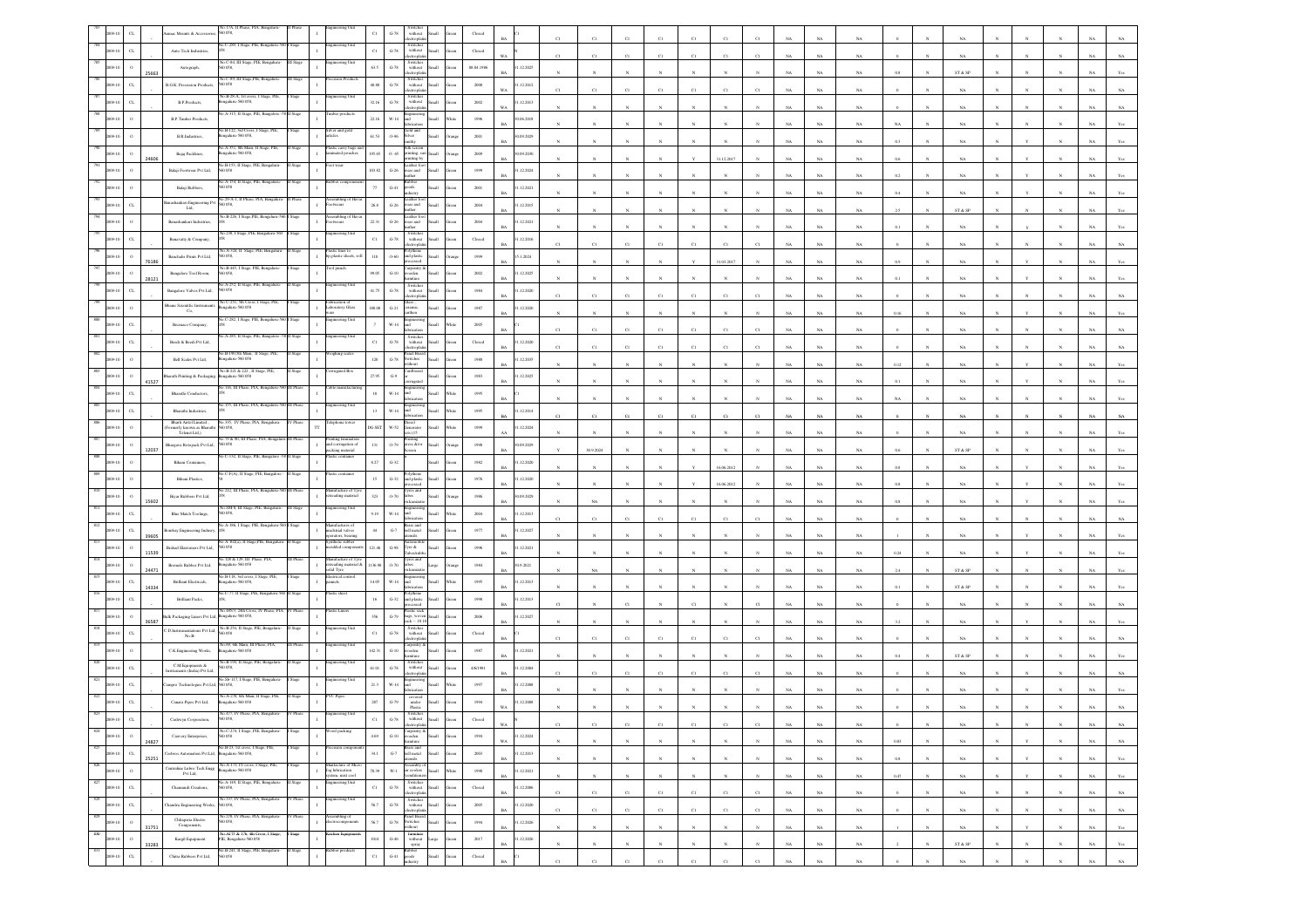|     |                          |       | .B-168.II<br>Circuit Technologies,                                                                                                                                                        |          |                                         |                     | $\,$ G-78 $\,$<br>$% \left\vert \left( \mathbf{1}_{\mathbf{1}}\right) \right\rangle$ without<br>ectropl                               |                | 1993                    | 12.2000                                  |              |             |                |              |              |             |             |             |             |             |             |            |                                                                 |              |              |              |             |                |
|-----|--------------------------|-------|-------------------------------------------------------------------------------------------------------------------------------------------------------------------------------------------|----------|-----------------------------------------|---------------------|---------------------------------------------------------------------------------------------------------------------------------------|----------------|-------------------------|------------------------------------------|--------------|-------------|----------------|--------------|--------------|-------------|-------------|-------------|-------------|-------------|-------------|------------|-----------------------------------------------------------------|--------------|--------------|--------------|-------------|----------------|
|     | $_{\rm{CL}}$             |       | A-268, Il Stage, PIE, Bangal<br>Comsta Forms Pvt Ltd,                                                                                                                                     |          |                                         | $_{\rm Cl}$         | foam<br>$_{\mathrm{G-90}}$<br>strusion:<br>ыl<br>an allied                                                                            |                | Closed                  |                                          |              |             | C1             | C1           | C1           | CI          |             |             | NA          | NA          |             |            |                                                                 |              |              |              |             |                |
|     | $_{\rm{CL}}$             |       | Concerned Tools                                                                                                                                                                           |          |                                         | $_{\rm Cl}$         | Switches<br>$G-78$<br>without<br><b>Ban</b><br>ctropi                                                                                 |                | $\operatorname{Closed}$ | WA                                       | C1           | C1          | C1             |              | C1           | C1          |             |             | NA          | $_{\rm NA}$ |             |            | NA                                                              |              |              |              |             |                |
|     |                          |       | éo.B-85, I Stage, PIA<br>Corinthia Packaging,                                                                                                                                             |          | rated Bo:                               | 25.5                | $\mathrm{G}\mathcal{A}$<br>юx                                                                                                         |                | $1993\,$                | .12.2012<br><b>BA</b>                    |              |             |                |              |              |             |             |             | NA          | NA          |             |            | NA                                                              |              |              |              |             |                |
|     |                          |       | B-246, II Stage<br>Cosmos Engineering<br>058.                                                                                                                                             |          | rmg t                                   | 61.44               | Switches<br>without<br>$G-78$<br>tronia                                                                                               |                | 2003                    | 1.12.2025<br>RA                          |              |             |                |              |              |             |             |             | NA          | NA          | 0.8         |            | NA                                                              |              |              |              |             |                |
|     |                          |       | C-338, I Stage, PIE, Bangalore<br>Cosmos Tools,                                                                                                                                           |          | ineering Unit                           |                     | $_{\rm W\text{-}14}$<br>ыĪ                                                                                                            |                | $2004\,$                | 1.12.2013<br><b>BA</b>                   |              |             |                |              |              |             |             |             | NA          | NA          |             |            |                                                                 |              |              |              |             |                |
|     |                          |       | o.B-90, I Stage, PIE, B<br>Tystal Home Care Product                                                                                                                                       |          |                                         | $_{\rm C1}$         | Switches<br>without<br>$_{\mathrm{G-78}}$<br>ectropi                                                                                  |                | Closed                  | 1.12.2014                                | C1           | C1          | C1             | CI           | $_{\rm C1}$  | $_{\rm CI}$ | CI          |             | NA          | NA          |             |            | NA                                                              |              |              |              |             |                |
|     |                          |       | Vo.Sb-106, I Stage, PIE, Bengaları<br>Danam Electronics,<br>0058.                                                                                                                         |          | heet metal pre<br>ponenets              | 11.61               | and<br>$W-14$                                                                                                                         |                | 1977                    | 1.12.2013                                |              |             |                |              |              |             |             |             | NA          | $_{\rm NA}$ |             |            | NA                                                              |              |              |              |             |                |
|     | $\circ$                  | 32744 | No.271, 8th Cross, 3 Main, IV phase<br>Thacker Sales Corporation<br>PIA, Bengaluru-560058                                                                                                 | Phase    | ashew kernal<br>ssing and<br>king       | $770\,$             | Cashew nut<br>$0 - 77$<br>cessing                                                                                                     |                | $2016\,$                | 0.09.2022<br><b>BA</b>                   |              |             |                |              |              |             |             |             | NA          | $_{\rm NA}$ |             |            |                                                                 |              |              |              |             |                |
|     | $_{\rm CL}$              |       | io. Sb-162, I Stage, PIE, Bangale<br>Dash Hydraulines Pvt Ltd,                                                                                                                            |          | ufacture of<br>Lubricants pumps         | 4.45                | $G-77$<br>of Motor &<br>ыll<br>mps                                                                                                    |                | 1980                    | 1.12.2010<br><b>BA</b>                   |              |             |                |              |              |             |             |             | NA          | NA          | 0.16        |            | NA                                                              |              |              |              |             |                |
|     | C1                       |       | io 25/26, 5th Mian, III Phase, PIA,<br>Deepak Industries,<br>sgalaru-560 058,                                                                                                             |          | dralic equipme<br>ineering Unit         | 32.59               | Switche<br>$G-78$<br>without<br>electroplat                                                                                           |                | 2003                    | 1.12.2012                                |              |             |                |              |              |             |             |             | NA          | $_{\rm NA}$ |             |            | $_{\rm NA}$                                                     |              |              |              |             |                |
|     | $_{\rm{CL}}$             |       | Vo.A-187/188, 4th cross, I<br>Stage, PI<br>Delta Fashions,<br>galaru-560 058                                                                                                              |          |                                         | 75                  | iarment<br>$G-72$<br>titching/<br>itching o                                                                                           |                | 2001                    | 1.12.2014<br><b>BA</b>                   |              |             |                |              |              |             |             |             | NA          | $_{\rm NA}$ | 0.8         |            | ${\hbox{\footnotesize\rm ST}}$ & ${\hbox{\footnotesize\rm SP}}$ |              |              |              |             |                |
|     | $\Omega$                 |       | hit - III, No.110, III Phase, PIA<br> cugalaru-560 058,<br>Delta Fashions Unit - III,                                                                                                     |          |                                         | $78\,$              | arment<br>\titching/<br>$G-72$<br>diching o                                                                                           |                | 2001                    | 1.12.2021<br><b>BA</b>                   |              |             |                |              |              |             |             |             | NA          | NA          | 0.12        |            | NA.                                                             |              |              |              |             |                |
|     |                          |       | iit-IV, No.190-A, I<br>Delta Fashions Unit-IV,<br>sgalore,                                                                                                                                |          |                                         | 91                  | micit<br>$\textrm{G-72}$<br>Stitching/<br>Stitching o<br>HH.                                                                          |                | $200\mathbf{l}$         | 1.12.2021<br>Rá                          |              |             |                |              |              |             |             |             | NA          | $_{\rm NA}$ | $\rm 0.14$  |            | NA                                                              |              |              |              |             |                |
|     |                          |       | No.D-423, II Stage, PIE, Bengalur<br>Deshmesh Engineering,                                                                                                                                |          | gineering Un                            | 78                  | Switches<br>without<br>$\,$ G-78 $\,$                                                                                                 |                | $2005\,$                | 1.12.2021                                |              |             |                |              |              |             |             |             |             |             |             |            |                                                                 |              |              |              |             |                |
|     | $\circ$                  |       | .63, 4th Main, II<br>Design Crafts,<br>ngalaru-560 058,                                                                                                                                   |          |                                         | 171                 | lectropla<br>$G-78$<br>Switches<br>ithout                                                                                             |                | 2004                    | BA<br>1.12.2022<br><b>BA</b>             |              |             |                |              |              |             |             | NA          | NA<br>NA    | NA<br>NA    | 0.1         |            | NA                                                              |              |              |              |             |                |
|     |                          | 15362 | 396, 3rd Main. 11th cross, IV<br>$\begin{minipage}{.4\linewidth} \textbf{Deval} \textbf{a} \textbf{ Engineering} \\ \textbf{Enterprises,} \end{minipage}$<br>ase, PIA, Bengaluru-560 058, |          |                                         | 0.82                | battery<br>excluding<br>nanufactu<br>0.73                                                                                             |                | 1995                    | .12.2025                                 |              |             |                |              |              |             |             |             |             |             |             |            |                                                                 |              |              |              |             |                |
|     |                          | 28255 | 40.83. III Phase, PIA, Be<br>mond Dies Manufacturi<br>Corporation Ltd,                                                                                                                    |          |                                         | $78\,$              | Switches<br>$\,$ G-78 $\,$<br>$% \left\vert \left( \mathbf{1}_{\mathbf{1}}\right) \right\rangle$ without                              |                | $2003\,$                | BA<br>1.12.2021                          |              |             |                |              |              |             |             |             | NA          | $_{\rm NA}$ |             |            | $_{\rm NA}$                                                     |              |              |              |             |                |
|     | $\alpha$                 |       | o.M-413, I Stage, PIE, Bengalur<br>Digvijaya Enterprises,<br>058                                                                                                                          |          |                                         | $_{\rm Cl}$         | ectrophi<br>Garment<br>Stitching/<br>Stitching o<br>$\operatorname{G-72}$                                                             |                | Closed                  | BA<br>1.12.2020                          |              |             |                |              |              |             |             | NA          | NA          | NA          | 0.13        |            | NA                                                              |              |              |              |             |                |
|     |                          |       | io.C-277, I Stage, PIE, Benga<br>Dimensions,                                                                                                                                              |          |                                         | $_{\rm C1}$         | Switche<br>$\,$ G-78 $\,$<br>$% \left\vert \left( \mathbf{1}_{\mathbf{1}}\right) \right\rangle$ without                               |                | $\rm Closed$            | <b>BA</b><br>1.12.2015                   | C1           | C1          | C1             | C1           | C1           | C1          | C1          | NA          | $_{\rm NA}$ | $_{\rm NA}$ |             |            | NA                                                              |              |              |              | NA          |                |
|     | $\alpha$                 |       | io.B-378, I Stage, PIE, Bang<br>Dinesh Exports,                                                                                                                                           |          |                                         | 23.42               | Garment<br>Stitching/<br>$_{\mathrm{G-72}}$                                                                                           |                | $1991\,$                | 1.12.2020                                | C1           | C1          | $_{\rm C1}$    | C1           | $_{\rm C1}$  | $_{\rm C1}$ | C1          |             | $_{\rm NA}$ | $_{\rm NA}$ |             |            | $_{\rm NA}$                                                     |              |              |              |             |                |
|     | $\Omega$                 |       | 40.Sb-113, I Stage, PIE, Benga<br>Ducom,<br>0058                                                                                                                                          |          | sufacturing of<br>Metal and Non-met     | 51.71               | titching o<br>Brass and<br>bell metal<br>$\mbox{G-7}$<br><b>Ham</b>                                                                   |                | $10.11.1975\,$          | <b>BA</b><br>1.12.2025                   |              |             |                |              |              |             |             |             | NA          | NA          | 0.15        |            |                                                                 |              |              |              |             |                |
|     | $\circ$                  | 26325 | io.477-A, IV Phase, PIA, Bengalu<br>Jacom Instruments Pvt Ltd<br>058,                                                                                                                     |          | nents for<br>embling of tes<br>uipments | 501.49              | larpentry<br>$_{\mathrm{G-10}}$<br>ooden                                                                                              |                | 1994                    | <b>BA</b><br>.12.2023                    |              |             |                |              |              |             |             |             | NA          | $_{\rm NA}$ | 0.88        |            | NA                                                              |              |              |              |             |                |
|     | C1                       | 22942 | o.A-175/176, I Stage, PIE, Bengal<br>Dustven Pvt Ltd,<br>058.                                                                                                                             |          | ineering Unit)<br>pments                | 73.37               | miture<br>Switches<br>without<br>$G-78$                                                                                               |                | 1991                    | BA<br>1.12.2006                          |              |             |                |              |              |             |             |             | $_{\rm NA}$ | $_{\rm NA}$ | 3.2         |            | ST & SP                                                         |              |              |              |             |                |
|     | $_{\rm{CL}}$             |       | 355, IV Phase, PIA, Be<br>yanakesh Tools & Device                                                                                                                                         |          | eering Uni                              | 78                  | ectronia<br>Switches<br>$G-78$<br>without<br>oll.                                                                                     |                | $\,2004$                | <b>BA</b>                                | C1           | C1          | C1             | C1           | $_{\rm CI}$  | C1          |             |             | NA          | NA          |             |            | NA                                                              |              |              |              |             |                |
|     | $\alpha$                 |       | io.V-48, II Stage, PIE, Ba<br>Dynalite,                                                                                                                                                   |          | ineering Uni                            | 78                  | $\frac{\text{cropia}}{\text{cropia}}$<br>Switches<br>without<br>$\,$ G-78 $\,$                                                        |                | $\,2004$                | <b>BA</b>                                | $_{\rm Cl}$  |             | $_{\rm C1}$    |              | C1           |             |             |             | $_{\rm NA}$ | $_{\rm NA}$ |             |            | $_{\rm NA}$                                                     |              |              |              |             |                |
|     | $_{\rm{CL}}$             |       | io.B-206, II Stage, PIE,<br>Eagle Graphics,<br>058                                                                                                                                        |          |                                         | $_{\rm C1}$         | lectropla<br>Switche<br>$G-78$<br>without                                                                                             |                | Closed                  | <b>WA</b><br>1.12.2013                   | C1           |             | CI             |              | $_{\rm C1}$  |             |             |             | $_{\rm NA}$ | NA          |             |            | NA                                                              |              |              |              |             |                |
|     | C1                       |       | No.B-88/2, I Stage, PIE, B<br>ctrical And Allied Produ<br>0058                                                                                                                            |          |                                         | $12.7\,$            | ctronia<br>$W-14$<br>ыĪ                                                                                                               |                | 2002                    | RA<br>1.12.2013                          |              |             | C1             |              | C1           | C1          |             |             | NA          | NA          |             |            |                                                                 |              |              |              |             |                |
|     |                          |       | 484. IV Pha<br>Electronic Investment &                                                                                                                                                    |          |                                         | $_{78}$             | anel Boa<br>$\,$ G-78 $\,$<br>witches                                                                                                 |                | $\,2004$                | WA<br>.12.2021                           |              |             |                |              |              |             |             |             | NA          | NA          |             |            |                                                                 |              |              |              |             |                |
|     |                          |       | Devices,<br>1.45, I Stage, PIE, Banga<br>Electrogear,                                                                                                                                     |          | embling of<br>ectropanels               | 24.36               | ithout<br>W-14<br>ht                                                                                                                  |                | 1997                    | 1.12.2008                                |              |             |                |              |              |             |             |             | NA          | NA          |             |            | NA                                                              |              |              |              |             |                |
|     | $\,$ CL                  |       | Vo.14-A, III Phase, PIA, Bengalur<br>Elmec Engineers,<br>1058                                                                                                                             |          | sineering Uni                           | $78\,$              | Switches<br>${\bf G}\mbox{-}78$<br>without                                                                                            |                | $2004\,$                |                                          |              |             |                |              |              |             |             |             | NA          | NA          |             |            | NA                                                              |              |              |              |             |                |
|     | $\alpha$                 |       | o.A-322, II Stage, PIE, B<br>Elrke Systems Pvt Ltd,<br>058                                                                                                                                |          |                                         | $10$                | troph<br>$_{\rm W\text{-}14}$<br>ht                                                                                                   |                | $1988\,$                |                                          | C1           | C1          | C1             | C1           | $_{\rm C1}$  | C1          |             |             | $_{\rm NA}$ | $_{\rm NA}$ |             |            | NA                                                              |              |              |              |             |                |
|     | C1                       |       | 1.446, IV Phase, PIA, Beng<br>Enamellers & Engineers,                                                                                                                                     |          | teering Uni                             | C1                  | Switches<br>without<br>$G-78$<br>sШ                                                                                                   |                | Closed                  | 1.12.2010                                | C1           | C1          | $_{\rm C1}$    | C1           | $_{\rm{Cl}}$ | C1          | CI          | NA          | $_{\rm NA}$ | NA          |             |            | NA                                                              |              |              |              |             |                |
|     | $_{\rm{CL}}$             |       | o.437-A, IV Phase, PIA, Bangalor<br>Engineering Enterprises,                                                                                                                              | V Phase  | gineering Uni                           | $_{\rm C1}$         | Switches<br>without<br>$G-78$<br>all.                                                                                                 |                | $\operatorname{Closed}$ |                                          |              | C1          | $\overline{c}$ | CI           | C1           | C1          |             |             | NA          | NA          |             |            | NA                                                              |              |              |              |             |                |
|     | $_{\rm CL}$              |       | 131, III Phase, PIA, Bengal<br>Engineering Equipments<br>058                                                                                                                              |          | teering Utti                            | 29.9                | tropi<br>Switches<br>without<br>$G-78$                                                                                                |                | $1969$                  | WA<br>1.12.2010                          |              |             |                | $\mathbf{C}$ | C1           |             |             |             | NA          | $_{\rm NA}$ |             |            |                                                                 |              |              |              |             |                |
|     | $\Omega$                 |       | .161, III Phase,<br>Engineering Steel Fabricatio<br>Works,<br>0058                                                                                                                        |          | ering Ut                                | $20 -$              | ectrophat<br>вā<br>W-14                                                                                                               |                | 1985                    | RA<br>1.12.2013                          | C1           |             | C1             |              | CI           |             |             |             | NA          | NA          | 0.2         |            | ST & SP                                                         |              |              |              |             |                |
|     | $_{\rm{CL}}$             |       | io.161, III Phase, PIA, Bengaluru-5<br><b>Engineers Steel Fabricating</b>                                                                                                                 |          | rication uni                            | $20\,$              | $_{\rm W\text{-}14}$<br>шĬ                                                                                                            |                | 1995                    | BA                                       |              |             |                |              |              |             |             |             | NA          | $_{\rm NA}$ | 0.2         |            | ST & SP                                                         |              |              |              |             |                |
|     | $\circ$                  |       | Works,<br>7071, III Phase, PIA, Benga<br>Equipments & Systems,                                                                                                                            |          | ineering Un                             | 78                  | Switche<br>$G-78$<br>without                                                                                                          |                | 2004                    | <b>BA</b><br>1.12.2021                   |              |             |                |              |              |             |             |             | NA          | NA          | NA          |            | NA                                                              |              |              |              |             |                |
|     | C1                       |       | 1.485-C, IV Phase, PIA, Beng<br>Escon Jyothi Pvt Ltd,<br>058                                                                                                                              |          | neering Unit                            | C1                  | ctronia<br>Switches<br>without<br>$G-78$                                                                                              |                | Closed                  | <b>WA</b><br>31.12.2015                  |              |             |                |              |              |             |             |             | NA          | NA          | 0.15        |            | NA.                                                             |              |              |              |             |                |
|     |                          |       | No.53, 4th Main Road, III Phase, PIA, III Phase<br>Ess Flexi Tubes Pvt Ltd,<br>sgalaru-560 058                                                                                            |          | gineering Uni                           |                     | $W-14$                                                                                                                                |                | $2001\,$                | 1.12.2012                                |              |             |                |              | C1           |             |             |             | NA          | $_{\rm NA}$ |             |            | NA                                                              |              |              |              |             |                |
|     |                          |       | Ess Vee Engineering,                                                                                                                                                                      |          |                                         |                     | Switche<br>$\mbox{G-78}$<br>without                                                                                                   |                | 2001                    | .12.2015                                 |              |             |                |              |              |             |             |             |             |             |             |            | ST & SI                                                         |              |              |              |             |                |
| 873 | $\,$ $\,$<br>2009-10     |       | No.C-65, II Stage, PIE, Bengaluru-560 II Stage<br>$\!$ Evgrica,                                                                                                                           |          | gineering Unit                          | $36.31\,$           | electroplatin<br>Engineering<br>and<br>fabrication<br>Small                                                                           |                | 1992                    | <b>BA</b><br>31.12.2020                  |              |             | N              |              |              |             |             | NA          | NA.         | NA.         | 0.3         | N          | NA                                                              | N            |              |              | NA 1        | Yes            |
| 874 | $_{\rm{CL}}$<br>2009-10  |       | No.376, I Stage, PIE, Bengaluru-560<br>Executive Appareal<br>Processors,                                                                                                                  | 1 Stage  | $\mathbf{I}$                            | $\mathbf{C}1$       | $_{\rm W\text{-}14}$<br>$\begin{tabular}{ll} \bf{Garnest} \\ \bf{G-72} & \bf{Stiching/} \\ & \bf{Stiching of} \end{tabular}$<br>Small | Vhite<br>ireen | ${\it Closed}$          | $_{\rm WA}$<br>31.12.2014                |              | $_{\rm N}$  | $\bar{N}$      |              | $_{\rm N}$   | $_{\rm N}$  | $_{\rm N}$  | $_{\rm NA}$ | $_{\rm NA}$ | $_{\rm NA}$ | $\,0.24$    |            | $_{\rm NA}$                                                     |              |              |              | $_{\rm NA}$ | $_{\rm NA}$    |
| 875 | $\,$ $\,$                |       | No.284, IV Phase, PIA, Bengaluru-<br>560 058,                                                                                                                                             | IV Phase | rment<br>$\mathbf{I}$                   |                     |                                                                                                                                       |                |                         | $_{\rm BA}$<br>31.12.2027                | C1           | C1          | C1             | $_{\rm C1}$  | C1           | C1          | $_{\rm Cl}$ | $_{\rm NA}$ | NA          | NA          | $\circ$     | $_{\rm N}$ | NA                                                              | N            | $\mathbb{N}$ | $_{\rm N}$   | $_{\rm NA}$ | $_{\rm NA}$    |
| 876 | $2009 - 10$<br>$\,$ 0    | 12727 | Fashion Matrix Overseas,<br>No.10, III Phase, PIA, Bengaluru-560 III Phase<br>Fashion Power,                                                                                              |          | ürment<br>$\mathbf{I}$                  | $308\,$             | $\begin{tabular}{ll} \bf{G} \emph{arment} \\ \bf{G-72} & \text{Stiching/} \\ & \text{Stiching of} \end{tabular}$<br>Small             | ireen          | $\,2004$<br>$\,2004$    | $_{\rm WA}$                              | $\mathbf N$  | $_{\rm N}$  | $_{\rm N}$     | $_{\rm N}$   | $_{\rm N}$   | $_{\rm N}$  | $_{\rm N}$  | $_{\rm NA}$ | $_{\rm NA}$ | $_{\rm NA}$ | $4.8\,$     | $_{\rm N}$ | $_{\rm NA}$                                                     | $\mathbf{Y}$ | Y            | $_{\rm N}$   | $_{\rm NA}$ | $_{\rm NA}$    |
| 877 | $2009 - 10$<br>$\,$ $\,$ |       | 40.A-7, III Stage, PIE, Banglaroe-58, III Stage<br>FDC Ltd,                                                                                                                               |          | Distribution of                         | $78\,$<br>$41.92\,$ | Garment<br>G-72 Stitching/<br>Stitching of<br><b>Ilum</b><br>Switches<br>without                                                      | ireen          |                         | 31.12.2021<br>$_{\rm BA}$<br>31.12.20213 |              | $_{\rm N}$  | $_{\rm N}$     | $_{\rm N}$   | $_{\rm N}$   | $_{\rm N}$  | $_{\rm N}$  | $_{\rm NA}$ | $_{\rm NA}$ | $_{\rm NA}$ | $0.1\,$     |            | $_{\rm NA}$                                                     | $_{\rm N}$   | $\mathbf{Y}$ | $_{\rm N}$   | $_{\rm NA}$ | $\mathbf{Yes}$ |
| 878 | 2009-10                  |       | No.SB-14, I Stage,PIE, Bengaluru-560<br>Fibre & Fabrics International,                                                                                                                    | Stage    | nceuticals<br>$\mathbf{I}$              |                     | $G-78$<br><b>Ham</b><br>lectroplati<br>$\begin{tabular}{ll} \bf \textbf{Garnent} \\ \bf G-72 & \textbf{Stiching/} \\ \end{tabular}$   | ireen          | $2001\,$                | BA                                       | $\mathbf{N}$ | N           | $\mathbf{N}$   |              | $_{\rm N}$   | $_{\rm N}$  | $_{\rm N}$  | NA          | NA          | NA          | 0.5         | N          | NA                                                              | $\mathbf{N}$ | $\mathbf{v}$ | $_{\rm N}$   | NA          | Yes            |
| 879 | $_{\rm CL}$<br>2009-10   |       | No. A-282, II Stage, PIE, Bengaluru-                                                                                                                                                      | II Stage | iber sheets<br>$\mathbf{I}$             | $78\,$              | <b>Illens</b><br>Stitching of                                                                                                         | ireen          | $2004\,$                | $_{\rm BA}$                              | $_{\rm C1}$  | C1          | $_{\rm C1}$    | $_{\rm C1}$  | $_{\rm C1}$  | $_{\rm C1}$ | $_{\rm C1}$ | $_{\rm NA}$ | $_{\rm NA}$ | $_{\rm NA}$ |             | $_{\rm N}$ | $_{\rm NA}$                                                     |              |              | $\mathbf{N}$ | $_{\rm NA}$ | $_{\rm NA}$    |
|     | $_{\rm{CL}}$<br>2009-10  |       | Fibre Shells Ltd,<br>560 058<br>No.90A, Il Phase, PIA, Bangalore,                                                                                                                         | II Phase | <b>Jarment</b>                          | $_{\rm C1}$         | Switches<br>without<br>electroplatin<br>$\operatorname{G-78}$<br><b>Illam</b><br>Garment<br>Stitching/                                |                | $\operatorname{Closed}$ | $_{\rm BA}$                              | $_{\rm C1}$  | $_{\rm C1}$ | $_{\rm C1}$    | $_{\rm C1}$  | $_{\rm C1}$  | $_{\rm C1}$ | $_{\rm C1}$ | $_{\rm NA}$ | $_{\rm NA}$ | $_{\rm NA}$ | $\,$ 0 $\,$ | $_{\rm N}$ | $_{\rm NA}$                                                     |              | $_{\rm N}$   | $_{\rm N}$   | $_{\rm NA}$ | $_{\rm NA}$    |
|     | $_{\rm{CL}}$<br>2009-10  |       | Fibres & Fabrics Internation                                                                                                                                                              |          | $\mathbf{I}$                            | $_{\rm Cl}$         | $\operatorname{G-72}$<br><b>Illami</b><br>Stitching of                                                                                |                | ${\it Closed}$          | <b>BA</b>                                | C1           | C1          | C1             | C1           | $_{\rm C1}$  | C1          | $_{\rm Cl}$ | NA          | NA          | NA          |             |            | <b>NA</b>                                                       |              | $\mathbf{N}$ | $_{\rm N}$   | $_{\rm NA}$ | $_{\rm NA}$    |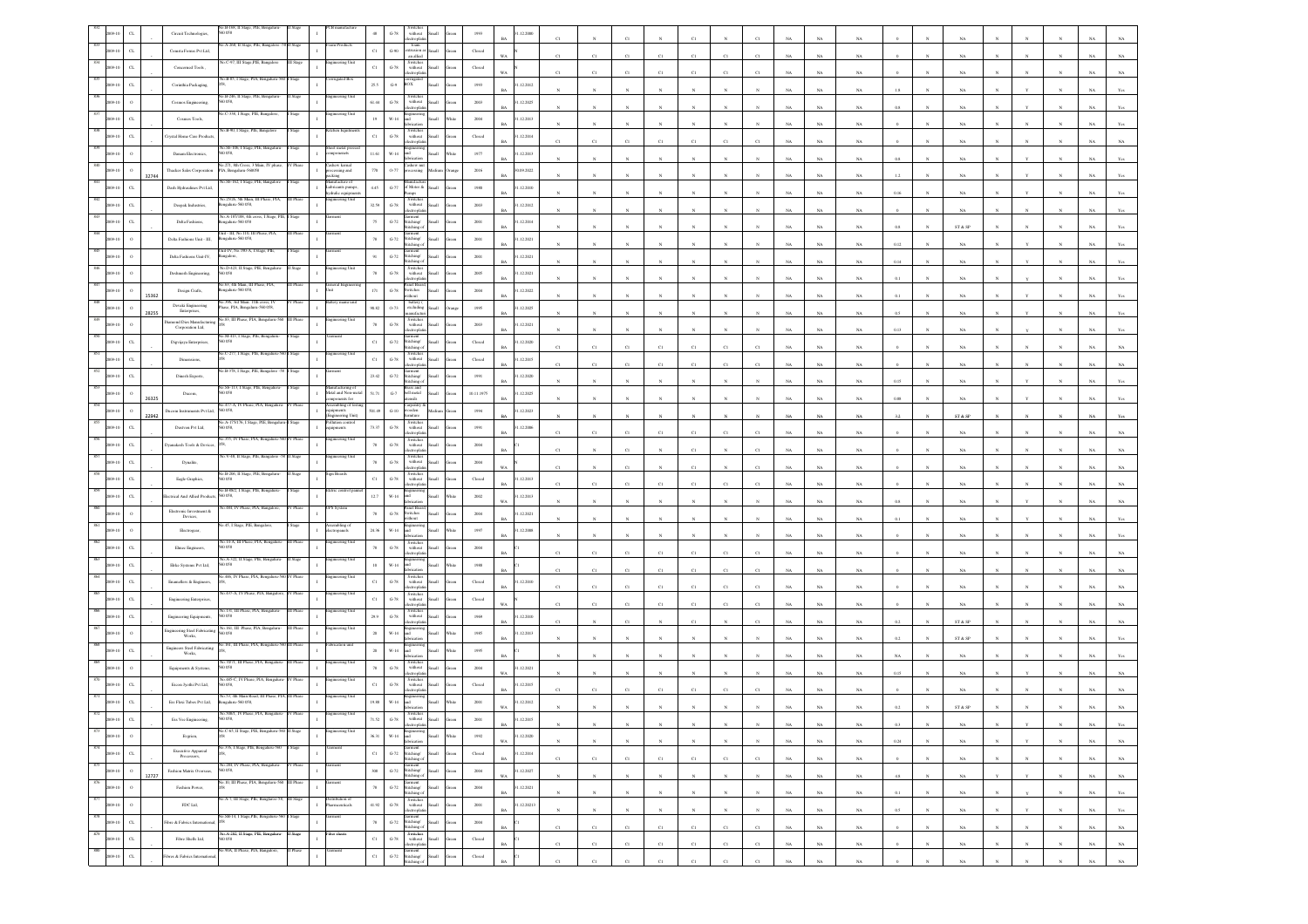|                |                             |       | o.124, III Ph<br>ibres & Fabrics Int<br>Pvt Ltd,                                                                                                                                                                 |           |                                                                 | $_{\mathrm{G-72}}$<br>oannem<br>Stitching/<br>Stitching o<br>$_{\rm C1}$                                                         |                  |                                                                                                         |                             |             |             |                  |              |              |                       |                 |             |             |             |          |              |                                                                 |              |              |              |             |                                  |
|----------------|-----------------------------|-------|------------------------------------------------------------------------------------------------------------------------------------------------------------------------------------------------------------------|-----------|-----------------------------------------------------------------|----------------------------------------------------------------------------------------------------------------------------------|------------------|---------------------------------------------------------------------------------------------------------|-----------------------------|-------------|-------------|------------------|--------------|--------------|-----------------------|-----------------|-------------|-------------|-------------|----------|--------------|-----------------------------------------------------------------|--------------|--------------|--------------|-------------|----------------------------------|
|                | $_{\rm{CL}}$                |       | io.A-181, I Stage, PIE, Bengaluru<br>Fibres Foils Ltd,<br>058                                                                                                                                                    |           |                                                                 | Garment<br>Stitching/<br>$_{\rm Cl}$<br>$G-72$<br>dichine o                                                                      | ыl               | Closed                                                                                                  |                             |             | $\Gamma$    | C1               | C1           | C1           | C1                    |                 |             | NA          | NA.         |          |              |                                                                 |              |              |              |             |                                  |
|                | $_{\rm CL}$                 |       | o.B-80, I Stage, PIE, I<br>Filt Crafts Pvt Ltd.                                                                                                                                                                  |           |                                                                 | Switches<br>$_{\rm C1}$<br>$G-78$<br>without                                                                                     | <b>Ban</b>       | $\operatorname{Closed}$                                                                                 | 1.12.2009<br>WA             | C1          | C1          | C1               | CI           | C1           | CI                    | CI              |             | NA          | $_{\rm NA}$ |          |              | NA                                                              |              |              |              |             |                                  |
|                |                             |       | 250, III Phase, PIA, Be<br>Fine Crafts,                                                                                                                                                                          |           | eering Uni                                                      | Switches<br>without<br>$_{\rm C1}$<br>$_{\mathrm{G-78}}$<br>lectropla                                                            |                  | $\operatorname*{Closed}% \left( \mathcal{M}\right) \equiv\operatorname*{Disc}\left( \mathcal{M}\right)$ | 12.2019<br>BA               | C1          | C1          | CI               | CI           | $_{\rm C1}$  | C1                    | CI              |             | NA          | $_{\rm NA}$ |          |              | NA                                                              |              |              |              |             |                                  |
|                |                             |       | .53, 4th Main, III<br>Fine Plastics<br>sgalaru-560 058,                                                                                                                                                          |           | istic injecti<br>antha                                          | $G-32$<br>198<br>and plastic<br><b>Cond</b>                                                                                      |                  | 2009                                                                                                    | 1.12.2013<br>W <sub>A</sub> |             |             |                  |              |              |                       |                 |             | NA          | NA          | 0.3      |              | ST & SP                                                         |              |              |              |             |                                  |
|                |                             | 24117 | No.449-P, IV Phase, PIA, Bengal<br>Fine Tools India Pvt Ltd., Unit-<br>0058<br>л.                                                                                                                                |           | lastic injection<br>oulding                                     | olythene<br>$74.23\,$<br>and plastic<br>means of<br>$G-32$                                                                       |                  | $2008\,$                                                                                                | 1.12.2034<br><b>BA</b>      |             |             |                  |              |              |                       |                 |             | NA          | $_{\rm NA}$ | 0.4      |              | ${\hbox{\footnotesize\rm ST}}$ & ${\hbox{\footnotesize\rm SP}}$ |              |              |              |             |                                  |
|                |                             |       | V-16, Next To C-177, II<br>Finetech Toolings,<br>IE, Bengalaru-560 058,                                                                                                                                          |           |                                                                 | Switches<br>without<br>71.22<br>$_{\mathrm{G-78}}$<br>ectrophi                                                                   |                  | 1995                                                                                                    | .12.2025                    |             |             |                  |              |              |                       |                 |             | NA          | NA          | 1.2      |              | NA                                                              |              |              |              |             |                                  |
|                |                             |       | No.B-16, I Stage, PIE, Bengaluru-56<br>Flexo Tech Products,                                                                                                                                                      |           |                                                                 | Brass and<br>bell metal<br>$\mbox{G-7}$<br>46.89<br>sliste                                                                       |                  | 2002                                                                                                    | 1.12.2015                   |             |             |                  |              |              |                       |                 |             | NA          | $_{\rm NA}$ |          |              | $_{\rm NA}$                                                     |              |              |              |             |                                  |
|                | $\alpha$                    |       | No.M-11, I Stage, PIE, Bengaluru-2<br>Fluro Light Pvt Ltd,                                                                                                                                                       |           |                                                                 | Switches<br>45.83<br>${\bf G}\mbox{-}78$<br>$% \left\vert \left( \mathbf{1}_{\mathbf{1}}\right) \right\rangle$ without<br>ctroph |                  | 1999                                                                                                    | 1.12.2010<br><b>BA</b>      |             |             |                  |              |              |                       |                 |             | NA          | $_{\rm NA}$ |          |              |                                                                 |              |              |              |             |                                  |
|                | $\sigma$                    |       | A-153, Il Stage, PIE, Banga<br>Fluro Start Pvt Ltd,                                                                                                                                                              |           |                                                                 | arment<br>\titching/<br>C1<br>$G-72$<br>titching o                                                                               |                  | Closed                                                                                                  | 1.12.2014<br><b>BA</b>      | C1          | C1          | CI               | CI           | C1           | CI                    |                 |             | NA          | NA          |          |              | NA                                                              |              |              |              |             |                                  |
|                | C1                          |       | 40.A-418, Il Stage, PIE, Bengalum<br>Fluro Start Pvt Ltd -<br>0.58                                                                                                                                               |           |                                                                 | micit<br>$_{\rm C1}$<br>$G-72$<br>Stitching/<br>titching                                                                         |                  | Closed                                                                                                  | 1.12.2015                   | C1          | $_{\rm C1}$ | $\overline{c}$   | C1           | C1           | $_{\rm C1}$           |                 |             | NA          | $_{\rm NA}$ |          |              | $_{\rm NA}$                                                     |              |              |              |             |                                  |
|                | $\mathbf{o}$                | 32407 | Vo.B-43, III Stage,PIE, Bengaluru<br>Fortiforie Plastics Pvt Ltd,                                                                                                                                                |           |                                                                 | hermoco<br>$68\,$<br>$0 - 67$<br>nanufactur<br>1g ( with                                                                         |                  | 1991                                                                                                    | 0.09.2020<br><b>BA</b>      |             |             |                  |              |              |                       |                 |             | $_{\rm NA}$ | $_{\rm NA}$ |          |              | NA                                                              |              |              |              |             |                                  |
|                | $\mathbf{o}$                |       | A-33, II Stage, PIE, Banga<br>Fortune Packaging Pvt Ltd,                                                                                                                                                         |           |                                                                 | $\mbox{G-9}$<br>$78\,$<br>rrugated                                                                                               |                  | 2004                                                                                                    | 1.12.2021<br><b>BA</b>      |             |             |                  |              |              |                       |                 |             | NA          | NA          |          |              | NA.                                                             |              |              |              |             |                                  |
|                | $_{\rm{CL}}$                |       | 322, IV Phase, PIA, E<br>G-Max Acids & Chemicals                                                                                                                                                                 |           |                                                                 | chemicals<br>$_{\rm C1}$<br>$\mathbb{R}\text{-}25$<br>and electro<br>chemicals                                                   | <b>Han</b><br>cί | Closed                                                                                                  | 0.06.2011<br>BA             | $_{\rm Cl}$ | $_{\rm C1}$ | C1               | C1           | C1           | C1                    | $\mathbf{C}$    |             | $_{\rm NA}$ | $_{\rm NA}$ |          |              | $_{\rm NA}$                                                     |              |              |              |             |                                  |
|                | $_{\rm{CL}}$                |       | No.C-217, I Stage, PIE, Beng<br>G.K.S. India,                                                                                                                                                                    |           |                                                                 | Garment<br>Stitching/<br>Stitching o<br>$_{\rm C1}$<br>$_{\mathrm{G-72}}$                                                        |                  | $\operatorname{Closed}$                                                                                 | 1.12.2023<br>BA             |             | CI          | CI               |              | C1           | CI                    |                 |             | NA          | NA          |          |              |                                                                 |              |              |              |             |                                  |
|                | $\sigma$                    |       | .A-353, II Stage<br>G.R.V. Mercandising,<br>0.58                                                                                                                                                                 |           |                                                                 | 17.2<br>$G-9$                                                                                                                    |                  | 2003                                                                                                    | 1.12.2015<br><b>BA</b>      |             |             |                  |              |              |                       |                 | NA          | NA          | NA          |          |              | NA.                                                             |              |              |              |             |                                  |
|                |                             |       | io.23-A, 1st cross, III Phase, PIA<br>Ganesh Coil Works,<br>galaru-560 058,                                                                                                                                      |           | sformer and<br>ectric chokes                                    | 157.82<br>$_{\mathrm{G-S5}}$<br>embly                                                                                            |                  | 1989                                                                                                    | 12.2023                     |             |             |                  |              |              |                       |                 |             |             |             | $_{0.2}$ |              |                                                                 |              |              |              |             |                                  |
|                |                             |       | io.84, 2nd Cross, I S<br>galaru-560 058<br>wiranga Engineering Worl                                                                                                                                              |           | eication and<br>neering unit                                    | $_{78}\,$<br>$\,$ G-93 $\,$<br>ag of nuts                                                                                        |                  | 2004                                                                                                    | BA<br>1.12.2034             |             |             |                  |              |              |                       |                 |             | NA          | $_{\rm NA}$ | 0.4      |              | ST & SP                                                         |              |              |              |             |                                  |
|                | $\sigma$                    | 85262 | 408, IV Phase, PIA, Banglore-58<br>viranga Engineering Worl                                                                                                                                                      |           | ineering Unit                                                   | ad bolts<br>14.80<br>$_{\rm W\text{-}14}$<br>ht                                                                                  |                  | 1986                                                                                                    | WA<br><b>WA</b>             |             |             |                  |              |              |                       |                 | NA          | NA          | NA          |          |              | NA                                                              |              |              |              | NA          |                                  |
|                |                             |       | io.B-142, 3rd cross, I Stage,<br>$\begin{array}{c} \mathrm{Geckay~Tarpaulins~\&}\\ \mathrm{Polymers~(P)~Lad}, \end{array}$<br>sgalaru-560 058,                                                                   |           |                                                                 | ston<br>10.32<br>$_{\mathrm{G-15}}$<br>nning ar                                                                                  |                  | $2003\,$                                                                                                | 1.12.2034                   |             |             |                  |              |              |                       |                 |             | $_{\rm NA}$ | $_{\rm NA}$ |          |              | NA                                                              |              |              |              |             |                                  |
|                | $\alpha$                    |       | 40.306. IV Phase, PIA, Bengaluru<br>Gem Threads Industries,                                                                                                                                                      |           | ke thread<br>aving                                              | Switches<br>without<br>47.38<br>$\,$ G-78 $\,$                                                                                   |                  | $2000\,$                                                                                                | 1.12.2015                   |             |             |                  |              |              |                       |                 |             | $_{\rm NA}$ | $_{\rm NA}$ | 0.08     |              | ST & SP                                                         |              |              |              |             |                                  |
|                | $\Omega$                    |       | io.C-83, II Stage, PIE, Bengaluru<br>General Magnetics,<br>0058                                                                                                                                                  |           |                                                                 | ectropla<br>$23\,$<br>$W-14$<br>ht                                                                                               |                  | 1976                                                                                                    | <b>BA</b><br>1.12.2012      |             |             |                  |              |              |                       |                 |             | NA          | NA          | 0.15     |              | ST & SP                                                         |              |              |              |             |                                  |
|                | $_{\rm{CL}}$                | 24125 | io A-6. Il Stage. PIE. Bennatura-56<br>Gera Auto Industries,                                                                                                                                                     |           | cering Un                                                       | Switches<br>without<br>52.87<br>$\,$ G-78 $\,$                                                                                   |                  | 1974                                                                                                    | <b>BA</b><br>.12.2002       |             |             |                  |              |              |                       |                 |             | NA          | $_{\rm NA}$ | 0.8      |              | NA                                                              |              |              |              |             |                                  |
|                | C1                          | 28012 | 5, III Phase, PIA, Bangalo<br>Girimaji & Sons                                                                                                                                                                    |           | ication uni                                                     | ectropla<br>J<br>$W-14$<br>9.6                                                                                                   |                  | 1974                                                                                                    | <b>BA</b><br>1.12.2015      |             |             |                  |              |              |                       |                 |             | $_{\rm NA}$ | $_{\rm NA}$ |          |              | $_{\rm NA}$                                                     |              |              |              |             |                                  |
|                | $\,$ $\,$                   |       | o 25-E, II Phase, PIA, Benga<br>Giri Engineering Pvt Ltd,<br>058                                                                                                                                                 |           |                                                                 | abrication<br>Switches<br>133<br>$G-78$<br>without<br>electroplat                                                                | HH.              | 1991                                                                                                    | RA<br>1.12.2035             |             |             | C1               |              | CI           |                       |                 |             | NA          | NA          |          |              | NA.                                                             |              |              |              |             |                                  |
|                | $\,$ o                      |       | o.217, III Phase, PIE, Beng<br>$\begin{array}{c} \textbf{Girish Paper Packing PV} \\ \textbf{Lid.} \end{array}$<br>058                                                                                           |           | urated Box                                                      | ardboard<br>$\mathrm{G}\mathcal{A}$<br>155                                                                                       |                  | $19\%$                                                                                                  | <b>BA</b><br>.12.2025       |             |             |                  |              |              |                       |                 |             | $_{\rm NA}$ | $_{\rm NA}$ | $0.32\,$ | 0.43         | $_{\rm NA}$                                                     |              |              |              |             |                                  |
|                | $_{\rm{CL}}$                | 40802 | ko.B-30, I Stage, PIE,<br>Golani & Company,                                                                                                                                                                      |           | gineering U                                                     | Switche<br>$G-78$<br>$78\,$<br>without                                                                                           | sH               | 2004                                                                                                    | BA                          |             |             |                  |              |              |                       |                 |             | $_{\rm NA}$ | NA          | 0.4      |              | $ST \& SP$                                                      |              |              |              |             |                                  |
|                | C1                          |       | No.B-158, II Stage, PIE, Bengalur<br>Golden Profile,<br>058                                                                                                                                                      |           | aulic fitting                                                   | ctropla<br>Switches<br>49.11<br>$G-78$<br>without                                                                                |                  | 1994                                                                                                    | Rá<br>1.12.2013             |             |             | C1               |              | C1           | C1                    |                 |             | NA          | NA          |          |              | NA                                                              |              |              |              |             |                                  |
|                | $\alpha$                    |       | <b>CHI. III Phase</b><br>Golden Steel Industries,<br>058                                                                                                                                                         |           |                                                                 | $_{\mathrm{G-78}}$<br>$_{78}$<br>g/ Contro                                                                                       |                  | $\,2004$                                                                                                | <b>BA</b>                   |             |             |                  |              |              |                       |                 |             | NA          | NA          |          |              |                                                                 |              |              |              |             |                                  |
|                | $\alpha$                    |       | itage, PIE, Bengalaru-560 05<br>Gowri Shankar Engineerin<br>Industries,                                                                                                                                          |           | eering Uni                                                      | panel<br>$_{\rm C1}$<br>$G-78$<br>and powe                                                                                       |                  | Closed                                                                                                  | WA<br>1.12.2015             | C1          | C1          | CI               | CI           | C1           | C1                    | CI              |             | NA          | NA          |          |              | NA                                                              |              |              |              |             |                                  |
|                |                             |       | C-438, I Stage, PIE, Bangalore<br>Growell Cnc Systems                                                                                                                                                            |           | ineering Unit                                                   | devicer<br>$\textrm{G-}78$<br>mfor                                                                                               |                  | $2002\,$                                                                                                | RA<br>.12.2004              | C1          | C1          | $^{c}$ 1         | C1           | C1           | C1                    | C1              |             | NA          | NA          |          |              | NA                                                              |              |              |              |             |                                  |
|                | $\circ$                     |       | o.158. III Phase, PIA, Benna<br>Gupta Electrical Indsutries,<br>0.58                                                                                                                                             |           | ication and<br>eering unit                                      | ng/<br>$_{\mathrm{G-7}}$<br>$270\,$<br>latna Ibr                                                                                 |                  | $1981\,$                                                                                                | WA<br>.12.2025              |             |             |                  |              |              |                       |                 |             | $_{\rm NA}$ | $_{\rm NA}$ | 0.05     |              | $_{\rm NA}$                                                     |              |              |              |             |                                  |
|                |                             | 27543 | Vo.C-26, 2nd Main, II Stage, PIE,<br>Guruson Engineering<br>sgalaru-560 058,<br>Enterprises,                                                                                                                     |           |                                                                 | sils<br>and<br>$\mathbf{H}$<br>$W-14$                                                                                            |                  | 1994                                                                                                    | <b>BA</b><br>1.12.2023      |             |             |                  |              |              |                       |                 | NA          | $_{\rm NA}$ | NA          | 2.8      |              | NA                                                              |              |              |              |             |                                  |
|                |                             |       | No.B-224, II Stage, PIE, Bengaluru<br>H.R.Engineering Works Pvt<br>Ltd., (Formerly known as<br>H.R.Engineering Works),<br>058,                                                                                   | Stags     | Fabrication work<br>neering Unit                                | <b>Colorization</b><br>rass and<br>$\,$ G-7 $\,$<br>53<br>hell metal                                                             |                  | 1982                                                                                                    | WA<br>1.12.2023             |             | C1          | C1               |              | $_{\rm CI}$  | C1                    |                 |             | NA          | $_{\rm NA}$ | 0.48     |              | NA                                                              |              |              |              |             |                                  |
|                |                             |       | No.B-39, III Stage,PIE, Bengalum<br>Hallidon Industries,<br>058                                                                                                                                                  |           | teering Unit                                                    | $W-14$<br>7.56<br>вĴ                                                                                                             |                  | 2004                                                                                                    | <b>BA</b><br>1.12.2016      |             |             |                  |              |              |                       |                 |             | NA          | $_{\rm NA}$ |          |              |                                                                 |              |              |              |             |                                  |
|                | C1                          |       | V-7, 1st A Main, II Stage<br>Hampa Industry,<br>sgalaru-560 058,                                                                                                                                                 |           | eering Un                                                       | abrication<br>6.56<br>W-14<br>ht                                                                                                 |                  | 1995                                                                                                    | RA<br>1.12.2006             |             |             |                  |              |              |                       |                 |             | NA          | NA          | NA       |              | NA.                                                             |              |              |              |             |                                  |
|                | $\circ$                     |       | 40.473/B, IV Phase, PIA, Bengalur<br>numan Weaving Factory,                                                                                                                                                      |           | lk weaving                                                      | Mon<br>nning as<br>$_{\rm{G-15}}$<br>89                                                                                          |                  | $2006\,$                                                                                                | 1.12.2026                   | C1          | $_{\rm C1}$ | $\overline{c}$   | C1           | $_{\rm CI}$  | $_{\rm C1}$           |                 |             | NA          | $_{\rm NA}$ |          |              | $_{\rm NA}$                                                     |              |              |              |             |                                  |
|                | C1                          | 31676 | o.A-37, II Stage, PIE, B<br>Harsha Packaging<br>058                                                                                                                                                              |           |                                                                 | ving<br>$_{\rm C1}$<br>$\mbox{G-9}$                                                                                              |                  | Closed                                                                                                  | <b>BA</b>                   |             |             |                  |              |              |                       |                 |             | NA          | NA          | 0.8      |              | $ST \& SP$                                                      |              |              |              |             |                                  |
|                | $\sigma$                    |       | o.35, III Phase, PIA, Ben<br>Heat Core Enterprises                                                                                                                                                               |           | leat treatment activ<br>on job work and oil<br>componenets only | 24<br>$0 - 63$<br>dustries                                                                                                       | ыl               | 30/6/10                                                                                                 | <b>BA</b><br>1.12.2014      | C1          | C1          | C1               | C1           | C1           | C1                    |                 |             | NA          | NA          |          |              | NA.                                                             |              |              |              |             |                                  |
|                |                             |       | Vo.C-135 A, II Stage, PIE, Bangalo<br>legade Engineering Indsutr                                                                                                                                                 | Stage     | gineering Unit                                                  | ith Heat<br>8.62<br>$W-14$<br>вš                                                                                                 |                  | $19\!\,90$                                                                                              |                             |             |             |                  |              | $_{\rm CI}$  | CI                    |                 |             | NA          | NA          |          |              |                                                                 |              |              |              |             |                                  |
|                |                             |       | Hi-Tech Accumulation                                                                                                                                                                                             |           |                                                                 | $G-79$<br>under                                                                                                                  |                  | 2000                                                                                                    | .12.2014                    |             |             |                  |              |              |                       |                 |             |             |             |          |              |                                                                 |              |              |              |             |                                  |
| 922<br>2009-1  | $_{\rm{CL}}$                |       | No. A-28, III Stage, PIE, Bengaluru-<br>Hi-Tech Supports (India) $\mbox{Pvt}$ Ltd,                                                                                                                               | III Stage | eering Unit                                                     | Plastic<br>Switches<br>without<br>electroplatin<br>$\,$ G-78 $\,$<br>$78\,$                                                      |                  | $\,2004$                                                                                                | BA                          |             |             |                  |              |              |                       |                 | NA          | NA          |             |          |              |                                                                 |              |              |              | NA.         | Yes                              |
|                | $\,$ 0<br>2009-10           |       | No.A-352(B), 8th Main Road, II<br>$\begin{tabular}{ll}�(1) { \begin{tabular}{l} \bf{Twivi Technology Pvt Ltd.}\\ \bf{(For merely known as He-Tech) Suge, PIE, Bengaluru-560 058} \end{tabular} \end{tabular}$    |           | eering Ur<br>$\mathbf{I}$                                       | Brass and<br>bell metal<br>$2\theta\theta$<br>$_{\mathrm{G-18}}$                                                                 |                  | 1992                                                                                                    | <b>BA</b><br>1.12.2024      | $_{\rm C1}$ | $_{\rm C1}$ | $_{\rm C1}$      | $_{\rm C1}$  | $_{\rm C1}$  | $_{\rm C1}$           | $_{\rm C1}$     | NA          | $_{\rm NA}$ | $_{\rm NA}$ |          |              | $_{\rm NA}$                                                     |              |              |              | $_{\rm NA}$ | $_{\rm NA}$                      |
| 924            | $_{\rm{CL}}$<br>2009-10     | 30511 | Times),<br>No.535, IV Phase, PIA, Bengaluru-560 I<br>Hidri Tools Pvt Ltd,                                                                                                                                        | V Phas    | Engineering with<br>spary painting<br>$\mathbf{I}$              | ensils<br>Spray<br>painting,<br>paint baking<br>$47.22\,$<br>$0.62\,$                                                            | <b>Ilum</b>      | 1991                                                                                                    | BA<br>0.09.2007             |             | $_{\rm N}$  | $\mathbf{N}$     |              | $_{\rm N}$   | $\mathbf{N}$          | $_{\rm N}$      | $_{\rm NA}$ | NA          | $_{\rm NA}$ | 0.5      |              | $_{\rm NA}$                                                     |              |              | $_{\rm N}$   | $_{\rm NA}$ | Yes                              |
| 925            | $\,$ o<br>2009-10           |       | No.A-109, Il Stage, PIE, Bengaluru-<br>$\begin{array}{ll} \textbf{Capro} \text{ } \textbf{Labs} \text{ } \textbf{Exports} \text{ } \textbf{India} \text{ } \textbf{Pvt} \\ \textbf{Lad,} \end{array}$<br>560 058 |           | ervedic<br>nobalam                                              | Ayurvedic<br>and<br>$34.18\,$<br>$0\mbox{-}6$                                                                                    | $_{\rm flat}$    | $\,2004\,$                                                                                              | $_{\rm BA}$<br>1.12.2028    | $_{\rm N}$  | $_{\rm N}$  | $\boldsymbol{N}$ | $\mathbf{N}$ | $_{\rm N}$   | $\mathbb{N}$          | $\mathbf{N}$    | $_{\rm NA}$ | $_{\rm NA}$ | $_{\rm NA}$ | $\circ$  | $\mathbf{N}$ | $_{\rm NA}$                                                     | $\mathbf{N}$ | $\mathbf{N}$ | $_{\rm N}$   | $_{\rm NA}$ | $_{\rm NA}$                      |
| 926            | $\,$ o<br>2009-10           | 75304 | Vo.512, IV Phase, PIA, Bangalore<br>$\begin{minipage}{.4\linewidth} \textbf{Chemplarm Industrial} \\ \textbf{Vessels}, \end{minipage}$<br>058                                                                    |           | ocess equipmen<br>brication items                               | Spray<br>painting,<br>paint baking<br>51.47<br>$0.62\,$                                                                          | <b>Ham</b>       | 1996                                                                                                    | <b>BA</b><br>30.09.2022     |             | $_{\rm N}$  | $\bar{N}$        |              | $_{\rm N}$   | $_{\rm N}$            | $_{\rm N}$      | $_{\rm NA}$ | $_{\rm NA}$ | $_{\rm NA}$ | $0.7\,$  |              | $_{\rm NA}$                                                     |              | Y            |              | $_{\rm NA}$ | $\mathbf{Y}\mathbf{c}\mathbf{s}$ |
|                | $_{\mathrm{c} }$<br>2009-10 | 11518 | .441/442, IV Phase<br>Explora Marbles,<br>560058                                                                                                                                                                 |           | Granite cutting ar<br>>olishing<br>$\mathbf{I}$                 | Cutting,<br>sizing and<br>polishing of<br>55.75<br>$G-56$                                                                        | di.              | $1992\,$                                                                                                | <b>BA</b><br>0.09.2019      |             | N           | $\mathbf{v}$     |              | $_{\rm N}$   | $\boldsymbol{\kappa}$ | $\mathbf{N}$    | NA          | NA          | NA          | 0.25     | $\mathbf{N}$ | ST & SP                                                         |              |              | $\mathbf{N}$ | NA          | Yes                              |
| 928<br>2009-10 | $_{\mathrm{c} }$            |       | io.347/348, IV Phase, PIA, Bengali<br>$\begin{array}{c} \text{Govind Granites ( Formerly}\\ \text{Gayathri Granites (P) L1d.)} \end{array}$<br>058                                                               | Phase     | iranite cutting and<br>olishing                                 | sizing and<br>polishing of<br>marble<br>$149\,$<br>$\textrm{G-56}$                                                               | all              | $2006\,$                                                                                                | $_{\rm BA}$<br>0.09.2010    |             | $_{\rm N}$  |                  |              | $\mathbf{x}$ | $\boldsymbol{\kappa}$ | $\mathbf{x}$    | NA          | $_{\rm NA}$ | $_{\rm NA}$ | $0.48\,$ | $\mathbf{N}$ | $\text{ST} \ \& \ \text{SP}$                                    |              |              |              | $_{\rm NA}$ | $\mathbf{Y}\mathbf{c}\mathbf{s}$ |
|                | $\,$ 0                      |       | 529, IV Phase, PIA, Banglaore-5<br>Global Food Specialities,                                                                                                                                                     |           | od flavours                                                     | Spray<br>painting,<br>76.84<br>$0 - 62$                                                                                          | шı               | 2005                                                                                                    | <b>BA</b><br>0.09.2022      |             | $_{\rm N}$  | $\bar{N}$        |              | $_{\rm N}$   | $_{\rm N}$            | $_{\mathrm{N}}$ | $_{\rm NA}$ | $_{\rm NA}$ | $_{\rm NA}$ |          |              | $_{\rm NA}$                                                     |              | $_{\rm N}$   | $_{\rm N}$   | $_{\rm NA}$ | $_{\rm NA}$                      |
|                |                             |       |                                                                                                                                                                                                                  |           |                                                                 | aint bakir                                                                                                                       |                  |                                                                                                         | BA                          |             |             |                  |              |              |                       |                 | NA          | NA          | NA          | 0.6      | 0.4          | ${\tt ST}$ & ${\tt SP}$                                         |              |              |              | NA          | Yes                              |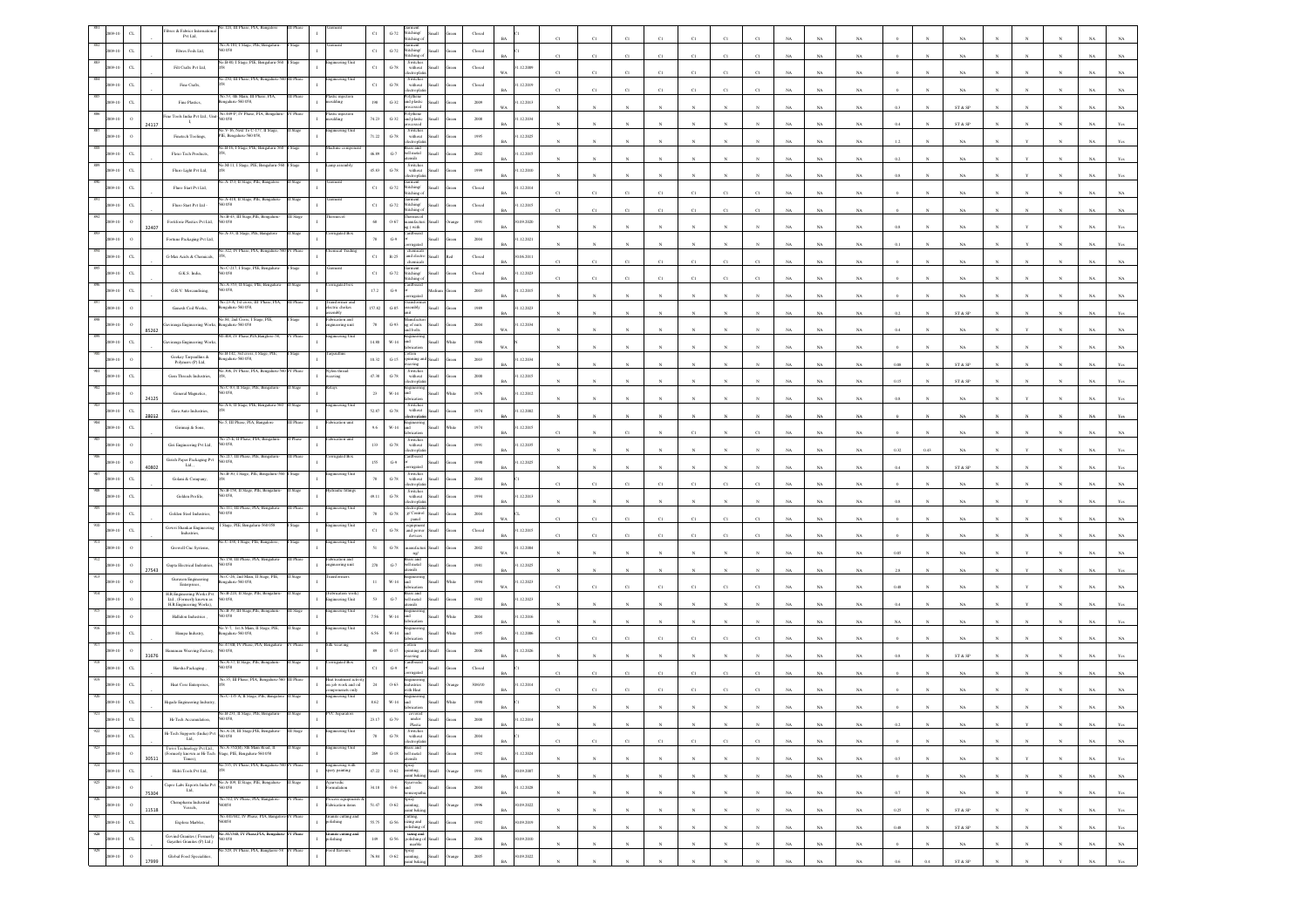|                |                             | Hindustan Feeds,                                                                    |                                                                                             |                  |                                                            | 42.43          | $0 - 30$              | and cattle                                                                                                                                                               |       | 2004                    | .12.2012                  |              |              |              |             |              |              |              |             |             |             |          |            |                                                                 |              |              |              |             |                   |
|----------------|-----------------------------|-------------------------------------------------------------------------------------|---------------------------------------------------------------------------------------------|------------------|------------------------------------------------------------|----------------|-----------------------|--------------------------------------------------------------------------------------------------------------------------------------------------------------------------|-------|-------------------------|---------------------------|--------------|--------------|--------------|-------------|--------------|--------------|--------------|-------------|-------------|-------------|----------|------------|-----------------------------------------------------------------|--------------|--------------|--------------|-------------|-------------------|
|                | $\alpha$                    | integrated Electric Company                                                         | No.B-46, III Stage, PIE, Benga<br>0.058                                                     |                  |                                                            | 63.96          | $G-78$                | feed<br>Switches<br>without<br><b>Hat</b>                                                                                                                                |       | 2003                    | 31.12.2003                |              |              |              |             |              |              |              |             |             |             |          |            |                                                                 |              |              |              |             |                   |
|                |                             | $_{\mathrm{Pvt\,Lad,}}$                                                             | io.470a, IV Phase, PIA, Bengalan                                                            | / Phase          | urvedic                                                    |                |                       |                                                                                                                                                                          |       |                         |                           |              | C1           | C1           | CI          | C1           | C1           |              |             | NA          | NA          |          |            |                                                                 |              |              |              |             |                   |
|                | $_{\mbox{\scriptsize{CL}}}$ | Kayanathu Herbals & Aromatics (P) Ltd,                                              | 0.058<br>No.A-153 & 154, 3ed cross, I Stage<br>PIE, Bengaluru-560 058                       |                  | 1gineering with                                            | $_{\rm C1}$    | $O-19$                | ht<br>pray                                                                                                                                                               |       | $\operatorname{Closed}$ | 1.12.2018<br><b>BA</b>    |              | C1           |              |             |              |              |              |             | NA          |             |          |            |                                                                 |              |              |              |             |                   |
|                | $\circ$<br>15240            | MPP Technologies Pvt Ltd,                                                           | 1-D, Il Phase                                                                               |                  | 1 spary painting                                           | $114\,$        | $0.62\,$              | inting<br>aint bakis                                                                                                                                                     |       | 1982                    | 0.09.2022<br>RA           |              | 30.09.2019   |              |             |              |              |              |             | NA          | NA          |          |            | NA                                                              |              |              |              |             |                   |
|                |                             | Parijatha Floorings,                                                                |                                                                                             |                  |                                                            | $170\,$        | $G-73$                | paving<br>blocks/                                                                                                                                                        |       | 1983                    | 1.12.2035                 |              |              |              |             |              |              |              |             |             | $_{\rm NA}$ | $0.32\,$ | NA         | $_{\rm NA}$                                                     |              |              |              |             |                   |
|                | $\alpha$                    | Spa Labs,                                                                           | No.23, 13th cross, IV Phase, PIA,<br>Bengaluru-560 058                                      |                  | urvedic<br>rmulation                                       | $\bf 29$       | $0 - 19$              | á                                                                                                                                                                        |       | $2003\,$                | 1.12.2016<br><b>BA</b>    |              |              |              |             |              |              |              |             | NA          | NA          | 0.8      |            | ST & SP                                                         |              |              |              |             |                   |
|                | $_{\rm CL}$<br>12781        | Union Pressings Pvt Ltd,                                                            | 265, IV Phase, PIA, Be                                                                      |                  |                                                            | 453            | $0 - 62$              | pray<br>inting<br>nt bak                                                                                                                                                 |       | 1984                    | 0.09.2017<br><b>BA</b>    |              |              |              |             |              |              |              | NA          | NA          | NA          | 0.8      |            | ST & SP                                                         |              |              |              |             |                   |
|                |                             | Yes Bee Auto Industries,                                                            | 40.89, 8th Main, III Phase, PLA<br>ngalaru-560 058,                                         |                  | soin turns<br>nenent                                       | $15\,$         | $_{\rm W\text{-}14}$  | иÅ                                                                                                                                                                       |       | $2008\,$                | 1.12.2013                 |              |              |              |             |              |              |              |             |             |             |          |            |                                                                 |              |              |              |             |                   |
|                | $\alpha$                    | High Tech Fittings,                                                                 | No.C-431, I Stage, PIE.<br>0.058                                                            |                  |                                                            | $42.4\,$       | $\operatorname{G-78}$ | anel Boa<br>witches                                                                                                                                                      |       | $2001\,$                | 1.12.2006                 |              |              |              |             |              |              |              |             | $_{\rm NA}$ | $_{\rm NA}$ |          |            | ST & SP                                                         |              |              |              |             |                   |
|                |                             | <b>Hindsutan Furniture Works</b>                                                    | o.234, Iii Phase, PIA, Bangal                                                               |                  | ication uni                                                | 78             | $G-78$                | ithout<br>anel Boa<br><b>Switches</b>                                                                                                                                    |       | $\,2004$                | 1.12.2021                 |              |              |              |             |              |              |              |             |             |             |          |            | NA                                                              |              |              |              |             |                   |
|                | $\alpha$                    |                                                                                     | io.B-32, I Stage, PIE,                                                                      |                  | tric Balb                                                  |                |                       | ithout<br>Switche                                                                                                                                                        |       |                         | RA                        |              |              |              |             |              |              |              |             | NA          | NA          |          |            | NA                                                              |              |              |              |             |                   |
|                |                             | Hindustan Lamps,                                                                    | 0.365.IV Phase.PIA.                                                                         |                  |                                                            | $_{\rm C1}$    | $\,$ G-78 $\,$        | $% \left\vert \left( \mathbf{1}_{\mathbf{1}}\right) \right\rangle$ without<br>Switches<br>without                                                                        |       | ${\it Closed}$          | 1.12.2010                 |              | C1           |              | C1          | $\mathbf{C}$ |              |              |             | NA          | NA          |          |            | NA                                                              |              |              |              |             |                   |
|                | $_{\rm{CL}}$                | loney Hill Synergy Systems                                                          | 40.P-1A, 14th corss, III Stage,PIE,                                                         | I Stage          |                                                            | $_{\rm C1}$    | $\operatorname{G-78}$ | ctroph                                                                                                                                                                   |       | $\operatorname{Closed}$ | 1.12.2021<br>BA           |              | C1           | CI           | CI          | C1           | CI           |              |             | NA          | NA          |          |            | NA                                                              |              |              |              |             |                   |
|                | $\circ$                     | Hotel Gurukrupa,                                                                    | sealore<br>No.C-288, I Stage, PIE, Bengaluru                                                |                  | eering Un                                                  | $\bf 23$       | $_{\mathrm{G-3}}$     | y/sweet                                                                                                                                                                  |       | 2000                    | 11.12.2019<br><b>BA</b>   |              |              |              |             |              |              |              |             | NA          | NA          |          |            | NA                                                              |              |              |              |             |                   |
|                | $\alpha$                    | Hydraulics India Services Pr<br>Ltd,                                                |                                                                                             |                  |                                                            | $_{78}\,$      | $\,$ G-78 $\,$        | Switches<br>without<br>ctroph                                                                                                                                            |       | $2004\,$                | 1.12.2018                 |              |              | $_{\rm CI}$  |             | C1           |              |              |             | $_{\rm NA}$ | NA          |          |            |                                                                 |              |              |              |             |                   |
|                |                             | lydraulics India Services Pv<br>Ltd.                                                | éo.C-294, 8th cross.<br>ngalaru-560 058                                                     |                  | conditioning a<br>nufacture of<br>draulic cyclinde         | 96.35          | $G-60$                | cpairing.<br>caning.                                                                                                                                                     |       | 1999                    | 31.12.2021                |              |              |              |             |              |              |              |             | NA          | NA          |          |            |                                                                 |              |              |              |             |                   |
|                | $C$ L                       | Hydro Controls (P) Ltd,                                                             |                                                                                             |                  | ring Un                                                    | 78             | $G-78$                | Switches<br>without<br><b>Hat</b>                                                                                                                                        |       | $\,2004$                | <b>BA</b>                 |              |              |              |             | C1           |              |              |             | NA          | NA          |          |            | NA                                                              |              |              |              |             |                   |
|                |                             | Hydrolines.                                                                         | a.497-C.IV Phase,PIA,Beng                                                                   |                  |                                                            | $172\,$        | $\,$ G-86 $\,$        | read ru<br>tcluding<br>re-cured                                                                                                                                          |       | $1982\,$                | 1.12.2018                 |              |              |              |             |              |              |              |             |             |             |          |            |                                                                 |              |              |              |             |                   |
|                |                             | Hygrade Steels,                                                                     | 60. В-183, II Stag<br>D 0.58                                                                |                  | ering l                                                    | 78             | $\,$ G-78 $\,$        | Switch<br>without                                                                                                                                                        |       | 2004                    | 31.12.2021                |              |              |              |             |              |              |              |             | NA          | NA          |          |            | ST & SP                                                         |              |              |              |             |                   |
|                | $\alpha$                    | LLMachines,                                                                         | o.8, I Stage, PIE, Beng                                                                     |                  | neering Uni                                                | $_{\rm C1}$    | ${\bf G}\mbox{-}78$   | ctronia<br>Switches<br>without                                                                                                                                           |       | $\operatorname{Closed}$ | WA                        |              |              |              |             |              |              |              | NA          | NA          | NA          | 0.1      |            | NA                                                              |              |              |              |             |                   |
|                |                             |                                                                                     | o SB-58, I Stage, PIE,                                                                      |                  |                                                            |                |                       |                                                                                                                                                                          |       |                         | WA                        | C1           | $_{\rm C1}$  | C1           |             | C1           | C1           | CI           | NA          | $_{\rm NA}$ | $_{\rm NA}$ |          |            | $_{\rm NA}$                                                     |              |              |              |             |                   |
|                |                             | India Flexibles,                                                                    | a.A-110, II Stag                                                                            |                  |                                                            | 44.3           | $_{\rm W\text{-}13}$  | iber gla                                                                                                                                                                 |       | $2003\,$                | 1.12.2013                 |              |              |              |             |              |              |              | NA          | $_{\rm NA}$ | NA          | NA       |            | NA                                                              |              |              |              |             |                   |
|                |                             | ndian Fused Quartz Pvt Ltd,                                                         | 560 058<br>No.B-28. I Stage, PIE, Bengalaru-5                                               |                  | ticle<br>embly of va                                       | 3.86           | $G-108$               | tolding,<br>Ther Glas<br>anufact                                                                                                                                         |       | 1979                    | 31.12.2020                |              |              |              |             |              |              |              |             |             | NA          |          |            |                                                                 |              |              |              |             |                   |
|                | 21735                       | dian High Vaccum Pumps,                                                             | 473, B-1, 12th Cross, 1                                                                     |                  |                                                            | 51.58          | $G-77$                | of Motor &                                                                                                                                                               |       | 1979                    | 1.12.2023<br><b>BA</b>    |              |              |              |             |              |              |              |             | NA          | NA          | 0.16     |            | ${\hbox{\footnotesize\rm ST}}$ & ${\hbox{\footnotesize\rm SP}}$ |              |              |              |             |                   |
|                |                             | ndira Rubber & Plastic Pvt.<br>Ltd.,                                                | hase, PIA, Bengaluru-560 058                                                                |                  |                                                            | $_{\rm 324}$   | 0.73                  | battery (<br>excluding<br>nufac                                                                                                                                          |       | $1988\,$                | 1.12.2022<br>WA           |              |              |              |             |              |              |              |             | NA          | NA          | 0.8      |            | ST & SP                                                         |              |              |              |             |                   |
|                | $\alpha$<br>12420           | Cargotech India Private<br>uited (Multi Assembly Unit),                             | No.10-B, II Phase, PIA, Bangalore<br>560058.                                                |                  | ngineering with<br>sary painting                           | $1100\,$       | $0 - 62$              | ipray<br>canting,<br>int bak                                                                                                                                             |       | 1989                    | 90.09.2017                |              |              |              |             |              |              |              |             |             | NA          |          |            | NA                                                              |              |              |              |             |                   |
|                | $C$ L                       | Indo Motors,                                                                        | <b>CIADB 100 Feet Road, I Stage, PIE</b><br>ngaluru-560 058                                 |                  | ngineering with<br>sary painting                           | $9.38\,$       | $O-18$                | atomobi<br>ervicing,<br>iring                                                                                                                                            |       | 2010                    | 90.09.2013<br><b>BA</b>   |              |              |              |             |              |              |              |             | $_{\rm NA}$ | NA          | 0.4      |            | $_{\rm NA}$                                                     |              |              |              |             |                   |
|                |                             | ndus Control & Automation                                                           | No.B-92, 2nd cross, I Stage,<br>engaluru-560 058                                            |                  | Engineering Unit<br>(Weigh feeder,<br>Batching plant, belt | $67.1\,$       | $\,$ G-7 $\,$         | Brass and<br>bell metal                                                                                                                                                  |       | 2002                    | 1.12.2022                 |              |              |              |             |              |              |              |             |             |             |          |            |                                                                 |              |              |              |             |                   |
|                |                             | Industrial Automation,                                                              | .12, I Stage, PIE                                                                           |                  | ring Uni                                                   | 78             | $G-78$                | sliste<br>Switch<br>$% \left\vert \left( \mathbf{1}_{\mathbf{1}_{\mathbf{1}}},\mathbf{1}_{\mathbf{1}_{\mathbf{2}}},\mathbf{1}_{\mathbf{2}}\right) \right\rangle$ without |       | 2004                    | <b>WA</b><br>31.12.2021   |              |              |              |             |              |              |              |             | NA          | NA          | 0.56     |            | NA                                                              |              |              |              |             |                   |
|                |                             | $\begin{minipage}{.4\linewidth} Industrial Research \\ Corporation, \end{minipage}$ | Vo.175/176, III Phase, PIA, Benga<br>0.058                                                  | II Phase         | all point pen refi                                         | 58.91          | $_{\rm W\text{-}17}$  | $\alpha$                                                                                                                                                                 |       | $1991\,$                | 1.12.2025                 |              |              |              |             |              |              |              |             | $_{\rm NA}$ | NA          | 0.12     |            | NA                                                              |              |              |              |             |                   |
|                | 26597                       | Infusil Glasstech Machine                                                           | io. B-114, III Phase, PIA, Ben                                                              |                  | atvoratory war<br>ncluding                                 | $46\,$         | $W-43$                |                                                                                                                                                                          |       | 1992                    | <b>BA</b><br>1.12.2020    |              |              |              |             |              |              |              |             | NA          | NA          | 0.16     |            | ST & SP                                                         |              |              |              |             |                   |
|                |                             | Manufacutrers                                                                       | 058<br>o.174, 11th Main, III Phase, PIA,                                                    |                  | lass blowin<br>ratory glass                                |                |                       | ware<br>cludin                                                                                                                                                           |       |                         | <b>BA</b>                 |              |              |              |             |              |              |              |             | NA          | NA          | 0.16     |            | ST & SP                                                         |              |              |              |             |                   |
|                |                             | Infusil India Pvt Ltd                                                               | ngalaru-560 058<br>io.423, Iv Phase, PIA, Bengaluru-5                                       |                  |                                                            | $143\,$        | $G-108$               | Fiber glas<br>molding,<br>Fiber Glas                                                                                                                                     |       | 1992                    | 31.12.2034<br>WA          |              |              |              |             |              |              |              |             |             | NA          | 0.48     |            | $_{\rm NA}$                                                     |              |              |              |             |                   |
|                | $\alpha$                    | Innova Polytex,                                                                     | .-9, 1 Stage, PIE                                                                           |                  |                                                            | $_{\rm C1}$    | 0.75                  | Synthet<br>esins                                                                                                                                                         |       | $\operatorname{Closed}$ | 1.12.2012<br>BA           | C1           | C1           | C1           |             | C1           | C1           |              |             | NA          | NA          |          |            | NA                                                              |              |              |              |             |                   |
|                | CL                          | Innova Polytex Pvt Ltd,                                                             |                                                                                             |                  | <b>suches</b>                                              | $\sf54.4$      | $G-32$                | and plast<br>processed<br>rodnet                                                                                                                                         |       | 1998                    | 1.12.2010<br>RA           | C1           | C1           | C1           |             | C1           | C1           |              |             | NA          | NA          |          |            | NA                                                              |              |              |              |             |                   |
|                |                             | Innovative Equipment,                                                               | 40.B-123, 3rd Main, II Stage, PIE<br>sgalaru-560 058,                                       |                  | ering Un                                                   | 29.2           | $\textrm{G-}78$       | Switche<br>$% \left\vert \left( \mathbf{1}_{\mathbf{1}_{\mathbf{1}}},\mathbf{1}_{\mathbf{1}_{\mathbf{2}}},\mathbf{1}_{\mathbf{2}}\right) \right\rangle$ without          |       | $19\%$                  | 1.12.2012                 |              |              |              |             |              |              |              |             | NA          | NA          |          |            | NA                                                              |              |              |              |             |                   |
|                |                             | Insufrac Refracteries,                                                              | a 345.IV Phase, PIA                                                                         |                  |                                                            | $78\,$         | $\operatorname{G-78}$ | Switches<br>without<br>ctrond                                                                                                                                            |       | $\,2004$                | 1.12.2021                 |              |              |              |             |              |              |              |             |             |             |          |            |                                                                 |              |              |              |             |                   |
|                | $\alpha$                    | Insupac Refractories,                                                               | 345, IV Phase, PIA, Bangalori                                                               |                  | amie produc                                                | C1             | $0 - 22$              | hn<br>befearto                                                                                                                                                           |       | Closed                  | 1.12.2021<br><b>BA</b>    |              |              |              |             | CI           |              |              |             | NA          | NA          |          |            |                                                                 |              |              |              |             |                   |
|                | $\alpha$                    | tegrated Process Automat<br>Pvt Ltd,                                                | Vo 497/A, IV Phase, PIA,<br>560 058,                                                        |                  |                                                            | $_{\rm 68}$    | $\textrm{G-}77$       | of Motor &<br>Pumps<br>without                                                                                                                                           |       | $1989\,$                | 1.12.2010                 |              |              |              |             |              |              |              |             |             |             |          |            |                                                                 |              |              |              |             |                   |
|                | $C$ L                       | ional Chemicals, No.A<br>46, II Stage, PIE, Bengalaru-                              | No.A-46, II Stage, PIE<br>D 0.58                                                            |                  |                                                            | $5.6\,$        |                       |                                                                                                                                                                          |       | 1979                    | 31.12.2018                |              | C1           |              |             |              |              |              |             | NA          | NA          |          |            |                                                                 |              |              |              |             |                   |
|                | $_{\rm CL}$                 | ternational Machine Tools                                                           |                                                                                             |                  |                                                            | 39             | $G-78$                | without                                                                                                                                                                  |       | 1991                    |                           |              |              | CI           |             |              | 16.06.200    |              |             | NA          |             |          |            |                                                                 |              |              |              |             |                   |
|                | $\alpha$                    |                                                                                     | o.B-302, II Stage, PIE, Benga                                                               |                  |                                                            | $_{\rm C1}$    | $\,$ G-78 $\,$        | Switches<br>without                                                                                                                                                      |       |                         |                           |              |              |              |             |              |              |              |             | NA          |             |          |            | NA                                                              |              |              |              |             |                   |
|                |                             | Intigraters,                                                                        |                                                                                             |                  | ectronic Weig                                              |                |                       | Switcher                                                                                                                                                                 |       | ${\it Closed}$          | 1.12.2024                 |              | C1           |              |             |              |              |              |             | NA          | NA          |          |            | NA                                                              |              |              |              |             |                   |
|                |                             | IPA Engineering Pvt Ltd,                                                            |                                                                                             |                  |                                                            | $123\,$        | $\mbox{G-}78$         | without<br>Switche                                                                                                                                                       |       | 1993                    | 1.12.2021                 |              |              |              |             |              |              |              |             |             |             |          |            |                                                                 |              |              |              |             |                   |
| 971            |                             | Ispl Systems Pvt Ltd,                                                               | No.219, 11th Main . 2nd cross, III                                                          | <b>III</b> Phase |                                                            | $\overline{c}$ | $G-78$                | electroph                                                                                                                                                                |       | Closed                  | 1.12.2020<br>BA           |              | C1           | C1           | $_{\rm C1}$ | $_{\rm C1}$  | $_{\rm C1}$  | $_{\rm C1}$  | $_{\rm NA}$ | NA.         | $_{\rm NA}$ |          |            | $_{\rm NA}$                                                     |              |              |              | $_{\rm NA}$ | NA                |
| 2009-10        | $_{\rm CL}$<br>16468        |                                                                                     | J.B.C Garments Pvt Ltd. Phase, PIA, Bengaluru-560 058<br>46.530, IV Phase, PIA, Bengaluru-5 |                  |                                                            | 463.99         | $G-72$                | Garment<br>Stitching/<br>Stitching of<br>Ilumi                                                                                                                           |       | 1999                    | 31.12.2024<br>$_{\rm BA}$ |              | 31.12.2016   | N            |             | $_{\rm N}$   | N            | N            | $_{\rm NA}$ | $_{\rm NA}$ | $_{\rm NA}$ |          |            | ${\tt STP}$                                                     |              |              |              | $_{\rm NA}$ | $\gamma_{\rm CS}$ |
| 2009-10        | $\,$ 0 $\,$                 | J.K.Lines,                                                                          |                                                                                             |                  |                                                            | $8.83\,$       |                       | $\begin{tabular}{cc} G-85 & & \text{isom} \\ & \text{assembl} \\ \text{unit} & \end{tabular}$<br>Small                                                                   |       | 1991                    | 31.12.2023<br>WA          | $\mathbf{N}$ | $_{\rm N}$   | $\mathbf{N}$ | N           | $_{\rm N}$   | $_{\rm N}$   | $_{\rm N}$   | NA          | NA          | $_{\rm NA}$ | 0.32     | N          | ST & SP                                                         | $_{\rm N}$   | $\mathbf N$  | $_{\rm N}$   | NA          | $_{\rm NA}$       |
| 973<br>2009-10 | $\,$ 0 $\,$                 | ${\rm J.M.T}$ Ventoids Pvt Ltd,                                                     | No.B-69, II Stage, PIE, Bengaluru-560 II Stage                                              |                  | ngineering Unit                                            | $_{\rm 80}$    |                       | $\begin{tabular}{ll} \bf \textit{Enginencing} \\ \textit{W-14} & \textit{and} \\ \textit{fabrication} \end{tabular}$<br>Ilamā                                            |       | 1993                    | 31.12.2019<br>$_{\rm BA}$ |              | $_{\rm N}$   | $_{\rm N}$   |             | $_{\rm N}$   | $\bar{N}$    | $\bar{N}$    | $_{\rm NA}$ | $_{\rm NA}$ | $_{\rm NA}$ | $0.12\,$ |            | $_{\rm NA}$                                                     | $_{\rm N}$   |              | $_{\rm N}$   | $_{\rm NA}$ | $\mathbf{Yes}$    |
| 974<br>009-10  | $_{\rm CL}$                 | J.S.Enterprises,                                                                    | No.307, IV Phase, PIA, Bengalur<br>0.058                                                    |                  |                                                            | $_{78}\,$      | $G-78$                | Switches<br>without<br>Small<br>electroplati                                                                                                                             | ireen | $\,2004$                | CL.<br>WA                 | C1           | $_{\rm N}$   | C1           | N           | C1           | $_{\rm N}$   | $_{\rm Cl}$  | $_{\rm NA}$ | NA          | $_{\rm NA}$ | $\circ$  | $_{\rm N}$ | NA                                                              | N            | $\mathbf{N}$ | N            | $_{\rm NA}$ | $_{\rm NA}$       |
| 975<br>2009-10 | $_{\rm CL}$                 | Jain Raising ,                                                                      | Vo.Sb-46, I Stage, PIE, Bangalore,                                                          | Stage            | ingineering Unit<br>х.                                     | $_{\rm{Cl}}$   | $_{\rm{G-78}}$        | Switches<br>Switches<br>without<br>electroplatin<br><b>Illami</b>                                                                                                        | een   | ${\it Closed}$          | 31.12.2000<br>$_{\rm WA}$ | $_{\rm C1}$  | $_{\rm C1}$  | $_{\rm C1}$  | $_{\rm C1}$ | $_{\rm{Cl}}$ | $_{\rm C1}$  | $_{\rm C1}$  | $_{\rm NA}$ | $_{\rm NA}$ | $_{\rm NA}$ | $\circ$  | $_{N}$     | $_{\rm NA}$                                                     | $\mathbf{N}$ | $\mathbf{N}$ | $\mathbf{N}$ | $_{\rm NA}$ | $_{\rm NA}$       |
| 976<br>2009-10 | $_{\rm{CL}}$                | Jay-Pee Shoes Pvt Ltd,                                                              | No.A-290, II Stage, PIE, Bengaluru-<br>560 058                                              | II Stage         | abber foot wear<br>$\mathbf{L}$                            | $_{\rm Cl}$    |                       | $\begin{tabular}{ll} \bf{G-41} & \bf{Rubber} \\ \bf{G-41} & \bf{goods} \end{tabular}$<br><b>Illam</b>                                                                    |       | $\operatorname{Closed}$ | 30.06.2018                |              |              |              |             |              |              |              |             |             |             |          |            |                                                                 |              |              |              |             |                   |
| 977<br>2009-10 | $\,$ $\,$                   | Jaya Engineering Works,                                                             | No.<br>19973, 3rd cross, III. Phase, PIA, $\;$ III. Phase Bengaluru<br>-560 058,            |                  | chine Fabrica                                              | $26\,$         |                       | idustry<br>Engineering<br>W-14 and<br>fabrication<br><b>Illam</b>                                                                                                        |       | $2008\,$                | $_{\rm BA}$<br>31.12.2017 | $_{\rm C1}$  | $_{\rm C1}$  | $_{\rm C1}$  | $_{\rm C1}$ | $_{\rm C1}$  | $_{\rm C1}$  | $_{\rm C1}$  | $_{\rm NA}$ | $_{\rm NA}$ | $_{\rm NA}$ |          |            | $_{\rm NA}$                                                     | $_{\rm N}$   | $_{\rm N}$   | $_{\rm N}$   | $_{\rm NA}$ | $_{\rm NA}$       |
| 978<br>109-10  | 17253<br>$\,$ $\,$          | Jeet Industries,                                                                    | 40.D-431, Il Stage, PIE, Bangalore                                                          | Stage            | agineering Unit                                            | $9.56\,$       |                       | $$\rm{W-14}$$ $$\rm{majr}$$<br><b>Illam</b>                                                                                                                              |       | 1992                    | $_{\rm BA}$<br>31.12.2014 | N            | $_{\rm N}$   | $\mathbf{N}$ | N           | $_{\rm N}$   | $_{\rm N}$   | $_{\rm N}$   | $_{\rm NA}$ | $_{\rm NA}$ | $_{\rm NA}$ | 0.25     | N          | ST & SP                                                         | $_{\rm N}$   | $_{\rm N}$   | $_{\rm N}$   | $_{\rm NA}$ | Yes               |
|                |                             |                                                                                     |                                                                                             |                  |                                                            |                |                       |                                                                                                                                                                          |       |                         | RA                        |              | $\mathbf{N}$ |              |             | $\sim$       | $\mathbf{v}$ | $\mathbf{N}$ | $_{\rm NA}$ | $_{\rm NA}$ | NA          | 0.15     | $_{N}$     | $_{\rm NA}$                                                     |              | $\mathbf{v}$ | $\mathbf{N}$ | $_{\rm NA}$ | $_{\rm Yes}$      |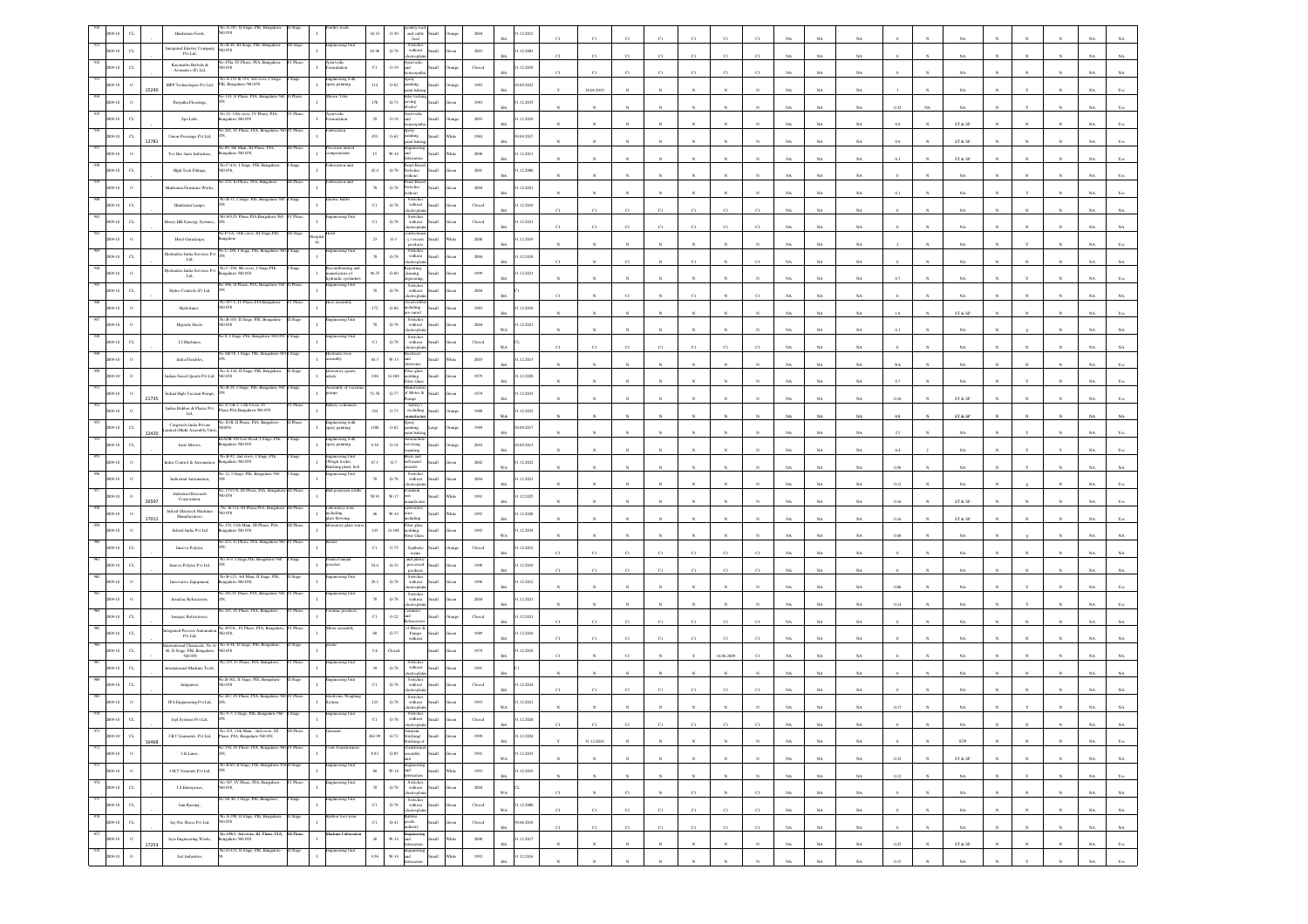|                     |                           | Jigar Marketing Pvt Ltd,                            | $-B-101$<br>galuru-560 058                                          |                                                                                         |              |                        |                                                                                                                                                                 |              |                                | (06, 202) |              | 31.12.2014  |                |             |                                    |             |             |             |             |                |              |                |              |              |              |                               |
|---------------------|---------------------------|-----------------------------------------------------|---------------------------------------------------------------------|-----------------------------------------------------------------------------------------|--------------|------------------------|-----------------------------------------------------------------------------------------------------------------------------------------------------------------|--------------|--------------------------------|-----------|--------------|-------------|----------------|-------------|------------------------------------|-------------|-------------|-------------|-------------|----------------|--------------|----------------|--------------|--------------|--------------|-------------------------------|
|                     | $_{\rm{G}}$<br>09-10      | K.C. Industries & Fabricator                        | io.C-340, 6th cross,3rd Main,1<br>PIE, Bengalaru-560 058            |                                                                                         | 14.43        | $W-14$                 |                                                                                                                                                                 |              | 1995                           | .12.2013  |              |             |                |             |                                    |             |             | NA          | NA          |                |              |                |              |              |              |                               |
|                     | CL<br>09-10               | K.K.Systems,                                        |                                                                     | ering Uni                                                                               | $_{\rm C1}$  | $G-78$                 | Switches<br>without<br>:tropi                                                                                                                                   | di.          | Closed                         |           | C1           | $_{\rm C1}$ | C1             | C1          | C1<br>C1                           |             |             | NA          | $_{\rm NA}$ |                |              | NA             |              |              |              |                               |
|                     | $\alpha$                  | K.<br>R.<br>Modi<br>& Co,                           | io.A-182, II Stage, PIE,<br>058                                     | ering Un                                                                                | $_{\rm C1}$  | $\operatorname{G-78}$  | Switches<br>without<br>ctroph                                                                                                                                   |              | ${\it Closed}$                 | .12.2022  | C1           | C1          | CI             | C1          | $_{\rm CI}$<br>$_{\rm Cl}$         | CI          |             | $_{\rm NA}$ | $_{\rm NA}$ |                |              | NA             |              |              |              |                               |
|                     | C1                        | Kaedia Colthing Co,                                 | 254/A, III<br>0058                                                  |                                                                                         | $_{\rm C1}$  | $G-72$                 | itching/                                                                                                                                                        |              | Closed                         | .12.2020  | C1           | C1          | C1             | C1          | C1<br>CI                           | C1          | NA          | NA          | NA          |                |              | NA             |              |              |              |                               |
|                     | $_{\rm{CL}}$              | Kalimatha Plastic Machine<br>Manufacturers,         | 40. A-5, III Stage, PIE, Beng                                       | ingineering with<br>pary painting                                                       | 20.44        | $0 - 62$               |                                                                                                                                                                 |              | 1/1/1979                       | .12.2002  |              |             |                |             | C1                                 |             |             | $_{\rm NA}$ | $_{\rm NA}$ |                |              | NA             |              |              |              |                               |
|                     |                           | Kanchan Times,                                      | a.C-285, 7th cr<br>ngaluru-560 058,                                 |                                                                                         | 59           | $\,$ G-7 $\,$          | ell metal                                                                                                                                                       |              | 1998                           | .12.2022  |              |             |                |             |                                    |             |             | $_{\rm NA}$ | $_{\rm NA}$ | 0.3            |              |                |              |              |              |                               |
|                     | $\alpha$                  | was Engineering Indsuts                             | No.C-211, 4th cross, I Stage, PIE<br>ngalaru-560 058                | ineering Uni                                                                            | 38.33        | $\,$ G-7 $\,$          | rass and<br>ell metal<br>eile                                                                                                                                   |              | 1965                           | .12.2020  |              |             |                |             |                                    |             | NA          |             |             |                |              | NA             |              |              |              |                               |
|                     |                           | Kapeela Rabbers,                                    | No.C-202, I Stage, PIE, Benj<br>0058                                |                                                                                         | 41.58        | $_{\mathrm{G-}41}$     | Lubber<br>do                                                                                                                                                    |              | 1980                           | .12.2022  |              |             |                |             |                                    |             |             | NA          | $_{\rm NA}$ | 0.8            |              | NA             |              |              |              |                               |
|                     | C1                        | Kaptronics Pvt Ltd,                                 | o.B-115, II Stage, PIE,<br>0058                                     | ering Uni                                                                               | 30.43        | $G-78$                 | Switches<br>without                                                                                                                                             |              | 1983                           | .12.2012  |              |             |                |             |                                    |             |             | $_{\rm NA}$ | $_{\rm NA}$ | 0.4            |              | NA             |              |              |              |                               |
|                     | $_{\rm{CL}}$              | Karavali Engineers,                                 | o.D-395, I Stage, PIE,<br>0058                                      | cation uni                                                                              | 1.73         | $W-14$                 | ectropla                                                                                                                                                        |              | 1981                           | .12.2013  | C1           |             | CI             |             | C1                                 |             |             | $_{\rm NA}$ | $_{\rm NA}$ |                |              | NA             |              |              |              |                               |
|                     | $\circ$<br>19.10          | Karnataka Boats                                     | io.A-44, II Stage, PIE, Bengal<br>D 0.58                            | er Glas                                                                                 | $18.77\,$    | $\operatorname{G-}108$ | iber glas<br>ding,                                                                                                                                              |              | w.<br>$1981\,$                 | .12.2020  |              |             |                |             |                                    |             | NA          | NA          | $_{\rm NA}$ | 0.8            |              | $_{\rm NA}$    |              |              |              |                               |
|                     | $\circ$                   | <b>Carnataka Electrical Industry</b>                | A-53, II Stage, PIE,                                                | tronic pane                                                                             | $23\,$       | $W-14$                 | er Gla                                                                                                                                                          |              | 1998                           | .12.2013  |              |             |                |             |                                    |             |             | $_{\rm NA}$ | $_{\rm NA}$ | 0.12           |              | $_{\rm NA}$    |              |              |              |                               |
|                     |                           |                                                     |                                                                     |                                                                                         |              |                        |                                                                                                                                                                 |              |                                |           |              |             |                |             |                                    |             | NA.         | NA.         | NA          | NA             |              | NA             |              |              |              |                               |
|                     | $\circ$                   | Karnataka Electro Controls<br>Karnataka Engineering | 50 058<br>o 420. IV Phase, PIA, Bo<br>Phas                          | Ingineering Unit (<br>pray painting                                                     | 19.9         | $W-14$                 |                                                                                                                                                                 |              | 1995                           | 1.12.2013 |              |             |                |             |                                    |             | NA          | $_{\rm NA}$ | $_{\rm NA}$ | 0.2            |              | $_{\rm NA}$    |              |              |              |                               |
|                     |                           | Enterprises,<br>34974                               |                                                                     | eering Un                                                                               | 267.01       | $0.62\,$               |                                                                                                                                                                 |              | $1986\,$                       | 0.09.2022 |              |             |                |             |                                    |             |             | NA          | NA          | 0.8            |              | ST & SP        |              |              |              |                               |
|                     | $\circ$                   | Kamataka Errectors,                                 | 0058                                                                |                                                                                         | $_{23}$      | $W-14$                 |                                                                                                                                                                 |              | 1998                           | 06.2014   |              |             |                |             |                                    |             | NA          | NA          | NA          | NA             |              | NA             |              |              |              |                               |
|                     |                           | Karnataka Plywoods                                  | 21-D. II Phase                                                      |                                                                                         | $_{\rm C1}$  | $_{\mathrm{G-10}}$     | umitur                                                                                                                                                          |              | Closed                         |           |              | C1          |                |             | C1<br>$_{\rm Cl}$                  |             | NA          | $_{\rm NA}$ | $_{\rm NA}$ |                |              | NA             |              |              |              |                               |
|                     | $\alpha$                  | Karnataka Texspares & Steel<br>(P) Ltd,             |                                                                     |                                                                                         | $_{\rm 310}$ | $_{\mathrm{G-72}}$     | ching<br>tching                                                                                                                                                 |              | $19\%$                         | 0.6.2019  |              |             |                |             |                                    |             | NA          | $_{\rm NA}$ | $_{\rm NA}$ |                |              | STP            |              |              |              |                               |
|                     |                           | Suman Plastics<br>27278                             | A-343, 8th Main, II stage, PIA<br>ngalaru-560 058                   |                                                                                         | 923          | $0 - 63$               | dustries<br>ith Heat                                                                                                                                            |              | 1984<br>RA                     | .12.2025  |              | $_{\rm N}$  |                |             | $\boldsymbol{N}$<br>$_{\rm N}$     |             | NA          | $_{\rm NA}$ | $_{\rm NA}$ | 0.08           |              | NA             |              |              |              |                               |
|                     | $\alpha$                  | Karnataka Electronics,                              | Vo.B-166, I Stage, PIE, Benj                                        | tronic<br>ponenets                                                                      | $_{\rm Cl}$  | $\textrm{G-}78$        | Switche<br>$% \left\vert \left( \mathbf{1}_{\mathbf{1}_{\mathbf{1}}},\mathbf{1}_{\mathbf{1}_{\mathbf{2}}},\mathbf{1}_{\mathbf{2}}\right) \right\rangle$ without |              | ${\it Closed}$                 | .12.2010  | $_{\rm C1}$  | C1          | $_{\rm Cl}$    | $_{\rm C1}$ | $_{\rm C1}$<br>$_{\rm Cl}$         | C1          | $_{\rm NA}$ | $_{\rm NA}$ | $_{\rm NA}$ |                |              | $_{\rm NA}$    |              |              |              |                               |
|                     |                           | Karnataka Instrument                                | io.A-269. Il Stare, PIE, Bann                                       | siriam<br>mometers (with<br>degreasing and spray                                        | 57.41        | $R-44$                 | lastry o<br>cess<br>saivlova                                                                                                                                    |              | 1983                           | 0.06.2024 |              |             |                |             |                                    |             |             |             |             |                |              |                |              |              |              |                               |
|                     |                           | 11607                                               | o.B-218. Il Stage, PIE, Ban                                         | iting) (Engin<br>vity)<br>ring Uni                                                      |              |                        | etal                                                                                                                                                            |              |                                |           |              |             |                |             |                                    |             |             | $_{\rm NA}$ | $_{\rm NA}$ |                |              | NA             |              |              |              |                               |
|                     | $\alpha$                  | Kartex,                                             | o.C-425, 1st cross, I Stage, PIE,                                   | uito Turned                                                                             | 19.9         | $_{\rm W\text{-}14}$   | rass and                                                                                                                                                        |              | $1997\,$                       | .12.2010  |              |             |                |             | C1                                 |             |             | $_{\rm NA}$ | NA          |                |              |                |              |              |              |                               |
|                     |                           | Karthik Industries,<br>23251                        | ngalaru-560 058,<br>o.376, IV Phase, PIA, Bangalor                  | Components Press<br>$\mathbf{I}$<br>Engineering Unit)<br>ngineering Unit                | $^{\rm 82}$  | $\,$ G-7 $\,$          | bell metal                                                                                                                                                      |              | $2008\,$<br>WA                 | 12.2023   |              |             |                |             |                                    |             |             | $_{\rm NA}$ | $_{\rm NA}$ | $0.24\,$       |              | NA             |              |              |              |                               |
|                     | $\sigma$                  | Kash Fabror (P) Ltd,                                |                                                                     |                                                                                         | $\bf 23$     | $_{\rm W\text{-}14}$   |                                                                                                                                                                 |              | $19\%$                         | .12.2000  |              |             |                |             |                                    |             |             | NA          | $_{\rm NA}$ |                |              | NA             |              |              |              |                               |
|                     |                           | ashi Precission Comp                                | 40.B-132, 3rd cross, I Stage, PIE<br>galaru-560 058                 | Manufacture of<br>Turned Compor<br>Bolts & Nuts                                         | 90.42        | $_{\mathrm{G-7}}$      | ell metal<br>isils                                                                                                                                              |              | $1977\,$                       | .12.2020  |              |             |                |             |                                    |             | NA          | $_{\rm NA}$ | $_{\rm NA}$ | 1.4            |              | NA             |              |              |              |                               |
|                     |                           | Kashyap Industries,                                 | o.C-202/A, 4th cross, I Stage, PIE<br>ngalaru-560 058               |                                                                                         | 34.53        | $G-41$                 | sboo                                                                                                                                                            |              | 1996                           | .12.2022  |              |             |                |             |                                    |             |             | $_{\rm NA}$ | $_{\rm NA}$ | 0.15           |              | $_{\rm NA}$    |              |              |              |                               |
|                     |                           |                                                     |                                                                     |                                                                                         |              |                        |                                                                                                                                                                 |              |                                |           |              |             |                |             |                                    |             |             |             |             |                |              |                |              |              |              |                               |
|                     |                           | veri Wood & Coir Ataine                             | No.287, IV Phase, PIA, Beng<br>0.058                                | ir produc                                                                               | $23\,$       | $_{\mathrm{G-10}}$     | arpentr                                                                                                                                                         |              | $19\%$                         | .12.2021  |              |             |                |             |                                    |             | NA          | $_{\rm NA}$ | $_{\rm NA}$ | $0.15\,$       |              | $_{\rm NA}$    |              |              |              |                               |
|                     | $\circ$<br>09-10          | Khedda Insulation System<br>28962                   | A-279(a), II Stage<br>0 O.SS                                        | ineering Un                                                                             | 32           | $\operatorname{G-78}$  | anel Boa<br>itches<br>thout                                                                                                                                     |              | 1998                           | .12.2025  |              |             |                |             |                                    |             |             | NA          | NA          | 0.18           |              | NA             |              |              |              |                               |
|                     | 09-10<br>$\circ$          | KE Material Handling Pvt Ltd, 0                     |                                                                     | ering Uni                                                                               | 12.96        | $W-14$                 |                                                                                                                                                                 |              | 2001                           | .12.2033  |              |             |                |             |                                    |             |             | NA          |             | 0.6            |              | NA             |              |              |              |                               |
|                     | $_{\rm{CL}}$              | Akshya Apprels Pvt Ltd,                             | 165, III Phase, PIA,                                                | nufacture o<br>ade grments                                                              | 25.1         | $_{\mathrm{G-72}}$     | Stitching<br>Stitching o                                                                                                                                        |              | $\,2006$                       | .12.2011  | C1           |             | C1             |             |                                    |             |             |             | $_{\rm NA}$ |                |              |                |              |              |              |                               |
|                     | $\alpha$                  | Khivaraja Appliences                                |                                                                     | ering l                                                                                 | $_{\rm C1}$  | $G-78$                 | oe upp<br>Switche<br>without                                                                                                                                    |              | Closed<br>WA.                  |           |              |             |                |             | $_{\rm CI}$                        |             |             | NA          | $_{\rm NA}$ |                |              | ST & SP<br>NA. |              |              |              |                               |
|                     | $_{\rm{CL}}$              | Kiran Plastic Industries,                           | o.B-351, II Stage, PIE, Bangalo                                     | Plastic injection<br>noulding                                                           | $_{\rm C1}$  | $_{\mathrm{G-32}}$     | olythene<br>nd plasti                                                                                                                                           |              | $\operatorname{Closed}$        | .12.2009  |              | C1          | C1             |             | C1<br>C1                           |             |             | NA          | NA          |                |              |                |              |              |              |                               |
|                     | $_{\rm{CL}}$              | Kiv Metal Prints Pvt Ltd,                           | 39. III Phase, PIA                                                  |                                                                                         | $_{\rm C1}$  | $\,$ G-78 $\,$         | switche<br>without                                                                                                                                              |              | Closed                         | .12.2012  |              | C1          | C1             |             | $_{\rm C1}$<br>$_{\rm Cl}$         |             |             | $_{\rm NA}$ | $_{\rm NA}$ |                |              | NA             |              |              |              |                               |
|                     | $\circ$                   | Krishi Irrigation Pvt Ltd,                          | io.C-184, II Stage, PIE, Bengali<br>0058                            | ude pipe                                                                                | 140          | $\mbox{G-}78$          | ctroni<br>anel Boa<br>witches                                                                                                                                   |              | 1986                           | .12.2021  | C1           | C1          | $_{\rm Cl}$    | CI          | $_{\rm C1}$<br>$_{\rm Cl}$         | CI          | NA          | $_{\rm NA}$ | $_{\rm NA}$ |                |              | NA             |              |              |              |                               |
|                     | C1                        | Krishna Containers,                                 | A-7, III Stage, PIE, Ban                                            | teering Uni                                                                             | $12\,$       | $W-14$                 |                                                                                                                                                                 |              | 1971                           |           |              |             |                |             |                                    |             |             | NA          | NA          |                |              | ST & SF        |              |              |              |                               |
|                     | $_{\rm{CL}}$              | Krishna Industries,                                 | to 200. III Phase, PIA, Bennaur<br>D 058,                           |                                                                                         | $12\,$       | $_{\rm W\text{-}14}$   |                                                                                                                                                                 |              | $1971\,$                       | .12.2010  |              |             | $\overline{c}$ |             | C1                                 | $\mathbf c$ |             | $_{\rm NA}$ | $_{\rm NA}$ |                |              | NA             |              |              |              |                               |
|                     |                           |                                                     | 289, IV Phase, PIA,                                                 |                                                                                         | $_{\rm C1}$  | $G-72$                 | itching/                                                                                                                                                        |              |                                |           |              |             |                |             |                                    |             |             | $_{\rm NA}$ | $_{\rm NA}$ |                |              | NA             |              |              |              |                               |
|                     | $_{\rm{CL}}$              | Kusum Exim Pvt Ltd,                                 | .B-82, I Stage, PIE, Banga                                          |                                                                                         |              |                        |                                                                                                                                                                 |              | Closed                         |           |              | C1          | C1             | C1          | $_{\rm C1}$<br>$_{\rm C1}$         | C1          | NA          | NA          | $_{\rm NA}$ |                |              | NA             |              |              |              |                               |
|                     | $_{\rm CL}$               | L.B.M. Fashions                                     |                                                                     |                                                                                         | $_{\rm C1}$  | $G-72$                 |                                                                                                                                                                 |              | $\operatorname{Closed}$        |           |              |             |                |             | C1<br>CI                           |             |             | $_{\rm NA}$ | $_{\rm NA}$ |                |              | NA             |              |              |              |                               |
|                     | CL                        | ombay Royon Fashions Ltd                            |                                                                     |                                                                                         | 86.26        | $G-72$                 |                                                                                                                                                                 |              | 1997                           |           |              |             |                |             |                                    |             |             |             | NA          |                |              |                |              |              |              |                               |
| 1019                | $_{\rm{G}}$               | Lakme Paints & Varnishes                            | No.C-91, II Stage, PIE, Bangalore<br>II Stage                       |                                                                                         | C1           | $R - 21$               |                                                                                                                                                                 |              | Closed                         |           |              |             |                |             |                                    |             |             |             |             |                |              |                |              |              |              |                               |
| 2009-10<br>1020     | $_{\rm{CL}}$              | Lakotia Belting,                                    | II Phase                                                            |                                                                                         | $_{\rm C1}$  | $_{\mathrm{G-}41}$     | goods<br>ustry                                                                                                                                                  | <b>Ilumi</b> | ${\it Closed}$<br>een          | 1.12.2024 | $_{\rm C1}$  | C1          | $_{\rm C1}$    | C1          | $_{\rm C1}$<br>$_{\rm C1}$         | $_{\rm C1}$ | $_{\rm NA}$ | $_{\rm NA}$ | $_{\rm NA}$ |                |              | $_{\rm NA}$    |              |              |              | $_{\rm NA}$<br>$_{\rm NA}$    |
| 2009-10             | $\,$ 0 $\,$               | Lakshmi Enreprises,                                 | No 25, II Phase, PIA, Bengaluru-560                                 |                                                                                         | $13.03\,$    | $G-19$                 | Facility of<br>handling,<br>orage and                                                                                                                           | <b>Ilam</b>  | 2005<br>ireen<br><b>BA</b>     | 1.12.2015 | $\mathbf{N}$ | N           | $\mathbf{N}$   | $_{\rm N}$  | $_{\rm N}$<br>$_{\rm N}$           | $_{\rm N}$  | NA          | NA          | $_{\rm NA}$ | 0.05           | $\mathbf{N}$ | NA             | $\mathbf{N}$ | $\mathbf{v}$ | $\mathbf{N}$ | NA<br>Yes                     |
| 1021<br>2009-10     | ${\rm CL}$                | Lalitha Indsutries,                                 | No.C-245, I Stage,PIE, Bangalore<br>I Stage                         | Engineering Unit                                                                        | $12\,$       | $_{\rm W\text{-}14}$   |                                                                                                                                                                 | - Illa       | 1971<br>Vhite<br>BA            | 1.12.2023 | $_{\rm C1}$  | $_{\rm C1}$ | $_{\rm C1}$    | $_{\rm N}$  | $_{\rm C1}$<br>$_{\rm C1}$         | $_{\rm C1}$ | $_{\rm NA}$ | $_{\rm NA}$ | $_{\rm NA}$ | $\alpha$       | $\mathbf{N}$ | $_{\rm NA}$    | $_{\rm N}$   | $\mathbf{N}$ | $_{\rm N}$   | $_{\rm NA}$<br>$_{\rm NA}$    |
| 1022<br>2009-10     | $\,$ $\,$ $\,$            | Leo Foot Wear Co,                                   | No.A-154, II Stage, PIE, Bengaluru-<br>560 058<br>II Stage          | canvas shoes<br>$\mathbf{I}$                                                            | 64.65        | $\,$ G-26 $\,$         | Leather for<br>wear and<br>ather                                                                                                                                | <b>Han</b>   | $1986\,$<br>reen<br><b>BA</b>  | 1.12.2024 | N            | $_{\rm N}$  | $_{\rm N}$     | $_{\rm N}$  | $_{\mathrm{N}}$<br>$_{\mathrm{N}}$ | $_{\rm N}$  | $_{\rm NA}$ | $_{\rm NA}$ | $_{\rm NA}$ |                | $\mathbf N$  | $_{\rm NA}$    | $_{\rm N}$   | $\mathbf Y$  | $_{\rm N}$   | $_{\rm NA}$<br>Yes            |
| 1023<br>2009-10     | $_{\rm{CL}}$              | M.G.Metals Pvt Ltd,                                 | .406, IV Phase, PIA, Bangalore,<br>/ Phase                          | gineering Unit                                                                          | $_{\rm Cl}$  | $\operatorname{G-78}$  | Switches<br>without<br>ectronia                                                                                                                                 | <b>Hami</b>  | ${\it Closed}$<br>ireen<br>WA  |           | C1           | C1          | C1             | C1          | C1<br>C1                           | C1          | NA          | $_{\rm NA}$ | NA          | $\overline{0}$ | $_{\rm N}$   | $_{\rm NA}$    | N            | N            | $_{\rm N}$   | NA<br>$_{\rm NA}$             |
| 1024<br>$2009 - 10$ | $_{\rm CL}$               | MPP Technologies Pvt Ltd,<br>24198                  | No.B-233, II Stage, PIE, Bangalore,<br>II Stage                     | Engineering &<br>Fabrication Unit<br>(Stator Stacks and                                 | $43.5\,$     | $\operatorname{G-78}$  | Panel Board<br>Switches<br>without                                                                                                                              | llan         | 29.01.2014                     | 1.12.2023 |              | $_{\rm N}$  | $_{\rm N}$     | $_{\rm N}$  | $_{\rm N}$<br>$_{\mathrm{N}}$      | $_{\rm N}$  | $_{\rm NA}$ | $_{\rm NA}$ | $_{\rm NA}$ | $0.8\,$        |              | $_{\rm NA}$    |              | $\mathbf Y$  | $_{\rm N}$   | $_{\rm NA}$<br>$\mathbf{Yes}$ |
| 1025<br>2009-10     | $\,$ 0 $\,$               | M.S. Storage Industries,                            | No.C-92, 4th cross, II Stage, PIE,<br>II Stage<br>engalaru-560 058, | General Engineering<br>$\,$ I                                                           | 19.6         | $_{\rm W\text{-}14}$   | fabricatio                                                                                                                                                      | <b>Ilam</b>  | $2003\,$<br>Vhite<br><b>BA</b> | .12.2099  |              | $_{\rm N}$  | $_{\rm N}$     | $_{\rm N}$  | $_{\rm N}$<br>$_{\rm N}$           | $_{\rm N}$  | $_{\rm NA}$ | NA          | $_{\rm NA}$ | $0.8\,$        | $_{\rm N}$   | $_{\rm NA}$    |              | Y            | $_{\rm N}$   | $_{\rm NA}$<br>Yes            |
| 1026                | 2009-10<br>$\,$ $\,$ $\,$ | Machine Tool Corporation,                           | io.C-254, I Stage, PIE, Bengaluru-<br>Stage<br>560 058              | Geneves 2019<br>with spray painting<br>(dry type) Activity<br>ngineering Unit<br>$\,$ I | $_{\rm 21}$  | $W-14$ and             | fabrication                                                                                                                                                     | Small        | $19\%$<br>Vhite<br>$_{\rm WA}$ |           | $_{\rm N}$   | $_{\rm N}$  | $_{\rm N}$     | $_{\rm N}$  | $_{\mathrm{N}}$<br>$_{\mathrm{N}}$ | $_{\rm N}$  | $_{\rm NA}$ | $_{\rm NA}$ | $_{\rm NA}$ | $_{\rm NA}$    | $_{\rm N}$   | $_{\rm NA}$    | $_{\rm N}$   | $_{\rm N}$   | $_{\rm N}$   | $_{\rm NA}$<br>$_{\rm NA}$    |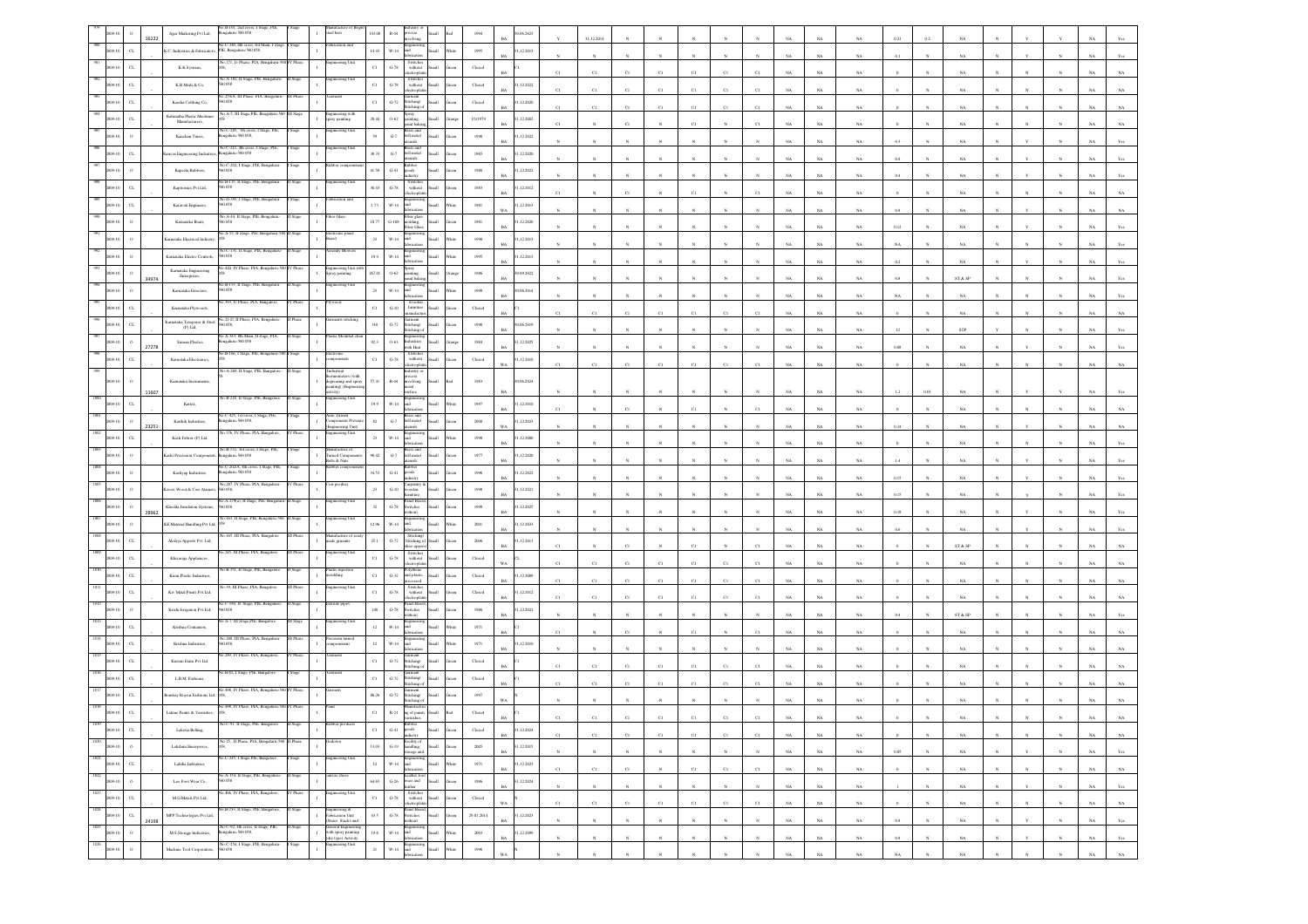|                 |                       | ladhsoodan Foods Pvt Ltd,                                                                                       |                                                                   |           |                                                  | $_{\rm C1}$    | 0.7                            | clodin                                                                                                                                    |                | Closed                                              | .12.2012                          |             |             |                       |             |                |                       |              |             |             |                            |         |              |                            |            |              |              |             |                |
|-----------------|-----------------------|-----------------------------------------------------------------------------------------------------------------|-------------------------------------------------------------------|-----------|--------------------------------------------------|----------------|--------------------------------|-------------------------------------------------------------------------------------------------------------------------------------------|----------------|-----------------------------------------------------|-----------------------------------|-------------|-------------|-----------------------|-------------|----------------|-----------------------|--------------|-------------|-------------|----------------------------|---------|--------------|----------------------------|------------|--------------|--------------|-------------|----------------|
|                 | 12302                 | Magnetic Corporation Of<br>India,                                                                               | o.C-97, II Stage, PIE, Bangal<br>XX 8.                            |           | lectro magnetic<br>quipments with<br>painting    | 62.95          | $0 - 62$                       | $\frac{1}{\frac{1}{\text{Spray}}}\n$<br>int baki                                                                                          | <b>Small</b>   | 1982                                                | 1.09.2029                         |             |             |                       |             |                |                       |              |             | NA          | NA                         | 0.15    |              |                            |            |              |              |             |                |
|                 | $C_{L}$               | Mahaveer Enterprises,                                                                                           | B-378, 100 feet ring<br>PIE, Bengaluru-560 058                    |           | ring Uni                                         | 65.94          | $G-79$                         | astic sack<br>sags, wov<br>$xk - 1010$                                                                                                    | Small          | 1995                                                | 1.12.201                          |             | 31.12.2022  |                       |             |                |                       |              |             | NA          | $_{\rm NA}$                |         |              | NA                         |            |              |              |             |                |
|                 | 14835                 | Mahe Industries,                                                                                                | VP-2, I Stage, PIE, Baga                                          |           | teering Unit                                     | 124.83         | $W-14$                         |                                                                                                                                           |                | $2002\,$                                            | .12.2022                          |             |             |                       |             |                |                       |              |             | NA          | NA                         |         |              | NA                         |            |              |              |             |                |
|                 |                       | Excel Agro Chemicals                                                                                            | .358/1, 9th cross,<br>ngalaru-560 058                             |           | esticides,<br>angicides, Her                     | $\,94$         | 0.29                           | of<br>Pesticides.<br>eticid                                                                                                               |                | 2016                                                | 0.09.2022                         |             |             |                       |             |                |                       |              |             | NA          | NA                         |         |              | ST & SP                    |            |              |              |             |                |
|                 |                       | laini Precission Products Pv<br>$\mathbf{L}\mathbf{M}_\star$                                                    | Vo.B-165, 3rd cross, I Stage, PIE,<br>sealaru-560 058             |           | 1 gineering Unit-<br>recision                    | $2128\,$       | $G-78$                         | Switcher<br>without                                                                                                                       |                | 1973                                                | .12.2022                          |             | 31.12.2023  |                       |             |                |                       |              |             | NA          | NA.                        |         |              | NA                         |            |              |              |             |                |
|                 |                       | siqtronics Solutions Pvt Ltd                                                                                    | a.387, 10th Cross, 4th Main<br>hase, PIA, Bengaluru-560 058,      |           | anel Board sy<br>ithout electropl<br>haaq loutne | $53.77\,$      | $\,$ G-78 $\,$                 | Switches<br>without<br>ctroph                                                                                                             |                | $2016\,$                                            | .12.2027                          |             |             |                       |             |                |                       |              |             | NA          | NA                         |         |              | NA                         |            |              |              |             |                |
|                 |                       | Mallar Indoutries                                                                                               | io.B-447, I Stage, PIE, Beng                                      |           | rication work                                    | 17.81          | $W-14$                         | <b>Lett</b>                                                                                                                               |                | 1987                                                | 1.12.2021                         |             |             |                       |             |                |                       |              |             | NA          | $_{\rm NA}$                | 0.225   |              | ST & SP                    |            |              |              |             |                |
|                 | $\alpha$              | Malnad Laboratory Pvt Ltd,                                                                                      | No.306/A, IV Phase, PIA, Bengalar<br>560 058                      | Phase     | extrical comp                                    | 5.84           | W-14                           | and<br>fabricatio                                                                                                                         | ш              | $1981\,$                                            | 1.12.2010<br>WA                   |             |             |                       |             |                |                       |              |             | NA          | $_{\rm NA}$                |         |              | NA                         |            |              |              |             |                |
|                 | 9421                  | R.B. Mangaram Foods<br>Products Ltd,                                                                            | 322, IV Phase, PIA, Be                                            |           |                                                  | $90^{\circ}$   | $G-3$                          | mits (dr<br>efection<br>sweets                                                                                                            | <b>Ham</b>     | 2002                                                | 1.12.2027                         |             |             |                       |             |                |                       |              |             | $_{\rm NA}$ | NA                         | 0.8     |              | ST & SP                    |            |              |              |             |                |
|                 | $\sigma$              | Manisha Polymers                                                                                                | 267, IV Phase, PIA, Banga                                         |           |                                                  | $_{\rm C1}$    | $O-75$                         | Synthetic<br>resins                                                                                                                       | Iliam          | $\rm Closed$                                        | 1.12.2013                         |             | C1          | C1                    | C1          | $\overline{c}$ | CI                    |              |             | NA          |                            |         |              |                            |            |              |              |             |                |
|                 |                       | Manohar Industries,                                                                                             | o.B-110, III Stage,PIE, Bengaluru                                 | II Stage  | incering Un                                      | $14\,$         | $_{\rm W\text{-}14}$           | hm                                                                                                                                        |                | $2001\,$                                            | 1.12.2022                         |             |             |                       |             |                |                       |              |             | $_{\rm NA}$ | $_{\rm NA}$<br>$_{\rm NA}$ |         |              | $_{\rm NA}$<br>$_{\rm NA}$ |            |              |              |             |                |
|                 |                       | Mereena Creations,                                                                                              | 65-A, III Phase, PIA, Bengali<br>058                              |           |                                                  | 452.83         | $G-72$                         | .sarment<br>Stitching/                                                                                                                    | Iliami         | 2003                                                | .12.2023                          |             |             |                       |             |                |                       |              |             |             |                            |         |              |                            |            |              |              |             |                |
|                 | 17294                 | $\begin{minipage}{.4\linewidth} \textbf{Maruthi Engineering} \\ \textbf{Enterpre} \textbf{ies}, \end{minipage}$ | D-394, I Stage,                                                   |           |                                                  | $12\,$         | $_{\rm W\text{-}14}$           | titching o<br>nd                                                                                                                          | Ilamā<br>/hite | 1991                                                | <b>BA</b><br>1.12.2013            |             | 31.12.2019  |                       |             |                |                       |              |             | NA          | NA                         | 96      |              | STP - BWSSB                |            |              |              |             |                |
|                 |                       | Maruthi Fab Tech,                                                                                               | o.A-45, II Stage, PIE, Benga                                      |           | dachinery Parts<br>Engineering Work              | $205\,$        | $_{\mathrm{G-10}}$             | Carpentry &<br>wooden                                                                                                                     |                | $1971\,$                                            | WA<br>.12.2022                    |             |             |                       |             |                |                       |              |             | NA          | $_{\rm NA}$                | 0.2     |              | $_{\rm NA}$                |            |              |              |             |                |
|                 | 79253<br>$C$ L        | Maruthi Shoe Industries,                                                                                        | C-287, 8th cros.<br>ngalaru-560 058,                              |           |                                                  | $13\,$         | $\,$ G-26 $\,$                 | vear and                                                                                                                                  | Hatt           | 2004                                                | .12.2013                          |             |             |                       |             |                |                       |              |             | NA          | NA                         |         |              | NA                         |            |              |              |             |                |
|                 |                       | Maruthi Rubber,                                                                                                 | 60.B-37, III Stage, PIE, Be<br>0.058                              |           |                                                  | $12\,$         | $_{\mathrm{G-}41}$             | dian<br>oods                                                                                                                              |                | $1971\,$                                            | RA<br>.12.2021                    |             |             |                       |             |                |                       |              | Na          | NA          | NA                         | 0.15    |              | NA                         |            |              |              |             |                |
|                 |                       | Max Polymers,                                                                                                   | 261. IV Phase, PIA                                                |           |                                                  | $_{\rm C1}$    | 0.75                           |                                                                                                                                           |                | Closed                                              | .12.2013                          |             |             |                       |             |                |                       |              |             | NA          | $_{\rm NA}$                | 0.13    |              | $_{\rm NA}$                |            |              |              |             |                |
|                 |                       | Mechano Engineering Co,                                                                                         | .181, III Phase, PIA, Bengaluru                                   |           | neering Unit                                     | 115.96         | W-14                           |                                                                                                                                           |                | 1983                                                | .12.2022                          | CI          | C1          | CI                    | CI          | C1             | C1                    | CI           |             | NA          | NA                         |         |              | NA                         |            |              |              |             |                |
|                 | 22407<br>$\alpha$     | Mechatronics,                                                                                                   | to SB-38, I Stage, PIE, Beng<br>0058                              |           |                                                  | 45.19          | $\mbox{G-}78$                  |                                                                                                                                           |                | 1974                                                | <b>BA</b><br>.12.2015             |             |             |                       |             |                |                       |              | NA          | $_{\rm NA}$ | $_{\rm NA}$                | 0.2     |              | NA                         |            |              |              |             |                |
|                 | 21546<br>$\alpha$     | Mectrone Engineering<br>Services,                                                                               | o.C-146. Il Stare, PIE.<br>D 058,                                 |           |                                                  | $18.7\,$       | $_{\rm W\text{-}14}$           |                                                                                                                                           |                | $1982\,$                                            | 1.12.2013                         |             |             |                       |             |                |                       |              |             | $_{\rm NA}$ | $_{\rm NA}$                | 0.3     |              | ST & SP                    |            |              |              |             |                |
|                 |                       | Megha Industries,                                                                                               | o.12, I Stage, PIE, Beng                                          |           | eering Uni                                       | 12             | W-14                           |                                                                                                                                           | <b>Ilumi</b>   | 1971                                                |                                   |             |             |                       |             |                |                       |              |             | NA          | NA                         |         |              |                            |            |              |              |             |                |
|                 | $\alpha$              | Metal Craft,                                                                                                    | No.B-198, II Stage, PIE, Bengaları<br>0 O.S8                      |           | incering Uni                                     | $_{\rm C1}$    | $\,$ G-78 $\,$                 | Switches<br>without                                                                                                                       |                | ${\it Closed}$                                      | <b>WA</b><br>.12.2021             |             |             |                       |             |                |                       |              |             | NA          | $_{\rm NA}$                | NA      |              | NA                         |            |              |              |             |                |
|                 | $C$ L                 | Micro Cold Forge,                                                                                               | šo.D-429, II Stage, PIE, Bengaluru<br>D 058                       |           | rew and R                                        | 18.65          | $W-14$                         | ctroph                                                                                                                                    |                | 1988                                                | 1.12.2013                         | C1          | C1          | C1                    | C1          | $\overline{c}$ | C1                    |              |             | NA          | $_{\rm NA}$                |         |              | $_{\rm NA}$                |            |              |              |             |                |
|                 | $\circ$               | Green Chef Appliances Ltd                                                                                       | .477E, 12th Cross, 3rd Main, 1<br>Phase, PIA, Bengaluru-560058    |           | facture o<br>ssure cooker, LPG                   | $950\,$        | $\mathbf{G}\text{-}\mathbf{1}$ | ensils from                                                                                                                               |                | 2014                                                | R4<br>3.08.2021                   |             | C1          | C1                    | C1          | C1             | C1                    |              |             | NA          | NA                         |         |              | NA                         |            |              |              |             |                |
|                 | 33385                 | filestone Alluminium Co Pvt<br>Ltd,                                                                             | No.B-171, 4th Main, II Sta-<br>galaru-560 05                      |           | tove, Non stick<br>ninium Glazir<br>abrication)  | 490            | $_{\mathrm{G-1}}$              | nsils fro                                                                                                                                 |                | 1997                                                | RA<br>.12.2021                    |             |             |                       |             |                |                       |              |             | NA          | $_{\rm NA}$                | 6.4     |              | $_{\rm NA}$                |            |              |              |             |                |
|                 |                       | Minar Industries,                                                                                               | o.C-289, 8th cross.<br>ngalaru-560 058                            |           | ngineering Unit<br>Ianufacture of                | 435.66         | $\textrm{G-}77$                | of Motor &                                                                                                                                | Small          | 2003                                                | 1.12.2023                         |             |             |                       |             |                |                       |              |             | NA          | NA                         |         |              | NA                         |            |              |              |             |                |
|                 | $\alpha$              |                                                                                                                 | io.531, Iv Phase, PIA, Bengaluru                                  |           | sion turned<br>1gineering with<br>bropolishing   | $2099\,$       | $R-44$                         | ues<br>proces<br>involving                                                                                                                |                |                                                     | RA                                |             |             |                       |             |                |                       |              |             | <b>NA</b>   | NA                         | 0.48    |              | NA.                        |            |              |              |             |                |
|                 |                       | Mivin Engineering<br>Technologies Pvt Ltd,<br>Moktali Electro Devices,                                          | 306/A N P<br>058                                                  |           | iic De                                           | $2.28\,$       | $W-14$                         | $_{\rm metal}$                                                                                                                            | Large          | 2002<br>1993                                        | .12.2014<br><b>BA</b><br>.12.2004 |             | 30.09.2014  |                       |             |                |                       |              |             | NA          | NA                         |         |              |                            |            |              |              |             |                |
|                 | $\sigma$              | Multivista Global Ltd,                                                                                          | 222, III Phase, PIA, Bengaluru-                                   |           | ineering Uni                                     | $_{\rm Cl}$    | $\mbox{G-78}$                  | Switches<br>without                                                                                                                       |                | Closed                                              | 1.12.2013                         |             |             |                       |             |                |                       |              |             | NA          | NA                         |         |              | NA                         |            |              |              |             |                |
|                 |                       |                                                                                                                 | .192, III Phase, PIA, Bengaluru-3                                 | II Phase  |                                                  | 97.24          |                                | iarment<br>stitching/                                                                                                                     |                |                                                     |                                   | C1          | C1          |                       |             | C1             | C1                    |              |             | NA          | NA                         |         |              | NA                         |            |              |              |             |                |
|                 |                       | My Textiles Pvt Ltd,<br>Mysonic Industries, No.530,<br>V Phase, PIA, Bengaluru-56                               | 530. IV Phase, PIA, Be                                            |           | en Board:                                        | 10.66          | $\mbox{G-}72$                  | shing:                                                                                                                                    |                | $2003\,$                                            | .12.2024<br>.12.2100              |             |             |                       |             |                |                       |              |             | $_{\rm NA}$ | $_{\rm NA}$                |         |              | ${\tt ST}$ & ${\tt SP}$    |            |              |              |             |                |
|                 |                       | 058,                                                                                                            | a 286, IV Phase, PIA, Beng<br>0.058                               |           | Gas & Hand cuttin<br>and Bailing of Steel        |                | $\,$ G-64 $\,$                 | ooden<br>umiture                                                                                                                          |                | 2009                                                |                                   |             |             |                       |             |                |                       |              |             | $_{\rm NA}$ | NA                         | 0.4     |              | ST & SP                    |            |              |              |             |                |
|                 | $C$ L                 | Mysore Enterprises,                                                                                             | No.C-40, II Stage, PIE, Bengaluri                                 |           | crap (segregation)<br><b>LASTIC</b> Injection    | $114\,$        | $_{\mathrm{G-46}}$             | ithout<br>cey then:                                                                                                                       |                | $1980\,$                                            | 1.12.2023                         |             |             |                       |             |                |                       |              |             | NA          | $_{\rm NA}$                | 0.8     |              | ST & SP                    |            |              |              |             |                |
|                 |                       | Mysore Plastics,                                                                                                | 0058<br>a.C-103, III Stage, PIE, Benga                            |           | Ming<br>cation un                                | $_{\rm C1}$    | $_{\mathrm{G-32}}$             | nd plastic                                                                                                                                | <b>Illam</b>   | $\operatorname{Closed}$                             | 0.06.2019                         |             |             |                       |             |                |                       |              |             | NA          | $_{\rm NA}$                |         |              | NA                         |            |              |              |             |                |
|                 | $\circ$               | N.V.Engineers,                                                                                                  | i0 058,<br>.<br>A-195, I Stage,                                   |           | ring l                                           | 13.13          | W-14                           | <b>brication</b>                                                                                                                          | Iliam          | 1989                                                | 1.12.2013<br>RA                   |             |             |                       |             |                |                       |              |             | NA          | NA                         | 0.29    |              | NA                         |            |              |              |             |                |
|                 | $_{\rm{CL}}$          | Nanavati Engineering Co,                                                                                        | 40.17E. I st Main Road. II Phase. PL                              |           | bna muinir                                       | 12             | $G-10$                         | ooden                                                                                                                                     | Iliam          | 1971                                                | 0.06.2019                         |             |             |                       |             |                |                       |              |             | NA          | $_{\rm NA}$                |         |              | $_{\rm NA}$                |            |              |              |             |                |
|                 | $_{\rm{CL}}$<br>20823 | Nascent Ventures Pvt Ltd,<br>Navakamataka Publication                                                           | sgalaru-560 058<br>.167/168, III Phase, PIA, Be                   |           | opper extraction<br>m scrap using o<br>ing pre   | 52.94          | $0 - 36$                       | ing oil<br><sup>a</sup> rinting<br>reess &/or                                                                                             |                | 19/4/2000                                           | 0.06.2019                         |             | NA          |                       |             |                |                       |              |             | NA          | NA                         |         |              | NA                         |            |              |              |             |                |
|                 | $_{\rm CL}$           | Pvt Ltd,                                                                                                        | 058<br>40.B-50.10th Main, 2nd Cross III                           |           | ted Circuit B                                    | 98.09          | 0.59                           | cen<br>ustry                                                                                                                              | llam           | 5/11/1992                                           | 1.12.2015<br><b>BA</b>            |             |             |                       |             |                |                       |              |             | NA          | NA                         |         |              | ST & SP                    |            |              |              |             |                |
|                 |                       | Netra Electronics                                                                                               | age, PIE, Bengaluru-560 058<br>No.286, II Phase, PIA, Bengaluru-2 |           | ufacture<br>ment washin                          | 14.62          | $R-44$                         | cess                                                                                                                                      |                | 1991                                                | 0.06.2024                         |             |             |                       |             |                |                       |              |             | NA          | NA.                        |         |              |                            |            |              |              |             |                |
|                 |                       | lew Generation Appareals                                                                                        |                                                                   |           |                                                  | 51.7           | 0.50                           | mdry<br>ine oil<br>Switche                                                                                                                |                | 1994                                                | 0.09.2011                         |             |             |                       |             |                |                       |              |             |             |                            |         |              |                            |            |              |              |             |                |
| 1068            |                       | New Tech Industrie                                                                                              | No.344, IV Phase, PIA, Bengaluru-                                 | IV Phase  | brication unit                                   | $\overline{c}$ | $\,$ G-78 $\,$                 | without<br>Panel Board,                                                                                                                   |                | Closed                                              | <b>BA</b>                         |             | C1          | C1                    |             |                |                       |              | <b>NA</b>   | <b>NA</b>   | NA                         |         |              | NA                         |            |              |              | <b>NA</b>   | NA             |
| 009-10<br>1069  | $_{\rm{CL}}$          | Nikitha Build Tech Pvt Ltd,                                                                                     | 560 058,<br>No.B-40, III Stage, PIE, Bengaluru-                   | III Stage | eering Uni                                       | $_{\rm C1}$    | $\operatorname{G-78}$          | Switches<br>Switches<br>without<br>$\begin{tabular}{ll} \multicolumn{2}{c}{Swithcs} \\ \multicolumn{2}{c}{withcat} & Small \end{tabular}$ | Small          | $\operatorname*{Closed}% \left( \mathcal{M}\right)$ | 1.12.2006<br><b>BA</b>            | $_{\rm C1}$ | $_{\rm C1}$ | $_{\rm C1}$           | $_{\rm C1}$ | $_{\rm C1}$    | $_{\rm C1}$           | $_{\rm C1}$  | $_{\rm NA}$ | $_{\rm NA}$ | $_{\rm NA}$                |         |              | $_{\rm NA}$                |            |              |              | $_{\rm NA}$ | $_{\rm NA}$    |
| 1009-10<br>1070 | $_{\rm{CL}}$          | $\mathrm{Nm}$ Auto $\mathrm{Machine}$ Tools<br>Industries,                                                      | 560 058<br>No.B/13, III Phase, PIA, Bengaluru-                    | III Phase | down                                             | $_{\rm C1}$    | $\,$ G-78 $\,$                 | electroplatin                                                                                                                             | ireen          | ${\bf Closed}$                                      | $_{\rm BA}$                       | $_{\rm C1}$ | C1          | C1                    | $_{\rm C1}$ | C1             | $_{\rm Cl}$           | C1           | $_{\rm NA}$ | $_{\rm NA}$ | $_{\rm NA}$                |         |              | $_{\rm NA}$                |            | N            | $_{\rm N}$   | $_{\rm NA}$ | $_{\rm NA}$    |
| 2009-10<br>1071 | $_{\rm{CL}}$          | Office Line Collections,                                                                                        | 560 058<br>No.B-197, II Stage, PIE, Bengaluru-                    | II Stage  | agineering Unit                                  | $_{\rm C1}$    |                                | $\begin{tabular}{ll} \bf{G-19} & \bf{Facility of} \\ & \bf{handling,} \\ & \bf{storage} \ and \end{tabular}$                              | Small<br>ireen | ${\it Closed}$                                      | <b>BA</b>                         | $_{\rm C1}$ | C1          | $_{\rm C1}$           | $_{\rm C1}$ | $_{\rm C1}$    | $_{\rm C1}$           | $_{\rm C1}$  | $_{\rm NA}$ | $_{\rm NA}$ | $_{\rm NA}$                |         | $\sim$       | $_{\rm NA}$                | $_{\rm N}$ | $\mathbb{N}$ | $_{\rm N}$   | $_{\rm NA}$ | $_{\rm NA}$    |
| 009-10<br>1072  | $\,$ o                | OM Shakthi Hydraulics Pvt $\operatorname{Lid}_\sim$                                                             | 560 058<br>No.305, Iv Phase, PIA, Bengaluru-560 IV Phase          |           | tapple Machin                                    | 44.12          | $\operatorname{G-78}$          | Switches<br>without<br>electroplatin                                                                                                      | Small<br>Green | $2000\,$                                            | 31.12.2021<br><b>BA</b>           |             | $_{\rm N}$  | $_{\rm N}$            | $_{\rm N}$  | $_{\rm N}$     | $_{\rm N}$            | $_{\rm N}$   | $_{\rm NA}$ | $_{\rm NA}$ | $_{\rm NA}$                | $0.6\,$ |              | $_{\rm NA}$                |            | Y            | $_{\rm N}$   | $_{\rm NA}$ | $\mathbf{Yes}$ |
| 009-10<br>1073  | $_{\rm{CL}}$          | Oto Corporation,                                                                                                | C.M Crafts, No.789, Peenya,                                       | Phase     | teering Uni                                      | $12\,$         | $W-14$                         | Engineering<br>and<br>fabrication<br>Switches                                                                                             | Small<br>White | 1991                                                | 31.12.2011<br>BA                  |             | N           | $\boldsymbol{\kappa}$ | $\sim$      | $\mathbb{N}$   | $\boldsymbol{\kappa}$ | $\mathbb{N}$ | NA          | NA          | NA                         |         |              | NA                         |            | $_{\rm N}$   | $\mathbf{N}$ | NA          | $_{\rm NA}$    |
| 2009-10<br>1074 | $_{\rm{CL}}$          | P.C.M Crafts, No.789, Peenya<br>Bengaluru-560 058,                                                              | engaluru-560 058,<br>No.B-141, 3rd cross, 1 Stage, PIE,           | I Stage   | $\mathbf{I}$<br>rgineering Unit                  | $_{\rm{C1}}$   | $_{\mathrm{G-78}}$             | without<br>electroplatin                                                                                                                  | Small<br>ireen | ${\it Closed}$                                      | $_{\rm BA}$                       | $_{\rm C1}$ | C1          | $_{\rm C1}$           | $_{\rm C1}$ | $_{\rm C1}$    | $_{\rm C1}$           | $_{\rm C1}$  | $_{\rm NA}$ | $_{\rm NA}$ | $_{\rm NA}$                |         |              | $_{\rm NA}$                |            |              |              | $_{\rm NA}$ | $_{\rm NA}$    |
| 009-10          | $\,$ 0 $\,$           | P.M.R. Drilling Equipments, Bengaluru-560 058,                                                                  |                                                                   | Stage     | ngineering Unit                                  | $14\,$         | $_{\rm W\text{-}14}$           | Engineerin<br>and<br>fabrication<br>cation                                                                                                | Small<br>hite  | $\,2004\,$                                          | 1.12.2013<br>BA                   |             | $_{\rm N}$  | $_{\rm N}$            | $_{\rm N}$  | $\bar{N}$      | $_{\rm N}$            | $_{\rm N}$   | $_{\rm NA}$ | $_{\rm NA}$ | $_{\rm NA}$                | $\,2\,$ | $\mathbf{N}$ | $_{\rm NA}$                |            | Y            | $_{\rm N}$   | $_{\rm NA}$ | $_{\rm Yes}$   |
| $9 - 10$        | $_{\rm{CL}}$          | P.M.<br>Singania & Co.                                                                                          | No. A-368, I Stage, PIE, Bengalaru-                               |           |                                                  | 19.39          | $_{\rm W\text{-}14}$           | Engineering<br>and                                                                                                                        | Small          | $1971\,$                                            | 1.12.2011<br>RA                   |             |             |                       |             |                |                       |              | NA          | NA          | NA                         |         |              | NA                         |            |              |              | NA          | $\mathbf{Yes}$ |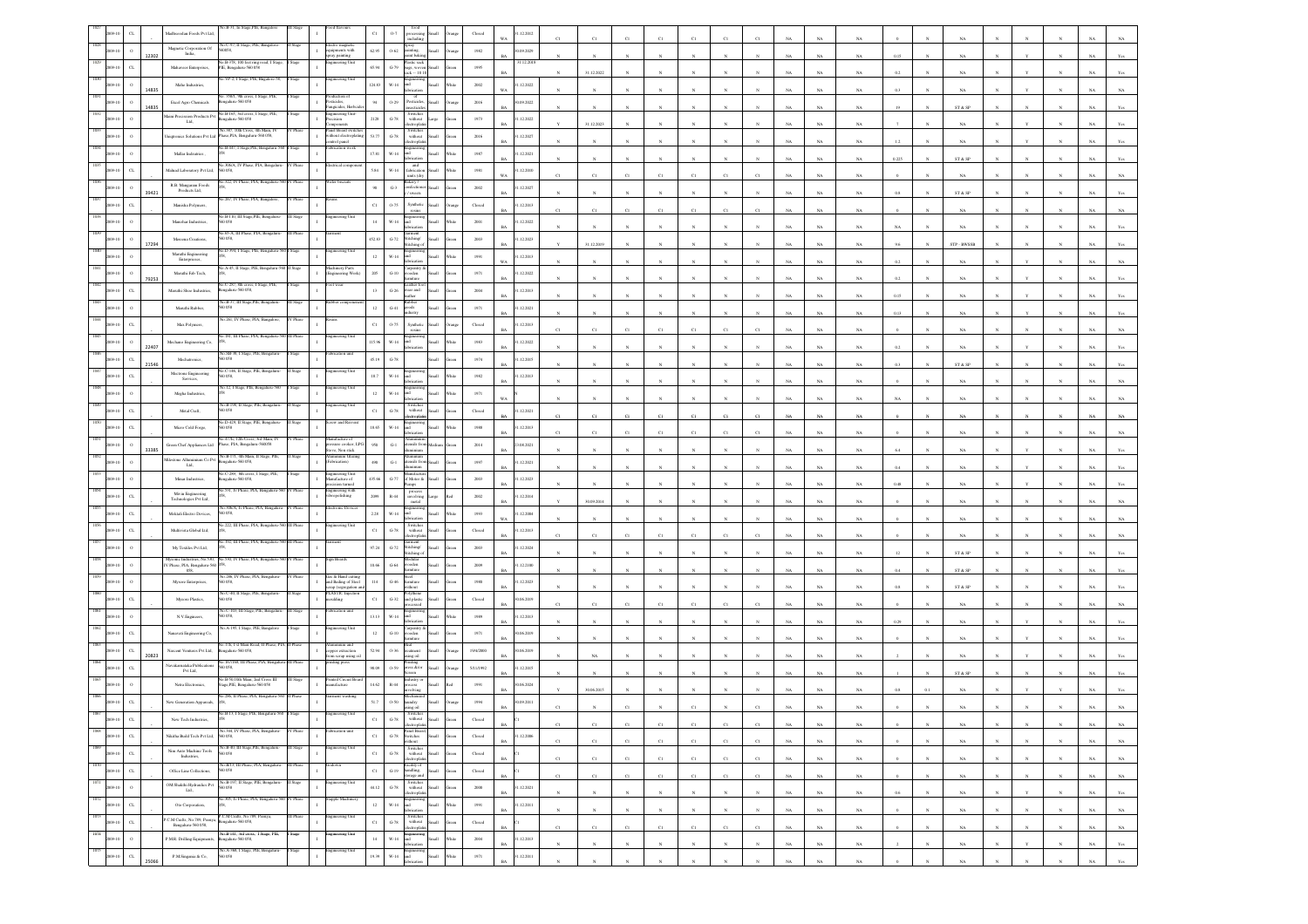|                     |                             | P.S.I Hydraulics,                                                                                                              | a.A-152, 2nd C<br>galaru-560 058                                         |           |                                                    | $44.8\,$       | $\mbox{G-}78$                  | $% \left\vert \left( \mathbf{1}_{\mathbf{1}}\right) \right\rangle$ without<br>ectropha                |                        | 2001                                                | .12.2007                    |              |              |              |                 |                |              |              |             |             |             |             |              |                         |            |              |                 |             |             |
|---------------------|-----------------------------|--------------------------------------------------------------------------------------------------------------------------------|--------------------------------------------------------------------------|-----------|----------------------------------------------------|----------------|--------------------------------|-------------------------------------------------------------------------------------------------------|------------------------|-----------------------------------------------------|-----------------------------|--------------|--------------|--------------|-----------------|----------------|--------------|--------------|-------------|-------------|-------------|-------------|--------------|-------------------------|------------|--------------|-----------------|-------------|-------------|
|                     | $\circ$                     | Pab Packaging Pvt Ltd,                                                                                                         | No.A-363, I Stage, PIE,<br>60 058                                        |           |                                                    | $12\,$         | $\mathbb{G}\mathcal{A}$        | ardboan                                                                                               | Iliami                 | 1971                                                | 1.12.2021                   |              |              |              |                 |                |              |              |             | NA          | NA          |             |              |                         |            |              |                 |             |             |
|                     | $_{\rm CL}$                 | Pan Creations Unit - I,                                                                                                        | A-188, I Stag                                                            |           |                                                    | $_{\rm{C1}}$   | $\,$ G-78 $\,$                 | Switches<br>without                                                                                   | Small                  | Closed                                              |                             | C1           | C1           | C1           | C1              | C1             | C1           | CI           |             | NA          | $_{\rm NA}$ |             |              | NA                      |            |              |                 |             |             |
|                     | $\alpha$                    | Pan Creations Unit -Iii,                                                                                                       | A-184, I Stage, PIE                                                      |           |                                                    | $_{\rm C1}$    | $\,$ G-78 $\,$                 | Switches<br>without<br>ectrophi                                                                       | <b>Iliami</b>          | $\operatorname{Closed}$                             | .12.2004                    | C1           | C1           | C1           | C1              | C1             | $_{\rm CI}$  | CI           |             | $_{\rm NA}$ | NA          |             |              | NA                      |            |              |                 |             |             |
|                     | $C$ L                       | Panova Rubber Industries                                                                                                       |                                                                          |           |                                                    | $_{\rm C1}$    | $G-41$                         | shoot<br>lustry                                                                                       |                        | Closed                                              |                             | C1           | C1           | C1           | C1              | C1             | C1           | C1           | NA          | <b>NA</b>   | NA          |             |              | NA                      |            |              |                 |             |             |
|                     | $_{\mbox{\scriptsize{CL}}}$ | Paper & Pulp Products                                                                                                          | o.C-285, I Stage, PIE, Bangalor                                          |           |                                                    | $_{\rm C1}$    | $\mathbb{R}\text{-}18$         | Paper (<br>waste pap<br>based                                                                         |                        | Closed                                              | .12.2013                    |              | C1           | C1           | C1              | C1             | $_{\rm CI}$  | CI           |             | $_{\rm NA}$ | $_{\rm NA}$ |             |              | NA                      |            |              |                 |             |             |
|                     |                             | Preston India $\mbox{Pvt}\,\mbox{Lat}$                                                                                         | 45-AL II Phi<br>0.58                                                     |           |                                                    | 233.89         | $G-41$                         | shooy                                                                                                 |                        | $1987\,$                                            | .12.2024                    |              | 31.12.2019   |              |                 |                |              |              | NA          | $_{\rm NA}$ | NA          | 0.5         |              | ST & SP                 |            |              |                 |             |             |
|                     | $\alpha$                    | Parvathi Wood Processing<br>Industries,                                                                                        | o.27/28, III Phase, PIA, Bengaluru<br>0.058                              | Phas      | od packing                                         | 12             | $G-10$                         | arpentry.<br>ooden                                                                                    |                        | 1971                                                | 1.12.2004                   |              |              | CI           |                 | C1             |              |              |             | NA          | $_{\rm NA}$ |             |              | NA                      |            |              |                 |             |             |
|                     | $_{\mbox{\scriptsize{CL}}}$ | Pavan Lamps,                                                                                                                   | No.B-56, III Stage, PIE, Bengalur<br>0058                                | I Stage   | tric bully                                         | $12\,$         | $_{\rm W\text{-}14}$           |                                                                                                       |                        | 1971                                                | .12.2004<br><b>BA</b>       |              |              |              |                 |                |              |              |             | $_{\rm NA}$ | $_{\rm NA}$ | 0.2         |              | NA                      |            |              |                 |             |             |
|                     | $_{\rm CL}$                 | Pavers And Blocks,                                                                                                             | C-.46, III Phase, PIA, Bengal<br>D 058,                                  |           | rete block                                         | $1.6\,$        | $G-11$                         | student<br>kithout                                                                                    | Iliami                 | 2002                                                | .12.2012                    |              |              |              |                 |                |              |              |             | $_{\rm NA}$ | NA          | 0.5         |              | NA                      |            |              |                 |             |             |
|                     | $_{\rm{CL}}$                | Peak Performance Pvt Ltd,                                                                                                      | o.C-94, III Stage,PIE, Ben<br>0.17E, II Phase, PIA, Beng                 |           | neering Uni                                        | 12             | $_{\rm W\text{-}14}$           | ыĪ                                                                                                    | Iliam                  | 1971                                                |                             | C1           | C1           | C1           | C1              | $_{\rm C1}$    | C1           | $_{\rm CI}$  | NA          | NA          | $_{\rm NA}$ |             |              | $_{\rm NA}$             |            |              |                 |             |             |
|                     | $_{\rm{CL}}$                | eenya Industrial Technique                                                                                                     |                                                                          |           | gineering Uni                                      | $_{\rm C1}$    | $\operatorname{G-78}$          | Switches<br>without<br>troph                                                                          | iks                    | Closed                                              |                             |              | C1           | C1           | C1              | $_{\rm C1}$    | C1           |              |             | $_{\rm NA}$ | $_{\rm NA}$ |             |              | $_{\rm NA}$             |            |              |                 |             |             |
|                     | $_{\rm CL}$                 | <b>Theonix Precission Products</b> ,                                                                                           | 206 III Phose PLA                                                        |           | neering Uni                                        | $_{\rm Cl}$    | $\mbox{G-78}$                  | Switche<br>without<br>tronic                                                                          | <b>Small</b>           | Closed                                              | WA.                         | C1           | C1           | C1           | C1              | C1             | C1           | CI           | NA          | NA.         | NA          |             |              | NA                      |            |              |                 |             |             |
|                     | $_{\rm{CL}}$                | Plasman Industries,                                                                                                            | 60058                                                                    |           | ering Ur                                           | $_{\rm C1}$    | $G-78$                         | Switches<br>without<br>electroplatin                                                                  | Iliamā                 | Closed                                              | 1.12.2013                   | C1           | $_{\rm C1}$  | $_{\rm CI}$  | C1              | C1             | $_{\rm CI}$  | C1           | NA          | NA          | $_{\rm NA}$ |             |              | $_{\rm NA}$             |            |              |                 |             |             |
|                     | $_{\rm{CL}}$                | Plastic Gloves Chemicals,                                                                                                      | No.C-139, II Stage, PIE, Benga<br>0.058                                  |           | sthetic glove                                      | $_{\rm Cl}$    | $_{\mathrm{G-62}}$             | Synthetic<br>detergent                                                                                | Small                  | ${\it Closed}$                                      |                             | CI           | CI           | CI           | CI              | $_{\rm{Cl}}$   | CI           |              |             | $_{\rm NA}$ | NA          |             |              | NA                      |            |              |                 |             |             |
|                     | $_{\rm CL}$                 | Plymech Industries,                                                                                                            | 318P, IV Phase<br>0.058                                                  |           |                                                    | 16.1           | $\mbox{G-}10$                  | arpentry<br>ooden                                                                                     | <b>Small</b>           | 2003                                                | .12.2024<br>RA              |              |              |              |                 |                |              |              | NA          | NA          | NA          | 0.4         |              | ST & SP                 |            |              |                 |             |             |
|                     | $\alpha$                    | Polycore Products,                                                                                                             | o.276, 4th Main, IV Phase, PIA,<br>ngalaru-560 058,                      |           | sber mouls                                         | $23.1\,$       | $\,$ G-86 $\,$                 | includin<br>$pre-cured$ $rubber$                                                                      |                        | 1997                                                |                             |              |              |              |                 |                |              |              |             | $_{\rm NA}$ | $_{\rm NA}$ |             |              | $_{\rm NA}$             |            |              |                 |             |             |
|                     | $C$ L                       | Polygon Instru                                                                                                                 | A-418, Il Stage, PIE.                                                    |           |                                                    | $_{\rm Cl}$    | $\,$ G-78 $\,$                 | Switche<br>$% \left\vert \left( \mathbf{1}_{\mathbf{1}}\right) \right\rangle$ without<br>ctroph       |                        | $\operatorname{Closed}$                             | .12.2011                    | C1           | C1           | C1           | CI              | $_{\rm Cl}$    | $_{\rm CI}$  | C1           | NA          | $_{\rm NA}$ | NA          |             |              | NA                      |            |              |                 |             |             |
|                     |                             | Polymer Products,                                                                                                              | .C-91, II Stage, PIE, Bengaluru                                          |           |                                                    | $25.5\,$       | $_{\mathrm{G-}41}$             | goods                                                                                                 | <b>Illett</b>          | 1989                                                | .12.2021<br><b>BA</b>       |              | $\mathbf{x}$ | N            |                 | $\mathbf{N}$   | N            |              | NA          | $_{\rm NA}$ | $_{\rm NA}$ | 0.11        |              | NA                      |            |              |                 |             |             |
|                     | $\alpha$                    | Polyuthrine Pvt Ltd,                                                                                                           | 538. IV Phase, PIA, Bangalore                                            |           |                                                    | $_{\rm C1}$    | $\mbox{R-}47$                  | fibers<br>$\operatorname{including}$<br>ret, noes                                                     | all a                  | ${\it Closed}$                                      |                             | C1           | C1           | $_{\rm CI}$  | $_{\rm C1}$     | $_{\rm C1}$    | $_{\rm C1}$  | C1           | $_{\rm NA}$ | $_{\rm NA}$ | $_{\rm NA}$ |             |              | $_{\rm NA}$             |            |              |                 |             |             |
|                     | $\circ$                     | wer One Micro Systems Pvt<br>Lad.                                                                                              | No.F-3 & F-12 Ksside Building, 5th<br>ss, I Stage, PIE, Bengaluru-560 05 |           | mbly of UPS.<br>bilizers & Isolation<br>asformers. | 434.98         | $\,$ G $-85$                   | sembly                                                                                                | <b>Illam</b>           | 1999                                                | 1.12.2021                   |              |              |              |                 |                |              |              |             | $_{\rm NA}$ | NA          |             |              |                         |            |              |                 |             |             |
|                     | $\circ$                     | Power Plastech Ltd                                                                                                             | 513, IV Phase, PIA, Bengal                                               | Phas      | stic injection/<br>usion moulded                   | $317\,$        | $G-32$                         | and plastic                                                                                           | Small                  | $2000\,$                                            | 1.12.2022<br>RA             |              |              |              |                 |                |              |              |             | NA          | $_{\rm NA}$ | 0.4         |              | ${\rm ST}$ & ${\rm SP}$ |            |              |                 |             |             |
|                     | $_{\mbox{\scriptsize{CL}}}$ | Power Switches And<br>Ancilleries,                                                                                             | B-133, I Stage, PIE, Bar                                                 |           |                                                    | $47.9\,$       | $\,$ G-78 $\,$                 | Switches<br>without<br>:troph                                                                         |                        | $2000\,$                                            |                             |              |              | C1           |                 | C1             |              | $_{\rm CI}$  |             | $_{\rm NA}$ | $_{\rm NA}$ |             |              | $_{\rm NA}$             |            |              |                 |             |             |
|                     | $_{\rm CL}$                 | rabha Engineering, No.425,<br>IV Phase, PIA, Bangalore                                                                         | 425, IV Phase, PIA, Bang                                                 |           | neering U                                          | $_{\rm C1}$    | $\mbox{G-78}$                  | Switches<br>without<br>tronic                                                                         |                        | Closed                                              | 1.12.2004<br>RA             | C1           | C1           | C1           | C1              | C1             | C1           | CI           |             | NA          | NA          |             |              | NA                      |            |              |                 |             |             |
|                     | $_{\rm{CL}}$                | radeep Indsutrial Packagin                                                                                                     | A-16, II Stage, PIE, I                                                   |           |                                                    | $_{\rm 24.83}$ | $_{\mathrm{G-32}}$             | and plastic<br>processed                                                                              | Small                  | 1978                                                | 1.12.2010<br>RA             |              |              |              |                 |                |              |              | NA          | $_{\rm NA}$ | $_{\rm NA}$ |             |              | $_{\rm NA}$             |            |              |                 |             |             |
|                     | $_{\rm{CL}}$                | Prajna Rubber Footweras,                                                                                                       | o.B-301, II Stage, PIE, Ban                                              |           |                                                    | $47.9\,$       | $\,$ G-26 $\,$                 | ather fo<br>vear and<br>ther                                                                          | Small                  | $2000\,$                                            |                             |              |              | $_{\rm CI}$  |                 | $_{\rm C1}$    |              | CI           | NA          | $_{\rm NA}$ | NA          |             |              | NA                      |            |              |                 |             |             |
|                     | $_{\rm CL}$                 | Prakash Enterprises,                                                                                                           | o.B-56, I Stage,PIE,                                                     |           |                                                    | 47.9           | $\,$ G-78 $\,$                 | Switche<br>without<br>rorda                                                                           | Small                  | 2000                                                |                             |              |              | C1           |                 | C1             |              |              |             | NA          | NA          |             |              | NA.                     |            |              |                 |             |             |
|                     | $\Omega$                    | Prakash Leathers,                                                                                                              | 40.B-234, 5th Main, II Stage, PIE<br>sgalaru-560 058,                    |           | lustrial leath:<br>and gloves                      | 15.21          | $\,$ G-26 $\,$                 | cather for<br>vear and                                                                                | <b>Illam</b>           | 1995                                                | .12.2013                    |              |              |              |                 |                |              |              |             | NA          | $_{\rm NA}$ |             |              |                         |            |              |                 |             |             |
|                     | $\alpha$                    | Prameen Industries,                                                                                                            | 9a. II Phase, PIA.                                                       |           |                                                    | $47.9\,$       | $\,$ G-78 $\,$                 | with out<br>ctroph                                                                                    |                        | $2000\,$                                            |                             |              |              | C1           |                 | $_{\rm CI}$    |              | CI           |             | $_{\rm NA}$ | NA          |             |              | NA                      |            |              |                 |             |             |
|                     |                             | Pramukh Plastics (P) Ltd.                                                                                                      | 40.A-35, 2nd Main II Stage, PIE,<br>sgalore                              |           | P Sheet                                            | 25.42          | $G-32$                         | and plastic                                                                                           |                        | 1996                                                | 1.12.2021<br>W a            |              |              |              |                 |                |              |              |             | NA          | NA          | 0.18        |              | NA                      |            |              |                 |             |             |
|                     |                             | Prasad Industries,                                                                                                             | 40.C-261, I Stage, PIE, Bengalur<br>0058                                 |           | ineering Unit                                      |                | $_{\rm W\text{-}14}$           |                                                                                                       |                        | 1978                                                | .12.2012                    |              |              | C1           |                 | C1             |              | C1           |             | $_{\rm NA}$ | $_{\rm NA}$ | $0.16\,$    |              | $_{\rm NA}$             |            |              |                 |             |             |
|                     |                             | Pratibha Fashions,                                                                                                             | o.F-6, I Stage,PIE, Bo                                                   |           |                                                    | $17\,$         | $_{\mathrm{G-72}}$             | stitching/<br>titching                                                                                | Ilian                  | $1984\,$                                            | .12.2021<br>WA              |              |              |              |                 |                |              |              | NA          | $_{\rm NA}$ | NA          | 0.1         |              | NA                      |            |              |                 |             |             |
|                     |                             | Precedralics,                                                                                                                  | o.2/1, 1 Stage,PIE, Bangale                                              |           | ering U                                            | 13             | $W-14$                         | ind                                                                                                   | Iliam                  | 1989                                                |                             |              |              | CI           |                 | $\overline{c}$ |              |              |             | NA          | $_{\rm NA}$ |             |              | NA                      |            |              |                 |             |             |
|                     | $_{\rm{CL}}$<br>39925       | Preci-fit India,                                                                                                               | 46.B-143, I Stage, PIE, Bengaluru-5                                      |           | agineering and                                     | 46.94          | $\mathbf{G}\text{-}\mathbf{1}$ | isils fr                                                                                              |                        | 1996                                                | 1.12.2015<br><b>BA</b>      |              |              |              |                 |                |              |              |             | NA          | $_{\rm NA}$ | 0.25        |              | NA                      |            |              |                 |             |             |
|                     |                             | Precimech Engineers                                                                                                            | o.C-67, II Stage, PIE, Bengal<br>058                                     |           | teering Uni                                        | $20\,$         | $W-14$                         | ricatio                                                                                               | Iliami                 | 1984                                                | 1.12.2013<br>RA             |              |              |              |                 |                |              |              |             | NA          | NA          | 02          |              | NA                      |            |              |                 |             |             |
|                     |                             | Precission Engineering Pvt $\operatorname{Lid},$                                                                               | 48, III Phase, PL                                                        |           | ring U                                             | 17             | $W-14$                         |                                                                                                       | Iliam                  | 1984                                                | 1.12.2100                   |              |              |              |                 |                |              |              | NA          | NA          | $_{\rm NA}$ | NA          |              | $_{\rm NA}$             |            |              |                 |             |             |
|                     | $_{\rm{CL}}$                | cemitha Leather Creatic                                                                                                        | a 345/1, IV Phase, PIA, Bangal                                           | Phase     | čeday made lea<br>jarmnet                          | $13.3\,$       | $\operatorname{G-72}$          | curment<br>Stitching/<br>Stitching o                                                                  |                        | $1984\,$                                            | .12.2008                    |              |              | C1           |                 | $_{\rm C1}$    |              | CI           |             | $_{\rm NA}$ | NA          |             |              | NA                      |            |              |                 |             |             |
|                     | $_{\rm CL}$                 | Premier Controls                                                                                                               | 9a, III Phase, PIA, I                                                    |           | eering l                                           | $_{\rm Cl}$    | $\mbox{G-}78$                  | Switche<br>without<br>tronic                                                                          | Iliami                 | Closed                                              | 1.12.2019<br><b>BA</b>      | C1           | C1           | C1           | C1              | C1             | C1           |              | NA          | NA.         | NA          |             |              | NA                      |            |              |                 |             |             |
|                     | $_{\mbox{\scriptsize{CL}}}$ | $\begin{minipage}{.4\linewidth} \begin{tabular}{l} \bf{Premic}\; Engineering \\ \bf{Corporation} \end{tabular} \end{minipage}$ | 1.404, IV Phase, PIA, Bang                                               |           | teering Uni                                        | $_{\rm C1}$    | $G-78$                         | Switcher<br>without<br>electroplati                                                                   | <b>Iliami</b>          | Closed                                              | 1.12.2009                   |              | C1           | C1           | C1              | C1             | C1           |              |             | NA          | NA          |             |              |                         |            |              |                 |             |             |
|                     | $\alpha$                    | Premier Fashions,                                                                                                              | 0.63, III Phase, PIA, Bang                                               |           |                                                    | $_{\rm Cl}$    | $\operatorname{G-72}$          | .<br>Stitching/<br>itching                                                                            |                        | $\operatorname{Closed}$                             |                             |              |              |              |                 |                |              |              |             |             |             |             |              |                         |            |              |                 |             |             |
|                     | 87875                       | rerana Enzis                                                                                                                   |                                                                          |           |                                                    | 250            | $\,$ G-78 $\,$                 | Switches<br>without                                                                                   |                        | 2008                                                | .12.2034<br>BA <sub>1</sub> | $\mathbb{N}$ | N            | N            |                 | $\mathbb{N}$   | $_{\rm N}$   | $\mathbb{N}$ | NA          | NA.         | NA.         | 0.24        | N            | NA.                     | N          | $\mathbf{v}$ | N               |             | NA Yes      |
| $1117\,$<br>2009-10 | ${\rm CL}$<br>28671         | Press Comp International,                                                                                                      | No.B-150, Il Stage, PIE, Bengaluru-<br>560 058                           | II Stage  | ngineering Unit                                    | $37.8\,$       | $G-78$                         | $\begin{tabular}{ll} Switches \\ without \\ electron data \\ \end{tabular}$                           | ${\tt Green}$          | 1999                                                | 31.12.2011<br>$_{\rm BA}$   |              | 31.12.2016   | $_{\rm C1}$  | $_{\rm N}$      | $_{\rm C1}$    | $_{\rm N}$   | $_{\rm C1}$  | $_{\rm NA}$ | $_{\rm NA}$ | $_{\rm NA}$ |             |              | $_{\rm NA}$             |            |              |                 | $_{\rm NA}$ | $_{\rm NA}$ |
| 1118<br>2009-10     | $_{\rm{CL}}$                | Primetech,                                                                                                                     | No.471, IV Phase, PIA, Bangalore,                                        | IV Phase  | comPliance                                         | $154\,$        | $_{\mathrm{G-78}}$             | Switches<br>without Small<br>electroplatin                                                            | Green                  | $\,$ 2004 $\,$                                      | WA                          | C1           | N            | C1           | $_{\rm N}$      | C1             | $_{\rm N}$   | C1           | $_{\rm NA}$ | $_{\rm NA}$ | NA          |             | $_{\rm N}$   | NA                      | N          | $_{\rm N}$   | $_{\rm N}$      | NA          | NA          |
| 1119<br>2009-10     | $_{\rm CL}$                 | Processed Wood Products,                                                                                                       | óo M-13, I Stage,PIE, Bangalore                                          | Stage     | ished wood door<br>$\mathbf{I}$                    | $\eta_{.5}$    |                                | $\begin{tabular}{c} \bf Swithes \\ \bf G-78 & \bf without \\ \end{tabular}$<br>electroplatin          | $\rm{Green}$           | 1982                                                | 31.12.2010<br>$_{\rm BA}$   | $_{\rm N}$   | $_{\rm N}$   | $_{\rm C1}$  | $_{\rm N}$      | $_{\rm C1}$    | $_{\rm N}$   | $_{\rm C1}$  | $_{\rm NA}$ | $_{\rm NA}$ | $_{\rm NA}$ |             | $_{\rm N}$   | $_{\rm NA}$             | $_{\rm N}$ | $\mathbb{N}$ | $_{\rm N}$      | $_{\rm NA}$ | $_{\rm NA}$ |
| 1120<br>2009-10     | $_{\rm CL}$                 | Prod Aid Engineers,                                                                                                            | No.B-260, II Stage, PIE, Bangalore                                       | II Stage  | ngineering Unit                                    | $_{\rm C1}$    | $\,$ G-78 $\,$                 | Switches<br>without<br>electroplatin                                                                  | Small<br>${\rm Green}$ | $\operatorname*{Closed}% \left( \mathcal{M}\right)$ | 31.12.2022<br>$_{\rm BA}$   | $_{\rm C1}$  | $_{\rm C1}$  | $_{\rm C1}$  | $_{\rm C1}$     | $_{\rm C1}$    | $_{\rm C1}$  | $_{\rm C1}$  | $_{\rm NA}$ | $_{\rm NA}$ | $_{\rm NA}$ |             |              | $_{\rm NA}$             |            | $_{\rm N}$   | $_{\mathrm{N}}$ | $_{\rm NA}$ | $_{\rm NA}$ |
| 1121<br>2009-10     | $\alpha$                    | Progressive Industries,                                                                                                        | No.B-106, III Stage,PIE, Bengaluru-<br>i0 058                            | III Stage | ngineering Unit                                    | $46\,$         | $\,$ G-78 $\,$                 | $\begin{tabular}{ll} \hline Switches \\ without & Small \end{tabular}$<br>electroniatin               | Green                  | 1992                                                | 31.12.2034<br>WA            |              | N            | $\mathbf{N}$ | $\mathbf{N}$    | $_{\rm N}$     | $\mathbf{N}$ | $_{\rm N}$   | NA          | NA          | NA          | 0.22        | $\mathbf{N}$ | NA                      |            |              | $_{\rm N}$      | NA          | NA          |
| 1122<br>2009-10     | $\circ$                     | Pushpak Electrical Industry,                                                                                                   | o.C-96, Il Stage, PIE, Bengalaru-560                                     | Stage     | gineering Unit<br>$\mathbf{I}$                     | $7.13\,$       |                                | $\begin{tabular}{c} W.14 \end{tabular} \begin{tabular}{l} \hline Engineering \\ and \\ \end{tabular}$ | Small<br>White         | $1986\,$                                            | 31.12.2010<br>$_{\rm WA}$   | $\mathbf{N}$ | $_{\rm N}$   | $\mathbf{N}$ | $\mathbf{N}$    | $_{\rm N}$     | $\mathbf{N}$ | $\mathbf{N}$ | $_{\rm NA}$ | $_{\rm NA}$ | $_{\rm NA}$ | $0.2\,$     | $\sim$       | $_{\rm NA}$             |            |              | $\mathbf{N}$    | $_{\rm NA}$ | $_{\rm NA}$ |
| 1123<br>2009-10     | $_{\rm CL}$<br>17967        | Pyramid Packaging Pvt Ltd, 560058                                                                                              | No.A-151, II Stage, PIE, Bangalore-                                      | II Stage  | orrugated Box<br>$\mathbf{I}$                      | $357\,$        | $0.98\,$                       | Cardboard<br>gated                                                                                    | Small<br>trang         | $2007\,$                                            | 1.12.2022<br>$_{\rm WA}$    |              | 31.12.2020   | $_{\rm N}$   | $_{\mathrm{N}}$ | $_{\rm N}$     | $_{\rm N}$   | $_{\rm N}$   | $_{\rm NA}$ | $_{\rm NA}$ | $_{\rm NA}$ | $\,$ 2 $\,$ | $0.15\,$     | $_{\rm NA}$             |            | $\mathbf{Y}$ | $_{\rm Y}$      | $_{\rm NA}$ | $_{\rm NA}$ |
| 1124<br>009-10      | $\,$ $\,$                   | Qualitech,                                                                                                                     | No.27, 1st cross, 8th Main, II Stage,<br>PIE, Banglaore-58,              | II Stage  | ingineering Unit                                   | $8.5\,$        | $_{\rm W\text{-}14}$           | Engineering<br>and                                                                                    | Small<br>White         | $2002\,$                                            | 31.12.2013<br><b>BA</b>     |              |              |              |                 | $\mathbf{N}$   |              |              | NA          | NA          | NA          | 0.15        |              | <b>NA</b>               |            |              | $_{\rm N}$      | NA          | Yes         |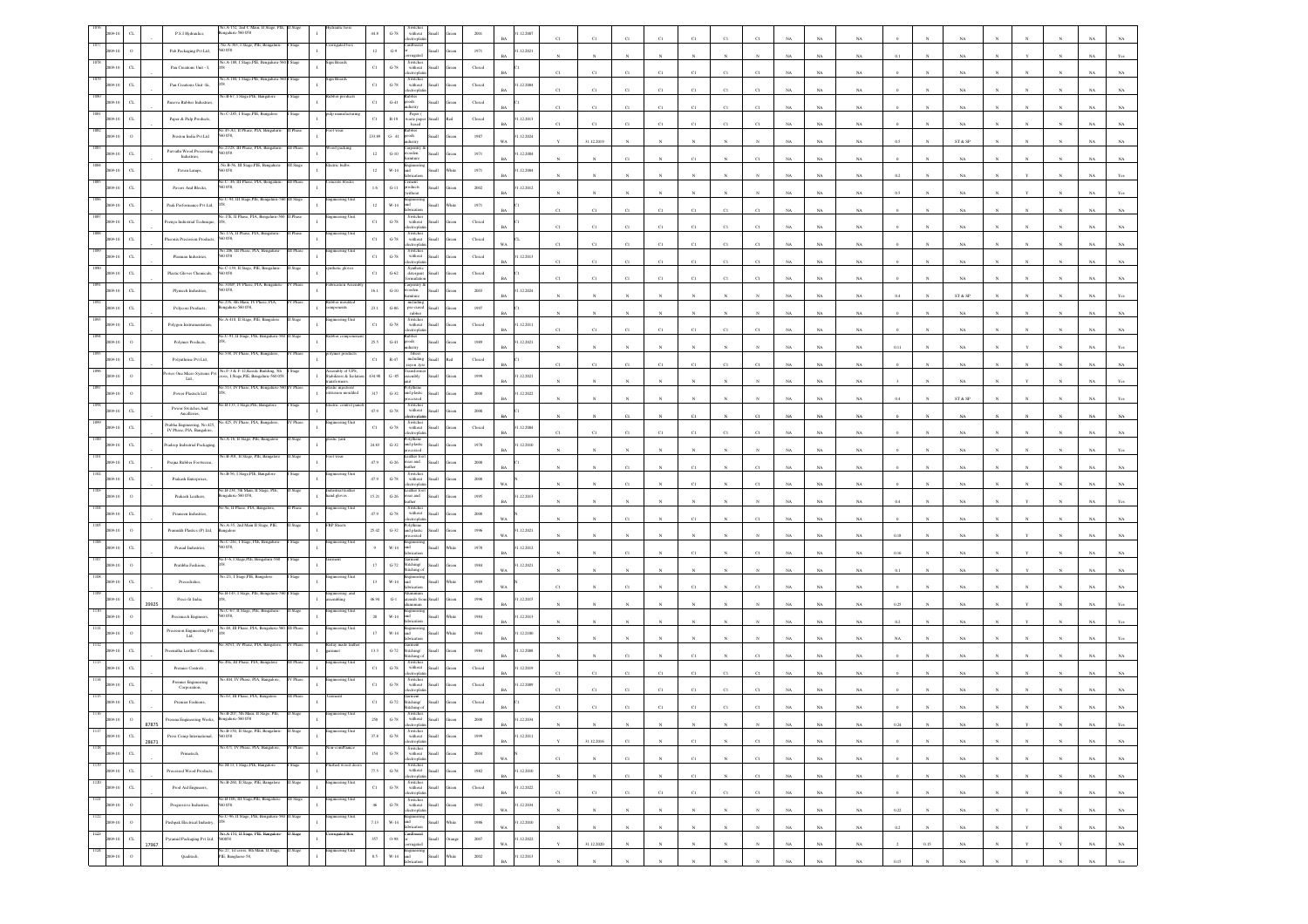|      |             |                  |       | io.C-90, 2nd B, II Stage.<br>galaru-560 058,                                                                                    |           |                                   |             | $G-86$<br>cluding                                                                                                                                                                                                                                                                                                    |       |                         | .12.2099                    |              |             |                |              |              |              |             |             |             |             |             |              |                                |              |              |            |             |                   |
|------|-------------|------------------|-------|---------------------------------------------------------------------------------------------------------------------------------|-----------|-----------------------------------|-------------|----------------------------------------------------------------------------------------------------------------------------------------------------------------------------------------------------------------------------------------------------------------------------------------------------------------------|-------|-------------------------|-----------------------------|--------------|-------------|----------------|--------------|--------------|--------------|-------------|-------------|-------------|-------------|-------------|--------------|--------------------------------|--------------|--------------|------------|-------------|-------------------|
|      |             | $\alpha$         |       | Vo.P-10, III Stage, PIE, Banglaore-58, III Stage<br>R.L.Numericals,                                                             |           | eering Uni                        | 12.58       | $_{\rm W\text{-}14}$<br>вš                                                                                                                                                                                                                                                                                           |       | $19\%$                  | 1.12.2013                   |              |             |                |              |              |              |             |             |             |             |             |              |                                |              |              |            |             |                   |
|      |             | $\Omega$         |       | 508, IV Phase<br>Raghu Industries,<br>058.                                                                                      |           |                                   | 97.58       | arpentry<br>$_{\mathrm{G-10}}$<br>rooden                                                                                                                                                                                                                                                                             |       | 1991                    | 1.12.2015                   |              |             |                |              |              |              |             |             | NA          |             |             |              |                                |              |              |            |             |                   |
|      |             |                  | 39417 | No.A-285, 6th Main, II Stree, PIE<br>galaru-560 058.                                                                            |           | eering Uni                        |             | rass and                                                                                                                                                                                                                                                                                                             |       |                         | RA                          |              |             |                |              |              |              |             |             | NA          | NA          |             |              | ST & SP                        |              |              |            |             |                   |
|      |             |                  | 39928 | Rajass Technologies Pvt Ltd<br>(Formerly Rajas Engineering)<br>A-178, I Stage,PIE, B                                            |           |                                   | 63.8        | $\mbox{G-7}$<br>bell metal<br>utensils<br>Switches<br>without                                                                                                                                                                                                                                                        |       | $2003\,$                | .12.2023                    |              |             |                |              |              |              |             |             | NA          | $_{\rm NA}$ | 3.36        |              | $_{\rm NA}$                    |              |              |            |             |                   |
|      |             |                  |       | Rajesh Electronics,<br>o.C-100, III Stage,PIE, Benga                                                                            |           | coenets                           | $_{\rm C1}$ | $_{\mathrm{G-78}}$<br>ctroph                                                                                                                                                                                                                                                                                         |       | Closed                  |                             | C1           | C1          | C1             | CI           | $_{\rm Cl}$  | C1           | CI          |             | NA          | NA          |             |              | NA                             |              |              |            |             |                   |
|      |             |                  | 25749 | Ram Engineering Co.<br>0.58                                                                                                     |           | eering Uni                        | 30.29       | Switches<br>without<br>$G-78$                                                                                                                                                                                                                                                                                        |       | 1987                    | 1.12.2015<br><b>BA</b>      |              |             |                |              |              |              |             |             | NA          | $_{\rm NA}$ | 0.4         |              | $_{\rm NA}$                    |              |              |            |             |                   |
|      |             |                  |       | hit -II No.P-20, III Stage, PIE,<br>Ram Engineering Unit II,                                                                    |           | teering Uni                       | 54.34       | Switches<br>without<br>$\,$ G-78 $\,$<br>ectroph                                                                                                                                                                                                                                                                     |       | $2003\,$                | 1.12.2034                   |              |             |                |              |              |              |             |             | $_{\rm NA}$ | $_{\rm NA}$ |             |              | $_{\rm NA}$                    |              |              |            |             |                   |
|      |             |                  |       | 40.B-240, 6th cross, I Stage,PII<br>kengaluru-560 058<br>Ram Kamal Industries,                                                  |           | Manufacture of<br>KPTCL Line Fixt | 9.18        | вš<br>$W-14$<br>dyicatic                                                                                                                                                                                                                                                                                             |       | 1979                    | 1.12.2021                   |              |             |                |              |              |              |             |             | NA          | NA          |             |              |                                |              |              |            |             |                   |
|      |             | $C_{L}$          |       | o.B-376, I Stage,PIE, Banga<br>Rashi Packs Pvt Ltd,                                                                             |           |                                   | $_{\rm C1}$ | $\mbox{G-9}$                                                                                                                                                                                                                                                                                                         |       | $\operatorname{Closed}$ |                             |              |             |                |              |              |              |             |             |             |             |             |              |                                |              |              |            |             |                   |
|      |             |                  |       | io.A-289, Il Stage, PIE, Bangalor<br>Ravi Machine Tools,                                                                        |           | eering Uni                        | $_{\rm C1}$ | Switches<br>without<br>$\,$ G-78 $\,$                                                                                                                                                                                                                                                                                |       | Closed                  | BA                          |              |             |                |              | C1           | ċ            |             |             | NA          | $_{\rm NA}$ |             |              |                                |              |              |            |             |                   |
|      | $\sigma$    |                  |       | o.A-279, II Stage, PIE, Bengalur                                                                                                |           | gineering Un                      | $_{\rm CL}$ | lectropla<br>$G-18$                                                                                                                                                                                                                                                                                                  |       | 1988                    |                             | C1           | C1          | $\overline{c}$ | $_{\rm C1}$  | C1           | C1           |             |             | NA          | $_{\rm NA}$ |             |              | $_{\rm NA}$                    |              |              |            |             |                   |
|      |             |                  |       | Regent Engineers,<br>058<br>98, III Phase, PIA, B                                                                               |           |                                   |             | CLOSED<br>Switches                                                                                                                                                                                                                                                                                                   |       |                         | RA                          |              |             | CI             |              | CI           |              |             |             | NA          | NA          |             |              | NA                             |              |              |            |             |                   |
|      | C1          |                  |       | Reliance Engineering Ltd,<br>34-B. 4th cross, II Phase, PIA.                                                                    |           |                                   | $_{\rm C1}$ | $G-78$<br>without<br>oll.<br>tiesel                                                                                                                                                                                                                                                                                  |       | Closed                  | 1.12.2013<br><b>BA</b>      | $_{\rm Cl}$  | $_{\rm C1}$ | $_{\rm C1}$    | C1           | C1           | C1           | CI          |             | NA          | $_{\rm NA}$ |             |              | $_{\rm NA}$                    |              |              |            |             |                   |
|      |             |                  |       | galaru-560 058<br>Reliance Infocomm Ltd,                                                                                        |           |                                   | DG Set      | $_{\rm W\text{-}52}$<br>enerator<br>ts (15                                                                                                                                                                                                                                                                           |       | $2003\,$                | .12.2013                    |              |             |                |              |              |              |             |             | NA          | NA          |             |              | NA                             |              |              |            |             |                   |
|      | $\sigma$    |                  |       | blic Clothing Co, No.129, I<br>Republic Clothing Co,<br>ase, PIA, Bengaluru-560 058                                             |           |                                   | $_{\rm C1}$ | armen<br>$G-72$<br>ititching/<br>ititching o                                                                                                                                                                                                                                                                         |       | Closed                  | 1.12.2015<br>RA             |              |             |                |              | C1           | cт           |             |             | NA          | NA.         |             |              |                                |              |              |            |             |                   |
|      |             |                  |       | 40.490, IV Phase, PIA, Bengaluru-3<br>Restolex Company,                                                                         |           | cering Uni                        | $_{\rm C1}$ | Switches<br>without<br>$G-78$<br>ctropi                                                                                                                                                                                                                                                                              |       | $\operatorname{Closed}$ | 1.12.2024<br><b>BA</b>      |              |             |                |              |              |              |             |             | NA          | NA          |             |              |                                |              |              |            |             |                   |
|      |             |                  |       | 228, II Stage, PIE, Ban<br>Rigid Industries,                                                                                    |           |                                   | $_{\rm C1}$ | Switches<br>without<br>$\,$ G-78 $\,$                                                                                                                                                                                                                                                                                |       | Closed                  | .12.2014                    | C1           | CI          | CI             | CI           | C1           | CI           |             |             | NA          | $_{\rm NA}$ |             |              | NA                             |              |              |            |             |                   |
|      |             |                  |       | Vo.B-326, I Stage, PIE, Bengaluru<br>Rock Tools,<br>058.                                                                        |           | eering Uni                        | 47          | ectropi<br>Switches<br>without<br>$G-78$                                                                                                                                                                                                                                                                             |       | 1997                    | 1.12.2034                   |              |             |                |              |              |              |             |             |             |             |             |              |                                |              |              |            |             |                   |
|      |             |                  | 85938 | io.A-414, II Stage, PIE, Bengalun<br>Rollatainers Ltd,<br>058                                                                   |           | ckaing mach                       | $64.18\,$   | teel<br>$\mbox{G-46}$<br>umiture                                                                                                                                                                                                                                                                                     |       | 1994                    | W <sub>A</sub><br>1.12.2015 |              |             |                |              |              |              |             |             | NA          | $_{\rm NA}$ | 0.19        |              | $_{\rm NA}$                    |              |              |            |             |                   |
|      |             |                  |       | io.V-32(A), 10th Main, II Stage, PII                                                                                            |           | eering Uni                        |             | hout                                                                                                                                                                                                                                                                                                                 |       |                         | <b>BA</b>                   |              |             |                |              |              |              |             |             | $_{\rm NA}$ | $_{\rm NA}$ |             |              | $_{\rm NA}$                    |              |              |            |             |                   |
|      |             | $\Omega$         | 24477 | Rotary Systems & Elements<br>sgalaru-560 058<br>io.400, IV Phase, PIA                                                           |           |                                   | 53.23       | $W-14$<br>ht<br>derication                                                                                                                                                                                                                                                                                           |       | 1991                    | 1.12.2024<br>BA             |              |             |                |              |              | N            |             | NA          | $_{\rm NA}$ | $_{\rm NA}$ | 0.48        |              | $_{\rm NA}$                    |              |              |            |             |                   |
|      | C1          |                  |       | S.K.Fabmac Pvt Ltd.,<br>0058.<br>io.C-64, II Stage, PIE, Banglaore-S                                                            | Stag      | eineering Uni                     | 18          | $W-14$<br>hn                                                                                                                                                                                                                                                                                                         |       | 2001                    | 31.12.2004                  |              |             |                |              |              |              |             |             | NA          | $_{\rm NA}$ |             |              | $_{\rm NA}$                    |              |              |            |             |                   |
|      |             |                  |       | S.R.S Industries,                                                                                                               |           |                                   | 19.7        | $W-14$<br>hd                                                                                                                                                                                                                                                                                                         |       | 1988                    | 1.12.2012<br><b>BA</b>      |              |             |                |              |              |              |             |             | NA          | $_{\rm NA}$ |             |              |                                |              |              |            |             |                   |
|      |             | $\alpha$         |       | o.240/241, III Phase, PIA,<br>ngaluru-560 058<br>S.S.Fabs,                                                                      |           | eering Un                         | 64          | $G-14$                                                                                                                                                                                                                                                                                                               |       | 1983                    | 1.12.2017<br><b>BA</b>      |              |             |                |              |              |              |             |             | NA          | NA          |             |              | ST & SP                        |              |              |            |             |                   |
|      | $\alpha$    |                  |       | 3.40A, II Phase, PIA<br>Ace Manufacturing System $$\tt Lid$$                                                                    |           |                                   | 2502        | Switche<br>without<br>dectroplati<br>$G-78$                                                                                                                                                                                                                                                                          |       | 2015                    |                             |              |             |                |              |              |              |             |             | N/          | $_{\rm NA}$ |             |              | NA                             |              |              |            |             |                   |
|      |             |                  |       | No.246, III Phase, PIA, Bengaluru<br>560 058,<br>S.Subbarao & Associates Pvt<br>Ltd.                                            |           | olling milling<br>uipments        | 42.67       | Switches<br>without<br>$_{\mathrm{G-78}}$                                                                                                                                                                                                                                                                            |       | 1975                    | 1.12.2025                   |              |             |                |              |              |              |             |             |             |             |             |              |                                |              |              |            |             |                   |
|      |             | $\Omega$         | 10286 | o.436, 12th cross, l'<br><b>Saicorp Industrial Trailers Pvt</b><br>ngalaru-560 058,<br>Ltd.,                                    |           |                                   | 93.62       | ectropha<br>rpentr<br>$G-10$<br>ooden                                                                                                                                                                                                                                                                                |       | 2010                    | WA<br>1.12.2025             |              |             |                |              |              |              |             |             | NA          | NA          | 0.16        |              | NA                             |              |              |            |             |                   |
|      | $_{\rm C1}$ |                  |       | Vo.A-105, Il Stage, PIE, Ba<br>Sai Kripa Insulations Pvt Ltd                                                                    |           | rugated box                       | 161         | or<br>$\mbox{G-9}$                                                                                                                                                                                                                                                                                                   |       | $1979\,$                | <b>BA</b><br>.12.2022       |              |             |                |              |              |              |             |             | NA          | NA          | 0.9         |              | ST & SP                        |              |              |            |             |                   |
|      |             | $_{\rm{CL}}$     | 15059 | Jul-II, No.42/43, III Pt<br>sgalaru-560 058,                                                                                    |           |                                   | 801.97      | corrugates<br>box and                                                                                                                                                                                                                                                                                                |       |                         |                             | C1           |             |                |              |              |              |             |             | $_{\rm NA}$ | $_{\rm NA}$ |             |              | $_{\rm NA}$                    |              |              |            |             |                   |
|      |             |                  | 11822 | Sai Packaging Co Unit-II,<br>io.B-298, II Stage, PIE, Bangalore<br>Shiva Sai Packaging                                          | Stag      | rugated Box                       |             |                                                                                                                                                                                                                                                                                                                      |       | 5/15/2003               | 1.12.2014<br>W/             |              | 31.12.2016  |                |              |              |              |             |             | NA          | NA          |             |              | ST & SP                        |              |              |            |             |                   |
|      |             |                  |       | Industries,<br>o.526, IV Phase, PIA, Bangalor                                                                                   |           | <b>Ing Levelin</b>                | 28.3        | $\mbox{G-9}$<br>Switche                                                                                                                                                                                                                                                                                              |       | $2000\,$                | 1.12.2010<br>BA             |              |             |                |              |              |              |             |             | NA          | $_{\rm NA}$ |             |              | NA                             |              |              |            |             |                   |
|      |             |                  |       | Saji Harious Metals (P) Ltd                                                                                                     |           |                                   | 90.95       | $\,$ G-78 $\,$<br>$% \left\vert \left( \mathbf{1}_{\mathbf{1}}\right) \right\rangle$ without<br>ectropi                                                                                                                                                                                                              |       | 1999                    |                             |              |             |                |              |              |              |             |             | NA          | $_{\rm NA}$ |             |              | $_{\rm NA}$                    |              |              |            |             |                   |
|      |             |                  |       | o.B-126, II Stage, PIE, Bengalur<br>Sampriya Industries,<br>058                                                                 |           | chnical<br>onenets                | 31          | Brass and<br>bell metal<br>$_{\mathrm{G-7}}$<br>sils                                                                                                                                                                                                                                                                 |       | $1988\,$                | 1.12.2022<br>BA             |              |             |                |              |              |              |             |             | NA          | NA          | 0.2         |              | NA                             |              |              |            |             |                   |
|      | $\alpha$    |                  |       | 54/1, III Phase, PIA, Bengalu<br>Sandeep Enterprises<br>058                                                                     |           | teering Uni                       | 65          | $W-14$<br>ht                                                                                                                                                                                                                                                                                                         |       | 1991                    |                             |              |             |                |              |              |              |             |             | NA          | $_{\rm NA}$ |             |              | $_{\rm NA}$                    |              |              |            |             |                   |
|      |             | $\circ$          | 24611 | 1, 5th cross, I Stage, PIE, Beng<br>Sands Precission Pvt Ltd,<br>058                                                            |           | C machin                          | 46.8        | arpentr<br>$_{\mathrm{G-10}}$<br>oden<br>itun                                                                                                                                                                                                                                                                        |       | $2004\,$                | .12.2023                    |              |             |                |              |              |              |             |             | $_{\rm NA}$ | $_{\rm NA}$ | 0.5         |              | $_{\rm NA}$                    |              |              |            |             |                   |
|      |             |                  |       | No.B-204, II Stage, PIE, Bengaluri<br>nguine Engineering Pvt Ltd<br>058                                                         |           | gineering Un                      |             | J<br>$W-14$                                                                                                                                                                                                                                                                                                          |       | 1983                    | 1.12.2010                   |              |             |                |              |              |              |             |             |             |             |             |              |                                |              |              |            |             |                   |
|      | $\circ$     |                  |       | io.C-426, I Stage, PIE, Ber<br>${\begin{tabular}{l} \bf Sapthagini Auto Precision \\ \bf Engineering, \end{tabular}}$           |           | C Turned                          | $48\,$      | dyicatic<br>arpentry.<br>$G-18$<br>ooden                                                                                                                                                                                                                                                                             |       | 1992                    | W <sub>A</sub><br>1.12.2023 |              |             |                |              |              |              |             |             | NA          | NA          |             |              |                                |              |              |            |             |                   |
|      |             |                  | 23252 | io.B-208, II Stage, PIE, Bangalor<br>Sara & Co,                                                                                 |           | ering Uni                         | $_{\rm Cl}$ | Switches<br>without<br>$\,$ G-78 $\,$                                                                                                                                                                                                                                                                                |       | Closed                  | <b>BA</b>                   |              |             |                |              |              |              |             |             | NA          | $_{\rm NA}$ | n o         |              | NA                             |              |              |            |             |                   |
|      |             |                  |       | s.C-278, 7th Cross,                                                                                                             |           |                                   |             | lectropla<br>and plast                                                                                                                                                                                                                                                                                               |       |                         | BA                          | CI           | CI          |                |              | CI           |              |             |             | NA          | NA          |             |              | NA                             |              |              |            |             |                   |
|      |             |                  |       | Sarda Plastics,<br>galaru-560 058,<br>io.49-A, II Phase, PIA, Bengaluro                                                         |           | neral Engin                       | 11.1        | $G-32$<br>processes<br>rodnet                                                                                                                                                                                                                                                                                        |       | 1976                    | 1.12.2014<br>W <sub>A</sub> |              |             |                |              |              |              |             |             | NA          | NA.         |             |              | NA                             |              |              |            |             |                   |
|      |             | $\circ$          |       | $\begin{array}{c} \text{Sarvodaya Engineering} \\ \text{Equipments (P) Ltd,} \end{array}$<br>058<br><b>B-69, III State, PIE</b> |           |                                   | 59.56       | Switches<br>without<br>$G-78$                                                                                                                                                                                                                                                                                        |       | 1982                    | 1.12.2022<br>WA             |              |             |                |              |              |              |             |             | NA          | NA          |             |              | ST & SP                        |              |              |            |             |                   |
|      |             |                  | 23872 | Satish Engineering Co.                                                                                                          |           |                                   | 23.57       | $_{\rm W\text{-}14}$                                                                                                                                                                                                                                                                                                 |       | $1981\,$                | .12.2023                    |              |             |                |              |              |              |             |             | NA          | NA          |             |              | NA                             |              |              |            |             |                   |
|      | $\alpha$    |                  |       | vitha Photographics Pvt Lt<br>486, IV Phase, PIA, Bangalor<br>No.486, IV Phase, PIA,<br>Bangalore                               |           | en Board                          | $_{\rm Cl}$ | Switches<br>without<br>$G-78$                                                                                                                                                                                                                                                                                        |       | Closed                  | 1.12.2014                   |              |             |                |              |              |              |             |             |             | NA.         |             |              |                                |              |              |            |             |                   |
|      |             |                  |       | 313 IV Phase PLA Ber<br>Scientific Instruments                                                                                  |           |                                   |             | Switch<br>$G-78$<br>withou                                                                                                                                                                                                                                                                                           |       | 1995                    | .12.2001<br><b>BA</b>       |              |             |                |              |              |              |             |             |             |             |             |              |                                |              |              |            |             |                   |
|      |             |                  |       | No.M-17, 7th Cross, I State, PIE<br>Scientific Silica Products,<br>galore-560058                                                |           |                                   |             | $G-21$                                                                                                                                                                                                                                                                                                               |       |                         | 12.2033                     |              |             |                |              |              |              |             |             |             |             |             |              |                                |              |              |            |             |                   |
| 1166 | 2009-10     | $_{\rm{CL}}$     | 15375 | No.B-27, I Stage, PIE, Bengaluru-560<br>Scorpion Engineering Works,                                                             | I Stage   | vication unit                     | $11.28\,$   | carthen<br>Engineering<br>W-14 and<br>fabrication<br>Small                                                                                                                                                                                                                                                           | Vhite | 1996                    | BA                          |              |             |                |              |              |              |             | NA          | NA          | NA          |             |              | NA.                            |              |              |            | NA          | Yes               |
| 1167 | 2009-10     | $_{\rm CL}$      |       | B-108, III Stage, PIE, Bengaluru-560 III Stage<br>Scots Fashions Pvt Ltd, .                                                     |           | irment<br>$\mathbf{r}$            | $42.08\,$   | $\begin{tabular}{ll} \bf{Garnest} \\ \bf{G-72} & \bf{Stiching/} \\ & \bf{Stiching of} \end{tabular}$<br>Small                                                                                                                                                                                                        | een   | 1998                    | $_{\rm BA}$<br>31.12.2014   | $\mathbf{N}$ | $_{\rm N}$  | $_{\rm N}$     | $\mathbf{N}$ | $_{\rm N}$   | $\mathbb{N}$ | $_{\rm N}$  | $_{\rm NA}$ | $_{\rm NA}$ | $_{\rm NA}$ | $_{\rm NA}$ | $\mathbf{N}$ | $_{\rm NA}$                    | $\mathbf{N}$ | $_{\rm N}$   | $_{\rm N}$ | $_{\rm NA}$ | $\gamma_{\rm CS}$ |
| 1168 |             |                  |       | No.B-66 III Stage,PIE, Bangalore -58                                                                                            | III Stage |                                   |             |                                                                                                                                                                                                                                                                                                                      |       |                         | $_{\rm BA}$                 |              | $_{\rm N}$  | $\bar{N}$      |              | $_{\rm N}$   | $_{\rm N}$   | $_{\rm N}$  | $_{\rm NA}$ | $_{\rm NA}$ | $_{\rm NA}$ |             |              | $_{\rm NA}$                    |              |              |            | $_{\rm NA}$ | Yes               |
| 1169 | 2009-10     | $_{\rm CL}$      | 13022 | Scotts Garments,<br>Vo.481-A & B, IV Phase, PIA,                                                                                |           | ment washing                      | $24.38\,$   | $\begin{tabular}{ll} \multicolumn{2}{c}{\textbf{Garment}}\\ \multicolumn{2}{c}{\textbf{G-72}} & \multicolumn{2}{c}{\textbf{Stiching}}\\ & & \\ & \\ & \\ \multicolumn{2}{c}{\textbf{Stiching of}}\\ \multicolumn{2}{c}{ \multicolumn{2}{c}{ \textbf{Stiching} } } \end{tabular}$<br><b>Iliam</b><br><b>dechanize</b> | ireen | 1999                    | 31.12.2014<br>BA            | N            | N           | $_{\rm N}$     | $_{\rm N}$   | $_{\rm N}$   | $_{\rm N}$   | $_{\rm N}$  | NA          | $_{\rm NA}$ | NA          | 4.5         | N            | $_{\rm NA}$                    | $\mathbf{N}$ | Y            | $_{\rm N}$ | NA          | Yes               |
| 1170 | 2009-10     | $_{\rm{CL}}$     | 11333 | Scots Garments,<br>engaluru-560 058,                                                                                            |           | $\mathbf{I}$                      | $3200\,$    | $$\mathbf{0}\textrm{-}50$$ $$\mathbf{limit}\;\mathbf{d}$$ $$\mathbf{using}\;\mathbf{old}$$<br>Large                                                                                                                                                                                                                  | range | 1995                    | 30.09.2021<br>$_{\rm BA}$   | $\mathbf{N}$ | $_{\rm N}$  | $_{\rm N}$     | $_{\rm N}$   | $_{\rm N}$   | $_{\rm N}$   | $_{\rm N}$  | $_{\rm NA}$ | $_{\rm NA}$ | $_{\rm NA}$ | $72\,$      | 57           | $\mbox{STP} \ \& \ \mbox{ETP}$ | $\mathbf{Y}$ | $_{\rm N}$   | $_{\rm N}$ | $_{\rm NA}$ | $\mathbf{Yes}$    |
|      | 2009-10     | $_{\mathrm{CL}}$ |       | No.B-91, I Stage, PIE, Bangalore,<br>Scalwell,                                                                                  | Stage     | Engineering Unit<br>$\mathbf{I}$  | $_{\rm Cl}$ | Switches<br>without<br>$\,$ G-78 $\,$<br><b>Ilum</b><br>electrophati                                                                                                                                                                                                                                                 | reen  | ${\it Closed}$          | 31.12.2000<br>$_{\rm BA}$   | C1           | C1          | $_{\rm C1}$    | $_{\rm C1}$  | C1           | $_{\rm C1}$  | $_{\rm C1}$ | $_{\rm NA}$ | NA          | NA          |             |              | $_{\rm NA}$                    |              |              |            | $_{\rm NA}$ | $_{\rm NA}$       |
|      | 2009-10     | $\,$ $\,$        |       | 0.390, IV Phase, PIA, Bangalore,<br>Sedvik Industries,                                                                          |           | iling equipme<br>$\mathbf{I}$     | 99.92       | $\begin{tabular}{ll} \bf{Brass\ and} \\ \bf{G.7} & bell\ metal \end{tabular}$<br>Small<br>atensils                                                                                                                                                                                                                   | ireen | 2001                    | 1.12.2020<br><b>BA</b>      | N            | $_{\rm N}$  | $\mathbf{N}$   | $\mathbf{N}$ | $\mathbb{N}$ | $\mathbf{N}$ | $_{\rm N}$  | NA          | NA          | NA          | 0.8         | N            | ST & SP                        | $\mathbf{N}$ | $\mathbb{N}$ |            | NA          | Yes               |
|      | 2009-10     | $\,$ o           |       | No.555, 3rd Main, II Stage, PIE,<br>Services Un Limited,<br>Bengaluru-560 058                                                   | II Stage  | fastic processig<br>$\mathbf{I}$  | $59.88\,$   | Polythene<br>G-32 and plastic<br>processed<br>Iliami                                                                                                                                                                                                                                                                 |       | 1992                    | 31.12.2015<br><b>BA</b>     | $_{\rm N}$   | $_{\rm N}$  | $\mathbf{N}$   | $_{\rm N}$   | $\mathbf{N}$ | $_{\rm N}$   | $_{\rm N}$  | $_{\rm NA}$ | $_{\rm NA}$ | $_{\rm NA}$ | $0.2\,$     | $\mathbf N$  | $\text{ST} \ \& \ \text{SP}$   | $_{\rm N}$   | $_{\rm N}$   | $_{\rm N}$ | $_{\rm NA}$ | $\mathbf{Yes}$    |
|      |             |                  |       | No.B-262, II Stage, PIE, Bangalore<br>Services Un Limited,                                                                      | II Stage  | ingineering Unit<br>$\mathbf{I}$  | $_{\rm Cl}$ | Switches<br>without<br>electroplatin<br>$\operatorname{G-78}$<br>llami                                                                                                                                                                                                                                               |       | $\operatorname{Closed}$ | 31.12.2013                  |              |             |                |              |              |              |             |             |             |             |             |              |                                |              |              |            |             | $_{\rm NA}$       |
|      |             | $_{\rm{CL}}$     |       |                                                                                                                                 |           |                                   |             |                                                                                                                                                                                                                                                                                                                      |       |                         | BA                          | C1           | $_{\rm C1}$ | $_{\rm CI}$    | $_{\rm C1}$  | $_{\rm Cl}$  | C1           | $_{\rm Cl}$ | $_{\rm NA}$ | $_{\rm NA}$ | $_{\rm NA}$ |             |              | $_{\rm NA}$                    |              |              |            | NA          |                   |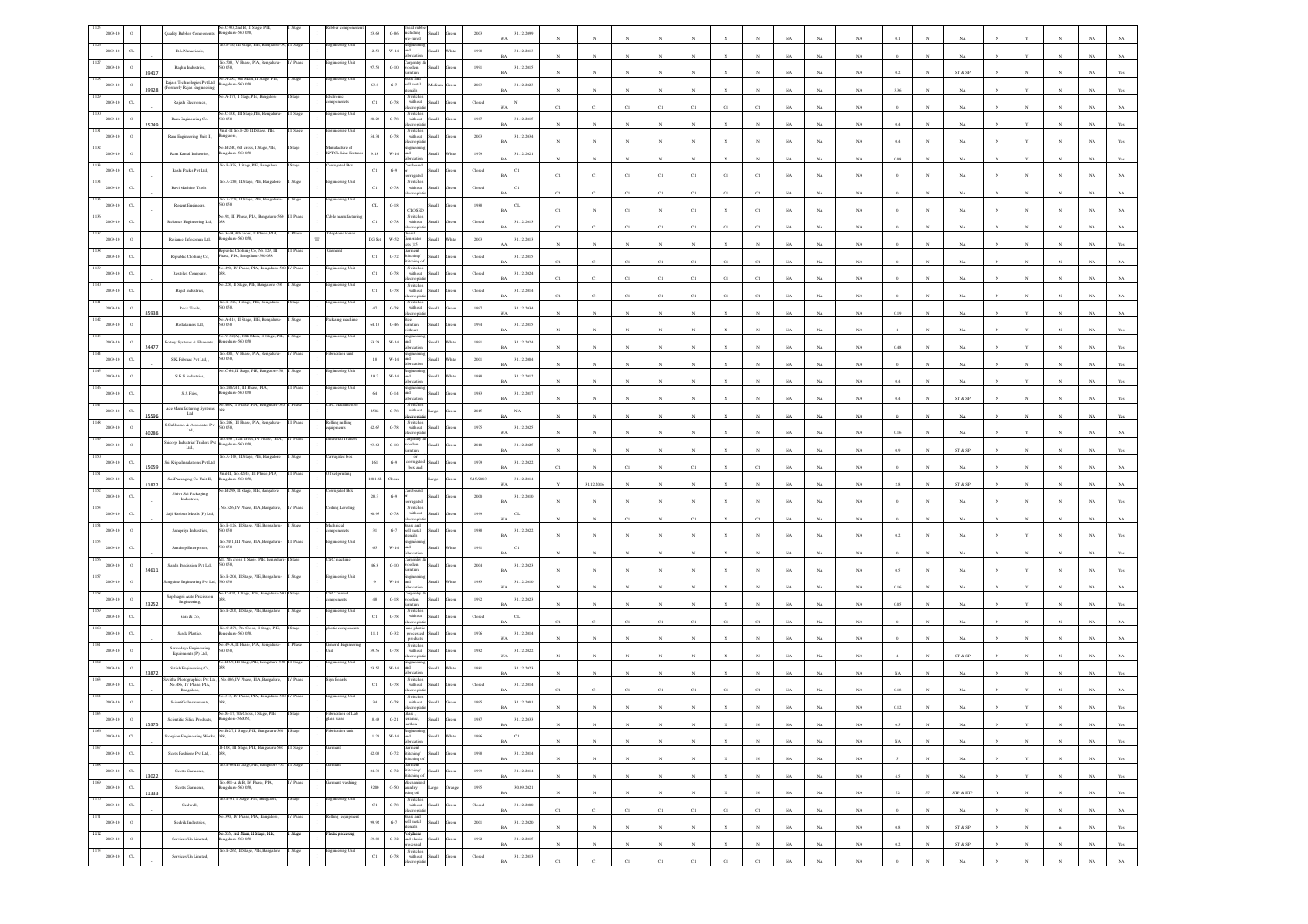|                    |                             | Seven Engineering Pvt Ltd,                                                                             | 0.058                                                            |          |                                                       | $_{\rm C1}$          | $\operatorname{G-78}$   | without<br>ectrophi                                                                                                                                                                                                                                                                                                                                                                                                                                                             |                 | Closed                  |                          |             |             |                |             |                |                |              |             |             |             |         |              |                                                                 |   |              |              |             |                |
|--------------------|-----------------------------|--------------------------------------------------------------------------------------------------------|------------------------------------------------------------------|----------|-------------------------------------------------------|----------------------|-------------------------|---------------------------------------------------------------------------------------------------------------------------------------------------------------------------------------------------------------------------------------------------------------------------------------------------------------------------------------------------------------------------------------------------------------------------------------------------------------------------------|-----------------|-------------------------|--------------------------|-------------|-------------|----------------|-------------|----------------|----------------|--------------|-------------|-------------|-------------|---------|--------------|-----------------------------------------------------------------|---|--------------|--------------|-------------|----------------|
|                    | $_{\rm C1}$                 | Seven Hills International,                                                                             | io.284, 4th main, 2nd Cross, IV<br>Thase, PIA, Bengalaru-560 058 |          |                                                       | 319                  | $\mbox{G-}72$           | Garment<br>Stitching/<br>tichine                                                                                                                                                                                                                                                                                                                                                                                                                                                | Ilians          | 2003                    | 1.12.2024                |             |             |                |             |                |                |              |             | NA          | NA          |         |              | ST & SP                                                         |   |              |              |             |                |
|                    | $\alpha$                    | Seven Star Poly Fibres Pvt<br>Ltd,                                                                     | No.A-12, III Stage, PIE, Bengaluru-<br>560 058                   | II Stage |                                                       | $_{\rm C1}$          | $_{\mathrm{G-32}}$      | cey thene<br>nd plastic                                                                                                                                                                                                                                                                                                                                                                                                                                                         | <b>Illam</b>    | $\operatorname{Closed}$ | .12.2012                 |             |             |                |             |                |                |              |             | NA          |             |         |              |                                                                 |   |              |              |             |                |
|                    | $\alpha$                    | Shakthi Hi-Tech Polymenrs<br>Pvt Ltd,                                                                  | .18-A, II Phase, PIA, Bengali<br>D 058                           |          |                                                       | 46.7                 | $G-32$                  | and plastic<br>ssed                                                                                                                                                                                                                                                                                                                                                                                                                                                             | <b>Small</b>    | 1991                    | .12.2005                 |             |             |                |             |                |                |              |             | <b>NA</b>   | NA          |         |              | NA                                                              |   |              |              |             |                |
|                    | CL                          | Shalini International                                                                                  | .152, III Phase, PIA,<br>0.058                                   |          |                                                       | $_{\rm C1}$          | $G-78$                  | Switcher<br>without<br>electroplati                                                                                                                                                                                                                                                                                                                                                                                                                                             |                 | $\rm Closed$            |                          |             |             |                |             | $\overline{c}$ |                |              |             |             |             |         |              |                                                                 |   |              |              |             |                |
|                    |                             | Shan Marc,                                                                                             | 40.C-86, III Stage, PIE, Bengaluru-560 III Stage                 |          | eering Un                                             | $15.5\,$             | $_{\rm W\text{-}14}$    |                                                                                                                                                                                                                                                                                                                                                                                                                                                                                 |                 | 1988                    | .12.2100                 | C1          | C1          | Ċl             |             |                | C1             | $_{\rm CI}$  |             | NA          | $_{\rm NA}$ |         |              | $_{\rm NA}$                                                     |   |              |              |             |                |
|                    |                             | Envs - Eco- Friendly Digital<br>India Pvt Ltd.,                                                        | .284, IV Phase, PIA, Ber                                         |          | gkal printing<br>fabric/garments &<br>organic washing | 1815                 | 0.50                    | laundr<br>using oil<br>fired                                                                                                                                                                                                                                                                                                                                                                                                                                                    |                 | 2017                    | 09.2022                  |             |             |                |             |                |                |              |             | NA          | NA          |         |              | NA                                                              |   |              |              |             |                |
|                    | 34504<br>$\alpha$           | Shankala Polymers,                                                                                     | .126, III Phase, PIA, I                                          |          |                                                       | $_{\rm C1}$          | $0 - 75$                | Syntheti                                                                                                                                                                                                                                                                                                                                                                                                                                                                        |                 | $\operatorname{Closed}$ | RA<br>.12.2013           |             |             |                |             |                |                |              |             | NA          | NA          |         |              | ETP                                                             |   |              |              |             |                |
|                    | $\alpha$                    | Sharada Packaging,                                                                                     | A-105, II Stag                                                   |          |                                                       | $_{\rm C1}$          | $\mathrm{G}\mathcal{A}$ |                                                                                                                                                                                                                                                                                                                                                                                                                                                                                 |                 | Closed                  | .12.2015                 |             |             |                |             |                |                |              |             | NA          | $_{\rm NA}$ |         |              | NA                                                              |   |              |              |             |                |
|                    |                             | Shashi Electrocrafts Pvt Ltd.                                                                          | .C-335, II Stage, PIE, Benga<br>50 058                           |          | pacitors                                              | 14.94                | W-14                    |                                                                                                                                                                                                                                                                                                                                                                                                                                                                                 | <b>Home</b>     | 1985                    | 12.2012                  |             |             |                |             |                |                |              |             | NA          |             |         |              |                                                                 |   |              |              |             |                |
|                    | CI.                         | Shashi Nag Indusries,                                                                                  | io.411, IV Phase, PIA, E<br>0.058                                |          | teering Unit                                          | $_{\rm C1}$          | $\mbox{G-}78$           | Switcher<br>$% \left\vert \left( \mathbf{1}_{\mathbf{1}}\right) \right\rangle$ without                                                                                                                                                                                                                                                                                                                                                                                          |                 | $\operatorname{Closed}$ | .12.2003                 |             |             |                |             |                |                |              |             | NA          | NA          |         |              | NA                                                              |   |              |              |             |                |
|                    | $\circ$                     | Shilpa Industries,                                                                                     | o.261, 2nd Cross, IV Phase, PIA<br>ngalaru-560 058               |          | e of Rubbe<br>collers for printing                    | $103\,$              | $\,$ G-86 $\,$          | cad rub<br>cluding                                                                                                                                                                                                                                                                                                                                                                                                                                                              |                 | 1985                    | .12.2023                 |             |             |                |             |                |                |              |             | NA          | $_{\rm NA}$ |         |              | $_{\rm NA}$                                                     |   |              |              |             |                |
|                    | 23163<br>$C_{L}$            |                                                                                                        | 3. A-9, III Stage,PIE, Bangalore                                 |          | xtile industries<br>teering Unit                      | $37.1\,$             | $\,$ G-78 $\,$          | Switche<br>without                                                                                                                                                                                                                                                                                                                                                                                                                                                              |                 | 1986                    | .12.2015                 |             |             |                |             |                |                |              |             | NA          | NA          | 0.24    |              | ST & SP                                                         |   |              |              |             |                |
|                    |                             | Shilpi Process Equipment                                                                               | ko.C-28, II Stage, PIE, Beng<br>0 O.S8                           |          | gineering Uni                                         | $84.58\,$            | $\mbox{G-}78$           | Switches<br>without                                                                                                                                                                                                                                                                                                                                                                                                                                                             |                 |                         |                          |             |             |                |             |                |                |              |             | NA          | $_{\rm NA}$ |         |              | $_{\rm NA}$                                                     |   |              |              |             |                |
|                    | 17574                       | Shoma Enterprises,<br>Shree Ganesh Plastic                                                             | .C-179, II Stage,                                                |          |                                                       |                      |                         |                                                                                                                                                                                                                                                                                                                                                                                                                                                                                 |                 | $19\!\,90$              | .12.2020                 |             |             |                |             |                |                |              |             | $_{\rm NA}$ | $_{\rm NA}$ | 0.24    |              | $_{\rm NA}$                                                     |   |              |              |             |                |
|                    |                             | Industries.                                                                                            |                                                                  |          | hine work                                             | $7.5\,$              | $G-32$                  | and plastic<br>ssed                                                                                                                                                                                                                                                                                                                                                                                                                                                             | llum            | 2003                    | 1.12.2010                |             |             |                |             |                | 16.16.2009     |              |             | NA          | NA          |         |              |                                                                 |   |              |              |             |                |
|                    | $\circ$<br>22946            | Shree Haddinkal Udyog,                                                                                 | C-95, II Stage, PIE                                              |          | Ingineering Unit)                                     | 22.75                | W-14                    |                                                                                                                                                                                                                                                                                                                                                                                                                                                                                 |                 | 1982                    | .12.2099<br>WA           |             |             |                |             |                |                |              |             | NA          | $_{\rm NA}$ |         |              |                                                                 |   |              |              |             |                |
|                    | $\alpha$                    | hree Hanuman Enterpr                                                                                   |                                                                  |          |                                                       | 9.49                 | $_{\mathrm{G-32}}$      | nd plastic<br>suitd                                                                                                                                                                                                                                                                                                                                                                                                                                                             | Iliam           | $2003\,$                | .12.2013                 |             |             |                |             |                |                |              |             | NA          | NA          |         |              | NA                                                              |   |              |              |             |                |
|                    | $C$ L                       | Shreya Engineering Pvt Ltd                                                                             | o.A-183, I Stage, PIE, Benga                                     |          | ication unit                                          | $_{\rm C1}$          | $G-78$                  | without<br>monte<br>anel Boa                                                                                                                                                                                                                                                                                                                                                                                                                                                    |                 | Closed                  |                          |             | C1          |                |             | C1             | C1             |              |             | NA          | $_{\rm NA}$ |         |              | NA                                                              |   |              |              |             |                |
|                    | $_{\rm CL}$                 | Shrinu Engineers                                                                                       | 35. III Phase, PIA, B.                                           |          |                                                       | 54                   | $\,$ G-78 $\,$          | switches<br>vithout                                                                                                                                                                                                                                                                                                                                                                                                                                                             |                 | 2004                    | .12.2013<br>WA           |             |             |                |             |                |                |              | NA          | NA          | $_{\rm NA}$ | 0.4     |              | $_{\rm NA}$                                                     |   |              |              |             |                |
|                    | $\alpha$                    | Shubhashree Enterprises,                                                                               |                                                                  |          |                                                       | $_{\rm Cl}$          | $_{\mathrm{G-72}}$      | tiching/<br>iching<br>Switcher                                                                                                                                                                                                                                                                                                                                                                                                                                                  |                 | $\operatorname{Closed}$ | .12.2013                 | C1          | C1          | CI             | CI          | C1             | $_{\rm Cl}$    | CI           |             | NA          | NA          |         |              | NA                                                              |   |              |              |             |                |
|                    | $\alpha$                    | Shyca Cable Industries.                                                                                | No.206, III Phase, PIA, Bengalu                                  | Phase    | eneral Engineering                                    | $_{\rm C1}$          | $G-78$                  | without                                                                                                                                                                                                                                                                                                                                                                                                                                                                         | Hatt            | Closed                  |                          |             |             |                |             |                |                |              |             | NA          |             |         |              |                                                                 |   |              |              |             |                |
|                    |                             | dhivinayaka Fab Engine<br>Pvt Ltd,                                                                     | 0058<br><b>B-308. I Stare</b>                                    |          | and Fabrication work<br>stainless steel<br>ring Unit  | 76.31                | $W-14$                  |                                                                                                                                                                                                                                                                                                                                                                                                                                                                                 |                 | $1995\,$                | .12.2013<br>WA           |             |             |                |             |                |                |              |             | NA          | NA          |         |              | ST & SP                                                         |   |              |              |             |                |
|                    | $_{\rm{CL}}$                | Sigma Metalinks,                                                                                       | o.C-433, I Stage, PIE, Banglaore                                 |          |                                                       | $_{\rm Cl}$          | $\operatorname{G-78}$   | Switches<br>without<br>ctronic                                                                                                                                                                                                                                                                                                                                                                                                                                                  |                 | $\operatorname{Closed}$ | .12.2023                 |             |             |                |             |                |                |              |             | NA          | NA          |         |              | NA                                                              |   |              |              |             |                |
|                    | $_{\rm CL}$                 | imha Industries, No.C-433, I<br>Stage, PIE, Banglaore-58,                                              | No.19, 5th Main, III Phase, PIA,                                 |          | ineering Uni                                          | 17.79                | $0 - 69$                | sairing/                                                                                                                                                                                                                                                                                                                                                                                                                                                                        |                 | $200\mathrm{l}$         | .12.2013                 |             |             |                |             |                |                |              |             | NA          | $_{\rm NA}$ |         |              | $_{\rm NA}$                                                     |   |              |              |             |                |
|                    | $_{\mbox{\scriptsize{CL}}}$ | Smart Engineers, No. 19, 5th<br>Main, III Phase, PIA,<br>Bengaluru-560 058,                            | galaru-560 058,                                                  | II Phase | ision Engg<br>onenets                                 | $23.81\,$            | $_{\rm W\text{-}14}$    |                                                                                                                                                                                                                                                                                                                                                                                                                                                                                 |                 | $2002\,$                | .12.2015                 |             |             |                |             |                |                |              |             | $_{\rm NA}$ | $_{\rm NA}$ |         |              | ${\hbox{\footnotesize\rm ST}}$ & ${\hbox{\footnotesize\rm SP}}$ |   |              |              |             |                |
|                    |                             | Smitha Jyothi Industries,<br>io.164, 10th Main, III Phase,<br>PIA, Bengaluru-560 058                   | .164, 10th Main, III Phase, PIA,<br>sgalaru-560 058              |          | ering U                                               | 4.99                 | W-14                    |                                                                                                                                                                                                                                                                                                                                                                                                                                                                                 |                 | 1981                    | .12.2020<br>RA           |             |             |                |             |                |                |              |             | NA          | NA          | 0.8     |              | ST & SP                                                         |   |              |              |             |                |
|                    | 24019                       | Sona Engineering Pvt Ltd,                                                                              | a.159, 10th Main,<br>engaluru-560 058                            |          | neral Engin<br>and Fabrication                        | 92.79                | W-14                    |                                                                                                                                                                                                                                                                                                                                                                                                                                                                                 | llum            | 1996                    | 1.12.2023                |             |             |                |             |                |                |              |             | NA          | $_{\rm NA}$ | n 3     |              | $_{\rm NA}$                                                     |   |              |              |             |                |
|                    | 75204                       | Southern Fastners,                                                                                     | No.537, IV Phase, PIA, Bangaloo                                  | Phase    | lang of bolts, ri                                     | $76\,$               | $_{\mathrm{G-93}}$      | ng of nuts<br>and bolts<br>with cold                                                                                                                                                                                                                                                                                                                                                                                                                                            |                 | $2009\,$                | .12.2018<br>W٨           |             |             |                |             |                |                |              |             | NA          | NA          |         |              | NA                                                              |   |              |              |             |                |
|                    | $C$ L                       | Southern Insulations (I) Ps<br>Ltd.                                                                    | 36-B, II Phase, PL                                               |          |                                                       | $_{\rm C1}$          | $\mbox{G-78}$           | without                                                                                                                                                                                                                                                                                                                                                                                                                                                                         | Hatt            | Closed                  | .12.2014                 |             |             |                |             | CI             | CI             |              |             | NA          | NA          |         |              | NA                                                              |   |              |              |             |                |
|                    | $_{\rm CL}$                 | iouthern Minerals Agencies                                                                             | o.150, II Stage, PIE, Bar                                        |          | ral crush                                             | $_{\rm C1}$          | $O-26$                  | miteral                                                                                                                                                                                                                                                                                                                                                                                                                                                                         |                 | $\rm Closed$            | 1.12.2014                | C1          | C1          | C)             |             | $_{\rm CI}$    | C1             | $_{\rm CI}$  |             | NA          | $_{\rm NA}$ |         |              | $_{\rm NA}$                                                     |   |              |              |             |                |
|                    | $_{\rm CL}$                 | pace-Way Design Industri                                                                               | o.A-21, III Stage, PIE, Bangak                                   |          | eering Ur                                             | 19.99                | $_{\rm W\text{-}14}$    |                                                                                                                                                                                                                                                                                                                                                                                                                                                                                 |                 | 1986                    | .12.2011                 |             |             | CI             |             | C1             |                | CI           |             | NA          | NA          |         |              | NA                                                              |   |              |              |             |                |
|                    | CL                          | Span Auto Components,                                                                                  |                                                                  |          | ering l                                               | $_{\rm C1}$          | $G-78$                  | Switche<br>without                                                                                                                                                                                                                                                                                                                                                                                                                                                              |                 | Closed                  |                          | C1          | C1          | C1             |             | C1             | C1             |              |             | NA          | NA          |         |              | NA                                                              |   |              |              |             |                |
|                    | 32314                       | Span Plastics Pvt Ltd,                                                                                 | No.179, III Phase, PIA, Beng<br>0.058                            |          | stic injection<br>alding                              | 83.52                | $\textrm{G-}32$         |                                                                                                                                                                                                                                                                                                                                                                                                                                                                                 |                 | 1979                    | .12.2021                 |             |             |                |             |                |                |              |             | NA          | $_{\rm NA}$ | 0.1     |              | NA                                                              |   |              |              |             |                |
|                    | 25149                       | Karnataka Engineering<br>Enterprises Unit-II (Special<br>sulation Manufacturing)Co                     | 0.472-C2, IV Phase<br>galore                                     |          | ering with<br>eatment (Dry                            | $\scriptstyle\rm 72$ | $0 - 62$                | inting<br>int bak                                                                                                                                                                                                                                                                                                                                                                                                                                                               |                 | $19\%$                  | .12.2024                 |             |             |                |             |                |                |              |             |             |             |         |              |                                                                 |   |              |              |             |                |
|                    | 23189                       | Special Insulators<br>Manufacturing Company.                                                           | 0.48, 4th Main, III Phase, PIA,<br>ngalaru-560 058               |          | eneral Engine<br>vithout surface<br>ment (Steel       | $226\,$              | $0.62\,$                | pray<br>ainting,<br>int bak                                                                                                                                                                                                                                                                                                                                                                                                                                                     |                 | 1982                    | .12.2022                 |             |             |                |             |                |                |              |             | NA          | $_{\rm NA}$ |         |              | ST & SP                                                         |   |              |              |             |                |
|                    |                             | Specialised Micro Tools,                                                                               | o.B-311, II Stage, PIE, Bangalo                                  |          | wist Micro Tool                                       | 130                  | $\mbox{G-}78$           | Switches<br>without                                                                                                                                                                                                                                                                                                                                                                                                                                                             |                 | $1974\,$                |                          |             |             |                |             |                |                |              |             | NA          | $_{\rm NA}$ |         |              | $_{\rm NA}$                                                     |   |              |              |             |                |
|                    |                             | Specitech,                                                                                             | 23, 5th Main, III Phase, PIA<br>igaluru-560 058                  |          | teering Un                                            | $7.1\,$              | W-14                    |                                                                                                                                                                                                                                                                                                                                                                                                                                                                                 |                 | 2003                    | 1.12.2013                |             |             |                |             |                |                |              |             | NA          |             |         |              |                                                                 |   |              |              |             |                |
|                    | CL                          | Spectrum, No.                                                                                          | B-193, II Stage, PIE,                                            |          | ring Ur                                               | $_{\rm C1}$          | $G-78$                  | Switche<br>without                                                                                                                                                                                                                                                                                                                                                                                                                                                              |                 | Closed                  |                          |             | C1          | CI             |             | C1             |                |              |             | NA          |             |         |              | NA                                                              |   |              |              |             |                |
|                    | $\alpha$                    | Speedvel India Unit - I,                                                                               | Linit - I, No.C-313, I Stage,PII                                 |          | eering Ur                                             | $_{\rm C1}$          | $\mbox{G-}78$           | Switche<br>$with \alpha$                                                                                                                                                                                                                                                                                                                                                                                                                                                        |                 | $\operatorname{Closed}$ |                          |             |             |                |             |                |                |              |             |             |             |         |              |                                                                 |   |              |              |             |                |
|                    | $\alpha$                    | Sree Brush,                                                                                            | o.B-32, III Phase, PIA, Bangal                                   |          |                                                       | $_{\rm Cl}$          | $G-32$                  | nd plastic                                                                                                                                                                                                                                                                                                                                                                                                                                                                      |                 | Closed                  |                          |             |             | C1             |             |                | CI             |              |             | $_{\rm NA}$ | NA          |         |              | $_{\rm NA}$                                                     |   |              |              |             |                |
|                    |                             | Shree Mahalakshm<br>s (Formerly                                                                        |                                                                  |          | <b>JEP/PP Wov</b><br>ack bags stitch                  | 166                  | 0.35                    |                                                                                                                                                                                                                                                                                                                                                                                                                                                                                 |                 | 2002                    |                          |             |             |                |             |                |                |              |             |             |             |         |              |                                                                 |   |              |              |             |                |
| 1215<br>2009-10    | 101500<br>$_{\rm{CL}}$      | Ram Polypacks,)<br>Sree Venkateshwara<br>Electricals,                                                  | No.33- A2, II Phase, PIA, Bengaluru- II Phase<br>560 058,        |          | mbly                                                  | 28.65                | $_{\mathrm{G-S5}}$      | ransform<br>assembly<br>unit                                                                                                                                                                                                                                                                                                                                                                                                                                                    | Small<br>ireen  | $1981\,$                | BA<br>1.12.2010          |             |             | $_{\rm N}$     |             |                | $_{\rm N}$     |              | $_{\rm NA}$ | $_{\rm NA}$ | $_{\rm NA}$ | 0.72    | N            | $_{\rm NA}$                                                     |   |              |              | NA          | Yes            |
| 1216<br>2009-10    | $\,$ 0 $\,$                 | eenathji Chemicals Industry, Bangalore-560058,                                                         | No.88, 7th Cross, III Phase, PIA,                                | III Phas |                                                       | 80.95                |                         | Basic<br>R-25 chemicals<br>and electro                                                                                                                                                                                                                                                                                                                                                                                                                                          | Red<br>Small    | 1979                    | <b>BA</b><br>30.06.2023  |             | $_{\rm N}$  |                |             | $\mathbf{N}$   |                |              | NA          | $_{\rm NA}$ | $_{\rm NA}$ |         |              | $_{\rm NA}$                                                     |   |              |              | $_{\rm NA}$ | $_{\rm NA}$    |
| 1217<br>2009-10    | 13806<br>$_{\rm CL}$        | Sri Ambika Engineers,                                                                                  | No.B-162, II Stage, PIE, Bengaluru-<br>560 058,                  | II Stage | rewell bit                                            | 29.02                | $G-78$                  | $\begin{tabular}{ll} \multicolumn{2}{l}{Switches} \\ \multicolumn{2}{c}{without} & Small \\ \end{tabular} \vspace{0.1in} \begin{tabular}{ll} \multicolumn{2}{c}{Rmall} \\ \multicolumn{2}{c}{e-cc} \\ \multicolumn{2}{c}{e-cc} \\ \multicolumn{2}{c}{e-cc} \\ \multicolumn{2}{c}{e-cc} \\ \multicolumn{2}{c}{e-cc} \\ \multicolumn{2}{c}{e-cc} \\ \multicolumn{2}{c}{e-cc} \\ \multicolumn{2}{c}{e-cc} \\ \multicolumn{2}{c}{e-cc} \\ \multicolumn{2}{c}{e-cc} \\ \multicolumn$ |                 | $2003\,$                | <b>BA</b><br>31.12.2013  |             | $_{\rm N}$  | $\mathbf{N}$   | $_{\rm N}$  | $\mathbb{N}$   | $\mathbf{N}$   | $_{\rm N}$   | NA          | NA          | NA          | 0.24    | $\mathbf{N}$ | ST & SP                                                         | N | $_{\rm N}$   | $\mathbf{N}$ | NA          | Yes            |
| 1218<br>2009-10    | $_{\rm{CL}}$                | Sri Brush, N                                                                                           | 40.332, IV Phase, PIA, Bangalore,                                | V Phase  |                                                       | $_{\rm{C1}}$         |                         |                                                                                                                                                                                                                                                                                                                                                                                                                                                                                 | Green           | ${\it Closed}$          | $_{\rm WA}$              |             | $_{\rm N}$  | $_{\rm N}$     |             | $_{\rm N}$     | $\overline{N}$ |              | $_{\rm NA}$ | $_{\rm NA}$ | $_{\rm NA}$ | $0.4\,$ |              | $_{\rm NA}$                                                     |   |              |              | $_{\rm NA}$ | Yes            |
| 1219<br>2009-10    | $\,$ 0 $\,$                 | $\begin{minipage}{.4\linewidth} \textbf{SriChakra Engineering} \\ \textbf{Equipments,} \end{minipage}$ | No.21(A1), II Phase, PIA, Bengaluru- II Phase<br>560 058,        |          | Hydraulics Presses<br>machines<br>$\mathbf{I}$        | 1008.53              |                         | Prolythene<br>G-32 and plastic Small<br>processed<br>processed<br>Switches<br>G-78 without Large<br>Secondaria<br>Secondaria<br>Secondaria                                                                                                                                                                                                                                                                                                                                      | ireen           | 1987                    | <b>BA</b><br>31.12.2035  | $_{\rm C1}$ | C1          | C1             | $_{\rm Cl}$ | C1             | $_{\rm Cl}$    | $_{\rm Cl}$  | NA          | $_{\rm NA}$ | NA          |         |              | NA                                                              |   | $_{\rm N}$   | $_{\rm N}$   | NA          | $_{\rm NA}$    |
| 1220<br>2009-10    | 12621<br>$_{\rm{CL}}$       | ri Gajalakshmi Metal Works                                                                             | No.556, II Stage, PIE, Bangalore,                                | II Stage | ingineering indust                                    | $_{\rm 24}$          | $0 - 3$                 | Spray<br>painting,<br>vaint baking,                                                                                                                                                                                                                                                                                                                                                                                                                                             | Small<br>rang   | $1995\,$                | <b>BA</b><br>31.12.2013  |             | $_{\rm N}$  | $\mathbf{N}$   | $_{\rm N}$  | $\mathbf{N}$   | $\mathbf{N}$   | $\mathbf{N}$ | $_{\rm NA}$ | $_{\rm NA}$ | $_{\rm NA}$ | $1.8\,$ | $\mathbf{N}$ | $_{\rm NA}$                                                     |   | Y            | $_{\rm N}$   | $_{\rm NA}$ | $\mathbf{Yes}$ |
| 1221<br>2009-10    | $\,$ $\,$                   | $\operatorname{\mathsf{MIN}}$ Industries                                                               | No.A-321, 7th Main, II Stage, PIE,<br>Bengaluru-560 058,         | I Stage  | Sheet metal<br>fabrication<br>$\mathbf{I}$            | 696                  |                         | Panel Board<br>G-78 Switches<br>without                                                                                                                                                                                                                                                                                                                                                                                                                                         | Medium<br>ireen | 27.12.2009              | $_{\rm BA}$<br>1.12.2026 |             | $_{\rm N}$  | $\overline{N}$ |             | $_{\rm N}$     |                | $\bar{N}$    | $_{\rm NA}$ | $_{\rm NA}$ | $_{\rm NA}$ | $0.2\,$ |              | $_{\rm NA}$                                                     |   |              |              | $_{\rm NA}$ | Yes            |
| $1222\,$<br>009-10 | 34384                       |                                                                                                        | No.239, III Phase, PIA, Bangalore                                | II Phase | agineering Unit                                       | $_{\rm Cl}$          |                         | Switches<br>without Small<br>electroplatin                                                                                                                                                                                                                                                                                                                                                                                                                                      |                 |                         | WA                       |             | 31.12.2023  | $\mathbf{N}$   | $_{\rm N}$  | $_{\rm N}$     | $_{\rm N}$     | $_{\rm N}$   | $_{\rm NA}$ | $_{\rm NA}$ | $_{\rm NA}$ | $1.2\,$ | $\mathbf N$  | $_{\rm NA}$                                                     |   | Y            | $_{\rm N}$   | $_{\rm NA}$ | $_{\rm NA}$    |
|                    | $_{\rm CL}$                 | Sri Manjunatha Industries,                                                                             |                                                                  |          |                                                       |                      | $\,$ G-78 $\,$          |                                                                                                                                                                                                                                                                                                                                                                                                                                                                                 |                 | ${\bf Closed}$          | 31.12.2002               | C1          | $_{\rm C1}$ | $_{\rm CI}$    | C1          | $_{\rm C1}$    | $_{\rm C1}$    | $_{\rm C1}$  | $_{\rm NA}$ | $_{\rm NA}$ | $_{\rm NA}$ |         |              | $\text{ST} \ \& \ \text{SP}$                                    |   | $\mathbf{N}$ | $\mathbf{N}$ | $_{\rm NA}$ | $_{\rm NA}$    |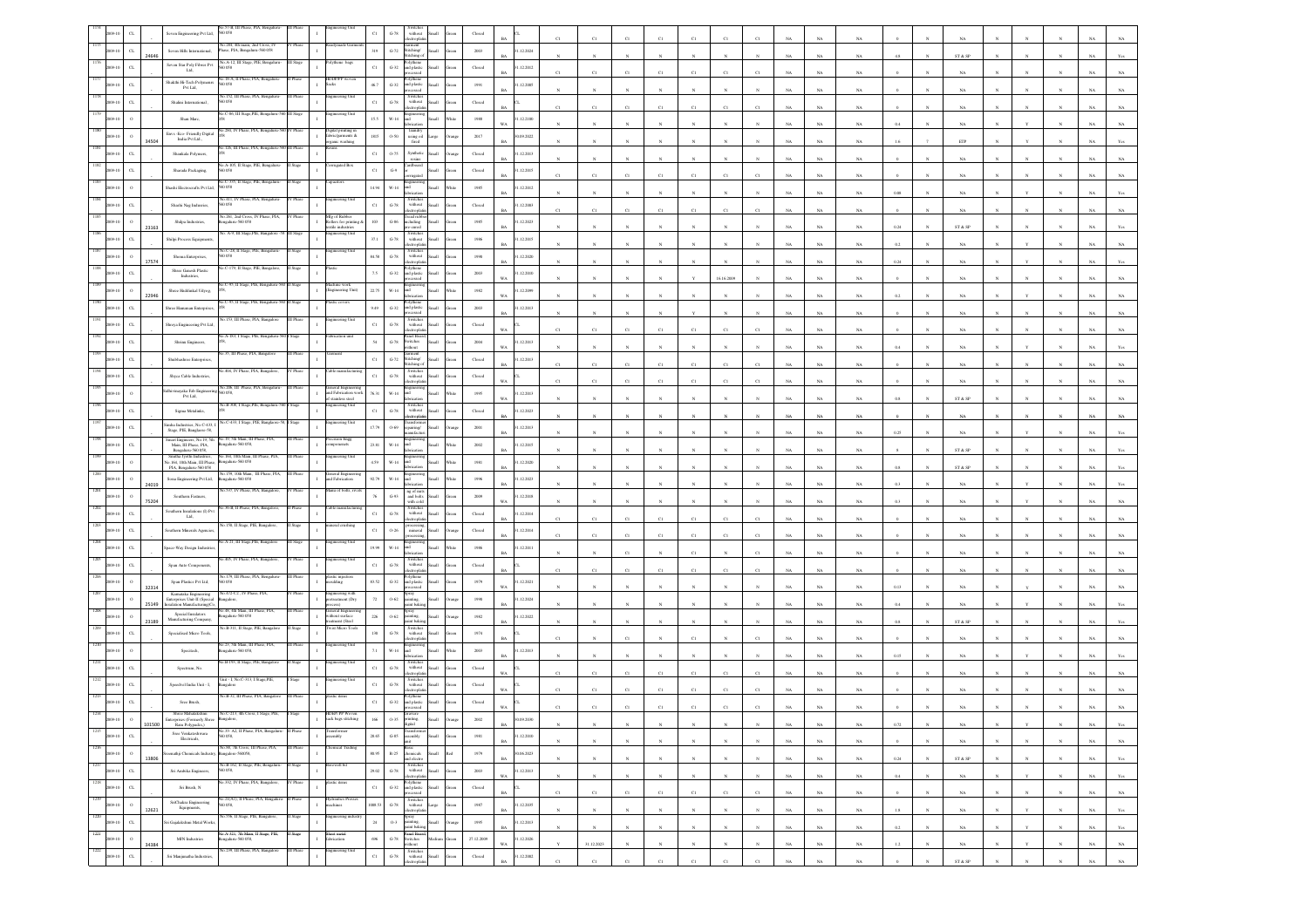|      |                             |       | -305, I Stage, PIE,<br>Navahira Graphics,                                                        |                 |                                                            | CI                       |                                                                          |       | Close                   | 12.2014                   |             |             |                  |              |              |                       |             |             |             |             |         |              |             |              |              |              |             |             |
|------|-----------------------------|-------|--------------------------------------------------------------------------------------------------|-----------------|------------------------------------------------------------|--------------------------|--------------------------------------------------------------------------|-------|-------------------------|---------------------------|-------------|-------------|------------------|--------------|--------------|-----------------------|-------------|-------------|-------------|-------------|---------|--------------|-------------|--------------|--------------|--------------|-------------|-------------|
|      |                             |       | No.A-22, III Stage, PIE, Bengaluru-5<br>Sri Ramakrishna Dairy,                                   | <b>III Stag</b> | ixing of foot                                              | 33.32                    | $0-7$<br>boo                                                             |       | 2007                    | 1.12.2024                 |             |             |                  |              |              |                       |             |             |             |             |         |              |             |              |              |              |             |             |
|      |                             |       | No.C-61, 2nd Mian, II Stage, PIE,                                                                |                 | gineering Uni                                              |                          |                                                                          |       |                         |                           |             |             |                  |              |              |                       |             |             | NA          | NA          |         |              | NA          |              |              |              |             |             |
|      |                             |       | Sri Revana Siddeshwara Ger<br>And Sprockets,<br>galaru-560 058,<br>0.283, IV Phase, PIA, Bengalu |                 |                                                            | 19.79                    | $_{\rm W\text{-}14}$<br>istry o                                          |       | 1993                    | 1.12.2013<br>WA           |             |             |                  |              |              |                       |             |             | NA          | NA          |         |              |             |              |              |              |             |             |
|      |                             |       | Sri Sai Baba Industries,<br>058,                                                                 |                 | Manufacture of<br>Iteel bars with<br>ickling               | 26.47                    | $R-44$<br>cess<br>volving                                                |       | 2004                    | 0.06.2014<br>RÁ           |             |             |                  |              |              |                       |             |             | NA          | NA          | 0.4     |              | ST & SP     |              |              |              |             |             |
|      |                             |       | o.C-66, 11 Suge, PIE, E<br>Sri Sai Fabrications,<br>058                                          |                 | ering Un                                                   | 17.89                    | $W-14$<br>ht.                                                            |       | 2001                    | 1.12.2020                 |             |             |                  |              |              |                       |             |             | NA          | $_{\rm NA}$ | NA      |              | $_{\rm NA}$ |              |              |              |             |             |
|      |                             |       | No.P-24, III Stage, PIE, Bengalun<br>Sri Sai Industries,                                         |                 | ngineering Unit w<br>retreatment, powd<br>bating and spray | $\bf 223$                | dustry o<br>ocess<br>$\,$ R-44                                           |       | 1998                    | (06, 2022)                |             |             |                  |              |              |                       |             |             |             |             |         |              |             |              |              |              |             |             |
|      | C1                          | 16395 | io.C-442, I Stage, PIE, Beng<br>Sri Shakti Industries,<br>0058.                                  |                 | eering Un                                                  | 12.9                     | dving<br>$W-14$<br>'nâ                                                   |       | 2002                    | <b>BA</b><br>1.12.2013    |             |             |                  |              |              |                       |             |             | NA          | NA          | 0.16    | 0.24         | NA          |              |              |              |             |             |
|      |                             | 24109 | io.C-264, I Stage,PIE, Bangalore                                                                 |                 | neering Unit                                               |                          |                                                                          |       |                         | <b>WA</b>                 |             |             |                  |              |              |                       |             | NA          | NA          | NA          | 0.04    |              | <b>NA</b>   |              |              |              |             |             |
|      | $\alpha$                    |       | Sri Shila Industries,<br>Vo.C-302, 9th cr                                                        |                 |                                                            | 17.89                    | $W-14$<br>cod and                                                        |       | $200\mathrm{l}$         | .12.2022<br>ΒA            |             | C1          |                  | C1           | C1           | C1                    |             |             | $_{\rm NA}$ | $_{\rm NA}$ |         |              | $_{\rm NA}$ |              |              |              |             |             |
|      | $_{\rm{CL}}$                |       | Shri Vardhman Basic Foods<br>galaru-560 058                                                      |                 |                                                            | 90.09                    | $_{\mathrm{G-19}}$<br>boo                                                |       | $19\%$                  | 1.12.2020<br>BA           |             |             |                  |              |              |                       |             |             | NA          | NA          |         |              |             |              |              |              |             |             |
|      | $_{\rm{CL}}$                | 27062 | o.329, IV Phase, PIA, Bangalore<br>Sri Venkateshwara Packgin                                     |                 | rugated Box                                                | C1                       | $G-9$                                                                    |       | Closed                  | 1.12.2005<br><b>BA</b>    |             | C1          |                  |              | C1           |                       |             |             | NA          | NA          |         |              | NA          |              |              |              |             |             |
|      | $_{\rm{CL}}$                |       | No.54, III Phase, PIA, Bengaluru-56<br>Sri Vinayaka Engineering<br>Works,                        |                 | echanical<br>menets                                        | 6.3                      |                                                                          |       | $1981\,$                | 12.2010                   |             |             |                  |              |              |                       |             |             |             |             |         |              |             |              |              |              |             |             |
|      |                             |       | o.C-330 (A), 3rd Main, I<br>Sri Vinayaka Packs,<br>sgalaru-560 058,                              |                 | nated Be                                                   | $108\,$                  | $\mathrm{G}\mathcal{A}$                                                  |       | $2000\,$                | 1.12.2022                 |             |             |                  |              |              |                       |             |             | NA          | $_{\rm NA}$ |         |              | NA          |              |              |              |             |             |
|      |                             |       | éo.D-388, 1st cross, I Stage, PIE,                                                               |                 | embly of Elec                                              |                          | inel Boa                                                                 |       |                         | BA                        |             |             |                  |              |              |                       |             |             | NA          | NA          | 0.024   |              | NA          |              |              |              |             |             |
|      |                             |       | Sringar Electricals,<br>sgalaru-560 058,<br>io A-185, 4th Corss, 1st stage, Peeny                |                 | atrol pannels<br>minum Watd                                | 45.55                    | $G-78$<br>Switches<br>ithout                                             |       | 1994                    | 1.12.2023<br><b>BA</b>    |             |             |                  |              |              |                       |             |             | NA          | $_{\rm NA}$ | 0.4     |              | $_{\rm NA}$ |              |              |              |             |             |
|      | $\circ$                     | 23735 | Aluminium Innovation<br>ustrial Estate, Banglaore-560058                                         |                 | hoor/Structrual<br>Hazing and wall                         | 60.66                    | ${\bf G}\cdot {\bf l}$<br>msils fro                                      |       | $2006\,$                | .12.2035<br>ΒA            |             |             |                  |              |              |                       |             |             | $_{\rm NA}$ | $_{\rm NA}$ |         |              | $_{\rm NA}$ |              |              |              |             |             |
|      | $\circ$                     |       | o.72, 6th Main, III Phase, PIA<br>Srinivasa Engineering<br>igalaru-560 058,<br>Products,         |                 | vication uni                                               | 19.6                     | $W-14$<br>вš<br>abricatio                                                |       | 1984                    | 1.12.2014<br>WA           |             |             |                  |              |              |                       |             |             | NA          | NA          |         |              | ST & SP     |              |              |              |             |             |
|      | C1                          |       | ext To Pia Bhavana, Kiadb<br>Srinivasa Nursing Home,<br>load, I Stage, PIE, Bangalore,           |                 | talth care<br>tablishment<br>$\mathbf{I}$                  | $_{\rm C1}$              | Health-car<br>$0 - 85$<br>Establishn                                     |       | Closed                  | 0.09.2011                 |             |             |                  |              |              |                       |             |             |             |             |         |              |             |              |              |              |             |             |
|      | C1                          |       | Mayura Complex,<br>Vo.B-211, II Stage, PIE, Bangalor                                             |                 | nillated twis                                              |                          | $\mathbf{n}$<br>вš                                                       |       |                         | <b>BA</b>                 |             | C1          |                  |              | C1           | C1                    |             |             | NA          | $_{\rm NA}$ |         |              | NA          |              |              |              |             |             |
|      |                             |       | Srinivasa Plastics,<br>io.B-120, 3rd Main, II St                                                 |                 | chinery                                                    | 10.84                    | $_{\rm W\text{-}14}$<br>anel Boa                                         |       | 1985                    | 0.12.2011                 | C1          | C1          | CI               | CI           | C1           | CI                    |             |             | NA          | NA          |         |              | NA          |              |              |              |             |             |
|      |                             |       | rinu Engineering Industri<br>igalaru-560 058,                                                    |                 | onenets                                                    | 28.26                    | $G-78$<br>witches<br>ithout                                              |       | 2000                    | 1.12.2034                 |             |             |                  |              |              |                       |             | NA          | NA          | $_{\rm NA}$ | 0.56    |              | <b>NA</b>   |              |              |              |             |             |
|      | $_{\rm{CL}}$                |       | Vo.B-98, I Stage, PIE, Beng<br>Standard Catrons,                                                 |                 | rugated Box                                                | $\bf 29$                 | or<br>$\mbox{G-9}$<br>corrugates<br>box and                              |       | $2009\,$                | .12.2013<br>WA            |             |             |                  |              |              | $\boldsymbol{\kappa}$ |             | NA          | $_{\rm NA}$ | $_{\rm NA}$ | 0.1     |              | $_{\rm NA}$ |              |              |              |             |             |
|      | $\alpha$                    |       | 0.490F, 4th cross, IV<br>Staro Wood,<br>galuru-560 058,                                          |                 | eatment and sea<br>vicing of rubber                        | 44.25                    | $_{\mathrm{G-}41}$<br>sboo<br>dustry                                     |       | $2001\,$                | (09.2011)                 |             |             |                  |              |              |                       |             | NA          | $_{\rm NA}$ | NA          | 0.64    |              | $ST \& SP$  |              |              |              |             |             |
|      | C1                          |       | 306-B, IV Phase<br>Stichers,                                                                     |                 |                                                            | $_{\rm C1}$              | Switches<br>without<br>$G-78$                                            |       | Closed                  | 1.12.2008                 |             |             |                  |              |              |                       |             |             |             |             |         |              |             |              |              |              |             |             |
|      |                             |       | Stitch Leathers Pyt Ltd.<br>o.120, III Phase, PIA, Bangalor                                      |                 |                                                            |                          | trondo<br>larment                                                        |       |                         |                           |             |             |                  |              | C1           | C1                    |             |             | NA          | NA          |         |              |             |              |              |              |             |             |
|      | $\sigma$                    |       | No.120, III Phase, PIA,<br>Bangalore<br>0.9 & 11. III Phase, PL                                  |                 |                                                            | $_{\rm C1}$              | titching/<br>$G-72$<br>itching o                                         |       | $\operatorname{Closed}$ | .12.2006<br>BA            |             |             |                  |              | C1           |                       |             |             | NA          | NA          |         |              |             |              |              |              |             |             |
|      | $\alpha$                    |       | Stress Cret,<br>058.                                                                             |                 |                                                            | $13\,$                   | and<br>fabrication<br>$_{\rm W\text{-}14}$<br>units (dry                 |       | 2000                    | .12.2012                  |             | CI          | CI               | CI           | C1           | CI                    |             |             | NA          | NA          |         |              | NA          |              |              |              |             |             |
|      | $\alpha$                    |       | 40.A-52/4, II Stage, PIE, Bengaluru<br>Subham Indsutries<br>058                                  |                 | eering Uni                                                 | $16.5\,$                 | W-14<br>hn                                                               |       | 1998                    | WA                        |             |             |                  |              |              |                       |             |             | NA          | NA          |         |              | NA          |              |              |              |             |             |
|      | $_{\rm{CL}}$                |       | o.A-20, III Stage, PIE, Bangalori<br>Sudarshan Industries,                                       | III Stage       | neering Uni                                                | $_{\rm C1}$              | Switches<br>without<br>${\bf G}\mbox{-}78$                               |       | Closed                  | 1.12.2009                 | $_{\rm Cl}$ | C1          | C1               | C1           | C1           | C1                    | CI          |             |             | $_{\rm NA}$ |         |              | NA          |              |              |              |             |             |
|      | C1                          |       | o.51, II Stage, PIE, Beng<br>Sudarshan Industries Ltd.                                           |                 | ering Un                                                   | $_{\rm C1}$              | ctroph<br>Switches<br>without<br>$G-78$<br>ыll                           |       | Closed                  | <b>BA</b><br>1.12.2005    |             |             |                  |              |              |                       |             |             | $_{\rm NA}$ |             |         |              |             |              |              |              |             |             |
|      |                             |       | Sri Darshan Packaging                                                                            |                 |                                                            |                          | ectronia<br>or                                                           |       |                         | <b>WA</b>                 | C1          | C1          | C1               | C1           | C1           | C1                    | C1          |             | NA          | NA          |         |              | <b>NA</b>   |              |              |              |             |             |
|      | C1                          |       | Industries,<br>Vo. A-144, I Stage, PIE, Ben                                                      |                 | meated Box                                                 | $24\,$                   | $G-9$<br>corrugated<br>box and<br>dl.                                    |       | Closed                  | 1.12.2003                 | C1          | C1          | $\overline{c}$   | C1           | $_{\rm Cl}$  | C1                    | CI          |             | NA          | $_{\rm NA}$ |         |              | NA          |              |              |              |             |             |
|      | $\circ$                     |       | Sudeep Packaging Indisutrie                                                                      |                 |                                                            | $\overline{\phantom{a}}$ | or<br>erugato<br>$\mbox{G-}9$<br>box and                                 |       | 1999                    | 1.12.2021<br>BA           |             |             |                  |              |              |                       |             |             | NA          | NA          | 0.14    |              | NA          |              |              |              |             |             |
|      | C1                          |       | a.490, IV Phase<br>Sujatha Engineering Co.<br>058                                                |                 |                                                            | $_{\rm C1}$              | Switche<br>$G-78$<br>without<br>ctrophi                                  |       | Closed                  | 1.12.2004<br>wa           |             | C1          | $^{c}$ 1         |              | C1           | CI                    |             |             | NA          | NA          |         |              | NA          |              |              |              |             |             |
|      |                             |       | io.541, IV Phase, PIA,<br>Sujika Induction Enterpris                                             |                 | eering Acti                                                | 67                       | arpentry<br>.<br>rođen<br>rniture<br>$G-10$                              |       | 1992                    | 1.12.2020                 |             |             |                  |              |              |                       |             | NA          | NA          |             | 0.1     |              |             |              |              |              |             |             |
|      | $\circ$                     |       | HMX Systems Pvt Ltd<br>No.A-422, I Stage, PIE, Beng<br>ormerly known as Sumaya                   |                 |                                                            | $14\,$                   | sembly<br>$\mathbf{w}.\mathbf{1}$                                        |       | $2001\,$                | 1.12.2023                 |             |             |                  |              |              |                       |             |             |             | $_{\rm NA}$ |         |              | ST & SP     |              |              |              |             |             |
|      |                             | 22621 | Hmx Systems Ltd,) N                                                                              |                 |                                                            |                          | $0 - 70$                                                                 |       | 2006                    | WA<br>(09.2030)           |             |             |                  |              |              |                       |             | NA          | NA          | NA          | 2.06    |              | NA          |              |              |              |             |             |
|      |                             |       | Sundaram Industries,<br>058<br>0.432/1, IV Phase, PIA, Ban                                       |                 | teering Uni                                                | 166                      |                                                                          |       |                         | RA                        |             |             |                  |              |              |                       |             |             | NA          | NA          |         |              | ST & SP     |              |              |              |             |             |
|      |                             |       | Sunmas Machine Tools Pvt<br>$\,$ Lad,                                                            |                 |                                                            | 65                       | $_{\mathrm{G-10}}$<br>oden                                               |       | 1995                    | 12.2015                   |             |             |                  |              |              |                       |             |             | NA          | $_{\rm NA}$ |         |              | ST & SP     |              |              |              |             |             |
|      |                             |       | 486 C. IV Phase, PI<br>Super Bright Bond,<br>058                                                 |                 |                                                            | $\bf 23$                 | $_{\rm W\text{-}14}$<br>'nâ                                              |       | 1999                    | 1.12.2009                 |             |             |                  |              |              |                       |             |             | NA          | NA          |         |              |             |              |              |              |             |             |
|      | C1                          |       | io.B-354, I Stage, PIE, Bangalo<br>Super Chem Indsutries,                                        |                 | eering Uni                                                 | 14.4                     | W-14<br>ht                                                               |       | $2002\,$                |                           |             |             |                  |              |              |                       |             |             |             | $_{\rm NA}$ |         |              | NA          |              |              |              |             |             |
|      | $_{\rm C1}$                 | 39352 | o.C-258, I Stage, PIE, Banj<br>Super Com,                                                        |                 |                                                            | $_{\rm C1}$              | food<br>$0-7$                                                            |       | $\rm Closed$            | <b>BA</b><br>12.2013      |             |             |                  |              |              |                       |             |             | NA          |             |         |              |             |              |              |              |             |             |
|      |                             | 23795 | hit - I, No.A-190, I Stage,PII                                                                   |                 |                                                            |                          | rocessin<br>including                                                    |       |                         |                           | C1          | C1          | $\overline{c}$   | $_{\rm C1}$  | C1           | C1                    |             |             | NA          | $_{\rm NA}$ |         |              | NA          |              |              |              |             |             |
|      | C1                          |       | Super Star Garments Unit -<br>.B-5, II Stage, PIE, B                                             |                 |                                                            | $_{\rm C1}$              | iarment<br> titching/<br> titching of<br>$G-72$<br>Switche               |       | Closed                  | 1.12.2010<br>RA           |             | C1          | $^{c}$ 1         | C1           | C1           | C1                    |             |             | NA          | NA.         |         |              |             |              |              |              |             |             |
|      | C1                          |       | Super Tech Industries,                                                                           |                 |                                                            | $_{\rm C1}$              | $G-78$<br>without<br>tropi                                               |       | Closed                  | 1.12.2010<br><b>BA</b>    |             | C1          | CI               | CI           | C1           | CI                    |             |             | NA          | NA          |         |              | NA          |              |              |              |             |             |
|      |                             |       | Vo. Vp-1&2, I Stage, PIE, Benj<br>perfine Colourtex Prints Pv<br>Ltd,                            |                 | en label                                                   | $_{\rm C1}$              | $_{\mathrm{G-72}}$<br>titching/<br>itching -                             |       | Closed                  | 12.2006                   |             | C1          | $_{\rm C1}$      | C1           | C1           | $_{\rm C1}$           |             |             | $_{\rm NA}$ | $_{\rm NA}$ |         |              | NA          |              |              |              |             |             |
|      |                             | 24692 | No.B-214, Sth Main<br>perior Electric Machines Pvt<br>igalaru-560 058<br>Lad.                    |                 | gineering Un                                               | 38.76                    | Switches<br>$G-78$<br>without                                            |       | 1982                    | 1.12.2023                 |             |             |                  |              |              |                       |             |             |             |             |         |              |             |              |              |              |             |             |
|      |                             |       | .99, 8th Main, I<br>Suraj Metal Finishers,<br>aluru-560 05                                       |                 |                                                            | 6.88                     | $G-1$                                                                    |       | 1983                    | 12.2035                   |             |             |                  |              |              |                       |             |             |             |             |         |              |             |              |              |              |             |             |
| 1264 |                             | 15447 | No.C-135, II Stage, PIE, Bangalore<br>rendra Engineering Works,                                  | I Stage         | neering Unit                                               |                          |                                                                          |       |                         | BA                        |             |             |                  |              |              |                       |             | $_{\rm NA}$ | $_{\rm NA}$ | $_{\rm NA}$ | $0.8\,$ | $_{\rm N}$   | ST & SP     |              |              |              | NA          | Yes         |
|      | $_{\rm{CL}}$<br>2009-10     |       | No.18-E, II Phase, PIA, Bengaluru                                                                |                 |                                                            | $11.34\,$                | Engineering<br>and<br>fabrication<br>$_{\rm W\text{-}14}$<br><b>Ilam</b> |       | 1983                    | 1.12.2010<br>$BA$         |             | $_{\rm N}$  |                  |              | $_{\rm Cl}$  | $\mathbf{N}$          | $_{\rm C1}$ | $_{\rm NA}$ | NA          | $_{\rm NA}$ |         |              | $_{\rm NA}$ |              |              |              | $_{\rm NA}$ | $_{\rm NA}$ |
|      | $_{\mathrm{CL}}$<br>2009-10 | 41649 | Sushma Industries.<br>560 058,                                                                   |                 |                                                            | 62.57                    | Switches<br>without<br>electroplatin<br>$\,$ G-78 $\,$<br>Small          |       | $1986\,$                | 31.12.2035<br><b>BA</b>   | $_{\rm N}$  | $_{\rm N}$  | $\boldsymbol{N}$ | $\mathbf{N}$ | $\mathbf{N}$ | $\boldsymbol{N}$      | $_{\rm N}$  | NA          | NA          | $_{\rm NA}$ | $1.2\,$ | $\mathbf{N}$ | $_{\rm NA}$ | $\mathbf{N}$ | $\mathbf{v}$ | $\mathbf{N}$ | NA          | Yes         |
| 1266 | $_{\rm CL}$<br>2009-10      |       | No.C-308, I Stage, PIE, Bengaluru-<br>Swamy Pollution Control,<br>560 058,                       | I Stage         | ingineering Unit<br>$\mathbf{I}$                           | 36.69                    | Switches<br>without<br>electroplatin<br>$G-78$<br><b>Ilum</b>            |       | $2001\,$                | 31.12.2011<br>$_{\rm BA}$ | $_{\rm C1}$ | $_{\rm C1}$ | $_{\rm C1}$      | $_{\rm C1}$  | C1           | $_{\rm C1}$           | $_{\rm C1}$ | $_{\rm NA}$ | $_{\rm NA}$ | $_{\rm NA}$ |         |              | $_{\rm NA}$ |              |              |              | $_{\rm NA}$ | $_{\rm NA}$ |
| 126  | $_{\rm{CL}}$<br>2009-10     |       | io.C-128, I Stage,PIE, Bangalore<br>Swamy Pollution Control,                                     |                 |                                                            | $_{\rm C1}$              | Switches<br>without<br>$\,$ G-78 $\,$<br><b>Iliam</b>                    | ireen | ${\it Closed}$          | 31.12.2011<br>$BA$        | C1          | C1          | C1               | $_{\rm Cl}$  | C1           | C1                    | C1          | $_{\rm NA}$ | NA          | NA          |         | N            | NA          |              | $_{\rm N}$   | $_{\rm N}$   | $_{\rm NA}$ | $_{\rm NA}$ |
| 1268 | $_{\rm{CL}}$<br>2009-10     |       | No.B-383, I Stage, PIE, Bangalore<br>Switch Crafts India.                                        | Stage           | abrication unit<br>$\mathbf{I}$                            | $_{\rm C1}$              | electroplat<br>G-78 Switches<br>Without<br><b>Iliam</b>                  | reen  | $\operatorname{Closed}$ | 31.12.2013                |             |             |                  |              |              |                       |             |             |             |             |         |              |             |              |              |              |             |             |
| 1269 | $_{\mathrm{CL}}$<br>2009-10 |       | No.C-18, II Stage, PIE, Banglaore-58, II Stage<br>Synthetic Rubber Products                      |                 | Rubber mouided<br>$\mathbf{I}$<br>mponents                 | $21.22\,$                | Rubber<br>goods<br>$_{\mathrm{G-}41}$<br><b>Ilum</b>                     |       | $2002\,$                | $_{\rm BA}$<br>31.12.2012 | $_{\rm C1}$ | $_{\rm C1}$ | $_{\rm C1}$      | $_{\rm C1}$  | $_{\rm C1}$  | $_{\rm C1}$           | $_{\rm C1}$ | $_{\rm NA}$ | $_{\rm NA}$ | $_{\rm NA}$ |         | $\mathbf{N}$ | $_{\rm NA}$ |              | $\mathbb{N}$ | $_{\rm N}$   | $_{\rm NA}$ | $_{\rm NA}$ |
| 1270 |                             |       | Systems Cable And Wires Prt No.A-352, 8th Mian, II Stage, PIE,<br>Renoslaus: 560.057             | I Stage         |                                                            |                          | idustry<br>Switches<br>without                                           |       |                         | $_{\rm BA}$               |             | $_{\rm N}$  |                  |              | $_{\rm N}$   | $\bar{N}$             | $_{\rm N}$  | $_{\rm NA}$ | $_{\rm NA}$ | $_{\rm NA}$ |         | $\mathbf N$  | $_{\rm NA}$ |              |              |              | $_{\rm NA}$ | $_{\rm NA}$ |
|      | $\,$ o<br>2009-10           | 17573 | Ltd.<br>No.B-237, II Stage, PIE, Bengaluru-                                                      |                 |                                                            | $131\,$                  | $\,$ G-78 $\,$<br><b>Ilam</b><br>electroplat                             |       | $2002\,$                | 1.12.2021<br>$_{\rm BA}$  | $_{\rm N}$  | $_{\rm N}$  | $\mathbf{N}$     | $_{\rm N}$   | $_{\rm N}$   | $_{\rm N}$            | $_{\rm N}$  | $_{\rm NA}$ | NA          | $_{\rm NA}$ | 1.6     |              | ST & SP     |              | $_{\rm N}$   | $_{\rm N}$   | $_{\rm NA}$ | Yes         |
|      | $\,$ o<br>2009-10           |       | $\begin{array}{c} \textrm{T.G.R.I Engineering &\&\\ \textrm{Automotive} \end{array}$<br>560 058  | I Stage         | gineering Unit<br>$\mathbf{I}$                             | $_{\rm{Cl}}$             | Switches<br>without<br>electroplati<br>$\,$ G-78 $\,$<br><b>Ham</b>      |       | $2008\,$                | 31.12.2018<br>WA          | C1          | $_{\rm C1}$ | C1               | C1           | C1           | C1                    | $_{\rm CI}$ | $_{\rm NA}$ | NA          | $_{\rm NA}$ | 0.05    |              | $_{\rm NA}$ |              |              | $\mathbf{N}$ | $_{\rm NA}$ | $_{\rm NA}$ |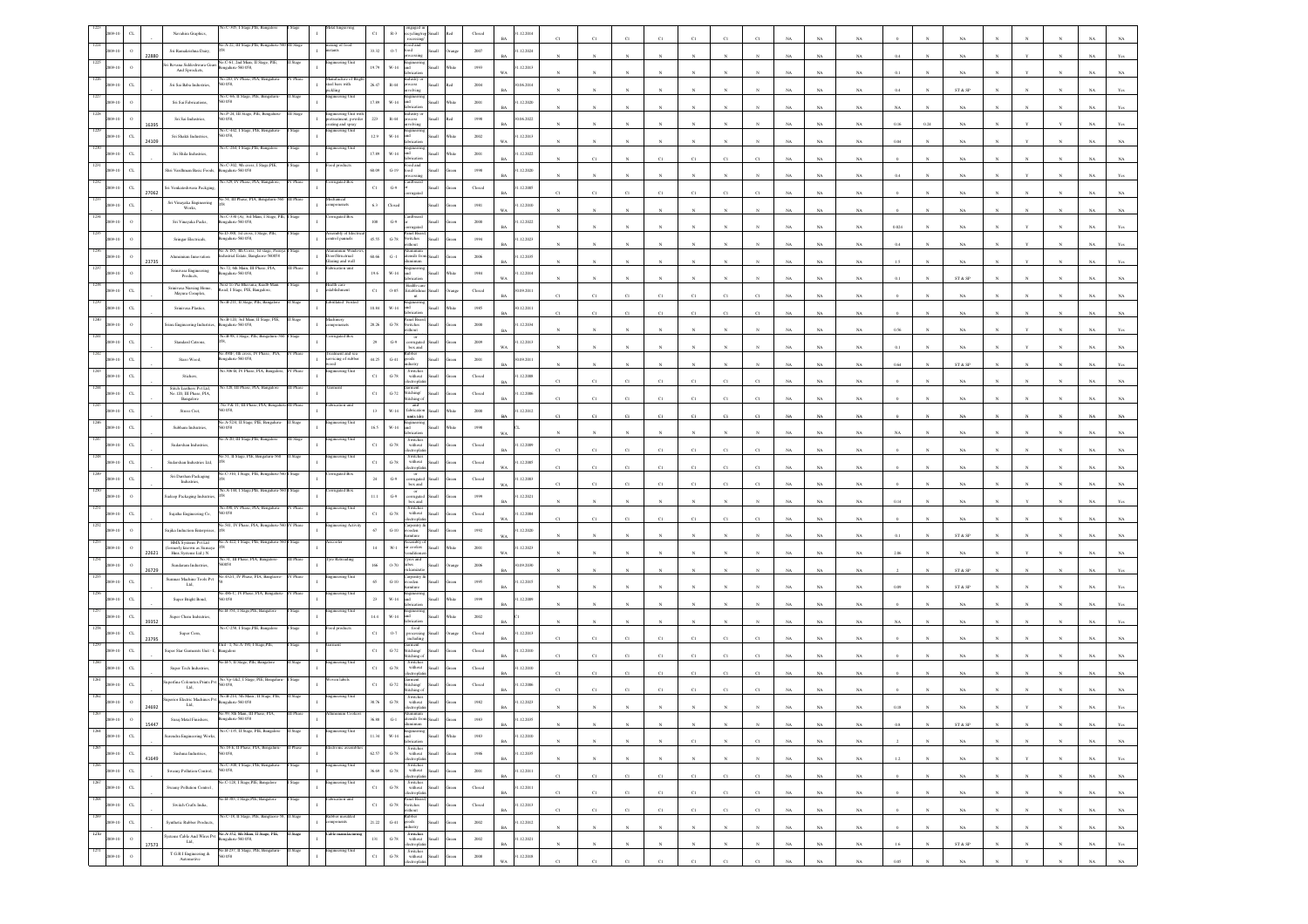|                     |                       | Tabular Manufacturing,                                                                                        |                                                      |                          |                                                                        |             |                       |                                        |               |                                      | .12.2021   |              |                            |                 |              |                 |                 |              |             |             |             |           |              |                              |            |              |              |             |                |
|---------------------|-----------------------|---------------------------------------------------------------------------------------------------------------|------------------------------------------------------|--------------------------|------------------------------------------------------------------------|-------------|-----------------------|----------------------------------------|---------------|--------------------------------------|------------|--------------|----------------------------|-----------------|--------------|-----------------|-----------------|--------------|-------------|-------------|-------------|-----------|--------------|------------------------------|------------|--------------|--------------|-------------|----------------|
|                     | $_{\rm{CL}}$          | <b>Tansar Rubber Products</b>                                                                                 |                                                      |                          |                                                                        | $_{\rm Cl}$ | $G-41$                | $\frac{1}{100}$                        |               | Closed                               | .12.2016   |              | C1                         |                 |              | C1              | C1              |              |             | NA          | NA          |           |              |                              |            |              |              |             |                |
|                     | 09-10<br>$\circ$      | ata Telecom                                                                                                   |                                                      | ТT                       |                                                                        | DG Set      | w-52                  | iesel<br>enerator<br>(15)              | di.           | 2004                                 | .12.2014   |              |                            |                 |              |                 |                 |              |             | NA          | $_{\rm NA}$ |           |              | NA                           |            |              |              |             |                |
|                     |                       | Tata Telesevices Ltd,                                                                                         | 19. Ill Phase, PL                                    |                          |                                                                        | DG Se       | $_{\rm W.52}$         | sel<br>(15)                            |               | $2004\,$                             | .12.2014   |              |                            |                 |              |                 |                 |              |             | NA          | $_{\rm NA}$ |           |              | NA                           |            |              |              |             |                |
|                     |                       | Techno Centre,                                                                                                | B-224, I<br>0058                                     |                          |                                                                        | 7.36        | $G-10$                | oden                                   |               | 1974                                 | .12.2100   |              |                            |                 |              |                 |                 |              | NA          | NA          | NA          | 0.08      |              | NA                           |            |              |              |             |                |
|                     |                       | Techno Fab,                                                                                                   | o.A-413, 4th cross, I Stage, PIE,<br>galore - 58     |                          | neering Uni                                                            | 5.97        | $W-14$                |                                        |               | 1974                                 | .12.2012   |              | $_{\rm CI}$                |                 |              |                 | C1              |              |             | NA          | $_{\rm NA}$ |           |              | NA                           |            |              |              |             |                |
|                     |                       | Techno Rubber Products,<br>13225                                                                              | a.367. IV Phase, PLA                                 |                          |                                                                        | 165         | $G-41$                |                                        |               | $1986\,$                             | .12.2021   |              |                            |                 |              |                 |                 |              |             | NA          | $_{\rm NA}$ | 9.6       |              | ST & SP                      |            |              |              |             |                |
|                     | $\alpha$              | Technoweld Manufacturing<br>Co,                                                                               | No.229, III Phase, PIA, Bengaluru                    |                          | Iding electr                                                           | 62          | $G-96$                | gof                                    |               | 1994                                 | .12.2016   |              |                            |                 |              |                 |                 |              |             |             |             |           |              |                              |            |              |              |             |                |
|                     |                       | Technoheat Bakery<br>Equipments Pvt Ltd,                                                                      | Vo.L-1, 7th Cross, I Stage,<br>ngaluru-560 058,      |                          | lakery Ovens & in<br>uipments with                                     | 355.96      | $0 - 62$              | pray<br>atins                          |               | 1996                                 | 1.09.2023  |              |                            |                 |              |                 |                 |              |             | NA          | $_{\rm NA}$ | 0.12      |              | ST & SP                      |            |              |              |             |                |
|                     | $\circ$<br>09-10      | 20426<br>Technology Development<br>Consultancy Centre,                                                        | o.B-446, I Stage, PIE, Benj                          |                          | ray painting<br><b>R &amp; D</b> consultancy of<br>Bio-Technology auto | 19.31       | $\textrm{G-}81$       |                                        |               | 2002                                 | .12.2099   |              |                            |                 |              |                 |                 |              |             | $_{\rm NA}$ | $_{\rm NA}$ | 0.96      |              | NA                           |            |              |              |             |                |
| 09-10               | C1                    | 24465<br>Tejpal Extrasions Pvt Ltd,                                                                           | A-363, I Stage,PIE, Ben                              |                          | achines<br>& D activity                                                | $_{\rm C1}$ | $\mbox{R}{\sim}58$    | cal (Balk                              |               | Closed                               |            |              |                            |                 |              |                 |                 |              |             | NA          | $_{\rm NA}$ |           |              | NA                           |            |              |              |             |                |
| 09.10               | $_{\rm{CL}}$          | Teleplast                                                                                                     | C-85, III Stage, PIE, Beng                           |                          | teral Engin                                                            | 5.3         | $_{\rm W\text{-}14}$  | a gan                                  |               | 1988                                 | .12.2002   |              | $_{\rm CI}$                | C1              | C1           | C1              | $_{\rm CI}$     |              |             | NA          | $_{\rm NA}$ |           |              | $_{\rm NA}$                  |            |              |              |             |                |
|                     | $_{\rm CL}$<br>$9-10$ | Texport Garments,                                                                                             |                                                      |                          | ing of Ga                                                              | 71.1        | $W-10$                | wooler<br>hosiers                      |               | 2001                                 | .12.2015   |              | C1                         |                 |              | $_{\rm CI}$     | C1              |              |             | $_{\rm NA}$ | $_{\rm NA}$ |           |              | NA                           |            |              |              |             |                |
|                     |                       |                                                                                                               |                                                      |                          |                                                                        |             |                       | naking<br>tent                         |               |                                      |            |              |                            |                 |              |                 |                 |              | NA.         | NA.         | NA          | 0.2       |              | ST & SP                      |            |              |              |             |                |
| 09-10               | $\circ$               | Texport Industries Pvt Ltd.,                                                                                  | 0058<br>o 266-A. II Stage, PIE, B                    |                          |                                                                        | $207\,$     | $G-72$                | Stitching/<br>Stitching o              |               | 1998                                 | .12.2023   |              |                            |                 |              |                 |                 |              | NA          | $_{\rm NA}$ | $_{\rm NA}$ |           |              | STP                          |            |              |              |             |                |
|                     | $\alpha$              | Texport Overseas,                                                                                             |                                                      |                          |                                                                        | 97.85       | $G-72$                | itching/<br>hing                       |               | $2002\,$                             | .12.2008   |              | C1                         |                 |              | C1              | CI              |              |             | $_{\rm NA}$ | NA          |           |              |                              |            |              |              |             |                |
|                     | $_{\rm CL}$<br>09-10  | Thanwada Corporation,                                                                                         |                                                      |                          | eering Uni                                                             | 17.89       | $W-14$                | Switche                                |               | 2001                                 |            |              |                            |                 |              |                 |                 |              | NA          | NA          | NA          | NA        |              | NA                           |            |              |              |             |                |
|                     | $_{\rm G}$            | The C.L.S. Press                                                                                              | $7.348 - 1$                                          |                          |                                                                        | $_{\rm C1}$ | $\textrm{G-}78$       | without<br>Switche                     |               | $\operatorname{Closed}$              | .12.2008   | $_{\rm C1}$  | C1                         | C1              | C1           | C1              | $_{\rm Cl}$     | C1           | NA          | $_{\rm NA}$ | $_{\rm NA}$ |           |              | NA                           |            |              |              |             |                |
|                     | $_{\rm{CL}}$          | The Charminar Engineerin<br>Co,                                                                               |                                                      |                          |                                                                        | $_{\rm C1}$ | $\mbox{G-}78$         | without<br>ctropl                      |               | Closed                               | .12.2015   | C1           | C1                         | $_{\rm C1}$     | C1           | C1              | C1              | CI           | NA          | $_{\rm NA}$ | NA          |           |              | NA                           |            |              |              |             |                |
|                     | $_{\rm CL}$<br>09-10  | The Glory Boys Co,                                                                                            | .12, III Phase, PIA, Beng                            |                          | eering Uni                                                             | $_{\rm C1}$ | $G-78$                | Switche<br>without                     |               | Closed<br>RA                         | .12.2023   | C1           | C1                         | C1              | C1           | C1              | C1              | C1           | NA          | $_{\rm NA}$ | $_{\rm NA}$ |           |              | NA                           |            |              |              |             |                |
|                     |                       | mmala Electronics Pvt Ltd,                                                                                    | Vo.SB-54, Il cross, I Stage, PI<br>ngalaru-560 058   |                          |                                                                        | 42.76       | $_{\rm W-13}$         | lectrica                               |               | 1974                                 | .12.2020   |              |                            |                 |              |                 |                 |              | $_{\rm NA}$ | $_{\rm NA}$ | $_{\rm NA}$ | 0.4       |              | $_{\rm NA}$                  |            |              |              |             |                |
|                     | $_{\rm{G}}$<br>09-10  | Time Textile Industries,                                                                                      | <b>Vo.A-198, I Stage, PIE, Be</b>                    |                          |                                                                        | $_{\rm C1}$ | $_{\mathrm{G-72}}$    | nent<br>tching/<br>itching             |               | $\operatorname{Closed}$              | .12.2013   |              | C1                         | CI              |              | $_{\rm C1}$     | C1              |              |             | <b>NA</b>   | NA          |           |              |                              |            |              |              |             |                |
| 09-10               | CL                    | Time Textiles Industries Unit<br>$\mathbf{I}_i$                                                               | Unit - I, No.1-E, II Phase, PIA<br>ngalaru-560 058   |                          |                                                                        | $_{\rm Cl}$ | $G-72$                | stitching/<br>$k$ ching $\cdot$        | sШ            | Closed                               | .12.2010   |              | C1                         | C1              | C1           | $_{\rm C1}$     | C1              |              |             | NA          | $_{\rm NA}$ |           |              | NA                           |            |              |              |             |                |
| 09-10               | $_{\rm{CL}}$          | Times Engineering Pvt Ltd,                                                                                    | Vo.A-106, II Stage, PIE, Bengaluru<br>0.58           |                          |                                                                        | $_{\rm C1}$ | $\mbox{G-}78$         | Switche<br>without<br>ctroph           |               | Closed                               | .12.2012   |              | C1                         | C1              | $_{\rm C1}$  | C1              | $_{\rm C1}$     |              |             | $_{\rm NA}$ | $_{\rm NA}$ |           |              | $_{\rm NA}$                  |            |              |              |             |                |
| 009-10              | $_{\rm{CL}}$          | Tirupati Adhesives<br>28492                                                                                   | o.47, 4th Main, III Phase, PIA<br>ngalore - 58       |                          |                                                                        | 78.25       | $G-91$                | Adh                                    |               | 1994                                 | .12.2015   |              |                            |                 |              | $\mathbf{N}$    |                 |              |             | NA          | NA          | 0.08      |              | ST & SP                      |            |              |              |             |                |
| 09-10               | $\Omega$              | Athreya CNC (formerly<br>sown as Tocol Enterpris                                                              | 525, IV Phase, PIA.                                  |                          | (Engineering U<br>CNC Machine<br>ponents fo                            | 54.18       | $G-10$                | oden                                   |               | 1996                                 | .12.2023   |              | $\boldsymbol{\mathcal{N}}$ |                 |              | $\mathbf{N}$    |                 |              | NA          | $_{\rm NA}$ | $_{\rm NA}$ | $0.24\,$  |              | $\text{ST} \ \& \ \text{SP}$ |            |              |              |             |                |
|                     | $_{\rm{CL}}$          | Tool Craft Assecciries,                                                                                       | 290. IV Phase, PIA.                                  |                          | ring Uni                                                               | $_{\rm C1}$ | $\,$ G-78 $\,$        | Switche<br>without                     |               | Closed                               | .12.2012   |              |                            |                 |              |                 |                 |              |             |             |             |           |              |                              |            |              |              |             |                |
|                     | $_{\rm CL}$           | Tools Corporations,                                                                                           |                                                      |                          |                                                                        | $_{\rm Cl}$ | $\operatorname{G-78}$ | ectroplat<br>Switches<br>without       |               | Closed                               | 1.12.2012  | C1           | C1                         | $_{\rm Cl}$     | C1           | $_{\rm C1}$     | $_{\rm Cl}$     |              | NA          | $_{\rm NA}$ | $_{\rm NA}$ |           |              | NA                           |            |              |              |             |                |
|                     | $\alpha$              | Touch Wood Craft,                                                                                             | 99. I Phase, PIA, I                                  |                          | od packing                                                             | $_{\rm C1}$ | $G-10$                | Tarpentry &<br>vooden                  |               | $\operatorname{Closed}$              | .12.2005   | C1           | C1                         | CI              | C1           | C1              | CI              |              |             | NA          | NA          |           |              | NA.                          |            |              |              |             |                |
|                     | $\alpha$              | Toyo Corporation,                                                                                             |                                                      |                          |                                                                        | $_{\rm Cl}$ | $\,$ G-78 $\,$        | without                                |               | ${\it Closed}$                       | .12.2001   |              | $_{\rm CI}$                |                 |              | C1              | C1              |              |             | NA          | NA          |           |              |                              |            |              |              |             |                |
|                     |                       | ransducer & Allied Produc                                                                                     | šo.351, IV Phase, PIA, B<br>0058.                    |                          |                                                                        | 20.6        | $W-1$                 | ctroph<br>ctric and<br>ctronis         |               | 1991                                 | .12.2015   | C1           | C1                         | CI              | C1           | $_{\rm CI}$     | $_{\rm Cl}$     | CI           |             | $_{\rm NA}$ | $_{\rm NA}$ |           |              | NA                           |            |              |              |             |                |
|                     | $_{\rm CL}$           | ansteel Sheeting Technolo                                                                                     | Vo.1-A, II Phase, PIA, Bangalo                       |                          | neering Uni                                                            | 354         | $G-78$                | white<br>Switche<br>$with u$           |               | $19\%$                               | .12.2008   |              |                            |                 |              |                 |                 |              | NA          | NA          | NA          | NA        |              | NA                           |            |              |              |             |                |
|                     | $\alpha$              | Pvt Ltd.<br>16388<br>Trident Engineering,                                                                     | 356. IV Phase, PIA                                   |                          |                                                                        | 17.89       | $_{\rm W\text{-}14}$  |                                        |               | $200\mathrm{l}$                      | .12.2008   |              |                            |                 |              |                 |                 |              | NA          | $_{\rm NA}$ | $_{\rm NA}$ |           |              | NA                           |            |              |              |             |                |
|                     |                       |                                                                                                               | A-322, II Stage, PIE, Bangalo                        |                          |                                                                        | C1          |                       | nent<br>titching/                      |               |                                      |            |              |                            |                 |              |                 |                 |              | NA          | $_{\rm NA}$ | $_{\rm NA}$ |           |              | NA                           |            |              |              |             |                |
|                     | $\alpha$<br>09-10     | <b>Trident Fashions</b>                                                                                       | No.20, 5th Main, III Phase, PIA                      |                          | neering Uni                                                            |             | $\tt G-72$            | tchine                                 |               | Closed                               | 1.12.2014  |              | C1                         | CI              |              | C1              | C1              |              |             | NA          | $_{\rm NA}$ |           |              | NA                           |            |              |              |             |                |
|                     | $\,$ 0                | Trikaya Precission Pvt Ltd,<br>26991                                                                          | ngalaru-560 058<br>o.B-173, II Stage, PIE, B         |                          | eering Un                                                              | 101         | $W-14$                | Switches<br>without                    |               | $2000\,$<br>WA                       | .12.2025   |              |                            |                 |              |                 |                 |              |             | NA          | $_{\rm NA}$ | 0.48      |              | ST & SP                      |            |              |              |             |                |
| 09-10               | $_{\rm CL}$           | Triveni Industries.,                                                                                          | of No. 559,                                          |                          | nufacturing                                                            | 70          | $\mbox{G-}78$         | ctroph<br>Switche                      | ыl            | 1983                                 | .12.2025   |              |                            |                 |              |                 |                 |              |             | NA          | NA          | 0.64      |              | NA                           |            |              |              |             |                |
|                     | $\circ$               | Unitech Cnc Centre Pvt Ltd,                                                                                   | tage, PIA<br>Vo.B-262, II Stage, PIE, Bengal         |                          | lydraulics pumps                                                       | 96.7        | $G-78$                | without<br>lectroplat<br>olythene      |               | 1983                                 | .12.2027   |              |                            |                 |              |                 |                 |              |             | NA          | $_{\rm NA}$ | 2.7       |              | $_{\rm NA}$                  |            |              |              |             |                |
|                     | $\circ$               | Trupti Twines,<br>76299                                                                                       | 058<br>A-3, III Stage, PIE,                          |                          |                                                                        | $_{36}$     | $_{\mathrm{G-32}}$    | ad plastis<br>ssed<br>switch           |               | 1999                                 | .12.2028   |              |                            |                 |              |                 |                 |              |             | NA          | $_{\rm NA}$ | 0.96      |              | NA                           |            |              |              |             |                |
|                     | CL                    | Trust Pack,                                                                                                   | 351, IV Phase, PIA, E                                |                          | ax coated and<br>ninatd paper roll to<br>s printing<br>ther bags       | 29.12       | $\operatorname{G-78}$ | without<br>troph<br>ather fo           |               | 2017<br>WA.                          | .12.2004   |              |                            |                 |              |                 |                 |              |             | NA          | NA          |           |              | NA                           |            |              |              |             |                |
|                     | $\alpha$              | Tuhina Leather Industrie                                                                                      |                                                      |                          |                                                                        | $_{\rm C1}$ | $\,$ G-26 $\,$        | ar and                                 |               | Closed                               | .12.2004   |              | CI                         |                 |              | C1              |                 |              |             | NA          | NA          |           |              | NA                           |            |              |              |             |                |
|                     |                       | Tulasinath Industries<br>25488                                                                                |                                                      |                          |                                                                        | 12          | $W-14$                |                                        |               | 1980                                 | .12.2012   |              |                            |                 |              |                 |                 |              |             |             |             |           |              | ST & SI                      |            |              |              |             |                |
|                     |                       | Tyre Soles Bangalon                                                                                           |                                                      |                          |                                                                        |             |                       | n/hot                                  |               | Closed<br>WA                         | (09.201)   |              | C1                         | C1              | C1           | C1              | C1              |              | <b>NA</b>   | NA          | NA.         |           |              | NA                           |            |              |              | NA 1        | NA 1           |
| 1313<br>$2009 - 10$ | $_{\rm CL}$           | <b>U.M.Fiber Works</b> ,                                                                                      | No.D-397, I Stage,PIE, Bangalore                     | I Stage                  | <b>FRP</b> Products                                                    | $17.89\,$   | $\,$ G-108 $\,$       | Fiber glass<br>molding,<br>Fiber Glass | all.          | $2001\,$<br>$_{\rm WA}$              | 1.12.2020  |              | $_{\rm N}$                 | $_{\rm N}$      | $_{\rm N}$   | $_{\rm N}$      | $_{\rm N}$      |              | $_{\rm NA}$ | $_{\rm NA}$ | $_{\rm NA}$ | $\rm 0.2$ |              | $_{\rm NA}$                  |            |              |              | $_{\rm NA}$ | $_{\rm NA}$    |
| 1314<br>2009-10     | $\,$ $\,$ $\,$        | U.R.Condiments,                                                                                               | No.L-2, 9th cross, I Stage,PIE,<br>Bengaluru-560 058 |                          |                                                                        | $50\,$      | $G-3$                 | Bakery /<br>onfectioner<br>sweets      |               | 1995<br>een<br><b>BA</b>             | 1.12.2035  |              | $_{\rm N}$                 | $_{\mathrm{N}}$ | $_{\rm N}$   | $_{\mathrm{N}}$ | $_{\rm N}$      | $_{\rm N}$   | $_{\rm NA}$ | $_{\rm NA}$ | $_{\rm NA}$ | 0.8       | $_{\rm N}$   | NA                           | N          | $\mathbf Y$  | $\mathbb{N}$ | $_{\rm NA}$ | Yes            |
| 1315<br>2009-10     | $\hspace{0.1mm}$ 0    | Uma Industries,<br>25915                                                                                      | .C-85, II Stage, PIE, Bengaluru-560 II Stage         |                          | rned componen                                                          | 66.35       | $_{\rm{G-18}}$        | Switches<br>without<br>ectrophat       | Small         | 1985<br>ireen<br>WA                  | 31.12.2007 | $\mathbf{N}$ | $_{\rm N}$                 | $_{\rm N}$      | N            | $_{\rm N}$      | $_{\mathrm{N}}$ | $_{\rm N}$   | $_{\rm NA}$ | $_{\rm NA}$ | $_{\rm NA}$ | $0.2\,$   | $\mathbf N$  | $_{\rm NA}$                  | $_{\rm N}$ | $\mathbf{Y}$ | $_{\rm N}$   | $_{\rm NA}$ | $_{\rm NA}$    |
| 1316<br>$2009 - 10$ | $_{\rm{CL}}$          | Unik Enterprises,                                                                                             | No.A-45, II Stage, PIE, Bengaluru-<br>50 058         | II Stage<br>$\mathbf{I}$ | ingineering Unit                                                       | 17.89       | $_{\rm W\text{-}14}$  | and                                    | <b>Ilan</b>   | Vhite<br>$2001\,$<br>$_{\rm WA}$     |            |              | $_{\rm N}$                 | $_{\rm N}$      | $_{\rm N}$   | $_{\rm C1}$     | $_{\rm N}$      | $_{\rm C1}$  | $_{\rm NA}$ | $_{\rm NA}$ | $_{\rm NA}$ |           | $\mathbf N$  | $_{\rm NA}$                  |            | $_{\rm N}$   | $_{\rm N}$   | $_{\rm NA}$ | $_{\rm NA}$    |
| 1317<br>2009-10     | $_{\rm{CL}}$          | <b>Unik Products</b>                                                                                          | No.C-76, II Stage, PIE, Bengalaru-560 II Stage       |                          | abrication uni                                                         | $_{\rm Cl}$ | $\,$ G-78 $\,$        | Panel Board,<br>Switches<br>vithout    | <b>Iliami</b> | ${\it Closed}$<br>ireen<br><b>BA</b> | 31.12.2006 | C1           | C1                         | C1              | C1           | C1              | C1              | $_{\rm CI}$  | NA          | NA          | NA          |           | $\mathbf{N}$ | NA                           |            | $\mathbf{N}$ | $_{\rm N}$   | NA          | NA             |
| 1318<br>2009-10     | $_{\rm{CL}}$          | Unique Engineering Services                                                                                   | C-86, II Stage, PIE, Bengalaru-3                     | Stage<br>$\mathbf{I}$    | neering Uni                                                            | 32          | $G-78$                | Switches<br>without                    | Small         | 2004<br>ireen<br>WA                  | 1.12.2015  |              | $_{\rm N}$                 | $\mathbf{N}$    | $\mathbf{N}$ | $_{\rm N}$      | $\mathbf{N}$    | $\mathbf{N}$ |             |             |             |           | $\mathbf{N}$ |                              |            |              | $\mathbf{N}$ |             |                |
| 1319<br>2009-10     | $\,$ 0                | $\label{eq:1} \begin{array}{ll} \text{Unique Instruments} \; \& \\ \text{Manufucturing (P) Lat}, \end{array}$ | No.423, IV Phase, PIA, Bengaluru-560 IV Phase        | $\,$ I                   | Calibration process<br>grand job works                                 | $10.7\,$    | $_{\rm W\text{-}14}$  | ectroplat<br>Engine<br>and             | <b>Ilan</b>   | Vhite<br>1997                        | 0.12.2000  |              |                            |                 |              |                 |                 |              | $_{\rm NA}$ | $_{\rm NA}$ | $_{\rm NA}$ | $\,0.4$   |              | $_{\rm NA}$                  |            |              |              | $_{\rm NA}$ | $_{\rm NA}$    |
| 1320<br>2009-10     | $\,$ $\,$             | Unique Non-Woven Co,                                                                                          | No 218. III Phase, PIA, Bengaluru-<br>560 058        | III Phase                | ion oven cloth                                                         | $35\,$      | $_{\mathrm{G-72}}$    | cation<br>iarment<br>Akching/          | <b>Ham</b>    | $_{\rm BA}$<br>$2003\,$<br>een       | 1.12.2034  | $_{\rm N}$   | $_{\rm N}$                 | $_{\rm N}$      | $_{\rm N}$   | $_{\rm N}$      | $_{\rm N}$      | $_{\rm N}$   | $_{\rm NA}$ | $_{\rm NA}$ | $_{\rm NA}$ | $\,$ 0    | $_{\rm N}$   | $_{\rm NA}$                  |            | $_{\rm N}$   | $_{\rm N}$   | $_{\rm NA}$ | $\mathbf{Yes}$ |
|                     |                       |                                                                                                               |                                                      |                          |                                                                        |             |                       | titching of                            |               | WA                                   |            |              | $_{\rm N}$                 |                 |              | $\mathbf{N}$    |                 |              | NA          | NA          | NA          | 0.19      | $\mathbf{N}$ | NA                           |            | $\mathbf{v}$ | $\mathbf{N}$ | $_{\rm NA}$ | $_{\rm NA}$    |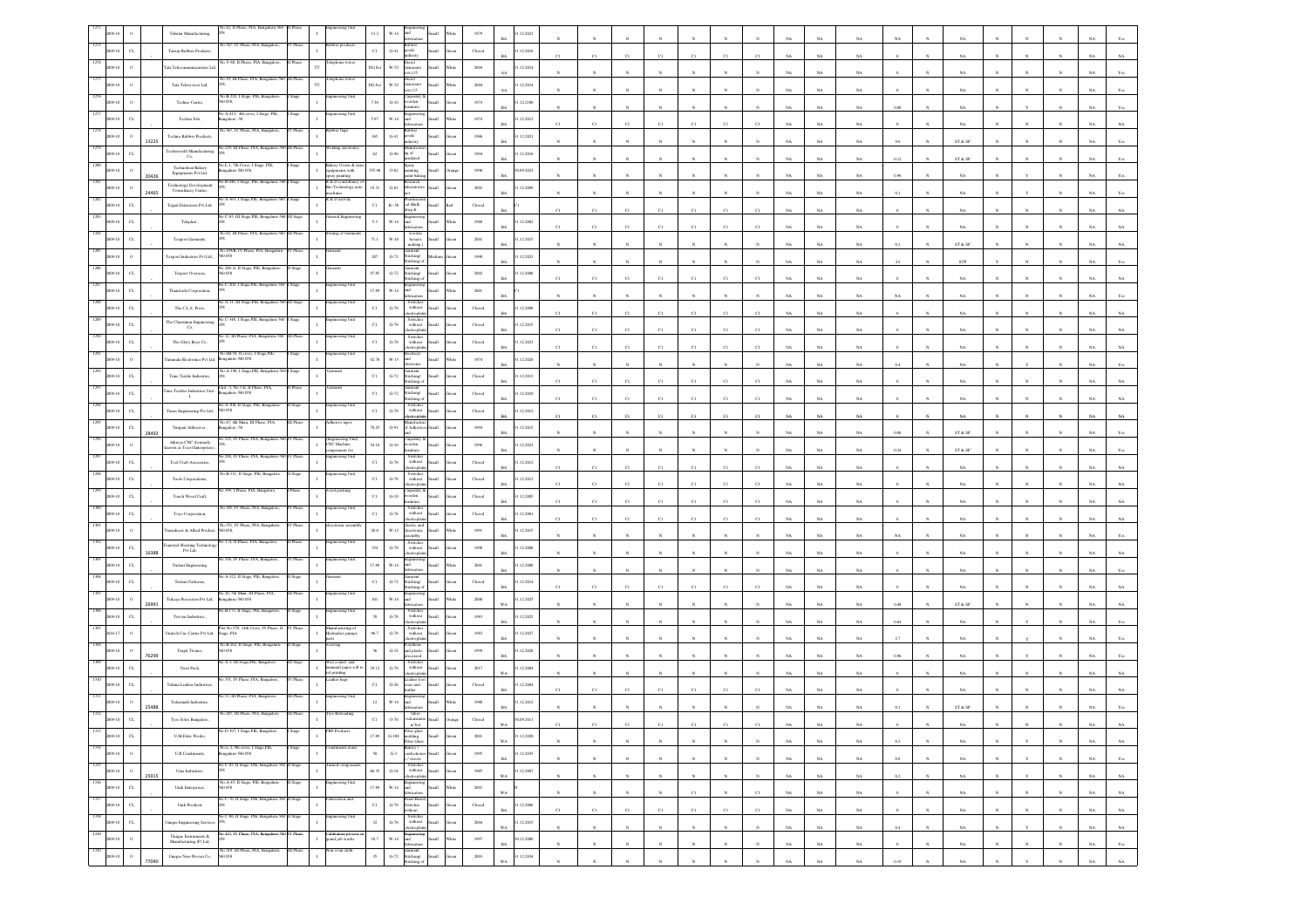|      |                         |       | io B-258. II<br>Unique Plastic Industries,<br>058                               |                                                           |           |                                                                         |               | $_{\mathrm{G-32}}$<br>nd plastic                                                                                                                                                        |       |                                                                                                         | .12.2010                    |             |             |              |              |              | 6.06.200     |                         |             |             |             |             |            |                              |              |                 |            |             |                |
|------|-------------------------|-------|---------------------------------------------------------------------------------|-----------------------------------------------------------|-----------|-------------------------------------------------------------------------|---------------|-----------------------------------------------------------------------------------------------------------------------------------------------------------------------------------------|-------|---------------------------------------------------------------------------------------------------------|-----------------------------|-------------|-------------|--------------|--------------|--------------|--------------|-------------------------|-------------|-------------|-------------|-------------|------------|------------------------------|--------------|-----------------|------------|-------------|----------------|
|      | $_{\rm{CL}}$            |       | Unique Products, N<br>8200                                                      | No.C-76, II Stage, PIE, Bangalor                          |           | astic inject                                                            | $32\,$        | Polythene<br>and plastic<br>$G-32$<br>ыl<br>ssed                                                                                                                                        |       | 1992                                                                                                    | 0.09.2009<br>RA             |             |             |              |              |              |              |                         |             | NA          |             |             |            |                              |              |                 |            |             |                |
|      | $_{\rm CL}$             |       | Unitech Cnc Centre Pvt Ltd,                                                     |                                                           |           |                                                                         | $200\,$       | $G-77$<br>of Motor &<br><b>Hall</b>                                                                                                                                                     |       | $2001\,$                                                                                                | 1.12.2016<br><b>BA</b>      |             |             |              |              |              |              |                         |             | NA          | $_{\rm NA}$ |             |            | NA                           |              |                 |            |             |                |
|      | $\alpha$                |       | o.176, III Phase, PIA.<br>United Engineering Works,<br>058                      |                                                           |           | ication uni                                                             | $_{\rm C1}$   | anel Boa<br>$\,$ G-78 $\,$<br>witches<br>rithout                                                                                                                                        |       | $\operatorname*{Closed}% \left( \mathcal{M}\right) \equiv\operatorname*{Disc}\left( \mathcal{M}\right)$ | (09.2008)<br>WA             | C1          | CI          |              |              | C1           | CI           |                         |             | NA          | $_{\rm NA}$ |             |            | NA                           |              |                 |            |             |                |
|      |                         | 15258 | A-103(a), 3rd M<br>Universal Hands,<br>sgalaru-560 058                          |                                                           |           | st Watch I<br>lectroplating)                                            | 33.33         | lastry<br>$R-44$<br>ocess<br>volving                                                                                                                                                    |       | 1995                                                                                                    | 0.06, 2020<br>RA            |             |             |              |              |              |              |                         |             | NA          | NA          | 05          | 0.065      | NA                           |              |                 |            |             |                |
|      |                         | 23240 | Universal Industries<br>galaru-560 058,                                         | 40.A-197, 4th cross, I Stage, PIE                         |           | shion Pillows a<br>edding fabrics                                       | 9.32          | como'<br>$G-15$<br>aning                                                                                                                                                                |       | $1980\,$                                                                                                | 1.12.2099<br><b>BA</b>      |             |             |              |              |              |              |                         |             | NA          | $_{\rm NA}$ | 0.16        |            |                              |              |                 |            |             |                |
|      | $\alpha$                |       | 26-A. II Phase, PI<br>Universal Instruments<br>tanufacturing Co Pvt Ltd,<br>058 |                                                           |           |                                                                         | $_{\rm C1}$   | Switches<br>without<br>$\,$ G-78 $\,$                                                                                                                                                   |       | Closed                                                                                                  | (09.2006)<br>BA             | C1          | C1          | C1           | CI           | $_{\rm C1}$  | C1           |                         |             | NA          | NA          |             |            | NA                           |              |                 |            |             |                |
|      | $\sigma$                |       | iversal Instruments Servi<br>0.58<br>Co,                                        | No.26-A, II Phase, PIA, Bengal                            |           | gineering Uni                                                           | C1            | Switches<br>without<br>$G-78$                                                                                                                                                           |       | Closed                                                                                                  | 1.12.2005<br>W <sub>A</sub> |             | C1          | C1           | CI           | C1           | CI           |                         |             | NA          | $_{\rm NA}$ |             |            | NA                           |              |                 |            |             |                |
|      | $\alpha$                | 10792 | Iniversal Power Transfort<br>058<br>Pvt Ltd,                                    | No.26-A, II Phase, PIA, Benga                             |           | nsformer wit                                                            | 2223          | repairing<br>manufactu<br>$0.69\,$<br>ng (dry                                                                                                                                           |       | $2003\,$                                                                                                | 0.09.2010<br><b>BA</b>      |             | 31.12.2013  |              |              |              |              |                         |             | NA          | $_{\rm NA}$ |             |            | ST & SP                      |              |                 |            |             |                |
|      |                         |       | V.B.Enterprises,<br>058,                                                        | Vo.B-70-A, II Stage, PIE, Bengalı                         |           | PE bag                                                                  | 32.97         | Polythene<br>and plastic<br>$G-32$<br>lian<br>essed                                                                                                                                     |       | 1994                                                                                                    | 1.12.2023<br>WA             |             |             |              |              |              |              |                         |             | NA          | NA          |             |            | NA                           |              |                 |            |             |                |
|      |                         |       | Gurudev Flex<br>sgalaru-560 058,                                                | io.D-361, II Stage, 8th Main, PIE,                        |           | rinting on integ<br>$\mathop{\text{part}}$ of $\mathop{\text{packing}}$ | 78            | $G-18$                                                                                                                                                                                  |       | 1.1.2017                                                                                                | 1.12.2026<br>W <sub>a</sub> |             |             |              |              |              |              |                         |             | NA          | $_{\rm NA}$ | 0.16        |            | $_{\rm NA}$                  |              |                 |            |             |                |
|      | C1                      |       | V.F.India,                                                                      | io.360, IV Phase, PIA, Bengaluru-56                       | V Phas    | rment                                                                   |               | iannen<br>$G-72$<br>titching/<br>itching o                                                                                                                                              |       | $2000\,$                                                                                                | 1.12.2004<br><b>BA</b>      |             |             |              |              |              |              |                         |             | NA          | $_{\rm NA}$ |             |            | $_{\rm NA}$                  |              |                 |            |             |                |
|      | C1                      |       | V.G.Industries,                                                                 | 12, I Stage, PIE, Beng                                    |           | ication uni                                                             | $_{\rm C1}$   | Panel Boa<br>Switches<br>$G-78$<br>ithout                                                                                                                                               |       | Closed                                                                                                  | 1.12.2007<br><b>BA</b>      | C1          | C1          | C1           |              | C1           | C1           |                         |             | NA          | NA          |             |            | NA.                          |              |                 |            |             |                |
|      | $\Omega$                |       | 0.38, No.154/1/3, 1st<br>Taj Computer Solution Pt Ltd Phase, PIA, Bengaluru     |                                                           |           | vaste collectio<br>gregation<br>'urbishment of e                        | 2.65          | Recycling<br>Plants<br>$R-15$<br><b>Ham</b>                                                                                                                                             |       | 30.09.2017                                                                                              |                             |             |             |              |              |              |              |                         |             | NA          |             | 0.72        |            |                              |              |                 |            |             |                |
|      | $\circ$                 | 34751 | V.S.K. Enterprises,                                                             | 40.A-47, II Stage, PIE, Bengaluru-                        |           | gineering Unit                                                          | 17.89         | Engi<br>and<br>$_{\rm W\text{-}14}$                                                                                                                                                     |       | $2001\,$                                                                                                | 1.12.2000                   |             |             |              |              |              |              |                         |             |             | $_{\rm NA}$ |             |            | ST & SP                      |              |                 |            |             |                |
|      | $\sigma$                |       | V.T., P. Rubber Products,<br>0.58                                               |                                                           |           |                                                                         | C1            | $G-41$<br>goods                                                                                                                                                                         |       | Closed                                                                                                  | BA<br>1.12.2009             |             |             | $^{c}$ 1     |              |              |              | $\mathcal{C}^{\dagger}$ |             | NA          | NA          |             |            | NA                           |              |                 |            |             |                |
|      |                         |       | V.T.Switch Gears<br>sgalaru-560 058<br>Transfermers                             | o.33, 4th Main Road, III Phase, PIA, III Ph               |           | sformer a                                                               | 87.29         | dustry<br>$_{\mathrm{G-18}}$<br>embly                                                                                                                                                   |       | 1986                                                                                                    | <b>BA</b><br>.12.2021       | C1          | C1          |              |              | C1           | CI           |                         | NA          | NA          | NA          |             |            | NA.                          |              |                 |            |             |                |
|      |                         | 15347 | accum Techniques Pvt La                                                         | 433. IV Phase, PIA.                                       |           | dustrial scale<br>ring Un                                               | $81.18\,$     | Switch<br>$\,$ G-78 $\,$<br>$% \left\vert \left( \mathbf{1}_{\mathbf{1}}\right) \right\rangle$ without                                                                                  |       | 1989                                                                                                    | BA<br>1.12.2006             |             |             |              |              |              |              |                         |             | NA          | $_{\rm NA}$ |             |            | ST & SP                      |              |                 |            |             |                |
|      | $\sigma$                |       | Varchas Impex Pvt Ltd,                                                          | A-192, I Stage,PIE, Benga                                 |           | ineering Unit                                                           | 65            | ctroph<br>Switches<br>without<br>$G-78$                                                                                                                                                 |       | $2000\,$                                                                                                | BA<br>1.12.2013             | C1          | C1          | C1           | CI           | $_{\rm C1}$  | C1           | CI                      |             | NA          | NA          |             |            | NA                           |              |                 |            |             |                |
|      | $_{\rm{CL}}$            |       | Vastushilpi Enterprises,<br>ealore                                              | io.B-219, 4th Cross, I Stage, PIE                         |           | teering Un                                                              | 77.5          | larpentry<br>$o$ oden<br>$_{\mathrm{G-10}}$                                                                                                                                             |       | $1982\,$                                                                                                | <b>BA</b><br>1.12.2020      |             |             |              |              | C1           | $\mathbf{N}$ | $_{\rm C1}$             | NA          | $_{\rm NA}$ | $_{\rm NA}$ |             |            | NA                           |              |                 |            |             |                |
|      | $_{\rm{CL}}$            | 16454 | Veena Industry,<br>058,                                                         | Vo 30-R II Phase PLA Renna                                |           |                                                                         | 17.89         | $_{\rm W\text{-}14}$<br>á,                                                                                                                                                              |       | $2001\,$                                                                                                | 1.12.2010                   |             |             |              |              |              |              |                         |             | $_{\rm NA}$ | $_{\rm NA}$ | 0.8         |            | $_{\rm NA}$                  |              |                 |            |             |                |
|      | $\circ$                 |       | Vee yee Control Pvt Ltd.<br>langlore-58                                         | 40.216, 11th Main, III Phase, PIA,                        |           | extrical cor<br>ads                                                     | 332           | anel Boar<br>$G-78$<br>Switches<br><b>Ham</b>                                                                                                                                           |       | 1990                                                                                                    | WA<br>1.12.2020             |             |             |              |              | C1           |              |                         |             | NA          | NA          |             |            |                              |              |                 |            |             |                |
|      | $\circ$                 | 12754 | Vetril Electronics Pvt Ltd,<br>058,                                             | No.547-A, IV Phase, PIA, Bengaluru                        |           | teering Uni                                                             | 156           | lectrica<br>$W-13$<br>ht                                                                                                                                                                |       | $200\mathrm{l}$                                                                                         | <b>BA</b><br>12.2010        |             |             |              |              |              |              |                         |             | NA          | $_{\rm NA}$ | 1.65        |            | ${\rm ST}$ & ${\rm SP}$      |              |                 |            |             |                |
|      | $\alpha$                |       | Vettiyil Industries                                                             | No.B-69, 2nd cross, cross, Is<br>itage,PIE, Bangalore -58 |           | vai chappel s                                                           | 40.88         | Leather for<br>wear and<br>$G-26$                                                                                                                                                       |       | 2002                                                                                                    | <b>BA</b><br>1.12.2015      |             |             |              |              |              |              |                         |             | NA          | $_{\rm NA}$ | 0.8         |            | ST & SP                      |              |                 |            |             |                |
|      | $\circ$                 |       | Shree Shyam Polymer.                                                            | No.C-30, 2nd Main, II Stage, PIE,<br>Bengalaru-560 058    | Stage     | $\mathbf{I}$                                                            | 44.5          | ather<br>$G-32$<br>and plastic<br>HH.                                                                                                                                                   |       | 2002                                                                                                    | RA<br>1.12.2028             |             |             |              |              |              |              |                         |             | NA          | NA          | 0.8         |            | NA.                          |              |                 |            |             |                |
|      | $\alpha$                |       | Vibrations,                                                                     | in 370 IV Phase PIA Ban                                   |           | acking and bags<br>above 40 micron<br>eering Uni                        | $_{\rm C1}$   | Switches<br>without<br>$\,$ G-78 $\,$                                                                                                                                                   |       | $\operatorname*{Closed}% \left( \mathcal{M}\right) \equiv\operatorname*{Disc}\left( \mathcal{M}\right)$ | <b>WA</b><br>12.2010        |             |             |              |              |              |              |                         |             | $_{\rm NA}$ | $_{\rm NA}$ | 0.2         |            | $_{\rm NA}$                  |              |                 |            |             |                |
|      | $_{\rm{CL}}$            |       | o.A-54, 2nd II Stage<br>Video Shack,<br>sgalaru-560 058,                        |                                                           |           | rrugated Be                                                             | 43            | lectropla<br>$\alpha$<br>$G-9$<br>ыl                                                                                                                                                    |       | 1999                                                                                                    | <b>BA</b><br>1.12.2012      | C1          | C1          | CI           |              | $_{\rm Cl}$  | CI           |                         |             | NA          | NA          |             |            | NA                           |              |                 |            |             |                |
|      | C1                      |       | Vidoo Technical Pvt Ltd,                                                        | 40.A-54, II Stage, PIE, Ber                               |           | teering Uni                                                             | 17.89         | corrugated<br>box and<br>$W-14$<br>вā                                                                                                                                                   |       | $2001\,$                                                                                                | RA                          |             |             |              |              |              |              |                         |             | NA          | NA          |             |            |                              |              |                 |            |             |                |
|      | $\alpha$                |       | Vidya Creations - II,                                                           |                                                           |           |                                                                         | $_{\rm C1}$   | $_{\mathrm{G-72}}$<br>titching/                                                                                                                                                         |       | ${\it Closed}$                                                                                          | <b>BA</b><br>(06, 2003)     |             |             |              |              |              |              |                         |             | NA          | NA          |             |            |                              |              |                 |            |             |                |
|      | $\circ$                 |       | Vijaya Building Materials                                                       | 552, IV Phase, PIA, Bang                                  |           | olid and Hlo<br>ncrete blocks                                           | 20.78         | titching o<br>teady mir<br>$G-37$<br>thems                                                                                                                                              |       | 2001                                                                                                    | <b>BA</b><br>1.12.2020      | C1          | C1          | CI           | CI           | C1           | CI           |                         |             | NA          | NA          |             |            | NA                           |              |                 |            |             |                |
|      | C1                      | 2342  | Vikas Plastic Industries                                                        | 300, IV Phase, PIA, Bangalore                             |           |                                                                         |               | .<br><br>olythene<br>and plastic<br>$G-32$                                                                                                                                              |       | $2003\,$                                                                                                | RA<br>.12.2005              |             |             |              |              |              |              |                         |             | NA          | NA          | 0.2         |            | ST & SP                      |              |                 |            |             |                |
|      | $\alpha$                |       | Vinayaka Engineering                                                            | 54. III Phase, PIA, Ba                                    |           |                                                                         | $_{\rm C1}$   | Switches<br>without<br>$\textrm{G-}78$                                                                                                                                                  |       | Closed                                                                                                  | <b>BA</b><br>1.12.2011      |             |             |              |              |              | $_{\rm C1}$  |                         |             | $_{\rm NA}$ | $_{\rm NA}$ |             |            | NA                           |              |                 |            |             |                |
|      | $\sigma$                |       | Vinayaka Mosquito Coil                                                          | A-300, I Stage, PIE, Ban                                  |           |                                                                         | C1            | ectropi<br>ng of<br>mosquito<br>repellent<br>$0 - 48$                                                                                                                                   |       | Closed                                                                                                  | WA<br>90.09.2005            | C1          | C1          | C1           | CI           | C1           | C1           | CI                      |             | $_{\rm NA}$ | NA          |             |            | NA                           |              |                 |            |             |                |
|      | C1                      |       | Manufacturing Co,<br>Vined Industries,                                          | 1,421, IV Phase, PIA, Bangalon                            |           | gineering Uni                                                           | 17.89         | $W-14$<br>á,                                                                                                                                                                            |       | 2001                                                                                                    | 0.06.2004                   |             | $_{\rm C1}$ | C1           | CI           | C1           | CI           |                         |             | NA          | $_{\rm NA}$ |             |            | NA                           |              |                 |            |             |                |
|      | $\circ$                 |       | Vinu mac,                                                                       | 205/A, III Phase, PIA, Bang                               |           | veication with pre<br>atment and spray                                  | 435           | ustry o<br>$R-44$                                                                                                                                                                       |       | 1985                                                                                                    | WA<br>0.06.2023             |             |             |              |              |              |              |                         |             | NA          | NA          |             |            |                              |              |                 |            |             |                |
|      | C1                      | 11702 |                                                                                 | 188, III Phase, PIA, I                                    |           | sting (Hydrulic                                                         | $_{\rm C1}$   | eocess<br>svolving<br>armen<br>$G-72$<br>titching/                                                                                                                                      |       | Closed                                                                                                  | RA<br>1.12.2013             |             | 20.3.2025   |              |              |              |              |                         |             | NA          | NA          |             |            | NA                           |              |                 |            |             |                |
|      | $_{\rm{CL}}$            |       | Virendra Garments<br>Manufacturing Ltd,<br>Vishal Polymers,                     | No.B-96, I Stage,PIE, Bengaluru-5                         |           | Plastic sack bags<br>wooven sack with<br>HDPE, LDPE,                    | 64.91         | titching o<br>Plastic sack<br>bags, woven<br>sack -- 10 10<br>$\operatorname{G-79}$                                                                                                     |       | $1992\,$                                                                                                | 1.12.2022                   |             | $_{\rm C1}$ | C1           | CI           | C1           | $_{\rm C1}$  |                         |             | $_{\rm NA}$ | $_{\rm NA}$ |             |            | $_{\rm NA}$                  |              |                 |            |             |                |
|      | C1                      |       | Vishal Udyog,                                                                   | 306/A, IV Phase, PIA.                                     |           |                                                                         | 37            | Panel Boa<br>Switches<br>$G-78$                                                                                                                                                         |       | 1995                                                                                                    | <b>BA</b><br>1.12.2000      |             | $_{\rm NA}$ |              |              |              | 31.03.2017   |                         |             | NA          | NA          | 0.16        |            | NA                           |              |                 |            |             |                |
|      | $\sigma$                |       | Voltas Lted,                                                                    | . Ia, II Phase, PIA, Ba                                   |           | rication unit                                                           | $_{\rm C1}$   | ithout<br>anel Boa<br>$\,$ G-78 $\,$                                                                                                                                                    |       |                                                                                                         | <b>BA</b>                   |             |             |              |              |              |              |                         |             | NA          | NA          |             |            | NA                           |              |                 |            |             |                |
|      |                         |       | galaru-560 058                                                                  | Vo.A-170, 4th cross, I Stage                              |           |                                                                         |               | Switches<br>without<br>$_{\rm{lat}}$<br>w.33                                                                                                                                            |       | Closed<br>1997                                                                                          | 1.12.2000                   |             |             |              |              | C1           |              |                         |             | NA          |             |             |            |                              |              |                 |            |             |                |
|      |                         | 27956 | VRI. Automation Pvt Ltd,<br>.А-111/112, II<br>Wad Pack Ltd,                     |                                                           |           |                                                                         |               | $\mbox{G-9}$                                                                                                                                                                            |       | 1999                                                                                                    | 1.12.2015<br>06.2007        |             |             |              |              |              |              |                         |             |             |             |             |            |                              |              |                 |            |             |                |
| 1362 |                         |       | ealore - SS                                                                     | No.Sb-160, I Stage, PIE, Bangalore, I Stage               |           | ngineering Unit                                                         |               |                                                                                                                                                                                         |       |                                                                                                         | BA                          | C1          | C1          | CL           |              | C1           | C1           | C1                      | NA          | NA 1        | <b>NA</b>   |             | N          | <b>NA</b>                    | N            | N               |            | NA 1        | NA 1           |
| 1363 | $\,$ 0<br>2009-10       |       | Washwell Processors,                                                            | No.279, IV Phasee PIA, Bengaluru-                         | IV Phase  | $\mathbf{I}$                                                            | 17.89         | Engineering<br>and<br>fabrication<br>$_{\rm W\text{-}14}$<br>Small                                                                                                                      | Vhite | $2001\,$                                                                                                | 31.12.2014<br>$_{\rm BA}$   |             | $_{\rm N}$  | $_{\rm N}$   | $_{\rm N}$   | $_{\rm N}$   | $_{\rm N}$   | $_{\rm N}$              | $_{\rm NA}$ | $_{\rm NA}$ | $_{\rm NA}$ | $_{\rm NA}$ |            | $_{\rm NA}$                  |              | $_{\rm N}$      |            | $_{\rm NA}$ | $\mathbf{Yes}$ |
| 1364 | $_{\rm{CL}}$<br>2009-10 |       | Harshita Enterprises,<br>60058                                                  | Vo.B-126, Il Stage, PIE, Bangalore                        | II Stage  | $\mathbf{I}$<br>bber products                                           | 87.5          | $$\rm G-72$$ $$\rm$ without<br>Small<br>sing boiler<br>$\begin{tabular}{ll} \bf{G-41} & \begin{tabular}{l} \bf{Rubber} \\ \bf{G-41} & goods \\ industry \\ \end{tabular} \end{tabular}$ | ireen | $2007\,$                                                                                                | 31.12.2016<br>$BA$          | N           | $_{\rm N}$  | $_{\rm N}$   | $_{\rm N}$   | $_{\rm N}$   | $_{\rm N}$   | $_{\mathrm{N}}$         | $_{\rm NA}$ | NA          | NA          | 1.6         | $_{\rm N}$ | NA                           | N            | Y               | $_{\rm N}$ | $_{\rm NA}$ | Yes.           |
| 1365 | $_{\rm CL}$<br>2009-10  |       | Welflex Polymers,                                                               | No.332, IV Phase, PIA, Bangalore,                         | IV Phase  | $\mathbf{I}$<br>Plastic Injection<br>Moulding                           | $\mathbb{C}1$ | Small                                                                                                                                                                                   | ireen | ${\bf Closed}$                                                                                          | 30.06.2009<br>$_{\rm WA}$   | $_{\rm C1}$ | C1          | $_{\rm C1}$  | $_{\rm C1}$  | $_{\rm C1}$  | $_{\rm C1}$  | $_{\rm C1}$             | $_{\rm NA}$ | $_{\rm NA}$ | $_{\rm NA}$ | $\circ$     | $_{\rm N}$ | $_{\rm NA}$                  | N            | $\mathbb{N}$    | $_{\rm N}$ | $_{\rm NA}$ | $_{\rm NA}$    |
| 1366 | $_{\rm{CL}}$<br>2009-10 |       | XI Plastics,                                                                    | 40.C-87, III Stage,PIE, Bangalore                         | III Stage | $\mathbf{I}$<br>abrication unit                                         | $_{\rm C1}$   | $\begin{tabular}{ll} \bf{Polythen} \\ \bf{G-32} & \text{and plastic} \\ \bf{processed} \end{tabular}$<br>Small<br>Panel Board,<br>G-78 Switches                                         | iteen | $\operatorname*{Closed}% \left( \mathcal{M}\right)$                                                     | 31.12.2010<br>$_{\rm WA}$   | $_{\rm C1}$ | $_{\rm C1}$ | $_{\rm C1}$  | $_{\rm C1}$  | $_{\rm C1}$  | $_{\rm C1}$  | $_{\rm C1}$             | $_{\rm NA}$ | $_{\rm NA}$ | $_{\rm NA}$ |             |            | $_{\rm NA}$                  | $_{\rm N}$   | $_{\rm N}$      | $_{\rm N}$ | $_{\rm NA}$ | $_{\rm NA}$    |
|      | $_{\rm{CL}}$<br>2009-10 |       | Yumi Tools,                                                                     | vo.B-237/1, 6th Main, II Stage, PIE,                      | I Stage   | nd blasting                                                             | $_{\rm{Cl}}$  | <b>Ham</b><br>without<br>sand                                                                                                                                                           | ireen | Closed                                                                                                  | 31.12.2012<br>BA            | C1          | C1          | C1           | C1           | C1           | C1           | C1                      | NA          | NA          | NA          |             | N          | NA                           | $\mathbf{N}$ | $\mathbf{N}$    | $_{\rm N}$ | NA          | $_{\rm NA}$    |
| 1368 | $_{\rm CL}$<br>2009-10  |       | Zen Graphics,<br>Bengaluru-560 058,                                             | No.9495, III Phase, PIA, Bengaluru- III Phase             |           | $\;$ I<br>ngineering Unit                                               | $48.69\,$     | $G-99$<br>$\begin{array}{c} \mbox{reclamation}\\ \mbox{univ} \end{array}$<br><b>Illens</b>                                                                                              | ireen | $2003\,$                                                                                                | 31.12.2012<br>$_{\rm BA}$   | $_{\rm N}$  | $_{\rm N}$  | $\mathbf{N}$ | $\mathbf{N}$ | $\mathbf{N}$ | $\mathbf{N}$ | $_{\rm N}$              | $_{\rm NA}$ | $_{\rm NA}$ | $_{\rm NA}$ |             | $_{\rm N}$ | $_{\rm NA}$                  |              | $\mathbf{N}$    | $_{\rm N}$ | $_{\rm NA}$ | $_{\rm NA}$    |
|      | $\,$ 0<br>2009-10       | 15673 | Zenith Precision Pvt Ltd,<br>560 058                                            | No.C-70, II Stage, PIE, Bengaluru-560 II Stage<br>(IS8,   |           | $\mathbf{I}$<br>electric cables                                         | $1364\,$      | Diesel<br>Generator<br>sets (250<br>$$\tt G-110$$<br>Large<br>Electrical<br>and                                                                                                         |       | 1986                                                                                                    | 1.12.2025<br>$_{\rm BA}$    | $_{\rm Y}$  | 31.12.2019  | $_{\rm N}$   | $_{\rm N}$   | $_{\rm N}$   | $_{\rm N}$   | $_{\rm N}$              | $_{\rm NA}$ | $_{\rm NA}$ | $_{\rm NA}$ | $1.64\,$    | $_{\rm N}$ | $\text{ST} \ \& \ \text{SP}$ |              | $_{\mathrm{N}}$ | $_{\rm N}$ | $_{\rm NA}$ | $\mathbf{Yes}$ |
|      | $\,$ 0<br>2009-10       |       | Alpha Wires And Cables.                                                         |                                                           |           | $\mathbf{I}$                                                            | 26.43         | $_{\rm W\text{-}13}$<br><b>Ilum</b>                                                                                                                                                     | hite  | $19\%$                                                                                                  | 31.12.2015<br><b>BA</b>     |             | $_{N}$      |              |              | $\mathbf{N}$ |              |                         | NA          | NA          | NA          | 0.4         |            | NA                           |              |                 | $_{\rm N}$ | $_{\rm NA}$ | Yes            |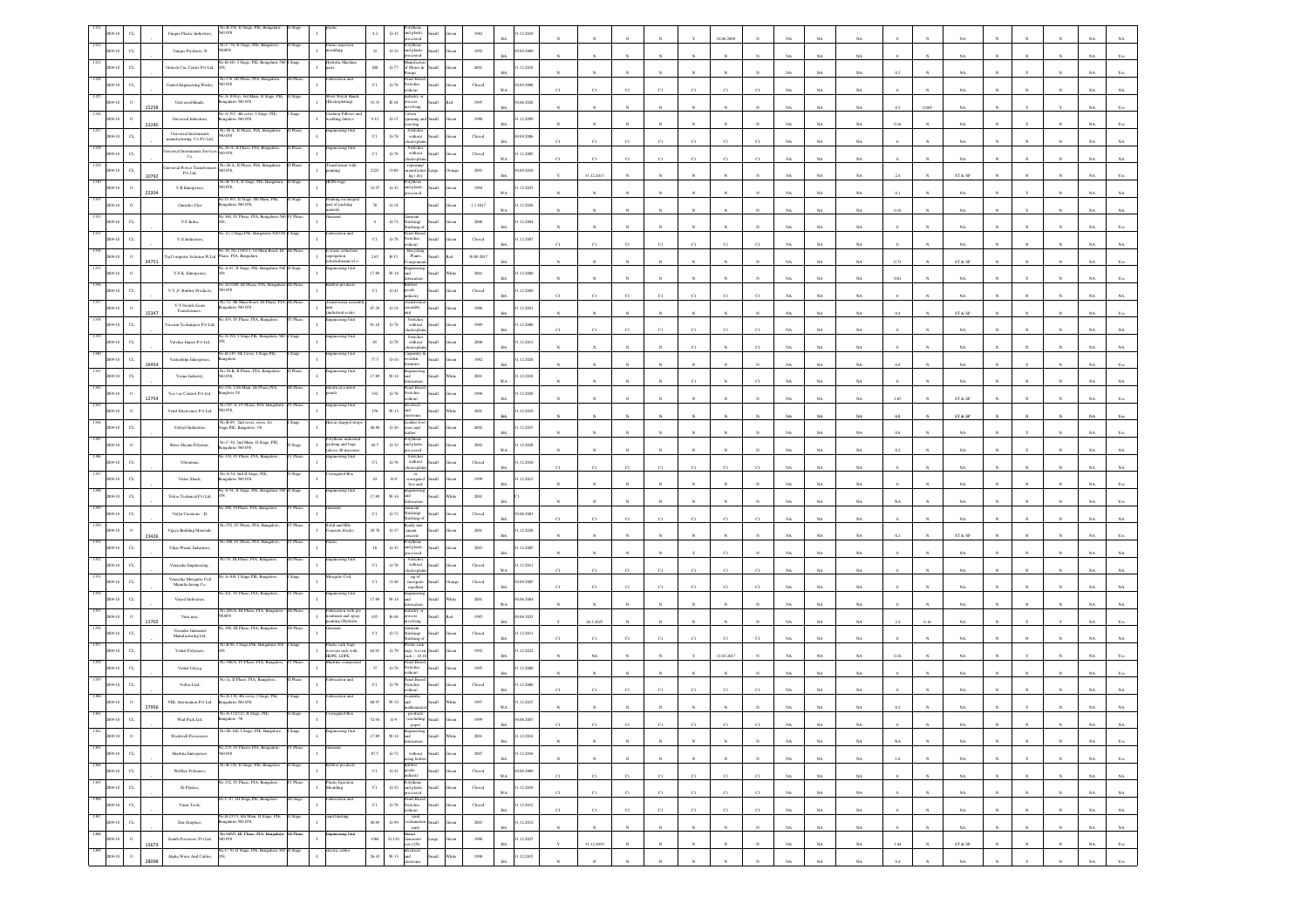|                                          | Alphatech                                                                                                                   | io.C-244, 1<br>0 0 58,                                                                         |          |                                                                | 35.43       |                              |                                                                                                                              |                |          | .12.2023                 |    |              |                       |              |              |                       |              |             |             |             |           |              |                              |              |              |              |             |                |
|------------------------------------------|-----------------------------------------------------------------------------------------------------------------------------|------------------------------------------------------------------------------------------------|----------|----------------------------------------------------------------|-------------|------------------------------|------------------------------------------------------------------------------------------------------------------------------|----------------|----------|--------------------------|----|--------------|-----------------------|--------------|--------------|-----------------------|--------------|-------------|-------------|-------------|-----------|--------------|------------------------------|--------------|--------------|--------------|-------------|----------------|
|                                          | Ahech Industries                                                                                                            | No.B-181, II Stage, PIE, Bengaluri                                                             |          |                                                                | $20\,$      | $W-14$                       |                                                                                                                              |                | $2002\,$ | .12.2014                 |    |              |                       |              |              |                       |              |             | NA          | NA          | 0.15      |              |                              |              |              |              |             |                |
|                                          | Amba Industries,                                                                                                            | <b>1B-125, I Stage</b><br>0058                                                                 |          |                                                                | 85.25       | $\operatorname{G-1}$         | ensils fro                                                                                                                   | <b>Illami</b>  | 1999     | 1.12.2020                |    |              |                       |              |              |                       |              |             |             |             |           |              |                              |              |              |              |             |                |
|                                          | nju Phytochemicals (P) Ltd.                                                                                                 | io.A-53, II Stage, PIE, Ben                                                                    |          | teering Unit                                                   | 36.3        | $\mbox{G-}78$                | Switcher<br>$% \left\vert \left( \mathbf{1}_{\mathbf{1}}\right) \right\rangle$ without                                       |                | $2007\,$ | .12.2021                 |    |              |                       |              |              |                       |              |             | NA          | NA          | 0.24      |              | NA                           |              |              |              |             |                |
| $\alpha$                                 | Anz International,                                                                                                          | A-322, Il Stage, PIE, B                                                                        |          | iginerring w<br>ment                                           | $165\,$     | $0 - 36$                     | ctroph<br>$% \left\vert \left( \mathbf{r}_{i}\right) \right\rangle$ treatment using oil                                      |                | $2003\,$ | WA<br>0.09.2005          | C1 |              |                       |              | $_{\rm CI}$  | C1                    | CI           |             | NA          | $_{\rm NA}$ |           |              | NA                           |              |              |              |             |                |
|                                          | Ashwini Engineering                                                                                                         | o.B-205, II Stage, PIE, Bengalar                                                               |          | eering Uni                                                     |             |                              | ed furr<br>of Motor &                                                                                                        |                |          | WA.                      | CI |              | CI                    |              | C1           |                       | CI           |             | NA          | NA          |           |              | NA                           |              |              |              |             |                |
| $\circ$<br>25439                         | Industries,                                                                                                                 | 0.058,<br>éo.M-7, I Stage, Peenya Industria                                                    |          | ffice Comple                                                   | 51.83       | $\mbox{G-}77$                | icid                                                                                                                         | <b>Ham</b>     | 1983     | .12.2024                 |    |              |                       |              |              |                       |              |             | NA          | $_{\rm NA}$ | $0.12\,$  |              | $_{\rm NA}$                  |              |              |              |             |                |
|                                          | $\operatorname{BSNL}_*$                                                                                                     | tate, Bangalore<br>Unit-II, No.556, II Stage,                                                  |          | D.G.Set)                                                       | $_{33}$     | $\,$ G-78 $\,$               | merator<br>is (15                                                                                                            |                | $2008\,$ | .12.2021                 |    |              |                       |              |              |                       |              |             | $_{\rm NA}$ | $_{\rm NA}$ | 0.17      |              | $_{\rm NA}$                  |              |              |              |             |                |
| $\alpha$                                 | Auto Plast Unit-II,                                                                                                         | nglaore-58,<br>C-441, I Stage, PIA,                                                            |          |                                                                | 78.84       | $G-32$                       | and plastic<br>ssed                                                                                                          | <b>Small</b>   | 2003     | 1.12.2013                |    |              |                       |              |              |                       |              |             | NA          | NA          |           |              |                              |              |              |              |             |                |
|                                          | Bharath Systems,                                                                                                            | 0058.                                                                                          |          |                                                                | 27.16       | $W-13$                       | hn                                                                                                                           | <b>Illami</b>  | 2002     | 1.12.2014<br>RA          |    |              |                       |              |              |                       |              |             | NA          | $_{\rm NA}$ | 0.24      |              |                              |              |              |              |             |                |
| $\alpha$                                 | Bhavana Fluid Power,                                                                                                        | io.388, 10th cross, IV Phase, PIA,<br>galaru-560 058,                                          |          | teering Uni                                                    | $8.22\,$    | $\,$ G-78 $\,$               | Switche<br>without                                                                                                           |                | $2003\,$ | .12.2014                 |    |              |                       |              |              |                       |              |             | $_{\rm NA}$ | $_{\rm NA}$ |           |              | $_{\rm NA}$                  |              |              |              |             |                |
| $\alpha$                                 | Canara Fastners,                                                                                                            | o.C-199A, 4th cross,<br>I Stage, PIA,<br>sgalaru-560 058,                                      |          | gineering Un                                                   | 17.16       | W-14                         |                                                                                                                              |                | 1974     | 1.12.2013                |    |              |                       |              |              |                       |              |             | NA          | NA          | 0.08      |              | NA                           |              |              |              |             |                |
| $\,$ 0<br>24761                          | $\begin{array}{c} \textbf{Cunara Generators And}\\ \textbf{Accossics (P) Ind,} \end{array}$                                 | o.B-236, II Stage, PIE,                                                                        |          | ering Uni                                                      | $15\,$      | W-14                         |                                                                                                                              |                | 1998     | 1.12.2013<br>WA          |    |              |                       |              |              |                       |              |             | NA          | $_{\rm NA}$ | 0.2       |              | $_{\rm NA}$                  |              |              |              |             |                |
| 30226                                    | Compac Industries,                                                                                                          | 17/C, II Phase, PIA, Bangl                                                                     |          | agated Bo                                                      | 26.77       | $0.98\,$                     |                                                                                                                              |                | $2001\,$ | 0.09.2021                |    |              |                       |              |              |                       |              |             |             |             | 0.2       |              |                              |              |              |              |             |                |
|                                          | Deva Industries,                                                                                                            | o.B-119, II Stage, PIE<br>0058.                                                                |          | ufacturing<br>iheet metal<br>abrication with                   | 26.28       | $O-96$                       | silver                                                                                                                       |                | 1993     | 0.09.2028                |    |              |                       |              |              |                       |              |             | $_{\rm NA}$ | NA          |           |              | NA                           |              |              |              |             |                |
| 22978                                    | Devilog Systems (India),                                                                                                    | No.A-316, II Stage, PIE, Bengalur<br>60 058,                                                   | Stage    | ilter assembling<br><b>General Engin</b>                       | $448\,$     | $\operatorname{G-78}$        | anel Boar<br>switches                                                                                                        |                | $1986\,$ | .12.2024                 |    |              |                       |              |              |                       |              |             | NA          | NA          |           |              |                              |              |              |              |             |                |
|                                          | Dhanalakshmi Engineering,                                                                                                   | 480/A-1.1<br>560 058                                                                           |          | ited Bo                                                        | 17.89       | $\mathbf{G}\mathcal{A}$      |                                                                                                                              |                | $2001\,$ | .12.2021                 |    |              |                       |              |              |                       |              |             | NA          | $_{\rm NA}$ |           |              | NA                           |              |              |              |             |                |
|                                          |                                                                                                                             | o.186, III Phase, PIA, Bengaluru-5                                                             |          | tric control                                                   |             | $W-14$                       |                                                                                                                              |                |          |                          |    |              |                       |              |              |                       |              |             | NA          | NA          |           |              | ST & SP                      |              |              |              |             |                |
| 24723                                    | Dynam Electro Controls,                                                                                                     | o.484, IV Phase, PIA, Bengaluru-560 IV Phase                                                   |          | ineering Unit                                                  | 18.62       |                              |                                                                                                                              |                | $1984\,$ | 1.12.2024                |    |              |                       |              |              |                       |              |             | NA          | $_{\rm NA}$ | 1.3       |              | ST & SP                      |              |              |              |             |                |
|                                          | Energy Enterprises,                                                                                                         | No.M-2, 5th cross. I Stage, PIE<br>Rengaluru-560 058,                                          |          | od packing                                                     | 10.62       | $_{\rm W\text{-}14}$         |                                                                                                                              |                | $2004\,$ | .12.2014                 |    |              |                       |              |              |                       |              |             | $_{\rm NA}$ | $_{\rm NA}$ | 0.2       |              | $_{\rm NA}$                  |              |              |              |             |                |
| CL                                       | Famous Wood Packers,                                                                                                        | o.A-193, 4th cross, 1                                                                          |          | ssed Meta                                                      | 14.7        | $G-10$                       | oden                                                                                                                         |                | 2003     | .12.2013<br>WA           |    |              |                       |              |              |                       |              | NA          | $_{\rm NA}$ | $_{\rm NA}$ | 0.15      |              | $_{\rm NA}$                  |              |              |              |             |                |
| CL                                       | Globe Technologies,                                                                                                         | ngalaru-560 058,<br>No.C-23, 1st cross, II Stage, PIE                                          |          | <i>sponents</i><br>gineering Un                                | 68.06       | $\mbox{G-7}$                 | ell metal<br>eile                                                                                                            | <b>Hat</b>     | 2003     | 1.12.2015<br>w.          |    |              |                       |              |              |                       |              |             | NA          | $_{\rm NA}$ | 0.4       |              | $_{\rm NA}$                  |              |              |              |             |                |
| $\circ$                                  | Goodwill Industries, ${\bf N}$                                                                                              | ngalaru-560 058                                                                                |          |                                                                | $\bf{22}$   | $_{\rm W\text{-}14}$         |                                                                                                                              |                | $2003\,$ | 1.12.2021                |    |              |                       |              |              |                       |              |             | NA          | $_{\rm NA}$ | 0.48      |              | ST & SP                      |              |              |              |             |                |
|                                          | Hi-Tech Fittings, No.C-431, I<br>age, PIE, Bengaluru-560 058,                                                               | o.C-431, I Stage, PIE, Bengalu<br>D 058,                                                       |          | mp assembl                                                     | 17.89       | $W-12$                       | lectric tamp<br>bulb) and<br><b>H</b>                                                                                        | llam           | 2001     |                          |    |              |                       |              |              |                       |              |             | NA          | NA          |           |              | NA                           |              |              |              |             |                |
| 32984                                    | Highway Rubber Industries,                                                                                                  | 70/71, III Phase<br>60 058,                                                                    |          |                                                                | 19.97       | $G-41$                       | shoo                                                                                                                         |                | 1989     | 1.12.2023                |    |              |                       |              |              |                       |              |             | NA          | $_{\rm NA}$ | 0.2       |              | ST & SP                      |              |              |              |             |                |
|                                          | Hytech Industries,                                                                                                          | No.548, IV Phase, PIA, Bengaluru-560 IV Phas                                                   |          | eering Un                                                      | 48.12       | $\,$ G-78 $\,$               | Switches<br>without<br>ctroph                                                                                                |                | $2001\,$ | .12.2005                 |    |              |                       |              |              |                       |              |             | NA          | NA          |           |              | NA                           |              |              |              |             |                |
|                                          | India Structural And<br>Conveyers (P) Ltd,                                                                                  | 4, 5th cross, I Stage,<br>sgalaru-560 058,                                                     |          | ring U                                                         | $12.6\,$    | W-14                         |                                                                                                                              |                | 1997     | .12.2013<br>RA           |    |              |                       |              |              |                       |              |             | NA          | NA          | 0.8       |              | <b>NA</b>                    |              |              |              |             |                |
|                                          | Indus Metal Packaging,                                                                                                      | 40.V-29, II Stage, PIE, Bengaluru-                                                             |          | neering Unit                                                   | 52.904      | ${\bf G\text{-}l}$           | sils fro                                                                                                                     |                | $2000\,$ | .12.2025                 |    |              |                       |              |              |                       |              |             |             |             |           |              |                              |              |              |              |             |                |
|                                          | Insta Furn,                                                                                                                 | 40.B-238. Il Stage, PIE.<br>058,                                                               |          | iden kitch<br>ures                                             | $9.28\,$    | $_{\mathrm{G-10}}$           |                                                                                                                              |                | $2002\,$ | 1.12.2013                |    |              |                       |              |              |                       |              |             | $_{\rm NA}$ | $_{\rm NA}$ | 0.12      |              | $_{\rm NA}$                  |              |              |              |             |                |
| $\circ$                                  | Weigh Control Systems Pvt                                                                                                   | No.447, IV Phase, Peenya Indus                                                                 |          | ineering Unit                                                  | $15.6\,$    | W-14                         |                                                                                                                              |                | 1993     | .12.2013                 |    |              |                       |              |              |                       |              |             | NA          | NA          |           |              |                              |              |              |              |             |                |
|                                          | $\text{Lid.}\text{(Formely known as Ipa Area, Rangealore, }\\ \text{Flowmatics Pvt Ltd), No.447,}$<br>Jagadish Electronics, | a.C-258, 5th cross, I Stage, PIE<br>ngalaru-560 058,                                           |          | ocess control<br>truments and non                              | $1.78\,$    | $_{\mathrm{G-S1}}$           |                                                                                                                              |                | 1997     | WA<br>.12.2013           |    |              |                       |              |              |                       |              |             | NA          | $_{\rm NA}$ | 0.4       |              | ST & SP                      |              |              |              |             |                |
| $\alpha$                                 | K.R.M International Ltd,                                                                                                    | o 360/361, IV Phase, PIA, Bengalu<br>0.058,                                                    | V Phase  | structive testing<br>ngineering Unit                           | 17.89       | $_{\rm W\text{-}14}$         |                                                                                                                              |                | $2001\,$ | .12.2005                 |    |              |                       |              |              |                       |              |             | NA          | $_{\rm NA}$ | 0.05      |              | $_{\rm NA}$                  |              |              |              |             |                |
|                                          |                                                                                                                             | o.254/A, III Phase, PIA, Bengalus                                                              | I Phas   |                                                                |             |                              |                                                                                                                              |                |          | WA                       |    |              |                       |              |              |                       |              |             | NA          | NA          |           |              | NA                           |              |              |              |             |                |
| $_{\rm CL}$                              | Kedia Clothing Company,                                                                                                     | 0058<br>ko.A-297, II Stage, PIE, Bengalur                                                      |          |                                                                | $_{\rm Cl}$ | $\mbox{G-}72$                | Stitching/<br>Switche                                                                                                        | <b>Hat</b>     | Closed   | 1.09.2006<br>RA          |    | C1           | C1                    |              | C1           | C1                    |              |             | $_{\rm NA}$ | $_{\rm NA}$ |           |              | $_{\rm NA}$                  |              |              |              |             |                |
|                                          | Chedda Insulation Systems (I<br>Ltd,                                                                                        | 50058<br>šo.C-162, 4th Main, II Stage, PIE                                                     | luge     |                                                                | $122\,$     | $\,$ G-78 $\,$               | without                                                                                                                      |                | $1988\,$ | .12.2015                 |    |              |                       |              |              |                       |              |             | $_{\rm NA}$ | $_{\rm NA}$ | 0.33      |              | $_{\rm NA}$                  |              |              |              |             |                |
| $\circ$                                  | Koodal Engineers,                                                                                                           | ngalaru-560 058<br>398 (A), I Stage, PIA, Beng                                                 |          | ipecial purpos<br>nachine                                      | $17\bar{7}$ | $\mbox{G-78}$                | Switches<br>without<br>monte                                                                                                 |                | 2001     | 1.12.2034                |    |              |                       |              |              |                       |              |             | NA          | NA          |           |              |                              |              |              |              |             |                |
| $\circ$                                  | oshyma Engineering Pvt Ltd, 560 058                                                                                         |                                                                                                |          |                                                                | 50.06       | $\mathbf{W}\cdot \mathbf{1}$ | coolers                                                                                                                      | llum           | 1993     | 1.12.2015<br>R           |    |              |                       |              |              |                       |              |             | NA          | $_{\rm NA}$ |           |              | $_{\rm NA}$                  |              |              |              |             |                |
|                                          | Liebherr Machine Tools India<br>Pvt Lad,                                                                                    | a 353, IV Phase, PIA, Ben                                                                      |          | mbly of ge                                                     | 730         | $\operatorname{G-78}$        |                                                                                                                              |                | $2005\,$ | .12.2021                 |    |              |                       |              |              |                       |              |             | NA          | NA          | 0.5       |              | ST & SP                      |              |              |              |             |                |
|                                          | <b>MAM Caps And Closures</b>                                                                                                | io.B-249, II Stage<br>D 0.58                                                                   |          |                                                                | 8.5         | $W-24$                       | ag of metal                                                                                                                  | Iliami         | 1996     | 1.12.2013                |    |              |                       |              |              |                       |              |             | NA          | NA          | 0.25      |              | NA.                          |              |              |              |             |                |
| 15409                                    | Mama Furnishers,                                                                                                            | No.C-243, I Stage, PIE, Bengalur<br>0058                                                       |          | rniture from s<br>metal with spray                             | 35.84       | $0.62\,$                     | pray                                                                                                                         |                | 1991     | 1.09.2029                |    |              |                       |              |              |                       |              |             | NA          | $_{\rm NA}$ | 0.21      |              | NA                           |              |              |              |             |                |
|                                          | Manju Packaging Industries,                                                                                                 | $o$ .C-434, I Stage                                                                            |          |                                                                | 17.89       | $\mathbb{G}\mathscr{G}$      | .<br>dacts<br>sclodin                                                                                                        |                | $2001\,$ | .12.2021                 |    |              |                       |              |              |                       |              |             | NA          | NA          | 0.1       |              | NA                           |              |              |              |             |                |
| $\alpha$                                 | Matha Apparels,                                                                                                             | 40.B-309, II Stage, PIE, Bengaları<br>0.058                                                    |          |                                                                | 21.39       | $G-72$                       | or pulp<br>nanufactur<br>n d                                                                                                 |                | 2001     | 1.12.2015                |    |              |                       |              |              |                       |              |             | NA          | NA.         |           |              |                              |              |              |              |             |                |
| $\alpha$                                 | Meta Craft,                                                                                                                 | 40.B-80, I Stage, PIE, Bengalaru-56                                                            |          | <b>C</b> Machiner                                              | $28.9\,$    | $\,$ G-78 $\,$               | Switche<br>without                                                                                                           |                | $2003\,$ | .12.2005<br>WA           |    |              |                       |              |              |                       |              |             |             |             |           |              |                              |              |              |              |             |                |
|                                          | Micrologix Embedded<br>$s(P)$ Lai.                                                                                          | 0.413/A. IV Phase                                                                              |          |                                                                | $_{\rm C1}$ | $\operatorname{G-78}$        | Switches<br>without                                                                                                          |                | Closed   | 12.2005                  |    |              |                       |              |              |                       |              |             |             |             |           |              |                              |              |              |              |             |                |
| 1411<br>$\,$ 0<br>009-10                 | Imega Scientific Instrumen                                                                                                  | No.C-212, I Stage, PIE, Bengaluru-56                                                           | Stage    |                                                                | 29.05       | $_{\rm W\text{-}14}$         | lectrophati<br>Engineering<br>and<br>fabrication                                                                             | Small<br>Vhite | $2003\,$ | <b>WA</b><br>1.12.2014   |    |              |                       |              |              |                       |              |             | NA          | NA          |           |              | NA.                          |              |              |              | NA.         | NA             |
| 1412<br>2009-10<br>$\,$ $\,$             | Pvt Ltd,<br>Param Shubham Printers & Publishers Pvt Ltd,                                                                    | No.C-337, Il Stage, PIE, Bengaluru-<br>560 058                                                 | II Stage | nting press                                                    | 42.06       |                              | $\begin{tabular}{ll} \textbf{Prinding} \\ \textbf{O-59} & \textbf{press & \&} / \text{or} \\ \end{tabular}$                  | Small<br>rang  | 1997     | WA<br>1.12.2015          |    | $_{\rm N}$   | $\mathbf{N}$          | $\mathbf{N}$ | $\mathbf{N}$ | $\mathbf{x}$          | $\mathbf{N}$ | $_{\rm NA}$ | $_{\rm NA}$ | $_{\rm NA}$ | $0.2\,$   | $\mathbf{N}$ | $_{\rm NA}$                  | $\mathbf{N}$ | $\mathbf{v}$ | $\mathbf{N}$ | $_{\rm NA}$ | $_{\rm NA}$    |
| 28031<br>1413<br>$_{\rm{CL}}$<br>2009-10 | Pasuma Industries Unit-II,                                                                                                  | Unit-II, No.368/369, 10th cross, IV<br>Phase, PIA, Bengaluru-560 058,                          |          | agineering Unit                                                | 17.89       |                              | reen<br>$\begin{tabular}{ll} \bf \textit{Engineering} \\ \textit{W-14} & \textit{and} \\ \textit{fabrication} \end{tabular}$ | Small          | 2001     | $_{\rm BA}$<br>1.12.2014 |    | $_{\rm N}$   | $\bar{N}$             |              | $_{\rm N}$   | $\overline{N}$        |              | $_{\rm NA}$ | $_{\rm NA}$ | $_{\rm NA}$ | $0.2\,$   |              | $_{\rm NA}$                  |              |              |              | $_{\rm NA}$ | $\mathbf{Yes}$ |
| 1414                                     |                                                                                                                             | 40.185/B, III Phase, PIA, Bengaluru-                                                           | II Phase | gineering Uni                                                  |             |                              |                                                                                                                              | White          |          | BA                       |    | N            | $_{\rm N}$            | $_{\rm N}$   | N            | N                     | $\mathbb{N}$ | NA          | $_{\rm NA}$ | NA          | 0.2       |              | NA                           |              | $_{\rm N}$   | $_{\rm N}$   | NA          | Yes            |
| $\,$ 0<br>2009-10<br>1415                | Power Technologies,                                                                                                         | 560 058,<br>No.B-155, II Stage, PIE, Bengalaru-                                                | II Stage | Plastic injection<br>moulding                                  | 80.06       |                              | $\begin{tabular}{ll} \bf \textit{W-14} & Engineering \\ \textit{and} \\ \textit{fablication} \end{tabular}$                  | Small<br>White | 1994     | 31.12.2015<br><b>BA</b>  |    | $_{\rm N}$   | $_{\rm N}$            | $_{\rm N}$   | $\mathbf{N}$ | $_{\rm N}$            | $\mathbf{N}$ | $_{\rm NA}$ | $_{\rm NA}$ | $_{\rm NA}$ | 0.075     | $\mathbf{N}$ | $\text{ST} \ \& \ \text{SP}$ | $_{\rm N}$   | $\mathbb{N}$ | $_{\rm N}$   | $_{\rm NA}$ | $\mathbf{Yes}$ |
| $\,$ $\,$<br>09-10<br>1416               | ashanthi Enterprises (India)                                                                                                | 0058,                                                                                          | Stage    |                                                                | 17.92       |                              | Polythene<br>G-32 and plastic<br>processed                                                                                   | Small          | 1996     | 1.12.2013<br><b>BA</b>   |    | $_{\rm N}$   |                       |              | $\mathbb{N}$ |                       |              | $_{\rm NA}$ | NA          | $_{\rm NA}$ | 0.15      |              | $_{\rm NA}$                  |              |              |              | $_{\rm NA}$ | Yes            |
| $_{\rm CL}$<br>009-10<br>1417            | Prashanthi Polymers,                                                                                                        | No.B-155, II Stage, PIE, Bengaluru<br>560 058,<br>No.42B, IIPhase, PIA, Bengaluru-560 II Phase |          | lastic injection<br>roulding<br>$\mathbf{I}$<br>llery containe | 43.69       |                              | Polythene<br>G-32 and plastic Small<br>esed                                                                                  | <b>Green</b>   | 1997     | 1.12.2011<br>WA          |    | $_{\rm N}$   | $\boldsymbol{\kappa}$ | $\mathbf{N}$ | $\mathbb{N}$ | $\boldsymbol{\kappa}$ | $\mathbb{N}$ | NA          | NA          | $_{\rm NA}$ |           |              | NA                           |              | $\mathbf{N}$ | $\mathbf{N}$ | NA          | $_{\rm NA}$    |
| $_{\rm CL}$<br>2009-10                   | Precission Battery Machines                                                                                                 |                                                                                                |          |                                                                | $12.7\,$    | 0.73                         | battery (<br>excluding<br>manufacturi                                                                                        | Small          | $\,2004$ | 1.12.2013<br><b>WA</b>   |    | $\mathbf{N}$ | $\mathbf{N}$          | $_{\rm N}$   | $\mathbf{N}$ | $\mathbf{N}$          | $\mathbb{N}$ | $_{\rm NA}$ | $_{\rm NA}$ | $_{\rm NA}$ | $\rm 0.3$ | $\mathbf{N}$ | $_{\rm NA}$                  | $_{\rm N}$   | Y            | $_{\rm N}$   | $_{\rm NA}$ | $_{\rm NA}$    |
| 1418<br>$_{\rm{CL}}$                     | Premier Cnc Tool Room,                                                                                                      | No.B-106, III Stage, PIE, Bengaluru- III Stage<br>0058,                                        |          | ngineering Unit                                                | 17.89       | $_{\rm W\text{-}14}$         | Engineerin<br>and                                                                                                            |                | $2001\,$ | 1.12.2019<br><b>BA</b>   |    |              |                       |              |              |                       |              | NA          | $_{\rm NA}$ | $_{\rm NA}$ | 0.24      |              | NA                           |              |              |              | NA          | $\mathbf{Yes}$ |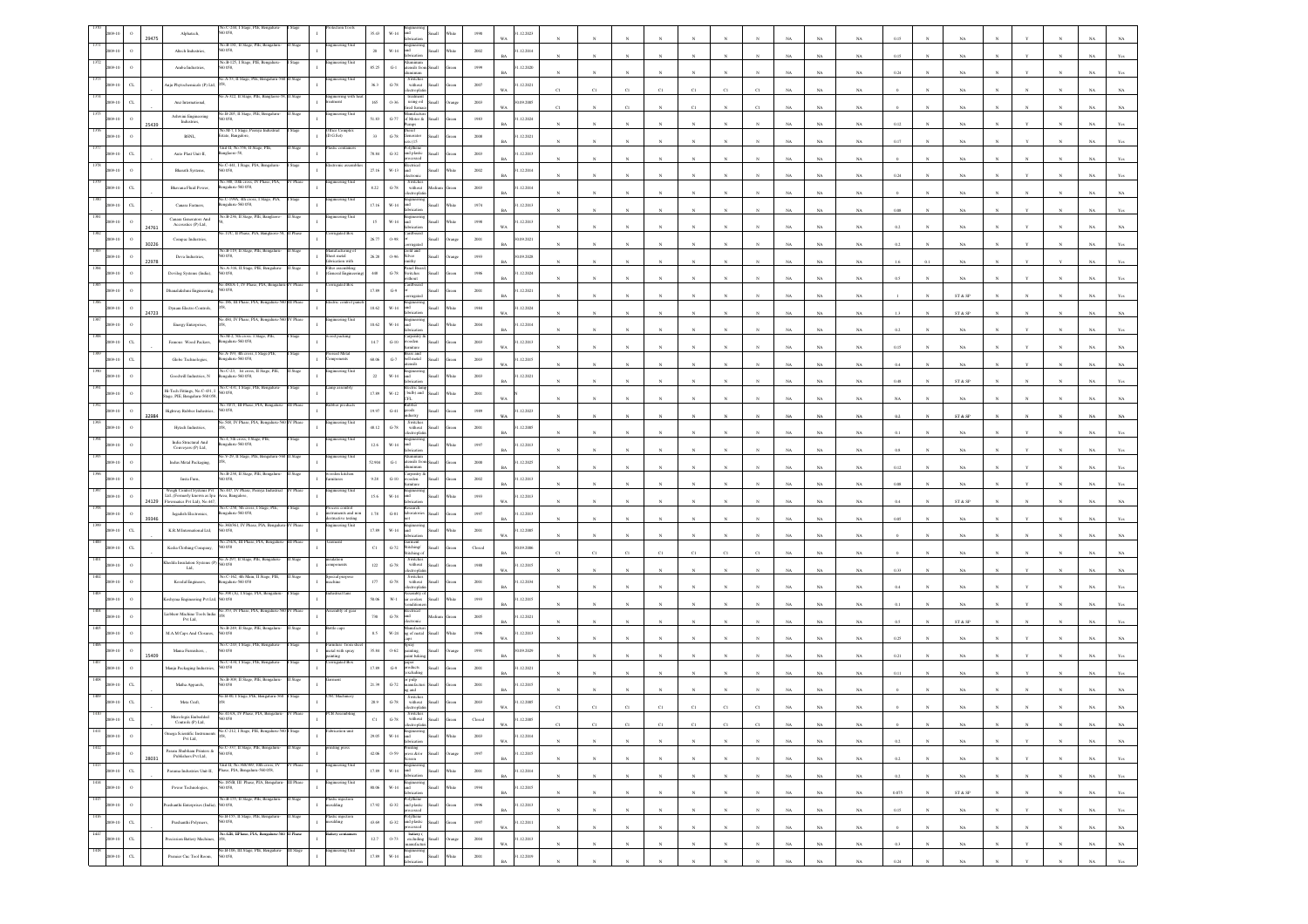|      |                             |       | A-8, III Stags<br>ers (P) La                                                                                       |          |                                                                      | 99.82             | $G-78$<br>without<br>decreoplati                                                                                                                                                              |     | 2001            | .12.201                  |              |              |              |              |              |                       |              |             |             |             |            |           |                             |              |              |              |             |                |
|------|-----------------------------|-------|--------------------------------------------------------------------------------------------------------------------|----------|----------------------------------------------------------------------|-------------------|-----------------------------------------------------------------------------------------------------------------------------------------------------------------------------------------------|-----|-----------------|--------------------------|--------------|--------------|--------------|--------------|--------------|-----------------------|--------------|-------------|-------------|-------------|------------|-----------|-----------------------------|--------------|--------------|--------------|-------------|----------------|
|      |                             |       | éo.V-6, Il Stage, PIE, Bengaluru-560<br>Protekz,                                                                   | II Stage | fastic injection a<br>teel mould                                     |                   | Polythene<br>and plastic<br>$_{\mathrm{G-32}}$<br>ssed                                                                                                                                        |     | $1987\,$        | .12.2025                 |              |              |              |              |              |                       |              |             | NA          |             |            |           |                             |              |              |              |             |                |
|      | $\mathbf{o}$                |       | 488/D/E, 14th Cross, IV P<br>Walkaroo International Pvt Ltd<br>(Formerly VKC Footprints<br>PIA, Bengaluru-560 058, |          | Footwear<br>mufacturing                                              | 2153              | $G-90$<br>ham.                                                                                                                                                                                |     | 2001            | 1.12.2027                |              |              |              |              |              |                       |              |             |             |             |            |           |                             |              |              |              |             |                |
|      |                             | 33663 | Global Pvt Ltd)<br>No.D-390, I Stage, PIE, Bengaluru<br>Ravi Enterprises<br>058.                                   |          | ineering Unit                                                        | $4.52\,$          | $W-14$<br>ht                                                                                                                                                                                  |     | 1986            | RA<br>12.2013            |              | 31.12.2025   |              |              |              |                       |              |             | NA          | NA          |            |           | NA                          |              |              |              |             |                |
|      |                             |       | No.131, 8th Main, III Phase, PIA<br>inelec Excitation Systems Pvt                                                  |          |                                                                      | 67.65             | Switches<br>without<br>$\,$ G-78 $\,$                                                                                                                                                         |     |                 | 1.12.2025                |              |              |              |              |              |                       |              |             | NA          | $_{\rm NA}$ | 0.08       |           | NA                          |              |              |              |             |                |
|      |                             | 0018  | sgalaru-560 058,<br>Ltd.<br>.30A, Sy.No. 37 & 39, II Phase<br>ICT Services Management                              |          | neering Uni                                                          |                   | ectropla                                                                                                                                                                                      |     | $19\%$          | BA                       |              |              |              |              |              |                       |              |             | NA          | NA          | 1.2        |           | NA                          |              |              |              |             |                |
|      | C1                          | 4390  | PIA, Bengaluru-560 058,<br>Solutions (I) Pvt Itd<br>40.A-370/2 6th Main, I Stage,PIE,                              |          | brication uni                                                        | 666.1             | $\mathbb{R}\text{-}10$<br>ngaged in<br>cling<br>teel                                                                                                                                          |     | 21.9.2017       | 0.06.2022<br>BA          |              |              |              |              |              |                       |              |             | Yc          | 30.6.2022   | 9.5        |           | ${\tt STP}$                 |              |              |              |             |                |
|      | $\alpha$                    |       | Schematic Systems Pvt Ltd,<br>galuru-560 058,                                                                      |          |                                                                      | 55.55             | $_{\mathrm{G-46}}$<br>amiture<br>ithout                                                                                                                                                       |     | 1999            | 12.2015                  |              |              |              |              |              |                       |              |             | $_{\rm NA}$ | $_{\rm NA}$ | $0.15\,$   |           | $_{\rm NA}$                 |              |              |              |             |                |
|      | $\alpha$                    |       | .hit - III, No.163, III Phase, PIA<br>Sonal Garments Unit - III,<br>igalaru-560 058,                               |          |                                                                      | 312               | Stitching<br>$G-72$<br>Stitching of                                                                                                                                                           |     | 2004            | 1.12.2015<br>RA          |              |              |              |              |              |                       |              |             | NA          | NA          |            |           | ST & SP                     |              |              |              |             |                |
|      | $\circ$                     | 26233 | 39/7, III Phase, PIA, Benga<br>Super Packs, N<br>0058                                                              |          |                                                                      | 150               | $G-9$                                                                                                                                                                                         |     | 1986            | 1.12.2025<br><b>BA</b>   |              |              |              |              |              |                       |              |             | N/          | $_{\rm NA}$ |            |           | ST & SP                     |              |              |              |             |                |
|      | $\alpha$                    |       | o 281/1c, I Stage, PIE, Bengalaru<br>Sri Ranga Fabtech,<br>058,                                                    |          |                                                                      | 17.89             | $_{\rm W\text{-}14}$                                                                                                                                                                          |     | $2001\,$        | .12.2015                 |              | C1           |              | C1           | C)           |                       |              |             | NA          | $_{\rm NA}$ |            |           | $_{\rm NA}$                 |              |              |              |             |                |
|      |                             |       | 40.B-240, II Stage, PIE, Bengalard<br>Star Corporation<br>058,                                                     |          | aple pir                                                             | 24.66             | $W-14$                                                                                                                                                                                        |     | 2002            | 1.12.2013                |              |              |              |              |              |                       |              |             |             |             |            |           |                             |              |              |              |             |                |
|      | $\circ$                     |       | 264. IV Phase, PIA, Ber<br>Super Abrasives,                                                                        |          | ring Un                                                              | 170               | $0 - 76$<br>latex                                                                                                                                                                             |     | 1982            | WA<br>0.09.2030          |              |              |              |              |              |                       |              |             | NA          | NA          |            |           | NA                          |              |              |              |             |                |
|      |                             | 2940  | No.B-251, II Stage, PIA, Beng                                                                                      |          | lock bags                                                            |                   | Switches<br>without                                                                                                                                                                           |     |                 | WA                       |              |              |              |              |              |                       |              |             | NA          | $_{\rm NA}$ | 0.68       |           | $_{\rm NA}$                 |              |              |              |             |                |
|      | $\alpha$                    |       | upack Zipper Bags (P) Ltd,<br>з. А.-108, 3rd Main, II<br>Deco Textil (Formerly Swar                                |          | aving- Cushic                                                        | 49.95             | $_{\mathrm{G-78}}$<br>ectroph                                                                                                                                                                 |     | $2002\,$        | .12.2013                 |              |              |              |              |              |                       |              |             | NA          | NA          |            |           | NA                          |              |              |              |             |                |
|      |                             | 2300  | sgalaru-560 058,<br>Sik PrtLtJ),<br>Vo.14/B, 5th Main, III Phase, PIA,                                             | I Phase  | vers (Madeups)<br>alve component                                     | 56.1              | $G-72$<br>kitching/<br>kitching o<br>anel Boan                                                                                                                                                |     | 2004            | 1.12.2023                |              |              |              |              |              |                       |              |             | NA          | NA.         |            |           |                             |              |              |              |             |                |
|      |                             | 20461 | TMS India Pvt Ltd,<br>ealery-560 058                                                                               |          | achine parts                                                         | 191               | ${\bf G}\mbox{-}78$<br>Switches                                                                                                                                                               |     | 1999            | 1.12.2025<br><b>BA</b>   |              |              |              |              |              |                       |              |             | NA          | NA          |            |           |                             |              |              |              |             |                |
|      |                             |       | o.V-88. II Phase, PIA.<br>Tata Teleservices, Ltd,<br>058,                                                          |          |                                                                      | DG Set            | iesel.<br>$_{\rm W-52}$<br>enerator<br>ets (15                                                                                                                                                |     | $2010\,$        | .12.2014                 |              |              |              |              |              |                       |              |             | NA          | NA          |            |           | NA                          |              |              |              |             |                |
|      |                             |       | No.19, III Phase, PIA, Bengaluru-560<br>Tata Teleco<br>tications L                                                 | II Phas  | phone towy                                                           | DG Se             | tiesel<br>W-52<br>Generator<br>iets (15                                                                                                                                                       |     | $200\mathrm{l}$ | 1.12.2017                |              |              |              |              |              |                       |              |             | N/          | $_{\rm NA}$ |            |           | NA                          |              |              |              |             |                |
|      | $_{\rm{CL}}$                |       | Vo.B-185, II Stage, PIE, Bengaluru-<br>Techno Polymers (P) Ltd,<br>058                                             | II Stags | ter glass                                                            |                   | moulding<br>0.92<br>Fiber Glas                                                                                                                                                                |     | $1983\,$        | 1.12.2016                |              |              |              |              | $_{\rm CI}$  |                       |              |             |             | NA.         |            |           |                             |              |              |              |             |                |
|      | C1                          |       | io.B-70, I Stage, PIE, Ben<br>Techtronics,                                                                         |          |                                                                      | 17.89             | $W-14$<br>ha                                                                                                                                                                                  |     | 2001            | <b>BA</b><br>1.12.2012   |              |              |              |              |              |                       |              |             | NA          |             |            |           | NA                          |              |              |              |             |                |
|      | C1                          |       | io.C-440, I Stage<br>extile Engineering Industria<br>0058                                                          |          |                                                                      | 31.1              | abrication<br>Switche<br>$G-78$<br>$% \left\vert \left( \mathbf{1}_{\mathbf{1}_{\mathbf{1}}},\mathbf{1}_{\mathbf{1}_{\mathbf{2}}},\mathbf{1}_{\mathbf{2}}\right) \right\rangle$ without<br>sШ |     | 2002            | BA<br>1.12.2013          |              |              |              |              |              |                       |              | NA          | $_{\rm NA}$ | NA          | 0.3        |           | $_{\rm NA}$                 |              |              |              |             |                |
|      | $\circ$                     |       | io.558, IV Phase, PIA, Bengaluru-<br>Transducers & Allied                                                          |          | tronic Item                                                          | 357               | lectrical                                                                                                                                                                                     |     |                 |                          |              |              |              |              |              |                       |              |             | NA          | $_{\rm NA}$ | 04         |           | $_{\rm NA}$                 |              |              |              |             |                |
|      |                             |       | Products,<br>35, III Phase, PIA, Bengalun                                                                          |          | hen basket                                                           |                   | $W-13$<br>ht<br>painting.                                                                                                                                                                     |     | $199\mathrm{l}$ | 1.12.2022<br><b>BA</b>   |              |              |              |              |              |                       |              |             | NA          | NA          | 0.88       |           | ST & SP                     |              |              |              |             |                |
|      | C1                          |       | Tufflan India Interiors,<br>40.22, III Stage, PIE, Beng                                                            |          | pray painting                                                        | 31.91             | $0 - 62$<br>aint bakir<br>$_{\rm{paint}}$                                                                                                                                                     |     | 2005            | (09.2005<br>RA           |              |              |              |              |              |                       |              |             | NA          | NA          |            |           | NA                          |              |              |              |             |                |
|      | $\circ$                     |       | iversal Air Products (P) Ltd                                                                                       |          |                                                                      | 86.6              | W-26<br>xygen                                                                                                                                                                                 |     | 2005            | 1.12.2024                |              |              |              |              |              |                       |              |             | N.          | $_{\rm NA}$ |            |           | NA                          |              |              |              |             |                |
|      | $\circ$                     |       | 40.473/D, 12th Cross, IV Phase, PIA,<br>Micrologix Embedded<br>lore-58<br>Controls(P) Ltd.,                        |          | sembly of<br>ectronic items                                          | $4\bar{3}8$       | lectrics<br>$_{\rm W\text{-}13}$<br>$_{\rm{lat}}$                                                                                                                                             |     | 2004            | 1.12.2021<br>BA          |              |              |              |              |              |                       |              |             | NA          | NA          |            |           | $ST \& SP$                  |              |              |              |             |                |
|      | $\Omega$                    | 13243 | 388, 10th Cross, 1<br>Sree Raj Hard chrome<br>galaru-560 058<br>industries                                         |          | troplating<br>Hardchrome)                                            | 97.43             | $\mathbb{R}{\text{-}}44$<br>ocess<br>volving                                                                                                                                                  |     | 2006            | 0.06.2022<br>RÁ          |              |              |              |              |              |                       |              |             | NA          | NA          | 0.8        | 0.1       | ST & SP                     |              |              |              |             |                |
|      | $\alpha$                    | 11572 | io.497-D. IV Phase, PIA, Bennal<br>Jagan Steels,<br>0058                                                           |          | right steel Bar<br>tting and acid<br>ckling                          | 22.53             | dustry o<br>$\,$ R-44<br>ocess<br>rolving                                                                                                                                                     |     | 2007            | (06, 2019                |              |              |              |              |              |                       |              |             | NA          | $_{\rm NA}$ | 0.08       | 0.2       | ST & SP                     |              |              |              |             |                |
|      |                             |       | io.17. 5th Main. III Phase. PIA<br>VBL Innovations Pvt Ltd.,<br>galaru-560058<br>Unit-IV                           |          | datufacturing of<br>cather Watch strap                               | 667               | ather fo<br>$_{\mathrm{G-72}}$<br>car and                                                                                                                                                     |     | $2017\,$        | 1.12.2026                |              |              |              |              |              |                       |              |             |             |             |            |           |                             |              |              |              |             |                |
|      |                             | 32720 | o.344, 9th Cross, IV Phase, PIA,<br>Metal Arts,<br>galaru-560 058                                                  |          | tium anos                                                            | 209               | ther<br>dustry o<br>$\mathbb{R}\text{-}44$<br>secon                                                                                                                                           |     | $2006\,$        | 06.2022                  |              |              |              |              |              |                       |              |             | NA          | NA          | 2.56       |           | ST & SP                     |              |              |              |             |                |
|      |                             | 11724 | No.473-D2, 13th Cross, IV Phase,<br>Alkem Laboratories Ltd<br>PIA, Bengaluru-560 058                               |          | & Dactivity                                                          | 165.95            | volvins<br>cal (Balk<br>$\mathbb{R}\text{-}\mathbb{S}\mathbb{S}$                                                                                                                              |     | 2007            | <b>BA</b><br>(09.2017    |              | 30.06.2017   |              |              |              |                       |              |             | NA          | $_{\rm NA}$ | 07         | 0.4       | NA                          |              |              |              |             |                |
|      |                             | 1503  | Research and Development<br>Centre),<br>lo. 333, IV Phase, PIA, Bengalur                                           |          | roplating                                                            |                   | $\frac{d \log k}{\text{Active}}$<br>process<br>involving                                                                                                                                      |     |                 |                          |              | 30.06.2018   |              |              |              |                       |              |             | NA          | $_{\rm NA}$ |            |           | $_{\rm NA}$                 |              |              |              |             |                |
|      | $\alpha$                    |       | Srinidhi Hard chrome,<br>058<br>40.C-93, II Stage, PIE, Bangalon                                                   |          | in 1 chemical                                                        | $_{\rm C1}$       | $\,$ R-44<br>metal<br>lastry or                                                                                                                                                               |     | Closed          | (09.2007<br>WA           | C1           | C1           | C1           | CI           | C1           | CI                    |              |             | NA          | NA          |            |           | NA                          |              |              |              |             |                |
|      | $\circ$                     | 17656 | Chaitanya Indusries,<br><b>DZG</b><br>No. 57/B, II Stage, PIE, Bengalum                                            |          | owder<br>ating,blending a<br>eering Uni                              | $37.43\,$         | $G-$<br>secon<br>volving                                                                                                                                                                      |     | 2006            | 1.12.2034<br><b>BA</b>   |              |              |              |              |              |                       |              |             | NA          | $_{\rm NA}$ | 0.03       |           | NA                          |              |              |              |             |                |
|      | C1                          |       | Meta Gravures (P) Ltd.,<br>058                                                                                     |          |                                                                      | $_{\rm C1}$       | Switches<br>without<br>$\,$ G-78<br>ectropha                                                                                                                                                  |     | $\rm Closed$    | 12.2013                  | C1           | C1           | $_{\rm{Cl}}$ | C1           | C1           | C1                    |              |             | $_{\rm NA}$ | $_{\rm NA}$ |            |           | $_{\rm NA}$                 |              |              |              |             |                |
|      |                             | 34604 | o. 57/A, II Stage, PIE, Bengaluru<br><b>ENNARR</b> Enterprises                                                     |          | lectroplating<br>landchrome)                                         | $\ensuremath{92}$ | dastry or<br>$R-44$<br>cess<br>volving                                                                                                                                                        |     | 1/7/2006        | 0.06.2022                |              |              |              |              |              |                       |              |             | NA          | NA          | 0.16       | 02        | ST & SP                     |              |              |              |             |                |
|      | $\circ$                     | 17610 | Vo. C-73, Il Stage, PIE, Bang<br>M.R. Enterprises,<br>\$60058                                                      |          | ith screen printi                                                    | 19.12             | astry or<br>$R - 44$<br>ocess                                                                                                                                                                 |     | 2006            | 0.06.2025<br><b>BA</b>   |              | $_{\rm NA}$  |              |              |              |                       |              |             | N           | $_{\rm NA}$ | 07         |           | NA                          |              |              |              |             |                |
|      | $\alpha$                    | 15282 | io.341, 9th cross, IV Phase, PIA<br>Pratham Pressing,<br>sagalore, PIA, Bangalore                                  |          | sed Como<br>th electroplating                                        | 45.42             | <b>LOSEE</b><br>$_{\rm R-44}$                                                                                                                                                                 |     | $2005\,$        | (06.2010)<br>WA          |              |              |              |              |              |                       |              |             | NA          | NA          |            |           | NA                          |              |              |              |             |                |
|      |                             |       | No.V-20/1, 4th Main Road,<br>Amara E-waste Recyclers,<br>(Formerly Amara Metals<br>IE, Bangalore-560058            |          | n, Seg<br>ismantling of                                              | 94.73             | engaged i<br>R-15<br>recycling                                                                                                                                                                |     | 2010            | 0.06.2023                |              |              |              |              |              |                       |              |             |             | 30.06.2023  |            |           |                             |              |              |              |             |                |
|      |                             | 40040 | Enterprises.)<br>No.A-151/152, 2nd C Main, II Stag<br>$\operatorname{TUV}$ SUD South Asia<br>PIE, Bangalore-560058 |          | uste in Sch-IV o<br>lechanical, Chen<br>Analytical Testin            | 1890.17           | esearch<br>$R-83$<br>ht                                                                                                                                                                       |     | $2007\,$        | RA<br>(06, 2022)         |              |              |              |              |              |                       |              |             | Yes         |             | 0.77       |           | NA                          |              |              |              |             |                |
|      |                             | 24472 | io. A-267, 6th Mian, Il Stage, Pl<br>galaru-560 058<br>DC Autoparts,                                               |          | ctil & Food pro<br>teering with<br>catment                           | 826               | anel Bo<br>$_{\mathrm{G-78}}$<br>witches                                                                                                                                                      |     | $2007\,$        | <b>BA</b><br>.12.2034    |              | 30.06.2022   |              |              |              |                       |              |             | NA          | NA          |            |           | $\ensuremath{\mathsf{ETP}}$ |              |              |              |             |                |
|      |                             | 1633  | .<br>No.333,9th Cross, 4th Main, IV Pha<br>Sri Ranganatha Wire Products, PIA, Bengalaru-560 058                    |          | Vire drawing with                                                    |                   | ithout<br>dustry o                                                                                                                                                                            |     |                 |                          |              |              |              |              |              |                       |              |             | NA          | NA          |            |           | NA                          |              |              |              |             |                |
|      |                             | 23471 | No. 333, IV Phase, PIA, Beng                                                                                       |          | re cleaning activity<br>ackening                                     | 6.63              | $R-44$<br>ocess                                                                                                                                                                               |     | 1/1/2006        | 0.06.2018                |              |              |              |              |              |                       |              |             |             | NA.         | 0.24       |           | ST & SI                     |              |              |              |             |                |
|      |                             | 37528 | Srinivasa Metal Coats, N<br>560 058<br>-150, II Suge, PIE                                                          |          | nfacture o                                                           | 4.1               | $R-44$<br>metal<br>olythen                                                                                                                                                                    |     | $2006\,$        | (06, 2018)               |              |              |              |              |              |                       |              |             |             |             |            |           |                             |              |              |              |             |                |
|      |                             | 25160 | yapack Polyolefin Pvt Ltd                                                                                          |          | olefin films                                                         | 257               | $_{\mathrm{G-32}}$<br>nd plastis                                                                                                                                                              |     | 2000            | BA                       |              |              |              |              |              |                       |              | NA          | NA          | NA          |            |           | NA.                         |              |              |              | NA.         | Yes            |
| 1460 | $_{\mathrm{c} }$<br>2009-10 |       | No. B-110, III Stage, PIE, Bengaluru- III Stage<br>Unique Enterprises,<br>560 058                                  |          | owder coating wit<br>recleaning                                      | 46.31             | dustry or<br>$\,$ R-44 $\,$<br>process<br>involving<br>llam                                                                                                                                   | ho! | 2006            | 30.06.2017<br><b>BA</b>  |              | $_{N}$       | $\mathbf{v}$ | $\mathbf{N}$ | $\mathbf{N}$ | $\boldsymbol{\kappa}$ | $_{\rm N}$   | $_{\rm NA}$ | $_{\rm NA}$ | $_{\rm NA}$ | 0.4        | 0.1       | $_{\rm NA}$                 | $\mathbf{N}$ | $\mathbf{v}$ | $\mathbf{v}$ | $_{\rm NA}$ | $\mathbf{Yes}$ |
| 146  | $\,$ $\,$<br>2009-10        |       | No. P-17, Behind Shed No. C-103, II II Stage<br>Technolab Industries.<br>Stage, PIE, Bengaluru-560 058             |          | ngineering Unit<br>$\mathbf{I}$                                      | 33.5              | Switches<br>without<br>$\mbox{G-78}$<br>Small<br>electroplatin                                                                                                                                | een | $\,2006$        | 1.12.2021<br>$_{\rm WA}$ |              | $_{\rm N}$   |              |              | $_{\rm N}$   | $\bar{N}$             |              | $_{\rm NA}$ | $_{\rm NA}$ | $_{\rm NA}$ | $\rm 0.13$ |           | $_{\rm NA}$                 |              |              |              | $_{\rm NA}$ | $_{\rm NA}$    |
| 1462 | $_{\rm{CL}}$<br>2009-10     | 12523 | No. B-113-1, 3rd cross, III Stage, PIE, III Stage<br>Bengaluru-560 058<br>Ganapathi Metal Finishers,               |          | Electroplating Zine<br>blating                                       | $20\,$            | Industry or<br>process<br>involving<br>$_{\rm R-44}$<br>Iliami                                                                                                                                | ba: | 2004            | 30.06.2023<br><b>BA</b>  | $\mathbf{N}$ | N            | $_{\rm N}$   | $\mathbf{N}$ | N            | $_{\rm N}$            | $_{\rm N}$   | NA          | NA          | NA          | 0.4        | 0.4       | NA                          | $\mathbf{N}$ | Y            | Y            | NA          | Yes            |
| 146  | $\,$ o<br>2009-10           |       | Vo. B-113-2, 3rd cross, III Stage,<br>Mohan Metal Finishers.<br>PIE, Bengaluru-560 058                             |          | <b>Icctroplating Zin</b><br>saitik                                   | $20\,$            | idastry or<br>$_{\rm R-44}$<br>process<br><b>Illens</b>                                                                                                                                       | to! | $2006\,$        | 30.06.2023               |              |              |              |              |              |                       |              |             |             |             |            |           |                             |              |              |              |             |                |
| 1464 | $_{\mathrm{CL}}$<br>2009-10 | 12524 | No.A-332, 9th Cross, 4th Main, IV<br>Hindusthan Forgings,<br>Phase, PIA, Bengaluru-560 058                         | V Phase  | orging                                                               | $_{\rm 26}$       | involving<br>ferrous and<br>non-ferrous<br>$0 - 32$<br><b>Ilam</b>                                                                                                                            |     | $2007\,$        | <b>BA</b><br>0.06.2011   | $\mathbf{N}$ | $_{\rm N}$   | $\mathbf{N}$ | $_{\rm N}$   | $\mathbf{N}$ | $_{\rm N}$            | $_{\rm N}$   | $_{\rm NA}$ | $_{\rm NA}$ | $_{\rm NA}$ | $\rm 0.4$  | $\rm 0.4$ | $_{\rm NA}$                 | $_{\rm N}$   | Y            | $\mathbf{Y}$ | $_{\rm NA}$ | $\mathbf{Yes}$ |
|      | $\,$ $\,$<br>2009-10        | 24118 | No. B-232-B, 5th Main, II Stage, PIE,<br>Bengalaru-560 058<br>M.S.R Chemicals,                                     | itage    | Formulation of<br>Chemical (used for<br>$\mathbf{I}$                 | 40.98             | metals (<br>Organic<br>Chemicals<br>R-22<br><b>Ilum</b>                                                                                                                                       | ho! | 2007            | $_{\rm BA}$<br>0.6.2023  |              | $_{\rm N}$   |              |              | N            | $\mathbf{N}$          | N            | $_{\rm NA}$ | $_{\rm NA}$ | $_{\rm NA}$ | 0.2        |           | ST & SP                     |              |              |              | $_{\rm NA}$ | $_{\rm NA}$    |
| 1466 |                             | 17734 | No. B-232/A, 5th Main, II Stage, PIE, II Stage<br>M.S. Industrial Services.                                        |          | etal finishing                                                       |                   | anufacturi                                                                                                                                                                                    |     |                 | BA                       | $_{\rm N}$   | $_{\rm N}$   | $\mathbf{N}$ |              | $_{\rm N}$   | $\boldsymbol{N}$      | $\mathbf{N}$ | NA          | NA          | NA          | 0.4        | 0.4       | NA                          |              | $\mathbf{v}$ | $\mathbf{v}$ | NA          | Yes            |
|      | $\,$ 0<br>2009-10           | 12177 | angalore-560058                                                                                                    | II Stage | Degreasing, De-<br>rusting, Phospating,<br>Pickling & Spray<br>odown | $41.81\,$         | Industry or<br>process<br>involving<br>$R-44$<br><b>Ham</b>                                                                                                                                   | ho! | 2007            | 0.6.2023<br><b>BA</b>    |              | $\mathbf{N}$ | $\mathbf{N}$ | $_{\rm N}$   | $\mathbf{N}$ | $\mathbf{N}$          | $_{\rm N}$   | $_{\rm NA}$ | $_{\rm NA}$ | $_{\rm NA}$ | $0.5\,$    | $0.5\,$   | $_{\rm NA}$                 | $_{\rm N}$   | Y            | $\mathbf{Y}$ | $_{\rm NA}$ | $\mathbf{Yes}$ |
|      | $_{\mathrm{CL}}$            |       | No. A-266, 6th Main Road, II Stage,<br>PIE, Bengaluru-560 058<br>GFA India (P) Ltd.,                               |          |                                                                      | $63\,$            | Facility of<br>handling,<br>$\operatorname{G-19}$<br>nall.<br>torage and                                                                                                                      |     | $\,2006$        | 1.12.2015<br>$_{\rm BA}$ |              |              |              |              |              |                       |              | NA          | $_{\rm NA}$ | $_{\rm NA}$ | $0.1\,$    |           | ${\tt ST}$ & ${\tt SP}$     |              |              |              | NA          | $\mathbf{Yes}$ |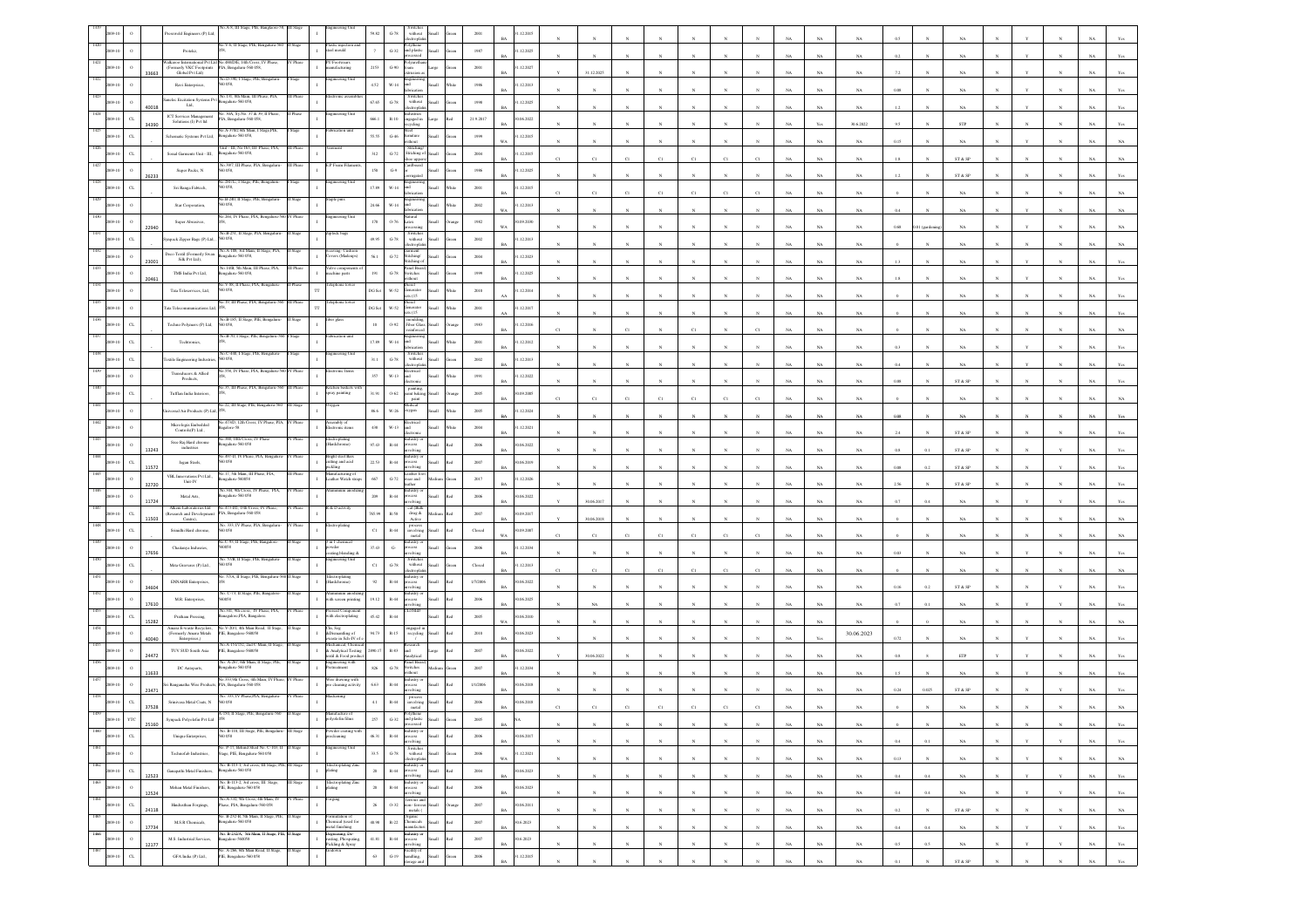|                 |                       | Anshul Agro Chemicals,                                           | .454. IV<br>0 O.S8                                                        |          |                                                                   |              | $G-71$                   |                                                                                                                                                                                                                                                                                                                                                                                                                                                                                 |                 |                 | 09.201                    |              |                  |                       |              |              |                       |              |             |             |             |          |              | ST & SP                                                                   |            |            |              |             |                |
|-----------------|-----------------------|------------------------------------------------------------------|---------------------------------------------------------------------------|----------|-------------------------------------------------------------------|--------------|--------------------------|---------------------------------------------------------------------------------------------------------------------------------------------------------------------------------------------------------------------------------------------------------------------------------------------------------------------------------------------------------------------------------------------------------------------------------------------------------------------------------|-----------------|-----------------|---------------------------|--------------|------------------|-----------------------|--------------|--------------|-----------------------|--------------|-------------|-------------|-------------|----------|--------------|---------------------------------------------------------------------------|------------|------------|--------------|-------------|----------------|
|                 |                       | Aqua Plast,                                                      | 40.B-106-1, III Stage, PIE, Bengalur<br>D 058                             | I Stage  |                                                                   | $20\,$       | $W-14$                   | taguneeri<br>and                                                                                                                                                                                                                                                                                                                                                                                                                                                                | <b>Illami</b>   | 2005            | 1.12.2015                 |              |                  |                       |              |              |                       |              |             | NA          | NA          |          |              |                                                                           |            |            |              |             |                |
|                 |                       | Insil Scientific,                                                | x41, BFW Layout, 5th 0<br>age, PIE, Bangalre-58                           |          |                                                                   | 30.85        | $\,$ G-78 $\,$           | Switches<br>without                                                                                                                                                                                                                                                                                                                                                                                                                                                             | <b>Small</b>    | 2005            | 1.12.2025<br>RA           |              |                  |                       |              |              |                       |              |             | NA          | NA          |          |              | NA                                                                        |            |            |              |             |                |
|                 |                       | Padmajyothi Industries,                                          | o. C Plot-A Main Road. III Star<br>A Bengaluru-560 058                    |          |                                                                   | 13.33        | $\operatorname{G-78}$    | Switches<br>without<br>ctroph                                                                                                                                                                                                                                                                                                                                                                                                                                                   |                 | $2006\,$        | .12.2034                  |              |                  |                       |              |              |                       |              |             | NA          | NA          |          |              | ST & SP                                                                   |            |            |              |             |                |
|                 | $\sigma$              | Concretta Exterior Solution                                      | 519, IV Phase, PLA                                                        |          |                                                                   | $17\,$       | W-14                     | <b>Lett</b>                                                                                                                                                                                                                                                                                                                                                                                                                                                                     |                 | 2006            | 1.12.2009                 |              |                  |                       |              |              |                       |              |             | NA          | NA.         |          |              | NA                                                                        |            |            |              |             |                |
|                 | $\alpha$              | Ariatex Garments Pvt Ltd.,                                       | No.288, IV Phase, PIA, Bengaluru<br>50058                                 |          |                                                                   | $1038\,$     | $\mbox{G-}72$            | arment<br>Stitching/<br>Stitching                                                                                                                                                                                                                                                                                                                                                                                                                                               |                 | $2005\,$        | .12.2009                  |              |                  |                       |              |              |                       |              |             |             |             |          |              |                                                                           |            |            |              |             |                |
|                 | $\alpha$              | anchirin Auto Parts Inia (p)<br>Ltd.,                            | a. 260, IV Phase, PIA<br>D 058                                            |          |                                                                   | 52.32        | $\operatorname{G-78}$    | Switches<br>without                                                                                                                                                                                                                                                                                                                                                                                                                                                             |                 | 2006            | .12.2009                  |              |                  |                       |              |              |                       |              |             |             |             |          |              |                                                                           |            |            |              |             |                |
|                 | $_{\rm CL}$           | Vinayaka Enterprises,                                            | o. 473-A, 12th cross, IV Phase, PIA, 1<br>ngalaru-560 058                 | V Phase  | rment Washing                                                     | 60           | 0.50                     | ctrordi<br>aundry<br>ising oil                                                                                                                                                                                                                                                                                                                                                                                                                                                  |                 | 2008            | 0.09.2012                 | C1           |                  | CI                    |              | CI           |                       |              |             | $_{\rm NA}$ | NA          |          |              | NA                                                                        |            |            |              |             |                |
|                 | 34885<br>$\circ$      | GCL India Pvt. Ltd., $\,$                                        | No.353, 8th Main, II Stage, Peenya<br>ndustrial Estate, Bengaluru-560 058 | Stage    | incering Uni                                                      | $172\,$      | $G-78$                   | Switcher<br>without                                                                                                                                                                                                                                                                                                                                                                                                                                                             |                 | $2007\,$        | .12.2021                  |              |                  |                       |              |              |                       |              |             | NA          | NA          |          |              | ETP                                                                       |            |            |              |             |                |
|                 | $\alpha$              | ncept Hydro Pneumatic Pvt.                                       | No. 450, IV Phase, Peenya Indust<br>Area, Bengaluru-560 058               |          | gineering wif<br>pary painting                                    | 56.22        | $0 - 62$                 | pray<br>ainting.                                                                                                                                                                                                                                                                                                                                                                                                                                                                |                 | 1998            | WA<br>09.2005             |              |                  |                       |              |              |                       |              |             | NA          | $_{\rm NA}$ | 0.15     |              |                                                                           |            |            |              |             |                |
|                 |                       | Ltd.,<br>Hari Bhargo Engineeing                                  | No.112, 7th Main, III Phase, PIA,<br>820 032-analage:                     |          | motive pre<br>ess tools                                           | 167          | $_{\mathrm{G-88}}$       | aint bakir<br>ver p                                                                                                                                                                                                                                                                                                                                                                                                                                                             |                 | 25.02.2012      | WA<br>1.12.2026           | CI           |                  |                       |              |              |                       |              |             | NA          | NA          |          |              | NA                                                                        |            |            |              |             |                |
|                 | 35296                 | Stamping & Tooling<br>Jyothi Hydraulics,                         | o. 293, 4th Main, IV Phase, PIA,<br>sgalaru-560 058                       | V Phase  | incering Un                                                       | 19.32        | $_{\mathrm{G-10}}$       | aroentry<br>ođen                                                                                                                                                                                                                                                                                                                                                                                                                                                                |                 | 2006            | .12.2025                  |              |                  |                       |              |              |                       |              |             | NA          | $_{\rm NA}$ |          |              | $_{\rm NA}$                                                               |            |            |              |             |                |
|                 | 26956<br>$\alpha$     | embay Royon Fashions Ltd.                                        | Unit-IV, No.471-D2, IV Phase,<br>!eeenya Indutrial Area, Bengaluru-       |          |                                                                   | 836          | $G-72$                   | .sarment<br>Stitching/                                                                                                                                                                                                                                                                                                                                                                                                                                                          |                 | 2007            | WA<br>.12.2014            |              |                  |                       |              |              |                       |              |             | NA          | NA          |          |              | NA                                                                        |            |            |              |             |                |
|                 |                       | Unit-IV,                                                         | o. A-267(a), 6th Main Road,                                               |          | ring U                                                            |              |                          | titching c<br>Switches                                                                                                                                                                                                                                                                                                                                                                                                                                                          |                 |                 | RA                        |              |                  |                       |              |              |                       |              |             | NA          | NA          |          |              | NA                                                                        |            |            |              |             |                |
|                 | 28338                 | Sujay Industries,                                                | PIE, Bengaluru-560 058<br>No. A-354, 8th Main, Il State. PIE              |          |                                                                   | 49.21        | $\,$ G-78 $\,$           | without<br>electroplati<br>lass<br>ramics                                                                                                                                                                                                                                                                                                                                                                                                                                       | <b>Iliami</b>   | 1999            | 1.12.2025                 |              |                  |                       |              |              |                       |              |             | NA          | $_{\rm NA}$ | 0.4      |              | $_{\rm NA}$                                                               |            |            |              |             |                |
|                 | 28589                 | hwa Safety glass Industr                                         | sgalore-56005<br>. A-352, 9th Main,                                       |          |                                                                   | 36.24        | $0.34\,$                 |                                                                                                                                                                                                                                                                                                                                                                                                                                                                                 | <b>Illam</b>    | 13-7-2005       | 0.09.2030                 |              | 30.09.2020       |                       |              |              |                       |              |             | NA          | NA          |          |              |                                                                           |            |            |              |             |                |
|                 | $\circ$               | Siddhi Foams,                                                    | 820 032-analage:<br>Vo.C-68, II Stage, PIE, B                             |          | bber mould                                                        | 47.61        | $\,$ G-78 $\,$           | Switches<br>ithout                                                                                                                                                                                                                                                                                                                                                                                                                                                              |                 | 1997            | .12.2015<br>WA            |              |                  |                       |              |              |                       |              |             | NA          | NA          | 0.04     |              | NA                                                                        |            |            |              |             |                |
|                 |                       | Brahans Rubber Products,                                         | io. B-151, 5th Main, 1                                                    |          | <b>DPE Hook</b>                                                   | 28.35        | $_{\mathrm{G-}41}$       | shoo                                                                                                                                                                                                                                                                                                                                                                                                                                                                            |                 | 2006            | .12.2015                  |              |                  |                       |              |              |                       |              |             | NA          | $_{\rm NA}$ | 0.8      |              | $_{\rm NA}$                                                               |            |            |              |             |                |
|                 |                       | Dakshin Deco Pvt. Ltd.,                                          | sgalaru-560 058<br>p.1-C, Plot No. 467 to 469, IV Phas                    |          | ineering Unit                                                     | $127\,$      | $_{\mathrm{G-32}}$       | nd plasti                                                                                                                                                                                                                                                                                                                                                                                                                                                                       |                 | 2006            | .12.2013                  |              |                  |                       |              |              |                       |              |             | NA          | NA          |          |              | NA                                                                        |            |            |              |             |                |
|                 |                       | Tool Grinding Technologies<br>Inc.                               | <sup>9</sup> IA, Bagalore-58<br>io.453/A, IV Phase, PIA, Bengai           |          | ishing of m                                                       | 44.81        | W-14                     |                                                                                                                                                                                                                                                                                                                                                                                                                                                                                 |                 | 2005            | .12.2015<br><b>BA</b>     |              |                  |                       |              |              |                       |              | NA          | $_{\rm NA}$ | NA          | 0.3      |              | ST & SP                                                                   |            |            |              |             |                |
|                 | 27753                 | Dr. Fritsch Machines &<br>Powders Pvt. Ltd.,                     | 8200<br>0.365/A. I Stage, PIE, Bengaluru                                  |          | anf of sy                                                         | $^{\rm 128}$ | $_{\rm W\text{-}14}$     | anel Boar                                                                                                                                                                                                                                                                                                                                                                                                                                                                       |                 | $200\mathrm{5}$ | .12.2025                  |              |                  |                       |              |              |                       |              |             | $_{\rm NA}$ | $_{\rm NA}$ | 1.23     |              | $_{\rm NA}$                                                               |            |            |              |             |                |
|                 | $\alpha$              | artorius Mechatronics India<br>$(P)$ Lad.                        |                                                                           |          |                                                                   | 376          | $\,$ G-78 $\,$           | switches<br>ithout                                                                                                                                                                                                                                                                                                                                                                                                                                                              |                 | 2006            | .12.2012                  |              |                  |                       |              | CI           |                       |              |             | NA          |             |          |              |                                                                           |            |            |              |             |                |
|                 | $\circ$<br>21648      | Yuken India Ltd.,                                                | o B-80, 2nd cross, I Stage, PIE<br>ingalore-560058,                       |          | XI Hydraulic<br>quipments spary<br>$\mathbf{I}$                   | 487          | $0 - 62$                 | pray<br>sainting.<br>int bal                                                                                                                                                                                                                                                                                                                                                                                                                                                    | <b>Illett</b>   | 2006            | 0.09.2022                 |              | 30.09.2022       |                       |              |              |                       |              |             | NA          | $_{\rm NA}$ |          | $0.05 - c$   | recycled                                                                  |            |            |              |             |                |
|                 | $\alpha$              | V.B.S Petro Chemicals.,                                          | No 11 & 12, 1 Stage, PIE, Bengalun<br>0058,                               |          | rease mfg                                                         | $12\,$       | $_{\rm R4}$              | ng of<br>Iubricating<br>sils .greas                                                                                                                                                                                                                                                                                                                                                                                                                                             |                 | 2007            |                           | C1           |                  | Ċl                    |              |              |                       |              |             | NA          | $_{\rm NA}$ |          |              | $_{\rm NA}$                                                               |            |            |              |             |                |
|                 | $\alpha$              | Sarda Alloy Steel.,                                              | No B-231, 5th cross, 1st Stage,<br>!eenya Industrial Estate, Bangalore    |          |                                                                   | 33           | $\mathbb{R}{\text{-}}44$ | lustry o<br>xess<br>volving                                                                                                                                                                                                                                                                                                                                                                                                                                                     |                 | 2003            | 1.12.2015                 |              |                  |                       |              |              |                       |              |             | NA          | NA.         |          |              | NA                                                                        |            |            |              |             |                |
|                 | $_{\rm{CL}}$<br>11232 | $\label{thm:main}$ Uday Computer Aided Manufacturing Pvt Ltd.,   | A-11-A-12, Ist Cross,<br>PIE, Bengaluru-560 058,                          |          | Rotary tables<br><b>Index</b> tables with<br>pray painting &      | 2416         | $0 - 62$                 | pray<br>inting                                                                                                                                                                                                                                                                                                                                                                                                                                                                  |                 | 1996            | 1.12.2015                 |              | 30.06.2015       |                       |              |              |                       |              |             | NA          | NA          |          |              | $_{\rm NA}$                                                               |            |            |              |             |                |
|                 | $\alpha$              | Varalakshmi Enterprises,                                         | No.A-195, 4th cross, I Stage, PIE<br>sgalore                              |          | vder coatin                                                       | 60.06        | $\mathbb{R}\text{-}44$   |                                                                                                                                                                                                                                                                                                                                                                                                                                                                                 |                 | $1992\,$        | .12.201                   |              | 30.06.2015       |                       |              |              |                       |              |             | $_{\rm NA}$ | NA          |          |              | NA                                                                        |            |            |              |             |                |
|                 | $C$ L                 | National Metal Processing<br>System & Co.,                       | No B-25, 1st cross, I Stage<br>ngaluru-560 058,                           |          | t Treatme                                                         | 80.31        | $0 - 63$                 | astries<br>vith Heat                                                                                                                                                                                                                                                                                                                                                                                                                                                            | Iliami          | 2004            | 1.12.2015<br>R4           |              |                  |                       |              |              |                       |              |             | NA          | NA.         |          |              |                                                                           |            |            |              |             |                |
|                 | $\alpha$              | R.B. Industries                                                  | 40 B-82, 1 Stage, Peenya Is<br>tate, Bangalore                            |          | right bars                                                        | 36           | $R-44$                   | ustry o                                                                                                                                                                                                                                                                                                                                                                                                                                                                         |                 | $2005\,$        | .12.2015<br><b>BA</b>     |              |                  |                       |              |              |                       |              |             | NA          |             |          |              |                                                                           |            |            |              |             |                |
|                 |                       | VBL Innovations Ltd.,                                            | io 81/82, 7th Main, II<br>ngaluru-560 058,                                |          |                                                                   | $767\,$      | $\,$ G-26 $\,$           | car and                                                                                                                                                                                                                                                                                                                                                                                                                                                                         |                 | 1996            | .12.2022                  |              |                  |                       |              |              |                       |              |             | NA          | NA          |          |              | ST & SP                                                                   |            |            |              |             |                |
|                 | $\alpha$              | Bundy India Ltd.,                                                | éo 13 C,6th Main III Phase, Peen<br>dustrial Area, Bangalore              |          | Manufacture of<br>brake fluid<br><b>Money</b>                     | $220\,$      | $G-78$                   | ther<br>anel Boa<br>switches<br>thout.                                                                                                                                                                                                                                                                                                                                                                                                                                          |                 | 1/9/2005        | 1.12.2005                 |              |                  |                       |              |              |                       |              |             | NA          | NA.         |          |              | NA.                                                                       |            |            |              |             |                |
|                 |                       | Mill Mech Engineering                                            | Vo M-2, V Cross, I Stag<br><sup>2</sup> IE, Bangalore                     |          | teering Uni                                                       | 17.89        | $_{\rm W\text{-}14}$     |                                                                                                                                                                                                                                                                                                                                                                                                                                                                                 |                 | $2001\,$        | .12.2005                  |              |                  |                       |              |              |                       |              |             |             |             |          |              |                                                                           |            |            |              |             |                |
|                 | $\circ$               | CNC Automotive - Unit 2.,                                        | Unit 2., No B-228 4th cross.<br>PIE, Bengaluru-560 058                    |          |                                                                   | 86.93        | $\mbox{G-7}$             | hell metal                                                                                                                                                                                                                                                                                                                                                                                                                                                                      |                 | $2004\,$        | .12.2025                  |              |                  |                       |              |              |                       |              |             | NA          | NA          |          |              | $_{\rm NA}$                                                               |            |            |              |             |                |
|                 | 27697<br>$\alpha$     | Bangalore Clothing House,                                        | šo.120, III Phase, PIA, Bengal                                            |          |                                                                   | 99.69        | $G-72$                   | slien<br>rment<br>.<br>Stitching/                                                                                                                                                                                                                                                                                                                                                                                                                                               |                 | 2001            | 1.12.2015                 |              | NA               |                       |              |              |                       |              |             | NA          | NA          |          |              | NA                                                                        |            |            |              |             |                |
|                 | $\alpha$              | avami Engineering Pvt Ltd.,                                      | No B-315, 1 Main, 1 Stag<br><sup>0</sup> IE, Bengaluru-560 058            |          | draulic fitting                                                   | $84.3\,$     | $\,$ G-78 $\,$           | Stitching<br>Panel Board<br>witches                                                                                                                                                                                                                                                                                                                                                                                                                                             |                 | $\,2006$        | .12.2017                  |              |                  |                       |              |              |                       |              |             | NA          | $_{\rm NA}$ |          |              | ST & SP                                                                   |            |            |              |             |                |
|                 | $\,$ 0                | CNC Automotive - Unit 1.,                                        | Jnit 1., No B-444, I Stag<br>PIE,Bengaluru-560 058                        |          | eering Un                                                         | $_{314}$     | $G-7$                    | ibout<br>Brass and<br>bell metal                                                                                                                                                                                                                                                                                                                                                                                                                                                | Ham             | 2001            | WA<br>.12.2025            |              |                  |                       |              |              |                       |              |             | NA          | NA          |          |              |                                                                           |            |            |              |             |                |
|                 | 16071                 | ACE Tech.                                                        | o B-226,4th Cross, I Stag<br>HE, Bengaluru-560 058                        |          | ision<br>mponents, pump                                           | $372\,$      | $G-77$                   | slien<br>of Motor &                                                                                                                                                                                                                                                                                                                                                                                                                                                             | <b>Ham</b>      | 2006            | 1.12.2025                 |              | 31.12.2017       |                       |              |              |                       |              |             | NA          | NA          |          |              | NA                                                                        |            |            |              |             |                |
|                 | $_{\rm{CL}}$          | <b>BDB</b> Packagings                                            | No.142/1, III Phase, PIA, Bengalur<br>0.058,                              | I Phase  | rel and arttist co<br>rugated Box                                 | $\rm 26$     | $\mathbb{G}\mathcal{A}$  |                                                                                                                                                                                                                                                                                                                                                                                                                                                                                 |                 | $2002\,$        | .12.2015                  |              |                  |                       |              |              |                       |              |             | NA          | $_{\rm NA}$ |          |              | $_{\rm NA}$                                                               |            |            |              |             |                |
|                 | $\circ$               | MRK Industries,                                                  | 40.B-398(B) , I Stage, PIE, Bei<br>D 058,                                 |          | stric Moto                                                        | 34.2         | $G-31$                   | rounces<br>sing Boil                                                                                                                                                                                                                                                                                                                                                                                                                                                            |                 | 1995            | WA.<br>.12.2025           |              |                  |                       |              |              |                       |              |             | NA          | NA          |          |              | NA                                                                        |            |            |              |             |                |
|                 | 40799                 |                                                                  | No. A-232. Il cross. Il Stage                                             |          | vising<br>sufacture Of So                                         |              |                          | xcluding                                                                                                                                                                                                                                                                                                                                                                                                                                                                        |                 |                 | RA                        |              |                  |                       |              |              |                       |              |             | NA          | NA          | 0.08     |              | NA                                                                        |            |            |              |             |                |
|                 | $\sigma$              | pace Age electro Technology<br>(India) Pvt Ltd,                  | ngalaru-560 058,<br>No.1, 42 & 43, 2nd Main, II Phase                     |          | hermal Absorbers<br>fubular bags(bette                            | 86.63        | $R-44$                   | anel Boar                                                                                                                                                                                                                                                                                                                                                                                                                                                                       |                 | 1993            | 0.06.2012                 |              |                  |                       |              |              |                       |              |             | NA          | $_{\rm NA}$ |          |              |                                                                           |            |            |              |             |                |
|                 | 32241                 | P.T Bags,                                                        | A, Bengaluru-560 058,                                                     |          | ponents)<br>esed tend                                             | 63.95        | $\mbox{G-}78$            | witches<br>thout                                                                                                                                                                                                                                                                                                                                                                                                                                                                |                 | 9/8/2006        | .12.2026                  |              |                  |                       |              |              |                       |              |             |             |             |          |              | ST & S                                                                    |            |            |              |             |                |
| 1509            |                       | BBR India Pvt Ltd.,                                              | No.C-436, I Stage, PIE, Bengaluru-                                        | I Stage  | ings shading pi<br>Stiching of leather                            | 91.9         | $G-78$                   | witches                                                                                                                                                                                                                                                                                                                                                                                                                                                                         |                 | 1/3/2006        | 12.2007<br>BA             |              |                  | $\mathbb{N}$          |              |              |                       |              | <b>NA</b>   | NA          | NA          |          |              | NA                                                                        |            |            |              | NA 1        | Yes            |
| 2009-10<br>1510 | $_{\rm CL}$           | Shiva Exports,                                                   | 560 058,<br>No.64 & 65, III Phase, PIA,                                   | II Phase | loves<br>brication unit                                           | 31.64        | $G-72$                   | Garment<br>Stitching/<br>Stitching of<br>Panel Board,                                                                                                                                                                                                                                                                                                                                                                                                                           | Small<br>Green  | $\,2004$        | 30.12.2015<br>$_{\rm WA}$ |              | $_{\rm N}$       |                       |              |              |                       |              | $_{\rm NA}$ | $_{\rm NA}$ | $_{\rm NA}$ | $0.07\,$ |              | $_{\rm NA}$                                                               |            |            |              | $_{\rm NA}$ | $_{\rm NA}$    |
| 2009-10<br>1511 | $\,$ $\,$<br>21649    | Mechatronics,                                                    | kengaluru-560 058,<br>No.15/A, II Phase, PIA, Bengaluru-                  | I Phase  |                                                                   | $200\,$      |                          | G-78 Switches<br>without                                                                                                                                                                                                                                                                                                                                                                                                                                                        | Small<br>$\,\,$ | 1980            | 1.12.2024<br><b>BA</b>    |              | $_{\rm NA}$      |                       | $\mathbf{N}$ | $_{\rm N}$   | $_{\rm N}$            | N            | NA          | NA          | NA          | 0.3      |              | ST & SP                                                                   |            | N          | $_{\rm N}$   | NA          | Yes            |
| 2009-10<br>1512 | $\,$ 0 $\,$<br>12272  | Asian Pumps,                                                     | 560 058.<br>No.48, II Phase, PIA, Bengaluru-560 II Phase                  |          | Engineering Unit with<br>spray painting<br>$\mathbf{I}$<br>ürment | 99.45        |                          | $\begin{tabular}{ c c } \hline & Spany & \\ \hline O-62 & painting, \\ paint baking. \\ \hline \end{tabular}$                                                                                                                                                                                                                                                                                                                                                                   | Small<br>Orange | $2002\,$        | 30.09.2028<br>$_{\rm BA}$ | $\mathbf{N}$ | $30.09.2018\,$   |                       | $_{\rm NA}$  | $_{\rm N}$   | $_{\rm N}$            | $_{\rm N}$   | $_{\rm NA}$ | $_{\rm NA}$ | $_{\rm NA}$ | 0.8      | $\mathbf{N}$ | $_{\rm NA}$                                                               | $_{\rm N}$ |            | $_{\rm N}$   | $_{\rm NA}$ | $\mathbf{Yes}$ |
| 2009-10         | $_{\rm CL}$           | Gokuldas Images (P) Ltd,                                         | 200                                                                       |          |                                                                   | $\,2483$     |                          | Garment<br>G-72 Stitching/<br>Stitching of                                                                                                                                                                                                                                                                                                                                                                                                                                      | Medium Green    | $2007\,$        | 90.06.2009<br>$_{\rm BA}$ |              | $_{\rm N}$       | $_{\rm N}$            | $_{\rm N}$   | $_{\rm N}$   | $_{\rm N}$            | $_{\rm N}$   | $_{\rm NA}$ | $_{\rm NA}$ | $_{\rm NA}$ |          |              | $_{\rm NA}$                                                               |            | $_{\rm N}$ | $_{\rm N}$   | $_{\rm NA}$ | $_{\rm NA}$    |
| 1513<br>1009-10 | $\,$ o                | Mandhana Industries (P) Ltd,                                     | No.26/A, II Phase, PIA, Bengaluru-<br>i0 OSS,                             | II Phase | iarment                                                           | 1635         |                          | $\begin{tabular}{ll} \multicolumn{2}{l}{{\bf Garment}}\\ \multicolumn{2}{l}{\bf G-72} & \multicolumn{2}{l}{\bf Stiching} \\ & \multicolumn{2}{l}{\bf Stiching} \\ \multicolumn{2}{l}{\bf G} & \multicolumn{2}{l}{\bf Stiching} \\ \multicolumn{2}{l}{\bf G} & \multicolumn{2}{l}{\bf Stiching} \\ \multicolumn{2}{l}{\bf G} & \multicolumn{2}{l}{\bf G} \\ \multicolumn{2}{l}{\bf G} & \multicolumn{2}{l}{\bf G} \\ \multicolumn{2}{l}{\bf G} & \multicolumn{2}{l}{\bf G} \\ \$ | Large<br>Green  | $2004\,$        | 31.12.2020<br><b>BA</b>   |              | 30.09.2021       | $\mathbf{N}$          | $\sim$       | $_{\rm N}$   | $\boldsymbol{\kappa}$ | $\mathbf{N}$ | NA          | NA          | NA          | 30       | $\mathbf{N}$ | STP                                                                       |            |            | $\mathbf{N}$ | NA          | Yes            |
| 1514<br>2009-10 | $_{\rm CL}$           | M.S Ferro Guard Pvt Ltd,                                         | .<br>N-SPL, 7th Cross, I Stage, PIA,<br>ingalore,                         | Stage    | Gril blasting & Zinc<br>$\mathbf{I}$<br>uminium spraying          | 47           |                          | ${\rm Index} {\rm try} \; {\rm or} \\ {\rm R\text{-}44} \quad {\rm process}$<br>avolving                                                                                                                                                                                                                                                                                                                                                                                        | Small Red       | 1/4/2006        | 1.12.2016<br>$_{\rm BA}$  |              | $_{\rm N}$       | $\boldsymbol{\kappa}$ |              | $\mathbf{N}$ | $\boldsymbol{\kappa}$ |              | $_{\rm NA}$ | $_{\rm NA}$ | $_{\rm NA}$ |          | $\sim$       | $_{\rm NA}$                                                               |            |            |              | $_{\rm NA}$ | $_{\rm NA}$    |
| 1515<br>2009-10 | $\,$ 0<br>12050       | Nisha Designs., Unit-II                                          | No.25 F, II Phase, Peenya Industrial<br>Area, Bengaluru-560 058,          | II Phase | ment                                                              | $1131\,$     | $_{\mathrm{G-72}}$       | Garment<br>Stitching/<br>Stitching of                                                                                                                                                                                                                                                                                                                                                                                                                                           | Large           | $1/7/2007$      | 1.12.2028<br>$_{\rm BA}$  |              | 31.12.2022       | $_{\rm N}$            | $_{\rm N}$   |              |                       |              | $_{\rm NA}$ | $_{\rm NA}$ | $_{\rm NA}$ | $34\,$   |              | $\ensuremath{\mathtt{STP}}\xspace$ - $\ensuremath{\mathtt{BWSSB}}\xspace$ |            | $_{\rm N}$ | $_{\rm N}$   | $_{\rm NA}$ | $\mathbf{Yes}$ |
|                 | $\,$ 0 $\,$           | Standard International<br>ecision Engineering Pvt Ltd.,<br>11634 | No A-169, $\,$ I Stage, PIE, Bengalaru-560 $058,$                         | I Stage  | Engineering Unit-<br>treatment                                    | $_{\rm 719}$ | $_{\rm R-44}$            | ndustry or<br>socess<br>saivlova                                                                                                                                                                                                                                                                                                                                                                                                                                                | ho!             | 2010            | 0.06.2016<br><b>BA</b>    |              | $\boldsymbol{N}$ |                       |              |              |                       |              | NA          | NA          | NA          | 0.7      | $_{\rm N}$   | <b>NA</b>                                                                 |            |            | $_{\rm N}$   | $_{\rm NA}$ | Yes            |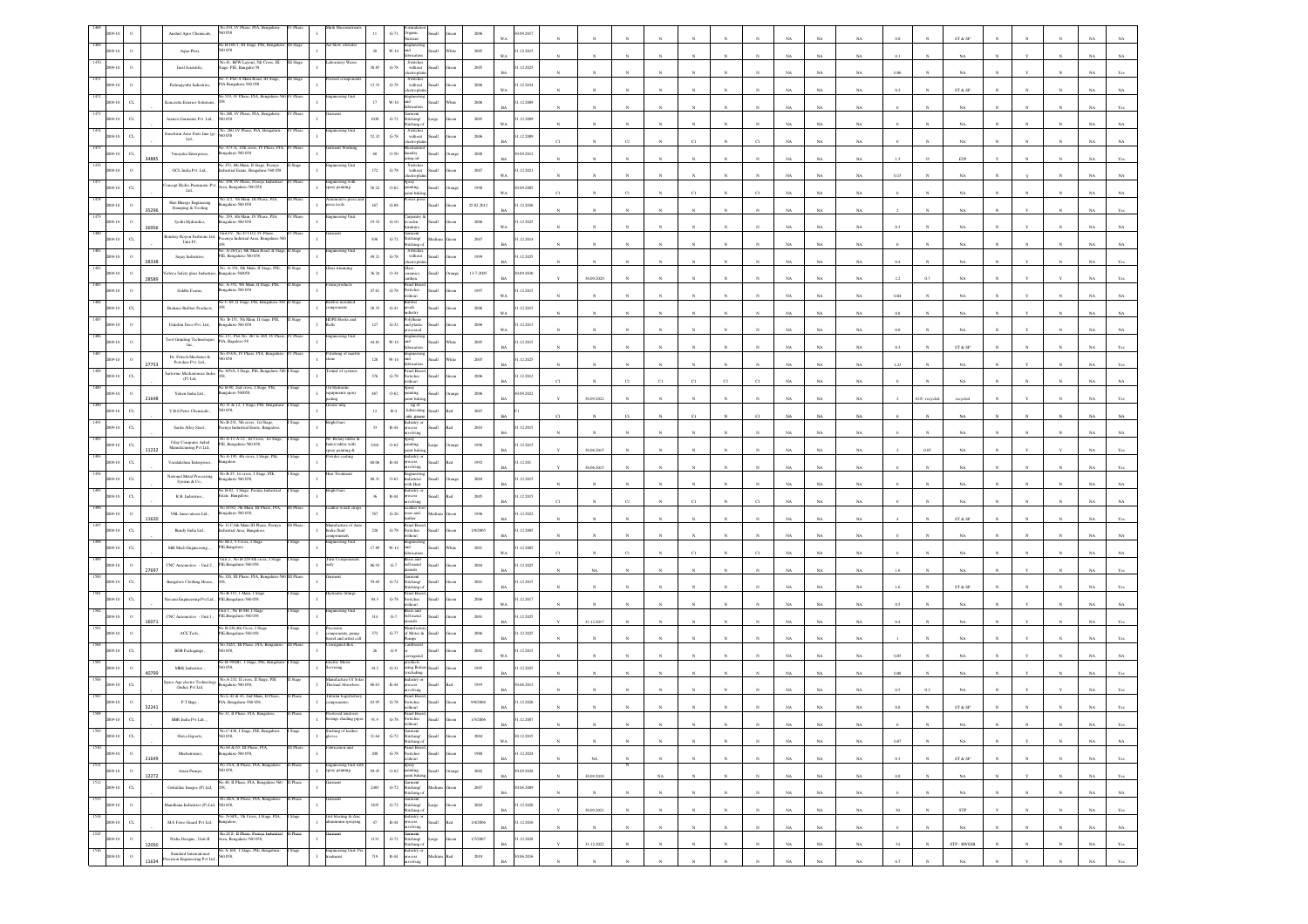|                                 | Axalta Coating Systems India No.28-D, II Phase, PIA, Ba<br>Pvt Ltd., (Formerly known as \$60058.<br>11618<br>E.I.Dupont Pvt Ltd). |                                                                                                            |                  |                                                                  | 252.6        | $0 - 62$                                 |                                                                                                   |                                                                                                                            |                 | .09.202                  |              |              |                       |              |                |                       |              |             |             |             |           |                     | ST & S                  |              |              |              |             |                |
|---------------------------------|-----------------------------------------------------------------------------------------------------------------------------------|------------------------------------------------------------------------------------------------------------|------------------|------------------------------------------------------------------|--------------|------------------------------------------|---------------------------------------------------------------------------------------------------|----------------------------------------------------------------------------------------------------------------------------|-----------------|--------------------------|--------------|--------------|-----------------------|--------------|----------------|-----------------------|--------------|-------------|-------------|-------------|-----------|---------------------|-------------------------|--------------|--------------|--------------|-------------|----------------|
|                                 | Ltd.,                                                                                                                             | outh India Wire Products Pvt No.17, J-2, II Phase, PIA, Bangalore-                                         | II Phase         | Bright Steel Bars<br>along with pickling                         | 210.32       | $\mathbb{R}\text{-}44$                   | adustry or<br>rocess                                                                              |                                                                                                                            | $2008\,$        | 0.06.2024                |              |              |                       |              |                |                       |              |             |             |             |           |                     | ST & SP                 |              |              |              |             |                |
| $\alpha$                        | 11500<br><b>Bulk Liquid Solutions Pvt</b><br>Ltd.,                                                                                | 135,8th Main, III Phase, PL<br>sgalore                                                                     |                  | nd Electroplating                                                | $_{\rm Cl}$  | $G-79$                                   | olving<br>covered<br>under                                                                        | Iliami                                                                                                                     | Closed          | 0.6.2007                 |              | 30.06.2024   |                       |              |                |                       |              |             | NA          |             |           | 0.78                |                         |              |              |              |             |                |
|                                 | Bosch Rexroth India Ltd.,                                                                                                         | 40.118, III Phase, PIA, Bengaluru<br>0.058                                                                 |                  | gineering Unit                                                   | $_{\rm 214}$ | $\mbox{G-78}$                            | Plastic<br>Switcher<br>$% \left\vert \left( \mathbf{1}_{\mathbf{1}}\right) \right\rangle$ without |                                                                                                                            | $200\mathrm{5}$ | 0.06, 2007               | C1           |              |                       |              |                |                       |              |             | NA          | NA.         |           |                     | NA                      |              |              |              |             |                |
|                                 | aldel Advanced Technolog                                                                                                          | No.470P. IV Phase, PIA, Bengalun                                                                           | / Phase          | ering l                                                          |              |                                          | Switches<br>without                                                                               |                                                                                                                            |                 |                          | $\sigma$     | 31.12.2013   |                       |              |                |                       |              |             | NA          | NA          |           |                     | $_{\rm NA}$             |              |              |              |             |                |
|                                 | Pvt Ltd<br>34455                                                                                                                  | i0 058<br>o.203, 12th Main, III Phase, PIA,                                                                | II Phase         | neering Unit                                                     | $101\,$      | $_{\mathrm{G-78}}$                       | troni.                                                                                            |                                                                                                                            | 2000            | .12.2026                 |              |              |                       |              |                |                       |              |             | NA          |             |           |                     | MSR-STP                 |              |              |              |             |                |
|                                 | Industrial Engineering<br>Instruments,<br>31710                                                                                   | ngalaru-560 058,<br>e.9293, III Phase, Peenya Ind                                                          |                  |                                                                  | 27.93        | $G-78$                                   | hm                                                                                                |                                                                                                                            | 2007            | .12.2026                 |              |              |                       |              |                |                       |              |             | NA          | $_{\rm NA}$ | 0.05      |                     | ${\rm ST}$ & ${\rm SP}$ |              |              |              |             |                |
|                                 | eri Machine Tools Pvt Ltd.,                                                                                                       | rea, Bengaluru-560 058,                                                                                    | <b>III</b> Phase | gineering Un                                                     | $15.6\,$     | $_{\rm W\text{-}14}$                     |                                                                                                   |                                                                                                                            | 2006            | .12.2011                 |              |              |                       |              |                |                       |              |             | NA          | NA          |           |                     | $_{\rm NA}$             |              |              |              |             |                |
| $\alpha$                        | Nikhil Enterprises,                                                                                                               | o.118/119, III Phase, PIA, Bengal<br>D 058,                                                                |                  | CB manufa<br>ith plating                                         | 97.43        | $G-78$                                   | Switches<br>without<br>monte                                                                      |                                                                                                                            | 2007            | 1.12.2013                |              | 30.06.2015   |                       |              |                |                       |              |             | NA          |             |           |                     |                         |              |              |              |             |                |
| $_{\rm CL}$                     | Sartorius IndiaPvt Ltd.,                                                                                                          | 68, lii Phase, Peenya<br>Area, Bengaluru-560 058,                                                          |                  | ering U                                                          | 320          | $G-78$                                   | Switche<br>without                                                                                | llum                                                                                                                       | 2006            | .12.2013                 |              |              |                       |              |                |                       |              |             |             |             |           |                     |                         |              |              |              |             |                |
| $\alpha$                        | Maini Precission Products Pv<br>Ltd,                                                                                              | 152, Illrd Phase, PIA, Bangalon                                                                            |                  |                                                                  | $400 -$      | $\operatorname{G-78}$                    | Switches<br>without                                                                               |                                                                                                                            | $\,2006$        | .12.2009                 |              |              |                       |              |                |                       |              |             | NA          |             |           |                     |                         |              |              |              |             |                |
| $\circ$                         | oustubha Scientific Research<br>aboratory Pvt Ltd (Formerly                                                                       | . 403-406, KIADB Complex<br>Model Export Bhavan),                                                          |                  | & D activity                                                     | 482          | $\mathbb{R}\text{-}\mathbb{S}\mathbb{S}$ | cal (Balk                                                                                         |                                                                                                                            | 2008            | 0.06.2022                |              |              |                       |              |                |                       |              |             | NA          | $_{\rm NA}$ |           |                     | NA                      |              |              |              |             |                |
|                                 | 11637<br>L.G.C Research &                                                                                                         | Plot No. 488-B. 14th Cross, IV Phas<br>o.182, III Phase, PIA, Bengaluru-3                                  | II Phase         | rolving chemic                                                   |              |                                          | A sat<br>micil                                                                                    |                                                                                                                            |                 | R4                       |              | 30.06.2020   |                       |              |                |                       |              |             | NA          | NA          |           |                     |                         |              |              |              |             |                |
| $\alpha$                        | Alankar Deaigns.,                                                                                                                 | o.201/3, III Phase, Peenya Industri                                                                        | III Phase        |                                                                  | $_{\rm C1}$  | $G-72$                                   | Stitching/<br>Stitching c<br>chemica                                                              |                                                                                                                            | Closed          | 0.06.2012                |              |              | C1                    | CI           | C1             | C1                    |              |             | NA          | NA          |           |                     | NA                      |              |              |              |             |                |
|                                 | Ganesh Chemicals.,                                                                                                                | ea, Bengaluru-560 058,<br>101, III Phase, PIA, Beng                                                        |                  | efilling and Tra<br>f Chemicals                                  | 20.94        | $\mathbb{R}\text{-}25$                   | and electro<br>hemical                                                                            |                                                                                                                            | 1994            | 0.06, 2005               |              |              | CI                    |              | C1             | CI                    |              |             | NA          | NA          |           |                     | NA                      |              |              |              |             |                |
|                                 | Aries Industries.                                                                                                                 |                                                                                                            |                  |                                                                  | 2.16         | $G-78$                                   | Switcher<br>without                                                                               | llum                                                                                                                       | Closed          |                          |              |              |                       |              |                |                       |              |             | NA          |             |           |                     |                         |              |              |              |             |                |
| $\alpha$                        | afomark Marketing Pvt Ltd.                                                                                                        | No.243/A, III Phase, Peenya<br>fustrial Area, Bengaluru-560 058,                                           | II Phase         | ment Washin                                                      | 597          | $0-50\,$                                 | undry<br>sing oil                                                                                 |                                                                                                                            | $2007\,$        | 1.09.2005                |              |              |                       |              |                |                       |              |             | NA          |             |           |                     |                         |              |              |              |             |                |
| $\alpha$                        | Tulip Appends Pvt Ltd.,                                                                                                           | 134. III Phase, PIA, B.                                                                                    |                  |                                                                  | $_{\rm 212}$ | $_{\mathrm{G-72}}$                       | stitching/                                                                                        |                                                                                                                            | $\,2006$        | 1.09.2005                |              |              |                       |              | CI             |                       |              |             | NA          | NA          |           |                     |                         |              |              |              |             |                |
| $\alpha$                        | Bosch Rexroth India Ltd.                                                                                                          | o.96, III Phase, PIA, Bangalore                                                                            |                  | neering Uni                                                      | 977          | $G-78$                                   | titching<br>Switche<br>without                                                                    |                                                                                                                            | 1998            | .12.2004                 | CI           |              |                       |              |                | CI                    |              |             |             |             |           |                     |                         |              |              |              |             |                |
| $_{\rm{CL}}$                    | C.E Gloves India Ltd.,                                                                                                            | o 3, II Phase, PIA, Banagalore 58                                                                          | II Phase         | rgical Glove                                                     | $1884\,$     | $\mathbb{R}\text{-}44$                   | process<br>involving                                                                              |                                                                                                                            | Closed          | 0.06, 2008               |              |              |                       |              | C1             |                       |              |             | NA          |             |           |                     |                         |              |              |              |             |                |
|                                 | SRO Telematry Tracking and                                                                                                        | hit -II, No. 7 & 8 II Phase, PIA,                                                                          |                  | lite tracking                                                    |              |                                          | metal<br>Switches<br>without                                                                      |                                                                                                                            |                 |                          |              |              |                       |              | $\overline{c}$ | CI                    |              |             | NA          | NA          |           |                     | NA                      |              |              |              |             |                |
| $\circ$                         | cenmond Network. Unit -II,<br>10801                                                                                               | ngalaru-560 058<br>st No 20-B, II Phase, I                                                                 |                  | incering v                                                       | 4840         | $G-78$                                   | ectropha                                                                                          | large                                                                                                                      | 6/30/1905       | .12.2022<br>B٨           |              |              |                       |              |                |                       |              | NA          | $_{\rm NA}$ | NA          | 3.5       |                     | ST & SP                 |              |              |              |             |                |
|                                 | JCR Drillsol Private Limited                                                                                                      | engalaru-560 058.<br>Plont No 248, 3rd Cross, 8th Main, III                                                | II Phas          | nent<br>nginerring with                                          | 654.86       | $0 - 63$                                 | dustries<br>ith Heat                                                                              |                                                                                                                            | 2001            | 0.06.2012                |              |              |                       |              |                |                       |              |             | NA          | $_{\rm NA}$ |           |                     | ST & SP                 |              |              |              |             |                |
| $\alpha$                        | Anu Solar Power Private<br>Limited, Plont<br>11438                                                                                | ase, PIA, Bangalore-560058                                                                                 |                  |                                                                  | 633          | $R-44$                                   | $\begin{subarray}{c} \mathbf{process} \\ \mathbf{involving} \end{subarray}$<br>metal              |                                                                                                                            | 2002            | .12.2012                 |              | 30.06.2015   |                       |              |                |                       |              |             |             |             |           |                     |                         |              |              |              |             |                |
|                                 | aragon Polymer Product Pvt<br>Ltd., (formerly Preston India<br>14812<br>PvtLad ),                                                 | 29/A, II Phase, PIA, Bangal<br>0058,                                                                       |                  | ot wear & PV                                                     | 3737         | 0.76                                     | vatorat<br>Latex                                                                                  | arge                                                                                                                       | 1/12/2005       | 0.9.2022                 |              | 30.09.2022   |                       |              |                |                       |              |             | NA          | NA.         |           |                     | <b>STP</b>              |              |              |              |             |                |
| $\sigma$                        | osch Rexrith India Pvt., Ltd., 560 058                                                                                            | d No 96, III Phase, PIA, Beng                                                                              |                  | ring wit<br>ting                                                 | $1488\,$     | $O - 62$                                 | int bakir<br>paint                                                                                |                                                                                                                            | 2007            | 0.06.2008                |              |              |                       |              |                |                       |              |             |             | NA          |           |                     | $_{\rm NA}$             |              |              |              |             |                |
|                                 | .td., (formerly Preston India                                                                                                     | Paragon Polymer Product Pyt No.45/A-1. II Phase, PIA, Bengalur<br>058                                      |                  | Rubber Foot wear<br>anvas Footwear                               | 446.41       | $0.63\,$                                 | dustries<br>th Heat                                                                               |                                                                                                                            | 1987            | 0.09.2021                |              |              |                       |              |                |                       |              |             |             |             |           |                     |                         |              |              |              |             |                |
| CL                              | 11735<br>Pvt Lad ),<br>Southern Auto Products                                                                                     | 41A/1, II Phase, PIA, Ben<br>0058                                                                          |                  |                                                                  | 1672         | $G-21$                                   | eramic.                                                                                           | arge                                                                                                                       | 2005            | .12.2024                 |              | 30.09.2021   |                       |              |                |                       |              |             | NA          | NA          |           |                     | STP                     |              |              |              |             |                |
|                                 | 24473                                                                                                                             | o.34, 4th Main Road, III Phase, PIA, III Phas                                                              |                  | at Treatmen                                                      |              |                                          | rthey<br>kat                                                                                      |                                                                                                                            |                 | RA                       |              | 31.12.2016   |                       |              |                |                       |              |             | <b>NA</b>   | NA          |           |                     | ST & SP                 |              |              |              |             |                |
|                                 | Heatcarb Enterprises.,<br>16544                                                                                                   | ngalaru-560 058<br>hed No.2, Plot No.35, 1St Main. I                                                       |                  |                                                                  | 46.33        | $0 - 36$                                 | tates<br>e oil                                                                                    |                                                                                                                            | 2007            | 09.2023                  |              |              |                       |              |                |                       |              |             | NA          | $_{\rm NA}$ |           |                     | ST & SP                 |              |              |              |             |                |
|                                 | Aventics India Pvt Ltd<br>33328                                                                                                   | hase, PIA, Bengaluru-560 058<br>183 , III Phase, PIA, Bengaluri                                            |                  | embly Unit                                                       | $\bf 221$    | $_{\mathrm{G-60}}$                       | iing<br>ment                                                                                      |                                                                                                                            | 01.05.2017      | .12.2027                 |              |              |                       |              |                |                       |              |             | NA          |             |           |                     |                         |              |              |              |             |                |
|                                 | Mereena Creation.Polt<br>31874                                                                                                    | 50 058                                                                                                     |                  |                                                                  | $801\,$      | $\mbox{G-}72$                            | Stitching/<br>tiching                                                                             |                                                                                                                            | 2007            | 12.2026                  |              |              |                       |              |                |                       |              |             | NA          |             |           |                     |                         |              |              |              |             |                |
|                                 | mbay Rayon Fashions Ltd<br>12099                                                                                                  | . 288, Iv Phase, PIA, Banaglore                                                                            |                  |                                                                  | 333          | $\mbox{G-}72$                            | arment<br>stitching/                                                                              |                                                                                                                            | 2007            | .12.2012                 |              |              |                       |              |                |                       |              |             | NA          | NA          |           |                     | $_{\rm NA}$             |              |              |              |             |                |
|                                 | Armstrong Design Pvt Ltd,<br>35268                                                                                                | o.41B, II Phase, PIA, Bengalur<br>0058                                                                     |                  | afacturing o<br>rous & non fe<br>ing                             | $\bf 842$    | $G-78$                                   |                                                                                                   |                                                                                                                            | 2007            | .12.2027                 |              | 31.12.2022   |                       |              |                |                       |              |             | NA          | NA          |           | 0.2                 | ST & SP                 |              |              |              |             |                |
|                                 | Hanuman Metal Finishers,                                                                                                          | .C-133, 2nd B Main Road, II Stay<br>PIE, Bengaluru-560 058                                                 |                  | ectroplating Zi<br>ating                                         | 19.69        | $\mbox{R-}44$                            | rocess                                                                                            |                                                                                                                            | 2005            | 06.2023                  |              |              |                       |              |                |                       |              |             |             |             |           |                     |                         |              |              |              |             |                |
|                                 | 11704<br>Xcyton Diagnostics Ltd.,                                                                                                 | No.449, 10th Cross, IV Phase, PLA<br>sgalaru-560 058                                                       |                  |                                                                  | 647          | $\mathbb{R}\text{-}\mathbb{S}\mathbb{S}$ | $\mathbf{al}$ (Balk                                                                               |                                                                                                                            | 2007            | 06.2021                  |              |              |                       |              |                |                       |              |             | NA          | $_{\rm NA}$ | 0.8       | 0.02                | NA                      |              |              |              |             |                |
|                                 | 20101<br>Wonder Fex, (Old name                                                                                                    | o.270, IV Phase PIA, Bengaluru-5                                                                           |                  | arment dyeing &<br>dring                                         | 312          | $R-40$                                   | lrug &<br>arn /<br>extile                                                                         |                                                                                                                            | 2008            | 0.06.2021                |              | $_{\rm NA}$  |                       | 31.12.2100   |                |                       |              |             | NA          | $_{\rm NA}$ | $_{0.61}$ | (CBMWTF)            | ${\rm ST}$ & ${\rm SP}$ |              |              |              |             |                |
|                                 | Washwinn Processors).<br>12077                                                                                                    | -38, III Stage, PIE, Bengalaru-56                                                                          | Stage            | ring U                                                           |              |                                          | Switcher                                                                                          |                                                                                                                            |                 |                          |              | 30.06.2021   |                       |              |                |                       |              |             | NA          | NA          | 0.76      |                     | ETP                     |              |              |              |             |                |
| $C_{L}$                         | S R Equipments                                                                                                                    | Plot No A -53(B), 2nd Main Road,                                                                           |                  | ering U                                                          | $189\,$      | $G-78$                                   | without                                                                                           | llum                                                                                                                       | 2007            | .12.2016<br>WA           |              |              |                       |              |                |                       |              |             | N           | $_{\rm NA}$ |           |                     | NA                      |              |              |              |             |                |
|                                 | Rohm India Limited, Plot                                                                                                          | itage, PIE, Bengaluru-560 058                                                                              |                  |                                                                  | $430 -$      | $_{\mathrm{G-7}}$                        | ell metal<br>isils                                                                                |                                                                                                                            | 2007            | .12.2023                 |              |              |                       |              |                |                       |              |             | NA          | NA          | 0.22      |                     | NA                      |              |              |              |             |                |
|                                 | Mechano Engineering CO.<br>Unit-II.<br>20176                                                                                      | э. 3 & 4, Sy. No. 467 -469, IV<br>hase, PIA, Bengaluru-560 058                                             |                  | ibrication unit<br>inting booth                                  | 542          | $O - 62$                                 | pray<br>inting.<br>int bak                                                                        |                                                                                                                            | 2006            | 1.12.2022                |              |              |                       |              |                |                       |              |             |             |             |           |                     | ST & SP                 |              |              |              |             |                |
| $\alpha$                        | Bangalore Suits (M/S Gokul<br>$\,$ Das Images) ,<br>10823                                                                         | No 48, II Phase, PIA, Bengaluru-56                                                                         |                  |                                                                  | 1696         | $\mbox{G-}72$                            | micat<br>Stitching/<br>Stitching                                                                  |                                                                                                                            | $2005\,$        | .12.2022                 |              | 31.12.2022   |                       |              |                |                       |              |             | NA          |             |           |                     | ${\tt STP}$             |              |              |              |             |                |
|                                 | SRO Telematry Tracking and<br>cenmond Network., Unit -1,<br>11795                                                                 | .hit -1, No. 12 & 13, II Phase, PL<br>engalaru-560 058                                                     |                  |                                                                  | 1087         | $\operatorname{G-78}$                    | without                                                                                           |                                                                                                                            | $1988\,$        | .12.2022                 |              |              |                       |              |                |                       |              |             | NA          | NA          |           |                     | STP                     |              |              |              |             |                |
|                                 | S S Motors,                                                                                                                       | Plot No. 140, 100 feet Road, III<br>hase, PIA, Braglore- 560058                                            |                  |                                                                  | 13           | $O-18$                                   | rvicing,                                                                                          |                                                                                                                            | 2006            | 0.06.2011                |              |              |                       |              |                |                       |              |             |             |             |           |                     |                         |              |              |              |             |                |
|                                 | Cooltronics                                                                                                                       | Plot No 142, 9th Main, III Phase, PL<br>aglore-58.                                                         |                  | cation uni                                                       | 14           | $G-46$                                   | siture                                                                                            |                                                                                                                            | 2006            | .12.2033                 |              |              |                       |              |                |                       |              |             |             |             |           |                     |                         |              |              |              |             |                |
|                                 | Dual Manufacturing                                                                                                                | Plot No. SB -116, 3 rd                                                                                     |                  | "Machi                                                           |              | $\mbox{G-7}$                             |                                                                                                   |                                                                                                                            |                 | 12.2018                  |              |              |                       |              |                |                       |              |             |             |             |           |                     | ST & S                  |              |              |              |             |                |
| 1558                            | es Private Lim<br>24470                                                                                                           | PIE, Braglore-58<br>No. V-75, 5th Cross, II Stage, PIE,                                                    | II Stage         | gineering Unit                                                   |              |                                          |                                                                                                   |                                                                                                                            |                 | <b>BA</b>                |              |              |                       |              |                |                       |              | NA          | NA          | NA          | 0.8       |                     | NA                      |              |              |              | NA.         | Yes            |
| $\bullet$<br>2009-10<br>1559    | Reddy Engineering Works                                                                                                           | Bengalaru-560 058<br>No. 470-A,IV Phase, PIA, Bengaluru IV Phase                                           |                  | ectroplating                                                     | $78\,$       |                                          | Engineering<br>G-78 and<br>fabrication                                                            | Small<br>ireen                                                                                                             | 1987            | 31.12.2034<br><b>BA</b>  |              | $\mathbf{N}$ | $\mathbf{N}$          | $\mathbf{N}$ | $\mathbf{N}$   | $\mathbf{N}$          | $\mathbf{N}$ | $_{\rm NA}$ | $_{\rm NA}$ | $_{\rm NA}$ | $0.2\,$   | $\mathbf{N}$        | $_{\rm NA}$             | $\mathbf{N}$ | $\mathbf{v}$ | $\mathbf{N}$ | $_{\rm NA}$ | $\mathbf{Yes}$ |
| $_{\rm CL}$<br>2009-10          | Sigma Fluid Power Pvt. Ltd., 560 058                                                                                              |                                                                                                            |                  |                                                                  | $64\,$       | $R-44$                                   |                                                                                                   | $\begin{tabular}{l} process \\ involving \\ metal \\ \end{tabular} \begin{tabular}{c} \bf Red \\ \bf Red \\ \end{tabular}$ | 1/12/2007       | 0.06.2012<br>$_{\rm BA}$ |              | $_{\rm N}$   | $\bar{N}$             |              | $\bar{N}$      | $\overline{N}$        |              | $_{\rm NA}$ | $_{\rm NA}$ | $_{\rm NA}$ |           |                     | $_{\rm NA}$             |              |              |              | $_{\rm NA}$ | $_{\rm NA}$    |
| 1560<br>$\,$ 0 $\,$<br>2009-10  | Orient Fab,                                                                                                                       | No.B-53, III Stage,PIE, Bengaluru-<br>i0 058                                                               | II Stage         | agineering Unit                                                  | $46\,$       | $_{\rm W\text{-}14}$                     | Switches<br>without Small<br>electrophati                                                         | White                                                                                                                      | 2007            | 1.12.2016<br>WA          |              | N            | $_{\rm N}$            | $_{\rm N}$   | N              | $_{\rm N}$            | $\mathbb{N}$ | NA          | $_{\rm NA}$ | NA          | 0.1       | $\mathbf{N}$        | NA                      |              | Y            | $_{\rm N}$   | NA          | NA             |
| 1561<br>$\,$ 0 $\,$<br>2009-10  |                                                                                                                                   | $\begin{tabular}{c} No.373, IV Phase, PIA, Bengularu-\\ Smivin Engineers Fvt. Ltd., 560 058 \end{tabular}$ | V Phase          | agineering Unit<br>$\mathbf{I}$                                  | $_{\rm 36}$  | $_{\rm W\text{-}14}$                     | Panel Board,<br>Switches<br>without                                                               | Small<br>White                                                                                                             | $2007\,$        | 30.06.2016<br><b>BA</b>  |              | $_{\rm N}$   | $\mathbf{N}$          | $_{\rm N}$   | $\mathbf{N}$   | $\mathbf{N}$          | $_{\rm N}$   | $_{\rm NA}$ | $_{\rm NA}$ | $_{\rm NA}$ | $0.4\,$   | $\mathbf{N}$        | $ST\ \&\ SP$            |              | $\mathbb{N}$ | $_{\rm N}$   | $_{\rm NA}$ | $\mathbf{Yes}$ |
| 1562<br>$_{\rm{CL}}$<br>2009-10 | Life Line Feeds India Pvt Itd,                                                                                                    | No C-214, 4th cross., Ist Stage , PIE, 1 Stage<br>ngaluru-560 058                                          |                  | Cold storage &<br>repacking of chicken                           | $308\,$      | 0.30                                     | $\,$ poultry feed $\,$ and cattle $\,$                                                            | Small<br>hung                                                                                                              | $2007\,$        | 1.12.2012                |              |              |                       |              |                |                       |              |             |             |             |           |                     |                         |              |              |              |             |                |
| 1563<br>$\,$ 0 $\,$<br>2009-10  | 15231<br>Mill Mech Emgioneering                                                                                                   | No.205/B, 12th Main, III Phase, PIA, III Phase<br>Bengaluru-560 058.                                       |                  | <b>ALC</b><br>Fabricatin of She<br>netal<br>$\mathbf{I}$         | 35.25        |                                          | feed<br>Engineering<br>W-14 and                                                                   | Small<br>White                                                                                                             | 2009            | <b>BA</b><br>1.12.2020   |              | $_{\rm N}$   |                       |              | $\mathbb{N}$   |                       |              | $_{\rm NA}$ | NA          | $_{\rm NA}$ |           |                     | ST & SP                 |              |              |              | $_{\rm NA}$ | $_{\rm NA}$    |
| 1564<br>$_{\rm CL}$<br>2009-10  | Satrac Engineering Pvt Ltd.,                                                                                                      | No. 187, III Phase, PIA, Bangalore - III Phase<br>560 058                                                  |                  |                                                                  | $16.5\,$     | $_{\rm W\text{-}14}$                     | abrication<br>Engineering<br>and<br>fabrication                                                   | Small<br>White                                                                                                             | $\,2004\,$      | <b>BA</b><br>1.12.2010   | $\mathbf{N}$ | $_{\rm N}$   | $\boldsymbol{\kappa}$ | $\mathbf{N}$ | $\mathbb{N}$   | $\boldsymbol{\kappa}$ | $\mathbb{N}$ | NA          | NA          | NA          | 0.4       |                     | ST & SP                 |              | $\mathbb{N}$ | $\mathbf{N}$ | NA          | Yes            |
| 1565                            |                                                                                                                                   | No. 360 and 361, IV Phase, PIA,<br>Bangalore-560058                                                        | IV Phase         | Engineering with<br>fabrication and<br>painting<br>Steel Forging |              |                                          | Forging of<br>ferrous and                                                                         |                                                                                                                            |                 | <b>BA</b>                | $_{\rm C1}$  | $_{\rm N}$   | $_{\rm C1}$           | $_{\rm N}$   | $_{\rm C1}$    | $\mathbf{N}$          | $_{\rm C1}$  | $_{\rm NA}$ | $_{\rm NA}$ | $_{\rm NA}$ | $\alpha$  | $\mathbf{N}$        | $_{\rm NA}$             |              | $\mathbb{N}$ | $_{\rm N}$   | $_{\rm NA}$ | $_{\rm NA}$    |
| $\,$ 0 $\,$                     | Excel Forge Tech.<br>15107                                                                                                        |                                                                                                            |                  |                                                                  | 62.15        | $0 - 32$                                 | non-ferrous                                                                                       | Small                                                                                                                      | $2007\,$        | 0.09.2029<br><b>BA</b>   |              |              |                       |              |                |                       |              | NA          | NA          | $_{\rm NA}$ | 0.5       | $0.25$ (hamme feed) | ST & SP                 |              |              |              | NA          | Yes            |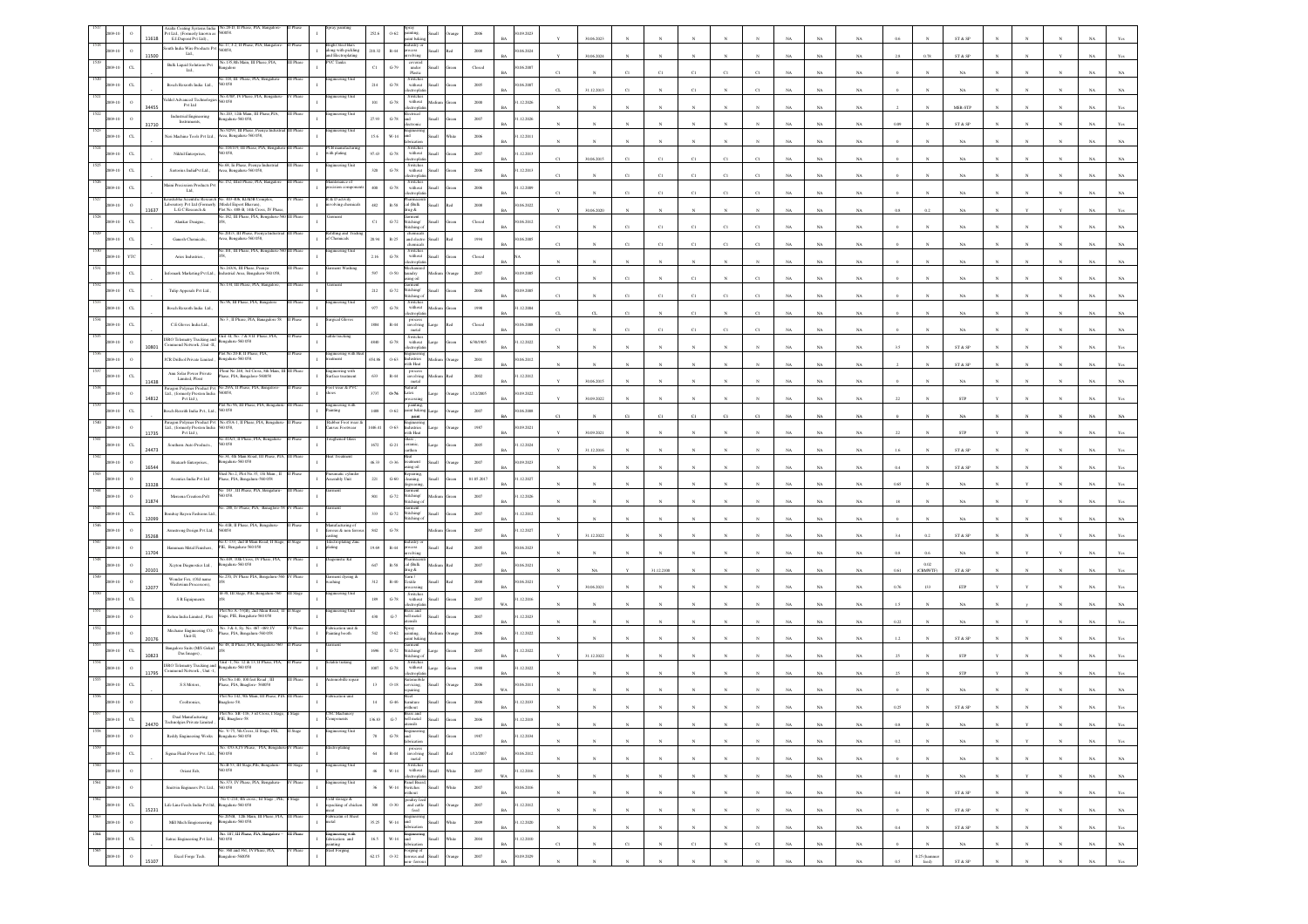|                 | 37172                 |                                                                             | No.39/1, 2nd Floor, 4th Main, Ill<br>evia World Agrotech Pvt Ltd Phase, PIA, Bengaluru-560058       |                  | acking of stevia                                       | $910\,$                   | $\mbox{G-2}$            | nedicine                                                                                                                                                                                                                                                                                                                                 |                | 2015           | .12.2027                 |             |             |              |             |                |             |             |             |             |             |      |              |                         |   |              |              |             |                |
|-----------------|-----------------------|-----------------------------------------------------------------------------|-----------------------------------------------------------------------------------------------------|------------------|--------------------------------------------------------|---------------------------|-------------------------|------------------------------------------------------------------------------------------------------------------------------------------------------------------------------------------------------------------------------------------------------------------------------------------------------------------------------------------|----------------|----------------|--------------------------|-------------|-------------|--------------|-------------|----------------|-------------|-------------|-------------|-------------|-------------|------|--------------|-------------------------|---|--------------|--------------|-------------|----------------|
|                 | CL                    | Dynaxion Pvt. Ltd.,                                                         | šo. C-178, II Stage, PIE, Bengaluru<br>0.058                                                        |                  | ased herbal produ-                                     | 42                        | $\mathbb{R}.7$          | battery<br>unufacturi Small                                                                                                                                                                                                                                                                                                              | ho!            | 2007           | 1.12.2009                |             |             |              |             |                |             |             |             |             |             |      |              |                         |   |              |              |             |                |
|                 | $\circ$               | Thermal Transfer Products                                                   | o.486-D, 13th Cross, IV Phase, PIA,<br>sgalaru-560 058                                              | V Phase          | ransformer<br>adiators                                 | $2720\,$                  | $0 - 69$                | excludi<br>repairing/<br>manufactur                                                                                                                                                                                                                                                                                                      | Large          | $2005\,$       | 0.09.2022                |             |             |              |             |                |             |             |             | NA          | $_{\rm NA}$ |      |              |                         |   |              |              |             |                |
|                 | 11247<br>$_{\rm CL}$  | Pvt. Ltd.,(TTP),<br>Balaji Hard Chrome Unit-II,                             | .<br>hit-II, No.C-85, III Stage, PIE,<br>engalaru-560 058                                           |                  | Engineering Unit<br>troplating                         | 23                        | $R-44$                  | ng (dry<br>process<br>involving                                                                                                                                                                                                                                                                                                          |                | 2007           | 0.06.2008                |             | 30.09.2023  |              |             |                |             |             |             | NA          |             |      |              | STP                     |   |              |              |             |                |
|                 |                       | <b>Universal Power</b>                                                      | Unit-III, No.313-A, 314-A, 6th Mai                                                                  |                  | mbly o                                                 |                           |                         | metal                                                                                                                                                                                                                                                                                                                                    | Small<br>lo:   |                |                          |             |             |              |             |                |             |             |             | <b>NA</b>   | NA          |      |              | NA                      |   |              |              |             |                |
|                 |                       | Ш,                                                                          | rasnsformer Pvt. Ltd. Unit- II Stage, PIE, Bengaluru-560 058<br>No. 46/A, II Stage, PIE, Bangalore- | Stage            | ansformers and<br>witch gear<br>attery manufact        | $3\theta\theta$           | $G-85$                  | sembly<br>battery                                                                                                                                                                                                                                                                                                                        | <b>Ham</b>     | 1995           | 1.12.2012                |             |             |              |             |                |             |             |             | NA          | $_{\rm NA}$ | 0.48 |              | $_{\rm NA}$             |   |              |              |             |                |
|                 | $_{\rm{CL}}$<br>11706 | hiversal Power Transforme<br>Pvt. Ltd.,                                     | <b>DOSS</b>                                                                                         |                  |                                                        | $127\,$                   | $_{\rm R-7}$            | nufacti<br>(excludi                                                                                                                                                                                                                                                                                                                      |                | 2007           | 0.06.2008                |             |             |              |             |                |             |             |             | NA          | NA          |      |              | NA                      |   |              |              |             |                |
|                 | $_{\rm CL}$           | PCB Services                                                                | 118/119, III Phase, PIA, Benga<br>0058                                                              |                  | ineering Ur                                            | $108\,$                   | $\mbox{G-78}$           | Switche<br>without<br>tronic                                                                                                                                                                                                                                                                                                             | Hatt           | 2007           | .12.2008<br>RA           | C1          |             | CI           |             | C1             | C1          |             |             | NA          | NA          |      |              | NA                      |   |              |              |             |                |
|                 | $\alpha$              | Shiltron Eletronics.,                                                       | No 118/119, III Phase, PIA, Benga<br>50 058.                                                        |                  | <b>CB</b> Manufact<br>ith plating                      | $311\,$                   | $\,$ G-78 $\,$          | Switcher<br>without                                                                                                                                                                                                                                                                                                                      |                | 2007           | .12.2008                 |             |             | CI           |             | $_{\rm CI}$    | C1          |             |             | $_{\rm NA}$ | $_{\rm NA}$ |      |              | NA.                     |   |              |              |             |                |
|                 | $\alpha$              | ukumbari Fashions (P) Ltd<br>rmerly Pitambara creation<br>(India) Pvt Itd., | No.30-B. II Phase, PIA, B                                                                           |                  |                                                        | $117\,$                   | $0.50\,$                | andry                                                                                                                                                                                                                                                                                                                                    |                | 2006           | 1.12.2013                |             |             |              |             |                |             |             |             | NA          |             |      |              |                         |   |              |              |             |                |
|                 | $\alpha$              | Kanath Transformers.,                                                       | 40.B-71, 2nd cross. Ist Stage, PIE,<br>820 032-analage:                                             |                  | asforme<br>embly                                       | 89                        | $G-85$                  | ing oil<br>sembly                                                                                                                                                                                                                                                                                                                        | <b>Illami</b>  | 2003           | 1.12.2014                |             |             |              |             |                |             |             |             |             |             |      |              |                         |   |              |              |             |                |
|                 |                       | Kamath Transformers.,                                                       | o.A-155, 3rd cross, I Stage, PIE,<br>galaru-560 058                                                 |                  | nufacture of<br>ransformers & its                      | $164\,$                   | $_{\mathrm{G-S5}}$      | embly                                                                                                                                                                                                                                                                                                                                    |                | 2004           | .12.2021                 |             |             |              |             |                |             |             |             | NA          | NA          |      |              |                         |   |              |              |             |                |
|                 |                       | ri Balaji Industries(old name:                                              | in 293/A TV Phase PTA Rengalur                                                                      |                  | ts(without<br>Iectroplating                            |                           |                         |                                                                                                                                                                                                                                                                                                                                          |                |                |                          |             |             |              |             |                |             |             |             | NA          | $_{\rm NA}$ |      |              | NA                      |   |              |              |             |                |
|                 | 15215                 | Jyothi Electroplaters),                                                     | 60058<br>30C, 2 nd & 3rd Floor, II Phase,                                                           |                  | rady made                                              | $4.52\,$                  | $_{\rm R-44}$           | olvin                                                                                                                                                                                                                                                                                                                                    |                | 2006           | .3.2025                  |             |             |              |             |                |             |             |             | NA          | NA          |      |              | NA                      |   |              |              |             |                |
|                 | 25870                 | <b>Active Knits</b>                                                         | enya, Bengaluru-560 058<br>Vo.249, 3rd cross, 8th Main, III Phase, III Phase                        |                  | ments<br><b>Icctroplatin</b>                           | 63                        | $\mbox{G-}72$           | Stitching/<br>tichine                                                                                                                                                                                                                                                                                                                    |                | 2015           | .12.2024                 |             | NA          |              |             |                |             |             |             | NA          | $_{\rm NA}$ |      |              | ${\tt STP}$             |   |              |              |             |                |
|                 | 39548                 | Tulip Engineers.                                                            | IA, Bengaluru-560 058                                                                               |                  | ardchrome)                                             | 74.46                     | $\mathbb{R}\text{-}44$  |                                                                                                                                                                                                                                                                                                                                          |                | $2008\,$       | 06.2023                  |             | 30.6.2023   |              |             |                |             |             |             | $_{\rm NA}$ | $_{\rm NA}$ | 0.4  | 0.25         | ST & SP                 |   |              |              |             |                |
|                 |                       | ictory Aluminium (forme<br>M's Anand Rubber)                                | éo.C-54, III Stage, PIE, B<br>D 0.58                                                                |                  |                                                        | 22.5                      | $G-41$                  | vana.<br>joods<br>dustry                                                                                                                                                                                                                                                                                                                 |                | 2007           | 1.12.2031                |             |             |              |             |                |             |             |             | NA          | NA          |      |              |                         |   |              |              |             |                |
|                 |                       | Anand Rubber,                                                               | <b>C-77, III Stage</b><br>60058                                                                     |                  |                                                        | 54.6                      | $G-41$                  | shoot                                                                                                                                                                                                                                                                                                                                    | <b>Illett</b>  | 2007           | 1.12.2016<br>WA          |             |             |              |             |                |             |             |             | NA          | $_{\rm NA}$ | 0.04 |              | NA                      |   |              |              |             |                |
|                 | $_{\rm CL}$           | ${\rm ABB\,Lid}$ ,                                                          | No. 485/6, IV Phase, PIA, Bengalu<br>0.058                                                          |                  |                                                        | 607.45                    | $\operatorname{G-78}$   | anel Boa<br>witches                                                                                                                                                                                                                                                                                                                      |                | 2005           | .12.2013                 |             |             |              |             |                |             |             |             |             |             |      |              |                         |   |              |              |             |                |
|                 | 10287<br>$\circ$      | ijay Power Control System                                                   | No.B-65 P-16, III Suge<br>ngaluru-560 058                                                           |                  |                                                        | 92.6                      | $0 - 69$                | thout<br>uiring/                                                                                                                                                                                                                                                                                                                         |                | 2006           | 1.12.2024                |             |             |              |             |                |             |             |             | NA          | NA          |      |              | NA                      |   |              |              |             |                |
|                 | 22951                 | <b>International Trimmines</b>                                              | 40.P-6, III Stage, PIE, Bangalore58                                                                 | III Stage        | iting on labels                                        |                           |                         | Adb                                                                                                                                                                                                                                                                                                                                      |                |                |                          |             |             |              |             |                |             |             |             | NA          | $_{\rm NA}$ | 0.56 |              | NA                      |   |              |              |             |                |
|                 | $\alpha$              | Labels India (P) Ltd.,<br>Fine Transferprints India Pvt.                    | 40. 287, 4th main, IV Phase, PLA                                                                    |                  | bel Printed                                            | 193                       | $G-91$                  | and<br>dhesiya<br>Adb                                                                                                                                                                                                                                                                                                                    |                | 2007           | .12.2012<br>RA           | C1          |             | CI           |             | C1             |             |             |             | NA          | $_{\rm NA}$ |      |              | $_{\rm NA}$             |   |              |              |             |                |
|                 | $\alpha$<br>24269     | LtL, N                                                                      | sgalore58<br>o.C-78, III Stage, PIE,                                                                |                  | creen printing                                         | 390                       | $\mbox{G-}91$           | and                                                                                                                                                                                                                                                                                                                                      |                | 2007           | .12.2022                 |             |             |              |             |                |             |             |             | NA          | NA          | 1.2  | 0.5          | ST & SP                 |   |              |              |             |                |
|                 |                       | X.I. CNC Machines,                                                          | 0058                                                                                                |                  |                                                        | $12.2\,$                  | W-14                    | <b>Lett</b>                                                                                                                                                                                                                                                                                                                              |                | 2005           | 1.12.2016                |             |             |              |             |                |             |             |             | NA          |             |      |              |                         |   |              |              |             |                |
|                 | 11430                 | Dressmaster suits (Rober<br>Systems),                                       | 40.76/77, III Phase, PIA, Bengaluru<br>50058                                                        | <b>III Phase</b> | ment                                                   | 2680                      | $\mbox{G-}72$           | arment<br>stitching/<br>hing                                                                                                                                                                                                                                                                                                             |                | 1/2/2007       | .12.2025                 |             |             |              |             |                |             |             |             | NA          | NA          |      |              | NA                      |   |              |              |             |                |
|                 | 32426                 | ACWA Automatics.,                                                           | 204, 12th Main, III Phase, PLA<br>ngaluru-560 058                                                   |                  | sting without trade                                    | $429\,$                   | $\mbox{G-97}$           | Powder<br>oating                                                                                                                                                                                                                                                                                                                         |                | $\,2006$       | .12.2026                 |             |             |              |             |                |             |             |             | NA          | NA          |      |              | ST & SP                 |   |              |              |             |                |
|                 | $\alpha$              | MPP Technologies Pvt. Ltd.,                                                 | io. 489/D, 14th cross, IV Phase, PIA, I<br>engalaru-560 058                                         |                  | <b>Assembly</b> of<br>ransformers with<br>ray painting | $313\,$                   | $0 - 62$                | špray<br>sainting,<br>int bak                                                                                                                                                                                                                                                                                                            |                | 2005           | 0.09.2017                |             |             |              |             |                |             |             |             | NA          | NA          |      |              |                         |   |              |              |             |                |
|                 |                       | Ador Fontech Ltd., Unit-II                                                  | No. A-288, II Stage, PIE, Bangalor<br>6058                                                          | I Stage          | elding electrode                                       | $241\,$                   | $_{0.4}$                | bated<br>lectrode                                                                                                                                                                                                                                                                                                                        |                | 2007           | 0.09.2022                |             | 30.09.2018  |              |             |                |             |             |             |             |             |      |              | ST & SP                 |   |              |              |             |                |
|                 | 33268<br>$\circ$      | Friction Control Productes                                                  | Plot No 486 B-2, IV Phase, Bragle<br>0058                                                           |                  | Mixing & blending o<br>base oil & Additives            | $_{364}\,$                | $G-27$                  |                                                                                                                                                                                                                                                                                                                                          | <b>Illami</b>  | 2007           | 1.12.2033                |             | 30.09.2022  |              |             |                |             |             |             | $_{\rm NA}$ | $_{\rm NA}$ |      |              | $_{\rm NA}$             |   |              |              |             |                |
|                 | 14712                 | PAXAR INDIA Private                                                         | A-252 (A), II Stap                                                                                  |                  | o produce<br>en label                                  |                           |                         |                                                                                                                                                                                                                                                                                                                                          |                |                | RA                       |             | NA          |              |             |                |             |             |             | NA.         | NA          |      |              | NA                      |   |              |              |             |                |
|                 | CL                    | $\operatorname{Limited},$                                                   | ngalore<br>No.519, IV Phase, PIA, Bangalon                                                          | / Phase          | terete tiles                                           | 90                        | $G-91$                  | and<br>idhesive                                                                                                                                                                                                                                                                                                                          | Iliam          | 2007           | 1.12.2009                |             |             | C1           |             | $\overline{c}$ |             |             |             | $_{\rm NA}$ | $_{\rm NA}$ |      |              | $_{\rm NA}$             |   |              |              |             |                |
|                 | $\alpha$              | oncreate Extrerir Solution                                                  | . 415.11th Cross, IV PI                                                                             |                  |                                                        | $170\,$                   | $_{\mathrm{G-37}}$      | Ready mis<br>cement<br>oncret                                                                                                                                                                                                                                                                                                            |                | 2006           | 1.12.2009                |             |             |              |             | C1             |             |             |             | NA          | NA          |      |              |                         |   |              |              |             |                |
|                 |                       | ingalore Sanchar Nigam Ltd.,                                                | ngalaru-560 058                                                                                     |                  | TT                                                     | DG Set                    | W-52                    | ienerator<br>8(15)                                                                                                                                                                                                                                                                                                                       | <b>Illami</b>  | 2004           | .12.2016                 |             |             |              |             |                |             |             |             | NA          | NA.         |      |              |                         |   |              |              |             |                |
|                 |                       | Gopal Engineering,                                                          | 40.P6/E, II Stage, PIA, Ben                                                                         |                  | neering Unit                                           | 42                        | $G-78$                  | Switcher<br>without<br>lectroplati                                                                                                                                                                                                                                                                                                       |                | 2009           | 1.12.2021                |             |             |              |             |                |             |             |             |             | $_{\rm NA}$ | 0.11 |              | $_{\rm NA}$             |   |              |              |             |                |
|                 | 38323                 | Porlu Packers,                                                              | No.473/D(1), IV Phase, PIA<br>galaru-560 058                                                        |                  | olythene Bag &<br>heets                                | 51.95                     | $_{\mathrm{G-32}}$      | olythene<br>nd plastic<br>ssed                                                                                                                                                                                                                                                                                                           |                | $2003\,$       | .12.2027                 |             |             |              |             |                |             |             |             | NA          | NA          |      |              | ST & SP                 |   |              |              |             |                |
|                 | $C_{L}$               | Adept Polymers Pvt.,                                                        | . B-34, III Stage, PIE,<br>0.058                                                                    |                  | gineering with<br>rface treatmen                       | $102\,$                   | $\mathbb{R}\text{-}44$  | ocess                                                                                                                                                                                                                                                                                                                                    |                | 2006           |                          |             |             |              |             |                |             |             |             | NA          | NA          |      |              | <b>NA</b>               |   |              |              |             |                |
|                 | $\alpha$              | ragathi Transmission Privat<br>Limited.,                                    | No.B-55, III Stage, PIE, Bengalur<br>0058                                                           |                  | agineering with<br>arface treatment                    | $222\,$                   | $\mathbb{R}\text{-}44$  |                                                                                                                                                                                                                                                                                                                                          |                | 2006           | 1.06.2009                |             |             |              |             |                |             |             |             |             |             |      |              |                         |   |              |              |             |                |
|                 | $\alpha$              | Ratan Mani Industries,                                                      | o. 267. IV Phase, PIA, 1<br>i0 058                                                                  |                  | c carry                                                | $40.8\,$                  | $_{\mathrm{G-32}}$      | ınd plasti                                                                                                                                                                                                                                                                                                                               |                | $2002\,$       | 1.12.2016                |             |             |              |             |                |             |             |             | NA          | $_{\rm NA}$ |      |              | $_{\rm NA}$             |   |              |              |             |                |
|                 | $\circ$               |                                                                             | No.B-51, 2nd cross, III Stage, PIE,<br>Sengaluru-560 058                                            |                  | CNC Component<br>with aluminum                         | $\,$ 234 $\,$             |                         | xı- fer<br>metal                                                                                                                                                                                                                                                                                                                         |                |                |                          |             |             |              |             |                |             |             |             |             |             |      |              | ST & SP                 |   |              |              |             |                |
|                 | 34004                 | SAS Precision Engineering,                                                  | 60. 59, KIADB Complex, NTTF                                                                         |                  | elting frunace<br>lotel without ro-                    |                           | $0.28\,$                |                                                                                                                                                                                                                                                                                                                                          | <b>Ham</b>     | 2007           | 0.09.2022                |             |             |              |             |                |             |             |             | N           |             |      |              |                         |   |              |              |             |                |
|                 |                       | Sri Gayathri Luch Home,                                                     | Circle, IV Phase, PIA, Bengaluru-560<br>No. 490E, IV Phase, PIA, Bengaluru                          |                  | od packing                                             | $13\,$                    | $\,$ G-3 $\,$           | $l$ sweets                                                                                                                                                                                                                                                                                                                               |                | 1999           | .12.2021                 |             |             |              |             |                |             |             |             | NA          | $_{\rm NA}$ |      |              | $_{\rm NA}$             |   |              |              |             |                |
|                 | 39361                 | Starline Packers Pvt. Ltd.,                                                 | D 058                                                                                               |                  |                                                        | 27.82                     | $G-10$                  | 'arpentry<br>ooden<br>siture                                                                                                                                                                                                                                                                                                             |                | 2001           | 1.12.2026                |             |             |              |             |                |             |             |             | NA          |             |      |              | ST & SP                 |   |              |              |             |                |
|                 | $_{\rm CL}$           | international Trimmines and<br>Labels India (P) Ltd.,                       | o. P-6, 1st Cross, III Stage<br>ngalaru-560 058                                                     |                  | ing on lal                                             | 193                       | $G-91$                  | and                                                                                                                                                                                                                                                                                                                                      |                | 2007           | .12.2008                 |             | C1          |              |             |                |             |             |             | NA          | NA.         |      |              | $_{\rm NA}$             |   |              |              |             |                |
|                 | 17969                 | CNC India Tools and Service<br>(P) Laf.,                                    | No.C-342, II Stage, PIA, Beng                                                                       |                  | teering Uni                                            | \$8.64                    | $_{\rm W\text{-}14}$    |                                                                                                                                                                                                                                                                                                                                          |                | 2004           | .12.2015                 |             |             |              |             |                |             |             |             | $_{\rm NA}$ | $_{\rm NA}$ |      |              | ${\rm ST}$ & ${\rm SP}$ |   |              |              |             |                |
|                 | 41066                 | Locus Machine tools (P) Ltd,                                                | No. 392/1, IV Phase<br>0 O.SS                                                                       |                  | gineering Un                                           | 36.9                      | $G-78$                  |                                                                                                                                                                                                                                                                                                                                          |                | 2005           | .12.2025                 |             |             |              |             |                |             |             |             |             |             |      |              | ST & SE                 |   |              |              |             |                |
|                 | $\alpha$              | SMS Packaging Pvt. Ltd.,                                                    |                                                                                                     |                  |                                                        |                           | $\mathrm{G}\mathcal{A}$ |                                                                                                                                                                                                                                                                                                                                          |                | 2004           | .12.2015                 |             |             |              |             |                |             |             |             |             |             |      |              |                         |   |              |              |             |                |
| 1607<br>2009-10 | $_{\rm CL}$           | Hutchison Essat South Ltd.,                                                 | No.399, IV Phase, PIA, Bengaluru-560 IV Phase                                                       |                  | lephone towe<br>тr                                     | $DG$ $\operatorname{Set}$ | $_{\rm w.52}$           | box and<br>products<br>using Boilers Small<br>(excluding                                                                                                                                                                                                                                                                                 | Vhite          | $\,2003\,$     | BA<br>1.12.2015          |             |             | $_{\rm N}$   |             |                | $_{\rm N}$  |             | $_{\rm NA}$ | $_{\rm NA}$ | $_{\rm NA}$ |      | $_{\rm N}$   | $_{\rm NA}$             |   |              |              | NA          | $\;$ NA $\;$   |
| 1608            | $_{\rm{CL}}$          | Sumukha Battery                                                             | Plot No. B-151, II Stage, PIE,                                                                      |                  |                                                        | $11.92\,$                 | $\mathbb{R}\text{-}7$   |                                                                                                                                                                                                                                                                                                                                          |                | 2004           | AA.<br>30.06.2014        |             | $_{\rm N}$  | $\mathbf{N}$ |             | $\mathbf{N}$   | N           |             | $_{\rm NA}$ | $_{\rm NA}$ | $_{\rm NA}$ |      |              | $_{\rm NA}$             |   |              |              | $_{\rm NA}$ | Yes            |
| 2009-10<br>1609 |                       | Manufacturing, plot                                                         | lengalaru-560 058<br>No. 457-B, IV Phase, PIA, Bengaluru- IV Phase                                  |                  | lastic sheet                                           |                           |                         |                                                                                                                                                                                                                                                                                                                                          | Red            |                | WA                       | C1          | C1          | C1           | C1          | C1             | C1          | C1          | NA          | NA          | NA          |      | $\mathbf{N}$ | $_{\rm NA}$             | N | $\mathbf{N}$ | $\mathbf{N}$ | NA          | $_{\rm NA}$    |
| 2009-10<br>1610 | $_{\rm{CL}}$          | Supertex wraps (P) Ltd.,                                                    | 560 058                                                                                             | V Phase          |                                                        | $10\,$                    |                         | $\begin{tabular}{ll} \bf{Polyhene} \\ \bf{G-32} & and plastic\\  2 & 1 \\ 3 & 4 \\ 4 & 5 \\ 5 & 6 \\ 6 & 7 \\ 7 & 8 \\ 8 & 10 \\ 9 & 10 \\ 10 & 10 \\ 10 & 10 \\ 10 & 10 \\ 10 & 10 \\ 10 & 10 \\ 10 & 10 \\ 10 & 10 \\ 10 & 10 \\ 10 & 10 & 10 \\ 10 & 10 & 10 \\ 10 & 10 & 10 \\ 10 & 10 & 10 & 10 \\ 11 & 10 & 10 & 10 \\ 12 & 10 & $ |                | $2005\,$       | 1.12.2007<br>$_{\rm WA}$ | $_{\rm C1}$ | $_{\rm C1}$ | $_{\rm C1}$  | $_{\rm C1}$ | C1             | $_{\rm C1}$ | $_{\rm C1}$ | $_{\rm NA}$ | $_{\rm NA}$ | $_{\rm NA}$ |      |              | $_{\rm NA}$             |   |              |              | $_{\rm NA}$ | $_{\rm NA}$    |
| 009-10          | $_{\rm{CL}}$          | Raj Enterprises, No. Plot                                                   | No. Plot No. 471/D2, IV Phase, PIA,<br>Bengaluru-560 058                                            |                  | Stiching and lea<br>and floves<br>$\mathbf{I}$         | 23.5                      |                         | $\begin{tabular}{ll} \bf Stiching/\\ \bf G-72 & \bf Stiching of Small \end{tabular}$                                                                                                                                                                                                                                                     | Green          | $\,2006$       | 1.12.2015<br><b>BA</b>   | C1          | C1          | C1           | $_{\rm C1}$ | C1             | $_{\rm Cl}$ | C1          | NA          | $_{\rm NA}$ | NA          |      | $_{\rm N}$   | NA                      |   | $_{\rm N}$   | N            | $_{\rm NA}$ | $_{\rm NA}$    |
| 1611<br>2009-10 | $_{\rm CL}$           | Seven Seas Industries (P)<br>Ltd.,                                          | No. 485/9-A, IV Phase, PIA,<br>Bengaluru-560 058                                                    | V Phase          | ingineering Unit<br>$\mathbf{I}$                       | $_{\rm Cl}$               | $\,$ G-78 $\,$          | shoe uppers/<br>Switches<br>without Small<br>electroplatin                                                                                                                                                                                                                                                                               | Green          | ${\it Closed}$ | 31.12.2003<br><b>BA</b>  | $_{\rm C1}$ | $_{\rm C1}$ | $_{\rm C1}$  | $_{\rm C1}$ | $_{\rm C1}$    | $_{\rm C1}$ | $_{\rm C1}$ | $_{\rm NA}$ | $_{\rm NA}$ | $_{\rm NA}$ |      | $\mathbf{N}$ | $_{\rm NA}$             |   | $\mathbb{N}$ | $_{\rm N}$   | $_{\rm NA}$ | $_{\rm NA}$    |
| 1612<br>2009-10 | $_{\rm{CL}}$          |                                                                             | $\label{eq:11}$ No. 88, Renuka complex, II Stage, Access Apparels Exports, PIE, Bengalaru-560 058   | II Stage         | <b>Jarment</b><br>$\mathbf{1}$                         | $_{350}$                  |                         | $\begin{tabular}{ll} \bf \textbf{Garnent} \\ \bf G-72 & \textbf{Stiching/} \\ \end{tabular}$<br>Stitching of                                                                                                                                                                                                                             | Small<br>Green | $2005\,$       | 1.12.2007<br>$_{\rm BA}$ | $_{\rm C1}$ | $_{\rm C1}$ | $_{\rm C1}$  | $_{\rm C1}$ | $_{\rm C1}$    | $_{\rm C1}$ | $_{\rm C1}$ | $_{\rm NA}$ | $_{\rm NA}$ | $_{\rm NA}$ |      |              | $_{\rm NA}$             |   |              |              | $_{\rm NA}$ | $_{\rm NA}$    |
| 1613<br>2009-10 | $\,$ 0 $\,$           | Kurlon Limited, Plont                                                       | $\operatorname{Pic}$ No<br>49, III Phase, PIA, Bengaluru-III Phase<br>$560\,058$                    |                  | oir Matteress                                          | $_{\rm 66}$               | $_{\mathrm{G-10}}$      | Carpentry &<br>wooden<br>furniture                                                                                                                                                                                                                                                                                                       | Small<br>iteen | $2007\,$       | .12.2025<br>$_{\rm BA}$  |             | 31.12.2020  | $\mathbf{N}$ | $_{\rm N}$  | $_{\rm N}$     | $_{\rm N}$  | $_{\rm N}$  | $_{\rm NA}$ | $_{\rm NA}$ | $_{\rm NA}$ | 1.6  |              | ST & SP                 |   | $_{\rm N}$   | $_{\rm N}$   | $_{\rm NA}$ | Yes            |
| 1614<br>09-10   | $_{\rm{CL}}$          | Garden City Fshions Pvt Ltd.,                                               | No.356-357, IV Phase, PIA, Bengalu<br>560 058                                                       | ru-IV Phase      | rment                                                  | $698\,$                   | $\operatorname{G-72}$   | Garment<br>Stitching/                                                                                                                                                                                                                                                                                                                    |                | $2009\,$       | 1.12.2028                |             |             |              |             |                |             |             |             |             |             |      |              |                         |   |              |              |             |                |
|                 |                       |                                                                             |                                                                                                     |                  |                                                        |                           |                         | Stitching of                                                                                                                                                                                                                                                                                                                             |                |                |                          |             | 31.12.2018  |              | 31.12.2100  |                |             |             | NA          | NA          | $_{\rm NA}$ |      |              | $_{\rm NA}$             |   |              |              | $_{\rm NA}$ | $\mathbf{Yes}$ |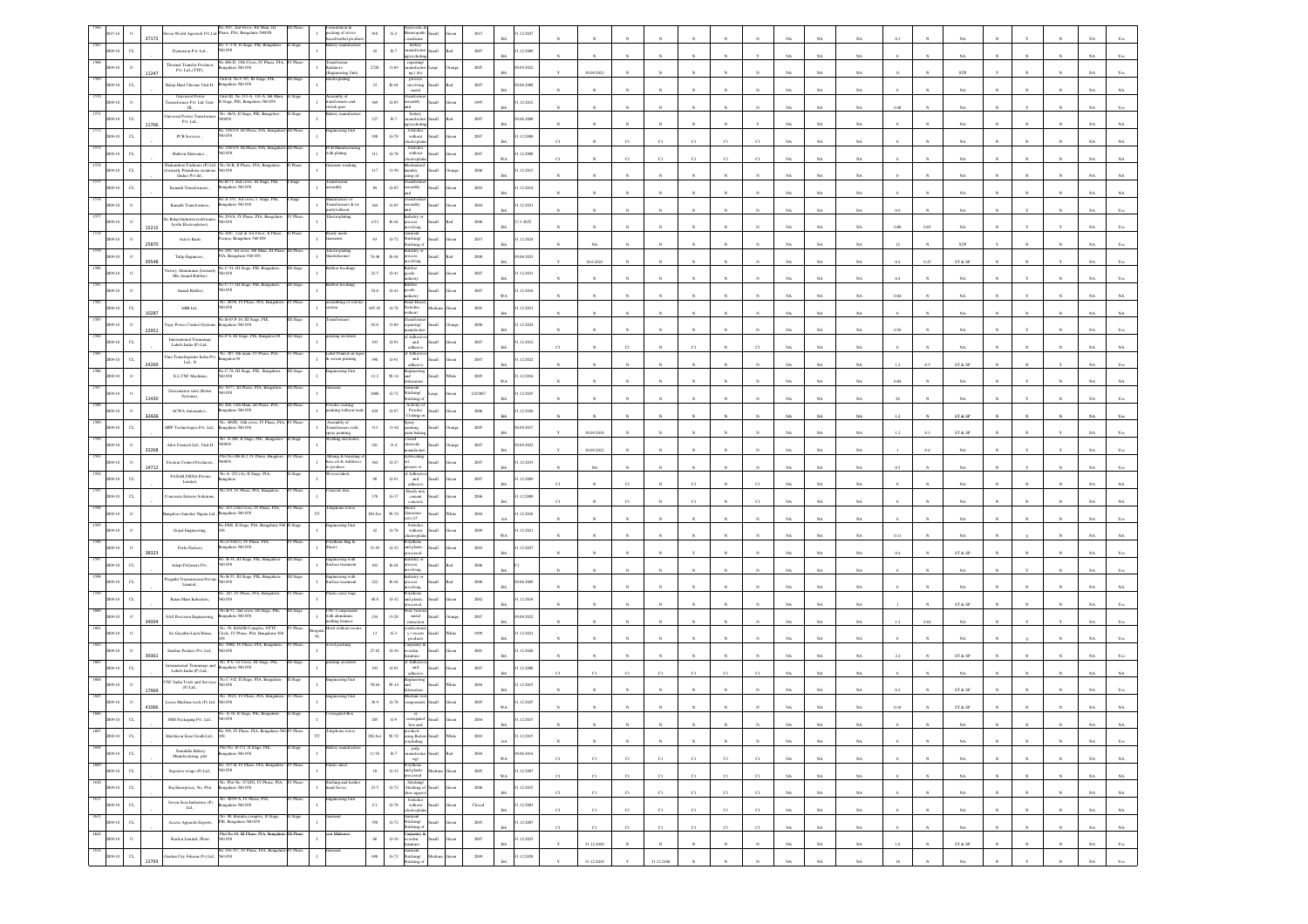|                 |                             | arya Hard Chrome Pvt Ltd.,                                                                     | .168, Unit-II, III<br>0.058                                                                                                                                                                                                            |         |                                                 | $_{\rm 80}$ | $\mathbb{R}\text{-}44$                                                                                                                                               | involving<br>metal                                                                   |                | $2008\,$  | 06.2014                  |              |                       |              |              |                         |              |             |             |             |             |              |                         |              |            |            |             |                                  |
|-----------------|-----------------------------|------------------------------------------------------------------------------------------------|----------------------------------------------------------------------------------------------------------------------------------------------------------------------------------------------------------------------------------------|---------|-------------------------------------------------|-------------|----------------------------------------------------------------------------------------------------------------------------------------------------------------------|--------------------------------------------------------------------------------------|----------------|-----------|--------------------------|--------------|-----------------------|--------------|--------------|-------------------------|--------------|-------------|-------------|-------------|-------------|--------------|-------------------------|--------------|------------|------------|-------------|----------------------------------|
|                 | $\circ$                     | harath Sanchar Nigama Ltd.                                                                     | fower Site No.15/4, 3rd Main Peenya<br>éew Extension, Bengaluru-560 058                                                                                                                                                                |         |                                                 | DG Set      | w-52                                                                                                                                                                 | esel<br>enerator<br>28(15)                                                           | Iliami         | 2007      | 1.12.2017                |              |                       |              |              |                         |              |             | NA          | NA.         |             |              |                         |              |            |            |             |                                  |
|                 | $\circ$                     | sharath Sanchar Nigama Ltd.,                                                                   | lore-III Phase, PIA, E                                                                                                                                                                                                                 |         |                                                 | DG Set      | W-52                                                                                                                                                                 | esel<br>enerator<br>is (15                                                           | <b>Ham</b>     | 2007      | 1.12.2017                |              |                       |              |              |                         |              |             | NA          | NA.         |             |              |                         |              |            |            |             |                                  |
|                 | $\circ$<br>53439            | Sharath Sanchar Nigama Ltd.,<br>Tower Site open Land atMs                                      | 31, Il Phase, PIA, Bangalor-51                                                                                                                                                                                                         |         |                                                 | DG Set      | W.52                                                                                                                                                                 | sel<br>$\begin{array}{c}\n\text{arator} \\ \text{as (15)}\n\end{array}$              |                | $2006\,$  | .12.2015                 |              |                       |              |              |                         |              |             |             |             |             |              |                         |              |            |            |             |                                  |
|                 | $\alpha$                    | Umbrey Engineers P Ltd.,<br>Janardhana Enterprises,                                            | 34G, 4th Main Raed,<br>7IA, Bengaluru-560 058.                                                                                                                                                                                         |         | gineering ·<br>nent                             | $47\,$      | $0 - 63$                                                                                                                                                             | lustries                                                                             |                | 2008      | 1.12.2015                |              |                       |              |              |                         |              |             | NA          | NA          |             |              | NA                      |              |            |            |             |                                  |
|                 | $\alpha$                    | PEPPERL + FUCHS (INDIA                                                                         | Vo.C-328, I Stage, PIE, Bengaluru-                                                                                                                                                                                                     |         | simity switch                                   | 107         | $\mbox{G-}78$                                                                                                                                                        | ith Heat<br>anel Boar<br>switches<br>vithout                                         |                | 27/5/2002 | .12.2007                 |              |                       |              | $^{c}$ 1     | $\mathcal{C}^{\dagger}$ |              |             | NA          | NA.         |             |              |                         |              |            |            |             |                                  |
|                 |                             | PVT. LTD.,<br>Hatchison essar South                                                            | V-23(A) &(B), PIE, II<br>galuru-560 058                                                                                                                                                                                                |         |                                                 | DG Set      | $W-52$                                                                                                                                                               | ×d.<br>nerator                                                                       |                | $2003\,$  | .12.2015                 |              |                       |              |              |                         |              |             | NA          |             |             |              |                         |              |            |            |             |                                  |
|                 | $\alpha$                    | Ltd., C/O Rukmini towers,<br>Universal Gases,                                                  | No P-22, Next to B-110, II Stage, PIE<br>ngalaru-560 058                                                                                                                                                                               |         | trial Oxyge                                     | 16.75       | $G-109$                                                                                                                                                              | is (15<br>Repackin<br>and                                                            |                | 2002      | 1.12.2014                |              |                       |              |              |                         |              |             | $_{\rm NA}$ | NA          |             |              | NA                      |              |            |            |             |                                  |
|                 |                             | Plexion PDDE,                                                                                  | No. B-116, II Stage, PIE, Bengalaru<br>60058                                                                                                                                                                                           | Stage   | rication win                                    | 57.85       | $\operatorname{G-78}$                                                                                                                                                | anel Board<br>switches                                                               |                | $2005\,$  | .12.2015                 |              |                       |              |              |                         |              |             | NA          | NA          |             |              |                         |              |            |            |             |                                  |
|                 |                             |                                                                                                | io. C-490, IV Phase, PIE, Bengal                                                                                                                                                                                                       |         | Jeneral Enginee<br>ctivity without              |             |                                                                                                                                                                      | arpentry<br>ooden                                                                    |                |           | WA                       |              |                       |              |              |                         |              |             | NA          | NA          |             |              |                         |              |            |            |             |                                  |
|                 |                             | Sigma Metaliks,<br>Shakunthala Mechanized                                                      | D 0.58<br>No. 387, 4th main, IV Phase, PIA,                                                                                                                                                                                            |         | rface treatme<br>olid and Hilo                  | 448.82      | $G-10$                                                                                                                                                               | siture<br>Ready mi                                                                   |                | 1999      | .12.2024                 |              |                       |              |              |                         |              |             | NA          | NA          |             |              | ST & SP                 |              |            |            |             |                                  |
|                 | $\alpha$                    | onstructions & Engineering<br>Pvt. Ltd.,                                                       | engaluru-560 058<br>o. C-88, II Stage, PIE, Bengaluru                                                                                                                                                                                  |         | oncrete blocks<br>gineering Uni                 | 16.9        | $G-37$                                                                                                                                                               | cement                                                                               |                | 1993      | 1.12.2011<br>w.          |              |                       |              |              |                         |              |             | NA          | $_{\rm NA}$ |             |              | NA                      |              |            |            |             |                                  |
|                 | $\circ$                     | Bombay Machines,                                                                               | 0 O.S8<br>o. B-45, III Stage, PIE, Benga                                                                                                                                                                                               |         | rugated Box                                     | 89.47       | $_{\rm W\text{-}14}$                                                                                                                                                 |                                                                                      |                | $1992\,$  | .12.2022                 |              |                       |              |              |                         |              |             | NA          | $_{\rm NA}$ |             |              | NA                      |              |            |            |             |                                  |
|                 |                             | Premier Packs,                                                                                 | D 058<br>éo. 526, IV Phase, PIA,                                                                                                                                                                                                       |         | ering U                                         | 20.11       | $\mathbf{G}\mathcal{A}$                                                                                                                                              |                                                                                      |                | 1994      | .12.2024<br><b>WA</b>    |              |                       |              |              |                         |              |             | <b>NA</b>   | NA          | 04          |              | NA                      |              |            |            |             |                                  |
|                 | $\Omega$<br>39448           | Sagittarius Metals Pvt. Ltd.,                                                                  | 60 058<br>No. 460 C, IV Phase, PIA, Bengala                                                                                                                                                                                            | / Phase | anufacture of                                   | 90.95       | $_{\mathrm{G-7}}$                                                                                                                                                    | sing Boik                                                                            | Ilian          | 1999      | 1.12.2025                |              |                       |              |              |                         |              |             | NA          | $_{\rm NA}$ | 05          |              | $_{\rm NA}$             |              |            |            |             |                                  |
|                 | $\alpha$                    | <b>Saval Industrial and Contro</b><br>equipments,                                              | 0.058<br>. B-229, II Stags                                                                                                                                                                                                             |         | ad revet                                        | 18.32       | $W-14$                                                                                                                                                               | saper or<br>sulp                                                                     |                | 1994      | .12.2014                 |              |                       |              |              |                         |              |             | NA          | NA          | 0.18        |              | ST & SP                 |              |            |            |             |                                  |
|                 |                             | Premier packging,                                                                              | 0.058                                                                                                                                                                                                                                  |         | utting and<br>Fabrication of plasti             | $\bf{22}$   | W-14                                                                                                                                                                 |                                                                                      |                | 2003      | .12.2016<br>WA           |              |                       |              |              |                         |              |             | <b>NA</b>   | NA          | 0.4         |              | NA                      |              |            |            |             |                                  |
|                 |                             | Vision Plast,                                                                                  | . 39, 4th Main, III Phase, PIA,<br>galaru-560 058<br>Vo C-275, 1st State, PIE.                                                                                                                                                         |         | astic injectic<br>ulding                        | $_{\rm 32}$ | $\textrm{G-}32$                                                                                                                                                      |                                                                                      |                | 2000      | .12.2016                 |              |                       |              |              |                         |              |             | NA          | $_{\rm NA}$ | 0.8         |              | ST & SP                 |              |            |            |             |                                  |
|                 |                             | Alpha Industries,                                                                              | 058                                                                                                                                                                                                                                    |         | Mach                                            | 32.69       | $\operatorname{G-78}$                                                                                                                                                | without                                                                              |                | 1995      | .12.2021                 |              |                       |              |              |                         |              |             | NA          | NA          | 0.13        |              | NA                      |              |            |            |             |                                  |
|                 | CL                          | P & S Goldclads,                                                                               | io A-174, 4th Cross, I Stage, PIE,<br>ngalaru-560 058                                                                                                                                                                                  |         | tion Jewe                                       | 91          | $\,$ G-23 $\,$                                                                                                                                                       | iold and<br>ilver smit<br>rificati                                                   |                | 2005      | .12.2015<br><b>BA</b>    |              |                       |              |              |                         |              | NA          | $_{\rm NA}$ | $_{\rm NA}$ | 0.2         |              | NA                      |              |            |            |             |                                  |
|                 |                             | $\!$ Asha Engineering,                                                                         | No B-74, I Stage, PIE, Bengaluru-5                                                                                                                                                                                                     |         | teering Un                                      | 18.65       | $_{\rm W\text{-}14}$                                                                                                                                                 |                                                                                      |                | $2002\,$  | .12.2013                 |              |                       |              |              |                         |              |             | NA          | $_{\rm NA}$ | 0.8         |              | $_{\rm NA}$             |              |            |            |             |                                  |
|                 |                             | Crescent Tool Engineering,                                                                     | No R-89 1 Stree PIE Reneatoru-56                                                                                                                                                                                                       |         | rine t                                          | 78.83       | $_{\mathrm{G-10}}$                                                                                                                                                   | oden                                                                                 |                | $1985\,$  | .12.2027                 |              |                       |              |              |                         |              |             | NA          | NA          |             |              |                         |              |            |            |             |                                  |
|                 | $\alpha$                    | SB Components                                                                                  | io C-206, 4th Cross, 1 Stage, PIE,<br>engalaru-560 058                                                                                                                                                                                 |         | istic injectic<br>saiblas                       | $11.41\,$   | $G-32$                                                                                                                                                               | and plastic                                                                          | <b>Ilumi</b>   | 1999      | .12.2014<br>R            |              |                       |              |              |                         |              |             | NA          | $_{\rm NA}$ | 0.15        |              | NA                      |              |            |            |             |                                  |
|                 |                             | Kumar Industriest,                                                                             | No 8, 10th Cross, 1 Stage,<br>ngaluru-560 058                                                                                                                                                                                          |         | rication un                                     | 7.99        | $_{\rm W\text{-}14}$                                                                                                                                                 |                                                                                      |                | $1977\,$  | .12.2014                 |              |                       |              |              |                         |              |             | NA          | $_{\rm NA}$ | 0.4         |              | ST & SP                 |              |            |            |             |                                  |
|                 | 30868                       | Celest Pharma Labs Pvt Ltd                                                                     | io.68,6th Main, III Phase, PIA,<br>ngalaru-560 058                                                                                                                                                                                     |         | yurvedic and<br>eopathy me                      | 9.2         | $O-19$                                                                                                                                                               | medicine                                                                             |                | 1.11.201  | 0.09.2022                |              |                       |              |              |                         |              |             | NA          | NA          |             | 0.04         | ST & SP                 |              |            |            |             |                                  |
|                 | $\circ$                     | Shree Ganesh Maruthi<br>Fabricators.,                                                          | . 153, III Phase, 10th<br>galaru-560 058                                                                                                                                                                                               |         |                                                 | 47          | $W-14$                                                                                                                                                               |                                                                                      |                | 2003      | .12.2016                 |              |                       |              |              |                         |              |             | NA          | $_{\rm NA}$ | 0.08        |              | ${\rm ST}$ & ${\rm SP}$ |              |            |            |             |                                  |
|                 | $\alpha$                    | Meenakshi Engineering Co.,                                                                     | No.237, III Phase, PIA, Benga<br>0.58                                                                                                                                                                                                  |         | er glass                                        | $1.21\,$    | $\operatorname{G-}108$                                                                                                                                               | ber glas<br>>Iding,<br>ber Glas                                                      |                | 1995      | .12.2014                 |              |                       |              |              |                         |              |             |             |             |             |              | ST & SP                 |              |            |            |             |                                  |
|                 | $\alpha$                    | Anand Rubber Industries.                                                                       | o.13, III Phase, PLA                                                                                                                                                                                                                   |         |                                                 | 22.92       | $G-86$                                                                                                                                                               | fuding                                                                               | <b>Ham</b>     | 2004      | 1.12.2014<br>R4          |              |                       |              |              |                         |              |             | NA<br>NA    | NA<br>NA    | 0.8<br>0.15 |              |                         |              |            |            |             |                                  |
|                 | $\circ$                     | Arjun Plastics,                                                                                | No. VP-9 & 10, I Stage, PIE<br>sgalaru-560 058.                                                                                                                                                                                        |         | istic injectio<br>.<br>akling                   | 85.27       | $G-32$                                                                                                                                                               | nd plasti                                                                            |                | 1993      | .12.2024                 |              |                       |              |              |                         |              |             |             |             |             |              | ST & SP                 |              |            |            |             |                                  |
|                 | 28597                       | Sepcon System Pvt Ltd.                                                                         | No. M-3, 1 Stage, 5th 0<br>Rengalaru-560 058                                                                                                                                                                                           |         | ent (fabri                                      | 189.52      | $G-10$                                                                                                                                                               |                                                                                      |                | $1995\,$  | .12.2022                 |              |                       |              |              |                         |              |             | NA          | NA          |             |              |                         |              |            |            |             |                                  |
|                 |                             | Superfehem Consupack<br>Company,                                                               | éo B-354, I Stage,PIE, Ben                                                                                                                                                                                                             |         |                                                 | 19.85       | $W-14$                                                                                                                                                               |                                                                                      |                | 2002      | .12.2012                 |              |                       |              |              |                         |              |             | NA          | NA          |             |              | NA                      |              |            |            |             |                                  |
|                 | $\alpha$                    | Universal Furnaces,                                                                            | o A-371, I Stage, PIE, Bengaluru-                                                                                                                                                                                                      |         | abrication and<br>acking                        | 51.24       | $_{\rm W\text{-}14}$                                                                                                                                                 |                                                                                      |                | 1991      | .12.2013                 |              |                       |              |              |                         |              |             | NA          | NA          | 0.3         |              | NA                      |              |            |            |             |                                  |
|                 | $_{\rm{CL}}$                | Mysore Vinyl Industries,                                                                       | io C-209, 1 Stage,PIE, Beng<br>0058                                                                                                                                                                                                    |         |                                                 | 5.5         |                                                                                                                                                                      |                                                                                      |                | $1975\,$  | .12.2012                 |              |                       |              |              |                         |              |             | NA          | $_{\rm NA}$ | 0.16        |              | $_{\rm NA}$             |              |            |            |             |                                  |
|                 |                             | lema Engineering Industries                                                                    | Vo C-210, 4th cross, I Stage,PIE,<br>820 032-analage:                                                                                                                                                                                  |         |                                                 | 193.91      | ${\bf G}\mbox{-}\!\boldsymbol{7}$                                                                                                                                    | ass and<br>ell metal                                                                 |                | 1990      | 1.12.2024                |              |                       |              |              |                         |              |             | NA          | NA          |             |              | NA                      |              |            |            |             |                                  |
|                 | $_{\mbox{\scriptsize{CL}}}$ | Gears India,                                                                                   | No C-439, 1 Stage,PIE, Bengaluru<br>0058                                                                                                                                                                                               |         | ineering Unit                                   | $23\,$      | $_{\rm W\text{-}14}$                                                                                                                                                 | slien                                                                                |                | 2002      | w.<br>.12.2012           |              |                       |              |              |                         |              |             | NA          | $_{\rm NA}$ | n s         |              | ST & SP                 |              |            |            |             |                                  |
|                 | $_{\rm CL}$                 | $\begin{array}{c} \mbox{Stringar Engineering &}\\ \mbox{Energy Systems (P) Lat.}, \end{array}$ | 40.93, 7th main, III Phase, PIA<br>engalaru-560 058                                                                                                                                                                                    |         |                                                 | 56          | $\mbox{G-}78$                                                                                                                                                        | dar pos<br>cration                                                                   | llam           | 1999      | .12.2016                 |              |                       |              |              |                         |              |             | NA          | NA          |             |              |                         |              |            |            |             |                                  |
|                 |                             |                                                                                                | o.C-270, I Stage, I                                                                                                                                                                                                                    |         |                                                 |             |                                                                                                                                                                      | ough                                                                                 |                |           |                          |              |                       |              |              |                         |              |             | <b>NA</b>   | NA          |             |              | ST & SP                 |              |            |            |             |                                  |
|                 | $_{\rm{CL}}$<br>15212       | Ashwin precision Product Pvt                                                                   | 0058,<br>46.72, III Phase, PIA, Bengaluru-560 III Phase                                                                                                                                                                                |         | cation un                                       | 13.56       | $G-77$                                                                                                                                                               | of Motor &<br>anel Boa                                                               |                | 2000      | 1.12.2014                |              |                       |              |              |                         |              |             | NA          | $_{\rm NA}$ | 0.4         |              | $_{\rm NA}$             |              |            |            |             |                                  |
|                 | $_{\rm{CL}}$                | G.S. Fabricators.,                                                                             | 0.68, III Phase, PIA, Bens                                                                                                                                                                                                             |         | ild sheet                                       | $26.77\,$   | $\,$ G-78 $\,$                                                                                                                                                       | witches<br>thout                                                                     |                | 2007      | .12.2011                 |              |                       |              | C1           |                         |              |             | NA          | NA          |             |              | NA                      |              |            |            |             |                                  |
|                 | $_{\rm CL}$                 | Nucleus Engineers.                                                                             | o.C-429, I Stage, PIE, B                                                                                                                                                                                                               |         |                                                 | 41          | $\mathbf{G}\text{-}1$                                                                                                                                                | isils fi                                                                             |                | 1997      | .12.2015<br>WA           |              |                       |              |              |                         |              |             | NA          | NA          | 0.4         |              | ST & SP                 |              |            |            |             |                                  |
|                 | $\circ$<br>15212            | Ashwin precision Product Pvt<br><b>Bharath Precision Machine</b>                               | io.B-14, I Stage, PIE, B                                                                                                                                                                                                               |         | ickling, Phospha                                | 24.75       | $\mbox{R-}44$                                                                                                                                                        | rass and                                                                             |                | 2001      | 0.06.2022                |              |                       |              |              |                         |              |             | NA          | $_{\rm NA}$ |             |              |                         |              |            |            |             |                                  |
|                 | $\circ$                     | Tools., 8,                                                                                     |                                                                                                                                                                                                                                        |         |                                                 | 95.55       | $G-77$                                                                                                                                                               | ell metal                                                                            |                | $1974\,$  | .12.2024                 |              |                       |              |              |                         |              |             |             |             |             |              |                         |              |            |            |             |                                  |
| 1656            |                             | Ashwin precision Product Pv                                                                    | Ashwin precision Product Pvt No.B-121, I Stage, PIE, Bengaluru-560 I                                                                                                                                                                   | Stage   | ineering Unit                                   | 915         | $G-77$                                                                                                                                                               | of Motor &<br>Panel Board                                                            |                | 2000      | .12.2024<br>BA           | 31.12.2024   |                       |              |              |                         |              | NA.         | NA.         | NA          | 0.8         |              | NA                      |              |            |            | NA 1        | Yes                              |
| 09-10<br>1657   | $_{\rm{CL}}$                | Lad.,                                                                                          |                                                                                                                                                                                                                                        |         | sufacture                                       | 65.42       | $\,$ G-78 $\,$                                                                                                                                                       | Switches<br>without                                                                  | Small          | $2002\,$  | .12.2014<br><b>BA</b>    |              |                       |              |              |                         |              | $_{\rm NA}$ | $_{\rm NA}$ | $_{\rm NA}$ | $0.5\,$     |              | $_{\rm NA}$             |              |            |            | $_{\rm NA}$ | $\mathbf{Y}\mathbf{c}\mathbf{s}$ |
| 09-11<br>1658   | $_{\rm{CL}}$                | $\begin{array}{c} 058, \\ \text{Sushil Rabber & Allied } \end{array}$                          | Baliga Lighting Co., No.A-10, No.A-10, I Stage, PIE, Bengaluru-56<br>I Stage, PIE, Bengaluru-560 (158,<br>No.C-203, 4th cross, I Stage, PIE,                                                                                           |         | lands and<br>essories                           | $\rm 26$    | $_{\mathrm{G-10}}$                                                                                                                                                   | Carpentry<br>wooden<br>amiture                                                       | Small          | 1973      | 1.12.2016<br>WA          | 31.12.2019   | $\mathbf{N}$          |              | $_{\rm N}$   | N                       | N            | NA          | $_{\rm NA}$ | $_{\rm NA}$ | 0.3         |              | $_{\rm NA}$             |              |            |            | $_{\rm NA}$ | $_{\rm NA}$                      |
| 2009-10<br>1659 | $\bullet$<br>37789          | Products., No.C-203, 4th Bengaluru-560 058,                                                    |                                                                                                                                                                                                                                        | stage   | ber comp                                        | 43.08       | $\begin{tabular}{ll} \bf G=41 & \begin{tabular}{ll} \bf Rubber \\ \bf G=41 & \begin{tabular}{ll} \bf G=41 \\ \bf industry \end{tabular} \end{tabular} \end{tabular}$ |                                                                                      | Small          | 1973      | 1.12.2027<br><b>BA</b>   | $_{\rm N}$   | $\mathbf{N}$          | $\mathbf{N}$ | $_{\rm N}$   | $\mathbf{N}$            | $\mathbf{N}$ | $_{\rm NA}$ | $_{\rm NA}$ | $_{\rm NA}$ | 0.5         | $\mathbf{N}$ | $_{\rm NA}$             | $\mathbf{N}$ |            | $_{\rm N}$ | $_{\rm NA}$ | $\mathbf{Yes}$                   |
| 009-10          | $\circ$                     |                                                                                                | Protucts, ANAC-200, 401<br>Response (Stage, PIE, Bengaluru - 200 US6, ASInge, PIE, Bengaluru - 200 US6, Assumity Heat Tech Prt<br>Assumity Heat Tech Prt – Bengaluru - 560 058,<br>Stage, PIE, Bengaluru - 560 058,<br>Stage, PIE, Ben |         | abrication of<br>streatment<br>uipents          | $61\,$      | $_{\rm W\text{-}14}$                                                                                                                                                 | Engineering<br>and<br>fabrication                                                    | Small<br>Vhite | $\,2006$  | 1.12.2026<br>WA          | $_{\rm N}$   | $_{\rm N}$            | $\mathbb{N}$ | $_{\rm N}$   | $_{\rm N}$              | $_{\rm N}$   | $_{\rm NA}$ | $_{\rm NA}$ | $_{\rm NA}$ | $0.18\,$    |              | ${\tt ST}$ & ${\tt SP}$ |              | $_{\rm N}$ |            | $_{\rm NA}$ | $_{\rm NA}$                      |
| 1660<br>009-10  | $\alpha$<br>39866           | Sai Scientific Industries.,                                                                    | No. N-1/1-A, 4th cross, 1 Stage, PIE,<br>Bengaluru-560 058,                                                                                                                                                                            | Stage   | aboratory Seic<br>uipments                      | 37.45       | $W-43$                                                                                                                                                               | Laboratory<br>ware<br>including                                                      | Small<br>Vhite | 2007      | 1.12.2016<br>WA          | N            | $\boldsymbol{\kappa}$ | $\mathbf{N}$ | $_{\rm N}$   | $\mathbf{v}$            | $\mathbb{N}$ | NA          | NA          | NA          | 1.8         |              | NA                      |              |            | $\sim$     | NA          | NA                               |
| 1661<br>2009-10 | $_{\rm CL}$                 | Kaamadhenu Industries.,                                                                        | o.SB-111/112, 2nd cross, 1 Stage<br>PIE, Bengalaru-560 058,                                                                                                                                                                            | tage    | bber Mixing                                     | $324\,$     |                                                                                                                                                                      | $\begin{tabular}{ll} \bf{Rubber} \\ \bf{G-41} & goods \end{tabular}$<br>.<br>ndustry | Small<br>iteen | 2008      | 1.12.2017<br>$_{\rm WA}$ | $\mathbf{N}$ | $\mathbf{N}$          |              | $\mathbf{N}$ | $\mathbf{v}$            | $\mathbf{N}$ | $_{\rm NA}$ | $_{\rm NA}$ | $_{\rm NA}$ | 0.4         | $\mathbf{N}$ | $_{\rm NA}$             |              |            |            | $_{\rm NA}$ | $_{\rm NA}$                      |
| 1662<br>2009-10 | $\,$ o<br>40072             | Ganesh Cam Products.,                                                                          | No.B-29, 1st cross, 1 Stage, PIE,<br>Bengaluru-560 058,                                                                                                                                                                                | Stage   | aufacture of<br>recesion turn<br>components CNC | $\bf 81$    | ${\bf G}\mbox{-}7$                                                                                                                                                   | Brass and<br>bell metal<br>utensils                                                  | all.           | $\,2006$  | .12.2025<br><b>BA</b>    | $_{\rm N}$   | $\bar{N}$             | $_{\rm N}$   |              | $_{\rm N}$              | $_{\rm N}$   | $_{\rm NA}$ | $_{\rm NA}$ | $_{\rm NA}$ | $0.8\,$     |              | $_{\rm NA}$             |              | Y          |            | $_{\rm NA}$ | $_{\rm Yes}$                     |
| 1663<br>09-10   | $_{\rm{CL}}$                | Cimtrix,                                                                                       | Nol-A, II Phase, PIA, Bengaluru-5                                                                                                                                                                                                      |         | gineering Unit                                  | $106\,$     | $_{\mathrm{G-78}}$                                                                                                                                                   | Switches<br>without<br>ectroplatin                                                   | Small          | $\,2004$  | 1.12.2004<br><b>BA</b>   |              |                       |              |              |                         |              | NA          | NA          | NA          |             |              |                         |              |            |            | NA          | $_{\rm NA}$                      |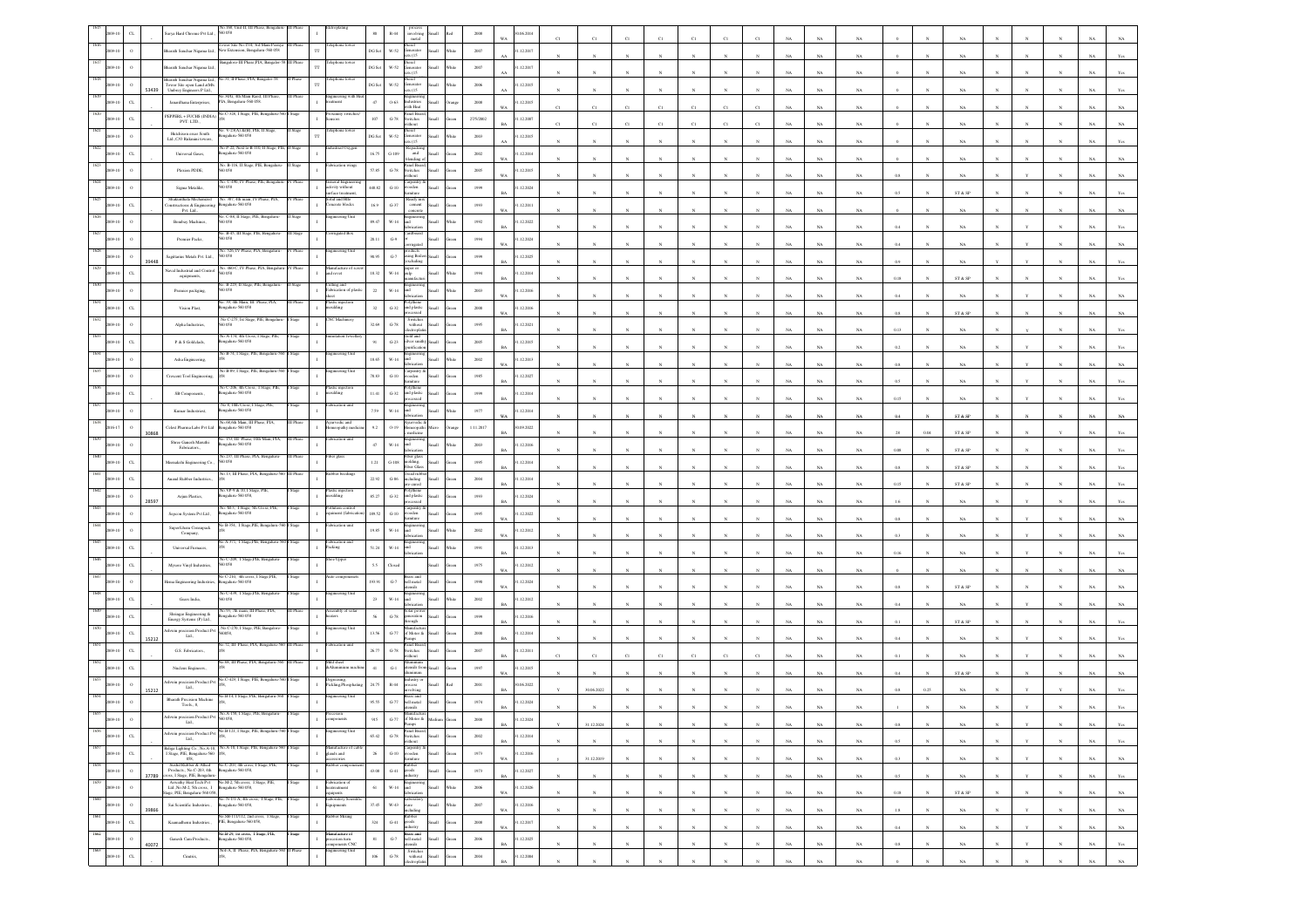|                 |                   | Teknic SwitchGear,                                                 | 7-H, II Phase, PI                                                       |          |                                                      | 30.87        | $\mbox{G-}78$                   | without                                                                                                        |                                                                                   | 1988                    | .12.2015                 |             |              |              |             |                 |                         |              |             |             |             |          |              |                              |              |              |              |             |             |
|-----------------|-------------------|--------------------------------------------------------------------|-------------------------------------------------------------------------|----------|------------------------------------------------------|--------------|---------------------------------|----------------------------------------------------------------------------------------------------------------|-----------------------------------------------------------------------------------|-------------------------|--------------------------|-------------|--------------|--------------|-------------|-----------------|-------------------------|--------------|-------------|-------------|-------------|----------|--------------|------------------------------|--------------|--------------|--------------|-------------|-------------|
|                 | $_{\rm CL}$       | Jeans Knit Pvt Ltd.,                                               | o 26/A, II Phase, PIA,<br>0058                                          |          | rady mad                                             | 1929.5       | $\mbox{G-}72$                   | ectrophi<br>micit<br>Stitching/                                                                                | Large                                                                             | 2004                    | 1.12.2024                |             |              |              |             |                 |                         |              |             |             |             |          |              | ST & SP                      |              |              |              |             |             |
|                 | 10648             |                                                                    | a 26A. Il Phase, PL                                                     |          |                                                      |              |                                 | tichine<br>iarment                                                                                             |                                                                                   |                         |                          |             | 31.12.2019   |              |             |                 |                         |              |             | NA          | $_{\rm NA}$ | 57.6     |              | NA                           |              |              |              |             |             |
|                 | $C$ L             | Euro Clothing CoJeans Knit<br>Pvt Ltd.,                            |                                                                         |          | ering Ut                                             | $78\,$       | $\mbox{G-}72$                   | stitching/<br>tching (<br>Switche                                                                              | iks                                                                               | $\,2004$                | .12.2004                 |             |              |              |             |                 |                         |              |             | NA          | NA          |          |              |                              |              |              |              |             |             |
|                 | $\alpha$          | TIA Technologies.                                                  | .39/1, III Phas                                                         |          |                                                      | 45.05        | $\,$ G-78 $\,$                  | without                                                                                                        | Iliami                                                                            | 2007                    | .12.2016<br>WA           |             |              |              |             |                 |                         |              |             | NA          | NA          | 0.25     |              | ST & SP                      |              |              |              |             |             |
|                 | 17181             | Souza Engineering.                                                 | 0.058                                                                   |          |                                                      | 8.9          | $W-14$                          |                                                                                                                |                                                                                   | 1999                    | 1.12.2022                |             |              |              |             |                 |                         |              |             | NA          | $_{\rm NA}$ | 0.16     |              | ST & SP                      |              |              |              |             |             |
|                 |                   | G.K. Engineering.                                                  | No.B-230, 5th Main, II Stage, PIE,<br>kengaluru-560 058                 |          | eering Un                                            | 31.38        | $_{\rm W\text{-}14}$            |                                                                                                                |                                                                                   | 2006                    | .12.2015                 |             |              |              |             |                 |                         |              |             |             |             | 0.16     |              |                              |              |              |              |             |             |
|                 |                   | S.G. Equipments & Machin                                           | o M-15, I Stage, PIE, I                                                 |          | ipment                                               | 96.85        | $G-46$                          | amiture                                                                                                        |                                                                                   | 1997                    | .12.2025                 |             |              |              |             |                 |                         |              |             | NA          | NA          |          |              | NA                           |              |              |              |             |             |
|                 | 40009             | Pvt Ltd.,<br>recimech Precision Produc                             | 40.B-77, I Stage, PIE, Beng                                             |          | xision<br>onenets                                    |              |                                 | <b>Bureau</b><br>Switch<br>without                                                                             |                                                                                   |                         | RA                       |             |              |              |             |                 |                         |              |             | NA          | NA          | 1.2      |              | <b>NA</b>                    |              |              |              |             |             |
|                 |                   | Pvt Ltd.,                                                          | d No. 104, 111 Phoen                                                    |          | Ig of heat                                           | 73.32        | $\mbox{G-}78$                   |                                                                                                                |                                                                                   | $\operatorname{Closed}$ | .12.2011                 |             |              |              |             |                 |                         |              |             | $_{\rm NA}$ | $_{\rm NA}$ | 0.8      |              | $_{\rm NA}$                  |              |              |              |             |             |
|                 | 28120             | Heat Control Instruments &<br>Services.                            |                                                                         |          |                                                      | $\bf 23.2$   | $_{\mathrm{G-18}}$              |                                                                                                                |                                                                                   | 2003                    | .12.2023                 |             |              |              |             |                 |                         |              |             | NA          | NA          |          |              | ST & SP                      |              |              |              |             |             |
|                 | $\alpha$          | gan Engineering Company                                            | o. C-337, I Stage, PIE, Benga<br>0058                                   |          | neering Uni                                          | 23.64        | W-14                            |                                                                                                                |                                                                                   | 1994                    | 1.12.2013                |             |              |              |             |                 |                         |              |             | NA          | NA          |          |              | NA                           |              |              |              |             |             |
|                 |                   | Shrishail Industries., No. C-<br>264, I Stage, PIE, Bengaluru-     | o. C-264, I Stage, PIE,<br>0.058                                        |          | nobile part                                          | 14           | $_{\rm W\text{-}14}$            |                                                                                                                |                                                                                   | $1978\,$                | 06.2008                  |             |              |              |             |                 |                         |              |             | NA          | $_{\rm NA}$ |          |              | $_{\rm NA}$                  |              |              |              |             |             |
|                 | $\circ$           | Centra Line Lubro Tech Pvt<br>Ltd.,                                | D. A-173, I Stage, PIE,<br>i0 058                                       |          |                                                      | $23\,$       | $W-14$                          |                                                                                                                |                                                                                   | 2007                    | 0.06.2019                |             |              |              |             |                 |                         |              |             |             |             |          |              |                              |              |              |              |             |             |
|                 | $_{\rm CL}$       | Sharman (India) Pvt Ltd,                                           | 40. B-22, I Stage, Ist Cross, PIE,<br>šengalaru-560 058                 |          | ution uni                                            | 74           | $G-10$                          | ooden                                                                                                          |                                                                                   | 1972                    | .12.2016                 |             |              |              |             |                 |                         |              |             | NA          | NA          |          |              | NA                           |              |              |              |             |             |
|                 |                   |                                                                    | éo. B-15, Ist Cross, I Stage, I                                         |          | teering Ur                                           |              |                                 |                                                                                                                |                                                                                   |                         |                          |             |              |              |             |                 |                         |              |             | NA          | $_{\rm NA}$ | 0.45     |              | NA                           |              |              |              |             |             |
|                 | $_{\rm C1}$       | True Image Roto Convert<br>Pvt Ltd,                                | galaru-560 058<br>o.110. III Phase, PIA.                                |          |                                                      | $22.8\,$     | $_{\rm W\text{-}14}$            |                                                                                                                |                                                                                   | $2001\,$                | .12.2007                 |             |              | Ċl           |             | $\overline{c}$  | C1                      |              |             | $_{\rm NA}$ | $_{\rm NA}$ |          |              | NA                           |              |              |              |             |             |
|                 | $\alpha$          | Sonal Garments - IX,                                               |                                                                         |          |                                                      | $10\,$       | $G-72$                          | titching/<br>titching                                                                                          |                                                                                   | 2004                    | 1.12.2011<br>W a         |             |              |              |             | C1              | $\mathcal{C}^{\dagger}$ |              |             | NA          | NA.         |          |              |                              |              |              |              |             |             |
|                 | $_{\rm CL}$       | Sonal Garments -VI,                                                |                                                                         |          |                                                      | 795          | $G-72$                          | iicii<br>Stitching/<br>kching                                                                                  |                                                                                   | $2005\,$                | 0.06.2012<br>RA          |             |              |              |             | C1              | CI                      |              |             | NA          | NA          |          |              | NA                           |              |              |              |             |             |
|                 |                   | Gokuldas India,<br>- Unit $\Pi$                                    | ait II No. 21 B & 21 C, II Phase, P                                     |          |                                                      | $\,98$       | $_{\mathrm{G-72}}$              | titching/<br>titching                                                                                          |                                                                                   | $19\%$                  | .12.2023                 |             | 28.01.2026   |              | 31.12.2100  |                 |                         |              |             | NA          | NA          |          |              | STP                          |              |              |              |             |             |
|                 | $C$ L             | Dantal Hydraulics Pvt Ltd.                                         | 480, IV Phase, PIA,                                                     |          | ngineering wi<br>sary painting                       | 491          | $O-62$                          | pray<br>sting                                                                                                  |                                                                                   | 2003                    | 0.06.2013                |             |              |              |             |                 |                         |              |             |             |             |          |              |                              |              |              |              |             |             |
|                 | $\circ$           | Fine Tools India (P) Ltd., Unit- $\Pi,$                            | Unit-II, No.457/B, IV Phase, PIA<br>galaru-560 058                      | V Phase  | lastic injection<br>oulding                          | 105          | $_{\mathrm{G-32}}$              | ir hok<br>nd plasti                                                                                            |                                                                                   | $2008\,$                | R4<br>.12.2023           | C1          |              | cт           | CI          | C1              | C1                      |              |             | NA          | $_{\rm NA}$ |          |              | NA                           |              |              |              |             |             |
|                 | 24144             |                                                                    | vo.338, IV Phase, PIA, B                                                |          |                                                      |              |                                 |                                                                                                                |                                                                                   |                         | RA                       |             |              |              |             |                 |                         |              | NA          | NA          | $_{\rm NA}$ | 0.4      |              | ${\rm ST}$ & ${\rm SP}$      |              |              |              |             |             |
|                 |                   | Allegra Fibres,                                                    | .17, Plot No.467                                                        |          | (C Machinery                                         | $14.82\,$    | $_{\rm W\text{-}14}$            | eging (                                                                                                        |                                                                                   | $2008\,$                | 0.6.2012                 |             |              |              |             |                 |                         |              |             | NA          | NA          |          |              | NA                           |              |              |              |             |             |
|                 | 11710             | Ace Multi Axes Systems.                                            | PIA, Bengaluru-58                                                       |          | ow pressure Die                                      | 3669         | 0.32                            | rous and<br>- fem                                                                                              |                                                                                   | 2006                    | 0.09.2020                |             |              |              |             |                 |                         |              |             | NA          | NA.         |          |              | ST & SP                      |              |              |              |             |             |
|                 |                   | mish Technologies (P) Ltd.,                                        | No.B-52, III Stage, PIE, Bengalar<br>560 058                            |          | neral Engineerin                                     | 67.86        | $G-78$                          | Switches<br>without                                                                                            |                                                                                   | $2007\,$                | .12.2013                 |             |              |              |             |                 |                         |              |             | NA          | NA          |          |              |                              |              |              |              |             |             |
|                 |                   | Flaid Power Technologies Pvt<br>Ltd.,                              | 0.A-23 & 24, III Stage<br>ngalaru-560 058                               |          |                                                      | 695          | $\operatorname{G-78}$           | Switches<br>without                                                                                            |                                                                                   | $2008\,$                | .12.2021                 |             |              |              |             |                 |                         |              |             | NA          | NA          | 1.12     |              | NA                           |              |              |              |             |             |
|                 |                   | Kurlon Enterprise Ltd                                              | 40.28E, 4th Main, II Phase, PIA,<br>stgalaru-560058                     |          | anufacture of<br>Spring, Rubberised<br>coir and Foam | 1519         | $G-90$                          | ctroph<br>foam                                                                                                 |                                                                                   | 1994                    | 1.12.2027                |             |              |              |             |                 |                         |              |             |             |             |          |              |                              |              |              |              |             |             |
|                 | 37886             | siphar Biosciences (P) Ltd.,                                       | No.303-306, Vite Model Exports Park,<br>V Phase, PIA, Bengaluru-560 058 | / Phase  | R & Dactivity                                        | $\sqrt{213}$ | $\mathbb{R}\text{-}\mathrm{58}$ | harmac<br>$\operatorname{cal}$ (Balk                                                                           |                                                                                   | $2008\,$                | 0.06, 2022               |             | 31.12.2024   |              |             |                 |                         |              |             | NA          | NA          |          |              | $_{\rm NA}$                  |              |              |              |             |             |
|                 | 11487             | Saravana Foundry & Engg                                            | šo.382,10th cross, IV Pl                                                |          | oundry (Copper &<br>rass sheet/circle)               |              |                                 | ng &<br>astry o                                                                                                |                                                                                   |                         |                          |             | 30.06.2022   |              |             |                 |                         |              |             | $_{\rm NA}$ | $_{\rm NA}$ | 0.4      | 0.2          | $_{\rm NA}$                  |              |              |              |             |             |
|                 | 11543             | Works                                                              | ngalaru-560 058<br>510, IV Phase, PIA                                   |          |                                                      | 58.16        | $0 - 42$                        | esses<br>olving                                                                                                | <b>Ham</b>                                                                        | 1986                    | 0.09.2022<br>RA          |             | 30.09.2022   |              |             |                 |                         |              |             | NA.         | NA          | 1.2      | 0.05         | ST & SP                      |              |              |              |             |             |
|                 | 24318             | Varu Founders,                                                     |                                                                         |          |                                                      | 24.32        | $O-32$                          | perations                                                                                                      | <b>Illett</b>                                                                     | 1982                    | 0.06.2019                |             |              |              |             |                 |                         |              |             | $_{\rm NA}$ | $_{\rm NA}$ | 0.24     |              | ST & SP                      |              |              |              |             |             |
|                 |                   | urbo Tech Precision Eng Pvt Ltd.,                                  | 40.343/A, II Stage, PIE, Ben<br>0.058                                   |          |                                                      | 571          | $0 - 32$                        | orging of<br>us and                                                                                            |                                                                                   | 2007                    | .12.2006                 |             |              |              |             |                 |                         |              |             | NA          | NA          |          |              | NA                           |              |              |              |             |             |
|                 | 6722              | Alpha Linear,                                                      | V-55, II Stage PIE                                                      |          |                                                      | $70\,$       | $\mbox{G-}78$                   | nel Boa<br>switches<br>ithout                                                                                  | llum                                                                              | 2008                    | .12.2027<br>RA           |             |              |              |             |                 |                         |              |             | NA          | NA          |          |              | ST & SP                      |              |              |              |             |             |
|                 |                   | lighway Rubber Industrie                                           | 74, II Stage, Ben                                                       |          | nding raw<br>terials, rubber                         | 25.51        | $\textrm{G-86}$                 | ead rui<br>cluding<br>te-cured                                                                                 |                                                                                   | 2007                    | 1.12.2026                |             |              |              |             |                 |                         |              |             |             |             |          |              |                              |              |              |              |             |             |
|                 | $\alpha$          | Kavitha Industries                                                 | C-256, I Stage, Ben                                                     |          | Parts of Solar Wate<br>teater and Tunning            | $17.27\,$    | $0.22\,$                        | ion-fe                                                                                                         |                                                                                   | $2002\,$                | 0.06.2012                |             |              |              |             |                 |                         |              |             | NA          | $_{\rm NA}$ | 0.16     |              | $_{\rm NA}$                  |              |              |              |             |             |
|                 | 24113             |                                                                    | a.M-7 7th cross,                                                        |          | ponents with                                         |              |                                 |                                                                                                                |                                                                                   |                         |                          |             |              |              |             |                 |                         |              |             | NA          | NA          | 0.55     |              | NA                           |              |              |              |             |             |
|                 | 30078             | Auto Components                                                    | ngalaru-560 058<br>No.42, II Phase, PIA, Ben                            |          | re lead                                              | 43           | $G-77$                          | of Motor &<br>battery                                                                                          |                                                                                   | 1981                    | .12.2025<br>WA           |             |              |              |             |                 |                         |              |             | NA          | NA          | 0.2      |              | NA                           |              |              |              |             |             |
|                 |                   | Safe Metals,                                                       | SB-43, I Stage, PIE.                                                    |          |                                                      | 67.97        | $\mathbb{R}\text{-}7$           | nufacti                                                                                                        |                                                                                   | $2008\,$                | 06.2014                  |             | 30.06.2014   |              |             |                 |                         |              |             | NA          | $_{\rm NA}$ |          |              | NA                           |              |              |              |             |             |
|                 |                   | kyes Industries,                                                   |                                                                         |          |                                                      | $8.27\,$     | $0 - 63$                        | stries<br>ith Heat                                                                                             |                                                                                   | $1974\,$                | 06.2013                  |             |              |              |             |                 |                         |              |             |             |             |          |              |                              |              |              |              |             |             |
|                 | $\alpha$          | Arvind Forging and<br>Engineering                                  | o.B-131, 3rd cross, I Stag<br>ngalore-560058                            |          |                                                      | 89.64        | $0 - 32$                        | orging of<br>rous and<br>n-fen                                                                                 |                                                                                   | $2000\,$                | 0.6.2012                 |             |              |              |             |                 |                         |              |             | NA          | NA          |          |              |                              |              |              |              |             |             |
|                 | $\alpha$          | Maini Precision Products                                           | a.C-217, 4th cross,<br>ngalaru-560 058                                  |          |                                                      | $221\,$      | $\mbox{G-}78$                   | Switches<br>without                                                                                            |                                                                                   | $2008\,$                | .12.2023                 |             |              |              |             |                 |                         |              |             |             |             |          |              |                              |              |              |              |             |             |
|                 | $\alpha$          | A.G.Sons Penel Pro                                                 | o.B-82, I Stage, PIE, E                                                 |          | mbly (<br>ronics                                     | 557          | $G-78$                          | Switches<br>without                                                                                            |                                                                                   | 1991                    | 1.12.2011                |             |              |              |             |                 |                         |              |             | NA          | NA          |          |              | $_{\rm NA}$                  |              |              |              |             |             |
|                 |                   | daini Precision Products Pv                                        | 63, I Stage                                                             |          |                                                      |              |                                 | monte<br>ass and<br>hell metal                                                                                 |                                                                                   |                         |                          |             |              |              |             |                 |                         |              |             | NA          |             |          |              |                              |              |              |              |             |             |
|                 | $\circ$           | $\mathbf{L}\mathbf{d},$                                            | io.M-6, 6th cross, I Sta                                                |          | onenent<br>ted Lamin                                 | 576          | $G-7$                           |                                                                                                                |                                                                                   | $2006\,$                | .12.2023                 |             | 31.12.2022   |              |             |                 |                         |              |             | NA          | $_{\rm NA}$ | 0.4      |              | NA                           |              |              |              |             |             |
|                 | 11588             | Prianka Graphics Pvt Ltd.,                                         |                                                                         |          |                                                      | 193.5        | $\mbox{G-}32$                   | nd plastic                                                                                                     |                                                                                   | 2007                    | .12.2022                 |             | 31.12.2022   |              |             |                 |                         |              |             | NA          | $_{\rm NA}$ |          |              | $_{\rm NA}$                  |              |              |              |             |             |
|                 |                   | Sankala Polymers p Ltd.                                            |                                                                         |          |                                                      | $^{\rm 82}$  | $G-79$                          | covered<br>under<br>Plastic                                                                                    |                                                                                   | 2007                    | .12.2034                 |             |              |              |             |                 |                         |              |             |             |             |          |              |                              |              |              |              |             |             |
|                 | $\alpha$<br>12420 | argatec Manufcturing (India<br>Old Nmae Indiatals<br>Construction, |                                                                         |          | spray pai                                            | oas          | 0.32                            |                                                                                                                |                                                                                   | 1989                    | 0.06.2012<br>BA          |             |              | $_{\rm N}$   |             |                 | $_{\rm N}$              |              | $_{\rm NA}$ | $_{\rm NA}$ | $_{\rm NA}$ | $0.08\,$ | N            | $_{\rm NA}$                  |              |              |              | NA          | Yes         |
| 1705<br>1009-10 | $_{\rm CL}$       |                                                                    | Texport Syndicate (P) Ltd., Phase, PIA, Bengaluru-560 058               | II Phase |                                                      | 2393         | $_{\mathrm{G-72}}$              | Garment<br>Stitching/<br>Stitching of                                                                          | Large                                                                             | $2007\,$                | 1.12.2016                |             |              |              |             |                 |                         |              |             |             |             |          |              |                              |              |              |              |             |             |
| 1706<br>2009-10 | 31004<br>$\Omega$ | Systems Manufacturing,                                             | 40.1/A, II Phase, PIA,Bengaluru-56                                      |          | gineering Ut                                         | 1438         |                                 | STPs<br>$0\mathchar`-100$ Established Large                                                                    | hung                                                                              | 2008                    | BA<br>30.09.2023         |             | 31.12.2022   | $\mathbf{N}$ |             | N               |                         |              | $_{\rm NA}$ | $_{\rm NA}$ | NA          | 15       |              | $_{\rm NA}$                  |              |              |              | $_{\rm NA}$ | Yes         |
| 1707            | 38785             |                                                                    | No.549, 14th cross , IV Phase,<br>Bengaluru-560 058                     | IV Phase | undry                                                |              |                                 | Ferrous and                                                                                                    |                                                                                   |                         | <b>BA</b>                |             | $_{\rm N}$   | $\mathbf{N}$ | $_{\rm N}$  | $\mathbf{N}$    | $\boldsymbol{\kappa}$   | $_{\rm N}$   | NA          | NA          | $_{\rm NA}$ | 19.44    | $\mathbf{N}$ | STP                          | $\mathbf{v}$ | $\mathbf{N}$ | $\mathbf{N}$ | NA          | Yes         |
| 2009-10<br>1708 | $\,$ 0<br>14733   | Galvano Casting (P) Ltd.,                                          |                                                                         |          |                                                      | 1337.65      |                                 | $$\mathbf{O}\textrm{-}32$$ Non- ferrous ${\mathbf L} \text{age}$ metal                                         |                                                                                   | 2008                    | 0.09.2022<br>$_{\rm BA}$ |             | 30.06.2018   | $_{\rm N}$   |             | $_{\rm N}$      |                         |              | $_{\rm NA}$ | $_{\rm NA}$ | $_{\rm NA}$ |          |              | $\text{ST} \ \& \ \text{SP}$ |              |              |              | $_{\rm NA}$ | Yes         |
| 1009-10         | $\,$ 0 $\,$       | G.L.S.Polymers Pvt Ltd.,                                           | No.415, 11th cross, IV Phase,PIA,<br>Bengaluru-560 058                  |          | $_{\rm sed}$                                         | $_{\rm 354}$ |                                 |                                                                                                                | Green                                                                             | $\,2006$                | 1.12.2025<br><b>BA</b>   |             | $_{\rm N}$   | $_{\rm N}$   | $_{\rm N}$  | $_{\mathrm{N}}$ | $_{\mathrm{N}}$         | $\mathbb{N}$ | $_{\rm NA}$ | NA          | NA          | 0.32     |              | ST & SP                      |              | N            | $_{\rm N}$   | NA          | Yes         |
| 1709<br>2009-10 | $_{\rm{CL}}$      | Times Creations (P) Ltd.,                                          | A-354, II Stage, PIE, Bengaluru-560                                     | II Stage | Sign Boards                                          | $_{\rm C1}$  |                                 | Polythene<br>G-32 and plastic<br>processed<br>Switches<br>G-78 without Small<br>electrophian<br>moves<br>moves | Green                                                                             | ${\bf Closed}$          | 31.12.2007<br><b>BA</b>  | $_{\rm C1}$ | $_{\rm N}$   | $_{\rm C1}$  | $_{\rm C1}$ | $_{\rm C1}$     | $_{\rm C1}$             | $_{\rm C1}$  | $_{\rm NA}$ | $_{\rm NA}$ | $_{\rm NA}$ |          |              | $_{\rm NA}$                  |              | $\mathbb{N}$ | $_{\rm N}$   | $_{\rm NA}$ | $_{\rm NA}$ |
| 1710<br>009-10  | $_{\rm{CL}}$      | Super Bright Enterprises,                                          | No.P-21,III Stage, PIE Bengaluru-560 III Stage                          |          | Bright Bars<br>$\mathbf{I}$                          | $_{\rm{C1}}$ | $_{\rm R-44}$                   |                                                                                                                | $\begin{tabular}{ll} process \\ involving & Small & Red \\ metal & \end{tabular}$ | ${\it Closed}$          | 0.06.2014<br>$_{\rm WA}$ | $_{\rm C1}$ | $_{\rm N}$   | $_{\rm C1}$  | $_{\rm C1}$ | $_{\rm C1}$     | $_{\rm C1}$             | $_{\rm C1}$  | $_{\rm NA}$ | $_{\rm NA}$ | $_{\rm NA}$ |          |              | $_{\rm NA}$                  |              |              |              | $_{\rm NA}$ | $_{\rm NA}$ |
| 1711<br>1009-10 | $_{\rm CL}$       | Skill Manufacturing Company, 058                                   | No.9C, II Phase, PIA, Bengalaru-560 H Phase                             |          | gineering Unit                                       | $_{\rm C1}$  | $\,$ G-78 $\,$                  | $\begin{tabular}{ll} \bf Switches \\ \bf without & Small \end{tabular}$                                        | ireen                                                                             | $\operatorname{Closed}$ | .12.2006                 |             |              |              |             |                 |                         |              |             |             |             |          |              |                              |              |              |              |             |             |
| 1712<br>09-10   | $_{\rm CL}$       | Multi castings (P) Ltd.,                                           | No.B-10, II Phase, PIA, Bengaluru-<br>560 058                           | II Phase | brication unit                                       | $_{\rm{C1}}$ | $\operatorname{G-78}$           | electrophati<br>Panel Board,<br>Switches<br>without                                                            |                                                                                   | ${\it Closed}$          | $_{\rm BA}$<br>1.12.2014 | C1          | $_{\rm N}$   | C1           | $_{\rm C1}$ | $_{\rm C1}$     | C1                      | C1           | $_{\rm NA}$ | $_{\rm NA}$ | $_{\rm NA}$ |          |              | $_{\rm NA}$                  |              | $_{\rm N}$   | $_{\rm N}$   | $_{\rm NA}$ | $_{\rm NA}$ |
|                 |                   |                                                                    |                                                                         |          |                                                      |              |                                 |                                                                                                                | Small                                                                             |                         | <b>BA</b>                | C1          | $\mathbf{N}$ | $_{\rm C1}$  | $_{\rm C1}$ | $_{\rm C1}$     | C1                      | $_{\rm C1}$  | $_{\rm NA}$ | $_{\rm NA}$ | $_{\rm NA}$ |          |              | NA                           |              |              |              | NA          | $_{\rm NA}$ |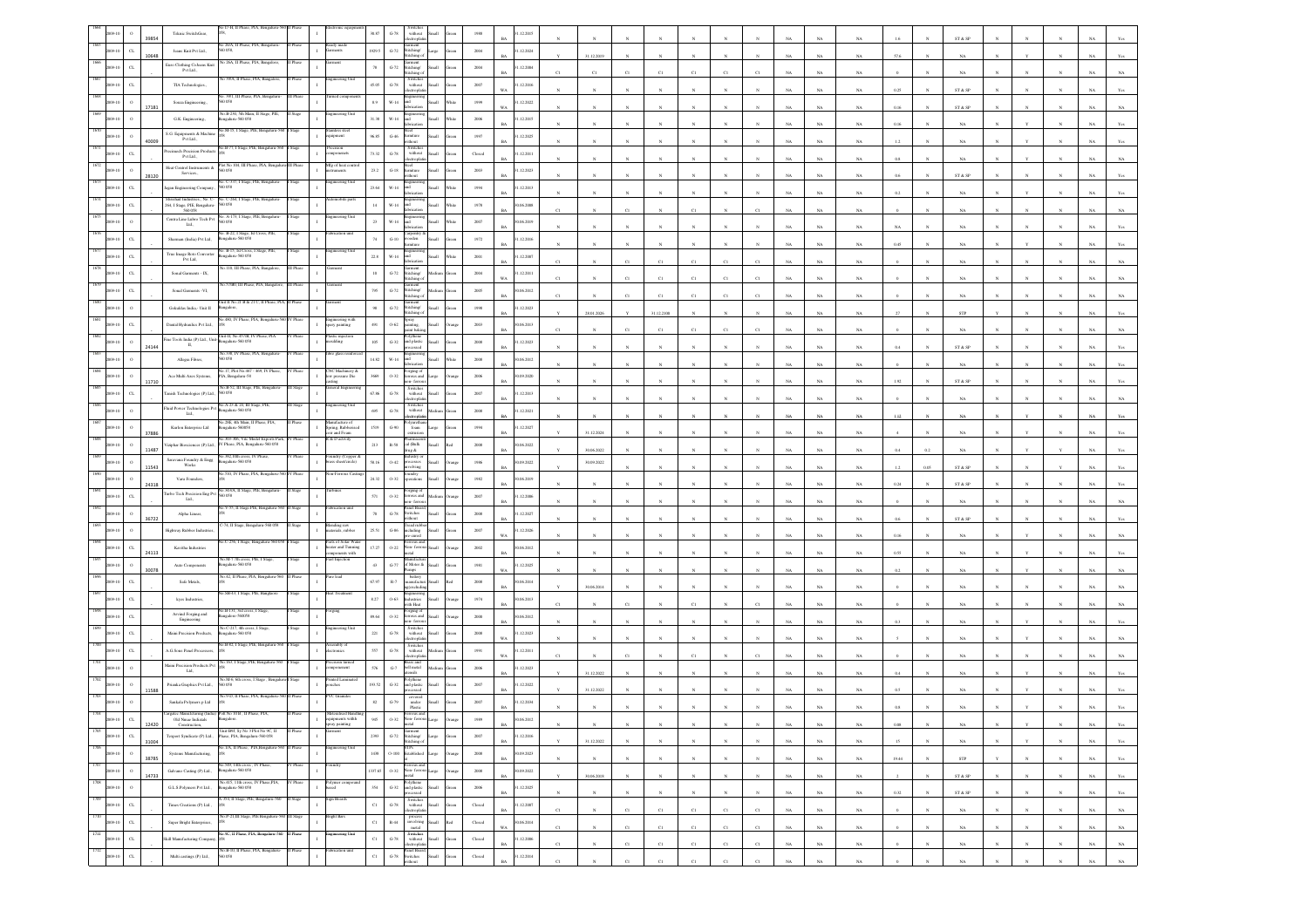|                     |              | G.S.Enterprises, (Former)<br>Global RMC)           | o.28, 5th Main r<br>ngalore-560058                                          |                                                                           |                         |                                                                                              |              |                                         | .12.2017   |             |                 |                         |             |              |                 |             |             |             |             |          |              |             |            |              |            |                                      |             |
|---------------------|--------------|----------------------------------------------------|-----------------------------------------------------------------------------|---------------------------------------------------------------------------|-------------------------|----------------------------------------------------------------------------------------------|--------------|-----------------------------------------|------------|-------------|-----------------|-------------------------|-------------|--------------|-----------------|-------------|-------------|-------------|-------------|----------|--------------|-------------|------------|--------------|------------|--------------------------------------|-------------|
|                     |              | 15423<br>D F Forging & Machining                   | No.147/1, 3rd cross, I Stage, PIE                                           | 57                                                                        |                         | ass and<br>ell metal                                                                         |              |                                         |            |             |                 |                         |             |              |                 |             |             |             |             |          |              | ST & SP     |            |              |            |                                      |             |
| 09-10               | C1           | Centre<br>15132                                    | ngalaru-560 058<br>Vo.20 B (Shed -1), 3rd cross, II                         | onenets<br>ssembling and                                                  | $G-77$                  |                                                                                              |              | $2008\,$                                | .12.2017   |             |                 |                         |             |              |                 |             |             | $_{\rm NA}$ | $_{\rm NA}$ | 0.8      |              | NA          |            |              |            |                                      |             |
|                     | $\alpha$     | Vidyuth Instrumentation<br>Technologies,           | ase, Bengaluru-560 058                                                      | 53.2<br>ring of Electrical<br>anel Board                                  | $G-78$                  | Switches<br>without<br>tropi                                                                 | all.         | $2008\,$                                | .12.2017   |             |                 |                         |             |              |                 |             |             | NA          | NA          |          |              | ST & SP     |            |              |            |                                      |             |
|                     | $\circ$      | BSNL,                                              | o.203, III Phase, PIA, Benga<br>058<br>П                                    | lephone towe<br>DG Set                                                    | $W-52$                  | nerator<br>ts (15                                                                            | ыl           | 2008                                    | .12.2015   |             |                 |                         |             |              |                 |             |             | NA          | NA          |          |              | NA          |            |              |            |                                      |             |
|                     | $_{\rm{CL}}$ | G.R.Lubricants (P) Ltd.                            | ise mf                                                                      | $_{\rm C1}$                                                               | $_{\rm R-4}$            | ng of<br>lubricating<br>oils .grease                                                         |              | Closed                                  | 0.06.2005  |             |                 |                         |             |              |                 |             |             |             |             |          |              |             |            |              |            |                                      |             |
|                     | $_{\rm{CL}}$ | <b>Karntaka Feeds Corporatio</b>                   | 313, Il Stage, PIE, Beng                                                    |                                                                           |                         | food                                                                                         |              |                                         |            | C1          |                 | C1                      | C1          | C1           | $_{\rm C1}$     | C1          |             | NA          | $_{\rm NA}$ |          |              | $_{\rm NA}$ |            |              |            |                                      |             |
|                     |              |                                                    |                                                                             | $_{\rm Cl}$                                                               | $0.7\,$                 | scludin<br>iel Bo                                                                            |              | Closed                                  | 0.06.2006  | C1          |                 | CI                      |             | $_{\rm C1}$  | $_{\rm C1}$     | CI          |             | NA          | NA          |          |              | NA          |            |              |            |                                      |             |
|                     | CL           | Hindustan Electro<br>Technologies,                 |                                                                             | $_{\rm C1}$                                                               | $\mbox{G-}78$           | switches<br>thout                                                                            |              | Closed                                  | .12.2002   | C1          |                 | CI                      | C1          | C1           | C1              | C1          | NA          | NA          | NA          |          |              | NA          |            |              |            |                                      |             |
|                     | $_{\rm CL}$  | Galvano Casting Pvt Ltd.,<br>15196                 | io.M-9, 7th Cross, I Stage, Beng<br>0058                                    | ot blasting an<br>349.77                                                  | $0 - 63$                | Industri<br>with Heat                                                                        |              | $2008\,$                                | 0.06,2005  |             | 30.06.2013      |                         |             |              |                 |             |             | $_{\rm NA}$ | $_{\rm NA}$ |          |              | $_{\rm NA}$ |            |              |            |                                      |             |
|                     | YTO          | Sri Varu Udyog,                                    | 247. III Phase, PIA<br>0058                                                 | $16\,$                                                                    | $0.28\,$                | a- fo<br>$_{\rm metal}$                                                                      |              | $2008\,$                                |            |             |                 |                         |             |              |                 |             |             |             |             |          |              |             |            |              |            |                                      |             |
|                     |              | Power Tech,                                        | lot no.24, 5th Main, III Phase<br>ngalaru-560 058                           | teering Uni<br>121                                                        | $G-78$                  | tractic<br>anel Boa<br>witches                                                               |              | 2008                                    | .12.2018   |             |                 |                         |             |              |                 |             |             | NA          | NA          |          |              |             |            |              |            |                                      |             |
|                     |              | Athena India Hitech                                | No.20-B, II Phase, PIA, Bengalur                                            | Punching of nor                                                           |                         | .<br>Domin                                                                                   |              | WΔ                                      |            |             |                 |                         |             |              |                 |             |             | NA          | NA          | 0s       |              | ST & SP     |            |              |            |                                      |             |
|                     | $\alpha$     | mponents (Basrur Unisea<br>(P) Laf.,<br>23235      | 0058<br>538. IV Phase, PIA, B                                               | stors gaskets<br>$528\,$<br>rsing an                                      | $0.62\,$                | núng<br>nt baki                                                                              |              | $2008\,$                                | 0.09.2020  |             |                 |                         |             |              |                 |             |             | NA          | $_{\rm NA}$ |          |              | ST & SP     |            |              |            |                                      |             |
|                     | $\alpha$     | Accurate extracts,                                 | saibe                                                                       | $25\,$                                                                    | $0\mbox{-} 26$          | rvolving<br>ore<br>terin                                                                     |              | 2000                                    | 0.06.2010  | C1          |                 | C1                      |             | $_{\rm C1}$  | $_{\rm C1}$     |             |             | NA          | NA          |          |              | NA          |            |              |            |                                      |             |
|                     | CL           | Hindustan Oils and<br>petrochemicals,              | .438, IV Phase, PIA, Benga                                                  | Blending<br>$_{\rm C1}$                                                   | $\mathbb{R}\text{-}3$   | 1gaged is                                                                                    |              | Closed                                  | 0.6.2012   | C1          |                 | C1                      |             | $_{\rm C1}$  | $_{\rm C1}$     |             |             | NA          | $_{\rm NA}$ |          |              | NA          |            |              |            |                                      |             |
|                     | $_{\rm G}$   | Divya Jyothi Plast,                                | a.135, II Stage, PIE, Benj<br>V.C. Pipe                                     | $14.1\,$                                                                  | $_{\mathrm{G-32}}$      | and pla                                                                                      |              | $200\mathrm{l}$                         | 06.2012    |             |                 |                         |             |              |                 |             |             |             |             |          |              |             |            |              |            |                                      |             |
|                     |              |                                                    |                                                                             | $\bf 8.2$                                                                 |                         |                                                                                              |              |                                         |            |             |                 | C1                      |             | C1           |                 |             |             | $_{\rm NA}$ | $_{\rm NA}$ |          |              | NA          |            |              |            |                                      |             |
|                     | $\alpha$     | Sai Quality Casting,                               |                                                                             |                                                                           | $W-14$                  |                                                                                              |              | 1981                                    |            |             |                 | $\mathcal{C}^{\dagger}$ |             | C1           | CI              |             |             | NA          | NA          |          |              |             |            |              |            |                                      |             |
|                     |              | MSG Tradelinks (P) Ltd.                            |                                                                             | 31.59                                                                     | $G-32$                  | nd plastis<br>Switche                                                                        | HH.          | $2005\,$                                | .12.2014   |             |                 |                         |             |              |                 |             |             | NA          | $_{\rm NA}$ |          |              |             |            |              |            |                                      |             |
|                     |              | Manuli PSI Hydraulics,<br>37734                    | o.A-111 & A-112, 2nd Main Roa<br>Stage, PIE, Bengaluru-560 058              | 381                                                                       | $\operatorname{G-78}$   | without<br>ectroph                                                                           |              | $2008\,$                                | .12.2027   |             |                 |                         |             |              |                 |             |             | NA          | $_{\rm NA}$ | 0.65     |              | NA          |            |              |            |                                      |             |
|                     | $\alpha$     | Empire Industries,                                 | C-23, II Stage, PIE, 1                                                      | uttingh of M.S                                                            | $G-78$                  | witch<br>without<br>rond                                                                     |              | 2007                                    | .12.2008   | C1          |                 | C1                      | C1          | C1           | C1              | C1          | NA          | NA          | $_{\rm NA}$ |          |              | NA          |            |              |            |                                      |             |
|                     | $\alpha$     | conardo Egineering (P) Lad                         | Vo.V-32-B, IV Phase, PIA Benga<br>V Phase<br>0058                           | est Rings Hydr<br>95.32                                                   | $G-78$                  | Switche<br>without                                                                           |              | $1985\,$                                | .12.2004   |             |                 |                         |             |              |                 |             |             |             |             |          |              |             |            |              |            |                                      |             |
|                     |              | Paragon Metalex (P) Ltd.,                          | o.B-233, II Stage, PIE,                                                     | 43.34                                                                     | $_{\rm W\text{-}14}$    |                                                                                              |              | RA<br>1995                              | .12.2015   | C1          |                 | $_{\rm CI}$             | C1          | $_{\rm C1}$  | $_{\rm CI}$     | CI          | NA          | $_{\rm NA}$ | $_{\rm NA}$ |          |              | NA          |            |              |            |                                      |             |
|                     |              |                                                    |                                                                             |                                                                           |                         |                                                                                              |              |                                         |            |             |                 |                         |             |              |                 |             | NA          | $_{\rm NA}$ | $_{\rm NA}$ | 0.12     |              | NA          |            |              |            |                                      |             |
|                     | YTO          | Rajashree Pipe Products                            | No.C-135(A), 2nd B Main, II Stag                                            | 22.45                                                                     | $G-79$                  | under<br>Plastic<br>Switche                                                                  |              | 2007                                    |            |             |                 |                         |             |              |                 |             |             | NA          | NA          |          |              |             |            |              |            |                                      |             |
|                     | $\alpha$     | legde Engineering Industries                       | PIE, Bengalaru-560 058                                                      | eering Uni<br>65.36                                                       | $G-78$                  | without                                                                                      |              | 1950                                    | .12.2010   |             |                 |                         |             |              |                 |             |             | NA          | $_{\rm NA}$ |          |              | ST & SP     |            |              |            |                                      |             |
|                     | $\alpha$     | Bangalore Spemech (P) Ltd.                         | 340. IV Phase.                                                              | 17.19                                                                     | $W-14$                  |                                                                                              |              | $1991\,$                                | .12.2020   |             |                 |                         |             | CI           | CI              |             |             | NA          | $_{\rm NA}$ |          |              | NA          |            |              |            |                                      |             |
|                     | C1           | Amar Engineering                                   | o.V-32, II Stage, PIE, I<br>0058                                            | 17.65                                                                     | $W-14$                  |                                                                                              |              | 1983                                    |            |             |                 |                         |             |              |                 |             |             |             |             |          |              |             |            |              |            |                                      |             |
|                     | $_{\rm{CL}}$ | <b>Unique Products</b>                             | C-60, II Stage, PIE, Bengaluru-                                             | istic injection<br>$\bf 24$                                               | $\textrm{G-32}$         | 1 plast                                                                                      |              | 1992                                    | .12.2015   |             |                 |                         |             |              |                 |             |             | NA          | $_{\rm NA}$ |          |              | NA          |            |              |            |                                      |             |
|                     |              |                                                    | B-178, II Stage, PIE,<br>eatory                                             |                                                                           |                         |                                                                                              |              | WA                                      |            |             |                 |                         |             |              |                 |             |             | $_{\rm NA}$ | $_{\rm NA}$ | 0.08     |              | NA          |            |              |            |                                      |             |
|                     | $\circ$      | Lab Engineering Industries,                        | 1058<br>.B-296, II Stage                                                    | $11.73\,$                                                                 | $G-81$                  |                                                                                              |              | 2002                                    | .12.2013   |             |                 |                         |             |              |                 |             |             | NA          | NA          | 0.05     |              | NA          |            |              |            |                                      |             |
|                     |              | Avant Tools                                        | 0058                                                                        | 43.69                                                                     | $G-78$                  | without                                                                                      |              | 1997                                    | .12.2021   |             |                 |                         |             |              |                 |             |             | $_{\rm NA}$ | $_{\rm NA}$ | 0.15     |              | NA          |            |              |            |                                      |             |
|                     | $\alpha$     | ${\rm Texiles\ Engineering\ Inductries},$          | C-440, I Stage, PIE.                                                        | 10.85                                                                     | $W-14$                  |                                                                                              |              | $2002\,$                                |            |             |                 |                         |             |              |                 |             |             | $_{\rm NA}$ | NA          |          |              | NA          |            |              |            |                                      |             |
|                     | C1           | LGC Research &<br>Development Centr                | 058                                                                         | e D activit<br>$_{\rm Cl}$                                                | $\mbox{R}\mbox{-}58$    | cal (Balk                                                                                    | sШ           | Closed                                  | 0.6.2008   | C1          |                 | C1                      |             | C1           | CI              |             |             | NA          | NA          |          |              | NA          |            |              |            |                                      |             |
|                     |              | ACC Ltd                                            | Yot No.32, II Phase, PIA, Bengali<br>0.058                                  | ady Mix Co<br>1140                                                        | $G-78$                  | sa gu<br>Switche<br>without                                                                  |              | $2007\,$                                | .12.2027   |             | 30.06.2013      |                         |             |              |                 |             |             |             |             |          |              |             |            |              |            |                                      |             |
|                     | $\alpha$     |                                                    | o.A252(a), II Sta                                                           | ering U                                                                   |                         | ctrople<br>Switche                                                                           |              |                                         |            |             |                 |                         |             |              |                 |             | NA          | NA          | $_{\rm NA}$ |          |              | ST & SP     |            |              |            |                                      |             |
|                     |              | Bangalore Values Pvt Ltd.                          | 53, II Stage, PIE,                                                          | 41.75                                                                     | $\mbox{G-}78$           | without<br>ctroph<br>Switche                                                                 |              | $1984\,$                                | .12.2001   | C1          |                 | C1                      |             | C1           | $_{\rm Cl}$     | CI          |             | $_{\rm NA}$ | $_{\rm NA}$ |          |              | NA          |            |              |            |                                      |             |
|                     | CL           | skay Heat Transfers Pvt Ltd<br>74256               |                                                                             | 239                                                                       | $G-78$                  | without                                                                                      |              | 1994                                    | .12.2000   | C1          |                 | CI                      |             | C1           |                 |             |             | NA          | NA          |          |              | NA          |            |              |            |                                      |             |
|                     |              | Bharthi Mobile Ltd.,                               | 40.B-252, II Stage, PIE, Beng.<br>0058                                      | Xi Se                                                                     | $W-52$                  | esel<br>erator<br>(15)                                                                       |              | $2003\,$                                |            |             |                 |                         |             |              |                 |             |             | NA          | $_{\rm NA}$ |          |              | NA          |            |              |            |                                      |             |
|                     | $\alpha$     | Cosmo Engineering,                                 | 28. III State, PIE, B                                                       | ed and<br>38.3<br>ricated con                                             | $\mbox{G-}78$           | Switches<br>without                                                                          |              | $2003\,$                                | .12.2014   |             |                 |                         |             |              |                 |             |             | NA          | NA          |          |              |             |            |              |            |                                      |             |
|                     | $\alpha$     | Amanath Motor Owners Co<br>operative Society Ltd., | SMTC depot, IV Phase, PIA,<br>engalaru-560 058<br>s depot                   | $23\,$                                                                    | $O-18$                  | rvicing,                                                                                     |              | 2000                                    | 0.6.2013   |             |                 |                         |             |              |                 |             |             |             |             |          |              |             |            |              |            |                                      |             |
|                     |              |                                                    | 3.426, IV Phase, PIA, Ba                                                    | 9                                                                         |                         |                                                                                              |              |                                         |            |             |                 |                         |             | CI           |                 |             |             | NA          | $_{\rm NA}$ |          |              |             |            |              |            |                                      |             |
|                     | $\alpha$     | Manjunath Restauran                                | 415, IV Phase, PL                                                           |                                                                           | $_{\rm W-52}$           | sets (15<br>KVA to 25<br>xd                                                                  |              | $19\%$                                  | 0.06.2010  |             |                 |                         |             |              |                 |             |             | NA          | NA          |          |              | NA          |            |              |            |                                      |             |
|                     | $\circ$      | Bangalore Sanchara Nigaa                           | D 0.58                                                                      | DG Set                                                                    | W-52                    | nerator<br>s (15                                                                             |              | 2004                                    |            |             |                 |                         |             |              |                 |             |             | NA          | NA          |          |              | NA.         |            |              |            |                                      |             |
|                     | CL           | Flao Lite Pvt Ltd.,                                | 11, I Stage, PIE                                                            | $_{\rm 32.4}$                                                             | $G-78$                  | Switch<br>without                                                                            |              | 1986                                    | .12.2004   |             |                 |                         |             |              |                 |             |             | NA          | NA          |          |              | NA          |            |              |            |                                      |             |
|                     | $\alpha$     | ${\bf Resrolex~Cor~Products~Pv} \\ {\bf Iad}_\sim$ | a.425, IV phase, PIA, I                                                     | 60.15                                                                     | $_{\mathrm{G-}41}$      |                                                                                              |              | 1998                                    | 0.06,2005  |             |                 |                         |             |              | CI              |             |             | $_{\rm NA}$ | $_{\rm NA}$ |          |              | $_{\rm NA}$ |            |              |            |                                      |             |
|                     | $\alpha$     | Preston India (P) Ltd.,                            | o.268, IV Phase, PIA<br>0 O.SS                                              | 7.2                                                                       | $G-26$                  | car and                                                                                      |              | 2003                                    | .12.2012   |             |                 |                         |             |              |                 |             |             |             |             |          |              |             |            |              |            |                                      |             |
|                     | $\alpha$     | Bangalore Biotech Labs Pv                          |                                                                             |                                                                           | $G-78$                  |                                                                                              |              | Closed                                  | .12.2002   |             |                 |                         |             |              |                 |             |             |             |             |          |              | ST & SF     |            |              |            |                                      |             |
| 1754                |              |                                                    | A-36, II Stage, Bengaluru-560 058<br>II Stage                               |                                                                           |                         | Cardboard                                                                                    |              | BA                                      |            | C1          |                 | C1                      | C1          | C1           | C1              |             | $_{\rm NA}$ | NA          | $_{\rm NA}$ |          | $\;$ N       | $_{\rm NA}$ |            |              | $_{\rm N}$ | $\mathbf{NA}$ .<br><br>$\mathbf{NA}$ |             |
| 2009-10<br>1755     | $\,$ 0 $\,$  | Sai Kripa Insulations $(\rm P)$<br>17057           | $\Gamma$<br>io.375-A, IV Phase, PIA, Bengaluru-<br>V Phase                  | Manufacture of<br>corrugated Board<br>boxer<br>$45\,$<br>ingineering Unit | $\mbox{G-9}$            | tragare                                                                                      | Small        | 2010<br>een<br><b>BA</b>                | 1.12.2020  |             | $_{\rm N}$      | $_{\rm N}$              | $_{\rm N}$  | $_{\rm N}$   | $_{\rm N}$      |             | NA          | NA          | $_{\rm NA}$ | 0.8      |              | NA          |            | $\mathbf Y$  |            | $_{\rm NA}$                          | Yes         |
| 2009-10             | $_{\rm CL}$  | Recabo India Pvt Ltd.                              | 560 058                                                                     | $_{\rm Cl}$                                                               | $_{\mathrm{G-78}}$      | Switches<br>without Small<br>electroniatin                                                   |              | Closed<br>leeen<br>BA                   | 30.06.2008 | C1          | N               | C1                      | $_{\rm C1}$ | C1           | C1              | C1          | NA          | NA          | NA          | $\alpha$ | $\mathbf N$  | $_{\rm NA}$ | $_{\rm N}$ | $_{\rm N}$   | $_{\rm N}$ | NA                                   | NA          |
| 1756<br>$2009 - 10$ | $_{\rm CL}$  | $\cos$ mo $\sin$ expines $\sin$                    | 0-D, IV Phase, PIA, Bengaluru-560<br>IV Phase<br>$\mathbf{I}$               | errous casting<br>$\mathbb{C}1$                                           | $0\hbox{-}28$           | Non-ferrou<br>metal<br>extraction                                                            | <b>Iliam</b> | ${\bf Closed}$<br>brange<br>$_{\rm BA}$ | 31.12.2011 | $_{\rm C1}$ | $_{\mathrm{N}}$ | $_{\rm C1}$             | $_{\rm C1}$ | $_{\rm C1}$  | C1              | $_{\rm C1}$ | $_{\rm NA}$ | $_{\rm NA}$ | $_{\rm NA}$ |          |              | $_{\rm NA}$ |            |              |            | $_{\rm NA}$                          | $_{\rm NA}$ |
| 1757<br>$2009 - 10$ | $_{\rm{CL}}$ | Audithya Industries                                | No.A-25 & 26, III Stage, PIE,<br>Bengalaru-560 058<br>ultry feeds<br>$\,$ I |                                                                           | $15.86\qquad$ O-30 $\,$ | poultry feed<br>and cattle                                                                   | Small        | 1990<br><b>Jrange</b><br><b>BA</b>      | 30.09.2015 | C1          | $_{\rm N}$      | C1                      | C1          | C1           | C1              | C1          |             |             |             |          | $_{\rm N}$   |             |            |              |            |                                      | $_{\rm NA}$ |
| 1758<br>2009-10     | $_{\rm{CL}}$ | Unique Apparels Pvt Ltd., $\,$                     | V-40, II Stage, PIE, Bengaluru-560<br>II Stage<br>Garment<br>$\mathbf{I}$   | $139\,$                                                                   |                         | feed<br>Garment<br>G-72 Stitching/<br>Stitching of                                           | Small        | 2005<br>leeen.                          | 30.06.2012 |             |                 |                         |             |              |                 |             | NA          | NA          | NA          |          |              | NA          |            | $_{\rm N}$   | $_{\rm N}$ | NA                                   |             |
| 1759                |              |                                                    | No.343, IV Phase, PIA, Bengaluru-560 IV Phase<br>Garment<br>$\mathbf{I}$    | $42\,$                                                                    |                         | $\begin{tabular}{ll} \bf \textbf{Garnent} \\ \bf G-72 & \textbf{Stiching/} \\ \end{tabular}$ |              | BA                                      |            | $\alpha$    | $_{\rm N}$      | $_{\rm Cl}$             | $_{\rm N}$  | $_{\rm{Cl}}$ | $_{\mathrm{N}}$ | $_{\rm C1}$ | $_{\rm NA}$ | $_{\rm NA}$ | $_{\rm NA}$ |          | $\mathbf{N}$ | $_{\rm NA}$ |            | $\mathbf{N}$ | $_{\rm N}$ | $_{\rm NA}$                          | $_{\rm NA}$ |
| 2009-10<br>1760     | $_{\rm{CL}}$ | Rajat Gobal,                                       | No.C-256, I Stage, PIE, Bengalum-<br>560 058<br>I Stage                     | abrication unit                                                           |                         | titching o<br><b>Panel Board</b><br>Switches                                                 | Small        | 1997<br>iteen<br>$_{\rm BA}$            | 1.12.2008  | $_{\rm C1}$ | $_{\rm N}$      | $_{\rm C1}$             | $_{\rm C1}$ | $_{\rm C1}$  | $_{\rm C1}$     | $_{\rm C1}$ | $_{\rm NA}$ | $_{\rm NA}$ | $_{\rm NA}$ |          |              | $_{\rm NA}$ |            | $_{\rm N}$   |            | $_{\rm NA}$                          | $_{\rm NA}$ |
| $2009 - 10$         | $_{\rm{CL}}$ | Praveen Metal & Alloys,                            | $\,$ I<br>No.204, III Phase, PIA, Bengaluru-<br>III Phase                   | $_{\rm Cl}$                                                               | $\,$ G-78 $\,$          | vithout<br>Panel Board                                                                       | <b>Iliam</b> | ${\it Closed}$<br>een<br><b>BA</b>      | 1.12.2001  | C1          | $_{\rm N}$      | $_{\rm C1}$             | C1          | C1           | C1              | C1          | NA          | NA          | $_{\rm NA}$ | $\circ$  | $\mathbf N$  | $_{\rm NA}$ |            | $_{\rm N}$   | $_{\rm N}$ | $_{\rm NA}$                          | $_{\rm NA}$ |
| 1761<br>2009-10     | $_{\rm{CL}}$ | Lakshmi Metal & Traders,                           | 560 058                                                                     | abrication unit<br>$_{\rm C1}$                                            | $\operatorname{G-78}$   | Switches<br>without                                                                          | <b>Bam</b>   | ${\it Closed}$<br>$_{\rm BA}$           | 1.12.2013  | $_{\rm C1}$ | $_{\rm N}$      | $_{\rm C1}$             | C1          | $_{\rm C1}$  | C1              | C1          | $_{\rm NA}$ | $_{\rm NA}$ | $_{\rm NA}$ |          |              | NA          |            |              |            | $_{\rm NA}$                          | $_{\rm NA}$ |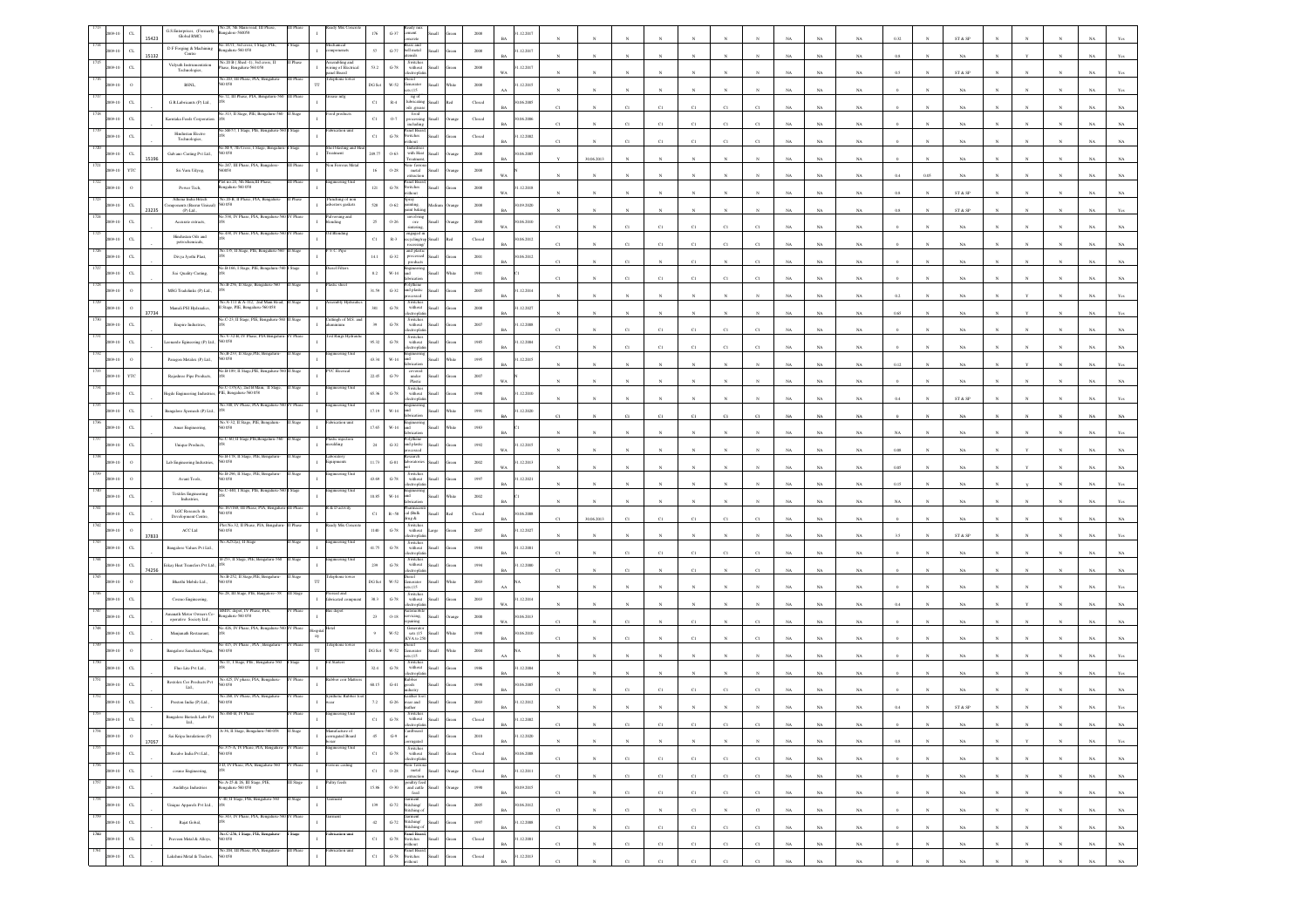|      |                             |       | Reliance Marketing,                                      |                                                                                        |           |                                                                                                   |             | $G-96$<br>g of                                                                                                                                                                                                                                                                                                                                                                                                                                                                                                       |       |                         | 12.201                            |              |            |              |             |              |                       |              |             |             |             |          |              |                                                                 |            |              |              |             |                |
|------|-----------------------------|-------|----------------------------------------------------------|----------------------------------------------------------------------------------------|-----------|---------------------------------------------------------------------------------------------------|-------------|----------------------------------------------------------------------------------------------------------------------------------------------------------------------------------------------------------------------------------------------------------------------------------------------------------------------------------------------------------------------------------------------------------------------------------------------------------------------------------------------------------------------|-------|-------------------------|-----------------------------------|--------------|------------|--------------|-------------|--------------|-----------------------|--------------|-------------|-------------|-------------|----------|--------------|-----------------------------------------------------------------|------------|--------------|--------------|-------------|----------------|
|      | $_{\rm{CL}}$                |       | Track Mack Corporation                                   | 0.456, IV Phase, PIA, Bengaluri                                                        |           |                                                                                                   | $_{\rm C1}$ | Panel Boar<br>Switches<br>$\operatorname{G-78}$<br>dibout                                                                                                                                                                                                                                                                                                                                                                                                                                                            |       | Closed                  | 1.12.2003<br>W <sub>A</sub>       |              |            |              |             | C1           |                       |              |             | NA          | NA          |          |              |                                                                 |            |              |              |             |                |
|      | $\circ$                     |       | E.S.LDispensary,                                         | .107, 6th Main, II<br>sealaru-560 058                                                  |           | :lath Care<br><b>HCE</b><br>tablishment                                                           | $25 -$      | <b>W-58</b><br>balded<br>KE's                                                                                                                                                                                                                                                                                                                                                                                                                                                                                        |       | 2000                    |                                   |              |            |              | 30.06.2016  |              |                       |              |             | NA          | $_{\rm NA}$ |          |              | NA                                                              |            |              |              |             |                |
|      |                             |       | Ampere Elecric System,                                   | Vo.120, 7th Main, III Phase. PIA.<br>galaru-560 058                                    |           | ussembling of wiri<br>f electrical control<br>anel Board                                          | $68\,$      | Switches<br>without<br>$\,$ G-78 $\,$<br>lectropla                                                                                                                                                                                                                                                                                                                                                                                                                                                                   |       | 2007                    | .12.2021<br><b>BA</b>             |              |            |              |             |              |                       |              |             | NA          | $_{\rm NA}$ | 0.11     |              | NA                                                              |            |              |              |             |                |
|      |                             |       | Innova Consumer Care (P)<br>Ltd.,                        | o.B-293, II Stage,                                                                     |           | 1-Medicated<br>oaps and Shamp                                                                     | 285         | detergent<br>and<br>$0 - 13$                                                                                                                                                                                                                                                                                                                                                                                                                                                                                         |       | 2006                    | 1.12.2013<br>RA                   |              |            | $^{c}$ 1     |             | C1           |                       |              |             | NA          | NA          |          |              | NA.                                                             |            |              |              |             |                |
|      |                             |       | Micron Electric Syste,                                   | 40.251, 11th Main, 3rd Cross, III<br>ase, PIA, Bamgalore-58                            |           | anufacture of<br>lectric panel board                                                              | $22.04\,$   | $_{\rm W\text{-}14}$<br>ыĪ                                                                                                                                                                                                                                                                                                                                                                                                                                                                                           |       | $2008\,$                | .12.2017                          |              |            |              |             |              |                       |              |             |             |             |          |              |                                                                 |            |              |              |             |                |
|      |                             |       | Best Coats,                                              | io.B-136, 2nd 'C' Main Road, I<br>age, PIE, Bengaluru-560 058,                         |           |                                                                                                   | 45.84       | $0 - 17$<br>copper                                                                                                                                                                                                                                                                                                                                                                                                                                                                                                   |       | 1997                    | WA<br>(09.2022)                   |              |            |              |             |              |                       |              |             | NA          | $_{\rm NA}$ | 0.22     |              | ST & SP                                                         |            |              |              |             |                |
|      |                             | 1282  | Kruger Industries.                                       | No 42, II Phase, PIA, Bengaluru-560                                                    |           | Plastic Injection<br>valded compos                                                                | 18.85       | raction<br>slythene<br>$G-32$<br>and plastic                                                                                                                                                                                                                                                                                                                                                                                                                                                                         |       | 1999                    | BA<br>1.12.2024                   |              |            |              |             |              |                       |              |             | $_{\rm NA}$ | NA          | 0.4      | 0.16         | NA                                                              |            |              |              |             |                |
|      |                             |       | Zuman Exports Ltd.,                                      | No.183, III Phase, PIA, Bengaluru-3                                                    |           | ment                                                                                              | 368.79      | <b>SSAT</b><br>Stitching<br>$G-72$<br>Stitching of                                                                                                                                                                                                                                                                                                                                                                                                                                                                   |       | $2005\,$                | W <sub>A</sub><br>1.12.2020       |              |            |              |             |              |                       |              |             | NA          | $_{\rm NA}$ | 0.48     |              | NA                                                              |            |              |              |             |                |
|      | $\circ$                     | 15630 | Superchem oxide,                                         | o.321-B, 8th Cross, IV Phase, PIA                                                      |           |                                                                                                   | 40.35       | toe upp<br>ead acid<br>$R-7$                                                                                                                                                                                                                                                                                                                                                                                                                                                                                         |       | 2009                    | <b>BA</b><br>0.06.2019            |              |            |              |             |              |                       |              |             | NA          | $_{\rm NA}$ |          |              | ST & SP                                                         |            |              |              |             |                |
|      | $\circ$                     | 39352 | 0058                                                     | agalore - 58<br>No B-237, I Stage, PIE, Bengaluru-                                     |           | brication of<br>lectrical distribu                                                                |             | attery<br>anufacti<br>inel Boa<br>Switches                                                                                                                                                                                                                                                                                                                                                                                                                                                                           |       |                         | <b>BA</b>                         |              | 30.06.2016 |              |             |              |                       |              |             | NA          | NA          | 0.16     |              | ST & SP                                                         |            |              |              |             |                |
|      |                             |       | dian Electrical Accessori                                | io 226, 2nd & 3rd Floor, 8th main, I                                                   |           | stile Printing                                                                                    | $\bf 28$    | $G-78$<br>ithout<br>Textile                                                                                                                                                                                                                                                                                                                                                                                                                                                                                          |       | 31/12/2014              | 1.12.2018<br>WA                   |              |            |              |             |              |                       |              |             | NA          | $_{\rm NA}$ | 0.2      |              | $_{\rm NA}$                                                     |            |              |              |             |                |
|      | $_{\rm{CL}}$                |       | Sharda Designs,                                          | ase, PIA, Bengaluru-560 058<br>io.M2/1-A, 5th cross, 1 Stage, PIE.<br>engalaru-560 058 |           | ineering Uni                                                                                      | $41\,$      | $\mathbb{R}\text{-}40$<br>avolving                                                                                                                                                                                                                                                                                                                                                                                                                                                                                   |       | 2008                    | 0.06.2009<br>WA                   |              |            |              |             |              |                       |              |             | NA          | $_{\rm NA}$ |          |              | NA                                                              |            |              |              |             |                |
|      |                             |       | Seth Switch Gears.,                                      | 40. A-152, 2nd Main, I                                                                 |           |                                                                                                   | 12          | $W-14$<br>ht<br>abrication<br>ustry o                                                                                                                                                                                                                                                                                                                                                                                                                                                                                |       | 2006                    | 1.12.2017<br><b>BA</b>            |              |            |              |             |              |                       |              |             | NA          | NA          | 0.18     |              | NA.                                                             |            |              |              |             |                |
|      | $_{\rm{CL}}$                | 15273 | Spectronic Plating Pvt. Ltd.,                            | engaluru-560 058<br>No. B-107, III Stage, PIE, Bengalur                                | Stage     | gineering Uni                                                                                     | 241.24      | R-44<br>ocess.<br><b>Ban</b><br>volving                                                                                                                                                                                                                                                                                                                                                                                                                                                                              |       | $2009\,$                | 0.06.2018<br>WA                   |              | 30.06.2015 |              |             |              |                       |              |             | NA          | $_{\rm NA}$ | 0.4      |              | NA                                                              |            |              |              |             |                |
|      | $\,$ $\,$                   |       | Sri Sai Industry Unit-II,                                | o.B-175, II Stage,                                                                     |           |                                                                                                   | 219         | Switches<br>without<br>$\,$ G-78 $\,$<br>lectropla                                                                                                                                                                                                                                                                                                                                                                                                                                                                   |       | $2007\,$                | 1.12.2018<br>BA                   |              |            |              |             |              |                       |              |             | NA          | NA          | 0.2      |              | NA                                                              |            |              |              |             |                |
|      | $_{\rm{CL}}$                | 11644 | Garden City Fashion Pvt. Ltd.,<br>60 058                 | io. B-324, 8th cross, IV Phase, PIA                                                    |           | aruction                                                                                          | 150         | $0 - 50$<br>aundry<br>sing oil<br>chemica                                                                                                                                                                                                                                                                                                                                                                                                                                                                            |       | 2008                    | 1.09.2022<br><b>BA</b>            |              | 30.09.2022 |              |             |              |                       |              |             | NA          | NA          |          |              | ETP                                                             |            |              |              |             |                |
|      | $\alpha$                    |       | <b>Belrock Construction</b><br>Chemicals India (P) Ltd., | sgalaru-560 058<br>0.406, IV Phase, PIA.                                               |           | nicals                                                                                            | 160         | $\mathbb{R}\text{-}25$<br>and electro<br>chemicals<br>ordiene                                                                                                                                                                                                                                                                                                                                                                                                                                                        |       | $\operatorname{Closed}$ | 06.2010<br>BA                     | α.           | 30.06.2015 |              |             |              |                       |              |             | NA          | $_{\rm NA}$ |          |              | $_{\rm NA}$                                                     |            |              |              |             |                |
|      |                             |       | Plasmix Pvt. Ltd. Unit-II,<br>058                        |                                                                                        |           |                                                                                                   | 45          | $_{\mathrm{G-32}}$<br>nd plastic                                                                                                                                                                                                                                                                                                                                                                                                                                                                                     |       | 2009                    | 1.12.2034<br>BA                   |              |            |              |             |              |                       |              |             | NA          | NA          | 0.8      |              | NA                                                              |            |              |              |             |                |
|      |                             |       | Akshaya Engineering<br>Industries,                       | . A-20, III Stage, PIE, Bangalpre                                                      |           | ineering Unit                                                                                     | 234         | Switches<br>without<br>$G-78$<br>trond                                                                                                                                                                                                                                                                                                                                                                                                                                                                               |       | 2009                    | 1.12.2021<br><b>WA</b>            |              | $_{\rm N}$ |              |             |              |                       |              | NA          | $_{\rm NA}$ | $_{\rm NA}$ | 0.48     |              | NA                                                              |            |              |              | NA          |                |
|      | $_{\rm{CL}}$                | 2280: | Synergy Punching Pvt. Ltd.,<br>Unit-II,                  | 0. A-3 & A-4, II Stage, PI<br>galaru-560 058<br>in 519 TV Phose PfA Renes              |           | ineering Unit<br>brication of sheet<br>tial component<br>ibber moulded                            | 84.12       | Switche<br>$\,$ G-78 $\,$<br>$% \left\vert \left( \mathbf{1}_{\mathbf{1}}\right) \right\rangle$ without<br>ectroph                                                                                                                                                                                                                                                                                                                                                                                                   |       | $2008\,$                | .12.2022                          |              |            |              |             |              |                       |              |             | $_{\rm NA}$ | $_{\rm NA}$ | 3.2      |              | $_{\rm NA}$                                                     |            |              |              |             |                |
|      | $_{\rm{CL}}$                |       | Hira Rabber,<br>0058                                     |                                                                                        |           | ponents                                                                                           |             | goods<br>industry<br>$_{\mathrm{G-}41}$<br>(with gas                                                                                                                                                                                                                                                                                                                                                                                                                                                                 |       | $2008\,$                | WA                                |              |            |              |             |              |                       |              |             | NA          | NA          | 0.4      |              | ST & SP ETF                                                     |            |              |              |             |                |
|      | $\circ$                     | 75447 | Shree Polyplast, ${\rm N}$                               | o. C-20, II Stage, PIE, Banaglore-5                                                    |           | tic carry bags                                                                                    | 31.26       | slythene<br>$G-32$<br>and plastic                                                                                                                                                                                                                                                                                                                                                                                                                                                                                    |       | $2008\,$                | 1.12.2022<br><b>BA</b>            |              |            |              |             |              | 31.03.2017            |              |             | NA          | $_{\rm NA}$ | 02       |              | NA                                                              |            |              |              |             |                |
|      |                             |       | V.J.Industries                                           | io. A-290, 6th Main, Il Stage, PIE,<br>galaru-560 058                                  |           | teering Uni                                                                                       | 360         | Switches<br>without<br>$\,$ G-78 $\,$<br>ectroph                                                                                                                                                                                                                                                                                                                                                                                                                                                                     |       | $2008\,$                | 12.2023<br>BA                     |              |            |              |             |              |                       |              |             | NA          | $_{\rm NA}$ |          |              | $_{\rm NA}$                                                     |            |              |              |             |                |
|      | C1                          |       | Rallis India Ltd.,                                       | io.334,9th Cross, 4th Main, IV<br>hase, PIA, Bengaluru-560 058                         |           | cronutrien<br>latice                                                                              | $58\,$      | Switches<br>without<br>$G-78$<br>ectronia                                                                                                                                                                                                                                                                                                                                                                                                                                                                            |       | 2008                    | 1.12.2009<br>RA                   |              |            |              |             |              |                       |              |             | NA          | NA          |          |              | NA                                                              |            |              |              |             |                |
|      | C1                          | 12734 | Balaji Super Spandex<br>0058                             | o. 497/D, IV Phase, PIA, Beng                                                          |           |                                                                                                   | 374         | $G-32$<br>and plastic                                                                                                                                                                                                                                                                                                                                                                                                                                                                                                |       | 2007                    | 1.12.2013<br><b>BA</b>            |              |            |              |             |              |                       |              |             | NA          | $_{\rm NA}$ | 0.4      |              | ${\rm ST}$ & ${\rm SP}$                                         |            |              |              |             |                |
|      | $\circ$                     | 32675 | Nagson And Company                                       | io. 30C. II Phase, PIA, Benzaluru                                                      |           | ady Mix Conc                                                                                      | $400 -$     | Ready mit<br>cement<br>$\,$ G-37 $\,$                                                                                                                                                                                                                                                                                                                                                                                                                                                                                |       | $2008\,$                | .12.2033                          |              |            |              |             |              |                       |              |             |             |             |          |              |                                                                 |            |              |              |             |                |
|      | C1                          |       | Signericks Tools,                                        | io. B-206, 5th Main, II !<br>igaluru-560 058                                           |           | gineering U                                                                                       | 21.17       | concrete<br>Brass and<br>bell metal<br>$\mbox{G-7}$                                                                                                                                                                                                                                                                                                                                                                                                                                                                  |       | 2008                    | BA<br>1.12.2016<br>W <sub>A</sub> |              |            |              |             |              |                       |              |             | $_{\rm NA}$ | NA          | 2.5      |              | NA                                                              |            |              |              |             |                |
|      | $\alpha$                    |       | S.S. Engineering<br>0058                                 | No. 293, IV Phase, PIA, Bengalure                                                      | V Phase   | ineering Uni                                                                                      | 46.82       | sliste<br>$W-14$<br>ыĪ                                                                                                                                                                                                                                                                                                                                                                                                                                                                                               |       | $2005\,$                | 1.12.2014                         |              |            |              |             |              |                       |              |             | NA          | NA          | 0.24     |              | NA                                                              |            |              |              |             |                |
|      |                             |       | Ariatex Apparels Bangalon<br>Lad.,                       | a.351. IV Phase, PLA                                                                   |           |                                                                                                   | 1907        | $_{\mathrm{G-72}}$<br>titching/                                                                                                                                                                                                                                                                                                                                                                                                                                                                                      |       | $2008\,$                | WA<br>.12.2012                    |              |            |              |             |              |                       |              |             | NA          | NA          |          |              |                                                                 |            |              |              |             |                |
|      |                             |       | Gem Paints Ltd.,                                         | No.417 & 418, IV Phase, PIA,<br>galaru-560 058                                         |           | packing of Pa                                                                                     | 271         | titching o<br>:filling<br>$G-109$<br>Repacking                                                                                                                                                                                                                                                                                                                                                                                                                                                                       |       | 2009                    | WA<br>1.12.2034                   |              |            |              |             |              |                       |              |             | NA          | $_{\rm NA}$ |          |              | NA                                                              |            |              |              |             |                |
|      |                             | 380   | praying Systems (India) Pvt.<br>$^{\circ}$ Ltd.,         | No. 303 & 304, 2nd Cross, IV Phas-<br>PIA, Bengaluru-560 058                           |           | eneral Engin<br>init.                                                                             | 057.7       | $\,$ G-78 $\,$<br>lending o                                                                                                                                                                                                                                                                                                                                                                                                                                                                                          |       | $2008\,$                | RA<br>.12.2022                    |              |            |              |             |              |                       |              |             | NA          | NA          |          |              | NA.                                                             |            |              |              |             |                |
|      | $\circ$                     | 11071 | Sidhi Vinayaka Fab                                       | io.173. 11th Main. III Phase. PIA.<br>galaru-560 058,                                  |           | Pressure<br>maceutical Ind                                                                        | $40\,$      | anel Boar<br>$\,$ G-78 $\,$<br>witches                                                                                                                                                                                                                                                                                                                                                                                                                                                                               |       | $2005\,$                | BA<br>.12.2027                    |              | 31.12.2014 |              |             |              |                       |              |             | $_{\rm NA}$ | $_{\rm NA}$ | 1.6      |              | ${\hbox{\footnotesize\rm ST}}$ & ${\hbox{\footnotesize\rm SP}}$ |            |              |              |             |                |
|      | $\sigma$                    | 39957 | Engineering,<br>Siddivinayaka Fab                        | No.172/A, 11th Main, III Phase, PIA, III Phase<br>sgalore,                             |           | ering Un                                                                                          | 64          | ithout<br>with heat<br>$0 - 63$                                                                                                                                                                                                                                                                                                                                                                                                                                                                                      |       | 2007                    | BA<br>1.12.2017                   |              |            |              |             |              |                       |              |             | $_{\rm NA}$ | NA          | 1.2      |              | ST & SP                                                         |            |              |              |             |                |
|      |                             |       | Engineering.<br>$\operatorname{Sidhivinayaka Fab}$       | No.172, 11th main, III Phase, PIA,<br>galore-560058                                    | II Phase  | unufacture of siz<br>brication and                                                                | 158         | ndustry o<br>$\,$ R-44                                                                                                                                                                                                                                                                                                                                                                                                                                                                                               |       | $2008\,$                | 0.06.2023                         |              |            |              |             |              |                       |              |             |             |             |          |              | ST & SP                                                         |            |              |              |             |                |
|      | $\circ$                     | 14968 | Engineering,<br>Ashoka Intercast Foundary,<br>058,       | o.46/B, II Phase, PIA, Bangalo                                                         |           | are vessel &<br>in Casting<br>oundry)                                                             | 118.35      | olving<br>$0 - 66$<br>ion-fen                                                                                                                                                                                                                                                                                                                                                                                                                                                                                        |       | 2007                    | <b>BA</b><br>1.09.2022            |              | 30.03.2019 |              |             |              |                       |              |             | NA          | $_{\rm NA}$ | 0.96     | 0.24         | NA                                                              |            |              |              |             |                |
|      | $\circ$                     | 23910 | Electohms Pvt Ltd                                        | 473 D/2, 13 Cross,<br>glaore                                                           |           | ufacturing of<br>rrent transform                                                                  | 411         | setal<br>$G-85$<br>ssembly                                                                                                                                                                                                                                                                                                                                                                                                                                                                                           |       | 2017                    | RA<br>1.12.2027                   |              | NA         |              |             |              |                       |              |             | NA          | NA          | 0.8      |              | ST & SP                                                         |            |              |              |             |                |
|      |                             |       | Anatech Ultra Coater $\&$                                | 40.C-265, 6th Cross, 1st Stage, PIE                                                    |           | fall effect current<br>wder coating &                                                             |             | process<br>involving                                                                                                                                                                                                                                                                                                                                                                                                                                                                                                 |       |                         | WA                                |              |            |              |             |              |                       |              |             | NA          | $_{\rm NA}$ |          |              | $_{\rm NA}$                                                     |            |              |              |             |                |
|      | $_{\rm{CL}}$                |       | Controls (P) Ltd.,<br>Madhu Machine Systems Pv           | galore-560058<br>êo.47/1, 4th Main, III I                                              |           | ctroplating<br>stic injectic                                                                      | $26.5\,$    | $_{\rm R-44}$<br>metal<br>Polythene<br>and plastic                                                                                                                                                                                                                                                                                                                                                                                                                                                                   |       | $2008\,$                | (06.2010)<br><b>BA</b>            |              |            |              |             |              |                       |              |             | NA          | NA          | 0.1      | 0.1          | NA                                                              |            |              |              |             |                |
|      | C1                          |       | Ltd.,                                                    | sgalaru-560 058<br>No 138-B,II & III Floor, 3rd Phas                                   |           | anting<br>R & D activity or                                                                       | 191.72      | $G-32$<br><b>SSAT</b>                                                                                                                                                                                                                                                                                                                                                                                                                                                                                                |       | 2008                    | 1.12.2012<br><b>BA</b>            |              |            |              |             |              |                       |              |             | NA          | NA          | 0.4      |              | ST & SP                                                         |            |              |              |             |                |
|      | $_{\rm{CL}}$                |       | Inbiopro Solutions Pvt Ltd,                              | PIA, Bangalore,<br>No.108/D. 6th Main. III Phase. PIA                                  |           | stechnology<br>ingineering Unit<br>ilter, agitator                                                | 959.28      | $R - 58$<br>cal (Bulk<br>drug &<br>anel Boar                                                                                                                                                                                                                                                                                                                                                                                                                                                                         |       | $2008\,$                | 1.12.2012                         |              |            |              | 30.06.201   |              |                       |              |             | NA          | $_{\rm NA}$ |          |              | NA                                                              |            |              |              |             |                |
|      | $_{\rm{CL}}$                | 11647 | Delkor Technic India Pvt Ltd.                            | galaru-560 05<br>C-339, 6th                                                            |           | neering (                                                                                         | 127.25      | $G-78$<br>witches<br>ithout                                                                                                                                                                                                                                                                                                                                                                                                                                                                                          |       | $2003\,$                | .12.2020                          |              |            |              |             |              |                       |              |             |             |             |          |              | ST & SI                                                         |            |              |              |             |                |
| 1803 |                             |       | Southren Fastners.,                                      | galaru-560 05<br>No.A-149, Ist Stage, PIE, Bengalaru-                                  | I Stage   | (gnig                                                                                             |             | $G-93$<br>g of nuts<br>and bolts                                                                                                                                                                                                                                                                                                                                                                                                                                                                                     |       | 2007                    | .12.2021<br><b>BA</b>             |              |            |              |             |              |                       |              | <b>NA</b>   | NA.         | NA          | 0.12     | N            | NA                                                              |            |              |              | NA 1        | Yes            |
| 1804 | 2009-10<br>$_{\rm{CL}}$     | 24960 | Felsomat India Pvt Itd., $\,$<br>560 058.                | No.SB-37, 2nd Cross, Ist Stage, PIE,                                                   |           | Assembly of gantry<br>automation system<br>and machine tools<br>ootware soles                     | 445.46      | Brass and<br>bell metal<br>utensils<br>${\bf G}\mbox{-}7$<br>nall                                                                                                                                                                                                                                                                                                                                                                                                                                                    |       | $2008\,$                | 1.12.2002<br>WA                   |              | $_{\rm N}$ |              |             |              | $\overline{N}$        |              | $_{\rm NA}$ | $_{\rm NA}$ | $_{\rm NA}$ | $0.32\,$ |              | $_{\rm NA}$                                                     |            |              |              | $_{\rm NA}$ | $_{\rm NA}$    |
| 1805 | $\,$ o<br>2009-10           |       | Moda Suola India (P) Ltd,                                | Bengaluru-560 058,<br>No.473/D4, 13 Cross, IV Phase, PIA, IV Phase                     |           |                                                                                                   | 215.12      | $\begin{tabular}{ll} \multicolumn{2}{l}{\textbf{Leather foot}}\\ \multicolumn{2}{l}{\textbf{Go-Wear and}} \end{tabular}$<br><b>Ilam</b><br>leather<br>Panel Board,                                                                                                                                                                                                                                                                                                                                                   | een   | $2008\,$                | 31.12.2021<br>$_{\rm BA}$         |              | $_{\rm N}$ | $\mathbf{N}$ |             | $\mathbb{N}$ | $\mathbf{N}$          | $_{\rm N}$   | $_{\rm NA}$ | NA          | NA          | 0.45     | $_{\rm N}$   | $_{\rm NA}$                                                     |            |              | $_{\rm N}$   | $_{\rm NA}$ | Yes            |
| 1806 | $\,$ o<br>2009-10           | 35267 | Madox Technologies Pvt Ltd Bangalore,                    | No 101, III Phase, PIA, Bangalore,                                                     | III Phase | Assembly of electric<br>control panels and<br>$\mathbf{I}$<br>elevator parts<br>R & D activity on | $421\,$     | $\begin{tabular}{cc} G-78 & S withes \\ \hline \multicolumn{3}{c}{} & S withest \\ \multicolumn{3}{c}{} & \multicolumn{3}{c}{} & \\ \multicolumn{3}{c}{} & \multicolumn{3}{c}{} & S withest \\ \multicolumn{3}{c}{} & \multicolumn{3}{c}{} & \multicolumn{3}{c}{} \\ \multicolumn{3}{c}{} & \multicolumn{3}{c}{} & \multicolumn{3}{c}{} \\ \multicolumn{3}{c}{} & \multicolumn{3}{c}{} & \multicolumn{3}{c}{} & \multicolumn{3}{c}{} \\ \multicolumn{3}{c}{} & \multicolumn{3}{c}{} & \multicolumn$<br><b>Iliami</b> | reen  | $2009\,$                | 31.12.2027<br>$_{\rm BA}$         | $\mathbf{N}$ | $_{\rm N}$ | $_{\rm N}$   | $_{\rm N}$  | $_{\rm N}$   | $\mathbb{N}$          | $_{\rm N}$   | $_{\rm NA}$ | $_{\rm NA}$ | $_{\rm NA}$ | $2.2\,$  | N            | $ST\ \&\ SP$                                                    | $_{\rm N}$ | $\mathbf{N}$ | N            | $_{\rm NA}$ | $\mathbf{Yes}$ |
| 1807 | $_{\mathrm{c} }$<br>2009-10 |       | rescient Bio Scince Pvt Ltd.                             | 40.F3(a), Ist Stage, PIE, Bangalore.                                                   | Stage     | iotechnology<br>gineering Unit                                                                    | $230\,$     | $\begin{tabular}{ll} \bf{P} harmonic & \bf{R-S8} & \bf{cal (Buk} \\ & \bf{drag} \& \bf{drag} \end{tabular}$<br><b>Illam</b>                                                                                                                                                                                                                                                                                                                                                                                          | ho!   | $2008\,$                | 31.12.2010<br>WA                  | $_{\rm C1}$  | $_{\rm N}$ | $_{\rm C1}$  | $_{\rm C1}$ | $_{\rm C1}$  | $_{\rm N}$            | $_{\rm C1}$  | $_{\rm NA}$ | $_{\rm NA}$ | $_{\rm NA}$ |          |              | $_{\rm NA}$                                                     |            | $_{\rm N}$   | $_{\rm N}$   | $_{\rm NA}$ | $_{\rm NA}$    |
|      | YTC<br>2009-10              |       | Lavanya Enterprises                                      | 40.147, 9th Main, III Phase, PIA,                                                      |           | LDPE/LDPE pla                                                                                     | $22\,$      | Engineering<br>and<br>fabrication<br>$W-14$<br><b>Ilum</b><br>lastic bags,                                                                                                                                                                                                                                                                                                                                                                                                                                           | Vhite | 2009                    | 31.12.2019<br>BA                  |              | N          | $\mathbf{N}$ |             | $\mathbb{N}$ | $\boldsymbol{\kappa}$ | $\mathbf{N}$ | NA          | NA          | NA          | NA       | $\mathbf{N}$ | NA                                                              |            | $_{\rm N}$   | $\mathbf{N}$ | NA          | NA             |
| 1809 | $\,$ $\,$<br>2009-10        | 75709 | Abhaya Packagings $\Box$<br>Bangalore,                   | No.08, Plot No.35, Ist Main, II Phase,                                                 |           | $\mathbf{I}$<br>ner/roll<br>sembly of contre                                                      | 141         | G-79 woven sack<br><b>Illami</b><br>vith                                                                                                                                                                                                                                                                                                                                                                                                                                                                             | reen  | $2008\,$                | 31.12.2028<br>$_{\rm BA}$         |              | $_{\rm N}$ | $\mathbf{N}$ |             | $\mathbf{N}$ | $\boldsymbol{\kappa}$ | $\mathbf{N}$ | $_{\rm NA}$ | $_{\rm NA}$ | $_{\rm NA}$ | $0.58\,$ | $\mathbf{N}$ | $\text{ST} \ \& \ \text{SP}$                                    |            |              |              | $_{\rm NA}$ | $\mathbf{Yes}$ |
|      | $\,$ 0<br>2009-10           | 38542 | Avana Electro Systems Pvt Ltd PIA, Bngalore-58.          |                                                                                        | II Phase  | $\;$ $\;$<br>and relay panel                                                                      | 613         | Panel Board<br>Switches<br>without<br>$\operatorname{G-78}$                                                                                                                                                                                                                                                                                                                                                                                                                                                          |       | $2010\,$                | 1.12.2027<br>$_{\rm WA}$          |              | $_{\rm N}$ |              |             | $_{\rm N}$   | $_{\rm N}$            | $_{\rm N}$   | $_{\rm NA}$ | $_{\rm NA}$ | $_{\rm NA}$ | $2.3\,$  |              | $_{\rm NA}$                                                     |            | $_{\rm Y}$   | $_{\rm N}$   | $_{\rm NA}$ | $_{\rm NA}$    |
|      | $\,$ 0<br>2009-10           |       | Incite Cam Centre,                                       | No.A-12/1, 1st Main road, II<br>Stage,PIE, Bengaluru-560 058.                          | I Stage   | Syntheic rubber<br>moulded componer<br>$\mathbf{I}$                                               | $464\,$     | paper or<br>pulp<br>manufacturi<br>$\,$ G-86 $\,$<br><b>Ham</b>                                                                                                                                                                                                                                                                                                                                                                                                                                                      |       | $2005\,$                | 31.12.2022<br><b>BA</b>           | $\mathbf{v}$ | 31.12.2019 |              | NA          |              |                       |              | NA          | NA          | NA          | 0.8      |              | NA <sub></sub>                                                  |            |              |              | NA          | Yes            |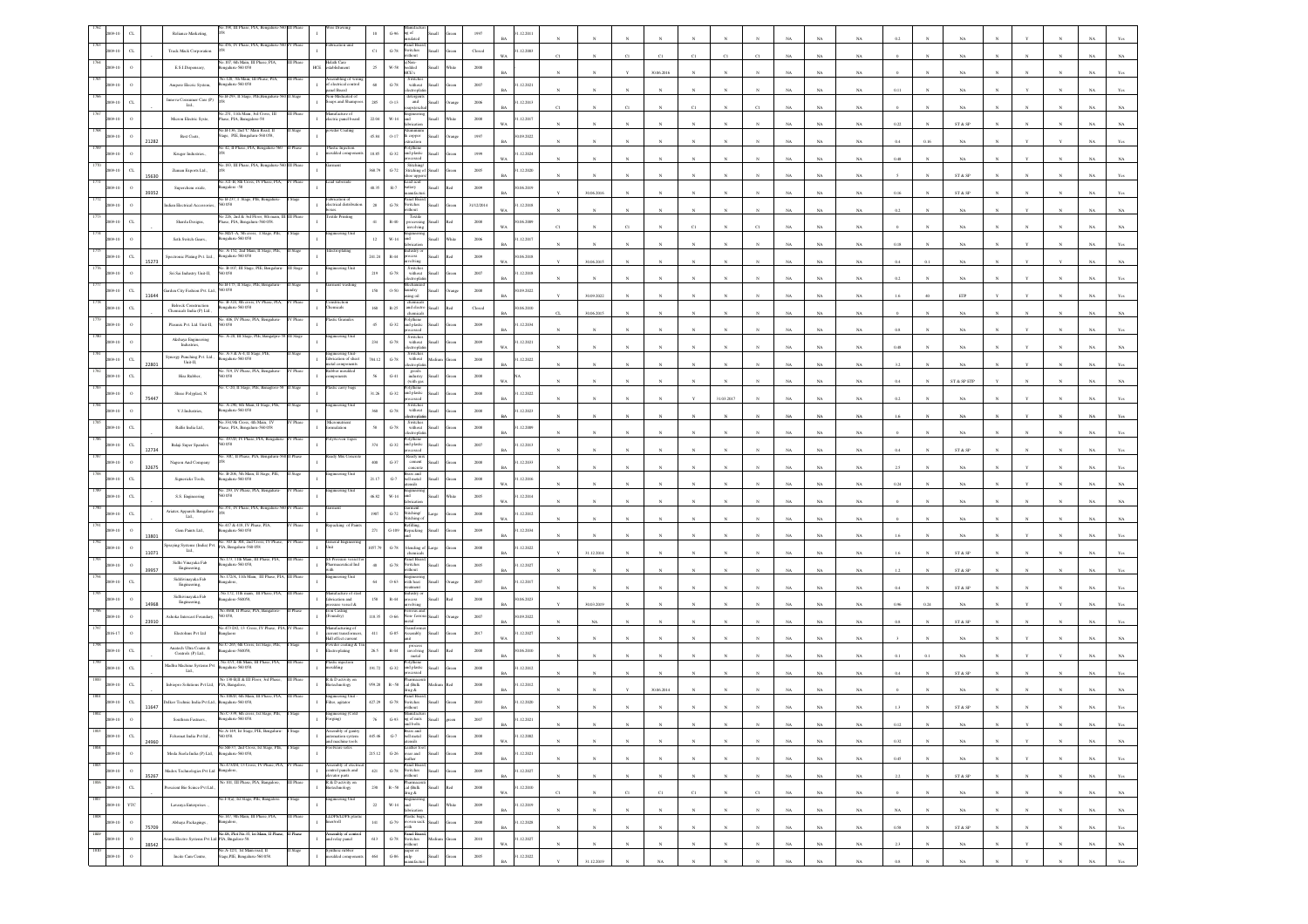|                 | 23231                | Press Comp International,                           | éo.A-106, 3rd Mian, II Stage, PII<br>engalaru-560 058.                                                                                                          |                  | Ifg of Press Tools<br>recision Pressing                                               | $927\,$                | $\mbox{G-}78$            | witches<br>ithout                                                                                                                                                         |                       | 2004             | .12.2026                 |   | 31.12.2024       |              |            |              |                |              |             |             |             |             |              |                         |              |              |              |             |                |
|-----------------|----------------------|-----------------------------------------------------|-----------------------------------------------------------------------------------------------------------------------------------------------------------------|------------------|---------------------------------------------------------------------------------------|------------------------|--------------------------|---------------------------------------------------------------------------------------------------------------------------------------------------------------------------|-----------------------|------------------|--------------------------|---|------------------|--------------|------------|--------------|----------------|--------------|-------------|-------------|-------------|-------------|--------------|-------------------------|--------------|--------------|--------------|-------------|----------------|
|                 | $\sigma$             | Pvt Ltd., (Formerly Super<br>tech)                  | Iuramic Battery Seperator (I) No.A-101, II Stage, PIE, Bengal<br>560 058                                                                                        |                  | ery sepan                                                                             | 464                    | $0-73$                   | battery (<br>excluding                                                                                                                                                    | Small                 | 2003             | 1.12.2012                |   |                  |              |            |              |                |              |             | NA          | $_{\rm NA}$ |             |              | NA                      |              |              |              |             |                |
|                 | $_{\rm CL}$<br>17653 | Sree Ranganatha Industries,                         | No.534/B, 8th Main, 11 Stage,PIE,                                                                                                                               |                  | ectroplating (Zir<br>cing)                                                            | $32.1\,$               | $_{\rm R-44}$            | idustry o<br>lving                                                                                                                                                        | iks                   | $2008\,$         | 0.06.2019<br><b>BA</b>   |   |                  |              |            |              |                |              |             | NA          | NA          |             |              | ST & SP                 |              |              |              |             |                |
|                 | $\circ$<br>35607     | M.E. Forge Tech, ${\rm N}$                          | No.234, 11 Main, 3ed cros<br>PIA, Bangalore-560058                                                                                                              |                  | rging                                                                                 | 754                    | $0 - 32$                 | orging of<br>ous and<br>on-ferro                                                                                                                                          | Medium                | 2009             | 0.09.2022<br>RA          |   | NA               |              |            |              |                |              |             | NA          | NA          | 0.8         |              | ST & SP                 |              |              |              |             |                |
|                 | $\alpha$             | <b>GRV</b> Marchandizing                            | 149, II Stage, PIA, Bang                                                                                                                                        |                  |                                                                                       | 520                    | $G-9$                    | or<br>corrugated<br>box and                                                                                                                                               |                       | 2003             | 1.12.2001                |   |                  |              |            |              |                |              |             | NA          | $_{\rm NA}$ |             |              | $_{\rm NA}$             |              |              |              |             |                |
|                 | $_{\rm CL}$<br>23590 | GCL India Pvt. Ltd., $\,$                           | 40.433, IV Phase, PIA, Bengaluru-5                                                                                                                              |                  | sembly tape pl<br>tasion                                                              | 456.76                 | $\operatorname{G-79}$    | products<br>sing Boile<br>excluding                                                                                                                                       |                       | $2003\,$         | 1.12.2013<br>WA.         |   |                  |              |            |              |                |              |             | NA          | NA          |             |              | ST & SP                 |              |              |              |             |                |
|                 |                      | Airel India (P) Ltd.,                               | 412, IV Phase, PIA, Bangk                                                                                                                                       |                  |                                                                                       | $170\,$                | $G-46$                   | aper o<br>pulp                                                                                                                                                            | <b>Ham</b>            | 2008             | 1.12.2018<br><b>WA</b>   |   |                  |              |            |              |                |              |             | NA          | NA          | 0.4         |              | ST & SP                 |              |              |              |             |                |
|                 |                      | Ganesh Metal Works,                                 | o.143-1, 9th Main, III Phase, PIA,<br>nglore-58                                                                                                                 |                  | teering Unit                                                                          | $182\,$                | $\mbox{G-7}$             | ass and<br>eell metal<br>stensils                                                                                                                                         |                       | 2009             | .12.2034                 |   |                  |              |            |              |                |              |             | NA          | $_{\rm NA}$ |             |              | $_{\rm NA}$             |              |              |              |             |                |
|                 |                      | CNC Automation, Unit-IV,                            | Unit-IV, No. 17(D. 1st Main.<br>ase,PIA, Banglore-58.                                                                                                           |                  |                                                                                       | 280                    | $\,$ G-78 $\,$           | Switche<br>$% \left\vert \left( \mathbf{1}_{\mathbf{1}_{\mathbf{1}}},\mathbf{1}_{\mathbf{1}_{\mathbf{2}}},\mathbf{1}_{\mathbf{2}}\right) \right\rangle$ without<br>ctroph |                       | 2007             | 1.12.2018                |   |                  |              |            |              |                |              |             | NA          | NA          |             |              | ST & SP                 |              |              |              |             |                |
|                 | 38543                | Unit-I                                              | Vana Electro Systems Pvt Ltd Resortions Ken new                                                                                                                 |                  | nufacturing o<br><b>lavs</b>                                                          | 387                    | $G-78$                   | Switches<br>without<br>ronte                                                                                                                                              | <b>Small</b>          | 1.1.2013         | 1.12.2027                |   |                  |              |            |              |                |              |             | NA          | NA          |             |              | NA                      |              |              |              |             |                |
|                 |                      | S.R.Industries                                      | o.C-75, II Stage, PIA, Banglore-St                                                                                                                              |                  | teering Unit                                                                          | $_{\rm 32}$            | $\mbox{G-}78$            | Switcher<br>$% \left\vert \left( \mathbf{1}_{\mathbf{1}}\right) \right\rangle$ without                                                                                    |                       | $2009\,$         | .12.2018                 |   |                  |              |            |              |                |              |             |             |             |             |              |                         |              |              |              |             |                |
|                 |                      | Progressive Systems,                                | o 282.6th main.II Stage.PIA<br>nglore-58                                                                                                                        |                  |                                                                                       | $375\,$                | $\,$ G-78 $\,$           | <b>troph</b><br>Switches<br>without                                                                                                                                       |                       | 2009             | 1.12.2034                |   |                  |              |            |              |                |              |             | NA          | $_{\rm NA}$ |             |              | $_{\rm NA}$             |              |              |              |             |                |
|                 |                      | Shahi Exports (Formerly<br>wn as Hindusthan Clothis | o.323, IV Phase, PIA, Banglore-58                                                                                                                               |                  |                                                                                       | $1283\,$               | $\mbox{G-}72$            | ctropha<br>Garment<br>Stitching/                                                                                                                                          |                       | 2012             | WA.<br>1.12.2021         |   |                  |              |            |              |                |              |             | NA          | NA          | 0.4         |              | NA                      |              |              |              |             |                |
|                 | 11126                | & Marketing Company),<br>Vee Vee Controls,          | No.L-3 & 4, 9th Cross, I Stage,PIE,<br>ngaluru-560 058                                                                                                          |                  | G SEI<br>TT                                                                           | $428\,$                | $_{\rm W-52}$            | stiching -<br>icid<br>enerator<br>ts (15                                                                                                                                  | llam                  | $2009\,$         | .12.2015                 |   | 31.12.2020       |              |            |              |                |              |             | NA          | $_{\rm NA}$ | 15.8        |              | STP - BWSSB             |              |              |              |             |                |
|                 | 27014<br>$\alpha$    | G.G.Tronics India Pvt Ltd.,                         | Vo.SB-168, I Stage, PIA, Banglore-                                                                                                                              |                  | sembly of<br>ectronics items                                                          | $834\,$                | $\mbox{G-78}$            | Switches<br>without                                                                                                                                                       |                       | 2003             | 1.12.2012                |   |                  |              |            |              |                |              |             | $_{\rm NA}$ | $_{\rm NA}$ |             |              | $_{\rm NA}$             |              |              |              |             |                |
|                 | 11621                | A.P.D Exports,                                      | V-24(B), 6th Main, Ar<br>Buiding, II Stage, PIA, Banglore-58                                                                                                    |                  |                                                                                       | $279\,$                | $G-72$                   | ctrophi<br>ment                                                                                                                                                           | <b>Ilumi</b>          | $2000\,$         | 1.12.2023                |   |                  |              |            |              |                |              |             | NA          | NA          |             |              |                         |              |              |              |             |                |
|                 | 17033                | Naganda Enterprises,                                | o.149, 2nd C Main, II Stage, PIA,<br>nglore-58                                                                                                                  |                  | ineering Uni                                                                          | $221\,$                | $_{\mathrm{G-44}}$       | Stitching/<br>Stitching c<br>inding (20                                                                                                                                   | Small                 | $2008\,$         | RA<br>.12.2019           |   |                  |              |            |              |                |              |             | NA          | $_{\rm NA}$ |             |              |                         |              |              |              |             |                |
|                 | 15689                | dvanced Electronic System                           | o.143, 9th Main, III Phase,PIA<br>nglore-58                                                                                                                     |                  |                                                                                       | $135\,$                | $\mbox{G-78}$            | P motor<br>Switche<br>without                                                                                                                                             |                       | 2007             | 1.12.2034                |   |                  |              |            |              |                |              |             | NA          | NA          |             |              | NA                      |              |              |              |             |                |
|                 | 85043                | Domacles Engineering Pvt $\operatorname{Lid}_\sim$  | No.214, 1st cross, III Phase, PIA,<br>nglore-58                                                                                                                 | <b>III</b> Phase | ruck & wagon<br>uding machine                                                         | $165\,$                | $\mbox{G-46}$            | tronla<br>amiture                                                                                                                                                         |                       | 1993             | R4<br>.12.2034           |   |                  |              |            |              |                |              |             | NA          | $_{\rm NA}$ | 13          |              | NA                      |              |              |              |             |                |
|                 |                      | Pragathi Transmission Pvt                           | 103 & 104, 3rd Cross,<br>ge,PIA, Banglore-58                                                                                                                    |                  | eral Eng                                                                              | 1616                   | $\operatorname{G-78}$    | Switch<br>with out                                                                                                                                                        | arge                  | $2009\,$         | <b>BA</b><br>.12.2023    |   |                  |              |            |              |                |              |             | NA          | $_{\rm NA}$ | 1.2         |              | $_{\rm NA}$             |              |              |              |             |                |
|                 | 11901<br>$\alpha$    | Ltd.,<br>V.R.Enterprises,                           | 333, IV Phase, PIA,                                                                                                                                             |                  | ifacture o<br>utton bolts, han                                                        | 16.82                  | $G-93$                   | ctroph                                                                                                                                                                    |                       | 2005             | 1.12.2018                |   |                  |              |            |              |                |              |             | NA          | NA          | 1.2         |              | NA                      |              |              |              |             |                |
|                 |                      | Triveni Hi-Tech Pvt Ltd,                            | No.B-169, 4th Main, II Stage, PIA.<br>nglore-58                                                                                                                 |                  | ineering Unit                                                                         | 512                    | $\mbox{G-7}$             | ng of nuts<br>and bolts<br>rass and<br>ell metal                                                                                                                          |                       | $1997\,$         | .12.2022                 |   |                  |              |            |              |                |              |             | NA          | NA.         | 0.16        |              | ST & SP                 |              |              |              |             |                |
|                 |                      | Pepperl+ Fuchs(P) Ltd.,N                            | M-11, I Stare PLA                                                                                                                                               |                  |                                                                                       | 437                    | $\operatorname{G-78}$    | Switches<br>without                                                                                                                                                       |                       | 2009             | 1.06.2009                |   |                  |              |            |              |                |              |             | NA          | NA          |             |              |                         |              |              |              |             |                |
|                 |                      |                                                     | .97, III Phase, PIA, Banglore-58                                                                                                                                |                  | phone towe                                                                            | DG Se                  | $W-52$                   | ctron<br>iesel                                                                                                                                                            |                       | 2010             | 0.06.2012                |   |                  |              |            |              |                |              |             | NA          | NA          |             |              | NA                      |              |              |              |             |                |
|                 |                      | Indus Towers Ltd.,                                  | o.183/A, I Stage, PIA, Banglore-59                                                                                                                              | Stage            | lar lighting                                                                          | $225\,$                | $\,$ G-78 $\,$           | Jenerator<br>ets (15<br>Switches<br>without                                                                                                                               |                       | $2009\,$         | 1.12.2021                |   |                  |              |            |              |                |              |             | NA          | $_{\rm NA}$ |             |              |                         |              |              |              |             |                |
|                 |                      | Wipro Ltd.,<br>Indus Towers Ltd.,                   | 0.99, 8th Main, III Phase, PIA,                                                                                                                                 |                  |                                                                                       | DG Se                  | W-52                     | ctroph<br>15 KVA DG<br>Set                                                                                                                                                |                       | 2010             | 1.12.2014                |   |                  |              |            |              |                |              |             | $_{\rm NA}$ | $_{\rm NA}$ | 0.14        |              | NA                      |              |              |              |             |                |
|                 |                      |                                                     | nglore-58<br>. M-7, 7th cross, Ist<br>inglore-58                                                                                                                |                  |                                                                                       |                        | W-52                     | 15 KVA DG                                                                                                                                                                 |                       |                  |                          |   |                  |              |            |              |                |              |             | NA.         | NA          |             |              | NA                      |              |              |              |             |                |
|                 |                      | Tower Vision Pvt Ld.,<br>Siddhi Vinayaka Fab        | Vo.B-119, III PHASE, PIA, Bangker                                                                                                                               | <b>III</b> Phase | neering Uni                                                                           | $DG$ $S$ et<br>$444\,$ |                          | $\operatorname{\mathsf{Set}}$<br>Switches                                                                                                                                 |                       | 2010             | 1.12.2013                |   |                  |              |            |              |                |              |             | $_{\rm NA}$ | $_{\rm NA}$ |             |              |                         |              |              |              |             |                |
|                 | $\alpha$             | Engineering (P) Ltd.,<br>Khoday Control Systems     | o.B-187, II Stage, PIA, Banglore-St                                                                                                                             |                  |                                                                                       | 12.7                   | $G-78$<br>$\,$ G-78 $\,$ | without<br>ctroph<br>Switche                                                                                                                                              |                       | $2009\,$<br>2008 | 0.06.2010<br>.12.2034    |   |                  |              |            |              |                |              |             | NA          | NA          |             |              |                         |              |              |              |             |                |
|                 |                      |                                                     | No.A-3 & A-4, III Stage, PIA                                                                                                                                    |                  | eering Unit                                                                           |                        | $G-78$                   | without<br>rords<br>Switcher                                                                                                                                              | Iliami                |                  | WA.                      |   |                  |              |            |              |                |              |             | NA          | NA          |             |              | NA.                     |              |              |              |             |                |
|                 |                      | recision Sheet Metal Works.                         | nglore-58<br>.97/98, III Phase, PIA, Banglore-                                                                                                                  | II Phas          | ber foot w                                                                            | $476\,$                |                          | without<br>electroplati<br>ubber<br><sub>1</sub> 00ds                                                                                                                     | llam                  | 2010             | 1.12.2021                |   |                  |              |            |              |                |              |             | NA          | $_{\rm NA}$ | 1.2         |              | $_{\rm NA}$             |              |              |              |             |                |
|                 | $\alpha$             | Preston India (P) Ltd.,                             | No.C-76, II Stage, PIE,                                                                                                                                         |                  | ering U                                                                               | $143\,$                | $_{\mathrm{G-}41}$       | <b>fustry</b><br>Switches<br>without                                                                                                                                      |                       | 2010             | .12.2019                 |   |                  |              |            |              |                |              |             | NA          | NA          | 1.5         |              | ST & SP                 |              |              |              |             |                |
|                 | $\alpha$             | TIA Technology,                                     | A-289, Il Stage, PIA, Banglo                                                                                                                                    |                  | t wear top we                                                                         | 75                     | $\mbox{G-}78$            | mont<br>ather fo                                                                                                                                                          | <b>Illett</b>         | 2008             | .12.2018<br>WA           |   |                  |              |            |              |                |              |             | NA          | NA          | 2.4         |              | NA                      |              |              |              |             |                |
|                 |                      | Thirumalai Industries,                              | 49. II State, PIA, I                                                                                                                                            |                  |                                                                                       | $\bf 24$               | $\,$ G-26 $\,$           | ear and<br>ather<br>Switches<br>without                                                                                                                                   |                       | $\,2006$         | .12.2019                 |   |                  |              |            |              |                |              |             | NA          | $_{\rm NA}$ |             |              | $_{\rm NA}$             |              |              |              |             |                |
|                 |                      | Naganda Enterprises,                                | 246, III Phase, PIA, Banglore-51                                                                                                                                |                  | eering Uni                                                                            | 212                    | $\,$ G-78 $\,$           | anel Boar                                                                                                                                                                 |                       | $2008\,$         | 0.6.2006                 |   |                  |              |            |              |                |              |             |             |             |             |              |                         |              |              |              |             |                |
|                 | $\alpha$             | Ontech,                                             | 0.246. III Phase, PIA, Banglore-5                                                                                                                               |                  | ering Un                                                                              | 49                     | $G-78$                   | <b>Switches</b><br>ithout                                                                                                                                                 | <b>Illami</b>         | 2009             | .12.2018<br>WA           |   |                  |              |            |              |                |              |             | NA          | $_{\rm NA}$ | 0.15        |              | ST & SP                 |              |              |              |             |                |
|                 |                      | ${\bf Renukamba \; Engineering}\\ {\bf Works,}$     | o.P6, III Stage, PIA, Banglore-58                                                                                                                               |                  | shone toy                                                                             | 49                     | $_{\rm W\text{-}14}$     | icid                                                                                                                                                                      |                       | $2008\,$         | .12.2017                 |   |                  |              |            |              |                |              |             | NA          | $_{\rm NA}$ |             |              | ST & SP                 |              |              |              |             |                |
|                 |                      | Indus Towers Ltd.,                                  | .B-226, 1st & 2nd Floor,                                                                                                                                        |                  | ng on wire                                                                            | DG Se                  | W-52                     | ienerator<br>28 (15                                                                                                                                                       |                       | 2001             | 1.12.2022                |   |                  |              |            |              |                |              |             | NA          |             |             |              | NA.                     |              |              |              |             |                |
|                 |                      | Tufflan Space Makers,                               | <sup>2</sup> IA, Banglore-58<br>10/A. 10th Cross, I Stage, PIA                                                                                                  |                  | unfacture o                                                                           | 50                     | $G-96$                   | ng of                                                                                                                                                                     |                       | 2009             | .12.2019                 |   |                  |              |            |              |                |              |             | NA          | $_{\rm NA}$ |             |              | NA                      |              |              |              |             |                |
|                 |                      | Transteel Seating<br>Technologies,                  | splore-58<br>.142, 9th Main, III                                                                                                                                |                  | gineering U                                                                           | 451                    | $_{\mathrm{G-46}}$       | anel Boa                                                                                                                                                                  |                       | 1995             | .12.2022                 |   |                  |              |            |              |                |              |             | NA          | $_{\rm NA}$ |             |              | NA                      |              |              |              |             |                |
|                 | $\alpha$             | Sreeja Enterprises,<br>Asmet Industries Pvt Ltd     | aglore-58                                                                                                                                                       |                  |                                                                                       | 28                     | $\mbox{G-}78$            | witches                                                                                                                                                                   |                       | 2009             | 12.2019                  |   |                  |              |            |              |                |              |             |             |             |             |              | ST & S                  |              |              |              |             |                |
| 1852            |                      |                                                     | $\label{eq:normalization}$ Rollon Hydraulics Pvt<br>$\begin{array}{l} \text{No.272, 8th cross, IV Phase, PIA,} \\ \text{Laf (Formerly Known as TM} \end{array}$ | IV Phase         | draulies valve                                                                        |                        | $G-46$                   |                                                                                                                                                                           |                       | 2008             | .12.2035<br>BA           |   |                  | $_{\rm N}$   |            |              |                |              | $_{\rm NA}$ | $_{\rm NA}$ | $_{\rm NA}$ | 0.54        | ${\bf N}$    | $_{\rm NA}$             |              |              |              | NA          | Yes            |
| 2009-10<br>1853 | $\,$ 0 $\,$          | 11725 Rollon Engineering Pvt Ltd.,)                 | o.300'B, 5th Main, IV Phase, PIA,                                                                                                                               | / Phas           | $\frac{1}{2}$<br>embly of                                                             | 1304.94                | $0.63\,$                 | Engineering<br>Industries<br>with Heat                                                                                                                                    | Large<br>rang         | $2008\,$         | 0.09.2021<br>BA          |   | $_{\rm N}$       |              |            | $\mathbb{N}$ |                |              | $_{\rm NA}$ | $_{\rm NA}$ | $_{\rm NA}$ | 6.4         | 0.1          | $_{\rm NA}$             |              |              |              | $_{\rm NA}$ | Yes            |
| 009-10<br>1854  | $\alpha$             | Creative Micro Systems,                             | Banglore-58<br>No.220, 2nd cross, 8th Main, III                                                                                                                 | III Phase        | $\mathbf{I}$<br>ectronic items<br>ngineering Unit                                     | $2\,48$                | $W-13$                   | Electrical<br>and<br>electronic                                                                                                                                           | Small<br>Vhite        | 2009             | 1.12.2022<br>BA          |   | $_{\rm N}$       | $\mathbf{N}$ | $_{\rm N}$ | $\mathbf{N}$ | $\mathbf{N}$   | $_{\rm N}$   | NA          | NA          | NA          | 0.8         | $\mathbf{N}$ | ST & SP                 | N            | $\mathbb{N}$ | $\mathbf{N}$ | NA          | Yes            |
| 2009-10<br>1855 | $\,$ 0 $\,$          | vinayaka Industries,                                | Phase, PIA, Bengaluru-560 058<br>No.C-430, 1st Cross, 1st State, PIE,                                                                                           |                  |                                                                                       | 63.69                  |                          | Engineering<br>W-14 and<br>fabrication                                                                                                                                    | Small<br>Vhite        | $2010\,$         | 1.12.2018<br>$_{\rm BA}$ |   | $_{\rm N}$       | $_{\rm N}$   |            | $\bar{N}$    | $\overline{N}$ |              | $_{\rm NA}$ | $_{\rm NA}$ | $_{\rm NA}$ | $0.4\,$     |              | ${\tt ST}$ & ${\tt SP}$ |              |              |              | $_{\rm NA}$ | $\mathbf{Yes}$ |
| 2009-10<br>1856 | $\,$ $\,$<br>17026   | $\operatorname{E-R3}$ Solutions                     | inglore-58<br>No.D-426/C, 10th Main, II Stage, PIE, II Stage                                                                                                    |                  | Recycle (Cleanin<br>>rinter cartridge<br>$\;$ I<br>conditioner, E-<br>ngineering Unit | 40.09                  |                          | $\,$ R-3 $\,$ $\,$ engaged in $\,$ Small $\,$<br>ecycling/rep                                                                                                             | $_{\rm Red}$          | $2010\,$         | 1.03.2019<br><b>BA</b>   |   | 30.06.2015       | $_{\rm N}$   | $_{\rm N}$ | $_{\rm N}$   | $_{\rm N}$     | $_{\rm N}$   | $_{\rm NA}$ | Yes         | 30.06.2020  | 0.56        |              | NA                      |              | Y            | $_{\rm N}$   | $_{\rm NA}$ | Yes            |
| 2009-10<br>1857 | $_{\rm CL}$          | S.K.Industries,                                     | Banglore-560058<br>Globe Enterprises (Formerly No.D-426A,10th Main, II Stage, PIE, II Stage                                                                     |                  | <b>Introplating</b>                                                                   | $67\,$                 |                          | $\begin{tabular}{ll} \bf R-44 & \tt{Industry} \, or \\ & \tt{process} \\ & \tt{involving} \end{tabular}$                                                                  | Small Red             | $2009\,$         | 30.06.2014<br><b>BA</b>  |   | $\boldsymbol{N}$ | $\mathbf{N}$ |            | $\mathbf{N}$ | $\mathbf{N}$   | $\mathbf{N}$ | $_{\rm NA}$ | $_{\rm NA}$ | $_{\rm NA}$ | $0.08\,$    | $0.05\,$     | $_{\rm NA}$             | $\mathbf{N}$ | Y            | $\mathbf{Y}$ | $_{\rm NA}$ | $\mathbf{Yes}$ |
| 2009-10         | $\,$ 0 $\,$          | Globe Hard Chrome<br>Industries)                    | inglore-58<br>o.101, III Phase, PIA, Bangalore.                                                                                                                 | III Phase        | R & D activity                                                                        | 54.78                  | $_{\rm R-44}$            | Industry or<br>process<br>olving                                                                                                                                          | Small<br>$_{\rm Red}$ | $2008\,$         | 0.06.2024<br>$_{\rm BA}$ |   | $_{\rm N}$       | $_{\rm N}$   |            | $_{\rm N}$   | $\overline{N}$ | $\bar{N}$    | $_{\rm NA}$ | $_{\rm NA}$ | $_{\rm NA}$ | $0.08\,$    | $0.06\,$     | $_{\rm NA}$             |              |              |              | $_{\rm NA}$ | $\mathbf{Yes}$ |
| 1858<br>2009-10 | $_{\rm CL}$          | Precient Bio-Sciences,                              | -19,III Stage, PIE, Banglore-58                                                                                                                                 |                  |                                                                                       | $\,944$                |                          | Pharmaces<br>R-58 cal (Bulk<br>drug &                                                                                                                                     | kal<br>Medium         | $2009\,$         | 0.09.2007<br>$_{\rm BA}$ | N | $_{\rm N}$       | $\mathbf{N}$ | $_{\rm N}$ | $_{\rm N}$   | $_{\rm N}$     | $_{\rm N}$   | $_{\rm NA}$ | $_{\rm NA}$ | $_{\rm NA}$ | $\mathbf 0$ | $\mathbf N$  | $_{\rm NA}$             |              | $_{\rm N}$   | $_{\rm N}$   | $_{\rm NA}$ | $_{\rm NA}$    |
| 1859<br>009-10  | $\,$ 0 $\,$          | Island Hydraulics,                                  |                                                                                                                                                                 | III Stage        | agineering Unit                                                                       | $^{\rm 89}$            | $\,$ G-78 $\,$           | Switches<br>without<br>electroplatin                                                                                                                                      | Small                 | $2007\,$         | 1.12.2028<br>RA          |   | $\bar{N}$        |              |            | $\mathbf{x}$ | $\mathbf{x}$   |              | $_{\rm NA}$ | NA          | NA          | 1.7         | $\mathbf{N}$ | $_{\rm NA}$             |              |              | $\mathbf{N}$ | $_{\rm NA}$ | $\mathbf{Yes}$ |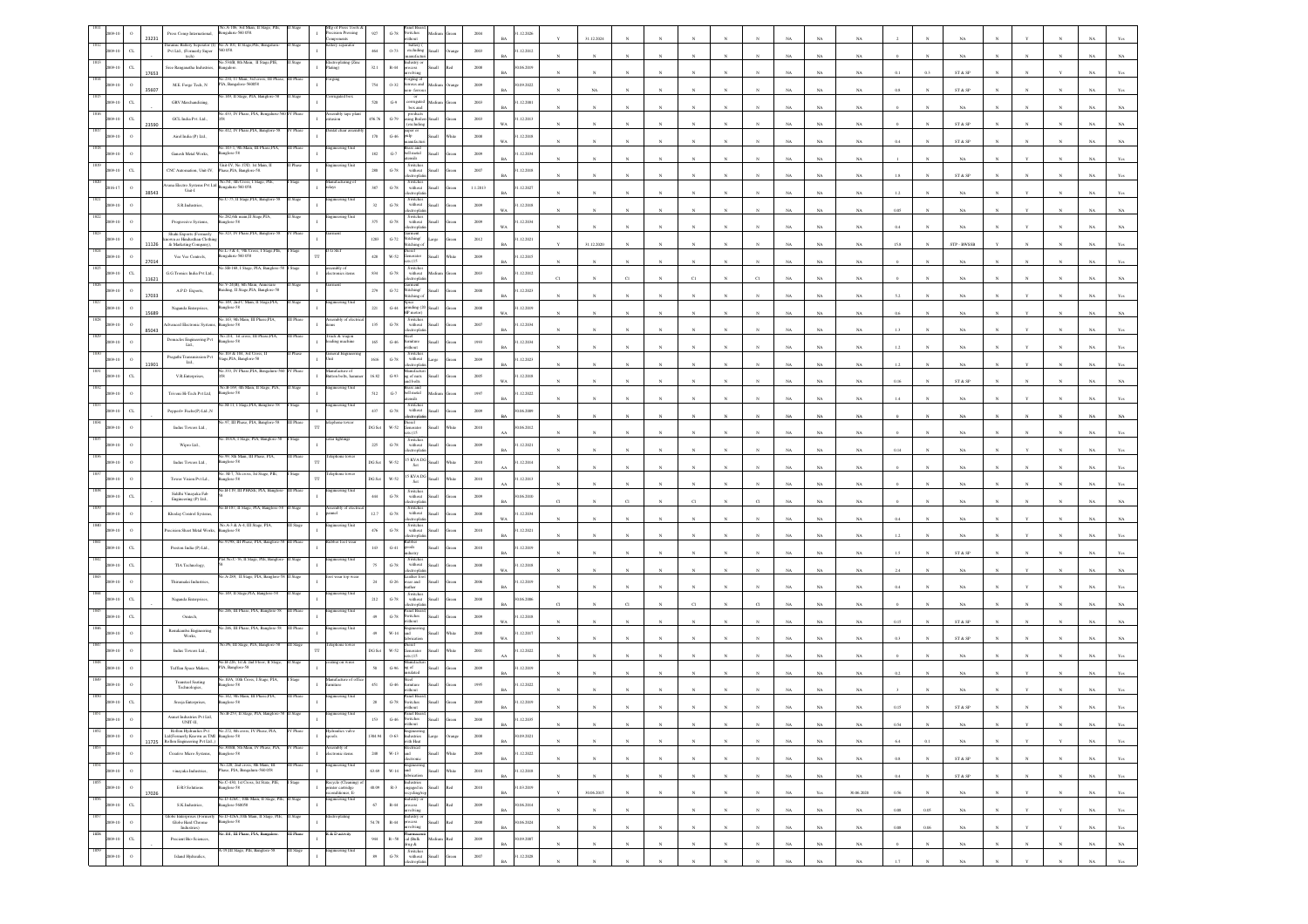|                  |                             | Siddhi vinayaka Fab<br>Engineering Pvt Ltd Unit-3                    | 172, III Pha<br>iglore                                             |           |                                                                 | 157.9         | $\mbox{G-}78$                   | $% \left( \left\vert \mathcal{L}_{\mathcal{A}}\right\vert \right)$ without<br>exropha                                        |                     | 2008                    | 12.2021                 | 30.06.2019   |                       |              |              |                       |              |             |             |             |           |             |                              |              |              |             |                                  |
|------------------|-----------------------------|----------------------------------------------------------------------|--------------------------------------------------------------------|-----------|-----------------------------------------------------------------|---------------|---------------------------------|------------------------------------------------------------------------------------------------------------------------------|---------------------|-------------------------|-------------------------|--------------|-----------------------|--------------|--------------|-----------------------|--------------|-------------|-------------|-------------|-----------|-------------|------------------------------|--------------|--------------|-------------|----------------------------------|
|                  | $\circ$<br>16684            | S&S Gud Services,                                                    | No C-24,1st Cross, II Stage, PIE<br>Banglore-584E31                |           |                                                                 | $\bf 22$      | $\mathbb{R}{\text{-}}44$        | dustry or<br>xess<br>olving                                                                                                  | llum                | 2009                    | 0.06.2023               | 30.06.2014   |                       |              |              |                       |              |             | NA          | NA          | 0.29      |             |                              |              |              |             |                                  |
|                  | $_{\rm CL}$                 | vatar II Diagnostics Pvt Ltd.,                                       | 99, 8th Main., III<br>ngalore-560058                               |           |                                                                 | 191           | $R-58$                          | cal (Balk<br>drug &                                                                                                          | <b>Small</b><br>hd. | $2001\,$                | 0.06.2010<br>RA         |              |                       |              |              |                       |              |             | NA          |             |           |             | NA                           |              |              |             |                                  |
|                  | 26730                       | Evexia Nutritions Pvt Ltd                                            | 0.278/A, 6th Main, I<br>galaru-560058                              |           | Cereals, Flaker<br>Rolled oats, Malt<br>based food              | $400 -$       | 0.7                             | Food and<br>food                                                                                                             |                     | 10.1.2016               | 0.09.2022               |              |                       |              |              |                       |              |             | NA          | NA          |           |             | ST & SP                      |              |              |             |                                  |
|                  | $\alpha$                    | dus Intex, No.226 & 227, III<br>Phase, PIA, Banglore                 | 226, III Phas                                                      |           |                                                                 | 2886          | 0.50                            | undry<br>الأو ما                                                                                                             |                     | 2002                    | 0.06.2013               |              |                       |              |              |                       |              |             | NA          | NA.         |           |             | NA                           |              |              |             |                                  |
|                  |                             | Micro Coats India,                                                   | 223,8th Main, III Phase, PIA,<br>ealore-560058                     |           | wder coating &<br>pray Painting                                 | $26.8\,$      | $\mathbb{R}\text{-}44$          |                                                                                                                              |                     | 2009                    | 1.06.2017               |              |                       |              |              |                       |              |             |             |             | 0.16      |             |                              |              |              |             |                                  |
|                  | 12598                       | Shree Maruthi Metals,                                                | a.C-82, 3rd cross, 1<br>nglore-58                                  |           |                                                                 | 30            | $_{\rm R-44}$                   |                                                                                                                              |                     | $2010\,$                | 06.2023                 | 30.06.2015   |                       |              |              |                       |              |             | NA          | NA          |           |             | ST & SP                      |              |              |             |                                  |
|                  | 12525                       | Safe Metals,                                                         | io.42 & 43, II Phase, PIA, Bangl                                   |           | ad suboxide                                                     | 67.97         | $\mathbb{R}.7$                  | ead acid<br>attery                                                                                                           |                     | 2009                    | 1.12.2019               |              |                       |              |              |                       |              |             | NA          | NA          |           |             | NA                           |              |              |             |                                  |
|                  | $_{\mbox{\scriptsize{CL}}}$ | ppon Paint (India) Pvt Ltd.                                          | Vo.A1 & A2, III Stage, PIE, Bangli                                 |           |                                                                 | 759.77        | $R-21$                          | anufact<br>g of paint                                                                                                        |                     | $2009\,$                | 06.2021                 |              |                       |              |              |                       |              |             | $_{\rm NA}$ | NA          |           |             | NA                           |              |              |             |                                  |
|                  | 21099<br>$\alpha$           | Adobe Metal Products,                                                | .120,7th Main, III Phase, PLA<br>ngalaru-560 058                   |           |                                                                 | 72.89         | $G-78$                          | Panel Boa<br>Switches                                                                                                        |                     | 2007                    | .12.2016                | 30.06.2015   |                       |              |              |                       |              |             | NA          | $_{\rm NA}$ | 0.16      | 0.32        | NA                           |              |              |             |                                  |
|                  |                             | S.D.Ruparel                                                          | 40.B-67, 2nd cross, I Stage, PIE,<br>ngalaru-560 058.              |           |                                                                 | 9.8           | $G-79$                          | ithout<br>lastic sack<br>ags, wove                                                                                           |                     | 2008                    | 1.12.2100               |              |                       |              |              |                       |              |             | NA          | NA          |           |             | ST & SP                      |              |              |             |                                  |
|                  | 39500                       | Spectra Pavers Pvt Ltd.,                                             | o.437, 12th cross, IV Phase, PIA,<br>nglore-58                     |           | emENT Pavers                                                    | $215\,$       | $G - 37$                        | ack with<br>cady mi<br>$\sum_{i=1}^{n}$                                                                                      |                     | 2009                    | .12.2022                |              |                       |              |              |                       |              |             | NA          | $_{\rm NA}$ | 0.4       |             | $_{\rm NA}$                  |              |              |             |                                  |
|                  |                             | Sain Coating Pvt Ltd.,                                               | A-25/26, III Stage, PIA, Bang                                      |           |                                                                 | $318\,$       | $\mathbb{R}\text{-}44$          | <b>set</b><br><b>cess</b>                                                                                                    |                     | 2009                    | 06.2024                 |              |                       |              |              |                       |              |             | NA          | NA          |           |             | ${\rm ST}$ & ${\rm SP}$      |              |              |             |                                  |
|                  | 24162                       |                                                                      | 470-A, Shed No 2                                                   |           | vder coating                                                    |               |                                 | olving                                                                                                                       |                     |                         | RA                      |              |                       |              |              |                       |              |             | NA          | NA          | 0.36      | 0.25        | NA                           |              |              |             |                                  |
|                  | 11485                       | Amar Powder Coating,                                                 | inglore-560058<br>40.32/A, II Phase, PIA, Banglore-3               |           | rface treatment<br>dy mix con                                   | 67.85         | $\mathbb{R}\text{-}44$          | cess<br>eady mi<br>ment                                                                                                      | <b>Iliami</b><br>h. | $2008\,$                | 0.06.2023               |              |                       |              |              |                       |              |             | NA          | $_{\rm NA}$ | 0.1       |             | $_{\rm NA}$                  |              |              |             |                                  |
|                  | $\alpha$<br>16464           | Larsen & Turbo Ltd.,                                                 | D-432.10th Mai                                                     |           |                                                                 | 995.02        | $G-37$                          |                                                                                                                              |                     | $2009\,$                | .12.2012                |              |                       |              |              |                       |              |             | NA          | NA          | 0.25      |             | ST & SP                      |              |              |             |                                  |
|                  | $_{\rm CL}$                 | Shree Suyoga Technologies,                                           | nglore-58<br>40.1, KIADB Plot No.35, II PI                         |           | ydraulic cylinde                                                | 17.03         | $\mathbb{R}\text{-}44$          | process<br>involving<br>metal                                                                                                | Hatt                | 2009                    | 0.06.2014<br>RA         |              |                       |              |              |                       |              |             | NA          | NA          | 0.03      | 0.03        | NA.                          |              |              |             |                                  |
|                  | 38558                       | Coretec Engineering India Pvt                                        | 3A, Bengaluru-560058<br>426. IV Phase, PIA                         |           | NC machining                                                    | 306           | $0.62\,$                        | iting.<br>it bak                                                                                                             |                     | 1.1.2017                | 1.09.2022               |              |                       |              |              |                       |              |             | NA          | $_{\rm NA}$ |           |             | $_{\rm NA}$                  |              |              |             |                                  |
|                  |                             | ree Manjunath Refreshr                                               | o.B-231,5th Main, II Stage, PIA,                                   |           | rface Treatment à                                               |               | $G-3$                           |                                                                                                                              |                     | 2003                    | .12.2012                |              |                       |              | C1           |                       |              |             | NA          | NA          |           |             | NA                           |              |              |             |                                  |
|                  | 17174                       | Adarsha Control Systems                                              | inglore-560058<br>o.411, 11th cross, IV Phase, PL                  |           | wder coating                                                    | 61.57         | $R-44$                          | xess                                                                                                                         |                     | 2008                    | 0.6.2024<br><b>BA</b>   |              |                       |              |              |                       |              |             | $_{\rm NA}$ | NA          | 0.64      | 0.1         | NA                           |              |              |             |                                  |
|                  | 14927                       | Decan Agro Chemicals,                                                | nglore<br>o.66. 6th Main. III Phase. PLA                           |           | nter cartridg                                                   | 34.48         | $\mathbb{R}\text{-}11$          | volving                                                                                                                      |                     | $2010\,$                | 06.2019                 |              |                       |              |              |                       |              |             | NA          | $_{\rm NA}$ | 0.2       |             | ST & SP                      |              |              |             |                                  |
|                  |                             | Samarthanam Trust for the<br>Disables,                               | nglore-560058                                                      |           | iditiones                                                       | $7.5\,$       | $\mathbb{R}\text{-}\mathrm{S}0$ | Currency<br>notes &                                                                                                          |                     | $\operatorname{Closed}$ | 0.06.2016               | 30.06.2015   |                       |              |              |                       |              |             | NA          |             |           |             |                              |              |              |             |                                  |
|                  | $\alpha$<br>16369           | Dinesh Creations                                                     | o.C-319, 1st Floor, I Stage, PIE,<br>inglore-560058.               |           | ting on clot                                                    | $15.4\,$      | $R-40$                          | arn.<br>Textile                                                                                                              |                     | 2009                    | 0.06.2019               |              |                       |              |              |                       |              |             | NA          | $_{\rm NA}$ | 0.4       | 0.04        | $\text{ST} \ \& \ \text{SP}$ |              |              |             |                                  |
|                  | 11711                       | Weir Minerals (P) Ltd.,                                              | o.33 A-2, Il Phase, PIA, Banglor<br>0058                           |           | fig and supply<br>lurry handling<br>nents like                  | 415.1         | $0 - 63$                        | ndustries<br>vith Heat                                                                                                       |                     | Mar-10                  | 1.09.2022               | 30.09.2022   |                       |              |              |                       |              |             | NA          | $_{\rm NA}$ |           | 0.08        | STP - BWSSB                  |              |              |             |                                  |
|                  | 24122                       | A.K. Engineers                                                       | o.424/1, 11th cross, IV Phase, PIA,<br>nglore-58                   |           | neering Un                                                      | $328\,$       | $G-10$                          | arpentry<br>ooden<br>niture                                                                                                  |                     | 1996                    | 1.12.2023               |              |                       |              |              |                       |              |             | NA          | NA          | 0.3       |             | ST & SP                      |              |              |             |                                  |
|                  | 19498                       | KHT Agencies Pvt Ltd                                                 | 302, IV Phase, PIA, Be<br>60058                                    |           | nter                                                            | 57.45         | $0-18$                          | servicin<br>$\displaystyle{\operatorname*{repairing}_{\text{and}}}$                                                          | <b>Iliam</b>        | 1.11.2017               | 0.09.2022               | 30.09.2022   |                       |              |              |                       |              |             | NA          | $_{\rm NA}$ | 1.2       |             | $\ensuremath{\mathrm{ETP}}$  |              |              |             |                                  |
|                  |                             | ecceeyes Industries Pvt Ltd                                          | 40.22, 5th Main, III Phase, PLA<br>ngaluru-560 058                 |           | eering Uni                                                      | 96            | $_{\mathrm{G-46}}$              | $% \left\vert \left( \mathbf{r}_{i}\right) \right\rangle$ without<br>spray                                                   | Ilamõ               | $2016\,$                | .12.2022                |              |                       |              |              |                       |              |             | $_{\rm NA}$ | NA          | 0.38      |             | NA                           |              |              |             |                                  |
|                  | $\alpha$<br>15387           | Global Hydraulics Pvt Ltd.,                                          | o 222. 8th Main, III Phase, PL<br>nglore-58                        |           | neering U                                                       | 65.85         | $G-78$                          | switche<br>without<br>monitor                                                                                                | Iliami              | 2008                    | 1.12.2020               |              |                       |              |              |                       |              |             | NA          | NA.         | 0.64      |             | ST & SP                      |              |              |             |                                  |
|                  | 42388                       | recitec Precision Machineri<br>Pvt Ltd                               | Vo.A-353(b), 8th Main, II Stage, PI<br>nglore-58                   |           | teering Unit                                                    | 466           | $\mbox{G-7}$                    | bell metal<br>utensils                                                                                                       |                     | $2008\,$                | .12.2033                |              |                       |              |              |                       |              |             |             |             |           |             |                              |              |              |             |                                  |
|                  | 19161                       | Mirapro India $\mbox{Pvt}\,\mbox{Lnd}$                               | 35.1 Main, 4th<br>A, Bangalore-58                                  |           | ing of '<br>>onents                                             | $248\,$       | $0 - 101$                       |                                                                                                                              |                     | $2008\,$                | 0.09.2022               | 30.9.2022    |                       |              |              |                       |              |             | NA          | NA          | 0.8       |             | NA                           |              |              |             |                                  |
|                  | 38978                       | Machine Tool Engineering                                             | 40.24/2, 5th Main, III Phase, PIA,<br>ngalaru-560058               |           | eering Un                                                       | 294           | $G-78$                          | Switches<br>without                                                                                                          |                     | 2014                    | 1.12.2027               |              |                       |              |              |                       |              |             | NA          | NA.         |           |             | ST & SP                      |              |              |             |                                  |
|                  |                             | RD CNC Products                                                      | a.39, 4th Main, III Phase, PIA,<br>sgalaru-560058                  |           | teering Uni                                                     | 41            | $\mbox{G-}78$                   | Switcher<br>$% \left\vert \left( \mathbf{1}_{\mathbf{1}}\right) \right\rangle$ without                                       |                     | 2007                    | .12.2027                |              |                       |              |              |                       |              |             |             |             |           |             |                              |              |              |             |                                  |
|                  |                             | Acucom Manufacturing<br>Systems,                                     | 40.B-302. 7th MaIn. II Stree.PII<br>sgalaru-560 058                |           |                                                                 | $74\,$        | $_{\mathrm{G-7}}$               | hell metal                                                                                                                   |                     | 2009                    | .12.2019                |              |                       |              |              |                       |              |             | NA          | NA          | 0.25      |             | ${\rm ST}$ & ${\rm SP}$      |              |              |             |                                  |
|                  |                             | Adarsha Control Systems                                              | 40.A-273, 6th Main, II Stage PIE<br>ngalaru-560 058                |           |                                                                 | 265           | $G-78$                          | asils<br>anel Boa<br>Switches                                                                                                |                     | 2010                    | 1.12.2021               |              |                       |              |              |                       |              |             | NA          | NA          | 0.2       |             | NA                           |              |              |             |                                  |
|                  | 12072<br>$_{\rm{CL}}$       | E-Sparsh,                                                            | No.C-134, II Stage, PIE, Bangalore<br>0058.                        |           | Waste                                                           | $45\,$        | $\mathbb{R}\text{-}3$           | ithout<br>dustrie<br>gaged in                                                                                                |                     | $\operatorname{Closed}$ | 1.06.2009               |              |                       |              |              |                       |              |             | NA          | NA          |           |             | NA                           |              |              |             |                                  |
|                  | $_{\rm CL}$                 | MetaCast Enterprises,                                                | No.190,11th Main Road, III Phas<br>PIA, Bangalore-560058           |           | undry)                                                          | 27.49         | $0 - 28$                        | ion- fer                                                                                                                     |                     | 2010                    | 0.06.2013               |              |                       |              |              |                       |              |             | Yes         |             |           |             |                              |              |              |             |                                  |
|                  | 24114                       | MSR & Sons Investments                                               | 470,IV Phase, PIA                                                  |           | Váro<br>echonology                                              | 2180          | $G-78$                          | etal<br>anel B<br>switches                                                                                                   |                     | 2010                    | 1.12.2021               |              |                       |              |              |                       |              |             | NA          | NA          | 0.08      |             | ST & SP                      |              |              |             |                                  |
|                  | $\alpha$                    | $\ensuremath{\mathsf{DF}}$ Forging & Maching Controls                | 40.196 , 4th cross, I Stage, PIE,<br>ngalore-560058                |           |                                                                 | $74\,$        | $0 - 32$                        | ithout<br>orging of<br>rrous and                                                                                             |                     | 2010                    |                         | 31.12.2018   |                       |              |              |                       |              |             |             | $_{\rm NA}$ |           |             | ${\tt STP}$                  |              |              |             |                                  |
|                  |                             | Anil Gears,                                                          | o.A-181 (a), 4th Cross, l<br>igalaru-560068.                       |           | ars and Mac<br>onents                                           | $25\,$        | $\mbox{G-}78$                   | el Bo<br>switches                                                                                                            |                     | 2004                    | .12.2033                |              |                       |              |              |                       |              |             | NA          | NA          | 0.8       |             | $ST \& SP$                   |              |              |             |                                  |
|                  |                             | Ixetic DSI Auto Products                                             | Vo.21-D, II Phase, PIA, Benga                                      |           | ineering unit                                                   | $434\,$       | $G-77$                          | ithout<br>of Motor &                                                                                                         |                     |                         |                         |              |                       |              |              |                       |              |             | NA          | NA          | 0.43      |             | NA                           |              |              |             |                                  |
|                  |                             |                                                                      | 50 058<br>No.313, 8th cross, IV Phase, PIA,                        | Phase     | embling of<br>sum pumps<br>ndustrial gases of<br>han oxygen and |               |                                 | $\begin{array}{c} \textbf{Pumps} \\ \textbf{without} \end{array}$<br>tand alon                                               |                     | 2010                    | 1.12.2022               |              |                       |              |              |                       |              |             |             | NA          | 0.6       |             | ST & SP                      |              |              |             |                                  |
|                  | 12778                       | Peenya Industrial Gases,                                             | igalaru-560                                                        |           | rbon dioxide                                                    | 867.56        | $\mathbb{R}\text{-}\mathrm{S4}$ | oduction<br>Switche                                                                                                          |                     | $2010\,$                | 0.06.2021               |              |                       |              |              |                       |              |             |             |             |           |             | ST & S                       |              |              |             |                                  |
| 1901             | 15505                       | Vinayaka CNC Precision                                               | No.182/4, III Phase, PIA, Bengaluru-                               | III Phase |                                                                 | $^{\rm 83}$   | $\,$ G-78 $\,$                  | without<br>tiesel                                                                                                            |                     |                         | 12.2021<br>BA           |              |                       |              |              |                       |              | NA          | NA.         | NA.         | 0.17      |             | ST & SP                      |              |              | NA          | $Y_{CS}$                         |
| $10-1$<br>1902   | $\circ$                     | Wireless TT Info Services<br>$\mathop{\mathrm{Ind}}\nolimits_\gamma$ | 560 058<br>40.68, 6th Main, III Phase PIA.                         | II Phase  | π<br>ent stich                                                  | $DG$ $S$ et   | $_{\rm W.52}$                   | Generator<br>iets (15                                                                                                        |                     | 2010                    | .12.2018                | $\bar{N}$    |                       |              |              |                       |              | $_{\rm NA}$ | $_{\rm NA}$ | $_{\rm NA}$ |           |             | $_{\rm NA}$                  |              |              | $_{\rm NA}$ | $\mathbf{Y}\mathbf{c}\mathbf{s}$ |
| $10-1$<br>1903   | $\,$ o<br>17484             | Hindustan Clothing &<br>Marketing Company (Unit-II),                 | inglore-58<br>o.513-A, IV Phase, PIA, Bengaluru                    | V Phase   | tic Chain                                                       | 319.62        | $_{\mathrm{G-72}}$              | Garment<br>Stitching/<br>Stitching of                                                                                        | Small               | $2010\,$                | 1.12.2022<br><b>BA</b>  | $_{\rm N}$   | $\mathbf{N}$          |              | $_{\rm N}$   | N                     | N            | $_{\rm NA}$ | $_{\rm NA}$ | $_{\rm NA}$ |           |             | ST & SP                      | N            | $_{\rm N}$   | $_{\rm NA}$ | Yes                              |
| $10-11$<br>1904  | $\circ$                     | M.G Metals Pvt Ltd.,                                                 | 60 058<br>No.473(D), 13th Cross, IV Phase,                         | V Phase   | elephone towe                                                   | $70\,$        |                                 | $\begin{tabular}{ll} \bf{G-32} & \bf{Polythere} \\ \bf{G-32} & \text{and plastic} \\ \bf{processed} \end{tabular}$<br>Dickel | Small               | $2010\,$                | 1.12.2019<br><b>BA</b>  | $_{\rm N}$   | $_{\rm N}$            | $\mathbb{N}$ | $_{\rm N}$   | $\mathbf{N}$          | $\mathbf{N}$ | $_{\rm NA}$ | $_{\rm NA}$ | $_{\rm NA}$ | $0.24\,$  |             | $ST\ \&\ SP$                 | $\mathbf{N}$ | $_{\rm N}$   | $_{\rm NA}$ | $\mathbf{Yes}$                   |
| $10-1$           | $\circ$                     | Indus Towers Ltd.,                                                   | PIA, Bengaluru-560 058                                             |           | $_{\rm TT}$                                                     | $DG$ $\rm Sc$ | $_{\rm W.52}$                   | Generator<br>sets (15                                                                                                        | Small<br>hite       | 2010                    | 1.12.2015<br>٨A         | $_{\rm N}$   | $_{\rm N}$            | $\mathbb{N}$ | $_{\rm N}$   | $_{\rm N}$            | $\bar{N}$    | $_{\rm NA}$ | $_{\rm NA}$ | $_{\rm NA}$ |           |             | $_{\rm NA}$                  | $_{\rm N}$   |              | $_{\rm NA}$ | $\mathbf{Yes}$                   |
| 1905<br>$10 - 1$ | $\alpha$<br>15169           | Innova Engineering.                                                  | No.352, 9th Mian, 4th cross, IV Phas<br>PIA, B+E31engalaru-560 058 | / Phase   | Ecctroplating<br>Hardchrome)                                    | 36.15         | $\mathbb{R}\text{-}44$          | Industry or<br>process<br>saivlov                                                                                            | Small<br>h.         | 2011                    | 30.06.2024<br><b>BA</b> | NA           | $\boldsymbol{\kappa}$ |              | $_{\rm N}$   |                       | $\mathbf{N}$ | NA          | NA          | NA          | 0.4       | 0.08        | ST & SP                      |              | $\mathbf{v}$ | NA          | Yes                              |
| 1906<br>$10-11$  | $_{\rm{CL}}$                | Aircel Ltd.,                                                         | .C-324/1, I Stage, PIE, Bengalur<br>0058                           |           | shone towe<br>$_{\rm TT}$                                       | DG Set        | White                           | 15 KVADG<br>$\operatorname{\mathsf{Set}}$                                                                                    | Ilamā<br>White      | 2010                    | 0.12.2014<br>AA         | $\mathbf{N}$ | $\boldsymbol{\kappa}$ |              | $\mathbf{N}$ | $\boldsymbol{\kappa}$ |              | $_{\rm NA}$ | $_{\rm NA}$ | $_{\rm NA}$ |           |             | $_{\rm NA}$                  |              |              | $_{\rm NA}$ | $\mathbf{Y}\mathbf{c}\mathbf{s}$ |
| 1907<br>$10-1$   | $\,$ o                      | 4S Telecom Pvt Ltd.,                                                 | No.136-137/2 8th Main, III Phase.<br>PIA, Bengaluru-560 058        | II Phase  | aufacture of R.F<br>crowave products                            | $\bf 273$     | $_{\mathrm{G-7}}$               | Brass and<br>bell metal<br>utensils                                                                                          | llan                | $2009\,$                | .12.2034<br><b>BA</b>   | $_{\rm N}$   | $\bar{N}$             | $_{\rm N}$   | $\bar{N}$    | $_{\rm N}$            | $_{\rm N}$   | $_{\rm NA}$ | $_{\rm NA}$ | $_{\rm NA}$ | $\rm 0.9$ | $\mathbf N$ | $_{\rm NA}$                  | Y            |              | $_{\rm NA}$ | $\mathbf{Y}\mathbf{c}\mathbf{s}$ |
|                  | $\circ$                     | Wireless TT Info Services<br>Lad.,                                   | No.V-30(C), SS Weighers, II Stage,<br>PIE, Bengaluru-560 058       | Stage     | lephone towe<br>$_{\rm TT}$                                     | DG Set        | $W-52$                          | Diesel<br>Generator<br>sets (15                                                                                              | Ilamõ               | 2010                    | 1.12.2019<br>A A        |              |                       |              |              |                       |              | NA          | NA          | NA          |           |             | NA                           |              |              | NA          | Yes                              |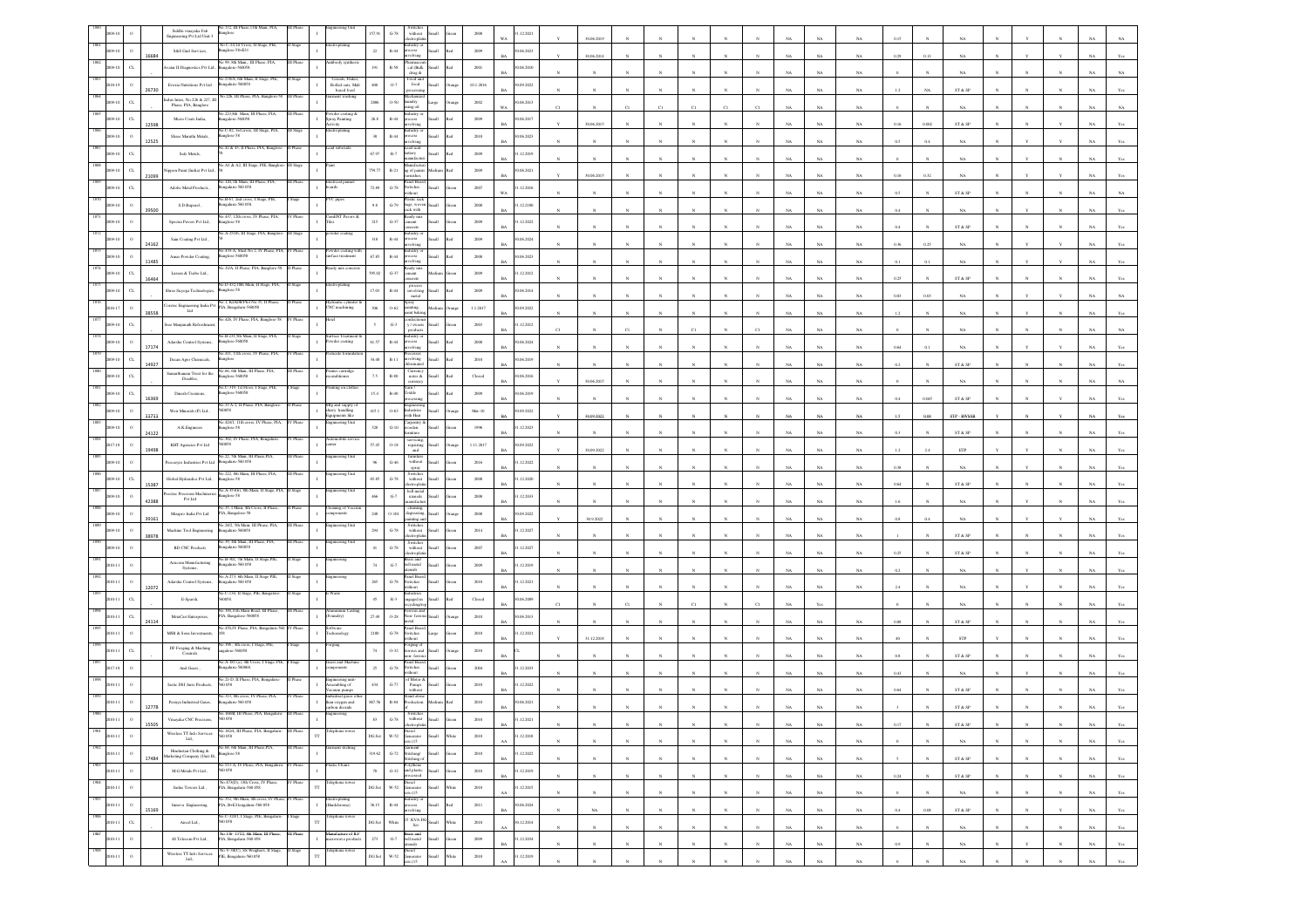|      |                      | 1135  | io 542 14th Cross<br>Quenby Transfer (I) (P) Ltd.,<br>galaru-560 058                                                                |           |                                                               | 1339      | $0\mbox{-}65$<br>inting, sa<br>rinting by                                                                                                                                                                 |               | 2010           | (09.2030)<br>BA           |    | 30.9.2026  |              |              |              |                       |              |             |             |             |          |                        | STP & ETP                                                       |            |            |             |                                  |
|------|----------------------|-------|-------------------------------------------------------------------------------------------------------------------------------------|-----------|---------------------------------------------------------------|-----------|-----------------------------------------------------------------------------------------------------------------------------------------------------------------------------------------------------------|---------------|----------------|---------------------------|----|------------|--------------|--------------|--------------|-----------------------|--------------|-------------|-------------|-------------|----------|------------------------|-----------------------------------------------------------------|------------|------------|-------------|----------------------------------|
|      | $\,$ $\,$            |       | No. 146, 9th Main, III Phase, PIA,<br>kengaluru-560 058<br>Shree nathaii Fabricators.                                               |           |                                                               | 31        | and<br>$W-14$<br>fabrication<br>ыl<br>units (dry                                                                                                                                                          |               | 2009           | 1.12.2019<br>RA           |    |            |              |              |              |                       |              |             | NA          | NA          |          |                        | ST & SP                                                         |            |            |             |                                  |
|      | C1                   |       | .1995, 12th Main,<br>Peevee Kicthen Equipments<br>galaru-560 058                                                                    |           |                                                               | 43.3      | $G-46$<br>umiture<br>ithout                                                                                                                                                                               |               | 2006           | 1.12.2019<br><b>BA</b>    |    |            |              |              |              |                       |              |             | NA          | $_{\rm NA}$ |          |                        | ST & SP                                                         |            |            |             |                                  |
|      |                      |       | No.22, 5th Main, III Phase, PIA<br>galaru-560 058<br>vara Automation & Contr                                                        |           |                                                               | 260       | and<br>fabrication<br>$_{\rm W\text{-}14}$<br>units (dry                                                                                                                                                  |               | $2010\,$       | .12.2011                  | CI |            |              |              |              |                       |              |             | NA          | NA          |          |                        | NA                                                              |            |            |             |                                  |
|      |                      |       | C-86, 2nd A Main,<br>Surface Technik,<br>820 032-analage                                                                            |           | ropolishing u<br>ramic media and                              | 31        | $0 - 22$<br>htu<br><b>Infractor</b>                                                                                                                                                                       |               | 2010           | 0.09.2023<br>RA           |    |            |              |              |              |                       |              |             | NA          | NA.         | 0.8      |                        | <b>NA</b>                                                       |            |            |             |                                  |
|      |                      | 63981 | No.A-152, 2nd C Main Road,, II<br>Hi-Speed Maching India Pvt<br>ge, PIE, Bengaluru -560058<br>Ltd                                   |           | ap water (wet<br>Alloy steel tool hol<br>with CNC Machine     | $200\,$   | Panel Boar<br>$G-78$<br>Switches<br>without                                                                                                                                                               |               | 5.12.2016      | 1.12.2027                 |    |            |              |              |              |                       |              |             |             |             |          |                        |                                                                 |            |            |             |                                  |
|      | $\alpha$             | 39904 | ragon Polymer Products<br>Ltd (formerly Elastrex<br>343-A, IV Phase, PI<br>058                                                      |           | nbly of she<br>ther chappals                                  | 587       | ather f<br>$\,$ G-26 $\,$<br>rear and                                                                                                                                                                     |               | $2010\,$       | .12.2022                  |    |            |              |              |              |                       |              |             | NA          | NA          |          |                        | NA                                                              |            |            |             |                                  |
|      | $\alpha$             | 12784 | Polymers Pvt Ltd.,)<br>No.57-B,III Phase, PIA, Bengaluru-<br>Concord Creations India (P)<br>0058                                    |           | ment stiching                                                 | 1941      | ather<br>Garment<br>Stitching/<br>Stitching o<br>$\textrm{G-72}$                                                                                                                                          |               | 2010           | 1.12.2014                 |    |            |              |              |              |                       |              |             | NA          | NA          | 1.5      |                        | ST & SP                                                         |            |            |             |                                  |
|      |                      | 11721 | Ltd.,<br>io.40-B, II Phase,PIA, Banglore-58<br>HindusthanTurbo Machiner                                                             |           | gineering                                                     | 803.86    | Switches<br>$G-78$<br>without                                                                                                                                                                             |               | $2010\,$       | 1.12.2022                 |    | 31.12.2017 |              |              |              |                       |              |             | NA          | $_{\rm NA}$ | 17.6     |                        | STP - BWSSI                                                     |            |            |             |                                  |
|      |                      |       | Ltd.,<br>io.46, 14th cross, IV Phase. PIA<br>engalaru-560 058                                                                       |           |                                                               |           | ectropha                                                                                                                                                                                                  |               |                | <b>BA</b>                 |    |            |              |              |              |                       |              |             | NA          | $_{\rm NA}$ | 0.48     |                        | ${\rm ST}$ & ${\rm SP}$                                         |            |            |             |                                  |
|      |                      |       | Nobel Technology,<br>No.M-8, 7th Cross, I Stage, PIE,                                                                               |           | fanu of con                                                   | 15.7      | $R - 10$<br>ngaged in<br>vcling                                                                                                                                                                           |               | 12.5.2011      | 0.06.2017                 |    |            |              |              |              |                       |              |             | Yes         |             | 0.3      |                        | ST & SP                                                         |            |            |             |                                  |
|      |                      |       | <b>U.K Industries</b><br>ngalaru-560058<br>40.371, IV Phase, PIA, Bengaluru-56                                                      | Phase     | ainless steel kitche<br>ment stiching                         | 78.73     | $G-46$<br>umiture<br>ithout<br>iannent                                                                                                                                                                    |               | 1.11.2015      | 1.12.2027                 |    |            |              |              |              |                       |              |             | NA          | $_{\rm NA}$ | 0.8      |                        | NA                                                              |            |            |             |                                  |
|      |                      | 13597 | Magnum Enterprises,<br>.150, III Phase, PIA, Bangak                                                                                 |           | der coating                                                   | 563       | $G-72$<br>titching/<br>itching o                                                                                                                                                                          |               | 2010           | 1.12.2019<br>$_{\rm BA}$  |    |            |              |              |              |                       |              |             | NA          | NA          |          |                        | ${\hbox{\footnotesize\rm ST}}$ & ${\hbox{\footnotesize\rm SP}}$ |            |            |             |                                  |
|      |                      | 11472 | enkat switchgears.(Form<br>known as Supreeth<br>Switchgears,)                                                                       |           |                                                               | 237       | ustry o<br>$\mathbb{R}{\text{-}}44$<br>cess<br>volving                                                                                                                                                    |               | 2002           | 0.06.2022<br><b>BA</b>    |    | 30.06.2017 |              |              |              |                       |              |             | NA          | NA          |          |                        | NA.                                                             |            |            |             |                                  |
|      | $\Omega$             | 1523  | 380, 10 th cross,<br>Drawcans Pvt Ltd.,<br>ngalaru-560 058                                                                          |           | ainers                                                        | 490       | $O-101$<br>aning,<br>ыl                                                                                                                                                                                   |               | $2009\,$       | 0.09.2029<br>Rá           |    | 30.9.2024  |              |              |              |                       |              |             | $_{\rm NA}$ | $_{\rm NA}$ | 19.2     | 1.5                    | ST & SP ETP                                                     |            |            |             |                                  |
|      | $\alpha$             | 25872 | No.B-68, I Stage, PIE, Bengaluru-560<br>Sunlight Machine Tools.                                                                     |           | ngineering -<br>lachined turned                               | 95.36     | larpentry<br>rooden<br>$_{\mathrm{G-10}}$<br>itun                                                                                                                                                         |               | $2010\,$       | 1.12.2019<br>BA           |    |            |              |              |              |                       |              |             | NA          | NA          |          |                        | NA                                                              |            |            |             |                                  |
|      | $\alpha$             |       | 358/359, 3rd main, 9th<br>detrex Alloys (India) (P) Ltd., Phase, PIA, Bengaluru-560 058                                             |           | per recycling                                                 | 96        | $R - 10$<br>ngaged in<br>ling                                                                                                                                                                             |               | 2010           | 0.06.2013<br>RA           |    | 30.06.2015 |              |              |              |                       |              |             | NA          | NA          | 0.6      | 0.2                    | ST & SP                                                         |            |            |             |                                  |
|      |                      | 15180 | io.B-151, 5th Main, II Stage, PIE,<br>Sai Sri Industries,<br>sgalaru-560 058                                                        |           | troplating                                                    |           | lastry o<br>$\mathbb{R}\text{-}44$<br>ocess<br>rolving                                                                                                                                                    |               | $2010\,$       | (06, 2022)                |    |            |              |              |              |                       |              |             | NA          | $_{\rm NA}$ | 0.12     |                        | ST & SP                                                         |            |            |             |                                  |
|      |                      | 35047 | 0.343A, IV Phase, PIA.<br>Dynamatic Technologies<br>Limited,                                                                        |           | ufacture of<br>mps Lube pumb                                  | 1809      | $G-77$<br>f Motor &<br>uos                                                                                                                                                                                |               | $2018\,$       | 1.12.2033                 |    | 31.12.2024 |              |              |              |                       |              |             | NA          | NA          |          |                        | NA                                                              |            |            |             |                                  |
|      |                      |       | 3.555, IV Phase, PIA, Bangalore<br>Adept Polymers Pvt. Ltd.,<br>0058                                                                |           | astic injection<br>noulding parts with<br>nelting & extrusion | $256\,$   | pray<br>$O-62$<br>ainting,<br>aint bakin                                                                                                                                                                  |               | 2009           | 0.09.2028                 |    |            |              |              |              |                       |              |             |             |             |          |                        |                                                                 |            |            |             |                                  |
|      |                      | 80023 | io.E4, 98, II Phase, PIA, Bangalor<br>Eco Green Fules Pvt Ltd.<br>60058                                                             |           | diesel                                                        | 61.74     | ng of<br>$_{\rm R-4}$<br>lubricating                                                                                                                                                                      |               | 1.8.2010       | <b>BA</b><br>1.06.2023    |    | NA         |              |              |              |                       |              | NA          | $_{\rm NA}$ | NA          | 1.2      | 0.01                   | NA                                                              |            |            |             |                                  |
|      | $\circ$              | 41356 | No 235.8th Main, 3rd cross III Phas<br>Nash Industries (I) Pvt Ltd.,<br>PIA, Bangalore-560058                                       |           | »der coatin                                                   | 17.07     | ails .grea<br>ipray<br>cánting,<br>$0 - 62$                                                                                                                                                               |               | $2011\,$       | (09.2022)                 |    | 30.06.2021 |              |              |              |                       |              |             | $_{\rm NA}$ | $_{\rm NA}$ | 0.4      |                        | ST & SP                                                         |            |            |             |                                  |
|      | C1                   | 33278 | No.134, 8th Main, 3rd cross, III Phas<br>Sara Suole Pvt Ltd.,<br>PIA, Bengaluru-560 058                                             |           | otwear (Sho<br>upper pairs)<br>$\mathbf{I}$                   | 321       | aint baki<br>wear and<br>$G-26$<br>leather                                                                                                                                                                |               | 2010           | BA<br>1.12.2000           |    | 30.06.2017 |              |              |              |                       |              |             | NA          | NA          |          |                        |                                                                 |            |            |             |                                  |
|      | $\circ$              |       | .<br>No.163, 10tjh Main, III Phase, PIA,                                                                                            |           | brication o                                                   | 77.46     | lanufact                                                                                                                                                                                                  |               |                | <b>BA</b>                 |    |            |              |              |              |                       |              |             | NA          | $_{\rm NA}$ |          |                        | ST & SP                                                         |            |            |             |                                  |
|      |                      | 11527 | Korta Engineering Pvt Ltd.,<br>galaru-560 058<br>MCC Aleast (P) Ltd (form<br>No.A-366, 6th cross, I Stage, PII<br>Bengaluru-560 058 |           | achine tool<br>ssories, ball<br>lanu of Alun                  |           | $\,$ G-93 $\,$<br>g of nuts<br>ad bolts                                                                                                                                                                   |               | $2010\,$       | .12.2033<br>BA            |    |            |              |              |              |                       |              |             | NA          | $_{\rm NA}$ | $^{1.2}$ |                        | $_{\rm NA}$                                                     |            |            |             |                                  |
|      | $\circ$              |       | know as Marvel Castings &<br>Componenets).<br>A-373, 4th Main, 6th                                                                  |           | asting & comp<br>teering                                      | 367       | meher<br>$R-50$                                                                                                                                                                                           |               | 2010           | 0.06, 2020<br>RA          |    |            |              |              |              |                       |              |             | NA          | NA          |          |                        | NA.                                                             |            |            |             |                                  |
|      | $\circ$              |       | Maxpreci Machines Pvt Ltd., PIE, Bengaluru-560 058<br>Vo.A-41, 2nd Main, II Stage, PIE                                              |           | stic item                                                     | $129\,$   | $G-97$<br>Powder<br>xating on                                                                                                                                                                             |               | 2008           | 1.12.2021<br><b>BA</b>    |    |            |              |              |              |                       |              |             | NA          | $_{\rm NA}$ | 1.6      |                        | ${\rm ST}$ & ${\rm SP}$                                         |            |            |             |                                  |
|      |                      |       | Prashanthi Polymers,<br>galaru-560 058<br>lo.291/292, 8th cross                                                                     |           | /C coated                                                     | 75.16     | $_{\mathrm{G-32}}$<br>and plastic<br>dustry o                                                                                                                                                             |               | $2010\,$       | 12.2019<br>BA             |    |            |              |              |              |                       |              |             | NA          | NA          | 0.5      |                        | NA                                                              |            |            |             |                                  |
|      | $_{\rm{CL}}$         | 1610  | Bangalore Excel Shine Pvt<br>sgalaru-560 058<br>Lad.,<br>Globetech Fortune Industries<br>No.438, 12th cross, IV Phase, PIA          |           | inium sheets                                                  | 89.62     | $R - 44$<br>ocess<br>volving                                                                                                                                                                              |               | 2010           | 0.06.2016<br>RA           |    |            |              |              |              |                       |              |             | NA          | NA          |          |                        | NA                                                              |            |            |             |                                  |
|      | $\circ$              | 15130 | Pvt Ltd (Formerly Fortune<br>Industries,<br>sgalaru-560 058<br>No.B-83, 2nd cross.                                                  |           | ngineering with I<br>.<br>Greci                               | 290       | Industries<br>$0 - 63$<br>ith Hea                                                                                                                                                                         |               | $2010\,$       | (09.2023)<br><b>BA</b>    |    |            |              |              |              |                       |              |             | NA          | NA          |          |                        |                                                                 |            |            |             |                                  |
|      |                      |       | $\mathbf{A}.\mathbf{S}.\mathbf{R}$ Engineering<br>galaru-560 058<br>Equipments,                                                     |           | ation &<br><i>sponents</i>                                    | $\bf 89$  | $_{\rm W\text{-}14}$<br>abricatio                                                                                                                                                                         |               | $2010\,$       | .12.2034                  |    |            |              |              |              |                       |              |             | NA          | NA          | 0.45     |                        | NA                                                              |            |            |             |                                  |
|      | $\sigma$             |       | No.B-40, 2nd cross, III Stage, PIE,<br>Hindustan Feeds<br>ngalaru-560 058                                                           |           | ttle Feed                                                     | 31.04     | ish feed,<br>0.30<br>poultry fee<br>nd cattle                                                                                                                                                             |               | 2004           | 0.09.2017<br>RA           |    |            |              |              |              |                       |              |             | NA          | NA.         | 0.16     |                        | NA                                                              |            |            |             |                                  |
|      | $\circ$              | 34388 | No.A-53, 2nd Main, II Stage, Peeny:<br>Kaynes Technology India Pvt<br>ustrial Estate, Bengalur<br>$-560068$<br>Lad                  |           | embling of<br>opulated printed<br>icuit Board                 | 5.24      | Switches<br>$G-78$<br>without<br>ctropi                                                                                                                                                                   |               | $2018\,$       | .12.2027<br><b>BA</b>     |    |            |              |              |              |                       |              |             | NA          | NA          |          |                        | $_{\rm NA}$                                                     |            |            |             |                                  |
|      |                      |       | to 543, 14th cross, IV<br>Phone PIA<br>Cubic Controls Systems.,<br>sgalaru-560 058                                                  |           | ectrical Appli<br>cluding washing<br>chines                   | 461.65    | anel Boar<br>$\operatorname{G-78}$<br>witches<br>ithout                                                                                                                                                   |               | $2010\,$       | .12.2022<br>BA            |    |            |              |              |              |                       |              |             | $_{\rm NA}$ | NA          | 0.8      |                        | ST & SP                                                         |            |            |             |                                  |
|      | $\alpha$             | 16464 | No.9293, 7th Main, III Phase, PIA,<br>Larsen & Turbro Ltd.,<br>angalore-560058                                                      |           | gineering with<br>pray painting                               | 132.13    | ipray<br>ainting,<br>$0 - 62$<br>saint baki                                                                                                                                                               |               | 2010           | 0.06.2017                 |    |            |              |              |              |                       |              |             | NA          | $_{\rm NA}$ | 04       |                        | ST & SP                                                         |            |            |             |                                  |
|      | $\,$ $\,$            |       | No.A 149, I Stage, PIE, Bengaluru-<br>Hydreco Hydraulics Pvt Ltd<br>60058                                                           |           | .<br>Ndraulic pumps ar<br>TO with assembly                    | 18.35     | painting,<br>paint bakir<br>$0 - 62$                                                                                                                                                                      |               | 2017           | 0.09.2023                 |    |            |              |              |              |                       |              |             |             |             | 0.65     |                        |                                                                 |            |            |             |                                  |
|      | $\,$ $\,$            | 37643 | io A 420, I Stage, PIE, Bengaluru-<br>Multiplex Bio-tech Ltd.,                                                                      |           | testing<br>danufacturing of<br>quid Bio-Fertilizer            | 24        | paint<br>$G-70$<br>$\ell$ Bio                                                                                                                                                                             |               | 2010           | <b>BA</b><br>1.12.2027    |    |            |              |              |              |                       |              |             | NA          | $_{\rm NA}$ |          |                        | NA                                                              |            |            |             |                                  |
|      |                      |       | 5.489, 14th cross, IV<br>iragon Polymer Products Po<br>Ltd (Formerly Elastrex<br>ngalaru-560 058                                    |           | nd Bio-Pesticides<br>footwear with<br>ming.                   | 662       | sticides<br>ress &lor<br>$0 - 59$                                                                                                                                                                         |               | 2010           | RA<br>0.09.2029           |    |            |              |              |              |                       |              |             | NA          | NA          |          |                        | <b>NA</b>                                                       |            |            |             |                                  |
|      | $_{\rm{CL}}$         | 276   | Polymers Pvt Ltd).,<br>io.349 & 350, IV Phase, PIA,<br>arrag Heckert Machine Tools<br>galaru-560 058                                |           | sing, Scree                                                   | 615       | $_{\rm con}$<br>furnitur<br>$_{\mathrm{G-46}}$<br>with out                                                                                                                                                |               | $2010\,$       | 1.12.2013                 |    | 30.9.2023  |              |              |              |                       |              |             | N.          | $_{\rm NA}$ | 11.2     |                        | ${\tt STP}$                                                     |            |            |             |                                  |
|      | C1                   |       | Ltd.,<br>o.28€,II Phase, PIA, Benj<br>Reid & Taylor India Ltd.,                                                                     |           | nent stichin                                                  | 146.75    | spray<br>iarment<br>ititching/<br>$G-72$                                                                                                                                                                  |               | Closed         | BA<br>1.12.2003           |    |            |              |              |              |                       |              |             | NA          | NA          |          |                        | NA                                                              |            |            |             |                                  |
|      |                      |       | No.A-268, 6th Main, II Stage, PIE                                                                                                   |           |                                                               |           | titching<br>Switche                                                                                                                                                                                       |               |                | <b>WA</b>                 |    |            |              |              |              |                       |              |             | NA          | NA          |          |                        | NA.                                                             |            |            |             |                                  |
|      | YTO                  |       | yada Micro Matic Machin<br>ngalaru-560 058<br>Plot No.4. II Phase, PIA, Benealury                                                   |           | Engineering with<br>20 wder coating                           | 500       | $% \left\vert \left( \mathbf{1}_{\mathbf{1}}\right) \right\rangle$ without<br>$G-78$<br>ndustry or<br>rocess                                                                                              |               | 2010           |                           |    |            |              |              |              |                       |              |             | N/          |             |          |                        |                                                                 |            |            |             |                                  |
|      |                      |       | 058<br>Mag Engineering Pvt Ltd.,<br>io.B-325, I Stage, 3rd                                                                          |           |                                                               | 935       | $\mathbb{R}{\text{-}}44$<br>rolving<br>Switches                                                                                                                                                           |               | $2011\,$       | (06.2014)                 |    |            |              |              |              |                       |              |             |             |             |          |                        |                                                                 |            |            |             |                                  |
|      |                      |       | ESCO Coplings,<br>PIE, Bengalaru-560 058<br>No.P-21/1, III Stage, PIE, Bengaluru-                                                   | III Stage | gineering                                                     | 611       | $\mbox{G-78}$<br>without                                                                                                                                                                                  |               | 2010           | 12,2005<br><b>BA</b>      |    |            |              |              |              |                       |              | <b>NA</b>   | NA          | NA          |          |                        | NA.                                                             |            |            | NA.         | NA                               |
|      | $_{\rm CL}$          | 39223 | CEJN Products India Pvt Ltd, 560 058<br>No.535/540, IV Phase, PIA, Bengali                                                          |           | İustry                                                        | $101.8\,$ | Switches<br>without<br>:lectroplatin<br>$\,$ G-78                                                                                                                                                         |               | 2010           | 1.12.2022<br>WA           |    |            |              |              |              |                       |              | NA          | $_{\rm NA}$ | $_{\rm NA}$ | 0.07     |                        | $_{\rm NA}$                                                     |            |            | $_{\rm NA}$ | $_{\rm NA}$                      |
|      | $\,$ 0               | 11224 | $\begin{array}{c} \mbox{Alpha Tocol Engineering} \\ \mbox{ Services Put Lnd,} \end{array}$<br>560 058                               |           |                                                               | $1336\,$  | Steel<br>furniture<br>$\mbox{G-46}$<br>arge<br>vithout                                                                                                                                                    |               | $2009\,$       | 1.12.2021<br>BA           |    | N          | $\mathbf{N}$ |              | N            | $_{\rm N}$            | N            | NA          | $_{\rm NA}$ | $_{\rm NA}$ | 2.4      |                        | ST & SP                                                         |            |            | $_{\rm NA}$ | Yes                              |
| 1952 | $\,$ $\,$<br>2010-11 | 13489 | No.41-B,II Phase, PIA, Bangalore-<br>Armstrong Acmite India,<br>560058                                                              | Phase     | Foundry (Copper<br>Casting)<br>$\mathbf{I}$                   | 2293.17   | $\begin{tabular}{ll} \bf \color{red}{\bf \color{red}{\bf \color{blue}{\color{black}Eeros and}} } & \vspace{0.28 & \textbf{\color{blue}{\color{black}Keros and}} \\ \hline \end{tabular}$<br>arge<br>metal | ang           | 1.6.2012       | 30.09.2030<br>$_{\rm BA}$ |    | 30.09.2022 | $\mathbf{N}$ | $\mathbf{N}$ | $\mathbf{N}$ | $\mathbf{N}$          | $\mathbf{N}$ | $_{\rm NA}$ | $_{\rm NA}$ | $_{\rm NA}$ |          | 0.1                    | $\ensuremath{\mathrm{ETP}}$                                     |            | $_{\rm N}$ | $_{\rm NA}$ | $\mathbf{Yes}$                   |
|      | $_{\rm{CL}}$         | 16858 | No.B-68, 2nd cross, I Stage, PIE,<br>Saddhguru Chemicals,<br>engaluru-560 058                                                       |           | Copper Extraction<br>from Hazardous was                       | 36.2      | Copper<br>Smeker<br>$R-51$<br><b>Ilam</b>                                                                                                                                                                 | h             | $2011\,$       | 90.06.2018<br>$_{\rm BA}$ |    | 30.06.2016 |              |              | $_{\rm N}$   | $_{\rm N}$            | $_{\rm N}$   | $_{\rm NA}$ | $_{\rm NA}$ | $_{\rm NA}$ | $0.2\,$  |                        | $_{\rm NA}$                                                     |            |            | $_{\rm NA}$ | $\mathbf{Yes}$                   |
| 1954 | $\,$ o<br>2010-11    | 20947 | No.393, 10th cross, IV Phase, PIA,<br>GRV Merchandizing,<br>anglore-58                                                              | V Phase   | rrugated box                                                  | 480       | Cardboard<br>$0 - 98$<br>Iliam<br>orrugated                                                                                                                                                               | rang          | 2011           | 30.09.2029<br><b>BA</b>   |    | $_{N}$     |              |              | $\mathbf{N}$ | $\boldsymbol{\kappa}$ | $\mathbf{N}$ | NA          | NA          | NA          | 1.8      | 0.15                   | <b>NA</b>                                                       |            |            | NA          | Yes                              |
|      | $\,$ 0<br>2010-11    | 33160 | fot No.253, 245 & 254/B (Part), 11th<br>Bio gen Extracts Pvt Ltd<br>Main, 3rd Phase, PIA, Bengaluru-560                             |           | $\mathbf{I}$<br>Pharmaceutical<br>roduct                      | 380       | 0.74<br>cal<br><b>Ham</b>                                                                                                                                                                                 | rana          | 2017           | 30.9.2023<br>$_{\rm BA}$  |    | 30.09.2023 |              |              | $\mathbf{N}$ | $\boldsymbol{\kappa}$ | $\mathbf{v}$ | NA          | $_{\rm NA}$ | $_{\rm NA}$ | $4.8\,$  | $0.05\,(\mathrm{STP})$ | ${\tt STP}$                                                     |            |            | $_{\rm NA}$ | $\mathbf{Y}\mathbf{c}\mathbf{s}$ |
|      | $_{\rm{CL}}$         |       | No.P-8B, III Stage, PIE, Bengaluru-<br>Vital Biotech India Pvt Ltd.,<br>560 058                                                     | III Suge  | R & Dactivity or<br>stechnology                               | $21\,$    | cal (Balk<br>$\mathbb{R}\text{-}\mathbb{S}\mathbb{S}$<br>ыl<br>drug &                                                                                                                                     | <sub>cd</sub> | ${\bf Closed}$ | 1.12.2012<br><b>BA</b>    |    | $_{\rm N}$ |              |              |              |                       |              | $_{\rm NA}$ | $_{\rm NA}$ | $_{\rm NA}$ |          |                        | $_{\rm NA}$                                                     | $_{\rm N}$ |            | $_{\rm NA}$ | $_{\rm NA}$                      |
|      | $\,$ 0               |       | Indian Designs Exports Pvt No.243 & 243/A, 6th Main III Phase Ltd., Unit-3.<br>Lad., Unit-3,                                        | III Phase | arment stitching                                              | 432.73    | Garment<br>Stitching/<br>$G-72$<br>ыl<br>titching of                                                                                                                                                      |               | 2010           | 1.12.2021<br><b>BA</b>    |    |            |              |              |              |                       |              | NA          | NA          | NA          | 12       |                        |                                                                 |            |            | NA          | Yes                              |
|      |                      | 11723 |                                                                                                                                     |           |                                                               |           |                                                                                                                                                                                                           |               |                |                           |    |            |              |              |              |                       |              |             |             |             |          |                        |                                                                 |            |            |             |                                  |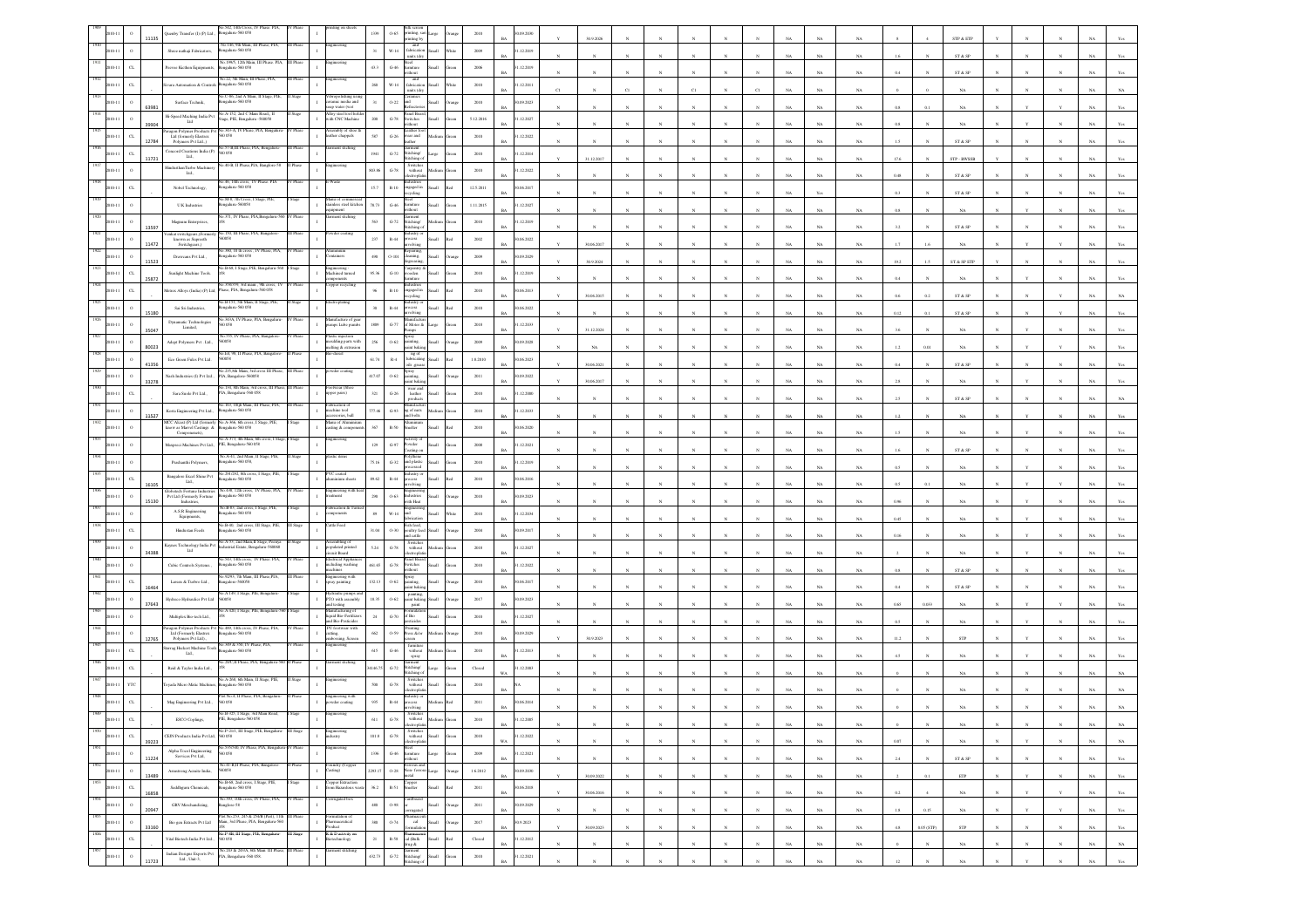|      |                                 |       | o.M-7/1, 6th cross<br>ngaluru-560 058<br>$\begin{array}{c} \textbf{Bycom Engineering India Put}\\ \textbf{Lid.}, \end{array}$                                            |           | of hydraulic                                                | 429.743   | bell metal<br>$\mbox{G-7}$<br>sliste                                                                                                                                              | $2011\,$       | .12.2020<br>WA           | 31.12.2020            |              |            |              |                       |              |             |             |             |          |      | ST & SP                      |              |              |             |                                  |
|------|---------------------------------|-------|--------------------------------------------------------------------------------------------------------------------------------------------------------------------------|-----------|-------------------------------------------------------------|-----------|-----------------------------------------------------------------------------------------------------------------------------------------------------------------------------------|----------------|--------------------------|-----------------------|--------------|------------|--------------|-----------------------|--------------|-------------|-------------|-------------|----------|------|------------------------------|--------------|--------------|-------------|----------------------------------|
|      |                                 |       | No.40-B, II Phase. PIA, Bengaluru<br>Spiro Gears,<br>0.58                                                                                                                |           | eineering<br>dustry                                         | 195.24    | Switches<br>without<br>electroplati<br>$G-78$<br><b>Han</b>                                                                                                                       | 2011           | 1.12.2020                |                       |              |            |              |                       |              |             |             |             |          |      |                              |              |              |             |                                  |
|      | $\circ$                         |       | No.202, 12th Main, III Phase, PIA,<br>Charu Perfumes House,<br>galaru-560 058                                                                                            | III Phase | garbatties                                                  | 202.63    | Agarbathi<br>Manufacturi<br>W-37                                                                                                                                                  | 2010           | 1.12.2012                |                       |              |            |              |                       |              |             | NA          | NA          | 0.72     |      | ST & SP                      |              |              |             |                                  |
|      |                                 | 23198 | io.A-370/2, I Stage, PIE, Bengalu                                                                                                                                        |           | ctroplating Zu                                              |           | ng<br>lastry o                                                                                                                                                                    |                | <b>BA</b>                |                       |              |            |              |                       |              |             | NA          | NA          |          |      | ST & SP                      |              |              |             |                                  |
|      | $\circ$                         | 40546 | Kiran Metal Finishers,<br>60 058<br>183, III Phase, PIE, Bangl                                                                                                           |           | $\mathbf{I}$<br>iting                                       | 94.35     | $\mathbb{R}\text{-}44$<br>ocess<br>swivbur                                                                                                                                        | 2010           | 0.06.2023<br>RA          | 30.06.2015            |              |            |              |                       |              |             | NA          | NA          | 0.32     | 0.15 | NA.                          |              |              |             |                                  |
|      |                                 |       | Tower Vision Pvt Ld.,<br>No.477-D, IV Phase, PIA, Bengaluru-                                                                                                             | IV Phase  | TT<br>ilisation of                                          | DG Se     | W-52<br>Generator<br>iets (15                                                                                                                                                     | 2009           | 1.12.2015                |                       |              |            |              |                       |              |             | NA          | $_{\rm NA}$ |          |      | NA                           |              |              |             |                                  |
|      | $_{\rm{CL}}$                    |       | LN Life Care Pvt Ltd.,<br>058                                                                                                                                            |           | argical products<br>$\mathbf{I}$                            | 1400.28   | medical<br>products<br>$0 - 65$<br>including                                                                                                                                      | $2010\,$       | BA                       |                       |              |            |              |                       |              |             | NA          | NA          |          |      | NA                           |              |              |             |                                  |
|      |                                 |       | 40.P-18, III Stage. PIE, Bengaluri<br>Flexo Tech Products,<br>60 058                                                                                                     |           | gineering<br>dustry                                         | 87.7      | Switches<br>without<br>$G-78$<br>ctropla                                                                                                                                          | 2010           | 1.12.2021<br><b>BA</b>   |                       |              |            |              |                       |              | NA          | NA          | NA          | 0.18     |      | NA.                          |              |              |             |                                  |
|      | $_{\rm{CL}}$                    |       | No.A-37, A-38, V-42, V42, 2nd Main<br>Prime Progression Export<br><b>Services, No.A-37, A-38, V-</b><br>II Stage, PIE, Bengaluru-560 058<br>42, V42, 2nd Main, II Stage, |           | istic Large Bag                                             | $624\,$   | olythene<br>$_{\mathrm{G-32}}$<br>and plastic<br>reocessed                                                                                                                        | $2010\,$       | (06, 2007)<br>BA         |                       |              |            |              |                       |              |             | $_{\rm NA}$ | $_{\rm NA}$ |          |      | $_{\rm NA}$                  |              |              |             |                                  |
|      | $\alpha$                        |       | No.A-14,11 Stage, PIE, Bengaluru-5<br>VIvekananda Electrical<br>ndustries, No.A-14,II Stage,                                                                             |           | nbly ol<br>sformers                                         | 51        | $_{\rm{G-85}}$<br>embly                                                                                                                                                           | $20111\,$      | 1.12.2020                |                       |              |            |              |                       |              |             |             |             |          |      |                              |              |              |             |                                  |
|      | $\circ$                         |       | PIE, Bengaluru-560 058<br>Disa India Ltd., No.1-A,3RD<br>& 5TH Floor, Kushal arcade<br>No.1-A, II Phase, PIA, Bengaluru-56                                               |           | ftware<br>echonology                                        | 819.6     | units<br>$G-84$<br>generatin                                                                                                                                                      | 2010           | 1.12.2024                |                       |              |            |              |                       |              |             | NA          | NA          | 0.48     |      | NA                           |              |              |             |                                  |
|      | $_{\rm{CL}}$                    | 12183 | Garden II Phase, PIA,<br>No.315.IV Phase, PIA, Bengaluru-56                                                                                                              |           | <b>Waste</b>                                                | 78.3      | astewat<br>$\mathbb{R}\text{-}3$                                                                                                                                                  |                | <b>BA</b>                |                       |              |            |              |                       |              |             | NA          | NA          |          |      | <b>STP</b>                   |              |              |             |                                  |
|      |                                 | 24018 | ishyiraya Recycling Pvt Ltd.<br>to.B-34, 2nd cross, III Stage. PIE,                                                                                                      |           |                                                             |           | gaged in<br>Switches<br>without                                                                                                                                                   | $2012\,$       | (06, 2017<br>BA          |                       |              |            |              |                       |              |             | Yes         | 30.06.2019  | 1.08     |      | ST & SP                      |              |              |             |                                  |
|      | $\circ$                         |       | Flexo Tech Products,<br>sgalaru-560 058<br>No.B-154, 5th Main road, II Stage                                                                                             |           | ustry<br>Ader Coating                                       | $92.11\,$ | $_{\mathrm{G-78}}$<br>ectropla<br>lastry o                                                                                                                                        | $2010\,$       | 1.12.2021<br><b>BA</b>   |                       |              |            |              |                       |              |             | NA          | NA          | 0.18     |      | NA                           |              |              |             |                                  |
|      | $\circ$                         | 13774 | Vimala Mass Finishing Pvt<br>ngalore-560058<br>$1d$ .<br>io. 202, 12th Main Road, III Phase,                                                                             | II Phase  |                                                             | 96.37     | $R-44$<br>secon<br>volving<br>danufactu                                                                                                                                           | 2011           | 0.06.2022<br><b>BA</b>   |                       |              |            |              |                       |              |             | NA          | $_{\rm NA}$ | 0.48     | 0.45 | $_{\rm NA}$                  |              |              |             |                                  |
|      | $_{\rm{CL}}$                    | 11625 | Supertex Lables (P) Ltd.,<br>PIA, Bengaluru-560 058                                                                                                                      |           |                                                             | 1977      | $\,$ G-91 $\,$<br>f Adhesi<br>arge                                                                                                                                                | 2011           | .12.2022<br>W/           |                       |              |            |              |                       |              |             | $_{\rm NA}$ | $_{\rm NA}$ | 0.4      |      | ST & SP                      |              |              |             |                                  |
|      | C1                              |       | No.A-56, 2nd Main, II Stage, PIE,<br>Saravana Centri cast,<br>sgalore-560058                                                                                             | Stage     |                                                             | 91        | adustry or<br>$0 - 42$<br>esses<br>swivbur                                                                                                                                        | 2004           | 0.06.2017<br>RA          |                       |              |            |              |                       |              |             | NA          | NA          | 0.16     |      | NA                           |              |              |             |                                  |
|      |                                 |       | io.157, 10th Main, 11<br>Venus Engineering Industries,<br>ngalaru-560 058                                                                                                |           | ustry<br>$\mathbf{I}$                                       | 46        | $W-14$<br>hm                                                                                                                                                                      | 2009           | 1.12.2020<br><b>BA</b>   |                       |              |            |              |                       |              |             | NA          | $_{\rm NA}$ | 0.2      |      | ST & SP                      |              |              |             |                                  |
|      | C1                              |       | No.C-69, 2nd cross, II Stage, PIE.<br>A.K.S Trading Company.,<br>galore-560058                                                                                           |           |                                                             | 137.38    | $\mathbb{R}\text{-}10$<br>ngaged in                                                                                                                                               | $2011\,$       | (06.2018)                |                       |              |            |              |                       |              |             |             |             |          |      |                              |              |              |             |                                  |
|      | C1                              | 17966 | 0.199/2, 12th Main, III Phase ,PIA<br>Kargil Equipments,<br>igaluru-560 058                                                                                              |           | iless stee<br>pments                                        | 33        | cling<br>$G-46$<br>amiture                                                                                                                                                        | 2004           | BA<br>1.12.2018          | 30.06.2016            |              |            |              |                       |              |             | NA          | NA          | 0.096    | 0.4  | NA                           |              |              |             |                                  |
|      |                                 | 16481 |                                                                                                                                                                          |           | igineering<br>dustry                                        |           | dibout                                                                                                                                                                            |                | <b>BA</b>                |                       |              |            |              |                       |              | NA          | NA          | NA          | 0.7      |      | ST & SP                      |              |              |             |                                  |
|      | $\circ$                         | 15435 | Ra TMT India,<br>No.246, III Phase, PIA, Bengaluru-56<br>to 379 & 380, 10th Cross, IV Phas                                                                               |           |                                                             | 49        | $_{\rm W\text{-}14}$<br>шÎ                                                                                                                                                        | $2009\,$       | .12.2018<br><b>BA</b>    | $\boldsymbol{\kappa}$ |              |            |              |                       |              | NA          | NA          | $_{\rm NA}$ | $0.25\,$ |      | ${\rm ST}$ & ${\rm SP}$      |              |              |             |                                  |
|      |                                 |       | Sutures India $\mbox{Pvt}\,\mbox{Lad.},$<br>PIA, Bengaluru-560 058<br>o. 490F, IV Phase, PIA, Bengalur                                                                   |           | od packing                                                  | $238\,$   | Surgical ar<br>medical<br>0.65<br>products<br>arpentry                                                                                                                            | $2010\,$       | .12.2012<br>BA           |                       |              |            |              |                       |              | NA          | $_{\rm NA}$ | NA          |          |      | NA                           |              |              |             |                                  |
|      |                                 | 0360  | Starline Packers Pvt. Ltd.,<br>560 058                                                                                                                                   |           |                                                             | 27.82     | $G-10$<br>ooden<br>miture                                                                                                                                                         | 2014           | 1.12.2027                |                       |              |            |              |                       |              |             | <b>NA</b>   | NA          | 2.75     |      | ST & SP                      |              |              |             |                                  |
|      |                                 | 36817 | No.A-313 &A-314, 7th Main, II Stag<br>Metro Fashions<br>PIE, Bengaluru-560058                                                                                            | I Stage   | ment washing                                                | 273       | laundry<br>$0 - 50$<br>using oil<br>fired                                                                                                                                         | $2018\,$       | (09.2022)<br><b>BA</b>   |                       |              |            |              |                       |              |             | NA          | $_{\rm NA}$ |          |      | ETP                          |              |              |             |                                  |
|      |                                 | 14279 | No.B-41, B-Type, III Stage, PIE<br>Surface chem Finishers.,<br>ngalaru-560 058                                                                                           |           | (gnital                                                     | 78.63     | $_{\rm R-44}$<br>cess<br>volving                                                                                                                                                  | 1995           | (06, 2023)<br>BA         | 30.06.2018            |              |            |              |                       |              |             | NA          | NA          | 0.3      |      | NA                           |              |              |             |                                  |
|      | $\alpha$                        |       | No.21-D, II Phase, PIA, Bengaluru-<br>Mandhana Industries Ltd.<br>60 058                                                                                                 |           | ment stitching                                              | 565       | iarment<br>titching/<br>$G-72$<br>titchine                                                                                                                                        | 2010           | 1.12.2021                |                       |              |            |              |                       |              |             |             |             |          |      |                              |              |              |             |                                  |
|      | $_{\rm{CL}}$                    | 12453 | No.V-27, II Stage, PIE, Bengalaru-<br>Scotts Garments,                                                                                                                   | II Stage  | ment stitching                                              | 900       | Garment<br>$_{\mathrm{G-72}}$<br>titching/                                                                                                                                        | $2010\,$       | 1.12.2022                |                       |              |            |              |                       |              |             | NA          | $_{\rm NA}$ | 10.2     |      | STP                          |              |              |             |                                  |
|      | $\circ$                         | 11332 | SB-44, 1st cross, 1 Stage, PIE<br>Bengaluru-560 058<br>3D Concept Tooling,                                                                                               |           | astry                                                       | 179.84    | itching o<br>$W-14$<br>вš                                                                                                                                                         | 2010           | <b>BA</b><br>0.12.2019   |                       |              |            |              |                       |              |             | $_{\rm NA}$ | $_{\rm NA}$ |          |      | ${\tt STP}$                  |              |              |             |                                  |
|      |                                 |       | 40.385 &386, 10th Cross,                                                                                                                                                 |           | ales, Maintenance                                           |           | abrication<br>icarch                                                                                                                                                              |                | <b>BA</b>                | 30.06.2017            |              |            |              |                       |              |             | NA          | NA          | 0.4      |      | <b>NA</b>                    |              |              |             |                                  |
|      | $\circ$                         | 39801 | Venture Lighting India Ltd<br>PIA, Bengaluru - 560058<br>No.43, 8th Main, III Phase, PIA.                                                                                | III Phase | and replacement of<br>LED Fixture in Gov                    | 200       | $_{\mathrm{G-S1}}$<br>boratorie<br>Ilian                                                                                                                                          | 2018           | 1.12.2028<br>BA          |                       |              |            |              |                       |              |             | NA          | $_{\rm NA}$ | 0.48     |      | $_{\rm NA}$                  |              |              |             |                                  |
|      | $\circ$                         |       | galaru-560058<br>Sanju Clinic<br>No.D-480, IV Phase,PIA, Bengali                                                                                                         |           | ${\tt HCE}$                                                 |           | $W-58$                                                                                                                                                                            | $2018\,$       |                          |                       |              | 31.12.2100 |              |                       |              |             | NA          | NA          | NA       |      | NA                           |              |              |             |                                  |
|      |                                 |       | Fusion Metals Tech India Pv<br>058<br>Ltd.,                                                                                                                              |           | ingineering is<br>Sheet Metal<br>$\mathbf{I}$<br>brication) | 114.78    | $G-7$<br>amiture<br>dibout                                                                                                                                                        | 2010           | 1.12.2022<br><b>BA</b>   |                       |              |            |              |                       |              |             | NA          | NA          | 0.4      |      | ST & SP                      |              |              |             |                                  |
|      | C1                              | 13029 | No. A-353a, 8th Main II Stage, PIE,<br>Scotts Garments Ltd.,<br>ngalaru-560 058                                                                                          |           | ching                                                       | 900       | iarment<br>$G-72$<br>Stitching/<br>Stitching                                                                                                                                      | 2009           | 1.12.2022<br>Rá          | 31.12.2019            |              |            |              |                       |              | NA          | NA          | $_{\rm NA}$ |          |      | STP - BWSSE                  |              |              |             |                                  |
|      | $\circ$                         | 29736 | No. 198, 12th Main, III Phase, PIA,<br>galaru-560 058<br>San Industrial Enterprises                                                                                      |           | bwder coating<br>ctivity without 7                          | 27.7      | Powder<br>$\,$ G-97<br>Coating or<br>surface of                                                                                                                                   | 2015           | .12.2025<br>BA           |                       |              |            |              |                       |              |             | NA          | NA          | 0.18     |      | NA                           |              |              |             |                                  |
|      | $\circ$                         |       | x 193-B, III Phase, PIA, Beng<br>Sri Rama & Sons (Formerly<br>Bombay Rayon Fashions<br>560 058                                                                           |           |                                                             | 263       | hing<br>$G-78$                                                                                                                                                                    | 2010           | .12.2022<br><b>BA</b>    |                       |              |            |              |                       |              |             | NA          | NA          | 6.3      |      | STP - BWSSB                  |              |              |             |                                  |
|      |                                 | 11628 | Limited, Unit-22<br>No.1-D, II Phase, PIA, Bengaluru-56<br>Thumbe Engineering,                                                                                           |           | eineering<br>.<br>Istrv                                     | 255       | Switche<br>$\,$ G-78 $\,$<br>$% \left\vert \left( \mathbf{1}_{\mathbf{1}_{\mathbf{1}}},\mathbf{1}_{\mathbf{1}_{\mathbf{2}}},\mathbf{1}_{\mathbf{2}}\right) \right\rangle$ without | $2010\,$       | .12.2022                 |                       |              |            |              |                       |              |             |             |             |          |      |                              |              |              |             |                                  |
|      |                                 |       | 1000 Road, J Stare, PIE, Benra<br>HDFC Bank, Mayur Complex,<br>560 058                                                                                                   |           |                                                             | DG set    | tropi<br>icid<br>$_{\rm W\text{-}52}$<br>enerator                                                                                                                                 | $2010\,$       | 1.12.2019                |                       |              |            |              |                       |              |             | NA          | $_{\rm NA}$ | 0.32     |      | ST & SP                      |              |              |             |                                  |
|      |                                 |       | No.16, 1st cross, I Stage, PIE                                                                                                                                           |           | ctronic                                                     |           | rts (15<br>anufactu                                                                                                                                                               |                |                          |                       |              |            |              |                       |              |             | NA          | NA          |          |      |                              |              |              |             |                                  |
|      |                                 | 35335 | aboratory for Electro Optics, Bengalaru-560 058<br>No.485/10, 14 th cross, IV Phase                                                                                      |           | ipments<br>irethene Foar                                    | 1800      | $G-53$<br>ng of optic<br>cam                                                                                                                                                      | $2002\,$       | 1.12.2022<br><b>BA</b>   |                       |              |            |              |                       |              |             | NA          | $_{\rm NA}$ |          |      | STP                          |              |              |             |                                  |
|      | $_{\rm C1}$                     | 12825 | F.P. Seating Systems Pvt Ltd, PIA, Bangalore-560058<br>Mag Engineering (Formerly<br>Plot No.34/B, II Phase, PL                                                           |           | .<br>sand assembly<br>Metal Fabricatio                      | 365       | $0 - 80$<br>anufactu                                                                                                                                                              | $2008\,$       | 09.2017                  |                       |              |            |              |                       |              |             | NA          | $_{\rm NA}$ |          |      | ST & SP                      |              |              |             |                                  |
|      |                                 | 11414 | nown as Mag Engineering Pvt<br>igaluru-560 058<br>Ltd.,) Plot                                                                                                            |           | gineering Industr                                           | 1807      | Switches<br>without<br>$G-78$<br>ectronia                                                                                                                                         | 2010           | 1.12.2022<br>RA          |                       |              |            |              |                       |              |             | <b>NA</b>   | NA          |          |      | <b>STP</b>                   |              |              |             |                                  |
|      | $\Omega$                        | 38467 | o.27, 10th Main Road, III Stage<br>Center Front Clothing<br>sgalaru-560058                                                                                               |           | fy made ga                                                  | 9432      | Stitching<br>$G-72$<br>Stitching o<br>>e upps                                                                                                                                     | 2017           | 1.12.2027<br><b>BA</b>   |                       |              |            |              |                       |              |             | NA          | $_{\rm NA}$ | 43       |      | ${\rm ST}$ & ${\rm SP}$      |              |              |             |                                  |
|      |                                 |       | io.99. III Phase, Peenva<br>Indus Towers Ltd. (Unit-II),<br>sa, Bengaluru-560 058                                                                                        |           | lephone towe<br>$_{\rm TT}$                                 | DG Se     | iesel<br>$_{\rm W-52}$<br>Generator<br>iets (15                                                                                                                                   | 2011           | .12.2014                 |                       |              |            |              |                       |              |             | $_{\rm NA}$ | $_{\rm NA}$ |          |      | $_{\rm NA}$                  |              |              |             |                                  |
|      |                                 |       | No.183, III Phase, PIA, Bengaluru-<br>Towers Vision,<br>058                                                                                                              |           | lephone tow<br>$\overline{\mathbf{H}}$                      | DG Se     | icid<br>$W-52$<br>enerator                                                                                                                                                        | 2011           |                          |                       |              |            |              |                       |              |             |             |             |          |      |                              |              |              |             |                                  |
|      |                                 |       | Almighty Ring Forgings (P)<br>nse                                                                                                                                        |           |                                                             | 194.56    | $\cos(15)$<br>xging o<br>$0 - 32$                                                                                                                                                 | 2012           | (09.2022)                |                       |              |            |              |                       |              |             |             |             |          |      |                              |              |              |             |                                  |
| 1999 | $_{\mathrm{CL}}$<br>$2011 - 12$ | 11645 | Lakshmi Metals & Alloys (P) No.105, III Phase, PIA, Bangalore-                                                                                                           | III Phase | eral Proce                                                  | 15        | processing<br>mineral<br>$0.26\,$                                                                                                                                                 | ${\it Closed}$ | $_{\rm BA}$<br>0.09.2015 |                       |              |            |              |                       |              | NA          | $_{\rm NA}$ | $_{\rm NA}$ | $0.4\,$  |      | $ST & SP$                    |              |              | $_{\rm NA}$ | Yes                              |
|      | $\,$ $\,$                       |       | Ltd.,<br>io. 472/A, 12th Corss, IV phase,<br>Acuma: Machine Tools Pvt                                                                                                    |           | ufacture ma                                                 | 432       | rocessing                                                                                                                                                                         |                | WA                       | $_{\rm N}$            |              |            |              |                       |              | $_{\rm NA}$ | $_{\rm NA}$ | $_{\rm NA}$ |          |      | $_{\rm NA}$                  |              |              | $_{\rm NA}$ | $_{\rm NA}$                      |
| 2001 | 2011-12                         |       | Peenya Industrial Area, Bengaluru-56<br>Lad.<br>No.447, IV Phase, PIA, Bengaluru-                                                                                        | IV Phase  | ools components<br><b>Hectrical weigh</b>                   |           | painting,<br>paint baking, S<br>paint<br>$0.62\,$<br>Iliam                                                                                                                        | 2012           | 30.09.2012<br><b>BA</b>  | $_{\rm N}$            | $\mathbf{N}$ |            | $\mathbf{x}$ | $\boldsymbol{\kappa}$ | $\mathbf{N}$ | NA          | NA          | NA          | 0.8      |      | ST & SP                      | $\mathbf{N}$ | $\mathbf{N}$ | NA          | Yes                              |
| 2002 | $\,$ $\,$<br>2011-12            |       | Statweigh India Pvt Ltd., $\,$<br>560 058<br>No.B-161, 4th Main, II Stage, PIE                                                                                           |           | $\mathbf{I}$<br>ridges and parks<br>n Manur                 | $97\,$    | Electrical<br>and<br>electronic<br>$W-13$<br>di.                                                                                                                                  | $2011\,$       | 1.12.2020<br>$_{\rm WA}$ | $_{\rm N}$            |              |            | $_{\rm N}$   | $\overline{N}$        |              | $_{\rm NA}$ | $_{\rm NA}$ | $_{\rm NA}$ | $0.25\,$ |      | $\text{ST} \ \& \ \text{SP}$ |              |              | $_{\rm NA}$ | $_{\rm NA}$                      |
|      | $\,$ 0<br>$2011 - 12$           | 13795 | Veeyor Polymers (P) Ltd.,<br>sgalore-560058                                                                                                                              |           |                                                             | 59.76     | lynthetic<br>esins<br>0.75<br><b>Ham</b>                                                                                                                                          | $2009\,$       | 0.09.2022<br>$_{\rm BA}$ | $_{\rm N}$            | $_{\rm N}$   | $_{\rm N}$ | $_{\rm N}$   | $_{\rm N}$            | $_{\rm N}$   | $_{\rm NA}$ | NA          | $_{\rm NA}$ | 0.45     |      | $_{\rm NA}$                  | Y            | $_{\rm N}$   | $_{\rm NA}$ | Yes                              |
| 2003 | $\,$ o<br>2011-12               | 32475 | No.C-90, 3ed cross, III Stage, PIE,<br>Manjushree Heat Tech Ltd.,<br>lengalaru-560 058                                                                                   | I Stage   | leat Treatment                                              | 76.43     | $\begin{tabular}{ll} \textbf{Cong} \\ \textbf{O-63} & \textbf{Industries} \\ \textbf{with Heat} \end{tabular}$<br><b>Ilum</b>                                                     | $2011\,$       | 30.09.2022<br><b>BA</b>  | $_{N}$                | $\mathbf{N}$ | $_{\rm N}$ | $\mathbf{N}$ | $\mathbf{N}$          | $\mathbf{N}$ | $_{\rm NA}$ | $_{\rm NA}$ | $_{\rm NA}$ | $0.08\,$ |      | $_{\rm NA}$                  |              | $_{\rm N}$   | $_{\rm NA}$ | $\mathbf{Y}\mathbf{c}\mathbf{s}$ |
| 2004 | $\,$ o<br>2011-12               |       | No.B-237, 3rd Main road, II Stage,<br>Rinse Top Tex (P) Ltd., Unit-<br>galaru-560 058<br>$\Pi_{n}$                                                                       | I Stage   | eady made garn<br>$\mathbf{I}$                              | 33.8      | Garment<br>Stitching/<br>$G-72$<br>$\mathbf{u}$<br>titching of                                                                                                                    | $2011\,$       | 1.12.2020<br>$_{\rm BA}$ | $_{\rm N}$            |              |            |              |                       |              | $_{\rm NA}$ | $_{\rm NA}$ | $_{\rm NA}$ | $0.16\,$ |      | $_{\rm NA}$                  |              |              | $_{\rm NA}$ | $\mathbf{Yes}$                   |
| 2005 | $\,$ 0<br>$2011 - 12$           |       | No.B-153(b), 5th Main Road, II Stage<br>Bengaluru-560 058<br>Hakasa India,                                                                                               | Stage     | oot wear soles<br>arts)                                     | 48.62     | Leather foot<br>wear and<br>$\,$ G-26 $\,$<br>all.                                                                                                                                | $2009\,$       | 1.12.2020                | $_{\rm N}$            | $\mathbf{N}$ |            | $_{\rm N}$   | $\mathbf{N}$          | $_{\rm N}$   | $_{\rm NA}$ | $_{\rm NA}$ | $_{\rm NA}$ | 1.3      |      | $_{\rm NA}$                  | Y            | $_{\rm N}$   | $_{\rm NA}$ | $_{\rm NA}$                      |
|      | $\,$ o<br>2011-12               |       | No.C-209-A, 4th cross, I Stage,PIE,<br>Century Polymers,<br>ngalaru-560 058                                                                                              | stage     | ber products<br>$\mathbf{I}$                                | 59.75     | cather.<br>Rubber<br>300ds<br>$_{\mathrm{G-}41}$                                                                                                                                  | $2011\,$       | WA<br>1.12.2020          |                       |              | N          |              |                       |              |             |             |             |          |      |                              |              |              |             |                                  |
|      |                                 |       |                                                                                                                                                                          |           |                                                             |           |                                                                                                                                                                                   |                |                          |                       |              |            |              |                       |              | NA          | NA          | NA          |          |      | NA                           |              |              | NA          | $_{\rm Yes}$                     |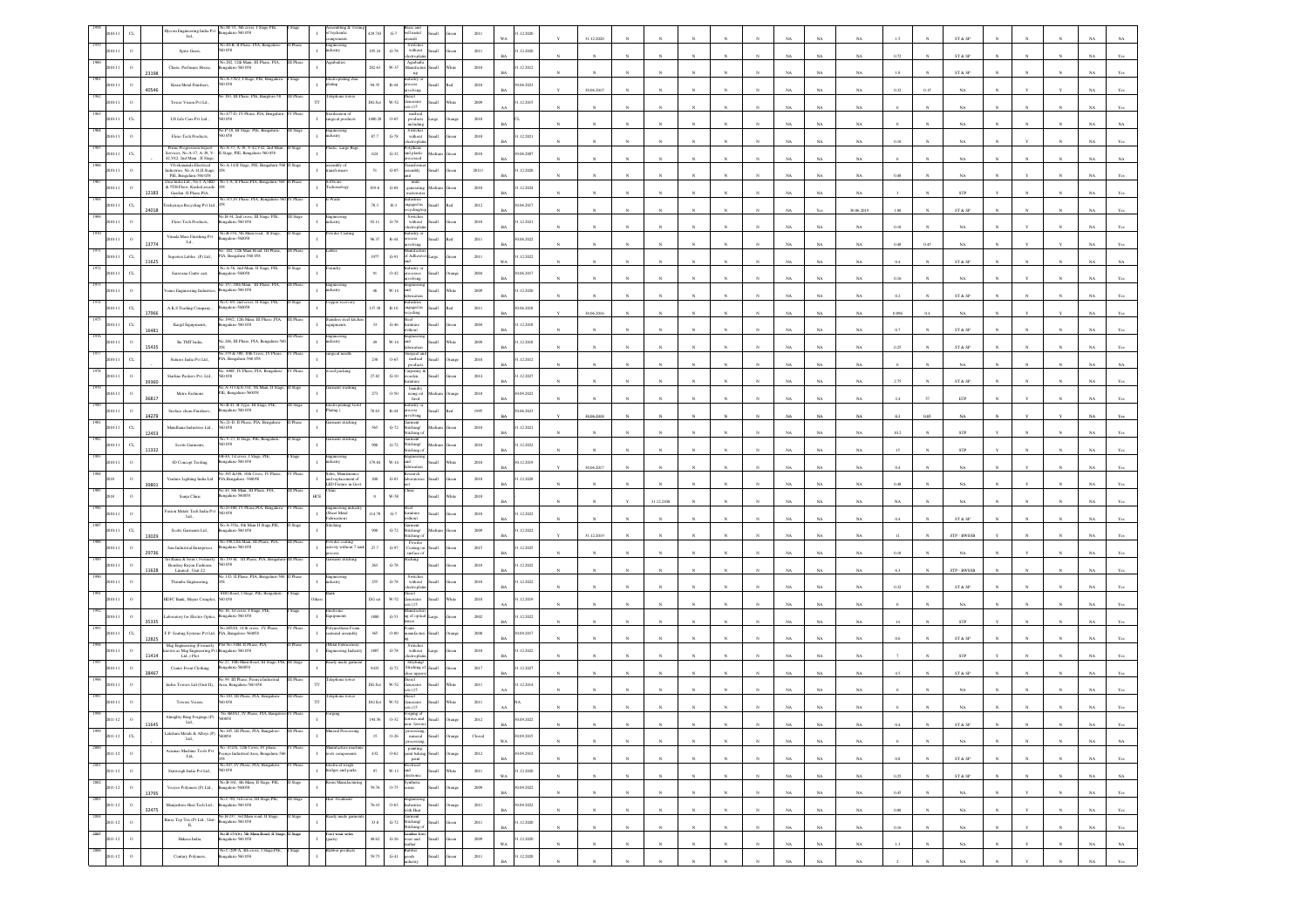|      |                            |        | Hess Enterprises, India (P) $\;$ Ltd.,<br>058                                                                                                                  |           |                                                       | 472.38<br>$G-78$<br>withou                                                                                                                                                                                                                    |        |           | 12.201                    |              |                 |              |              |                 |                  |            |             |             |             |          |              |                              |              |              |              |             |                |
|------|----------------------------|--------|----------------------------------------------------------------------------------------------------------------------------------------------------------------|-----------|-------------------------------------------------------|-----------------------------------------------------------------------------------------------------------------------------------------------------------------------------------------------------------------------------------------------|--------|-----------|---------------------------|--------------|-----------------|--------------|--------------|-----------------|------------------|------------|-------------|-------------|-------------|----------|--------------|------------------------------|--------------|--------------|--------------|-------------|----------------|
|      |                            |        | Vo.A-151 & 152, 3rd cross, I Stage                                                                                                                             |           | rrugated boxes &                                      |                                                                                                                                                                                                                                               |        |           |                           |              |                 |              |              |                 |                  |            |             |             |             |          |              | ST & SP                      |              |              |              |             |                |
|      |                            | 5059   | Sai Kripa Insulations Pvt Ltd.,<br>PIE, Bengalaru-560 058<br>No.V-20/1, II Stage,PIE, Bengaluru                                                                |           | allied products with<br>cad Reprocessin               | 434<br>0.98                                                                                                                                                                                                                                   |        | 2010      | 1.12.2022                 |              |                 |              |              |                 |                  |            |             | NA          | $_{\rm NA}$ |          |              | NA                           |              |              |              |             |                |
|      | $_{\rm{CL}}$               |        | MBS Metal Refiners,<br>058                                                                                                                                     | I Stage   |                                                       | $\frac{1}{2}$ engaged in<br>81<br>$R-32$                                                                                                                                                                                                      |        | $2011\,$  |                           |              |                 |              |              |                 |                  |            |             | NA          |             |          |              |                              |              |              |              |             |                |
|      |                            |        | o.V-3, Ist Main, I Stage, III Stage<br>Wave Mechanics Pvt Ltd<br>PIE, Bangalore                                                                                |           | VC Mechi<br>omponents &<br>lectronic sub              | Switche<br>$G-78$<br>2897<br>without<br>arge                                                                                                                                                                                                  |        | 1.3.2000  | 1.12.2028                 |              |                 |              |              |                 |                  |            |             |             |             |          |              |                              |              |              |              |             |                |
|      |                            | 39193  | s<br>Sank, No 149, 100 Ft road,                                                                                                                                |           |                                                       |                                                                                                                                                                                                                                               |        |           |                           |              | 31.12.2023      |              |              |                 |                  |            |             | NA          | NA          |          |              | NA                           |              |              |              |             |                |
|      |                            |        | Axis Bank,<br>tage, PIE, Bengaluru-560 058<br>No.460-A & 460A-1. IV Phase.PIA.                                                                                 |           |                                                       | DG Se<br>W-14<br>ienerator<br>ets (15                                                                                                                                                                                                         |        | 2011      |                           |              |                 |              |              |                 |                  |            |             | N           | $_{\rm NA}$ |          |              | NA                           |              |              |              |             |                |
|      | $\alpha$                   |        | galaru-560 058<br>Raj Metal Finishers,                                                                                                                         | Phase     | lectro plating                                        | process<br>involving<br>$R-44$<br>$45\,$<br>metal                                                                                                                                                                                             |        | $2011\,$  | (06.2014)<br><b>BA</b>    |              |                 |              |              |                 |                  |            |             | NA          | NA          | 0.3      | 0.08         | ST & SP                      |              |              |              |             |                |
|      |                            |        | o.26-E, II Phase, PIA, Beng<br>Canara Hydraulics Pvt Ltd.,<br>0058                                                                                             |           |                                                       | Switches<br>without<br>$G-78$<br>404                                                                                                                                                                                                          |        | 2011      | 1.12.2020                 |              |                 |              |              |                 |                  |            |             |             |             |          |              |                              |              |              |              |             |                |
|      |                            |        | 60.B-379/1, I Stage, PIE, Beng                                                                                                                                 |           | VC pipes                                              | ctronia<br>lastic sack                                                                                                                                                                                                                        |        |           | <b>BA</b>                 |              |                 |              |              |                 |                  |            |             | NA          | NA          | 3.6      |              | ST & SP                      |              |              |              |             |                |
|      |                            |        | Maahi Industries,<br>0058<br>o.10-B. 10th cross                                                                                                                |           |                                                       | 30.5<br>$\,$ G-39 $\,$<br>bags, wove<br>sack with                                                                                                                                                                                             |        | 2011      | .12.2020                  |              |                 |              |              |                 |                  |            |             | NA          | $_{\rm NA}$ | 0.36     |              | $_{\rm NA}$                  |              |              |              |             |                |
|      |                            | 38738  | Das CNC Products,<br>galaru-560 058                                                                                                                            |           | ision turned                                          | ass and<br>94.3<br>$_{\mathrm{G-75}}$<br>ell metal<br>asils                                                                                                                                                                                   |        | $2010\,$  | 1.12.2020                 |              |                 |              |              |                 |                  |            |             | NA          | NA          |          |              | NA                           |              |              |              |             |                |
|      |                            |        | io.532, IV Phase, PIA, Bengalure<br>Ace Multi Axes Systems,<br>0058                                                                                            |           | teral Engin                                           | arpentry.<br>458.82<br>$G-10$<br>rooden                                                                                                                                                                                                       |        | 2011      | 1.12.2022                 |              |                 |              |              |                 |                  |            |             |             |             |          |              |                              |              |              |              |             |                |
|      |                            | 12799  | No.333, 4th main. IV Phase. PIA.                                                                                                                               |           | ctroplating                                           | lastry o                                                                                                                                                                                                                                      |        |           | RA                        |              |                 |              |              |                 |                  |            |             | NA          | NA          |          |              | ST & SP                      |              |              |              |             |                |
|      |                            |        | Integrated Metal Coats,<br>galaru-560 058<br>No.B-170, 4th Main, II                                                                                            |           |                                                       | $8.14\,$<br>$\mathbb{R}\text{-}44$<br>cess<br>olving                                                                                                                                                                                          |        | $2011\,$  | (06, 2024)                |              |                 |              |              |                 |                  |            |             | NA          | $_{\rm NA}$ |          |              | NA                           |              |              |              |             |                |
|      |                            |        | damatha Specialities Foods<br>sgalaru-560 058<br>Lad.                                                                                                          |           | bwdering of<br>nd instant                             | agranc<br>vours<br>49.4<br>$_{\rm{G-112}}$<br>sence et                                                                                                                                                                                        |        | $2009\,$  | 1.12.2020<br>WA           |              |                 |              |              |                 |                  |            |             | NA          | NA          |          |              | NA                           |              |              |              |             |                |
|      | C1                         |        | o.473/A, 12TH CORSS, IV<br>Shashikar Enterpries, (P) Ltd.,<br>Phase, PIA, Bengaluru-560 058                                                                    |           |                                                       | Garment<br>Stitching∕<br>933<br>$G-72$                                                                                                                                                                                                        |        | 2011      | 1.12.2026                 |              |                 |              |              |                 |                  |            |             |             |             |          |              |                              |              |              |              |             |                |
|      |                            | 11419  | No.473D/3, 13th Cross, IV Phase, PIA, IV Phase                                                                                                                 |           | unufacture of cha                                     | titchine<br>arpentry                                                                                                                                                                                                                          |        |           | <b>BA</b>                 |              |                 |              |              |                 |                  |            |             | NA          | $_{\rm NA}$ |          |              | ${\tt STP}$                  |              |              |              |             |                |
|      | $\circ$                    |        | Veltech Engineering Pvt Ltd.,<br>galaru-560 058                                                                                                                |           | ible computer table                                   | $_{\mathrm{G-10}}$<br>ooden<br>miture                                                                                                                                                                                                         |        | 2011      | .12.2035                  |              |                 |              |              |                 |                  |            |             | NA          | $_{\rm NA}$ |          |              | NA                           |              |              |              |             |                |
|      | C1                         | 33835  | éo.SM-3, III Stage, PIE, Bengalun<br>Arrow Systems,<br>058                                                                                                     |           | ronic Wa                                              | ems<br>anely -<br>$_{\rm 24.8}$<br>$R - 33$<br>tegrated                                                                                                                                                                                       |        | 2011      | 0.06.2017<br>RA           |              | 30.06.2017      |              |              |                 |                  |            |             | <b>NA</b>   | NA          | 0.96     |              | NA                           |              |              |              |             |                |
|      | $\circ$                    |        | o.122, 7th Main, 3rd cross<br>Mohan Industrial Suppliers,<br>Phase, PIA, Bengaluru-560 058                                                                     |           |                                                       | iss and<br>$G-7$<br>350<br>bell metal                                                                                                                                                                                                         |        | 2011      | 1.12.2035                 |              |                 |              |              |                 |                  |            |             |             |             |          |              |                              |              |              |              |             |                |
|      |                            | 15622  | No.250, II Phase, PIA, Bengaluru-3<br>Pallakki NDT exclusive                                                                                                   |           |                                                       | Switches<br>without                                                                                                                                                                                                                           |        |           | <b>BA</b>                 |              |                 |              |              |                 |                  |            |             | NA          | $_{\rm NA}$ | 0.72     |              | ST & SP                      |              |              |              |             |                |
|      |                            |        | Controls,                                                                                                                                                      |           |                                                       | $_{\mathrm{G-78}}$<br>$75\,$<br>lectropla                                                                                                                                                                                                     |        | $2010\,$  | .12.2021<br>WA            |              |                 |              |              |                 |                  |            |             | NA          | NA          | 0.001    |              | ST & SP                      |              |              |              |             |                |
|      | $\sigma$                   |        | o.18/A,II Phase, PIA, Bangalo<br>DeBeers India Pvt Ltd.,<br>058                                                                                                |           |                                                       | 991.71<br>$0 - 26$<br>miteral                                                                                                                                                                                                                 |        | 17.3.2012 | 1.12.2021<br>RA           |              | 30.06.2016      |              |              |                 |                  |            |             | <b>NA</b>   | NA          |          |              | <b>NA</b>                    |              |              |              |             |                |
|      |                            |        | No.408/3, II Phase, PIA, Bengaluru<br>Indus Electro Controls,<br>058                                                                                           |           | trical Asset                                          | Switches<br>86.21<br>${\bf G}\mbox{-}78$<br>without                                                                                                                                                                                           |        | $2004\,$  | 1.12.2020                 |              |                 |              |              |                 |                  |            |             |             |             |          |              |                              |              |              |              |             |                |
|      |                            |        | io A-353,II Stage, PIE, Beng                                                                                                                                   |           |                                                       | licen<br>abber                                                                                                                                                                                                                                |        |           | <b>BA</b>                 |              |                 |              |              |                 |                  |            |             | NA          | $_{\rm NA}$ | 2.4      |              | ${\rm ST}$ & ${\rm SP}$      |              |              |              |             |                |
|      | $\mathbf{o}$               | 17482  | Glosil Silicaware Pvt Ltd.,                                                                                                                                    |           |                                                       | $\,$ G-98<br>$^{\rm 184}$<br><b>Soulding</b>                                                                                                                                                                                                  |        | $2009\,$  | .12.2021<br>BA            |              |                 |              |              |                 |                  |            |             | $_{\rm NA}$ | NA          | 0.4      |              | NA                           |              |              |              |             |                |
|      | $_{\rm{CL}}$               |        | Vo.B-259, 6th Main, II<br>recision Tools Implements<br>ngalaru-560 058                                                                                         |           | ustry                                                 | Switches<br>without<br>326<br>$G-78$<br>trondo                                                                                                                                                                                                |        | 2010      | 1.12.2021                 |              |                 |              |              |                 |                  |            |             | NA          | NA.         |          |              |                              |              |              |              |             |                |
|      |                            |        | No.3, 14th Cross, IV Phase, PIA<br><b>I.E.Power Technologies Pvt</b><br>galaru-560058                                                                          |           | AC drives, Autor<br>ltage controller                  | Panel<br>84<br>${\bf G}\mbox{-}78$<br>loard,                                                                                                                                                                                                  |        | 1.10.2017 | 1.12.2027                 |              |                 |              |              |                 |                  |            |             |             |             |          |              |                              |              |              |              |             |                |
|      |                            |        | Ltd<br>2. A-1/1. 1st Main Road. 1                                                                                                                              |           |                                                       | vitches                                                                                                                                                                                                                                       |        |           | <b>BA</b>                 |              |                 |              |              |                 |                  |            |             |             | NA          |          |              |                              |              |              |              |             |                |
|      |                            | 4188   | <b>Shiva Battery Components</b> ,<br>Stage, PIE, Bengaluru-560 058                                                                                             |           |                                                       | bags, woven<br>sack -- 10 10<br>15 -- 15 10<br>$127\,$<br>$\operatorname{G-79}$                                                                                                                                                               |        | 2011      | .12.2020                  |              |                 |              |              |                 |                  |            |             | NA          | NA          |          |              | NA                           |              |              |              |             |                |
|      |                            | 27628  | No.338, 9th Cross, IV Phase, PIA,<br>Lakshmi Electro platers,<br>ngalaru-560 058                                                                               |           | ectroplating                                          | dustry o<br>24<br>R-44<br>ocess<br>volving                                                                                                                                                                                                    |        | 2011      | 0.06.2025                 |              |                 |              |              |                 |                  |            |             |             | $_{\rm NA}$ |          |              | NA                           |              |              |              |             |                |
|      | $_{\rm{CL}}$               |        | No.V-40, II Stage, PIE, Bengaluru-5<br>Netway HomeProducts,                                                                                                    |           | rfumed floor                                          | danufactu<br>139<br>$O-10$<br>ag of tooth                                                                                                                                                                                                     |        | 2011      | 1.12.2012                 |              |                 |              |              |                 |                  |            |             |             |             |          |              |                              |              |              |              |             |                |
|      |                            |        | io.38,B-1, II Phase, PIA, Bengalu                                                                                                                              |           | lectroplating<br>landchrome)                          | vder,<br>process<br>involving                                                                                                                                                                                                                 |        |           | <b>BA</b>                 |              |                 |              |              |                 |                  |            |             | NA          | $_{\rm NA}$ |          |              | NA                           |              |              |              |             |                |
|      | $\circ$                    | 30739  | Galaxy Hard Chrome (P) Ltd.<br>058.<br>D.A-52/1, Plot No 493, 1st cross,                                                                                       |           |                                                       | 49.8<br>$\mathbb{R}{\text{-}}44$<br>metal                                                                                                                                                                                                     |        | 2011      | 0.06.2021<br>RÁ           |              |                 |              |              |                 |                  |            |             | NA          | NA          | 0.16     | 0.05         | ST & SP                      |              |              |              |             |                |
|      | $\circ$                    |        | Indus Towers Ltd.,<br>tage, PIE, Bengaluru-560 058                                                                                                             |           | TT                                                    | DG Se<br>W-52<br>Generator<br>HH.<br>25 (15)                                                                                                                                                                                                  |        | 2011      | 1.12.2015                 |              |                 |              |              |                 |                  |            |             | NA          | NA          |          |              | NA                           |              |              |              |             |                |
|      |                            |        | No.403, IV Phase.PIA. Bengaluru<br>Sagitarius Profiles Pvt Ltd.,                                                                                               |           | Engineering activity<br>Roofing Section               | Carpentry a<br>wooden<br>326.8<br>$_{\mathrm{G-10}}$                                                                                                                                                                                          |        | $2012\,$  | 1.12.2022                 |              |                 |              |              |                 |                  |            |             |             |             |          |              |                              |              |              |              |             |                |
|      |                            | 15075  | io.1-A,II Phase,PIA, Benga                                                                                                                                     |           | ur coated prif<br>mbly of chai                        | Switche                                                                                                                                                                                                                                       |        |           | WA                        |              |                 |              |              |                 |                  |            |             | NA          | NA          |          |              | ST & SP                      |              |              |              |             |                |
|      | C1                         |        | Stock Redler India (P) Ltd.,<br>io.D/396, Ist Cross, I Stage, Peeny                                                                                            |           | zyors<br>ufacture of                                  | 488.3<br>$G-78$<br>without<br>ectronia<br>rass and                                                                                                                                                                                            |        | 2009      | 1.12.2018<br>RÁ           |              |                 |              |              |                 |                  |            |             | NA          | NA          |          |              | <b>STP</b>                   |              |              |              |             |                |
|      |                            |        | Classic Enterprises,<br>lustrial Estate, Bengaluru-58                                                                                                          |           | ned component                                         | $G-7$<br>7.94<br>bell metal<br>utensils                                                                                                                                                                                                       |        | 1986      | 1.12.2035<br>w.           |              |                 |              |              |                 |                  |            |             | NA          | $_{\rm NA}$ | 0.3      |              | $_{\rm NA}$                  |              |              |              |             |                |
|      |                            |        | No.439 &440, 12th Main, IV Phase<br>PIA, Bengaluru-560 058<br>Venkat Switchgears,                                                                              |           | heet shearing,<br>ending, notching a                  | ăcel<br>196<br>$_{\mathrm{G-46}}$<br>imiture                                                                                                                                                                                                  |        | $2012\,$  | .12.2021                  |              |                 |              |              |                 |                  |            |             |             |             |          |              |                              |              |              |              |             |                |
|      |                            |        | o.83, 7th Main, III Phi<br>Shreyas Machine Tools,k<br>ngalore-560058                                                                                           |           | brication<br>hine tume<br>mponenets                   | ithout<br>$G-78$<br>90.68<br>ht                                                                                                                                                                                                               |        | 2011      | BA<br>1.12.2020           |              |                 |              |              |                 |                  |            |             | NA          | NA          | 0.4      |              | ST & SP                      |              |              |              |             |                |
|      |                            | 15449  | No.P-26/A,III Stage,PIE, Bengalari                                                                                                                             |           | aser cutting bed                                      |                                                                                                                                                                                                                                               |        |           | WA.                       |              |                 |              |              |                 |                  |            |             | NA          | NA          | 0.4      |              | ST & SP                      |              |              |              |             |                |
|      |                            | 16395  | Sri Sai Industries, Unit-II,<br>0058                                                                                                                           |           | achines                                               | $W-14$<br>вĴ<br>446                                                                                                                                                                                                                           |        | $2011\,$  | .12.2020                  |              |                 |              |              |                 |                  |            |             | NA          | NA.         |          |              | NA                           |              |              |              |             |                |
|      |                            |        | io 280.4th Main. IV Phase.PIA<br>Vinayaka Enterprises,<br>sgalaru-560 058                                                                                      |           |                                                       | $\,$ R-44<br>$68\,$<br>involving                                                                                                                                                                                                              |        | $2010\,$  | 1.12.2009                 |              |                 |              |              |                 |                  |            |             |             |             |          |              |                              |              |              |              |             |                |
|      |                            |        | Vo. 226, 227, 8th Main, 2nd cross, II<br>Shahi Exports Pvt Ltd.,<br>Phase, PIA, Bengaluru-560 058                                                              |           | eady madı<br><b>irments</b>                           | metal<br>iarment<br>1782<br>$G-72$<br>stitching/                                                                                                                                                                                              |        | 2011      | 1.12.2022                 |              |                 |              |              |                 |                  |            |             |             |             |          |              |                              |              |              |              |             |                |
|      |                            |        | dark Equipments & Services                                                                                                                                     |           | brication c                                           | tichine.                                                                                                                                                                                                                                      |        |           | <b>BA</b>                 |              | 31.12.2020      |              |              |                 |                  |            |             | NA          | NA          |          |              | STP                          |              |              |              |             |                |
|      |                            |        | dark Equipments & Service<br>No.63/3, 4th Main, II, Phase, PIA,<br>alaru-560 058                                                                               |           | figeration<br>ments                                   | 36.21<br>$W-14$<br>ыĪ                                                                                                                                                                                                                         |        | $2010\,$  | .12.2020                  |              |                 |              |              |                 |                  |            |             |             | NA.         |          |              | NA                           |              |              |              |             |                |
|      |                            | 4694   | No.V-6, 3rd Main Road, II Stage, PIE<br>Cannula Plus India Pvt Ltd<br>galoru                                                                                   |           | ser cutting                                           | Switches<br>without<br>$G-78$<br>368<br>ctronic                                                                                                                                                                                               |        | 2009      | 1.12.2025                 |              |                 |              |              |                 |                  |            |             | NA          | NA.         | 0.816    |              | NA                           |              |              |              |             |                |
|      |                            |        | 338, 9th cross, IV Phase,<br>Gajanana Enterprises,<br>sgalaru-560 058                                                                                          |           | it Blasting                                           | $G-92$<br>16.47<br>eration                                                                                                                                                                                                                    |        | 2011      | 1.12.2099                 |              |                 |              |              |                 |                  |            |             |             |             |          |              |                              |              |              |              |             |                |
|      |                            |        | 40.63/A. 4th Main, III Phase, PIA.                                                                                                                             |           |                                                       |                                                                                                                                                                                                                                               |        |           | <b>BA</b>                 |              |                 |              |              |                 |                  |            |             | NA          | $_{\rm NA}$ | 0.16     |              | ST & SP                      |              |              |              |             |                |
|      |                            |        | Nagar Forging, $% \left\vert \left( \mathcal{A}\right\vert \right\vert$<br>galore-560058                                                                       |           |                                                       | rging of<br>rous and<br>$0 - 32$<br>21.5<br>n- ferro                                                                                                                                                                                          |        | $2011\,$  | .12.2021                  |              |                 |              |              |                 |                  |            |             | NA          | $_{\rm NA}$ |          |              | $_{\rm NA}$                  |              |              |              |             |                |
|      |                            | 41566  | No.A-286, 6th Main, Il<br>Karnataka Rubber Industrie<br>galaru-5600S                                                                                           |           | titching of shoe<br>pper and insoles<br>h cutting and | wear and<br>8.49<br>$G-26$<br>leather<br>where                                                                                                                                                                                                |        | 2018      | 1.12.2027                 |              |                 |              |              |                 |                  |            |             |             |             |          |              |                              |              |              |              |             |                |
|      |                            |        | .A-359, lst M<br>Meta Cast,<br>alum, 560.05                                                                                                                    |           |                                                       | 24.15<br>$O-28$                                                                                                                                                                                                                               |        | 2008      | (09.2029)                 |              |                 |              |              |                 |                  |            |             |             |             |          |              |                              |              |              |              |             |                |
| 2048 |                            | 24114  | No.B-376, 9th cross, I Stage, PIE,                                                                                                                             | I Stage   | leat Treatment                                        |                                                                                                                                                                                                                                               |        |           | BA                        |              | $_{\mathrm{N}}$ | $_{\rm N}$   |              |                 | $_{\rm N}$       | $_{\rm N}$ | NA          | NA          | $_{\rm NA}$ | 0.61     | ${\bf N}$    | NA                           |              |              |              |             | NA Yes         |
| 2049 | $\,$ $\,$<br>$2011 - 12$   | 23793  | Unique Heat Carbo,<br>Bangalore-560058<br>No.17, 5th Main, III Phase, PIA,                                                                                     |           |                                                       | Engineering<br>Industries<br>with Heat<br>$22.77\,$<br>$0 - 63$<br><b>Ilam</b>                                                                                                                                                                | range  | 2010      | 0.09.2021<br>$BA$         |              | N               |              |              | N               | $\boldsymbol{N}$ | $_{\rm N}$ | $_{\rm NA}$ | NA          | NA          | 0.2      |              | $_{\rm NA}$                  |              |              |              | $_{\rm NA}$ | Yes            |
|      | $_{\rm CL}$<br>$2011 - 12$ |        | Swastik Technologies<br>Bengaluru-560 058<br>Bangalore.                                                                                                        |           | $\mathbf{I}$                                          | Panel Boan<br>$\begin{tabular}{cc} G-78 & \multicolumn{2}{c}{\textbf{Switches}} \\ \multicolumn{2}{c}{\textbf{G-78}} & \multicolumn{2}{c}{\textbf{Switches}} \\ \multicolumn{2}{c}{\textbf{without}} \end{tabular}$<br>$264\,$<br><b>Hami</b> | reen   | 2010      | 31.12.2012<br>BA          | $\mathbf{N}$ | $_{\rm N}$      | $\sim$       | $\mathbf{N}$ | $\mathbf{N}$    | $\mathbb{N}$     | $_{\rm N}$ | NA          | NA          | NA          | 0.2      | $\mathbf{N}$ | ST & SP                      | $\mathbf{N}$ | $\mathbf{N}$ | $\mathbf{N}$ | NA          | Yes            |
| 2050 | $\,$ $\,$<br>$2011 - 12$   |        | $\frac{\text{No. } 5, 21\text{-D}, 11 \text{ Phase}, \text{PIA}, \text{Bengalum-}\text{II Phase}}{\text{Devilog Systems India}, \text{Uni-H}, \text{560 058}}$ |           | ingineering<br>$\mathbf{I}$                           | $\begin{tabular}{ll} \bf{G-78} & Panel Board, \\ \bf{G-78} & Switches \\ without \end{tabular}$<br>$157\,$<br><b>Ilum</b>                                                                                                                     | een    | 2011      | 31.12.2021                |              |                 |              |              |                 |                  |            |             |             |             |          |              |                              |              |              |              |             |                |
| 2051 |                            |        | No.S4, off: 3ed cross, I Stage,PIE,<br>Bengalaru-560 058                                                                                                       |           | issembly of<br>omputers                               | Panel Board                                                                                                                                                                                                                                   |        |           | $_{\rm WA}$               |              | $_{\rm N}$      | $\bar{N}$    |              | $_{\rm N}$      | $_{\rm N}$       | $_{\rm N}$ | $_{\rm NA}$ | $_{\rm NA}$ | $_{\rm NA}$ | $0.56\,$ |              | $\text{ST} \ \& \ \text{SP}$ |              |              |              | $_{\rm NA}$ | $_{\rm NA}$    |
| 2052 | $\,$ o<br>2011-12          |        | Futura automation (P) Ltd.,<br>V-IC, 1 E Cross, 1 Stage, PIE,                                                                                                  |           | $\mathbf{I}$<br>Textile Screen                        | $690\,$<br>$$\rm{G-78}$$ Switches<br>dedium<br>without<br>Screen                                                                                                                                                                              | ireen  | 2008      | 31.12.2035<br>$BA$        | N            | $_{\rm N}$      | $_{\rm N}$   | $_{\rm N}$   | $_{\mathrm{N}}$ | $_{\rm N}$       | $_{\rm N}$ | NA          | NA          | NA          |          |              | NA                           |              | Y            | $_{\rm N}$   | NA          | Yes            |
|      | $\,$ o<br>$2011 - 12$      | 16376  | Screen Touch Designs,<br>Bengaluru-560 058                                                                                                                     | Stage     | $\mathbf{I}$<br>Printing                              | $34.7\,$<br>$\,$ O-12 $\,$ printing<br>Small                                                                                                                                                                                                  | hrange | 2011      | 30.09.2022<br>$_{\rm BA}$ |              | $\mathbf{N}$    | $\mathbf{N}$ | $_{\rm N}$   | $\mathbf{N}$    | $\mathbf{N}$     | $_{\rm N}$ | $_{\rm NA}$ | $_{\rm NA}$ | $_{\rm NA}$ | 0.32     | $0.03\,$     | $_{\rm NA}$                  |              | Y            | $\mathbf{Y}$ | $_{\rm NA}$ | $\mathbf{Yes}$ |
| 2053 | $_{\rm CL}$<br>2011-12     |        | No.10, 6th Main, III Phase, PIA,<br>G.G.Tronics India Ltd.,<br>Bengaluru-560 058                                                                               | III Phase | Assembly of<br>$\mathbf{1}$<br>mputers                | Electrical<br>1300<br>$\,$ G-78 $\,$ and $\,$<br>Large                                                                                                                                                                                        | eca    | 2011      | 31.12.2035                |              |                 |              |              |                 |                  |            |             |             |             |          |              |                              |              |              |              |             |                |
| 2054 |                            | 100880 | No.34-D,III Phase, 4th Main, PIA,<br>Bangalore-560058                                                                                                          | III Phase | fractories and                                        | lectronic<br><b>Illum</b>                                                                                                                                                                                                                     |        |           | $_{\rm BA}$               |              | $_{\rm N}$      |              |              | $_{\rm N}$      |                  | $_{\rm N}$ | $_{\rm NA}$ | $_{\rm NA}$ | $_{\rm NA}$ | $2.1\,$  | $_{\rm N}$   | $_{\rm NA}$                  |              |              |              | $_{\rm NA}$ | Yes            |
|      | $\,$ $\,$<br>2011-12       | 15467  | Anjanadri Refractories,<br>No.SB-105, I Stage, PIE, Bengaluru-                                                                                                 | Stage     | $\mathbf{I}$<br>Alumina tabes<br>Shoes & Leather      | Ceramics<br>0-22 and<br>Refractories<br>$21.42\,$                                                                                                                                                                                             | rango  | $2011\,$  | 0.06.2017<br>$BA$         | N            | N               | $\mathbf{N}$ |              | $_{\rm N}$      | $_{\rm N}$       | $_{\rm N}$ | $_{\rm NA}$ | NA          | NA          | 0.04     |              | ST & SP                      |              | $_{\rm N}$   | $_{\rm N}$   | $_{\rm NA}$ | Yes            |
|      | $\,$ $\,$<br>2011-12       |        | Moda Suole (India) Pvt Ltd.,<br>560 058                                                                                                                        |           | $\mathbf{I}$<br>Chappals                              | Leather foot<br>G-26 wear and<br>200.63<br><b>Ham</b><br>leather                                                                                                                                                                              |        | $2011\,$  | 31.12.2021<br>$_{\rm BA}$ |              |                 |              |              |                 |                  |            | NA          | NA          | $_{\rm NA}$ | 0.48     |              | $_{\rm NA}$                  |              |              |              | NA          | $\mathbf{Yes}$ |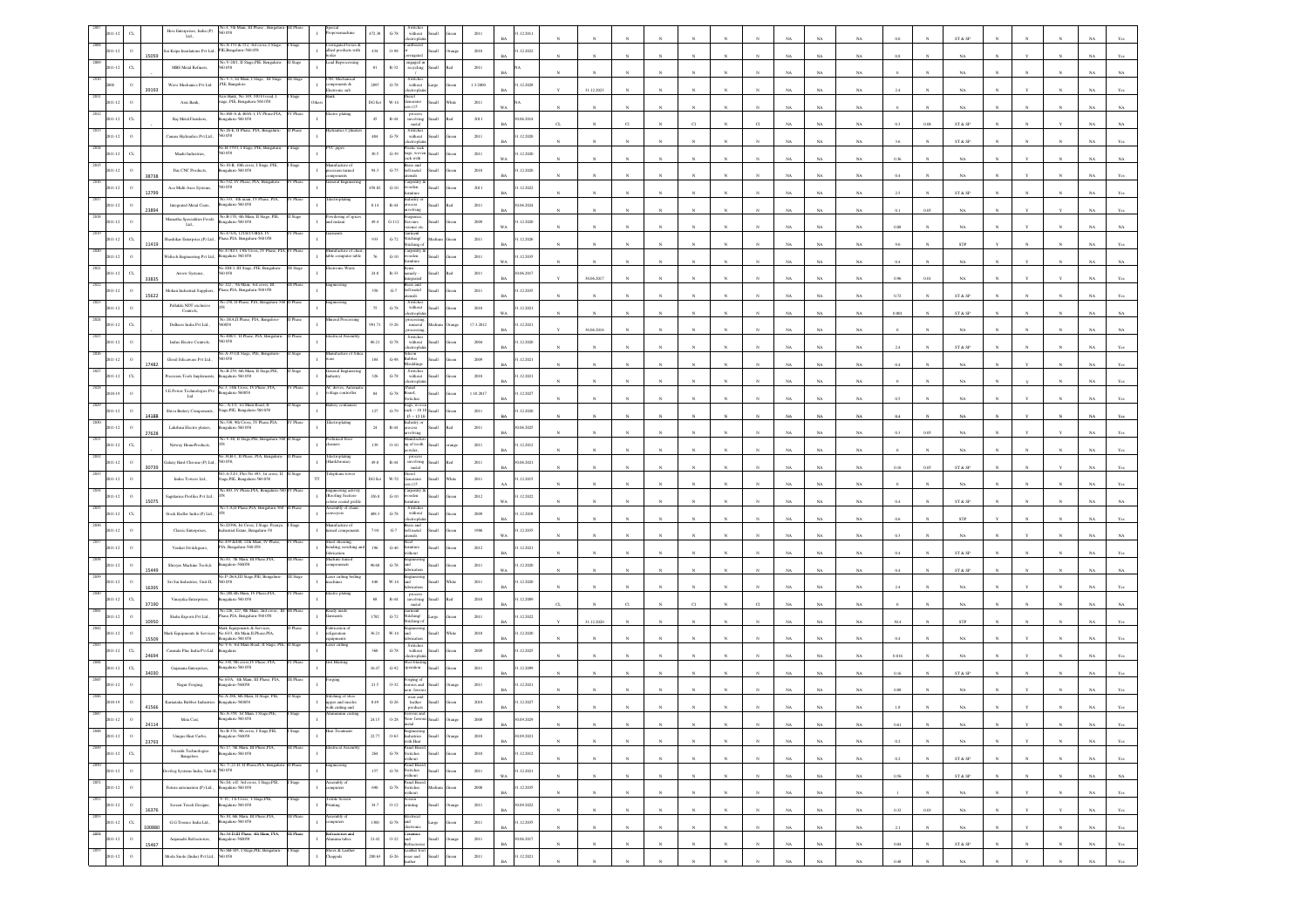|                   | $\alpha$<br>33199            | urfa Coats Ltd., No. Unit-V,                                                   | éo.VC-84, 3rd Cross, II Stage,PIE<br>angalore-560058                  |                  |                                                                 | 30.75                     | 0.54                   | xing (Ball                                                                                        |                                 | 2008                             | 09.2017                  |              |                       |            |              |                       |              |             |             |             |                 |              |                         |              |              |              |             |                |
|-------------------|------------------------------|--------------------------------------------------------------------------------|-----------------------------------------------------------------------|------------------|-----------------------------------------------------------------|---------------------------|------------------------|---------------------------------------------------------------------------------------------------|---------------------------------|----------------------------------|--------------------------|--------------|-----------------------|------------|--------------|-----------------------|--------------|-------------|-------------|-------------|-----------------|--------------|-------------------------|--------------|--------------|--------------|-------------|----------------|
|                   |                              | CIM Tools Pvt Ltd.,                                                            | .467/469, Site No 1D, 12th Cross,<br>IV Phase, PIA, Bengaluru-560 058 | Phas             | arts & sub assen<br>e commercial<br>rafts                       | 2269                      | $G-10$                 | arpentry &<br>vooden                                                                              | Large                           | 1997                             | 1.12.2035                |              |                       |            |              |                       |              |             | NA          | $_{\rm NA}$ | 47              |              | NA                      |              |              |              |             |                |
|                   |                              | Soplar India Pvt Ltd.,                                                         | No.1-A,II Phase, PIA, Bengaluru-560                                   | Phase            | gineering activit                                               | $207\,$                   | $\,$ G-78 $\,$         | Switches<br>without<br>ctroph                                                                     | Iliamā                          | $2011\,$                         | 1.12.2021<br>WA          |              |                       |            |              |                       |              |             | NA          | NA.         | 0.48            |              | STP                     |              |              |              |             |                |
|                   | $\circ$<br>10660             | Aditya Auto Products &<br>Engineering (I) Pvt Ltd,<br>No.23/24 , II Phase, PIA | a 23/24, II Phase, PIA, Beng<br>D 0.58                                |                  | ineering activit                                                | 143.5                     | $G-78$                 | ind Boa                                                                                           | large                           | 2011                             | .12.2021<br>RA           | 30.06.2017   |                       |            |              |                       |              |             | NA          | NA          |                 |              | <b>STP</b>              |              |              |              |             |                |
|                   | $\circ$                      | Sri Vanadurga Fabrications,                                                    | 139/149, 11<br>60058                                                  |                  | ering act                                                       | 10.6                      | W-14                   |                                                                                                   | <b>Ham</b>                      | 2011                             | 1.12.2020                |              |                       |            |              |                       |              |             | NA          | $_{\rm NA}$ | 0.2             |              | ST & SP                 |              |              |              |             |                |
|                   | 15394<br>$\alpha$            | Anjanadri Enterprises,                                                         | No.B-70, 2nd cross, II Stage, PIE,<br>Bangalore-560058                |                  | Phospating and<br>powder coating                                | 51.86                     | $\mathbb{R}\text{-}44$ | process<br>involving                                                                              |                                 | $2008\,$                         | 0.06.2020                |              |                       |            |              |                       |              |             |             |             | 0.4             |              |                         |              |              |              |             |                |
|                   |                              | Chirag Industries,                                                             | o.M-5,I Stage, PIE, Beng                                              |                  | ufacture<br>steners                                             | 28.09                     | $G-75$                 | metal<br>ass and<br>bell metal<br>slien                                                           | <b>Ham</b>                      | 2006                             | .12.2035<br>RA           |              |                       |            |              |                       |              |             | NA<br>NA    | NA<br>NA    | 0.24            | 0.05         | NA<br><b>NA</b>         |              |              |              |             |                |
|                   |                              | Balaji Hard Chrome,                                                            | Vo.473-D, IV Phase, PIA, Benga<br>50 058                              |                  | ectroplating<br>lardchrome)                                     | $259\,$                   | $\mathbb{R}\text{-}44$ | $\frac{involving}{metal}$                                                                         |                                 | 2012                             | 0.06, 2022               |              |                       |            |              |                       |              |             |             |             |                 |              |                         |              |              |              |             |                |
|                   | 13920                        | F Forging & Maching Cent<br>Pvt Ltd (Unit-1)                                   | o.498.IV Phase, PIA.<br>0058                                          |                  | neering activit<br>ision machine                                | 2351                      | $G-110$                | esel<br>nerator                                                                                   |                                 | $2012\,$                         | .12.2021                 |              |                       |            |              |                       |              |             | $_{\rm NA}$ | $_{\rm NA}$ | 0.8             |              | $_{\rm NA}$             |              |              |              |             |                |
|                   | 10653                        | Rishab Heat Treaters.                                                          | .115/B, 3rd cross, III Phase, PIA,<br>ngalore-560058                  |                  | ponents<br>eat Treatment                                        | 206.01                    | $0 - 36$               | \$(250)<br>teat<br>reatment                                                                       | <b>Illami</b>                   | 2011                             | 0.09.2021                |              |                       |            |              |                       |              |             | NA          | NA          |                 |              | ST & SP                 |              |              |              |             |                |
|                   | 29688                        | Amba Industries,                                                               | 40.B-125, I Stage, PIE, Bengaluru-3                                   |                  | gineering activit                                               | 85.25                     | $\mbox{G-}78$          | lio sni<br>Switcher<br>$% \left\vert \left( \mathbf{1}_{\mathbf{1}}\right) \right\rangle$ without |                                 | $1995\,$                         | RA<br>.12.2007           |              |                       |            |              |                       |              |             | <b>NA</b>   | NA          | 0.43            |              | NA                      |              |              |              |             |                |
|                   |                              | Ultratech Cement Ltd.,                                                         | o 27-C & 28-B. Il Phase.PIA<br>ngalaru-560 058                        |                  |                                                                 | $1378\,$                  | $G - 37$               | Ready mix<br>cement                                                                               |                                 | $2011\,$                         | .12.2023                 |              |                       |            |              |                       |              |             | NA          | $_{\rm NA}$ | 0.35            |              | $_{\rm NA}$             |              |              |              |             |                |
|                   | 11408                        | Venson Electric Pvt Ltd.,                                                      | o.331, 9th cross, IVth Phase, PIA<br>ngalaru-560 058                  |                  | rical Asse                                                      | 229                       | $G-78$                 | crete<br>anel Boa<br><b>Switches</b>                                                              | <b>Ham</b>                      | 1983                             | .12.2022                 |              |                       |            |              |                       |              |             | NA          | NA          | 0.8             |              | $ST \& SP$              |              |              |              |             |                |
|                   |                              | Navalagunda Auto Park,                                                         | 46.92,93 & 100, III Phase,PIA,<br>sgalaru-560 058                     |                  | vice statio                                                     | 21.87                     | $0 - 62$               | ithout<br>atomobi<br>ervicing,                                                                    | Iliami                          | $2011\,$                         | 0.9.2012                 |              |                       |            |              |                       |              |             | NA          | $_{\rm NA}$ | 2.4             |              | ${\rm ST}$ & ${\rm SP}$ |              |              |              |             |                |
|                   | $\circ$                      | LG.Workshop.,                                                                  | No.207& 208, III Phase, Bengaluru<br>D 058                            | II Phas          | tomobile S                                                      | 257.37                    | $O-18$                 | sairing<br>rvicing.                                                                               | Iliami                          | 2012                             | 30.09.202                |              |                       |            |              |                       |              |             | NA          | $_{\rm NA}$ | 0.1             |              | ST & SP                 |              |              |              |             |                |
|                   | 12159<br>$\circ$             | yoma Switch Grear Industry                                                     | 33/A, II Phase, PIA,                                                  |                  |                                                                 | 79                        | $G-78$                 | pairing<br>anel Boa<br>Switches                                                                   | <b>Illami</b>                   | 2011                             | 1.12.2022                | 30.09.2021   |                       |            |              |                       |              |             | <b>NA</b>   | NA          | $\overline{12}$ |              | ST & SP ETF             |              |              |              |             |                |
|                   |                              | 3D Concept Tooling,                                                            | o.C-338, I Stage,PIE, Benj                                            |                  |                                                                 | $^{\rm ss}$               | $\,$ G-93 $\,$         | anel Boa<br>witches                                                                               |                                 | $\mathrm{Dec}\text{-}\mathrm{H}$ | WA<br>0.12.2034          |              |                       |            |              |                       |              |             | NA          | $_{\rm NA}$ | 0.2             |              | NA                      |              |              |              |             |                |
|                   |                              | cerless Engineering Product                                                    | io.B-174, II Stage,PIE, 1                                             |                  | Compuesting<br>Compuent<br>(Die Casting)<br>ering a             | 6.3                       | $W-14$                 | thout                                                                                             |                                 | 2007                             | 1.12.2020                |              |                       |            |              |                       |              |             | NA          | NA          | 1.05            |              | NA                      |              |              |              |             |                |
|                   |                              | Tool Tech Engineers,                                                           | Vo.D-395, 1st Cross, I Stage<br>ngalaru-560 058                       |                  | ineering activi                                                 | 27.91                     | $_{\mathrm{G-10}}$     |                                                                                                   |                                 | 2015                             | R4<br>.12.2025           |              |                       |            |              |                       |              |             | NA          | NA          | 0.16            |              | NA                      |              |              |              |             |                |
|                   |                              | Paragon Polymer Products Pvt<br>Lad (form Elastrex Polymers                    | No.V-42& 42(a), II Stage, I<br>sgalaru-560 058                        |                  |                                                                 | 961.27                    | $\,$ G-26 $\,$         | car and                                                                                           |                                 | $2011\,$                         | WA<br>.12.2024           |              |                       |            |              |                       |              | NA          | NA          | $_{\rm NA}$ | $0.26\,$        |              | $_{\rm NA}$             |              |              |              |             |                |
|                   | 24771                        | Pvt Lad).,<br>Elastrex Polymers Pvt Ltd.,                                      | 0.488D, 14th Cross.<br>Bengalaru-560 058                              |                  |                                                                 | 1829.8                    | $G-26$                 | ther                                                                                              |                                 | 2011                             | 1.12.2024                |              |                       |            |              |                       |              |             | NA          | NA          |                 |              | NA                      |              |              |              |             |                |
|                   | 12765                        | Galvano centricast (P) Ltd.,                                                   | No.152, 10th Main Road, III Phase<br>PIA, Bangalore-560058            |                  |                                                                 |                           |                        | vear and<br>.<br>Dor<br>rrous an<br>Von-fer                                                       |                                 |                                  |                          |              |                       |            |              |                       |              |             | NA          | NA          |                 |              | ST & SP                 |              |              |              |             |                |
|                   | 12596                        |                                                                                | o.P-6,III Stage, PIE, B                                               |                  |                                                                 | $276\,$                   | $0.28\,$               | iria.                                                                                             |                                 | 2010                             | 1.09.2022                |              |                       |            |              |                       |              |             | NA          | NA.         |                 |              | ST & SP                 |              |              |              |             |                |
|                   |                              | Viom Netwroks Ltd.,                                                            | 4o.309,8th Cross, IV Phase , PIA,                                     |                  | ineering activity                                               | DG Set                    | $_{\rm w.52}$          | ienerator<br>28(15)<br>Switches<br>without                                                        |                                 | $2011\,$                         |                          |              |                       |            |              |                       |              |             | NA          | NA          |                 |              | NA                      |              |              |              |             |                |
|                   | $_{\rm{CL}}$<br>30528<br>YTC | "MAX Metals India (P) Ltd.,                                                    | 820 032-analage:<br>No.25/A,II Phase,PIA, Bengaluru-56                |                  | ineering activit                                                | 329                       | $G-78$                 | Switches<br>without                                                                               |                                 | 2012                             |                          |              |                       |            |              |                       |              |             | NA          | $_{\rm NA}$ |                 |              | ST & SP                 |              |              |              |             |                |
|                   |                              | ech Power Corporation Ltd.<br>Homag Machinery                                  | 40.25 B-C, 3rd Main, 4th Cross, II<br>Thase, PIA, Bengaluru-560 058   |                  | neering activi                                                  | 485.99                    | $\,$ G-78 $\,$         | ctroph<br>Switches<br>without                                                                     |                                 | $2000\,$                         |                          |              |                       |            |              |                       |              |             | $_{\rm NA}$ | $_{\rm NA}$ |                 |              | $_{\rm NA}$             |              |              |              |             |                |
|                   | 12203                        | Bangalore(P) Ltd.,                                                             | o 02, .9-B, II Phase, PIA, Beng                                       |                  |                                                                 | $448\,$                   | $\mbox{G-}78$          | ectropha                                                                                          | <b>Small</b>                    | 2012                             | .12.2021<br>RA           |              |                       |            |              |                       |              |             | NA          | NA          | 0.4             |              | ST & SP                 |              |              |              |             |                |
|                   | $\Omega$<br>18130            | Sai Industries,                                                                | 560 058<br>No.46, 4th Main Road, III Phase, PIA, III Phase            |                  | neering activ                                                   | 41.27                     | $_{\mathrm{G-32}}$     | and plastic<br>.<br>Secol<br>anel Board                                                           | <b>Ham</b>                      | 2010                             | 1.12.2021<br>w.          |              |                       |            |              |                       |              |             | NA          | $_{\rm NA}$ | 0.12            |              | ST & SP                 |              |              |              |             |                |
|                   | 17422                        | Skanda Machine Tools                                                           | ngaluru-560 058<br>No.A-105, 3rd Main, II Stag                        |                  | gineering activ                                                 | 202.56                    | $\mbox{G-78}$          | switches<br>thout<br>Switche                                                                      |                                 | $2012\,$                         | .12.2021                 |              |                       |            |              |                       |              |             | $_{\rm NA}$ | NA          | 1.2             |              | $ST \& SP$              |              |              |              |             |                |
|                   |                              | Werner Finely Pvt Ltd.                                                         | ngalaru-560 058<br>No.9-D,II Phase, PIA, Benj                         |                  | stic Moulded                                                    | $_{\rm 284}$              | $\mbox{G-}78$          | without<br>tronic<br>olythene                                                                     | Iliami                          | 2011                             | .12.2021<br>RA           |              |                       |            |              |                       |              |             | NA          | NA          |                 |              | NA                      |              |              |              |             |                |
|                   | 26493                        | Primex Plastics (P) Ltd.,<br>Electric Power Equipment                          | No.44, III Phase, PIA, Bengaluru-560 III Phase                        |                  | sembLy of<br>ansofrmers                                         | 297                       | $G-32$                 | ind plastic<br>reocessed                                                                          | llum                            | 2010                             | 1.12.2022                |              |                       |            |              |                       |              |             | NA          | $_{\rm NA}$ | $0.25\,$        |              | ST & SP                 |              |              |              |             |                |
|                   | YΤ<br>14447                  | Company,<br>Lakshmi Vacuum Heat                                                | 3B-05,IV Phase,PIA, Beng                                              |                  |                                                                 | $53.2\,$                  | $_{\mathrm{G-S5}}$     | embb <sub>3</sub>                                                                                 |                                 | $2009\,$                         |                          |              |                       |            |              |                       |              |             | NA          | NA          |                 |              | NA                      |              |              |              |             |                |
|                   | $C$ L<br>29650               | Treaters (P) Ltd.,<br>ITW India Pvt I.td-BISS                                  | 0.058<br>No.497-EJV Phase, PIA, Bengalure                             |                  | nufacture of s                                                  | 84.69                     | $0 - 63$               | dustries<br>ith Heat<br>aroentry                                                                  | <b>Ham</b>                      | 2010                             | 06.2017<br>RA            |              |                       |            |              |                       |              |             |             | 30.06.2018  | 0.4             |              | <b>NA</b>               |              |              |              |             |                |
|                   | 38391                        | <b>Existen (Formerly Bangalori</b><br>Integrated Systems),                     | 0058<br>40.V-12(a), III Stage, PIA, Bens                              |                  | <b>Hydraulic testing</b><br>systems compone<br>uffing & Polishi | $1092\,$                  | $_{\mathrm{G-10}}$     | oden                                                                                              |                                 | 2010                             | .12.2023                 | 31.12.2019   |                       |            |              |                       |              |             | NA          | $_{\rm NA}$ |                 |              | ${\tt STP}$             |              |              |              |             |                |
|                   |                              | Crescent Enterprises,                                                          | 60 058<br>o.C-311, 9th cross, I Stage, PIA,                           |                  | atch componen<br>Waste                                          | 42.47                     | $_{\mathrm{G-1}}$      | isils fi                                                                                          |                                 | $2011\,$                         | .12.2021                 |              |                       |            |              |                       |              |             |             | NA          |                 |              |                         |              |              |              |             |                |
|                   | $C_{L}$<br>24141             | E-Waste Managers,                                                              | engalaru-560 058<br>o.473-D, 13th cross,                              |                  | lephone Tow                                                     | $25.2\,$                  | $R-3$                  | ngaged in<br>icid                                                                                 | <b>Based</b>                    | 2010                             | 0.06.2017<br>R.          |              |                       |            |              |                       |              |             |             |             | 0.432           |              | NA                      |              |              |              |             |                |
|                   |                              | Indus Towers Ltd.,                                                             | ngalaru-560 058<br>o.93, 4th main, III Phase, PIA                     |                  |                                                                 | DG Set                    | $W-52$                 | enerator<br>s(15)                                                                                 |                                 | $2012\,$                         | .12.2021                 |              |                       |            |              |                       |              |             | NA          | NA          |                 |              | NA                      |              |              |              |             |                |
|                   | 16750                        | Crescent Polymers,                                                             | sgalore-560058<br>io.B-113, 3rd Main, II                              |                  | rment washing with<br>ending and<br><b>DPE Stretch Rol</b>      | 327                       | $G-62$                 | ergent                                                                                            |                                 | 2012                             | 1.12.2032                |              |                       |            |              |                       |              |             | NA          | NA.         |                 |              | ST & SP                 |              |              |              |             |                |
|                   | $\circ$<br>12167             | lider Bags Bangalore Pvt Ltd,                                                  | engalaru-560 058<br>No.C-127, 2nd B Main road, II Sta                 |                  | (More than 40)<br>(ato<br>incering                              | 107.24                    | $_{\mathrm{G-32}}$     | and plastic                                                                                       | <b>Ham</b>                      | 2012                             | .12.2022<br>WA           |              |                       |            |              |                       |              |             | NA          | $_{\rm NA}$ | 0.16            |              | NA                      |              |              |              |             |                |
|                   |                              | chnoheat overs & Furnace                                                       | galaru-560 05<br>40.A-315, 7th Main Raod ,II                          |                  | eady made garm                                                  | $13\,$                    | $_{\rm W\text{-}14}$   |                                                                                                   |                                 | $2011\,$                         | .12.2021                 |              |                       |            |              |                       |              |             | $_{\rm NA}$ | $_{\rm NA}$ | 0.24            |              | $_{\rm NA}$             |              |              |              |             |                |
|                   |                              | Indian Clothing Company,                                                       | Stage, PIE, Bengaluru-560 058<br>40.V-15A, Shed No.C-178, 4th r       |                  |                                                                 | $270\,$                   | $G-72$                 | iarment<br>titching/                                                                              |                                 | 2012                             | 1.12.2022                |              |                       |            |              |                       |              |             |             |             |                 |              | ST & SE                 |              |              |              |             |                |
| 2097              | 22852                        | Shipai Industries,                                                             | II Stage, PIE, Bengaluru-560 058<br>40.22, 5th Main, III Phase, PIA,  | <b>III</b> Phase | eication with<br>pper drawin                                    | 87.42                     | $R - 44$               |                                                                                                   |                                 | 2011                             | 0.06.2023<br>$_{\rm BA}$ |              |                       |            |              |                       |              | $_{\rm NA}$ | $_{\rm NA}$ | $_{\rm NA}$ | 0.28            | 0.3          | $ST & SP$               |              |              |              | $_{\rm NA}$ | Yes            |
| $11 - 12$<br>20%  | $\circ$                      | N.S.R. Copper,                                                                 | ngaluru-560 058<br>40.C-186,II Stage,PIE, Bengaluru                   |                  |                                                                 | 94.71                     | $_{\mathrm{G-32}}$     | Polythene<br>and plastic<br>processed                                                             | Small                           | $2011\,$                         | .12.2024<br><b>BA</b>    | $_{\rm N}$   |                       |            | $\mathbf{N}$ |                       |              | $_{\rm NA}$ | $_{\rm NA}$ | $_{\rm NA}$ | 0.27            |              | ST & SP                 |              |              |              | $_{\rm NA}$ | Yes            |
| 1011-12<br>2099   | $\circ$                      | R.S. CNC.                                                                      | io.193B, 4th Cross, I Stage, PIE,                                     |                  |                                                                 | 192                       | $\operatorname{G-78}$  | $\begin{tabular}{ll} Switches\\ without & Small \end{tabular}$<br>ctroplati                       |                                 | 2001                             | 1.12.2012<br><b>BA</b>   | $_{\rm N}$   | $\boldsymbol{\kappa}$ | $\sim$     | $\mathbf{N}$ | $\boldsymbol{\kappa}$ | $_{\rm N}$   | NA          | NA          | NA          | 0.4             |              | NA                      | $\mathbf{N}$ | $\mathbf{v}$ | $\mathbf{N}$ | NA          | Yes            |
| 2018<br>2100      | $\,$ o<br>41917              | Alpha Elsec Defence and<br>Aerospace Systems Pvt Ltd                           | s20033-analagn<br>0.36 & 37.11 Phase.PIA. Benn                        | Stage            | ptical instrum<br>hone Toy                                      | $850\,$                   | $0.62\,$               | painting.<br>paint baking, Medium<br>paint                                                        |                                 | $2018\,$                         | 0.09.2023<br>$_{\rm BA}$ | 30.09.2023   | N                     |            | $\bar{N}$    |                       |              | $_{\rm NA}$ | $_{\rm NA}$ | $_{\rm NA}$ | $2.2\,$         |              | $_{\rm NA}$             |              |              |              | $_{\rm NA}$ | $\mathbf{Yes}$ |
| 011-12            | $\circ$                      | Tower Vision India Ltd.,                                                       | 0 O.S8                                                                |                  | $\mathbb{T} \mathbb{T}$                                         | $DG$ $\operatorname{Set}$ | $_{\rm w.52}$          | Diesel<br>Generator<br>sets (15                                                                   | $\operatorname{Small}$<br>Vhite | $2011\,$                         | ٨A                       | $_{\rm N}$   | $_{\rm N}$            | $_{\rm N}$ | $_{\rm N}$   | $_{\rm N}$            | N            | $_{\rm NA}$ | $_{\rm NA}$ | $_{\rm NA}$ |                 |              | NA                      |              | $_{\rm N}$   | $_{\rm N}$   | $_{\rm NA}$ | Yes            |
| 2101<br>1011-12   | $\rm ^o$                     | CNC India Tools & Services                                                     | No.A-319,A-320, 7th Main, II<br>Stage, PIE, Bengaluru-560 058         | Stage            | Manufacture of<br>electrical panels<br>Jigs fistures, cutting   | $491\,$                   | $\operatorname{G-78}$  | Panel Board,<br>Switches<br>without                                                               | Small                           | $2004\,$                         | 1.12.2024<br>RA          | $\mathbf{N}$ | $\mathbf{N}$          | $_{\rm N}$ | $\mathbf{N}$ | $\mathbf{N}$          | $\mathbf{N}$ | $_{\rm NA}$ | $_{\rm NA}$ | $_{\rm NA}$ | $1.2\,$         | $\mathbf{N}$ | $_{\rm NA}$             |              | $\mathbf{v}$ | $_{\rm N}$   | $_{\rm NA}$ | $\mathbf{Yes}$ |
| 2102<br>011-12    | $\circ$                      | Shrusti Innovation,                                                            | No.466, 3rd Main, IV Phase,PIA,<br>820 032-analage:                   | / Phase          | ngineering activity                                             | 32.31                     | $\mbox{G-46}$          | Steel<br>furniture<br>without                                                                     | Small                           | $2011\,$                         | 1.12.2021<br>$_{\rm WA}$ | $_{\rm N}$   |                       |            | $\bar{N}$    |                       |              | $_{\rm NA}$ | $_{\rm NA}$ | $_{\rm NA}$ | $0.4\,$         |              | ${\tt ST}$ & ${\tt SP}$ |              |              |              | $_{\rm NA}$ | $_{\rm NA}$    |
| 2103<br>1011-12   | $\,$ o<br>29268              | <b>Bulkmov Engineering</b>                                                     | No. 484/A, IV palse peenya Indu<br>area, Banglaore 560058             | Phase            | Engineering activity<br>with spray paintng                      | $112\,$                   |                        | Spray<br>0-62 painting,<br>paint baking                                                           | llami                           | 1.10.1992                        | .12.2025<br><b>BA</b>    | $_{\rm N}$   | $\overline{N}$        | $_{\rm N}$ | $_{\rm N}$   | $\mathbf{N}$          | $\mathbb{N}$ | $_{\rm NA}$ | $_{\rm NA}$ | $_{\rm NA}$ | 0.2             | $_{\rm N}$   | $_{\rm NA}$             |              | Y            | $_{\rm N}$   | $_{\rm NA}$ | Yes            |
| 2104<br>$11 - 12$ | $\,$ 0<br>1566               | Sun Modular Systems.                                                           | éo.C-179, 5th C Main Road II<br>Stage, PIE, Bengaluru-560 058         | luge             | Jolar Furnita                                                   | 46.87                     | $\,$ G-78 $\,$         | .<br>Panel Board<br>Switches<br>vithout                                                           | <b>Iliami</b>                   | $2011\,$                         | 1.12.2021<br>w.          | $\bar{N}$    |                       |            | $\mathbf{x}$ |                       |              | NA          | NA          | NA          | 0.4             |              | $_{\rm NA}$             |              |              | $\mathbf{N}$ | $_{\rm NA}$ | $_{\rm NA}$    |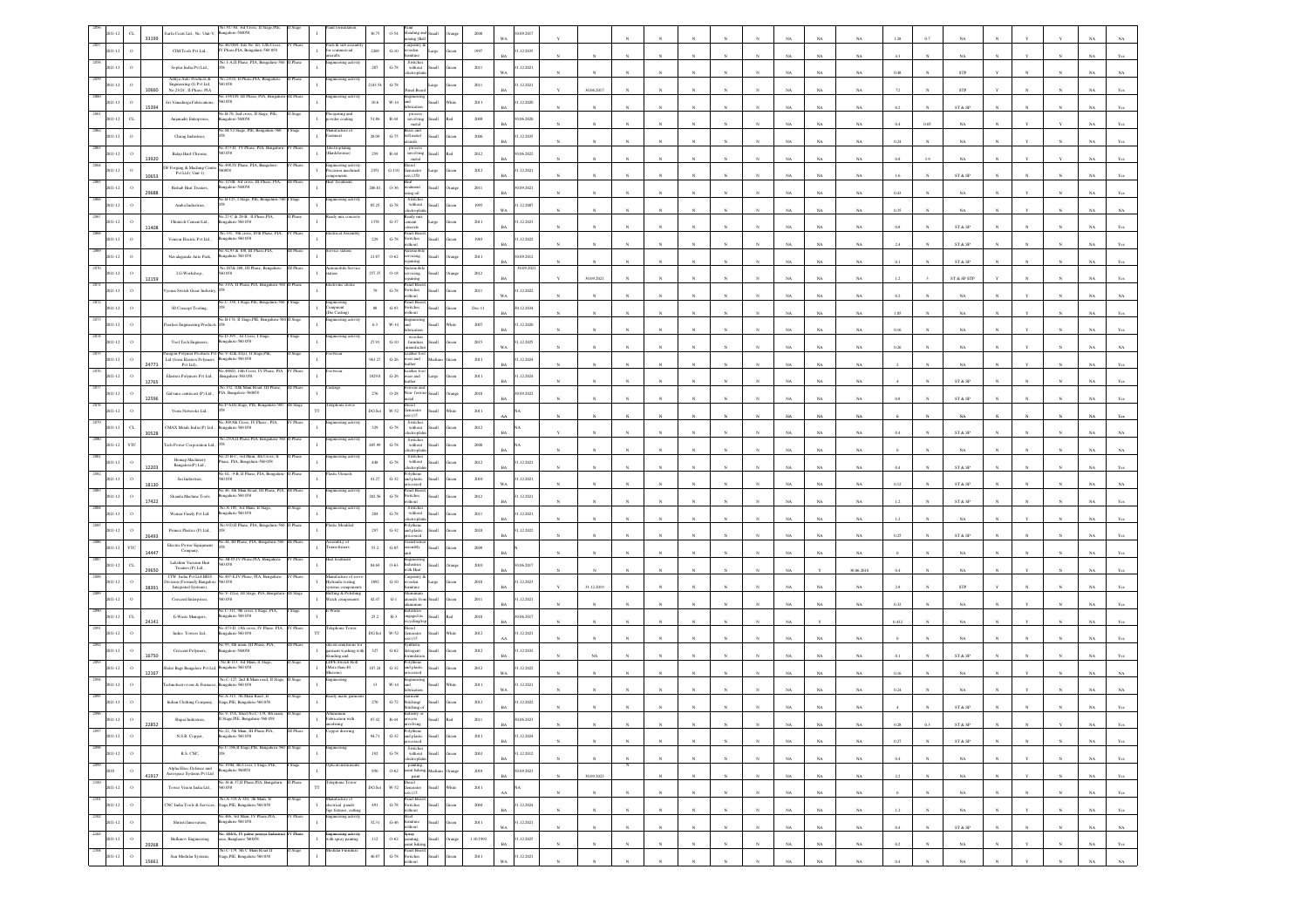|      |                  |                     | No.75, 6th Main, III Phase, PIA<br>$\text{POM}$ Systems Services Pvt. Ltd.,<br>galaru-560 058                                                                          |                                                               | 160       | $W-13$<br>$\mathbf{r}$                                                                                                                                                                                                          |                                                                                                                                                                |                      | 2000                    | 12.202     |              |              |              |              |              |              |              |             |             |             |             |              | ST & SP                      |                |                  |              |                               |
|------|------------------|---------------------|------------------------------------------------------------------------------------------------------------------------------------------------------------------------|---------------------------------------------------------------|-----------|---------------------------------------------------------------------------------------------------------------------------------------------------------------------------------------------------------------------------------|----------------------------------------------------------------------------------------------------------------------------------------------------------------|----------------------|-------------------------|------------|--------------|--------------|--------------|--------------|--------------|--------------|--------------|-------------|-------------|-------------|-------------|--------------|------------------------------|----------------|------------------|--------------|-------------------------------|
|      | $_{\mathrm{CL}}$ | R.O.Dasa<br>rahalli | No.129,IV Phase,PIA, Bangalore-<br>V Phase<br>Gajendra Enterprises,                                                                                                    |                                                               | 23.55     | Industrie<br>$0 - 63$<br>reatmen                                                                                                                                                                                                | with Heat                                                                                                                                                      |                      | 2010                    |            |              |              |              |              |              |              |              |             | NA          | NA          | NA          |              | NA.                          |                |                  |              |                               |
|      | $\sigma$         | R.O.Dasa            | 29,IV Phase,PIA, Benga<br>Varsha Castings &<br>engineering                                                                                                             | Asting V                                                      | 31.94     | orging of<br>$0 - 32$                                                                                                                                                                                                           | rous and                                                                                                                                                       |                      | 2010                    |            |              |              |              |              |              |              |              |             |             |             |             |              |                              |                |                  |              |                               |
|      |                  | rahalli             | No.A-352, 8th Main II Stage, PIE,<br>es Precision Technologoia<br>galaru-560 058                                                                                       | teering activi                                                | 326.3     | a-fem<br>rass and<br>${\bf G}\mbox{-}7$<br>bell metal<br>atensils                                                                                                                                                               |                                                                                                                                                                |                      | WA.<br>2009             | .12.2023   |              |              |              |              |              |              |              |             | NA          | NA          |             |              | NA.                          |                |                  |              |                               |
|      |                  | 15693               | 40.B-231, 6th cross, I Stage, PIE<br>Perfect Laser Serivces,<br>sgalaru-560 058                                                                                        |                                                               | 157       | Panel Board<br>$\,$ G-78 $\,$<br>witches                                                                                                                                                                                        |                                                                                                                                                                |                      | <b>BA</b><br>$2011\,$   | 1.12.2012  |              |              |              |              |              |              |              |             | NA          | $_{\rm NA}$ | $0.48\,$    |              | $_{\rm NA}$                  |                |                  |              | NA                            |
|      |                  | 42492               | o.V-P, I Stage,PIE, Bangalor                                                                                                                                           | ineering activi                                               |           | ithout<br>Switches<br>without                                                                                                                                                                                                   |                                                                                                                                                                |                      | WA                      |            |              |              |              |              |              |              |              | NA          | $_{\rm NA}$ | NA          | 0.14        |              | $_{\rm NA}$                  |                |                  |              | NA                            |
|      | $\sigma$         |                     | Mahe Industries,<br>vo.B-447,I Stage,PIE, Bangalore                                                                                                                    | gineering activ.                                              | 120       | $G-78$                                                                                                                                                                                                                          |                                                                                                                                                                |                      | 2011<br><b>BA</b>       | 1.12.2022  |              |              |              |              |              |              |              |             | $_{\rm NA}$ | NA          | $0.15\,$    |              | $\text{ST} \ \& \ \text{SP}$ |                |                  |              | ŃÄ                            |
|      |                  |                     | Mallar Industries,<br>io.VP-8, I Stage,PIE, Bengaluru-56                                                                                                               | gineering Acti                                                | 17.81     | $_{\rm W\text{-}14}$                                                                                                                                                                                                            |                                                                                                                                                                |                      | $2011\,$<br>W.A         |            |              |              |              |              |              |              |              | NA          | $_{\rm NA}$ | $_{\rm NA}$ | NA          |              | $_{\rm NA}$                  |                |                  |              | NA                            |
|      |                  |                     | United Engineers,<br>io.83/1 , III Phase, PIA, Bangalos                                                                                                                | abrication                                                    | 12.49     | $W-14$<br>derication                                                                                                                                                                                                            |                                                                                                                                                                | Thite                | 2004<br>WA.             | 1.12.2021  |              |              |              |              |              |              |              |             | NA          | NA          | 0.22        |              | NA.                          |                |                  |              |                               |
|      | $\circ$          | 35475               | Shreyas Meta Castings,<br>560058                                                                                                                                       | e casting                                                     | 30.5      | $0-28$<br>Non-ferr                                                                                                                                                                                                              | <b>Illett</b>                                                                                                                                                  | ung                  | 2011<br><b>BA</b>       | 0.09.2022  |              |              |              |              |              |              |              |             | $_{\rm NA}$ | NA          | 0.4         |              | $\text{ST} \ \& \ \text{SP}$ |                |                  |              |                               |
|      | $\circ$          | 17186               | io.182C, III Phase,PIA, Bengaluru<br>tries Precision Technologoi<br>058                                                                                                | gineering an<br>rication                                      | 41.85     | $_{\rm W\text{-}14}$                                                                                                                                                                                                            |                                                                                                                                                                |                      | $2006\,$<br>WA          | .12.2021   |              |              |              |              |              |              |              |             | NA          | $_{\rm NA}$ | $\,0.14$    |              | ST & SP                      |                |                  |              | NA                            |
|      | $\circ$          |                     | Bhagyalakshmi Indust<br>8-85, 2nd Cross, I Stage, PIE<br>Rengaluru-560 058<br>Corporation,                                                                             | ring colo                                                     | 27.54     | Brass and<br>bell metal<br>$_{\rm G-7}$<br>sils                                                                                                                                                                                 |                                                                                                                                                                |                      | 1982<br><b>WA</b>       | 1.12.2035  |              |              |              |              |              |              |              |             | NA          | $_{\rm NA}$ | 0.3         |              | NA.                          |                |                  |              |                               |
|      | $\circ$          |                     | No. 136-137/5, 8th Main, III Phi<br>dectrical and Allied Product<br>PIA, Bangalore - 560 058                                                                           | ifacture of c<br>$\mathbf{I}$<br>sys and ATC be               | $_{74.4}$ | Switcher<br>$\,$ G-78 $\,$<br>without                                                                                                                                                                                           |                                                                                                                                                                |                      | 2002                    | 1.12.2021  |              |              |              |              |              |              |              |             |             |             |             |              |                              |                |                  |              |                               |
|      |                  |                     | io.148, 9th Main, III Phase, PIA,<br>Goodwill Industries,<br>galore - 560 058                                                                                          | ect metal<br>ponents                                          | $542\,$   | rass and<br>$_{\mathrm{G-7}}$<br>ell metal                                                                                                                                                                                      |                                                                                                                                                                |                      | WA<br>$2008\,$          | .12.2021   |              |              |              |              |              |              |              | NA          | $_{\rm NA}$ | $_{\rm NA}$ | 0.4         |              | $\text{ST} \ \& \ \text{SP}$ |                |                  |              |                               |
|      | $\circ$          |                     | 225, 4th Cross, I stage<br>Prakash Industries,<br>sgalore - 560 058                                                                                                    |                                                               | 21.62     | ısils<br>ectrica<br>$W-13$<br>and                                                                                                                                                                                               |                                                                                                                                                                | Thite                | WA<br>1981              | 1.12.2021  |              |              |              |              |              |              |              | NA          | $_{\rm NA}$ | $_{\rm NA}$ | 0.13        |              | $_{\rm NA}$                  |                |                  |              |                               |
|      |                  |                     | No.222, 8th Main, III Phase, PIA,                                                                                                                                      | nufacture of p                                                |           | Brass and<br>bell metal                                                                                                                                                                                                         |                                                                                                                                                                |                      | RA                      |            |              |              |              |              |              |              |              |             | NA          | NA          | 0.2         |              | NA.                          |                |                  |              |                               |
|      | $\circ$          |                     | Pressed Products,<br>galore - 560 058<br>B-126, 3rd Cross, I Stas<br>tajdeep Engineering Works                                                                         | <b>S</b> meta                                                 | 46.77     | $G-7$                                                                                                                                                                                                                           |                                                                                                                                                                |                      | 2010<br>WA              | 1.12.2021  |              |              |              |              |              |              |              |             | NA          | $_{\rm NA}$ | 0.4         |              | $\text{ST} \ \& \ \text{SP}$ |                |                  |              |                               |
|      |                  |                     | galore - 560 058<br>Replica Xerography Pvt Ltd.,<br>B-375, 100Ft Road, I stage, Peenya                                                                                 | rication<br>anning, printing                                  | $48\,$    | Switches<br>without<br>$\operatorname{G-78}$<br>ctron                                                                                                                                                                           |                                                                                                                                                                |                      | 2003<br><b>WA</b>       | .12.2021   |              |              |              |              |              |              |              | NA          | NA          | $_{\rm NA}$ | 0.2         |              | $_{\rm NA}$                  |                |                  |              |                               |
|      | $\circ$          |                     | ustrial Estate, Bangalore - 560 05<br>No.SB-52, 4th Cross, 1 Stage, PIE,                                                                                               | and documetation<br>vice                                      | $445\,$   | Switches<br>without<br>$G-78$                                                                                                                                                                                                   |                                                                                                                                                                |                      | 2007<br><b>BA</b>       | 1.12.2021  |              |              |              |              |              |              |              | NA          | $_{\rm NA}$ | $_{\rm NA}$ | $0.15\,$    |              | $_{\rm NA}$                  |                |                  |              | NA                            |
|      | $\circ$          | 14330               | Sadbhava Fabricators (P),<br>sgalore - 560 058                                                                                                                         | fachined turned<br>mponents                                   | $245\,$   | rass and<br>${\bf G}\mbox{-}7$<br>bell metal                                                                                                                                                                                    |                                                                                                                                                                |                      | 1996<br>WA              | 1.12.2021  |              |              |              |              |              |              |              | NA          | $_{\rm NA}$ | $_{\rm NA}$ | 0.4         |              | $_{\rm NA}$                  |                |                  |              | $_{\rm NA}$                   |
|      | $\circ$          |                     | Hydro-Links Flexibles Pvt<br>Ltd.,<br>io.C-329, 3rd Main Road, I Stage<br>E, Bangalore - 560 058                                                                       |                                                               | 95.94     | Brass and<br>bell metal<br>$G-7$<br>sliste                                                                                                                                                                                      | Iliam                                                                                                                                                          | reen                 | 1990<br>$_{\rm WA}$     | 1.12.2021  |              |              |              |              | N            | $\mathbf{N}$ |              | $_{\rm NA}$ | NA          | NA          | 0.4         |              | $_{\rm NA}$                  |                |                  |              | NA                            |
|      | $\circ$          |                     | -387, 1 Stage, PIE, Bangalore - 560<br>M M Equipments,                                                                                                                 | nmercial kit<br><i>ipments</i>                                | 107       | $G-7$<br>bell metal<br>sile                                                                                                                                                                                                     | <b>Illett</b>                                                                                                                                                  |                      | 2003<br><b>BA</b>       | 1.12.2021  |              |              |              |              |              |              |              | NA          | $_{\rm NA}$ | $_{\rm NA}$ | 0.3         |              | NA                           |                |                  |              |                               |
|      | $\circ$          |                     | 4o.221, 9th Cross, IV Phase, PIA,<br>Mesh Well Gears.<br>galore - 560 058                                                                                              | anufacture of g<br>d sprockets                                | 89.19     | rass and<br>${\bf G}\mbox{-}7$<br>hell metal                                                                                                                                                                                    | <b>Illem</b>                                                                                                                                                   |                      | $1981\,$                | 1.12.2021  |              |              |              |              |              |              |              |             |             |             |             |              |                              |                |                  |              |                               |
|      | $\circ$          |                     | 109, I Stage, KSSIDC,<br>Precision Engineering<br>galore - 560 058<br>Accessories,                                                                                     | rulic and pr                                                  | 156       | Brass and<br>bell metal<br>$\,$ G-7 $\,$                                                                                                                                                                                        |                                                                                                                                                                |                      | <b>BA</b><br>1973       | .12.2021   |              |              |              |              |              |              |              |             | NA          | $_{\rm NA}$ | $0.18\,$    |              | $_{\rm NA}$                  |                |                  |              |                               |
|      | $\circ$          |                     | No.89/1, 7th Main, III Ph<br>Pride Machine Tools.<br>igalore - 560 058                                                                                                 | C machin<br>onents                                            | $113\,$   | sliens<br>Switcher<br>$G-78$                                                                                                                                                                                                    | llam                                                                                                                                                           |                      | RA<br>2005              | 1.12.2021  |              |              |              |              |              |              |              |             | NA          | NA          | 0.13        |              | NA.                          |                |                  |              |                               |
|      |                  |                     | B-18, I Stage, PIE, Bangalore - 560<br>Sainit Engineering,                                                                                                             |                                                               |           | without<br>electroplati<br>Switches<br>without                                                                                                                                                                                  |                                                                                                                                                                |                      | <b>BA</b>               |            |              |              |              |              |              |              |              |             | $_{\rm NA}$ | $_{\rm NA}$ | 0.45        |              | ST & SP                      |                |                  |              |                               |
|      | $\circ$          |                     | Sridarshan Packaging                                                                                                                                                   |                                                               | 54.45     | $G-78$<br>arpentry                                                                                                                                                                                                              | ectrophat                                                                                                                                                      |                      | 2006<br>WA              | 1.12.2021  |              |              |              |              |              |              |              |             | $_{\rm NA}$ | NA          | 0.05        |              | $_{\rm NA}$                  |                |                  |              |                               |
|      | $\circ$          |                     | io.26, 5th Main, III Phase, PIA,<br>Industries.<br>galore - 560 058<br>Veda Tooling systems (F                                                                         | <b>VC</b> Machine                                             | 54.25     | $G-10$<br>ooden<br>Switcher                                                                                                                                                                                                     |                                                                                                                                                                |                      | 2011<br><b>BA</b>       | 1.12.2021  |              |              |              |              |              |              |              | NA          | NA.         | NA          | 0.3         |              | ST & SP                      |                |                  |              |                               |
|      |                  |                     | Ltd.,<br>-317, 1 Stage, PIE, Bangalore - 560<br>No.54/1, 4th Main, III Phase, PIA.                                                                                     |                                                               | $156\,$   | $\,$ G-78 $\,$<br>$% \left\vert \left( \mathbf{1}_{\mathbf{1}_{\mathbf{1}}},\mathbf{1}_{\mathbf{1}_{\mathbf{2}}},\mathbf{1}_{\mathbf{2}}\right) \right\rangle$ without<br>Switches                                              |                                                                                                                                                                |                      | 1991<br><b>BA</b>       | .12.2021   |              |              |              |              |              |              |              | NA          | $_{\rm NA}$ | $_{\rm NA}$ | 0.3         |              | $_{\rm NA}$                  |                |                  |              |                               |
|      | $\circ$          |                     | Auto Cut Enterprise<br>galore - 560 058                                                                                                                                |                                                               | $34.52\,$ | $G-78$                                                                                                                                                                                                                          | $% \left\vert \left( \mathbf{1}_{\mathbf{1}_{\mathbf{1}}},\mathbf{1}_{\mathbf{1}_{\mathbf{2}}},\mathbf{1}_{\mathbf{2}}\right) \right\rangle$ without<br>ctroph |                      | 2006<br>WA.             | 1.12.2021  |              |              |              |              |              |              |              |             | NA          | NA          | 0.1         |              | ST & SP                      |                |                  |              |                               |
|      | $\circ$          |                     | No.39/3, 4th Main, III Phase, PIA,<br>I Phase<br>B M L Industries,<br>sgalore - 560 058                                                                                | epacking of<br>temicals<br>$\mathbf{I}$                       | 21.21     | filling<br>G-109 Repacking                                                                                                                                                                                                      | llam                                                                                                                                                           |                      | 2005<br><b>WA</b>       | 1.12.2021  |              |              |              |              |              |              |              |             | $_{\rm NA}$ | NA          | $0.19\,$    |              | $\text{ST} \ \& \ \text{SP}$ |                |                  |              |                               |
|      | $\,$ o           | 29844               | No.B-28/B, I Stage, PIE, Bangalore -<br>Indvac Systems &<br>Components,<br>60 058                                                                                      | iccum pump<br>embly                                           | 23.69     | lectrica<br>$W-13$<br>hm.                                                                                                                                                                                                       |                                                                                                                                                                |                      | $2011\,$<br><b>BA</b>   | .12.2021   |              |              |              |              |              |              |              | NA          | NA          | $_{\rm NA}$ | $0.38\,$    |              | $_{\rm NA}$                  |                |                  |              | $_{\rm NA}$                   |
|      | $\,$ $\,$        | 14316               | 40.C-206, 4th Cross, I Stage, PIE,<br>Micro Moulds & Plastics,<br>1galore - 560 058                                                                                    | ools dies and<br>ponents                                      | 87.56     | Brass and<br>bell metal<br>$_{\mathrm{G-7}}$<br>sils                                                                                                                                                                            |                                                                                                                                                                |                      | 2004<br>WA              | 1.12.2021  |              |              |              |              |              |              |              | NA          | $_{\rm NA}$ | NA          | 0.225       |              | $_{\rm NA}$                  |                |                  |              | NA                            |
|      |                  |                     | 3.25/3, V Main, Near UCO Bank, II<br>R.R. Techno Products,<br>Phase, PIA, Bangalore - 560 058                                                                          | NC machine<br>mponents                                        | 82.55     | Switcher<br>$G-78$<br>without                                                                                                                                                                                                   |                                                                                                                                                                |                      | 2004                    | 1.12.2021  |              |              |              |              |              |              |              |             |             |             |             |              |                              |                |                  |              |                               |
|      |                  |                     | io.198/A, 2nd Cross, 11th main, III<br>Samm Technologies,<br>ase, PIA, Bangalore - 560 058                                                                             | brication                                                     | $150\,$   | Switches<br>without<br>$\,$ G-78 $\,$                                                                                                                                                                                           |                                                                                                                                                                |                      | WA<br>$2001\,$          | 1.12.2021  |              |              |              |              |              |              |              | NA          | $_{\rm NA}$ | NA          | $0.15\,$    |              | $_{\rm NA}$                  |                |                  |              | NA                            |
|      |                  |                     | %16-M1, 4th Cross, 1 Stage, PIE<br>kangalore – 560 058<br>V-3 CNC Centre,                                                                                              | NC machines                                                   | 93.18     | ctropi<br>Switches<br>without<br>$G-78$                                                                                                                                                                                         |                                                                                                                                                                |                      | <b>BA</b><br>2012       | 1.12.2021  |              |              |              |              |              |              |              | NA          | $_{\rm NA}$ | $_{\rm NA}$ | 0.4         |              | $_{\rm NA}$                  |                |                  |              | $_{\rm NA}$                   |
|      |                  |                     | No.25, 5th Main, III Phase, PIA,                                                                                                                                       |                                                               |           | ass and                                                                                                                                                                                                                         | ctrophi                                                                                                                                                        |                      | <b>WA</b>               |            |              |              |              |              |              |              |              |             | NA          | NA          | 0.25        |              | NA.                          |                |                  |              |                               |
|      |                  |                     | Deepak Industries,<br>ngalore - 560 058<br>éo.44, 4th Main, III Phase, PIA,<br>Electric Power Equipment                                                                | <sub>2</sub><br>ssembly of high<br>bltage instrument          | 32.59     | $G-7$<br>ell metal<br>Switche                                                                                                                                                                                                   | <b>Illem</b>                                                                                                                                                   |                      | 2004<br><b>WA</b>       | 1.12.2021  |              |              |              |              |              |              |              |             | $_{\rm NA}$ | $_{\rm NA}$ | $0.18\,$    |              | $\text{ST} \ \& \ \text{SP}$ |                |                  |              | NA                            |
|      |                  |                     | galore - 560 058<br>Company,<br>Vo.C-208, 4th Cross, 1                                                                                                                 | <b>NC Machine sh</b>                                          | 60.92     | $\operatorname{G-78}$<br>$% \left( \left\vert \mathcal{L}_{\mathcal{A}}\right\vert \right)$ without<br>lectroplat                                                                                                               |                                                                                                                                                                |                      | 2009<br>WA.             | .12.2021   |              |              |              |              |              |              |              |             | NA          | $_{\rm NA}$ | 0.1         |              | ST & SP                      |                |                  |              |                               |
|      | $\circ$          |                     | Kashyap Machine Tools,<br>1galore - 560 058<br>No.A-421, I Stage, PIE, Bangalore                                                                                       | brication of se                                               | 39.26     | Switches<br>without<br>$G-78$                                                                                                                                                                                                   | tronla                                                                                                                                                         |                      | 2007<br><b>WA</b>       | 1.12.2021  |              |              |              |              |              |              |              |             | NA          | NA          | 0.4         |              | NA.                          |                |                  |              |                               |
|      | $\circ$          | 14526               | Nag Tech Electronics,<br>560 058                                                                                                                                       |                                                               | 19        | $_{\rm W\text{-}14}$                                                                                                                                                                                                            |                                                                                                                                                                |                      | $20012\,$<br><b>WA</b>  | 1.12.2021  |              |              |              |              |              |              |              |             | $_{\rm NA}$ | NA          | 0.225       |              | $_{\rm NA}$                  |                |                  |              |                               |
|      | $\circ$          | 14359               | No.93, 7th Main, III Phase, PIA,<br>$\ensuremath{\mathbf{N}}\xspace$ R Automats,<br>sgalore - 560 058                                                                  |                                                               | $9.28\,$  | $_{\rm W\text{-}14}$                                                                                                                                                                                                            |                                                                                                                                                                |                      | $2012\,$<br>WA          | .12.2021   |              |              |              |              |              |              |              |             | NA          | $_{\rm NA}$ | 0.225       |              | ST & SP                      |                |                  |              |                               |
|      |                  |                     | No.C-346, I Stage, PIE, Bangalore<br>Opto Electronics Pvt Ltd.,                                                                                                        | anufacture of opt<br>echanical produc                         | 19.75     | rass and<br>$\mbox{G-7}$<br>bell metal                                                                                                                                                                                          |                                                                                                                                                                |                      | 2012<br>WA              | 1.12.2021  |              |              |              |              |              |              |              |             | NA          | NA          | 0.3         |              | NA                           |                |                  |              |                               |
|      |                  |                     | Skanda Manufacturing<br>io.46, 4th Main, III Phase, PIA,<br>Systems Pvt Ltd.,<br>sgalore - 58                                                                          | ofinishing o                                                  | 76.24     | rass and<br>$\mbox{G-7}$<br>ell metal                                                                                                                                                                                           |                                                                                                                                                                |                      | 2010<br>WA              | 1.12.2021  |              |              |              |              |              |              |              |             |             |             |             |              | ST & SP                      |                |                  |              |                               |
|      |                  |                     | Sree Lakshmi Narasimha<br>No.93, 7th Main, III Phase, PIA,                                                                                                             |                                                               |           | Switches<br>without<br>$G-78$                                                                                                                                                                                                   |                                                                                                                                                                |                      | 2011                    | 12.2021    |              |              |              |              |              |              |              |             |             |             |             |              |                              |                |                  |              |                               |
| 2146 | $\,$ o           | 14494               | sgalore - 560 058<br>Plot No.M-10, 7th Cross, I Stage, PIE, I Stage<br>S R R Enterprises,<br>angalore - 560 058                                                        | cking boards<br>$\mathbf{I}$                                  | $1.68\,$  | electrophati<br>$\begin{tabular}{ll} \multicolumn{2}{c}{\textbf{Graphry} \& } \\ \multicolumn{2}{c}{\textbf{G-10}} & \textbf{Wooden} \\ & \textbf{fundine} \\ & \textbf{furniture} \\ \end{tabular}$                            | Small                                                                                                                                                          | iteen                | WA<br>2011              | 31.12.2021 |              |              |              |              |              |              |              | NA          | NA          | NA.         | 0.45        |              | ST & SP                      |                |                  |              | NA<br><b>NA</b>               |
| 2147 | $\,$ $\,$        |                     | Plot No.B-239, 6th Cross, I Stage,<br>Stage<br>$\begin{array}{c} \mbox{Sunlight Interiors &\&}\\ \mbox{Exhibitions Put Lid.}, \end{array}$<br>PIE, Bangalore - 560 058 | Making of wooder<br>furniture<br>$\mathbf{I}$                 | $20.82\,$ | $\begin{tabular}{ll} \multicolumn{2}{l}{{\bf Graphry}\ \&}\\ \multicolumn{2}{l}{\bf G-10} & \text{wooden} &\\ & {\bf function} &\\ & {\bf function} \end{tabular}$                                                              | Small                                                                                                                                                          | leen                 | $_{\rm BA}$<br>$2009\,$ | 31.12.2021 | $\mathbf{N}$ | $\mathbf{N}$ | $\mathbf{N}$ | $\mathbf{N}$ | $\mathbf{N}$ | $\mathbf{N}$ | $\mathbf{v}$ | $_{\rm NA}$ | $_{\rm NA}$ | $_{\rm NA}$ | $0.18\,$    | $\mathbf{N}$ | $_{\rm NA}$                  | $\mathbf{x}$   | $\mathbf{v}$     | $_{\rm N}$   | $_{\rm NA}$<br>$\mathbf{Yes}$ |
| 2148 | $\,$ 0 $\,$      |                     | No.38-B/2, II Phase, PIA, Bangalore<br>Hidri Tools,                                                                                                                    | abrication f mach<br>ools components<br>$\mathbf{I}$          | 14.84     |                                                                                                                                                                                                                                 | Small                                                                                                                                                          |                      | $_{\rm WA}$<br>2011     | 31.12.2021 |              |              |              |              | $_{\rm N}$   |              |              | $_{\rm NA}$ | $_{\rm NA}$ | $_{\rm NA}$ | $\rm 0.03$  |              | $_{\rm NA}$                  |                |                  | $_{\rm N}$   | $_{\rm NA}$<br>$_{\rm NA}$    |
| 2149 |                  |                     | 0058                                                                                                                                                                   | NC machining                                                  |           | $\begin{tabular}{ll} \bf \textit{W-14} & \textit{Engineering} \\ \textit{W-14} & \textit{and} \\ \textit{fabrication} \end{tabular}$<br>$\begin{tabular}{ c c } \hline & Engineering \\ \hline \hline W.14 & and \end{tabular}$ |                                                                                                                                                                | White                | <b>WA</b>               |            | $\mathbf{N}$ | N            | $_{\rm N}$   | $_{\rm N}$   | $_{\rm N}$   | $_{\rm N}$   | $\mathbf{N}$ | NA          | NA          | NA          | 0.2         | $_{\rm N}$   | ST & SP                      | $\mathbf{x}$   | $\mathbf{N}$     | $_{\rm N}$   | NA<br>NA                      |
| 2150 | $\,$ o           |                     | No.460/A-1, III Phase, PIA, Bangalor<br>Maruthi Enterprises,<br>560 058<br>No.168/A.Behind Sonal Garments, III<br><b>III</b> Phase                                     | $\mathbf{I}$                                                  | 12.98     | fabrication                                                                                                                                                                                                                     |                                                                                                                                                                | $\text{Small}$ White | 2008<br>$_{\rm BA}$     | 31.12.2021 | $\mathbf{N}$ | $\mathbf{N}$ | $\mathbf{N}$ | $_{\rm N}$   | $_{\rm N}$   | $\mathbf{N}$ | $\mathbf{N}$ | $_{\rm NA}$ | $_{\rm NA}$ | $_{\rm NA}$ | $_{\rm NA}$ | $_{\rm N}$   | $_{\rm NA}$                  | $\overline{N}$ | $\boldsymbol{N}$ | $_{\rm N}$   | $_{\rm NA}$<br>$\mathbf{Yes}$ |
|      | $\,$ $\,$        | 14475               | Phase, PIA, Bangalore - 560 058<br>Nisarga Enterprises,                                                                                                                | Manufacture of soap<br>shampoo, detergents<br>$\mathbf{I}$    | 17.22     | Soap<br>manufactu<br>ng (hand<br>$_{\mathrm{G-43}}$                                                                                                                                                                             | llami                                                                                                                                                          | iteen                | $2003\,$<br>$_{\rm WA}$ | 1.12.2021  |              |              |              |              | $\mathbb{N}$ |              |              | NA          | $_{\rm NA}$ | NA          | $1.5\,$     |              | $ST \& SP$                   |                |                  | N            | $_{\rm NA}$<br>$_{\rm NA}$    |
|      | $\,$ $\,$        |                     | No.168/C, III Phase, PIA, Bangalor<br>560 058<br>Precimeasures Controls Pvt<br>Ltd.,                                                                                   | anufacture of<br>sembly of<br>$\mathbf{I}$<br>erature indicat | 425       | Panel Board<br>G-78 Switches<br>without                                                                                                                                                                                         | Small                                                                                                                                                          | <b>Jecen</b>         | 2005<br>WA              | 1.12.2022  | $\mathbf{N}$ | N            |              | $\mathbf{N}$ | $_{\rm N}$   | $\mathbf{N}$ | $\mathbf{N}$ | NA          | NA          | NA          | 0.8         | $_{\rm N}$   | NA                           | $\mathbf{x}$   |                  | $\mathbf{N}$ | NA<br>$_{\rm NA}$             |
| 2152 | $\,$ o           | 14500               | No.93/1, 9th Main, III Phase, PIA,<br>II Phase<br>${\bf \textit{Srec Minjunatha Engineering}\atop \textit{Works}, }$<br>Bangalore - 560 058                            | gineering activity                                            | $6.95\,$  | $\begin{tabular}{ll} \bf \textit{E} \textit{R} \textit{g} \textit{in} \textit{c} \textit{c} \textit{ring} \\ \textit{and} \\ \textit{f} \textit{a} \textit{b} \textit{r} \textit{c} \textit{a} \textit{ion} \end{tabular}$      | Small                                                                                                                                                          | White                | 2003<br>WA              | 31.12.2021 | $\mathbf{N}$ | $_{\rm N}$   | $\mathbf{N}$ | $_{\rm N}$   | $\mathbf{N}$ | $\mathbf{N}$ | $\mathbf{N}$ | $_{\rm NA}$ | $_{\rm NA}$ | $_{\rm NA}$ | $0.03\,$    | $_{\rm N}$   | $\text{ST} \ \& \ \text{SP}$ | $\mathbf{N}$   | $_{\rm N}$       | $_{\rm N}$   | $_{\rm NA}$<br>$_{\rm NA}$    |
| 2153 | $\,$ $\,$        |                     | No.40-B/2, II Phase, PIA, Bangalore -<br>I Phase<br>Taurus Technologies,<br>058                                                                                        | danufacture of<br>nilling                                     | $21.81\,$ | Brass and<br>bell metal<br>$\,$ G-7 $\,$<br>slien                                                                                                                                                                               | Small                                                                                                                                                          | een                  | $2011\,$<br>WA          | 1.12.2021  |              |              |              |              |              |              |              | NA          | NA          | $_{\rm NA}$ | 0.27        |              | $ST \& SP$                   |                |                  |              | $_{\rm NA}$<br>$_{\rm NA}$    |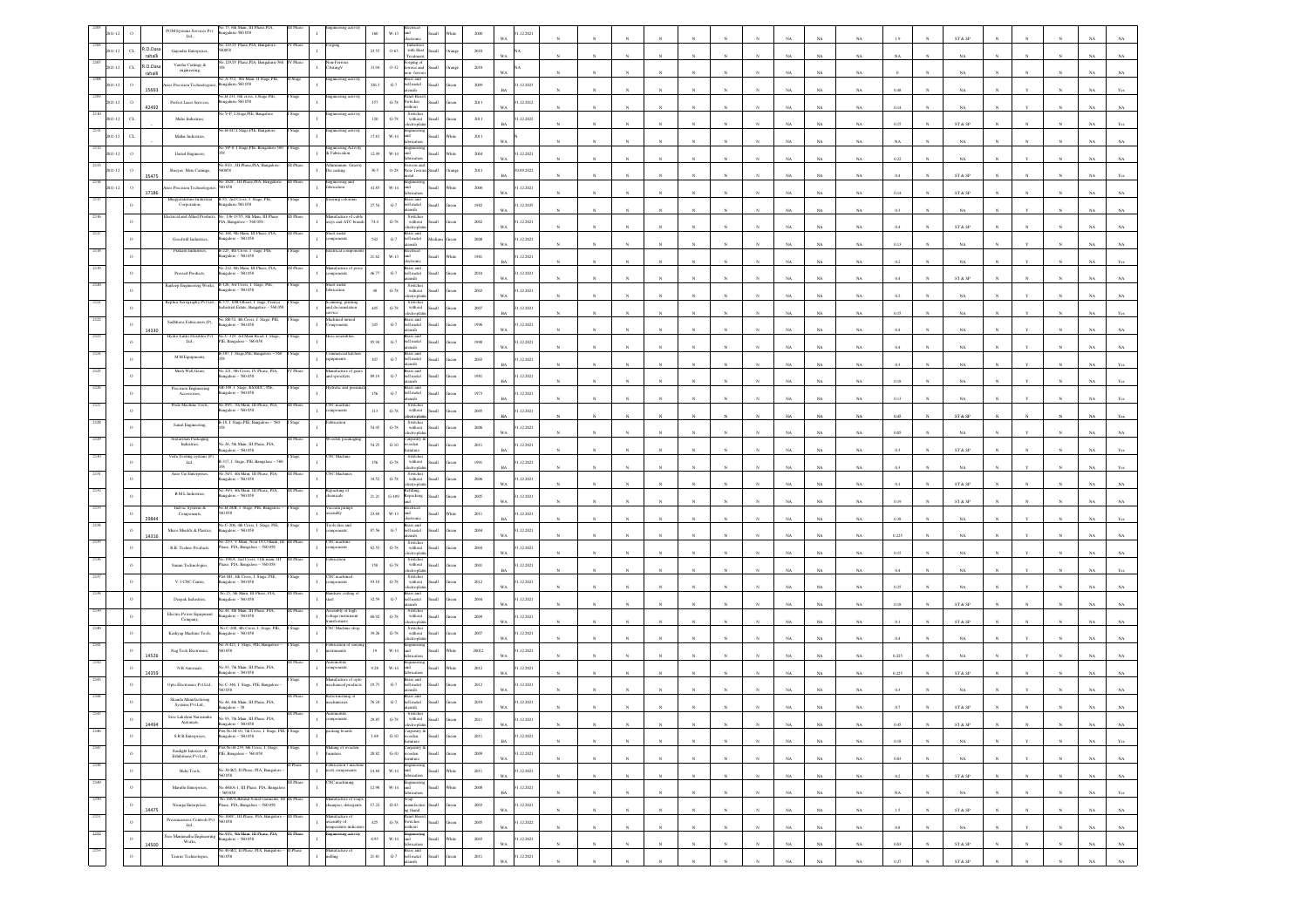|      | $\,$ 0       | 14400 | No.B-79, I Stage, PIE, Banga<br>Twilight Plasic Industries,<br>0058                                                                                                                        |                                                         | 27.57    | $G - 79$                                                                                              | under<br>Plastic<br>llam                                                                                                                                       |       | 1975<br>WA              | 12.2021    |                            |            |              |              |              |              |              |             | NA          | NA          | 0.15       |            | $_{\rm NA}$                                                     |              |                            |                       |                             |
|------|--------------|-------|--------------------------------------------------------------------------------------------------------------------------------------------------------------------------------------------|---------------------------------------------------------|----------|-------------------------------------------------------------------------------------------------------|----------------------------------------------------------------------------------------------------------------------------------------------------------------|-------|-------------------------|------------|----------------------------|------------|--------------|--------------|--------------|--------------|--------------|-------------|-------------|-------------|------------|------------|-----------------------------------------------------------------|--------------|----------------------------|-----------------------|-----------------------------|
|      | $\,$ 0       |       | No.B-160, 3rd Cross, I Stage, PIE,<br>Bangalore – 560 058<br>Stage<br>Ven-Tech Systems,                                                                                                    |                                                         | 80.87    | $G-78$                                                                                                | Switches<br>without<br>llum<br>tronic                                                                                                                          |       | 2004<br><b>WA</b>       | 1.12.2021  |                            |            |              |              |              |              |              |             | NA          | NA          | 0.75       |            | NA                                                              |              |                            |                       |                             |
|      | $\alpha$     |       | Juit-VII, No.26/A, 5th Main, III<br>CNC Automative Unit-VII.<br>Phase, PIE, Bangalore - 560 058                                                                                            | ion au<br>$\mathbf{I}$<br>sonents                       | 3.22     | $G-78$                                                                                                | Switches<br>without<br><b>Illem</b>                                                                                                                            |       | 2011<br><b>BA</b>       | 1.12.2021  |                            |            |              |              |              |              |              |             | $_{\rm NA}$ | NA          | 0.75       |            | $\text{ST} \ \& \ \text{SP}$                                    |              |                            |                       |                             |
|      | $\circ$      |       | No.B-230, 4th Cross, I Stage, PIE,<br>HIV AC Instruments $\&$<br>sgalore - 560 058<br>Service Centre,                                                                                      | brication of<br>zum compon                              | $8.51\,$ | $_{\rm W\text{-}14}$                                                                                  |                                                                                                                                                                |       | 1993                    | 12.2021    |                            |            |              |              |              |              |              |             |             |             |            |            |                                                                 |              |                            |                       |                             |
|      | $\,$ $\,$    |       | o.108E, III Phase, PIA, Bangalore<br>Indus Arc Power Private<br>60 058<br>Limited,                                                                                                         | ineering ac                                             | 43.41    | $G-78$                                                                                                | Switches<br>without                                                                                                                                            |       | <b>BA</b><br>2010       | 1.12.2021  |                            |            |              |              |              |              |              |             | NA          | $_{\rm NA}$ | 0.28       |            | $_{\rm NA}$                                                     |              |                            |                       | NA                          |
|      | $\circ$      | 14505 | No.63, 4th Main, III Phase, PIA,<br>Kolekar Toolings Private<br>sgalore - 560 058                                                                                                          | NC cutting                                              | 94.97    | $G-78$                                                                                                | monte<br>Switcher<br>without                                                                                                                                   |       | <b>WA</b><br>2009       | .12.2021   |                            |            |              |              |              |              |              | NA          | NA          | NA          | 0.06       |            | ST & SP                                                         |              |                            |                       | NA                          |
|      | $\mathbf{o}$ |       | Limited,<br>0.93, 7th Main, III Phase<br>$\ensuremath{\hbox{M\,{\sc v}}}$ Auto Mats,<br>sgalore - 560 058                                                                                  | cision turning                                          | $8.31\,$ | $_{\rm W\text{-}14}$                                                                                  |                                                                                                                                                                |       | <b>BA</b><br>2005       | .12.2021   |                            |            |              |              |              |              |              |             | $_{\rm NA}$ | NA          | $0.35\,$   |            | $\text{ST} \ \& \ \text{SP}$                                    |              |                            |                       | NA                          |
|      | $\circ$      | 14523 | Cingularity Tooling &<br>No.SB.164, 3rd Cross, I Stage, PIE,<br>Engineering<br>sgalore - 560 058                                                                                           | ents<br>abrication of CN                                |          | $G-78$                                                                                                | Switches<br>without                                                                                                                                            |       | <b>BA</b><br>2007       |            |                            |            |              |              |              |              |              | NA          | $_{\rm NA}$ | NA          | 0.03       |            | ST & SP                                                         |              |                            |                       | NA                          |
|      |              |       | Concepts India Pvt Ltd<br>No.300, 5th Main, III Phase, PIA,<br>II Phase                                                                                                                    | achinery<br>inel board asse                             | $83.1\,$ |                                                                                                       | ыĪ.                                                                                                                                                            |       | <b>BA</b>               | 1.12.2021  |                            |            |              |              |              |              |              |             | $_{\rm NA}$ | NA          | 0.18       |            | NA                                                              |              |                            |                       |                             |
|      | $\,$ $\,$    | 14539 | Prajwal Logic Controls,<br>sgalore - 560 058<br>Plot No. 185, 11th Cross,                                                                                                                  | v milli                                                 | 15.07    | $W-14$                                                                                                |                                                                                                                                                                |       | 2007<br><b>WA</b>       | 1.12.2021  |                            |            |              |              |              |              |              |             | NA          | $_{\rm NA}$ | 0.025      |            | $\text{ST} \ \& \ \text{SP}$                                    |              |                            |                       | NA                          |
|      | $\,$ $\,$    |       | KIADB, III Phase, PIA,<br>Shree Laxmi Saw Mills.<br>sgalore - 560 058<br>No.68, VI Main, III Phase, PIA,<br>SNG Test & Measurement                                                         | abrication of e                                         | 6.76     | $W-14$                                                                                                | <b>brication</b><br>Switcher                                                                                                                                   |       | 2010<br><b>BA</b>       | .12.2021   |                            |            |              |              |              |              |              |             | NA          | $_{\rm NA}$ | 0.8        |            | ST & SP                                                         |              |                            |                       | NA                          |
|      | $\,$ $\,$    | 14439 | ngalore - 560 058<br>Systems,<br>fot No.72, 6th Main, III Phase, PIA,<br>II Phase                                                                                                          | tetre testing<br>ols dies and                           | 56.59    | $G-78$                                                                                                | without<br>rass and                                                                                                                                            |       | 2009<br><b>WA</b>       | 1.12.2021  |                            |            |              |              |              |              |              |             | $_{\rm NA}$ | $_{\rm NA}$ | 0.17       |            | ST & SP                                                         |              |                            |                       | NA                          |
|      | $\,$ $\,$    | 14343 | Sri Laxmi Metal Works,<br>sgalore - 560 058                                                                                                                                                | ponents                                                 | 11.25    | ${\bf G}\mbox{-}7$                                                                                    | hell metal<br>ssils                                                                                                                                            |       | 2012<br><b>WA</b>       | 1.12.2021  |                            |            |              |              |              |              |              |             | $_{\rm NA}$ | $_{\rm NA}$ | $\!0.04\!$ |            | $\text{ST} \ \& \ \text{SP}$                                    |              |                            |                       | $_{\rm NA}$                 |
|      | $\,$ $\,$    |       | o.245, III Phase, PIA, Bangalore<br>Standard Cartons,                                                                                                                                      | lanufacture of<br>rerugated boxes                       | 59.4     | $\mathbf{G}\mathcal{A}$                                                                               | rugated                                                                                                                                                        |       | 2000<br><b>BA</b>       | 1.12.2021  |                            |            |              |              |              |              |              |             | NA          | NA          | 0.2        |            | NA.                                                             |              |                            |                       | NA.                         |
|      | $\circ$      |       | 554, III Phase, PIA, Bangalore<br>Subas Technologies,                                                                                                                                      | rication of<br>d milling                                | 19.21    | $W-14$                                                                                                | and<br>llum                                                                                                                                                    | Thite | 2004<br><b>WA</b>       | 1.12.2021  |                            |            |              |              |              |              |              | NA          | $_{\rm NA}$ | $_{\rm NA}$ | 0.1        |            | ST & SP                                                         |              |                            |                       | NA                          |
|      | $\circ$      |       | 40.7. Sth Main, III Phase, PIA,<br>II Phase<br>sgalore - 58<br>Trans Generators Pvt Ltd.,                                                                                                  | G set assem                                             | 62.24    | $\,$ G-78 $\,$                                                                                        | Panel Board<br>witches<br>thout                                                                                                                                |       | 2004<br>WA.             | 1.12.2021  |                            |            |              |              |              |              |              |             | NA          | NA          | 0.18       |            | ST & SP                                                         |              |                            |                       |                             |
|      | $\,$ 0 $\,$  | 87525 | No.848/5, 4th Cross East End, 1<br>Trio-Tech Manufacturing<br>tage, PIE, Bangalore - 58<br>System.                                                                                         | iiiter)<br>$\mathbf{I}$<br>noonents                     | $80.6\,$ | $G-7$                                                                                                 | ass an<br>bell metal<br>slien                                                                                                                                  |       | 1998<br><b>BA</b>       | .12.2034   |                            |            |              |              |              |              |              | NA          | NA          | NA          | 0.6        |            | NA.                                                             |              |                            |                       | NA                          |
|      | $\circ$      |       | Unite Industries,<br>Stage, PIE, Bangalore - 58                                                                                                                                            | isforme<br>embly, motar                                 | 63.11    | $_{\mathrm{G-S5}}$                                                                                    | sembly                                                                                                                                                         |       | $1971\,$                | 12.2021    |                            |            |              |              |              |              |              |             |             |             |            |            |                                                                 |              |                            |                       |                             |
|      | $\alpha$     |       | o.40B/4A. II Phase, PIA, Banna<br>Adarsh Machine Tools,                                                                                                                                    | inding<br><b>NC</b> Machin                              | $102\,$  | $_{\mathrm{G-78}}$                                                                                    | Switch<br>$% \left\vert \left( \mathbf{1}_{\mathbf{1}_{\mathbf{1}}},\mathbf{1}_{\mathbf{1}_{\mathbf{2}}},\mathbf{1}_{\mathbf{2}}\right) \right\rangle$ without |       | <b>BA</b><br>2003       | .12.2021   |                            |            |              |              |              |              |              | NA          | NA          | $_{\rm NA}$ | 1.05       |            | $_{\rm NA}$                                                     |              |                            |                       | NA                          |
|      |              |       | No.B-380, 4th Main, 8th Cross, I<br>Excellence Technologies,<br>Stage, PIE, Bangalore - 560 058                                                                                            | sion com                                                | $126\,$  | $G-78$                                                                                                | troph<br>Switches<br>without                                                                                                                                   |       | <b>WA</b><br>2008       | 1.12.2021  |                            |            |              |              |              |              |              | NA          | $_{\rm NA}$ | NA          | 0.125      |            | ST & SP                                                         |              |                            |                       | NA                          |
|      | $\,$ 0       |       | io.C-439, (Behind Peenya Police<br>G S Gears India (P) Ltd.,<br>itation), I Stage, PIE, Bangalore - 58                                                                                     | anufacture of g<br>d prions                             | $116\,$  | $_{\mathrm{G-7}}$                                                                                     | rass and<br>hell metal                                                                                                                                         |       | WA<br>2004              | .12.2021   |                            |            |              |              | N            | $\mathbf{N}$ |              | NA          | $_{\rm NA}$ | NA          | 0.15       |            | $_{\rm NA}$                                                     |              |                            |                       | NA                          |
|      | $\,$ $\,$    | 14340 | No.C-283, 7th Cross, J. Stage, PIE,<br>sure<br>Mighty Machines,<br>sgalore - 58                                                                                                            | NC machines                                             | 67.5     | $\,$ G-78 $\,$                                                                                        | sils<br>Switches<br>without                                                                                                                                    |       | $_{\rm WA}$<br>2004     | 1.12.2021  |                            |            |              |              |              |              |              | NA          | $_{\rm NA}$ | $_{\rm NA}$ | 0.8        |            | $_{\rm NA}$                                                     |              |                            |                       | $_{\rm NA}$                 |
|      |              |       | No.A/189, 4th Cross, I Stage, PIE,                                                                                                                                                         | brication of sta<br>ox and control par                  |          |                                                                                                       | ctropha                                                                                                                                                        |       | WA.                     |            |                            |            |              |              |              |              |              |             | NA          | NA          | 0.1        |            | NA.                                                             |              |                            |                       | ŃÂ                          |
|      | $\circ$      |       | Schleif Master Pvt Ltd.,<br>Bangalore - 560 058<br>No.B-355, 9th Cross, 1 Stage, PIE,                                                                                                      | $\mathbf{I}$<br>ning comp                               | 22.29    | W-14                                                                                                  | rass and                                                                                                                                                       |       | 1974<br>WA              | 1.12.2021  |                            |            |              |              |              |              |              |             | $_{\rm NA}$ | NA          | 0.2        |            | NA                                                              |              |                            |                       | NA                          |
|      | $\,$ 0       | 14515 | Trimurthi CNC Machining,<br>igalore - 560 058                                                                                                                                              | sembly of ele                                           | 70.3     | $_{\mathrm{G-7}}$                                                                                     | hell metal<br>nsils<br>Switches<br>without                                                                                                                     |       | 1995<br>WA              | .12.2021   |                            |            |              |              |              |              |              | NA          | $_{\rm NA}$ | $_{\rm NA}$ | 0.2        |            | $_{\rm NA}$                                                     |              |                            |                       | NA                          |
|      | $\,$ $\,$    | 14470 | No.10, Vinay complex, 1st Cross,<br>Rajgopalnagar Main Road, III Phase,<br>PIA, Bangalore – 58.<br>Sahvadri Electro Controls<br>74, III Stage, PIE, Bang<br>$re - 560$<br>I Stage          | liances<br>ufacture of                                  | 79.04    | $G-78$                                                                                                | ctropha<br>ass an                                                                                                                                              |       | 2006<br><b>WA</b>       | 1.12.2021  |                            |            |              |              |              |              |              |             | NA          | NA          | 0.2        |            | ST & SP                                                         |              |                            |                       | NA                          |
|      | $\circ$      |       | $2\,\rm{M}$ Enterprises,<br>0-427, 10th Main, II Stage, PIE,                                                                                                                               | $\mathbf{I}$<br>Brakes, brake mot<br>nufacture of       | 13.92    | $G-7$                                                                                                 | bell metal<br><b>Illett</b><br>rass and                                                                                                                        |       | 2000<br>WA              | 1.12.2021  |                            |            |              |              |              |              |              |             | $_{\rm NA}$ | $_{\rm NA}$ | $0.08\,$   |            | $_{\rm NA}$                                                     |              |                            |                       | NA                          |
|      |              |       | 2 M Enterprises,<br>galore - 560 058<br>4-27, III Stage, PIE, Bangalore - 560                                                                                                              | ning machine                                            | 26.06    | $_{\mathrm{G-7}}$                                                                                     | hell metal<br>Iliam<br>sils                                                                                                                                    |       | $2011\,$<br>WA          | .12.2021   |                            |            |              |              |              |              |              | NA          | $_{\rm NA}$ | NA          | 0.08       |            | $_{\rm NA}$                                                     |              |                            |                       | NA                          |
|      | $\circ$      |       | 2 M Enterprises,                                                                                                                                                                           | nufacture os<br>nning machine<br>edli for machine       | 136      | $G-7$                                                                                                 | Brass and<br>bell metal<br><b>Illett</b><br>sliste                                                                                                             |       | 2010<br><b>WA</b>       | 1.12.2021  |                            |            |              |              |              |              |              |             | NA          | NA          | 0.09       |            | NA.                                                             |              |                            |                       |                             |
|      | $\circ$      |       | a 255/2, 8th Cross, IV Phase,<br>Phase<br>Dashmesh Engineering,<br>nya Industrial Area, Bangalore                                                                                          | gineering activit                                       | 15.37    | $W-14$                                                                                                |                                                                                                                                                                |       | 1979<br><b>WA</b>       | 1.12.2021  |                            |            |              |              |              |              |              |             | NA          | NA          | $0.15\,$   |            | ${\hbox{\footnotesize\rm ST}}$ & ${\hbox{\footnotesize\rm SP}}$ |              |                            |                       | NA                          |
|      |              |       | 11. 1st floor, 11 Block, 14th cross<br>Data Care Networks,<br>IV Phase, PIA, Bangalore - 560 058                                                                                           | <b>ISPLAY AND</b><br>ALES OF<br><b>ELECTRIC GOOD</b>    | 2.51     | $_{\rm W\text{-}14}$                                                                                  |                                                                                                                                                                |       | 1994                    | 12.2021    |                            |            |              |              |              |              |              | NA          | NA          | $_{\rm NA}$ | 0.4        |            | ST & SP                                                         |              |                            |                       | NA                          |
|      | $\circ$      |       | No.11 & 12, 1st Floor, 2nd Block,<br>Phase<br>Data Care Systems Pvt Ltd.<br>KIADB Industrial Complex, plot<br>0.488, 14th Cross, IV Phase                                                  | sembly of<br>electronic items like<br>edrivers          | 91.85    | $\,$ G-78 $\,$                                                                                        | Switches<br>without                                                                                                                                            |       | 1994<br><b>BA</b>       | 1.12.2021  |                            |            |              |              |              |              |              | NA          | NA          | NA          | 0.4        |            | ST & SP                                                         |              |                            |                       | NA                          |
|      | $\circ$      |       | No.A-5/1, III Stage, Peenya Indust<br>II Stage<br><b>EMKAY</b> Engineers<br>tate, Bangalore - 560 058.                                                                                     | agineering activity                                     | $168\,$  | $\,$ G-78 $\,$                                                                                        | Switcher<br>without                                                                                                                                            |       | 1996<br>WA              | .12.2021   |                            |            |              |              |              |              |              | NA          | $_{\rm NA}$ | NA          | 0.4        |            | $_{\rm NA}$                                                     |              |                            |                       | $_{\rm NA}$                 |
|      |              |       | No.C-135(A), 2nd B Main, II stage,<br>Hegde Engineering Industries,                                                                                                                        | old wire dras                                           | 65.36    | $\operatorname{G-78}$                                                                                 | anel Boar<br>witches<br>ithout                                                                                                                                 | reen  | 1990<br><b>BA</b>       | .12.2021   |                            |            |              |              |              |              |              | NA          | $_{\rm NA}$ | $_{\rm NA}$ | 0.1        |            | $_{\rm NA}$                                                     |              |                            |                       | NA                          |
|      | $\circ$      |       | No. 255/2, 8th Cross, IV Phase, PIA,<br>Phase<br>International Machine Tool<br>sgalore - 560 058<br>Accessories,                                                                           | achine tool<br>ssories                                  | 64.62    | ${\bf G}\mbox{-}7$                                                                                    | rass and<br>bell metal                                                                                                                                         |       | 1991                    | 1.12.2021  |                            |            |              |              |              |              |              |             |             |             |            |            |                                                                 |              |                            |                       |                             |
|      | $\circ$      |       | 46.11 & 12, 1st Floor, 2nd Block,<br>Phase<br>ocess Care Systems (India<br>ADB Industrial Complex, plot<br>3488, 14th Cross, IV Phase,                                                     | ectric instrum                                          | 15.58    | $W-14$                                                                                                | ensils<br>mrineer                                                                                                                                              |       | <b>BA</b><br>1993       | 1.12.2021  |                            |            |              |              |              |              |              |             | NA          | $_{\rm NA}$ | 0.15       |            | ST & SP                                                         |              |                            |                       | ŃÄ                          |
|      | $\circ$      |       | Pvt Ltd.,<br>-72, III Stage, Peenya Indu<br>tate, Bangalore – 560 058<br>SITAS,                                                                                                            | n Dest                                                  | 265      | $G-78$                                                                                                | Panel Boa<br>Switches                                                                                                                                          |       | <b>WA</b><br>1979       | 1.12.2021  |                            |            |              |              |              |              |              |             | NA          | $_{\rm NA}$ | 0.4        |            | $\text{ST} \ \& \ \text{SP}$                                    |              |                            |                       | NA                          |
|      | $\circ$      |       | P6D, III Stage, Behind BTS<br>$\begin{minipage}{.4\linewidth} \textbf{Surabhi Engineering} \\ \textbf{Energy} \\ \textbf{Interprises,} \end{minipage}$<br>lenot. Peenva Industrial Estate. | adiographic &<br>Itrascan inspectio                     | 17.55    | $W-14$                                                                                                | ithout<br>hns.                                                                                                                                                 |       | WA<br>2006              | 1.12.2021  |                            |            |              |              |              |              |              |             | NA          | NA          | 0.15       |            | NA.                                                             |              |                            |                       | NA                          |
|      | $\circ$      |       | alore - 560 058.<br>No.B-60, III Stage, PIE, Bangalore                                                                                                                                     | rars, spirala, w                                        | 369      | $_{\mathrm{G-7}}$                                                                                     | Brass and<br>bell metal                                                                                                                                        |       | <b>WA</b>               | 1.12.2021  |                            |            |              |              |              |              |              |             | $_{\rm NA}$ | $_{\rm NA}$ | 0.4        |            | $_{\rm NA}$                                                     |              |                            |                       | NA                          |
|      |              |       | Accuspirala Unit-2,<br>No.C-83/2, 2nd Main, II Stage, PIE                                                                                                                                  | <i>Amufacture</i><br>and dies                           |          |                                                                                                       |                                                                                                                                                                |       | 2009<br><b>BA</b>       |            |                            |            |              |              |              |              |              |             | $_{\rm NA}$ | NA          | 0.1        |            | $_{\rm NA}$                                                     |              |                            |                       | NA                          |
|      | $\circ$      |       | GRS Industries,<br>1galore - 560 058<br>Plot No. 473/D(6), 13th Cross, IV<br>V Phase                                                                                                       | $\mathbf{I}$<br>brication Unit                          | 37.33    | $\,$ G-7 $\,$                                                                                         | ell metal<br><b>Hatt</b><br>sliens<br>anel Boar                                                                                                                |       | 2003<br>WA              | 1.12.2021  |                            |            |              |              |              |              |              | NA          | NA          | NA          | 0.1        |            | NA                                                              |              |                            |                       | NA                          |
|      |              |       | G S Fabricators,<br>Phase, PIA, Bangalore - 560 058<br>No 464 12th Cross Near Brindayan<br>V Phase<br>IPA Pvt Ltd. (Fabrication                                                            | abrication Unit                                         | 74.29    | $G-78$                                                                                                | switches<br>vithout<br><b>Illett</b>                                                                                                                           |       | 2000<br><b>BA</b>       | 1.12.2021  |                            |            |              |              |              |              |              |             | $_{\rm NA}$ | NA          | 0.55       |            | ST & SP                                                         |              |                            |                       |                             |
|      |              | 18385 | s Stop, IV Phase, Peenya Industri<br>Unit),<br>Area, Bangalore - 560 058<br>391, 10th Cross, IV Phase, Peen<br>Phase                                                                       | brication of she                                        | 81.86    | $_{\mathrm{G-78}}$                                                                                    | Panel Board<br>Switches<br>ithout<br>anel Boar                                                                                                                 |       | 2010                    | .12.2021   |                            |            |              |              |              |              |              |             |             |             | 0.55       |            | ST & SP                                                         |              |                            |                       |                             |
| 2195 |              |       | Joy Industries,<br>Industrial Area, Bangalore - 560 058<br>20No. B-197, 5th Main, II Stage, PIE,                                                                                           | 1 metal components<br>brication of sheet                | 378      | $\operatorname{G-78}$                                                                                 | switches<br>Panel Board                                                                                                                                        |       | 1974<br><b>BA</b>       | 12.2021    |                            |            |              |              |              |              |              | NA          | NA.         | NA          | 0.24       |            | ST & SP                                                         |              |                            |                       | <b>NA</b><br>Yes            |
|      | $_{\rm CL}$  |       | Stag<br>OM Shakthi Hydraulics Pvt<br>ngalore-58<br>Lad.<br>No.B-44. 2nd Cross, III Stage, PIE,                                                                                             | netal components<br>nd panels                           | 44.12    | $\operatorname{G-78}$                                                                                 | Switches<br>without                                                                                                                                            |       | 25.05.2000<br><b>WA</b> | 1.12.2000  |                            |            |              |              |              |              |              | NA          | $_{\rm NA}$ | $_{\rm NA}$ |            |            | $_{\rm NA}$                                                     |              |                            |                       | $_{\rm NA}$<br>$_{\rm NA}$  |
| 219  | $\,$ $\,$    |       | Prakash Engineering Works,<br>angalore - 560 058                                                                                                                                           |                                                         | 40.82    | $\begin{tabular}{ll} \bf B} & \bf B} & \bf B} \\ \bf G.7 & \bf bell \; \, \text{metal} \end{tabular}$ | Small<br>ensils                                                                                                                                                | een   | $\,2006$<br><b>BA</b>   | 1.12.2021  |                            | $_{\rm N}$ |              |              | $_{\rm N}$   | $\mathbf{N}$ |              | NA          | $_{\rm NA}$ | NA          | 0.325      | $_{\rm N}$ | $_{\rm NA}$                                                     | $_{\rm N}$   |                            | $_{\rm N}$            | $_{\rm NA}$<br>Yes          |
| 2197 | $\,$ $\,$    |       | No.C-96, III Stage, PIE, Bangalore -<br>II Stage<br>Shree Durga Equipments,<br>560 058                                                                                                     | mmercial kitche<br>uipments<br>$\mathbf{I}$             | 29.13    | $\begin{tabular}{cc} \bf{Brass\ and} \\ \bf{G-7} & bell\ metal \\ \end{tabular}$                      | Small                                                                                                                                                          | iteen | 2000<br>$_{\rm BA}$     | 1.12.2021  | $\boldsymbol{\mathcal{N}}$ | $_{\rm N}$ | $\mathbf{N}$ | $_{\rm N}$   | $_{\rm N}$   | $\mathbf{N}$ | $\mathbf{N}$ | NA          | $_{\rm NA}$ | $_{\rm NA}$ | $0.19\,$   | $_{\rm N}$ | $_{\rm NA}$                                                     | $\mathbf{N}$ | $\mathbf{v}$               | $_{\rm N}$            | $_{\rm NA}$<br>$_{\rm Yes}$ |
| 2198 | $\,$ $\,$    |       | No.A-12, III Stage, PIE, Bangalore -<br>II Stage<br>Sundarlam Industries,<br>560 058                                                                                                       | astic machinery<br>parts                                | 87.73    | $_{\mathrm{G-32}}$                                                                                    | Polythene<br>and plastic<br>processed<br>Ilamā                                                                                                                 | iteen | 1985<br><b>BA</b>       | 1.12.2021  |                            |            | $_{\rm N}$   |              | $_{\rm N}$   | $_{\rm N}$   |              | $_{\rm NA}$ | $_{\rm NA}$ | $_{\rm NA}$ | $0.35\,$   | $_{\rm N}$ | $_{\rm NA}$                                                     |              |                            | $\mathbf{N}$          | $_{\rm NA}$<br>$_{\rm Yes}$ |
| 2199 | $\,$ $\,$    |       | 40.268A, 1st Cross, IV Phase, PIA,<br>&ngalore – 560 058<br>Phase<br>hiversal Instruments MFG.<br>Company (P) Ltd.,                                                                        | laufacture of<br>attery charge solar<br>ower controller | 119      | $G-78$                                                                                                | Switches<br>without<br>Iliamõ<br>lectroniat                                                                                                                    | iteen | 1971<br><b>BA</b>       | 31.12.2021 |                            |            |              | $\mathbf{N}$ | $\mathbf{N}$ | $\mathbf{N}$ |              | NA          | NA          | NA          | 1.8        | N          | ST & SP                                                         | $\mathbf{x}$ |                            | $\mathbf{N}$          | NA<br>Yes                   |
|      | $\,$ $\,$    |       | o.C-345, 1 st Main road, 1<br>stage<br>Anura Metals (India).<br>sgalore - 560 058                                                                                                          | irth moven<br>$\mathbf{I}$<br>uipments                  | 29.16    | $G-7$                                                                                                 | Brass and<br>bell metal<br>Small<br>slian                                                                                                                      | item  | 1974<br>WA              | 1.12.2021  |                            | $_{N}$     |              |              | $\mathbf{N}$ |              | $\mathbf{N}$ | NA          | $_{\rm NA}$ | $_{\rm NA}$ | $0.25\,$   |            | $_{\rm NA}$                                                     | $\mathbf{x}$ |                            | $\boldsymbol{\kappa}$ | $_{\rm NA}$<br>$_{\rm NA}$  |
| 2201 | $\,$ o       |       | lot No. 395, 11th Cross, IV Phase,<br>V Phase<br>Balaji Engineers,<br>nya Industrial Area, Bangalore -                                                                                     | ication                                                 | 39.25    | $\,$ G-78 $\,$                                                                                        | Switches<br>without<br>electroplati<br><b>Illam</b>                                                                                                            |       | 1996<br><b>WA</b>       | .12.2021   |                            |            |              |              | $\bar{N}$    | $_{\rm N}$   |              |             |             |             |            |            |                                                                 |              | $\boldsymbol{\mathcal{N}}$ | $_{\rm N}$            |                             |
|      | $\,$ 0       | 14408 | 058<br>H-Tech Automats<br>B-125, 3rd Main Road, II Stage, PIE,<br>Stage<br>Hi-Tech Automats                                                                                                | NC machine<br><i>nponents</i>                           | $45\,$   | $G-78$                                                                                                | Switches<br>without<br>Iliam                                                                                                                                   | cen   | 1993                    | 1.12.2021  |                            |            |              |              |              |              |              | $_{\rm NA}$ | $_{\rm NA}$ | $_{\rm NA}$ | $0.32\,$   |            | ${\hbox{\footnotesize\rm ST}}$ & ${\hbox{\footnotesize\rm SP}}$ |              |                            |                       | $_{\rm NA}$<br>$_{\rm NA}$  |
|      |              |       | alore - 560 058                                                                                                                                                                            |                                                         |          |                                                                                                       | monitoria                                                                                                                                                      |       | <b>WA</b>               |            |                            |            |              |              |              |              |              | NA          | NA          | NA          | 0.5        |            | NA                                                              |              |                            | $\mathbf{N}$          | NA<br>NA                    |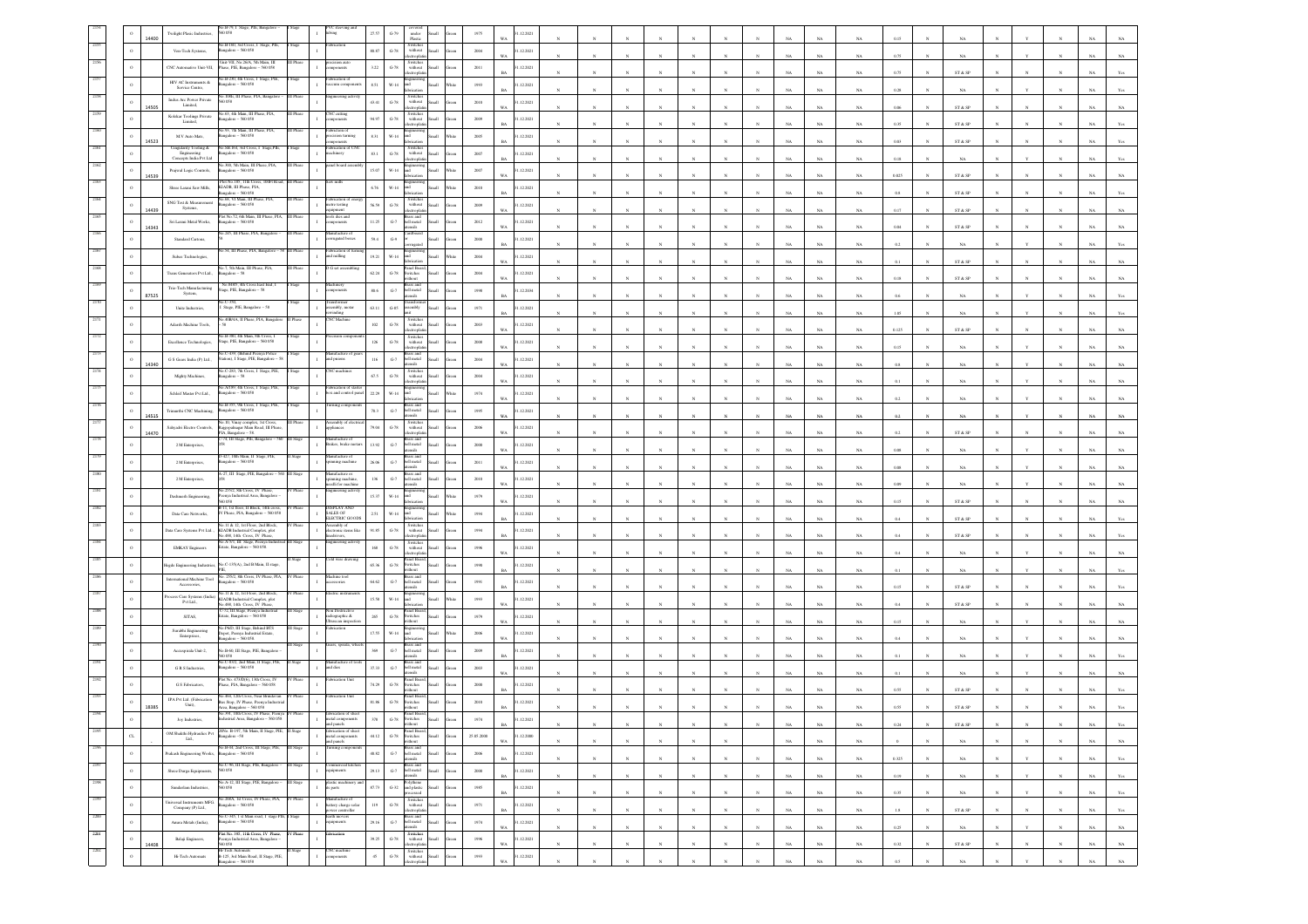|            |                | Hi-Tech Toolings (Unit-)                                                                         | 40.B-195, 5th Main Road, II Stage,<br>PIE, Bangalore - 560 058                                                                                                                                                                                                                                                                                                                                                                                                                                   |          |                                                   | $\,$ G-78 $\,$                      | without                                  |                |          | .12.2021                    |              |              |            |              |              |              |             |             | ŃА          |            |              | ${\rm ST}$ & ${\rm SP}$                                         |                       |              |                 |                             |
|------------|----------------|--------------------------------------------------------------------------------------------------|--------------------------------------------------------------------------------------------------------------------------------------------------------------------------------------------------------------------------------------------------------------------------------------------------------------------------------------------------------------------------------------------------------------------------------------------------------------------------------------------------|----------|---------------------------------------------------|-------------------------------------|------------------------------------------|----------------|----------|-----------------------------|--------------|--------------|------------|--------------|--------------|--------------|-------------|-------------|-------------|------------|--------------|-----------------------------------------------------------------|-----------------------|--------------|-----------------|-----------------------------|
|            |                | Hi-Tech Toolings (Unit-2),                                                                       | B-125, 3rd Main Road, II Stage, PIE<br>galore - 560 058                                                                                                                                                                                                                                                                                                                                                                                                                                          |          |                                                   | $45\,$<br>$G-78$                    | Switches<br>without<br>ronto             | <b>Ham</b>     | 2010     | 1.12.2021<br>W a            |              |              |            |              |              |              |             | NA          | NA          | 0.15       |              | NA                                                              |                       |              |                 |                             |
|            | $\circ$        | Indotech Toolings Pvt Ltd.,                                                                      | No. 549/A, IV Phase, PIA, Bangalor                                                                                                                                                                                                                                                                                                                                                                                                                                                               |          |                                                   | $295\,$<br>$_{\mathrm{G-7}}$        | ass and<br>ell metal                     | <b>Illem</b>   | 1991     | 1.12.2021<br>WA             |              |              |            |              |              |              |             | NA          | NA          | 0.18       |              | $\text{ST} \ \& \ \text{SP}$                                    |                       |              |                 |                             |
|            |                | J.S. Industries,                                                                                 | 395, 11th Cross, IV Phase, PLA,                                                                                                                                                                                                                                                                                                                                                                                                                                                                  |          | ufacture<br>achine tools                          | 43.81<br>$_{\mathrm{G-7}}$          | ell metal                                |                | $2008\,$ | .12.2021                    |              |              |            |              |              |              |             |             |             |            |              |                                                                 |                       |              |                 |                             |
|            |                | Madhura Industries,                                                                              | galore - 560 058<br>No.C-104, III Stage, Peenya Indu                                                                                                                                                                                                                                                                                                                                                                                                                                             |          | ned and pri<br><i>nponents</i>                    | 11.08<br>$\mbox{G-7}$               | isils<br>ell metal                       |                | 1991     | W٨<br>1.12.2021             |              |              |            |              |              |              |             | NA          | $_{\rm NA}$ | 0.35       |              | ST & SP                                                         |                       |              |                 |                             |
|            |                | Micro Tech CNC,                                                                                  | ate. Bangalore - 560 058<br>io.339, 9th Cross, IV Phase, PIA,                                                                                                                                                                                                                                                                                                                                                                                                                                    |          |                                                   | 79.21<br>$G-78$                     | olio.<br>Switche<br>without              |                | $2008\,$ | w.<br>1.12.2021             |              |              |            |              |              |              | NA          | NA          | NA          | 0.24       |              | NA                                                              |                       |              |                 | NA                          |
|            |                | Ram Tech,                                                                                        | galore - 560 058<br>o.P-19, III Stage, PIE, Bangalore -                                                                                                                                                                                                                                                                                                                                                                                                                                          |          |                                                   | 97.35<br>$_{\mathrm{G-7}}$          | ell metal                                |                | $2005\,$ | WA<br>.12.2021              |              |              |            |              |              |              |             | NA          | NA          | 0.23       |              | ${\hbox{\footnotesize\rm ST}}$ & ${\hbox{\footnotesize\rm SP}}$ |                       |              |                 |                             |
|            |                | 23289                                                                                            | 058<br>io.346, 9th Cross, IV Phase, Peeny.                                                                                                                                                                                                                                                                                                                                                                                                                                                       | V Phase  | lythene pipes for                                 | 18.65<br>$G-32$                     | sils                                     |                |          |                             |              |              |            |              |              |              | NA          | NA          | $_{\rm NA}$ | 0.08       |              | ST & SP                                                         |                       |              |                 | NA                          |
|            |                | S.K. Plastics Works,                                                                             | dustrial Area, Bangalore - 560 058<br>Vo.B-61, 2nd Cross, III Stage, PIE,                                                                                                                                                                                                                                                                                                                                                                                                                        |          | iculture purpose<br>unufacture of                 |                                     | and plastic<br>reocessed<br>rass and     | Iliam          | 2010     | 1.12.2021<br>w.             |              |              |            |              |              |              |             | NA          | NA          | 0.1        |              | ST & SP                                                         |                       |              |                 |                             |
|            |                | ${\begin{minipage}[c]{0.9\linewidth} Spoorthy Inigation \\ Equipments, \end{minipage}}$<br>14327 | sgalore - 560 058                                                                                                                                                                                                                                                                                                                                                                                                                                                                                |          | igation of<br>ine tool                            | 24.96<br>$\mbox{G-7}$               | ell metal                                | <b>Iku</b>     | $2005\,$ | 1.12.2021<br>WA             |              |              |            |              |              |              |             | NA          | NA          | 0.08       |              | $_{\rm NA}$                                                     |                       |              |                 |                             |
|            | $\circ$        | ri Laven Enginnering Pvt Itd., No.B-37, III Stage, PIE,                                          | sgalore - 560 058                                                                                                                                                                                                                                                                                                                                                                                                                                                                                |          | fachinery and s                                   | 58.1<br>$G-7$                       | hell metal<br>sils<br>ass and            |                | 2006     | 1.12.2021<br>W٨             |              |              |            |              |              |              |             | NA          | $_{\rm NA}$ | 0.47       |              | $_{\rm NA}$                                                     |                       |              |                 |                             |
|            |                | Sri Tanish Innovations Pvt<br>$\mathop{\rm Id}\nolimits_\sim$                                    | 40.490-B/1, II Stage, Peenya<br>strial Estate, Bangalore<br>5600                                                                                                                                                                                                                                                                                                                                                                                                                                 |          | orgings<br>abrication and                         | 46.65<br>$G-7$                      | ell metal<br>Switcher                    |                | 2009     | 1.12.2021<br>w.             |              |              |            |              |              |              |             | NA          | NA          | 0.18       |              | $_{\rm NA}$                                                     |                       |              |                 | $_{N}$                      |
|            |                | Sri Tanish Technologies Pv<br>t $\mathop{\rm Id}\nolimits_\sim$                                  | o.490-B/2, II Stage, PIE, Bangalore                                                                                                                                                                                                                                                                                                                                                                                                                                                              |          | $\,$ I<br>achine comp                             | 30.24<br>$\,$ G-78 $\,$             | without                                  |                | $2007\,$ | 1.12.2021<br>WA             |              |              |            |              |              |              |             | $_{\rm NA}$ | NA          | 0.18       |              | $_{\rm NA}$                                                     |                       |              |                 | NA                          |
|            |                | Aadi Tech,                                                                                       | io.453-B, 12th Cross, IV Phase,<br>1A, Bangalore - 560 058                                                                                                                                                                                                                                                                                                                                                                                                                                       | V Phase  |                                                   | 14.72<br>$G-7$                      | ell metal<br>slien                       | <b>Ham</b>     | 2009     | 1.12.2021<br>WA             |              |              |            |              |              |              | NA          | NA          | NA          | 0.4        |              | ST & SP                                                         |                       |              |                 | NA                          |
|            | $\alpha$       | Accutech CNC,                                                                                    | ASO/A, 12th Cross,<br>sgalore - 560 058                                                                                                                                                                                                                                                                                                                                                                                                                                                          |          | monents                                           | 103<br>$G-78$                       | switches<br>vithout                      | Ilian          | 2008     | 1.12.2012                   |              |              |            |              |              |              |             | NA          | NA          |            |              | NA                                                              |                       |              |                 | N                           |
|            | $\alpha$       | Brilliant Electricals,                                                                           | No.487, D1 & D2, 13th Cross, IV<br>ase, PIA, Bangalore - 560 058                                                                                                                                                                                                                                                                                                                                                                                                                                 | V Phase  | anufacture of<br>ntrol panels                     | $166\,$<br>$G-78$                   | Switche<br>$with \alphactroph$           |                | $2011\,$ | 1.12.2021<br>WA             |              |              |            |              |              |              |             | NA          | NA          | 0.25       |              | ST & SP                                                         |                       |              |                 | NA                          |
|            | $\circ$        | mcentra Heavy Engineering                                                                        | No.B-230, 5th Main, II Stage, PII<br>ingalore - 560 058                                                                                                                                                                                                                                                                                                                                                                                                                                          |          | ng and drill                                      | 60.96<br>$_{\mathrm{G-7}}$          | ell metal                                | <b>Illami</b>  | 2007     | 1.12.2021<br>RA             |              |              |            |              |              |              |             | NA          | NA          | 0.8        |              | NA                                                              |                       |              |                 | NA                          |
|            |                | Culture Instruments,                                                                             | io. D-428, 10th Main, II Stage, PIE<br>sgalore - 560 058                                                                                                                                                                                                                                                                                                                                                                                                                                         |          | brication of<br>oratary equip                     | $8.13\,$<br>$_{\rm W\text{-}14}$    |                                          |                | 1993     | .12.2021                    |              |              |            |              |              |              |             |             |             |            |              |                                                                 |                       |              |                 |                             |
|            | $\circ$        | Divya Enterprises,                                                                               | lot No V-45, 9th Main, Ridge Road,<br>Stage, PIE, Bangalore - 560 058                                                                                                                                                                                                                                                                                                                                                                                                                            |          |                                                   | 5.95<br>$_{\mathrm{G-7}}$           | ell metal                                |                | 1990     | .12.2021                    |              |              |            |              |              |              |             | NA          | $_{\rm NA}$ | 0.18       |              | $_{\rm NA}$                                                     |                       |              |                 | $_{\rm NA}$                 |
|            | $\circ$        | 14411<br>Dynamic Innovation,                                                                     | 0.405, 11th Cross, IV Phase, Peeny<br>dustrial Area, Bangalore - 560 058                                                                                                                                                                                                                                                                                                                                                                                                                         | Phase    | brication and<br>achine comp                      | 36.11<br>$G-78$                     | sils<br>Switche<br>without               | <b>Hat</b>     | 2011     | WA<br>1.12.2021             |              |              |            |              |              |              |             | <b>NA</b>   | NA          | 0.025      |              | $_{\rm NA}$                                                     |                       |              |                 | NA                          |
|            | $\circ$        | 14338<br>Flex-Trans Industries,                                                                  | No.B-183, 4th Main, II Stage, PIE,<br>sgalore - 560 058                                                                                                                                                                                                                                                                                                                                                                                                                                          |          | achine tool                                       | $47.88\,$<br>$\mbox{G-7}$           | monte<br>ell metal                       |                | 2001     | WA<br>1.12.2021             | $\mathbf{x}$ |              |            |              | N            |              | NA          | $_{\rm NA}$ | NA          | 0.3        |              | ST & SP                                                         |                       |              |                 | NA                          |
|            |                | 14352<br>owrishankar Engineering<br>Industries,                                                  | a 269. IV Phase, Peeny                                                                                                                                                                                                                                                                                                                                                                                                                                                                           |          |                                                   | $275\,$<br>$_{\mathrm{G-78}}$       | isils<br>Switches<br>without             |                | 1985     | 1.12.2021                   |              |              |            |              |              |              | NA          | $_{\rm NA}$ | NA          | $0.18\,$   |              | $_{\rm NA}$                                                     |                       |              |                 | $_{\rm NA}$                 |
|            |                |                                                                                                  | ra, Bangalore - 560 058<br>o.A-17, 10th Main, III Stage, Peen                                                                                                                                                                                                                                                                                                                                                                                                                                    |          | hine Comp                                         |                                     | ctroph<br>ass and                        |                |          |                             |              |              |            |              |              |              |             | NA          | NA          |            |              | ST & SP                                                         |                       |              |                 |                             |
|            |                | Hoshi Tools (P) Ltd.,                                                                            | dustrial Estate, Bangalore - 560 05<br>V-45, Opp. 9th Main, Ridge Road                                                                                                                                                                                                                                                                                                                                                                                                                           |          | s toll cor                                        | $878\,$<br>$_{\mathrm{G-7}}$        | ell metal                                |                | 1994     | 1.12.2021<br>R              |              |              |            |              |              |              |             | NA          | NA          |            |              | NA                                                              |                       |              |                 | N                           |
|            |                | Lakshma Tools,<br>14484                                                                          | 1<br>Stage, Peenya Industrial Estate,<br>Rangalore – 560 058                                                                                                                                                                                                                                                                                                                                                                                                                                     |          | teering U                                         | $12.11\,$<br>$\mbox{G-7}$           | ell metal                                |                | $\,2004$ | .12.2021                    |              |              |            |              |              |              |             | NA          | NA          |            |              | $_{\rm NA}$                                                     |                       |              |                 | NA                          |
|            |                | Malhar Ceat (India) Pvt Ltd.                                                                     | No.B-217, II Stage, PIE, Bangalore<br>.<br>Wolf Precision Tools India Pvt Sco new York, PIA, Bengalun                                                                                                                                                                                                                                                                                                                                                                                            |          | bide tools f                                      | 53.77<br>$G-78$                     | Switches<br>without<br>monte<br>Switcher |                | 1981     | 1.12.2021<br>w.             |              |              |            |              |              |              |             |             | NA          |            |              | NA                                                              |                       |              |                 |                             |
|            | $\circ$        | $_{\rm Lad}$<br>88684                                                                            |                                                                                                                                                                                                                                                                                                                                                                                                                                                                                                  |          | rospace auto<br>$\mathbf{I}$<br>VC cables and     | $_{\rm 610}$<br>$G-78$              | without                                  |                | 2018     | 1.12.2027                   |              |              |            |              |              |              |             | NA          | NA          | 0.6        |              | $_{\rm NA}$                                                     |                       |              |                 |                             |
|            |                | Rajass Kabel,                                                                                    | o.B-55, III Stage, PIE, Bangalore                                                                                                                                                                                                                                                                                                                                                                                                                                                                |          |                                                   | $161\,$<br>$\operatorname{G-79}$    | $under$<br>Plastic                       |                | $2010\,$ | .12.2021                    |              |              |            |              |              |              |             | NA          | $_{\rm NA}$ | 0.12       |              | NA                                                              |                       |              |                 |                             |
|            |                | Reva Project Engineers,                                                                          | No.C-103, III Stage, PIE, Bangalore<br>1058                                                                                                                                                                                                                                                                                                                                                                                                                                                      |          | ecial Purp<br>achine                              | 22.47<br>$\mbox{G-7}$               | srass and<br>tell metal<br>sils          | <b>Ham</b>     | 2000     | 1.12.2021                   |              |              |            |              |              |              |             | NA          | NA          | 0.25       |              | NA                                                              |                       |              |                 |                             |
|            |                | Techno Scientific Products,                                                                      | No.B-61, 10th Main, 2nd Cross, III<br>tage, PIE, Bangalore - 560 058                                                                                                                                                                                                                                                                                                                                                                                                                             | II Stage | aboratory<br>quipments                            | $9.48\,$<br>W-43                    | aborator                                 |                | $1985\,$ | 1.12.2021<br>WA             |              |              |            |              |              |              |             | NA          | NA          | 0.35       |              | $_{\rm NA}$                                                     |                       |              |                 |                             |
|            |                | Unnathi CNC Technologies<br>Pvt Ltd.,                                                            | 0.487, D1 & D2, 13th Cross, IV<br>ase, PIA, Bangalore - 560 058                                                                                                                                                                                                                                                                                                                                                                                                                                  |          |                                                   | 279<br>$\operatorname{G-78}$        | Switche<br>with out<br>ctroph            |                | $2011\,$ | .12.2021<br>w,              |              |              |            |              |              |              |             | <b>NA</b>   | $_{\rm NA}$ | 0.5        |              | ST & SP                                                         |                       |              |                 |                             |
|            |                | Yame Tools                                                                                       | io. V-41, 7th Main, II Stage, PIE,<br>$000 - 5600$                                                                                                                                                                                                                                                                                                                                                                                                                                               |          | lanufacture of to<br>jigs and fixutures           | $\lfloor 4 \rfloor$<br>$\mbox{G-7}$ | ass and<br>ell metal<br>di.              |                | 1999     | 1.12.2021<br>w.             |              |              |            |              |              |              | NA          | NA          | NA          | 1.68       |              | NA                                                              |                       |              |                 | NA                          |
|            |                | Burji Enterprises,                                                                               | No.471/A, 12th Cross, IV Phase, PIA,<br>galore - 560 058                                                                                                                                                                                                                                                                                                                                                                                                                                         | V Phase  | <b>NC</b> Machinec<br>nponents<br>$\mathbf{I}$    | $91.18\,$<br>$_{\mathrm{G-10}}$     | oden                                     |                | $1982\,$ | 1.12.2021<br>WA             |              |              |            |              |              |              |             | $_{\rm NA}$ | NA          | 0.27       |              | $\text{ST} \ \& \ \text{SP}$                                    |                       |              |                 | $_{\rm NA}$                 |
|            | $\alpha$       | $\begin{array}{ll} \mbox{Fleurdelis Technologies Pvt}\\ \mbox{Lid.}, \end{array}$                | 0.440, IV Phase, Peenya Industria                                                                                                                                                                                                                                                                                                                                                                                                                                                                |          | unufacture o<br>$\,$ $\,$<br>Speical purpose      | $1180\,$<br>$_{\mathrm{G-7}}$       | ell metal                                | Large          | $2008\,$ | .12.2012                    |              |              |            |              |              |              | NA          | $_{\rm NA}$ | $_{\rm NA}$ | 0.2        |              | ST & SP                                                         |                       |              |                 | NA                          |
|            |                | Maruthi Machine Tools Pvt<br>$\mathop{\text{Lid}}\nolimits$                                      | rea, Bangalore - 560 058<br>No.460/A, IV Phase, PIA, Bangalore                                                                                                                                                                                                                                                                                                                                                                                                                                   | V Phase  | nachienes<br><b>NC</b> Machinig                   | 175<br>$G-78$                       | slien<br>Switcher<br>without             | <b>Illett</b>  | 1989     | 1.12.2021                   |              |              |            |              |              |              |             |             |             |            |              |                                                                 |                       |              |                 |                             |
|            | $\,$ 0         | Shree Shiva Shakhi Shekar                                                                        | 0058<br>lot No.344, 9th Cross, IV Phase,                                                                                                                                                                                                                                                                                                                                                                                                                                                         | Phase    | ectrical<br>$\,$ I<br>sformer                     | 23.08<br>$W-13$                     | lectrica<br>ы.                           |                | $1980\,$ | WA<br>1.12.2012             |              |              |            |              |              |              |             | NA          | NA          | 0.2        |              | ST & SP                                                         |                       |              |                 | N.                          |
|            | $\circ$        | Industries,<br>14504<br>Sign Age Products,                                                       | enya Industrial Area, Bangalor<br>0.452, 12th Cross, IV Phase, PIA,                                                                                                                                                                                                                                                                                                                                                                                                                              |          | abrication of<br>tachine tools                    | 23.22<br>W-14                       |                                          |                | 1986     | $\mathbf{B}^j$<br>0.06.2017 |              |              |            |              |              |              |             | NA          | NA          |            |              | $\text{ST} \ \& \ \text{SP}$                                    |                       |              |                 |                             |
|            |                |                                                                                                  | sgalore - 560 058<br>locol Machine Tools Pvt Ltd., NO.472, C-1, 13th Cross, IV Phase                                                                                                                                                                                                                                                                                                                                                                                                             |          | ponents<br>facture o                              | $\mbox{G-7}$<br>263                 | ell metal                                |                | 1985     | RA<br>1.12.2021             |              |              |            |              |              |              |             |             | NA          | 0.1        |              | ST & SP                                                         |                       |              |                 |                             |
|            |                |                                                                                                  | A. Bangalore - 560 058                                                                                                                                                                                                                                                                                                                                                                                                                                                                           |          | rbines spares<br>vriction                         |                                     |                                          |                |          |                             |              |              |            |              |              |              |             |             | $_{\rm NA}$ | 0.2        |              | ST & SP                                                         |                       |              |                 | NA                          |
|            |                | A R Industries, AP Complex,                                                                      | No.470D, 12th Cross, IV Phase<br>nya Industrial Area, Bangalor                                                                                                                                                                                                                                                                                                                                                                                                                                   |          |                                                   | 13.59<br>$_{\rm W\text{-}14}$       |                                          |                | 2009     | 1.12.2021<br>WA             |              |              |            |              |              |              |             | NA          | NA          | 0.08       |              | ST & SP                                                         |                       |              |                 |                             |
|            |                | ACETECH Unit II,                                                                                 | io.B-218, 5th Main, II Stage, PIE,<br>galore - 560 058                                                                                                                                                                                                                                                                                                                                                                                                                                           |          | hine tools                                        | $81.3\,$<br>$G-7$                   | ell metal<br>isils                       |                | 2009     | 1.12.2021<br><b>BA</b>      |              |              |            |              |              |              |             | NA          | NA          |            |              | NA                                                              |                       |              |                 |                             |
|            | $\circ$        | ACME Technologies,<br>14520                                                                      | 40.C-80, II Main, II Stage, PIE,<br>galore - 560 058                                                                                                                                                                                                                                                                                                                                                                                                                                             |          |                                                   | 12.73<br>$\mbox{G-7}$               | ell metal<br>saccio                      |                | 2010     | 31.12.2021                  |              |              |            |              |              |              |             |             | NA          | 0.2        |              | $_{\rm NA}$                                                     |                       |              |                 |                             |
|            |                | Adpac Industries,                                                                                | No.B-244, 6th Main, II Stage, Peen<br>dustrial Estate, Bangalore - 560 05                                                                                                                                                                                                                                                                                                                                                                                                                        |          | danufacture of<br>orrugated boxes<br>$\mathbf{I}$ | 98.73<br>$\mathrm{G}\mathcal{A}$    |                                          |                | 2000     | 1.12.2021                   |              |              |            |              |              |              |             |             |             |            |              |                                                                 |                       |              |                 |                             |
| 2244       |                | Balaji Polymer Industries,<br>14429                                                              | .<br>No.C-340, 8th Main, II Stage, Peenya<br>sprial Fetate, Ran<br>$re - 560058$                                                                                                                                                                                                                                                                                                                                                                                                                 |          | nbly plasti<br>tents for<br>makine to             | 38.22<br>$G-32$                     |                                          |                |          | 1.12.2021<br>WA             |              |              |            |              |              |              | <b>NA</b>   | NA          | NA.         | 0.4        |              | NA                                                              |                       |              |                 | <b>NA</b><br>NA.            |
| $2013 - 1$ | $\,$ $\,$      | 19230                                                                                            | $\begin{tabular}{l} Cevobra \begin{tabular}{l} \bf{Interbrz \end{tabular} \end{tabular} \begin{tabular}{l} \bf{C}cwebra \begin{tabular}{l} \bf{In} \end{tabular} \end{tabular} \begin{tabular}{l} \bf{I} \end{tabular} \end{tabular} \begin{tabular}{l} \bf{I} \end{tabular} \end{tabular} \begin{tabular}{l} \bf{I} \end{tabular} \end{tabular} \begin{tabular}{l} \bf{I} \end{tabular} \end{tabular} \begin{tabular}{l} \bf{I} \end{tabular} \end{tabular} \begin{tabular}{l} \bf{I} \end{tab$ |          | cmbling of<br>computer peripherals<br>PCB         | $420\,$<br>$\,$ G-78 $\,$           | Switches<br>without<br>electroplatin     | Small          | 1999     | 31.12.2021<br><b>BA</b>     | 30.06.2015   |              |            |              |              |              | $_{\rm NA}$ | $_{\rm NA}$ | $_{\rm NA}$ | $0.8\,$    |              | $_{\rm NA}$                                                     |                       |              |                 | $_{\rm NA}$<br>$_{\rm Yes}$ |
| 2245       | $\,$ $\,$      | CNC Automative Unit-V,                                                                           | No.B-198, 5th main, II Stage, PIE,<br>sgalore - 560 058                                                                                                                                                                                                                                                                                                                                                                                                                                          |          | cision auto<br>$\mathbf{I}$<br>mponents           | $209\,$<br>$\,$ G-78 $\,$           | Switches<br>without<br>lectroplati       | Small          | $2009\,$ | 1.12.2021<br>BA             | N            | $\mathbf{N}$ |            | $_{\rm N}$   | N            | $_{\rm N}$   | NA          | $_{\rm NA}$ | NA          | $1.8\,$    |              | $_{\rm NA}$                                                     | $_{\rm N}$            | $\mathbf{Y}$ | $_{\rm N}$      | $_{\rm NA}$<br>Yes          |
| 2246       | $\circ$        | CNC Automative Unit-VI,                                                                          | No.A-268, 6th main, II Stage, PIE,<br>sgalore - 560 058                                                                                                                                                                                                                                                                                                                                                                                                                                          | luge     | recision auto<br>$\mathbf{I}$<br>omponents        | $4.55\,$<br>$\,$ G-78 $\,$          | Switches<br>without<br>ectroplati        | Small          | $2010\,$ | 31.12.2021<br>BA            | $_{\rm N}$   | $_{\rm N}$   | $_{\rm N}$ | $_{\rm N}$   | $\mathbf{N}$ | $_{\rm N}$   | $_{\rm NA}$ | $_{\rm NA}$ | $_{\rm NA}$ | $2.4\,$    | $\mathbf{N}$ | $_{\rm NA}$                                                     | $_{\rm N}$            | $\mathbf{Y}$ | $_{\mathrm{N}}$ | $_{\rm NA}$<br>$_{\rm Yes}$ |
| 2247       | $\,$ $\,$      | G L N Industries,                                                                                | No.453-B, 12th Cross, IV Phase,<br>enya Industrial Area, Bangalore-<br>058                                                                                                                                                                                                                                                                                                                                                                                                                       | Phase    | recision machin<br>$\,$ I<br>uponents,            | 19.82<br>$_{\mathrm{G-7}}$          | Brass and<br>bell metal<br>utensils      | Small<br>ireen | $\,2006$ | 31.12.2021<br><b>WA</b>     | $\mathbf{N}$ | $\bar{N}$    |            | $_{\rm N}$   | $_{\rm N}$   | $_{\rm N}$   | $_{\rm NA}$ | $_{\rm NA}$ | $_{\rm NA}$ | $\rm 0.04$ |              | $\text{ST} \ \& \ \text{SP}$                                    | $\overline{N}$        |              | $_{\rm N}$      | $_{\rm NA}$<br>$_{\rm NA}$  |
| 2248       | $\,$ 0 $\,$    | Karthik Industries,<br>23251                                                                     | No.B-105, III Stage, PIE, Bangalore<br>0058                                                                                                                                                                                                                                                                                                                                                                                                                                                      | I Stage  | recision tools an<br>$\mathbf{1}$<br>mponents     | 36.52<br>$\,$ G-78 $\,$             | Switches<br>without<br>lectrophati       | Small<br>ireen | 1994     | 31.12.2021<br>WA            | $_{N}$       |              |            | $\mathbf{N}$ | $\mathbf{N}$ | $_{\rm N}$   | NA          | NA          | NA          | 0.18       | $_{\rm N}$   | NA                                                              | $\boldsymbol{\kappa}$ |              | $\mathbf{N}$    | NA<br>$_{\rm NA}$           |
| 2249       | $\,$ $\,$ $\,$ | K N S Engineering Works Pvt $\operatorname{Lid.}, \operatorname{Pic}$                            | Plot No.383, 10th Cross, IV Phase,                                                                                                                                                                                                                                                                                                                                                                                                                                                               |          | stion<br>$\mathbf{I}$                             | 4.58<br>$W-14$                      | Engi<br>and                              | Small<br>Vhite | $1987\,$ | 31.12.2021<br>BA            | $_{\rm N}$   | $\mathbf{N}$ |            | $\mathbf{N}$ | $\mathbf{v}$ | $\mathbf{N}$ | $_{\rm NA}$ | $_{\rm NA}$ | $_{\rm NA}$ | 0.55       | $_{\rm N}$   | $\text{ST} \ \& \ \text{SP}$                                    | $\mathbf{N}$          | $\mathbf{N}$ | $_{\rm N}$      | $_{\rm NA}$                 |
| 2250       | $\,$ 0 $\,$    | $\begin{array}{c} \textrm{M\& M~Mnufacturing}\\ \textrm{Solutions}, \end{array}$                 | PIA, Bangalore - 560 058<br>No.C-136, 2nd C Main, II Stage, PIE,<br>galore - 560 058                                                                                                                                                                                                                                                                                                                                                                                                             | II Stage | recision machi<br>$\mathbbm{1}$<br>nponents       | $58.8\,$<br>$_{\mathrm{G-7}}$       | Brass and<br>bell metal<br>utensils      | llan           | $2009\,$ | 1.12.2021                   | $_{\rm N}$   |              |            | $_{\rm N}$   | $\bar{N}$    | $\bar{N}$    |             |             |             |            |              |                                                                 |                       | $_{\rm Y}$   | $_{\rm N}$      | $_{\rm Yes}$                |
| 2251       | $\circ$        | 14521<br>Mechsys,                                                                                | No.A-52/1, I Cross, II Stage, PIE,                                                                                                                                                                                                                                                                                                                                                                                                                                                               | Stage    | CNC machined<br>components<br>$\mathbb{I}$        | 21.39<br>$W-14$                     | Engineerir<br>and                        | Small          | $2007\,$ | $_{\rm WA}$<br>31.12.2021   |              |              |            |              |              |              | $_{\rm NA}$ | $_{\rm NA}$ | $_{\rm NA}$ | $0.52\,$   |              | $_{\rm NA}$                                                     |                       |              |                 | $_{\rm NA}$<br>$_{\rm NA}$  |
|            |                |                                                                                                  | ngalore - 560 058                                                                                                                                                                                                                                                                                                                                                                                                                                                                                |          |                                                   |                                     |                                          |                |          | <b>BA</b>                   |              |              |            |              |              |              | NA          | NA          | NA          | 0.1        |              | NA                                                              |                       |              | $\mathbf{N}$    | NA<br>Yes                   |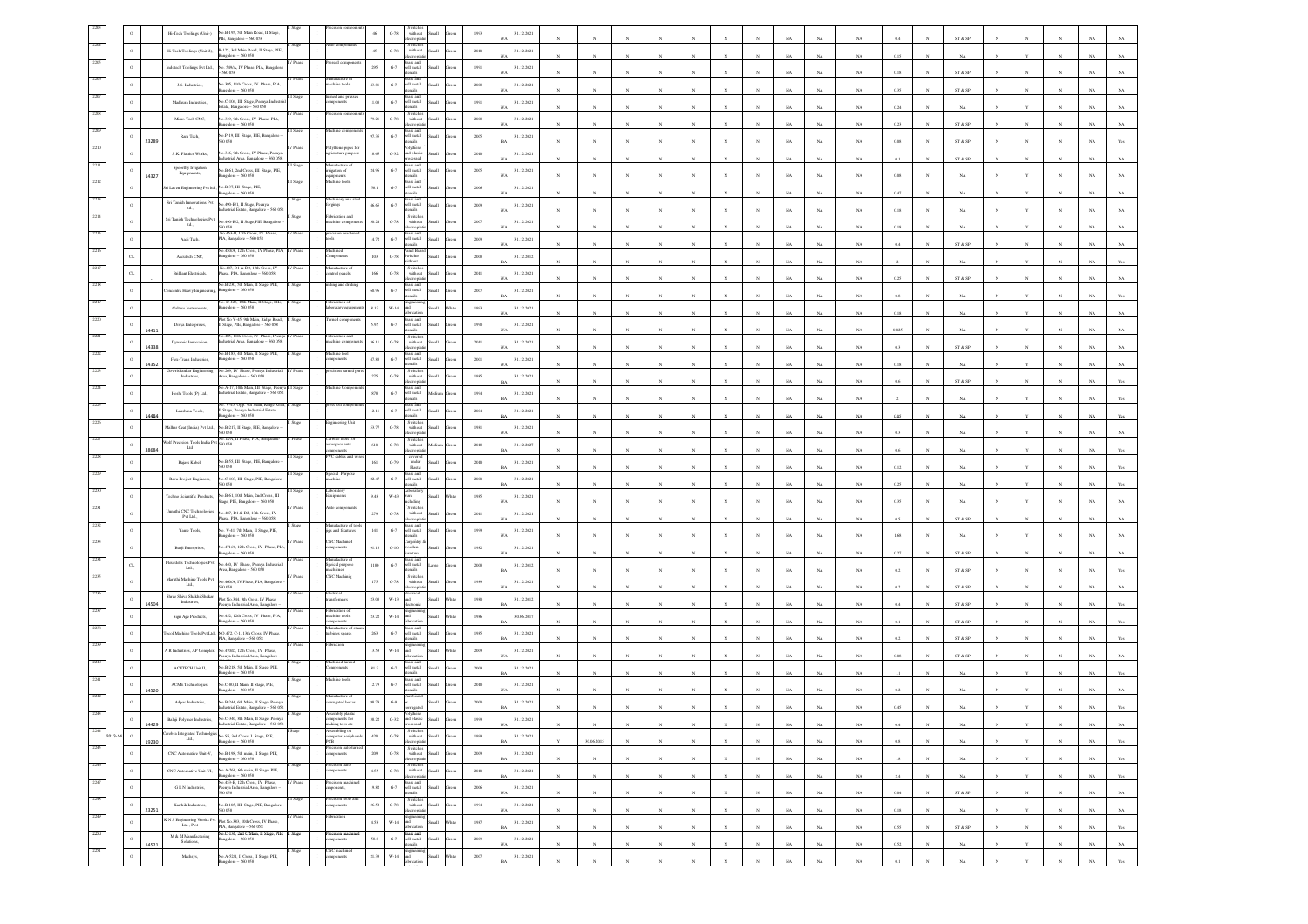|      |                        |       | Meghana Precitech,                                    | 40.B-49, 10th Main, 2nd Cross, III<br>age, PIE, Bangalore - 560 058                       |           |                                                                 | 129             | $G-7$                          | bell metal<br>utensils                                                                        |        |                      |           | 12.202                   |              |              |              |              |                 |              |              |             |             |             |          |             |                              |            |              |              |             |                |
|------|------------------------|-------|-------------------------------------------------------|-------------------------------------------------------------------------------------------|-----------|-----------------------------------------------------------------|-----------------|--------------------------------|-----------------------------------------------------------------------------------------------|--------|----------------------|-----------|--------------------------|--------------|--------------|--------------|--------------|-----------------|--------------|--------------|-------------|-------------|-------------|----------|-------------|------------------------------|------------|--------------|--------------|-------------|----------------|
|      |                        |       | Mehra Packaging,                                      | tot No.411. 11th Cross. IV Phase                                                          | Phase     | lanufacturing of<br>erugated box<br>$\mathbf{I}$                | 51.15           | $\mathbb{G}\mathscr{G}$        | Cardboard                                                                                     |        | $2009\,$             |           | 1.12.2021                |              |              |              |              |                 |              |              |             |             |             |          |             |                              |            |              |              |             |                |
|      |                        |       | Pattansheti Industries,                               | enya Industrial Area, Bangalore<br>Plot No.291, IV Phase, Peenya                          |           | $\mathbf{I}$<br>embly, motar                                    | 30.52           | $G-85$                         | ssembly                                                                                       |        | 1950                 |           | 1.12.2021                |              |              |              |              |                 |              |              |             | NA          | NA          |          |             | ST & SP                      |            |              |              |             |                |
|      |                        |       |                                                       | dustrial Area, Bangalore - 560 051                                                        |           | indine<br><b>HP Motars</b>                                      |                 |                                | anel Boa                                                                                      |        |                      |           |                          |              |              |              |              |                 |              |              |             | NA          | NA          | 0.54     |             | ST & SP                      |            |              |              |             |                |
|      |                        |       | cise Small Motors Pvt Ltd.                            | No B-243, 6th Main, II Stage, PIE,<br>lore - 560 058<br>40.C-87, 10th Main, III Cross, II |           | brication of                                                    | 86.13           | $\mbox{G-}78$                  | witches<br>itheat<br>anel Boa                                                                 |        | 1995                 |           | 1.12.2021                |              |              |              |              |                 |              |              |             | NA          | $_{\rm NA}$ | 0.45     |             | NA                           |            |              |              |             |                |
|      |                        | 14487 | Pushpagiri Panch Forms,                               | tage, PIE, Bangalore - 560 058                                                            |           | $\Gamma$<br>netal components                                    | 59              | $\mbox{G-}78$                  | switches<br>ithout                                                                            |        | $2011\,$             |           | 1.12.2021                |              |              |              |              |                 |              |              |             | NA          | NA          | 0.05     |             | NA                           |            |              |              |             |                |
|      |                        |       | R A Enterprises                                       | fot No.291, IV Main, IV Phase, PIA,<br>ingalore - 560 058                                 | Phas      | abrication of<br>$\mathbf{I}$<br>lectrical fixtures             | $10.7\,$        | $W-14$                         |                                                                                               |        | 1994                 |           |                          |              |              |              |              |                 |              |              |             | $_{\rm NA}$ | $_{\rm NA}$ | NA       |             | $_{\rm NA}$                  |            |              |              |             |                |
|      |                        |       | Ravijay Engineers,                                    | io.453-B, 12th Cross, IV Phase, PIA, IV Phase<br>agalore - 560 058                        |           | nufacture of<br>ndles, spacens,                                 | 17.79           | $0.62\,$                       |                                                                                               |        | $1997\,$             |           | 1.12.2021                |              |              |              |              |                 |              |              |             |             |             |          |             |                              |            |              |              |             |                |
|      |                        | 14434 | Seal Well (P) Ltd.,                                   | No.335, 9th Cross, IV Phase, PIA<br>ingalore - 560 058                                    |           | sing<br>nufacturing<br>fraulic seal                             | 96.11           | $0 - 62$                       | lian<br>ting                                                                                  |        | 2001                 |           | 31.12.2021               |              |              |              |              |                 |              |              |             | $_{\rm NA}$ | $_{\rm NA}$ | 0.05     |             | ST & SP                      |            |              |              |             |                |
|      |                        |       |                                                       | o.B-298, 7th Main, II 5                                                                   |           | ifacture of                                                     |                 |                                | int baki                                                                                      |        |                      |           |                          |              |              |              |              |                 |              |              |             | NA          | NA          | 0.18     |             | ST & SF                      |            |              |              |             |                |
|      |                        | 14347 | Shiva Sai Packaging,                                  | ingalore - 560 058                                                                        |           | rugated boxes<br>sion mach                                      | $\bf 28.3$      | $G-9$                          | <b>Ike</b>                                                                                    |        | 2000-2001            | WA        | 1.12.2021                |              |              |              |              |                 |              |              |             | NA          | $_{\rm NA}$ | 0.045    |             | NA                           |            |              |              |             |                |
|      |                        | 14425 | ${\mathbb S}$ L.N Precision Works,                    | io.C-134, 2nd B Main, II Stage, PIE<br>1galore - 560 058                                  |           | onents                                                          | 103             | $0 - 62$                       | aint baki                                                                                     |        | $2007\,$             |           | 1.12.2021                |              |              |              |              |                 |              |              |             | NA          | $_{\rm NA}$ | 0.35     |             | $_{\rm NA}$                  |            |              |              |             |                |
|      |                        |       | Trinky NDT Engineers,                                 | fot No.V-22(A), Beside KSSIDC<br>molex. Il Stare, PIE.                                    |           | abrication of<br>1ished goods te                                | 45.9            | $\mbox{G-}78$                  | without                                                                                       |        | 2012                 |           | 31.12.2021               |              |              |              |              |                 |              |              |             | NA          | NA          | 0.05     |             | NA                           |            |              |              |             |                |
|      |                        |       | Ven Pack,                                             | o.556, Block-C, III Main,<br>PIE, Bangalore - 560 058                                     |           | ven bags a<br>$\mathbf{I}$                                      | $42.6\,$        | $G-32$                         | and plastic<br><b>Hat</b>                                                                     |        | 2007                 |           | 1.12.2021                |              |              |              |              |                 |              |              |             |             |             | 0.2      |             |                              |            |              |              |             |                |
|      | $\,$ 0 $\,$            |       | Accurate CNC Toolroom,                                | Plot No. 388, 10th Cross, III Main, IV<br>hase, PIA, Bangalore - 560 058                  | Phase     | ision tools a                                                   | 62.34           | $\mbox{G-}78$                  | Switche<br>$% \left\vert \left( \mathbf{1}_{\mathbf{1}}\right) \right\rangle$ without<br>llan |        | 1996                 |           | 1.12.2021                |              |              |              |              |                 |              |              |             | $_{\rm NA}$ | $_{\rm NA}$ |          |             | $_{\rm NA}$                  |            |              |              |             |                |
|      | $\Omega$               | 14441 | Adarsh CNC,                                           | io.40B/4B, IV Phase, Peenya                                                               |           | C Machin                                                        | 36.26           | $G-78$                         | ctroph<br>Switches<br>without<br>Ilian                                                        |        | 2006                 |           | 31.12.2021               |              |              |              |              |                 |              |              |             | $_{\rm NA}$ | $_{\rm NA}$ |          |             | ST & SP                      |            |              |              |             |                |
|      |                        |       |                                                       | lustrial Area, Bangalore - 560 05                                                         |           | ugated box                                                      |                 |                                | Cardboard                                                                                     |        |                      |           |                          |              |              |              |              |                 |              |              |             | NA          | NA          | 0.2      |             | ST & SF                      |            |              |              |             |                |
|      |                        |       | Dhanalakshmi Enterprises,                             | Plot No.480-A1, IV Phase, PIA,<br>galore - 560 058<br>Yot No.556, 3rd Main Road, II       |           |                                                                 | $185\,$         | $G-9$                          | <b>Ike</b>                                                                                    |        | $2011\,$             |           | 1.12.2021                |              |              |              |              |                 |              |              |             | NA          | NA          |          |             | ST & SP                      |            |              |              |             |                |
|      |                        |       | Gajalakshmi Industries, Plot PIE, Bangalore - 560 058 |                                                                                           |           | ulture mac                                                      | 9.46            | $_{\mathrm{G-7}}$              | bell metal<br>Small<br>stite                                                                  |        | $\,2006$             |           | 1.12.2021                |              |              |              |              |                 |              |              |             | $_{\rm NA}$ | $_{\rm NA}$ | 0.2      |             | NA                           |            |              |              |             |                |
|      | $\Omega$               | 14533 | Varun Industries,                                     | io.411, 11th Cross, IV Phase, PIA,<br>ingalore - 560 058                                  |           | achine too<br><i>sponents</i>                                   | 87.12           | $0 - 62$                       | špray<br>anting.<br>int hole                                                                  |        | 2009                 |           | 1.12.2021                |              |              |              |              |                 |              |              |             | NA          | $_{\rm NA}$ |          |             | ST & SP                      |            |              |              |             |                |
|      | $\circ$                |       | Ram Engineering.,                                     | 40.P-20, III Stage, PIE, Bangalor<br>00058                                                |           | achined<br>oncnts                                               | 67.93           | $\,$ G-78 $\,$                 | Panel Boar<br>Switches                                                                        |        | $2002\,$             |           | 1.12.2034                |              |              |              |              |                 |              |              |             | $_{\rm NA}$ |             | $0.4\,$  |             | NA                           |            |              |              |             |                |
|      |                        | 23291 | <b>Qualitech Precision</b>                            | o.473, 13th Cross, IV Phase, PIA<br>ingalore- 560 058.                                    |           |                                                                 | 235             | $G-78$                         | Switcher<br>without                                                                           |        | 2011                 |           | 1.12.2021                |              |              |              |              |                 |              |              |             |             | $_{\rm NA}$ |          |             |                              |            |              |              |             |                |
|      |                        |       | Industries,<br>Vidmas.                                | Vo. A-52/2, 1st Cross,<br>ingalore- 560 058.                                              |           | nponents                                                        | 21.39           | $\,$ G-7 $\,$                  | ctroph<br>hell metal<br>щ                                                                     |        | 1992                 | <b>WA</b> | 31.12.2021               |              |              |              |              |                 |              |              | NA          | $_{\rm NA}$ | $_{\rm NA}$ | 0.4      |             | ST & SP                      |            |              |              |             |                |
|      |                        |       | per PVD Technbologies, (P)                            | No.B-211, 5th Main, II Stage                                                              |           | VD Coating on                                                   |                 |                                | hotel                                                                                         |        |                      |           |                          |              |              |              |              |                 |              |              |             | NA          | $_{\rm NA}$ | 0.4      |             | NA                           |            |              |              |             |                |
|      |                        | 37633 | Ltd.,                                                 | ngalore-560058<br>o.V-9, 2nd Main road, II Stage, PIE                                     |           | ach componen<br>urfacturing o                                   | $155\,$         | $0 - 42$                       | trode<br>all                                                                                  |        | 2012                 |           | 90.09.2022               |              |              |              |              |                 |              |              |             | $_{\rm NA}$ | $_{\rm NA}$ | 0.36     |             | NA                           |            |              |              |             |                |
|      | $^{\circ}$             |       | S.N.Enterprises,                                      | ngalaru-560 058<br>Vo.432 4th Main, P                                                     |           | e uppers                                                        | 54.5            | $G-72$                         | Stitching/<br>Iliam<br>titchine                                                               |        | 2010                 |           | 1.12.2021                |              |              |              |              |                 |              |              |             | NA          | NA          |          |             | NA                           |            |              |              |             |                |
|      | $_{\rm CL}$            | 22825 | mundi Engineering Works                               | stgalaru-560 058                                                                          |           | facture o<br>cision turned                                      | $109\,$         | $G-10$                         | oden<br>ыl                                                                                    |        | 1990                 |           | 31.12.2012               |              |              |              |              |                 |              |              |             | NA          | $_{\rm NA}$ | 0.8      |             | ST & SP                      |            |              |              |             |                |
|      | $\,$ 0 $\,$            | 39092 | Niqueu Heat Treaters,                                 | 40.B-140/A, 3rd cross, I Stage, PIE,<br>galaru-560 058                                    | Stage     | rat treatment                                                   | 15.04           | $0.63\,$                       | with Heat                                                                                     |        | 2009                 |           | 90.09.2029               |              |              |              |              |                 |              |              |             | $_{\rm NA}$ | NA          |          |             | NA                           |            |              |              |             |                |
|      | CL                     |       | Bangalore Shirt company,                              | o.254/A, Sy No 87 &150, III Phas<br>PIA, Bengaluru-560 058                                |           | tent statchin                                                   | 1310            | $G-72$                         | Stitching/<br>Large<br>stiching                                                               |        | 2012                 |           | 1.12.2022                | $\sigma$     |              |              |              |                 |              |              |             | NA          | NA          |          |             | STP - BWSSB                  |            |              |              |             |                |
|      | $\,$ 0 $\,$            | 12035 | Avco Tech India) (P) Ltd.,                            | No.110/3, 7th Main, III Phase, PLA,<br>820 032-analage:                                   |           | embly of<br>eumatic Valves,<br>Inders.punch                     | 25.07           | $_{\rm W\text{-}13}$           | <b>Bectrical</b><br>and<br>llam                                                               |        | $2011\,$             |           | 31.12.2021               |              |              |              |              |                 |              |              |             |             |             |          |             |                              |            |              |              |             |                |
|      | $\,$ 0 $\,$            | 15286 | Paronics Systems,                                     | No 162/1, 10th Main Road, III Phase.<br>IA, Bengaluru-560 058                             | III Phase | danufacture filter<br>ad air dryer<br>$\,$ I                    | $51.7\,$        | $W-14$                         | and<br>Small                                                                                  |        | 1993                 |           | 1.12.2021                |              |              |              |              |                 |              |              |             | $_{\rm NA}$ | $_{\rm NA}$ | $0.26\,$ |             | ST & SP                      |            |              |              |             |                |
|      |                        |       |                                                       | .C-431,I Stage, PIE, Bengalaru-5                                                          |           | eet metal                                                       |                 |                                | and                                                                                           |        |                      |           |                          |              |              |              |              |                 |              |              |             | NA          | NA          | 0.18     |             | ST & SP                      |            |              |              |             |                |
|      | $C_{L}$                |       | High Tech Fittings,                                   | No.139 & 140, 100 ft Ring road, III                                                       | II Phas   | brication work<br>$\mathbf{I}$<br>ettäng and sho                | $42.4\,$        | $W-14$                         | fabrication<br><b>Iliam</b><br>units (dry<br>hot bli                                          | /hite  | 2012                 | WA        | 1.12.2015                |              |              |              |              |                 |              |              |             | NA          | $_{\rm NA}$ | 0.14     |             | NA                           |            |              |              |             |                |
|      | CL                     | 16524 | Yashas Industries,                                    | hase, PIA, Bangalore-560058                                                               |           | sait                                                            | $6.26\,$        | $\mbox{G-}92$                  | eration<br>ыl                                                                                 |        | $2011\,$             |           | 1.12.2020                |              |              |              |              |                 |              |              |             | $_{\rm NA}$ | $_{\rm NA}$ | $0.16\,$ |             | ST & SP                      |            |              |              |             |                |
|      |                        |       | Thaitanya Precitech Pvt Ltd.,<br>Unit-II,             | Unit-II, No.316, 8th Cross, 1<br>IA, Bengaluru-560 058                                    |           | omobile pr<br>ponents                                           | $436\,$         | $_{\mathrm{G-10}}$             | larpentry<br>vooden                                                                           |        | 2007                 |           | 1.12.2021                |              |              |              |              |                 |              |              |             | $_{\rm NA}$ | $_{\rm NA}$ | $0.8\,$  |             | ST & SP                      |            |              |              |             |                |
|      | $^{\circ}$             | 17583 | haitanya Hi-Tech Engine<br>Company Pvt Ltd.,          | Vo.A-328,II Stage, PIE, Bengaluru<br>0058                                                 |           | mobile pr<br><i>sponents</i>                                    | $433\,$         | $\mbox{G-78}$                  | Switche<br>without<br><b>Ike</b>                                                              |        | 2008                 |           | 1.12.2021                |              |              |              |              |                 |              |              |             | $_{\rm NA}$ | $_{\rm NA}$ | $0.8\,$  |             | $_{\rm NA}$                  |            |              |              |             |                |
|      |                        |       | Krishna Fabricators,                                  | 0.448, IV Phase, PIA, Bengaluru-3                                                         |           | ny sheet mi<br>ications                                         | 291             | $\mbox{G-7}$                   | hell metal                                                                                    |        | 2010                 |           | 1.12.2012                |              |              |              |              |                 |              |              |             |             |             |          |             |                              |            |              |              |             |                |
|      |                        |       | lexa Technologies (India) (P)                         | No.B-229, 5th Main Road, II Stage<br>IE, Bengalaru-560 058                                |           | tic Mouldin<br>ision plasati                                    | 82.51           | $G-32$                         | and plastic                                                                                   |        | 2010                 |           | 31.12.2021               |              |              |              |              |                 |              |              |             | $_{\rm NA}$ | $_{\rm NA}$ |          |             | $_{\rm NA}$                  |            |              |              |             |                |
|      |                        | 40549 | Lad.,                                                 | io.A-48/A, 2nd Main, II Stage,                                                            |           | sphating and                                                    |                 |                                | sed                                                                                           |        |                      |           |                          |              |              |              |              |                 |              |              |             | NA          | NA          |          |             | NA                           |            |              |              |             |                |
|      | YTC                    |       | Shree Deepam Enterprises,                             | 820 032-analage:<br>No.C-178,II Stage, PIE, Bengaluru-                                    |           | $\mathbf{I}$<br><i>r</i> der coating                            | $75\,$          | $R-44$                         | <b>Har</b>                                                                                    |        | 2012                 |           |                          |              |              |              |              |                 |              |              |             | NA          | $_{\rm NA}$ | 0.4      |             | NA                           |            |              |              |             |                |
|      | $\bullet$              | 24134 | Festo Power Industries,                               | 058                                                                                       |           |                                                                 | $_{\rm 32}$     | $\mathbb{R}.7$                 |                                                                                               |        | 2012                 |           | 0.6.2022                 |              | 30.6.2022    |              |              |                 |              |              |             | NA          | $_{\rm NA}$ | 0.12     |             | ST & SP                      |            |              |              |             |                |
|      |                        |       | KALPA ENGINEERING.                                    | No. 326, 9th Cross, 1<br> cngaluru-560 058                                                |           | gineering m<br>onents                                           | 65              | $G-10$                         | oden<br>situer                                                                                |        | 2012                 |           | 31.12.2021               |              |              |              |              |                 |              |              |             | NA          | NA          | 0.16     |             | ST & SF                      |            |              |              |             |                |
|      |                        | 53062 | M.M Metal Industries                                  | Vo.B-122A, 3rd Main Road, II Sta<br>IE, Bengaluru-560 058                                 |           | nufacturing of<br>pper granules fr<br>'B scraps<br>$\mathbf{I}$ | 76              | $R - 34$                       | engaged in<br>recycling                                                                       |        | 1.10.2018            |           | 0.6.2023                 |              | 30.6.2023    |              |              |                 |              |              |             | NA          | $_{\rm NA}$ |          |             | NA                           |            |              |              |             |                |
|      |                        |       | Makam Agrochem (P) Ltd.,                              | io.A-280,II stage, PIE, Beng<br>0058                                                      |           | alation product                                                 |                 | 0.74                           | cal                                                                                           |        | 1978                 |           | 0.09.2033                |              |              |              |              |                 |              |              |             |             |             |          |             |                              |            |              |              |             |                |
|      |                        | 12171 | <b>Texel Engineers</b>                                | o.A-418(a1), II Stage, PIE<br>S20033-unalage:                                             |           | Adraulic piston r<br>f earth moving                             | 169             | $G-79$                         | Plastic sack<br>ags, wover                                                                    |        | 2003                 |           | 31.12.2027               |              | NA           |              |              |                 |              |              |             | NA          | $_{\rm NA}$ |          |             | NA                           |            |              |              |             |                |
|      |                        |       | dite Construction Chemical                            | io.201/4,III Phase, PIA, Bengalun<br>60 058                                               | Phas      | ments<br>rady mix concr                                         | 35.34           | $G-37$                         | sack<br><b>cot</b>                                                                            |        | $2011\,$             |           | 1.12.2002                |              |              |              |              |                 |              |              |             | NA          | NA          |          |             |                              |            |              |              |             |                |
|      |                        |       |                                                       | No246. III Phase, 8th Main, 3rd c                                                         |           | ecycling of rub                                                 |                 |                                |                                                                                               |        |                      |           |                          |              |              |              |              |                 |              |              |             |             |             |          |             |                              |            |              |              |             |                |
| 2293 |                        |       | Ra Bio-Energy.                                        | PIA, Bangalore-560058<br>No. 223, 8th Main, III Phase, PIA,                               | III Phase | oil, carbon black<br>dachine turned                             |                 | $\mathbb{R}\mbox{-}6$          |                                                                                               |        | 2012                 |           |                          |              |              |              |              |                 |              |              | NA.         | NA          | NA          |          |             | NA.                          |            |              |              | NA.         | NA             |
| 2294 | $\circ$                | 15346 | Accu Precisions.                                      | 820 032-analage:<br>No.291,IV Phase, PIA, Bengaluru-560 IV Phase                          |           | $\mathbf{I}$<br><i>nponents</i><br>abrication of                | $97.48\,$       | $_{\rm W\text{-}14}$           | Engineerin<br>and<br>fabrication<br>Small                                                     | White  | 2011                 | RA        | 31.12.2021               |              | $_{N}$       | $\mathbf{N}$ | $\mathbf{N}$ | $_{\rm N}$      | $\mathbf{N}$ | $\mathbf{N}$ | $_{\rm NA}$ | $_{\rm NA}$ | $_{\rm NA}$ | 0.144    | $_{N}$      | $\text{ST} \ \& \ \text{SP}$ |            | $\mathbf{N}$ | $\mathbf{N}$ | $_{\rm NA}$ | $\mathbf{Yes}$ |
|      | $\,$ 0 $\,$            |       | R.A.Enterprises,                                      |                                                                                           |           | $\mathbf{I}$<br><b>Incrical fitness</b>                         | $10\,$          | $\text{W-14} \quad \text{and}$ | Small<br>fabrication                                                                          | White  | $2012\,$             | WA        | 31.12.2021               |              | $_{\rm N}$   | $\bar{N}$    |              | $_{\rm N}$      |              |              | $_{\rm NA}$ | $_{\rm NA}$ | $_{\rm NA}$ | $0.18\,$ |             | $\text{ST} \ \& \ \text{SP}$ |            |              |              | $_{\rm NA}$ | $_{\rm NA}$    |
| 2295 | $\,$ 0 $\,$            | 15677 | Vin Precise Punch,                                    | No.B-168, 4th Main , II Stage,<br>kengaluru-560 058                                       | Stage     | anufacture of shee<br>$\mathbf{I}$<br>netal components          | 86.42           | O-62 painting.                 | Spray<br>Small<br>paint baking.                                                               | hange  | 2010                 | <b>BA</b> | 31.12.2021               | $\mathbf{N}$ | N            | N            | N            | $_{\rm N}$      | N            |              | NA          | NA          | NA          | 0.15     | $_{N}$      | NA                           |            | Y            | $_{\rm N}$   | NA          | Yes            |
| 2296 | $\circ$                |       | Chesters,                                             | io.182,III Phase, PIA, Bengaluru-5                                                        |           | ufacture of<br>ooden furniture<br>$\mathbf{I}$                  | 235.67          | $_{\mathrm{G-10}}$             | Carpentry &<br>wooden<br>Small<br>fumiture                                                    | ireen  | 2004                 | RA        | 31.12.2021               |              | $_{\rm N}$   | $_{\rm N}$   | $_{\rm N}$   | $_{\mathrm{N}}$ | $_{\rm N}$   |              | $_{\rm NA}$ | $_{\rm NA}$ | $_{\rm NA}$ | $0.48\,$ |             | $\text{ST} \ \& \ \text{SP}$ |            | $\mathbf{N}$ | $_{\rm N}$   | $_{\rm NA}$ | $\mathbf{Yes}$ |
| 2297 | $\,$ $\,$              |       | DF Forgings Ltd (Unit-II)                             | No.498, IV Phase, PIA, Bangalore-<br>560058                                               | IV Phase  | iteel Forging<br>$\mathbf{I}$                                   | $432\,$         | $0 - 32$                       | Forging of<br>ferrous and<br>non-ferrous<br>Small                                             | trange | $2012\,$             |           | 30.09.2022               |              |              |              |              |                 |              |              |             |             |             |          |             |                              |            |              |              |             |                |
|      | $\,$ 0 $\,$            | 15132 | Serwel Electronics Ltd,                               | o.27, III Stage, PIE, Bengalaru-560                                                       | III Stag  | lanufacture of<br>ransformers & servo<br>$\mathbbm{1}$          | $\,$ 144 $\,$   | 0.62                           | špray<br>Small<br>painting.                                                                   | hange  | 2011                 |           | 31.12.2021               |              | $_{\rm N}$   |              |              | $_{\rm N}$      | N            |              | $_{\rm NA}$ | NA          | $_{\rm NA}$ |          |             | ${\tt ST}$ & ${\tt SP}$      |            |              |              | NA          | Yes            |
|      |                        |       |                                                       | No.337, 10th Cross, IV Phase, PIA,                                                        | IV Phase  | abilizers<br><b>Sheet Metal</b>                                 |                 |                                | saint bakir                                                                                   |        |                      | <b>BA</b> |                          |              | $_{\rm N}$   | $\mathbf{N}$ | $\mathbf{N}$ | $_{\rm N}$      | $_{\rm N}$   |              | NA          | NA          | $_{\rm NA}$ | 0.45     |             | NA                           |            | v            | $\mathbf{N}$ | NA          | Yes            |
|      |                        |       |                                                       |                                                                                           |           |                                                                 |                 |                                |                                                                                               |        |                      |           |                          |              |              |              |              |                 |              |              |             |             |             |          |             |                              |            |              |              |             |                |
|      | $\circ$<br>$\,$ 0 $\,$ |       | Synergy Punching Pvt Ltd.,<br>VRI. Media Ltd.,        | 820 032-availages<br>No 193/A, No.257,III Phase, PIA,<br>ngalaru-560 058                  | III Phase | $\mathbf{I}$<br>mponent<br>ewspaper printin<br>$\mathbf{r}$     | $316\,$<br>2990 | $_{\mathrm{G-10}}$<br>0.59     | Carpentry &<br>wooden<br>furniture<br>Small<br>Printing<br>press &/or<br>large                | ireer  | $2001\,$<br>$2012\,$ | R         | 31.12.2023<br>31.12.2021 |              | $\mathbf{N}$ | $\mathbf{N}$ | $_{\rm N}$   | $\mathbf{N}$    | $\mathbb{N}$ | $_{\rm N}$   | $_{\rm NA}$ | $_{\rm NA}$ | $_{\rm NA}$ | $2.7\,$  | $\mathbf N$ | $_{\rm NA}$                  | $_{\rm N}$ | $\mathbf{Y}$ | $_{\rm N}$   | $_{\rm NA}$ | $\mathbf{Yes}$ |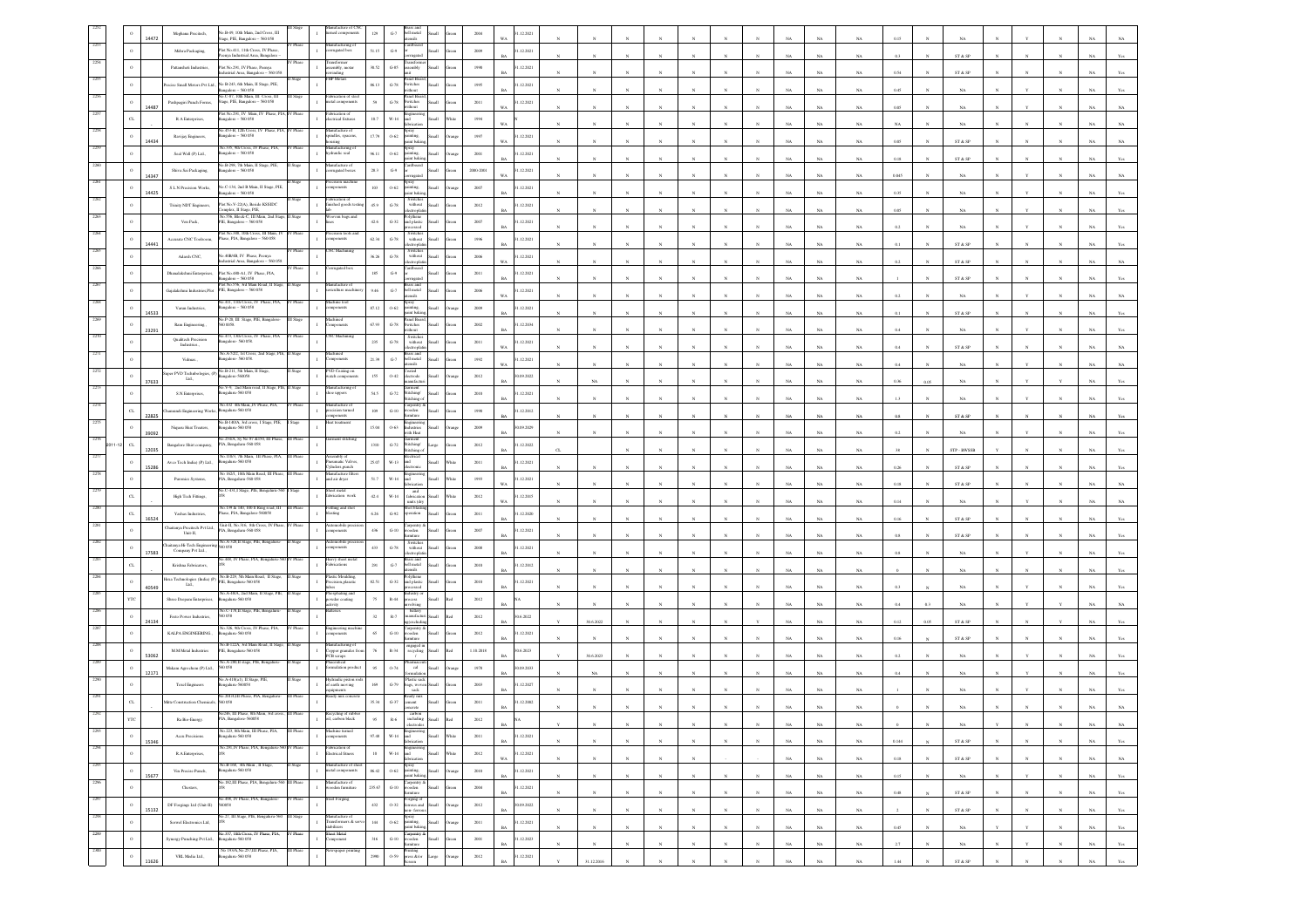|                     |              | L Square Eco-Products (P)<br>Ltd.,                                                                             | No.149/A, & 150/A, 5th Main, I<br>age, PIE, Bangalopre-58                                                                                                                   |              | eycomb.&<br>ore fumit                                                               | 250<br>$W - 51$                             | Hone                                                                                  |                | 201      | 1.12.2021                 |              |             |              |             |              |              |                       |                       |                                      |                       |              |                              |              |              |              |                                 |
|---------------------|--------------|----------------------------------------------------------------------------------------------------------------|-----------------------------------------------------------------------------------------------------------------------------------------------------------------------------|--------------|-------------------------------------------------------------------------------------|---------------------------------------------|---------------------------------------------------------------------------------------|----------------|----------|---------------------------|--------------|-------------|--------------|-------------|--------------|--------------|-----------------------|-----------------------|--------------------------------------|-----------------------|--------------|------------------------------|--------------|--------------|--------------|---------------------------------|
|                     |              | Flowline Instrumentation (P)<br>Ltd.,                                                                          | No.B-235, 6th cross, I Stage, PIE,<br>galaru-560 058                                                                                                                        | Stage        | abrication &<br>mbly of samp<br>analyser system                                     | 70.09<br>$W-14$                             |                                                                                       |                | $2010\,$ | 1.12.2021                 |              |             |              |             |              |              |                       |                       | NA                                   |                       |              |                              |              |              |              |                                 |
|                     | $\circ$      | $\to$ Pragathi (A-Devision)                                                                                    | 4-405, 1st & 2nd Floor, 7th & 8th<br>oss, I Stage, PIE, Bengaluru-5600                                                                                                      |              | aste Recycling                                                                      | $R-3$<br>$8.6\,$                            | ngaged in                                                                             | llam           | 2012     | 0.06.2022                 |              |             |              |             |              |              |                       |                       | 30.06.2022                           |                       |              |                              |              |              |              |                                 |
|                     |              | Bairavi Industries                                                                                             | io.V-45, 8th Mian, II Stage, PIE<br>galaru-560 058                                                                                                                          |              | latufacture of                                                                      | 53.4<br>$_{\rm W\text{-}14}$                |                                                                                       |                | $2010\,$ | RA<br>.12.2021            |              | 30.6.2022   |              |             |              |              |                       |                       |                                      | 0.4                   |              | ST & SP                      |              |              |              |                                 |
|                     |              |                                                                                                                | 307 & 308. IV Phase, PLA                                                                                                                                                    |              | igineered<br>imponents<br>farketing &                                               |                                             |                                                                                       |                |          |                           |              |             |              |             |              |              |                       |                       | NA                                   | 0.4                   |              | $_{\rm NA}$                  |              |              |              |                                 |
|                     |              | Analytica Chemie INC,<br>15099                                                                                 | sgalore-560058<br>.101,III Phasee, PIA, Bengalun                                                                                                                            | Phase        | <b>Nstribution</b> of<br>agents, colum<br>asearch and                               | 98.84<br>$\mathbb{R}\text{-}\mathrm{58}$    | cal (Bulk<br>sk sm                                                                    |                | 2012     | 1.06.2022                 |              |             |              |             |              |              |                       |                       | NA                                   | 0.5                   |              | NA                           |              |              |              |                                 |
|                     | CL           | Enzene Biosciences Ltd.,                                                                                       | 0058<br>o.3B-46, Block -3, M S Industrial                                                                                                                                   |              | levelopment of<br>orharmaceutical                                                   | 417.95<br>$R-58$                            | cal (Balk<br>$A$ sun                                                                  |                | 2012     | 0.06.2017<br>R            |              |             |              |             |              |              |                       |                       | NA<br>NA                             | 0.8                   | 0.1          | $\text{ST} \ \& \ \text{SP}$ |              |              |              |                                 |
|                     |              | Sawant Dyes & chemicals,                                                                                       | suplex, IV Phasae, PIA, Bengalur                                                                                                                                            |              | eat Transfer Lab                                                                    | $41\,$<br>$-91$                             | lanufac<br>f Adhes                                                                    |                | 2011     | 1.12.2021                 |              |             |              |             |              |              |                       |                       | NA<br>NA                             | 0.2                   |              | $_{\rm NA}$                  |              |              |              |                                 |
|                     | $\circ$      | Global Fab,<br>18129                                                                                           | o.10/A,II Phase, PIA, Bangalore<br>0058                                                                                                                                     |              |                                                                                     | 32.02<br>$W-14$                             | gneeru<br>and                                                                         |                | 2011     | 1.12.2021                 |              |             |              |             |              |              |                       |                       | NA                                   | 0.33                  |              | ST & SP                      |              |              |              |                                 |
|                     | CL           | Colour Plus Enterprises,                                                                                       | 5.450/A, 12th Cross, IV<br>ngalaru-560 058                                                                                                                                  |              | der Coatin                                                                          | 28.17<br>$R-44$                             | ocess                                                                                 |                | 2012     | 0.06.2016                 |              |             |              |             |              |              |                       |                       |                                      | 11                    | 0.OS         |                              |              |              |              |                                 |
|                     | $\circ$      | 11574<br>Hydro Products,                                                                                       | Vo A-270 6th Main II Stage PIE<br>galaru-560 058                                                                                                                            |              | nufacture o<br>lydraulic cylinder                                                   | 72.14<br>$_{\mathrm{G-60}}$                 | leak proof<br>testing of<br>L.P.G.                                                    |                | $2010\,$ | <b>BA</b><br>1.12.2021    |              |             |              |             |              |              |                       |                       | NA                                   |                       |              | $\text{ST} \ \& \ \text{SP}$ |              |              |              |                                 |
|                     |              |                                                                                                                | No.B-212, 5th Main Road, II Stage<br>PIE, Bengalaru-560 058                                                                                                                 |              | ufacture o<br>ecial purpose                                                         | $203\,$<br>$\mbox{G-7}$                     | Brass and<br>tell metal                                                               |                | 1995     | 1.12.2021                 |              |             |              |             |              |              |                       |                       | NA<br>NA                             |                       |              | $_{\rm NA}$                  |              |              |              | NA                              |
|                     |              | Tekcel Engineering (P) Ltd.,<br>Alkem laboratories Ltd R &                                                     | ≷ & D Unit, # 473-D2, 13th (                                                                                                                                                |              | : & D only No                                                                       |                                             | sils                                                                                  |                |          | R4                        |              |             |              |             |              |              |                       |                       | NA<br>NA                             | 12                    |              | NA                           |              |              |              |                                 |
|                     | $_{\rm{CL}}$ | ${\rm D}$ Unit,                                                                                                | phase, PIA, Bangalore - 58<br>o, 408, IV Phase, PIA Bangalore-                                                                                                              |              | tivity<br>$\mathbf{I}$<br>ückle & gold                                              | 632<br>R-58                                 | cal (Balk<br>ag &                                                                     |                | 2007     | 0.06.2012<br>RA           |              |             |              |             |              |              |                       |                       | NA<br>NA                             | 0.8                   | 0.5          | $\text{ST} \ \& \ \text{SP}$ |              |              |              |                                 |
|                     | $\,$ 0       | KDDL hd, (Unit: Hands-II),<br>11649                                                                            | o 124,7th Main III Phase PL                                                                                                                                                 |              | Ictroplating on :<br>atch hands<br>echanical A                                      | $783\,$<br>$_{\rm R-44}$                    | lving                                                                                 |                | $Jun-12$ | 0.06.2021                 |              | 30.06.2021  |              |             |              |              |                       |                       | NA<br>NA                             | 4.8                   |              | STP & ETP                    |              |              |              |                                 |
|                     | $\circ$      | ihree Hari Precision Product<br>Private Itd.<br>12528                                                          | ngalore-560058                                                                                                                                                              |              | pray Painting, Power<br>snitu                                                       | 159.82<br>$R - 44$                          | cess<br>dein                                                                          | llam<br>h.     | 2003     | 30.06.2023<br>RA          |              | 30.06.2023  |              |             |              |              |                       |                       | NA<br>NA                             |                       | 0.08         | <b>STP</b>                   |              |              |              |                                 |
|                     | $\theta$     | aragon Polymer Products Pvt<br>Ltd.,<br>39981                                                                  | No.397/398, III Main, IV Phase PIA<br>sgalore - 58                                                                                                                          | Phase        | thylene vinyl aceta<br>happell pellets with<br>anbury mixing &                      | 1435<br>0.99                                | DG set<br>apacity<br>tore than                                                        |                | $1985\,$ | 0.09.2023<br><b>BA</b>    |              | 30.9.2023   |              |             |              |              |                       |                       |                                      |                       |              | ${\rm STP}$ & ${\rm ETP}$    |              |              |              |                                 |
|                     |              | ${\tt LSQUARE}$ ${\tt ECO-}$<br>PRODUCTS pvt Ltd,.                                                             | o B-194, 5 th Main, II<br>sgalaru-560 058                                                                                                                                   |              | neycore                                                                             | $^{\rm 118}$<br>W.51                        |                                                                                       |                | $2007\,$ | .12.2021                  |              |             |              |             |              |              |                       |                       | NA                                   | 0.2                   |              |                              |              |              |              |                                 |
|                     | $\alpha$     | Sun Modular Systems,                                                                                           | io 72, 4th Main III Phase, PIA,<br>ngalaru-560 058                                                                                                                          |              | ufacturing of<br>dodular Furniture                                                  | 21.93<br>$0 - 51$                           | ooden                                                                                 |                | 2011     | 1.12.2021                 |              |             |              |             |              |              |                       |                       | NA                                   |                       |              | NA                           |              |              |              |                                 |
|                     | $\circ$      | 15661<br>$\begin{minipage}{.4\linewidth} \textbf{Dynated Tools and Devices}, \textbf{Unit-II}, \end{minipage}$ | Unit-II, No 55, 4th Main, III Phase<br>PIA, Bengaluru-560 058                                                                                                               |              | achine tools an<br>sories                                                           | 329.25<br>$G-110$                           | esel<br>nerator                                                                       |                | $2006\,$ | 1.12.2020                 |              |             |              |             |              |              |                       |                       | $_{\rm NA}$                          | 0.38                  |              | ST & SP                      |              |              |              |                                 |
|                     |              | 16472<br>Paragon Polymer Produc                                                                                | o 97/98. III phase, PIA, Bengalu<br>0 058                                                                                                                                   |              | Foot wes                                                                            |                                             | (250)                                                                                 |                |          |                           |              |             |              |             |              |              |                       |                       | NA<br>NA                             |                       |              | $\text{ST} \ \& \ \text{SP}$ |              |              |              |                                 |
|                     | $\circ$      | Pvt Ltd (Formerly Elastrex<br>12136<br>Polymers Pvt Ltd.,                                                      | lo 242, 11th main, 2nd cross, Il                                                                                                                                            |              | iction work                                                                         | 665<br>$G-26$                               | vear and<br>ther<br>anel Be                                                           |                | 2011     | 1.12.2024<br><b>BA</b>    |              |             |              |             |              |              |                       | NA                    | $_{\rm NA}$<br>NA                    |                       |              | ST & SP                      |              |              |              |                                 |
|                     |              | Manjunath Industries,                                                                                          | Phase, PIA, Bengaluru-560 058<br>No 224, 8th Main, 2nd cross, KIADB                                                                                                         | <b>Phase</b> | dachine turned<br>lock Manufactur                                                   | 314.67<br>$G-78$                            | switches<br>inting                                                                    |                | 2010     | 31.12.2034                |              |             |              |             |              |              |                       |                       | NA<br>NA                             | 0.8                   |              | NA                           |              |              |              |                                 |
|                     | $\,$ 0       | Ltd.<br>15390                                                                                                  | $\begin{minipage}{.4\linewidth} \textbf{Shraddha Saburi Pviners Pvt} & \begin{minipage}{.4\linewidth} \textbf{N0 Zon, 8mm, and 5mm, 560 058 \end{minipage}} \end{minipage}$ |              | <b>Tset printing on</b><br>rtoons, & LABEL                                          | 100<br>$0 - 58$                             | ess &/or                                                                              |                | 2012     | 1.09.2029<br><b>BA</b>    |              | 30.09.2025  |              |             |              |              |                       |                       | NA                                   |                       |              | NA                           |              |              |              |                                 |
|                     | $\,$ 0       | Lazzari Machines India Pvt<br>Ltd.                                                                             | oecial Plot, Next to B-82, 2nd cr<br>age, PIE, Bengaluru-560 058                                                                                                            |              | ssembly of wood<br>rorking machines                                                 | $G-10$<br>144.16                            | rpentry<br>oden                                                                       |                | 2007     | 1.12.2022<br>WA           |              |             |              |             |              |              |                       |                       | NA<br>NA                             | 0.35                  |              | NA                           |              |              |              |                                 |
|                     | $_{\rm{CL}}$ | Oom Sakthi Enterprises,                                                                                        | o.B-236, 5th Main, I<br>ngaluru-560 058                                                                                                                                     |              | agaged in lathe<br>vorking, miling &<br>nachining work                              | 38.5<br>$\mbox{G-7}$                        | bell metal<br>utensils                                                                |                | 2009     | 1.12.2015                 |              |             |              |             |              |              |                       |                       | NA                                   | 0.4                   |              | NA                           |              |              |              |                                 |
|                     | $_{\rm{CL}}$ | Dynatech Tools & Devices<br>$(Lhist-I)$                                                                        | No. 355, IV phase, PIA, Bengaluru-<br>058                                                                                                                                   | V Phase      | dachine tool<br><i>aponents</i>                                                     | $154\,$<br>$_{\mathrm{G-10}}$               | Carpentry<br>vooden                                                                   |                | 1991     | 1.12.2017                 |              |             |              |             |              |              |                       |                       |                                      |                       |              |                              |              |              |              |                                 |
|                     | $\circ$      | 25479<br>Trident Infosol Pvt Ltd                                                                               | Floor, Block A, Kushal Garder<br>rcade, IA. II Phase . PIA .Bengal                                                                                                          |              | ication &<br>sembly of electr                                                       | $G-78$<br>824.84                            | iturc<br>Switcher<br>without                                                          |                | 2010     | 1.12.2021                 |              |             |              |             |              |              |                       |                       | NA<br>NA                             | 1.8                   |              | ST & SP                      |              |              |              |                                 |
|                     |              |                                                                                                                | 0058<br>io D-388/1,1 cross, I stage, PIE,<br>820 032-analage                                                                                                                |              | oduct<br>oduction of<br>lectronic switches &                                        |                                             | trondo<br>anel Boar                                                                   |                |          | RA                        |              |             |              |             |              |              |                       |                       | NA<br>NA                             | 12                    |              | <b>STP</b>                   |              |              |              |                                 |
|                     | $\,$ o       | $\begin{array}{c} \mbox{Integral Systems & \\ \mbox{Components Put Lid.} \end{array}$<br>16267                 | No. SB 161, 3rd cross, I stage, PIE                                                                                                                                         |              | aanufacture of                                                                      | $\mbox{G-}78$<br>249.9                      | switches<br>vithout<br>cevillacne                                                     |                | $2012\,$ | 1.12.2022                 |              |             |              |             |              |              |                       |                       | NA<br>NA                             | 0.16                  |              | $_{\rm NA}$                  |              |              |              |                                 |
|                     | $\,$ 0       | ynpack Zipper Bags Pvt Ltd,                                                                                    | ngalaru-560 058<br>hit-II) No.B-162, 3rd cross, 1 stage                                                                                                                     |              | ack bags<br>nufacture of s                                                          | $_{\mathrm{G-32}}$<br>294                   | nd plastic<br>ssed                                                                    | <b>Illam</b>   | $2002\,$ | 1.12.2022                 |              |             |              |             |              |              |                       |                       | NA                                   | 0.15                  |              | NA                           |              |              |              |                                 |
|                     | $\circ$      | Hittco Tools Ltd (Unit-II).,                                                                                   | PIE, Bengalaru-560 058,<br>éo B - 130/A, 3rd cross,I stage, PIA                                                                                                             |              | arbide Tools<br>lephone towe                                                        | $G-77$<br>734                               | of Motor &<br>icid                                                                    |                | 2012     | 1.12.2022<br>R            |              |             |              |             |              |              |                       |                       | NA<br>NA                             | 0.8                   |              | NA                           |              |              |              |                                 |
|                     |              | $\label{thm:2} \begin{aligned} \text{Wireless TT info services} \\ \text{limited.} \end{aligned}$              | sgalaru-560 058                                                                                                                                                             |              | TT                                                                                  | DG Set<br>$_{\rm W-52}$                     | $frac{1}{28}$ (15                                                                     |                | $2009\,$ | .12.2100                  |              |             |              |             |              |              |                       |                       | NA<br>NA                             |                       |              | $_{\rm NA}$                  |              |              |              |                                 |
|                     |              | Bharath Machines,                                                                                              | o 9-B, II Phase, PIA, Bengaluru                                                                                                                                             |              | brication of<br>veyor system<br>ork                                                 | 99.85<br>$_{\mathrm{G-78}}$                 | Switches<br>without<br>ctroph                                                         |                | 2002     | 1.12.2002                 |              |             |              |             |              |              |                       |                       | NA<br>NA                             | 0.8                   |              | ST & SP                      |              |              |              |                                 |
| $12 - 12$           | $\,$ 0       | Accu Plast<br>53335                                                                                            | C-98, 3rd Cross, III Stage, PIE,<br>sgalaru-560 058                                                                                                                         |              | delting of virgin<br>P & HDPE pipes                                                 | 67.41<br>$G-32$                             | olythene<br>and plastic                                                               | Hom            | 2018     | 1.12.2028<br>WA           |              |             |              |             |              |              |                       |                       | NA<br>NA                             | 0.4                   |              | $_{\rm NA}$                  |              |              |              |                                 |
|                     | $_{\rm{CL}}$ | Power Gear,                                                                                                    | 275, 4th Main, IV Phase, PIA<br>galaru-560 058                                                                                                                              |              | nufacture o<br>ectrical bus duct                                                    | 910<br>$\mbox{G-}78$                        | Switches<br>without                                                                   |                | 2010     | 1.12.2012                 |              |             |              |             |              |              |                       |                       |                                      |                       |              |                              |              |              |              |                                 |
| $12 - 13$           | $\alpha$     | Delkor Technic India Pvt Ltd.                                                                                  | No.421 11th cross, Iv Phase, PIA<br>ngalaru-560 058                                                                                                                         |              | nufacture of<br>ilters,                                                             | $48\!\pm\!$<br>$G-46$                       | ctroph<br>niture                                                                      |                | 2012     | 1.12.2021                 |              |             |              |             |              |              |                       |                       | NA<br>NA                             |                       |              | $_{\rm NA}$                  |              |              |              |                                 |
| 09.10               | $_{\rm{CL}}$ | Jaya Engineering Works,                                                                                        | o.234, 12th Main, 111<br>ngalaru-560 058                                                                                                                                    |              | tators, Thicker<br>ine Fab                                                          | $G-78$<br>26                                | thout                                                                                 |                | 2008     | 1.12.2013                 |              |             |              |             | CL.          | CL           |                       |                       | $\sigma$                             |                       |              | C                            |              |              |              |                                 |
|                     |              |                                                                                                                | Ausa Medical Devices Pvt. Ltd No.375A, 10th Cross, IV Phase, PIA                                                                                                            |              | STubes, Needk                                                                       |                                             | and Boa                                                                               |                |          | B                         |              |             |              |             |              |              |                       |                       | NA                                   | 0.6                   |              | NA                           |              |              |              |                                 |
|                     | $\circ$      | (Formerly Cannula Plus Pvt<br>41593<br>Ltd)                                                                    | ngaluru-560058.<br>o.C-449, 1 stage,                                                                                                                                        |              | urgical/medical<br>plication<br>ifacture                                            | 900<br>$\operatorname{G-78}$                | Switches<br>without                                                                   |                | $2018\,$ | .12.2027                  |              |             |              |             |              |              |                       |                       | NA                                   |                       |              | $_{\rm NA}$                  |              |              |              |                                 |
|                     |              | Rigid industries                                                                                               | 0058<br>o.546/1, 7th Main, IV phase, PIA,                                                                                                                                   | IV Phase     | owcar parts<br>anufacture of                                                        | 16.33<br>$G-26$                             | vear and<br>ther.<br>anel Boar                                                        |                | 2012     | 1.12.2100<br>W a          |              |             |              |             |              |              |                       |                       | NA                                   |                       |              | NA                           |              |              |              |                                 |
|                     |              | Pepperl+ Fuchs(P) Ltd.,<br>11401                                                                               | splore-58                                                                                                                                                                   |              | simity switches                                                                     | $1051\,$<br>$\mbox{G-}78$                   | s<br>without                                                                          |                | $2012\,$ | 1.12.2021                 |              |             |              |             |              |              |                       |                       | NA<br>NA                             |                       |              | $\text{ST} \ \& \ \text{SP}$ |              |              |              |                                 |
|                     |              | Kiran Enterprises<br>15683                                                                                     | io.V-61. Near Andrahalli Main Roa<br>Stage, PIE, Bengaluru-560 058                                                                                                          |              | nding of Hy<br>ton rod                                                              | $_{\mathrm{G-7}}$<br>34                     | ell metal<br>nsils                                                                    |                | $2012\,$ | 1.12.2021                 |              |             |              |             |              |              |                       |                       | NA<br>NA                             |                       |              | NA                           |              |              |              |                                 |
| 012-13              |              | Nash Industries (I) Pvt Ltd,<br>10814                                                                          | No.247, 8th Main, 3rd cross, III Pha<br>PIA, Bengaluru-560 058                                                                                                              |              | theet metal press<br>mponents                                                       | $48\!\pm\!$<br>$G-110$                      | esel<br>enerator<br>(250)                                                             |                | 2012     | 1.12.2021                 |              | 11.12.2025  |              |             |              |              |                       |                       | NA.                                  |                       |              |                              |              |              |              |                                 |
| 1012-13             | $_{\rm{CL}}$ | STI Sanoh India Ltd.,                                                                                          | io.471/D1, 13th cross, IV phase, PIA,<br>agalore-56                                                                                                                         | V Phase      | leeak pipes, Fue                                                                    | 581<br>$\mbox{G-}79$                        | lastic sack<br>azs, wo                                                                |                | 2012     | 1.12.2021                 |              |             |              |             |              |              |                       |                       |                                      |                       |              |                              |              |              |              |                                 |
| $12 - 13$           | $_{\rm{CL}}$ | 21502<br>Encore Asia,                                                                                          | No.271, IV phase, PIA, Be<br>058                                                                                                                                            |              | ashing o<br>dymade gar                                                              | 43.9<br>0.50                                | kwith<br>mdry                                                                         |                | 201      | <b>BA</b><br>09.2017      |              | 31.12.201   |              |             |              |              |                       |                       |                                      |                       |              | ST & SP                      |              |              |              |                                 |
| 2342<br>$2012 - 13$ | ${\rm CL}$   | 20572<br>Delkor Technic India Pvt Ltd., Bengaluru-560 058,                                                     | io.31, 6th Main Road, II Phase, PIA, II Phase                                                                                                                               |              | erîng uni                                                                           | 601.83<br>${\bf G}\mbox{-}\!\boldsymbol{7}$ | ine oil<br>Brass and<br>bell metal<br>utensils                                        |                | 2011     | <b>BA</b><br>31.12.2021   |              |             |              |             |              |              |                       | NA                    | NA.<br>NA.                           |                       |              | ST & SP                      |              |              |              | Yes                             |
| 2343                |              | 15439                                                                                                          | io 29-B, Il Phase, PIA, Bengaluru-                                                                                                                                          | II Phase     | <b>Sright Steel Bars &amp;</b>                                                      |                                             | Manufactu                                                                             |                |          | <b>BA</b>                 | $_{\rm{CL}}$ | $_{\rm CL}$ | $_{\rm CL}$  | $_{\rm CL}$ | $_{\rm CL}$  | $_{\rm CL}$  | $_{\mathrm{CL}}$      | $_{\mbox{\tiny{CL}}}$ | $_{\rm CL}$<br>$_{\mbox{\tiny{CL}}}$ | $_{\mbox{\tiny{CL}}}$ | $_{\rm CL}$  | $_{\rm{CL}}$                 | $\alpha$     | $_{\rm CL}$  | $_{\rm{CL}}$ | $_{\rm CL}$<br>$_{\mathrm{CL}}$ |
| 2012-13<br>2344     | $\,$ $\,$    | Maruthi Steel Wires.,<br>24171                                                                                 | 0058<br>3-255, II Stage, PIA, Bengaluru-56                                                                                                                                  |              | $\mathbf{1}$                                                                        | $108\,$                                     | $\begin{tabular}{cc} G-96 & ng of & \\ & insulated \end{tabular}$                     | Small          | $2005\,$ | 31.12.2034<br>BA          |              | $_{\rm NA}$ |              |             |              |              |                       | $_{\rm NA}$           | $_{\rm NA}$<br>$_{\rm NA}$           | $0.11\,$              |              | $_{\rm NA}$                  |              |              | $_{\rm N}$   | $_{\rm Yes}$                    |
| 2012-13<br>2345     | $\alpha$     | Standard Polypack,<br>15678                                                                                    | vo B-255, II stage, PIE, Bengaluru                                                                                                                                          |              | <sup>9</sup> E Master batch<br>101ypack Granules<br>$\mathbf{I}$<br>anufacture of F | 11.36                                       | $\begin{tabular}{ll} \bf{Poly} the \\ \bf{G-32} & and plasticprocessed \end{tabular}$ | Small<br>ireen | 2006     | 31.12.2099<br><b>BA</b>   | $\mathbb{N}$ | N           | $_{\rm N}$   |             | $_{\rm N}$   | $_{\rm N}$   | $_{\rm N}$            | NA                    | NA<br>NA                             | 0.16                  | N            | NA                           | $\mathbf{N}$ | $\mathbf{v}$ | N            | Yes                             |
| 2012-13             | $\,$ 0 $\,$  | Priyanka Twines & Ropes                                                                                        | 0058                                                                                                                                                                        |              | Master batch<br>Hypack Granule                                                      | 378<br>$\operatorname{G-78}$                | Engi<br>and                                                                           | Small          | 2012     | 31.12.2034<br>$_{\rm WA}$ |              | $_{\rm N}$  | $\mathbf{N}$ |             | $\mathbf{N}$ | $\bar{N}$    | $\mathbf{N}$          | $_{\rm NA}$           | $_{\rm NA}$<br>$_{\rm NA}$           | $\rm 0.2$             | $\mathbf{N}$ | $_{\rm NA}$                  |              |              |              | $_{\rm NA}$                     |
| 2346<br>2012-13     | $_{\rm{CL}}$ | Swathi Agro Biotech,                                                                                           | No B-38, III Stage, PIE, Bengalaru-<br>0058                                                                                                                                 | III Stage    | anufacture of<br>omass pellets or<br>iquette                                        | $^{\rm 87}$<br>$\operatorname{G-78}$        | Panel Board,<br>Switches<br>without                                                   | Small          | $2000\,$ | BA                        |              | $_{\rm N}$  |              |             |              |              | $\mathbf{N}$          | $_{\rm NA}$           | $_{\rm NA}$<br>$_{\rm NA}$           |                       |              | $_{\rm NA}$                  |              |              |              | $_{\rm NA}$<br>$_{\rm NA}$      |
| 2347<br>2012-13     | $_{\rm{CL}}$ | KOTAK URJA Pvt<br>Lt4+D1580.,<br>11421                                                                         | vo 56, III Phase, PIA, Bangalore<br>0058                                                                                                                                    |              | anufacture of so<br>rater heating and<br>$\mathbf{I}$<br>thting system              | $127\,$<br>$0 - 62$                         | Spray<br>painting,<br>aint bakis                                                      | Small<br>trano | 1997     | 30.09.2017<br><b>BA</b>   |              | 30.09.2017  | $\mathbf{x}$ |             | $\mathbf{N}$ | $\mathbf{N}$ | $\boldsymbol{\kappa}$ | NA                    | NA<br>NA                             | 0.8                   | 0.01         | ST & SP                      |              |              |              | Yes<br>NA                       |
| 2348<br>2012-13     | $\,$ 0       | Sri Rama Deluxe,                                                                                               | No. V-88, II Stage bus Stop, II stage,<br>PIE, Bangalore                                                                                                                    | II Stage     | ity                                                                                 | 38.09<br><b>W-52</b>                        | Generator<br>sets (15<br>KVA to 250                                                   | Small          | $2007\,$ | 1.12.2016                 |              |             | $\mathbf{v}$ |             |              |              |                       |                       |                                      |                       | $\mathbf{N}$ |                              |              |              |              |                                 |
| 2349<br>2012-13     | $\,$ $\,$    | Marvel Technology & Tools                                                                                      | No B-177, II Stage, PIE, Bengaluru-                                                                                                                                         | II Stage     | agineering Activit                                                                  | $152\,$<br>$\,$ G-78 $\,$                   | Panel Board,<br>Switches                                                              |                | $2012\,$ | <b>WA</b><br>1.12.2021    |              | $_{\rm N}$  |              |             | $\mathbf{N}$ | $\mathbf{N}$ | $\mathbf{N}$          | $_{\rm NA}$           | $_{\rm NA}$<br>$_{\rm NA}$           | $4.4\,$               |              | $_{\rm NA}$                  |              |              |              | $_{\rm NA}$                     |
|                     |              | Pvt Ltd.,                                                                                                      |                                                                                                                                                                             |              |                                                                                     |                                             | thout                                                                                 |                |          | WA                        |              |             |              |             |              |              |                       | NA                    | NA<br>$_{\rm NA}$                    | $0.3\,$               |              | $_{\rm NA}$                  |              |              |              | $_{\rm NA}$                     |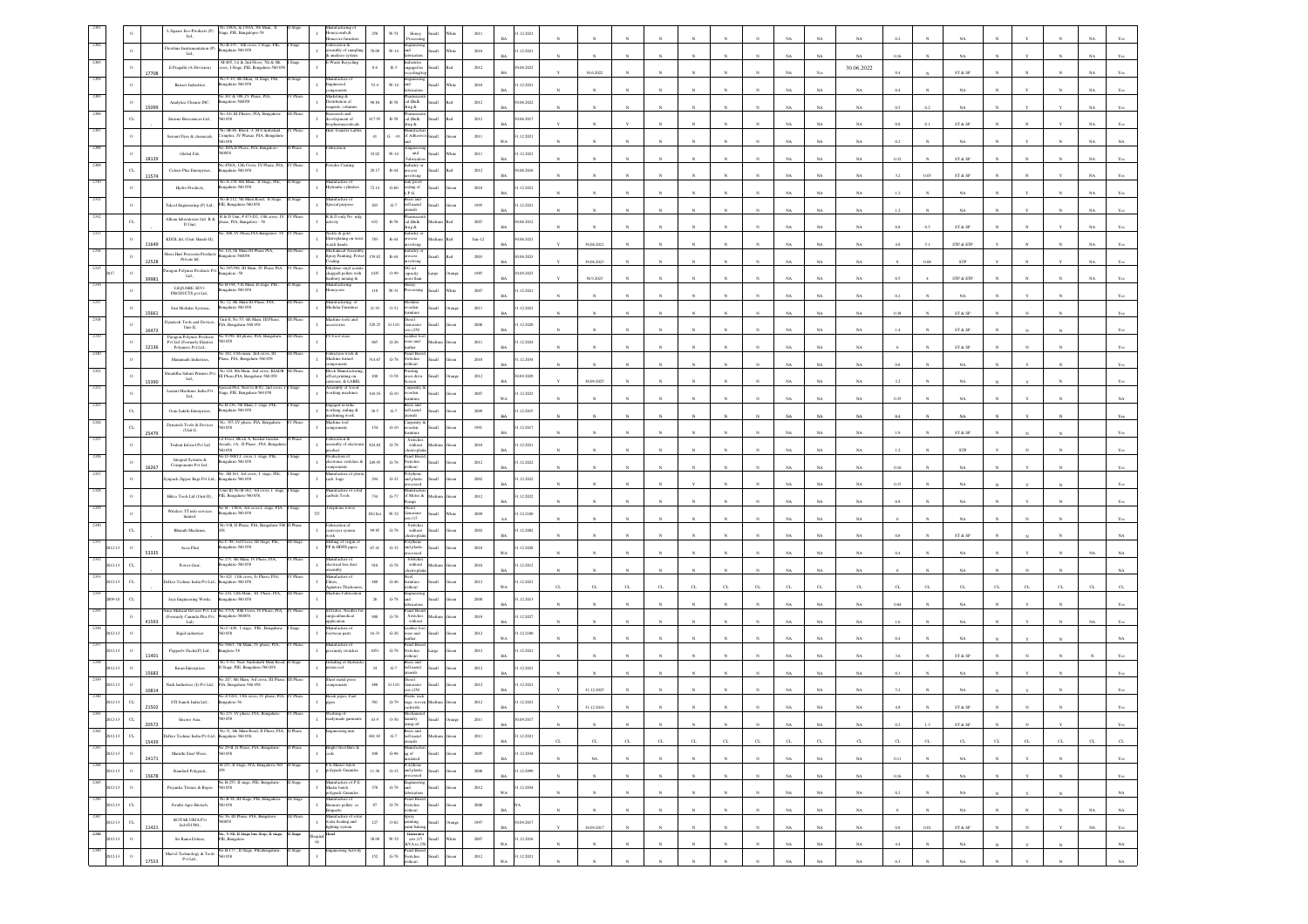|                 |             | 5692  | Accurate Engineering<br>Industries,                                                                                          | 159,4th Main, II Stage,<br>1galuru-560 058                                                                   |                  |                                                            |                        |                        |                                                                                                                                                                  |               | 2011        | .12.2021                 |              |                       |              |              |                            |              |             |                |             |         |           |                         |            |              |             |                |
|-----------------|-------------|-------|------------------------------------------------------------------------------------------------------------------------------|--------------------------------------------------------------------------------------------------------------|------------------|------------------------------------------------------------|------------------------|------------------------|------------------------------------------------------------------------------------------------------------------------------------------------------------------|---------------|-------------|--------------------------|--------------|-----------------------|--------------|--------------|----------------------------|--------------|-------------|----------------|-------------|---------|-----------|-------------------------|------------|--------------|-------------|----------------|
|                 |             |       | Stanzen Engineering,                                                                                                         | a 260, IV Phase, PIA, Bengaluru                                                                              |                  | ifacture o<br>omobile parts                                | 755                    | $G-110$                | enerator<br>s(250)                                                                                                                                               |               | 2011        | 1.12.2021                |              |                       |              |              |                            |              |             |                |             |         |           |                         |            |              |             |                |
|                 |             | 3495  | cromatic Machine Tools Pvt<br>Ltd.,                                                                                          | No. 240/241, III Phase, PIA<br>galaru-560 058                                                                |                  | gineering Acti                                             | 1857                   | $_{\mathrm{G-S1}}$     | search                                                                                                                                                           | arge          | $2011\,$    | .12.2035                 | 31.12.2025   |                       |              |              |                            |              |             | NA             | $_{\rm NA}$ |         |           | ST & SP                 |            |              |             |                |
|                 |             | 12424 | Alchemy Surface                                                                                                              | .344, 9th cross, IV Phase, PIA,<br>ngalaru-560 058                                                           |                  | troplating                                                 | 64.73                  | $\mathbb{R}\text{-}44$ | <b>cess</b>                                                                                                                                                      | llam          | 2009        | 0.06.2024                |              |                       |              |              |                            |              |             | NA             | NA          |         |           |                         |            |              |             |                |
|                 |             | 15109 | Technologies,<br>8 & M Corrosion Preventers                                                                                  | a.213, 1st Cross, 1<br>ngalore-560058                                                                        |                  | <b>Blasting</b>                                            | 34.27                  | $G-92$                 | olving<br>ration                                                                                                                                                 |               | 2009        | RA<br>1.12.2026          |              |                       |              |              |                            |              |             | NA             | NA          | 0.4     |           | NA                      |            |              |             |                |
|                 |             |       | Cam - Pro Technologies                                                                                                       | No.123/1, 7th main, III Phase, PIA,<br>galaru-560 058                                                        | <b>III</b> Phase | lanufacture of CN<br>uned components                       | 310                    | $_{\mathrm{G-46}}$     |                                                                                                                                                                  |               | 2010        | .12.2034                 |              |                       |              |              |                            |              |             | NA             | $_{\rm NA}$ | 0.5     |           | ST & SP                 |            |              |             |                |
|                 |             | 15662 |                                                                                                                              | Plot No.P 26 © & strom water drain                                                                           |                  |                                                            |                        |                        |                                                                                                                                                                  |               |             |                          |              |                       |              |              |                            |              |             | NA             | NA          |         |           | NA                      |            |              |             |                |
|                 |             | 22829 | SNS Industries,                                                                                                              | 10th main, 3rd Cross, III Stage, PIE,<br>820 032-analasa<br>Unit-2, No P-10(A), III Stage, PIE,              |                  | elays.coils,<br><i>isformers</i><br>Waste Recy             | 200                    | $0 - 69$               | pairing/                                                                                                                                                         |               | 2010        | .12.2021<br>RA           | 31.12.2017   |                       |              |              |                            |              |             | NA             | NA          | 3.2     |           | ST & SP                 |            |              |             |                |
|                 | $\alpha$    | 34112 | E-Parisara Pvt Ltd., Unit-2,                                                                                                 | ngalaru-560 058<br>No.326 (Part), 9th Cross, I                                                               |                  |                                                            | 75                     | $\mathbb{R}\text{-}3$  | saed in                                                                                                                                                          |               | $2012\,$    | 1.06.2017                | NA           |                       |              |              |                            |              |             | Yes            |             | 0.8     |           | $_{\rm NA}$             |            |              |             |                |
|                 | $\alpha$    |       | Tex Labels, Division- II,                                                                                                    | PIA, Bengaluru-560 058<br>o.D-361, 8th Main, II Stage, PIE,                                                  |                  | rrow woven<br>lyester labels<br>C machinin                 | $161\,$                | $_{\mathrm{G-91}}$     |                                                                                                                                                                  |               | $2011\,$    | .12.2020                 |              |                       |              |              |                            |              |             | NA             | NA          |         |           | ST & SP                 |            |              |             |                |
|                 |             | 17514 | Sri Balaji Industries,                                                                                                       | 820 032-analage:<br>No SB-56, 2nd cross, I Stage, PII                                                        |                  | lanufacturing o                                            | 98.48                  | W-14                   | aroentry                                                                                                                                                         |               | 2012        | .12.2021                 |              |                       |              |              |                            |              |             | NA             | NA          | 0.64    |           | NA                      |            |              |             |                |
|                 |             |       | Entente Retail Fixtures Pvt<br>Ltd.,                                                                                         | ngalaru-560 058                                                                                              |                  | tail fixtures and                                          | $125\,$                | $_{\mathrm{G-10}}$     | oden                                                                                                                                                             |               | 2010        | .12.2021                 |              |                       |              |              |                            |              |             | NA             | $_{\rm NA}$ | 1.05    |           | $_{\rm NA}$             |            |              |             |                |
|                 |             | 14453 | Aditya Industries,                                                                                                           | éo B-376, I Stage, PIE, Be                                                                                   |                  | nbroidary wee<br>ady made gami                             | $107\,$                | $\operatorname{G-72}$  | ment<br>titching/<br>itching                                                                                                                                     |               | 2007        | .12.2021                 |              |                       |              |              |                            |              |             | NA             | NA          |         |           | NA                      |            |              |             |                |
|                 |             |       | Polylam Industries,                                                                                                          | o.A-11, III Stage, PIE, Bengalure<br>0058                                                                    |                  | DPE Lamin<br>seessing                                      | 51.67                  | $_{\mathrm{G-32}}$     | and plastic<br>ood                                                                                                                                               | <b>Ham</b>    | 2005        | .12.2033<br>WA           |              |                       |              |              |                            |              |             | NA             | $_{\rm NA}$ | 0.36    |           | NA                      |            |              |             |                |
|                 |             | 40268 | 4R Recycling Pvt Ltd.,                                                                                                       | hed No, A-5, III Stage, PIE,<br>galaru-560 058                                                               |                  | mantling and<br>yeling of E-waste                          | 460                    | $\mathbb{R}\text{-}3$  | dustrier<br>gaged in                                                                                                                                             |               | 2012        | 06.2023                  | 30.6.2023    |                       |              |              |                            |              |             | $\mathbf{Yes}$ | 30.6.2023   |         |           | $_{\rm NA}$             |            |              |             |                |
|                 | $C$ L       | 19255 | bra Integrated Technoly<br>Ltd.,                                                                                             | No 422/2, 11th Cross, 3rd Main, I<br>tase, PIA, Bangalore -58                                                |                  | cycling of E-waste                                         | 273                    | $_{\rm R-3}$           | ugaged in<br>dines                                                                                                                                               |               | 2011        | 0.06.2017                |              |                       |              |              |                            |              |             | Yes            | NA          |         |           | ST & SP                 |            |              |             |                |
|                 | $\circ$     |       | phoorthi Machine Tools Pv<br>$\mathbf{L}\mathbf{d},$                                                                         | ot No. 467-469, Site No. 18, 12th<br>ross, IV Phase, PIA, Bengaluru-56                                       |                  | (C mach<br>rn.dril.mill.black                              | 1083                   | $0 - 63$               | dustries                                                                                                                                                         |               | 1996-97     | 0.09.2021                |              |                       |              |              |                            |              |             |                |             |         |           |                         |            |              |             |                |
|                 |             | 11092 | Makam Pharmachem,                                                                                                            | 40. A-281, 6th Main, II stage, PIE,<br>sgalaru-560 058                                                       |                  | sticides                                                   | 80.29                  | $0 - 26$               | ith Hea<br>f Pesticid                                                                                                                                            |               | $2011\,$    | 0.09.2022                | 30.06.2023   |                       |              |              |                            |              |             | NA             | $_{\rm NA}$ | 2.78    | 0.6       | NA                      |            |              |             |                |
|                 |             | 14285 | Dynamatic Technologies                                                                                                       | No. 11, Dynametic park, II Pha<br>'IA, Bengaluru-560 058                                                     |                  | & D activites<br>nufacture of                              | 16708                  | $R - 44$               | cess                                                                                                                                                             |               | 1974        | 0.06.2021                |              |                       |              |              |                            |              |             | NA             | NA          | 0.2     |           | NA                      |            |              |             |                |
|                 |             | 10520 | Limited,<br>i-tech Blasters & Metallizers                                                                                    | No.480-D, IV Phase, PIA, Bengalus<br>50058                                                                   | Phase            | ydraulic equi<br>rit Blasting ac                           | 44                     |                        | dvin                                                                                                                                                             |               |             |                          | 30.06.2021   |                       |              |              |                            |              |             | NA             | NA          |         | 1.25      | STP & ETP               |            |              |             |                |
|                 |             | 34257 | Sante Mernaud                                                                                                                | O 466, 12th Cross, IV palse Peen<br>adustrial Area, Bangalore -560058                                        |                  |                                                            |                        | $\mbox{G-}92$          |                                                                                                                                                                  |               | 2012        | .12.2031                 |              |                       |              |              |                            |              | NA          | NA             | $_{\rm NA}$ | 0.6     |           | ${\rm ST}$ & ${\rm SP}$ |            |              |             |                |
|                 |             |       | Pharmaceuticals Pvt Ltd.                                                                                                     | 0.480-D, IV Phase, PIA, Beng                                                                                 |                  | centicals<br>Forging                                       | 500                    | 0.74                   | cal                                                                                                                                                              |               | $2010\,$    |                          |              |                       |              |              |                            |              |             | NA             | NA          |         | 0.02      | ST & SP                 |            |              |             |                |
|                 |             | 40623 | Alliage Metal Casting Pvt Ltd 560058<br>Alpha Design Technologies                                                            | 40. 193A, 4th Cross, I Stare, PIE.                                                                           |                  | embly of ULAE                                              | 391                    | $0 - 32$               | teel<br>Switcher                                                                                                                                                 |               | 2018        | 7.5.2023                 |              |                       |              |              |                            |              |             | NA             | NA.         |         |           | ST & SP                 |            |              |             |                |
|                 |             | 31017 | Pvt Ltd                                                                                                                      | galaru-560058<br>io.A-271, II stage, PIA, I                                                                  |                  | ctronic<br>zardous v                                       | 295                    | $G-78$                 | without                                                                                                                                                          |               | 15.1.2017   | .12.2028                 |              |                       |              |              |                            |              |             | NA             | NA          |         |           |                         |            |              |             |                |
|                 |             | 11646 | handari Precision Forgings<br>Pyt Ltd.,                                                                                      | 0058<br>No. 21-D, II Phase, PIA, Bengalur                                                                    |                  | (lio bol.<br>apsules, cream/C                              | $\bf 843$              | $0.81\,$               | ngaged in<br>cling.                                                                                                                                              |               | $2000\,$    | 0.09.2021                | 30.09.2022   |                       |              |              |                            |              |             | NA             | NA          |         |           | NA                      |            |              |             |                |
|                 |             | 42735 | Biomylz Limited                                                                                                              | 50 058<br>No.V-32/A, 10th Main Road, II Stag                                                                 |                  | iquids powder &                                            | 600                    | 0.74                   | cal                                                                                                                                                              |               | 2018        | 0.09.2029                |              |                       |              |              |                            |              |             | NA             | $_{\rm NA}$ |         |           | ${\tt STP}$             |            |              |             |                |
|                 |             | 37686 | Universal Industries                                                                                                         | PIE, Bengaluru-560058                                                                                        |                  | SS brist watch<br>ckels                                    | $412\,$                | $\,$ G-93 $\,$         | lanufactu<br>ag of nuts<br>d bolts                                                                                                                               |               | $2018\,$    | .12.2027                 |              |                       |              |              |                            |              |             | $_{\rm NA}$    | $_{\rm NA}$ |         |           | $_{\rm NA}$             |            |              |             |                |
|                 | $_{\rm CL}$ | 11707 | XT Chemicals India Pvt Ltd.,                                                                                                 | 8-172,4th Main,II stage, PIE<br>ngalaru-560 058                                                              |                  | packing of<br>nicals                                       | 100                    | $\mathbb{R}{\cdot}22$  | rganic<br>hemicals<br>nufactu                                                                                                                                    | <b>Small</b>  | 2011        | 0.06.2016<br>RA          |              |                       |              |              |                            |              |             | NA             | NA          | 0.4     | 0.15      | NA                      |            |              |             |                |
|                 | $\circ$     | 33614 | Hi-Tech Pest control,                                                                                                        | 5, Ist Floor, III Stage,<br>820 032-analage:                                                                 |                  | mulation produ                                             | $\scriptstyle\rm 24.4$ | $O-26$                 | of Pesticide,<br>cticida                                                                                                                                         | Iliam         | 2010        | 0.09.2022                |              |                       |              |              |                            |              |             | NA             | $_{\rm NA}$ | 0.18    |           | ST & SP                 |            |              |             |                |
|                 |             | 24666 | Sara Soule Pvt Ltd.,                                                                                                         | No.P-27, III Stage, PIE, Benga<br>0.058                                                                      | Stage            | anufacture of<br>ather upper                               | $117\,$                | $\,$ G-26 $\,$         | cather fo<br>car and                                                                                                                                             |               | 2007        | .12.2022                 |              |                       |              |              |                            |              |             | NA             | NA          | 1.84    |           | NA                      |            |              |             |                |
|                 |             |       | Shree Polypacks.,                                                                                                            | šo. C-29, II Stage, PIE, Beng<br>D 0.58                                                                      |                  | istic sack ba                                              | 93.95                  | $G-32$                 | and plastic<br>ood                                                                                                                                               | <b>Small</b>  | 2005        | .12.2022                 |              |                       |              |              | 31.03.2017                 |              |             | NA             | NA          | 0.25    |           | NA                      |            |              |             |                |
|                 |             |       | Mann & Hummel Filter Pvt<br>$\mathbf{L}\mathbf{d}$ .                                                                         | 40.231/1, 11th Main Road, III I<br>TA, Bengaluru-560 058                                                     |                  | R & D Testing co<br>or automatic and<br>ndustrial filter   | 3943                   | $G-81$                 | arch<br>seatoric                                                                                                                                                 |               | 2010        | 1.12.2022                | 31.12.2021   |                       |              |              |                            |              |             | NA             | $_{\rm NA}$ |         |           | $_{\rm NA}$             |            |              |             |                |
|                 |             | 11582 | $\mathbf{III}$                                                                                                               | ee vee Controls Pvt Ltd, Unit-No.A-187 & 188, 4th cross, I Stag<br>III III                                   |                  | PV Solar compact<br>stations for Solar                     | 793                    | $\,$ G-78 $\,$         | Switche<br>without                                                                                                                                               |               | 2015        | .12.2027                 |              |                       |              |              |                            |              |             |                |             |         |           |                         |            |              |             |                |
|                 |             | 30838 | Fine Tools India Pvt Ltd.,                                                                                                   | 441, IV Phase, PIA, I<br>0058                                                                                |                  | extrical panels<br>stic injectic<br>saiding                | 206                    | $G-32$                 | ctroph<br>and plastic                                                                                                                                            |               | 2011        | .12.2023                 |              |                       |              |              |                            |              |             | NA             | NA          | 1.56    |           | NA                      |            |              |             |                |
|                 |             |       | Arasu Enterprises.,                                                                                                          | No.V-12(a), II Stage, PIA, Beng<br>60 058                                                                    |                  | eral Engine                                                |                        | $\mbox{G-}78$          | Switcher<br>$% \left\vert \left( \mathbf{1}_{\mathbf{1}_{\mathbf{1}}},\mathbf{1}_{\mathbf{1}_{\mathbf{2}}},\mathbf{1}_{\mathbf{2}}\right) \right\rangle$ without |               | $2011\,$    | .12.2021                 |              |                       |              |              |                            |              |             | NA             | NA          | 16      |           | ST & SP                 |            |              |             |                |
|                 |             |       | Gemini Dyeing & Printing<br>dills Ltd., Garment Division-                                                                    | No. 1-E. Ist main. II Phase. PL<br>ngalaru-560 058                                                           |                  |                                                            | 592                    | $_{\mathrm{G-72}}$     | ment<br>titching/                                                                                                                                                |               | $2011\,$    | .12.2022                 |              |                       |              |              |                            |              |             | NA             | $_{\rm NA}$ | 0.13    |           | $_{\rm NA}$             |            |              |             |                |
|                 |             |       | No. 1-E, 1st Main, II Phase                                                                                                  | Maini Precision Products Pvt No. B-59, I Stage, PIE, Bengaluru-5                                             |                  | ter Assmbly                                                | 251                    | $G-7$                  | itching<br>rass and<br>ell metal                                                                                                                                 |               | 2011        | .12.2024                 |              |                       |              |              |                            |              |             |                | NA          |         |           | ST & SP                 |            |              |             |                |
|                 |             |       | Ltd.,                                                                                                                        | No.119, 7th Main Road, III Pha                                                                               |                  | loto stamping                                              |                        |                        | sile<br>anel Boar                                                                                                                                                |               |             |                          | 31.12.2024   |                       |              |              |                            |              |             | NA             | NA.         |         |           | NA                      |            |              |             |                |
|                 |             | 15367 | No.119, 7th Main Road,<br>Parvathi Shankar Engineering<br>PIA, Bengaluru-560 058<br>PVt Ltd.,<br>Texport Syndicate India (P) | No. 9B/1, II Phase, PIA, Benga                                                                               |                  | utomobile                                                  | 406.44                 | $\mbox{G-}78$          | switches<br>thout<br>äarment<br>Stitching/                                                                                                                       |               | $2011\,$    | .12.2021                 |              |                       |              |              |                            |              |             | NA             | NA          |         |           | $_{\rm NA}$             |            |              |             |                |
|                 |             | 11734 | Ltd.,                                                                                                                        | i0 058<br>o.A-414 9th Main, II Stage, PIA                                                                    |                  |                                                            | 3026                   | $G-72$                 | itching                                                                                                                                                          |               | 2015        | 1.12.2026                | 31.12.2022   |                       |              |              |                            |              |             | NA             | NA.         |         |           | <b>STP</b>              |            |              |             |                |
|                 | $\circ$     | 29376 | Devilog systems (India), Unit-<br>$\,$ m, $\,$                                                                               | stgalaru-560058<br>Shed No.3, No.154, 10th Main, III                                                         | II Phase         | cale fillter with die<br>sting operatio<br>eep Drawn Metal | 350                    | $R-S0$                 | Die castis                                                                                                                                                       |               | 2015        | 0.06.2021                |              |                       |              |              |                            |              |             | NA             | $_{\rm NA}$ |         |           | ${\rm ST}$ & ${\rm SP}$ |            |              |             |                |
|                 | $\circ$     | 15414 | Frans-I Press Parts Pvt Ltd.,                                                                                                | shase, PIA, Bengaluru-560 058                                                                                |                  | aponents.                                                  | 77.89                  | $\,$ G-95 $\,$         | loulding<br>IWM - Re                                                                                                                                             |               | $2012\,$    | .12.2021                 |              |                       |              |              |                            |              |             | $_{\rm NA}$    | $_{\rm NA}$ |         |           | ST & SP                 |            |              |             |                |
|                 |             |       |                                                                                                                              | Radhalakshmi Metallargicals No.446, Sy.No.46, IV Phase, Peenya<br>Industrial Area Rengaluru, S60058 IV Phase |                  | Imports of Ferro<br>hers and non Ferrous<br>metal scraps   | $_{\rm NA}$            |                        | orte                                                                                                                                                             |               | 5.7.2016    |                          | 0.06210      |                       |              |              |                            |              |             |                |             |         |           |                         |            |              |             |                |
|                 |             | 32136 | Vescon Engineering                                                                                                           | ot No.480B, IV Phase, PIA,<br>sealaru-560 058                                                                | V Phase          |                                                            | 35.97                  | 0.36                   |                                                                                                                                                                  |               | 2016        | 09.2021<br>$\;$ BA $\;$  |              | $_{\rm N}$            |              |              | $_{\rm N}$                 |              | $_{\rm NA}$ | $_{\rm NA}$    | $_{\rm NA}$ | 0.08    | ${\bf N}$ | $_{\rm NA}$             |            |              | NA          | Yes            |
| 2391            | $\,$ o      | 12092 |                                                                                                                              |                                                                                                              | V Phase          | rgical needle                                              | $1388\,$               | $_{\rm R-44}$          | ndustry or<br>stocess<br>nvolving                                                                                                                                | Large         | $2009\,$    | 0.06.2021<br>BA          | 30.06.2021   |                       |              |              |                            |              | $_{\rm NA}$ | $_{\rm NA}$    | $_{\rm NA}$ | 1.6     | 0.03      | ST & SP                 |            |              | $_{\rm NA}$ | Yes            |
| 2392            | $_{\rm CL}$ | 23799 | <b>Tenonyx Precision</b><br>Technologies (p) Ltd.,                                                                           | Bengaluru-560 058                                                                                            |                  | ngineering<br>emponents<br>Umminum and Zin                 | 164.86                 | $0 - 28$               | Non-ferrous<br>metal<br>extraction                                                                                                                               | Small<br>hung | 21.4.2004   | 30.06.2012               | $_{\rm N}$   | $\boldsymbol{\kappa}$ | $\mathbf{N}$ | $_{\rm N}$   | $\boldsymbol{\kappa}$      | $\mathbf{N}$ | NA          | NA             | NA          |         |           | NA                      |            | $\mathbf{N}$ | NA          | Yes            |
| 2393            | $\,$ 0 $\,$ |       | Ace Super Auto Forge (P) $$\rm{Lid.},$                                                                                       | No. V-60,<br>II Stage, PIE, Bengalaru-560 II Stage<br>058                                                    |                  | Engineering<br>components<br>$\mathbf{I}$                  | 165.55                 |                        | Panel Board,<br>$\begin{tabular}{cc} G-78 & Switches \\ \hline \text{without} \end{tabular}$                                                                     | Small         | 2010        | 1.12.2021<br>$_{\rm BA}$ | $_{\rm N}$   | $\overline{N}$        |              | $\bar{N}$    |                            |              | $_{\rm NA}$ | $_{\rm NA}$    | $_{\rm NA}$ | 0.96    |           | ${\tt ST}$ & ${\tt SP}$ |            |              | $_{\rm NA}$ | $\mathbf{Yes}$ |
| 2394            | $\,$ 0 $\,$ |       | Srivinayaka Industries.,                                                                                                     | No.A-343(A), II Stage, PIE,<br>Bengalaru-560 058                                                             |                  | Manufacture of<br>Plastic cups and<br>$\mathbf{I}$         | 22.05                  |                        | $\begin{tabular}{ll} \bf{Poly} there \\ \bf{G-32} & and plastic & Small \end{tabular}$                                                                           | Green         | $2005\,$    | 1.12.2018                | $_{\rm N}$   | $_{\rm N}$            | $_{\rm N}$   | $_{\rm N}$   | $_{\rm N}$                 | N            | NA          | NA             | $_{\rm NA}$ | 0.32    |           | $_{\rm NA}$             | Y          | N            | $_{\rm NA}$ | NA             |
| 2395            | $\,$ O      |       |                                                                                                                              | No.261, 2nd cross, 3rd Main, IV<br>Power Tech Fab Systems., Phase, PIA, Bengaluru-560 058                    | V Phase          | Glases<br>ngineering Activ                                 | $46\,$                 |                        | processed<br>processed<br>Brass and<br>G-7 bell metal<br>stensils<br>Small                                                                                       | ireen         | $2008\,$    | WA<br>11.12.2033         | $\mathbf{N}$ |                       |              |              |                            |              |             |                |             |         |           |                         |            |              |             |                |
| 2396<br>2012-13 | $\,$ 0 $\,$ | 81859 | Galvano Casting Pvt Ltd.,                                                                                                    | No.134, III Phase, PIA, Bangalore-<br>560058                                                                 | III Phase        | leat treatment<br>$\mathbf{r}$                             | 330                    | 0.36                   | Heat<br>treatment                                                                                                                                                | Small         | 2012        | WA<br>0.09.2022          |              | $\mathbf{N}$          | $\mathbb{N}$ | $\mathbf{N}$ | $\boldsymbol{\mathcal{N}}$ | $\mathbf{N}$ | $_{\rm NA}$ | $_{\rm NA}$    | $_{\rm NA}$ | 0.6     |           | $_{\rm NA}$             |            | $_{\rm N}$   | $_{\rm NA}$ | $_{\rm NA}$    |
| 2397<br>2012-13 | $\,$ 0 $\,$ | 14733 | Creative Garments Pvt Ltd., 560 058                                                                                          | No.57/A, III Phase, PIA, Bengaluru-                                                                          | III Phase        | ments stitching                                            | $900\,$                |                        | sing oil<br>Garment<br>G-72 Stitching/                                                                                                                           | iteen         | $2016 - 17$ | BA<br>.12.2026           | 30.06.2017   |                       |              |              |                            |              | $_{\rm NA}$ | $_{\rm NA}$    | $_{\rm NA}$ | $1.6\,$ |           | $_{\rm NA}$             |            |              | $_{\rm NA}$ | $\mathbf{Yes}$ |
| 2398            | $^{\circ}$  | 31290 | SCJ Polybatch.,                                                                                                              | No.B-228, 5th Main, II Stage, PIE,<br>engaluru-560 058                                                       | I Stage          | istic Granules                                             | 128.6                  | $_{\mathrm{G-32}}$     | Stitching of<br>shoe upper<br>Cotton                                                                                                                             | Small         | $2010\,$    | RA<br>1.12.2022          | $_{\rm N}$   | $\mathbf{N}$          | $_{\rm N}$   | $\mathbf{N}$ | $_{\rm N}$                 |              | $_{\rm NA}$ | $_{\rm NA}$    | $_{\rm NA}$ | 36      |           | ST & SP                 | $_{\rm N}$ | $_{\rm N}$   | $_{\rm NA}$ | Yes            |
|                 |             | 14198 |                                                                                                                              |                                                                                                              |                  |                                                            |                        |                        | saitting                                                                                                                                                         |               |             |                          |              |                       |              |              |                            |              | NA          | NA             | $_{\rm NA}$ | 0.28    |           | $_{\rm NA}$             |            |              | NA          | $_{\rm Yes}$   |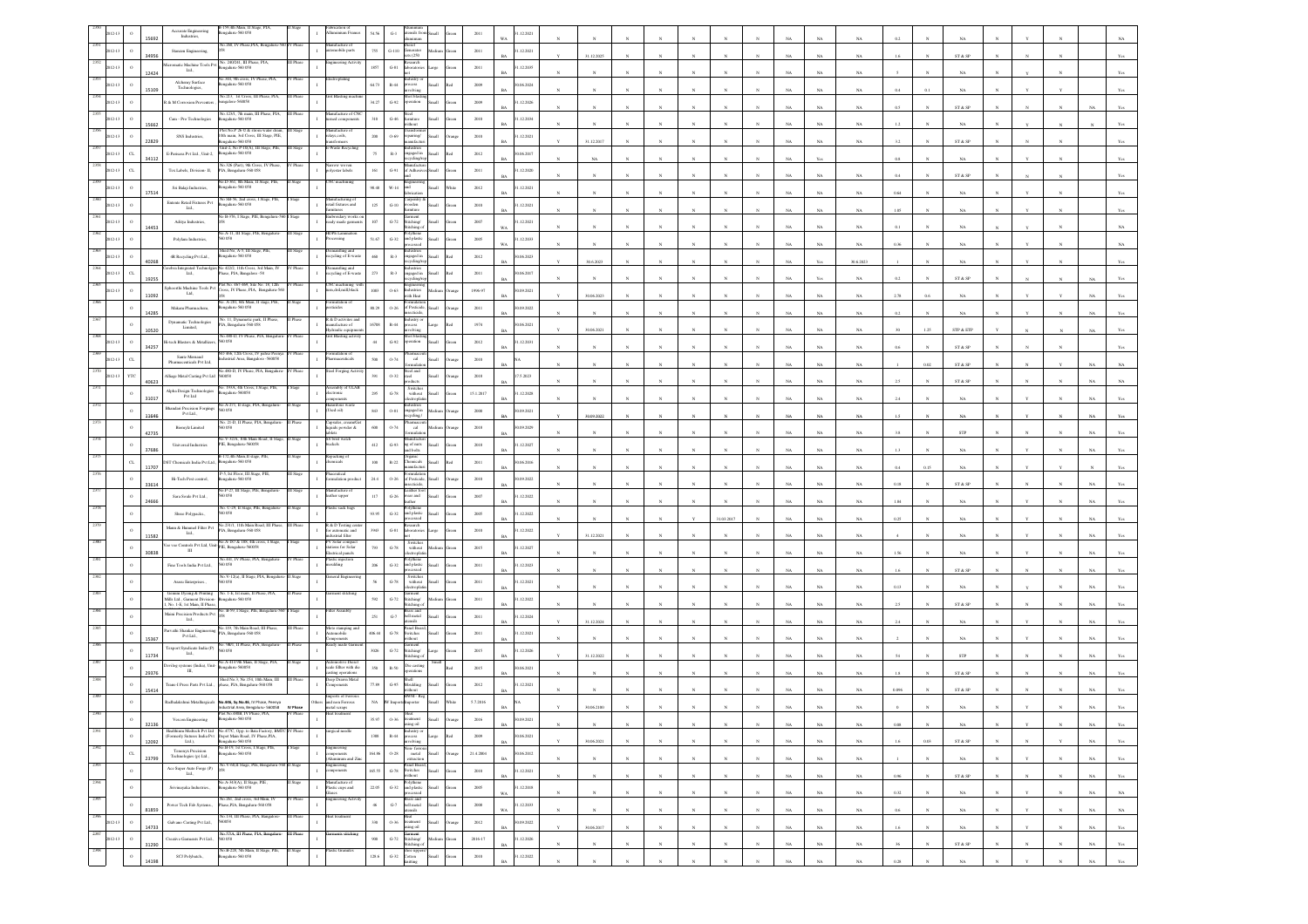|                    |                       | laras Engineering Pvt Ltd.,                                                                                                                               | No.434, 12th Cross, IV Phase, PIA<br>ngalaru-560 058                                          |           | sth Painting                                               | 389               | $0 - 69$                                 | ocks, SI                                                                                                                                                         |                  |            |                        |          |              |                       |              |              |              |              |             |             |                  |          |              |                              |    |              |              |             |                                  |
|--------------------|-----------------------|-----------------------------------------------------------------------------------------------------------------------------------------------------------|-----------------------------------------------------------------------------------------------|-----------|------------------------------------------------------------|-------------------|------------------------------------------|------------------------------------------------------------------------------------------------------------------------------------------------------------------|------------------|------------|------------------------|----------|--------------|-----------------------|--------------|--------------|--------------|--------------|-------------|-------------|------------------|----------|--------------|------------------------------|----|--------------|--------------|-------------|----------------------------------|
|                    |                       | Devilog systems (India), Unit-<br>Ш,                                                                                                                      | No.C at 9-B, 2nd Phase, PIA.<br>galaru-560 058                                                | I Phase   | luminum Dic<br>sting                                       | $_{327}$          | $0.28\,$                                 | ather                                                                                                                                                            |                  | $2011\,$   |                        |          |              |                       |              |              |              |              |             | NA          |                  |          |              | ST & SP                      |    |              |              |             |                                  |
|                    |                       | Uma industries,                                                                                                                                           | nes, No.45/S. III P<br>PIA. Bengaluru-560 058.                                                |           |                                                            | 66.35             | $G-21$                                   | eramic.                                                                                                                                                          | <b>Hatt</b>      | 31.1.2009  | .12.2035               |          |              |                       |              |              |              |              |             |             |                  |          |              |                              |    |              |              |             |                                  |
|                    |                       | J.K.Clothing Company                                                                                                                                      | Vo.B-108, 3rd Cross, 3rd Stage, PIE<br>ngaluru-560058                                         |           | ment Stitchin                                              | 950               | $\mbox{G-}72$                            | then<br>arment                                                                                                                                                   |                  | 2015       | .12.2021               |          |              |                       |              |              |              |              |             | NA          | NA               |          |              | NA.                          |    |              |              |             |                                  |
|                    | 31212                 | imal Auto Agency India Pvt $\operatorname{Lid}_n$                                                                                                         | 60 A-37 & 38, II Stree, PL                                                                    |           | ricing of Ma<br>chicles and pain                           | 602               | $0.18\,$                                 | Stitching/<br>Stitching c                                                                                                                                        |                  | 15.12.2012 | 0.09.2021              |          |              |                       |              |              |              |              |             | NA          | $_{\rm NA}$      |          |              | NA                           |    |              |              |             |                                  |
|                    | 21194                 |                                                                                                                                                           | ngaluru-560 058<br>io.A-350,II Stage, PIE, Bengalun                                           |           | istic moulde                                               |                   |                                          | rvicing.<br>siring                                                                                                                                               |                  |            |                        |          | 30.09.2022   |                       |              |              |              |              |             | NA          | NA               |          |              | ETP                          |    |              |              |             |                                  |
|                    | 12285                 | Diamond Plastics.,                                                                                                                                        | 0058<br>No.99/A, 8th Main Road, III Phase,                                                    | III Phase | rnitures<br>carch Lab                                      | 154               | $_{\mathrm{G-32}}$                       | and plastic                                                                                                                                                      |                  | 2003       | .12.2022               |          |              |                       |              |              |              |              |             | NA          | $_{\rm NA}$      | 0.8      |              | NA                           |    |              |              |             |                                  |
|                    |                       | No.99/A, 8th Main Road<br>Radiant Research Services Pvt<br>PIA, Bengaluru-560058<br>Ltd                                                                   |                                                                                               |           |                                                            | $71\,$            | $\mathbb{R}\text{-}\mathbb{S}\mathbb{3}$ | and<br>Analytical<br>aborator                                                                                                                                    |                  | $2015\,$   | 06.2025                |          |              |                       | 31.12.2100   |              |              |              |             | NA          | $_{\rm NA}$      | 0.525    |              | $_{\rm NA}$                  |    |              |              |             |                                  |
|                    | 83441                 | Kaizen CNC Center Pvt Ltd.,                                                                                                                               | No.SB-14, 3rd Cross, 1 Stage, PIE<br>ngalore                                                  |           | gineering                                                  | $4\bar{3}\bar{3}$ | $\mbox{G-7}$                             | Brass and<br>bell metal<br>slien                                                                                                                                 |                  | 2007       | 1.12.2035              |          |              |                       |              |              |              |              |             | NA          | NA.              |          |              |                              |    |              |              |             |                                  |
| 2.1                | $_{\rm{CL}}$<br>23852 | Alkem NCE R & D Labs,                                                                                                                                     | . 64/1B, III Stage, PIE, Bengalu<br>560 058                                                   |           | & D Centr<br>tew therapies for                             | 1065.67           | $R-58$                                   | cal (Balk<br>ng &                                                                                                                                                |                  | 2012       | 0.06.2015              |          |              |                       |              |              |              |              |             | $\alpha$    |                  |          |              |                              |    |              |              |             |                                  |
|                    | $_{\rm CL}$           | Anu Solar Power Pvt Ltd.,                                                                                                                                 | io.19-A, II Phase, PIA, Banglore-S.                                                           |           | olar Water Heati<br>stems, Solar                           | $1855\,$          | $\mathbb{R}\text{-}65$                   | plant and<br>Bio Mass                                                                                                                                            | arge             | $2012\,$   | 06.2016                |          |              |                       |              |              |              |              |             | NA          | $_{\rm NA}$      |          |              | ST & SP                      |    |              |              |             |                                  |
|                    | 29360<br>$\circ$      | Apoorva Auto Components,                                                                                                                                  | No. V-58, 5th Main, II Stage, PIE,<br>ngalaru-560 058                                         |           | ghting System,<br>ael injection parts<br>edometer parts &  | 243.2             | $\mbox{G-78}$                            | anel Boa<br>witches                                                                                                                                              |                  | 2011       | 1.12.2021              |          |              |                       |              |              |              |              |             |             |                  |          |              |                              |    |              |              |             |                                  |
|                    | 18005<br>$\circ$      | Venus Precision Industries,                                                                                                                               | xN1/2, 4th Cross, I Stage, PIE,<br>ngalaru-560 058                                            |           | orlogical parts<br>ication of<br>achine tools              | $67.38\,$         | $\,$ G-78 $\,$                           | ithout<br>Switches                                                                                                                                               |                  | 2011       | .12.2021               |          |              |                       |              |              |              |              |             | NA          | NA               |          |              | NA                           |    |              |              |             |                                  |
|                    |                       |                                                                                                                                                           | navaka Industries, No.238, 8th Main,                                                          | II Phas   | dotor Winding &                                            |                   |                                          |                                                                                                                                                                  |                  |            |                        |          |              |                       |              |              |              |              |             | NA          | $_{\rm NA}$      |          |              | NA                           |    |              |              |             |                                  |
|                    |                       | vinayaka Industries,                                                                                                                                      | I Phase, PIA, Bengaluru-560 058<br>io.10-A, II Phase, PIA, Bengali                            |           | vinding activity                                           | $121\,$           | $W-45$                                   | xtric                                                                                                                                                            |                  | $2008\,$   | .12.2023               |          |              |                       |              |              |              |              |             | $_{\rm NA}$ | NA               |          |              | NA                           |    |              |              |             |                                  |
|                    | $\circ$<br>10845      | Shahi Exports Pvt Ltd.,                                                                                                                                   | 60 058<br>No.335, 9th Cross, IV Phase, Peenya                                                 | IV Phase  | ubber moulded                                              | 2667.6            | $G-72$                                   | stitching/<br><b>Said</b> d<br>read rub                                                                                                                          |                  | 2007       | 1.12.2023              |          | 31.12.2020   |                       |              |              |              |              |             | NA          | NA.              |          |              | <b>STP</b>                   |    |              |              |             |                                  |
|                    |                       | S.V Rubber Industries<br>(Formerly Polymer India).,                                                                                                       | dustrial Area, Bengaluru-560 058<br>39-A. II Phase, PIA, Banzl                                |           | onents                                                     | 65                | $\,$ G-86 $\,$                           | cluding<br>cid                                                                                                                                                   |                  | $2007\,$   | .12.2027               |          |              |                       |              |              |              |              |             | NA          | NA               |          |              |                              |    |              |              |             |                                  |
|                    | $_{\rm CL}$<br>22617  | ippon Paint (India) Pvt Ltd.,                                                                                                                             |                                                                                               |           |                                                            | 332               | W.52                                     | nerator<br>ts (15                                                                                                                                                |                  | 2012       | .12.2023               | $\sigma$ | CL.          |                       |              |              |              |              |             | C1          | α.               |          |              | C1                           |    |              |              |             |                                  |
|                    | 32540                 | percraft 3d wellness Pvt Ltd Bengaluru-560058.                                                                                                            | No.B-17, I cross, I stage, PIE,                                                               |           | <b>Yinting</b> of plastic &<br>netal models tools          | 165               | $G-78$                                   | on<br>lastic&m<br>$\mathbf{1}$                                                                                                                                   |                  | 2017       | .12.2033               |          | 31.12.2024   |                       |              |              |              |              |             | NA          | $_{\rm NA}$      |          |              |                              |    |              |              |             |                                  |
|                    | $\circ$               | ndovedic Nutrients Pvt Ltd.,                                                                                                                              | No.96, III Phase, PIA, Bangalore<br>560058                                                    | II Phase  | emulation &<br>nishing of Herbal<br>racts                  | 148.88            | $_{\mathrm{G-2}}$                        | urvedi<br>á.                                                                                                                                                     |                  | 2013       | .12.2022               |          |              |                       |              |              |              |              |             | NA          | $_{\rm NA}$      | 0.4      | 0.02         | NA                           |    |              |              |             |                                  |
|                    | $\circ$               | Hallite Sealing Solutions India<br>Pvt Ltd.,                                                                                                              | No.10, III Main, I Stage, PIE<br>Bengaluru-560 058                                            |           | epacking of<br>lydraulic sealing                           | 366.28            | $G-78$                                   | of finished                                                                                                                                                      | <b>Illami</b>    | 2012       | .12.2021               |          |              |                       |              |              |              |              |             |             |                  |          |              |                              |    |              |              |             |                                  |
|                    | 21653<br>$_{\rm CL}$  | Brandis Manufacturing &                                                                                                                                   | 0.490-A, 2nd Main Road,<br>PIA, Bengaluru-560 058                                             |           |                                                            | 1142              | $G-72$                                   | oducts<br>nent<br>Stitching/                                                                                                                                     |                  | 2012       | 1.12.2022              |          |              |                       |              |              |              |              | NA          | $_{\rm NA}$ | NA               | 0.3      |              | $_{\rm NA}$                  |    |              |              |             |                                  |
|                    | 23701<br>$C$ L        | Marketing Pvt Ltd.,<br>$\begin{minipage}{.4\linewidth} \textbf{Prime Proposition} \textbf{ Expect} \\ \textbf{Service Put } \textbf{Lad.} \end{minipage}$ | 40.422, 11th Cross, IV Phase, PIA,<br>galaru-560 058                                          |           | stainer liners &<br>Balk Heads made of                     | $188\,$           | $G-78$                                   | tiching<br>Switcher<br>without                                                                                                                                   | <b>Har</b>       | $2009\,$   | .12.2001               |          |              |                       |              |              |              |              |             | NA          | $_{\rm NA}$      |          |              | ${\tt STP}$                  |    |              |              |             |                                  |
|                    |                       |                                                                                                                                                           | 284, Il Cross, IV Phase, PIA                                                                  |           | ven fabrics<br>dy made gari                                |                   |                                          | .sarment<br>Stitching/                                                                                                                                           |                  |            |                        |          |              |                       |              |              |              |              |             | $\alpha$    | G.               |          |              |                              |    |              |              |             |                                  |
|                    | 34799                 | Fashion Matrix Clothing.,                                                                                                                                 | ngalore-058<br>TC Depot-9, IV Phase,                                                          |           | icing of bus                                               | $107\,$           | $G-72$                                   | tichine                                                                                                                                                          | llam             | 2012       | .12.2021<br>WΔ         |          |              |                       |              |              |              |              |             | NA          | NA.              |          |              |                              |    |              |              |             |                                  |
|                    | 22181                 | BMTC Depot-9,                                                                                                                                             | ngalaru-560 058<br>Plot No. 103, 113 & 114, 7th Main, III III Phase                           |           | <b>Coal feeders</b> , Cha                                  | 33.63             | $O-18$                                   | rvicing,                                                                                                                                                         | <b>Ham</b>       | 1987       | 0.09.2029              |          | 30.09.202    |                       |              |              |              |              |             |             | $_{\rm NA}$      | 20.3     |              | ETP                          |    |              |              |             |                                  |
|                    |                       | Merrick Industries Pvt Ltd.,                                                                                                                              | ase, PIA, Bengaluru-560 058                                                                   |           | reyors                                                     | $464\,$           | $_{\mathrm{G-60}}$                       | aingdeg                                                                                                                                                          |                  | 2013       | .12.2022               |          |              |                       |              |              |              |              |             | NA          | NA               |          |              | NA                           |    |              |              |             |                                  |
|                    |                       | Eurosit Systems Furniture's,                                                                                                                              | 273, IV Main, IV PI<br>Bengaluru-560 058                                                      |           | ul feeders,<br>aveyors                                     | 250.63            | $\mbox{G-}10$                            | ooden                                                                                                                                                            | Ham              | 2013       | .12.2022               |          |              |                       |              |              |              |              |             | NA          | NA               | 0.3      |              | ST & SP                      |    |              |              |             |                                  |
|                    | $\circ$<br>23805      | Mythri Metallizing India.,                                                                                                                                | No.177-178, III Phase, PIA, Banga<br>560058                                                   |           | ast iron & M!<br>teering                                   | $641\,$           | $0\mbox{-}63$                            | dustries<br>ith Heat                                                                                                                                             |                  | $2012\,$   | 0.09.2028              |          |              |                       |              |              |              |              |             | NA          | $_{\rm NA}$      | 0.43     |              | NA                           |    |              |              |             |                                  |
|                    | $\circ$               | Vodafone South Ltd.,                                                                                                                                      | fot No. 19, 5th Main, III Phase, PLA<br>ngalaru-560 058                                       |           | П                                                          | DG Set            | W.52                                     | etel.<br>erator                                                                                                                                                  |                  | $2012\,$   | .12.2016               |          |              |                       |              |              |              |              |             | NA          |                  |          |              |                              |    |              |              |             |                                  |
|                    |                       | Chhaperia International<br>Company, No.270, IV Phase,<br>PIA, Bengaluru-560 058                                                                           | o.270, IV Phase, PIA, Bengaluru-5                                                             | / Phas    | ica Tape                                                   | 78.53             | $\,$ G-6 $\,$                            | ts (15<br>nding -<br>telamine                                                                                                                                    | <b>Ham</b>       | 2007       | .12.2026               |          |              |                       |              |              |              |              |             |             | NA               |          |              |                              |    |              |              |             |                                  |
|                    | 31751                 | Karnataka Fine Chem.,                                                                                                                                     | io.8, 10th Cross, I Stage, PIE<br>ngalore-56008                                               |           | rading of Labe<br>temicals with                            | 53.01             | $\mathbb{R}{\cdot}25$                    | hemicals                                                                                                                                                         |                  | 2009       | 0.06, 2024             |          |              |                       |              |              |              |              |             | NA          | $_{\rm NA}$      |          |              | ST & SP                      |    |              |              |             |                                  |
|                    | 16258                 | Janma Precision.,                                                                                                                                         | 40.C-83, III Stage, PIE, Bengaluru                                                            | II Sug    | cking & refillin<br>inufacture of<br>scision turned        | $_{33}$           | $\,$ G-78 $\,$                           | 1 electr<br>Switches<br>without                                                                                                                                  |                  | 2010       | .12.2020               |          |              |                       |              |              |              |              |             | NA          | $_{\rm NA}$      | 0.24     |              | NA                           |    |              |              |             |                                  |
|                    |                       |                                                                                                                                                           | i0 058<br>o 510, IV Phase, PIA, Bengaluru-5                                                   | V Phase   | ponents<br>rical panel                                     |                   |                                          | ctroph<br>anel Boa                                                                                                                                               |                  |            |                        |          |              |                       |              |              |              |              |             | NA          | NA               | 0.16     |              | NA                           |    |              |              |             |                                  |
|                    | $\circ$<br>24823      | Global Electro Enterprises                                                                                                                                | No.A-29, 2nd Cross, III Stage, PIE,                                                           |           | tot bizsting and                                           | $21\,$            | $G-78$                                   | Switches<br>without                                                                                                                                              |                  | 2001       | .12.2025<br><b>WA</b>  |          |              |                       |              |              |              |              |             | NA          | $_{\rm NA}$      | 0.15     |              | NA                           |    |              |              |             |                                  |
|                    | $_{\rm CL}$<br>24112  | Protective Coating Pvt Ltd.,                                                                                                                              | ngaluru-560 058                                                                               | Stage     | Spray painting (Dry                                        | 89.59             | $0 - 62$                                 | oray<br>'nting.<br>at baki                                                                                                                                       |                  | 2009       | 1.06.2018              |          | NA           |                       |              |              |              |              |             | $_{\rm NA}$ | $_{\rm NA}$      | 0.4      |              | $_{\rm NA}$                  |    |              |              |             |                                  |
|                    | $\circ$<br>23199      | Rajath Material Handling<br>Systems Pvt Ltd.,                                                                                                             | No. P-8, 2nd Cross, III Stage, PIE,<br>Rengaluru-560 058<br>o.B-57, III Stage, PIE, Bengalard |           |                                                            | 21.21             | $W-14$                                   |                                                                                                                                                                  |                  | 2012       | 1.12.2099              |          |              |                       |              |              |              |              |             | NA          | NA               | 0.24     |              |                              |    |              |              |             |                                  |
|                    |                       | Comet Environs.,                                                                                                                                          | 560 058                                                                                       | Stage     | ifacture of sub<br>ro chambers, water<br>To & erdoop       | 19                | $G-7$                                    | ks and<br>ell metal                                                                                                                                              | <b>Ilumi</b>     | 2010       | .12.2034               |          |              |                       |              |              |              |              |             | NA          | $_{\rm NA}$      | 0.24     |              | NA                           |    |              |              |             |                                  |
|                    |                       | Sri Maruthi Precision.,                                                                                                                                   | 40.C-82, 3rd Cross, III Stage, PIE,<br>ngaluru-560 058                                        |           | ion come                                                   | 12.66             | $0.62\,$                                 | xay<br>'nting,<br>int bak                                                                                                                                        |                  | $2011\,$   | .12.2020               |          |              |                       |              |              |              |              |             | NA          | NA               |          |              | ST & SP                      |    |              |              |             |                                  |
|                    | $\alpha$<br>15254     | tavid Brown Hydraulics India<br>Pvt Ltd.,                                                                                                                 | êo.C-200, 4th Cross, 1<br>ngalaru-560 058                                                     |           | ydraulic Press<br>umps & PTO Valvi<br>(sainting)           | 199               | $O-62$                                   | pray<br>inting<br>e hak                                                                                                                                          |                  | 2013       | 0.09.2016              |          |              |                       |              |              |              |              |             |             | a.               |          |              |                              |    |              |              |             |                                  |
|                    | $\circ$               | Comtech Plastic Technologies<br>India $\mathsf{Pvt}\,\mathsf{Lnd}.$                                                                                       | No 81 & 82 (B1&B2) 7th Main, III<br>ase, PIA, Bengaluru-560 058                               |           | lanufacture of<br>olythene & plastic                       | 979.4             | $_{\mathrm{G-32}}$                       | nd plasti                                                                                                                                                        |                  | 2013       | .12.2022               |          |              |                       |              |              |              |              |             |             |                  |          |              |                              |    |              |              |             |                                  |
|                    | 16476                 | Crishi Biosys (Bio Fertilizer)                                                                                                                            | No 471, D1/S2, IV Phase, PL<br>sgalaru-560 058                                                |           | antifacture.<br>rtilizer not inve                          | 37                | $_{\rm W\!-\!4}$                         |                                                                                                                                                                  |                  | 18.02.2013 | .12.2022               |          |              |                       |              |              |              |              |             | NA          | NA               |          |              | NA                           |    |              |              |             |                                  |
|                    |                       | Krishi Biosys (Bio pesticide)                                                                                                                             | No 471, D1/S2, IV Phase, PIA,<br>lengalaru-560 058                                            |           | deaw tnse<br>mulation of<br>esticides                      | 37                | $O-29$                                   | of Pesticid                                                                                                                                                      |                  | 18.02.2013 | 1.12.2022              |          |              |                       |              |              |              |              |             | NA          | NA               |          |              | NA                           |    |              |              |             |                                  |
|                    |                       |                                                                                                                                                           | Vo. B-188, 5th Main, II Stage, PIE<br>ngaluru-560 058                                         |           | waste                                                      |                   | $R-3$                                    | ared i                                                                                                                                                           |                  |            |                        |          |              |                       |              |              |              |              |             |             |                  |          |              |                              |    |              |              |             |                                  |
|                    |                       | KL Engineering & Fabricators<br>Armstrong Manufacturing                                                                                                   | No.490L, IV Phase.                                                                            |           | VAC Pum                                                    | 35                |                                          |                                                                                                                                                                  |                  | 2012       | 1.06.2018              |          |              |                       |              |              |              |              |             |             |                  |          |              | ST & S                       |    |              |              |             |                                  |
| 2440               |                       |                                                                                                                                                           | 560 058<br>No.C-130, 2nd 'B' Cross, II Stage,                                                 | Stage     | <b>Iectroplating Han</b>                                   |                   | $0 - 62$                                 | int bakin                                                                                                                                                        |                  | 06.07.200  | 09.2022<br><b>BA</b>   |          | 30.09.2022   |                       |              |              |              |              |             | NA.         | NA.              |          |              | ST & SP                      |    |              |              | NA.         | Yes                              |
| $2013 - 14$<br>241 | $_{\rm{CL}}$<br>16882 | Diamond Hard Chrome<br>Platers.,                                                                                                                          | PIE, Bengalaru-560 058<br>No.54, 4th Main, III Phase, PIA,                                    | III Phase | Throme Plating<br>vivity<br>NC Turned                      | $49.6\,$          | $\,$ R-44 $\,$                           | Industry or<br>process<br>involving<br>Panel Board,                                                                                                              | Small<br>h.      | 2008       | 30.09.2017<br>RA       |          | 30.06.2011   | $\boldsymbol{\kappa}$ | $\mathbf{N}$ | $\mathbf{N}$ | $\mathbf{v}$ | $\mathbf{N}$ | $_{\rm NA}$ | $_{\rm NA}$ | $_{\rm NA}$      | 0.15     | 0.1          | $_{\rm NA}$                  |    | $\mathbf{v}$ | $\mathbf{v}$ | $_{\rm NA}$ | $\mathbf{Y}\mathbf{c}\mathbf{s}$ |
| 2013-14            | $\,$ 0<br>17501       | Yashaswini CNC.,                                                                                                                                          | ngalaru-560 058                                                                               |           | mponenets                                                  | $41.65\,$         |                                          | $\begin{tabular}{cc} G-78 & Swithes \\ \hline \multicolumn{2}{c}{} & Swithout \\ \multicolumn{2}{c}{} & \multicolumn{2}{c}{} \multicolumn{2}{c}{} \end{tabular}$ | Small            | $2009\,$   | 1.12.2021<br><b>BA</b> |          | $_{\rm N}$   |                       |              |              |              |              | $_{\rm NA}$ | $_{\rm NA}$ | $_{\rm NA}$      | $0.16\,$ |              | ${\tt ST}$ & ${\tt SP}$      |    |              |              | $_{\rm NA}$ | $\mathbf{Yes}$                   |
| 2442<br>2013-14    | $\,$ $\,$             | Precimeasure Controls Pvt.<br>Ltd.,                                                                                                                       | Unit-II, No.B-71, 2nd Cross, I Stage,<br>PIE , Bengalura-560 058                              | Stage     | Pressure Gauges &<br>Marshalling Box &<br>Panel            | $365\,$           |                                          | Electrical<br>G-78 and<br>electronic                                                                                                                             | Small<br>ireen   | 2011       | 1.12.2021<br><b>BA</b> |          | N            | $_{\rm N}$            | $\mathbf{N}$ | $_{\rm N}$   | $_{\rm N}$   | $\mathbf{N}$ | NA          | NA          | NA               | 0.11     |              | NA                           |    | Y            | $\sim$       | NA          | Yes                              |
| 2443<br>2012-13    | $\circ$               | Wistra Eleme<br>fterma India Pvt $\operatorname{Lid.},$                                                                                                   | No.530, IV Phase, PIA, Bengaluru-                                                             |           | vens, Kilns, and<br>Special purpose<br>machine             | 83.83             | $W-13$                                   | Electrical<br>and                                                                                                                                                | Small<br>White   | 2013       | 1.12.2022<br>WA        |          | $_{\rm N}$   | $\mathbf{N}$          | $_{\rm N}$   | $\mathbf{N}$ | $\mathbf{N}$ | $\mathbf{N}$ | $_{\rm NA}$ | $_{\rm NA}$ | $_{\rm NA}$      | $0.45\,$ |              | $\text{ST} \ \& \ \text{SP}$ |    | $\mathbb{N}$ | $_{\rm N}$   | $_{\rm NA}$ | $_{\rm NA}$                      |
| 2444<br>1013-14    | $\,$ 0 $\,$<br>24137  | R.K. Engineering Industries.,                                                                                                                             | No.B-87, 2nd Cross, I Stage, PIE,<br>ngaluru-560 058                                          | Stage     | lectro polishing                                           | $12.5\,$          | $_{\rm R-44}$                            | Industry or<br>process<br>involving                                                                                                                              | Small<br>.<br>cd | $2000\,$   | 1.06.2024<br><b>BA</b> |          |              |                       |              | $\mathbf{N}$ |              |              |             |             |                  | 1.5      | 0.05         |                              |    |              |              |             |                                  |
| 2445<br>2013-14    | $_{\rm{CL}}$          | Tes-Amm India Pvt Ltd,                                                                                                                                    | No. A-365,6th cross, 1 stage, Peenya<br>industrial Estate, Bengaluru-560 058                  | tage      | dectro polishing (E-<br>vaste Dismentling)<br>$\mathbf{I}$ | $_{\rm 220}$      | $R-3$                                    | Industries<br>engaged in                                                                                                                                         | Small<br>ked     | 2013       | 0.06.2018              |          | N            |                       |              |              |              |              | $_{\rm NA}$ | $_{\rm NA}$ | NA               |          |              | NA                           |    |              |              | $_{\rm NA}$ | Yes                              |
| 2446<br>2013-14    | 23800<br>$\,$ $\,$    | ABB India Limited, Service                                                                                                                                | No. SB-115, 3rd cross, Ist Stage,<br>enya industrial Estate, Bangalore-                       | Stage     | Service Centre                                             | 64.73             | $_{\mathrm{G-81}}$                       | cline/<br>Research<br>aboratories                                                                                                                                | Ilamõ            | 2013       | <b>BA</b><br>1.12.2022 |          | $_{\rm N}$   | $\mathbf{N}$          | $\mathbf{N}$ | $\mathbf{N}$ | $\mathbf{v}$ | $\mathbf{N}$ | NA          | NA          | NA               | 0.8      |              | ST & SP                      |    | $\mathbf{N}$ |              | NA          | Yes                              |
| 2447               | 23368                 | Center                                                                                                                                                    | 1058<br>No. 183, III Phase, 100 feet road,<br>Peenya Industrial Area, Bengaluru-St            | III Phase | (Recovery of copper<br>clad & strips)<br>eadymade Garm     |                   |                                          | Stitching                                                                                                                                                        |                  |            | <b>WA</b>              |          | $\mathbf{N}$ | $\mathbf{N}$          | $\mathbb{N}$ | $\mathbf{N}$ | $\mathbf{N}$ | $\mathbf{N}$ | $_{\rm NA}$ | $_{\rm NA}$ | $_{\rm NA}$      | 0.32     | $\mathbf{N}$ | $_{\rm NA}$                  |    | Y            | $_{\rm N}$   | $_{\rm NA}$ | $_{\rm NA}$                      |
|                    | $_{\rm{CL}}$          | Indus Intex Pvt Ltd.,                                                                                                                                     |                                                                                               |           |                                                            | 616.09            | $\operatorname{G-72}$                    | Stitching of<br>shoe uppers/                                                                                                                                     |                  | 2013       | 1.12.2004<br><b>BA</b> | CL.      | $_{\rm CL}$  | CL.                   | CL.          | CL.          | $_{\rm CL}$  | CL.          | $\sigma$    | CL          | $_{\mathrm{CL}}$ | $\alpha$ | C1           | $\alpha$                     | CL | CL           | $_{\rm CL}$  | CL.         | $\alpha$                         |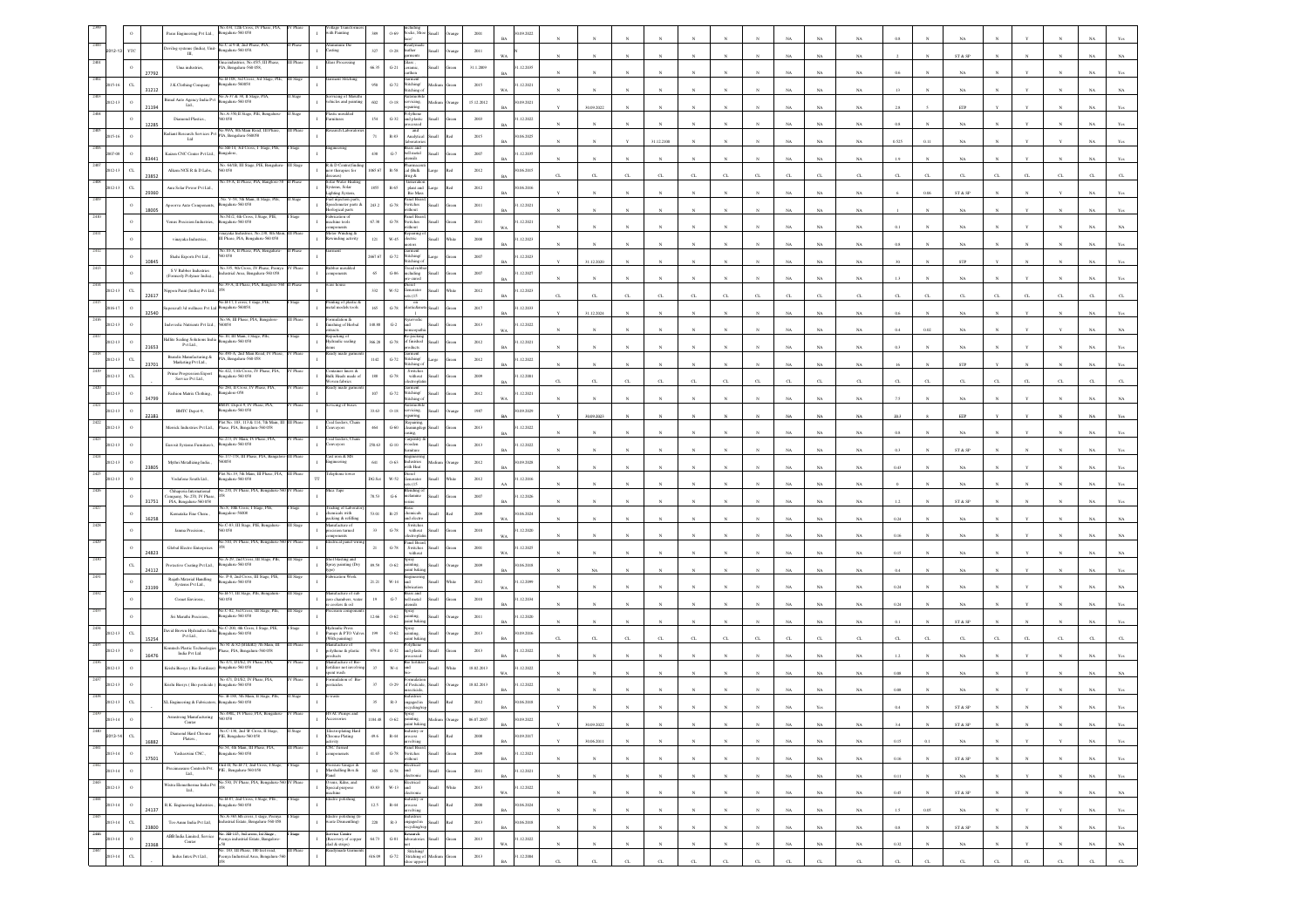|      |                        |       | it-II, No.K-11, Between 5th & 6t<br>Dynamatic Hydraulics.,<br>Tross, I Stage, Bengaluru-560 058                                                                 |                  | ifacturing o<br>omposite Bush &<br>ar Hobing               | 1216.5         | $G-7$<br>bell metal<br>sliste                                                                                              |       | 2013       | 12.2022                     |              | 31.12.2022     |              |              |              |                       |              |             |             |             |            |              |                                                                 |              |              |              |             |                |
|------|------------------------|-------|-----------------------------------------------------------------------------------------------------------------------------------------------------------------|------------------|------------------------------------------------------------|----------------|----------------------------------------------------------------------------------------------------------------------------|-------|------------|-----------------------------|--------------|----------------|--------------|--------------|--------------|-----------------------|--------------|-------------|-------------|-------------|------------|--------------|-----------------------------------------------------------------|--------------|--------------|--------------|-------------|----------------|
|      |                        |       | No.B-16, 1st Cross, I Stage, PIE,<br>$\operatorname{SAP}$ Engineering.,<br>galaru-560 058                                                                       |                  | bricted items<br>lyraulic tanks,<br>es) & machi            | 93.46          | larpentry<br>ooden<br>$_{\mathrm{G-10}}$                                                                                   |       | 05.01.2011 | .12.2022                    |              | 31.12.2017     |              |              |              |                       |              |             | NA          | $_{\rm NA}$ |            |              | $_{\rm NA}$                                                     |              |              |              |             |                |
|      |                        |       | No.490-G. IV Phase, PIA, Benz<br>Magod Laser Machining Pvt<br>0058<br>Ltd.,                                                                                     |                  | teral Engine<br>f sheet metal<br>ceteras (CNC              | 642.78         | icel.<br>$_{\mathrm{G-46}}$<br>miture<br>ithout                                                                            |       | $2013\,$   | 1.12.2022                   |              |                |              |              |              |                       |              |             | NA          |             |            |              | ST & SP                                                         |              |              |              |             |                |
|      |                        |       | No.105, 4th Cross, I Stage, PIE,<br>Santhosh Sharp Tools.,<br>lengalaru-560 058                                                                                 |                  | gineering cutting<br>ab.                                   | 18.48          | sting<br>$G-10$                                                                                                            |       | 2013       | .12.2100<br>WA              |              |                |              |              |              |                       |              |             |             |             |            |              |                                                                 |              |              |              |             |                |
|      |                        | 21286 | Vo.102/103, III Phase, 6th Main<br>kash Industries (I) Pvt Ltd.,<br>load, 3rd Cross, PIA, Bengaluru-56                                                          |                  | <b>ret Metal Press</b><br>nponents                         | 984            | $_{\mathrm{G-110}}$<br>$cncrator$<br>$z$ 8 (250                                                                            |       | 2013       | .12.2022                    |              |                |              |              |              |                       |              |             | NA          | $_{\rm NA}$ | 0.13       |              | ST & SP                                                         |              |              |              |             |                |
|      | $\circ$                | 2369: | Vo.C-331, IV Phase, I Stage, PIE,<br>Alafit India Pvt Ltd.,<br>igalaru-560 058                                                                                  | Phase            | teral Engin<br>minium                                      | 164.29         | uminum<br>:nsils fro<br>$G-1$                                                                                              |       | 2013       | 1.12.2022                   |              | 31.12.2025     |              |              |              |                       |              |             | NA          | $_{\rm NA}$ |            |              | $_{\rm NA}$                                                     |              |              |              |             |                |
|      | $\circ$                | 21453 | io.B-33, II Stage, PIE, Ben<br>Shri Cauvery Industries.                                                                                                         |                  | mposite Panel<br>eet metal<br>labrication parts for        | 189.33         | inum<br>Switches<br>$G-78$<br>without                                                                                      |       | 2013       | 1.12.2022                   |              |                |              |              |              |                       |              |             | NA          | NA          | 0.54       |              | NA                                                              |              |              |              |             |                |
|      | $\circ$                |       | Unit-V. No.5. 5th Main, III Phase,<br>TMS India Pvt Ltd., $\,$<br>PIA, Bengaluru-560 058                                                                        |                  | chining (cutting)<br>chined parts                          | 108.77         | anel Boa<br>$_{\mathrm{G-78}}$<br>witches                                                                                  |       | $2013\,$   | BA<br>.12.2022              |              |                |              |              |              |                       |              |             | NA          | $_{\rm NA}$ | 0.3        |              | NA                                                              |              |              |              |             |                |
|      | $\,$ $\,$              | 20466 | No.A-323, 7th Main Road, 11 Stag<br>PIE, Bengaluru-560 058<br>Gears & Pinions Pvt Ltd.,                                                                         |                  | eral Engine<br>traight Spiral Be                           | 362            | ithout<br>Shot<br>$G-92$<br>lasting                                                                                        |       | 2013       | 1.12.2022                   |              |                |              |              |              |                       |              |             | NA          | NA          |            |              | ST & SP                                                         |              |              |              |             |                |
|      |                        | 21685 | Paragon Polymer Products Pvt No.SB-107 & 108, 2nd Cross, I stag<br>Lad                                                                                          |                  | car & Pinion)<br>esigning of New<br>oot wear (Mould        |                | eather fo                                                                                                                  |       |            |                             |              |                |              |              |              |                       |              |             | NA          | NA          | 0.48       |              |                                                                 |              |              |              |             |                |
|      | $\,$ $\,$<br>13.14     | 22107 | Ltd.,<br>Pentair Technical Products Pvt S60.10-C, II Phase, PIA, Bengaluru                                                                                      |                  | ning/upper<br>ieneral Engineerin<br>S.S.Enclosures &       | 189            | $G-26$<br>car and<br>Switche                                                                                               |       | 2013       | 1.12.2022<br><b>BA</b>      |              |                |              |              |              |                       |              |             | NA          | $_{\rm NA}$ |            |              | NA                                                              |              |              |              |             |                |
|      | $_{\rm{CL}}$           | 21751 | 058<br>Ltd.,<br>0.485/ 8A & 8B, IV Phi                                                                                                                          |                  | bients)<br>i SEI                                           | $1212$         | $_{\mathrm{G-78}}$<br>$% \left\vert \left( \mathbf{1}_{\mathbf{1}}\right) \right\rangle$ without<br>lectroph               |       | $2013\,$   | .12.2027                    |              | 31.12.2019     |              |              |              |                       |              |             | NA          | NA          |            |              | STP                                                             |              |              |              |             |                |
|      | $_{\rm{CL}}$           | 22360 | ADC India Communications<br>galaru-560 058<br>No.53-A, 4th Main, III Phase, PIA                                                                                 |                  |                                                            | 2004.59        | $G-110$<br>enerator<br>250<br>olythene                                                                                     |       | 2013       | 1.12.2022<br>RA             |              | 31.12.2023     |              |              |              |                       |              |             | NA          | NA.         |            |              | ST & SP                                                         |              |              |              |             |                |
|      | $_{\rm{CL}}$           |       | congovi Electronics Pvt Ltd.,<br>ealery-560 058<br>.160, 4th Main, II 5                                                                                         |                  | oulding of plasti<br>mponents                              | 382.81         | $G-32$<br>and plastic<br>waxessed<br>anel Boa                                                                              |       | $2013\,$   | 06.2021                     |              | CL             |              |              |              |                       |              |             | CL          | G.          |            |              | C1                                                              |              |              |              |             |                |
|      | $\,$ 0                 | 22432 | Delta Electro Controls.,<br>sgalaru-560 058<br>No.B-42, III Stage, PIE, Bengalaru-                                                                              |                  | ectric panel Board<br>stribution Depot o                   | $72\,$         | $\,$ G-78 $\,$<br>witches<br>ithout                                                                                        |       | $2013\,$   | .12.2022                    |              |                |              |              |              |                       |              |             | NA          | NA          |            |              | NA                                                              |              |              |              |             |                |
|      | $_{\rm{CL}}$           |       | Span Diagnostics Ltd.,<br>0058<br>No.17(i), 2nd Floor, I C Main Road,                                                                                           | II Stage         | agnostic reagents                                          | 99.82          | chemical<br>and electri<br>$R-25$<br>ыl<br>chemical                                                                        |       | 2013       |                             |              |                |              |              |              |                       |              |             | NA          | $_{\rm NA}$ | 0.24       |              | NA                                                              |              |              |              |             |                |
|      | $\circ$                |       | Span Diagnostics Ltd.,<br>I Phase, PIA, Bengaluru-560 058                                                                                                       | II Phase         | sembling of cor<br>nel accessories,<br>ocks, hinges, latch | 116.52         | Switches<br>$G-78$<br>without<br>ectropla                                                                                  |       | 2013       | 1.12.2022<br>WA             |              |                |              |              |              |                       |              |             | NA          | $_{\rm NA}$ |            |              | ST & SP                                                         |              |              |              |             |                |
|      | $\mathbf{o}$           | 23569 | Mital Clothing Company Unit-<br>Vo.471-D2, IV Phase, PIA, Bengal<br>I (Formerly known as S.A.S 560 058<br>Apparels).                                            |                  | nent Stitching                                             | 628.42         | iarment<br>ititching/<br>$G-72$<br>titching o                                                                              |       | 2013       | .12.2022<br>RA              |              |                |              |              |              |                       |              |             | NA          | NA          | 96         |              | STP - BWSSE                                                     |              |              |              |             |                |
|      |                        |       | o.A-12, 1st Main Road, 11 Stage,<br>Juality Insulated Conductors., PIE, Bengaluru-560 058                                                                       |                  | lated Copper,<br>minum conduct<br>ufacturing               | 87.54          | inel Bo<br>$G-78$<br>witches<br>ithout                                                                                     |       | 2013       | 1.12.2022                   |              |                |              |              |              |                       |              |             | NA          | $_{\rm NA}$ | $0.32\,$   |              | $_{\rm NA}$                                                     |              |              |              |             |                |
|      | $\circ$                | 22807 | No.25-A. 5th Main, III Phase, PIA.<br>Torry Harries Restaurants Pvt<br>sgalore-560058<br>Ltd.,                                                                  | <b>III</b> Phase | ood Processing<br>ustry                                    | 160.12         | <b>McVRc</b><br>$_{\mathrm{G-52}}$<br>having<br>ore than                                                                   |       | $2013\,$   | 1.12.2027<br><b>BA</b>      |              |                |              |              |              |                       |              |             | NA          | $_{\rm NA}$ | $1.2\,$    | 3.5          | ${\hbox{\footnotesize\rm ST}}$ & ${\hbox{\footnotesize\rm SP}}$ |              |              |              |             |                |
|      | $\circ$                | 23368 | io.1-A, II Phase, PIA, Bangalore<br>ABB India Ltd-Robotics,<br>058                                                                                              |                  | usembling and<br>:sting of Robotic<br>stem along with      | 601.68         | xay<br>$0 - 62$<br>inting.<br>aint baki                                                                                    |       | 2013       | (09.2022)<br>RA             |              | 30.09.2022     |              |              |              |                       |              |             | NA          | NA          |            |              | <b>STP</b>                                                      |              |              |              |             |                |
|      | $\circ$                | 74848 | √o.P-6, 1st Cross, I Stage, PIA,<br>Sai Bikes.,<br>ngalaru-560 058                                                                                              |                  | vicing of Hond<br>ko.                                      | 312            | $O-18$<br>ervicing.<br>:pairing                                                                                            |       | 2013       | 0.09.2023                   |              | 30.09.2023     |              |              |              |                       |              |             | NA          | $_{\rm NA}$ | 0.72       |              | $\ensuremath{\mathsf{ETP}}$                                     |              |              |              |             |                |
|      |                        |       | Dynamatic Hydraulics-Unit-I, Unit-I, No. 1A/I, 1st Main Road, II<br>A.Div. of Dynamatic Phase, PIA, Bengalaru-560 058                                           |                  | sufacture of<br>ydraulic Gears as                          | 129            | $_{\mathrm{G-77}}$<br>of Motor &                                                                                           |       | $2013\,$   | 1.12.2023                   |              |                |              |              |              |                       |              |             |             |             |            |              |                                                                 |              |              |              |             |                |
|      | $\circ$                | 83573 | Technologies.,<br>o.466, 1st & 2nd Floor, 12th A<br>AESTHEBIO., (Formerly<br>Cross, IV Phase, PIA, Bengaluru-560<br>Ayurpetals                                  |                  | mps of capacity:<br>hishing of                             | $100 -$        | nps<br>$_{\mathrm{G-2}}$<br>ht                                                                                             |       | 2013       | 0.09.2018                   |              | 31.12.2023     |              |              |              |                       |              |             |             | NA          |            |              | STP                                                             |              |              |              |             |                |
|      |                        |       | No.C-185, 5th Cross, 2nd Stage, PIE,<br><b>RKN</b> Heat Treatment<br>sgalore-560058<br>Solutions.,                                                              |                  | rvedic herbal<br>eat Treatment un<br>n job work            | 98.21          | $0 - 36$<br>stmen                                                                                                          |       | 2013       | <b>WA</b><br>(09.2022)      |              | 30.09.2018     |              |              |              |                       |              |             | NA          | NA          | o s        | 02           | ST & SP                                                         |              |              |              |             |                |
|      |                        | 75778 | :ken India Manufacturing<br>No.A-45(a) 2nd Main Road, I<br>Pvt Ltd (Formerly Syapack<br>PIE, Bengalaru-560 058                                                  |                  | <b>DPE Stretch fil</b><br>or integral packing              | $168.8\,$      | ing oil<br>$_{\mathrm{G-32}}$<br>nd plastis                                                                                |       | 2013       | 1.12.2034                   |              |                |              |              |              |                       |              |             | NA          | $_{\rm NA}$ | 1.0        |              | $_{\rm NA}$                                                     |              |              |              |             |                |
|      | C1                     | 29704 | Flexipacks Pvt Ltd.,<br>io.A-322, 7th Main, II Stage, PIE,<br>Aries Powder Coaters.<br>ngalore-560058                                                           |                  | wder Coating<br>recleaning                                 | 86             | painting,<br>uint bakin<br>$0 - 62$                                                                                        |       | 2013       | W/<br>1.12.2023             |              |                |              |              |              |                       |              |             | NA          | NA          |            |              | NA                                                              |              |              |              |             |                |
|      |                        |       | Vo.M-11, I Stage, PIE, Bengaluru-<br>Matxin Labs Pvt Ltd.,                                                                                                      |                  | erbal Product<br>Tablets)                                  | 178            | $_{\rm{paint}}$<br>$\mbox{G-2}$<br>ht                                                                                      |       | $2013\,$   | BΑ<br>.12.2022              |              | $_{\rm CL}$    | $\alpha$     |              | CL           | C1                    |              |             | CL          | $\alpha$    |            |              | C1                                                              |              |              |              |             |                |
|      |                        |       | šo.276, 4th Main, IV pHase, PIA,<br>Lakhotia Belting Pvt Ltd.,<br>sgalaru-560 058                                                                               |                  | bber Product<br>nveyor Belts)                              | 328            | read rub<br>$G-86$<br>cluding                                                                                              |       | 2013       | 1.12.2022                   |              |                |              |              |              |                       |              |             | NA          | $_{\rm NA}$ |            |              | $_{\rm NA}$                                                     |              |              |              |             |                |
|      |                        |       | 200, III Phase, PIA, Beng                                                                                                                                       |                  | et Meul<br>mponents &                                      | 299.74         | e-cured<br>ht                                                                                                              |       | 2013       | 1.12.2022                   |              |                |              |              |              |                       |              |             | NA          | NA.         |            |              |                                                                 |              |              |              |             |                |
|      |                        |       | Sudhir Enterprises.<br>Paragon Polymer Product Pvt $\,$ No.486-A, 13th Cross, IV Phase, PIA, $\,$ IV Phase Ltd., (formerly Preston India $\,$ Bengaluru-560 058 |                  | sion Turned<br>'oot Wear<br>fanufacturing                  |                | $G-78$<br>wear and<br>leather                                                                                              |       |            | ΒA                          |              | NA             |              |              |              |                       |              |             | NA          | $_{\rm NA}$ | 0.8        |              | ST & SP                                                         |              |              |              |             |                |
|      |                        | 30466 | Pvt Ltd ),<br>io.40-B/8, II Phase, PIA, Bengaluru                                                                                                               |                  | at Treatment b                                             | 3782           | $\,$ G-26 $\,$<br>products                                                                                                 |       | $2014\,$   | .12.2026                    |              |                |              |              |              |                       |              |             | NA          | $_{\rm NA}$ |            |              | ${\tt STP}$                                                     |              |              |              |             |                |
|      | $\circ$                | 23803 | Varasiddi Induction.,<br>058<br>68-A, 1st Floor, 11 Stage, PIE                                                                                                  |                  | uction method<br>mobile.<br>troplating act                 | ш              | $G-24$<br>atment<br>ith any of                                                                                             |       | 2014       | 1.12.2032<br>W <sub>a</sub> |              |                |              |              |              |                       |              |             | NA          | NA          | 0.56       |              | NA.                                                             |              |              |              |             |                |
|      | $_{\rm{CL}}$           | 22311 | Balaji Metal Finishers.,<br>sealaru-560 058<br>40.309, 8th Cross, IV Phase, PIA,                                                                                |                  | f Nickel & Coppe<br>rbal Product                           | 21             | $R - 44$<br>ocess<br>olving                                                                                                |       | 2014       | 0.06.2018<br>BA             |              |                |              |              |              |                       |              |             | NA          | $_{\rm NA}$ | 0.4        | 0.06         | $_{\rm NA}$                                                     |              |              |              |             |                |
|      | $\circ$                | 24069 | ${\cal S}$ R Pharmaceuticals,<br>galaru-560 058<br>Shed No.6, Plot No.498, IV Pha                                                                               |                  | l'ablets)<br>ision Mach                                    | 270            | $_{\mathrm{G-02}}$<br>à                                                                                                    |       | $2014\,$   | .12.2022                    |              |                |              |              |              |                       |              |             | NA          | NA          | 0.48       | 0.2          | ST & SP                                                         |              |              |              |             |                |
|      | $\alpha$               |       | Drion CNC Components Ltd., Shed No.b, Plot No.498,<br>Shed Rengaluru-560 058<br>No.171/A,4th Cross, I Stage, Peenya                                             |                  | gonents<br>thene rolls and                                 | 392            | $G-10$<br>furniture<br>mfact<br>olythene                                                                                   |       | 2014       |                             |              |                |              |              |              |                       |              |             | NA          | NA          |            |              |                                                                 |              |              |              |             |                |
|      | $\circ$                | 11605 | Synthetic Packers Pvt Ltd-<br>strial Estate, Bengaluru-560 058<br>$(Unit0-II),$<br>io 28C. Ist Floor, II Phase, PIA                                             |                  |                                                            | 1864           | $_{\mathrm{G-32}}$<br>and plastic                                                                                          |       | 2013       | .12.2022                    |              |                |              |              |              | 31.1.2021             |              |             |             | NA          |            |              |                                                                 |              |              |              |             |                |
|      | $\circ$                |       | Sri Vyoma Clothing,<br>galaru-560 058<br>No.193A and 193B, 4th Cross, 1st                                                                                       |                  |                                                            | 485.7          | $_{\mathrm{G-72}}$<br>itching/<br>titching o                                                                               |       | $2014\,$   | .12.2022                    |              |                |              |              |              |                       |              |             | NA          | NA          |            |              | NA                                                              |              |              |              |             |                |
|      | $\alpha$               |       | Alpa Design Technologies<br>Stage, PIE, Bengaluru-58                                                                                                            |                  | cision machin<br>mponents and Unit<br>ed switch board      | 873            | anel Boa<br>$G-78$<br>witches<br>dibout                                                                                    |       | 2016       | 5.01.2022                   |              |                |              |              |              |                       |              |             | N.          | $_{\rm NA}$ |            |              | $_{\rm NA}$                                                     |              |              |              |             |                |
|      | $\mathbf{o}$           |       | No.363/1, 10th Cross, IV<br>Phase, PIA<br>Sunil Steel & Scrap Traders.<br>sgalaru-560 058                                                                       |                  | Scrap import and<br>trading                                | $85\,$         | anel Boar<br>${\bf G}\mbox{-}78$<br>Switches<br>hout                                                                       |       | $2014\,$   | .12.2021                    |              | 31.12.2015     |              |              |              |                       |              |             | NA          | $_{\rm NA}$ |            |              | NA                                                              |              |              |              |             |                |
|      | $\circ$                | 77333 | x V-40, 9th Main Road, II Stage<br>Mallya Fine Chem (P) Ltd.,<br>IE, Bangalore-560058<br>Unit-2,                                                                |                  | od Color<br>eparation and<br>rgent flavour                 | 194            | od and<br>$0.7\,$<br>$_{\text{bol}}$                                                                                       |       | $2014\,$   | (09.2023)                   |              |                |              |              |              |                       |              |             | NA          | NA          |            | 0.52         | NA                                                              |              |              |              |             |                |
|      | $\circ$                | 77443 | No.43, I st cross, I stage PIA,<br>Fine Plastics,<br>ngalaru-560 058,                                                                                           |                  | istic injection<br>oulding compo                           | 198            | $G-32$<br>and plastic                                                                                                      |       | 2012       | .12.2022                    |              |                |              |              |              |                       |              |             |             |             |            |              |                                                                 |              |              |              |             |                |
|      |                        | 39995 | No 68A, ground Floor, 6th Main, III<br>erix Agro Sciences (P) Ltd, Phase, Peenya Indu<br>lore -560058                                                           |                  | Pest Control Catche<br>ad R&D for                          |                | cal (Balk<br>$\mathbb{R}\text{-}\mathbb{S}\mathbb{S}$<br>drug &<br>Active                                                  |       |            | 06.2023<br>BA               |              | $_{\rm NA}$    |              |              |              |                       |              |             |             | $_{\rm NA}$ |            | $0.15\,$     | $_{\rm NA}$                                                     |              |              |              | $_{\rm NA}$ | Yes            |
| 2489 | $\,$ $\,$<br>2013-14   | 24203 | No A348, 8th main, II Stage, PIE,<br>National Metal Processing<br>Bangalore-560058,<br>System & Co.,                                                            | I Stage          | Heat Treatm<br>$\mathbf{I}$<br>oek                         | 250            | Engineering<br>Industries<br>$0 - 63$<br>llam<br>with Heat                                                                 | rango | 2012       | 0.06.2017<br><b>BA</b>      | $\mathbf{N}$ | NA             | $\mathbf{N}$ |              | $\mathbf{N}$ | $\boldsymbol{\kappa}$ | $\mathbf{v}$ | NA          | NA          | NA          | 0.8        |              | NA                                                              |              |              |              | NA          | Yes            |
|      | $\circ$<br>2013-14     |       | No.M-9, 7th Cross, I Stage, Bengali<br>Sri Vijaya Sai Heat Carbo.,<br>560 058                                                                                   |                  |                                                            | 242.5          | Industries<br>$0 - 63$<br><b>Ham</b>                                                                                       |       | 2014       | 30.09.2029<br><b>BA</b>     |              | $_{N}$         | $\mathbf{v}$ |              | $\mathbf{x}$ | $\mathbf{N}$          | $_{\rm N}$   | $_{\rm NA}$ |             |             | 1.7        | $\mathbf{N}$ |                                                                 |              | $\mathbf{v}$ | $\mathbf{N}$ |             |                |
| 2491 | $\,$ o<br>2012-13      | 84765 | No SM-7&8, 3rd stage, Peenya<br>Industrial Estate, Bangalore -560058<br>Shivajyothi coaters,                                                                    | III Stage        | owder coating<br>$\mathbf{I}$                              | $_{\rm 24.14}$ | with Heat<br>Activity of<br>Powder<br>${\bf G}\mbox{-}97$                                                                  |       | 2013       | 1.12.2027                   |              |                |              |              |              |                       |              |             | $_{\rm NA}$ | $_{\rm NA}$ |            |              | $_{\rm NA}$                                                     |              |              |              | $_{\rm NA}$ | $\mathbf{Yes}$ |
| 2492 | $\,$ $\,$<br>2013-14   |       | No.17(1), 2nd Floor,1st C Main Road,<br>II Phase, PIA, Bengaluru-560 058<br>Bitzer india pvt ltd.                                                               | Phase            | Repair and aervice<br>air conditioners<br>$\;$ I           | 111.48         | loating on<br>Panel Boan<br>Switches<br>$\,$ G-78 $\,$<br><b>Ilum</b>                                                      | cca   | 2013       | $_{\rm BA}$<br>1.12.2022    |              | $_{\rm N}$     | $\mathbf{N}$ |              | $_{\rm N}$   | $\boldsymbol{N}$      | $_{\rm N}$   | $_{\rm NA}$ | $_{\rm NA}$ | $_{\rm NA}$ | $0.8\,$    | $_{\rm N}$   | $_{\rm NA}$                                                     |              |              | $_{\rm N}$   | $_{\rm NA}$ | Yes            |
| 2493 | $\,$ 0<br>2014-15      |       | Advaith Metal Finishers<br>No.342, JV Phse, PIA, Bangalore-<br>(Formerly Known as Profal<br>560058                                                              | V Phase          | wder Coating                                               | 51.04          | vithout<br>Industry or<br>process<br>involving<br>$\,$ R-44 $\,$<br>$_{\rm flat}$                                          | lo!   | 24.02.2010 | WA<br>0.06.2017             | $\mathbf{N}$ | $_{\rm N}$     | $_{\rm N}$   |              | $\mathbf{N}$ | $\mathbf{N}$          | $_{\rm N}$   | NA          | NA          | NA          | 0.13       |              | ST & SP                                                         | $\mathbf{N}$ | $_{\rm N}$   | $_{\rm N}$   | NA          | $_{\rm NA}$    |
| 2494 | $\,$ $\,$<br>2014-15   | 34330 | Coaters).,<br>in 320 Sth Cross TV Phase PLA<br>Cimtrix Systems Pvt Ltd.,<br>ngaluru-560 058                                                                     | Phase            | sembling of<br>mature winding                              | $154\,$        | Carpentry<br>wooden<br>$_{\mathrm{G-10}}$<br><b>Illum</b>                                                                  |       | 08.05.2014 | <b>BA</b><br>1.12.2023      |              | $_{\rm N}$     | $\bar{N}$    |              | $_{\rm N}$   | $_{\rm N}$            | $_{\rm N}$   | $_{\rm NA}$ | $_{\rm NA}$ | $_{\rm NA}$ | $0.4\,$    | $0.5\,$      | $_{\rm NA}$                                                     |              | Y            |              | $_{\rm NA}$ | $\mathbf{Yes}$ |
|      | $\,$ 0 $\,$<br>2013-14 |       | $\frac{4\text{th Main, 11th Cross, No, 408, IV}}{\text{RDDL Ind, (Unit: EIGEN),}}$ Phase,<br>PIA, Bangalore- $58$                                               | Phase            | achines including<br>cision sheet meta<br>essed emponents  | 1504.4         | umiture<br>$\begin{tabular}{ll} \bf{B} \bf{ras} s \; \bf{and} \\ \bf{G-7} & \bf{bell} \; \bf{metal} \end{tabular}$<br>arge |       | 01.10.2006 | <b>BA</b><br>1.12.2022      |              | $_{\rm N}$     |              |              | N            | N                     | N            | $_{\rm NA}$ | $_{\rm NA}$ | $_{\rm NA}$ | $1.2\,$    | NA           | ${\tt ST}$ & ${\tt SP}$                                         |              |              |              | $_{\rm NA}$ | Yes            |
|      | $\,$ o<br>2014-15      | 17880 | No.B-251, 6th Main, II Stage, PIE,<br>Samcal Cutting Solutions (I)<br>820 032-availages                                                                         | II Stage         | ad Precision press<br>fligh pressure Water                 | 136            | tensils<br>Miteralize<br>$_{\rm{G-54}}$<br>uter<br><b>Ham</b>                                                              |       | 05.05.2014 | <b>BA</b><br>1.12.2022      | $\mathbf{N}$ | N              | $\mathbf{N}$ | $\mathbf{N}$ | $_{\rm N}$   | $_{\rm N}$            | $_{\rm N}$   | NA          | NA          | NA          | $\ddot{ }$ | $_{\rm N}$   | STP                                                             |              | $_{\rm N}$   | $\mathbf{N}$ | NA          | Yes            |
|      |                        |       | Pvt Ltd.,                                                                                                                                                       |                  | cutting activity                                           |                |                                                                                                                            |       |            | <b>BA</b>                   |              | $\bar{\kappa}$ |              |              |              |                       |              | $_{\rm NA}$ | $_{\rm NA}$ | $_{\rm NA}$ | $0.4\,$    |              | $_{\rm NA}$                                                     |              |              |              | $_{\rm NA}$ | $_{\rm Yes}$   |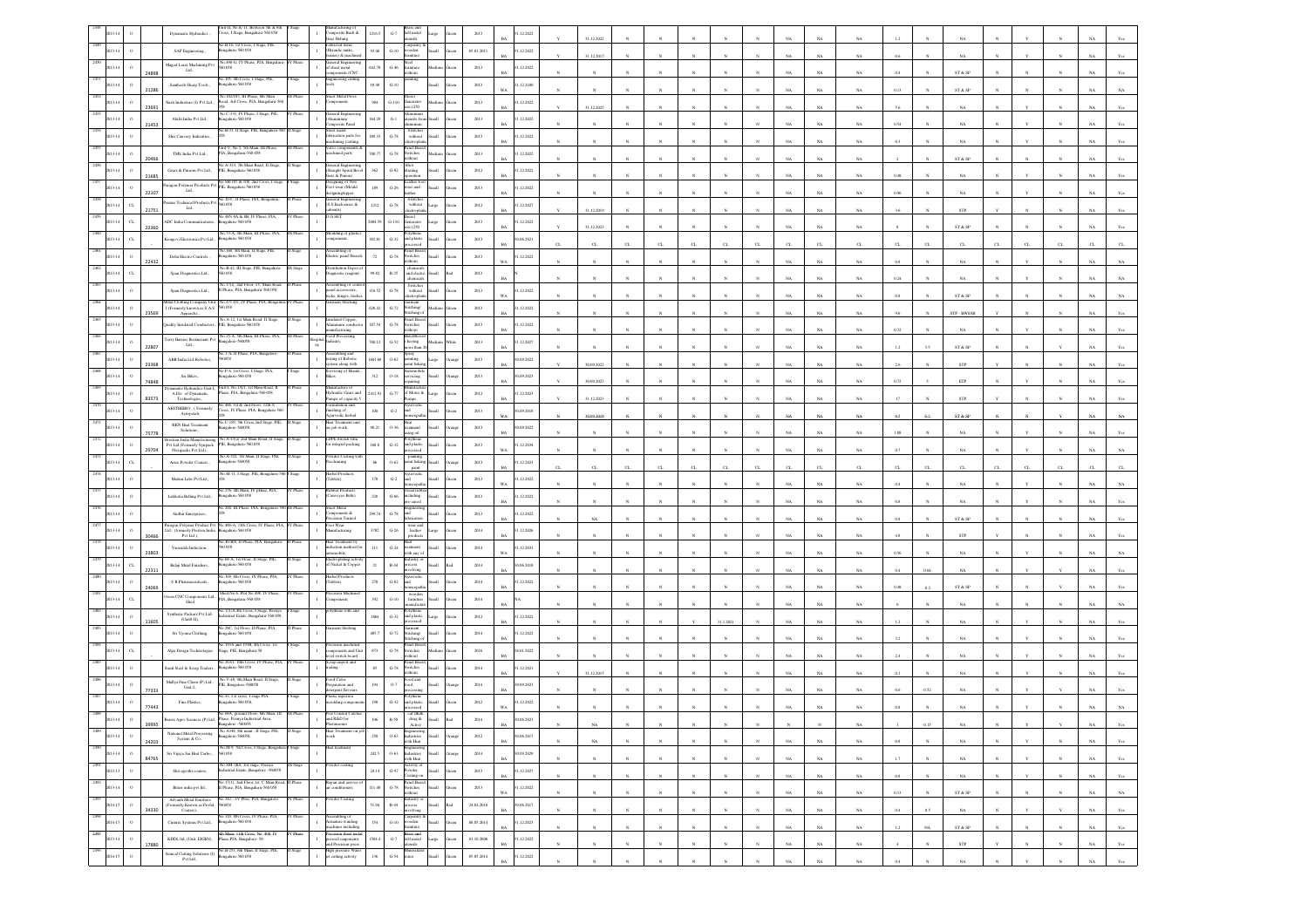|                 | $\alpha$<br>25890 | enfiglioli Renewable Power<br>Conversion India (P) Ltd., | o.543, 14th Cross, IV Phase, PIA,<br>engalaru-560 058                                                      |             | bly of elec<br>ntrol panels and<br>evator parts                          | $845\,$       | $\operatorname{G-78}$           | switches<br>ithout                                      |        | 08.05.2014          | .12.2026                  |          |              |                       |              |              |              |              |             |             |                            |           |         | ST & SP                    |              |              |              |             |                                  |
|-----------------|-------------------|----------------------------------------------------------|------------------------------------------------------------------------------------------------------------|-------------|--------------------------------------------------------------------------|---------------|---------------------------------|---------------------------------------------------------|--------|---------------------|---------------------------|----------|--------------|-----------------------|--------------|--------------|--------------|--------------|-------------|-------------|----------------------------|-----------|---------|----------------------------|--------------|--------------|--------------|-------------|----------------------------------|
|                 |                   | ABB India Ltd., (LV<br>Capacitor),                       | LV Capacitor), No.485/6, 14th Cros<br>V Phase, PIA, Bengaluru-560 058                                      | / Phas      | arrying out<br>specting, testing &<br>cking os asse                      | 497           | $G-78$                          | anel Boar<br>Switches<br><b>Mont</b>                    | llum   | 2014                | 12.2023                   |          | 31.12.202    |                       |              |              |              |              |             | NA          | $_{\rm NA}$                |           |         | ST & SP                    |              |              |              |             |                                  |
|                 | $\Omega$          | Powertrek Industries.                                    | No.B-197, Sh Main Road, Il Stage,<br>sgalaru-560 058                                                       | Stage       | cad Sub-Oxide (by<br>sing pure lead ingot                                | 134.05        | $\mathbb{R}.7$                  | cad acid<br>ttery                                       | ilia   | 2013                | 0.06.202                  |          |              |                       |              |              |              |              |             | NA          | NA                         |           |         |                            |              |              |              |             |                                  |
|                 | $\circ$           | Therelek Engineers Private<br>Limited.                   | Plot No. N' Special, 7th Cross, I Stag<br>PIE, Bengaluru-560 058                                           |             | rication of<br>maces along with<br>sh qurlium trial                      | 212.23        | $G-46$                          | miture<br>ithout                                        | llum   | 01.04.2014          | .12.2022                  |          |              |                       |              |              |              |              |             | NA          | NA                         | 0.54      |         | NA                         |              |              |              |             |                                  |
|                 | CL                | ubber Extrusion & Mouldin<br>Company.,                   | 40.B-26, 2nd Main Road, I<br>PIE, Bengaluru-560 058                                                        |             | ufacture of<br>abber Profiles                                            | 54.97         | $0 - 76$                        | atex                                                    |        | 2005                | 0.06.2018                 |          |              |                       |              |              |              |              |             | NA          | $_{\rm NA}$                | 0.55      |         | $_{\rm NA}$                |              |              |              |             |                                  |
|                 | $\circ$           | Shri Balaji Components.,                                 | No.14-C, 5th Main, III Phase, PIA,<br>galore-560058                                                        | II Phas     | nufacture of col<br>orged fasteners<br> <br> } bolts for                 | $\bf 242$     | $0 - 32$                        |                                                         |        | 28.10.2010          | .12.2022                  |          | NA           |                       |              |              |              |              |             | NA          | NA                         | 0.2       |         | NA                         |              |              |              |             |                                  |
|                 |                   | erabhadreshwra Industries                                | 40.21. 5th Main. III Phase. PIA<br>ngalaru-560 058                                                         |             | tine Com                                                                 | 25.44         | W-14                            |                                                         |        | 2010                | 0.09.2020                 |          |              |                       |              |              |              |              |             | NA          | NA                         | 0.12      |         | NA                         |              |              |              |             |                                  |
|                 |                   | Sri Nitya Packaging<br>Company.,                         | No.A-313 & 314, 7th Main, II Stg<br>HE, Bengaluru-560 058                                                  |             | rugated box                                                              | 331           | $\mbox{G-9}$                    |                                                         |        | 28.02.2014          | 1.12.2023                 |          |              |                       |              |              |              |              |             | NA          | $_{\rm NA}$                | 0.56      |         | $_{\rm NA}$                |              |              |              |             |                                  |
|                 |                   | Industrial Rubber Works.,                                | No.C-89, 2nd B Main Road, II:<br>HE, Bengaluru-560 058                                                     |             | uracturing<br>ulded products<br>bber extrusion                           | 78.51         | $\,$ G-86 $\,$                  | ng Bo<br>clodin:                                        |        | 26.06.2014          | 1.12.2023                 |          |              |                       |              |              |              |              |             | NA          | NA                         |           |         |                            |              |              |              |             |                                  |
|                 | $\alpha$          | Vam International.,                                      | V-43 B-(1), 2nd B Main Raod, II<br>tage, PIE, Bengaluru-560 058                                            |             | olar street lights<br>tegration and<br>blinz only                        | 25.46         | W-34                            | aper or<br>sulp                                         |        | 27.06.2014          | 1.12.2023                 |          |              |                       |              |              |              |              |             | NA          | NA                         | 0.06      |         | NA                         |              |              |              |             |                                  |
|                 |                   | <b>Viax Fiori Engineering (India</b><br>Pvt Ltd.,        | 40.253/1, 11thMain, III Phase, PIA<br>ngalaru-560 058                                                      |             | gaged in Indus<br>rehouse and<br>orate office                            | 158.52        | $\mbox{G-}78$                   | anel Boar<br>switches                                   |        | 27.06.2014          | .12.2023                  |          | 31.12.2026   |                       |              |              |              |              |             | NA          | $_{\rm NA}$                |           |         | STP                        |              |              |              |             |                                  |
|                 |                   | SRP Synthetic Rubber<br>Products Pvt Ltd.,               | io.C-81, 2nd "A" Main, II Stag<br>enya Industrial Estate, Bengaluru<br>0058                                |             | sufacture of<br>abber Moulded<br>ponent                                  | 174.76        | $_{\mathrm{G-}41}$              | oods<br>ustry                                           |        | 17.06.2014          | .12.2023                  |          |              |                       |              |              |              |              |             | NA          | NA                         | 0.64      |         | NA                         |              |              |              |             |                                  |
|                 |                   | Sri Venkateshwara<br>Equipments.,                        | io.24/1, 5th Main, III Phase, PIA,<br>sgnalore-58                                                          | Phas        | rication of<br>Kitchen Equipmen<br>naily with SS                         | 78.38         | W-14                            |                                                         |        | 11.07.2014          | .12.2023                  |          |              |                       |              |              |              |              |             | NA          | $_{\rm NA}$                | 0.48      |         | ${\rm ST}$ & ${\rm SP}$    |              |              |              |             |                                  |
|                 | 12161             | Madhur Pharma & Research<br>Laboratories (P) Ltd.,       | No.274, IV Phase, PIA, Bengaluru<br>0 O.S8                                                                 |             | inufacture of<br>cose bolts &                                            | $138\,$       | $_{\mathrm{G-2}}$               |                                                         |        | 01.08.2014          | .12.2024                  |          |              |                       |              |              |              |              |             | NA          | $_{\rm NA}$                | 0.16      |         | ST & SP                    |              |              |              |             |                                  |
|                 | 24436             | Robust Hydraulics.,                                      | 40.22, 5th Main, III Phase, PIA,<br>ngalaru-560 058                                                        |             | wder & Capsul<br>lanufacturing of<br>¡draulic Cylinders<br>Jnly turning. | 20.166        | $G-14$                          |                                                         |        | 2009                | 1.12.2100                 |          |              |                       |              |              |              |              |             | NA          | NA                         |           |         | ST & SP                    |              |              |              |             |                                  |
|                 | CL                | temational Trimmings and<br>Labels India Pvt Ltd.,       | 471/A2, IV Phase, PL<br>sealore58                                                                          |             | agaged in printin<br>a lables, stickers                                  | 501           | $0 - 12$                        | inting, s                                               |        | 01.08.2014          | .12.2023                  |          |              |                       |              |              |              |              |             | NA          | NA                         |           |         | NA                         |              |              |              |             |                                  |
|                 | 37948<br>$\alpha$ | Para Fine-Chem Industries.,                              | o.V-43B, 2nd B Main Road, II Stag<br>IE, Bengaluru-560 058                                                 |             | gs, paper tickets à<br>effling of Acids a<br>rading of Chemics           | 96.64         | $\mathbb{R}\text{-}25$          | ting b<br>emicals                                       |        | 2012                | 0.09.2018                 |          | 31.12.2018   |                       |              |              |              |              |             |             |                            |           |         |                            |              |              |              |             |                                  |
|                 |                   | Maini Precision Products Pvt<br>Ltd.,                    | io.C-217, I Stage, PIE, I<br>50 058                                                                        |             | ito Compo<br>recision Products                                           | 327           | $\mbox{G-7}$                    | 1 electr<br>ell metal                                   |        | 30.07.2014          | 1.12.2023                 |          |              |                       |              |              |              |              |             | NA          | NA                         | 0.16      |         | NA                         |              |              |              |             |                                  |
|                 |                   | GRV Merchandizing,                                       | o.368 & 369,10th Cross, IV Phase,<br>HA, Banglore-58                                                       | IV Phase    | OPP Tapes                                                                | 186           | $\textrm{G-}32$                 | sils<br>olvthen<br>nd plastic                           |        | 01.08.2014          | .12.2023                  |          | 31.12.2023   |                       |              |              |              |              | Na          | NA          | NA<br>$_{\rm NA}$          | 1.8       |         | NA                         |              |              |              |             |                                  |
|                 |                   | MN Industries.,                                          | o 209, 12th Main, III Phase, PIA.<br>galaru-560 058                                                        |             | cral Ens<br>ad Motor Windin                                              | $230 -$       | $\operatorname{G-78}$           | without                                                 |        | 06.09.2014          | .12.2023                  |          |              |                       |              |              |              |              |             | NA          |                            |           |         | ${\rm ST}$ & ${\rm SP}$    |              |              |              |             |                                  |
|                 | $\alpha$          | Srinivasa Metal Coats.,                                  | io. 293, IV Phase, Per<br>Vrea, Bengaluru-560 058                                                          |             |                                                                          | 8.2           | $R-44$                          | cess                                                    |        | 08.04.2014          | 0.06.2017                 |          | 31.12.2018   |                       |              |              |              |              |             | $_{\rm NA}$ | NA                         | 0.64      |         | NA                         |              |              |              |             |                                  |
|                 | 37605<br>$\circ$  | Sam Machinery.,                                          | io.51, 4th Cross, IV Phase, PIA,<br>ngaluru-560 058                                                        |             | ecial Purpose<br>achine assembly                                         | 153           | $\mathbb{R}\text{-}\mathbb{S}3$ | search<br>hm                                            |        | 06.12.2013          | 06.2021                   |          |              |                       |              |              |              |              |             | NA          |                            |           |         | ST & SP                    |              |              |              |             |                                  |
|                 | 24468<br>$\alpha$ | elkor Technik India Pvt Ltd., 560 058                    | No.32-A, II Phase, PIA, Benga                                                                              |             | nd Lab for Sie<br>iufacturing o<br>sgineering items:                     | 959.27        | $0 - 62$                        | inting                                                  |        | 01.11.2012          | 1.06.2015                 |          | 30.06.2021   |                       |              |              |              |              |             | NA          | NA                         | 0.54      |         |                            |              |              |              |             |                                  |
|                 |                   | Auxel FTG India Private<br>Limited.,                     | 40.124, 1st Floor, 7th Main Road, III<br>Thase, PIA, Bengalaru-560 058                                     |             | ters, Agitators<br>ufacture of<br><b>Instrictal Terminal</b>             | 2358          | $G-78$                          | aint bak<br>anel Boa<br>Switches                        |        | 01.01.2014          | .12.2024                  | $\sigma$ | CL.          |                       |              |              |              |              |             | C1          | CL.                        |           |         | C1                         |              |              |              |             |                                  |
|                 | 24999             | Rajasthan Patrika Pvt Ltd.,                              | io.A-198, 4th Cross, I Stage, PIA,<br>sgalaru-560 058                                                      |             | Bocks- 3 Lakhs un<br>Sews Paper Printing                                 | 490           | $0 - 59$                        | vithout<br>rinting<br>ress &/or                         |        | 12.09.2014          | .12.2024                  |          |              |                       |              |              |              |              |             | NA          | NA                         |           |         | $_{\rm NA}$                |              |              |              |             |                                  |
|                 | 36728             | N.K. Pack                                                | o.151,11 th Main, III Phase, PIA,<br>galaru-560058                                                         |             | per back suppo<br>for shirt packing for                                  | 348           | $G-79$                          | lastic sac<br>bags, wos                                 |        | 7.1.2017            | .12.2028                  |          | 31.12.2024   |                       |              |              |              |              |             | NA          | $_{\rm NA}$                |           |         | NA                         |              |              |              |             |                                  |
|                 | 42563             | Cartonal Machine India Pvt<br>Limited.,                  | o.52, 4th Main, III P<br>ngalaru-560 058                                                                   |             | ments<br>Iluer, Liner & Auto                                             | 45.08         | W-14                            | ack with<br>hn                                          | llam   | 10.05.2013          | a/a<br>1.12.2022          |          |              |                       |              |              |              |              |             | NA          | NA                         | 05<br>o s |         | NA                         |              |              |              |             |                                  |
|                 |                   | Seven Hills Internationals-<br>Unit-II.,                 | No.13-C. 5th Main, III Phase, PIA<br>sgalaru-560 058                                                       | Phase       | ie Cutter Machine<br>radymade Gar<br>itching                             | 140           | $_{\mathrm{G-72}}$              | arment<br>stitching/                                    |        | 05.11.2014          | .12.2023                  |          |              |                       |              |              |              |              |             | NA          | $_{\rm NA}$                |           |         | ST & SP                    |              |              |              |             |                                  |
|                 | 24639             | Buildmet Fibers Pvt Ltd.,                                | No.B-24, I Stage, PIE, B                                                                                   |             | tching of PP B                                                           | 150           | $G-32$                          | tching (<br>and plastic<br>conf                         | Iliam  | 01.07.2010          | .12.2023                  |          |              |                       |              |              |              |              |             | NA<br>NA    | NA<br>NA                   |           |         | NA<br>NA.                  |              |              |              |             |                                  |
|                 |                   | Sonal Apparel Pvt Ltd.,                                  | 40.28-C, II Phase, PIA, Bengaluru<br>8200                                                                  |             | nent Stitch                                                              | 1560          | $G-72$                          | ment<br>Stitching/<br>Stitching c                       |        | 19.12.2014          | 1.12.2023                 |          |              |                       |              |              |              |              |             | NA          |                            | 5.6       |         |                            |              |              |              |             |                                  |
|                 |                   | Syyani Electric Machines Pvt<br>Ltd.,                    | No. B-234, II Stage, PIE, Bengaluru<br>560 058                                                             |             | Industrial bli<br>and Fans                                               | $76\,$        | $_{\mathrm{G-78}}$              | hm                                                      |        | 06.12.2014          | .12.2023                  |          |              |                       |              |              |              |              |             | NA          | $_{\rm NA}$<br>NA          | 0.8       |         | $_{\rm NA}$                |              |              |              |             |                                  |
|                 |                   | Shiva Krupa Industries.,                                 | ngalaru-560 058                                                                                            |             |                                                                          | $9.4\,$       | $R-44$                          | cess                                                    |        | 01.06.2012          | 06.2024                   |          |              |                       |              |              |              |              |             | NA          | NA                         | 0.03      |         | NA<br>NA                   |              |              |              |             |                                  |
|                 |                   | Ambika Industries.,                                      | io.V-48, 5th Main, II Stage, PIE<br>galaru-560 058                                                         |             |                                                                          | $42.4\,$      | $R - 44$                        |                                                         |        | Aug-09              | 0.06, 2024                |          |              |                       |              |              |              |              |             |             |                            | 0.2       |         |                            |              |              |              |             |                                  |
|                 |                   | Creative Garments Pvt Ltd.,                              | 40.351, 9th Cross, 4th Main, P<br>ase, PIA, Bengaluru-560 058                                              |             | anufacturing of                                                          | $_{\rm 1031}$ | $_{\mathrm{G-72}}$              | titching/                                               |        | 2014                | 31.12.2023                |          |              |                       |              |              |              |              |             | NA          | $_{\rm NA}$                |           |         | NA                         |              |              |              |             |                                  |
|                 | $\circ$           | Pearl Global Industries Ltd.,                            | io.19/A, II Phase, PIA, Bengal<br>560 058                                                                  |             | adymade ga<br>readymade                                                  | 2456          | 0.50                            | <b>anida</b><br>undary                                  |        | 21.1.2015           | 0.09.2022                 |          | 31.12.2019   |                       |              |              |              |              |             |             |                            |           |         |                            |              |              |              |             |                                  |
|                 | 32650             | Rigid industries                                         | io C-252, I stage, PIE, Bengalur<br>0.058                                                                  |             | garments                                                                 | 231           | $\,$ G-26 $\,$                  | car and                                                 |        | 1.6.2014            | 12.2023                   |          | 30.09.2022   |                       |              |              |              |              |             | NA          | NA<br>$_{\rm NA}$          | 0.64      | 25.1    | STP&ETP<br>$_{\rm NA}$     |              |              |              |             |                                  |
|                 |                   | Dual Manufacturing<br>echnolgies Private Limited         | o. 321, 8th Cross, IV Phase, PIA,<br>aglore-58                                                             |             | sion Machine                                                             | 215           | $G-78$                          | anel Boa<br>witches                                     |        | 2014                | 1.12.2023                 |          |              |                       |              |              |              |              |             | NA          |                            |           |         |                            |              |              |              |             |                                  |
|                 |                   | Royal Touch.                                             | o.B-126, 3rd Cross,<br>ngalaru-560 058                                                                     |             | onents<br>wder coating with                                              | 65            | $G-97$                          | ithout<br>owder                                         |        | Feb-15              | 1.12.2034                 |          |              |                       |              |              |              |              |             | NA          |                            | 0.5       |         | ST & SP                    |              |              |              |             |                                  |
|                 | $\alpha$          | 0.S Foundries India Pvt Ltd.,                            | No.C-204, 4th Cross, I Stage, PIE<br>galaru-560 05                                                         |             | 1 chemical<br>undary activity                                            | 95            | $0 - 42$                        |                                                         |        | 16.4.2014           | 0.6.2018                  |          |              |                       |              |              |              |              |             | NA<br>NA    | $_{\rm NA}$<br>$_{\rm NA}$ | 0.56      |         | $_{\rm NA}$<br>$_{\rm NA}$ |              |              |              |             |                                  |
|                 | $\circ$           | Metal Storage Systems.,                                  | No.384, 10th Cross, IV<br>ngalaru-560 058                                                                  |             | intrugal casting:<br>oray painting                                       | $\mathbf{N}$  | $0 - 62$                        | pray<br>tins                                            |        | Sep-14              | 1.12.2023                 |          |              |                       |              |              |              |              |             |             |                            |           |         |                            |              |              |              |             |                                  |
|                 | 27348             | Solidex Manufacturing                                    | io.25A/2, KIADB Main Road, II<br>ase, PIA, Bengaluru-560 058                                               |             | hout trade ef<br>eet metal                                               | 43            | $\mbox{G-}78$                   | Switche                                                 |        | 15.10.2014          | 1.12.2023                 |          |              |                       |              |              |              |              |             |             |                            |           |         |                            |              |              |              |             |                                  |
| 2538<br>$14-15$ | $_{\rm{CL}}$      | ${\rm Mepack\ Industries}$                               | No.C-85, 3rd Cross, III Stage, PIE,<br>mgalore-58                                                          | III Stage   | ocessed graules                                                          | $11.45\,$     | $0-101\,$                       | cleaning,<br>degreasing, Small                          |        | $\rm Dec\mbox{-}13$ | $\;$ BA $\;$<br>1.09.2018 |          |              |                       |              |              |              |              | $_{\rm NA}$ | $_{\rm NA}$ | $_{\rm NA}$                |           |         | $_{\rm NA}$                |              |              |              | NA          | Yes                              |
| 2539<br>1014-15 | $\,$ o            | <b>Aacro Precision Components</b>                        | No.131, 8th Main, III Phase, PIA,<br>lengalaru-560 058                                                     | <b>Phis</b> | <b>FPE</b>                                                               | $476\,$       | $\operatorname{G-78}$           | painting and<br>Switches<br>without Small               |        | 14-Aug              | BA<br>31.12.2024          |          | $\mathbb{N}$ |                       |              |              |              |              | $_{\rm NA}$ | $_{\rm NA}$ | $_{\rm NA}$                | 0.16      |         | $_{\rm NA}$                |              |              |              | $_{\rm NA}$ | Yes                              |
| 2540<br>2014-15 | 24607<br>$\circ$  | Ace Multi Axes Systems<br>Limited.,                      | No.A-47, 2nd Main, II Stage, PIE,<br>820 032-analage                                                       | II Stage    |                                                                          | $420\,$       | $\mathbf{G}\text{-}1$           | lectroplatin<br>Aluminum<br>utensils from Small         |        | 2015                | <b>BA</b><br>31.12.2024   |          | $_{\rm N}$   | $\boldsymbol{\kappa}$ | $\mathbf{N}$ | $\mathbf{N}$ | $\mathbf{v}$ | $\mathbb{N}$ | NA          | NA          | NA                         | 1.5       |         | NA                         | $\mathbf{N}$ |              |              | NA          | Yes                              |
| 2541<br>2013-14 | $_{\rm CL}$       | Peenya Pharmaceuticals PVt<br>Lad                        | No.68, 6th Main, 3rd Phase, PIA.<br>ngalaru-560 058                                                        |             | eral Engineering                                                         | $385\,$       | $0-19$                          | num<br>and<br>someopathic Small                         |        | $2016\,$            | BA<br>0.09.2022           |          | 31.12.2020   | $\overline{N}$        |              | $\bar{N}$    |              |              | $_{\rm NA}$ | $_{\rm NA}$ | $_{\rm NA}$                | $1.6\,$   |         | $_{\rm NA}$                |              |              |              | $_{\rm NA}$ | $\mathbf{Yes}$                   |
| 2542<br>2014-15 | 31003<br>$\,$ 0   |                                                          | $\frac{\text{No.18/A, II Phase, PIA, Bengalaru-Magnum Enterprise: Uni-II., } 560\,058$                     | Phase       | vedic/Herbal1<br>Readymade Garment                                       | $606\,$       |                                 | $machine$<br>Garment<br>G-72 Stitching/<br>Stitching of | Medium | 1.1.2015            | 30.12.2024                |          | $_{\rm N}$   | $_{\rm N}$            | $_{\rm N}$   | $\mathbb{N}$ | $_{\rm N}$   | N            | NA          | $_{\rm NA}$ | $_{\rm NA}$                | 2.5       |         | ST & SP                    |              |              |              | NA          | Yes                              |
| 2543<br>2015-16 | 24620<br>$\circ$  | Hoshi Tools (P) Ltd.,                                    | No.B-76, 2nd Cross, I Stage, Peenya I Stage<br>Industrial Estate, Bangalore - 560 058                      |             | titching                                                                 | $867\,$       | $_{\mathrm{G-10}}$              | Carpentry &<br>wooden                                   |        | 1.1.2015            | RA<br>31.12.2024          |          | $\mathbf{N}$ | $\mathbf{N}$          | $\mathbb{N}$ | $\mathbf{N}$ | $\mathbf{N}$ | $\mathbf{v}$ | $_{\rm NA}$ | $_{\rm NA}$ | $_{\rm NA}$                | 14        |         | $_{\rm NA}$                |              | $\mathbf{v}$ | $\mathbf{N}$ | $_{\rm NA}$ | $\mathbf{Y}\mathbf{c}\mathbf{s}$ |
| 2544<br>1015-16 | $\,$ o            |                                                          | Dynamatic Hydraulics Unit-II, K-12, 5th Cross, I Stage, PIE,<br>A Division of Dynamatic Bengalaru-560 058. | ugo         | tring Activity<br>Manufacture of gear<br>units, control valves,          | $1864\,$      | $0.63\,$                        | siture<br>Industries<br>with Heat                       | Large  | Aug-15              | 0.09.2020                 |          | $_{\rm NA}$  | $_{\rm NA}$           | $_{\rm NA}$  | $_{\rm NA}$  | $_{\rm NA}$  | $_{\rm NA}$  | $_{\rm NA}$ | $_{\rm NA}$ | $_{\rm NA}$                | $1.85\,$  |         | $_{\rm NA}$                |              |              |              | $_{\rm NA}$ | $\mathbf{Yes}$                   |
| 2545<br>015-16  | $\,$ 0 $\,$       | Technologies Ltd.,<br>Sara Soule Private Limited.,       | No.443, 12th Cross, IV Phase, PIA,<br>Bengaluru-560 058                                                    | Phase       | hand pumps                                                               | $475\,$       | $_{\mathrm{G-45}}$              | Treatment,<br>Leather foot<br>wear and<br>leather       | Small  | 19.9.2015           | 31.12.2024                |          | 30.09.2024   | $\mathbf{N}$          | $_{\rm N}$   | $\mathbb{N}$ | $_{\rm N}$   | N            | $_{\rm NA}$ | $_{\rm NA}$ | NA                         | $6.2\,$   | $0.1\,$ | $_{\rm NA}$                |              |              |              | NA          | Yes                              |
|                 |                   |                                                          |                                                                                                            |             |                                                                          |               |                                 |                                                         |        |                     |                           |          | NA           |                       | NA           | NA           | NA           |              |             | NA          | NA                         | 5.6       |         | ST & SP                    |              |              |              | $_{\rm NA}$ | $\mathbf{Yes}$                   |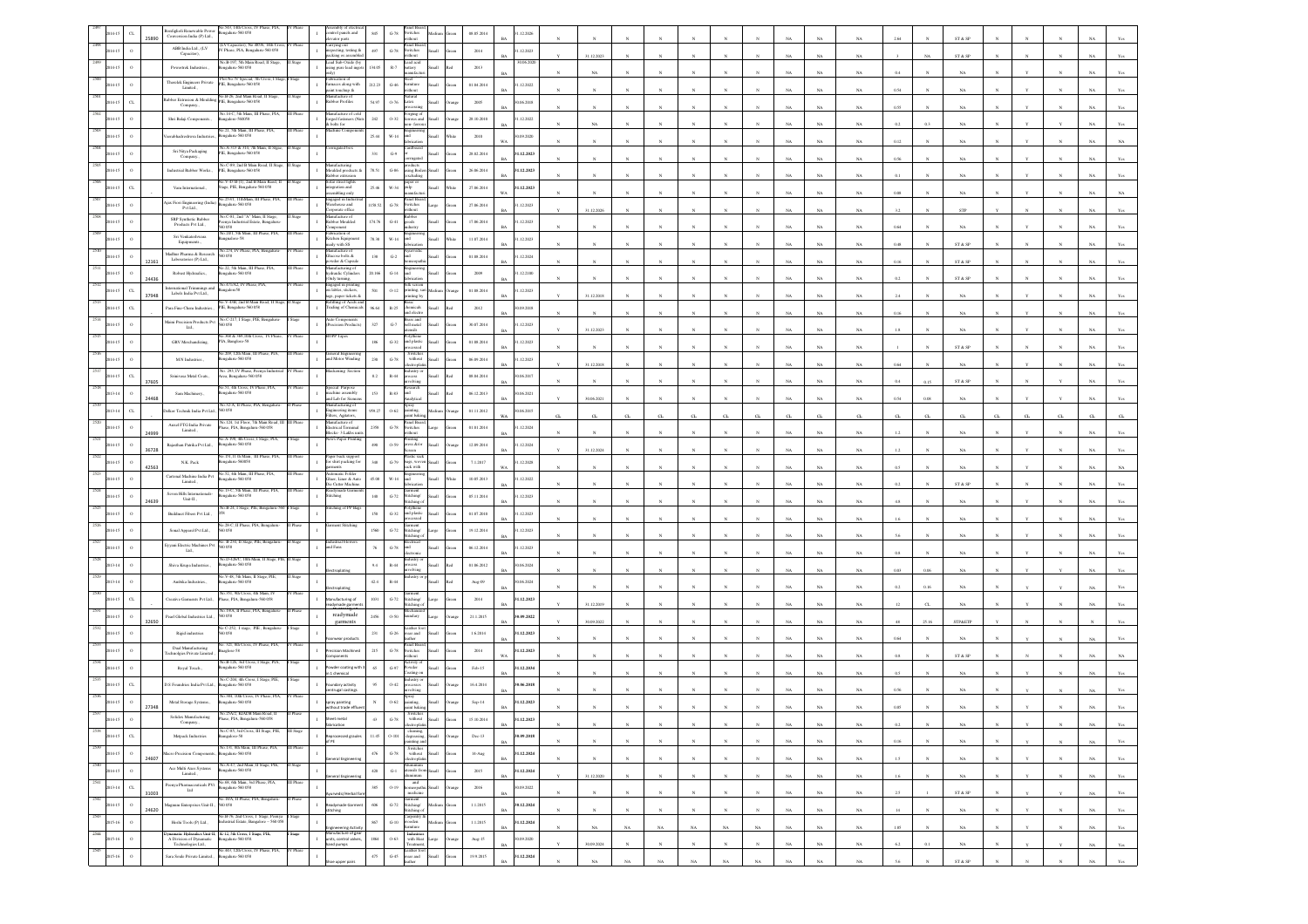|      |                          | 24865 | Hydac (India) Pvt Ltd.,                                             | o. 275, 4th Main Road.<br>PIA, Bengaluru-560 058                                                            |                                             | lacturing of                                                  | $606\,$<br>$\,$ G-78 $\,$           |                                                 |             | 01.02.201          | 1.12.2024               |                            | 1.12.2021   |             |             |             |             |                            |             |             |          |              |                                                                 |            |             |             |                |
|------|--------------------------|-------|---------------------------------------------------------------------|-------------------------------------------------------------------------------------------------------------|---------------------------------------------|---------------------------------------------------------------|-------------------------------------|-------------------------------------------------|-------------|--------------------|-------------------------|----------------------------|-------------|-------------|-------------|-------------|-------------|----------------------------|-------------|-------------|----------|--------------|-----------------------------------------------------------------|------------|-------------|-------------|----------------|
|      | $_{\rm CL}$              |       | Talin Modular Office<br>Furniture Systems Pvt Ltd.,                 | .hit-II, No. A-17, III Stage, PIE,<br>igalaru-560 058                                                       | I Stage                                     | Modular woo<br>kitchens                                       | $201\,$<br>$0 - 51$                 | Medular<br>wooden<br><b>Currichae</b>           |             | 1.1.2015           | 30.09.2018              |                            |             |             |             |             |             |                            | NA          | NA          |          |              |                                                                 |            |             |             |                |
|      | $_{\rm CL}$<br>$15 - 16$ |       | M.M Heat Treaters.                                                  | B-25/A, 2nd Cross, 2nd Main,<br>itage, PIE, Bengaluru-560 058                                               |                                             | Heat Tre                                                      | 44.5<br>$0 - 36$                    | stment                                          |             | 2013               | 30.06.2018<br><b>BA</b> |                            | NA          | NA          | NA          | NA          | NA          |                            |             | NA          | 0.15     |              | NA                                                              |            |             |             |                |
|      |                          |       | Digiflic Enerpax Global Private<br>Limited.,                        | No.387, 10th Cross, 4th Main, IV<br><sup>In</sup> Phase, PIA, Bengaluru-560 058                             |                                             | ED lights<br>anufacturing                                     | 2090<br>$G-114$                     |                                                 |             | 29.10.201          | 31.12.2025              |                            |             |             |             |             |             |                            |             |             |          |              |                                                                 |            |             |             |                |
|      |                          |       | aragon Polymer Products P<br>Ltd (Formerly Elastrex                 | No.B-69, 2nd Cross, I Stag<br>engaluru-560 058                                                              |                                             |                                                               | 69<br>$G-78$                        | ugh,<br>vitches                                 |             | 24.4.2015          | 31.12.2025              |                            |             |             |             |             | NA          |                            |             | NA.         |          |              |                                                                 |            |             |             |                |
|      |                          |       | Polymers Pvt Ltd).<br>Digiflic Controls India Private               | No.3B-04, No.3, Plot No. 488-B, MS                                                                          |                                             | olar home light<br>system                                     | 40 <sup>°</sup><br>$G-114$          | hout<br>slar po                                 |             | 20.10.2009         | 1.12.2024               |                            | NA          | <b>NA</b>   | NA          | NA          | NA          | NA                         | NA          | NA          | 0.75     |              | NA                                                              |            |             |             |                |
|      |                          | 2498  | Limited.,<br>BPE Biotree India Pvt Ltd.,                            | Industrial Complex, 14th Cross, IV<br>Phase, PIA, Banagalore-58<br>No.96.III Phase, PIA, Bang               |                                             |                                                               | 345                                 |                                                 |             |                    | <b>BA</b>               |                            | $_{\rm NA}$ | NA          | NA          | $_{\rm NA}$ | NA          | NA                         | NA          | NA          | 0.85     |              |                                                                 |            |             |             |                |
|      |                          | 2906  | Allied Metallurgical Product                                        | 60058<br>io.201/3, 12th Main, III Phase, PIA,                                                               |                                             | Bio pharmaceutical<br>ents                                    | $_{\mathrm{G-46}}$                  | siture                                          |             | 01.04.2015         | 31.12.2025              |                            | NA          | NA          | NA          | $_{\rm NA}$ | $_{\rm NA}$ | NA<br>NA                   | NA          | NA          |          |              | NA                                                              |            |             |             |                |
|      |                          |       | Pvt Ltd.                                                            | ngalore-560058,<br>No.A-345, 9th Main, II Stage, PIE,                                                       |                                             | etallurgical                                                  | 400<br>$G-109$                      | tepacking<br>es and                             |             | 2007               | 30.6.2019               |                            | NA          |             |             |             |             |                            |             | NA          | 0.64     |              | NA                                                              |            |             |             |                |
|      |                          |       | Velox Tyres Pvt Ltd.,                                               | ngalaru-560 058                                                                                             |                                             | olid tyre<br>anufacturing                                     | $160\,$<br>$0 - 70$                 |                                                 |             | 1.1.2015           | 12.01.2025              |                            | NA          | NA          | NA          | NA          | NA          |                            | NA          | NA          |          |              |                                                                 |            |             |             |                |
|      |                          | 25334 | RA Fashions Pvt Ltd.,                                               | No.57-B, III Phase, Peen<br>Area, Bengalaru-560 058<br>No. 103, 113 & 114, III Phase, PIA,                  |                                             | ents stitch<br>istrial pre c                                  | 1216<br>$G-72$                      | itching<br><b>iching</b>                        |             | 01.05.2015         | 31.12.2024              |                            | NA          | NA          | $_{\rm NA}$ | NA          | NA          | NA                         | NA          | NA          | 17.5     |              | $ST \& SP$                                                      |            |             |             |                |
|      |                          |       | A.T.E Enterprises Pvt Ltd.,                                         | engalaru-560 058<br>Vo.V-80, 1st A Main Road, II S                                                          |                                             | <b>cm</b>                                                     | 760<br>$G-90$                       |                                                 |             | 01.09.201          | 31.12.2024              |                            | NA          | NA          | NA          | NA          | $_{\rm NA}$ | NA                         | NA          | NA          |          |              | $\text{ST} \ \& \ \text{SP}$                                    |            |             |             |                |
|      | $_{\rm CL}$              | 25072 | Shahi Exports Pvt Ltd.,                                             | PIE, Bengaluru-560 058                                                                                      |                                             | ufacturing of n                                               | $500\,$<br>$G-98$                   |                                                 |             | 2012               | 31.12.2025<br><b>BA</b> |                            | 31.12.2020  | $_{\rm NA}$ | $_{\rm NA}$ | $_{\rm NA}$ | NA          | NA                         | NA          | NA          |          |              | NA                                                              |            |             |             |                |
|      |                          | 24865 | Hydac (India) Pvt Ltd.,                                             | . 17/i, 1st Main Road, II<br>PIA, Bengaluru-560 058                                                         |                                             | ufacturing of h                                               | $486\,$<br>$G-60$                   | ing,                                            |             | 01.01.2015         | 1.12.2024<br>WA         |                            | 31.12.2021  | NA          | NA          | NA          | NA          | NA<br>NA                   | NA          | NA          |          |              | NA.                                                             |            |             |             |                |
|      | $_{\rm CL}$              |       | Sairam Creations.                                                   | io.40B, Il Phase, PIA, Bang<br>60058                                                                        |                                             |                                                               | $3\%$<br>$O-13$                     |                                                 |             | 2015               | 30.09.2019              |                            | 30.09.2020  | NA          | NA          | NA          |             |                            | NA          | NA          | 0.4      |              | ETP                                                             |            |             |             |                |
|      |                          | 25460 | Mahesh Machine Tools.,                                              | No.2-B, 1st Cross, 5th Main, III<br>hase, PIA, Bragalore-58                                                 | I Phase                                     |                                                               | $25.2\,$<br>$G-78$                  | inel Boa<br>itches                              |             | 25.2.2004          | 31.12.2024<br>WA        |                            | NA          | NA          | NA          | NA          | NA          |                            |             | NA          |          |              |                                                                 |            |             |             |                |
|      | $_{\rm CL}$              |       | MJS Metal Coaters Private<br>Limited                                | o.729/B, 3rd Cross, I Stage<br>engalaru-560 058                                                             |                                             |                                                               | 66<br>$R - 44$                      |                                                 |             | $Jul-14$           | 30.06.2019              |                            |             |             |             |             |             |                            |             |             | 0.8      |              | NA                                                              |            |             |             |                |
|      | $_{\rm{CL}}$             |       | ADM Laboratiories Pvt Ltd.                                          | No.453/A, First Floor, 12th Cross, I<br>Phase, PIA, Bengaluru-560 058                                       |                                             |                                                               | 150<br>$0 - 74$                     | cal                                             |             | 2015               | 30.09.2028              |                            | 30.06.2019  |             |             | NA          |             |                            |             |             |          |              |                                                                 |            |             |             |                |
|      | $_{\rm CL}$              |       | fhalakshmi Smelters Priva                                           | No.446, IV Phase, PIA, Benealure                                                                            |                                             |                                                               | 65.45<br>$R-50$                     |                                                 |             | 16.1.2013          | 30.06.2017              |                            | $_{\rm NA}$ | NA          | NA          | NA          | NA          | N                          | NA          | $_{\rm NA}$ | 0.4      |              | $\text{ST} \ \& \ \text{SP}$                                    |            |             |             |                |
|      |                          |       | Limited.,<br>Kaba steels,                                           | No. 53/13, Andrahalli main roa<br>PEENYA Ind ESTATE -stage                                                  |                                             | pper waste                                                    | 15<br>$G-1$                         |                                                 |             | 1.1.2016           | 1.12.2099               |                            |             |             |             |             |             |                            | NA          | NA          | 1.2      |              | $ST \& SP$                                                      |            |             |             |                |
|      |                          | 2642  | Newgen wires & coils Pvt                                            | 2.peenva.bangalore urban<br>-28, 9th main road peenya ind                                                   |                                             | sated box<br>lator condu                                      |                                     | wing ar                                         |             |                    | <b>BA</b>               |                            | $_{\rm NA}$ | NA          | NA          | NA          | NA          | N/                         | NA          | $_{\rm NA}$ | 0.4      |              | NA                                                              |            |             |             |                |
|      |                          |       | $_{\rm Lld.,}$<br>Ponalab biogrowth private                         | tate, II Stage, PIE , Banglore-58<br>th cross . Ill Stage, PIE. B                                           |                                             | Juding wire<br>ving with                                      | 541<br>$0 - 72$                     | nettin                                          |             | 04.01.2016         | 1.12.2025               |                            | 31.12.2025  | NA          | NA          | NA          | NA          |                            | NA          | NA          | 0.8      |              | $_{\rm NA}$                                                     |            |             |             |                |
|      |                          |       | limited,                                                            | 560 058<br>P-17, 3rd cross, III Stage ,PIA,                                                                 |                                             | mal feed<br>iments                                            | 73<br>$0 - 21$                      |                                                 |             | Aug-15             | 30.09.2029              |                            |             |             |             |             |             |                            |             |             | 0.72     |              |                                                                 |            |             |             |                |
|      | $_{\rm CL}$              | 33274 | Surya metal finishers                                               | Bengalaru-560 058<br>No.244,4th main, IV Phase,PIA                                                          |                                             |                                                               | 30.84<br>R-44                       |                                                 |             | $Aug-11$           | 30.06.2016              |                            |             |             |             |             |             |                            |             |             |          |              |                                                                 |            |             |             |                |
|      |                          |       | SO Design factory,                                                  | Bengaluru-560 058<br>šo.546/2, 7th main,IV phase,PIA                                                        |                                             |                                                               | 21.66<br>$_{\mathrm{G-72}}$         | itching<br>ching                                |             | 01.07.2014         | 1.12.2024               |                            |             |             |             |             |             |                            |             | NA          |          |              | NA                                                              |            |             |             |                |
|      |                          |       | Fine Plastics,                                                      | Bengaluru-560 058                                                                                           |                                             | Plastic injection<br>aoulded compone                          | $_{\rm N}$<br>$G-32$                | nd plastis<br>$\ddot{\text{ss}}$                |             | 2010               | 31.12.2021              |                            |             |             |             |             |             |                            |             | NA          | 0.16     |              | NA.                                                             |            |             |             |                |
|      |                          |       | Hanu Vibro technologies,                                            | lo.C 248,5th cross, I State,p.<br>industrial estate ,<br>banglore $58\,$                                    |                                             | tal and st<br>lockening and grit                              | $10\,$<br>R-44                      |                                                 |             | 2012               | 30.06.2020<br><b>BA</b> |                            |             |             |             |             |             |                            |             |             | 0.16     |              | NA                                                              |            |             |             |                |
|      | $\alpha$                 |       | Super Power System,                                                 | No.B-151, 5th main, II Stage, PIE,<br>Bangalore -58                                                         |                                             | ery manufa                                                    | $23\,$<br>$_{\rm R-7}$              | ad acid                                         |             | $2009\,$           | 0.06.2011               |                            |             |             |             |             |             |                            | <b>NA</b>   | NA          | 0.2      |              | NA                                                              |            |             |             |                |
|      | $\circ$                  | 25924 | Master Heat Treaters Privat<br>Limited.,                            | No.102-A (B), II Stage, PIE<br>Bangalore-560058                                                             |                                             | at Treatment<br>b work                                        | 472<br>0.36                         | men<br>ne oil                                   |             | May-14             | 30.09.2029              |                            |             |             |             |             |             |                            |             |             |          |              |                                                                 |            |             |             |                |
|      |                          |       | Heatronis                                                           | No 296, 297, IV Phase, 5th main,<br>nya Industrial Area, Bengaluru 56<br>$058\,$                            | V Phas                                      | Extrusion of<br>aluminium and<br>brication                    | 42.9<br>$0 - 17$                    | copper                                          |             | $2014\,$           | 30.09.2020              |                            |             | NA          | NA          | NA          | NA          |                            |             |             |          |              |                                                                 |            |             |             |                |
|      |                          |       | ynergy Punching Pvt Ltd.                                            | No.374, 10th Cross, IV Phase, PIA.<br>Bengaluru-560 058                                                     | V Phas                                      | lett metal<br>losures with                                    | $260\,$<br>$\mathbb{R} \mathcal{A}$ | th surfac                                       |             | 28.7.2010          | 0.06.2022               |                            |             | NA          |             | NA          |             |                            | NA          |             |          |              | ST & SP ETF                                                     |            |             |             |                |
|      |                          | 11470 | P & S Chemtech                                                      | tot No. B-223, I st Stage, Peenya Inc<br>Estate, Bengaluru-560 058                                          | I Stage                                     | urface treatmen<br>mical blending                             | 50<br>R-25                          | ment<br>and electri                             |             | 22.08.2016         | 30.06.2021              |                            | NA          |             | NA          |             | NA          | NA                         |             | NA          |          |              |                                                                 |            |             |             |                |
|      |                          | 29263 | Steer Engineering Pvt Ltd                                           | No. 349/350, 9th Cross, IVth Phase<br>enya Indl Area, Bengaluru-560 058                                     | V Phase                                     | deaging<br>R&D                                                | 654<br>$G-81$                       | hemical<br>borate<br>$_{\rm not}$               |             | 2010               | 31.12.2034              |                            | NA          | NA          | NA          | NA          | NA          | NA<br>NA                   | NA          | NA          | 0.08     | 0.01         | NA                                                              |            |             |             |                |
|      | $\alpha$                 | 24749 | <b>Bel Pharma</b>                                                   | No. 271, IVth Phase, Peenya Indl                                                                            | V Phas                                      | ood and he<br>tablets                                         | $_{\mathrm{G-2}}$<br>364            |                                                 |             | 09.09.2015         |                         |                            | 31.12.2024  | NA          | $_{\rm NA}$ | NA          | NA          | NA                         | NA          |             |          |              | NA                                                              |            |             |             |                |
|      | $C_{L}$                  | 25139 | Chaitanya Colourants                                                | Area, Bengalaru-560 058<br>No. C-93/A, 2nd B Main, 2nd Stage,                                               | II Stage                                    | Powder<br>manufacturing                                       | 85.2<br>$O-S1$                      | rpackagi<br>nd blend                            |             | Jan-16             |                         |                            | NA          | NA          | NA          | NA          | NA          | NA                         | NA          | NA          |          |              | ST & SP                                                         |            |             |             |                |
|      |                          |       |                                                                     | enya Indl Estate, Bengaluru-560 05<br>Plot No 379, 10th Cross, IV Phase,                                    | V Phas                                      | Printing public                                               | 1205<br>0.59                        | ting p                                          |             |                    | 31.12.2024              |                            | NA          | NA          | NA          | NA          | NA          | NA                         | NA          | NA          |          |              | NA                                                              |            |             |             |                |
|      |                          | 27110 | Tholasi Prints India Pvt Ltd<br>Ams Bhargava Machining Pv           | nya Ind<br>strial Area, Bengaluru 5<br>058<br>Plot No. 132, 8th Main, IIIrd Phase                           |                                             | materrial<br>dachine tools par<br>CNC job works               |                                     |                                                 |             | 13.11.2013         |                         |                            |             | NA          | NA          | NA          | NA          |                            |             | NA          | 0.08     | 0.2          | $\text{ST} \ \& \ \text{SP}$                                    |            |             |             |                |
|      |                          | 11616 | Lad<br>SAPL Industries Pat Ltd.                                     | enya Indl Area, Bengaluru-560 05<br>Plot No. 28C, 2nd Phase, Peenva Indi                                    | III Phase                                   | st on ready                                                   | (039)<br>$G-78$                     |                                                 |             | 19.08.2010         | 1.12.2027               |                            | NA          | NA          | NA          | NA          | NA          | NA                         | NA          | NA          |          |              | NA                                                              |            |             |             |                |
|      |                          |       | (Printing Div)                                                      | Area, Bengaluru-560 058                                                                                     | II Phase                                    | garments<br>Powder coati                                      | 24<br>$O-12$                        | sting, sa<br>ting by                            |             | Dec-14             | 90.09.2021              |                            | NA          | NA          | NA          | NA          | NA          | NA                         | NA          | NA          |          |              | NA                                                              |            |             |             |                |
|      |                          | 24059 | Metal Storage Systems Pvt Ltd<br>afe Line Feeds(India) Pvt L        | No. 410, 11th Cross, 4th Phase,<br>Peenya Indi Area, Bengaluru-560 05<br>No 25, B-C, 3rd main, 4th cross, I | V Phas                                      |                                                               | $474\,$<br>$G-97$                   | Activity<br>Powder<br>sating o                  |             | 06.01.2016         | 31.12.2025              |                            | NA          | NA          | NA          | NA          | $_{\rm NA}$ |                            | NA          | NA          |          |              | NA                                                              |            |             |             |                |
|      |                          | 26986 |                                                                     | Phase, Peenya Industrial Area,<br>Bengaluru 560 058                                                         | II Phase                                    | Cold storage an<br>redistribution                             | 700<br>$O-10$                       |                                                 |             | 15.3.2016          | 0.09.2030               |                            | NA          | NA          | NA          | NA          | NA          | NA                         | NA          | NA          |          |              | NA                                                              |            |             |             |                |
|      |                          | 2858  | Deccapel Fashions Pvt. Ltd<br>(formerly Deccan Leather<br>Fashions) | No. 306-B. IVth Phase, 4th Main.<br>eenya Indi Area, Bengaluru-560 0.                                       | IV Phase                                    | ceady made leat<br>garment                                    | 1574<br>$G-72$                      |                                                 |             | 10.03.2016         | 31.12.2025              |                            |             |             |             |             |             |                            |             |             |          |              | NA                                                              |            |             |             |                |
|      |                          | 24689 | <b>Colors Matrix</b>                                                | Plot No 310, 8th cross, 4th phase,<br>enya Industrial Area, Bengaluru 56<br>058                             | V Phas                                      | Garment Stichin                                               | 240.7<br>$G-72$                     |                                                 |             | 06.01.2014         | 1.12.2025               |                            |             |             |             |             |             |                            |             |             |          |              |                                                                 |            |             |             |                |
|      |                          | 28508 | Karthik Electricals                                                 | No. 79-80, Ranjit compound, peeny                                                                           | III Phas                                    |                                                               |                                     |                                                 |             | 01.04.2014         | .12.2025                |                            | <b>NA</b>   | NA          | NA          | <b>NA</b>   | <b>NA</b>   | NA<br>NA.                  | NA.         | NA          | 0.15     |              |                                                                 |            |             | NA          | NA.            |
| 2587 |                          | 28117 | HK Wentworth India Pvt Ltd                                          | No. 73, 6th Main, 3rd Phase, Peenya<br>Indi Area, Bengaluru-560 058                                         | III Phas                                    | ermal interfcae<br>terial                                     | $833\,$<br>$0 - 75$                 | nthetic                                         |             | 2.4.2016           | 31.12.2025              |                            | $_{\rm NA}$ | $_{\rm NA}$ | $_{\rm NA}$ | $_{\rm NA}$ | $_{\rm NA}$ | $_{\rm NA}$<br>$_{\rm NA}$ | $_{\rm NA}$ | $_{\rm NA}$ | 0.5      | $\rm 0.2$    | $_{\rm NA}$                                                     |            |             | $_{\rm NA}$ | $_{\rm Yes}$   |
| 258  | $\,$ $\,$<br>015-1       |       | <b>RPS</b> Industries                                               | No. 79/80, 3rd Phase, Peenya Indl<br>Area, Chokkasandra, Bengaluru-560                                      | III Phase<br>$\mathbf{I}$                   | ceedhaust sys<br>ir pollution<br>ipments, kitech              | $\bf 29$<br>$_{\mathrm{G-78}}$      | Panel Boan<br>witches                           |             | 12.08.2015         | 31.12.2025              | N                          | $_{\rm NA}$ | $_{\rm NA}$ | $_{\rm NA}$ | $_{\rm NA}$ | $_{\rm NA}$ | $_{\rm NA}$<br>$_{\rm NA}$ | $_{\rm NA}$ | $_{\rm NA}$ | 0.16     | $_{\rm N}$   | $_{\rm NA}$                                                     | $_{\rm N}$ |             | $_{\rm NA}$ | Yes            |
| 2589 | 2015-16<br>$\Omega$      |       | Rajendra Enterprises                                                | 058<br>No. 21, 5th Main, Illrd Phase, Peenya<br>Indl Area, Chokkasandra, Bengaluru-                         | $\scriptstyle\rm III$ Phase<br>$\mathbf{I}$ |                                                               | $\,$ G-97 $\,$<br>$\,$ 8 $\,$       | <i>i</i> thout<br>Activity of<br>Powder         |             | 01.04.2013         | 31.12.2025<br>Ä         |                            |             |             |             |             |             |                            |             |             |          |              |                                                                 |            |             |             |                |
| 2590 | $\,$ $\,$<br>$015 - 1$   | 29353 | BPE Bio Tree India Pvt Ltd                                          | 560 058<br>No. 105, IIIrd Phase, Peenya Ind<br>l $\emph{Area, Bengal}$                                      | III Phase                                   | der coating for                                               | $471\,$<br>$\,$ G-78 $\,$           | sating or<br>Panel Board<br>Switches<br>without |             | 16.05.2016         | 31.12.2025              | $\boldsymbol{\mathcal{N}}$ | $_{\rm NA}$ | $_{\rm NA}$ | $_{\rm NA}$ | $_{\rm NA}$ | $_{\rm NA}$ | $_{\rm NA}$<br>$_{\rm NA}$ | $_{\rm NA}$ | $_{\rm NA}$ | $0.18\,$ | $\mathbf{N}$ | $_{\rm NA}$                                                     | $_{\rm N}$ | $\mathbf N$ | $_{\rm NA}$ | $_{\rm NA}$    |
| 2591 | $\,$ o<br>015-1          | 25187 | Nikitech Electric Pvt Ltd                                           | s<br>o 627/3, Plot No 36B, NTTF Circle,<br>cenya 2nd Phase, Peenya Industrial                               | II Phase                                    | anufacturing of Bio<br>anufacturing of<br>actric control pane | 317<br>$G-78$                       | inel Boa                                        |             | 01.02.2016         | 31.12.2025              |                            | $_{\rm NA}$ | $_{\rm NA}$ | $_{\rm NA}$ | $_{\rm NA}$ | $_{\rm NA}$ | $_{\rm NA}$<br>$_{\rm NA}$ | $_{\rm NA}$ | $_{\rm NA}$ |          |              | $_{\rm NA}$                                                     |            |             | $_{\rm NA}$ | $\mathbf{Yes}$ |
| 2592 | $\circ$<br>2015-16       |       | Facade Clad Tech Private                                            | Area, Bengalaru 560 058<br>No 310/2, 8th cross, 4th phase, Peeny,<br>Industrial Area,, Bengaluru 560 058    | IV Phase                                    | ards                                                          | 13.2<br>$W-14$                      |                                                 | <b>Home</b> | 20.06.2015<br>hite | 31.12.2025              |                            | NA          | NA          | NA          | NA          | NA          | NA<br>NA                   | NA          | NA          | 0.25     | $\mathbf{N}$ | ST & SP                                                         |            |             | NA          | Yes            |
| 2593 | $\,$ 0<br>2015-1         | 2969  | Limited                                                             | No 460 B, 1st and 2nd floor, Near                                                                           |                                             | iamients stichi                                               | $112\,$                             |                                                 |             |                    |                         | $\mathbf{N}$               | $_{\rm NA}$ | $_{\rm NA}$ | $_{\rm NA}$ | $_{\rm NA}$ | $_{\rm NA}$ | $_{\rm NA}$<br>NA          | $_{\rm NA}$ | $_{\rm NA}$ | $0.18\,$ | $_{\rm N}$   | $_{\rm NA}$                                                     |            |             | $_{\rm NA}$ | $_{\rm NA}$    |
| 2594 | $\,$ o                   | 29724 | Akash Apparels<br>Coastal Heat Treatment                            | NETTE Circle, Ivih phase,<br>Chokkasandra, Bengalaru Urban<br>No. B188/1, 5th Main Rd, Peenya 2nd           | IV Phase                                    |                                                               | $G-72$                              | Garment<br>Stitching/<br>Hiching of             |             | 01.01.2016         | 1.12.2025               |                            | $_{\rm NA}$ | $_{\rm NA}$ | $_{\rm NA}$ | $_{\rm NA}$ | $_{\rm NA}$ | $_{\rm NA}$<br>$_{\rm NA}$ | $_{\rm NA}$ | $_{\rm NA}$ |          |              | ${\hbox{\footnotesize\rm ST}}$ & ${\hbox{\footnotesize\rm SP}}$ |            |             | $_{\rm NA}$ | $_{\rm Yes}$   |
|      | $015-1$                  |       | Solution                                                            | Stage, Bengaluru-560 058                                                                                    | II Stage                                    |                                                               | $130 -$<br>$0 - 36$                 |                                                 |             | 2016               | 30.09.2023              |                            | NA          | <b>NA</b>   | NA          | NA          | NA          | NA<br>NA                   | NA          | NA          | 0.4      |              | <b>NA</b>                                                       |            |             | NA          | Yes            |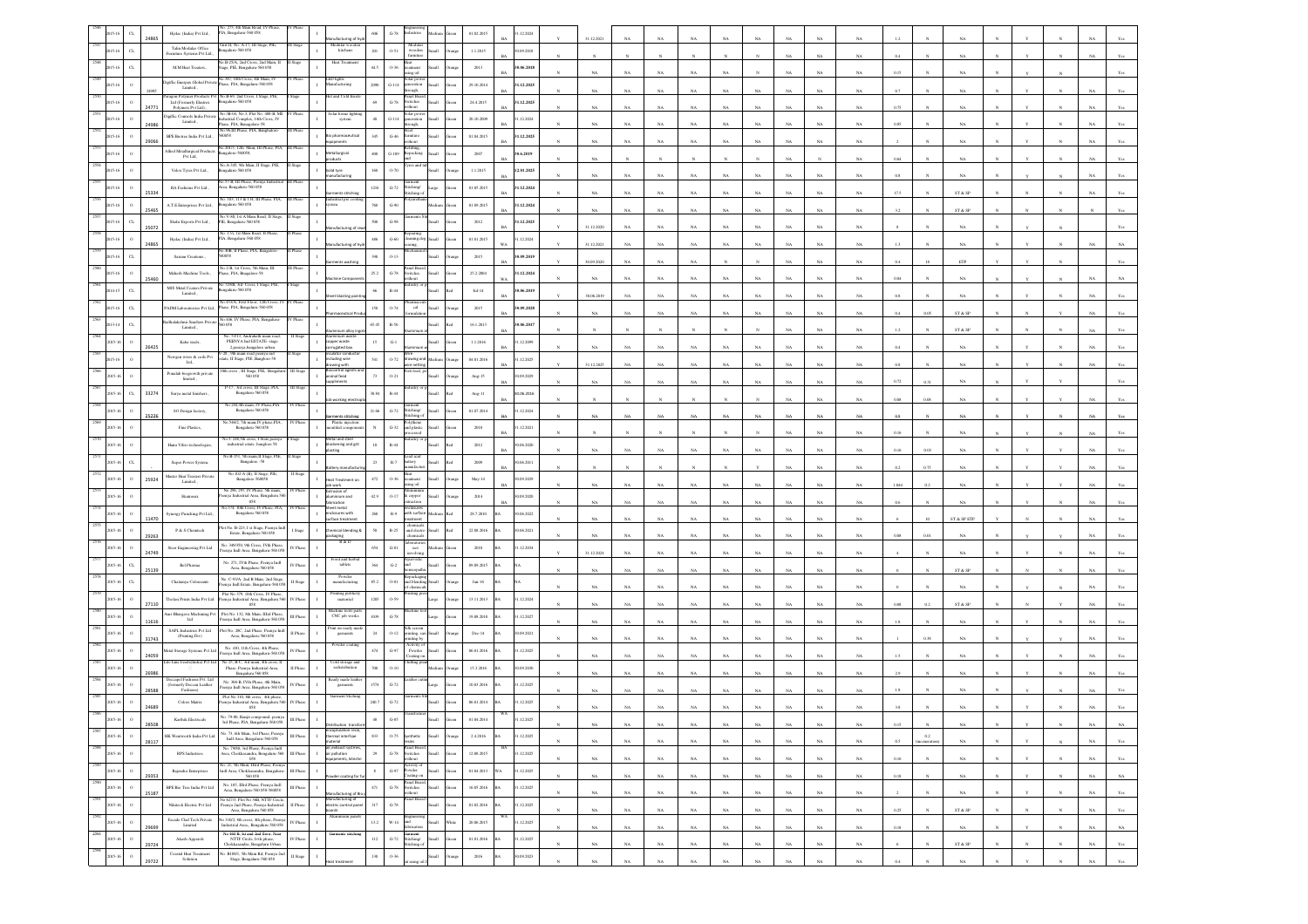|      |                       |       | aruthi Microcom<br>ents Per<br>$_{\rm Lld}$                                                    | No. 17 G1, IInd Phase, Peenya Ind<br>l $\text{Area, Bengaluru-560 058}$<br>II Pha                                                                                                                                                        |                                                                           | 485          |                                                       |            | 01.04.1999 |           | .12.202    |             |              |             |                  |             |             |             |                         |             |          |      |                              |  |                            |             |                |
|------|-----------------------|-------|------------------------------------------------------------------------------------------------|------------------------------------------------------------------------------------------------------------------------------------------------------------------------------------------------------------------------------------------|---------------------------------------------------------------------------|--------------|-------------------------------------------------------|------------|------------|-----------|------------|-------------|--------------|-------------|------------------|-------------|-------------|-------------|-------------------------|-------------|----------|------|------------------------------|--|----------------------------|-------------|----------------|
|      |                       |       | Kurlon Enterprise Limited                                                                      | No. 287, 4th Phase, Peenya Indi Are<br>V Phase<br>$\mathbf{I}$<br>Bengaluru-560 058                                                                                                                                                      | am mattress spr<br>ttress                                                 | 317          | foam<br>$G-90$<br>noisants<br>an allied               |            | 01.05.2016 |           | 1.12.2025  | NA          | NA           | NA          | NA               | NA          |             |             | NA                      | NA          |          |      | ST & SP                      |  |                            |             |                |
|      |                       |       | Tharu & Sons                                                                                   | Plot No. 9E/20, IInd Phase, Peeny<br>II Phase<br><b>Joll Area Beneatoru, 560 058</b>                                                                                                                                                     |                                                                           | 432          | $0 - 40$                                              |            | May-16     |           | (09.2021)  |             |              |             |                  |             |             |             |                         |             |          |      |                              |  |                            |             |                |
|      |                       | 28310 | work Multiservice India Py                                                                     | No A52, nd main road, 2nd stage, Peenya Industrial Estate, Bengaluru<br>$560\,058$<br>I Stage                                                                                                                                            | chanized lau<br>oden boxes<br>oden crates and                             | 135          | ass and<br>$\mbox{G-7}$<br>ell metal<br>sociale       |            | 01.10.2015 |           | .12.2025   | NA          | NA           | NA          | NA               | NA          |             |             | NA                      | NA          |          |      | NA                           |  |                            |             |                |
|      |                       |       | Ltd Unit-2<br>Indvac Systems And                                                               | B-167, 4th Main, 2nd Stage, Peeny<br>ndl Estate, Chokkasandra, Bengalur                                                                                                                                                                  | embly, testing                                                            | $128\,$      | anel Boa<br>$\operatorname{G-78}$                     |            |            |           | .12.2025   | NA          | NA           | NA          | NA               | NA          |             |             | NA                      | $_{\rm NA}$ |          |      | NA                           |  |                            | NA          |                |
|      |                       |       | Components<br>irupathi Lpg Industries Pv                                                       | II Stage<br>560 058<br>No. 15, 2nd Phase, Peenya Indi Area                                                                                                                                                                               | rvice, manufactur<br>vaccum pumps                                         |              | witches<br>ithout                                     |            | 28.112005  |           |            | $_{\rm NA}$ | $_{\rm NA}$  | NA          | $_{\rm NA}$      | NA          |             |             | $_{\rm NA}$             | NA          |          |      | NA                           |  |                            | NA          |                |
|      | C1                    | 30555 | $\operatorname{Lid}$ Unit-II                                                                   | II Phase<br>$\mathbf{I}$<br>Bengaluru-560 058-560058<br>n 333 Ist Floor 9th Cross 4th Moi                                                                                                                                                | anufacturing of LF<br>nders                                               | 450          | $O-101$                                               |            | 01.08.2016 |           | 09.2017    |             |              |             | $\mathbf{N}$     |             |             |             |                         | $_{\rm NA}$ | 3.8      | 0.12 | $\text{ST} \ \& \ \text{SP}$ |  |                            | NA          |                |
|      |                       | 26701 | kshara Drug House Pvt Ltd                                                                      | TVth Phase, Peenya Industria<br>Bengaluru 560 058<br>trial Area,<br>V Phar                                                                                                                                                               | nufacturing of<br>urvedic product                                         |              |                                                       |            | 04.12.2015 |           | (09.2020)  | NA          | NA           | NA          | NA               | NA          |             |             | NA                      | NA          |          |      | $_{\rm NA}$                  |  |                            | NA          |                |
|      | $\circ$               | 24305 | Washport Processing                                                                            | No. 288, 4th Phase, Peenya Industri<br>V Phase<br>Area, Peenya, Bengaluru-560 058                                                                                                                                                        | ashing of<br>dymade ga                                                    | 345          | 0.50<br>ndry<br>ing oil                               |            | 9.9.2016   |           | 0.09.2017  |             |              |             |                  |             |             |             | NA                      |             |          |      | ETP                          |  |                            |             |                |
|      | $\alpha$              | 28650 | Marman Food & Beverag<br>echnologies India Pvt Ltd                                             | No. 49A & 49B, IIIrd Phase, Peeny<br>Indl Area, Chokkasandra, Bengaluri<br>III Phase<br>560 058                                                                                                                                          | od and bevera                                                             | 584          | $0 - 7$                                               |            | 02.04.2016 |           | 1.12.2025  | $_{\rm NA}$ | NA           | NA          | $_{\mathrm{NA}}$ | NA          |             |             | NA                      | NA          |          |      | ST & SP                      |  |                            | NA          |                |
|      |                       |       | finebea Intec India Pvt Ltd                                                                    | No.26D, II Phase, PIA, Bengaluru-56<br>Il Phase<br>058.                                                                                                                                                                                  | embly of Weigh                                                            | $2500\,$     | $G-78$<br>withou                                      |            | 16.12.2016 |           | .12.2026   | 31.12.2024  | NA           | NA          | NA               | NA          |             |             | NA                      | $_{\rm NA}$ | 0.001    |      | NA                           |  |                            | NA          |                |
|      |                       |       | Gayathri Metal Finishers.                                                                      | No.C-212, I Stage, PIE, Banglaore - S<br>I Stage                                                                                                                                                                                         | chine<br>troplating                                                       | $126$        | $R-4$                                                 |            | 2014       |           | 0.06.2016  |             |              |             |                  |             |             |             |                         |             |          |      |                              |  |                            |             |                |
|      |                       |       | Astek Electric Company Pvt                                                                     | No.B-301, 7th Main, 2nd Stage<br>II Stage                                                                                                                                                                                                |                                                                           | 76           | $G-77$                                                |            | 1.2.2016   |           | 1.12.2025  | NA          | NA           | NA          | NA               | NA          |             |             | NA                      | NA          | 0.064    |      | NA                           |  |                            |             |                |
|      |                       |       |                                                                                                | enya Indl Estate, Bengaluru-560 (<br>No 546/2, 7th main, IVth phase                                                                                                                                                                      |                                                                           |              |                                                       |            |            |           |            | $_{\rm NA}$ | $_{\rm NA}$  | NA          | NA               | $_{\rm NA}$ |             |             | NA                      | $_{\rm NA}$ | 0.18     |      | NA                           |  |                            | NA          |                |
|      |                       | 25475 | Neoairtech India Pvt Ltd<br>Bangalore Shirt company                                            | V Phas<br>enya Industrial Area, bengaluru 56<br>0.58<br>6.254/A, Sy No 87 & 150, III Phase                                                                                                                                               | nting and                                                                 | $223\,$      | $\,$ G-46 $\,$<br>arn i                               |            | 13.8.2012  |           | .12.2024   | NA          | NA           | NA          | NA               | NA          |             |             | NA                      | NA          | 0.17     |      | NA                           |  |                            |             |                |
|      | $\alpha$              | 1104  | (Printing Div)                                                                                 | II Phase<br>PIA, Bangalore-560058                                                                                                                                                                                                        | adymade garm<br>ray painting                                              | 51.98        | $R-40$<br>extile                                      |            | 6.4.2015   |           | 0.06.2014  | 31.12.2020  |              |             |                  |             |             |             | NA                      | NA          | 0.15     | 00   | NA                           |  |                            |             |                |
|      |                       | 41505 | ntech Plastic Technolog<br>India Pvt Ltd.                                                      | No 136/137, I st Floor, III Phase<br>I Pha<br>PIA, Bengaluru-560 058                                                                                                                                                                     | at Treatm                                                                 | 59.75        | $0.62\,$<br>inting.<br>int baki                       |            | 2013       |           | 0.09.2023  |             |              |             |                  |             |             |             | NA                      | $_{\rm NA}$ |          |      | NA                           |  |                            |             |                |
|      |                       | 17881 | lanu Heat Treaters, Unit-II                                                                    | No.B-317, 2nd Main Road, I Stage<br>Stage<br>PIE, Bengaluru-560 058,                                                                                                                                                                     |                                                                           | 285          | $0 - 36$<br>atmen<br>ing oil                          |            | 15.5.2016  |           | (09.2030)  |             |              |             |                  |             |             |             | $_{\rm NA}$             | NA          | 0.4      |      | NA                           |  |                            | NA          |                |
|      |                       | 28439 | iti Venkateshwara Packgin                                                                      | No.333, 9th cross, IV Phase, PIA,<br>V Phase<br>Bangalore,                                                                                                                                                                               | nufacturing of<br>acking machine as                                       | 36           | ınel Bo<br>$G-78$<br>witches<br>ithout                |            | 1.7.2015   |           | 12.2025    | $_{\rm NA}$ | NA           | NA          | NA               | $_{\rm NA}$ | NA          | NA          | $_{\rm NA}$             | $_{\rm NA}$ | 0.4      |      | NA                           |  |                            | NA          |                |
|      |                       |       | Maruthi Steels                                                                                 | Mo. B-141, 3rd Cross, II Phase.<br>Machinery, Sou Cross, 11 1 mac,<br>Peenya Indi Area, Chokkasandra,<br>Bengaluru-560 058<br>Il Phase<br>$\mathbf{I}$                                                                                   |                                                                           | $4.6\,$      | $W-14$<br>abrication                                  |            | 17.11.2006 |           | 12.2024    |             | NA           | NA          | NA               | NA          |             |             | $_{\rm NA}$             | $_{\rm NA}$ |          |      | NA                           |  |                            | NA          |                |
|      |                       | 29398 | Excelon Technologies                                                                           | Plot No.340, 9th Cross, IV Phase,<br>V Phase<br>$\mathbf{I}$<br>eenya Indl Area, Bengaluru-560 05                                                                                                                                        | n, steel scraps<br>hined<br>mponents for                                  | 324          | its (dry<br>Switches<br>without<br>$G-78$             |            | 1.6.2016   |           | .12.2027   | $_{\rm NA}$ |              |             |                  |             |             |             |                         |             |          |      |                              |  |                            |             |                |
|      |                       | 40872 | <b>Misubishi Electric India Pvt</b>                                                            | No. 56, 4th Main, Peenya 3rd Phase<br>III Phas                                                                                                                                                                                           | oace<br>airing and                                                        | 2180         | ctroph<br>$G-78$<br>without                           |            | 2016       |           | 1.12.2026  | $_{\rm NA}$ | $_{\rm NA}$  | NA          | $_{\rm NA}$      | $_{\rm NA}$ | NA          | NA          | $_{\rm NA}$             | $_{\rm NA}$ | 1.8      |      | $_{\rm NA}$                  |  |                            | $_{\rm NA}$ |                |
|      |                       | 27563 | $_{\rm{Ldd}}$                                                                                  | enya Indi Area, Bengaluru-560 058<br>No. SB47, I Cross, I Stage, Peenya                                                                                                                                                                  | icing<br>a aste disma                                                     |              | ngaged in<br>ecycling<br>R-33                         |            |            |           |            | NA          | NA           | NA          | NA               | $_{\rm NA}$ | N.          |             | NA                      | $_{\rm NA}$ | 0.64     |      | NA                           |  |                            |             |                |
|      |                       | 41291 | ichakra Innovations Pvt Ltd<br>lydratech Industries India Pv                                   | Stage<br>Indl Estate, Bengaluru-560 058<br>No.307 & 308, 5th Main, IV Phase                                                                                                                                                              | nbling an                                                                 | $^{\rm 128}$ | cleaning                                              |            | $2018\,$   |           | 0.06.2023  | NA          | NA           | NA          | NA               | NA          |             |             | NA                      | $_{\rm NA}$ | 0.26     |      |                              |  |                            | NA          |                |
|      |                       | 63945 | Lad                                                                                            | V Phase<br>$\mathbf{I}$<br>PIA, Bangalore-560058                                                                                                                                                                                         | ting of cooling<br>sus for wind<br>acture of                              | 1373         | $O-101$<br>legreasin<br>Switche                       |            | 2018       |           | 09.2027    | NA          |              | NA          | NA               | NA          | NA          |             | NA.                     | NA          |          |      | NA                           |  |                            | NA          |                |
|      |                       | 53371 | homa Automation Pvt Lt                                                                         | No.C-28, 2nd Main, II Stage PIE,<br>Bengaluru=560058<br>I Stag<br>Bengaluru=560                                                                                                                                                          | bricated metal<br>ucts, except<br>nufacture of                            | $81\,$       | $G-78$<br>without<br>Switche                          |            | 2018       |           | 0.12.2023  | $_{\rm NA}$ |              | NA          | NA               | NA          |             |             | NA                      | NA          |          |      | NA                           |  |                            | NA          |                |
|      |                       | 53369 | Evgrien Services Pvt Ltd                                                                       | No.C-65, 2nd Main, II Stage, PIE,<br>II Stage<br>Bengalaru-560058                                                                                                                                                                        | bricated metal<br>fucts, except                                           | 196          | without<br>ectropla                                   |            | 2017       | <b>BA</b> | 10.12.2023 | $_{\rm NA}$ |              | NA          | $_{\rm NA}$      | NA          |             |             | $_{\rm NA}$             | NA          |          |      | NA                           |  |                            | NA          |                |
|      |                       | 40779 | Sri Sai Enterprises                                                                            | No.P-10-A, 3rd Cross, III Stage, PII<br>III Stage<br>Bengaluru-560058                                                                                                                                                                    | oulds with mixing<br>saibluor                                             | $11.8\,$     | $O-80$<br>anufactu                                    |            | 0.10.2017  | <b>BA</b> | 0.09.202   | NA          |              | NA          | NA               | NA          |             |             | NA                      | NA          |          |      | NA                           |  |                            | NA          |                |
|      |                       | 23357 | Veeresh Industries                                                                             | No.C-27, II Stage , PIE, Bengaluru $$560058$$<br>II Stag                                                                                                                                                                                 | matic Chem                                                                | $2.2\,$      | $R-22$<br>nufactu                                     |            |            | BA        | 0.06.20    | $_{\rm NA}$ |              | NA          | NA               | NA          |             |             | $_{\rm NA}$             | $_{\rm NA}$ | 0.24     |      | NA                           |  |                            | NA          |                |
|      |                       |       | Sai Sathyasiri Eximm                                                                           | No.116, 7th Main, III Phase, PIA,<br>II Phase<br>Bengalaru-560058                                                                                                                                                                        |                                                                           | 98           | 0.71                                                  |            | $2018\,$   |           | (09.2023)  |             |              |             |                  |             |             |             |                         |             |          |      |                              |  |                            |             |                |
|      |                       | 3459  | eramed Engineers Pvt Ltd                                                                       | No.290, 6th Main, II Stage, PIE,<br>II Stags<br>Bengalaru-560058                                                                                                                                                                         | at treatment<br>rnace and its part                                        | 202          | g includi<br>itcher<br>$G-78$<br>ithout               |            | 2018       |           | 12.2028    | NA          |              |             | NA               | NA          |             |             | NA                      | NA          |          |      |                              |  |                            |             |                |
|      |                       | 39611 | Lakshmi Vacuum Heat<br>Treaters (P) Ltd                                                        | No.27 & 28, 5th Main, III Phase, PL<br>II Phas                                                                                                                                                                                           | cum heat<br>To tanat                                                      | $1281\,$     | $O-36$<br>ing oil                                     |            | $2018\,$   |           | (09.2022)  | $_{\rm NA}$ |              | NA          | NA               | NA          |             |             | NA                      | $_{\rm NA}$ | 0.8      |      |                              |  |                            | NA          |                |
|      |                       | 28611 |                                                                                                | Bengalaru-560058<br>No.116/117-1, III Phase, PIA,<br>II Phase                                                                                                                                                                            | eering tools.<br>a&Pb precision                                           | 47.56        | ell metal<br>$\mbox{G-}7$                             |            | 20.3.2018  |           | 1.12.2028  | $_{\rm NA}$ |              | NA          | NA               | NA          |             |             | NA                      | NA          |          |      |                              |  |                            | NA          |                |
|      |                       | 76077 | Srujana Enterprises                                                                            | Bengalaru-560058<br>No.484, B & C, IV Phase, PIA,                                                                                                                                                                                        | ponents<br>mbly of elec                                                   |              | asils<br>ufac<br>ting                                 |            |            |           |            | $_{\rm NA}$ |              | NA          | $_{\rm NA}$      | $_{\rm NA}$ |             |             | NA                      | NA          | 0.96     |      |                              |  |                            | NA          |                |
|      |                       | 75481 | Lecon Energetics Pvt Ltd                                                                       | V Phase<br>Bengaluru-560058                                                                                                                                                                                                              | ntrol panels with<br>tarter<br>ession con                                 | $112\,$      | $0 - 62$<br>aint baki<br>ell meta                     |            | 26.12.2018 |           | (09.2023)  | $_{\rm NA}$ |              | NA          | NA               | $_{\rm NA}$ | NA          |             | $_{\rm NA}$             | $_{\rm NA}$ | 0.84     |      | NA                           |  |                            | NA          |                |
|      |                       | 76855 | <b>SET Manufacturing System</b>                                                                | No.C-351/1, I Stage, 9th Cross, PIA<br>Bengalaru-560058<br>Stags                                                                                                                                                                         | ith CNC machi                                                             | $112\,$      | $\mbox{G-7}$<br>slien                                 |            | 1.1.2019   |           | 1.12.2028  | $_{\rm NA}$ |              | NA          | NA               | NA          |             |             | NA                      | $_{\rm NA}$ | 0.33     |      | NA                           |  |                            | NA          |                |
|      |                       | 76959 | AMS Technologies                                                                               | No.16, I Cross, I Stage, PIE,<br>Stage<br>Bengaluru-560058                                                                                                                                                                               | astic injection<br>ided compo                                             | 296          | nd plasti<br>$G - 32$<br>fins                         |            | 1.3.2017   |           | 1.12.2028  | NA          |              | NA          | NA               | NA          |             |             | NA                      | NA          |          |      |                              |  |                            |             |                |
|      |                       | 76799 | Excellent Engineering                                                                          | No.C-283, I Stage, PIE<br>I Stage                                                                                                                                                                                                        | eewell drill bi<br>d hammers with<br>NC machining                         | 151          | g of nut<br>$G-93$<br>nd bolts                        |            | 2012       |           | 1.12.2028  | $_{\rm NA}$ |              | NA          | NA               | NA          |             |             |                         |             |          |      |                              |  |                            | NA          |                |
|      |                       | 75136 | STJ Industries                                                                                 | No.A/364, 1 Main, 1 Stage, PIE<br>I Stage                                                                                                                                                                                                | ewell drill bit &                                                         | 93           | ing oil<br>$0.36\,$<br>red fum                        |            | 2015       |           | 09.2023    | $_{\rm NA}$ |              | NA          | NA               | NA          |             |             | NA                      | NA          | 0.24     |      | NA                           |  |                            | NA          |                |
|      |                       |       |                                                                                                | $\begin{minipage}{.4\linewidth} \textbf{space points} \text{Pvt} \text{Lid} - \text{No.S7-B, 3ed Main, III Phase, Peeny} \\ \textbf{Industrial Area, Benaduru-S60 OSS} \end{minipage}$<br>II Phase<br>Industrial Area, Bengaluru-560 058 | tication, As<br>screen printing o<br>reical cabinet                       | 1267         | ess &k<br>0.59<br>reen<br>ntine                       |            | 2018       |           | 0.09.2023  | NA          |              | NA          | NA               | NA          |             |             |                         |             |          |      |                              |  |                            | NA          |                |
|      |                       | 77127 | VEC Solutions                                                                                  | No.C-284, 7th Cross, I Stage, PIE,<br>Bengaluru-560058<br>I Stage<br>$\mathbf{L}$                                                                                                                                                        | embly/testing<br><b>b</b> vaccum                                          | 110          | ell meta<br>${\bf G}\mbox{-}7$<br>ensils              |            | $2010\,$   |           | 12.2029    |             |              |             |                  |             |             |             |                         |             |          |      |                              |  |                            |             |                |
|      |                       | 75917 | Dandy Rolls India Pvt Ltd                                                                      | No.A-179, 4th Cross, I Stage, PIE,<br>Stage                                                                                                                                                                                              | hollow pla<br><sup>c</sup> paper parts                                    | 301          | $\mbox{G-}7$<br>asils                                 |            | $1975\,$   |           | .12.2028   | $_{\rm NA}$ |              | NA          | NA               | NA          |             |             | NA                      | $_{\rm NA}$ | 0.54     |      |                              |  |                            | NA          |                |
|      |                       | 2545  | Easun Enterprises                                                                              | Bengalaru-560058<br>No.231, 11th Main Road, III Phase<br>II Phase                                                                                                                                                                        | nding & Milli<br>/c MS Rollers &                                          | 30           | nufac<br>g of nuts<br>$G-93$<br>alod ban              |            | 2017       |           | 1.12.2029  | $_{\rm NA}$ |              | NA          | NA               | NA          |             |             | NA                      | NA          | 0.48     |      |                              |  |                            | NA          |                |
|      |                       | 77051 |                                                                                                | PIA, Bengalaru-560 058<br>No.35/1, I Main, II Phase, PIA,                                                                                                                                                                                | ium cookin                                                                |              | ith with<br>sils fr                                   |            |            |           |            | NA          |              | NA          | NA               | NA          |             |             |                         |             |          |      |                              |  |                            |             |                |
|      |                       | 75982 | fehta Industrial Corporat                                                                      | II Phas<br>Bengalaru-560058                                                                                                                                                                                                              | ares with pressin<br>ing and enc                                          |              | $_{\mathrm{G-1}}$                                     |            | 2017       |           | .12.2028   |             |              |             |                  |             |             |             |                         |             |          |      |                              |  |                            |             |                |
| 2636 |                       | 7721  | Venkateshwara Glass N PI                                                                       | No. A-357/B, 9th Cross, I Stage, PIE,<br>Stags                                                                                                                                                                                           | ising of glass<br>grance powde                                            |              | ithetic                                               |            |            |           | 12.2028    | NA          |              |             | NA               |             |             |             | NA                      |             |          |      | ST & SP                      |  |                            | NA          | NA             |
|      |                       | 24085 | Mallya Fine Chem (P) Ltd.                                                                      | No.A-266(A), II Stage, PIE, Bengalur<br>II Stag<br>560058                                                                                                                                                                                | ergent application                                                        | 264          | $G-62$<br>sergent                                     |            | 2017       |           | 1.12.2028  | $_{\rm NA}$ | $\mathbf{N}$ | $_{\rm NA}$ | $_{\rm NA}$      | $_{\rm NA}$ | NA          | $_{\rm NA}$ | $_{\rm NA}$             | $_{\rm NA}$ | $0.21\,$ |      | $_{\rm NA}$                  |  | $\boldsymbol{\mathcal{N}}$ | $_{\rm NA}$ | $_{\rm Yes}$   |
|      |                       | 75184 | $\begin{array}{c} \mbox{Schunk Metal & \& \mbox{Carbon} \\ \mbox{(India) Put Ltd} \end{array}$ | No.485/2, 14th Cross, IV Phase, PIA,<br>Bengaluru-560058<br>IV Phase<br>$\mathbf{I}$                                                                                                                                                     | Ass & test of electric<br>in earth return bru                             | 2240         | Switches<br>without<br>$_{\rm G-78}$<br>ctropla       |            | 18.1.2019  |           | 1.12.2028  | 31.12.2024  |              | NA          | $_{\rm NA}$      | $_{\rm NA}$ | NA          | NA          | NA                      | $_{\rm NA}$ | 3.6      |      | $_{\rm NA}$                  |  |                            | $_{\rm NA}$ | $\mathbf{Yes}$ |
| 2638 | $^{\circ}$            | 77476 | Uday Industries                                                                                | No.239, 11th Main, III Phase, PIA,<br>Bengaluru-560058<br>III Phase                                                                                                                                                                      | <sup>e</sup> abrication & m/c o<br>AS electrical motor<br><i>nponents</i> | $60\,$       | d Motor &<br>$G - 77$<br><sup>a</sup> umps<br>vithout |            | 2019       |           | 1.12.2028  | NA          | $\mathbf{N}$ | NA          | NA               | NA          | NA          | NA          | $_{\rm NA}$             | $_{\rm NA}$ | 0.48     |      | NA                           |  | $_{\rm N}$                 | NA          | Yes            |
| 2639 | $\Omega$              |       | <b>BIR Metal Systems</b>                                                                       | No.A-276, II Stage, PIE, Bengalaru- ${\bf 560058}$<br>II Stage                                                                                                                                                                           | eet metal<br>mponents for CN                                              | $116\,$      | 'umiture<br>vithout<br>pray<br>$\,$ G-46 $\,$         | <b>Ham</b> | $2017\,$   |           | 1.12.2028  |             |              |             |                  |             |             |             |                         |             |          |      |                              |  |                            |             |                |
|      | 2640 2018-1<br>$\,$ 0 | 77484 | nity NDT Engineers - Unit-                                                                     | $\begin{array}{c} \text{No.491, 14th Cross, IV Phase, PIA,} \\ \text{Bengaluru-560058} \end{array}$<br>V Phase                                                                                                                           | esting of Ferrous<br>Non Ferrous<br>bricated and                          | 179          | $_{\rm G-S1}$<br>$\overline{\mathbf{M}}$              |            | 2017       |           | 1.12.2028  | $_{\rm NA}$ |              | $_{\rm NA}$ | $_{\rm NA}$      | $_{\rm NA}$ | NA          | $_{\rm NA}$ | $_{\rm NA}$             | $_{\rm NA}$ | $1.08\,$ |      | $_{\rm NA}$                  |  |                            | $_{\rm NA}$ | $_{\rm Yes}$   |
|      | $\circ$               | 76165 | Manatha Industries                                                                             | No.1A, 6th Main, &th Cross, $\rm III$<br>III Phase                                                                                                                                                                                       | sion com<br>e aerospace                                                   | $277\,$      | volvin<br>ng of nuts<br>and bolts<br>$G-93$           | <b>Har</b> | 2017       |           | .12.2028   | $_{\rm NA}$ |              | NA          | $_{\rm NA}$      | $_{\rm NA}$ | $_{\rm NA}$ | $_{\rm NA}$ | $_{\rm NA}$             | $_{\rm NA}$ | 0.28     |      | $_{\rm NA}$                  |  |                            | NA          | $_{\rm NA}$    |
|      |                       | 75612 | Namma Karkhane LLP                                                                             | Phase, PIA, Bengaluru-560058<br>No.49/A, II Phase, PIA, Bengaluru- ${\bf 560058}$<br>II Phas                                                                                                                                             | olication with m<br>dalar wooden<br>chens                                 | 5.34         | vith with<br>vooden<br>$G-64$                         |            | 2017       |           | 1.12.2023  | NA          |              | NA          | NA               | NA          | NA          | NA          | $_{\rm NA}$             | $_{\rm NA}$ | 0.72     |      | NA                           |  |                            | NA          | Yes            |
| 2643 |                       | 41493 | Difacto Robotics $\&$                                                                          | No.151A, 152A, 3rd Cross, I Stage,                                                                                                                                                                                                       | essembling & test<br>f Robotic                                            |              | umiture<br>rom<br>bell metal<br>utensils              |            |            |           |            | $_{\rm NA}$ |              | $_{\rm NA}$ | NA               | $_{\rm NA}$ | NA          | $_{\rm NA}$ | $_{\rm NA}$             | $_{\rm NA}$ | $1.5\,$  |      | NA                           |  |                            | $_{\rm NA}$ | $\mathbf{Yes}$ |
|      | $\,$ 0                | 41076 | Automation Pvt Ltd                                                                             | I Stage<br>PIE, Bengaluru-560058                                                                                                                                                                                                         | omation m/                                                                | 993          | $_{\mathrm{G-7}}$<br>nufac                            |            | 2.12.2017  |           | .12.2028   | NA          |              | NA          | NA               | NA          |             |             | $\overline{\mathbf{N}}$ | NA          | 2.88     |      |                              |  |                            | NA          | $_{\rm Yes}$   |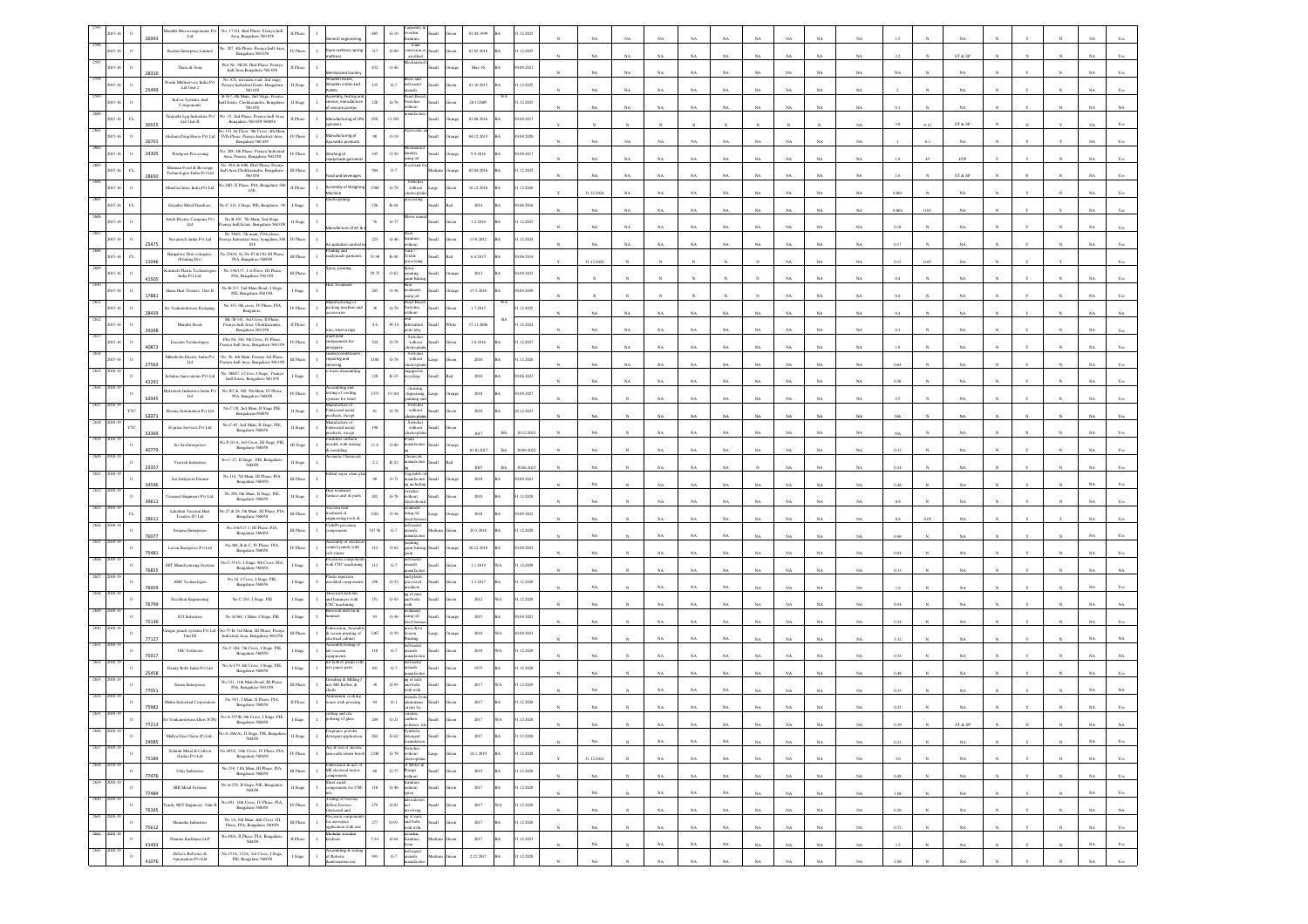|      |                 |              | Cosmo Engineering                                 | No.446, 4th Phase, PIA, Bengaluru-<br>560058                                                          | IV Phas                   | sidomo                                                                           |                 | ithout<br>$G - 78$                                                       |     | 6.4.2018      |     | 1.12.2028  |             |             |             |             |              |             |             |             |          |             |             |  |             |              |
|------|-----------------|--------------|---------------------------------------------------|-------------------------------------------------------------------------------------------------------|---------------------------|----------------------------------------------------------------------------------|-----------------|--------------------------------------------------------------------------|-----|---------------|-----|------------|-------------|-------------|-------------|-------------|--------------|-------------|-------------|-------------|----------|-------------|-------------|--|-------------|--------------|
|      |                 |              | Para Fine-Chem Indu                               | No.B-230, 5th Main, II Stage, PIE,<br>Bengalaru-560058                                                | II Stage                  | ading & packing                                                                  | 185             | torage of<br>azardous<br>$\mathbb{R}\text{-}1$                           |     | 28.12.2018    |     | 0.06.2023  |             |             |             |             |              |             |             |             |          |             |             |  |             |              |
|      |                 | 75535        | ITL India Pvt Ltd                                 | No.463/1, IV PhaseKIADB Main                                                                          | IV Phase                  | nents & printed                                                                  | 1564            | micals<br>ıting<br>0-59<br>eess &/or                                     |     | 9.2.2017      |     | 0.09.2023  | NA          | NA          | NA          | NA          |              |             | NA          | NA          | 0.26     |             |             |  |             |              |
|      |                 | 76264        |                                                   | Road, PIA, Benzaluru-560058<br>No.M-2, 5th Cross, I Stage, PIE,                                       |                           | vic labels<br>MS&CI steel rod                                                    |                 | ag of nuts                                                               |     |               |     |            | NA          | NA          | NA          | NA          |              |             | N           |             | 684      |             |             |  |             |              |
|      |                 | 77323        | Usha steel Centre                                 | Bengaluru-560 058                                                                                     | Stage                     | with lath machine $_{\rm ops}$<br>Plastic injecti                                |                 | $\,$ G-93<br>and bolts<br>with with<br>olythene                          |     | 1.1.2018      |     | .12.2028   | $_{\rm NA}$ | NA          | NA          | $_{\rm NA}$ | NA           |             | NA          | $_{\rm NA}$ | $0.24\,$ |             | NA          |  |             |              |
|      |                 | 77443        | Fine Plastics                                     | o.SB-43, I stage, PIE, Bengaluru-560<br>058                                                           | I Stage                   | oulded compor                                                                    | $118\,$         | $_{\mathrm{G-32}}$<br>and plastic<br>ssed                                |     | 2.4.2018      | A   | 1.12.2028  | $_{\rm NA}$ | NA          | $_{\rm NA}$ | $_{\rm NA}$ |              |             | NA          | NA          |          |             |             |  |             |              |
|      |                 | 76973        | atheya Enterprises Pvt L                          | No.246, 8th Main, III Phase, PIA,<br>Bengaluru-560058                                                 | III Phas                  | <b>brication Ass</b><br>and testing of Sola<br>$\mathbf{I}$<br>lights&Solar wate |                 | ell metal<br>$G-7$<br>tensils                                            |     | 2.5.2018      |     | 1.12.2028  | $_{\rm NA}$ | NA          | NA          | $_{\rm NA}$ | NA           |             | $_{\rm NA}$ | $_{\rm NA}$ | 0.2      | NA          | $_{\rm NA}$ |  |             |              |
|      |                 | 7178         | Elmec Engineers                                   | No.14, 5th Main, III Phase, PIA,<br>Bengaluru-560058                                                  | III Phas                  | <b>IS &amp;SS Eng</b><br>ponents with<br>ling & cutting                          |                 | ng of nuts<br>and bolts<br>with with<br>$\,$ G-93                        |     | 1.10.2017     |     | 12.2100    | $_{\rm NA}$ | NA          | NA          | NA          |              |             | NA          | NA          | 0.18     |             | NA          |  |             |              |
|      |                 |              | Dfab Stainless Systems Pvt Lt                     | io.3B-415/8, I stage, PIE, Bengalur<br>560 058                                                        | I Stage                   | opper buss cutti<br>: welding Oprs                                               |                 | ell metal<br>tensils<br>$G-7$                                            |     | 1.6.2017      |     | 1.12.2028  |             |             |             |             |              |             |             |             |          |             |             |  |             |              |
|      |                 | 75728        | Das Industries                                    | No.M-5, 5th Cross, 1 stage, PIE,<br>Bengaluru-560 058                                                 | I Stage                   | ts&Rivets with<br>rire drawing, cold                                             | 468             | nufact<br>g of nut<br>G-93<br>and bolts                                  |     | 1.11.2018     |     | 1.12.2028  | NA          | NA          | NA          | NA          |              |             | NA          | NA          | 0.32     |             | NA          |  |             |              |
|      |                 | 77063        |                                                   | .184 & 1842, 11th Main, III Phas                                                                      |                           | ging, polishing,<br>mill with cut<br>silver oak wood                             | 29              | with with<br>$G-42$<br>aw Mill                                           |     | 10.10.2017    |     | .12.2028   | $_{\rm NA}$ | NA          | NA          | NA          |              |             |             | NA          |          |             |             |  |             |              |
|      |                 | 77616        | Fine Wood Industries                              | PIA, Bengaluru-560058<br>o.222/2, 8th Main, III Phase, PIA,                                           | III Phase                 | <b>IS&amp;SS</b> sheet m                                                         |                 | ell met                                                                  |     |               |     |            | $_{\rm NA}$ | NA          | NA          | NA          |              |             | NA          | NA.         |          |             | NA          |  |             |              |
|      |                 | 75738        | Shree Manjunath Profile                           | Bengaluru-560058                                                                                      | III Phase                 | profile&plasma<br>cutting<br><b>DPEPP</b> woy                                    | 150             | $\mbox{G-}7$<br>ensils<br>nufacti                                        |     | 8.12.2016     |     | 1.12.2028  | NA          | NA          | NA          | NA          |              |             |             |             |          |             | ST & SP     |  |             |              |
|      |                 | 5055         | Lohia Corp Ltd                                    | No.486-C1, 14th Cross, IV Phase,<br>PIA, Bengaluru-5600058                                            | IV Phas                   | machineries for<br>ent/ fertilizer i                                             | 25              | ainting,<br>aint bakin<br>$O-62$                                         |     | 6.7.2017      |     | 0.09.2029  | $_{\rm NA}$ | NA          | NA          | $_{\rm NA}$ |              |             | NA          | NA          |          |             | NA          |  |             |              |
|      |                 |              | S.P.Precision Enginee<br>Components               | No.50/A, 4th Main, III Phase, PIA,<br>Bengaluru-5600058                                               | III Phase                 | SS & Aluminium<br>components with<br>CNC turning & m/s                           | 45              | ell metal<br>$\mbox{G-7}$<br>tensils                                     |     | 1.1.2019      |     | 1.12.2028  | NA          | NA          | NA          | NA          |              |             | NA          | NA          | 0.12     |             | NA          |  |             |              |
|      |                 | <b>FORA1</b> | Wacker Chemie (I) Pvt La                          | No.9E, II Phase, PIA, Bengaluru-5600058                                                               | II Phase                  | Demo&testing o<br>adhesive polyme<br>wder for bindir                             | 264             | 0.54<br>ixing (Ball<br>dh                                                |     | 10.12.2017    | A   | 0.09.2023  | NA          | NA          | NA          | NA          |              |             |             |             |          |             |             |  |             |              |
|      |                 |              | Mahaveer Pipes                                    | No.B-378, 100 Ft Rd, I Stage, PIE,<br>Bengaluru-560058                                                | I Stage                   | <b>IDPE</b> irrigation pip<br>by extrusion of<br>cled plasti                     | $_{\rm 28}$     | olythene<br>$_{\mathrm{G-32}}$<br>and plastic                            |     | 1.12.2018     |     | 1.12.2028  | NA          |             |             | NA          |              |             | NA          | $_{\rm NA}$ | $0.18\,$ |             |             |  |             |              |
|      |                 | 77989        | hiranthana Agri Solution                          | io.93, 7th Main, III Phase, PLA<br>Bangalore - 560 058                                                | III Phase                 | <b>DPE&amp;HDPE</b><br>igation pipes of                                          | 89              | $_{\mathrm{G-32}}$<br>nd plasti                                          |     | 3.5.2017      |     | .12.2028   |             | NA          | NA          |             |              |             |             |             |          |             | NA          |  |             |              |
|      |                 | 76932        | Cedantha Irrigation System<br>Pvt Ltd             | $\begin{array}{c} \text{No.111, 3rd Phase, PIA, Bangalore}\\ 560\ 058 \end{array}$                    | III Phas                  | ous sizes by<br><b>DPE&amp;HDPE</b>                                              | 527             | $G-32$<br>and plastic                                                    |     | 15.6.2016     |     | 1.12.2028  | NA          | NA          | NA          | NA          |              |             | NA          | NA          | 012      |             |             |  |             |              |
|      |                 | 76929        |                                                   |                                                                                                       |                           | igation pipes of<br>rious sizes by<br>Silk yarn dyeing                           | 305             | extile                                                                   |     |               |     |            | $_{\rm NA}$ | NA          | NA          | $_{\rm NA}$ | $\mathbb{N}$ |             | NA          | $_{\rm NA}$ | $0.72\,$ |             | NA          |  |             |              |
|      |                 | 11700        | Swan Silk Pvt Ltd,                                | s.107/108, III Phase, PIA, Bengalus<br>560058<br>491/2B, 14th Cross, IV Phase, PIA,                   | III Phase                 | alytical cellul                                                                  |                 | $\rm R\text{-}40$<br>dving                                               |     | 1.1.2019      |     | 0.06.2022  | $_{\rm NA}$ | NA          | $_{\rm NA}$ | NA          |              |             | NA          | NA.         |          |             | ETP         |  |             |              |
|      |                 |              | Insil Scientific                                  | Bengalaru-560058                                                                                      | IV Phase                  | nbly & t                                                                         | 310             | $G-81$<br>witche                                                         |     | 5.2.2019      |     | 1.12.2028  | NA          |             | NA          | NA          |              |             | NA          |             |          |             | NA          |  |             |              |
|      |                 |              | visys Technologies Pvt La                         | No.SB.118, 3rd Cross, I Stage, PIE,<br>Bengaluru-560058<br>No. A-56, 2nd Cross, II Stage,             | I Stage                   | leat treatment                                                                   | 363             | $G-78$<br>ithout                                                         |     | 9.10.2018     |     | 1.12.2028  | NA          |             | NA          | NA          |              |             | NA          | NA          |          |             | NA          |  |             |              |
|      |                 |              | RKN Heat Treatment<br>Solutions., - Unit-II       | Peenya Industrial Esta<br>Bengalaru-560058                                                            | II Stage                  | <b>Iloy Steel</b><br>tents with                                                  | 329             | cauncin<br>sing oil<br>0-36                                              |     | 5.3.2017      |     | 0.09.2023  |             |             |             |             |              |             |             |             |          |             |             |  |             |              |
|      |                 |              | ESS CEE Enterprises                               | No.256, 8th Cross, IV Phase, PIA,<br>Bengaluru-560 058                                                | IV Phase                  | uplex board cart<br>oxes for various                                             | 1806            | einting.<br>igital<br>0.35<br>sting (                                    |     | 15.1.2018     |     | 0.09.2023  | 30.09.2023  |             |             |             |              |             |             |             |          |             |             |  |             |              |
|      |                 |              | Steer Life India (P) Ltd                          | $\begin{array}{c} \text{No.290, 4th Main, IV Phase, PIA,} \\ \text{Bengaluru-560058} \end{array}$     | IV Phas                   | packing application<br>R&D for PSDC and<br>DC.                                   | 749             | cal (Balk<br>R-58<br>ing &                                               |     | 13.3.2018     |     | 0.06.2021  |             |             |             |             |              |             |             |             |          |             |             |  |             |              |
|      |                 |              | Dirak India Panel Fittings Pv<br>Lad              | .111, 1st Main Road, II Phase, PIA<br>Bangalore - 560 058                                             | II Phase                  | embly & testi<br>ectrical panel b<br>ectrical panel b<br>eks & hinges            | 505             | tetive<br>vitcher<br>$_{\mathrm{G-78}}$<br>ithout                        |     | 1.5.2018      |     | 1.12.2028  |             |             |             |             |              |             |             |             |          |             | ST & SP     |  |             |              |
|      |                 |              | Unimech Aerospace &                               | o.103,113,114, 7th Main, III Phase                                                                    | III Phase                 | aus & Non<br>ous aerospace                                                       | 1019            | ctrobe<br>ng of nuts<br>$G-93$                                           |     | 1.10.2019     |     | 1.12.2028  | NA          |             |             |             |              |             | NA          |             |          |             | NA          |  |             |              |
|      |                 |              | Manufacturing Pvt Ltd<br>erkateshwara Manufact    | Bengaluru-560058<br>No.B-303 &304, 7th Main road, II                                                  |                           | air tooling<br>ion turned p                                                      |                 | nd bolts<br>/ith cold<br>witcher                                         |     |               |     |            | NA          |             | NA          |             |              |             | NA          |             |          |             | NA          |  |             |              |
|      |                 |              | & system                                          | Stage, PIE, Bengaluru-560058<br>io.18-B, II Phase, PIA, Bengaluru-                                    | I Stag                    | cro meters with<br>ning, milling,                                                | 146             | $_{\mathrm{G-78}}$<br>ithout<br>istry o                                  |     | 1.4.2018      |     | 1.12.2028  | NA          | NA          | NA          | NA          |              |             | NA          | NA.         |          |             | ST & SP     |  |             |              |
|      |                 |              | Fine crafts                                       | 560058                                                                                                | II Phase                  | bling &chr                                                                       | $127\,$         | $R-44$<br>rolving<br>ag of nuts                                          |     | 6.6.2018      |     |            |             |             |             |             |              |             |             |             |          |             | ST & SP     |  |             |              |
|      |                 |              | Sharat Engineering                                | No. A-18, III Stage, PIE, Bengaluru-<br>560058                                                        | III Stage                 | cial purpose                                                                     | 153             | G-93<br>ad bolts<br>rith cold                                            |     | 17.5.2018     |     | 1.12.2028  |             |             |             |             |              |             |             |             |          |             |             |  |             |              |
|      |                 |              | Them Star Marketing Pvt L                         | No.P-5/A, 1 Cross, 10th Main Road<br>III Stage, PIE, Bengaluru-560058                                 | II Stag                   | rbal extraction<br>$\&$ D                                                        | 26              | $0 - 19$<br>tedicine                                                     |     | 15.2.2017     |     | (09.2021)  | NA          |             |             |             |              |             | NA          | NA          |          |             | NA          |  |             |              |
|      |                 |              | Rotzler Semices Pvt Ltd                           | lo.4, 5th Main Road, III Phase, PIA,<br>Bengalaru-560058                                              | III Phase                 | sembly& testing<br>sted circuit boar                                             | 497             | ng of nuts<br>and bolts<br>$\,$ G-93<br>ith cok                          |     | 5.5.2019      |     | 1.12.2028  |             |             |             |             |              |             |             |             |          |             | ST & SI     |  |             |              |
|      |                 |              | Ambika Industries.                                | No.491, IV Phase, PIA, Bengaluru<br>560058                                                            | IV Phas                   | TB Hydraulic pi<br>ads with CNC Mic<br>$\mathbf{I}$                              | 330             | ng of nuts<br>and bolts<br>$G-93$<br>ith cold                            |     | 16.5.2019     |     | 1.12.2028  | NA          |             |             |             |              |             | NA          |             | 0.28     |             | NA          |  |             |              |
|      |                 |              | Traab Engg India Pvt Ltd                          | No.5, III Phase, PIA, Bengaluru $$560058$                                                             | III Phas                  | nbly&testing<br>ted circuit board                                                | 558             | g of nuts<br>nd bolts<br>$\,$ G-93 $\,$                                  |     | 15.5.2019     |     | 1.12.2028  |             |             |             |             |              |             |             |             |          |             |             |  |             |              |
|      |                 |              | Rigid Industries                                  | Vo. SB 37, I Stage, PIE, Bengaluru-<br>560058                                                         | I Stage                   |                                                                                  | 138             | ith cold<br>rear and<br>$G-26$<br>cather.                                |     | 26.2.2019     |     | 1.12.2028  |             |             |             |             |              |             |             |             |          |             |             |  |             |              |
|      |                 |              | Space Spectrum                                    | No.466, 3rd Main, 12th Cross, IV                                                                      | IV Phase                  | ular Kitch<br>binets and                                                         | 40 <sup>°</sup> | ooden<br>amiture<br>$G-10$                                               |     | 7.2.2017      |     | 1.12.2028  |             |             |             |             |              |             |             |             |          |             |             |  |             |              |
|      |                 |              |                                                   | Phase, PIA, Bengaluru-560 058<br>o.C-101/1, 3rd Cross, III Stage, PII                                 |                           | ure's wi<br>S Carton foldin                                                      | 203             | nufac<br>g of nuts                                                       |     |               |     |            | NA          |             |             |             |              |             |             | NA          |          |             |             |  |             |              |
|      |                 |              | Box Tech Bangalore                                | Bengalaru-560058<br>No.P-12, 3rd Cross, III Stage, PIE,                                               | II Stag                   | uing machines<br>Carton fold                                                     |                 | $\,$ G-93<br>nd bolts<br>ith cold                                        |     | 1.4.2014      |     | .12.2028   | NA          |             |             |             |              |             |             | NA          |          |             |             |  |             |              |
|      |                 |              | Wel Fold Glue Machines                            | Bengalaru-560058                                                                                      | III Stap                  | luing machines<br>inium revet                                                    | 28              | ng of nuts<br>and bolts<br>with cold<br>$G-93$                           |     | 1.4.2015      |     | 1.12.2028  |             |             |             |             |              |             |             |             |          |             |             |  |             |              |
|      |                 |              | Precision Rivets                                  | $\begin{array}{c} \text{No.C-430, 1st Cross, 1 Stage, PIE,} \\ \textbf{Bengaluru-560058} \end{array}$ | I Stage                   | ith cold forging<br>$\mathbf{I}$                                                 | $25\,$          | ng of nuts<br>and bolts<br>$G-93$<br>ith cold                            |     | 2.6.2016      |     | 1.12.2028  |             |             |             |             |              |             |             |             |          |             |             |  |             |              |
|      |                 |              | ieshaasai E Forms Pvt Ltd                         | No.GF-1, 6th Cross, I State, PIE,<br>Bengalaru-560058                                                 | I Stage                   | ter heads offset &<br>gital printing                                             | 1254            | ess &/or<br>0.59<br>creen                                                |     | 1.4.2016      |     | 1.09.2023  | 30.09.2024  |             | NA          |             |              |             |             |             |          |             |             |  |             |              |
|      |                 |              | Maruthi Fab Tech Unit-II                          | io.526/A, IV Phase, PIA, Bengaluru<br>560058                                                          | <b>IV Phas</b>            | ad Machinar<br><i>aponents</i>                                                   | 199             | vitches<br>$G-78$<br>ithout                                              |     | 10.1.2012     |     | 1.12.2028  |             |             |             |             |              |             |             |             |          |             |             |  |             |              |
|      |                 |              | Sahara Solutions                                  | No.B-206, II Stage, PIE, Bengalu<br>560 058                                                           | I Stag                    | <b>NC</b> Machine gu                                                             | 88              | ritches<br>ithout<br>$_{\mathrm{G-78}}$                                  |     | 10.1.2012     |     | 1.12.2028  |             |             |             |             |              |             |             |             |          |             |             |  |             |              |
|      |                 |              | Seven Hills Inte                                  | No.347, 348, 9th Cross, IV Phase,                                                                     |                           | ing & Stitch<br>dy made ga                                                       | 923             | $G-72$<br>chine                                                          |     | 01.05.2019    |     | 12.2028    |             |             |             |             |              |             |             |             |          |             |             |  |             |              |
| 268  | $\Omega$        |              | IPA Pvt Ltd                                       | No.447, IV Phase, PIA, Bengaluru-560<br>058                                                           | IV Phas                   | mbly &testing of<br>ctronic indication                                           | 67              | inting.<br>$O-62$<br>aint bakin                                          |     | 1.3.2019      |     | 90.09.2023 |             |             |             |             |              |             |             |             |          |             |             |  |             |              |
| 2686 | $\,$ $\,$       |              | Pushpagiri Punch Forms,                           | No.<br>331 & 322, II Stage, PIE,                                                                      | $\operatorname{IV}$ Phase | <b>Manuf of Sheet Me</b><br>$\mathbf{I}$<br>Enclosed                             | 486             | .<br>switches<br>without<br>$_{\mathrm{G-78}}$                           | di. | 3.1.2017      | WА  | 31.12.2033 | NA          | NA          | NA          | $_{\rm NA}$ | NA           |             | NA          | $_{\rm NA}$ | 1.44     | NA          | NA          |  |             | Yes          |
| 2687 | $\mathbf{o}$    | 76042        | Unique precision                                  | Bengalaru-560058<br>io.547A, IV Phase, PIA, Bengaluru<br>560058                                       | IV Phase                  | inu of Machine<br>$\mathbf{I}$<br>mponents                                       | $76\,$          | ectroboar<br>witches<br>$G-78$<br>aitheut<br><b>Ham</b>                  |     | 2.11.2016     |     | 1.12.2033  | $_{\rm NA}$ | NA          | $_{\rm NA}$ | $_{\rm NA}$ | $_{\rm NA}$  | NA          | $_{\rm NA}$ | $_{\rm NA}$ | 0.5      | NA          | NA          |  | $_{\rm NA}$ | $_{\rm NA}$  |
|      |                 | 76014        |                                                   |                                                                                                       |                           | Cutting synthet<br>exin sole                                                     |                 |                                                                          |     |               |     |            | $_{\rm NA}$ | NA          | NA          | NA          | NA           | NA          | $_{\rm NA}$ | $_{\rm NA}$ | 0.94     | NA          | NA          |  | NA          | NA           |
| 2689 | $\circ$<br>2019 |              | VKC Footprints Global Pvt $$\rm{Lid}$$            | No.<br>26 A, II Phase, PIA, Bengaluru-<br>$560058\,$                                                  | II Phase                  | atomobile injectic                                                               | 595             | foam<br>extrusion a<br>an allied<br>$\operatorname{G-90}$<br>and plastic |     | $1.10.2018\,$ |     | 31.12.2033 | $_{\rm NA}$ | $_{\rm NA}$ | $_{\rm NA}$ | $_{\rm NA}$ | $_{\rm NA}$  | $_{\rm NA}$ | $_{\rm NA}$ | $_{\rm NA}$ | 2.16     | $_{\rm NA}$ | $_{\rm NA}$ |  | $_{\rm NA}$ | $_{\rm Yes}$ |
|      | $\,$ $\,$       |              | $S.S$ Tools                                       | No.P-6/240, III Stage, PIE, Bengalun<br>560058                                                        | III Stage                 | ulding compo                                                                     | $70\,$          | $_{\rm{G-32}}$<br>rocessed<br>oducts                                     |     | 06.06.2013    | ίĀ  | 1.12.2033  | NA          | NA          | NA          | NA          | NA           | NA          | NA          | NA          | 0.14     | NA          | NA          |  | NA          | NA           |
|      | $\,$ $\,$       |              | Chaithanya Hi-Tech<br>Engineering                 | No.289, IV Phase, PIA, Bangalore,                                                                     | IV Phase                  | NC Machining &<br>inding of<br>mobile spare<br>mbly and test                     | 708             | ng of nuts<br>and bolts<br>with cold<br>$G-93$                           |     | 24.01.2011    |     | 1.12.2028  | NA          | NA          | NA          | NA          | NA           | NA          | $_{\rm NA}$ | $_{\rm NA}$ | 0.14     | NA          | NA          |  | NA          | Yes          |
|      | $\circ$         |              | <b>Total Power Conditioners P</b><br>$_{\rm Ldd}$ | No.522, 10th Main, 4th Cross, IV<br>Phase, PIA, Bengaluru-560058                                      | IV Phas                   | of UPS solar                                                                     | $124\,$         | witches<br>/ithout<br>$G-78$<br>sШ<br>ectrobo                            |     | 14.10.2009    | ΙĀ. | 1.12.2033  | NA          | NA          | NA          | NA          | NA           | NA          | NA          | $_{\rm NA}$ | 0.6      | NA          | NA          |  |             | NA           |
|      |                 |              | Seshaasai Business Forms Pv<br>Lad                | No $\mathcal{S}\,\textup{I/C},\,\textup{Ist}$ Cross, I State, PIE,<br>Bengaluru-560058                | I Stage                   | Banking service s<br>cards<br>$\mathbf{I}$                                       | 1394            | press &/or<br>0.59<br>creen<br>Printine                                  |     | 20.05.2015    |     | 0.09.2028  | 30.09.202   |             |             |             |              |             | NA          | NA          |          |             |             |  |             |              |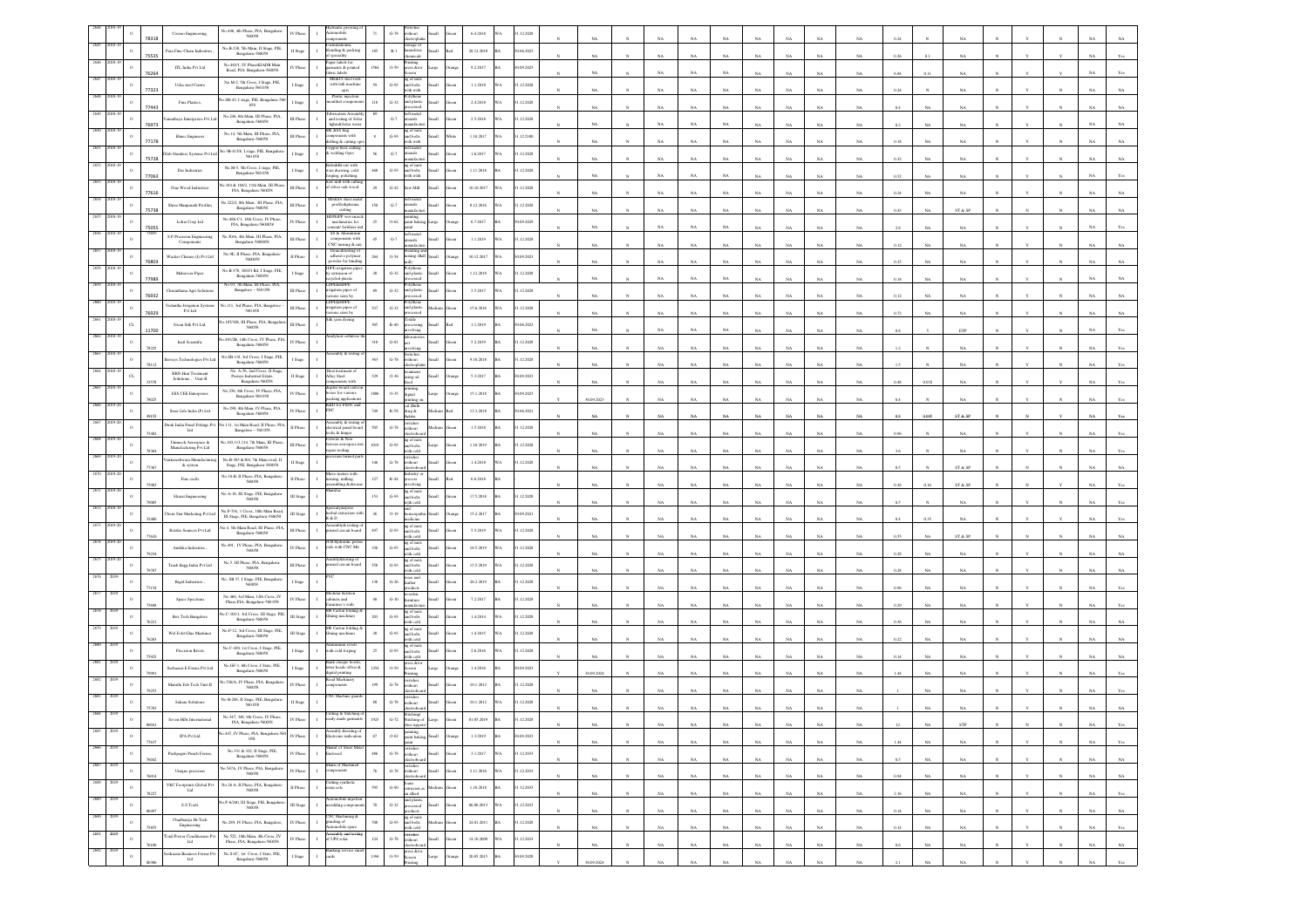|              |          |       | Sunglow Industries                                  | io.72, 6th Main Road, III Phase, PIA,<br>Bengalaru-560058                                     | III Phas  |                                                                                                        | 62            | $G-93$                            | ig of nuts<br>ind bolts<br>ith cold  |        | 1.7.2015   | 1.12.2028       |             |    |                |             |             |                |             |      |             |  |             |             |
|--------------|----------|-------|-----------------------------------------------------|-----------------------------------------------------------------------------------------------|-----------|--------------------------------------------------------------------------------------------------------|---------------|-----------------------------------|--------------------------------------|--------|------------|-----------------|-------------|----|----------------|-------------|-------------|----------------|-------------|------|-------------|--|-------------|-------------|
|              |          |       | Sri Shivasakthi Industrier                          | No.B-82/1, 2nd Cross, I State, PIE,<br>Bengaluru-560058                                       | I Stage   | Piston rods                                                                                            | $148\,$       | $G-93$                            | ag of nuts<br>and bolts              | Iliamā | 1.7.2015   | .12.2028        |             |    |                |             |             |                |             |      |             |  |             |             |
|              |          |       | Akshaya Creations                                   | No. 183, III Phase, PIA, Bengaluru-                                                           | III Phase |                                                                                                        | $226\,$       | $\operatorname{G-72}$             | ith cold<br>titching/<br>Stitching o |        | 1.7.2018   | .12.2028        |             | NA | NA             | NJ          |             | NA             | NA          | 0.16 |             |  |             |             |
|              |          |       | Vasu Industries                                     | No.B-18/2, 1st Cross, 1 State, PIE,                                                           |           | Piston rod                                                                                             | 106           | $G-93$                            | $:$ ups<br>ig of nuts<br>ind bolts   |        | 1.7.2015   | .12.2028        |             |    |                |             |             |                |             |      |             |  |             |             |
|              |          |       |                                                     | Bengaluru-560058<br>No.A3, I Cross, PIE, II State, PIE,                                       | Stage     | inium hy                                                                                               |               |                                   | th col<br>itches<br>thout            |        |            |                 | NA          | NA |                | NA          |             | NA             | $_{\rm NA}$ | 0.16 |             |  |             |             |
|              |          |       | Wavell Investments Pvt Ltd                          | Bengalaru-560058                                                                              | II Stage  | uir and aerv                                                                                           | 343           | $_{\mathrm{G-78}}$                | ig of nuts                           |        | 14.10.2009 | .12.2028        |             |    |                |             |             |                |             |      |             |  |             |             |
|              |          |       | Guru Electricals                                    | No.M-14/A, 7th Cross, I State, PIE<br>Bengalaru-560058                                        | I Stage   | trical motor<br>& D for tex                                                                            | $10$          | $G-93$                            | ad bolts                             |        | 9.1.2010   | .12.2100        | NA          |    | NA             | $_{N}$      |             | $_{\rm NA}$    | NA          | 0.18 |             |  |             |             |
|              |          |       | indo Chemical Solutions Pv<br>$_{\rm Lad}$          | No.M-18, 9th Cross, I Stage, PIE,<br>Bengaluru-560058                                         | Stage     | ather industry                                                                                         | 686           | $R-83$                            | hm                                   |        | 1.7.2020   | 0.6.2025        | NA          | NA | N.             | NA          |             | NA             | $_{\rm NA}$ |      | NA          |  |             |             |
|              |          |       | Primex                                              | No.1-A, 1-BI, III Stage, PIE,<br>Bengalaru-560058                                             | III Stage | tomobile seat<br>nckle                                                                                 | $227\,$       | $0.36\,$                          | leat<br>ng oil                       |        | 01.05.2019 | 0.09.2028       |             |    | Na             |             |             | NA             | NA          |      |             |  |             |             |
|              |          |       | Aditi Precision Technology                          | No.3B/415/32, II Phase, PIA,<br>Benealuru -560058                                             | II Phase  | iC & oth                                                                                               | $209\,$       | $_{\mathrm{G-7}}$                 | ell metal<br>ensils                  |        | 1.1.2018   | .12.2033        |             |    |                |             |             |                |             |      |             |  |             |             |
|              |          |       | Nascent Ventures Pvt Ltd                            | vo.B-258/2, 6th Main Road, II Stag<br>PIE, Bengaluru-560058                                   | I Stag    | rication & As<br>aveyon                                                                                | 52            | $\,$ G-93                         | a of nuts<br>and bolts               |        | 01.11.2014 | .12.2028        |             |    | N <sub>0</sub> |             |             | NA             | NA.         |      |             |  |             |             |
|              |          |       | KNS Engineering Technolo                            | No.451, 12th Cross, IV Phase, PIA                                                             | V Phase   | M.S fabrication<br>sembly of heav                                                                      | 543           | $\,$ G-93 $\,$                    | ith col<br>1g of nuts<br>and bolts   |        | 01.02.2014 | .12.2028        |             |    |                |             |             |                |             |      |             |  |             |             |
|              |          |       | Pvt Ltd                                             | Bengalaru -560058<br>No.P.21, III Stage, PIE, Bengaluri                                       |           | /c parts<br>Jular Kitch                                                                                |               |                                   | th cole                              |        |            |                 |             | NA |                |             |             |                |             |      |             |  |             |             |
|              |          |       | Vasavi Inonnovations                                | 560058                                                                                        | III Stage | abinets and<br>siture's with<br>Aluminium/MS                                                           | $177\,$       | $\operatorname{G-}10$             | vooden<br>anel Boar                  |        | 22.10.2009 | .12.2033        |             |    |                |             |             |                |             |      |             |  |             |             |
|              |          |       | <b>GMIndustries</b>                                 | No.C-333 & 334, 7th Main, II Stage<br>PIE, Bengaluru-560058                                   | Stage     | erospace/Automobile<br>components with<br>embly & testin                                               | $401\,$       | $_{\mathrm{G-78}}$                | witches<br>ithout                    |        | 01.10.2017 | .12.2033        |             | NA | NA             | NA          |             | NA             | NA          | 0.55 |             |  |             |             |
|              |          |       | T S International                                   | io.C-200 &C-201, 4th Cross, I Stag<br>PIE, Bengaluru-560058                                   | Stage     | actor for CFD<br>nels and                                                                              | 288           | $_{\rm G-S5}$                     | cmbly                                |        | 01.07.2012 | .12.2033        |             |    |                |             |             |                |             |      |             |  |             |             |
|              |          |       | Yashas Industries,                                  | No.39/1, 4th Main, III Phase, PIA<br>Bengaluru -560058                                        | III Phas  | S/SS precisio<br>gineering                                                                             | 44.           | $G-93$                            | ig of nuts<br>nd bolts               | ыl     | 02.11.1995 | .12.2033        |             |    |                |             |             |                |             |      |             |  |             |             |
|              |          |       | Shreyas Machine Tools                               | No.92/93, 7th Main, III Phase, PIA,<br>Bangalore-560058                                       | I Pha     | <b>IS/SS</b> precisi<br>gineering                                                                      | $136\,$       | $\,$ G-93                         | ag of nuts<br>and bolts              |        | 01.12.2017 | .12.2033        |             |    |                |             |             |                |             |      |             |  |             |             |
|              |          |       | loudwave Technologies Pvt                           | No.18, 5th Main, III Phase, PIA,<br>Bangalore-560058                                          | III Phas  | <b>IS/SS Enclos</b>                                                                                    | $108\,$       | $G-7$                             | vith cold<br>ell metal<br>sliens     |        | 13.08.2014 | .12.2033        | NA          | NA | NA             | NA          |             | NA             | NA          | 0.84 | NA          |  |             |             |
|              |          |       | Hi-Tech CNC Technologie                             | No.8, 10th Cross, 1 Stage, PIE,<br>Bangalore-560058                                           | I Stage   | Precision<br>mponents with<br>$\mathbf{I}$                                                             | 336           | $G-93$                            | ng of nuts<br>and bolts              |        | 01.04.2017 | .12.2028        | NA          | NA | NA             | N           |             | NA             | NA          |      |             |  |             |             |
|              |          | 77146 |                                                     |                                                                                               |           | NC Mc<br>astic moulded                                                                                 |               |                                   | th cok<br>id plasti                  |        |            |                 | $_{\rm NA}$ | NA | NA             | $_{\rm NA}$ |             | $_{\rm NA}$    | $_{\rm NA}$ |      | NA          |  |             |             |
|              |          |       | Shri Krishna Plastics                               | No.C340/A, 7th Main, II Stage, PIE<br>Bengaluru-560058<br>No.47, 4th Main, III Phase, PIA,    | II Stage  | anne monacea<br>irgin plastic gran<br>irgin plastic gran<br>mport and Trading<br>of Iron & steel scrap | $10\,$        | $_{\mathrm{G-32}}$<br>$_{\rm HW}$ | essed<br>doct<br>HWM - Reg           |        | 25.05.2017 | .12.2100        | NA          | NA | NA             | NA          |             | NA             | NA          | 0.16 | NA          |  |             |             |
|              |          |       | Arrow Metals                                        | Bengaluru-56058                                                                               | III Phas  | and in Part-D of<br>ous & Non                                                                          | $_{\rm NA}$   | iporter                           | Importe<br><b>Soulding</b>           | ыll    | 30.05.2017 |                 | One tin     | NA | NA             | $_{N}$      |             | N <sub>A</sub> | NA          |      |             |  |             |             |
|              |          |       | Intech DMLS Pvt Ltd                                 | No.239, 11th Main, III Phase, PIA<br>Bengalaru-560058                                         | II Phas   | rous aerospace<br>nponents 3D                                                                          | 2033          | $G-95$                            | ithout                               |        | 01.07.2019 | 1.12.2033       |             |    |                |             |             |                |             |      |             |  |             |             |
|              |          |       | Indvac Pumps                                        | io.B167/1, II Stage, PIE, Bengalar<br>560058                                                  | I Stage   | cum<br>mps/systems<br>mbly of A, GI &                                                                  | $13\,$        | $_{\mathrm{G-77}}$                | g of moto<br>: pumps<br>ithout       |        | 10.02.2014 | .12.2028        |             |    |                |             |             |                | NA          |      |             |  |             |             |
|              |          |       | npack Slide N Zip Pvt L                             | No.A-156, 3rd Cross, 1 Stage, PIE,<br>sealaru-560058                                          |           | <b>OPE</b> slide<br>e integral packaging                                                               | 299           | $G-32$                            | and plastic<br>processed             |        | 22.12.2012 | .12.2033        |             |    |                |             |             |                |             |      |             |  |             |             |
|              |          |       | npack Zipper Bags Pvt Ltd,                          | io.156/1, 3rd Cross, I Stage, PIE,<br>sgalaru-560058                                          |           | LDPE Zip lock<br>tainer for int<br>packaging                                                           | 247           | $_{\mathrm{G-32}}$                | duct<br>and plastic<br>processed     |        | 19.01.2001 | .12.2033        |             |    |                |             |             |                |             |      |             |  |             |             |
|              |          | 8137  | Supra Technologia                                   | Vo.B-78, 2nd Cross, I Stage, PIE,                                                             |           | draulic cylinds<br>ision com                                                                           | $182\,$       | $\,$ G-93                         | ducts<br>ag of nuts<br>and bolts     |        | 01.08.2015 | .12.2033        | NA          | NA |                |             |             | NA             | NA.         |      |             |  |             |             |
|              |          |       | eshaasai E Forms Pvt Lt                             | ngalaru-560058<br>40.C-261, 6th Cross, I Stage, PIE,                                          |           | vith CNC M/c<br>Paper envelops<br>spatching bank                                                       | 261           |                                   | ith cold                             |        |            |                 | NA          | NA | NA             | NA          |             | NA             | NA          | 043  | NA          |  |             |             |
|              |          |       | com Engineering India P<br>Ltd.,                    | ngalaru-560068<br>No.40, 4th Main Road, III Phase, PIA,                                       |           | ments<br>Design Assm, & Test                                                                           |               | $\mbox{G-}9$                      | lanufactu                            |        | 01.03.2019 | .12.2034        |             | NA |                |             |             | NA             | NA          |      |             |  |             |             |
|              |          |       | Prema Engineering Work                              | galaru-560058                                                                                 | III Phase | of CI hydraulic val<br>carth moving<br>S hoppers for                                                   | 1641          | $G - 77$                          | f motor a<br>ell metal               |        | 28.01.2019 | .12.2034        | 31.12.2034  | NA | NA             |             |             | NA             | NA          | 1.68 |             |  |             |             |
|              |          |       |                                                     | o. 18, 5th Main, III Phase, PIA,<br>alaru-560058                                              | I Phase   | harmaceuticals us<br><b>INC Mic.</b>                                                                   | $62\,$        | ${\bf G}\mbox{-}7$                | sliste                               |        | 01.03.2016 | .12.2034        | NA          |    | N <sub>0</sub> |             |             | NA             | NA.         | 0.28 |             |  |             |             |
|              |          |       | um Designs<br>Limited<br>ingi                       | o. 39/1, First Floor, 4th main road.<br>Phase, PIA, Bengaluru-560058                          | I Phase   | sembly & To<br>CAluminum/SS<br>efense equip                                                            | 103           | $_{\mathrm{G-1}}$                 |                                      |        | 20.08.2019 | .12.2034        | NA          | NA |                | NA          |             | NA             | $_{\rm NA}$ | 0.46 |             |  |             |             |
|              |          |       | Business<br>$_{\rm Lad}$                            | ot No. S1/D, 1st Cross, 1 Stage, PIE<br>igalaru-560068                                        | Stage     | mart card & Radio<br>requency<br>dentification cards                                                   | 770           | $_{\mathrm{G-18}}$                |                                      |        | 15.10.2019 | .12.2034        |             |    |                |             |             |                |             |      |             |  |             |             |
|              |          |       | Specified                                           | io 138/A,8th main,III Phase, PLA<br>Bengaluru-560058                                          | I Phase   | <b>IS/SS</b> Machine<br>cession<br>onents                                                              | 85            | $G-93$                            |                                      |        | 08.09.2017 | .12.2034        |             |    |                |             |             |                |             |      |             |  |             |             |
|              |          |       | Protech Engi                                        | No.B-15, I Stage, PIE, Bengalu<br>560068                                                      |           | ponents like fil                                                                                       | 136           | $G-93$                            |                                      |        | 10.08.2017 | 1.12.2034       |             |    | NA             | NA          |             | $_{\rm NA}$    | NA          | 0.67 |             |  |             |             |
|              |          |       | Precision Tools and<br>Implements Co                | o.35/10, 1st Main Road, II                                                                    |           | ad, weld flange<br>Alloy steel press tool                                                              | 1016          | $_{\mathrm{G-7}}$                 | slien                                |        | 01.03.2019 | .12.2033        |             |    |                |             |             | NA             |             |      |             |  |             |             |
|              |          |       | Dynatech Tools &                                    | ase, PIA, Bengaluru-560058<br>io.42-43, 4th Main, III Phase, PIA,                             |           | injection moulds<br>Precision MA                                                                       |               |                                   |                                      |        |            |                 |             |    |                |             |             | NA             | NA          |      |             |  |             |             |
|              |          |       | Devices(Bengaluru) Pvt Ltd<br>Adso Naturals Pvt Ltd | sealaru-560058<br>io.N-436, 10th Main, 14th Cross, II                                         | II Phase  | <i>sponents</i><br>ulation of H                                                                        | 1108          | $G-93$                            |                                      |        | 12.05.2019 | .12.2034        |             |    | N <sub>0</sub> |             |             | $N\Delta$      | NA.         |      |             |  |             |             |
|              |          |       | moue Panel P                                        | ge, PIE, Bengaluru-560068                                                                     |           | urvedic products<br>lodular wooden                                                                     | $\mathbf{84}$ | $_{\mathrm{G-2}}$                 |                                      |        | 01.10.2019 | .12.2033        |             | NA |                |             |             | NA             | NA.         |      |             |  |             |             |
|              |          |       |                                                     | 40.C-291, 8th Cross, I Stage.PIE,<br>ngalaru-560068                                           |           | iture for kitcher                                                                                      | $188\,$       | $G-10$                            |                                      |        | 01.03.2016 | .12.2034        | NA          | NA | NA             | N.          |             | NA             | NA          |      |             |  |             |             |
|              |          |       | Kaveri Technic                                      | No.S-1(i), 1st Cross, I Stage.PIE,<br>nealuru-560068                                          |           | rit blasting of ms,<br>ast iron and<br>ninum fabricat                                                  | 139           | $G-92$                            |                                      |        | 01.03.2016 | .12.2034        |             | NA | NA             |             |             | NA             |             |      |             |  |             |             |
|              |          | 8277  | npack Flexibles Pvt Ltd                             | .<br>No.A-302 (a), 7th Main, II Stage,<br>Peenya Industrial Estate, Bengaluru                 |           | <b>LDPE/LLDPE</b><br>altilayers plastic a<br>abble bags $>50$                                          | 446           | $_{\mathrm{G-32}}$                |                                      |        | 01.03.2016 | .12.2033        |             | NA | NA             |             |             | NA             | NA          |      | NA          |  |             |             |
|              |          |       | N.K. Pack                                           | o. 205/B-3., III Phase, PIA<br>galuru-560058                                                  | II Phas   | Paper back support<br>for shirt packing for<br>ments                                                   | 349           | $\operatorname{G-79}$             | stie sack<br>ags, wo<br>ck with      |        | 07.01.2017 | .12.2034        |             |    |                |             |             | $_{\rm NA}$    | NA          |      | NA          |  |             |             |
|              |          | 82219 | Zonje Solar Llp                                     | 1522, 10th main, 4th cross, IV Phase<br>L. Bengaluru-560058                                   | V Phase   | Assembly of Solar<br>Photovoltaic Panels                                                               | 374           | $G-114$                           |                                      |        | 01.07.2017 | .12.2028        |             |    |                |             |             |                |             |      |             |  |             |             |
|              |          |       |                                                     | -253(a), 6th Main Road, 2nd Stage,                                                            | Stage     | with cutting and<br><b>Jectrical Contro</b><br>Panel Assembly with                                     | $72\,$        | $_{\rm G-78}$                     | vitches<br>ithout                    |        | 01.07.2017 | .12.2033        |             |    |                |             |             |                |             |      |             |  |             |             |
| 2734         |          |       | Shereal Machines Pvt Ltd                            | 40.202, 12th Main, III Phase, PIA,                                                            |           | esign,<br>.ssmb,3DPmt and                                                                              |               |                                   |                                      |        |            |                 |             |    |                |             |             |                |             |      |             |  |             |             |
| 2735         | $\circ$  | 83314 | Accutech Enterprises                                | engalaru-560058                                                                               | II Phase  | stype small<br>rospace                                                                                 | $\bf 284$     | $G-95$                            |                                      | Iliami | 01.04.2017 | 1.12.2034<br>VA |             |    |                |             | $_{\rm NA}$ | $_{\rm NA}$    | $_{\rm NA}$ | 0.6  | $_{\rm NA}$ |  | NA          | $_{\rm NA}$ |
| 2736<br>2019 | $\circ$  | 76510 | Gee Pee Fostune Industrie                           | 40.480/A-2, 1st Cross, III Stage, PIE,<br>galaru-560058                                       | II Stage  | moonents with<br>$NC$ Mc                                                                               | 1665          | $G-93$                            | ng of nuts<br>and bolts<br>vith cold | Large  | 01.09.2018 | 1.12.2033       |             |    |                |             | NA          | $_{\rm NA}$    | $_{\rm NA}$ |      | $_{\rm NA}$ |  | NA          | Yes         |
|              | $\circ$  | 83234 |                                                     | No.A-42, 2nd Main Road, II Stage,<br>PIE, Bengaluru-560058                                    |           | <b>Hydraulic pressing<br/>alloy steel<br/>components<br/>Mould &amp;dies, fixture</b>                  | $296\,$       | $\,$ G-93                         | ng of nuts<br>and bolts<br>vith cold | Ilamõ  | 6.10.2019  | .12.2033        | $_{\rm N}$  |    | $\mathbf{N}$   |             | NA          | NA             | $_{\rm NA}$ | 0.24 | NA          |  | NA          | Yes         |
|              | $\circ$  | 82158 | rout Tech Toolings[S]                               | o. 117/6, Opp A-12, 1st main road,<br>id stage Peenya Industrial Estate,<br>engaluru - 560058 | Stage     | s/c of components                                                                                      | $46\,$        | $G-93$                            | ng of nuts<br>and bolts<br>with cold | Ilamā  | 13.04.2019 | 1.12.2033<br>٧A |             |    |                |             | NA          | NA             | $_{\rm NA}$ | 0.12 | NA          |  | NA          | $_{\rm NA}$ |
| 2738<br>2019 | $\rm ^o$ | 82159 | nvi Technologies[S]                                 | o.117/3, II Stage, PIE, Bengaluru                                                             | Stage     | Mould &dies, fixtun<br>de of components                                                                | $162\,$       | $\,$ G-93 $\,$                    | ng of nuts<br>and bolts              | ш      | 17.10.2014 | 1.12.2033       |             |    |                |             | $_{\rm NA}$ | $_{\rm NA}$    | NA          | 0.16 |             |  | $_{\rm NA}$ | $_{\rm NA}$ |
| 2739         | $\circ$  |       | vidh Technologies                                   | o.39/1, 4th Main, III Phase, PIA,<br>ngalaru-560058                                           | II Phase  | steam urbine<br>ades with CNC Mc                                                                       | $60\,$        | $\,$ G-93                         | with cold<br>ng of nuts<br>and bolts | щ      | 16.5.2017  | .12.2033        |             |    |                |             |             |                |             |      | NA          |  |             |             |
| 2740<br>2019 | $\rm ^o$ | 83062 | oncord United Products Pvt                          | No.A-157, 3rd Cross, I Stage, PIE,                                                            | Stage     | nufacturing of<br>DM machines                                                                          | 676           | $G-93$                            | vith cold<br>ng of nuts<br>and bolts |        | 28.1.2000  | .12.2033        |             |    |                |             | NA          | NA             | NA          | 0.24 | NA          |  | NA          | NA          |
| 2741         |          |       | $\text{ad}[S]$<br>Fedex Healthcare Pvt. Ltd.        | sealaru<br>o.536, 537, IV Phase, PIA,                                                         |           | crile Adhesive                                                                                         |               |                                   | ith cold                             |        |            |                 |             |    |                |             |             | NA             |             | 0.35 |             |  |             |             |
|              | YTO      |       |                                                     | galaru-560058                                                                                 | / Phase   | ssing                                                                                                  | $\rm 110$     | $\,$ G-91 $\,$                    | of Adhe<br>and<br>adhesive           |        | 1.8.2020   | 11.2024         |             |    |                |             |             | NA             | NA          |      |             |  |             |             |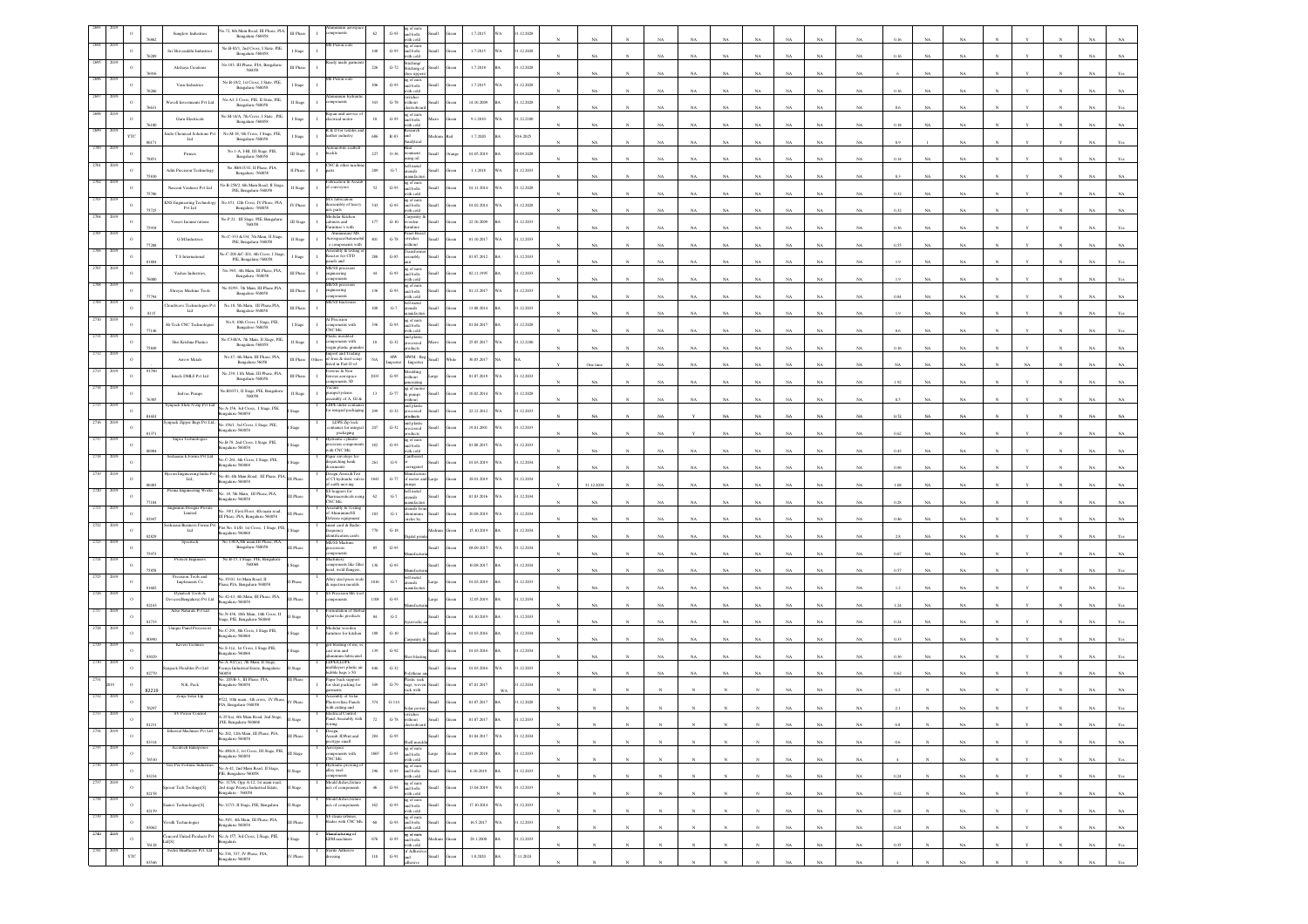|      |                     |       | Birdy Exports Pvt Ltd                                                                                 | No.473A, 12th cross, IV Phase, PIA,<br>Bengaluru-560058                                                 | V Phas           |                                                                  | 2456                 | $G-98$             | diching o<br>oe uppe                              |            | 1.9.2019                 | .12.2033  |              |            |                |              |             |             |             |              |    |             |   |            |                            |
|------|---------------------|-------|-------------------------------------------------------------------------------------------------------|---------------------------------------------------------------------------------------------------------|------------------|------------------------------------------------------------------|----------------------|--------------------|---------------------------------------------------|------------|--------------------------|-----------|--------------|------------|----------------|--------------|-------------|-------------|-------------|--------------|----|-------------|---|------------|----------------------------|
|      |                     |       |                                                                                                       | amic Aerospace (India) Pvt No.B-173, 4th Cross, II Stage, PIE,<br>Ltd<br>galaru-58                      | Stage            | inufacture o<br>rospace                                          | $\scriptstyle\rm 72$ | $G-78$             | witches<br>ithout                                 | oll.       | 1.2.2019                 | .12.2033  |              |            |                |              |             |             |             |              |    |             |   |            |                            |
|      |                     |       | S S S Engineering                                                                                     | No.B-382/1, 7th Cross, 4th Main, I<br>Stage, PIE, Bengaluru-58                                          |                  | tonents                                                          | $124\,$              | $\,$ G-93          | trobo<br>ig of nuts<br>ind bolts                  |            | 15.1.2015                | .12.2033  |              |            |                |              |             |             | NA          |              |    |             |   |            |                            |
|      | $\alpha$            |       | Envigreen Biotech I<br>Lad                                                                            | No.14, Plot No.9E, II Phase, PIA,                                                                       |                  | ufacturing o                                                     | 482                  | $G-30$             | ith cold<br>aterials<br>nufacti                   |            | 1.7.2019                 | .12.2033  |              |            |                |              |             |             |             |              |    |             |   |            |                            |
|      |                     |       | tech Building                                                                                         | 82-analagn                                                                                              |                  | >degradable<br>inules from nat<br>sufacturing of                 |                      |                    | gas fired                                         |            |                          |           |              |            |                |              |             |             | NA          | 0.8          |    |             |   |            |                            |
|      | $\Omega$            |       | (I) Pvt Ltd<br>V3 Technology                                                                          | No.248, 8th Main, 3rd Cross, III<br>Phase, PLA, Bengaluru-58                                            | I Phase          | ated metal doors<br>uminium & Fe                                 | 1343                 | $G-40$             | al cold<br>ling mi<br>g of nuts                   |            | 30.12.2015<br>01.08.2017 | .12.2033  |              |            |                |              |             |             |             |              |    |             |   |            |                            |
|      |                     | 8465  |                                                                                                       | No.B-196, 5th Main Road, II Stage,<br>PIE, Bengalaru-58                                                 | tage             | metal compone<br>with CNC machi                                  |                      | $G-93$             | alod ba<br>ith cold<br>Steel                      |            |                          | .12.2033  |              |            |                |              |             | NA          | NA          | 0.24         |    | NA          |   |            |                            |
|      | $\Omega$            | 5577  | S Automation Solutions Pv<br>Ltd                                                                      | No.1 &2, 12th Cross, IV Phase, PIA, IV Phase<br>Bengaluru-58                                            |                  | robotics solution<br>machines                                    |                      |                    | furnitur<br>without                               |            |                          | .12.2034  | 1.12.202     |            |                |              |             |             |             |              |    |             |   |            |                            |
|      | $\Omega$            | 84832 | Smart Technologies                                                                                    | Plot No.B-128, 3rd Cross, I State<br>eenya Industrial Estate, Bengaluru                                 | I Stage          | Precision turned<br>components                                   |                      | $\,$ G-93 $\,$     | ig of nuts<br>d bolts<br>ith cold                 |            | 15.13.2013<br>BA         | .12.2034  |              |            |                |              |             | NA          | NA          | 0.24         |    |             |   |            |                            |
|      |                     | 84814 | jiwala Garments                                                                                       | .<br>Plot No.V-2,3 Ground, I & Mezzanine<br>Floor, I State, Peenya Industrial Estate                    | Stage            | titching of read<br>ude garments                                 | $43\,$               | $G-72$             | itching<br>titching                               |            | 05.11.2017               | .12.2033  |              |            |                |              |             |             |             |              |    |             |   |            |                            |
|      |                     |       | ad Unit-II                                                                                            | galaru-560058<br>wer One Micro Systems Pvt No.C-332, 3rd Main, 8th Cross, I                             |                  | mbling or<br>abilizer                                            | 18                   | $G-78$             | ritcher<br>ithout                                 |            | 01.05.2019               | 12.2099   |              |            |                |              |             | NA          | NA          |              |    |             |   |            |                            |
|      | $\Omega$            |       |                                                                                                       | Stage, PIA, Bengaluru-58<br>No.C-324/1, 3ed Main, I Stage, PIE,                                         |                  | tel with 25 r                                                    | $75\,$               |                    | ctrobo<br>tels/Re                                 |            |                          |           |              |            |                |              |             |             |             |              |    |             |   |            |                            |
|      |                     | 84829 | Vishwas Lodge                                                                                         | unalaga<br>No.172/A3, 11th Main, III Phase, PIA, III Phase                                              |                  | oultry feed & ca                                                 |                      | $_{\mathrm{G-S2}}$ | aving<br>ultry fo                                 |            | 15.8.2017                | .12.2033  |              |            |                |              |             | NA          | NA          | 1.62         |    | NA          |   |            |                            |
|      | $\mathbf{0}$        |       | $\begin{array}{c} \textrm{Akshaya Minerals} \ \& \ \textrm{Fec}\\ \textrm{Supplementary} \end{array}$ | ngaluru-58                                                                                              |                  | facturing of J                                                   | 91                   | $0 - 30$           | d cattle                                          |            | 17.10.2017               | 0.09.2029 |              |            |                |              |             |             |             |              |    |             |   |            |                            |
|      | $\Omega$            |       | V.G.Industries,                                                                                       | No.12, 4th Cross, I Stage, PIE,<br>ngalaru-58                                                           |                  |                                                                  |                      | $G-78$             | witches<br>rithout                                |            | 2.6.2016                 | .12.2033  |              |            |                |              |             | NA          | $_{\rm NA}$ | 0.16         |    | NA          |   |            |                            |
|      | $\,$ o              | 76980 | Essen & Co                                                                                            | No.92, 7th Main, III Phase, PIA,<br>unaksa                                                              | II Phase         | nalysis of Water:<br>First water samples<br>or physic chemical d | 148                  | $\,$ R-83 $\,$     | dytical                                           | all.       | 06.05.2013               | 06.2024   |              |            |                |              |             |             |             |              |    |             |   |            |                            |
|      | $\,$ 0              | 84899 | Kunal Pipe Industries                                                                                 | No.B-379, 8th Cross, I Stage, PIE,<br>82-unalagn                                                        |                  | PEA.DPE Imig                                                     | $60\,$               | G.79               | $ack - 10$                                        |            | 2.7.2013                 | .12.2033  |              |            |                |              |             |             |             | 0.16         |    |             |   |            |                            |
|      | $\mathbf{0}$        | 85140 | System Infotech                                                                                       | No.165, 10th Main Road, III Phase,<br>PIA, Bengaluru                                                    | II Phase         | ectric panel Board                                               | 119                  | $G-78$             | itches                                            |            | 1.1.2019<br>NΑ           | .12.2034  |              |            |                |              |             |             |             |              |    |             |   |            |                            |
|      | $\circ$             | 85101 | Krishna Lodge                                                                                         | No.16/A, I Stage, PIE, Bengalaru                                                                        | lage             | otel with 30 r                                                   | $_{\rm 68}$          | $_{\mathrm{G-52}}$ | tels/Re<br>aving                                  |            | 01.7.2017                | .12.2034  |              |            |                |              |             |             | $_{\rm NA}$ | 0.96         |    | NA          |   |            |                            |
|      |                     | 77811 |                                                                                                       | No. 213/1-2, 1st Cross, 3rd Phase,                                                                      |                  | ting & rolling<br>1b0 craft roll                                 |                      | $G-9$              |                                                   |            | 15.3.2019                | .12.2034  |              |            |                |              |             |             | NA          |              |    | NA          |   |            |                            |
|      | $\circ$             |       | lassic Labels                                                                                         | nya Industrial Area                                                                                     | II Phase         | MS, SS hydraulic                                                 | 130                  |                    | uzato<br>ŭа<br>anel Boa                           |            |                          |           |              |            |                |              |             |             |             | 0.55         |    | NA          |   |            |                            |
|      | $\circ$             | 84670 | and Hydraulics (I) Pvt Ltd                                                                            | io.A29, III Stage, PIE, Bengaluru                                                                       | I Stage          | natic cylinder<br>or earth moving                                |                      | $-78$              | ritches<br>House<br>anel Boa                      |            | 3.1.2019                 | .12.2033  |              |            |                |              |             |             |             |              |    | NA          |   |            |                            |
|      | $\,$ 0              | 85302 | wer One Micro Systems Pvt<br>Ltd Unit-III                                                             | io.75, 6th Main, III Phase, PLA                                                                         | II Phase         | <b>CNC</b> Machining<br>mponents                                 |                      | 1.78               | itches<br>hout                                    |            | 05.02.2019<br>VA         | .12.2034  |              |            |                |              |             |             |             |              |    |             |   |            |                            |
|      | $\,$ 0              | 85327 | mart Solutions                                                                                        | io.171/A, III Phase, PIA, Bengaluru                                                                     | <b>III</b> Phase | Maching of CNC                                                   |                      | 193                | g of nuts<br>d bolts                              |            | 5.6.2017                 | .12.2034  |              |            |                |              |             |             |             |              |    |             |   |            |                            |
|      | $\circ$             | 85307 | othi Enterprises                                                                                      | NI/2, 4th Cross, I Stage, Peenya<br>ustrial Estate, Bengaluru                                           |                  | Machining of<br><i>sponents</i>                                  |                      | iot                | vofact<br>t of nuts<br>al bolts                   |            | 10.2017                  | .12.2033  |              |            |                |              |             |             |             | 0.72         |    | NA          |   |            |                            |
|      | $\,$ 0              | 85315 | oofing India Systems                                                                                  | Vo.A326, 7th Main, II Stage, PIE,<br>ugaluru                                                            | Stage            | oof sheet profiling<br>fabrication                               |                      | 5.93               | nufact<br>of nuts                                 |            | 10.07.2017               | .12.2034  |              |            |                |              |             |             |             |              |    |             |   |            |                            |
|      | $\bullet$           | 5007  | land Hydraulics (I) Pvt Ltd                                                                           | No.C-71, III Stage, PIE, Bengaluru                                                                      | III Stage        | sing of MS/                                                      | 84                   | $G-78$             | d bolts<br>witches<br>thout                       |            | 1.1.2020                 | .12.2033  |              |            |                |              |             |             |             |              |    |             |   |            |                            |
|      | $\mathbf{0}$        |       |                                                                                                       | No 296/297,5th main, 4th phase,<br>Peenya Industrial area, Bengaluru-                                   |                  | ibrication and                                                   | 394                  | $-78$              | ecutopua<br>anel Boa                              |            |                          |           |              |            |                |              |             |             |             |              |    |             |   |            |                            |
|      |                     | 89318 | Stalwart Elevators Products<br>Pvt Ltd                                                                | 0058,<br>o. 25, 5th main, III Phase Peenya                                                              | Phase            | nbling of<br>vators<br>lachinery                                 |                      |                    | itches<br>thout<br>lrass and<br>ell metal         |            | 1.7.2018                 | .12.2033  |              |            |                |              |             |             |             |              | NA | NA          |   |            |                            |
|      |                     | 577   | K Eng<br>ning Equ                                                                                     | <b>Iustrial Area</b><br>alaru-560058                                                                    | I Phase          | ipment<br>Ve of CNC                                              |                      | $-63$              | sils<br>inel Bo                                   |            | 15.2.2017<br>WA          | .12.2033  |              |            |                |              |             |             |             | 0.24         |    | ST & SP     |   |            |                            |
|      | $\circ$             | 85500 |                                                                                                       | No.B-71, 2nd cross. Ist Stage, PIE,<br>galuru-560 058                                                   |                  | sponents on job                                                  | 441                  | $3 - 78$           | vitches                                           | sШ         | 21.7.2018<br>WΑ.         | .12.2034  |              |            |                |              |             |             |             | 0.33         |    | NA          |   |            |                            |
|      |                     | 8452  | R.R Industries                                                                                        | No. 848, 4th Cross, I Stage, PIE,<br>Bengaluru                                                          |                  | urned com                                                        | 43                   | $-93$              | of nuts<br>I bolts                                |            | 25.1.2001                | .12.2033  |              |            |                |              |             |             |             | 0.16         |    | NA          |   |            |                            |
|      |                     |       | TDJG electrical Industrie                                                                             | No.SB-52/1, 4th Cross, I Stage, PIE,<br>Bengaluru                                                       |                  | nbly                                                             | 16                   | $G-85$             | ddm:                                              |            | 18.1.2011<br>ı٨          | .12.2099  |              |            |                |              |             |             |             | 0.24         |    |             |   |            |                            |
|      | $\circ$             | 84672 | MSA Global Optoelectron<br>Pvt Ltd                                                                    | No.7, 5th Main, PIA, Bengaluru                                                                          | III Phase        |                                                                  | 457                  | 3-93               | of nuts                                           |            | 12.11.2019<br>WА         | .12.2034  |              |            |                |              |             |             |             |              |    |             |   |            |                            |
|      |                     | 79034 | Shaurya Polymers Pvt Ltd                                                                              | 3.253/254, III Phase, PIA, Bengalu                                                                      | III Phase        |                                                                  | 516                  | $G-32$             | ad plast<br>cessed                                |            | 30.6.2014                | .12.2033  |              |            |                |              |             |             |             | 0.24         |    |             |   |            |                            |
|      |                     |       | sun Manufacturing soluti                                                                              | No.151, 11th Main, III Phase, PIA,                                                                      | II Phase         | ecial purpose<br>achine fixtures                                 | $57\,$               | $G-93$             | of nuts                                           |            | 22.10.2015               | .12.2033  |              |            |                |              |             |             |             | 0.192        |    | NA          |   |            |                            |
|      |                     |       |                                                                                                       | Bengaluru<br>No.142, 9th Main, III Phase, PIE,                                                          |                  | orrugated boxe                                                   |                      |                    | bolts<br>dboan                                    |            |                          |           |              |            |                |              |             |             |             |              |    |             |   |            |                            |
|      |                     |       | ivirocor Packaging India Pv Ltd                                                                       | Bengaluru                                                                                               | II Phase         | od packing<br>Alanufacture of E                                  | 417                  | $\mbox{G-}9$       | anel Boa                                          |            | 6.07.2018                | .12.2024  |              |            |                |              |             |             | NA          |              |    |             |   |            |                            |
|      |                     |       | Varuni Industries                                                                                     | No.138/B, 9th Main, III Phase, PIA,<br>Bengaluru                                                        | II Phase         | wood boxes and<br>pallets                                        | 59                   |                    | switches<br>without                               |            | 01.07.2017               | .12.2034  |              |            |                |              |             | NA          | NA          | 0.18         |    | NA.         |   |            |                            |
|      |                     |       | R.R Hydraulics                                                                                        | No.177 & 178, 11th Main, III Phase,<br>PIA, Bengaluru                                                   | <b>III Phase</b> | raulic baling                                                    | $200\,$              | 1.93               | t of nuts<br>al bolts                             |            | 5.10.2017<br>NΑ          | .12.2033  |              |            |                |              |             |             | $_{\rm NA}$ |              |    |             |   |            |                            |
|      |                     |       | Ramph India                                                                                           | o.172/A2, 11th Main, III Phase, PIA. III Phase<br>Bengaluru                                             |                  | draulic pres                                                     | 61                   | 5.93               | ពេលដែល<br>of nuts<br><b>bolts</b>                 |            | 01.07.2018               | .12.2033  |              |            |                |              |             | NA          | NA          |              |    | NA          |   |            |                            |
|      | $\mathbf{C}$        |       | Sri Sai Industries Unit-                                                                              | .40-A, II Phase, PIA, Bengaluru                                                                         | I Phase          | Metal fabrication<br>20wder coating<br>eithout pre treatme       | 2270                 | G.97               | wder<br>ating o                                   |            | 01.02.2019               | .12.2034  |              |            |                |              |             |             |             |              |    |             |   |            |                            |
|      |                     |       | ch Manufacting<br>Lad                                                                                 | No.465, IV Phase, PIA, Bengalur                                                                         | V Phase          |                                                                  | 1453                 | 1.93               | of nuts                                           |            | 01.04.2014               | .12.2033  |              |            |                |              |             | NA          | $_{\rm NA}$ |              |    |             |   |            |                            |
|      |                     |       | 3D Concept Tooling Pvt La<br>(Unit-II)                                                                | No.B-383, 6th Cross, I Stage, PIE,<br>Bengalur                                                          |                  | Manufacting of (<br>& moulds                                     | $^{\rm 128}$         | $-93$              | bolts<br>nufact<br>of nuts                        |            | 01.07.2019               | .12.2034  |              |            |                |              |             |             | $_{\rm NA}$ |              |    | NA          |   |            |                            |
|      |                     |       | D Concept Tooling Pvt Ltd<br>(Unit-III)                                                               | No.C-271, 6th Cross, I Stage, PII<br>Bengalur                                                           |                  | ufacting of                                                      |                      |                    | bolt                                              |            |                          |           |              |            |                |              |             |             |             |              |    |             |   |            |                            |
|      | $\circ$             |       |                                                                                                       | io.C-80, III Stage, PIE, Be                                                                             |                  | oulds<br>ing of                                                  | 186                  | 1.93               | of nuts<br>bolts                                  |            | 01.07.2019               | .12.2034  |              |            |                |              |             |             |             |              |    |             |   |            |                            |
| 2783 | $\circ$<br>2020     | 85770 | Vickram Tecser                                                                                        | 560058                                                                                                  |                  | tents                                                            | 68                   | 1.93               | of nuts                                           |            | 26.3.2019<br>WΑ.         | .12.2033  |              |            |                |              |             |             |             |              |    |             |   |            |                            |
|      | $\circ$             | 85762 |                                                                                                       | $\begin{tabular}{ll} No. C81/1, 3rd Cross, III Stage, PIE, III Super. & Bragalaru-560058 \end{tabular}$ |                  | Machining of CNC                                                 | $^{\rm 84}$          | $G-93$             | Amufactu<br>g of nuts<br>nd bolts                 | Ilian      | 26.3.2019<br>WА          | .12.2033  |              |            |                |              |             |             |             |              |    |             |   |            |                            |
| 2784 | 2020<br>$\circ$     | 85678 | Garitha Enterprises                                                                                   | No.V-1(B), 4th Cross, I Stage, PIE,<br>Bengaluru-560058                                                 | I Stage          | asformers tank b                                                 | 230                  | $\,$ G-93          | vith cold<br>danufactu<br>ng of nuts<br>and bolts | <b>Ili</b> | 01.07.2014               | .12.2034  |              |            |                |              |             |             |             |              |    |             |   |            |                            |
| 2785 | 2020<br>$\,$ 0 $\,$ |       |                                                                                                       | No.C-71. III Stare, PIE, Benealur                                                                       |                  | linders for earth                                                | $^{\rm 84}$          | $\,$ G-93 $\,$     | mufact                                            |            | 01.01.2020<br>WА         | .12.2033  |              |            |                |              | NA          | $_{\rm NA}$ | $_{\rm NA}$ | $0.8\,$      |    | NA          |   |            | NA<br>Yes                  |
| 2786 | 2020                | 85007 | sshmi Adhesive Tapes                                                                                  | No.213/1, Ist Cross, III Phase, PIA,                                                                    | III Phase        | oving equipments<br>Adhesive tapes                               |                      |                    | ng of nuts<br>ad bolts<br>of Adhes                |            |                          |           |              |            |                |              |             | NA          | NA          |              |    |             |   |            | NA                         |
| 2787 | $\circ$<br>2020     | 77812 | Industry<br>Caizen CNC Center Pvt Ltd.,                                                               | Bengaluru-58                                                                                            |                  | ineering activity                                                | 76                   | $G-91$             | <b>Annisco</b>                                    | ыl         | 01.08.2017<br>WA         | 1.12.2033 |              |            | $\overline{N}$ |              | NA          | $_{\rm NA}$ | $_{\rm NA}$ | $0.3\,$      |    | $_{\rm NA}$ |   |            | $_{\rm NA}$<br>NA          |
|      | $\circ$             | 83441 |                                                                                                       | No.49/B-1, 3rd Cross, II<br>Phase, PIA, Bengaluru-58                                                    | I Phase          |                                                                  | $\mathbf{29}$        | $\,$ G-93 $\,$     | ng of nuts<br>and bolts                           | di.        | 11.202017                | .12.2033  | $_{\rm N}$   | $_{\rm N}$ | $_{\rm N}$     | $_{\rm N}$   | $_{\rm NA}$ | $_{\rm NA}$ | $_{\rm NA}$ | $_{\rm 2.2}$ |    | $_{\rm NA}$ | Y | $_{\rm N}$ | $_{\rm NA}$<br>Yes         |
| 2788 | 2020<br>$\circ$     | 83545 | Chemicals & Assocites                                                                                 | No.B-230/1 (A), II Stage, PIE,<br>unalagn                                                               | I Stage          | tesive tapes                                                     | $44\,$               | $G-91$             | f Adhe                                            | <b>Ham</b> | 25.11.2019<br>WΑ         | .12.2033  | $\mathbf{x}$ |            | $\mathbf{N}$   | $\mathbf{x}$ | NA          | $_{\rm NA}$ | $_{\rm NA}$ | $0.08\,$     |    | NA          |   |            | NA<br>NA.                  |
|      | $\,$ O              |       | Precision Engineering<br>Products Pvt Ltd                                                             | No.9495, III Phase, PIA, Bengaluru-                                                                     | <b>III</b> Phase | compone                                                          | $\rm 92$             |                    | Panel Board<br>switches<br>without                | di.        | 20.8.2019<br>WA          | 1.12.2034 |              |            |                |              | NA          | $_{\rm NA}$ | $_{\rm NA}$ | $1.6\,$      |    | $_{\rm NA}$ |   |            | $_{\rm NA}$<br>$_{\rm NA}$ |
|      |                     |       |                                                                                                       |                                                                                                         |                  |                                                                  |                      |                    |                                                   |            |                          |           |              |            |                |              |             |             |             |              |    |             |   |            |                            |

Garment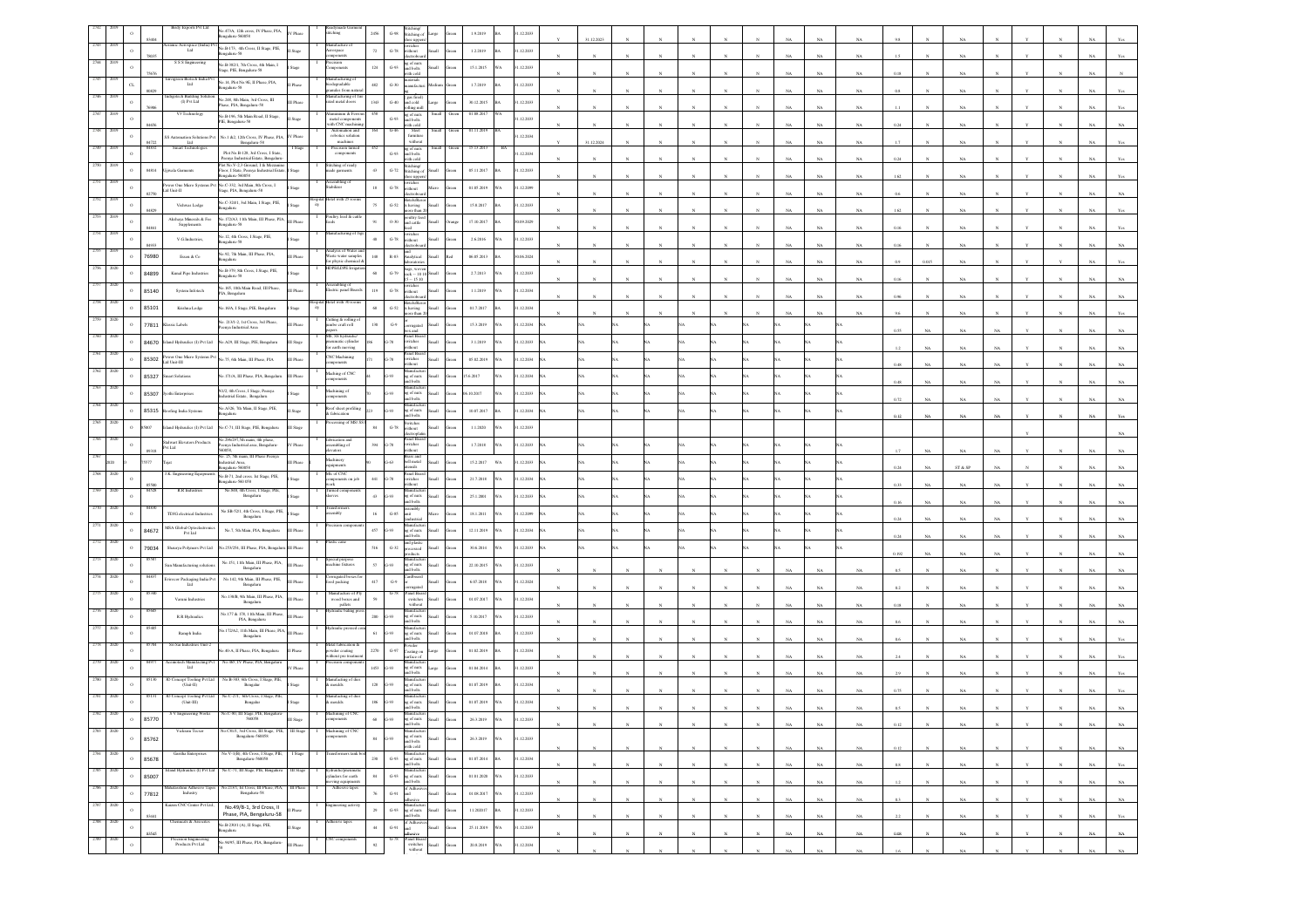|          |      |           |       | Subbaiah Ente<br>io.37/7, II Phase, PIA, Bengaluru                                                                                                    | flame hardening                                           | 510                | $G-24$<br>vith any o                                                                             |               | $25.11.2018\,$           |           | 1.12.2034              |           |  |              |           |             |             |             |          |                |             |  |             |              |
|----------|------|-----------|-------|-------------------------------------------------------------------------------------------------------------------------------------------------------|-----------------------------------------------------------|--------------------|--------------------------------------------------------------------------------------------------|---------------|--------------------------|-----------|------------------------|-----------|--|--------------|-----------|-------------|-------------|-------------|----------|----------------|-------------|--|-------------|--------------|
|          |      |           |       | Prendraulics<br>No.N-1/4, 4th Cross, I Stage PIE,<br>82-avalass                                                                                       | NC Mccomp                                                 | $53\,$             | anel Boar<br>$3 - 78$<br>witches                                                                 |               | 14.5.2017                |           | 1.12.2033              |           |  |              |           |             |             |             |          |                |             |  |             |              |
|          |      |           |       | No.#3B/415/13, II Phase, PIA,<br>Phase                                                                                                                |                                                           | 375                | ithout<br>$G-93$<br>g of nuts                                                                    |               | 20.4.2017                |           | .12.2033               |           |  |              |           |             |             |             |          |                |             |  |             |              |
|          |      |           |       | unalas<br>Geetha Engineering                                                                                                                          |                                                           |                    | nd bolts<br>ກະກົລເຈ                                                                              |               |                          |           |                        |           |  |              |           |             |             |             |          |                |             |  |             |              |
|          |      |           |       | .143, III Phase, PIA, Bengaluru<br>Phase<br>No.1, 4th Cross, I Stage, PIE,<br>Jai Entere<br>Stag                                                      | cenents on job<br><b>reet metal</b>                       | $_{88}\,$          | $\,$ G-93 $\,$<br>ig of nuts<br>ind bolts<br>anulacu                                             |               | 15.8.2017                |           | .12.2033               |           |  |              |           |             |             | NA          |          |                |             |  |             |              |
|          |      |           |       | Bengaluru<br>No. 252, 11th Main, 2nd Cross, III                                                                                                       | onents                                                    | $_{\rm 104}$       | $\,$ G-93<br>ig of nuts<br>ad bolts                                                              |               | $15.6.2017\qquad$ WA     |           | 1.12.2033              |           |  |              |           |             |             |             |          |                |             |  |             |              |
|          |      |           |       | V-Texwash<br>Phase, PIA, Bengaluru-S8<br>Phase                                                                                                        | shing of<br>adymade garm                                  | $495\,$            | $0 - 50$<br>aundry<br>ising oil                                                                  |               | 16.6.2015                |           | 1.09.2029              |           |  |              |           |             |             |             | 2.25     |                |             |  |             |              |
|          |      |           | 591   | RNS CNC Centre<br>No.P-5/A, III Stage, PIE, Bengalur                                                                                                  | NC turning<br>acus                                        | $80\,$             | anulacu<br>$\,$ G-93 $\,$<br>g of nuts<br>and bolts                                              |               | 01.07.2017               |           | 1.12.2034              |           |  |              |           |             | NA          | NA          | 0.18     |                | NA          |  |             |              |
|          |      |           |       | io.B120/2, 3rd Main Road, II Stage<br>Aim Tooling system<br>PIE, Bengaluru<br>Stag                                                                    | iting tools                                               | $425\,$            | Panel Boar<br>switches<br>$3 - 78$                                                               |               | 22.4.2016                |           | 31.12.2034             |           |  |              |           |             |             |             |          |                |             |  |             |              |
|          |      |           |       | 40.1/2, 4th Cross, I Stage,                                                                                                                           | ering ac                                                  | 57                 | ithout<br>anel Boar<br>$3 - 78$<br>witches                                                       | <b>Ham</b>    | 01.10.2017               |           | 1.12.2033              |           |  |              |           |             |             |             |          |                |             |  |             |              |
|          |      |           |       | Bengalaru<br>Manjunatha Engi<br>Works,                                                                                                                | <b>NC</b> Machine                                         |                    | anel Boa                                                                                         |               |                          |           |                        |           |  |              |           |             |             |             |          |                |             |  |             |              |
|          |      |           |       | C-312, 9th Cross, I Stage, PIE,<br>Stage<br>No.C 247, 5th Cross, I Stage, PIE,<br>Burji Speed on Clatche<br>I Stage                                   | arch Moving<br>tomobile pa                                | $117\,$            | witches<br>vithout<br>$3 - 78$<br>anel Boa                                                       |               | 01.08.2018<br>06.12.2016 |           | .12.2034               |           |  |              |           |             |             |             |          |                |             |  |             |              |
|          |      |           |       | Bengaluru-58<br>io 848/5, 4th Cross, I Stage,                                                                                                         |                                                           |                    | vitches<br>dibout<br>Patel Boa                                                                   |               |                          |           | 31.12.2033             |           |  |              |           |             |             |             |          |                |             |  |             |              |
|          |      |           |       | rio Tech Manu<br>Systems<br>Bengaluru-58                                                                                                              | Engineering<br>components                                 |                    | switches<br>without                                                                              |               | 31.12.20                 | вĄ        | 1.12.2034              |           |  |              |           |             |             |             |          |                |             |  |             |              |
|          |      |           |       | No.329/330, 4th Phase, PIA,<br>Venkateswara Packagings<br>V Phas<br>Bengaluru-58                                                                      | Corrugated box                                            |                    | Panel Board<br>switches<br>without                                                               |               | 01.04.1979               | WA        | 1.12203                |           |  |              |           |             |             | NA          | 0.45     |                |             |  |             |              |
|          |      |           |       | <b>RVS Machine Tools</b><br>io.315, IV Phase, PIA, Bengaluru                                                                                          | Jigs & fixts                                              |                    | anel Boa<br>switches<br>without                                                                  |               |                          |           | 122                    |           |  |              |           |             |             |             |          |                |             |  |             |              |
|          |      |           |       | Aradhana Fibreglas<br>o.295/2, 8th Cross, IV Phase, PIA,<br>IV Phas<br>Technologies<br>Bengaluru-58                                                   | Manufacturing o<br>FRP products                           |                    | Panel Board<br>$3 - 78$                                                                          |               | 01.01.2015               | <b>BA</b> | 1.12.203               |           |  |              |           |             |             |             |          |                |             |  |             |              |
|          |      |           |       | No. 2, 1st Stage, Peeny Ind                                                                                                                           | <b>NC</b> Machiner                                        |                    | $\,$ switches $\,$ without<br>anulacu                                                            |               |                          |           |                        |           |  |              |           |             |             | NA          | 0.19     |                |             |  |             |              |
|          |      |           |       | Estate, Bengaluru<br>Precis Pharma Con<br>No.341, 9th Cross, IV Phase, PIA,                                                                           | <i>aponents</i><br>nufacture of pl                        | 73                 | $G-93$<br>g of nuts<br>nd bolts<br>Panel Boar                                                    |               | 01.08.2018               |           | 1.12.203               |           |  |              |           |             |             | NA          | 0.24     |                |             |  |             |              |
|          |      |           |       | No.N-1/5, 4th Cross, I Stage, PIE,<br>Auto Enterprises                                                                                                | ottles using injer<br>Aline<br>NC machine                 | 253                | switches<br>without<br>danufactu                                                                 |               | 10.2.2020                |           | 1.12.203               |           |  |              |           |             |             | ŃΑ          |          |                |             |  |             |              |
|          |      |           |       | Bengaluru                                                                                                                                             | concrets                                                  | 79                 | $G-93$<br>ng of nuts<br>d bolts                                                                  |               | $1.7.2017\,$             |           |                        |           |  |              |           |             | NA          | $_{\rm NA}$ | 0.28     |                | NA          |  |             |              |
|          |      |           |       | Hansi Produc<br>No.C292, 8th Cross, I Stage, PIE,<br>Stage<br>Bengaluru-58                                                                            | draulic fitting                                           | $120 -$            | Panel Boar<br>switches<br>without                                                                |               | 10.2.2020                |           | 1220                   |           |  |              |           |             | NA          | NA          |          |                | NA          |  |             |              |
|          |      |           |       | bone Surgicals Pvt L<br>40.27, III Stage, PIE, Bengalaru-560<br>Stage                                                                                 | 7Titanium in<br>e surgical                                | 270                | Brass and<br>bell metal                                                                          |               | 10.2.2020                |           |                        |           |  |              |           |             |             |             |          |                |             |  |             |              |
|          |      | $\circ$   | (303  | Comet Environs Pvt Ltd<br>No.V-34/B, 7th Main, II Stage, PIE<br>Stage                                                                                 | pedic appli<br>vironmental tes<br>amber, subzero,         | $1{\rm S}8$        | $utensik$<br>ng of nuts<br>and bolts<br>$G-93$                                                   |               | 01.12.2019               |           | 1.12.203               |           |  |              |           |             |             | ŃΑ          |          |                |             |  |             |              |
|          |      | $\circ$   |       | galuru-560058<br>Mac Precitec India<br>No.B-291(a), 7th Main Road, II Stage,<br>I Stage                                                               | oler<br>ufacturin of Cl<br>chinery cutting                | 110                | vith cold<br>ng of nuts<br>$G-93$<br>ind bolts                                                   |               |                          |           | 12.20                  |           |  |              |           |             |             |             |          |                |             |  |             |              |
|          |      |           |       | PIE, Bengalaru-58<br>No.C-427, I Cross, I Stage, Peenya<br>dicro CNC Systems Ltd                                                                      | ufacturin of C                                            |                    | vith cold<br>ng of nuts<br>and bolts                                                             |               |                          |           |                        |           |  |              |           |             |             |             |          |                |             |  |             |              |
|          |      |           |       | Industrial Estate, Bengaluru-560058<br>Stage                                                                                                          | achinery cutting<br>ols.                                  | $112\,$            | $G-93$<br>with cold<br>ng of nuts                                                                |               | 4.5.2015                 | VA        | 1.12.2034<br>1.12.203  |           |  |              |           |             |             |             |          |                |             |  |             |              |
|          |      |           |       | ishamba Engineering St<br>Fabricating Works<br>40.161/B, 10th Main Road, III Phase,<br>II Phase<br>PIA, Bengaluru-560058                              | lanufacturing of<br>opper, washer<br>hat Net Ra           | $^{\rm 84}$        | $\,$ G-93<br>alod ba<br>vith cold                                                                |               | 30.7.2014                |           |                        |           |  |              |           |             |             | NA          |          |                | NA          |  |             |              |
|          |      |           |       | No.3B/415/12, II Phase, PIA,<br>Pvt Ltd - II Unit<br>Phase<br>820038 undegr                                                                           |                                                           | 466                | ng of nuts<br>$G-93$                                                                             |               | 15.3.2020                |           |                        |           |  |              |           |             |             |             |          |                |             |  |             |              |
|          |      |           |       |                                                                                                                                                       |                                                           |                    | and bolts<br>with cold                                                                           |               |                          |           |                        |           |  |              |           |             |             | NA.         | 1.45     |                | NA          |  |             |              |
|          |      |           |       | Fine crafts<br>No.250, III Phase, PIA, Bengaluru-560<br>II Phas                                                                                       | NC turning<br>omponents                                   | 320                | ng of nuts<br>and bolts<br>$\,$ G-93 $\,$<br>with cold                                           |               | 01.07.2017               |           | 1.12.203               |           |  |              |           |             |             | NA          | 0.16     |                | NA          |  |             |              |
|          |      |           |       | ABB Power Products &<br>io.4A, 5 & 6, II Phase, PIA,<br>Systems India Ltd<br>Phase<br>s20033-analaşı                                                  | ectrical equipr<br>lay, capacitors                        | 7190               | apacity<br>• IMVA but<br>$0.25\,$                                                                |               | 01.06.2020               |           | 0.09.2029              |           |  |              |           |             |             |             |          |                |             |  |             |              |
|          |      | YTO       |       | 4R Recycling Pvt Ltd<br>io.P6, III Stage, PIE, Bengaluru<br>III Stage                                                                                 | furbishment &<br>f electrical &                           | 406                | rocess<br>nvolving<br>$\mathbb{R}\text{-}44$                                                     |               | 01.12.2018               |           |                        | 10.09.202 |  |              |           |             |             |             |          | 0.003 (pre trt | STP at ABB  |  |             |              |
|          |      |           |       | shmi Enterprise<br>Phase                                                                                                                              | anufacturing of<br>am.                                    |                    |                                                                                                  |               |                          |           |                        |           |  |              |           |             |             |             | 0.22     |                |             |  |             |              |
|          |      |           |       | .18-C/7, II Phase, PIA, Bengaluru<br>hena India Hitech<br>No.309/4, 8th cross, IV Phase, Peenya                                                       | nufacturing of :                                          | $^{\rm 844}$       | Without<br>oilers /<br>$\,$ G-106 $\,$<br>ven for                                                |               | $14.08\,2020$            |           | .12.2024               |           |  |              |           |             |             | $_{\rm NA}$ | $\alpha$ |                |             |  |             |              |
|          |      |           |       | V Phase<br>mponents<br>dustrial Area                                                                                                                  | ration dampers<br>nd non asbestos<br>anufacturing of      | $\boldsymbol{923}$ | teel<br>eoducts<br>$0.63\,$<br>ing                                                               |               | 01.01.2020               |           | 0.09.2028              |           |  |              |           |             |             |             |          |                |             |  |             |              |
|          |      | $\circ$   |       | isat Tools Pvt Ltd<br>io.198, III Phase, PIA, Bengaluru-58 III Phase                                                                                  | astic automotive                                          | 171                | witches<br>rithout<br>$G-78$<br>ctrobe                                                           |               | 01.05.2019               | VA        | 1.12.2034              |           |  |              |           |             |             |             | 0.8      |                |             |  |             |              |
|          |      |           | 420   | 40.848, 4th Cross, I Stage, PIE,<br>handan Enterprises<br>galuru                                                                                      | danufacturing of<br>NC Machine<br>mponents                | $45\,$             | witches<br>rithout<br>$_{\mathrm{G-78}}$<br>ectrobo                                              |               | 01.04.2019               |           | .12.2034               |           |  |              |           |             |             | NΑ          |          |                |             |  |             |              |
|          |      |           |       | Max Milan Tooling Pvt Ltd<br>180/A, III Phase, PIA, Bengaluru<br>I Phase                                                                              | ifacturing o<br>tting tools                               | $122\,$            | witches<br>$_{\rm G-78}$<br>dibout                                                               |               | 28.11.2019 WA            |           | 31.12.2034             |           |  |              |           |             |             | ŃÂ          |          |                |             |  |             |              |
|          |      | $\circ$   | 87612 | SLN Vibro Finishers<br>No.332, 1/1, 4th Cross, I Stage, PIE<br>Stage                                                                                  | bro polishing<br><b>IS/SS</b> metals                      | $40 -$             | cesses<br>0.42<br>volving<br>ındry                                                               | <b>Ham</b>    | 01.03.2020               |           | 0.09.2029              |           |  |              |           |             |             | ŃΑ          | 0.32     |                |             |  |             |              |
|          |      |           |       | No.238, 8th Main, 3rd Cross, 3rd<br>Dantal Hydraulics Pyt Ltd<br>Phase, Peenya Industrial Area,<br>Phase                                              | ray painting a                                            | 466                | sainting,<br>saint bakin<br>$0.62\,$                                                             |               | 2.10.2019                |           | (09.2029)              |           |  |              |           |             |             |             |          |                |             |  |             |              |
|          |      |           | 17670 | galore - 560058<br>No.A, 16, 1st Cross, III Stage, PIE,<br>I Stage                                                                                    |                                                           | 367                | Von-fen<br>0.32<br>setal                                                                         |               | 01.07.2019               |           | 0.09.2029              |           |  |              |           |             |             | NA          |          |                |             |  |             |              |
|          |      | $\sigma$  |       | Ananya Mouldings<br>Phas                                                                                                                              | anufacturing of<br>mies                                   | 44                 |                                                                                                  |               |                          | WΑ        |                        |           |  |              |           |             |             | NA          |          |                |             |  |             |              |
|          |      |           | 85166 | No.225, 2nd Cross, 8th Main, III<br>Phase, PIA, Bengaluru<br>No.498/3, IV Phase, PIA, Bega                                                            |                                                           |                    | witches<br>/ithout<br>$\,$ G-78 $\,$<br>ctrobo<br>il, grease                                     |               | 16.12.2019               |           | .12.2034               |           |  |              |           |             |             | NA          | 0.18     |                |             |  |             |              |
|          |      |           | 87171 | Thermotech                                                                                                                                            | ending of indi<br>d automotive<br>ricants<br>nufacture of | $175\,$            | $_{\mathrm{G-27}}$                                                                               |               | 1.1.2019                 |           | .12.2034               |           |  |              |           |             |             | NA          | 0.18     |                |             |  |             |              |
|          |      |           |       | NO.149/B, 9th Main, III Phase, PIA,<br>I Phase<br>galaru<br>Bioamrit Mediscience                                                                      | <b>fiators</b>                                            | 393                | witches<br>vithout<br>$G-78$<br>ectrobo                                                          |               | 19.09.2017               |           | 1.12.2034              |           |  |              |           |             |             |             |          |                |             |  |             |              |
|          |      |           |       | io.151, 9th Main, III Phase,<br>galaru                                                                                                                | ending, refilling<br>sinfectant                           | 30                 | alcohol (<br>IMFL) by<br>0.57                                                                    |               | 25.10.2019               |           | 1.09.2029              |           |  |              |           |             |             |             |          |                |             |  |             |              |
|          |      |           |       | No.B-211, 5th Main, II Stage, PIE,                                                                                                                    | ufacturing o<br>tents for                                 |                    | witches<br>rithout<br>$_{\mathrm{G-78}}$                                                         |               | 7.7.2018                 |           | 12.2100                |           |  |              |           |             |             |             |          |                |             |  |             |              |
| 2831     | 2020 | $\circ$   | 85202 | No.A-196, 4th Cross, I Stage, PIE,<br>Srinivasa Heat Tech<br>Bengaluru                                                                                | leat treatment o<br><i>nponents</i>                       | $297\,$            | catment<br>$O-36$<br>with any of                                                                 | llami         | 01.01.2020               |           | 30.09.2029             |           |  |              |           | NA          | $_{\rm NA}$ | $_{\rm NA}$ | 0.4      |                | $_{\rm NA}$ |  | $_{\rm NA}$ | Yes          |
| 2832     | 2020 | $\,$ $\,$ |       | 123, 7th Main, 3rd Phase, PIA,<br><b>Lulpak Steel And Forgings P</b><br>III Phase<br>$_{\rm Lld}$<br>$\mbox{Bengaluru}$                               | orging of ferron a<br>son ferrous metals                  | $106\,$            | $0.32\,$                                                                                         | <b>Illami</b> | 15.6.2018                |           | 30.09.2028             |           |  |              |           |             |             |             |          |                |             |  |             |              |
| 2833     | 2020 | $\,$ $\,$ | 76873 | Likhith Enterprises<br>io.353-A, Il Phase, PIA, Bengaluru<br>I Phase                                                                                  | utting & Stitching<br>irts & PPE Kits                     | 225                | the<br>Forging of<br>ferrous and<br>non-ferrous<br>stitching/                                    | <b>Ilumi</b>  | 10.2.2019                |           | 1.12.2034              |           |  | N            |           | $_{\rm NA}$ | $_{\rm NA}$ | $_{\rm NA}$ | $0.18\,$ |                | $_{\rm NA}$ |  | $_{\rm NA}$ | Yes          |
| $2834\,$ | 2020 | $\circ$   | ense  | No.B-378/1, I Stage, Bengaluru-58<br>Pro Sim R & D Pvt Ltd,<br>Stage                                                                                  | & D on enginee                                            |                    | $G-72$ Stitching of<br>toe upper<br>Software<br>units                                            |               | 1.1.2018                 |           | 31.12.2034             |           |  | $\mathbf{N}$ |           | NA          | $_{\rm NA}$ | $_{\rm NA}$ | 5.6      |                | $_{\rm NA}$ |  | NA          | Yes          |
| 2835     | 2020 |           |       | Suresh Precision Tools                                                                                                                                | design services                                           |                    | generating                                                                                       |               |                          |           |                        |           |  | $_{\rm N}$   | $\bar{N}$ | $_{\rm NA}$ | $_{\rm NA}$ | $_{\rm NA}$ | $1.6\,$  |                | $_{\rm NA}$ |  | $_{\rm NA}$ | $_{\rm Yes}$ |
| 2836     |      | $\,$ 0    |       | No.C-434, I Cross, I Stage, PIE,<br>82-analist                                                                                                        | fanufacturing of<br>uitomative sheet<br>aetal parts       | $180 -$            | switches<br>without<br>$_{\mathrm{G-78}}$<br>lectroboa                                           | <b>Ilum</b>   | 1.9.2018                 |           | 1.12.2034              |           |  |              |           | NA          | NA          | $_{\rm NA}$ | 0.4      |                | NA          |  | NA          |              |
| 2837     | 2020 | $\,$ 0    | 1779  | AMS Engineering Ind<br>India Pvt Ltd<br>No.121, 7th Main road, III Phase, PIA, III Phase<br>82-malage                                                 | <b>fanufacturing o</b><br>rackets<br>lass cutting &       | $109 -$            | switches<br>without<br>electroboar<br>$_{\rm G-78}$                                              | <b>Ilum</b>   | 01.04.22018              |           | 1.12.2034              |           |  | $\mathbf{N}$ |           | NA          | $_{\rm NA}$ | $_{\rm NA}$ | 0.9      |                | $_{\rm NA}$ |  | NA          | Yes          |
| 2838     | 2020 | $\circ$   |       | Vishwa safety glass Pvt Laf<br>No.93, 3rd Cross, III Stage, PIE,<br>II Stage<br>sgalore-58<br>No.329/A, I Stage, PIE, Bengaluru-5<br>Excel Industries | aning<br>MS/SS tool<br>components                         | $149\,$            | molding,<br>Fiber Glass<br>10 -- 10 -<br>$\,$ G-108 $\,$<br>ng of nuts<br>and bolts<br>with cold | <b>Ham</b>    | 01.11.2019               |           | 1.12.2034<br>1.12.2034 |           |  |              |           | NA          | NA          | $_{\rm NA}$ | 0.4      | 0.05           | NA          |  | $_{\rm NA}$ | Yes          |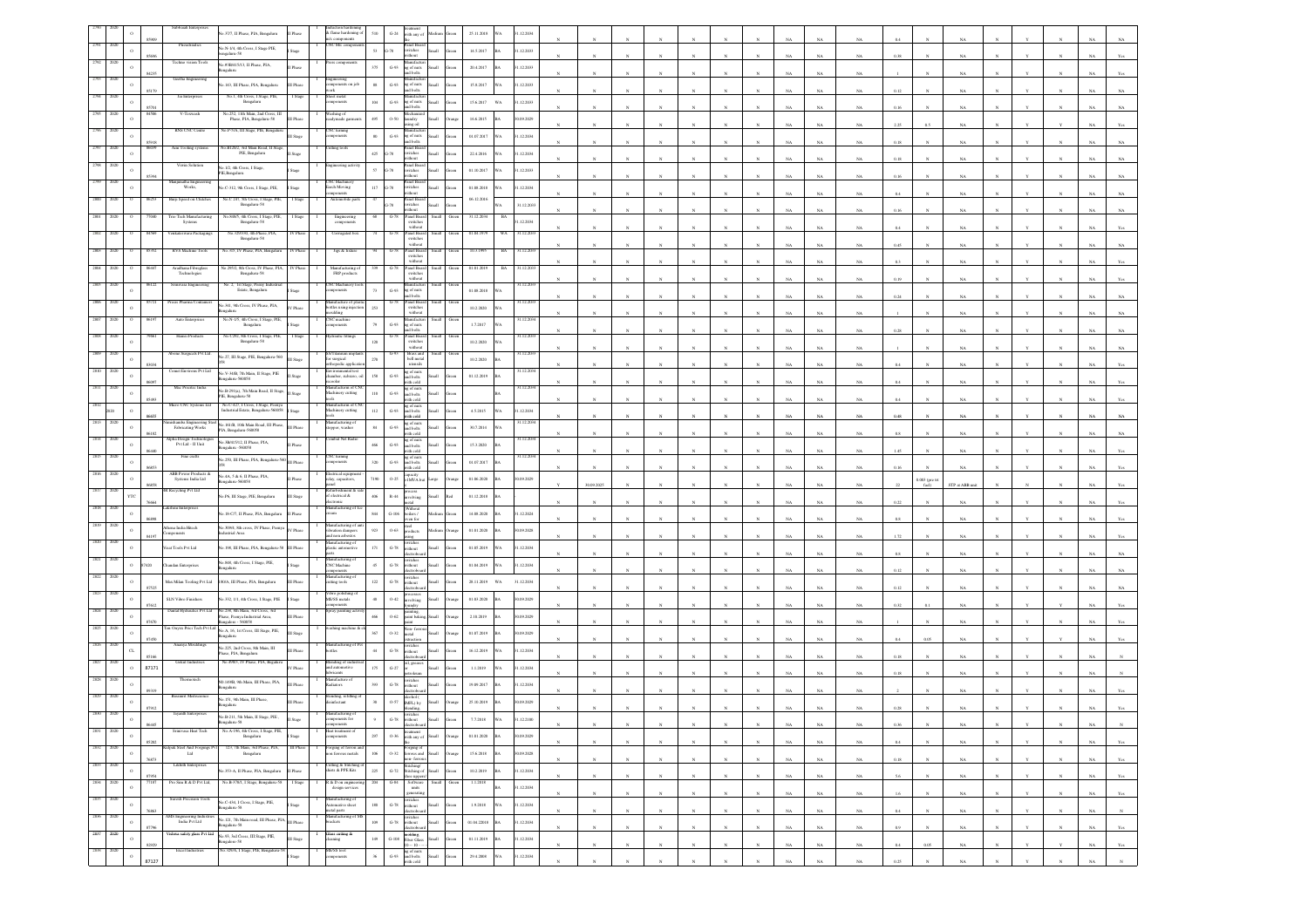|      |      |            |                        | Vibgayor Interiors<br>A14, I Cross, III Stage, PIA,<br>82-analaga                                                                    | odular kitch<br>ardrobes                                      | $317\,$            | ooden<br>amiture<br>0.51<br>cen partic                               |               |     | 01.02.2020            | 0.09.2029  |  |  |              |              |    |             |                         |      |             |     |              |                                                 |
|------|------|------------|------------------------|--------------------------------------------------------------------------------------------------------------------------------------|---------------------------------------------------------------|--------------------|----------------------------------------------------------------------|---------------|-----|-----------------------|------------|--|--|--------------|--------------|----|-------------|-------------------------|------|-------------|-----|--------------|-------------------------------------------------|
|      |      |            |                        | io.306/2, IV Phase, PIA, Bengalar<br>Value B Infra<br>58<br>V Phase                                                                  | gineering of<br>rication and ten                              | 378                | sainting,<br>saint baking,<br>$O-62$                                 | llam          |     | 01.03.2019            | 0.09.2028  |  |  |              |              |    |             |                         |      |             |     |              |                                                 |
|      |      |            | 645<br>87722           | NO SB 44, 1st Cross, I Stage, PIE.<br>Durga Tech<br>Bengaluru-58                                                                     | ric welding<br>fild steel preci<br>ned components             | 301                | ng of nuts<br>and bolts<br>$\,$ G-93                                 |               |     | 30.3.2015             | .12.2034   |  |  |              |              | NA |             | NA                      |      | NA          |     |              |                                                 |
|      |      |            |                        | No.B40, 2nd Cross, III Stage, PIE<br>Accuspirals                                                                                     | nufacture of gea                                              |                    | ith cok                                                              |               |     |                       |            |  |  |              |              |    |             |                         |      |             |     |              |                                                 |
|      |      |            | 84615                  | Bengalaru<br><b>HPLA</b> Industries                                                                                                  | d transmission p<br>ufacture of                               | $1\theta\theta$    | ag of nuts<br>and bolts<br>with cold<br>$G-93$                       |               |     | 01.06.2019            | 1.12.2034  |  |  |              |              |    | NA          | 0.35<br>$_{\rm NA}$     |      | NA          |     |              |                                                 |
|      |      | <b>YTO</b> |                        | No.134, 8th Main, 3rd Cross, III<br>Phas<br>ase, PIA, Bengaluru                                                                      |                                                               | $78\,$             | k copper<br>straction<br>0.17<br>om sera                             |               |     | $18.8.2020\,$         | 25.8.2025  |  |  |              |              |    |             | NA<br>0.3               |      |             |     |              |                                                 |
|      |      |            | 88045                  | ${\rm G.D}$ Packaing<br>B-143,3rd Cross 1st Stage PIE<br>stage<br>galore-58                                                          | anufacturing of<br>DPE /HDPE bags fo<br>ustrial packaging     | 90                 | printing,<br>digital<br>0.35                                         |               |     | 20.7.2017             | 1.09.2029  |  |  |              |              |    | NA          | NA<br>0.25              |      | NA          |     |              |                                                 |
|      |      |            |                        | io.66/2, B-235, I Stage, PIE,<br>galuru-58                                                                                           | $\overline{216}$                                              | 97                 | inting o<br>ng of nuts<br>and bolts<br>with cold<br>$G-93$           | <b>Illett</b> |     | 10.5.2017             | 1.12.2034  |  |  |              |              |    |             |                         |      |             |     |              |                                                 |
|      |      |            | 98700                  | Sharp Inotech<br>No.B-38, 2nd Cross, III Stage, PIE,                                                                                 | teet metal pro                                                | $\ensuremath{181}$ | ng of nuts<br>$G-93$                                                 |               |     | 22.6.2014             | 1.12.2034  |  |  |              |              |    | $_{\rm NA}$ | 0.54<br>$_{\rm NA}$     |      | $_{\rm NA}$ |     |              |                                                 |
|      |      |            |                        | igaloru<br>M-14, 7th Cross, Peenya Indi<br>Estate, I Stage                                                                           |                                                               |                    | alod ba<br>ith cok                                                   |               |     |                       |            |  |  |              |              | NA |             | NA<br>0.18              |      | NA          |     |              |                                                 |
|      |      |            |                        | teresol Incresol Engineerin<br>Solutions Private Limited<br>No.326, 9th Cross, IV Phase, PIA<br>Rashavendra Spectro                  | Low inductive<br>aminated bus bar<br>nalytical service        |                    | danufactu<br>ng of nuts<br>and bolts                                 |               |     |                       | .12.2034   |  |  |              |              | NA |             | 0.43<br>NA              |      | NA          |     |              |                                                 |
|      |      |            | 87433                  | Metallurgical Laboratory<br>Bengalore                                                                                                | sting of metal alloy<br>water samples                         | 401                | and<br>Analytical<br>$\,$ R-83 $\,$<br>sorato                        |               |     | 1.4.1998              | 0.06.2024  |  |  |              |              |    |             |                         |      | NA          |     |              |                                                 |
|      |      |            |                        | No. 40-B, 2nd Phase, Peenya<br>adustrial Area, Bangalore - 560058<br><b>Industional Garments Pyt Lt</b>                              | Washing of<br>readymade garm                                  | $\bf 273$          | laundry<br>asing oil<br>$0.50\,$                                     |               |     | 01.05.2020            | 0.09.2029  |  |  |              |              |    | NA          | NA                      |      | ETP         |     |              |                                                 |
|      |      |            |                        | Maruthi Engineering<br>No.A-7, I Stage, PIE, Bengalaru-<br>Enterprises<br><b>RN</b>                                                  | S/SS Auto<br>uchine & its spare                               | 173                | $G-93$<br>ng of nut                                                  |               |     | 01.09.2017            | 1.12.2034  |  |  |              |              |    |             |                         |      |             |     |              |                                                 |
|      |      |            |                        | Sri Lakshmi Industri<br>40.72, 6th Main Road, III Phase, PLA                                                                         | bwder coating o                                               | 24                 | and bolt<br>Powder<br>Toating on<br>$\mbox{G-}97$                    |               |     |                       |            |  |  |              |              |    |             |                         |      |             |     |              |                                                 |
|      |      |            |                        | galaru-560058<br>Fine craft<br>io.C-349, I Main, I Stage, PIE,                                                                       | MS/AL (3 in one<br>chemicals)<br><b>MS/SS Compone</b>         |                    | rface of<br>danufactu                                                |               |     | 26.6.2017             | 1.12.2034  |  |  |              |              |    | NA          | NA<br>0.28              |      | NA          |     |              |                                                 |
|      |      |            | Trichem Labo           | s20058-undige                                                                                                                        | ith CNC machin<br>nding & repack                              |                    | $G-93$<br>ng of nuts<br>and bolts                                    |               |     | 02.09.2019            | 1.12.2034  |  |  |              |              |    |             |                         |      |             |     |              |                                                 |
|      |      |            |                        | No.63/2, III Phase, PIA, Bengaluru-<br><b>Phase</b>                                                                                  | f animal feed<br><i>elements</i>                              | 129                | soratorie<br>$G-81$                                                  |               |     | 15.9.2018             | 1.12.2034  |  |  |              |              |    | NA          | 0.36                    |      |             |     |              |                                                 |
|      |      |            |                        | Saraswathi Industri<br>40.7E, 7th Main, III Phase, PIA,<br>galaru-58                                                                 | NC machining<br>d/MS/CI metal                                 | 175                | <b>lanufacti</b><br>G.93<br>ng of nuts<br>and bolts                  |               |     | 07.6.2019             | 1.12.2034  |  |  |              |              |    | NA          | $_{\rm NA}$<br>0.18     |      | NA          |     |              |                                                 |
|      |      |            |                        | o.93, 7th Cross, III Phase, PIA,<br>S.S Fab Tech<br>galore - 560 058                                                                 | fild Steel & stai<br>acture/ fixture                          | $367\,$            | Manufacture<br>ng of nuts<br>and bolts<br>G.93                       |               |     | 6.7.2011              | 1.12.2034  |  |  |              |              |    |             |                         |      |             |     |              |                                                 |
|      |      | $\Omega$   |                        | 40.V12(a), II Stage, PIE, Bengalaru-<br>Stage                                                                                        |                                                               | 31                 | anufact<br>ng of nut<br>$G-93$                                       |               |     | 25.9.2020<br>ä.       | 1.12.2034  |  |  |              |              | NA |             | 0.36<br>NA              |      | NA          |     |              |                                                 |
|      |      |            | Southern Entern        | io.410/A, 11th Cross, IV Phse, PIA                                                                                                   |                                                               |                    | and bolts<br>fanufact                                                |               |     |                       |            |  |  |              |              |    | $_{\rm NA}$ | 0.4<br>$_{\rm NA}$      |      | NA          |     |              |                                                 |
|      |      |            |                        | Bengaluru<br>io. C-98, 10th Main, 3rd Cr                                                                                             | Fabrication of<br>transformer boxes<br>gates, reills          |                    | Numiracius<br>ng of nuts<br>and bolts<br>$G-93$                      |               |     | 11.7.2019             | .12.2034   |  |  |              |              |    | NA          | NA<br>0.25              |      | NA          |     |              |                                                 |
|      |      |            | intiple Emobility I    | Stage, PIA<br>Limited                                                                                                                |                                                               |                    | Manufactu<br>ng of nuts<br>$G-93$<br>and bolts                       |               |     | 14.10.2020            | 1.12.2034  |  |  |              |              |    |             | NA                      |      | NA          |     |              |                                                 |
|      |      |            |                        | P-26(A), 3rd Cross, III Stage, P.<br>Stage                                                                                           | eering activi                                                 | $415\,$            | nufacti<br>$G-93$<br>$\mathfrak{ng}$ of $\mathfrak{m}$ sts and bolts |               |     | 14.7.2020             | 1.12.2034  |  |  |              |              |    |             |                         |      |             |     |              |                                                 |
|      |      |            |                        | Sapnis Innovations<br>No.315B, 8th Cross, II Stage, PIE                                                                              | NC Mechanic<br>ceteres                                        | $182\,$            | fanufacti<br>$G-93$<br>ng of nuts                                    |               |     | 07.6.2019             | 12.2034    |  |  |              |              |    |             |                         |      |             |     |              |                                                 |
|      |      |            | -Tech CNC              | . 3/B, Site No. 4, II Phase, KIAD<br>Aain Road, Opp. BWSSB, Peenya 1                                                                 | ponents                                                       | 395                | and bolts<br>$G-93$                                                  |               |     | 10.5.2017             | 1.12.2034  |  |  |              |              |    |             | NA<br>0.37              |      | NA          |     |              |                                                 |
|      |      |            |                        | State, Bengaluru - 560 058<br>Akshaya Crop Care<br>o, A103(A), 3rd Main, II Stage, PII                                               | cronutrients &                                                |                    | ng of nuts<br>and bolts<br>danufactu                                 |               |     |                       |            |  |  |              |              |    |             |                         |      |             |     |              |                                                 |
|      |      |            |                        | Bengaluru<br>No.C-292, 8th Cross, I Stage, PIE                                                                                       | tilizers<br>wes (HMHDPE)                                      | $124\,$            | ng of nuts<br>and bolts<br>$G-93$                                    |               |     | 15.8.2019             | 1.12.2034  |  |  |              |              |    | NA          | NA<br>0.2               |      | NA          |     |              |                                                 |
|      |      |            |                        | mpack Zipper Bags Pvt Ltd<br>Bengaluru                                                                                               | nd Idpe ziplock bag<br>50 micron thickne                      | 207                | bags, wove<br>sack with<br>$_{\mathrm{G-32}}$<br>HDPE,               | Iliam         |     | 1.5.2020              | 1.12.2034  |  |  |              |              |    | NA          | NA<br>02                |      | NA          |     |              |                                                 |
|      |      |            |                        | io.MS-(A), 7th Cross, I Stage, PIE,<br>Magnum Engineer<br>Bengalaru                                                                  | <b>TRIBO Meters &amp;</b><br>esting Rigs                      | 210                | Manufacture<br>ng of nuts<br>and bolts<br>$G-93$                     |               |     | 17.11.2019            | 1.12.2034  |  |  |              |              |    | NA          | 0.96                    |      | NA          |     |              |                                                 |
|      |      |            |                        | Accurate Panel Process<br>40. SB-58, 2nd Cross, I stage Peenya                                                                       | Modular Wooden                                                | $36 -$             | wooden<br>furniture<br>$\mbox{G-64}$                                 |               |     | 1.10.2015             | 1.12.2034  |  |  |              |              |    |             | NA                      |      |             |     |              |                                                 |
|      |      |            |                        | V.R.Engineering,<br>No. A-186, 4th Cross, I Stage, PIE<br>Bengaluru<br>lage                                                          | <b>NCAMC</b><br>hinging                                       | 417                | Manufactus<br>ng of nuts<br>$G-93$                                   |               |     | 15.2.2020             | 1.12.2034  |  |  |              |              |    | NA          | NA<br>0.24              |      | NA          |     |              |                                                 |
|      |      |            |                        | -202, 4th Cross, 1st Stage, Peenya                                                                                                   |                                                               |                    | and bolts                                                            |               |     |                       |            |  |  |              |              | NA |             | $N\Delta$               |      | NA          |     |              |                                                 |
|      |      |            |                        | dustrial Estate, Bengaluru - 560 05<br>Sai Samruddhi Apparels                                                                        | itching of Gas                                                | $145\,$            | ng of nuts<br>and bolts<br>$G-93$                                    | <b>Illett</b> |     | 1.3.2020              | 1.12.2034  |  |  |              |              |    | NA          | 0.9<br>$_{\rm NA}$      |      | NA          |     |              |                                                 |
|      |      |            |                        | No. 9E/26, 2nd Phase, Peenya<br>ndustrial Area, Bengaluru - 560 058                                                                  |                                                               | $547\,$            | $\mathbf{G}_r$                                                       |               |     | 15.10.2019            | 1.12.2034  |  |  |              |              |    |             |                         |      |             |     |              |                                                 |
|      |      |            |                        | i Maruthi Metals (Forr<br>o.338, 9th Cross, IV Phase, Peenya<br>ndustrial Area, Bengaluru -560058<br>Gajanana Enterprises),<br>Phase | blasting of m                                                 | 45                 | Amulacius<br>ng of nuts<br>$G-93$<br>and bolts                       |               |     | 1.10.2020             | 1.12.2034  |  |  |              |              |    | NA          | NA<br>0.5               |      | NA          |     |              |                                                 |
|      |      |            | illenpac Indu          | so.322/A, 7th Main, II Stage, PIE<br>Bengaluru-58                                                                                    | :T pref<br>crent colors from                                  | 1035               | <b>blyther</b><br>$G-32$<br>and plastic<br>processed                 |               |     | 17.10.2020            | 1.12.2034  |  |  |              |              |    |             |                         |      |             |     |              |                                                 |
|      |      |            |                        | No.355, 9th Cross, IV Phase,<br>Well Thought Chemical<br>Bengaluru-58                                                                | rgin plastic grand<br>efiling, repacking<br>ending of chemics | 260                | Manufacture<br>ng of nuts<br>and bolts<br>$G-93$                     |               |     | 17.10.2012            | 1.12.2034  |  |  |              |              |    |             | NA                      |      | NA          |     |              |                                                 |
|      |      |            |                        | o.C-289, 9th Cross, I Stage, PI<br><b>Unique In</b>                                                                                  | SS/A                                                          |                    |                                                                      |               |     |                       |            |  |  |              |              |    | NA          | NA<br>0.24              |      | NA          |     |              |                                                 |
|      |      |            |                        | Bengaluru-560058<br>lage<br>M&M Manufacturing<br>.490/B/1, IV Phase, PIA, Bengalu                                                    | <i>nponents</i><br>cision machi                               | $150\,$            | $G-93$<br>ng of nuts<br>and bolts<br>anufact                         |               |     | 29.10.2005            | .12.2034   |  |  |              |              |    |             | NA                      |      | NA          |     |              |                                                 |
|      |      |            |                        | Solutions<br>560058                                                                                                                  | onents                                                        | $204\,$            | G.93<br>ng of nuts<br>and bolts                                      |               |     | 02.02.2007            | .12.2034   |  |  |              |              |    |             | NA<br>0.57              |      | NA          |     |              |                                                 |
|      |      |            | <b>Globeich Enzir</b>  | No. 410A 11th Cross, 4th Phoen<br>KIADB Industrial Area, Peenya<br>Phase<br>Bengaluru - 560 058                                      | es & fextun                                                   | $14\,$             | tanufactu<br>$G-93$<br>ng of nut<br>and bolts                        |               |     | $4.4.2007$            | 1.12.2034  |  |  |              |              |    | NA          | NA.<br>0.11             |      | NA          |     |              |                                                 |
|      |      |            |                        | 0.411, 11th Cross, IV Phase, PIA,<br>Divine Auto VNC<br>Bengaluru-560058<br>Phase                                                    | NC Machining<br><i>nponents</i>                               | $180\,$            | Manufacture<br>ng of nuts<br>and bolts<br>$G-93$                     |               |     | 16.1.2004             | 1.12.2034  |  |  |              |              |    |             |                         |      |             |     |              |                                                 |
|      |      |            |                        | A 275 (B), Il Stage, PIE, bengalun<br>Zigma Engineering                                                                              | o mass gasafiers                                              |                    | danufactu<br>G.93                                                    |               |     | 8.4.2020              | 1.12.2034  |  |  |              |              |    | NA          |                         |      | NA          |     |              |                                                 |
|      |      |            | Mean Well India Electr | No. 9C, Peenya Industrial Area, II<br>Phase, Bengaluru                                                                               | namal operated soi<br>lock machine &<br>. E D driver (I p v   |                    | ng of nuts<br>and bolts<br>Manufactu<br>ng of nuts                   |               |     |                       |            |  |  |              |              |    | NA          | NA                      |      | NA          |     |              |                                                 |
|      |      |            |                        | Private Limited<br><b>Sunlight Machine Tools</b><br>No.3B, II Phase, PIA, Bengaluru                                                  | a p c series)<br>ision comp                                   | 1256               | $G-93$<br>and bolts                                                  |               |     | ${\rm Feb}\mbox{-}20$ | 0.10.2025  |  |  |              |              |    |             |                         |      |             |     |              |                                                 |
|      |      |            |                        |                                                                                                                                      |                                                               | 446                | danufactur<br>ng of nuts<br>$G-93$<br>and bolts                      |               |     | 01.12.2019            | 1.12.2034  |  |  |              |              |    |             |                         |      |             |     |              |                                                 |
|      |      |            |                        | Sri Matha Engineering &<br>No.559, IV Phase, PIA, Bengal<br>Power Equipment                                                          | neering indust<br>h powder coatis                             | $72\,$             | Activity of<br>Powder<br>$G-97$                                      |               |     | Oct-09                | .12.2034   |  |  |              |              |    |             |                         |      |             |     |              |                                                 |
| 2880 |      | $\,$ o     |                        | Metal Build Tech (P) Ltd<br>o.SB55, 2ned Cross, I Stage, PIE,<br>Bengaluru                                                           |                                                               | $_{68}$            | Manufacture<br>ng of nuts<br>and bolts<br>$G-93$                     |               |     | 01.10.2020            | 1.12.2034  |  |  |              |              |    |             |                         |      |             |     |              |                                                 |
|      |      | $\,$ 0     |                        | lo. C-139, 2nd C-Main, 2nd stage,<br>ADM Laboratories Pvt Ltd<br>Peenya Industrial Estate<br>Stage                                   | ang of<br>maceutical                                          | $183\,$            | cal (Balk<br>$\,$ R-58 $\,$<br>drug &                                | <b>Illami</b> | ho3 | 3.11.2020             | 0.6.2025   |  |  |              |              | NA | $_{\rm NA}$ | $_{\rm NA}$<br>$0.1\,$  | N    | $_{\rm NA}$ |     | $_{\rm N}$   | $_{\rm NA}$<br>$\mathbf{Y}\mathbf{c}\mathbf{s}$ |
| 2882 | 2020 |            |                        | #342-B, 4th Phase, 9th Cross, Peen<br>Unite Industries                                                                               | ducts<br>imary current<br>nsor & voltage                      |                    | ctive                                                                |               |     |                       |            |  |  |              |              | NA | $_{\rm NA}$ | $0.4\,$<br>$_{\rm NA}$  | 0.05 | $_{\rm NA}$ |     | $\mathbf{Y}$ | $_{\rm NA}$<br>$_{\rm Yes}$                     |
|      |      | $\,$ 0     |                        | adustrial Area, Bangalore-560058.<br>Phase<br><b>ALUTOP</b>                                                                          | dermor<br>inium ROF                                           | $96\,$             | Manufacture<br>ng of nuts<br>and bolts<br>$\,$ G-93                  |               |     | 1.11.1991             | 1.12.2034  |  |  | $\mathbb{N}$ | $\mathbf{N}$ | NA | NA          | 0.8<br>NA               |      | $_{\rm NA}$ |     | $_{\rm N}$   | NA<br>Yes                                       |
|      |      | $\,$ o     |                        | io.146/A, 3rd Cross, 1 Stage, Peeny.<br>industrial Estate, Bengalaru-560058                                                          |                                                               | 250                | Manufactur<br>ng of nuts<br>$G-93$<br>and bolts                      |               |     | 9.11.2020             | 31.12.2034 |  |  |              |              | NA | $_{\rm NA}$ | NA<br>0.8               |      | NA          |     |              | <b>NA</b><br>Yes                                |
| 2884 | 2020 | $\,$ o     |                        | No.471/A-2, 12th Cross, IV Phase<br>Yoga Apparels<br>Peenya Industrial Area, Bengaluru-<br>Phase<br>560058                           | itching of ready<br>ade garments                              | $266\,$            | Garment<br>Stitching/<br>Stitching o<br>$G-72$                       | mall          |     | 01.11.2020            | 1.12.2034  |  |  | N            |              | NA | $_{\rm NA}$ | $0.8\,$<br>NA           |      | $_{\rm NA}$ |     |              | $_{\rm NA}$<br>Yes                              |
| 2885 |      | $\circ$    |                        | No.48. Il Phase. Peenva Industria<br>Machine Element<br>Area, Bengaluru-560058<br>hase                                               | anufacturing of<br>achinery spares                            | $\scriptstyle 224$ | danufactur<br>$\,$ G-93<br>ng of nuts                                |               |     | 25.3.1991             | 1.12.2034  |  |  |              |              |    |             |                         |      |             |     |              |                                                 |
| 2886 | 2020 | $\,$ o     |                        | No.C-130/1, B Main Road, II Stage,<br>Surface Tech<br>eenya Industrial Estate, Bengaluru-<br>Stage                                   | asive blasting a                                              | $78\,$             | and bolts<br>$G-78$                                                  |               |     | 01.10.2018            | 1.12.2034  |  |  |              |              | NA | NA          | 1.1<br>NA               |      | NA          | STP |              | NA<br>Yes                                       |
| 2887 | 2020 |            |                        | 560058<br>S.L.N Industries<br>No. A-46/1, 2nd Main, II Stage, PIE                                                                    | <b>NC</b> Mic comp                                            |                    | anel Boar<br>fanufacti                                               |               |     |                       |            |  |  |              |              |    | NA          | 0.1                     |      |             |     |              |                                                 |
|      |      | $\,$ o     |                        | Bengaluru<br>Stage                                                                                                                   |                                                               | $457\,$            | ng of nuts<br>$G-93$<br>and bolts                                    |               |     | 4.3.2011              | 1.12.2034  |  |  |              |              | NA | $_{\rm NA}$ | $0.48\,$<br>$_{\rm NA}$ |      | NA          |     |              |                                                 |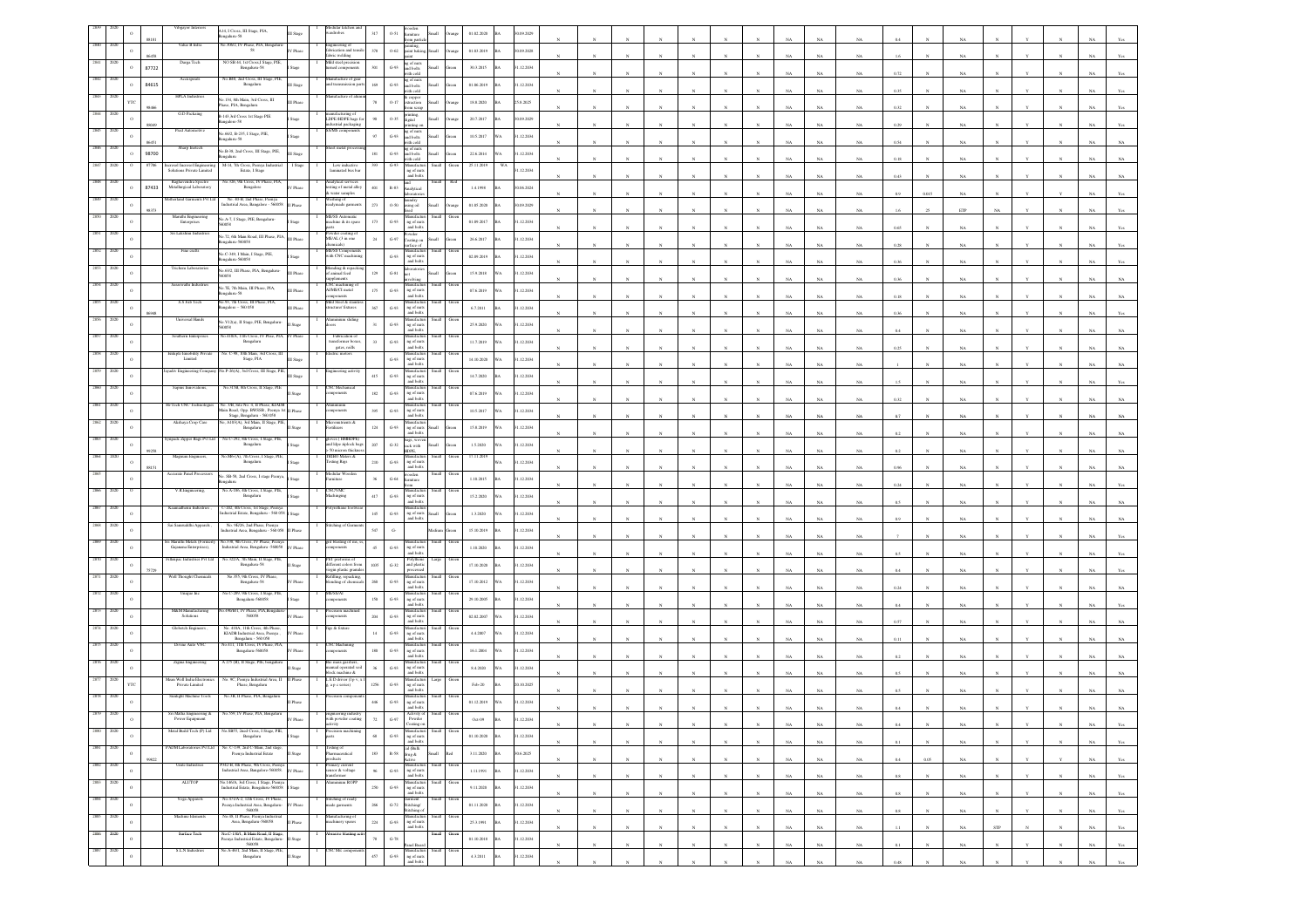|               |                  | nie Labor<br>Ltd,                                       | 5.103. 14 th Cross, IV Phase, PIA<br>Bengaluru                                                            | V Phase                | efilling of stev<br>chemicals                                     |              | $\,$ G-109 $\,$    | Refi<br>Repacking<br>and blendin<br>llam                                                                                      | 9.11.2020      | VA<br>31.12.2034 |              |  |              |                            |             |             |             |             |         |             |             |     |             |             |             |
|---------------|------------------|---------------------------------------------------------|-----------------------------------------------------------------------------------------------------------|------------------------|-------------------------------------------------------------------|--------------|--------------------|-------------------------------------------------------------------------------------------------------------------------------|----------------|------------------|--------------|--|--------------|----------------------------|-------------|-------------|-------------|-------------|---------|-------------|-------------|-----|-------------|-------------|-------------|
|               |                  | S V Silvary Textiles Private<br>Limited,                | No. N-2, 4th cross, 1st stage, Peen<br>Industrial Area                                                    |                        | Iwisting of yams and<br>warping of polyester                      | $123\,$      | $\,$ G-91 $\,$     | Manufacture<br>of Adhesive<br>arge                                                                                            | 1.6.2020       | 1.12.2034        |              |  |              |                            |             |             |             |             |         |             |             |     |             |             |             |
|               |                  | Inventask Pvt In                                        | 342/A, 9th Cross, IV Phase, P.<br>Bengalaru                                                               | V Phase                | and cotton yarns<br>brication of stee<br>miture & structur        | 66           | $G-93$             | nd adhes<br>Manufactur<br>ng of nuts<br>and bolts                                                                             | 01.11.2020     | 1.12.2034        |              |  |              |                            |             |             |             |             |         |             |             |     |             |             |             |
|               |                  | Fine crafts                                             |                                                                                                           |                        | Micro meter with                                                  |              |                    | lanufac                                                                                                                       |                |                  |              |  |              |                            |             |             |             |             |         |             |             |     |             |             |             |
|               |                  | Hari Om Plastics                                        | 470-B, IV Phase, PIA, Bengaluru                                                                           | / Phase                | ning, milling<br>ssing of p                                       | 203          | $G-93$             | $\mathfrak{n}\mathfrak{g}$ of $\mathfrak{n}\mathfrak{u}\mathfrak{t}\mathfrak{s}$ and bolts                                    | $01.1.2020\,$  | 1.12.2034        |              |  |              |                            |             |             |             | NA          |         |             |             |     |             |             |             |
|               | $\circ$          |                                                         | Vo.C-184, 5th Cross,2nd Stage, PIE,<br>ingalore-560058                                                    | Stage                  | and production of<br>aules & powder                               | $71\,$       | $0.60\,$           | g of waste<br>plastic                                                                                                         | 26.8.2013      | 90.09.2030<br>VA |              |  |              |                            |             |             |             |             |         |             |             |     |             |             |             |
|               | $\circ$          | AAP System (India) Pvt Ltd                              | No.5/1, 12th Main, III Phase, PIA,<br>ngaluru-560058                                                      | II Phase               | Aerospace Ms/SS<br>components                                     | 186          | $G-93$             | ng of nuts<br>and bolts<br>ith cold                                                                                           | 01.11.2010     | 1.12.2034<br>VA. |              |  |              |                            |             |             | $_{\rm NA}$ | NA.         | 0.28    |             |             |     |             |             |             |
| 2894<br>2020  | $\circ$          | SLN Hitech Laser                                        | Vo.A-46, 2nd Main, II Stage, PIE,<br>galaru                                                               |                        | fabrication of me                                                 | $302\,$      | $_{\mathrm{G-78}}$ | witches<br>without                                                                                                            | 07.02.2010     | 1.12.2034<br>A   |              |  |              |                            |             |             |             |             |         |             |             |     |             |             |             |
| 2895<br>xœ    | $\circ$          | Ranganatha Engines<br>Works,                            | No.P4, III Stage, PIE, Bengaluru-St                                                                       | I Stage                | gineering avti                                                    | $78\,$       | $G-78$             | witches<br>without                                                                                                            | 07.02.2010     | 31.12.2034<br>VA |              |  |              |                            |             |             | $_{\rm NA}$ | NA          | 0.41    |             | NA          |     |             |             |             |
|               | $\circ$          | mega Scientic Ins<br>Pvt Ltd                            | No.B-377, 10th Cross, I Stage, PIE,                                                                       | Stage                  | Vessels for<br>maceutical                                         | 203.8        | $G-78$             | witches<br>/ithout<br><b>Ham</b>                                                                                              | 08.8.2020      | 1.12.2034        |              |  |              |                            |             |             |             | NA          |         |             |             |     |             |             |             |
|               |                  |                                                         | ite No. 3, 2nd Cross, Dead end (No                                                                        |                        |                                                                   |              |                    | ctrobo                                                                                                                        |                |                  |              |  |              |                            |             |             |             | NA          |         |             |             |     |             |             |             |
|               | $\circ$          | Priya Industries                                        | SBI), I Stage, Peenya Industrial Estate,<br>langalore - 560058<br>Site No. 3/1, 2nd Cross, I Stage,       | Stage                  |                                                                   | $_{\rm 36}$  | $_{\mathrm{G-78}}$ | witches<br>rithout<br>donz                                                                                                    | 08.8.2020      | 1.12.2034        |              |  |              |                            |             |             |             |             |         |             |             |     |             |             |             |
|               |                  | Apex Engineering                                        | enya Industrial Estate, Bangalore<br>0.058                                                                | stage                  |                                                                   | $_{\rm 36}$  | $G-78$             | witches<br>without                                                                                                            | 08.8.2020      | 31.12.2034       |              |  |              |                            |             |             |             |             |         |             |             |     |             |             |             |
|               | $\circ$          |                                                         | oshama Engineering Pvt Ltd No.398(a), I Stage, PIE, Bengaluru                                             | $\operatorname{Stage}$ | trial fans witl<br>ineering activity                              | $75\,$       | $G-93$             |                                                                                                                               | 5.10.2015      | 31.12.2034       |              |  |              |                            |             |             |             |             |         |             |             |     |             |             |             |
|               |                  | Manjushree Technologies                                 | No.21, 3rd main, II Phase, PIA,<br>unalagn                                                                |                        | Dry & wet vibro<br>polishing activity for<br>automobile           | $_{\rm 216}$ | $0 - 63$           | steel<br>products                                                                                                             | 01.02.2010     | 0.09.2030        |              |  |              |                            |             |             | NA          | NA          | 0.48    |             |             |     |             |             |             |
|               |                  | Gallant Electronic Controls                             | No.C-313, 9th Cross, I Stage, PIE                                                                         | stage                  | ower conve<br>oducts                                              | $526\,$      | $G-78$             | switches<br>without                                                                                                           | 1.1.2017       | 31.12.2034       |              |  |              |                            |             |             |             |             |         |             |             |     |             |             |             |
|               |                  | $\operatorname{Souza}$ Engineering                      | o.9E/4, II Phase, PIA, Bengaluru-58                                                                       | I Phase                | <b>CNC Machining</b>                                              | $\bf 291$    | $_{\mathrm{G-78}}$ | ectrobe<br>witches<br>/ithout                                                                                                 | 1.7.2017       | 31.12.2034       |              |  |              |                            |             |             |             |             |         |             |             |     |             |             |             |
|               |                  | $\Lambda$ T E Enterprises,                              | lot No. A-422, 1st Cross, I Stage,<br>eenya Indutrial area, Bangalore -                                   |                        |                                                                   | 473          | $_{\rm O-86}$      | odoni<br>Foam                                                                                                                 | 1.4.2020       | 1.09.2029        |              |  |              |                            |             |             | NA          | NA          |         |             |             |     |             |             |             |
|               |                  |                                                         | 0058<br>No. 338, 9th Cross, IV Phase, PIA,                                                                |                        |                                                                   |              |                    | sanufactu<br>witches                                                                                                          |                |                  |              |  |              |                            |             |             | NA          | NA          |         |             |             |     |             |             |             |
|               |                  | Bhumika Machine Tools                                   | malage                                                                                                    | / Phase                | iculture flan                                                     | $133\,$      | $_{\mathrm{G-78}}$ | ithout                                                                                                                        | $24.11.2009\,$ | 1.12.2034<br>١Ā  |              |  |              |                            |             |             | NA          | $_{\rm NA}$ |         |             |             |     |             |             |             |
|               |                  | Sri Shreyas Engineering                                 | o.263, II Stage, PIE, bengaluru                                                                           | Stage                  |                                                                   | $175\,$      | $_{\mathrm{G-78}}$ | witches<br>/ithout                                                                                                            | 15.3.2010      | 1.12.2034        |              |  |              |                            |             |             | $_{\rm NA}$ | $_{\rm NA}$ | 1.12    |             | NA          |     |             |             |             |
|               | $\circ$          | Tejas Impex Pvt Ltd                                     | No.FF-7, III Stage, PIE, Bengalure                                                                        | II Stage               |                                                                   | $77\,$       | $G-78$             | witcher<br>without                                                                                                            | 1.1.2011       | 31.12.2034       |              |  |              |                            |             |             | NA          | NA          | 0.12    |             | NA          |     |             |             |             |
|               | $\circ$          | hiva Precision Fabrication                              | Vo.198, 12th Cross, III Phase, PIA,<br>ngalaru                                                            | II Phase               |                                                                   | 37           | $_{\mathrm{G-78}}$ | witches<br>/ithout<br><b>Hat</b>                                                                                              | 14.12.2015     | 31.12.2034<br>VA |              |  |              |                            |             |             | $_{\rm NA}$ | $_{\rm NA}$ |         |             |             |     |             |             |             |
|               | $\circ$          | Lad                                                     | nar Sheetmetal Solutions Pvt No.A-153, 2nd C Main Road, II Stage<br>PIE, Bengalaru                        | <b>Stage</b>           | sign & man                                                        | $42\,$       | $G-93$             |                                                                                                                               | 1.6.2017       | 31.12.2034       |              |  |              |                            |             |             |             |             |         |             |             |     |             |             |             |
|               | $\circ$          | KAR Polymers                                            | No.18-C/S, II Phase, PIA, Bengaluru-                                                                      | Phase                  | lleys                                                             | $245\,$      | $G-32$             | and plastic<br>processed                                                                                                      | 14.12.2017     | 1.12.2034        |              |  |              |                            |             |             |             |             |         |             |             |     |             |             |             |
|               |                  | <b>BSS</b> Corporation                                  | No.326, 9th Cross, IV Phase, PIA,                                                                         | V Phase                | facturing of<br>fhesive tapes with                                | 49           | 0.59               | ress and/<br>reen<br>lian                                                                                                     | 1.12.2016      | 30.09.2029       |              |  |              |                            |             |             |             |             |         |             |             |     |             |             |             |
|               |                  | Sanco Supports                                          | No.199, 12th Main, III Phase, PIA,                                                                        |                        | nting<br>MS/GI Metal cable                                        |              |                    | rinting<br>witches<br>without                                                                                                 |                |                  |              |  |              |                            |             |             |             |             |         |             |             |     |             |             |             |
|               |                  | iri shankar Enterpris                                   | unalagn<br>No.108/A, 3rd Cross, I Stage, PIE,                                                             | I Phase                | ot blasting c                                                     | $46\,$       | $_{\mathrm{G-78}}$ | ctrobo                                                                                                                        | 1.1.2010       | 1.12.2034<br>VA  |              |  |              |                            |             |             | NA          | NA          |         |             |             |     |             |             |             |
|               |                  | Sri shankar Enterprises                                 | sgalaru                                                                                                   | Stage                  | nponents<br>ufacturing of                                         | 33           | $G-78$             | switches<br>without<br>electrobo                                                                                              | 1.3.2020       | 1.12.2034        |              |  |              |                            |             |             | $_{\rm NA}$ | NA          |         |             |             |     |             |             |             |
|               |                  |                                                         | 293, IV Phase, PIA, Bengaluru                                                                             | / Phase                | ision cor                                                         | $133\,$      | $_{\mathrm{G-78}}$ | witches<br>without<br>ectrobo                                                                                                 | 1.10.2020      | 1.12.2034        |              |  |              |                            |             |             | NA          | NA          |         |             |             |     |             |             |             |
|               |                  | Sri Lakshmi Profile                                     | No.471 D02, IV Phase, PIA, B-58                                                                           | Phase                  | Gas Cutting of M<br>Plates                                        | $_{34}$      | $_{\mathrm{G-78}}$ | switches<br>without                                                                                                           | 1.06.2017      | 31.12.2034       |              |  |              |                            |             |             | NA          | NA          |         |             |             |     |             |             |             |
|               |                  | EN ES Foams,                                            | 24, 3B, II Phase, PIA, Bengaluru                                                                          | Phase                  | olyrethane foan:<br>ashion                                        | 94           | $O-80\,$           | 'oam<br>sanufactu<br><b>Hat</b>                                                                                               | 15.2.2020      | 30.09.203        |              |  |              |                            |             |             |             |             |         |             |             |     |             |             |             |
|               |                  | Vinass Heat Treater                                     | No.M-2/1, 5th Cross, I Stage, PIE<br>Bengaluru-58                                                         |                        | Heat treatment<br>components                                      |              |                    | Heat<br>treatment<br>using oil                                                                                                | 15.10.202      | 0.09.2029        |              |  |              |                            |             |             |             |             |         |             |             |     |             |             |             |
|               |                  | Suhaas Engin                                            | 0.17-G/A, II Phase, PIA, Bengal<br>58                                                                     | II Phas                | eral engi                                                         |              | $_{\mathrm{G-78}}$ | switches<br>without                                                                                                           | 1.5.2010       | 1.12.2035        |              |  |              |                            |             |             | NA          | $_{\rm NA}$ | 0.36    |             |             |     |             |             |             |
| 2918          | $\circ$          | Shree Om Engineering                                    | o.17-G/A, II Phase, PIA, Bengalu<br>58                                                                    | II Phase               | neral engir                                                       |              | $\,$ G-78 $\,$     | lectrobo<br>switches<br>without                                                                                               | 1.1.2011       | 1.12.2035        |              |  |              |                            |             |             |             |             |         |             |             |     |             |             |             |
| 2919<br>2020  |                  | Texel Engineer                                          | No.B 228, 5th Main, II Stage, Peeny                                                                       |                        | ision turne                                                       |              |                    | don:<br>witches<br>rithout                                                                                                    |                |                  |              |  |              |                            |             |             | $_{\rm NA}$ | $_{\rm NA}$ |         |             |             |     |             |             |             |
| 2920          | $\Omega$         | Cambrian Bio Works LLI                                  | dustrial Estate, Bengaluru-560058                                                                         |                        | onents<br>Plastic spin col:                                       | $134\,$      | $_{\mathrm{G-78}}$ | ectrobo<br>witches                                                                                                            | 1.6.2020       | 1.12.2035        |              |  |              |                            |             |             | NA          | NA          |         |             |             |     |             |             |             |
|               |                  | Shree Ram Polypacks                                     | No.M-11, 7th Cross, I Stage, Peeny<br>Industrial Estate, Blore-560058<br>Vo.C-211, 4th Cross, I Stage, Pf |                        | ing of HDPI                                                       | $\bf 223$    | $G-78$             | without                                                                                                                       | 11.1.2020      | 31.12.2035<br>١Ā |              |  |              |                            |             |             | NA          | NA          |         |             |             |     |             |             |             |
|               | $\circ$          |                                                         | Bengaluru-58                                                                                              | stage                  | ven poly sack ba                                                  | 50           | $G-78$             | switches<br>without<br><b>Har</b>                                                                                             | 16.1.2019      | 1.12.2035<br>VA  |              |  |              |                            |             |             | NA          | $_{\rm NA}$ |         |             |             |     |             |             |             |
|               |                  | Delta Interc                                            | io.229, III Phase, Peenya Indi<br>Area, Bengaluru                                                         | I Phase                | mbling of cable<br>ness, junction b<br>inels                      | 386          | $_{\mathrm{G-78}}$ | switches<br>without<br>donz                                                                                                   | 8.1.2009       | 1.12.2035        |              |  |              |                            |             |             | NA          | NA          | 0.65    |             |             |     |             |             |             |
|               |                  |                                                         | B-233&234, 6th Cross, I Stag<br>PIE, Bengaluru-58                                                         |                        | mple collection kit                                               | 32           | $G-78$             | switches<br>without<br>electrolyo                                                                                             | 6.1.1980       | 31.12.2035       |              |  |              |                            |             |             |             | NA          |         |             |             |     |             |             |             |
|               | $\Omega$         | Nisus Hitech Pvt Ltd,                                   | C-287, 8th Cross, I Stage, PIA<br>Bengaluru-58                                                            |                        | NC machining                                                      | $126\,$      | $_{\mathrm{G-78}}$ | witches<br>without                                                                                                            | 1.7.2017       | 1.12.2035        |              |  |              |                            |             |             |             |             |         |             |             |     |             |             |             |
|               |                  | Uday Engi                                               | C-287, 8th Cross, I Stage, PI.<br>Bengaluru-58                                                            |                        | rication of<br>nsformer oil                                       | $27\,$       | $_{\mathrm{G-78}}$ | odoni<br>switches<br>without                                                                                                  | 15.10.2019     | 1.12.2035        |              |  |              |                            |             |             | NA          | NA          |         |             |             |     |             |             |             |
|               |                  | herm Fluids Cont<br>Pvt Ltd                             | No.280, 4th Main, IV Phase, PIA,<br>Bengaluru                                                             |                        | overy filtering<br>nbling of<br>draulic cylinders                 | 286          | $G-78$             | switches<br>without                                                                                                           | 15.5.2019      | 31.12.2035       |              |  |              |                            |             |             |             | NA          |         |             |             |     |             |             |             |
|               |                  | CICB Chemicon Pvt Ltd                                   | No.135. III Phase, PIA, Bengalur                                                                          |                        |                                                                   |              |                    | witches<br>rithout                                                                                                            |                |                  |              |  |              |                            |             |             |             |             |         |             |             |     |             |             |             |
|               | 87865<br>$\,$ 0  | Aim Gros                                                | 111, 11th Main, 11I Stage, PIE, Be                                                                        | Phase                  | Sheet Metal                                                       | 1020         | $_{\mathrm{G-78}}$ |                                                                                                                               | 20.6.2019      |                  |              |  |              |                            |             |             |             |             |         |             |             |     |             |             |             |
| $2929$ $2020$ |                  | V Aim Group                                             | B-112, 11th Main, III Stage, PIE, Beng                                                                    |                        | abrication, cabinet &<br>racks fabrication                        | $268\,$      | $_{\mathrm{G-78}}$ | switches<br>without<br>electroboa                                                                                             | 01.06.2018     | 1.12.2034<br>VA  |              |  |              |                            |             |             |             |             |         |             |             |     |             |             |             |
|               | $\circ$          |                                                         |                                                                                                           | I Stage                | <b>Sheet Metal</b><br>fabrication, cabinet &<br>racks fabrication | $137\,$      |                    | $$\mathbf{G}\text{-78}\quad \begin{array}{l} \text{switches} \\ \text{without} \\ \text{electrobox} \end{array}$$<br>Iliamā   | 20.03.20017    | WA<br>31.12.2034 |              |  |              |                            | NA          | NA          | $_{\rm NA}$ | $_{\rm NA}$ | 0.54    | NA          | NA          |     | NA          | $_{\rm NA}$ | $_{\rm NA}$ |
| 2930<br>2020  | $\,$ 0           | V Aim Group                                             | B-204, II Stage, PIE, Beng                                                                                |                        | Sheet Metal<br>fabrication, cabinet &<br>racks fabrication        | 453          |                    | $$\rm{G-78}$ \begin{tabular}{l} \bf{switches}\\ \bf{G-78}$ \end{tabular}$<br>all.<br>electroboar                              | 15.06.2020     | WA<br>31.12.2034 | N            |  | N            |                            | $_{\rm NA}$ | NA          | NA          | NA          | 0.36    | NA          | $_{\rm NA}$ |     | $_{\rm NA}$ | $_{\rm NA}$ | NA          |
| 2931<br>2020  | $\,$ $\,$        | Egh Vacuum Technologies<br>Products Pvt Ltd             | No.C-302, 9th Cross, I Stage, PIE                                                                         | Stage                  | dustrial vaccum                                                   | 440          |                    | switches<br>G-78 without<br><b>Hami</b>                                                                                       | 1.07.2019      | 31.12.2035<br>٧A | $\mathbb{N}$ |  | $\mathbf{N}$ | $\boldsymbol{\mathcal{N}}$ | NA          | NA          | NA          | $_{\rm NA}$ | 0.6     | NA          | NA          |     | NA          | $_{\rm NA}$ | $_{\rm NA}$ |
| 2932<br>2020  | $\Omega$         | Sri Sapthagiri Industries                               | No. A 196, 4th Cross, 1st Stage,<br>Peenya Industrial Estate, Bengaluru-                                  | Stage                  | samps and<br>Assemly testing of<br>CNC m/c                        | $327\,$      |                    | $$\mathbf{G}\text{-78}\quad \begin{array}{c} \text{switches} \\ \text{without} \\ \text{electroboard} \end{array}$$<br>Iliamā | 20.06.2018     | 31.12.2035<br>WA |              |  |              |                            |             |             |             |             |         |             |             |     |             |             |             |
| 2933<br>2021  | $_{\rm YTC}$     | Wistron Infocomm<br>Manufacturing (India) Pvt.<br>LTd., | 560058<br>Plot No. 30/A, II Phase, Peenya Indl.                                                           | Phase                  | Electronic<br>manufacturing                                       | $474\,$      | $O-100$            | Established<br>Large                                                                                                          | 1.10.2020      | 03.02.2026       |              |  | $_{\rm N}$   | $_{\rm N}$                 | $_{\rm NA}$ | $_{\rm NA}$ | $_{\rm NA}$ | $_{\rm NA}$ | $0.5\,$ | $_{\rm NA}$ | $_{\rm NA}$ |     | $_{\rm NA}$ | $_{\rm NA}$ |             |
| 2934<br>2021  | 101742<br>$\,$ 0 | CNC Technik,                                            | Area, Bengaluru-560058.<br>B-36, 10th Main, III Stage, PIE<br>Bengaluru                                   | II Stage               | rices<br>cision mach<br>mponents                                  | 102          |                    | Residentia<br>switches<br>G-78 without<br>Ilamā                                                                               | 20.06.2008     | 31.12.2035<br>٧A |              |  |              |                            |             | NA          | NA          | NA          | 85      |             | NA          | STP |             | $_{\rm NA}$ | Yes         |
| 2935<br>2021  |                  | Geometry Engineering<br>Innovations                     | No.B-66, III Stage, PIE, B-58                                                                             |                        | Sheet metal                                                       |              |                    | switches<br>without                                                                                                           |                |                  |              |  |              |                            |             | NA          | $_{\rm NA}$ | $_{\rm NA}$ | 0.8     |             | NA          | NA  |             | $_{\rm NA}$ | $_{\rm NA}$ |
| 2936<br>2021  | $\circ$          | <b>MD</b> Plastics                                      |                                                                                                           | II Stage               | abrication                                                        | $115\,$      | $G-78$             | <b>Ham</b><br>lectrobo                                                                                                        | 10.09.2019     | WA<br>31.12.2035 |              |  |              |                            |             | NA          | NA          | $_{\rm NA}$ | $0.8\,$ |             | NA          | NA  |             | $_{\rm NA}$ | $_{\rm NA}$ |
|               | $\alpha$         |                                                         | No.190, 11th Main Road, III Phase,<br><sup>9</sup> IA, Bengaluru-58                                       | II Phase               | Manufacturing of<br>Plastic granules                              | $25\,$       | $0.60\,$           | g of waste<br>plastic<br>including                                                                                            |                | 0.09.2030<br>VA  |              |  |              |                            |             | NA          | NA          | NA          | 0.24    |             | NA          |     |             |             |             |